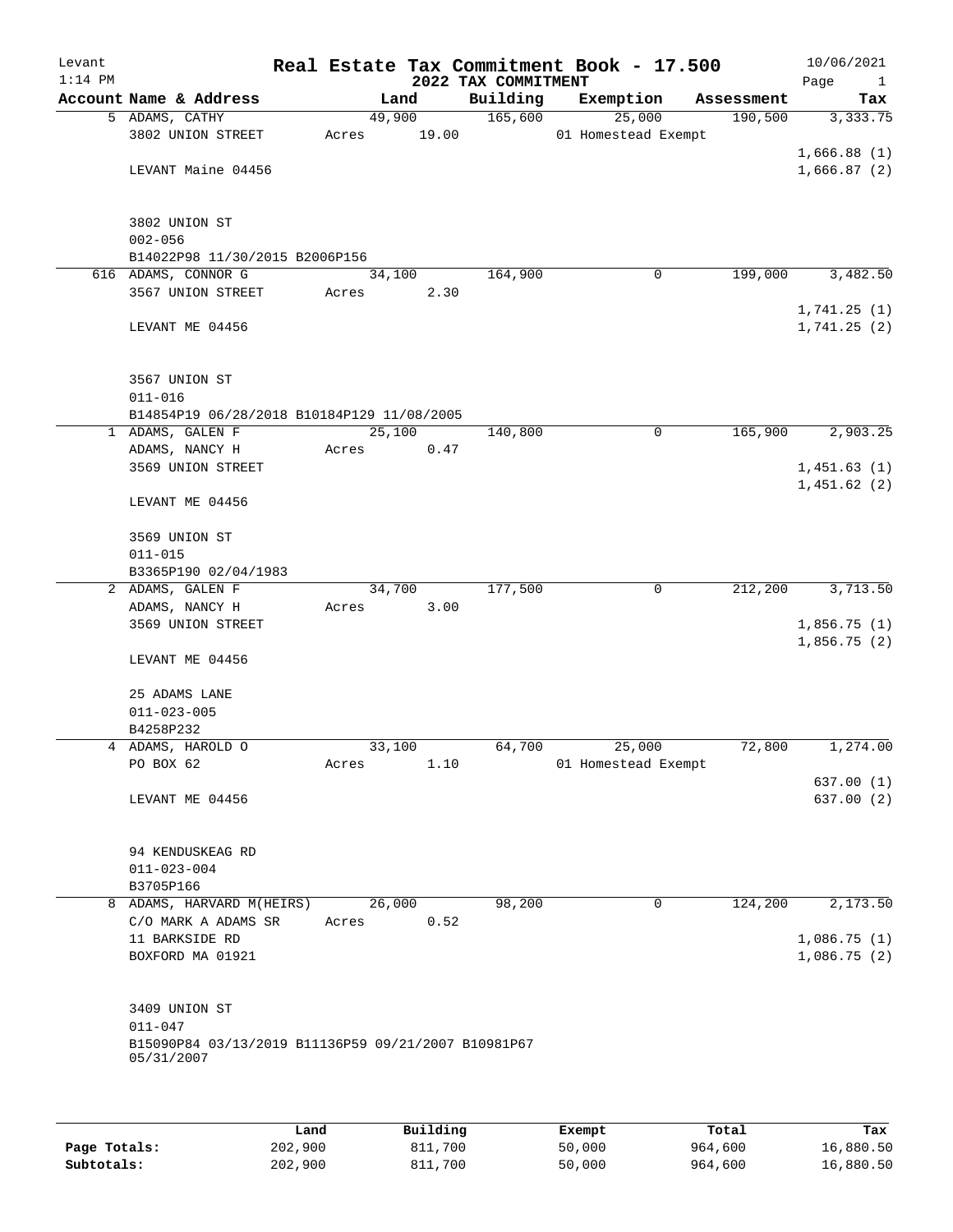| Levant       |                                            |       |                    |                     | Real Estate Tax Commitment Book - 17.500 |                  | 10/06/2021      |
|--------------|--------------------------------------------|-------|--------------------|---------------------|------------------------------------------|------------------|-----------------|
| $1:14$ PM    |                                            |       |                    | 2022 TAX COMMITMENT |                                          |                  | Page<br>2       |
|              | Account Name & Address                     |       | Land               | Building            | Exemption                                | Assessment       | Tax             |
|              | 897 ADAMS, HARVARD M(HEIRS)                |       | 3,700              | 2,900               | $\mathbf 0$                              | 6,600            | 115.50          |
|              | C/O MARK A ADAMS SR                        | Acres | 1.72               |                     |                                          |                  |                 |
|              | 11 BARKSIDE RD                             |       |                    |                     |                                          |                  | 57.75(1)        |
|              | BOXFORD MA 01921                           |       |                    |                     |                                          |                  | 57.75(2)        |
|              |                                            |       |                    |                     |                                          |                  |                 |
|              | UNION ST<br>(OFF)                          |       |                    |                     |                                          |                  |                 |
|              | $011 - 047 - 001$                          |       |                    |                     |                                          |                  |                 |
|              | B15090P84 03/13/2019 B6138P195             |       |                    |                     |                                          |                  |                 |
| 1750         | ADAMS, LIAM                                |       | 24,200             | 0                   | 0                                        | 24,200           | 423.50          |
|              | MCLEISH, KAYLA M JT                        | Acres | 3.04               |                     |                                          |                  |                 |
|              | 61 QUINN ROAD                              |       |                    |                     |                                          |                  | 211.75(1)       |
|              | LEVANT ME 04456                            |       |                    |                     |                                          |                  | 211.75(2)       |
|              |                                            |       |                    |                     |                                          |                  |                 |
|              | 82 QUINN RD                                |       |                    |                     |                                          |                  |                 |
|              | $002 - 024 - A - 001$                      |       |                    |                     |                                          |                  |                 |
|              | B15644P137 08/10/2020                      |       |                    |                     |                                          |                  |                 |
|              | 3 ADAMS, PRISCILLA                         |       | 33,900             | 22,800              | 0                                        | 56,700           | 992.25          |
|              | 91 STETSON RD EAST                         | Acres | 2.00               |                     |                                          |                  |                 |
|              |                                            |       |                    |                     |                                          |                  | 496.13 (1)      |
|              | LEVANT ME 04456                            |       |                    |                     |                                          |                  | 496.12 (2)      |
|              |                                            |       |                    |                     |                                          |                  |                 |
|              |                                            |       |                    |                     |                                          |                  |                 |
|              | 91 STETSON RD EAST                         |       |                    |                     |                                          |                  |                 |
|              | $008 - 044 - 003$                          |       |                    |                     |                                          |                  |                 |
|              | B3816P138                                  |       |                    |                     |                                          |                  |                 |
|              | 6 ADAMS, RANDY L                           |       | 29,100             | 61,000              | 25,000                                   | 65,100           | 1,139.25        |
|              | ADAMS, CHRYSTAL A                          | Acres | 2.27               |                     | 01 Homestead Exempt                      |                  |                 |
|              | (TRUSTEES)<br>89 LAKE RD                   |       |                    |                     |                                          |                  | 569.63(1)       |
|              |                                            |       |                    |                     |                                          |                  | 569.62(2)       |
|              | LEVANT ME 04456                            |       |                    |                     |                                          |                  |                 |
|              |                                            |       |                    |                     |                                          |                  |                 |
|              | 89 LAKE RD                                 |       |                    |                     |                                          |                  |                 |
|              | $011 - 001$                                |       |                    |                     |                                          |                  |                 |
|              | B12682P219 12/14/2011 B5667P248            |       |                    |                     |                                          |                  |                 |
| 7            | ADAMS, RANDY L                             |       | 600                | 0                   | 0                                        | 600              | 10.50           |
|              | ADAMS, CHRYSTAL A                          | Acres | 0.06               |                     |                                          |                  |                 |
|              | (TRUSTEES)                                 |       |                    |                     |                                          |                  |                 |
|              | 89 LAKE RD                                 |       |                    |                     |                                          |                  | 5.25(1)         |
|              |                                            |       |                    |                     |                                          |                  | 5.25(2)         |
|              | LEVANT ME 04456                            |       |                    |                     |                                          |                  |                 |
|              |                                            |       |                    |                     |                                          |                  |                 |
|              | LAKE RD                                    |       |                    |                     |                                          |                  |                 |
|              | $003 - 044 - 001$<br>B12682P222 12/14/2011 |       |                    |                     |                                          |                  |                 |
|              | 857 ADAMS, RANDY L                         |       | 31,200             | 0                   | $\mathbf 0$                              | 31,200           | 546.00          |
|              | ADAMS, CHRYSTAL A                          | Acres | 1.85               |                     |                                          |                  |                 |
|              | (TRUSTEES)                                 |       |                    |                     |                                          |                  |                 |
|              | 89 LAKE RD                                 |       |                    |                     |                                          |                  | 273.00(1)       |
|              |                                            |       |                    |                     |                                          |                  | 273.00(2)       |
|              | LEVANT ME 04456                            |       |                    |                     |                                          |                  |                 |
|              | 59 SAWYER RD                               |       |                    |                     |                                          |                  |                 |
|              | $006 - 005 - 005$                          |       |                    |                     |                                          |                  |                 |
|              | B12682P221 12/14/2011 B4484P151 07/16/1989 |       |                    |                     |                                          |                  |                 |
|              |                                            |       |                    |                     |                                          |                  |                 |
|              |                                            |       |                    |                     |                                          |                  |                 |
| Page Totals: | 122,700                                    | Land  | Building<br>86,700 |                     | Exempt<br>25,000                         | Total<br>184,400 | Tax<br>3,227.00 |
|              |                                            |       |                    |                     |                                          |                  |                 |

**Subtotals:** 325,600 898,400 75,000 1,149,000 20,107.50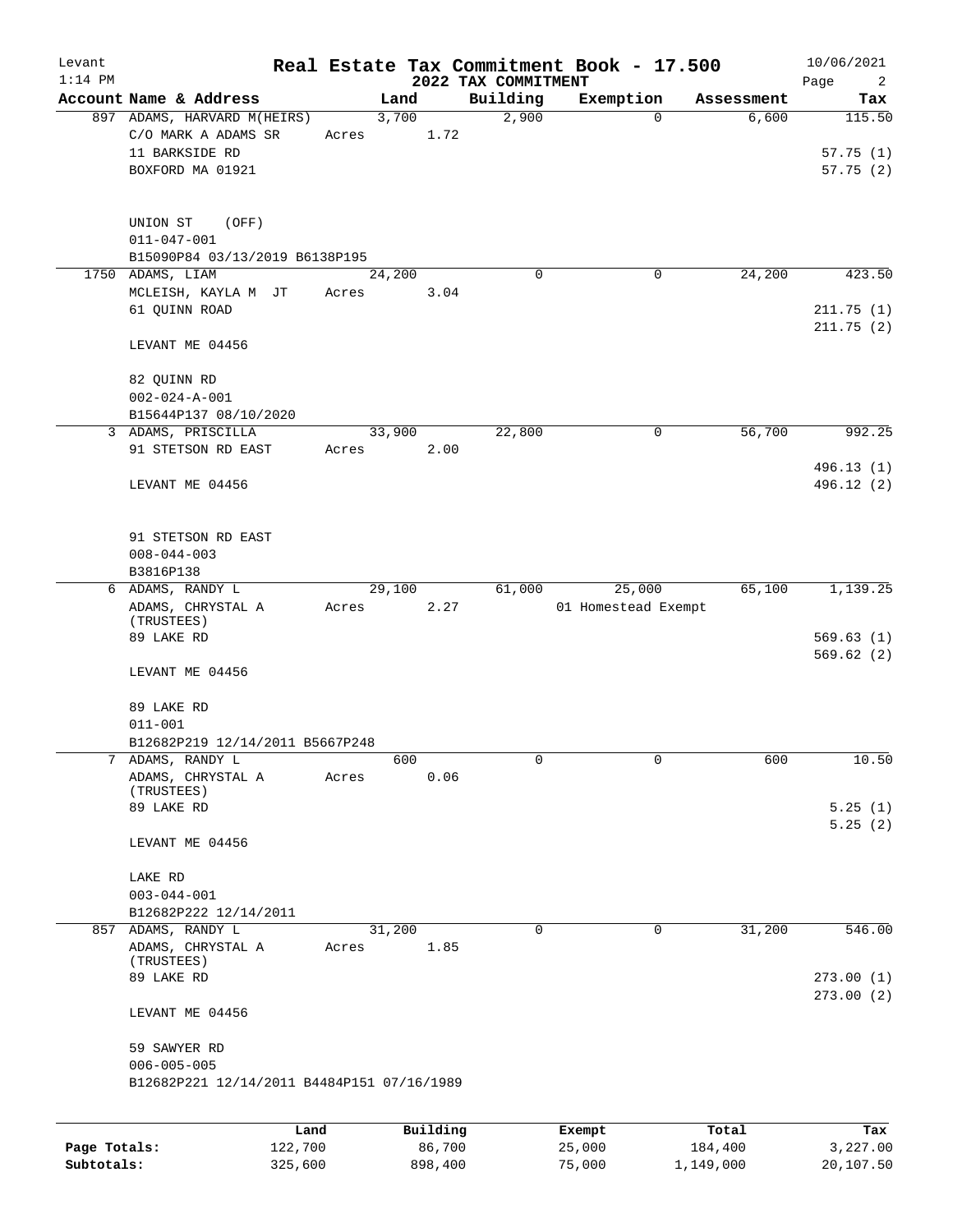| Levant<br>$1:14$ PM |                                                                               |        |             | Real Estate Tax Commitment Book - 17.500<br>2022 TAX COMMITMENT |                     |            | 10/06/2021<br>Page<br>$\overline{\mathbf{3}}$ |
|---------------------|-------------------------------------------------------------------------------|--------|-------------|-----------------------------------------------------------------|---------------------|------------|-----------------------------------------------|
|                     | Account Name & Address                                                        |        | Land        | Building                                                        | Exemption           | Assessment | Tax                                           |
| 989                 | ADAMS, RANDY L &<br>CHRISTAL A (TRUSTEES)<br>ADAMS LIVING TRUST<br>89 LAKE RD |        | $\mathbf 0$ | 21,400                                                          | $\Omega$            | 21,400     | 374.50<br>187.25(1)                           |
|                     | LEVANT ME 04456                                                               |        |             |                                                                 |                     |            | 187.25(2)                                     |
|                     | 12 HEIDI LANE<br>$008 - 003 - 003 - B03$                                      |        |             |                                                                 |                     |            |                                               |
|                     | 9 ADAMS, WILLIAM H                                                            | 37,000 |             | 85,600                                                          | 25,000              | 97,600     | 1,708.00                                      |
|                     | ADAMS, ELIZABETH V<br>376 MERRILL RD                                          | Acres  | 37.00       |                                                                 | 01 Homestead Exempt |            | 854.00 (1)<br>854.00 (2)                      |
|                     | LEVANT ME 04456                                                               |        |             |                                                                 |                     |            |                                               |
|                     | 376 MERRILL RD<br>$009 - 004 - 001$                                           |        |             |                                                                 |                     |            |                                               |
|                     | B4299P42 08/30/1988<br>137 ADAMS, WILLIAM H                                   | 4,200  |             | $\mathbf 0$                                                     | 0                   | 4,200      | 73.50                                         |
|                     | ADAMS, ELIZABETH V                                                            | Acres  | 31.00       |                                                                 |                     |            |                                               |
|                     | 376 MERRILL RD                                                                |        |             |                                                                 |                     |            | 36.75(1)<br>36.75(2)                          |
|                     | LEVANT ME 04456                                                               |        |             |                                                                 |                     |            |                                               |
|                     | MERRILL RD<br>(OFF)<br>$009 - 004 - 002$                                      |        |             |                                                                 |                     |            |                                               |
| 138                 | B8657P20                                                                      | 57,800 |             | $\mathbf 0$                                                     | 0                   | 57,800     |                                               |
|                     | ADAMS, WILLIAM H<br>ADAMS, ELIZABETH V                                        | Acres  | 34.00       |                                                                 |                     |            | 1,011.50                                      |
|                     | 376 MERRILL RD                                                                |        |             |                                                                 |                     |            | 505.75(1)<br>505.75(2)                        |
|                     | LEVANT ME 04456                                                               |        |             |                                                                 |                     |            |                                               |
|                     | AVENUE RD                                                                     |        |             |                                                                 |                     |            |                                               |
|                     | $009 - 004$                                                                   |        |             |                                                                 |                     |            |                                               |
|                     | B8657P20<br>1597 ADAMS, WILLIAM H                                             | 22,900 |             | 0                                                               | 0                   | 22,900     | 400.75                                        |
|                     | ADAMS, ELIZABETH V                                                            | Acres  | 1.50        |                                                                 |                     |            |                                               |
|                     | 376 MERRILL RD                                                                |        |             |                                                                 |                     |            | 200.38(1)                                     |
|                     | LEVANT ME 04456                                                               |        |             |                                                                 |                     |            | 200.37(2)                                     |
|                     | AVENUE RD<br>$009 - 004 - 004$                                                |        |             |                                                                 |                     |            |                                               |
|                     | B15999P185 04/29/2021 B15963P81 04/02/2021 B8657P20                           |        |             |                                                                 |                     |            |                                               |
|                     | 1598 ADAMS, WILLIAM H                                                         | 22,900 |             | $\Omega$                                                        | 0                   | 22,900     | 400.75                                        |
|                     | ADAMS, ELIZABETH V                                                            | Acres  | 1.51        |                                                                 |                     |            |                                               |
|                     | 376 MERRILL RD                                                                |        |             |                                                                 |                     |            | 200.38(1)                                     |
|                     | LEVANT ME 04456                                                               |        |             |                                                                 |                     |            | 200.37(2)                                     |
|                     | 508 AVENUE RD<br>$009 - 004 - 005$                                            |        |             |                                                                 |                     |            |                                               |
|                     | B15999P285 04/29/2021 B15963P81 04/02/2021 B8657P20                           |        |             |                                                                 |                     |            |                                               |

|              | Land    | Building  | Exempt  | Total     | Tax       |
|--------------|---------|-----------|---------|-----------|-----------|
| Page Totals: | 144,800 | 107,000   | 25,000  | 226,800   | 3,969.00  |
| Subtotals:   | 470,400 | 1,005,400 | 100,000 | ⊥,375,800 | 24,076.50 |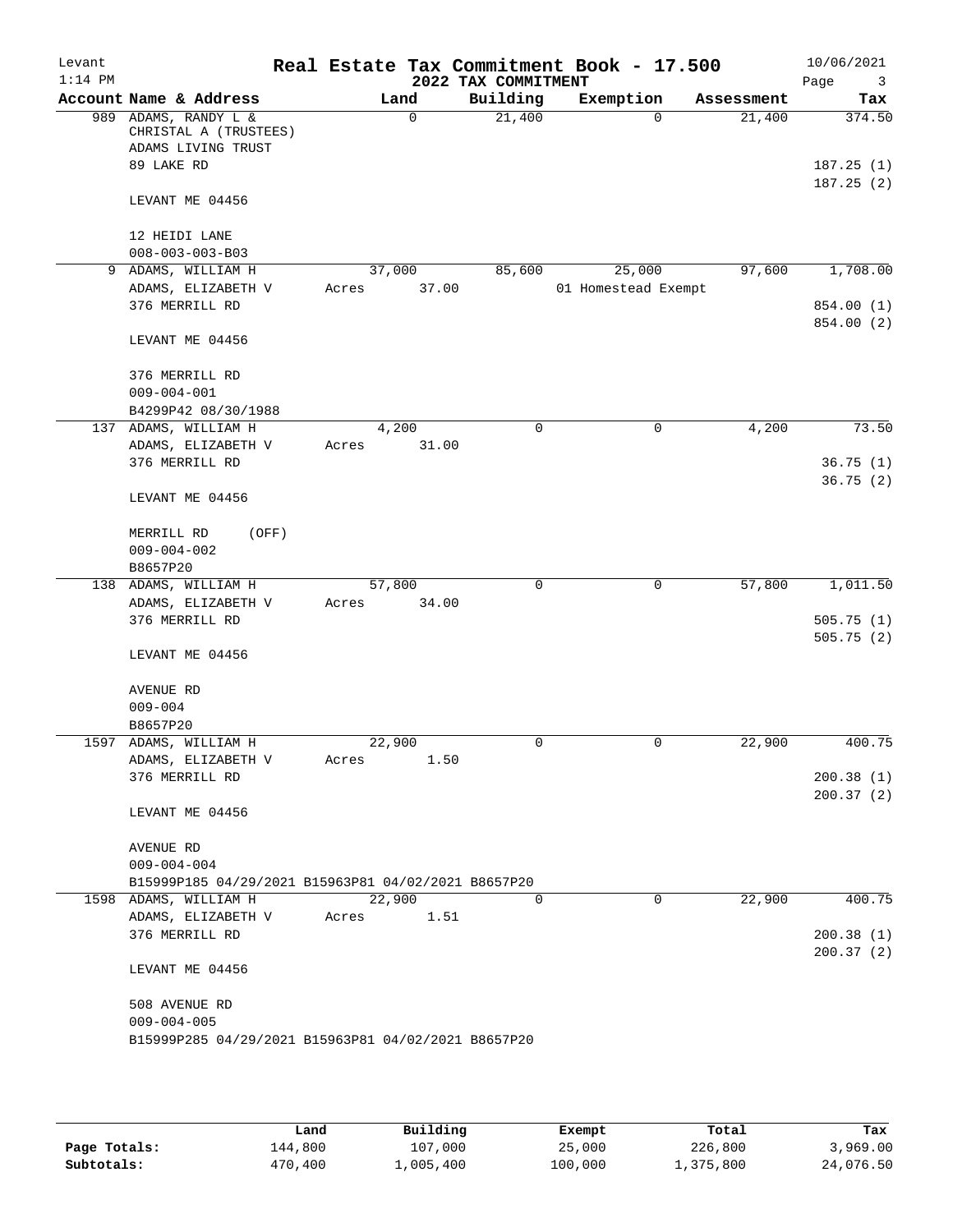| Levant<br>$1:14$ PM |                                                            |                 |        | 2022 TAX COMMITMENT | Real Estate Tax Commitment Book - 17.500 |            | 10/06/2021<br>Page<br>$\overline{4}$ |
|---------------------|------------------------------------------------------------|-----------------|--------|---------------------|------------------------------------------|------------|--------------------------------------|
|                     | Account Name & Address                                     |                 | Land   | Building            | Exemption                                | Assessment | Tax                                  |
|                     | 1346 ADDESSI, PASQUALE A                                   |                 | 49,200 | 144,200             | 25,000                                   | 168,400    | 2,947.00                             |
|                     | ADDESSI, REBECCA L JT                                      | Acres           | 20.00  |                     | 01 Homestead Exempt                      |            |                                      |
|                     | 237 STETSON RD WEST                                        |                 |        |                     |                                          |            | 1,473.50(1)                          |
|                     |                                                            |                 |        |                     |                                          |            | 1,473.50(2)                          |
|                     | LEVANT ME 04456                                            |                 |        |                     |                                          |            |                                      |
|                     |                                                            |                 |        |                     |                                          |            |                                      |
|                     | 237 STETSON RD WEST<br>$007 - 032 - 002$                   |                 |        |                     |                                          |            |                                      |
|                     | B8873P68 07/23/2003                                        |                 |        |                     |                                          |            |                                      |
|                     | 10 ALLARD, DENNIS W                                        | 32,000          |        | 71,400              | 25,000                                   | 78,400     | 1,372.00                             |
|                     | ALLARD, JOYCE M                                            | Acres           | 0.92   |                     | 01 Homestead Exempt                      |            |                                      |
|                     | 99 STETSON RD EAST                                         |                 |        |                     |                                          |            | 686.00 (1)                           |
|                     |                                                            |                 |        |                     |                                          |            | 686.00 (2)                           |
|                     | LEVANT ME 04456                                            |                 |        |                     |                                          |            |                                      |
|                     |                                                            |                 |        |                     |                                          |            |                                      |
|                     | 99 STETSON RD EAST                                         |                 |        |                     |                                          |            |                                      |
|                     | $008 - 044 - 001$                                          |                 |        |                     |                                          |            |                                      |
|                     | B2577P208 08/25/1975<br>11 ALLARD, PATRICIA                | 32,000          |        | 23,600              | 0                                        | 55,600     | 973.00                               |
|                     | 127 KENDUSKEAG RD                                          | Acres           | 0.92   |                     |                                          |            |                                      |
|                     |                                                            |                 |        |                     |                                          |            | 486.50(1)                            |
|                     | LEVANT ME 04456 9703                                       |                 |        |                     |                                          |            | 486.50 (2)                           |
|                     |                                                            |                 |        |                     |                                          |            |                                      |
|                     |                                                            |                 |        |                     |                                          |            |                                      |
|                     | 127 KENDUSKEAG RD                                          |                 |        |                     |                                          |            |                                      |
|                     | $003 - 022$                                                |                 |        |                     |                                          |            |                                      |
|                     | B15470P268 03/17/2020                                      |                 |        |                     |                                          |            |                                      |
|                     | 877 ALLARD, ROBERT JR                                      | 33,300          |        | 0                   | 0                                        | 33,300     | 582.75                               |
|                     | 123 FOREST HILLS DR                                        | Acres           | 1.40   |                     |                                          |            |                                      |
|                     | LEVANT ME 04456                                            |                 |        |                     |                                          |            | 291.38(1)<br>291.37(2)               |
|                     |                                                            |                 |        |                     |                                          |            |                                      |
|                     |                                                            |                 |        |                     |                                          |            |                                      |
|                     | 122 FOREST HILLS DR                                        |                 |        |                     |                                          |            |                                      |
|                     | $008 - 016 - 011$                                          |                 |        |                     |                                          |            |                                      |
|                     | B14575P173 08/09/2017 B14470P88 05/01/2017                 |                 |        |                     |                                          |            |                                      |
|                     | B14382P280 01/09/2017 B5997P233<br>991 ALLARD, ROBERT P JR |                 |        | 97,300              |                                          | 105,300    | 1,842.75                             |
|                     | ALLARD, LORI A                                             | 33,000<br>Acres | 1.03   |                     | 25,000<br>01 Homestead Exempt            |            |                                      |
|                     | 123 FOREST HILLS DR                                        |                 |        |                     |                                          |            | 921.38(1)                            |
|                     |                                                            |                 |        |                     |                                          |            | 921.37(2)                            |
|                     | LEVANT ME 04456                                            |                 |        |                     |                                          |            |                                      |
|                     |                                                            |                 |        |                     |                                          |            |                                      |
|                     | 123 FOREST HILLS DR                                        |                 |        |                     |                                          |            |                                      |
|                     | $008 - 015 - 016$                                          |                 |        |                     |                                          |            |                                      |
|                     | B4685P63                                                   |                 |        |                     |                                          |            |                                      |
|                     | 685 ALLEN, JOSEPH M SR                                     | 32,000          |        | 79,500              | 25,000                                   | 86,500     | 1,513.75                             |
|                     | GARGUS, BRENDA S<br>263 STETSON RD WEST                    | Acres           | 0.92   |                     | 01 Homestead Exempt                      |            | 756.88(1)                            |
|                     |                                                            |                 |        |                     |                                          |            | 756.87(2)                            |
|                     | LEVANT ME 04456                                            |                 |        |                     |                                          |            |                                      |
|                     |                                                            |                 |        |                     |                                          |            |                                      |
|                     | 263 STETSON RD WEST                                        |                 |        |                     |                                          |            |                                      |
|                     | $007 - 029 - 001$                                          |                 |        |                     |                                          |            |                                      |
|                     | B6627P139                                                  |                 |        |                     |                                          |            |                                      |
|                     |                                                            |                 |        |                     |                                          |            |                                      |
|                     |                                                            |                 |        |                     |                                          |            |                                      |
|                     |                                                            |                 |        |                     |                                          |            |                                      |

|              | Land    | Building  | Exempt  | Total     | Tax       |
|--------------|---------|-----------|---------|-----------|-----------|
| Page Totals: | 211,500 | 416,000   | 100,000 | 527,500   | 9,231.25  |
| Subtotals:   | 681,900 | 1,421,400 | 200,000 | 1,903,300 | 33,307.75 |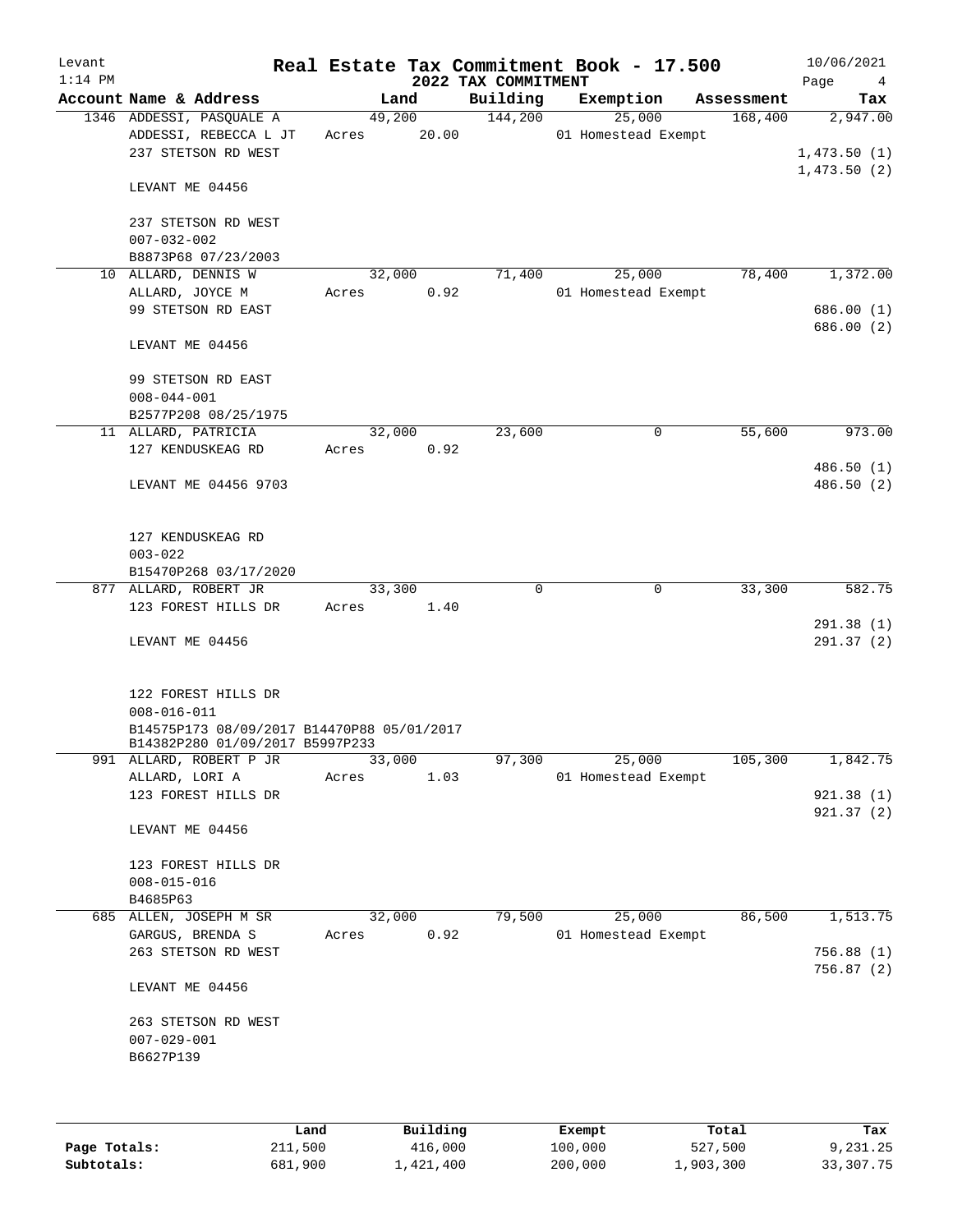| Levant<br>$1:14$ PM |                                                                   |       |        |      | Real Estate Tax Commitment Book - 17.500<br>2022 TAX COMMITMENT |                     |        |            | 10/06/2021<br>Page<br>5 |
|---------------------|-------------------------------------------------------------------|-------|--------|------|-----------------------------------------------------------------|---------------------|--------|------------|-------------------------|
|                     | Account Name & Address                                            |       | Land   |      | Building                                                        | Exemption           |        | Assessment | Tax                     |
|                     | 1671 AMES, MICHAEL                                                |       | 33,000 |      | 94,500                                                          |                     | 25,000 | 102,500    | 1,793.75                |
|                     | AMES, MARIE                                                       | Acres |        | 1.05 |                                                                 | 01 Homestead Exempt |        |            |                         |
|                     | 8 SAVANNAH LANE                                                   |       |        |      |                                                                 |                     |        |            | 896.88 (1)              |
|                     | LEVANT ME 04456                                                   |       |        |      |                                                                 |                     |        |            | 896.87 (2)              |
|                     | 8 SAVANNA LN                                                      |       |        |      |                                                                 |                     |        |            |                         |
|                     | $002 - 013 - 002 - 009$                                           |       |        |      |                                                                 |                     |        |            |                         |
|                     | B14895P320 08/03/2018 B14601P149 09/08/2017                       |       |        |      |                                                                 |                     |        |            |                         |
|                     | 454 AMES, PETER C                                                 |       | 33,500 |      | 69,800                                                          |                     | 25,000 | 78,300     | 1,370.25                |
|                     | 6 BRANN RD                                                        | Acres |        | 1.30 |                                                                 | 01 Homestead Exempt |        |            |                         |
|                     |                                                                   |       |        |      |                                                                 |                     |        |            | 685.13(1)               |
|                     | LEVANT ME 04456                                                   |       |        |      |                                                                 |                     |        |            | 685.12 (2)              |
|                     | 6 BRANN RD                                                        |       |        |      |                                                                 |                     |        |            |                         |
|                     | $008 - 015 - 013$                                                 |       |        |      |                                                                 |                     |        |            |                         |
|                     | B5162P29                                                          |       |        |      |                                                                 |                     |        |            |                         |
|                     | 673 AMES, SUELLEN M                                               |       | 33,700 |      | 148,900                                                         |                     | 0      | 182,600    | 3,195.50                |
|                     | 299 KENDUSKEAG RD                                                 | Acres |        | 1.84 |                                                                 |                     |        |            |                         |
|                     |                                                                   |       |        |      |                                                                 |                     |        |            | 1,597.75(1)             |
|                     | LEVANT ME 04456 0155                                              |       |        |      |                                                                 |                     |        |            | 1,597.75(2)             |
|                     | 299 KENDUSKEAG RD<br>$006 - 008 - 001$                            |       |        |      |                                                                 |                     |        |            |                         |
|                     | B11990P27 11/24/2009                                              |       |        |      |                                                                 |                     |        |            |                         |
|                     | 892 ANDERSEN, CARLENE E                                           |       | 33,600 |      | 14,400                                                          |                     | 25,000 | 23,000     | 402.50                  |
|                     | 106 FOREST HILLS DR                                               | Acres |        | 1.69 |                                                                 | 01 Homestead Exempt |        |            |                         |
|                     |                                                                   |       |        |      |                                                                 |                     |        |            | 201.25(1)               |
|                     | LEVANT ME 04456                                                   |       |        |      |                                                                 |                     |        |            | 201.25(2)               |
|                     | 106 FOREST HILLS DR                                               |       |        |      |                                                                 |                     |        |            |                         |
|                     | $008 - 016 - 006$                                                 |       |        |      |                                                                 |                     |        |            |                         |
|                     | B7734P77                                                          |       |        |      |                                                                 |                     |        |            |                         |
|                     | 1078 ANDERSON, CODY JON                                           |       | 33,100 |      | 107,200                                                         |                     | 0      | 140,300    | 2,455.25                |
|                     | 12 SINCLAIR RD                                                    | Acres |        | 1.06 |                                                                 |                     |        |            |                         |
|                     |                                                                   |       |        |      |                                                                 |                     |        |            | 1,227.63(1)             |
|                     | LEVANT ME 04456                                                   |       |        |      |                                                                 |                     |        |            | 1,227.62(2)             |
|                     | 12 SINCLAIR RD                                                    |       |        |      |                                                                 |                     |        |            |                         |
|                     | $009 - 011 - 005$                                                 |       |        |      |                                                                 |                     |        |            |                         |
|                     | B16135P131 08/02/2021                                             |       |        |      |                                                                 |                     |        |            |                         |
|                     | 557 ANDERSON, MICHAEL G JR                                        |       | 35,300 |      | 85,800                                                          |                     | 0      | 121,100    | 2,119.25                |
|                     | 158 STETSON ROAD EAST                                             | Acres |        | 3.27 |                                                                 |                     |        |            | 1,059.63(1)             |
|                     | LEVANT ME 04456                                                   |       |        |      |                                                                 |                     |        |            | 1,059.62(2)             |
|                     | 158 STETSON RD EAST<br>$008 - 040 - 003$<br>B15067P142 02/11/2019 |       |        |      |                                                                 |                     |        |            |                         |
|                     |                                                                   |       |        |      |                                                                 |                     |        |            |                         |

|              | Land    | Building  | Exempt  | Total     | Tax       |
|--------------|---------|-----------|---------|-----------|-----------|
| Page Totals: | 202,200 | 520,600   | 75,000  | 647,800   | 11,336.50 |
| Subtotals:   | 884,100 | 1,942,000 | 275,000 | 2,551,100 | 44,644.25 |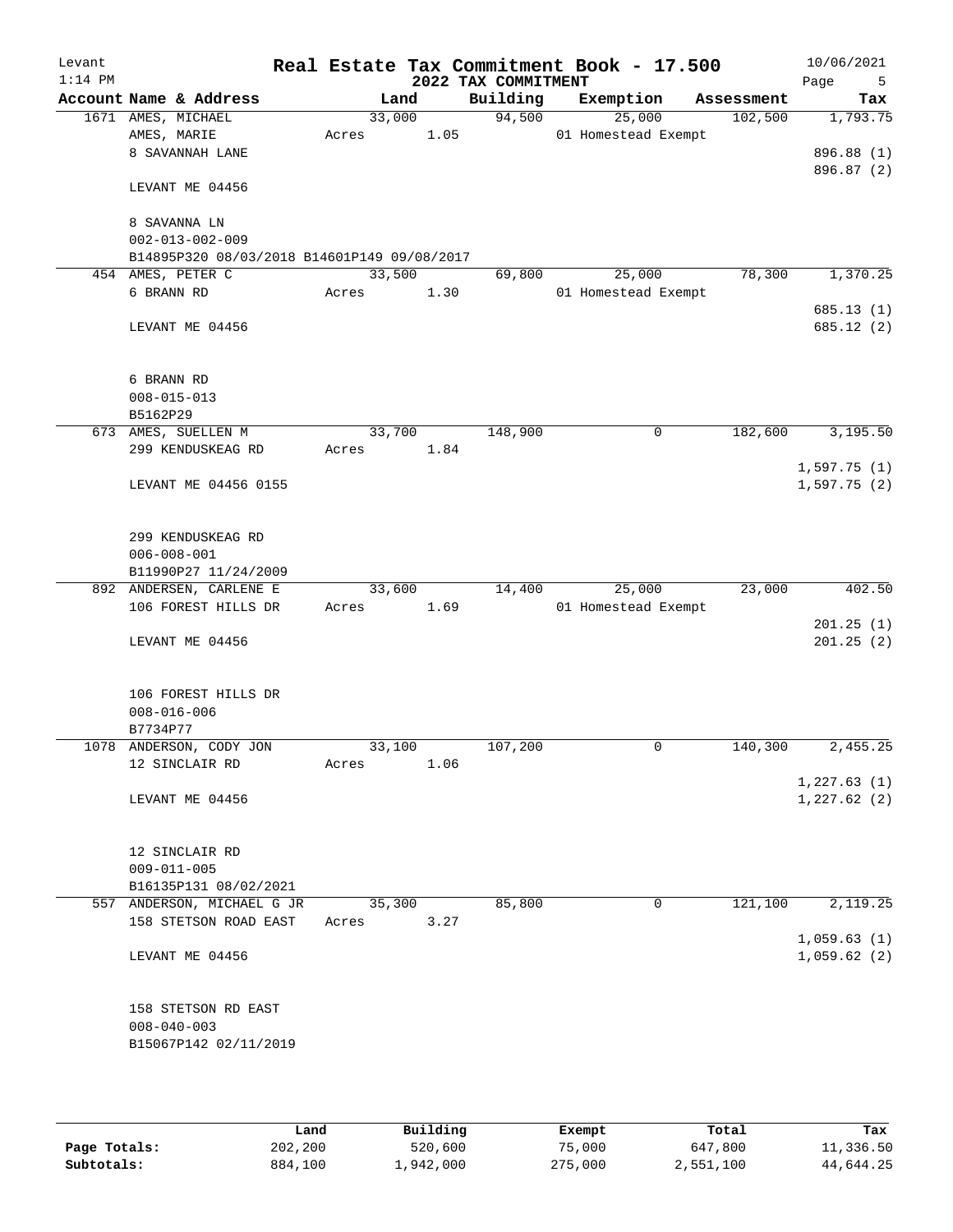| Levant<br>$1:14$ PM |                                               |                 |      | 2022 TAX COMMITMENT | Real Estate Tax Commitment Book - 17.500 |             | 10/06/2021<br>Page<br>6 |
|---------------------|-----------------------------------------------|-----------------|------|---------------------|------------------------------------------|-------------|-------------------------|
|                     | Account Name & Address                        | Land            |      | Building            | Exemption                                | Assessment  | Tax                     |
|                     | 810 ANDREWS, DEAN A<br>ANDREWS, KIMBERLY J JT | 33,000<br>Acres | 1.00 | 72,600              | 25,000<br>01 Homestead Exempt            | 80,600      | 1,410.50                |
|                     | 381 STETSON RD WEST                           |                 |      |                     |                                          |             | 705.25(1)<br>705.25(2)  |
|                     | LEVANT ME 04456 9734                          |                 |      |                     |                                          |             |                         |
|                     | 381 STETSON RD WEST<br>$007 - 017$            |                 |      |                     |                                          |             |                         |
|                     | B5760P44                                      |                 |      |                     |                                          |             |                         |
|                     | 322 ANDREWS, MICHAEL D                        | 33,000          |      | 71,100              | 0                                        | 104,100     | 1,821.75                |
|                     | 440 PHILLIPS ROAD                             | Acres           | 1.04 |                     |                                          |             | 910.88(1)               |
|                     | LEVANT ME 04456                               |                 |      |                     |                                          |             | 910.87(2)               |
|                     | 440 PHILLIPS RD<br>$003 - 026 - 002$          |                 |      |                     |                                          |             |                         |
|                     | B15702P32 09/21/2020                          |                 |      |                     |                                          |             |                         |
|                     | 1583 ANDREWS, VALERIE                         |                 | 0    | 14,300              | 14,300                                   | $\mathbf 0$ | 0.00                    |
|                     | 8 HEIDI LANE                                  |                 |      |                     | 01 Homestead Exempt                      |             |                         |
|                     | LEVANT Maine 04456                            |                 |      |                     |                                          |             |                         |
|                     | 8 HEIDI LANE                                  |                 |      |                     |                                          |             |                         |
|                     | $008 - 003 - 003 - B02$                       |                 |      |                     |                                          |             |                         |
|                     | 13 APPLEBEE, JAMES H                          | 35,800          |      | 70,600              | 25,000                                   | 81,400      | 1,424.50                |
|                     | APPLEBEE, LINDA J JT                          | Acres           | 7.00 |                     | 01 Homestead Exempt                      |             |                         |
|                     | 57 MT PLEASANT RD                             |                 |      |                     |                                          |             | 712.25(1)               |
|                     | LEVANT ME 04456 9738                          |                 |      |                     |                                          |             | 712.25(2)               |
|                     | 57 MT PLEASANT RD<br>$004 - 012 - 001$        |                 |      |                     |                                          |             |                         |
|                     | B11491P5 07/23/2008                           |                 |      |                     |                                          |             |                         |
|                     | 1686 APPLEBEE, JAMES R                        | 37,100          |      | 256,800             | 0                                        | 293,900     | 5, 143. 25              |
|                     | APPLEBEE, ASHLEY M                            | Acres           | 4.08 |                     |                                          |             |                         |
|                     | 83 MT PLEASANT ROAD                           |                 |      |                     |                                          |             | 2,571.63(1)             |
|                     |                                               |                 |      |                     |                                          |             | 2,571.62(2)             |
|                     | LEVANT ME 04456                               |                 |      |                     |                                          |             |                         |
|                     | 83 MT PLEASANT RD<br>$004 - 012 - 003 - 001$  |                 |      |                     |                                          |             |                         |
|                     | B144206P308 03/09/2017 B14293P194 09/30/2016  |                 |      |                     |                                          |             |                         |
|                     | 1287 APPLEBEE, JEFFREY L                      | 31,700          |      | 53,900              | 25,000                                   | 60,600      | 1,060.50                |
|                     | HAYDEN, PAULA J JT                            | Acres           | 2.50 |                     | 01 Homestead Exempt                      |             |                         |
|                     | 113 MT PLEASANT RD                            |                 |      |                     |                                          |             | 530.25(1)               |
|                     | LEVANT ME 04456                               |                 |      |                     |                                          |             | 530.25(2)               |
|                     | 113 MT PLEASANT RD                            |                 |      |                     |                                          |             |                         |
|                     | $004 - 012 - 005$                             |                 |      |                     |                                          |             |                         |
|                     | B10629P203 09/11/2006                         |                 |      |                     |                                          |             |                         |
|                     |                                               |                 |      |                     |                                          |             |                         |

|              | Land      | Building  | Exempt  | Total     | Tax       |
|--------------|-----------|-----------|---------|-----------|-----------|
| Page Totals: | 170,600   | 539,300   | 89,300  | 620,600   | 10,860.50 |
| Subtotals:   | 1,054,700 | 2,481,300 | 364,300 | 3,171,700 | 55,504.75 |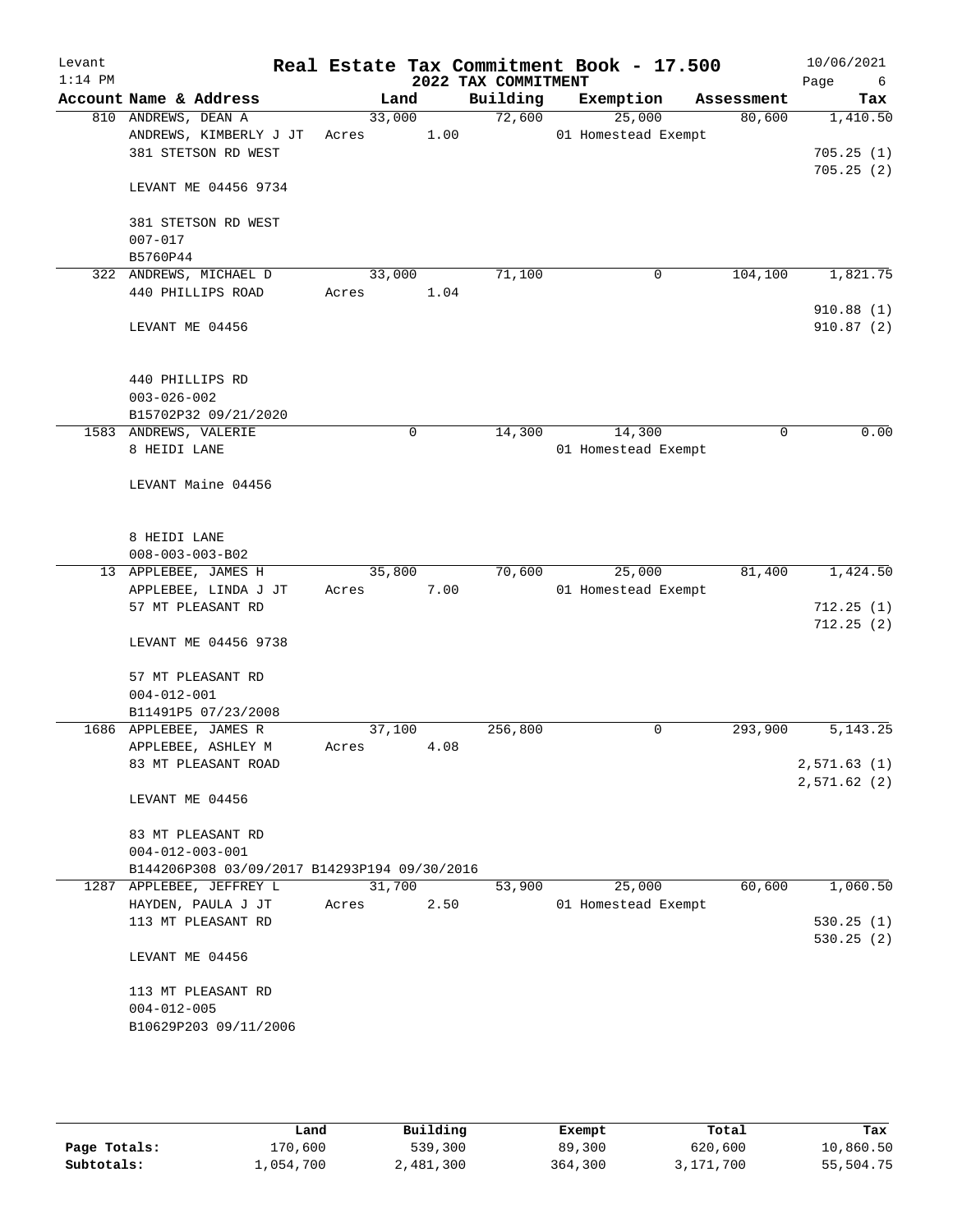| Levant<br>$1:14$ PM |                                                                                                        |        |             | 2022 TAX COMMITMENT | Real Estate Tax Commitment Book - 17.500 |             |            | 10/06/2021<br>Page<br>7    |
|---------------------|--------------------------------------------------------------------------------------------------------|--------|-------------|---------------------|------------------------------------------|-------------|------------|----------------------------|
|                     | Account Name & Address                                                                                 | Land   |             | Building            | Exemption                                |             | Assessment | Tax                        |
|                     | 1629 APPLEBEE, RANDAL L<br>75 MT PLEASANT RD                                                           |        | $\mathbf 0$ | 24,500              |                                          | $\Omega$    | 24,500     | 428.75                     |
|                     | LEVANT ME 04456 9738                                                                                   |        |             |                     |                                          |             |            | 214.38(1)<br>214.37(2)     |
|                     | 75 MT PLEASANT RD                                                                                      |        |             |                     |                                          |             |            |                            |
|                     | $004 - 012 - 008 - B01$                                                                                |        |             |                     |                                          |             |            |                            |
|                     | 1631 APPLEBEE, RANDAL L<br>75 MT PLEASANT RD                                                           | 33,500 |             | $\Omega$            | 25,000<br>01 Homestead Exempt            |             | 8,500      | 148.75                     |
|                     |                                                                                                        | Acres  | 1.63        |                     |                                          |             |            | 74.38(1)                   |
|                     | LEVANT ME 04456 9738                                                                                   |        |             |                     |                                          |             |            | 74.37(2)                   |
|                     | 75 MT PLEASANT RD<br>$004 - 012 - 008$<br>B14292P102 09/29/2016 B11491P5 07/23/2008                    |        |             |                     |                                          |             |            |                            |
|                     | 1439 APPLEBEE, THOMAS D                                                                                | 33,900 |             | 275,800             |                                          | $\mathbf 0$ | 309,700    | 5,419.75                   |
|                     | 45 MT PLEASANT RD                                                                                      | Acres  | 2.00        |                     |                                          |             |            |                            |
|                     |                                                                                                        |        |             |                     |                                          |             |            | 2,709.88(1)                |
|                     | LEVANT ME 04456                                                                                        |        |             |                     |                                          |             |            | 2,709.87(2)                |
|                     | 512 LAKE RD<br>$002 - 071 - C$<br>B13859P219 06/10/2015 B13789P205 03/24/2015<br>B13353P112 10/03/2013 |        |             |                     |                                          |             |            |                            |
|                     | 1240 APPLEBEE, THOMAS D                                                                                | 33,300 |             | 204,200             | 25,000                                   |             | 212,500    | 3,718.75                   |
|                     | APPLEBEE, LAUREN B JT                                                                                  | Acres  | 4.50        |                     | 01 Homestead Exempt                      |             |            |                            |
|                     | 45 MT PLEASANT RD                                                                                      |        |             |                     |                                          |             |            | 1,859.38(1)                |
|                     | LEVANT ME 04456                                                                                        |        |             |                     |                                          |             |            | 1,859.37(2)                |
|                     | 45 MT PLEASANT RD<br>$004 - 012 - 004$                                                                 |        |             |                     |                                          |             |            |                            |
|                     | B11491P5 07/23/2008 B7707P1 B7332P105 04/07/2000                                                       |        |             |                     |                                          |             |            |                            |
|                     | 1074 APTT, ALEXANDRA                                                                                   | 33,100 |             | 108,700             | 25,000                                   |             | 116,800    | 2,044.00                   |
|                     | 10 SINCLAIR RD                                                                                         | Acres  | 1.08        |                     | 01 Homestead Exempt                      |             |            |                            |
|                     |                                                                                                        |        |             |                     |                                          |             |            | 1,022.00(1)                |
|                     | LEVANT ME 04456                                                                                        |        |             |                     |                                          |             |            | 1,022.00(2)                |
|                     | 10 SINCLAIR RD                                                                                         |        |             |                     |                                          |             |            |                            |
|                     | $009 - 011 - 003$                                                                                      |        |             |                     |                                          |             |            |                            |
|                     | B12740P52 02/16/2012                                                                                   |        |             |                     |                                          |             |            |                            |
|                     | 329 ARAVENA, HUGO                                                                                      | 50,500 |             | 128,500             |                                          | 0           | 179,000    | 3,132.50                   |
|                     | 31 STURGIS STREET                                                                                      | Acres  | 20.00       |                     |                                          |             |            |                            |
|                     | WINTHROP MA 02152                                                                                      |        |             |                     |                                          |             |            | 1,566.25(1)<br>1,566.25(2) |
|                     |                                                                                                        |        |             |                     |                                          |             |            |                            |
|                     | 670 IRISH RD                                                                                           |        |             |                     |                                          |             |            |                            |
|                     | $001 - 004 - 001$<br>B14299P238 10/05/2016                                                             |        |             |                     |                                          |             |            |                            |
|                     |                                                                                                        |        |             |                     |                                          |             |            |                            |

|              | Land      | Building  | Exempt  | Total     | Tax       |
|--------------|-----------|-----------|---------|-----------|-----------|
| Page Totals: | 184,300   | 741,700   | 75,000  | 851,000   | 14,892.50 |
| Subtotals:   | 1,239,000 | 3,223,000 | 439,300 | 4,022,700 | 70,397.25 |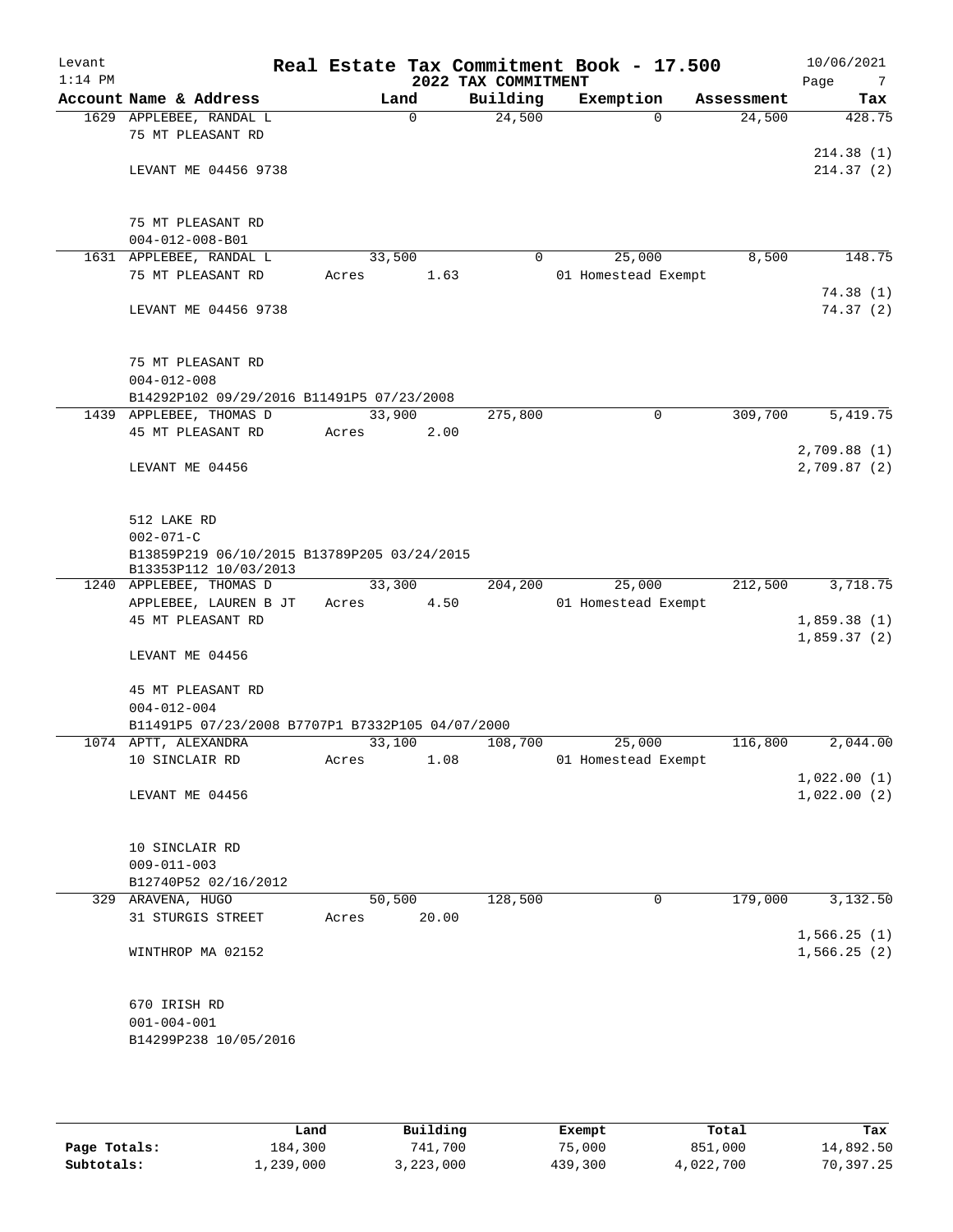| Levant<br>$1:14$ PM |                                                                    |                 |             | 2022 TAX COMMITMENT | Real Estate Tax Commitment Book - 17.500 |            | 10/06/2021<br>Page<br>8 |
|---------------------|--------------------------------------------------------------------|-----------------|-------------|---------------------|------------------------------------------|------------|-------------------------|
|                     | Account Name & Address                                             | Land            |             | Building            | Exemption                                | Assessment | Tax                     |
|                     | 1741 ARMSTRONG, DAVID K II<br>17311 MAGNOLIA ISLAND<br><b>BLVD</b> |                 | $\mathbf 0$ | 67,100              | $\Omega$                                 | 67,100     | 1,174.25                |
|                     | CLERMONT FL 34711                                                  |                 |             |                     |                                          |            | 587.13(1)<br>587.12(2)  |
|                     | 91 STETSON RD EAST<br>$008 - 044 - 003 - B01$                      |                 |             |                     |                                          |            |                         |
|                     | 845 ARMSTRONG, SHAUNA M<br>549 AVENUE ROAD                         | 33,300<br>Acres | 1.40        | 54,000              | 25,000<br>01 Homestead Exempt            | 62,300     | 1,090.25                |
|                     | LEVANT ME 04456                                                    |                 |             |                     |                                          |            | 545.13(1)<br>545.12 (2) |
|                     | 549 AVENUE RD<br>$009 - 013$                                       |                 |             |                     |                                          |            |                         |
|                     | B14331P138 11/07/2016 B9512P3 08/19/2004                           |                 |             |                     |                                          |            |                         |
|                     | 14 ARNOLD, ARTHUR E JR<br>ARNOLD, SUE C TC                         | 35,500          | 3.95        | 94,400              | 25,000<br>01 Homestead Exempt            | 104,900    | 1,835.75                |
|                     | 76 GRIFFIN RD                                                      | Acres           |             |                     |                                          |            | 917.88 (1)              |
|                     |                                                                    |                 |             |                     |                                          |            | 917.87(2)               |
|                     | LEVANT ME 04456 9744                                               |                 |             |                     |                                          |            |                         |
|                     | 76 GRIFFIN RD                                                      |                 |             |                     |                                          |            |                         |
|                     | $002 - 043$                                                        |                 |             |                     |                                          |            |                         |
|                     | B9502P349                                                          |                 |             |                     |                                          |            |                         |
|                     | 1386 ARNOLD, EDWIN S<br>ARNOLD, LINDA A JT                         | 93,300<br>Acres | 75.00       | 208,400             | 25,000<br>01 Homestead Exempt            | 276,700    | 4,842.25                |
|                     | 32 ARNOLD LANE                                                     |                 |             |                     |                                          |            | 2,421.13(1)             |
|                     |                                                                    |                 |             |                     |                                          |            | 2,421.12(2)             |
|                     | LEVANT ME 04456                                                    |                 |             |                     |                                          |            |                         |
|                     | 32 ARNOLD LANE                                                     |                 |             |                     |                                          |            |                         |
|                     | $002 - 043 - 004$                                                  |                 |             |                     |                                          |            |                         |
|                     | B11058P219 07/23/2007                                              |                 |             |                     |                                          |            |                         |
|                     | 1660 ARNOLD, MATTHEW                                               |                 | 0           | 21,400              | 0                                        | 21,400     | 374.50                  |
|                     | 10 ARNOLD LANE                                                     |                 |             |                     |                                          |            |                         |
|                     | LEVANT ME 04456                                                    |                 |             |                     |                                          |            | 187.25(1)<br>187.25(2)  |
|                     |                                                                    |                 |             |                     |                                          |            |                         |
|                     | 22 ARNOLD LANE                                                     |                 |             |                     |                                          |            |                         |
|                     | $002 - 043 - 004 - B01$                                            |                 |             |                     |                                          |            |                         |
|                     | 576 ARNOLD, MATTHEW                                                | 36,800          |             | 0                   | 0                                        | 36,800     | 644.00                  |
|                     | 10 ARNOLD LANE                                                     | Acres           | 5.00        |                     |                                          |            |                         |
|                     | LEVANT ME 04456                                                    |                 |             |                     |                                          |            | 322.00(1)<br>322.00(2)  |
|                     | 129 GRIFFIN RD<br>$002 - 040$                                      |                 |             |                     |                                          |            |                         |
|                     | B14561P84 07/28/2017 B8826P288                                     |                 |             |                     |                                          |            |                         |

|              | Land      | Building  | Exempt  | Total     | Tax        |
|--------------|-----------|-----------|---------|-----------|------------|
| Page Totals: | 198,900   | 445,300   | 75,000  | 569,200   | 9,961.00   |
| Subtotals:   | 1,437,900 | 3,668,300 | 514,300 | 4,591,900 | 80, 358.25 |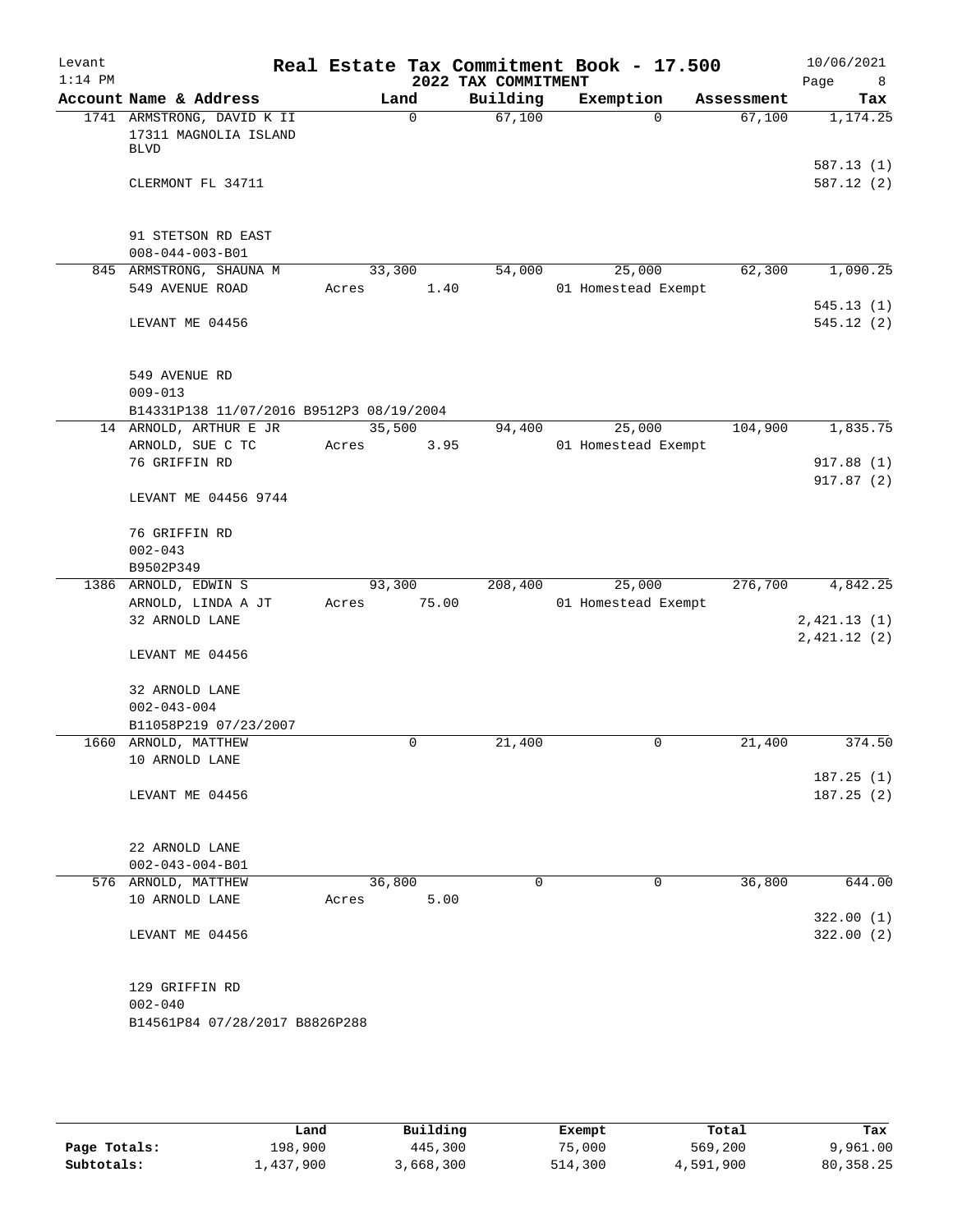| Levant<br>$1:14$ PM |                                           |                 |      | 2022 TAX COMMITMENT | Real Estate Tax Commitment Book - 17.500 |            | 10/06/2021<br>Page<br>9  |
|---------------------|-------------------------------------------|-----------------|------|---------------------|------------------------------------------|------------|--------------------------|
|                     | Account Name & Address                    |                 | Land | Building            | Exemption                                | Assessment | Tax                      |
|                     | 1619 ARNOLD, MATTHEW E                    | 33,400          |      | 92,800              | 25,000                                   | 101,200    | 1,771.00                 |
|                     | 10 ARNOLD LANE                            | Acres           | 1.51 |                     | 01 Homestead Exempt                      |            |                          |
|                     | LEVANT ME 04456                           |                 |      |                     |                                          |            | 885.50 (1)<br>885.50 (2) |
|                     |                                           |                 |      |                     |                                          |            |                          |
|                     | 10 ARNOLD LANE                            |                 |      |                     |                                          |            |                          |
|                     | $002 - 043 - 005$                         |                 |      |                     |                                          |            |                          |
|                     | B12808P157 04/27/2012                     |                 |      |                     |                                          |            |                          |
|                     | 1497 ARTHURS, JOYCE A                     | 33,900          |      | 90,000              | 25,000                                   | 98,900     | 1,730.75                 |
|                     | ARSENAULT, ERIC P JT                      | Acres           | 2.07 |                     | 01 Homestead Exempt                      |            |                          |
|                     | 492 LAKE RD                               |                 |      |                     |                                          |            | 865.38 (1)<br>865.37 (2) |
|                     | LEVANT ME 04456                           |                 |      |                     |                                          |            |                          |
|                     | 492 LAKE RD                               |                 |      |                     |                                          |            |                          |
|                     | $002 - 070 - 002$                         |                 |      |                     |                                          |            |                          |
|                     | B12139P235 05/11/2010                     |                 |      |                     |                                          |            |                          |
|                     | 396 ASHMAN, JOHN D SR                     | 33,600          |      | 27,200              | 25,000                                   | 35,800     | 626.50                   |
|                     | ASHMAN, LAURIE A JT<br>PO BOX 70          | Acres           | 1.65 |                     | 01 Homestead Exempt                      |            |                          |
|                     |                                           |                 |      |                     |                                          |            | 313.25(1)<br>313.25(2)   |
|                     | LEVANT ME 04456                           |                 |      |                     |                                          |            |                          |
|                     | 154 HODGDON RD                            |                 |      |                     |                                          |            |                          |
|                     | $005 - 007$                               |                 |      |                     |                                          |            |                          |
|                     | B6639P115 01/30/1998                      |                 |      |                     |                                          |            |                          |
|                     | 769 ASTRAN, MICHAEL<br>155 AVENUE ROAD    | 33,400<br>Acres | 1.22 | 76,600              | 0                                        | 110,000    | 1,925.00                 |
|                     |                                           |                 |      |                     |                                          |            | 962.50(1)                |
|                     | LEVANT ME 04456                           |                 |      |                     |                                          |            | 962.50(2)                |
|                     |                                           |                 |      |                     |                                          |            |                          |
|                     | 155 AVENUE RD                             |                 |      |                     |                                          |            |                          |
|                     | $007 - 043$<br>B15227P43 07/30/2019       |                 |      |                     |                                          |            |                          |
|                     | 1335 AUSTIN, ROGER E                      | 30,800          |      | 123,000             | 25,000                                   | 128,800    | 2,254.00                 |
|                     | AUSTIN, LYNNA J JT                        | Acres           | 1.34 |                     | 01 Homestead Exempt                      |            |                          |
|                     | PO BOX 171                                |                 |      |                     |                                          |            | 1, 127.00(1)             |
|                     |                                           |                 |      |                     |                                          |            | 1, 127.00(2)             |
|                     | LEVANT ME 04456                           |                 |      |                     |                                          |            |                          |
|                     | 79 ROBICHAUD RD                           |                 |      |                     |                                          |            |                          |
|                     | $002 - 002 - 015$<br>B11530P55 09/12/2008 |                 |      |                     |                                          |            |                          |
|                     | 1380 BABCOCK, PATRICIA J                  | 33,900          |      | 140,700             | 25,000                                   | 149,600    | 2,618.00                 |
|                     | 4295 UNION STREET                         | Acres           | 2.00 |                     | 01 Homestead Exempt                      |            |                          |
|                     |                                           |                 |      |                     |                                          |            | 1,309.00(1)              |
|                     | LEVANT ME 04456                           |                 |      |                     |                                          |            | 1,309.00(2)              |
|                     |                                           |                 |      |                     |                                          |            |                          |
|                     | 4295 UNION ST<br>$005 - 017 - C$          |                 |      |                     |                                          |            |                          |
|                     | B14762P229 03/16/2018                     |                 |      |                     |                                          |            |                          |
|                     |                                           |                 |      |                     |                                          |            |                          |

|              | Land      | Building  | Exempt  | Total     | Tax       |
|--------------|-----------|-----------|---------|-----------|-----------|
| Page Totals: | 199,000   | 550,300   | 125,000 | 624,300   | 10,925.25 |
| Subtotals:   | 1,636,900 | 4,218,600 | 639,300 | 5,216,200 | 91,283.50 |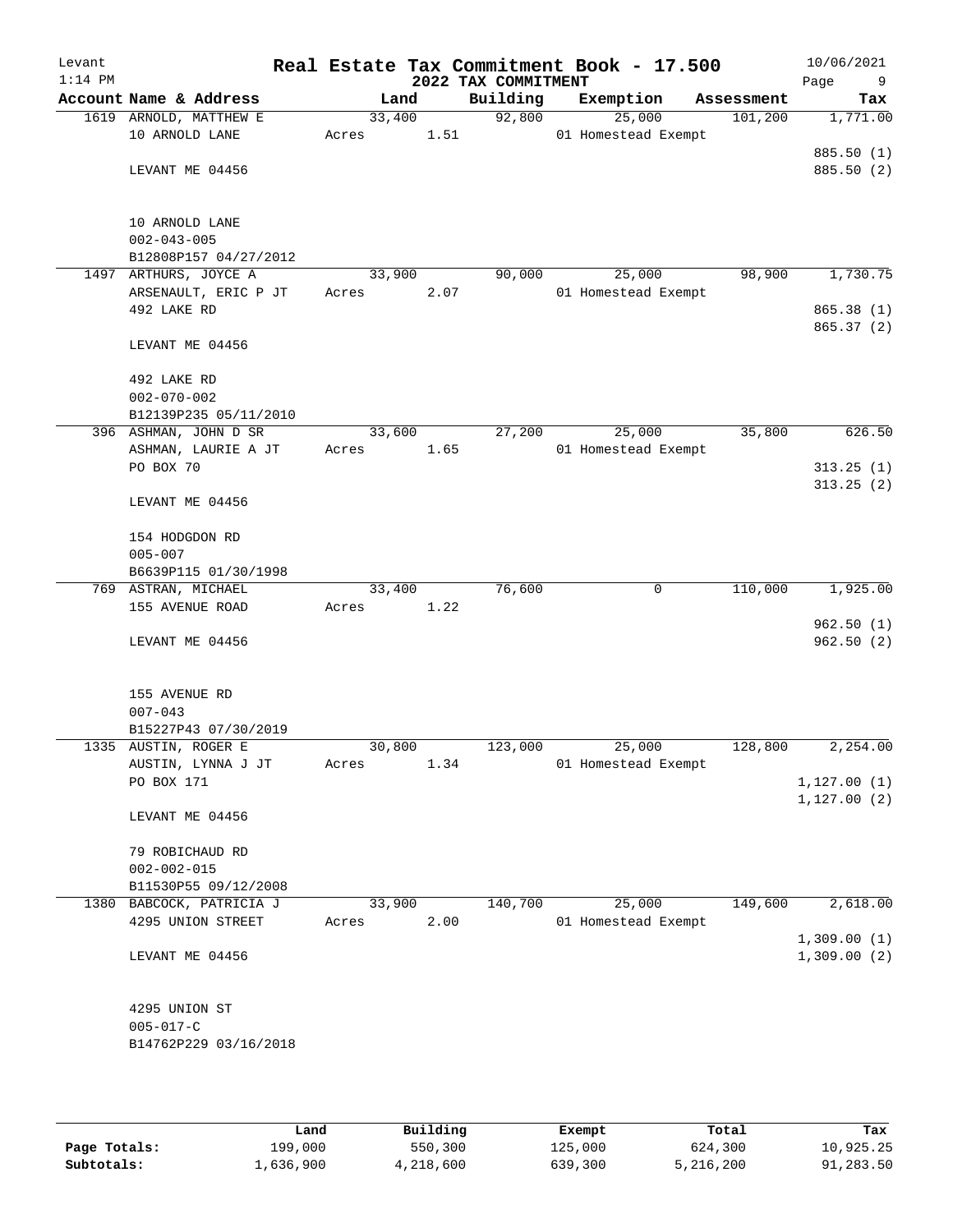| Levant       |                                             |         |        |           |                     | Real Estate Tax Commitment Book - 17.500 |            | 10/06/2021             |
|--------------|---------------------------------------------|---------|--------|-----------|---------------------|------------------------------------------|------------|------------------------|
| $1:14$ PM    |                                             |         |        |           | 2022 TAX COMMITMENT |                                          |            | Page<br>10             |
|              | Account Name & Address                      |         | Land   |           | Building            | Exemption                                | Assessment | Tax                    |
|              | 820 BADGER, TIMOTHY J<br>BADGER, TAMMY J JT |         | 33,000 | 1.03      | 46,100              | 25,000<br>01 Homestead Exempt            | 54,100     | 946.75                 |
|              | 50 BRANN RD                                 | Acres   |        |           |                     |                                          |            | 473.38(1)              |
|              |                                             |         |        |           |                     |                                          |            | 473.37 (2)             |
|              | LEVANT ME 04456                             |         |        |           |                     |                                          |            |                        |
|              |                                             |         |        |           |                     |                                          |            |                        |
|              | 50 BRANN RD                                 |         |        |           |                     |                                          |            |                        |
|              | $008 - 015 - 006$                           |         |        |           |                     |                                          |            |                        |
|              | B10969P329 05/24/2007                       |         |        |           |                     |                                          |            |                        |
|              | 328 BAILEY, CHARLES E                       |         | 33,900 |           | 130,500             | 25,000                                   | 139,400    | 2,439.50               |
|              | BAILEY, MICHAELE M                          | Acres   |        | 2.00      |                     | 01 Homestead Exempt                      |            |                        |
|              | 49 PEMBER ROAD                              |         |        |           |                     |                                          |            | 1,219.75(1)            |
|              |                                             |         |        |           |                     |                                          |            | 1,219.75(2)            |
|              | LEVANT ME 04456                             |         |        |           |                     |                                          |            |                        |
|              |                                             |         |        |           |                     |                                          |            |                        |
|              | 49 PEMBER RD                                |         |        |           |                     |                                          |            |                        |
|              | $005 - 041 - 013$                           |         |        |           |                     |                                          |            |                        |
|              | B16048P229 06/04/2021 B6795P10              |         |        |           |                     |                                          |            |                        |
|              | 896 BAKER, LAWRENCE C                       |         | 20,500 |           | 71,200              | 25,000                                   | 66,700     | 1,167.25               |
|              | 194 STETSON ROAD EAST                       | Acres   |        | 2.00      |                     | 01 Homestead Exempt                      |            |                        |
|              |                                             |         |        |           |                     |                                          |            | 583.63(1)              |
|              | LEVANT ME 04456                             |         |        |           |                     |                                          |            | 583.62 (2)             |
|              |                                             |         |        |           |                     |                                          |            |                        |
|              |                                             |         |        |           |                     |                                          |            |                        |
|              | 194 STETSON RD EAST                         |         |        |           |                     |                                          |            |                        |
|              | $008 - 040 - 007$                           |         |        |           |                     |                                          |            |                        |
|              | B15195P31 06/28/2019 B10825P347 01/31/2007  |         |        |           |                     |                                          |            |                        |
|              | 1128 BALLANGER, DANIEL J                    |         | 33,000 |           | 62,700              | 25,000                                   | 70,700     | 1,237.25               |
|              | 25 FOREST HILLS DR                          | Acres   |        | 1.03      |                     | 01 Homestead Exempt                      |            |                        |
|              | LEVANT ME 04456                             |         |        |           |                     |                                          |            | 618.63(1)<br>618.62(2) |
|              |                                             |         |        |           |                     |                                          |            |                        |
|              |                                             |         |        |           |                     |                                          |            |                        |
|              | 25 FOREST HILLS DR                          |         |        |           |                     |                                          |            |                        |
|              | $008 - 022 - 007$                           |         |        |           |                     |                                          |            |                        |
|              | B14999P350 11/13/2018 B12758P192 03/14/2012 |         |        |           |                     |                                          |            |                        |
|              | B12673P223 12/06/2011                       |         |        |           |                     |                                          |            |                        |
|              | 580 BAMBRICK, NICHOLAS Z                    |         | 33,900 |           | 176,000             | 25,000                                   | 184,900    | 3, 235.75              |
|              | BAMBRICK, JENNIFER L JT Acres               |         |        | 2.00      |                     | 01 Homestead Exempt                      |            |                        |
|              | 4070 UNION ST                               |         |        |           |                     |                                          |            | 1,617.88(1)            |
|              |                                             |         |        |           |                     |                                          |            | 1,617.87(2)            |
|              | LEVANT ME 04456                             |         |        |           |                     |                                          |            |                        |
|              |                                             |         |        |           |                     |                                          |            |                        |
|              | 4070 UNION ST                               |         |        |           |                     |                                          |            |                        |
|              | $005 - 026$                                 |         |        |           |                     |                                          |            |                        |
|              | B12795P290 04/25/2012                       |         |        |           |                     |                                          |            |                        |
| 1024         | BANGOR LAND TRUST                           |         | 6,200  |           | 0                   | $\mathbf 0$                              | 6,200      | 108.50                 |
|              | PO BOX 288                                  | Acres   |        | 11.18     |                     |                                          |            |                        |
|              |                                             |         |        |           |                     |                                          |            | 54.25(1)               |
|              | BANGOR ME 04402 0288                        |         |        |           |                     |                                          |            | 54.25(2)               |
|              |                                             |         |        |           |                     |                                          |            |                        |
|              | AVENUE RD                                   |         |        |           |                     |                                          |            |                        |
|              | $007 - 060$                                 |         |        |           |                     |                                          |            |                        |
|              | B13564P86 06/13/2014 B11882P325 08/11/2009  |         |        |           |                     |                                          |            |                        |
|              | B11882P322 12/26/2007                       |         |        |           |                     |                                          |            |                        |
|              |                                             |         |        |           |                     |                                          |            |                        |
|              |                                             |         |        |           |                     |                                          |            |                        |
|              |                                             | Land    |        | Building  |                     | Exempt                                   | Total      | Tax                    |
| Page Totals: |                                             | 160,500 |        | 486,500   |                     | 125,000                                  | 522,000    | 9,135.00               |
| Subtotals:   | 1,797,400                                   |         |        | 4,705,100 |                     | 764,300                                  | 5,738,200  | 100,418.50             |

**Subtotals:** 1,797,400 4,705,100 764,300 5,738,200 100,418.50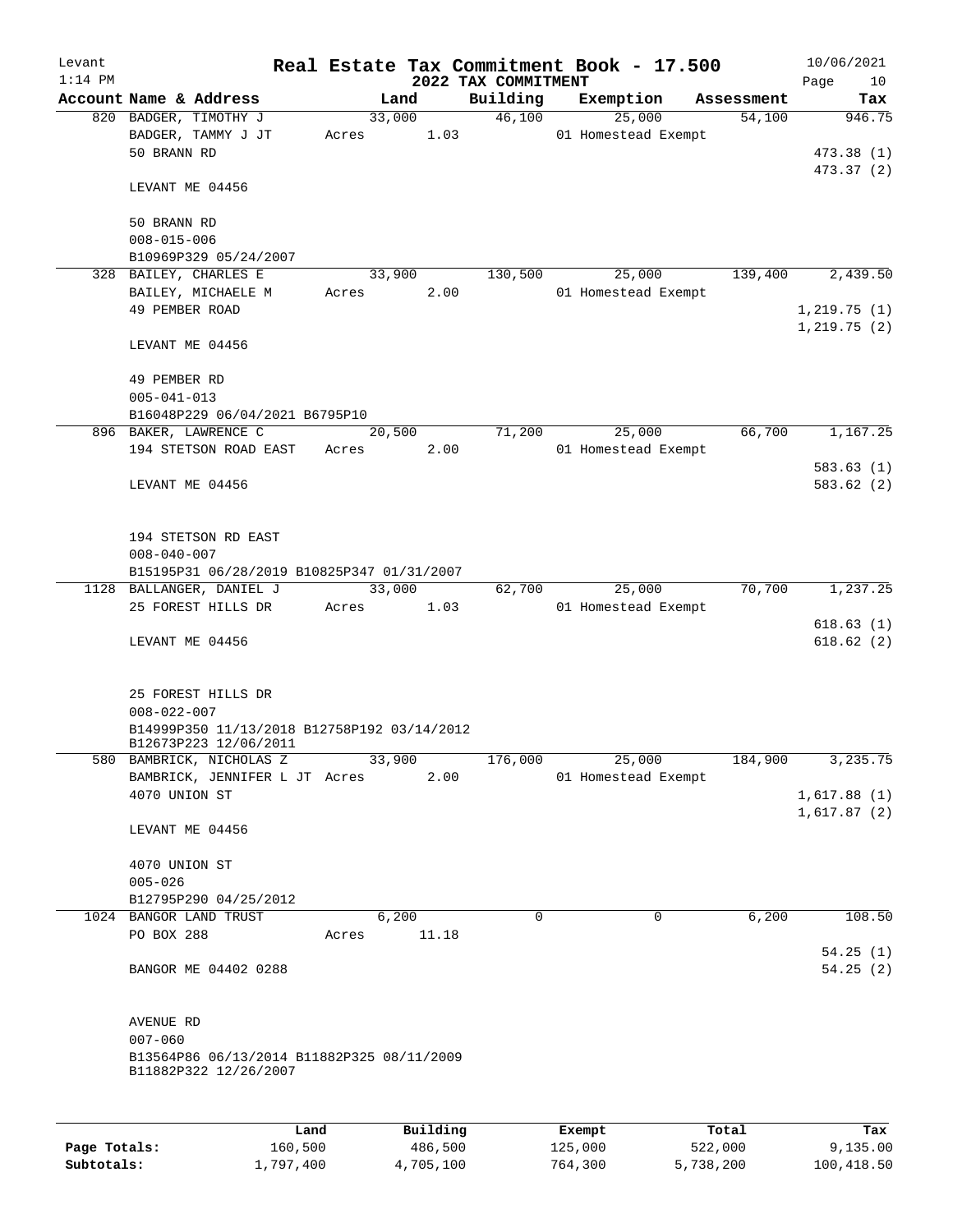| Levant       |                                            |       |        |           | Real Estate Tax Commitment Book - 17.500 |         |                     |           |            | 10/06/2021        |
|--------------|--------------------------------------------|-------|--------|-----------|------------------------------------------|---------|---------------------|-----------|------------|-------------------|
| $1:14$ PM    | Account Name & Address                     |       | Land   |           | 2022 TAX COMMITMENT<br>Building          |         | Exemption           |           | Assessment | Page<br>11<br>Tax |
|              | 703 BARBER, ADAM C                         |       | 33,300 |           | 87,700                                   |         | 25,000              |           | 96,000     | 1,680.00          |
|              | BARBER, SARAH L JT                         | Acres |        | 1.40      |                                          |         | 01 Homestead Exempt |           |            |                   |
|              | 79 GRIFFIN RD                              |       |        |           |                                          |         |                     |           |            | 840.00 (1)        |
|              |                                            |       |        |           |                                          |         |                     |           |            | 840.00 (2)        |
|              | LEVANT ME 04456                            |       |        |           |                                          |         |                     |           |            |                   |
|              |                                            |       |        |           |                                          |         |                     |           |            |                   |
|              | 79 GRIFFIN RD                              |       |        |           |                                          |         |                     |           |            |                   |
|              | $002 - 045 - 002$                          |       |        |           |                                          |         |                     |           |            |                   |
|              | B11089P171 08/16/2007                      |       |        |           |                                          |         |                     |           |            |                   |
|              | 824 BARGER, KENNETH                        |       | 33,900 |           | 157,600                                  |         | 25,000              |           | 166,500    | 2,913.75          |
|              | BARGER, EARLENE JT                         | Acres |        | 2.00      |                                          |         | 01 Homestead Exempt |           |            |                   |
|              | 84 PEMBER ROAD                             |       |        |           |                                          |         |                     |           |            | 1,456.88(1)       |
|              |                                            |       |        |           |                                          |         |                     |           |            | 1,456.87(2)       |
|              | LEVANT ME 04456                            |       |        |           |                                          |         |                     |           |            |                   |
|              |                                            |       |        |           |                                          |         |                     |           |            |                   |
|              | 84 PEMBER RD                               |       |        |           |                                          |         |                     |           |            |                   |
|              | $005 - 040 - 005$                          |       |        |           |                                          |         |                     |           |            |                   |
|              | B14316P121 10/21/2016 B11110P11 08/31/2007 |       | 35,000 |           |                                          |         | 25,000              |           | 124,400    | 2,177.00          |
|              | 1267 BARKER, STEVEN                        | Acres |        | 3.30      | 114,400                                  |         | 01 Homestead Exempt |           |            |                   |
|              | BARKER, STACEY JT<br>99 BLACKSTREAM DRIVE  |       |        |           |                                          |         |                     |           |            | 1,088.50(1)       |
|              |                                            |       |        |           |                                          |         |                     |           |            | 1,088.50(2)       |
|              | LEVANT ME 04456                            |       |        |           |                                          |         |                     |           |            |                   |
|              |                                            |       |        |           |                                          |         |                     |           |            |                   |
|              | 99 BLACKSTREAM DR                          |       |        |           |                                          |         |                     |           |            |                   |
|              | $003 - 059$                                |       |        |           |                                          |         |                     |           |            |                   |
|              | B15437P133 02/11/2020 B7752P315            |       |        |           |                                          |         |                     |           |            |                   |
|              | 759 BARRALL, TYLER W                       |       | 30,900 |           | 155,300                                  |         | 25,000              |           | 161,200    | 2,821.00          |
|              | WESLEY, JAIME L                            | Acres |        | 1.52      |                                          |         | 01 Homestead Exempt |           |            |                   |
|              | 536 MUDGETT ROAD                           |       |        |           |                                          |         |                     |           |            | 1,410.50(1)       |
|              |                                            |       |        |           |                                          |         |                     |           |            | 1,410.50(2)       |
|              | LEVANT ME 04456                            |       |        |           |                                          |         |                     |           |            |                   |
|              |                                            |       |        |           |                                          |         |                     |           |            |                   |
|              | 536 MUDGETT RD                             |       |        |           |                                          |         |                     |           |            |                   |
|              | $010 - 006 - 002$                          |       |        |           |                                          |         |                     |           |            |                   |
|              | B15014P95 11/30/2018                       |       | 46,700 |           | 201,600                                  |         | 25,000              |           |            | 3,907.75          |
|              | 362 BART, WILLIAM G                        |       |        | 23.00     |                                          |         |                     |           | 223,300    |                   |
|              | PETERSON, MARJORIE J<br>428 LAKE ROAD      | Acres |        |           |                                          |         | 01 Homestead Exempt |           |            | 1,953.88(1)       |
|              |                                            |       |        |           |                                          |         |                     |           |            | 1,953.87(2)       |
|              | LEVANT ME 04456                            |       |        |           |                                          |         |                     |           |            |                   |
|              |                                            |       |        |           |                                          |         |                     |           |            |                   |
|              | 428 LAKE RD                                |       |        |           |                                          |         |                     |           |            |                   |
|              | $002 - 067$                                |       |        |           |                                          |         |                     |           |            |                   |
|              | B15108P313 04/03/2019 B14373P80 12/27/2016 |       |        |           |                                          |         |                     |           |            |                   |
|              | B11604P105 11/25/2008 B3098P217 07/01/1980 |       |        |           |                                          |         |                     |           |            |                   |
|              | 1198 BARTLETT, CHRISTOPHER J               |       | 36,600 |           | 144,700                                  |         | 0                   |           | 181,300    | 3,172.75          |
|              | BARTLETT, LARISSA G JT                     | Acres |        | 4.40      |                                          |         |                     |           |            |                   |
|              | 49 STETSON ROAD WEST                       |       |        |           |                                          |         |                     |           |            | 1,586.38(1)       |
|              | LEVANT ME 04456                            |       |        |           |                                          |         |                     |           |            | 1,586.37(2)       |
|              |                                            |       |        |           |                                          |         |                     |           |            |                   |
|              | 49 STETSON RD WEST                         |       |        |           |                                          |         |                     |           |            |                   |
|              | $007 - 037 - 005$                          |       |        |           |                                          |         |                     |           |            |                   |
|              | B14605P73 09/11/2017 B11868P138 08/04/2009 |       |        |           |                                          |         |                     |           |            |                   |
|              | B11750P103 05/04/2009                      |       |        |           |                                          |         |                     |           |            |                   |
|              |                                            |       |        |           |                                          |         |                     |           |            |                   |
|              | Land                                       |       |        | Building  |                                          |         | Exempt              |           | Total      | Tax               |
| Page Totals: | 216,400                                    |       |        | 861,300   |                                          | 125,000 |                     | 952,700   |            | 16,672.25         |
| Subtotals:   | 2,013,800                                  |       |        | 5,566,400 |                                          | 889,300 |                     | 6,690,900 |            | 117,090.75        |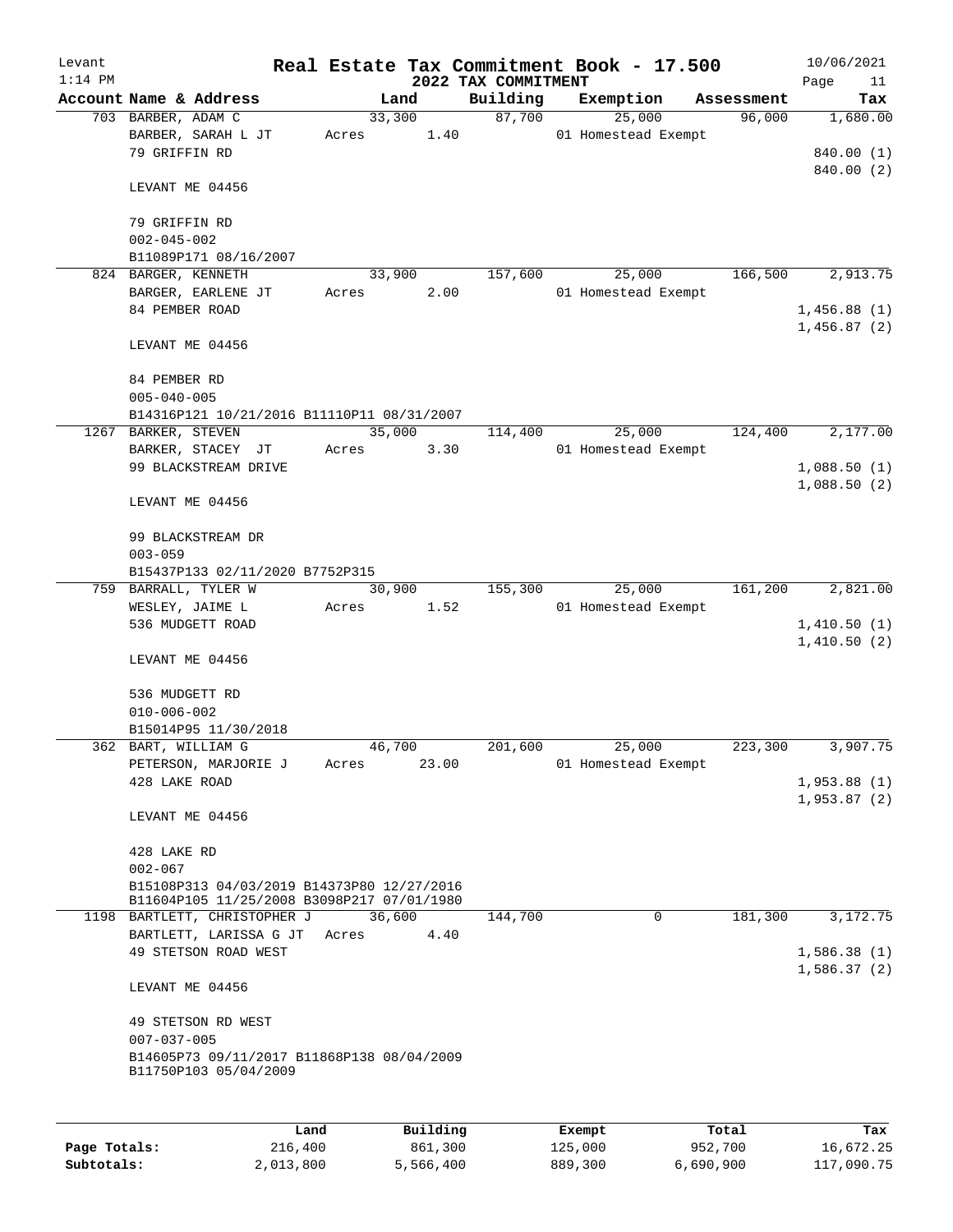| Levant<br>$1:14$ PM |                                                                    |        |      | Real Estate Tax Commitment Book - 17.500<br>2022 TAX COMMITMENT |                     |            | 10/06/2021<br>Page<br>12 |
|---------------------|--------------------------------------------------------------------|--------|------|-----------------------------------------------------------------|---------------------|------------|--------------------------|
|                     | Account Name & Address                                             |        | Land | Building                                                        | Exemption           | Assessment | Tax                      |
|                     | 543 BATCHELDER, BRYAN N                                            | 44,000 |      | 36,900                                                          | 31,000              | 49,900     | 873.25                   |
|                     | 225 KENDUSKEAG AVE                                                 | Acres  | 2.85 |                                                                 | 01 Homestead Exempt |            |                          |
|                     |                                                                    |        |      |                                                                 | 16 WW2+ Vet 100%    |            | 436.63(1)                |
|                     | LEVANT ME 04456                                                    |        |      |                                                                 |                     |            | 436.62 (2)               |
|                     |                                                                    |        |      |                                                                 |                     |            |                          |
|                     | 225 KENDUSKEAG RD                                                  |        |      |                                                                 |                     |            |                          |
|                     | $006 - 006 - 001$                                                  |        |      |                                                                 |                     |            |                          |
|                     | B5951P348                                                          |        |      |                                                                 |                     |            |                          |
|                     | 326 BATCHELDER, LEE A                                              | 33,000 |      | 48,700                                                          | 25,000              | 56,700     | 992.25                   |
|                     | 288 AVENUE RD                                                      | Acres  | 1.01 |                                                                 | 01 Homestead Exempt |            |                          |
|                     |                                                                    |        |      |                                                                 |                     |            | 496.13 (1)               |
|                     | LEVANT ME 04456                                                    |        |      |                                                                 |                     |            | 496.12 (2)               |
|                     |                                                                    |        |      |                                                                 |                     |            |                          |
|                     | 288 AVENUE RD                                                      |        |      |                                                                 |                     |            |                          |
|                     | $007 - 058 - 002$<br>B4169P283                                     |        |      |                                                                 |                     |            |                          |
|                     | 938 BAUER, KEVIN J                                                 | 34,700 |      | 98,800                                                          | 0                   | 133,500    | 2,336.25                 |
|                     | REIF, MICHAELA C JT                                                | Acres  | 3.00 |                                                                 |                     |            |                          |
|                     | 253 LAKE ROAD                                                      |        |      |                                                                 |                     |            | 1,168.13(1)              |
|                     |                                                                    |        |      |                                                                 |                     |            | 1,168.12(2)              |
|                     | LEVANT ME 04456                                                    |        |      |                                                                 |                     |            |                          |
|                     | 253 LAKE RD                                                        |        |      |                                                                 |                     |            |                          |
|                     | $002 - 059 - 002$                                                  |        |      |                                                                 |                     |            |                          |
|                     | B14710P36 01/02/2018 B13649P29 09/17/2014 B11167P129<br>10/17/2007 |        |      |                                                                 |                     |            |                          |
|                     | 50 BAUER, MICHAEL J                                                | 30,500 |      | 100,600                                                         | 0                   | 131,100    | 2,294.25                 |
|                     | 6 MCINTOSH AVE                                                     | Acres  | 1.01 |                                                                 |                     |            |                          |
|                     |                                                                    |        |      |                                                                 |                     |            | 1, 147.13(1)             |
|                     | LEVANT ME 04456                                                    |        |      |                                                                 |                     |            | 1,147.12(2)              |
|                     |                                                                    |        |      |                                                                 |                     |            |                          |
|                     | 6 MCINTOSH AVE<br>$007 - 014 - 001$                                |        |      |                                                                 |                     |            |                          |
|                     | B14349P109 11/30/2016 B11985P348 11/24/2009                        |        |      |                                                                 |                     |            |                          |
|                     | 671 BAUMERT, DANIEL J                                              | 33,500 |      | 131,800                                                         | 0                   | 165,300    | 2,892.75                 |
|                     | 318 KENDUSKEAG ROAD                                                | Acres  | 1.53 |                                                                 |                     |            |                          |
|                     |                                                                    |        |      |                                                                 |                     |            | 1,446.38(1)              |
|                     | LEVANT ME 04456                                                    |        |      |                                                                 |                     |            | 1,446.37(2)              |
|                     |                                                                    |        |      |                                                                 |                     |            |                          |
|                     | 318 KENDUSKEAG RD                                                  |        |      |                                                                 |                     |            |                          |
|                     | $006 - 005 - 003$<br>B7316P200                                     |        |      |                                                                 |                     |            |                          |
|                     | 339 BDF RENTALS, LLC                                               | 19,500 |      | 66,300                                                          | 0                   | 85,800     | 1,501.50                 |
|                     | 3255 UNION STREET                                                  | Acres  | 0.21 |                                                                 |                     |            |                          |
|                     |                                                                    |        |      |                                                                 |                     |            | 750.75(1)                |
|                     | GLENBURN ME 04401                                                  |        |      |                                                                 |                     |            | 750.75(2)                |
|                     |                                                                    |        |      |                                                                 |                     |            |                          |
|                     | 3466 UNION ST                                                      |        |      |                                                                 |                     |            |                          |
|                     | $011 - 059$                                                        |        |      |                                                                 |                     |            |                          |
|                     | B14571P148 08/07/2017 B13710P42 11/26/2014 B9082P308               |        |      |                                                                 |                     |            |                          |
|                     |                                                                    |        |      |                                                                 |                     |            |                          |
|                     |                                                                    |        |      |                                                                 |                     |            |                          |

|              | Land      | Building  | Exempt  | Total     | Tax        |
|--------------|-----------|-----------|---------|-----------|------------|
| Page Totals: | 195,200   | 483,100   | 56,000  | 622,300   | 10,890.25  |
| Subtotals:   | 2,209,000 | 6,049,500 | 945,300 | 7,313,200 | 127,981.00 |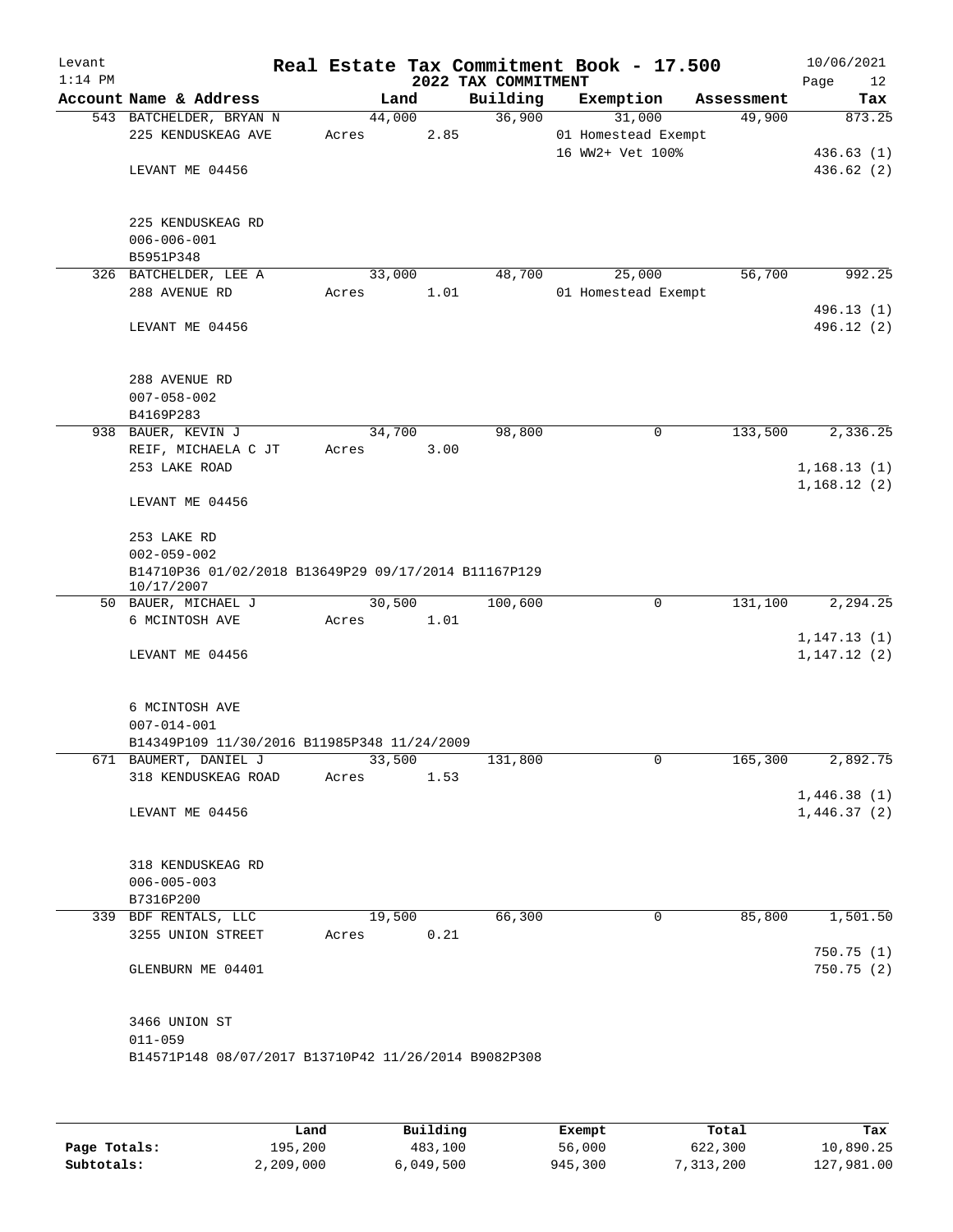| Levant<br>$1:14$ PM |                                                                       |       |           |         | 2022 TAX COMMITMENT | Real Estate Tax Commitment Book - 17.500 |            | 10/06/2021<br>Page<br>13 |
|---------------------|-----------------------------------------------------------------------|-------|-----------|---------|---------------------|------------------------------------------|------------|--------------------------|
|                     | Account Name & Address                                                |       | Land      |         | Building            | Exemption                                | Assessment | Tax                      |
|                     | 25 BEALS, DEBORAH S                                                   |       | 34,900    |         | 19,100              | 25,000                                   | 29,000     | 507.50                   |
|                     | 440 STETSON RD WEST                                                   | Acres |           | 2.17    |                     | 01 Homestead Exempt                      |            |                          |
|                     |                                                                       |       |           |         |                     |                                          |            | 253.75(1)                |
|                     | LEVANT ME 04456                                                       |       |           |         |                     |                                          |            | 253.75(2)                |
|                     |                                                                       |       |           |         |                     |                                          |            |                          |
|                     | 440 STETSON RD WEST                                                   |       |           |         |                     |                                          |            |                          |
|                     | $007 - 023 - 002$                                                     |       |           |         |                     |                                          |            |                          |
|                     | B4205P134                                                             |       |           |         |                     |                                          |            |                          |
|                     | 1112 BEAULIEU, KIMBERLEY                                              |       | 30,800    |         | 61,100              | 25,000                                   | 66,900     | 1,170.75                 |
|                     | 315 MERRILL ROAD                                                      | Acres |           | 1.51    |                     | 01 Homestead Exempt                      |            |                          |
|                     |                                                                       |       |           |         |                     |                                          |            | 585.38(1)                |
|                     | LEVANT ME 04456                                                       |       |           |         |                     |                                          |            | 585.37 (2)               |
|                     | 315 MERRILL RD                                                        |       |           |         |                     |                                          |            |                          |
|                     | $007 - 003 - 010$                                                     |       |           |         |                     |                                          |            |                          |
|                     | B7972P18                                                              |       |           |         |                     |                                          |            |                          |
| 1262                | BELANGER, VALMORE E<br>JΤ                                             |       | 30,800    |         | 84,400              | 25,000                                   | 90,200     | 1,578.50                 |
|                     | BELANGER, CAROL A &                                                   | Acres |           | 1.33    |                     | 01 Homestead Exempt                      |            |                          |
|                     | NICHOLE ATSHAN<br>333 MERRILL ROAD                                    |       |           |         |                     |                                          |            | 789.25(1)                |
|                     | LEVANT ME 04456                                                       |       |           |         |                     |                                          |            | 789.25(2)                |
|                     | 333 MERRILL RD                                                        |       |           |         |                     |                                          |            |                          |
|                     | $007 - 003 - 013$                                                     |       |           |         |                     |                                          |            |                          |
|                     | B15203P135 07/09/2019                                                 |       |           |         |                     |                                          |            |                          |
|                     | 33 BELL, BRYAN A                                                      |       | 35,600    |         | 325,200             | 25,000                                   | 335,800    | 5,876.50                 |
|                     | 54 WING RD                                                            | Acres |           | 4.10    |                     | 01 Homestead Exempt                      |            |                          |
|                     |                                                                       |       |           |         |                     |                                          |            | 2,938.25(1)              |
|                     | LEVANT ME 04456                                                       |       |           |         |                     |                                          |            | 2,938.25 (2)             |
|                     | 54 WING RD                                                            |       |           |         |                     |                                          |            |                          |
|                     | $011 - 066$                                                           |       |           |         |                     |                                          |            |                          |
|                     | BB14459P241 04/18/2017 B14399P155 01/31/2017<br>B11167P277 10/12/2007 |       |           |         |                     |                                          |            |                          |
|                     | 840 BELLAH WAY APARTMENTS,                                            |       | 33,700    |         | 145,100             | 0                                        | 178,800    | 3,129.00                 |
|                     | <b>LLC</b>                                                            |       |           |         |                     |                                          |            |                          |
|                     | PO BOX 306                                                            | Acres |           | 1.85    |                     |                                          |            |                          |
|                     |                                                                       |       |           |         |                     |                                          |            | 1,564.50(1)              |
|                     | CARMEL ME 04419                                                       |       |           |         |                     |                                          |            | 1,564.50(2)              |
|                     | 447 PINE TREE RD                                                      |       |           |         |                     |                                          |            |                          |
|                     | $002 - 023 - 011$                                                     |       |           |         |                     |                                          |            |                          |
|                     | B14429P312 03/14/2017 B13661P28 09/30/2014                            |       |           |         |                     |                                          |            |                          |
|                     | 1595 BELLAH WAY APARTMENTS,                                           |       | 33,700    |         | 140,500             | 0                                        | 174,200    | 3,048.50                 |
|                     | <b>LLC</b><br>PO BOX 306                                              | Acres |           | 1.82    |                     |                                          |            |                          |
|                     |                                                                       |       |           |         |                     |                                          |            | 1,524.25(1)              |
|                     | CARMEL ME 04419                                                       |       |           |         |                     |                                          |            | 1,524.25(2)              |
|                     | 445 PINE TREE RD                                                      |       |           |         |                     |                                          |            |                          |
|                     | $002 - 023 - 012$                                                     |       |           |         |                     |                                          |            |                          |
|                     | B14429P312 03/14/2017 B13661P328 09/30/2014                           |       |           |         |                     |                                          |            |                          |
|                     |                                                                       | Land  | Building  |         |                     | Exempt                                   | Total      | Tax                      |
| Page Totals:        | 199,500                                                               |       |           | 775,400 |                     | 100,000                                  | 874,900    | 15,310.75                |
| Subtotals:          | 2,408,500                                                             |       | 6,824,900 |         |                     | 1,045,300                                | 8,188,100  | 143, 291. 75             |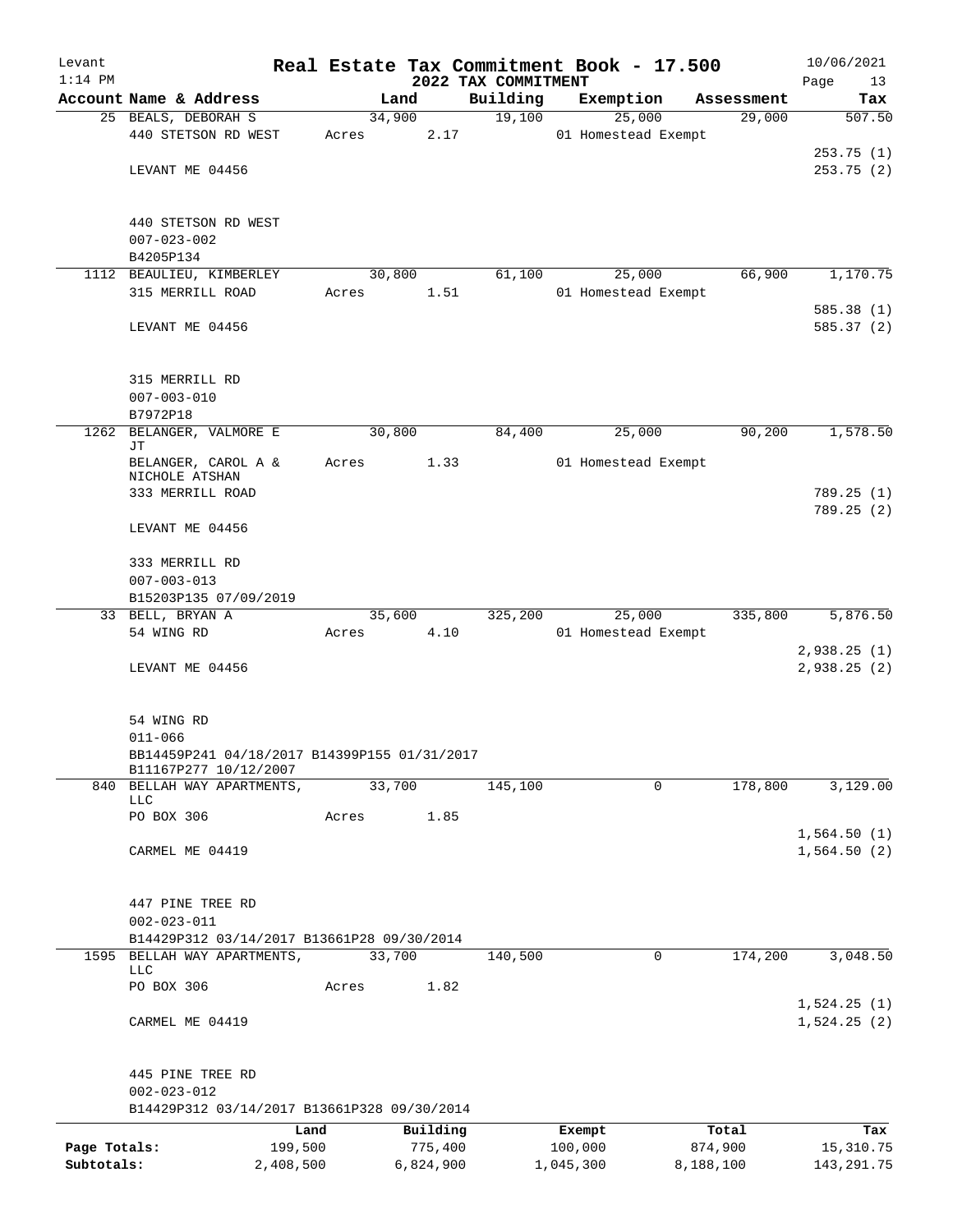| Levant<br>$1:14$ PM        |                                             |                      |                      |                                 | Real Estate Tax Commitment Book - 17.500 |                      | 10/06/2021                 |
|----------------------------|---------------------------------------------|----------------------|----------------------|---------------------------------|------------------------------------------|----------------------|----------------------------|
|                            | Account Name & Address                      |                      | Land                 | 2022 TAX COMMITMENT<br>Building | Exemption                                | Assessment           | Page<br>14<br>Tax          |
|                            | 1605 BELLAH WAY APARTMENTS,                 |                      | 33,000               | 162,700                         | $\Omega$                                 | 195,700              | 3,424.75                   |
|                            | LLC                                         |                      |                      |                                 |                                          |                      |                            |
|                            | PO BOX 306                                  | Acres                | 1.00                 |                                 |                                          |                      |                            |
|                            |                                             |                      |                      |                                 |                                          |                      | 1,712.38(1)                |
|                            | CARMEL ME 04419                             |                      |                      |                                 |                                          |                      | 1,712.37(2)                |
|                            |                                             |                      |                      |                                 |                                          |                      |                            |
|                            | 5 OAK LANE<br>$011 - 033 - 004$             |                      |                      |                                 |                                          |                      |                            |
|                            | B14772P341 03/29/2018                       |                      |                      |                                 |                                          |                      |                            |
|                            | 1585 BELLAH WAY APARTMENTS,                 |                      | 33,000               | 157,700                         | 0                                        | 190,700              | 3,337.25                   |
|                            | LLC                                         |                      |                      |                                 |                                          |                      |                            |
|                            | C/O BURGOYNE, KAIN E                        | Acres                | 1.03                 |                                 |                                          |                      |                            |
|                            | PO BOX 306<br>CARMEL ME 04419               |                      |                      |                                 |                                          |                      | 1,668.63(1)<br>1,668.62(2) |
|                            |                                             |                      |                      |                                 |                                          |                      |                            |
|                            | 518 PHILLIPS RD                             |                      |                      |                                 |                                          |                      |                            |
|                            | $011 - 033 - A$                             |                      |                      |                                 |                                          |                      |                            |
|                            | B13642P335 08/28/2014 B12329P30 11/24/2010  |                      |                      |                                 |                                          |                      |                            |
|                            | 1178 BELLMORE, BEVERLY T                    |                      | 33,100               | 182,800                         | 31,000                                   | 184,900              | 3,235.75                   |
|                            | BELLMORE, PAUL M                            | Acres                | 1.16                 |                                 | 01 Homestead Exempt                      |                      |                            |
|                            | 7 HOGDON RD                                 |                      |                      |                                 | 12 WW2+ Veteran Res                      |                      | 1,617.88(1)                |
|                            | LEVANT ME 04456                             |                      |                      |                                 |                                          |                      | 1,617.87(2)                |
|                            | 7 HODGDON RD                                |                      |                      |                                 |                                          |                      |                            |
|                            | $005 - 015 - 002$                           |                      |                      |                                 |                                          |                      |                            |
|                            | B15917P117 03/01/2021 B9650P85 11/29/2004   |                      |                      |                                 |                                          |                      |                            |
|                            | 63 BELLUCCI, DONA & LORA &                  |                      | 41,400               | $\Omega$                        | $\mathbf 0$                              | 41,400               | 724.50                     |
|                            | GINA &<br>BELLUCCI, CHRISTOPHER             | Acres                | 38.00                |                                 |                                          |                      |                            |
|                            | JТ                                          |                      |                      |                                 |                                          |                      |                            |
|                            | 141 RIDGE RD                                |                      |                      |                                 |                                          |                      | 362.25(1)                  |
|                            | NORTH ARLINGTON NJ<br>07031 6042            |                      |                      |                                 |                                          |                      | 362.25(2)                  |
|                            | STETSON RD WEST                             |                      |                      |                                 |                                          |                      |                            |
|                            | $007 - 026$                                 |                      |                      |                                 |                                          |                      |                            |
|                            | B8503P19                                    |                      |                      |                                 |                                          |                      |                            |
|                            | 1460 BEMIS, BRAD A<br>BEMIS, BRANDY L JT    | Acres                | 42,000<br>11.53      | 156,500                         | 25,000<br>01 Homestead Exempt            | 173,500              | 3,036.25                   |
|                            | PO BOX 63                                   |                      |                      |                                 |                                          |                      | 1,518.13(1)                |
|                            |                                             |                      |                      |                                 |                                          |                      | 1,518.12(2)                |
|                            | LEVANT ME 04456                             |                      |                      |                                 |                                          |                      |                            |
|                            | 19 MAKAYLA LANE                             |                      |                      |                                 |                                          |                      |                            |
|                            | $006 - 001 - 006$                           |                      |                      |                                 |                                          |                      |                            |
|                            | B13014P327 11/15/2012 B10809P123 12/22/2006 |                      |                      |                                 |                                          |                      |                            |
|                            | 40 BEMIS, CATHY E                           |                      | 35,500               | 94,400                          | 25,000                                   | 104,900              | 1,835.75                   |
|                            | BEMIS, RICHARD E                            | Acres                | 3.00                 |                                 | 01 Homestead Exempt                      |                      |                            |
|                            | 87 WING ROAD                                |                      |                      |                                 |                                          |                      | 917.88 (1)<br>917.87(2)    |
|                            | LEVANT ME 04456                             |                      |                      |                                 |                                          |                      |                            |
|                            | 87 WING RD                                  |                      |                      |                                 |                                          |                      |                            |
|                            | $003 - 042$                                 |                      |                      |                                 |                                          |                      |                            |
|                            | B14879P90 07/20/2018 B13051P282 12/26/2012  |                      |                      |                                 |                                          |                      |                            |
|                            |                                             | Land                 | Building             |                                 | Exempt                                   | Total                | Tax                        |
| Page Totals:<br>Subtotals: |                                             | 218,000<br>2,626,500 | 754,100<br>7,579,000 |                                 | 81,000<br>1,126,300                      | 891,100<br>9,079,200 | 15,594.25<br>158,886.00    |
|                            |                                             |                      |                      |                                 |                                          |                      |                            |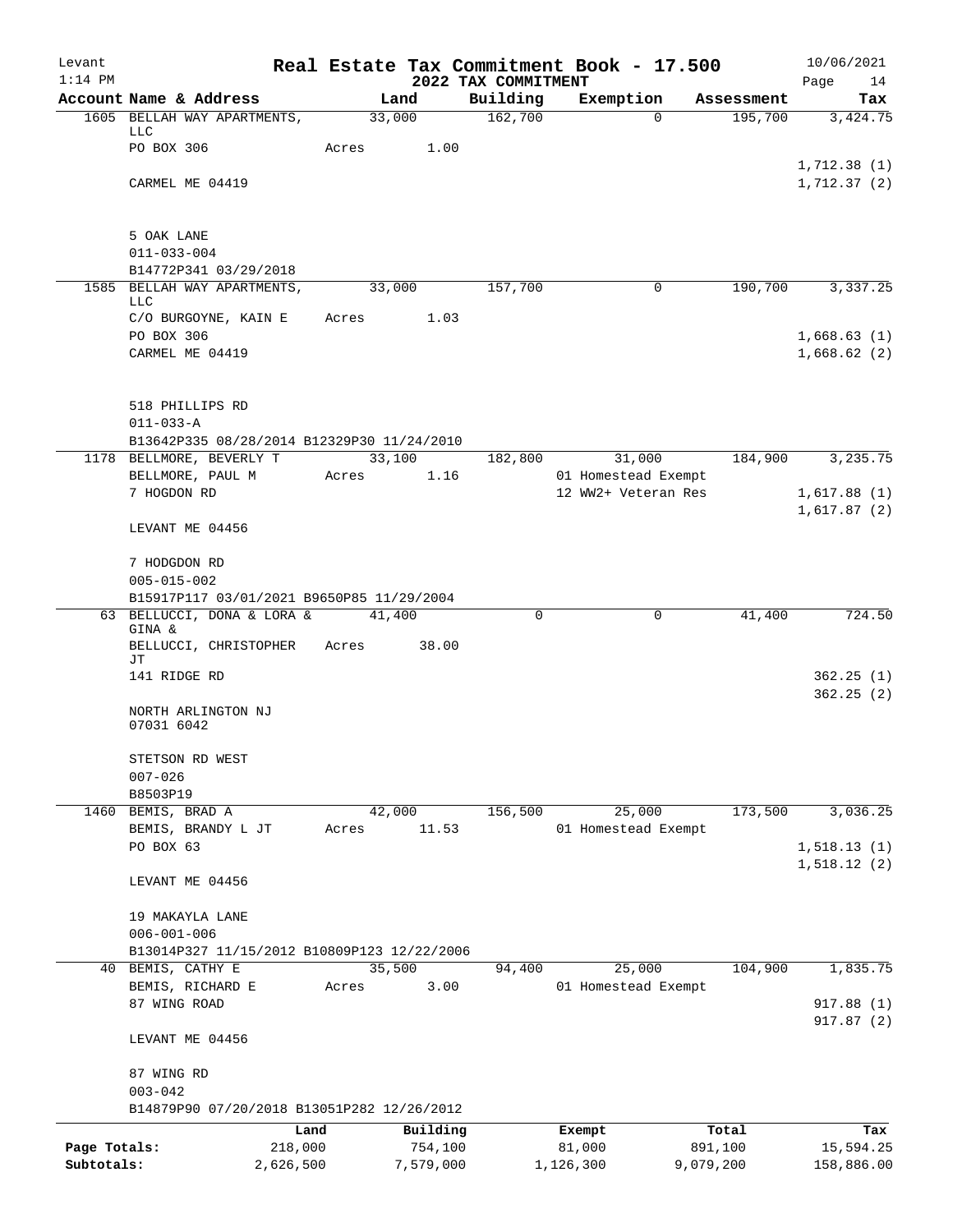| Levant    |                                             |       |        |                     | Real Estate Tax Commitment Book - 17.500 |            | 10/06/2021                 |
|-----------|---------------------------------------------|-------|--------|---------------------|------------------------------------------|------------|----------------------------|
| $1:14$ PM |                                             |       |        | 2022 TAX COMMITMENT |                                          |            | Page<br>15                 |
|           | Account Name & Address                      |       | Land   | Building            | Exemption                                | Assessment | Tax                        |
|           | 41 BEMIS, MARK A                            |       | 39,300 | 69,600              | 25,000                                   | 83,900     | 1,468.25                   |
|           | 39 WING ROAD                                | Acres | 7.50   |                     | 01 Homestead Exempt                      |            |                            |
|           |                                             |       |        |                     |                                          |            | 734.13 (1)                 |
|           | LEVANT ME 04456                             |       |        |                     |                                          |            | 734.12(2)                  |
|           | 39 WING RD                                  |       |        |                     |                                          |            |                            |
|           | $011 - 069$                                 |       |        |                     |                                          |            |                            |
|           | B10874P31 03/13/2007 B4693P168 07/27/1990   |       |        |                     |                                          |            |                            |
|           | 35 BEMIS, NATHAN E                          |       | 42,700 | 152,700             | 25,000                                   | 170,400    | 2,982.00                   |
|           | BEMIS, STEPHANIE A JT                       | Acres | 3.00   |                     | 01 Homestead Exempt                      |            |                            |
|           | 73 WING RD                                  |       |        |                     |                                          |            | 1,491.00(1)<br>1,491.00(2) |
|           | LEVANT ME 04456                             |       |        |                     |                                          |            |                            |
|           | 73 WING RD                                  |       |        |                     |                                          |            |                            |
|           | $003 - 042 - 003$                           |       |        |                     |                                          |            |                            |
|           | B9409P246 06/15/2004                        |       |        |                     |                                          |            |                            |
|           | 1494 BEMIS, NATHAN E                        |       | 23,000 | 0                   | $\mathbf 0$                              | 23,000     | 402.50                     |
|           | 73 WING RD                                  | Acres | 27.00  |                     |                                          |            |                            |
|           |                                             |       |        |                     |                                          |            | 201.25(1)                  |
|           | LEVANT ME 04456                             |       |        |                     |                                          |            | 201.25(2)                  |
|           | WING RD                                     |       |        |                     |                                          |            |                            |
|           | $003 - 042 - 005$                           |       |        |                     |                                          |            |                            |
|           | B10291P213 03/13/2007                       |       |        |                     |                                          |            |                            |
|           | 31 BEMIS, RHODA A                           |       | 35,700 | 90,900              | 31,000                                   | 95,600     | 1,673.00                   |
|           | BEMIS, JILL A                               | Acres | 3.30   |                     | 12 WW2+ Veteran Res                      |            |                            |
|           | PO BOX 16                                   |       |        |                     | 01 Homestead Exempt                      |            | 836.50 (1)                 |
|           | LEVANT ME 04456                             |       |        |                     |                                          |            | 836.50 (2)                 |
|           | 38 WING RD                                  |       |        |                     |                                          |            |                            |
|           | $011 - 065$                                 |       |        |                     |                                          |            |                            |
|           | B14418P31 02/27/2017 B2284P34               |       |        |                     |                                          |            |                            |
|           | 379 BEMIS, TRAVIS R                         |       | 4,100  | 0                   | 0                                        | 4,100      | 71.75                      |
|           | BEMIS, BRAD A TC                            | Acres | 2.46   |                     |                                          |            |                            |
|           | 23 ADAMS LANE                               |       |        |                     |                                          |            | 35.88(1)                   |
|           | LEVANT ME 04456                             |       |        |                     |                                          |            | 35.87(2)                   |
|           | 436 PHILLIPS RD                             |       |        |                     |                                          |            |                            |
|           | $003 - 026 - 005$                           |       |        |                     |                                          |            |                            |
|           | B15255P173 08/23/2019 B12121P198 04/29/2010 |       |        |                     |                                          |            |                            |
|           | 268 BENDER, THOMAS M                        |       | 40,000 | 73,200              | $\mathbf 0$                              | 113,200    | 1,981.00                   |
|           | BENDER, KRISTEN C JT                        | Acres | 8.35   |                     |                                          |            |                            |
|           | 170 HODGDON RD                              |       |        |                     |                                          |            | 990.50(1)<br>990.50(2)     |
|           | LEVANT ME 04456 9722                        |       |        |                     |                                          |            |                            |
|           | 170 HODGDON RD                              |       |        |                     |                                          |            |                            |
|           | $005 - 007 - 001$                           |       |        |                     |                                          |            |                            |
|           | B13141P233 04/05/2013                       |       |        |                     |                                          |            |                            |
|           |                                             |       |        |                     |                                          |            |                            |

|              | Land      | Building  | Exempt    | Total     | Tax        |
|--------------|-----------|-----------|-----------|-----------|------------|
| Page Totals: | 184,800   | 386,400   | 81,000    | 490,200   | 8,578.50   |
| Subtotals:   | 2,811,300 | 7,965,400 | 1,207,300 | 9,569,400 | 167,464.50 |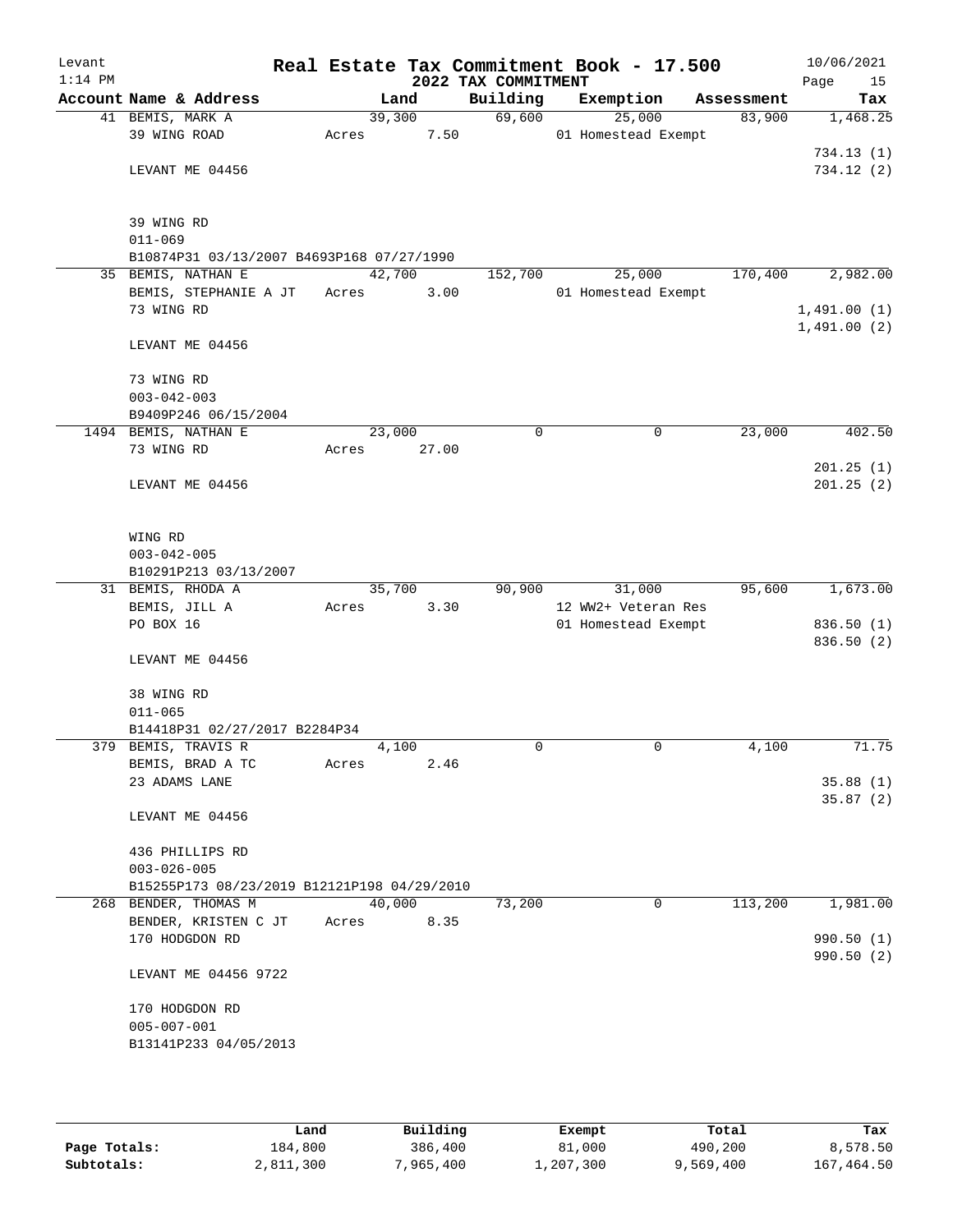| Levant<br>$1:14$ PM |                                                                     |       |        |       | 2022 TAX COMMITMENT | Real Estate Tax Commitment Book - 17.500 |            | 10/06/2021<br>Page<br>16 |
|---------------------|---------------------------------------------------------------------|-------|--------|-------|---------------------|------------------------------------------|------------|--------------------------|
|                     | Account Name & Address                                              |       | Land   |       | Building            | Exemption                                | Assessment | Tax                      |
|                     | 42 BENDURE, RICHARD B III<br>LANGLEY, MELISSA S<br>624 MUDGETT ROAD | Acres | 73,100 | 59.00 | 70,400              | $\Omega$                                 | 143,500    | 2,511.25<br>1, 255.63(1) |
|                     | LEVANT ME 04456                                                     |       |        |       |                     |                                          |            | 1, 255.62(2)             |
|                     | 624 MUDGETT RD<br>$010 - 009$                                       |       |        |       |                     |                                          |            |                          |
|                     | B15315P258 10/15/2019 B15009P145 11/26/2018<br>B2896P231            |       |        |       |                     |                                          |            |                          |
|                     | 1438 BENGE, JOHN                                                    |       | 35,000 |       | 75,900              | 25,000                                   | 85,900     | 1,503.25                 |
|                     | BENGE, MELODY JT<br>522 LAKE ROAD                                   | Acres |        | 3.37  |                     | 01 Homestead Exempt                      |            | 751.63(1)<br>751.62(2)   |
|                     | LEVANT Maine 04456                                                  |       |        |       |                     |                                          |            |                          |
|                     | 522 LAKE RD                                                         |       |        |       |                     |                                          |            |                          |
|                     | $002 - 071 - B$                                                     |       |        |       |                     |                                          |            |                          |
|                     | B13473P319 02/28/2014                                               |       |        |       |                     |                                          |            |                          |
|                     | 835 BENNETT, GLENN D                                                |       | 44,900 |       | 56,200              | 0                                        | 101,100    | 1,769.25                 |
|                     | BENNETT, TERRY A JT                                                 | Acres |        | 20.00 |                     |                                          |            |                          |
|                     | 197 PINE POINT RD                                                   |       |        |       |                     |                                          |            | 884.63 (1)               |
|                     | SCARBOROUGH ME 04074                                                |       |        |       |                     |                                          |            | 884.62 (2)               |
|                     | 420 AVENUE RD                                                       |       |        |       |                     |                                          |            |                          |
|                     | $009 - 005$                                                         |       |        |       |                     |                                          |            |                          |
|                     | B12915P47 08/17/2012                                                |       |        |       |                     |                                          |            |                          |
|                     | 146 BENNETT, MICHAEL J                                              |       | 36,500 |       | 112,500             | $\mathbf 0$                              | 149,000    | 2,607.50                 |
|                     | 59 BLACKSTREAM DRIVE                                                | Acres |        | 1.00  |                     |                                          |            |                          |
|                     |                                                                     |       |        |       |                     |                                          |            | 1,303.75(1)              |
|                     | LEVANT ME 04456                                                     |       |        |       |                     |                                          |            | 1,303.75(2)              |
|                     | 59 BLACKSTREAM DR<br>$011 - 051 - 014$                              |       |        |       |                     |                                          |            |                          |
|                     | B15883P215 01/29/2021 B15373P291 12/04/2019 B6784P48                |       |        |       |                     |                                          |            |                          |
|                     | 44 BENSON, WILLIAM O                                                |       | 48,700 |       | 103,000             | 31,000                                   | 120,700    | 2,112.25                 |
|                     | BENSON, DIANE I                                                     | Acres |        | 20.21 |                     | 01 Homestead Exempt                      |            |                          |
|                     | 63 SOUTH LEVANT RD                                                  |       |        |       |                     | 12 WW2+ Veteran Res                      |            | 1,056.13(1)              |
|                     |                                                                     |       |        |       |                     |                                          |            | 1,056.12(2)              |
|                     | LEVANT ME 04456                                                     |       |        |       |                     |                                          |            |                          |
|                     | 63 SOUTH LEVANT RD                                                  |       |        |       |                     |                                          |            |                          |
|                     | $002 - 021$                                                         |       |        |       |                     |                                          |            |                          |
|                     | B2747P262                                                           |       |        |       |                     |                                          |            |                          |
| 1225                | BERENYI, KELLY A                                                    |       | 41,600 |       | 111,100             | 25,000                                   | 127,700    | 2,234.75                 |
|                     | BERENYI, GARTH A JT                                                 | Acres |        | 11.23 |                     | 01 Homestead Exempt                      |            |                          |
|                     | 115 SOUTH LEVANT RD                                                 |       |        |       |                     |                                          |            | 1, 117.38(1)             |
|                     |                                                                     |       |        |       |                     |                                          |            | 1, 117.37(2)             |
|                     | LEVANT ME 04456                                                     |       |        |       |                     |                                          |            |                          |
|                     | 115 SOUTH LEVANT RD                                                 |       |        |       |                     |                                          |            |                          |
|                     |                                                                     |       |        |       |                     |                                          |            |                          |
|                     | $002 - 020 - 005$                                                   |       |        |       |                     |                                          |            |                          |
|                     | B7269P175                                                           |       |        |       |                     |                                          |            |                          |
|                     |                                                                     |       |        |       |                     |                                          |            |                          |
|                     |                                                                     |       |        |       |                     |                                          |            |                          |
|                     |                                                                     |       |        |       |                     |                                          |            |                          |

|              | Land      | Building  | Exempt    | Total      | Tax        |
|--------------|-----------|-----------|-----------|------------|------------|
| Page Totals: | 279,800   | 529,100   | 81,000    | 727,900    | 12,738.25  |
| Subtotals:   | 3,091,100 | 8,494,500 | ⊥,288,300 | 10,297,300 | 180,202.75 |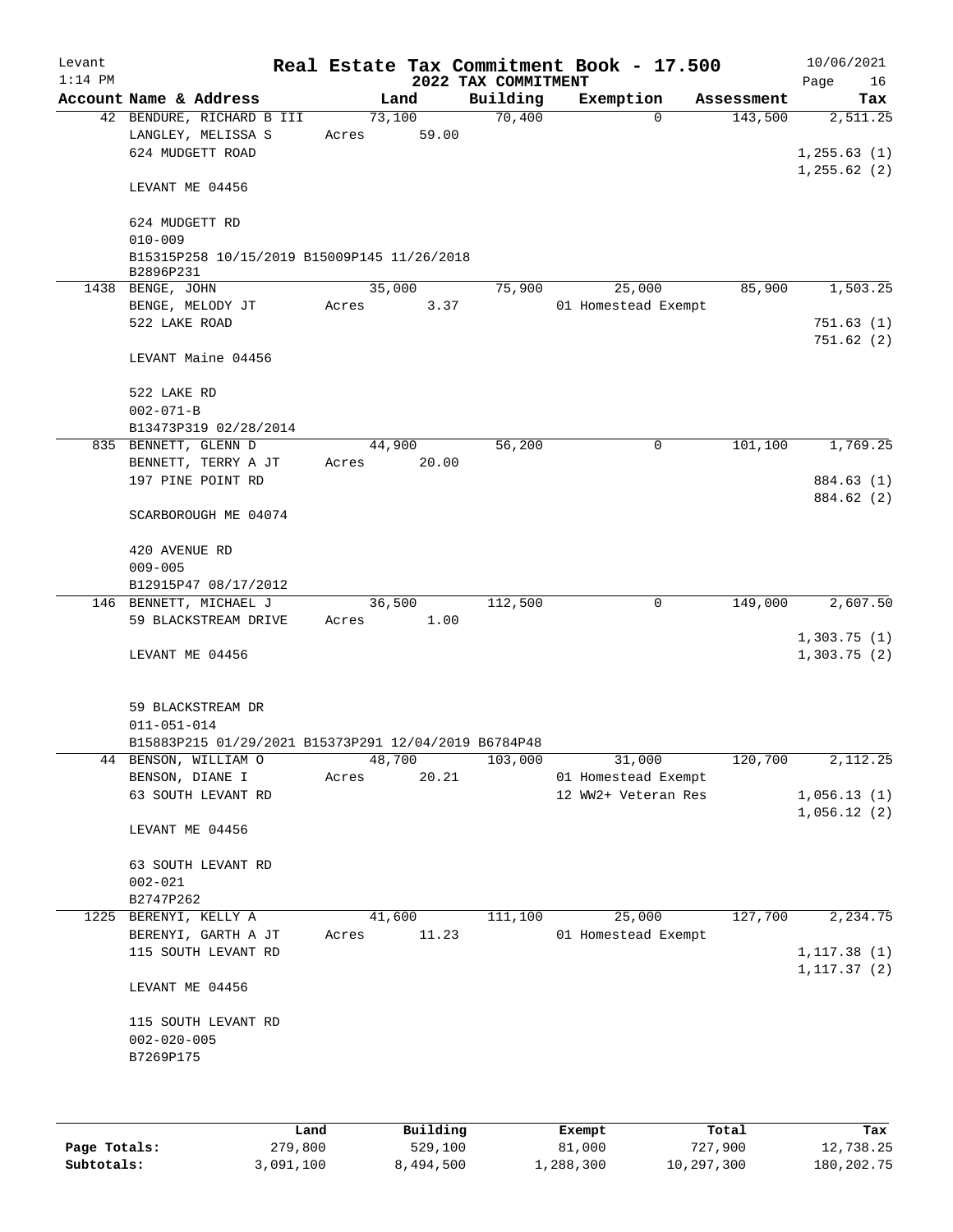| Levant<br>$1:14$ PM |                                                      |        |        | Real Estate Tax Commitment Book - 17.500<br>2022 TAX COMMITMENT |                     |             |            | 10/06/2021<br>Page<br>17 |
|---------------------|------------------------------------------------------|--------|--------|-----------------------------------------------------------------|---------------------|-------------|------------|--------------------------|
|                     | Account Name & Address                               |        | Land   | Building                                                        | Exemption           |             | Assessment | Tax                      |
|                     | 123 BERRY, BRIAN A                                   |        | 31,600 | 69,400                                                          |                     | $\Omega$    | 101,000    | 1,767.50                 |
|                     | 60 OVERLOCK ROAD                                     | Acres  | 2.07   |                                                                 |                     |             |            |                          |
|                     |                                                      |        |        |                                                                 |                     |             |            | 883.75 (1)               |
|                     | LEVANT ME 04456                                      |        |        |                                                                 |                     |             |            | 883.75 (2)               |
|                     | 60 OVERLOCK RD                                       |        |        |                                                                 |                     |             |            |                          |
|                     | $002 - 018 - 004$                                    |        |        |                                                                 |                     |             |            |                          |
|                     | B14160P14 05/25/2016 B12623P224 10/11/2011 B3025P165 |        |        |                                                                 |                     |             |            |                          |
|                     | 306 BERUBE, JAMIE C                                  | 31,100 |        | 130,300                                                         |                     | 25,000      | 136,400    | 2,387.00                 |
|                     | BERUBE, DANIELLE J JT                                | Acres  | 1.80   |                                                                 | 01 Homestead Exempt |             |            |                          |
|                     | PO BOX 1001                                          |        |        |                                                                 |                     |             |            | 1, 193.50(1)             |
|                     | BANGOR ME 04401                                      |        |        |                                                                 |                     |             |            | 1, 193.50(2)             |
|                     |                                                      |        |        |                                                                 |                     |             |            |                          |
|                     | 80 MT PLEASANT RD                                    |        |        |                                                                 |                     |             |            |                          |
|                     | $001 - 025 - 003$                                    |        |        |                                                                 |                     |             |            |                          |
|                     | B7199P244                                            |        |        |                                                                 |                     |             |            |                          |
|                     | 307 BESSETTE, RICHARD A                              | 19,900 |        | 0                                                               |                     | $\mathbf 0$ | 19,900     | 348.25                   |
|                     | 807 MOUNT PLEASANT ROAD Acres                        |        | 30.00  |                                                                 |                     |             |            |                          |
|                     |                                                      |        |        |                                                                 |                     |             |            | 174.13(1)                |
|                     | STETSON ME 04488                                     |        |        |                                                                 |                     |             |            | 174.12(2)                |
|                     |                                                      |        |        |                                                                 |                     |             |            |                          |
|                     | HORSEBACK RD (OFF)<br>$001 - 035$                    |        |        |                                                                 |                     |             |            |                          |
|                     | B14209P137 07/12/2016 B11152P184 09/28/2007          |        |        |                                                                 |                     |             |            |                          |
|                     | 1385 BESSEY, CHRISTINE R                             | 37,300 |        | 131,300                                                         |                     | 25,000      | 143,600    | 2,513.00                 |
|                     | 5 DEER RIDGE LANE                                    | Acres  | 10.50  |                                                                 | 01 Homestead Exempt |             |            |                          |
|                     |                                                      |        |        |                                                                 |                     |             |            | 1,256.50(1)              |
|                     | LEVANT ME 04456                                      |        |        |                                                                 |                     |             |            | 1,256.50(2)              |
|                     |                                                      |        |        |                                                                 |                     |             |            |                          |
|                     | 5 DEER RIDGE LANE                                    |        |        |                                                                 |                     |             |            |                          |
|                     | $007 - 027 - 012$                                    |        |        |                                                                 |                     |             |            |                          |
|                     | B10340P45 03/02/2006                                 |        |        |                                                                 |                     |             |            |                          |
|                     | 1326 BEYLERIAN, MICHAEL J                            | 34,800 |        | 154,300                                                         |                     | 25,000      | 164,100    | 2,871.75                 |
|                     | BEYLERIAN, BRANDY L JT                               | Acres  | 3.14   |                                                                 | 01 Homestead Exempt |             |            |                          |
|                     | 123 STETSON ROAD WEST                                |        |        |                                                                 |                     |             |            | 1,435.88(1)              |
|                     | LEVANT ME 04456                                      |        |        |                                                                 |                     |             |            | 1,435.87(2)              |
|                     |                                                      |        |        |                                                                 |                     |             |            |                          |
|                     | 123 STETSON RD WEST                                  |        |        |                                                                 |                     |             |            |                          |
|                     | $007 - 037 - 011$                                    |        |        |                                                                 |                     |             |            |                          |
|                     | B8688P336<br>BIGELOW, PAULINE A                      |        |        | 77,000                                                          |                     | 31,000      | 79,700     | 1,394.75                 |
| 49                  | (LIFE TENANT)                                        | 33,700 |        |                                                                 |                     |             |            |                          |
|                     | BIGELOW, DANIEL E &<br>LORI H                        | Acres  | 1.86   |                                                                 | 22 WW2+ Widow Res   |             |            |                          |
|                     | 850 HORSEBACK RD                                     |        |        |                                                                 | 01 Homestead Exempt |             |            | 697.38 (1)               |
|                     | LEVANT ME 04456                                      |        |        |                                                                 |                     |             |            | 697.37 (2)               |
|                     |                                                      |        |        |                                                                 |                     |             |            |                          |
|                     | 850 HORSEBACK RD                                     |        |        |                                                                 |                     |             |            |                          |
|                     | $001 - 036$                                          |        |        |                                                                 |                     |             |            |                          |
|                     | B15487P153 04/06/2020 B11587P253 10/29/2008          |        |        |                                                                 |                     |             |            |                          |
|                     |                                                      |        |        |                                                                 |                     |             |            |                          |

|              | Land      | Building  | Exempt    | Total      | Tax        |
|--------------|-----------|-----------|-----------|------------|------------|
| Page Totals: | 188,400   | 562,300   | 106,000   | 644,700    | 11,282.25  |
| Subtotals:   | 3,279,500 | 9,056,800 | 1,394,300 | 10,942,000 | 191,485.00 |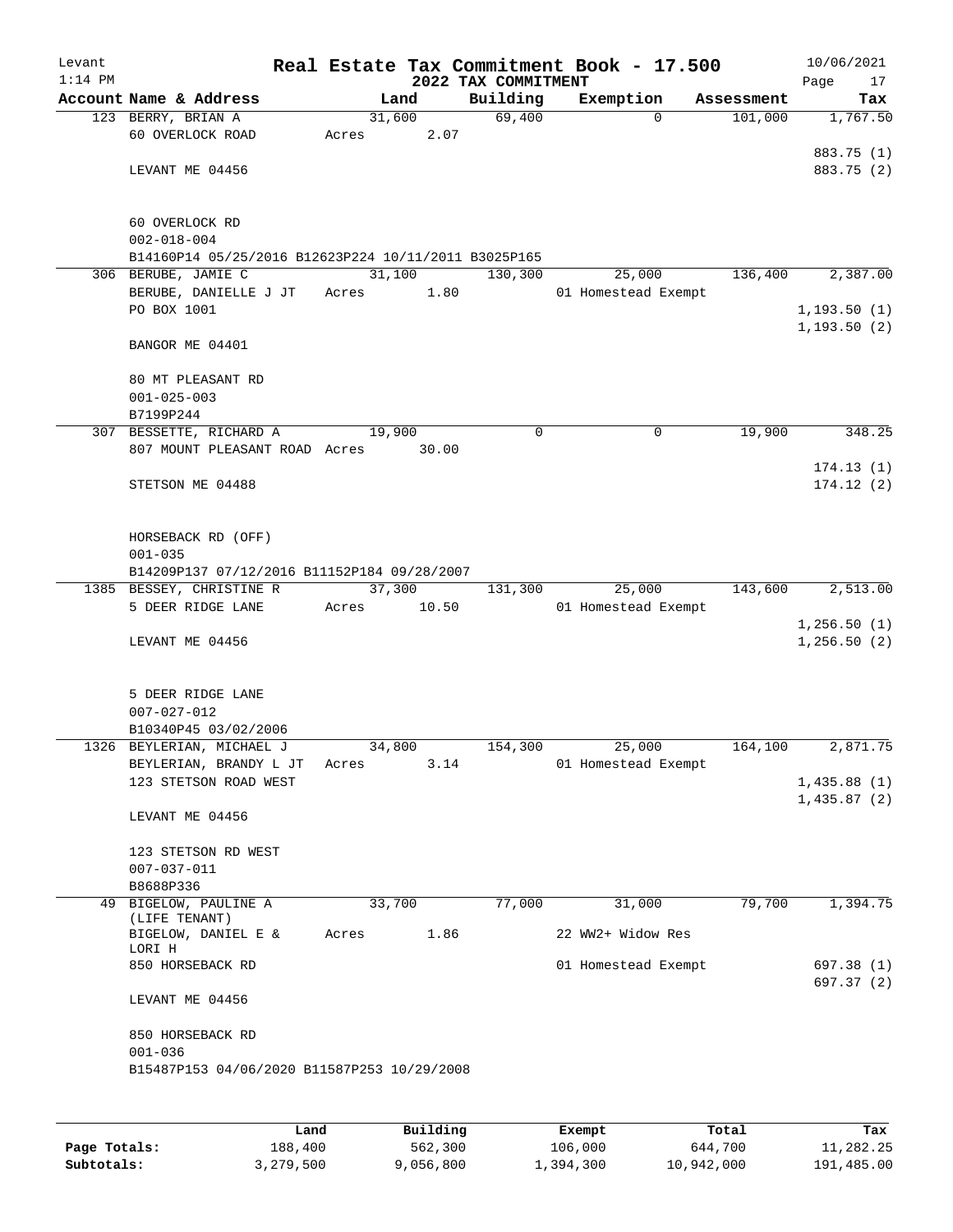| Levant<br>$1:14$ PM |                                                |       |          | 2022 TAX COMMITMENT | Real Estate Tax Commitment Book - 17.500 |            | 10/06/2021<br>Page<br>18 |
|---------------------|------------------------------------------------|-------|----------|---------------------|------------------------------------------|------------|--------------------------|
|                     | Account Name & Address                         |       | Land     | Building            | Exemption                                | Assessment | Tax                      |
|                     | 552 BIGGAR, CYNTHIA L                          |       | 43,700   | 106,300             | $\Omega$                                 | 150,000    | 2,625.00                 |
|                     | BIGGAR, JOHN W JT                              | Acres | 3.33     |                     |                                          |            |                          |
|                     | 350 MAPLE STREET                               |       |          |                     |                                          |            | 1,312.50(1)              |
|                     |                                                |       |          |                     |                                          |            | 1,312.50(2)              |
|                     | BANGOR ME 04401                                |       |          |                     |                                          |            |                          |
|                     | 222 STETSON RD EAST                            |       |          |                     |                                          |            |                          |
|                     | $008 - 035 - 001$                              |       |          |                     |                                          |            |                          |
|                     | B14470P325 05/01/2017 B13547P44 05/21/2014     |       |          |                     |                                          |            |                          |
| 1060                | BIRCHBROOK CONDOMINIUM                         |       | 14,300   | $\Omega$            | 0                                        | 14,300     | 250.25                   |
|                     | ASSOCIATION                                    |       |          |                     |                                          |            |                          |
|                     | C/O MAINE REAL ESTATE                          | Acres | 16.80    |                     |                                          |            |                          |
|                     | MANAGEMENT                                     |       |          |                     |                                          |            |                          |
|                     | PO BOX 37271                                   |       |          |                     |                                          |            | 125.13(1)                |
|                     | CHARLOTTE NC 28237                             |       |          |                     |                                          |            | 125.12(2)                |
|                     | UNION ST                                       |       |          |                     |                                          |            |                          |
|                     | $003 - 060$                                    |       |          |                     |                                          |            |                          |
|                     | B7496P253                                      |       |          |                     |                                          |            |                          |
|                     | 1685 BISHOP, SHAUNA L                          |       | 33,400   | 18,600              | 25,000                                   | 27,000     | 472.50                   |
|                     | BISHOP, BRYAN D JT                             | Acres | 1.50     |                     | 01 Homestead Exempt                      |            |                          |
|                     | 64 HODGDON ROAD                                |       |          |                     |                                          |            | 236.25(1)                |
|                     |                                                |       |          |                     |                                          |            | 236.25(2)                |
|                     | LEVANT ME 04456                                |       |          |                     |                                          |            |                          |
|                     | 64 HODGDON RD                                  |       |          |                     |                                          |            |                          |
|                     | $005 - 019 - 001 - 001$                        |       |          |                     |                                          |            |                          |
|                     | B14759P54 03/09/2018                           |       |          |                     |                                          |            |                          |
|                     | 1125 BLACKMORE, STEVEN E                       |       | 33,200   | 58,200              | 25,000                                   | 66,400     | 1,162.00                 |
|                     | 45 FOREST HILLS RD                             | Acres | 1.27     |                     | 01 Homestead Exempt                      |            |                          |
|                     |                                                |       |          |                     |                                          |            | 581.00(1)                |
|                     | LEVANT ME 04456                                |       |          |                     |                                          |            | 581.00(2)                |
|                     |                                                |       |          |                     |                                          |            |                          |
|                     | 45 FOREST HILLS DR                             |       |          |                     |                                          |            |                          |
|                     | $008 - 022 - 004$                              |       |          |                     |                                          |            |                          |
|                     | B10145P134 10/11/2005                          |       |          |                     |                                          |            |                          |
|                     | 1432 BLACKWELL, EARL H                         |       | 33,000   | 85,700              | 25,000                                   | 93,700     | 1,639.75                 |
|                     | 35A BIRCHBROOK LANE                            |       |          |                     | 01 Homestead Exempt                      |            |                          |
|                     |                                                |       |          |                     |                                          |            | 819.88 (1)               |
|                     | LEVANT ME 04456                                |       |          |                     |                                          |            | 819.87 (2)               |
|                     |                                                |       |          |                     |                                          |            |                          |
|                     | 35 A BIRCHBROOK LANE                           |       |          |                     |                                          |            |                          |
|                     | $003 - 060 - 003 - A$<br>B10587P190 08/18/2006 |       |          |                     |                                          |            |                          |
| 295                 | BLANCHARD, JOSHUA L                            |       | 33,000   | 117,900             | 0                                        | 150,900    | 2,640.75                 |
|                     | 114 GRIFFIN ROAD                               | Acres | 1.00     |                     |                                          |            |                          |
|                     |                                                |       |          |                     |                                          |            | 1,320.38(1)              |
|                     | LEVANT ME 04456                                |       |          |                     |                                          |            | 1,320.37(2)              |
|                     |                                                |       |          |                     |                                          |            |                          |
|                     | 114 GRIFFIN RD                                 |       |          |                     |                                          |            |                          |
|                     | $002 - 042$                                    |       |          |                     |                                          |            |                          |
|                     | B13602P133 07/28/2014                          |       |          |                     |                                          |            |                          |
|                     |                                                |       |          |                     |                                          |            |                          |
|                     | Land                                           |       | Building |                     | Exempt                                   | Total      | Tax                      |
| Page Totals:        | 190,600                                        |       | 386,700  |                     | 75,000                                   | 502,300    | 8,790.25                 |

**Subtotals:** 3,470,100 9,443,500 1,469,300 11,444,300 200,275.25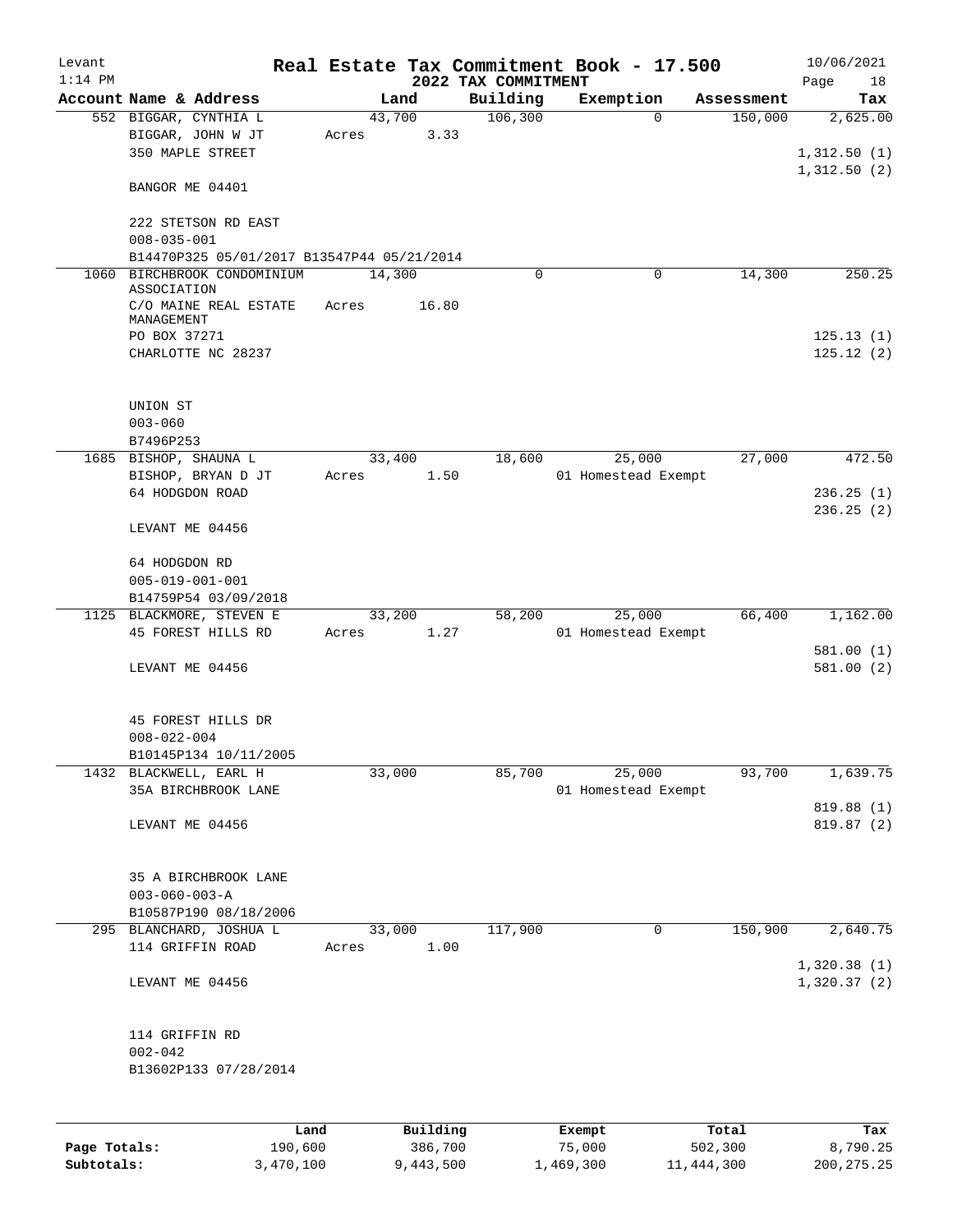| Levant<br>$1:14$ PM |                                                                     |         |           | 2022 TAX COMMITMENT | Real Estate Tax Commitment Book - 17.500 |            | 10/06/2021<br>Page<br>19 |  |  |
|---------------------|---------------------------------------------------------------------|---------|-----------|---------------------|------------------------------------------|------------|--------------------------|--|--|
|                     | Account Name & Address                                              |         | Land      | Building            | Exemption                                | Assessment | Tax                      |  |  |
|                     | 1099 BLANCHETTE, KYLE R                                             |         | 33,000    | 117,300             | $\Omega$                                 | 150, 300   | 2,630.25                 |  |  |
|                     | 716 IRISH RD                                                        | Acres   | 1.00      |                     |                                          |            |                          |  |  |
|                     |                                                                     |         |           |                     |                                          |            | 1,315.13(1)              |  |  |
|                     | LEVANT ME 04456                                                     |         |           |                     |                                          |            | 1,315.12(2)              |  |  |
|                     |                                                                     |         |           |                     |                                          |            |                          |  |  |
|                     | 716 IRISH RD                                                        |         |           |                     |                                          |            |                          |  |  |
|                     | $001 - 045 - 005$                                                   |         |           |                     |                                          |            |                          |  |  |
|                     | B14377P332 01/03/2017 B13969P289 09/28/2015<br>B12085P44 03/26/2010 |         |           |                     |                                          |            |                          |  |  |
|                     | 1403 BLETHEN, JOSHUA L                                              |         | 33,000    | 107,400             | 0                                        | 140,400    | 2,457.00                 |  |  |
|                     | 59 LEVANT HEIGHTS DR                                                | Acres   | 1.01      |                     |                                          |            |                          |  |  |
|                     |                                                                     |         |           |                     |                                          |            | 1,228.50(1)              |  |  |
|                     | LEVANT ME 04456                                                     |         |           |                     |                                          |            | 1,228.50(2)              |  |  |
|                     |                                                                     |         |           |                     |                                          |            |                          |  |  |
|                     | 59 LEVANT HEIGHTS DR                                                |         |           |                     |                                          |            |                          |  |  |
|                     | $007 - 068$<br>B13243P244 06/28/2013                                |         |           |                     |                                          |            |                          |  |  |
|                     | 331 BOARDWAY, STEPHEN A                                             |         | 100       | $\mathbf 0$         | $\mathbf 0$                              | 100        | 1.75                     |  |  |
|                     | PO BOX 2778                                                         | Acres   | 6.00      |                     |                                          |            |                          |  |  |
|                     |                                                                     |         |           |                     |                                          |            | 0.88(1)                  |  |  |
|                     | BANGOR ME 04402 2778                                                |         |           |                     |                                          |            | 0.87(2)                  |  |  |
|                     |                                                                     |         |           |                     |                                          |            |                          |  |  |
|                     |                                                                     |         |           |                     |                                          |            |                          |  |  |
|                     | 72 SAWYER RD<br>$003 - 016 - 002$                                   |         |           |                     |                                          |            |                          |  |  |
|                     | B15633P17 07/31/2020 B10234P85 12/08/2005 B1737P109                 |         |           |                     |                                          |            |                          |  |  |
| 512                 | BONNIE LEA DAIRY FARM                                               |         | 12,600    | 0                   | 0                                        | 12,600     | 220.50                   |  |  |
|                     | LLC                                                                 |         |           |                     |                                          |            |                          |  |  |
|                     | 731 PINETREE RD                                                     | Acres   | 52.00     |                     |                                          |            |                          |  |  |
|                     | HERMON ME 04401                                                     |         |           |                     |                                          |            | 110.25(1)<br>110.25(2)   |  |  |
|                     |                                                                     |         |           |                     |                                          |            |                          |  |  |
|                     |                                                                     |         |           |                     |                                          |            |                          |  |  |
|                     | HORSEBACK RD                                                        |         |           |                     |                                          |            |                          |  |  |
|                     | $004 - 024$                                                         |         |           |                     |                                          |            |                          |  |  |
|                     | B13615P121 08/14/2014                                               |         |           |                     |                                          |            |                          |  |  |
| 510                 | BONNIE LEA DAIRY FARM<br><b>LLC</b>                                 |         | 32,300    | 0                   | 0                                        | 32,300     | 565.25                   |  |  |
|                     | 731 PINETREE RD                                                     | Acres   | 142.00    |                     |                                          |            |                          |  |  |
|                     |                                                                     |         |           |                     |                                          |            | 282.63(1)                |  |  |
|                     | HERMON ME 04401                                                     |         |           |                     |                                          |            | 282.62 (2)               |  |  |
|                     |                                                                     |         |           |                     |                                          |            |                          |  |  |
|                     | 1251 HORSEBACK RD                                                   |         |           |                     |                                          |            |                          |  |  |
|                     | $004 - 025$                                                         |         |           |                     |                                          |            |                          |  |  |
|                     | B13615P122 08/14/2014                                               |         |           |                     |                                          |            |                          |  |  |
|                     | 26 BONNIE LEA DAIRY FARM<br><b>LLC</b>                              |         | 37,800    | 0                   | 0                                        | 37,800     | 661.50                   |  |  |
|                     | 731 PINETREE RD                                                     | Acres   | 21.00     |                     |                                          |            |                          |  |  |
|                     |                                                                     |         |           |                     |                                          |            | 330.75 (1)               |  |  |
|                     | HERMON ME 04401                                                     |         |           |                     |                                          |            | 330.75 (2)               |  |  |
|                     |                                                                     |         |           |                     |                                          |            |                          |  |  |
|                     | KENDUSKEAG RD                                                       |         |           |                     |                                          |            |                          |  |  |
|                     | $003 - 019$                                                         |         |           |                     |                                          |            |                          |  |  |
|                     | B12619P281 09/23/2011 B12406P85 02/15/2011 B12001P91                |         |           |                     |                                          |            |                          |  |  |
|                     | 12/10/2009                                                          | Land    | Building  |                     | Exempt                                   | Total      | Tax                      |  |  |
| Page Totals:        |                                                                     | 148,800 | 224,700   |                     | $\mathbf 0$                              | 373,500    | 6,536.25                 |  |  |
| Subtotals:          | 3,618,900                                                           |         | 9,668,200 |                     | 1,469,300                                | 11,817,800 | 206,811.50               |  |  |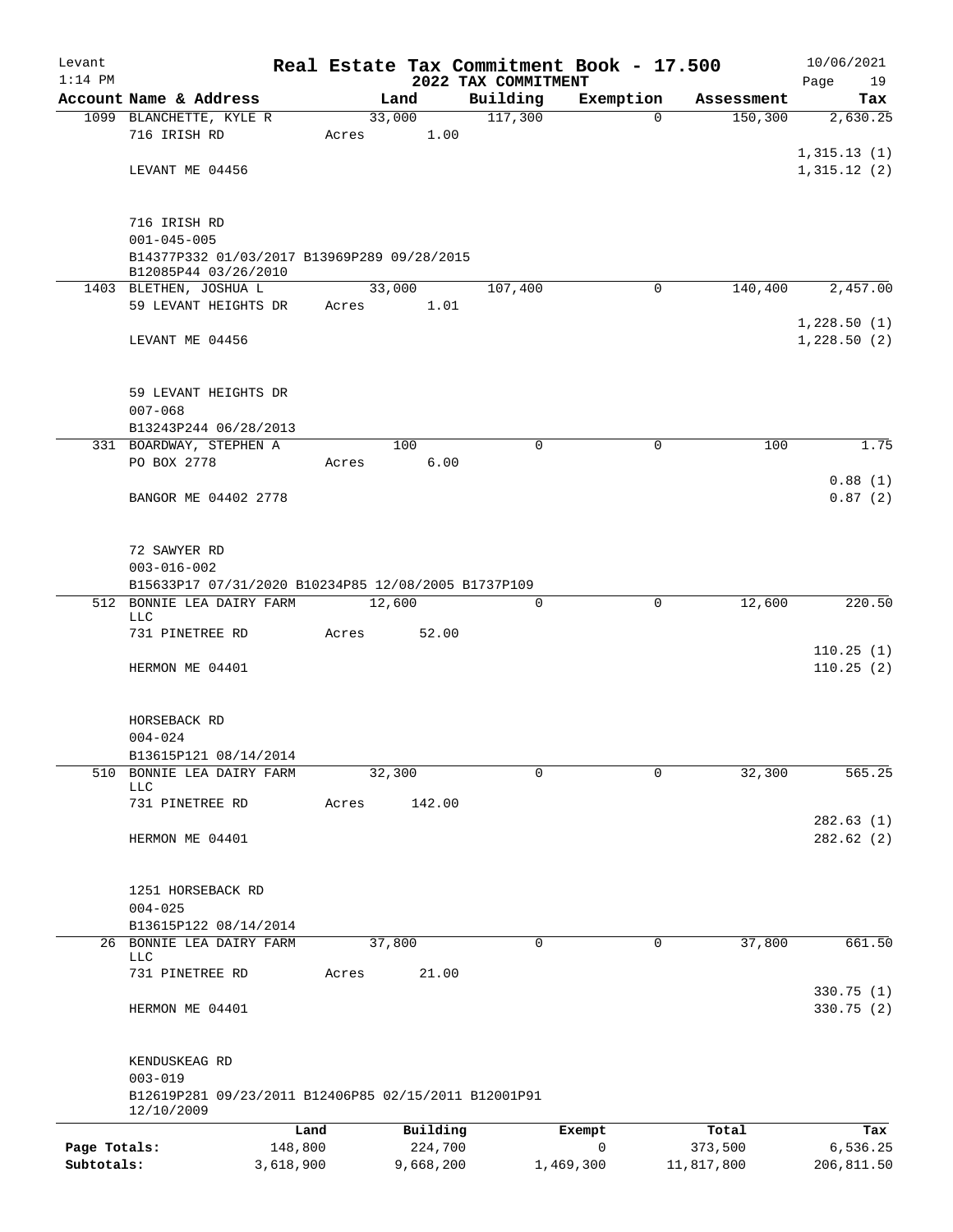| Levant                     |                                                      |                 |                      |                         | Real Estate Tax Commitment Book - 17.500 |                         | 10/06/2021                 |
|----------------------------|------------------------------------------------------|-----------------|----------------------|-------------------------|------------------------------------------|-------------------------|----------------------------|
| $1:14$ PM                  |                                                      |                 |                      | 2022 TAX COMMITMENT     |                                          |                         | Page<br>20                 |
|                            | Account Name & Address<br>347 BONNIE LEA DAIRY FARM, | 22,500          | Land                 | Building<br>$\mathbf 0$ | Exemption<br>$\Omega$                    | Assessment<br>22,500    | Tax<br>393.75              |
|                            | LLC<br>731 PINE TREE ROAD                            | Acres           | 70.00                |                         |                                          |                         |                            |
|                            | HERMON ME 04401                                      |                 |                      |                         |                                          |                         | 196.88(1)<br>196.87(2)     |
|                            |                                                      |                 |                      |                         |                                          |                         |                            |
|                            | MUDGETT ROAD                                         |                 |                      |                         |                                          |                         |                            |
|                            | $010 - 015$<br>B13734P311 12/30/2014                 |                 |                      |                         |                                          |                         |                            |
| 1706                       | BONNIE LEA DAIRY FARM,                               | 23,800          |                      | $\mathbf 0$             | 0                                        | 23,800                  | 416.50                     |
|                            | <b>LLC</b><br>731 PINE TREE ROAD                     |                 | 2.53                 |                         |                                          |                         |                            |
|                            |                                                      | Acres           |                      |                         |                                          |                         | 208.25(1)                  |
|                            | HERMON ME 04401                                      |                 |                      |                         |                                          |                         | 208.25(2)                  |
|                            | KENDUSKEAG RD                                        |                 |                      |                         |                                          |                         |                            |
|                            | $003 - 021 - B$                                      |                 |                      |                         |                                          |                         |                            |
|                            | B14783P77 04/12/2018                                 |                 |                      |                         |                                          |                         |                            |
|                            | 1446 BOSSE, CHASE M<br>BOSSE, NICOLE L               | Acres           | 31,000<br>1.57       | 120,900                 | 0                                        | 151,900                 | 2,658.25                   |
|                            | 35 FRENCH ROAD                                       |                 |                      |                         |                                          |                         | 1,329.13(1)                |
|                            | LEVANT ME 04456                                      |                 |                      |                         |                                          |                         | 1,329.12(2)                |
|                            | 35 FRENCH RD                                         |                 |                      |                         |                                          |                         |                            |
|                            | $007 - 003 - 022$                                    |                 |                      |                         |                                          |                         |                            |
|                            | B15544P65 05/29/2020                                 |                 |                      |                         |                                          |                         |                            |
|                            | 947 BOTTING, DOLORES<br>BOTTING, VICTOR              | 33,900<br>Acres | 2.02                 | 38,600                  | 0                                        | 72,500                  | 1,268.75                   |
|                            | 85 SOUTH LEVANT ROAD                                 |                 |                      |                         |                                          |                         | 634.38 (1)                 |
|                            | LEVANT ME 04456                                      |                 |                      |                         |                                          |                         | 634.37 (2)                 |
|                            | 85 SOUTH LEVANT RD                                   |                 |                      |                         |                                          |                         |                            |
|                            | $002 - 020 - 003$<br>B13905P108 07/23/2015           |                 |                      |                         |                                          |                         |                            |
| 605                        | BOUCHARD, ARMAND J JR                                | 37,300          |                      | 157,700                 | 25,000                                   | 170,000                 | 2,975.00                   |
|                            | BOUCHARD, SARA<br>JТ                                 | Acres           | 6.00                 |                         | 01 Homestead Exempt                      |                         |                            |
|                            | 103 HODGDON RD                                       |                 |                      |                         |                                          |                         | 1,487.50(1)<br>1,487.50(2) |
|                            | LEVANT ME 04456 9722                                 |                 |                      |                         |                                          |                         |                            |
|                            | 103 HODGDON RD                                       |                 |                      |                         |                                          |                         |                            |
|                            | $005 - 012 - 003$                                    |                 |                      |                         |                                          |                         |                            |
|                            | B16002P222 04/30/2021 B11600P59 11/21/2008           |                 |                      |                         |                                          |                         |                            |
|                            | 400 BOUCHARD, ARMAND J JR<br>103 HODGDON ROAD        | 35,600<br>Acres | 4.00                 | 0                       | 0                                        | 35,600                  | 623.00                     |
|                            | LEVANT ME 04456                                      |                 |                      |                         |                                          |                         | 311.50(1)<br>311.50(2)     |
|                            |                                                      |                 |                      |                         |                                          |                         |                            |
|                            | 95 HODGDON RD<br>$005 - 012 - 007$                   |                 |                      |                         |                                          |                         |                            |
|                            | B15008P136 11/26/2018 B3622P11                       |                 |                      |                         |                                          |                         |                            |
|                            |                                                      |                 |                      |                         |                                          |                         |                            |
|                            | Land                                                 |                 | Building             |                         | Exempt                                   | Total                   | Tax                        |
| Page Totals:<br>Subtotals: | 184,100<br>3,803,000                                 |                 | 317,200<br>9,985,400 |                         | 25,000<br>1,494,300                      | 476,300<br>12, 294, 100 | 8,335.25<br>215, 146.75    |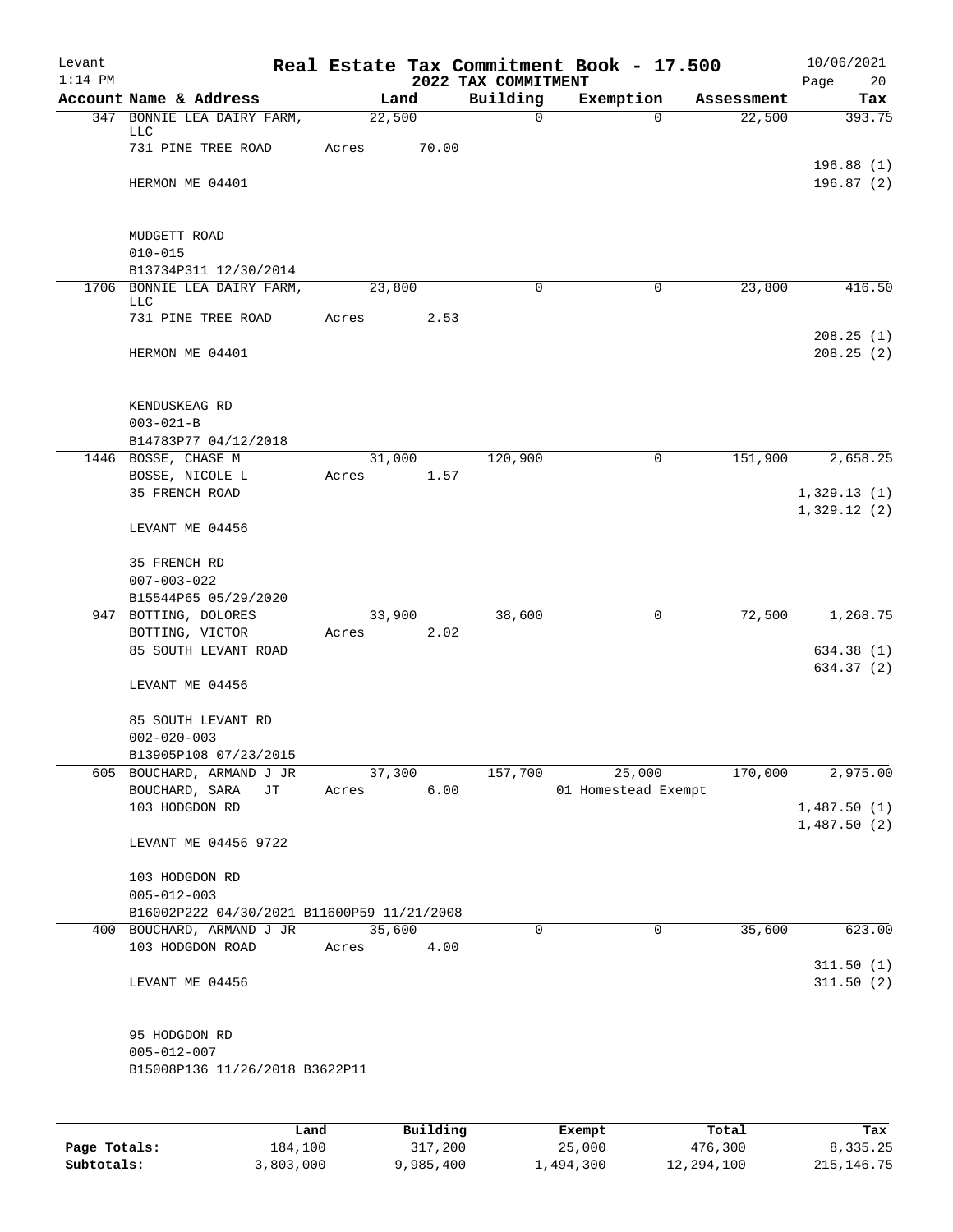| Levant<br>$1:14$ PM |                                                                                                    |           |                  | 2022 TAX COMMITMENT | Real Estate Tax Commitment Book - 17.500 |            | 10/06/2021<br>21<br>Page   |
|---------------------|----------------------------------------------------------------------------------------------------|-----------|------------------|---------------------|------------------------------------------|------------|----------------------------|
|                     | Account Name & Address                                                                             |           | Land             | Building            | Exemption                                | Assessment | Tax                        |
|                     | 1342 BOUCHARD, BRYAN J<br>TRUSTEE OF THE ROLAND J Acres<br>BOUCHARD JR IRREVOCABLE<br>FAMILY TRUST |           | 43,300<br>17.00  | 66,000              | 25,000<br>01 Homestead Exempt            | 84,300     | 1,475.25                   |
|                     | 592 MUDGETT ROAD                                                                                   |           |                  |                     |                                          |            | 737.63(1)<br>737.62(2)     |
|                     | LEVANT ME 04456                                                                                    |           |                  |                     |                                          |            |                            |
|                     | 592 MUDGETT RD<br>$010 - 008 - 002$<br>B15330P124 10/28/2019 B8177P108 09/07/2001                  |           |                  |                     |                                          |            |                            |
|                     | 734 BOUCHARD, GARY M                                                                               |           | 27,800           | 33,300              | 25,000                                   | 36,100     | 631.75                     |
|                     | 588 MUDGETT ROAD                                                                                   |           | Acres<br>2.00    |                     | 01 Homestead Exempt                      |            |                            |
|                     | LEVANT ME 04456                                                                                    |           |                  |                     |                                          |            | 315.88(1)<br>315.87(2)     |
|                     | 588 MUDGETT RD<br>$010 - 008$                                                                      |           |                  |                     |                                          |            |                            |
|                     | B12727P79 11/02/2011 B8647P149 03/21/2003                                                          |           |                  |                     |                                          |            |                            |
|                     | 914 BOUCHARD, JASON M<br>232 MERRILL ROAD                                                          | Acres     | 33,900<br>5.00   | 62,700              | 25,000<br>01 Homestead Exempt            | 71,600     | 1,253.00                   |
|                     | LEVANT ME 04456                                                                                    |           |                  |                     |                                          |            | 626.50(1)<br>626.50(2)     |
|                     | 232 MERRILL RD<br>$007 - 001 - 001$<br>B9376P288<br>729 BOUCHARD, MARK I                           |           | 35,400           |                     | 66,600<br>25,000                         | 77,000     | 1,347.50                   |
|                     | BOUCHARD, JEANNETTE M<br>JТ                                                                        |           | 2.50<br>Acres    |                     | 01 Homestead Exempt                      |            |                            |
|                     | 389 STETSON RD EAST                                                                                |           |                  |                     |                                          |            | 673.75(1)<br>673.75 (2)    |
|                     | LEVANT ME 04456                                                                                    |           |                  |                     |                                          |            |                            |
|                     | 389 STETSON RD EAST<br>$008 - 029$                                                                 |           |                  |                     |                                          |            |                            |
|                     | B10974P89 05/25/2007 B8341P1 B8339P238                                                             |           |                  |                     |                                          |            |                            |
|                     | 798 BOUCHARD, PAUL B<br>PO BOX 200                                                                 | Acres     | 35,600<br>4.01   | $\Omega$            | 0                                        | 35,600     | 623.00                     |
|                     | LEVANT ME 04456                                                                                    |           |                  |                     |                                          |            | 311.50(1)<br>311.50(2)     |
|                     | 4375 UNION ST<br>$008 - 003 - 002$<br>B4698P292                                                    |           |                  |                     |                                          |            |                            |
|                     | 59 BOUCHARD, PAUL B<br>BOUCHARD, HARRIET C                                                         | Acres     | 103,000<br>95.83 | 79,100              | 31,000<br>14 WW2+ Veteran Non            | 151,100    | 2,644.25                   |
|                     | PO BOX 200                                                                                         |           |                  |                     | 01 Homestead Exempt                      |            | 1,322.13(1)<br>1,322.12(2) |
|                     | LEVANT ME 04456                                                                                    |           |                  |                     |                                          |            |                            |
|                     | 4368 UNION ST<br>$008 - 002$<br>B8511P116                                                          |           |                  |                     |                                          |            |                            |
|                     |                                                                                                    | Land      | Building         |                     | Exempt                                   | Total      | Tax                        |
| Page Totals:        |                                                                                                    | 279,000   | 307,700          |                     | 131,000                                  | 455,700    | 7,974.75                   |
| Subtotals:          |                                                                                                    | 4,082,000 | 10,293,100       |                     | 1,625,300                                | 12,749,800 | 223, 121.50                |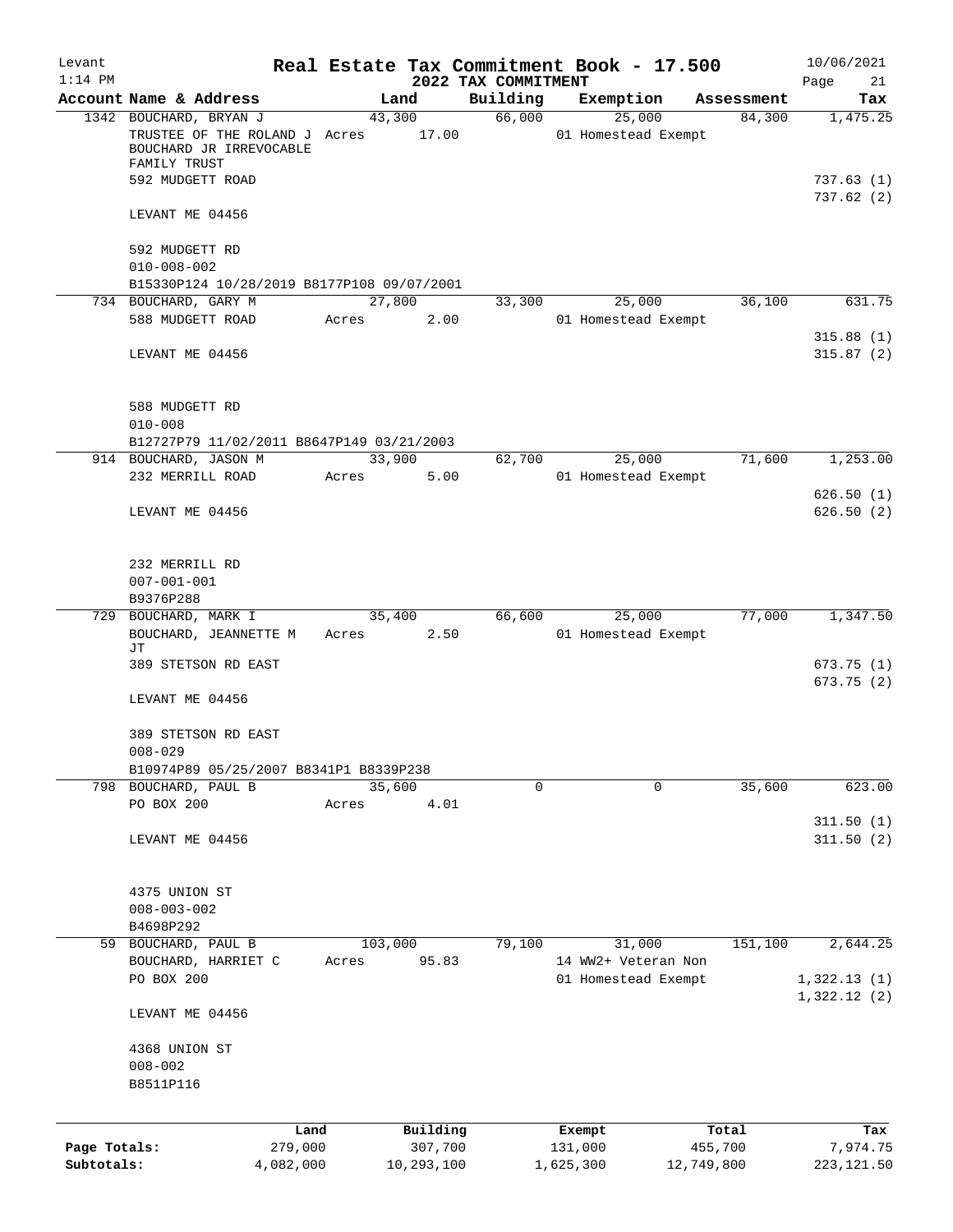| Levant<br>$1:14$ PM |                                                                      |       |        | 2022 TAX COMMITMENT |              | Real Estate Tax Commitment Book - 17.500 |            | 10/06/2021<br>22<br>Page |
|---------------------|----------------------------------------------------------------------|-------|--------|---------------------|--------------|------------------------------------------|------------|--------------------------|
|                     | Account Name & Address                                               |       | Land   |                     | Building     | Exemption                                | Assessment | Tax                      |
|                     | 60 BOUCHARD, PAUL B                                                  |       | 24,200 |                     | $\mathsf{O}$ | $\Omega$                                 | 24,200     | 423.50                   |
|                     | PO BOX 200                                                           | Acres |        | 3.00                |              |                                          |            |                          |
|                     |                                                                      |       |        |                     |              |                                          |            | 211.75(1)                |
|                     | LEVANT ME 04456                                                      |       |        |                     |              |                                          |            | 211.75(2)                |
|                     |                                                                      |       |        |                     |              |                                          |            |                          |
|                     |                                                                      |       |        |                     |              |                                          |            |                          |
|                     | UNION ST<br>$008 - 003 - 004$                                        |       |        |                     |              |                                          |            |                          |
|                     | B4314P276                                                            |       |        |                     |              |                                          |            |                          |
|                     | 1113 BOUCOUVALAS, CHARLES S                                          |       | 30,700 |                     | 122,200      | 0                                        | 152,900    | 2,675.75                 |
|                     | 323 MERRILL ROAD                                                     | Acres |        | 1.31                |              |                                          |            |                          |
|                     |                                                                      |       |        |                     |              |                                          |            | 1,337.88(1)              |
|                     | LEVANT ME 04456                                                      |       |        |                     |              |                                          |            | 1,337.87(2)              |
|                     |                                                                      |       |        |                     |              |                                          |            |                          |
|                     |                                                                      |       |        |                     |              |                                          |            |                          |
|                     | 323 MERRILL RD                                                       |       |        |                     |              |                                          |            |                          |
|                     | $007 - 003 - 011$                                                    |       |        |                     |              |                                          |            |                          |
| 988                 | B14933P72 09/10/2018<br>BOUDREAU, TIMOTHY J                          |       | 34,700 |                     | 133,100      | 0                                        | 167,800    | 2,936.50                 |
|                     | JΤ                                                                   |       |        |                     |              |                                          |            |                          |
|                     | BOUDREAU, MELISSA L                                                  | Acres |        | 2.08                |              |                                          |            |                          |
|                     | 624 IRISH ROAD                                                       |       |        |                     |              |                                          |            | 1,468.25(1)              |
|                     |                                                                      |       |        |                     |              |                                          |            | 1,468.25(2)              |
|                     | LEVANT ME 04456                                                      |       |        |                     |              |                                          |            |                          |
|                     |                                                                      |       |        |                     |              |                                          |            |                          |
|                     | 624 IRISH RD                                                         |       |        |                     |              |                                          |            |                          |
|                     | $001 - 002 - 001$<br>B15214P295 07/18/2019                           |       |        |                     |              |                                          |            |                          |
|                     | 398 BOULANGER, CRAIG                                                 |       | 33,800 |                     | $\mathbf 0$  | $\mathbf 0$                              | 33,800     | 591.50                   |
|                     | 138 HODGDON ROAD                                                     | Acres |        | 1.97                |              |                                          |            |                          |
|                     |                                                                      |       |        |                     |              |                                          |            | 295.75(1)                |
|                     | LEVANT ME 04456                                                      |       |        |                     |              |                                          |            | 295.75(2)                |
|                     |                                                                      |       |        |                     |              |                                          |            |                          |
|                     |                                                                      |       |        |                     |              |                                          |            |                          |
|                     | 148 HODGDON RD                                                       |       |        |                     |              |                                          |            |                          |
|                     | $005 - 007 - 003$<br>B14428P245 03/13/2017 B10545P43 07/21/2006      |       |        |                     |              |                                          |            |                          |
|                     | 1416 BOULANGER, CRAIG R                                              |       | 57,800 |                     | 21,100       | 25,000                                   | 53,900     | 943.25                   |
|                     | 138 HODGDON ROAD                                                     | Acres | 33.13  |                     |              | 01 Homestead Exempt                      |            |                          |
|                     |                                                                      |       |        |                     |              |                                          |            | 471.63(1)                |
|                     | LEVANT ME 04456                                                      |       |        |                     |              |                                          |            | 471.62(2)                |
|                     |                                                                      |       |        |                     |              |                                          |            |                          |
|                     |                                                                      |       |        |                     |              |                                          |            |                          |
|                     | 138 HODGDON RD                                                       |       |        |                     |              |                                          |            |                          |
|                     | $005 - 007 - 002$                                                    |       |        |                     |              |                                          |            |                          |
|                     | B15000P228 11/14/2018 B14143P172 05/09/2016<br>223 BOULIER, ROBERT D |       | 34,800 |                     | 40,900       | 25,000                                   | 50,700     | 887.25                   |
|                     | BOULIER, LYNN M                                                      | Acres |        | 3.11                |              | 01 Homestead Exempt                      |            |                          |
|                     | 84 BRANN ROAD                                                        |       |        |                     |              |                                          |            | 443.63 (1)               |
|                     |                                                                      |       |        |                     |              |                                          |            | 443.62 (2)               |
|                     | LEVANT ME 04456                                                      |       |        |                     |              |                                          |            |                          |
|                     |                                                                      |       |        |                     |              |                                          |            |                          |
|                     | 84 BRANN RD                                                          |       |        |                     |              |                                          |            |                          |
|                     | $008 - 015 - 010$                                                    |       |        |                     |              |                                          |            |                          |
|                     | B5194P11                                                             |       |        |                     |              |                                          |            |                          |
|                     |                                                                      |       |        |                     |              |                                          |            |                          |
|                     |                                                                      |       |        |                     |              |                                          |            |                          |
|                     |                                                                      |       |        |                     |              |                                          |            |                          |

|              | Land      | Building   | Exempt    | Total        | Tax        |
|--------------|-----------|------------|-----------|--------------|------------|
| Page Totals: | 216,000   | 317,300    | 50,000    | 483,300      | 8,457.75   |
| Subtotals:   | 4,298,000 | 10,610,400 | 1,675,300 | 13, 233, 100 | 231,579.25 |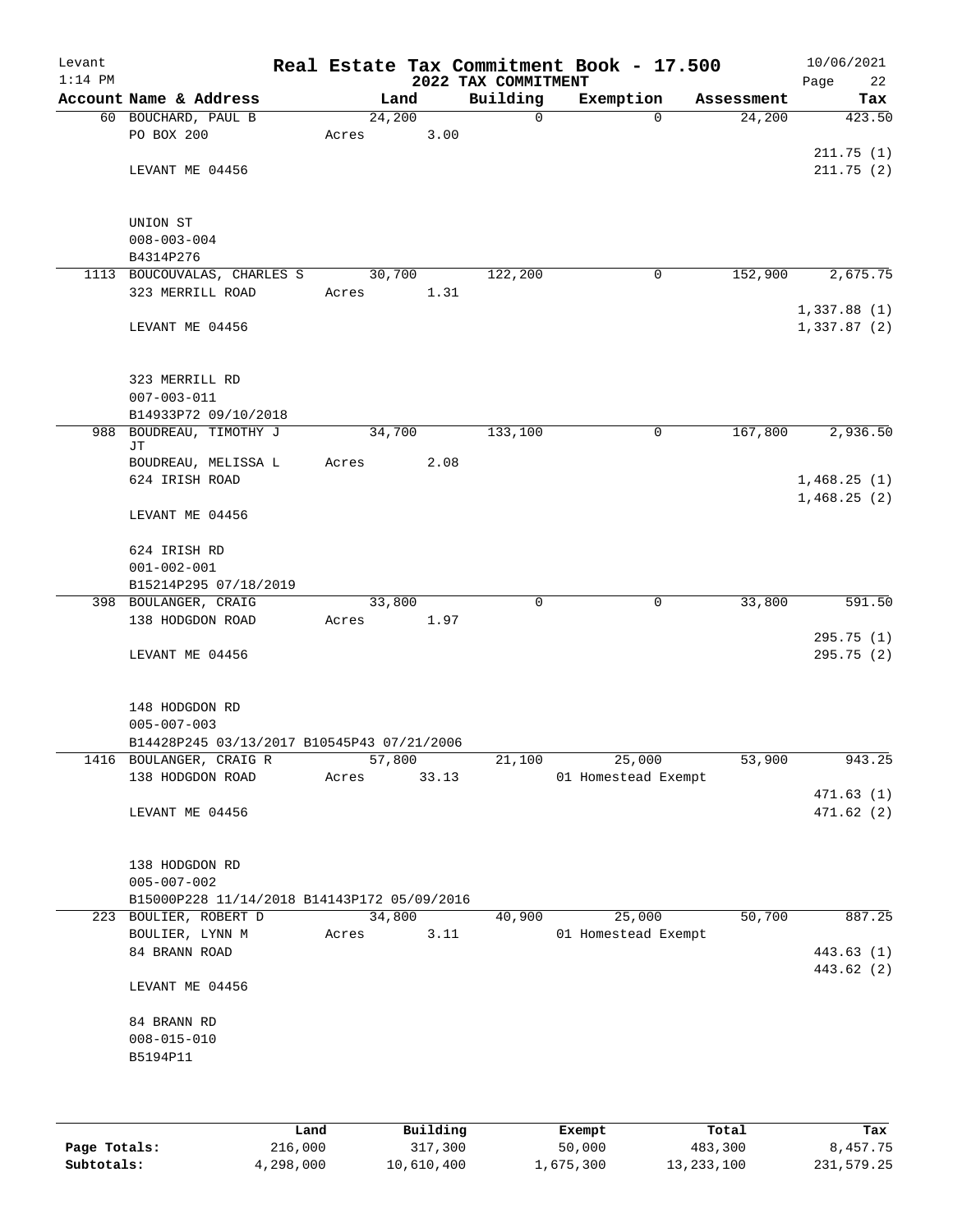| Levant<br>$1:14$ PM |                                                                      |        |          | 2022 TAX COMMITMENT | Real Estate Tax Commitment Book - 17.500 |                     | 10/06/2021<br>Page<br>23 |
|---------------------|----------------------------------------------------------------------|--------|----------|---------------------|------------------------------------------|---------------------|--------------------------|
|                     | Account Name & Address                                               |        | Land     | Building            | Exemption                                | Assessment          | Tax                      |
|                     | 421 BOURGOIN, ROGER P JR                                             | 44,000 |          | 137,800             |                                          | $\Omega$<br>181,800 | 3,181.50                 |
|                     | 21 GLAZIER LANE                                                      | Acres  | 7.83     |                     |                                          |                     |                          |
|                     |                                                                      |        |          |                     |                                          |                     | 1,590.75(1)              |
|                     | LEVANT ME 04456                                                      |        |          |                     |                                          |                     | 1,590.75(2)              |
|                     | 21 GLAZIER LANE                                                      |        |          |                     |                                          |                     |                          |
|                     | $002 - 006 - 001$                                                    |        |          |                     |                                          |                     |                          |
|                     | B14230P284 08/01/2016 B12971P105 10/04/2012<br>B10318P245 01/14/2006 |        |          |                     |                                          |                     |                          |
|                     | 1448 BOURQUE, NICHOLAS J                                             | 31,500 |          | 109,900             | 25,000                                   | 116,400             | 2,037.00                 |
|                     | 51 FRENCH ROAD                                                       | Acres  | 2.29     |                     | 01 Homestead Exempt                      |                     |                          |
|                     |                                                                      |        |          |                     |                                          |                     | 1,018.50(1)              |
|                     | LEVANT ME 04456                                                      |        |          |                     |                                          |                     | 1,018.50(2)              |
|                     | 51 FRENCH ROAD                                                       |        |          |                     |                                          |                     |                          |
|                     | $007 - 003 - 024$                                                    |        |          |                     |                                          |                     |                          |
|                     | B14752P122 03/01/2018                                                |        |          |                     |                                          |                     |                          |
| 1398                | BOUTILIER, BRANDON J                                                 | 33,000 |          | 103,600             | 25,000                                   | 111,600             | 1,953.00                 |
|                     | BOUTILIER, SARAH A JT                                                | Acres  | 1.01     |                     | 01 Homestead Exempt                      |                     |                          |
|                     | 15 LEVANT HEIGHTS DR                                                 |        |          |                     |                                          |                     | 976.50(1)<br>976.50(2)   |
|                     | LEVANT ME 04456                                                      |        |          |                     |                                          |                     |                          |
|                     | 15 LEVANT HEIGHTS DR                                                 |        |          |                     |                                          |                     |                          |
|                     | $007 - 063$<br>B16090P107 07/02/2021                                 |        |          |                     |                                          |                     |                          |
|                     | 135 BOWDEN, RICKY W                                                  | 36,700 |          | 95,600              | 25,000                                   | 107,300             | 1,877.75                 |
|                     | BOWDEN, GINA S JT                                                    | Acres  | 1.26     |                     | 01 Homestead Exempt                      |                     |                          |
|                     | 22 BLACKSTREAM DR                                                    |        |          |                     |                                          |                     | 938.88 (1)               |
|                     | LEVANT ME 04456                                                      |        |          |                     |                                          |                     | 938.87 (2)               |
|                     |                                                                      |        |          |                     |                                          |                     |                          |
|                     | 22 BLACKSTREAM DR                                                    |        |          |                     |                                          |                     |                          |
|                     | $011 - 051 - 003$                                                    |        |          |                     |                                          |                     |                          |
|                     | B7062P64                                                             |        |          |                     |                                          |                     |                          |
|                     | 524 BOWEN, LAURIE L                                                  | 39,100 |          | 90,300              | 25,000<br>01 Homestead Exempt            | 104,400             | 1,827.00                 |
|                     | BOWEN, DARRELL JT<br>53 PECAL LANE                                   | Acres  | 33.00    |                     |                                          |                     | 913.50(1)                |
|                     |                                                                      |        |          |                     |                                          |                     | 913.50(2)                |
|                     | LEVANT ME 04456                                                      |        |          |                     |                                          |                     |                          |
|                     | 53 PECAL LANE                                                        |        |          |                     |                                          |                     |                          |
|                     | $002 - 061$                                                          |        |          |                     |                                          |                     |                          |
|                     | B13938P269 08/25/2015                                                |        |          |                     |                                          |                     |                          |
|                     | 64 BOWLEY (DECEASED), PEGGY                                          | 34,600 |          | 18,800              |                                          | 53,400<br>0         | 934.50                   |
|                     | L<br>C/O ANGELA LITTLEFIELD                                          | Acres  | 2.00     |                     |                                          |                     |                          |
|                     | 1204 HORSEBACK RD                                                    |        |          |                     |                                          |                     | 467.25(1)                |
|                     |                                                                      |        |          |                     |                                          |                     | 467.25(2)                |
|                     | LEVANT ME 04456                                                      |        |          |                     |                                          |                     |                          |
|                     | 1204 HORSEBACK RD                                                    |        |          |                     |                                          |                     |                          |
|                     | $004 - 024 - 001$                                                    |        |          |                     |                                          |                     |                          |
|                     | B14972P292 10/16/2018 B3483P87 09/15/1983 B2798P153<br>10/06/1977    |        |          |                     |                                          |                     |                          |
|                     |                                                                      |        |          |                     |                                          |                     |                          |
|                     | Land                                                                 |        | Building |                     | Exempt                                   | Total               | Tax                      |
| Page Totals:        | 218,900                                                              |        | 556,000  |                     | 100,000                                  | 674,900             | 11,810.75                |

**Subtotals:** 4,516,900 11,166,400 1,775,300 13,908,000 243,390.00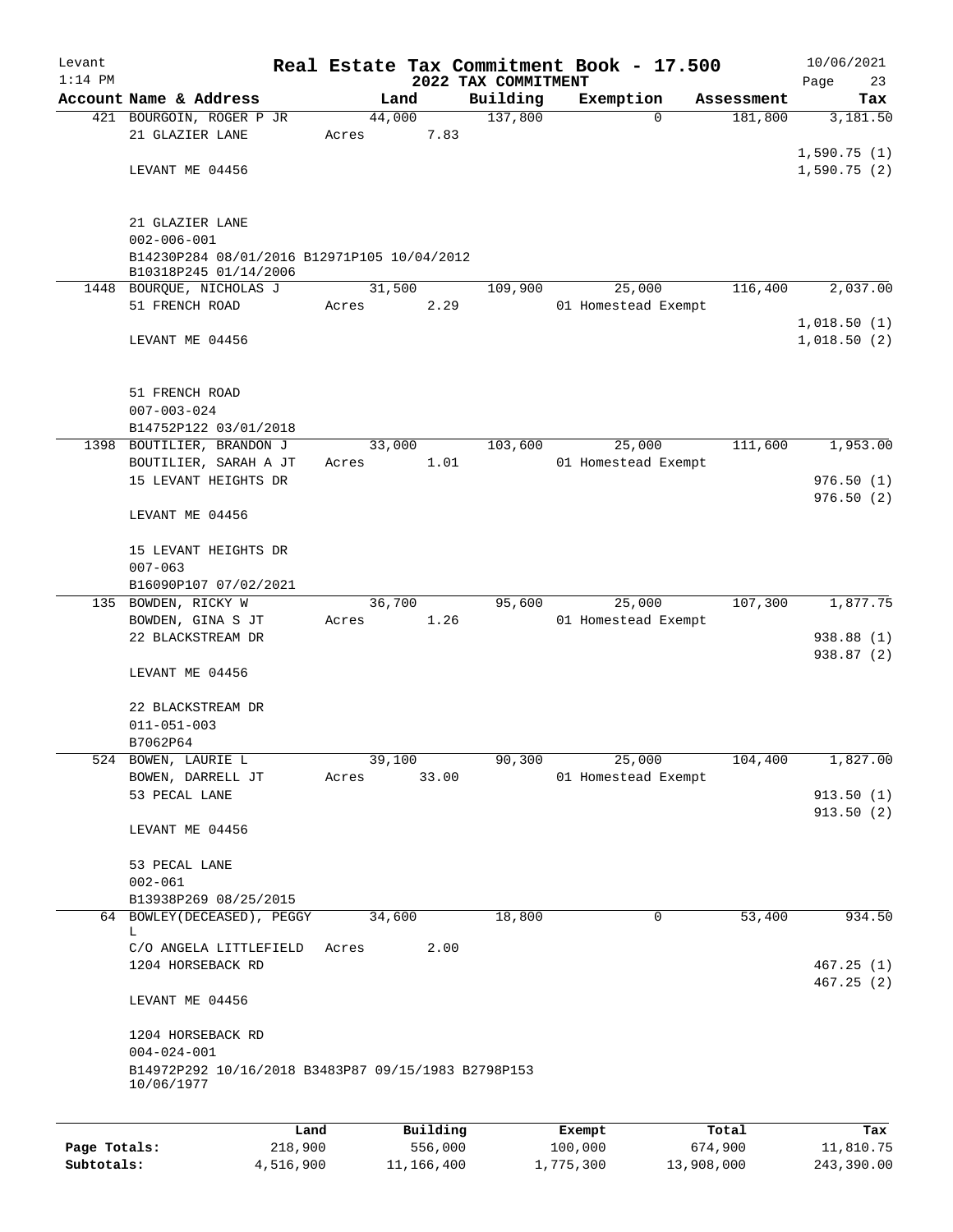| Levant<br>$1:14$ PM |                                           |       |             | 2022 TAX COMMITMENT | Real Estate Tax Commitment Book - 17.500 |            | 10/06/2021<br>Page<br>24 |
|---------------------|-------------------------------------------|-------|-------------|---------------------|------------------------------------------|------------|--------------------------|
|                     | Account Name & Address                    |       | Land        | Building            | Exemption                                | Assessment | Tax                      |
|                     | 66 BOWLEY, BENJAMIN A                     |       | 45,500      | 31,900              | 25,000                                   | 52,400     | 917.00                   |
|                     | 1085 HORSEBACK ROAD                       | Acres | 17.00       |                     | 01 Homestead Exempt                      |            |                          |
|                     |                                           |       |             |                     |                                          |            | 458.50(1)                |
|                     | LEVANT ME 04456                           |       |             |                     |                                          |            | 458.50(2)                |
|                     |                                           |       |             |                     |                                          |            |                          |
|                     |                                           |       |             |                     |                                          |            |                          |
|                     | 1085 HORSEBACK RD                         |       |             |                     |                                          |            |                          |
|                     | $004 - 016$                               |       |             |                     |                                          |            |                          |
|                     | B12299P180 10/22/2010                     |       |             |                     |                                          |            |                          |
|                     | 526 BOYAN, NATHAN C                       |       | 33,400      | 109,800             | 0                                        | 143,200    | 2,506.00                 |
|                     | BOYAN, MELISSA L C JT                     | Acres | 1.50        |                     |                                          |            |                          |
|                     | 139 KENDUSKEAG ROAD                       |       |             |                     |                                          |            | 1, 253.00(1)             |
|                     |                                           |       |             |                     |                                          |            | 1, 253.00 (2)            |
|                     | LEVANT ME 04456                           |       |             |                     |                                          |            |                          |
|                     | 139 KENDUSKEAG RD                         |       |             |                     |                                          |            |                          |
|                     | $003 - 021 - A$                           |       |             |                     |                                          |            |                          |
|                     | B13131P25 03/22/2013 B9837P165 04/05/2005 |       |             |                     |                                          |            |                          |
|                     | 1246 BRADFORD, LUCAS                      |       | 33,300      | 11,900              | 25,000                                   | 20, 200    | 353.50                   |
|                     | 21 FOREST HILLS DRIVE                     | Acres | 1.36        |                     | 01 Homestead Exempt                      |            |                          |
|                     |                                           |       |             |                     |                                          |            | 176.75(1)                |
|                     | LEVANT ME 04456                           |       |             |                     |                                          |            | 176.75(2)                |
|                     |                                           |       |             |                     |                                          |            |                          |
|                     |                                           |       |             |                     |                                          |            |                          |
|                     | 21 FOREST HILLS DR                        |       |             |                     |                                          |            |                          |
|                     | $008 - 022 - 008$                         |       |             |                     |                                          |            |                          |
|                     | B14622P233 09/28/2017                     |       |             |                     |                                          |            |                          |
|                     | 1683 BRADLEY, JOANI                       |       | $\mathbf 0$ | 42,300              | 25,000                                   | 17,300     | 302.75                   |
|                     | 3640 UNION STREET                         |       |             |                     | 01 Homestead Exempt                      |            |                          |
|                     |                                           |       |             |                     |                                          |            | 151.38(1)                |
|                     | LEVANT ME 04456                           |       |             |                     |                                          |            | 151.37(2)                |
|                     |                                           |       |             |                     |                                          |            |                          |
|                     | 3640 UNION STREET                         |       |             |                     |                                          |            |                          |
|                     | $003 - 004 - B1$                          |       |             |                     |                                          |            |                          |
|                     | 1131 BRALEY, STEPHEN                      |       | 22,500      | 0                   | 0                                        | 22,500     | 393.75                   |
|                     | 32 FOREST HILLS DR                        | Acres | 1.01        |                     |                                          |            |                          |
|                     |                                           |       |             |                     |                                          |            | 196.88 (1)               |
|                     | LEVANT ME 04456                           |       |             |                     |                                          |            | 196.87(2)                |
|                     |                                           |       |             |                     |                                          |            |                          |
|                     |                                           |       |             |                     |                                          |            |                          |
|                     | 28 FOREST HILLS DR                        |       |             |                     |                                          |            |                          |
|                     | $008 - 022 - 010$                         |       |             |                     |                                          |            |                          |
|                     | B10738P110 08/09/2006                     |       |             |                     |                                          |            |                          |
|                     | 1132 BRALEY, STEPHEN A                    |       | 33,000      | 43,600              | 25,000                                   | 51,600     | 903.00                   |
|                     | 32 FOREST HILLS DRIVE                     | Acres | 1.01        |                     | 01 Homestead Exempt                      |            |                          |
|                     |                                           |       |             |                     |                                          |            | 451.50(1)                |
|                     | LEVANT ME 04456                           |       |             |                     |                                          |            | 451.50(2)                |
|                     |                                           |       |             |                     |                                          |            |                          |
|                     | 32 FOREST HILLS DR                        |       |             |                     |                                          |            |                          |
|                     | $008 - 022 - 011$                         |       |             |                     |                                          |            |                          |
|                     | B7185P155                                 |       |             |                     |                                          |            |                          |
|                     |                                           |       |             |                     |                                          |            |                          |
|                     |                                           |       |             |                     |                                          |            |                          |
|                     |                                           |       |             |                     |                                          |            |                          |

|              | Land      | Building   | Exempt    | Total        | Tax        |
|--------------|-----------|------------|-----------|--------------|------------|
| Page Totals: | 167,700   | 239,500    | 100,000   | 307,200      | 5,376.00   |
| Subtotals:   | 4,684,600 | 11,405,900 | 1,875,300 | 14, 215, 200 | 248,766.00 |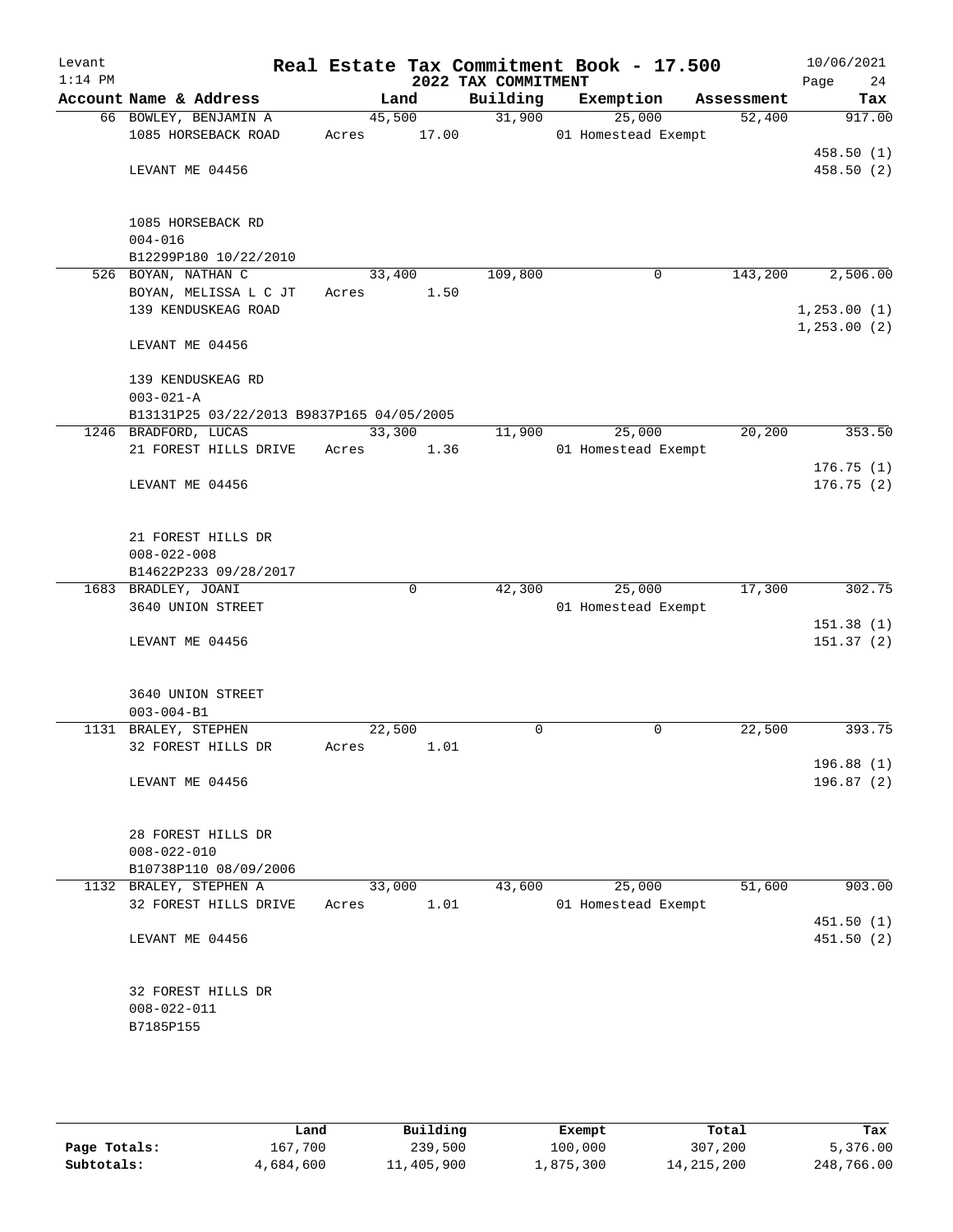| Levant<br>$1:14$ PM |                         |        |        | 2022 TAX COMMITMENT | Real Estate Tax Commitment Book - 17.500 |            | 10/06/2021<br>Page<br>25 |
|---------------------|-------------------------|--------|--------|---------------------|------------------------------------------|------------|--------------------------|
|                     | Account Name & Address  | Land   |        | Building            | Exemption                                | Assessment | Tax                      |
|                     | 595 BRALEY, THOMAS M JR |        | 21,800 | 160,000             | 25,000                                   | 156,800    | 2,744.00                 |
|                     | 50 CLUBHOUSE ROAD       | Acres  | 3.00   |                     | 01 Homestead Exempt                      |            |                          |
|                     |                         |        |        |                     |                                          |            | 1,372.00(1)              |
|                     | LEVANT ME 04456         |        |        |                     |                                          |            | 1,372.00(2)              |
|                     |                         |        |        |                     |                                          |            |                          |
|                     | 50 CLUBHOUSE RD         |        |        |                     |                                          |            |                          |
|                     | $004 - 028 - 005 - 001$ |        |        |                     |                                          |            |                          |
|                     | B12847P67 06/14/2012    |        |        |                     |                                          |            |                          |
|                     | 1161 BRAY, GARRETT C    | 33,000 |        | 35,400              | 0                                        | 68,400     | 1,197.00                 |
|                     | BRAY, SUZANNE L JT      | Acres  | 1.03   |                     |                                          |            |                          |
|                     | 2774 SANTA ROSA CIRCLE  |        |        |                     |                                          |            | 598.50(1)                |
|                     |                         |        |        |                     |                                          |            | 598.50 (2)               |
|                     | LILLIAN AL 36549        |        |        |                     |                                          |            |                          |
|                     |                         |        |        |                     |                                          |            |                          |
|                     | 11 SOUTH LEVANT RD      |        |        |                     |                                          |            |                          |
|                     | $002 - 022 - 004$       |        |        |                     |                                          |            |                          |
|                     | B13613P11 08/08/2014    |        |        |                     |                                          |            |                          |
|                     | 1359 BRAYALL, CHELSIE D | 33,900 |        | 98,700              | 0                                        | 132,600    | 2,320.50                 |
|                     | 118 AVENUE RD           | Acres  | 2.01   |                     |                                          |            |                          |
|                     |                         |        |        |                     |                                          |            | 1,160.25(1)              |
|                     | LEVANT ME 04456         |        |        |                     |                                          |            | 1, 160.25(2)             |
|                     |                         |        |        |                     |                                          |            |                          |
|                     | 118 AVENUE RD           |        |        |                     |                                          |            |                          |
|                     | $007 - 083$             |        |        |                     |                                          |            |                          |
|                     | B12945P6 09/11/2012     |        |        |                     |                                          |            |                          |
|                     | 1169 BRIDGES, SHERRI L  | 35,300 |        | 45,300              | $\mathbf 0$                              | 80,600     | 1,410.50                 |
|                     | 32 FRANCIS DR           | Acres  | 3.70   |                     |                                          |            |                          |
|                     |                         |        |        |                     |                                          |            | 705.25(1)                |
|                     | LEVANT ME 04456         |        |        |                     |                                          |            | 705.25(2)                |
|                     |                         |        |        |                     |                                          |            |                          |
|                     |                         |        |        |                     |                                          |            |                          |
|                     | 32 FRANCIS DR           |        |        |                     |                                          |            |                          |
|                     | $002 - 022 - 012$       |        |        |                     |                                          |            |                          |
|                     | B7559P1                 |        |        |                     |                                          |            |                          |
|                     | 1297 BRIDGES, TAMELA R  | 33,100 |        | 40,100              | 0                                        | 73,200     | 1,281.00                 |
|                     | PO BOX 193              | Acres  | 1.08   |                     |                                          |            | 640.50(1)                |
|                     | LEVANT ME 04456         |        |        |                     |                                          |            | 640.50(2)                |
|                     |                         |        |        |                     |                                          |            |                          |
|                     |                         |        |        |                     |                                          |            |                          |
|                     | 40 STETSON RD EAST      |        |        |                     |                                          |            |                          |
|                     | $008 - 022 - 016$       |        |        |                     |                                          |            |                          |
|                     | B8046P311               |        |        |                     |                                          |            |                          |
|                     | 614 BRIMMER, RUSSELL J  | 30,500 |        | 126,500             | 25,000                                   | 132,000    | 2,310.00                 |
|                     | BRIMMER, SHARON A JT    | Acres  | 1.03   |                     | 01 Homestead Exempt                      |            |                          |
|                     | <b>48 DOUGHTY BLVD</b>  |        |        |                     |                                          |            | 1, 155.00(1)             |
|                     |                         |        |        |                     |                                          |            | 1, 155.00(2)             |
|                     | LEVANT ME 04456         |        |        |                     |                                          |            |                          |
|                     | 48 DOUGHTY BLVD         |        |        |                     |                                          |            |                          |
|                     | $007 - 014 - 009$       |        |        |                     |                                          |            |                          |
|                     | B12227P195 08/19/2010   |        |        |                     |                                          |            |                          |
|                     |                         |        |        |                     |                                          |            |                          |
|                     |                         |        |        |                     |                                          |            |                          |
|                     |                         |        |        |                     |                                          |            |                          |

|              | Land      | Building   | Exempt    | Total      | Tax        |
|--------------|-----------|------------|-----------|------------|------------|
| Page Totals: | 187,600   | 506,000    | 50,000    | 643,600    | 11,263.00  |
| Subtotals:   | 4,872,200 | 11,911,900 | 1,925,300 | 14,858,800 | 260,029.00 |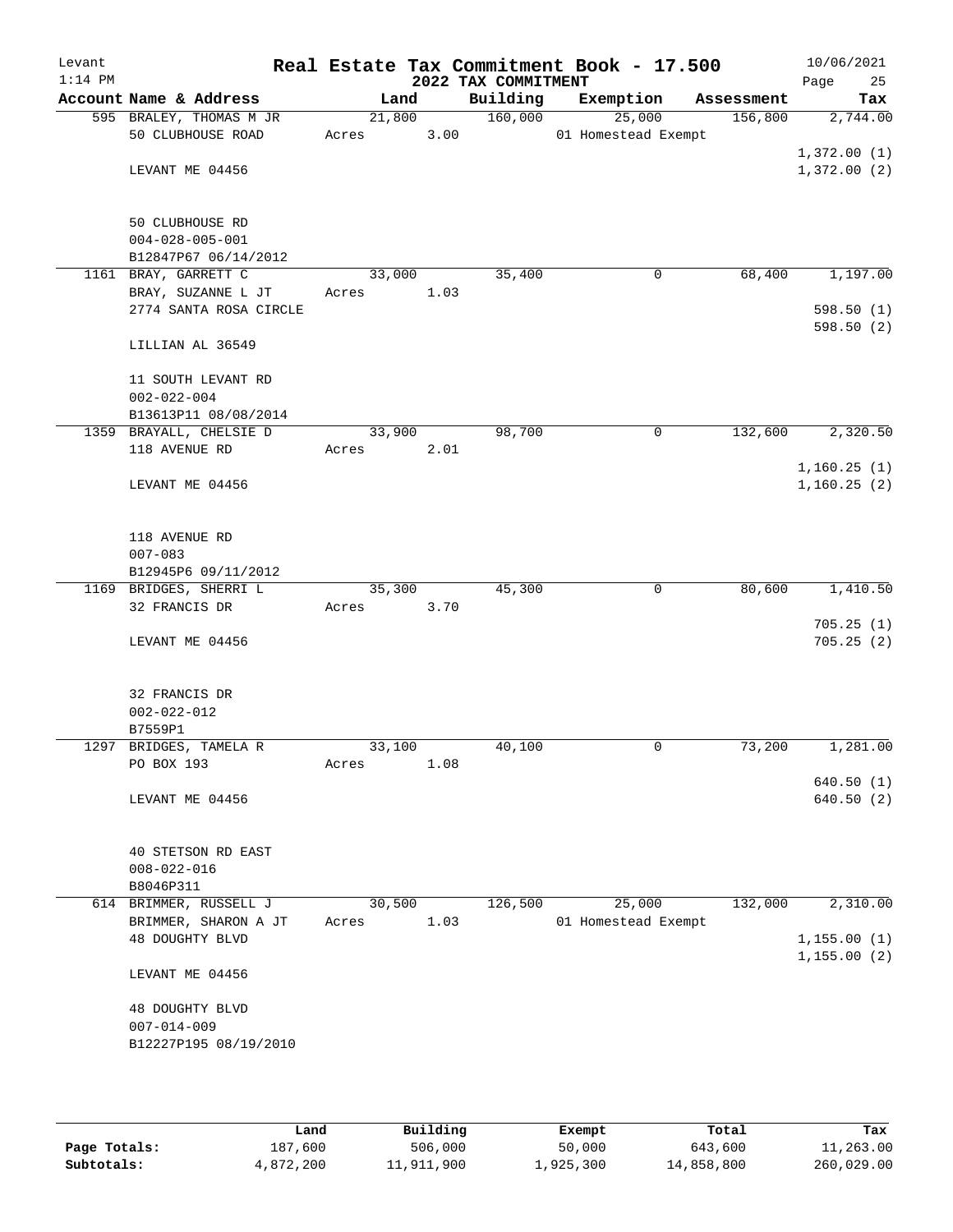| Levant<br>$1:14$ PM |                                                                 |       |        | Real Estate Tax Commitment Book - 17.500<br>2022 TAX COMMITMENT |                     |        |            | 10/06/2021<br>Page<br>26 |
|---------------------|-----------------------------------------------------------------|-------|--------|-----------------------------------------------------------------|---------------------|--------|------------|--------------------------|
|                     | Account Name & Address                                          |       | Land   | Building                                                        | Exemption           |        | Assessment | Tax                      |
|                     | 79 BROOKER, DEBORAH L                                           |       | 48,300 | 34,400                                                          |                     | 25,000 | 57,700     | 1,009.75                 |
|                     | 49 LAKE RD                                                      | Acres | 21.00  |                                                                 | 01 Homestead Exempt |        |            |                          |
|                     |                                                                 |       |        |                                                                 |                     |        |            | 504.88(1)                |
|                     | LEVANT ME 04456                                                 |       |        |                                                                 |                     |        |            | 504.87(2)                |
|                     |                                                                 |       |        |                                                                 |                     |        |            |                          |
|                     |                                                                 |       |        |                                                                 |                     |        |            |                          |
|                     | 49 LAKE RD                                                      |       |        |                                                                 |                     |        |            |                          |
|                     | $003 - 043 - 001$<br>B11475P171 04/19/2005 B7390P263            |       |        |                                                                 |                     |        |            |                          |
|                     | 1054 BROWN, ANN M                                               |       | 33,000 | 78,700                                                          |                     | 25,000 | 86,700     | 1,517.25                 |
|                     | 26B BIRCHBROOK LANE                                             |       |        |                                                                 | 01 Homestead Exempt |        |            |                          |
|                     |                                                                 |       |        |                                                                 |                     |        |            | 758.63(1)                |
|                     | LEVANT ME 04456                                                 |       |        |                                                                 |                     |        |            | 758.62 (2)               |
|                     |                                                                 |       |        |                                                                 |                     |        |            |                          |
|                     |                                                                 |       |        |                                                                 |                     |        |            |                          |
|                     | 26 B BIRCHBROOK LANE                                            |       |        |                                                                 |                     |        |            |                          |
|                     | $003 - 060 - 002 - B$                                           |       |        |                                                                 |                     |        |            |                          |
|                     | B14896P160 08/03/2018                                           |       |        |                                                                 |                     |        |            |                          |
|                     | 1026 BROWN, ANTHONY C                                           |       | 18,000 | 55,300                                                          |                     | 0      | 73,300     | 1,282.75                 |
|                     | PO BOX 418                                                      | Acres | 2.03   |                                                                 |                     |        |            |                          |
|                     |                                                                 |       |        |                                                                 |                     |        |            | 641.38(1)                |
|                     | LEVANT ME 04456                                                 |       |        |                                                                 |                     |        |            | 641.37 (2)               |
|                     |                                                                 |       |        |                                                                 |                     |        |            |                          |
|                     |                                                                 |       |        |                                                                 |                     |        |            |                          |
|                     | 80 HEWES RD                                                     |       |        |                                                                 |                     |        |            |                          |
|                     | $002 - 006 - 012$<br>B15882P111 01/29/2021 B11945P27 10/06/2009 |       |        |                                                                 |                     |        |            |                          |
|                     | 520 BROWN, CLAUDE E                                             |       | 51,200 | 159,000                                                         |                     | 25,000 | 185,200    | 3,241.00                 |
|                     | BROWN, LU A JT                                                  | Acres | 25.64  |                                                                 | 01 Homestead Exempt |        |            |                          |
|                     | 145 AVENUE RD                                                   |       |        |                                                                 |                     |        |            | 1,620.50(1)              |
|                     |                                                                 |       |        |                                                                 |                     |        |            | 1,620.50(2)              |
|                     | LEVANT ME 04456                                                 |       |        |                                                                 |                     |        |            |                          |
|                     |                                                                 |       |        |                                                                 |                     |        |            |                          |
|                     | 145 AVENUE RD                                                   |       |        |                                                                 |                     |        |            |                          |
|                     | $007 - 042$                                                     |       |        |                                                                 |                     |        |            |                          |
|                     | B12624P294 10/13/2011 B6628P225 03/19/1998                      |       |        |                                                                 |                     |        |            |                          |
|                     | 83 BROWN, JANE L (TRUSTEE)                                      |       | 46,200 | 184,300                                                         |                     | 25,000 | 205,500    | 3,596.25                 |
|                     | BROWN LIVING TRUST                                              | Acres | 53.00  |                                                                 | 01 Homestead Exempt |        |            |                          |
|                     | (2/14/2013)<br>244 AVENUE RD                                    |       |        |                                                                 |                     |        |            | 1,798.13(1)              |
|                     |                                                                 |       |        |                                                                 |                     |        |            | 1,798.12(2)              |
|                     | LEVANT ME 04456 9727                                            |       |        |                                                                 |                     |        |            |                          |
|                     |                                                                 |       |        |                                                                 |                     |        |            |                          |
|                     | 244 AVENUE RD                                                   |       |        |                                                                 |                     |        |            |                          |
|                     | $007 - 052$                                                     |       |        |                                                                 |                     |        |            |                          |
|                     | B13104P270 02/14/2013                                           |       |        |                                                                 |                     |        |            |                          |
|                     | 84 BROWN, JANE L (TRUSTEE)                                      |       | 35,600 | 11,100                                                          |                     | 0      | 46,700     | 817.25                   |
|                     | 244 AVENUE RD                                                   | Acres | 4.00   |                                                                 |                     |        |            |                          |
|                     |                                                                 |       |        |                                                                 |                     |        |            | 408.63(1)                |
|                     | LEVANT ME 04456 9727                                            |       |        |                                                                 |                     |        |            | 408.62(2)                |
|                     |                                                                 |       |        |                                                                 |                     |        |            |                          |
|                     |                                                                 |       |        |                                                                 |                     |        |            |                          |
|                     | 246 AVENUE RD<br>$007 - 053 - 001$                              |       |        |                                                                 |                     |        |            |                          |
|                     | B13104P273 02/14/2013                                           |       |        |                                                                 |                     |        |            |                          |
|                     |                                                                 |       |        |                                                                 |                     |        |            |                          |
|                     |                                                                 |       |        |                                                                 |                     |        |            |                          |
|                     |                                                                 |       |        |                                                                 |                     |        |            |                          |
|                     |                                                                 |       |        |                                                                 |                     |        |            |                          |

|              | Land      | Building   | Exempt    | Total      | Tax        |
|--------------|-----------|------------|-----------|------------|------------|
| Page Totals: | 232,300   | 522,800    | 100,000   | 655,100    | 11,464.25  |
| Subtotals:   | 5,104,500 | 12,434,700 | 2,025,300 | 15,513,900 | 271,493.25 |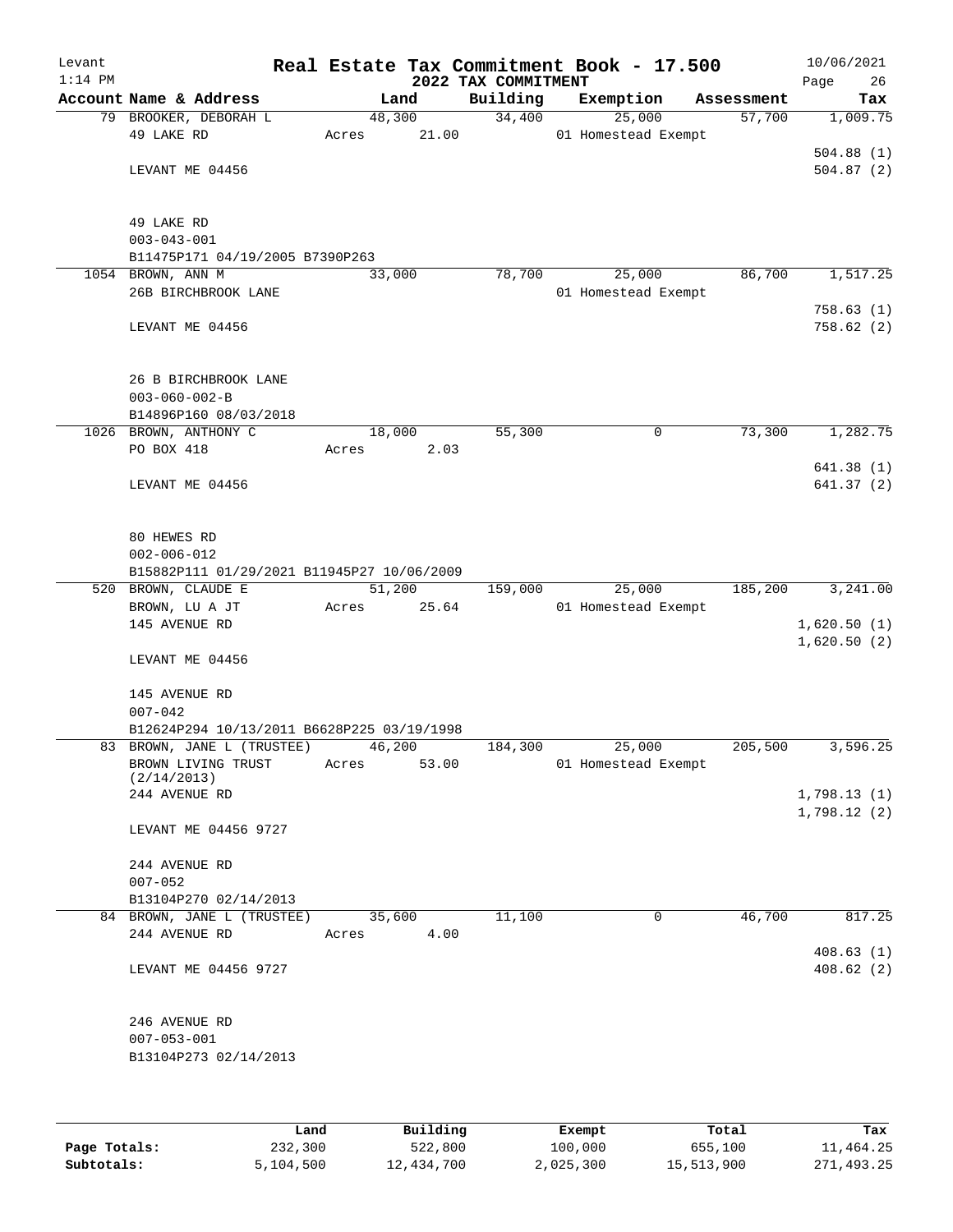| Levant<br>$1:14$ PM |                                                     |        |        | 2022 TAX COMMITMENT | Real Estate Tax Commitment Book - 17.500 |            | 10/06/2021<br>Page<br>27 |
|---------------------|-----------------------------------------------------|--------|--------|---------------------|------------------------------------------|------------|--------------------------|
|                     | Account Name & Address                              |        | Land   | Building            | Exemption                                | Assessment | Tax                      |
|                     | 1609 BROWN, KAROL A                                 |        | 31,500 | 54,200              | 25,000                                   | 60,700     | 1,062.25                 |
|                     | 6 BOG VIEW LANE                                     | Acres  | 2.18   |                     | 01 Homestead Exempt                      |            |                          |
|                     |                                                     |        |        |                     |                                          |            | 531.13(1)                |
|                     | LEVANT ME 04456 9727                                |        |        |                     |                                          |            | 531.12(2)                |
|                     | 6 BOG VIEW LANE                                     |        |        |                     |                                          |            |                          |
|                     | $007 - 042 - 003$                                   |        |        |                     |                                          |            |                          |
|                     | B12624P296 10/13/2011                               |        |        |                     |                                          |            |                          |
|                     | 43 BROWN, NANCY W                                   | 36,900 |        | 95,200              | 25,000                                   | 107,100    | 1,874.25                 |
|                     | 56 BLACKSTREAM DR                                   | Acres  | 1.47   |                     | 01 Homestead Exempt                      |            |                          |
|                     |                                                     |        |        |                     |                                          |            | 937.13 (1)               |
|                     | LEVANT ME 04456                                     |        |        |                     |                                          |            | 937.12 (2)               |
|                     | 56 BLACKSTREAM DR                                   |        |        |                     |                                          |            |                          |
|                     | $011 - 051 - 012$                                   |        |        |                     |                                          |            |                          |
|                     | B12057P22 08/25/2005 B9799P231 03/25/2005 B5702P103 |        |        |                     |                                          |            |                          |
|                     | 982 BROWN, STEPHEN C                                | 31,700 |        | 121,000             | 25,000                                   | 127,700    | 2,234.75                 |
|                     | 43 OVERLOCK RD                                      | Acres  | 2.50   |                     | 01 Homestead Exempt                      |            |                          |
|                     |                                                     |        |        |                     |                                          |            | 1, 117.38(1)             |
|                     | LEVANT ME 04456                                     |        |        |                     |                                          |            | 1, 117.37(2)             |
|                     | 43 OVERLOCK RD                                      |        |        |                     |                                          |            |                          |
|                     | $001 - 054 - 005$                                   |        |        |                     |                                          |            |                          |
|                     | B11660P33 02/09/2009                                |        |        |                     |                                          |            |                          |
|                     | 800 BROWN, SUSAN C                                  | 36,300 |        | 50,100              | 25,000                                   | 61,400     | 1,074.50                 |
|                     | 824 HORSEBACK RD                                    | Acres  | 4.00   |                     | 01 Homestead Exempt                      |            |                          |
|                     |                                                     |        |        |                     |                                          |            | 537.25(1)                |
|                     | LEVANT ME 04456                                     |        |        |                     |                                          |            | 537.25(2)                |
|                     | 824 HORSEBACK RD                                    |        |        |                     |                                          |            |                          |
|                     | $001 - 040 - 002$                                   |        |        |                     |                                          |            |                          |
|                     | B7301P219                                           |        |        |                     |                                          |            |                          |
|                     | 265 BUBAR, LYNNE M                                  | 36,300 |        | 82,400              | 25,000                                   | 93,700     | 1,639.75                 |
|                     | 90 SOUTH LEVANT RD                                  | Acres  | 4.85   |                     | 01 Homestead Exempt                      |            |                          |
|                     |                                                     |        |        |                     |                                          |            | 819.88 (1)               |
|                     | LEVANT ME 04456 9743                                |        |        |                     |                                          |            | 819.87 (2)               |
|                     | 90 SOUTH LEVANT RD                                  |        |        |                     |                                          |            |                          |
|                     | $002 - 016 - 003$                                   |        |        |                     |                                          |            |                          |
|                     | B12078P180 03/12/2010 B10165P61 10/28/2005          |        |        |                     |                                          |            |                          |
|                     | 81 BUBAR, MELISSA                                   | 30,500 |        | 97,600              | 25,000                                   | 103, 100   | 1,804.25                 |
|                     | FIELD, JOSHUA JT                                    | Acres  | 1.01   |                     | 01 Homestead Exempt                      |            |                          |
|                     | 12 MCINTOSH AVENUE                                  |        |        |                     |                                          |            | 902.13(1)<br>902.12(2)   |
|                     | LEVANT ME 04456                                     |        |        |                     |                                          |            |                          |
|                     | 12 MCINTOSH AVE                                     |        |        |                     |                                          |            |                          |
|                     | $007 - 014 - 002$                                   |        |        |                     |                                          |            |                          |
|                     | B15884P4 02/01/2021                                 |        |        |                     |                                          |            |                          |
|                     |                                                     |        |        |                     |                                          |            |                          |

|              | Land      | Building   | Exempt    | Total      | Tax        |
|--------------|-----------|------------|-----------|------------|------------|
| Page Totals: | 203,200   | 500,500    | 150,000   | 553,700    | 9,689.75   |
| Subtotals:   | 5,307,700 | 12,935,200 | 2,175,300 | 16,067,600 | 281,183.00 |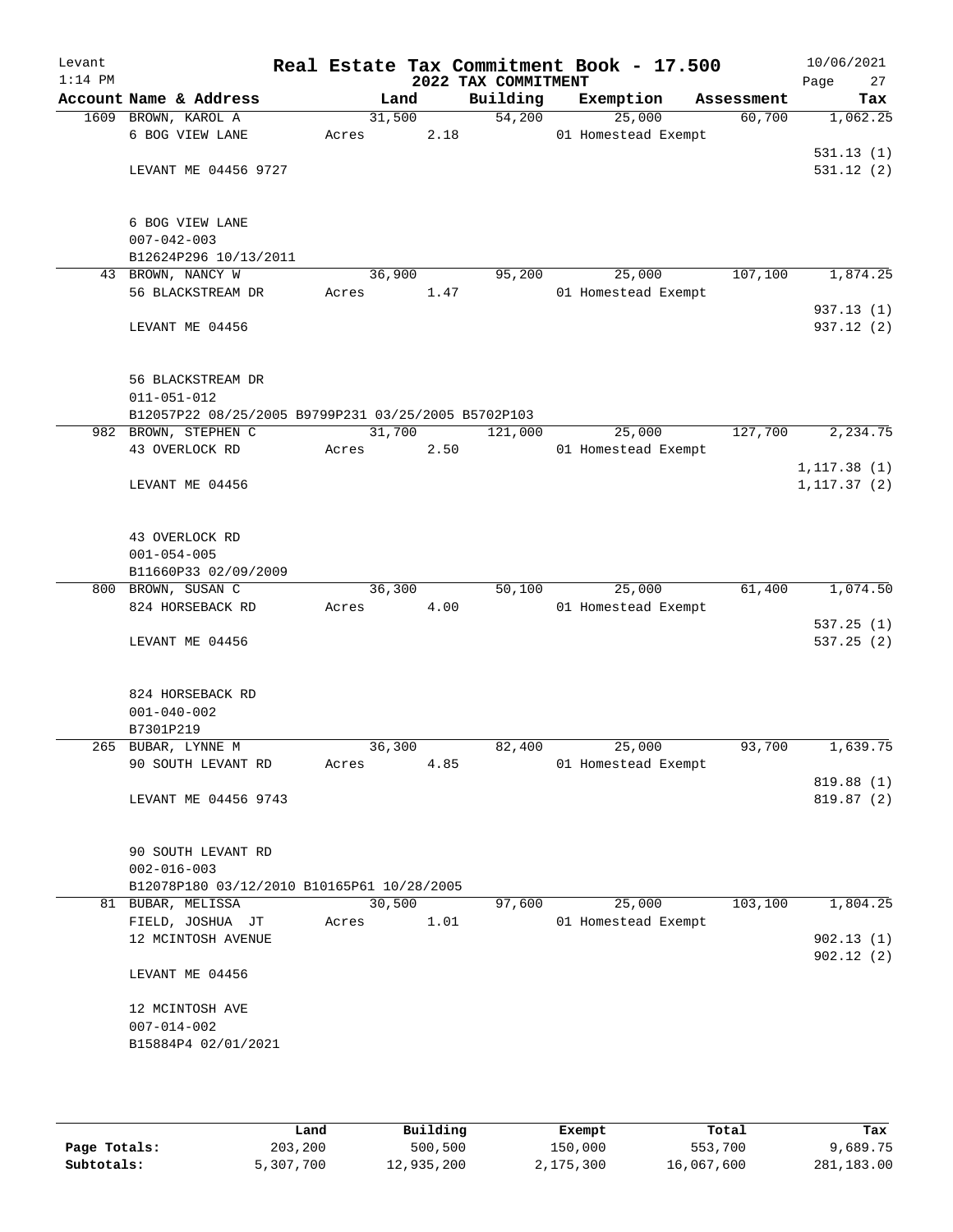| Levant<br>$1:14$ PM |                                            |        |        | Real Estate Tax Commitment Book - 17.500<br>2022 TAX COMMITMENT |                     |        |            | 10/06/2021<br>Page<br>28 |
|---------------------|--------------------------------------------|--------|--------|-----------------------------------------------------------------|---------------------|--------|------------|--------------------------|
|                     | Account Name & Address                     |        | Land   | Building                                                        | Exemption           |        | Assessment | Tax                      |
|                     | 953 BUEHLER, LORI A                        | 36,500 |        | 27,200                                                          |                     | 25,000 | 38,700     | 677.25                   |
|                     | 271 STETSON RD WEST                        | Acres  | 5.10   |                                                                 | 01 Homestead Exempt |        |            |                          |
|                     |                                            |        |        |                                                                 |                     |        |            | 338.63(1)                |
|                     | LEVANT ME 04456 9739                       |        |        |                                                                 |                     |        |            | 338.62(2)                |
|                     | 271 STETSON RD WEST                        |        |        |                                                                 |                     |        |            |                          |
|                     | $007 - 027 - 001$                          |        |        |                                                                 |                     |        |            |                          |
|                     | B8888P205                                  |        |        |                                                                 |                     |        |            |                          |
| 89                  | BURGESS, CRYSTAL L                         | 75,800 |        | 80,500                                                          |                     | 25,000 | 131,300    | 2,297.75                 |
|                     | 11 BOND RD                                 | Acres  | 67.00  |                                                                 | 01 Homestead Exempt |        |            |                          |
|                     |                                            |        |        |                                                                 |                     |        |            | 1,148.88(1)              |
|                     | HERMON ME 04401                            |        |        |                                                                 |                     |        |            | 1,148.87(2)              |
|                     | 3340 UNION ST                              |        |        |                                                                 |                     |        |            |                          |
|                     | $003 - 031$                                |        |        |                                                                 |                     |        |            |                          |
|                     | B12440P255 04/01/2011                      |        |        |                                                                 |                     |        |            |                          |
|                     | 1607 BURGOYNE, KAIN                        | 23,200 |        | 0                                                               |                     | 0      | 23,200     | 406.00                   |
|                     | BURGOYNE, DIANE                            | Acres  | 1.86   |                                                                 |                     |        |            |                          |
|                     | PO BOX 306                                 |        |        |                                                                 |                     |        |            | 203.00(1)                |
|                     |                                            |        |        |                                                                 |                     |        |            | 203.00(2)                |
|                     | CARMEL ME 04419                            |        |        |                                                                 |                     |        |            |                          |
|                     | OAK LANE                                   |        |        |                                                                 |                     |        |            |                          |
|                     | $011 - 033 - 006$                          |        |        |                                                                 |                     |        |            |                          |
|                     | B15552P250 06/04/2020                      |        |        |                                                                 |                     |        |            |                          |
|                     | 1661 BURNS, DOUGLASS                       |        | 0      | 60,100                                                          |                     | 25,000 | 35,100     | 614.25                   |
|                     | 50 WILLOWBROOK LANE                        |        |        |                                                                 | 01 Homestead Exempt |        |            |                          |
|                     |                                            |        |        |                                                                 |                     |        |            | 307.13(1)                |
|                     | LEVANT ME 04456                            |        |        |                                                                 |                     |        |            | 307.12(2)                |
|                     | 50 WILLOWBROOK LN                          |        |        |                                                                 |                     |        |            |                          |
|                     | $001 - 055 - B18$                          |        |        |                                                                 |                     |        |            |                          |
| 1248                | BURNS, SHELLY M                            | 33,900 |        | 118,100                                                         |                     | 25,000 | 127,000    | 2,222.50                 |
|                     | BURNS, NORMAN G TC                         | Acres  | 2.00   |                                                                 | 01 Homestead Exempt |        |            |                          |
|                     | 190 GRIFFIN RD                             |        |        |                                                                 |                     |        |            | 1, 111.25(1)             |
|                     |                                            |        |        |                                                                 |                     |        |            | 1, 111.25(2)             |
|                     | LEVANT ME 04456                            |        |        |                                                                 |                     |        |            |                          |
|                     | 190 GRIFFIN RD                             |        |        |                                                                 |                     |        |            |                          |
|                     | $002 - 036 - 001$                          |        |        |                                                                 |                     |        |            |                          |
|                     | B9392P331                                  |        |        |                                                                 |                     |        |            |                          |
|                     | 131 BUTTS, JAMES FRANKLIN                  |        | 30,500 | 135,000                                                         |                     | 25,000 | 140,500    | 2,458.75                 |
|                     | HOUSE, HOLLY A                             | Acres  | 1.00   |                                                                 | 01 Homestead Exempt |        |            |                          |
|                     | 9 ROSS ROAD                                |        |        |                                                                 |                     |        |            | 1,229.38(1)              |
|                     | LEVANT ME 04456                            |        |        |                                                                 |                     |        |            | 1,229.37(2)              |
|                     |                                            |        |        |                                                                 |                     |        |            |                          |
|                     | 9 ROSS RD                                  |        |        |                                                                 |                     |        |            |                          |
|                     | $004 - 008 - 001$                          |        |        |                                                                 |                     |        |            |                          |
|                     | B14926P293 09/04/2018 B10370P72 03/29/2006 |        |        |                                                                 |                     |        |            |                          |
|                     |                                            |        |        |                                                                 |                     |        |            |                          |
|                     |                                            |        |        |                                                                 |                     |        |            |                          |

|              | Land      | Building   | Exempt    | Total      | Tax        |
|--------------|-----------|------------|-----------|------------|------------|
| Page Totals: | 199,900   | 420,900    | 125,000   | 495,800    | 8,676.50   |
| Subtotals:   | 5,507,600 | 13,356,100 | 2,300,300 | 16,563,400 | 289,859.50 |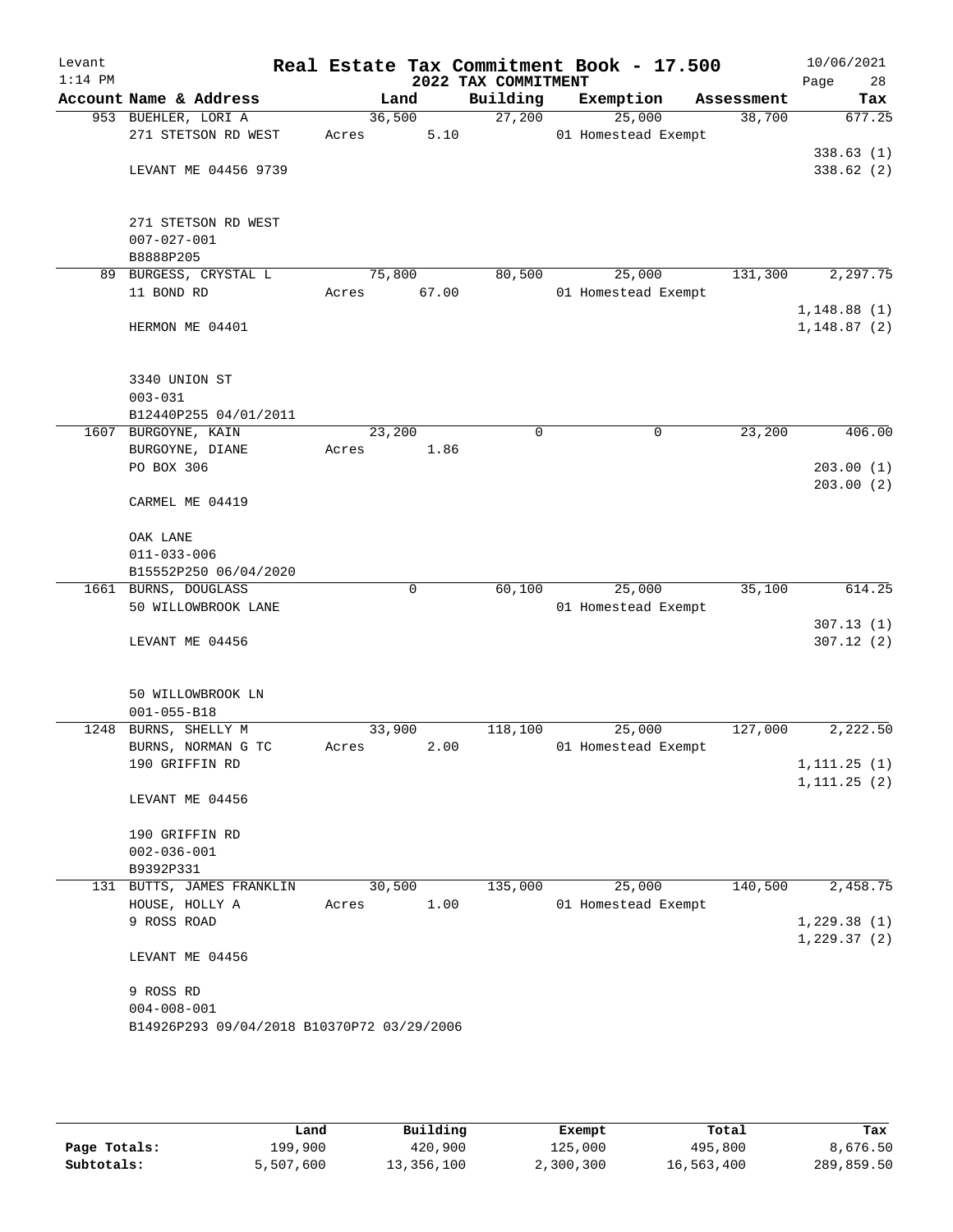| Levant<br>$1:14$ PM |                                                                |            |        | 2022 TAX COMMITMENT | Real Estate Tax Commitment Book - 17.500 |            | 10/06/2021<br>29<br>Page |
|---------------------|----------------------------------------------------------------|------------|--------|---------------------|------------------------------------------|------------|--------------------------|
|                     | Account Name & Address                                         | Land       |        | Building            | Exemption                                | Assessment | Tax                      |
|                     | 1734 BUZZELL, MATTHEW M                                        |            | 33,000 | 128,700             | $\Omega$                                 | 161,700    | 2,829.75                 |
|                     | BUZZELL, ALESHA L                                              | Acres      | 1.04   |                     |                                          |            |                          |
|                     | 377 LAKE ROAD                                                  |            |        |                     |                                          |            | 1,414.88(1)              |
|                     |                                                                |            |        |                     |                                          |            | 1,414.87(2)              |
|                     | LEVANT ME 04456                                                |            |        |                     |                                          |            |                          |
|                     |                                                                |            |        |                     |                                          |            |                          |
|                     | 377 LAKE RD                                                    |            |        |                     |                                          |            |                          |
|                     | $002 - 013 - 001 - 001$                                        |            |        |                     |                                          |            |                          |
|                     | B15657P1 08/18/2020 B14576P293<br>1270 C A STROUT AND SONS INC | 91,200     |        | $\mathbf 0$         | $\mathbf 0$                              | 91,200     | 1,596.00                 |
|                     | PO BOX 281                                                     | Acres      | 54.00  |                     |                                          |            |                          |
|                     |                                                                |            |        |                     |                                          |            | 798.00(1)                |
|                     | BANGOR ME 04402 0281                                           |            |        |                     |                                          |            | 798.00(2)                |
|                     |                                                                |            |        |                     |                                          |            |                          |
|                     |                                                                |            |        |                     |                                          |            |                          |
|                     | UNION ST                                                       |            |        |                     |                                          |            |                          |
|                     | $005 - 030 - 003$                                              |            |        |                     |                                          |            |                          |
|                     | B7639P195                                                      |            |        |                     |                                          |            |                          |
|                     | 646 CACCESE, VINCENT                                           | 41,800     |        | 173,600             | 25,000                                   | 190,400    | 3,332.00                 |
|                     | CACCESE, MICHELLE L JT                                         | Acres 8.76 |        |                     | 01 Homestead Exempt                      |            |                          |
|                     | 4046 UNION STREET                                              |            |        |                     |                                          |            | 1,666.00(1)              |
|                     |                                                                |            |        |                     |                                          |            | 1,666.00(2)              |
|                     | LEVANT ME 04456                                                |            |        |                     |                                          |            |                          |
|                     |                                                                |            |        |                     |                                          |            |                          |
|                     | 4046 UNION ST                                                  |            |        |                     |                                          |            |                          |
|                     | $005 - 030$<br>B7897P23 10/05/2001                             |            |        |                     |                                          |            |                          |
|                     | 563 CADY, JOSEPH R                                             | 43,800     |        | 55,400              | 0                                        | 99,200     | 1,736.00                 |
|                     | 1042 HORSEBACK ROAD                                            | Acres      | 26.00  |                     |                                          |            |                          |
|                     |                                                                |            |        |                     |                                          |            | 868.00(1)                |
|                     | LEVANT ME 04456                                                |            |        |                     |                                          |            | 868.00 (2)               |
|                     |                                                                |            |        |                     |                                          |            |                          |
|                     |                                                                |            |        |                     |                                          |            |                          |
|                     | 1042 HORSEBACK RD                                              |            |        |                     |                                          |            |                          |
|                     | $004 - 013$                                                    |            |        |                     |                                          |            |                          |
|                     | B13596P161 06/13/2014                                          |            |        |                     |                                          |            |                          |
|                     | 1707 CALL COUNTRY LIVING LLC                                   | 34,800     |        | 150,200             | 0                                        | 185,000    | 3,237.50                 |
|                     | 18 HODGDON ROAD                                                | Acres      | 3.10   |                     |                                          |            |                          |
|                     |                                                                |            |        |                     |                                          |            | 1,618.75(1)              |
|                     | LEVANT ME 04456                                                |            |        |                     |                                          |            | 1,618.75(2)              |
|                     |                                                                |            |        |                     |                                          |            |                          |
|                     | 11 MOLINE LN                                                   |            |        |                     |                                          |            |                          |
|                     | $005 - 019 - 011$                                              |            |        |                     |                                          |            |                          |
|                     | B14901P198 08/09/2018 B14788P132 04/19/2018                    |            |        |                     |                                          |            |                          |
|                     | 1691 CALL COUNTRY LIVING LLC                                   | 35,600     |        | 150,200             | $\mathbf 0$                              | 185,800    | 3,251.50                 |
|                     | 18 HODGDON ROAD                                                | Acres      | 3.56   |                     |                                          |            |                          |
|                     |                                                                |            |        |                     |                                          |            | 1,625.75(1)              |
|                     | LEVANT ME 04456                                                |            |        |                     |                                          |            | 1,625.75(2)              |
|                     |                                                                |            |        |                     |                                          |            |                          |
|                     |                                                                |            |        |                     |                                          |            |                          |
|                     | 136 HODGDON RD                                                 |            |        |                     |                                          |            |                          |
|                     | $005 - 010 - 001$                                              |            |        |                     |                                          |            |                          |
|                     | B14744P290 02/20/2018 B14141P245 05/05/2016                    |            |        |                     |                                          |            |                          |
|                     |                                                                |            |        |                     |                                          |            |                          |

|              | Land      | Building   | Exempt    | Total      | Tax        |
|--------------|-----------|------------|-----------|------------|------------|
| Page Totals: | 280,200   | 658,100    | 25,000    | 913,300    | 15,982.75  |
| Subtotals:   | 5,787,800 | 14,014,200 | 2,325,300 | 17,476,700 | 305,842.25 |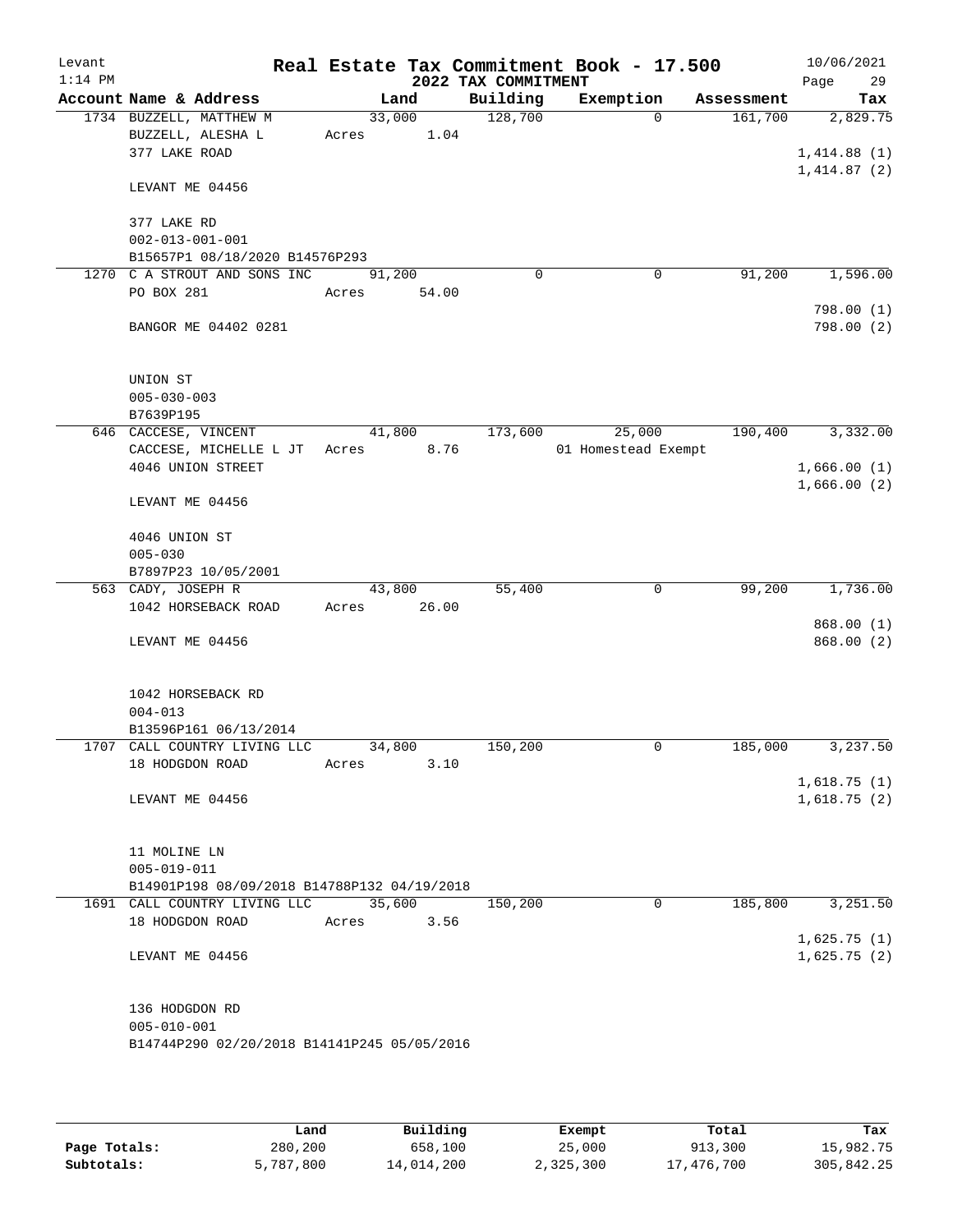| Levant       |                                                           |         |                |                     | Real Estate Tax Commitment Book - 17.500 |            | 10/06/2021    |
|--------------|-----------------------------------------------------------|---------|----------------|---------------------|------------------------------------------|------------|---------------|
| $1:14$ PM    |                                                           |         |                | 2022 TAX COMMITMENT |                                          |            | Page<br>30    |
|              | Account Name & Address<br>1377 CALL COUNTRY LIVING LLC    |         | Land           | Building            | Exemption<br>$\Omega$                    | Assessment | Tax<br>376.25 |
|              | 18 HODGDON ROAD                                           | Acres   | 21,500<br>4.00 | 0                   |                                          | 21,500     |               |
|              |                                                           |         |                |                     |                                          |            | 188.13(1)     |
|              | LEVANT ME 04456                                           |         |                |                     |                                          |            | 188.12(2)     |
|              |                                                           |         |                |                     |                                          |            |               |
|              |                                                           |         |                |                     |                                          |            |               |
|              | UNION ST<br>$008 - 006$                                   |         |                |                     |                                          |            |               |
|              | B14918P323 08/27/2018 B14538P270 07/07/2017               |         |                |                     |                                          |            |               |
|              | B14450P334 04/06/2017 B11347P219 03/21/2008               |         |                |                     |                                          |            |               |
|              | 1216 CALL COUNTRY LIVING,                                 |         | 34,200         | 150,200             | $\Omega$                                 | 184,400    | 3,227.00      |
|              | LLC<br>18 HODGDON RD                                      | Acres   | 5.40           |                     |                                          |            |               |
|              |                                                           |         |                |                     |                                          |            | 1,613.50(1)   |
|              | LEVANT ME 04456                                           |         |                |                     |                                          |            | 1,613.50(2)   |
|              |                                                           |         |                |                     |                                          |            |               |
|              |                                                           |         |                |                     |                                          |            |               |
|              | 190 HODGDON RD                                            |         |                |                     |                                          |            |               |
|              | $005 - 006$                                               |         |                |                     |                                          |            |               |
|              | B14337P18 11/15/2016 B9292P76<br>457 CALL, EUGENE L       |         | 33,800         | 17,900              | $\mathbf 0$                              | 51,700     | 904.75        |
|              | CALL, LORI A JT                                           | Acres   | 1.54           |                     |                                          |            |               |
|              | 18 HODGDON RD                                             |         |                |                     |                                          |            | 452.38 (1)    |
|              |                                                           |         |                |                     |                                          |            | 452.37 (2)    |
|              | LEVANT ME 04456                                           |         |                |                     |                                          |            |               |
|              |                                                           |         |                |                     |                                          |            |               |
|              | 128 HODGDON RD                                            |         |                |                     |                                          |            |               |
|              | $005 - 010$<br>B12217P241 08/04/2010 B9037P127            |         |                |                     |                                          |            |               |
|              | 95 CALL, EUGENE L                                         |         | 33,300         | 132,600             | 25,000                                   | 140,900    | 2,465.75      |
|              | 18 HODGDON RD                                             | Acres   | 1.38           |                     | 01 Homestead Exempt                      |            |               |
|              |                                                           |         |                |                     |                                          |            | 1,232.88(1)   |
|              | LEVANT ME 04456                                           |         |                |                     |                                          |            | 1, 232.87 (2) |
|              |                                                           |         |                |                     |                                          |            |               |
|              |                                                           |         |                |                     |                                          |            |               |
|              | 18 HODGDON RD<br>$005 - 019 - 002$                        |         |                |                     |                                          |            |               |
|              | B3263P182 01/05/1982                                      |         |                |                     |                                          |            |               |
| 96           | CALL, GALEN N (LIFE                                       |         | 70,700         | 151,900             | 31,000                                   | 191,600    | 3,353.00      |
|              | TENANT)                                                   |         |                |                     |                                          |            |               |
|              | CALL, EUGENE & KEVIN &<br>STEPHEN                         | Acres   | 45.37          |                     | 12 WW2+ Veteran Res                      |            |               |
|              | 4216 UNION ST                                             |         |                |                     | 01 Homestead Exempt                      |            | 1,676.50(1)   |
|              |                                                           |         |                |                     |                                          |            | 1,676.50(2)   |
|              | LEVANT ME 04456 9721                                      |         |                |                     |                                          |            |               |
|              |                                                           |         |                |                     |                                          |            |               |
|              | 4216 UNION ST                                             |         |                |                     |                                          |            |               |
|              | $005 - 019$<br>B14002P265 11/04/2015 B10974P87 05/31/2007 |         |                |                     |                                          |            |               |
| 1243         | CALL, KEVIN S                                             |         | 33,400         | 181,600             | 25,000                                   | 190,000    | 3,325.00      |
|              | CALL, TAMMIE S JT                                         | Acres   | 1.51           |                     | 01 Homestead Exempt                      |            |               |
|              | 4206 UNION ST                                             |         |                |                     |                                          |            | 1,662.50(1)   |
|              |                                                           |         |                |                     |                                          |            | 1,662.50(2)   |
|              | LEVANT ME 04456                                           |         |                |                     |                                          |            |               |
|              |                                                           |         |                |                     |                                          |            |               |
|              | 4206 UNION ST                                             |         |                |                     |                                          |            |               |
|              | $005 - 019 - 007$<br>B7740P117                            |         |                |                     |                                          |            |               |
|              |                                                           |         |                |                     |                                          |            |               |
|              |                                                           | Land    | Building       |                     | Exempt                                   | Total      | Tax           |
| Page Totals: |                                                           | 226,900 | 634,200        |                     | 81,000                                   | 780,100    | 13,651.75     |
| Subtotals:   | 6,014,700                                                 |         | 14,648,400     |                     | 2,406,300                                | 18,256,800 | 319,494.00    |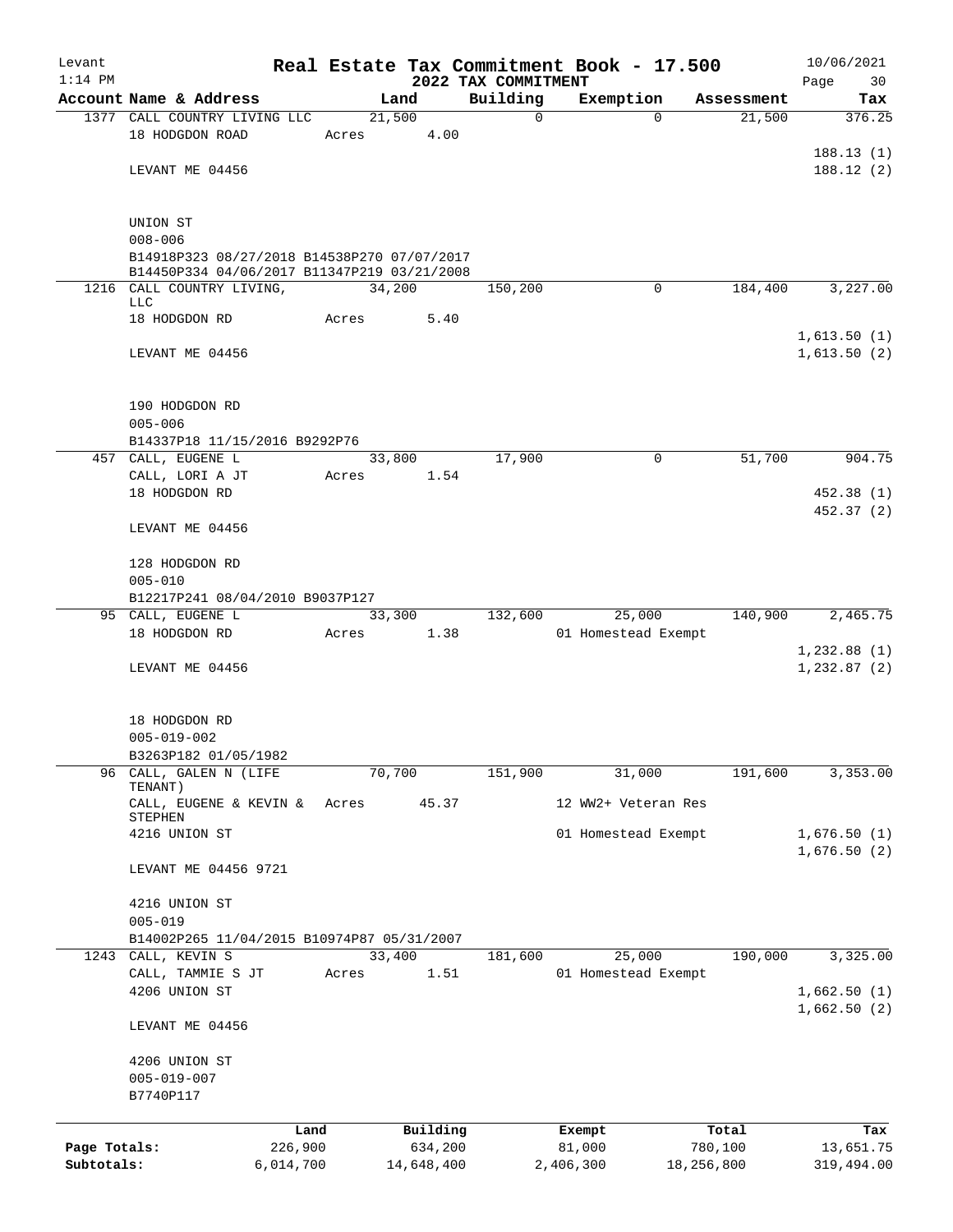| Levant<br>$1:14$ PM |                                                      |       |        | 2022 TAX COMMITMENT | Real Estate Tax Commitment Book - 17.500 |            | 10/06/2021<br>Page<br>31 |
|---------------------|------------------------------------------------------|-------|--------|---------------------|------------------------------------------|------------|--------------------------|
|                     | Account Name & Address                               |       | Land   | Building            | Exemption                                | Assessment | Tax                      |
|                     | 1677 CALL, KEVIN S SR                                |       | 30,900 | 62,300              | $\mathbf 0$                              | 93,200     | 1,631.00                 |
|                     | 4206 UNION STREET                                    | Acres | 1.50   |                     |                                          |            |                          |
|                     |                                                      |       |        |                     |                                          |            | 815.50(1)                |
|                     | LEVANT ME 04456                                      |       |        |                     |                                          |            | 815.50(2)                |
|                     |                                                      |       |        |                     |                                          |            |                          |
|                     |                                                      |       |        |                     |                                          |            |                          |
|                     | 24 MOLINE LN                                         |       |        |                     |                                          |            |                          |
|                     | $005 - 019 - 010$                                    |       |        |                     |                                          |            |                          |
|                     | B15927P32 03/09/2021 B15927P29 03/09/2021 B14033P326 |       |        |                     |                                          |            |                          |
|                     | 12/16/2015                                           |       |        |                     |                                          |            |                          |
|                     | 1500 CALL, RICKY J                                   |       | 0      | 11,600              | 11,600                                   | $\Omega$   | 0.00                     |
|                     | 536 CLARK RD NORTH                                   |       |        |                     | 01 Homestead Exempt                      |            |                          |
|                     |                                                      |       |        |                     |                                          |            |                          |
|                     | LEVANT ME 04456                                      |       |        |                     |                                          |            |                          |
|                     |                                                      |       |        |                     |                                          |            |                          |
|                     |                                                      |       |        |                     |                                          |            |                          |
|                     | 536 CLARK RD NORTH                                   |       |        |                     |                                          |            |                          |
|                     | $008 - 030 - ON$                                     |       |        |                     |                                          |            |                          |
|                     | 92 CALL, RICKY J                                     |       | 67,800 | 77,900              | 0                                        | 145,700    | 2,549.75                 |
|                     | 75 AVENUE RD                                         | Acres | 210.00 |                     |                                          |            |                          |
|                     |                                                      |       |        |                     |                                          |            | 1, 274.88(1)             |
|                     | LEVANT ME 04456 9711                                 |       |        |                     |                                          |            | 1, 274.87 (2)            |
|                     |                                                      |       |        |                     |                                          |            |                          |
|                     |                                                      |       |        |                     |                                          |            |                          |
|                     | 75 AVENUE RD                                         |       |        |                     |                                          |            |                          |
|                     | $008 - 011$                                          |       |        |                     |                                          |            |                          |
|                     | B9929P215 06/16/2005                                 |       |        |                     |                                          |            |                          |
|                     | 93 CALL, RICKY J                                     |       | 96,800 | 132,500             | 25,000                                   | 204,300    | 3,575.25                 |
|                     | CALL, BRIAN T TC                                     | Acres | 161.00 |                     | 01 Homestead Exempt                      |            |                          |
|                     | 358 STETSON RD EAST                                  |       |        |                     |                                          |            | 1,787.63(1)              |
|                     |                                                      |       |        |                     |                                          |            | 1,787.62(2)              |
|                     | LEVANT ME 04456 9711                                 |       |        |                     |                                          |            |                          |
|                     |                                                      |       |        |                     |                                          |            |                          |
|                     | 358 STETSON RD EAST                                  |       |        |                     |                                          |            |                          |
|                     | $008 - 027$                                          |       |        |                     |                                          |            |                          |
|                     | B9929P211 06/16/2005 B8696P184                       |       |        |                     |                                          |            |                          |
|                     | 94 CALL, RICKY J                                     |       | 83,100 | $\mathbf 0$         | 0                                        | 83,100     | 1,454.25                 |
|                     | CALL, BRIAN T TC                                     | Acres | 265.00 |                     |                                          |            |                          |
|                     | 358 STETSON RD EAST                                  |       |        |                     |                                          |            | 727.13 (1)               |
|                     |                                                      |       |        |                     |                                          |            | 727.12(2)                |
|                     | LEVANT ME 04456 9711                                 |       |        |                     |                                          |            |                          |
|                     |                                                      |       |        |                     |                                          |            |                          |
|                     | 536 CLARK RD NORTH                                   |       |        |                     |                                          |            |                          |
|                     | $008 - 030$                                          |       |        |                     |                                          |            |                          |
|                     | B9929P211 06/16/2005                                 |       |        |                     |                                          |            |                          |
| 935                 | CALL, STEPHEN W                                      |       | 30,800 | 49,000              | 25,000                                   | 54,800     | 959.00                   |
|                     | CALL, DAWN L JT                                      | Acres | 1.30   |                     | 01 Homestead Exempt                      |            |                          |
|                     | 36 HODGDON RD                                        |       |        |                     |                                          |            | 479.50(1)                |
|                     |                                                      |       |        |                     |                                          |            | 479.50 (2)               |
|                     | LEVANT ME 04456                                      |       |        |                     |                                          |            |                          |
|                     |                                                      |       |        |                     |                                          |            |                          |
|                     | 36 HODGDON RD                                        |       |        |                     |                                          |            |                          |
|                     | $005 - 019 - 006$                                    |       |        |                     |                                          |            |                          |
|                     | B5672P303                                            |       |        |                     |                                          |            |                          |
|                     |                                                      |       |        |                     |                                          |            |                          |
|                     |                                                      |       |        |                     |                                          |            |                          |

|              | Land      | Building   | Exempt    | Total      | Tax        |
|--------------|-----------|------------|-----------|------------|------------|
| Page Totals: | 309,400   | 333,300    | 61,600    | 581,100    | 10,169.25  |
| Subtotals:   | 6,324,100 | 14,981,700 | 2,467,900 | 18,837,900 | 329,663.25 |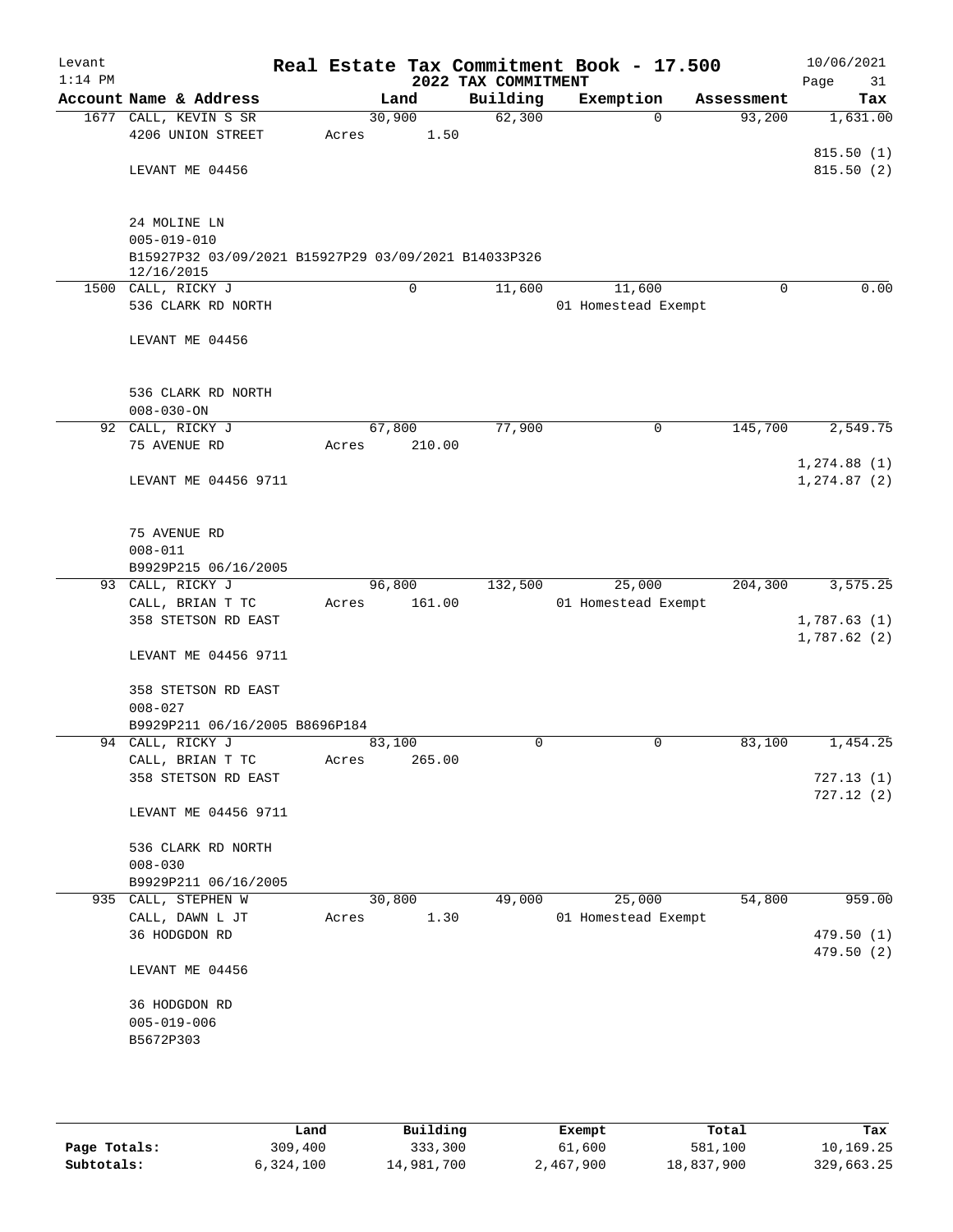| Levant<br>$1:14$ PM |                                             |        |      | 2022 TAX COMMITMENT | Real Estate Tax Commitment Book - 17.500 |            | 10/06/2021<br>Page<br>32     |
|---------------------|---------------------------------------------|--------|------|---------------------|------------------------------------------|------------|------------------------------|
|                     | Account Name & Address                      | Land   |      | Building            | Exemption                                | Assessment | Tax                          |
|                     | 637 CAMBELL, JOHN                           | 33,500 |      | 11,300              | $\Omega$                                 | 44,800     | 784.00                       |
|                     | 879 HORSEBACK ROAD                          | Acres  | 1.53 |                     |                                          |            |                              |
|                     | LEVANT ME 04456                             |        |      |                     |                                          |            | 392.00(1)<br>392.00 (2)      |
|                     |                                             |        |      |                     |                                          |            |                              |
|                     |                                             |        |      |                     |                                          |            |                              |
|                     | 879 HORSEBACK RD<br>$001 - 031$             |        |      |                     |                                          |            |                              |
|                     | B14820P238 05/25/2018                       |        |      |                     |                                          |            |                              |
|                     | 68 CAMDEN NATIONAL BANK                     | 27,400 |      | 36,900              | 0                                        | 64,300     | 1,125.25                     |
|                     | PO BOX 310                                  | Acres  | 1.75 |                     |                                          |            |                              |
|                     |                                             |        |      |                     |                                          |            | 562.63(1)                    |
|                     | CAMDEN ME 04843                             |        |      |                     |                                          |            | 562.62(2)                    |
|                     |                                             |        |      |                     |                                          |            |                              |
|                     | 792 MUDGETT RD<br>$010 - 013$               |        |      |                     |                                          |            |                              |
|                     | B15398P204 12/30/2019 B13122P210 03/11/2013 |        |      |                     |                                          |            |                              |
|                     | B12341P146 12/06/2010                       |        |      |                     |                                          |            |                              |
|                     | 1399 CAMERON, MARIA R                       | 33,100 |      | 118,000             | 25,000                                   | 126,100    | 2,206.75                     |
|                     | 25 LEVANT HEIGHTS DR                        | Acres  | 1.10 |                     | 01 Homestead Exempt                      |            |                              |
|                     | LEVANT ME 04456                             |        |      |                     |                                          |            | 1,103.38(1)<br>1, 103.37(2)  |
|                     |                                             |        |      |                     |                                          |            |                              |
|                     | 25 LEVANT HEIGHTS DR                        |        |      |                     |                                          |            |                              |
|                     | $007 - 064$                                 |        |      |                     |                                          |            |                              |
|                     | B11779P176 05/22/2009                       |        |      |                     |                                          |            |                              |
|                     | 1039 CAMERON, TIMOTHY R                     | 23,400 |      | $\mathbf 0$         | $\mathbf 0$                              | 23,400     | 409.50                       |
|                     | 18 STAGE RD                                 | Acres  | 2.06 |                     |                                          |            |                              |
|                     |                                             |        |      |                     |                                          |            | 204.75(1)                    |
|                     | HERMON ME 04401                             |        |      |                     |                                          |            | 204.75 (2)                   |
|                     | <b>AVENUE RD</b>                            |        |      |                     |                                          |            |                              |
|                     | $009 - 023$                                 |        |      |                     |                                          |            |                              |
|                     | B10850P262 02/27/2007                       |        |      |                     |                                          |            |                              |
|                     | 772 CAMPBELL, ANDREA J                      | 34,700 |      | 133,600             | 25,000                                   | 143,300    | 2,507.75                     |
|                     | 132 STETSON ROAD WEST                       | Acres  | 3.00 |                     | 01 Homestead Exempt                      |            |                              |
|                     | LEVANT ME 04456                             |        |      |                     |                                          |            | 1, 253.88(1)<br>1, 253.87(2) |
|                     |                                             |        |      |                     |                                          |            |                              |
|                     | 132 STETSON RD WEST                         |        |      |                     |                                          |            |                              |
|                     | $007 - 031 - 001$                           |        |      |                     |                                          |            |                              |
|                     | B14003P277 11/05/2015 B4581P118 12/29/1989  |        |      |                     |                                          |            |                              |
|                     | 99 CANDAGE, ROBERT N                        | 36,700 |      | 72,500              | 25,000                                   | 84,200     | 1,473.50                     |
|                     | CANDAGE, TANYA R                            | Acres  | 1.23 |                     | 01 Homestead Exempt                      |            |                              |
|                     | 35 BLACKSTREAM DR                           |        |      |                     |                                          |            | 736.75 (1)<br>736.75 (2)     |
|                     | LEVANT ME 04456                             |        |      |                     |                                          |            |                              |
|                     | 35 BLACKSTREAM DR                           |        |      |                     |                                          |            |                              |
|                     | $011 - 052 - 004$                           |        |      |                     |                                          |            |                              |
|                     | B3190P113                                   |        |      |                     |                                          |            |                              |
|                     |                                             |        |      |                     |                                          |            |                              |
|                     |                                             |        |      |                     |                                          |            |                              |

|              | Land      | Building   | Exempt    | Total      | Tax        |
|--------------|-----------|------------|-----------|------------|------------|
| Page Totals: | 188,800   | 372,300    | 75,000    | 486,100    | 8,506.75   |
| Subtotals:   | 6.512.900 | 15,354,000 | 2,542,900 | 19,324,000 | 338,170.00 |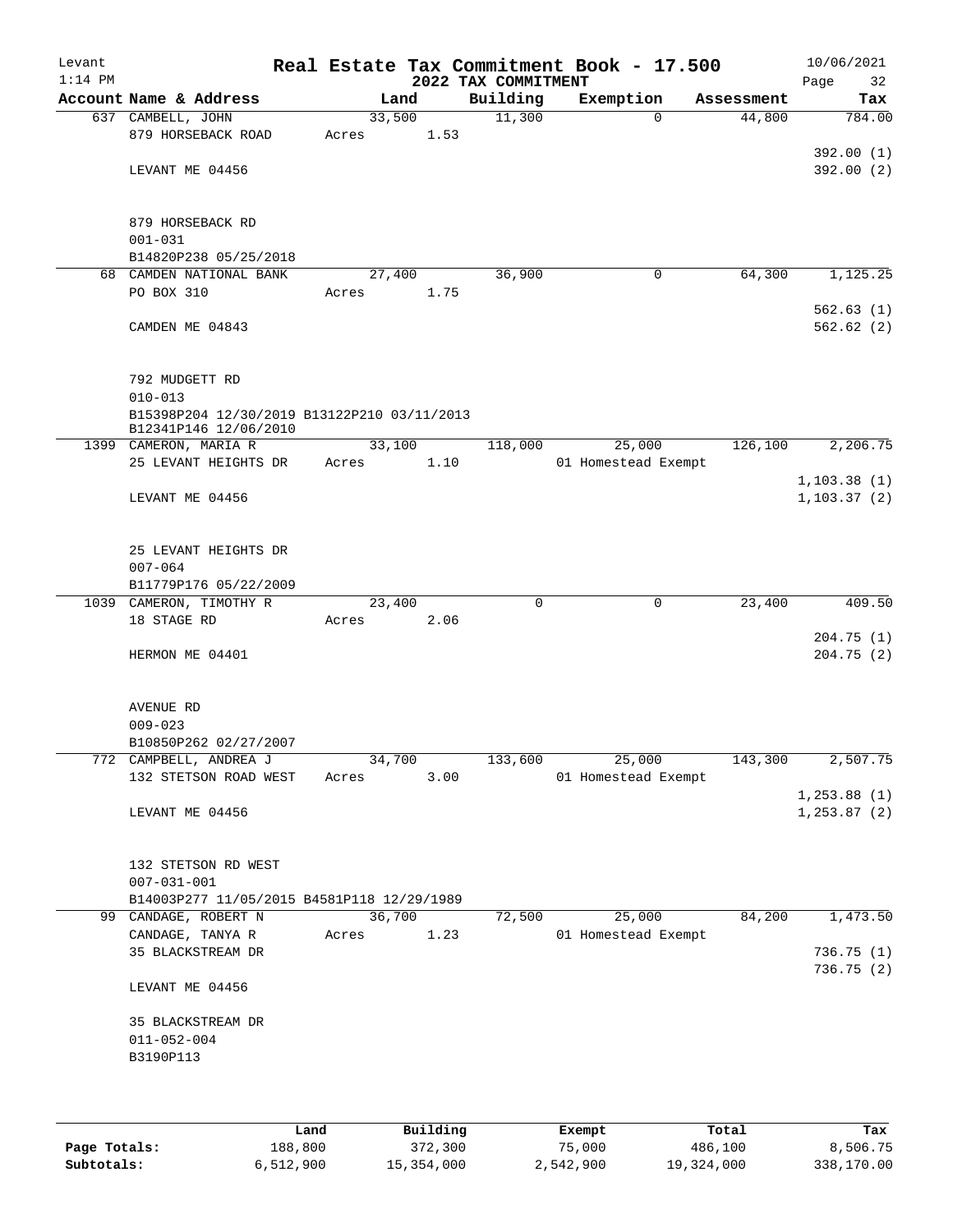| Levant    |                                             |        |       |                     | Real Estate Tax Commitment Book - 17.500 |            | 10/06/2021  |
|-----------|---------------------------------------------|--------|-------|---------------------|------------------------------------------|------------|-------------|
| $1:14$ PM |                                             |        |       | 2022 TAX COMMITMENT |                                          |            | Page<br>33  |
|           | Account Name & Address                      |        | Land  | Building            | Exemption                                | Assessment | Tax         |
|           | 794 CANNAVAN, BERNERD J                     | 35,000 |       | 47,200              | $\Omega$                                 | 82,200     | 1,438.50    |
|           | CANNAVAN, MEGAN A                           | Acres  | 3.33  |                     |                                          |            |             |
|           | 109 KENDUSKEAG ROAD                         |        |       |                     |                                          |            | 719.25(1)   |
|           |                                             |        |       |                     |                                          |            | 719.25(2)   |
|           | LEVANT ME 04456                             |        |       |                     |                                          |            |             |
|           |                                             |        |       |                     |                                          |            |             |
|           | 109 KENDUSKEAG RD                           |        |       |                     |                                          |            |             |
|           | $011 - 024$                                 |        |       |                     |                                          |            |             |
|           | B15608P218 07/15/2020 B14827P114 06/01/2018 |        |       |                     |                                          |            |             |
|           | 1348 CANNEY, WADE A                         | 33,800 |       | 114,300             | 25,000                                   | 123,100    | 2,154.25    |
|           | 54 LAKE ROAD                                | Acres  | 1.98  |                     | 01 Homestead Exempt                      |            |             |
|           |                                             |        |       |                     |                                          |            | 1,077.13(1) |
|           | LEVANT ME 04456                             |        |       |                     |                                          |            | 1,077.12(2) |
|           |                                             |        |       |                     |                                          |            |             |
|           |                                             |        |       |                     |                                          |            |             |
|           |                                             |        |       |                     |                                          |            |             |
|           | 54 LAKE RD                                  |        |       |                     |                                          |            |             |
|           | $003 - 044 - 002$                           |        |       |                     |                                          |            |             |
|           | B15667P97 08/25/2020                        |        |       |                     |                                          |            |             |
|           | 28 CANWELL, STEPHEN B                       | 35,600 |       | 37,400              | 0                                        | 73,000     | 1,277.50    |
|           | CANWELL, MELISSA A JT                       | Acres  | 4.00  |                     |                                          |            |             |
|           | 28 PATTERSON RD                             |        |       |                     |                                          |            | 638.75(1)   |
|           |                                             |        |       |                     |                                          |            | 638.75 (2)  |
|           | HAMPDEN ME 04444 2035                       |        |       |                     |                                          |            |             |
|           |                                             |        |       |                     |                                          |            |             |
|           | 271 AVENUE RD                               |        |       |                     |                                          |            |             |
|           | $007 - 054$                                 |        |       |                     |                                          |            |             |
|           | B8118P196                                   |        |       |                     |                                          |            |             |
|           | 972 CAREY, ROBERT W                         | 59,200 |       | 210,300             | 31,000                                   | 238,500    | 4,173.75    |
|           | 152 STETSON RD EAST                         | Acres  | 40.60 |                     | 01 Homestead Exempt                      |            |             |
|           |                                             |        |       |                     | 12 WW2+ Veteran Res                      |            | 2,086.88(1) |
|           | LEVANT ME 04456                             |        |       |                     |                                          |            | 2,086.87(2) |
|           |                                             |        |       |                     |                                          |            |             |
|           |                                             |        |       |                     |                                          |            |             |
|           | 152 STETSON RD EAST                         |        |       |                     |                                          |            |             |
|           | $008 - 040 - 005$                           |        |       |                     |                                          |            |             |
|           | B6447P288                                   |        |       |                     |                                          |            |             |
|           | 433 CARLE, JASON A                          | 34,200 |       | 94,600              | 25,000                                   | 103,800    | 1,816.50    |
|           | COLE, DAKOTA O                              |        |       |                     |                                          |            |             |
|           |                                             | Acres  | 2.00  |                     | 01 Homestead Exempt                      |            |             |
|           | 761 HORSEBACK RD                            |        |       |                     |                                          |            | 908.25(1)   |
|           |                                             |        |       |                     |                                          |            | 908.25(2)   |
|           | LEVANT ME 04456                             |        |       |                     |                                          |            |             |
|           |                                             |        |       |                     |                                          |            |             |
|           | 761 HORSEBACK RD                            |        |       |                     |                                          |            |             |
|           | $001 - 042 - 001$                           |        |       |                     |                                          |            |             |
|           | B14167P148 06/02/2016                       |        |       |                     |                                          |            |             |
|           | 1575 CARLE, MAEGAN A                        | 23,600 |       | 0                   | 0                                        | 23,600     | 413.00      |
|           | 814 FULLER ROAD                             | Acres  | 2.30  |                     |                                          |            |             |
|           |                                             |        |       |                     |                                          |            | 206.50(1)   |
|           | HERMON ME 04401                             |        |       |                     |                                          |            | 206.50(2)   |
|           |                                             |        |       |                     |                                          |            |             |
|           |                                             |        |       |                     |                                          |            |             |
|           | UNION ST                                    |        |       |                     |                                          |            |             |
|           | $005 - 025 - 004$                           |        |       |                     |                                          |            |             |
|           | B11966P302 11/03/2009                       |        |       |                     |                                          |            |             |
|           |                                             |        |       |                     |                                          |            |             |
|           |                                             |        |       |                     |                                          |            |             |
|           |                                             |        |       |                     |                                          |            |             |

|              | Land      | Building   | Exempt    | Total      | Tax        |
|--------------|-----------|------------|-----------|------------|------------|
| Page Totals: | 221,400   | 503,800    | 81,000    | 644,200    | 11,273.50  |
| Subtotals:   | 6,734,300 | 15,857,800 | 2,623,900 | 19,968,200 | 349,443.50 |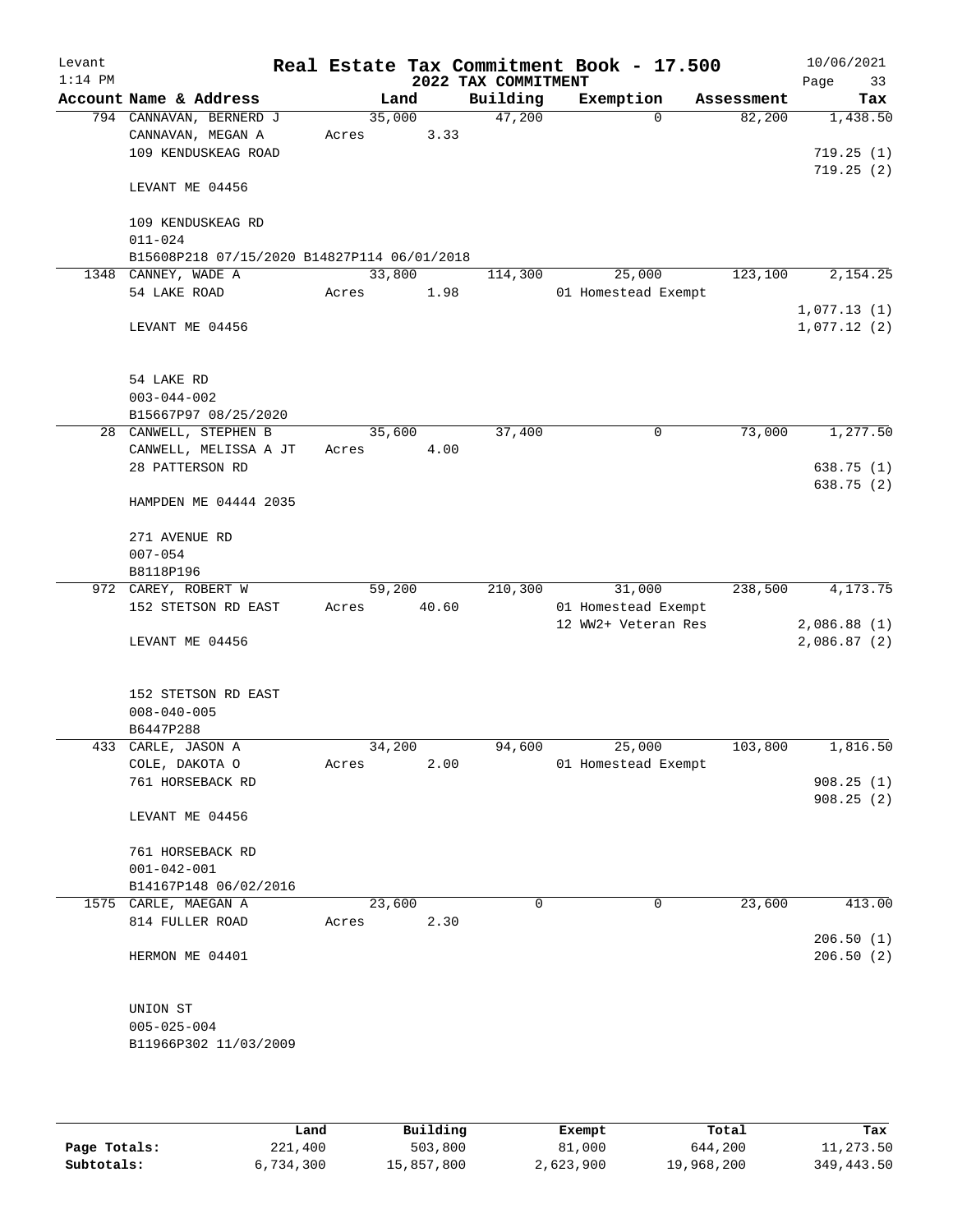| Levant       |                                       |         |       |        |          |                     | Real Estate Tax Commitment Book - 17.500 |             |            | 10/06/2021  |
|--------------|---------------------------------------|---------|-------|--------|----------|---------------------|------------------------------------------|-------------|------------|-------------|
| $1:14$ PM    |                                       |         |       |        |          | 2022 TAX COMMITMENT |                                          |             |            | Page<br>34  |
|              | Account Name & Address                |         |       | Land   |          | Building            | Exemption                                |             | Assessment | Tax         |
|              | 102 CARLETON, ASHLEY JEAN             |         |       |        | 34,800   | 22,900              |                                          | $\Omega$    | 57,700     | 1,009.75    |
|              | 276 STETSON ROAD WEST                 |         | Acres |        | 3.10     |                     |                                          |             |            |             |
|              |                                       |         |       |        |          |                     |                                          |             |            | 504.88(1)   |
|              | LEVANT ME 04456                       |         |       |        |          |                     |                                          |             |            | 504.87(2)   |
|              |                                       |         |       |        |          |                     |                                          |             |            |             |
|              | 78 BRANN RD                           |         |       |        |          |                     |                                          |             |            |             |
|              | $008 - 015 - 009$                     |         |       |        |          |                     |                                          |             |            |             |
|              | B15621P122 07/24/2020 B8874P185       |         |       |        |          |                     |                                          |             |            |             |
|              | 726 CAROLINE E STEVENS                |         |       | 2,300  |          | $\Omega$            |                                          | 0           | 2,300      | 40.25       |
|              | COMPANY                               |         |       |        |          |                     |                                          |             |            |             |
|              | A MAINE GENERAL<br>PARTNERSHIP        |         | Acres |        | 16.00    |                     |                                          |             |            |             |
|              | 328 GROVE ST                          |         |       |        |          |                     |                                          |             |            | 20.13(1)    |
|              | BANGOR ME 04401 3942                  |         |       |        |          |                     |                                          |             |            | 20.12(2)    |
|              |                                       |         |       |        |          |                     |                                          |             |            |             |
|              |                                       |         |       |        |          |                     |                                          |             |            |             |
|              | 208 GRIFFIN RD                        |         |       |        |          |                     |                                          |             |            |             |
|              | $002 - 035$                           |         |       |        |          |                     |                                          |             |            |             |
|              | B8154P271                             |         |       |        |          |                     |                                          |             |            |             |
|              | 1408 CARON, ZACHARY DWIGHT            |         |       | 33,000 |          | 153,600             | 25,000                                   |             | 161,600    | 2,828.00    |
|              | CARON, BROOKE                         |         | Acres |        | 1.01     |                     | 01 Homestead Exempt                      |             |            |             |
|              | 22 LEVANT HEIGHTS DR                  |         |       |        |          |                     |                                          |             |            | 1,414.00(1) |
|              |                                       |         |       |        |          |                     |                                          |             |            | 1,414.00(2) |
|              | LEVANT ME 04456                       |         |       |        |          |                     |                                          |             |            |             |
|              | 22 LEVANT HEIGHTS DR                  |         |       |        |          |                     |                                          |             |            |             |
|              | $007 - 073$                           |         |       |        |          |                     |                                          |             |            |             |
|              | B14879P284 07/23/2018                 |         |       |        |          |                     |                                          |             |            |             |
|              | 29 CARR, GABRIEL                      |         |       | 42,500 |          | 0                   |                                          | 0           | 42,500     | 743.75      |
|              | 3507 UNION ST                         |         | Acres |        | 20.00    |                     |                                          |             |            |             |
|              |                                       |         |       |        |          |                     |                                          |             |            | 371.88(1)   |
|              | LEVANT ME 04456                       |         |       |        |          |                     |                                          |             |            | 371.87(2)   |
|              |                                       |         |       |        |          |                     |                                          |             |            |             |
|              |                                       |         |       |        |          |                     |                                          |             |            |             |
|              | 270 AVENUE RD                         |         |       |        |          |                     |                                          |             |            |             |
|              | $007 - 053 - 002$                     |         |       |        |          |                     |                                          |             |            |             |
|              | B11394P199 05/16/2008                 |         |       |        |          |                     |                                          |             |            |             |
| 723          | CARR, GABRIEL                         |         |       | 31,000 |          | 35,400              |                                          | 0           | 66,400     | 1,162.00    |
|              | 3507 UNION ST                         |         | Acres |        | 1.67     |                     |                                          |             |            | 581.00(1)   |
|              | LEVANT ME 04456                       |         |       |        |          |                     |                                          |             |            | 581.00 (2)  |
|              |                                       |         |       |        |          |                     |                                          |             |            |             |
|              |                                       |         |       |        |          |                     |                                          |             |            |             |
|              | 123 ROBICHAUD RD                      |         |       |        |          |                     |                                          |             |            |             |
|              | $002 - 002 - 001$                     |         |       |        |          |                     |                                          |             |            |             |
|              | B10701P153 10/24/2006                 |         |       |        |          |                     |                                          |             |            |             |
|              | 866 CARR, GABRIEL                     |         |       | 30,600 |          | 42,300              |                                          | $\mathbf 0$ | 72,900     | 1,275.75    |
|              | 3507 UNION ST                         |         | Acres |        | 1.08     |                     |                                          |             |            |             |
|              |                                       |         |       |        |          |                     |                                          |             |            | 637.88 (1)  |
|              | LEVANT ME 04456                       |         |       |        |          |                     |                                          |             |            | 637.87 (2)  |
|              |                                       |         |       |        |          |                     |                                          |             |            |             |
|              |                                       |         |       |        |          |                     |                                          |             |            |             |
|              | 127 ROBICHAUD RD<br>$002 - 002 - 003$ |         |       |        |          |                     |                                          |             |            |             |
|              | B10701P149 10/24/2006                 |         |       |        |          |                     |                                          |             |            |             |
|              |                                       |         |       |        |          |                     |                                          |             |            |             |
|              |                                       |         |       |        |          |                     |                                          |             |            |             |
|              |                                       |         |       |        |          |                     |                                          |             |            |             |
|              |                                       | Land    |       |        | Building |                     | Exempt                                   |             | Total      | Tax         |
| Page Totals: |                                       | 174,200 |       |        | 254,200  |                     | 25,000                                   |             | 403,400    | 7,059.50    |

**Subtotals:** 6,908,500 16,112,000 2,648,900 20,371,600 356,503.00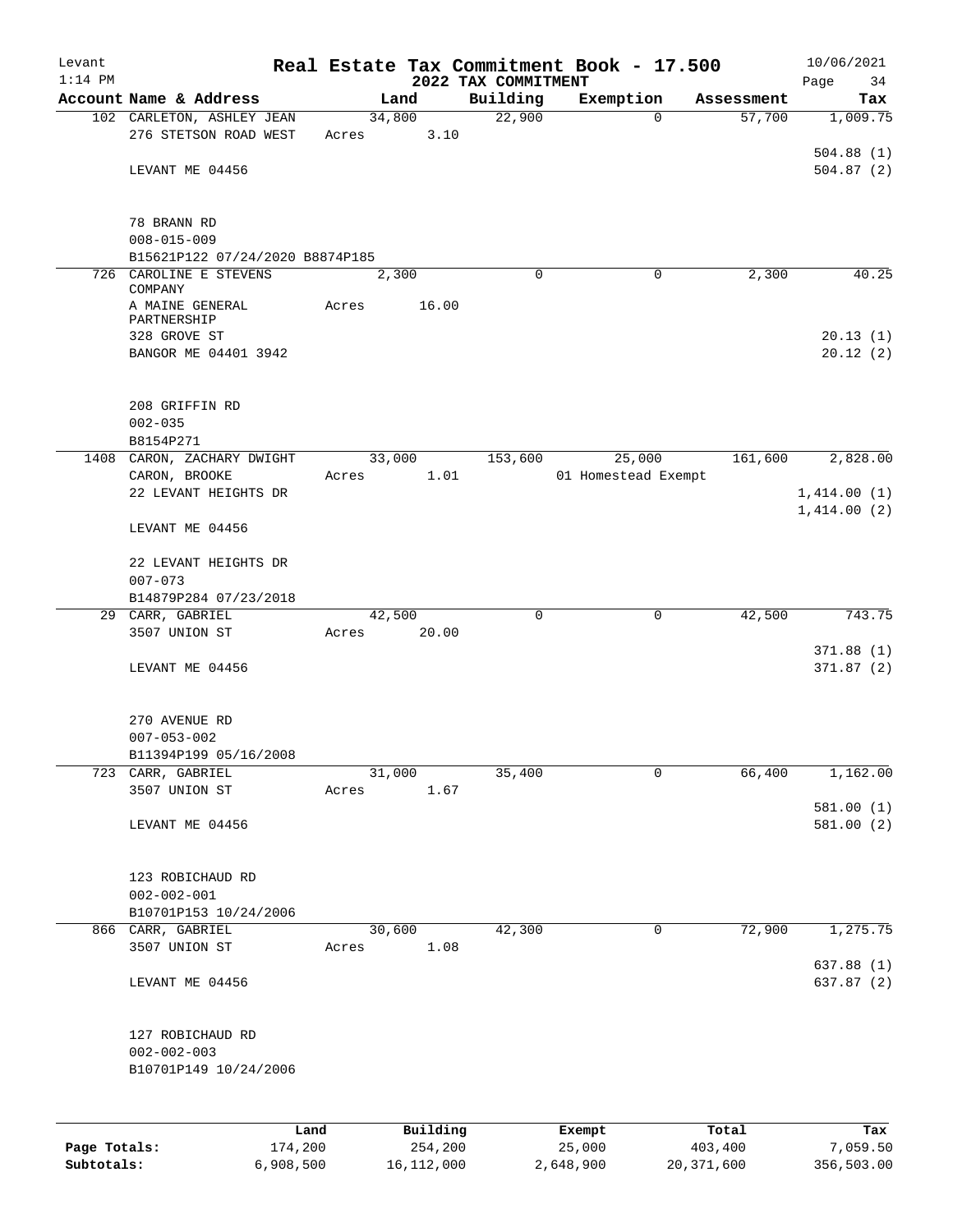| Levant<br>$1:14$ PM |                                                                                           |         |        | 2022 TAX COMMITMENT | Real Estate Tax Commitment Book - 17.500 |            | 10/06/2021<br>Page<br>35 |
|---------------------|-------------------------------------------------------------------------------------------|---------|--------|---------------------|------------------------------------------|------------|--------------------------|
|                     | Account Name & Address                                                                    |         | Land   | Building            | Exemption                                | Assessment | Tax                      |
|                     | 867 CARR, GABRIEL                                                                         | 30,800  |        | 18,300              | $\Omega$                                 | 49,100     | 859.25                   |
|                     | 3507 UNION ST                                                                             | Acres   | 1.34   |                     |                                          |            |                          |
|                     |                                                                                           |         |        |                     |                                          |            | 429.63(1)                |
|                     | LEVANT ME 04456                                                                           |         |        |                     |                                          |            | 429.62(2)                |
|                     |                                                                                           |         |        |                     |                                          |            |                          |
|                     | 125 ROBICHAUD RD (OFF)                                                                    |         |        |                     |                                          |            |                          |
|                     | $002 - 002 - 004$                                                                         |         |        |                     |                                          |            |                          |
|                     | B10701P151 10/24/2006                                                                     |         |        |                     |                                          |            |                          |
| 1138                | CARR, GABRIEL                                                                             | 29,800  |        | 41,300              | 0                                        | 71,100     | 1,244.25                 |
|                     | 3507 UNION ST                                                                             | Acres   | 3.00   |                     |                                          |            |                          |
|                     |                                                                                           |         |        |                     |                                          |            | 622.13 (1)               |
|                     | LEVANT ME 04456                                                                           |         |        |                     |                                          |            | 622.12(2)                |
|                     |                                                                                           |         |        |                     |                                          |            |                          |
|                     | 9 BALSAM LANE                                                                             |         |        |                     |                                          |            |                          |
|                     | $007 - 025 - 006$                                                                         |         |        |                     |                                          |            |                          |
|                     | B6155P240                                                                                 |         |        |                     |                                          |            |                          |
|                     | 1063 CARR, GABRIEL J                                                                      | 25,700  |        | 33,900              | 0                                        | 59,600     | 1,043.00                 |
|                     | 3507 UNION ST                                                                             | Acres   | 4.82   |                     |                                          |            |                          |
|                     |                                                                                           |         |        |                     |                                          |            | 521.50(1)                |
|                     | LEVANT ME 04456                                                                           |         |        |                     |                                          |            | 521.50(2)                |
|                     |                                                                                           |         |        |                     |                                          |            |                          |
|                     |                                                                                           |         |        |                     |                                          |            |                          |
|                     | 3511 UNION ST                                                                             |         |        |                     |                                          |            |                          |
|                     | $011 - 020 - 005$                                                                         |         |        |                     |                                          |            |                          |
|                     | B11670P298 02/20/2009<br>796 CARR, GABRIEL J                                              | 46,400  |        | 45,100              | 0                                        | 91,500     | 1,601.25                 |
|                     | 3507 UNION ST                                                                             | Acres   | 20.87  |                     |                                          |            |                          |
|                     |                                                                                           |         |        |                     |                                          |            | 800.63(1)                |
|                     | LEVANT ME 04456                                                                           |         |        |                     |                                          |            | 800.62(2)                |
|                     |                                                                                           |         |        |                     |                                          |            |                          |
|                     |                                                                                           |         |        |                     |                                          |            |                          |
|                     | 11 WOODLAND LANE                                                                          |         |        |                     |                                          |            |                          |
|                     | $006 - 002$                                                                               |         |        |                     |                                          |            |                          |
|                     | B15493P35 04/13/2020 B13058P331 12/18/2012<br>B13058P328 12/18/2012 B11322P129 03/13/2008 |         |        |                     |                                          |            |                          |
|                     | B10929P345 04/27/2007 B7752P13                                                            |         |        |                     |                                          |            |                          |
|                     | 758 CARR, GABRIEL J                                                                       |         | 36,000 | 83,900              | 25,000                                   | 94,900     | 1,660.75                 |
|                     | CARR, JENNY E JT                                                                          | Acres   | 4.50   |                     | 01 Homestead Exempt                      |            |                          |
|                     | 3507 UNION ST                                                                             |         |        |                     |                                          |            | 830.38 (1)               |
|                     |                                                                                           |         |        |                     |                                          |            | 830.37 (2)               |
|                     | LEVANT ME 04456                                                                           |         |        |                     |                                          |            |                          |
|                     | 3507 UNION ST                                                                             |         |        |                     |                                          |            |                          |
|                     | $011 - 020$                                                                               |         |        |                     |                                          |            |                          |
|                     | B10325P120 02/02/2006 B4954P29                                                            |         |        |                     |                                          |            |                          |
|                     | 150 CARR, GABRIEL J                                                                       | 169,700 |        | $\Omega$            | $\mathbf 0$                              | 169,700    | 2,969.75                 |
|                     | 3507 UNION STREET                                                                         | Acres   | 131.40 |                     |                                          |            |                          |
|                     |                                                                                           |         |        |                     |                                          |            | 1,484.88(1)              |
|                     | LEVANT ME 04456                                                                           |         |        |                     |                                          |            | 1,484.87(2)              |
|                     |                                                                                           |         |        |                     |                                          |            |                          |
|                     |                                                                                           |         |        |                     |                                          |            |                          |
|                     | GRIFFIN RD<br>$002 - 027$                                                                 |         |        |                     |                                          |            |                          |
|                     | B14181P99 06/16/2016 B9902P269 01/13/2005 B5747P56                                        |         |        |                     |                                          |            |                          |
|                     |                                                                                           |         |        |                     |                                          |            |                          |
|                     |                                                                                           |         |        |                     |                                          |            |                          |
|                     |                                                                                           |         |        |                     |                                          |            |                          |

|              | Land      | Building   | Exempt    | Total      | Tax        |
|--------------|-----------|------------|-----------|------------|------------|
| Page Totals: | 338,400   | 222,500    | 25,000    | 535,900    | 9,378.25   |
| Subtotals:   | 7,246,900 | 16,334,500 | 2,673,900 | 20,907,500 | 365,881.25 |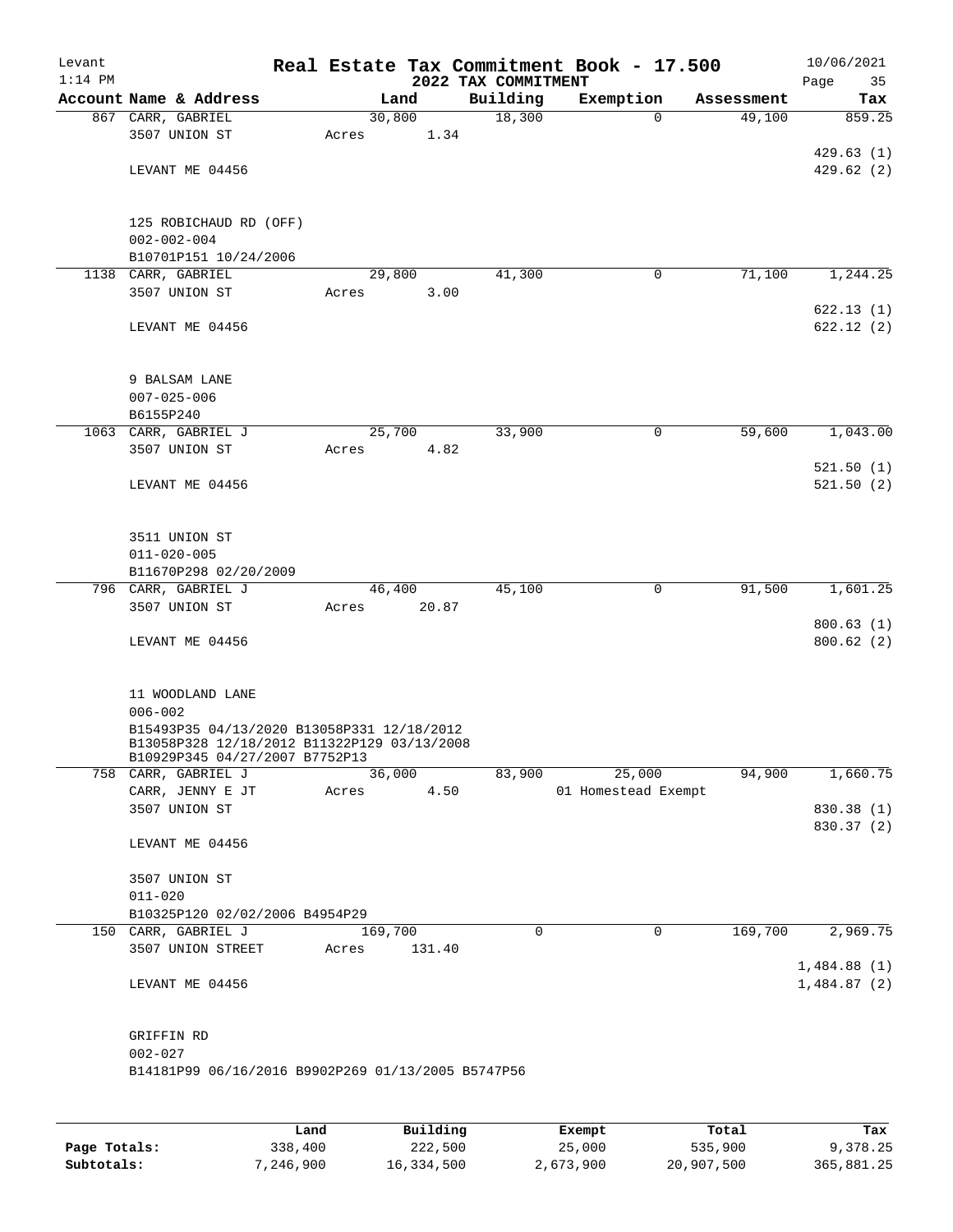| Levant<br>$1:14$ PM |                                                                                     |                 |       | 2022 TAX COMMITMENT | Real Estate Tax Commitment Book - 17.500 |            | 10/06/2021<br>36<br>Page |
|---------------------|-------------------------------------------------------------------------------------|-----------------|-------|---------------------|------------------------------------------|------------|--------------------------|
|                     | Account Name & Address                                                              | Land            |       | Building            | Exemption                                | Assessment | Tax                      |
|                     | 103 CARR, LARRY A<br>CARR, REBECCA L<br>PO BOX 581                                  | 38,100<br>Acres | 7.00  | 122,700             | $\Omega$                                 | 160,800    | 2,814.00<br>1,407.00(1)  |
|                     | HOLDEN ME 04429 0581                                                                |                 |       |                     |                                          |            | 1,407.00(2)              |
|                     | 3955 UNION ST<br>$005 - 032$                                                        |                 |       |                     |                                          |            |                          |
|                     | B2717P271 01/24/1977                                                                |                 |       |                     |                                          |            |                          |
|                     | 816 CARR, LARRY A                                                                   | 25,900          |       | 35,300              | 0                                        | 61,200     | 1,071.00                 |
|                     | PO BOX 581                                                                          | Acres           | 9.50  |                     |                                          |            |                          |
|                     | HOLDEN ME 04429 0581                                                                |                 |       |                     |                                          |            | 535.50(1)<br>535.50(2)   |
|                     | 59 CLUBHOUSE RD<br>$004 - 028 - 001 - 001$                                          |                 |       |                     |                                          |            |                          |
|                     | B11484P258 07/15/2008 B11361P280 04/16/2008                                         |                 |       |                     |                                          |            |                          |
|                     | B10778P284 12/22/2006<br>1137 CARR, LARRY A                                         | 20,600          |       | 24,600              | 0                                        | 45,200     | 791.00                   |
|                     | PO BOX 581                                                                          | Acres           | 1.18  |                     |                                          |            |                          |
|                     |                                                                                     |                 |       |                     |                                          |            | 395.50(1)                |
|                     | HOLDEN ME 04429 0581                                                                |                 |       |                     |                                          |            | 395.50(2)                |
|                     | 8 WHITE BIRCH LANE<br>$007 - 025 - 005$<br>B10151P182 10/17/2005                    |                 |       |                     |                                          |            |                          |
|                     | 465 CARR, LARRY ALAN                                                                | 43,100          |       | $\mathbf 0$         | $\mathbf 0$                              | 43,100     | 754.25                   |
|                     | PO BOX 581                                                                          | Acres           | 46.00 |                     |                                          |            |                          |
|                     |                                                                                     |                 |       |                     |                                          |            | 377.13(1)                |
|                     | HOLDEN ME 04429 0581                                                                |                 |       |                     |                                          |            | 377.12(2)                |
|                     | UNION ST<br>(OFF)<br>$005 - 033 - 002$<br>B5269P352                                 |                 |       |                     |                                          |            |                          |
|                     | 1136 CARR, REBECCA                                                                  | 20,800          |       | 10,200              | 0                                        | 31,000     | 542.50                   |
|                     | PO BOX 581                                                                          | Acres           | 1.50  |                     |                                          |            |                          |
|                     | HOLDEN ME 04429 0581                                                                |                 |       |                     |                                          |            | 271.25(1)<br>271.25(2)   |
|                     | 21 WHITE BIRCH LANE<br>$007 - 025 - 004$<br>B6155P238                               |                 |       |                     |                                          |            |                          |
|                     | 1625 CARR, REBECCA L                                                                | 33,900          |       | 65,300              | 0                                        | 99,200     | 1,736.00                 |
|                     | PO BOX 581                                                                          | Acres           | 9.50  |                     |                                          |            |                          |
|                     |                                                                                     |                 |       |                     |                                          |            | 868.00 (1)               |
|                     | HOLDEN ME 04429 0581                                                                |                 |       |                     |                                          |            | 868.00 (2)               |
|                     | 45 CLUBHOUSE RD<br>$004 - 028 - 001$<br>B11484P258 07/15/2008 B11361P280 04/16/2008 |                 |       |                     |                                          |            |                          |
|                     |                                                                                     |                 |       |                     |                                          |            |                          |

|              | Land      | Building   | Exempt    | Total      | Tax        |
|--------------|-----------|------------|-----------|------------|------------|
| Page Totals: | 182,400   | 258,100    |           | 440,500    | 7,708.75   |
| Subtotals:   | 7,429,300 | 16,592,600 | 2,673,900 | 21,348,000 | 373,590.00 |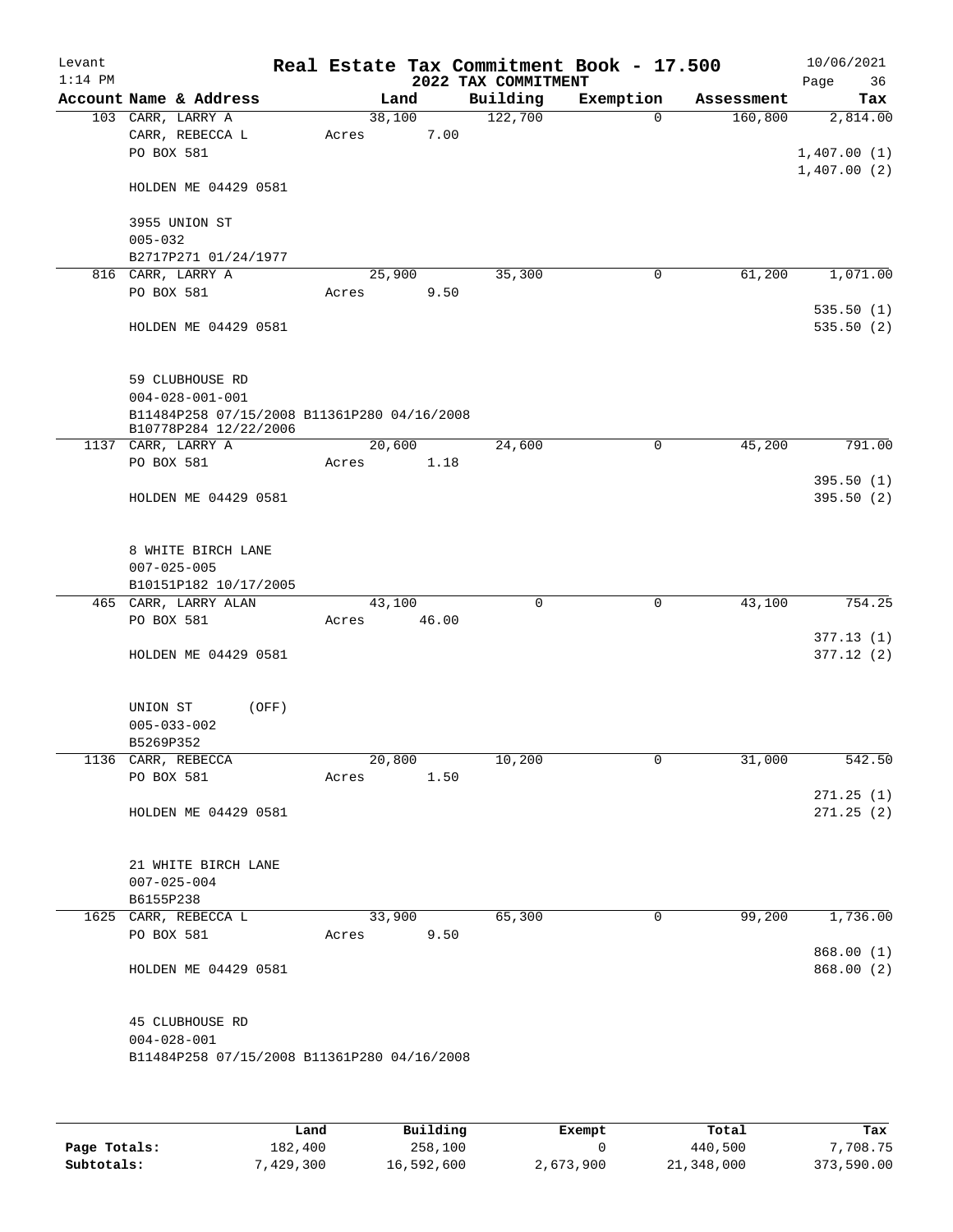| Levant<br>$1:14$ PM |                                             |        |          | 2022 TAX COMMITMENT | Real Estate Tax Commitment Book - 17.500 |            | 10/06/2021<br>Page<br>37 |
|---------------------|---------------------------------------------|--------|----------|---------------------|------------------------------------------|------------|--------------------------|
|                     | Account Name & Address                      | Land   |          | Building            | Exemption                                | Assessment | Tax                      |
|                     | 1465 CARROW, JOSEPH C                       |        | $\Omega$ | 24,500              | $\Omega$                                 | 24,500     | 428.75                   |
|                     | 3 KING LANE                                 |        |          |                     |                                          |            |                          |
|                     |                                             |        |          |                     |                                          |            | 214.38(1)                |
|                     | LEVANT ME 04456                             |        |          |                     |                                          |            | 214.37 (2)               |
|                     |                                             |        |          |                     |                                          |            |                          |
|                     |                                             |        |          |                     |                                          |            |                          |
|                     | 3 KING LANE                                 |        |          |                     |                                          |            |                          |
|                     | $005 - 008 - B01$                           |        |          |                     |                                          |            |                          |
|                     | 105 CARROW, LAWRENCE C                      | 34,000 |          | 20,000              | 0                                        | 54,000     | 945.00                   |
|                     | PO BOX 390                                  | Acres  | 2.12     |                     |                                          |            |                          |
|                     |                                             |        |          |                     |                                          |            | 472.50(1)                |
|                     | LEVANT ME 04456                             |        |          |                     |                                          |            | 472.50(2)                |
|                     |                                             |        |          |                     |                                          |            |                          |
|                     |                                             |        |          |                     |                                          |            |                          |
|                     | 3420 UNION ST                               |        |          |                     |                                          |            |                          |
|                     | $011 - 056$                                 |        |          |                     |                                          |            |                          |
|                     | B9672P98 10/28/2004 B7840P261               |        |          |                     |                                          |            |                          |
|                     | 48 CARRUTHERS, KAREN S                      | 34,700 |          | 117,300             | 25,000                                   | 127,000    | 2,222.50                 |
|                     | 30 WHITE BIRCH LANE                         | Acres  | 30.00    |                     | 01 Homestead Exempt                      |            |                          |
|                     |                                             |        |          |                     |                                          |            | 1, 111.25(1)             |
|                     | LEVANT ME 04456                             |        |          |                     |                                          |            | 1, 111.25(2)             |
|                     |                                             |        |          |                     |                                          |            |                          |
|                     |                                             |        |          |                     |                                          |            |                          |
|                     | 30 WHITE BIRCH LANE                         |        |          |                     |                                          |            |                          |
|                     | $007 - 025 - 003$                           |        |          |                     |                                          |            |                          |
|                     | B9301P133                                   |        |          |                     |                                          |            |                          |
|                     | 1536 CATES, NORMAN A                        | 33,100 |          | 106,600             | 25,000                                   | 114,700    | 2,007.25                 |
|                     | SULLIVAN, GAIL E JT                         | Acres  | 1.09     |                     | 01 Homestead Exempt                      |            |                          |
|                     | 11 FOXTAIL LANE                             |        |          |                     |                                          |            | 1,003.63(1)              |
|                     |                                             |        |          |                     |                                          |            | 1,003.62(2)              |
|                     | LEVANT ME 04456                             |        |          |                     |                                          |            |                          |
|                     |                                             |        |          |                     |                                          |            |                          |
|                     | 11 FOXTAIL LANE                             |        |          |                     |                                          |            |                          |
|                     | $003 - 034 - 008$                           |        |          |                     |                                          |            |                          |
|                     | B14602P189 09/08/2017 B12942P311 09/12/2012 |        |          |                     |                                          |            |                          |
|                     | B11983P332 11/20/2009                       |        |          |                     |                                          |            |                          |
|                     | 1065 CAULKINS, ELDEN L                      | 30,900 |          | 16,600              | 25,000                                   | 22,500     | 393.75                   |
|                     | CAULKINS, MARY C JT                         | Acres  | 1.50     |                     | 01 Homestead Exempt                      |            |                          |
|                     | PO BOX 421                                  |        |          |                     |                                          |            | 196.88(1)                |
|                     |                                             |        |          |                     |                                          |            | 196.87(2)                |
|                     | LEVANT ME 04456                             |        |          |                     |                                          |            |                          |
|                     |                                             |        |          |                     |                                          |            |                          |
|                     | 28 HEWES ROAD                               |        |          |                     |                                          |            |                          |
|                     | $002 - 006 - 006 - 001$                     |        |          |                     |                                          |            |                          |
|                     | B7004P290                                   |        |          |                     |                                          |            |                          |
|                     | 1452 CAUSE SHE SAID SO, LLC                 | 34,200 |          | 119,900             | 0                                        | 154,100    | 2,696.75                 |
|                     | PO BOX 16                                   | Acres  | 2.42     |                     |                                          |            |                          |
|                     |                                             |        |          |                     |                                          |            | 1,348.38(1)              |
|                     | HAMPDEN ME 04444                            |        |          |                     |                                          |            | 1,348.37(2)              |
|                     |                                             |        |          |                     |                                          |            |                          |
|                     |                                             |        |          |                     |                                          |            |                          |
|                     | 18 MAPLE DR                                 |        |          |                     |                                          |            |                          |
|                     | $007 - 003 - 028$                           |        |          |                     |                                          |            |                          |
|                     | B16028P299 05/20/2021 B15432P282 02/06/2020 |        |          |                     |                                          |            |                          |
|                     |                                             |        |          |                     |                                          |            |                          |

|              | Land      | Building   | Exempt    | Total      | Tax        |
|--------------|-----------|------------|-----------|------------|------------|
| Page Totals: | 166,900   | 404,900    | 75,000    | 496,800    | 8,694.00   |
| Subtotals:   | 7,596,200 | 16,997,500 | 2,748,900 | 21,844,800 | 382,284.00 |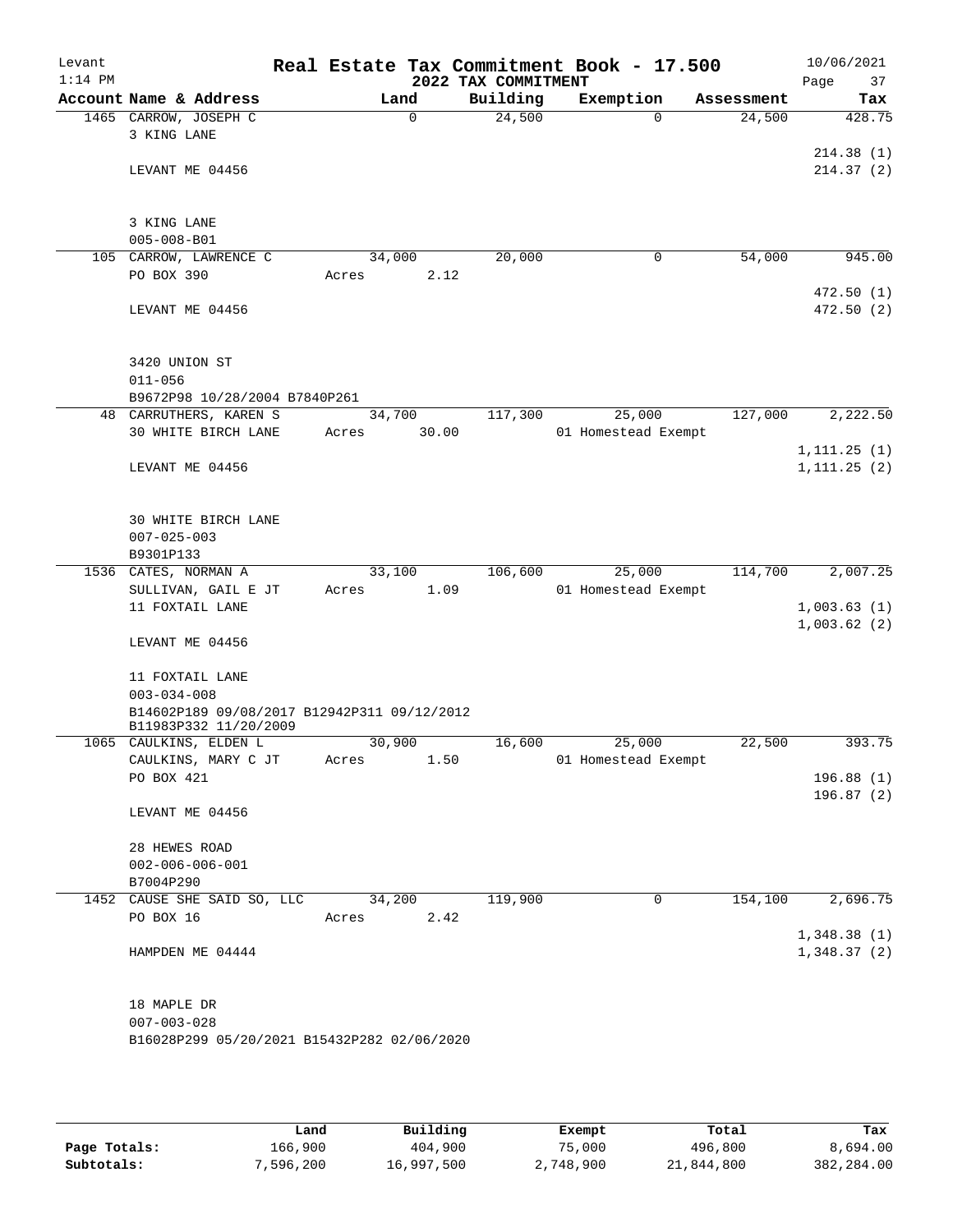| Levant<br>$1:14$ PM |                                             |            |        | 2022 TAX COMMITMENT | Real Estate Tax Commitment Book - 17.500 |            | 10/06/2021<br>Page<br>38 |
|---------------------|---------------------------------------------|------------|--------|---------------------|------------------------------------------|------------|--------------------------|
|                     | Account Name & Address                      | Land       |        | Building            | Exemption                                | Assessment | Tax                      |
|                     | 1454 CAUSE SHE SAID SO, LLC                 |            | 34,200 | 119,900             | $\Omega$                                 | 154, 100   | 2,696.75                 |
|                     | PO BOX 16                                   | Acres 2.37 |        |                     |                                          |            |                          |
|                     |                                             |            |        |                     |                                          |            | 1,348.38(1)              |
|                     | HAMPDEN ME 04444                            |            |        |                     |                                          |            | 1,348.37(2)              |
|                     |                                             |            |        |                     |                                          |            |                          |
|                     | 21 MAPLE DR                                 |            |        |                     |                                          |            |                          |
|                     | $007 - 003 - 030$                           |            |        |                     |                                          |            |                          |
|                     | B15432P282 02/06/2020                       |            |        |                     |                                          |            |                          |
|                     | 1449 CAUSE SHE SAID SO, LLC                 | 19,700     |        | $\Omega$            | $\mathbf 0$                              | 19,700     | 344.75                   |
|                     | PO BOX 16                                   | Acres      | 1.82   |                     |                                          |            |                          |
|                     |                                             |            |        |                     |                                          |            | 172.38(1)                |
|                     | HAMPDEN ME 04444                            |            |        |                     |                                          |            | 172.37(2)                |
|                     |                                             |            |        |                     |                                          |            |                          |
|                     |                                             |            |        |                     |                                          |            |                          |
|                     | MAPLE DR<br>$007 - 003 - 025$               |            |        |                     |                                          |            |                          |
|                     | B15432P282 02/06/2020 B13642P191 09/10/2014 |            |        |                     |                                          |            |                          |
|                     | 1450 CAUSE SHE SAID SO, LLC 19,900          |            |        | 0                   | $\mathbf 0$                              | 19,900     | 348.25                   |
|                     | PO BOX 16                                   | Acres      | 2.09   |                     |                                          |            |                          |
|                     |                                             |            |        |                     |                                          |            | 174.13(1)                |
|                     | HAMPDEN ME 04444                            |            |        |                     |                                          |            | 174.12(2)                |
|                     |                                             |            |        |                     |                                          |            |                          |
|                     |                                             |            |        |                     |                                          |            |                          |
|                     | MAPLE DR<br>$007 - 003 - 026$               |            |        |                     |                                          |            |                          |
|                     | B15432P282 02/06/2020                       |            |        |                     |                                          |            |                          |
|                     | 1451 CAUSE SHE SAID SO, LLC                 | 20,000     |        | $\Omega$            | $\overline{0}$                           | 20,000     | 350.00                   |
|                     | PO BOX 16                                   | Acres      | 2.25   |                     |                                          |            |                          |
|                     |                                             |            |        |                     |                                          |            | 175.00(1)                |
|                     | HAMPDEN ME 04444                            |            |        |                     |                                          |            | 175.00(2)                |
|                     |                                             |            |        |                     |                                          |            |                          |
|                     |                                             |            |        |                     |                                          |            |                          |
|                     | MAPLE DR<br>$007 - 003 - 027$               |            |        |                     |                                          |            |                          |
|                     | B15432P282 02/06/2020                       |            |        |                     |                                          |            |                          |
|                     | 1453 CAUSE SHE SAID SO, LLC                 | 20,600     |        | 0                   | 0                                        | 20,600     | 360.50                   |
|                     | PO BOX 16                                   | Acres      | 2.95   |                     |                                          |            |                          |
|                     |                                             |            |        |                     |                                          |            | 180.25(1)                |
|                     | HAMPDEN ME 04444                            |            |        |                     |                                          |            | 180.25(2)                |
|                     |                                             |            |        |                     |                                          |            |                          |
|                     |                                             |            |        |                     |                                          |            |                          |
|                     | MAPLE DR<br>$007 - 003 - 029$               |            |        |                     |                                          |            |                          |
|                     | B15432P282 02/06/2020                       |            |        |                     |                                          |            |                          |
|                     | 1455 CAUSE SHE SAID SO, LLC                 | 19,800     |        | 0                   | $\Omega$                                 | 19,800     | 346.50                   |
|                     | PO BOX 16                                   | Acres      | 2.03   |                     |                                          |            |                          |
|                     |                                             |            |        |                     |                                          |            | 173.25(1)                |
|                     | HAMPDEN ME 04444                            |            |        |                     |                                          |            | 173.25(2)                |
|                     |                                             |            |        |                     |                                          |            |                          |
|                     |                                             |            |        |                     |                                          |            |                          |
|                     | MAPLE DR<br>$007 - 003 - 031$               |            |        |                     |                                          |            |                          |
|                     | B15432P282 02/06/2020                       |            |        |                     |                                          |            |                          |
|                     |                                             |            |        |                     |                                          |            |                          |
|                     |                                             |            |        |                     |                                          |            |                          |

|              | Land      | Building   | Exempt    | Total      | Tax        |
|--------------|-----------|------------|-----------|------------|------------|
| Page Totals: | 134,200   | 119,900    |           | 254,100    | 4,446.75   |
| Subtotals:   | 7,730,400 | 17,117,400 | 2,748,900 | 22,098,900 | 386,730.75 |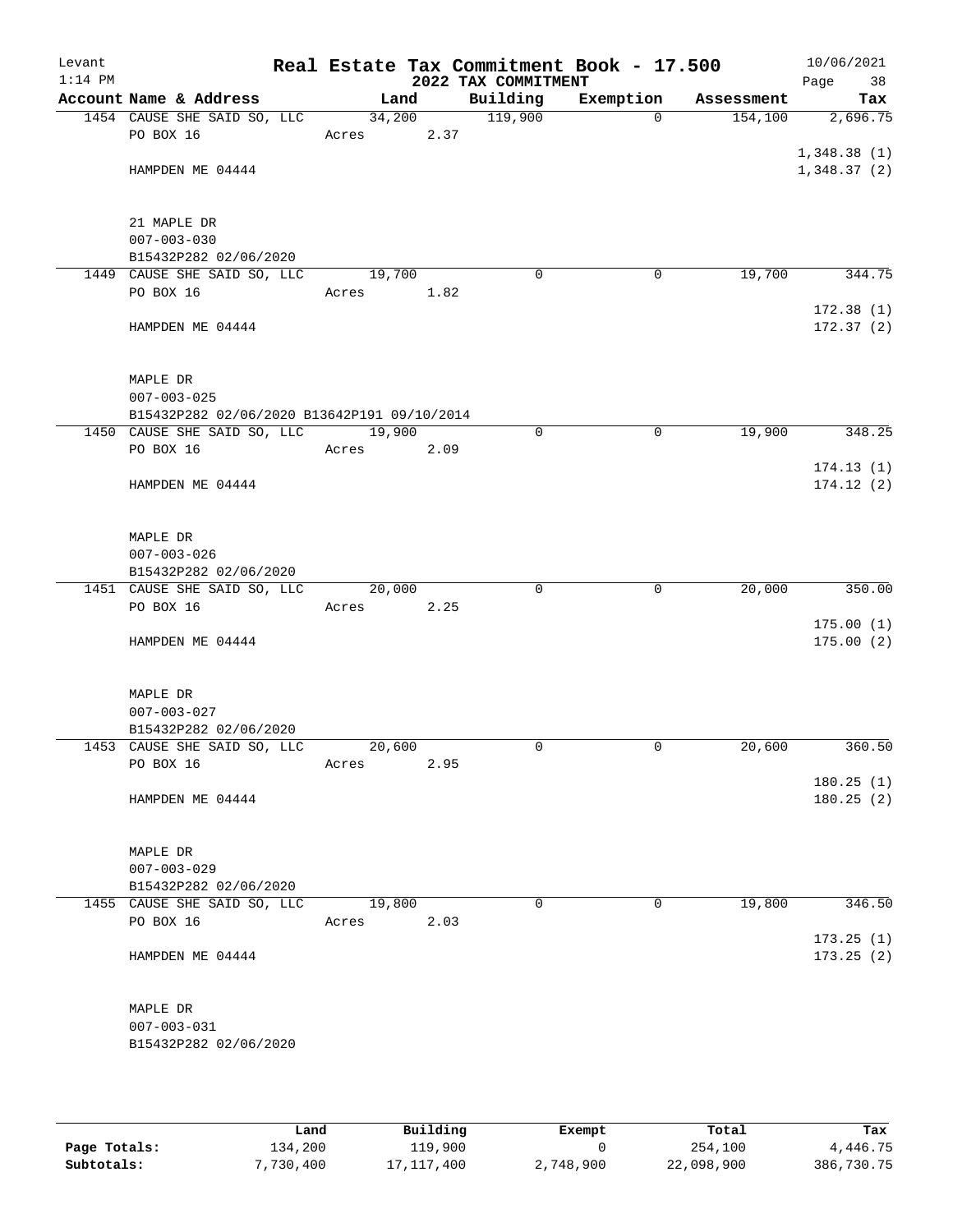| Levant    |                                                                     |           |       |                     | Real Estate Tax Commitment Book - 17.500 |            |             | 10/06/2021 |
|-----------|---------------------------------------------------------------------|-----------|-------|---------------------|------------------------------------------|------------|-------------|------------|
| $1:14$ PM |                                                                     |           |       | 2022 TAX COMMITMENT |                                          |            | Page        | 39         |
|           | Account Name & Address                                              |           | Land  | Building            | Exemption                                | Assessment |             | Tax        |
|           | 128 CENTRAL MAINE POWER<br>C/O AVANGRID MANAGEMENT<br>CO -LOCAL TAX | 2,823,000 |       | $\Omega$            | $\Omega$                                 | 2,823,000  |             | 49,402.50  |
|           | ONE CITY CENTER                                                     |           |       |                     |                                          |            |             | 24,701.25  |
|           | 5TH FLOOR                                                           |           |       |                     |                                          |            |             | 24,701.25  |
|           | PORTLAND ME 04101                                                   |           |       |                     |                                          |            |             |            |
|           | TOWN OF LEVANT                                                      |           |       |                     |                                          |            |             |            |
|           | $000 - 000$                                                         |           |       |                     |                                          |            |             |            |
|           | 825 CERINI, GREGORY A JR                                            | 40,700    |       | 162,300             | 31,000                                   | 172,000    |             | 3,010.00   |
|           | CERINI, PATRICIA E JT                                               | Acres     | 10.00 |                     | 01 Homestead Exempt                      |            |             |            |
|           | 79 HODGDON ROAD                                                     |           |       |                     | 12 WW2+ Veteran Res                      |            | 1,505.00(1) |            |
|           | LEVANT ME 04456                                                     |           |       |                     |                                          |            | 1,505.00(2) |            |
|           | 79 HODGDON RD<br>$005 - 012 - 002$                                  |           |       |                     |                                          |            |             |            |
|           | B12372P277 01/06/2011 B11406P205 05/27/2008                         |           |       |                     |                                          |            |             |            |
|           | 1463 CHANNELL, JANET G                                              |           | 0     | 38,600              | 25,000                                   | 13,600     |             | 238.00     |
|           | 14 WILLOWBROOK LANE                                                 |           |       |                     | 01 Homestead Exempt                      |            |             |            |
|           |                                                                     |           |       |                     |                                          |            |             | 119.00(1)  |
|           | LEVANT ME 04456                                                     |           |       |                     |                                          |            |             | 119.00(2)  |
|           | 14 WILLOWBROOK LANE<br>$001 - 055 - B27$                            |           |       |                     |                                          |            |             |            |
|           | 1102 CHAPMAN, ERIC                                                  | 33,000    |       | 115,300             | 25,000                                   | 123,300    |             | 2,157.75   |
|           | TODD, NICHOLAS JT                                                   | Acres     | 1.00  |                     | 01 Homestead Exempt                      |            |             |            |
|           | 736 IRISH ROAD                                                      |           |       |                     |                                          |            | 1,078.88(1) |            |
|           | LEVANT ME 04456                                                     |           |       |                     |                                          |            | 1,078.87(2) |            |
|           | 736 IRISH RD                                                        |           |       |                     |                                          |            |             |            |
|           | $001 - 045 - 008$                                                   |           |       |                     |                                          |            |             |            |
|           | B9478P218 08/04/2004                                                |           |       |                     |                                          |            |             |            |
|           | 1639 CHAPMAN, SHAWN                                                 |           | 0     | 83,800              | 25,000                                   | 58,800     |             | 1,029.00   |
|           | CHAPMAN, SAMANTHA                                                   |           |       |                     | 01 Homestead Exempt                      |            |             |            |
|           | 350 N PIONEER ST                                                    |           |       |                     |                                          |            |             | 514.50(1)  |
|           | GILBERT AZ 85233-4648                                               |           |       |                     |                                          |            |             | 514.50(2)  |
|           |                                                                     |           |       |                     |                                          |            |             |            |
|           | 262 AVENUE RD<br>$007 - 053 - 001 - ON$                             |           |       |                     |                                          |            |             |            |
|           | 282 CHAREST, SHAWN L                                                | 25,300    |       | 77,600              | 0                                        | 102,900    |             | 1,800.75   |
|           | 8 WING ROAD                                                         | Acres     | 0.48  |                     |                                          |            |             |            |
|           |                                                                     |           |       |                     |                                          |            |             | 900.38(1)  |
|           | LEVANT ME 04456                                                     |           |       |                     |                                          |            |             | 900.37(2)  |
|           | 8 WING RD                                                           |           |       |                     |                                          |            |             |            |
|           | $011 - 063$                                                         |           |       |                     |                                          |            |             |            |
|           | B15840P26 12/23/2020 B12694P1 12/27/2011                            |           |       |                     |                                          |            |             |            |

|              | Land       | Building   | Exempt    | Total      | Tax          |
|--------------|------------|------------|-----------|------------|--------------|
| Page Totals: | 2,922,000  | 477,600    | 106,000   | 3,293,600  | 57,638.00    |
| Subtotals:   | 10,652,400 | 17,595,000 | 2,854,900 | 25,392,500 | 444, 368. 75 |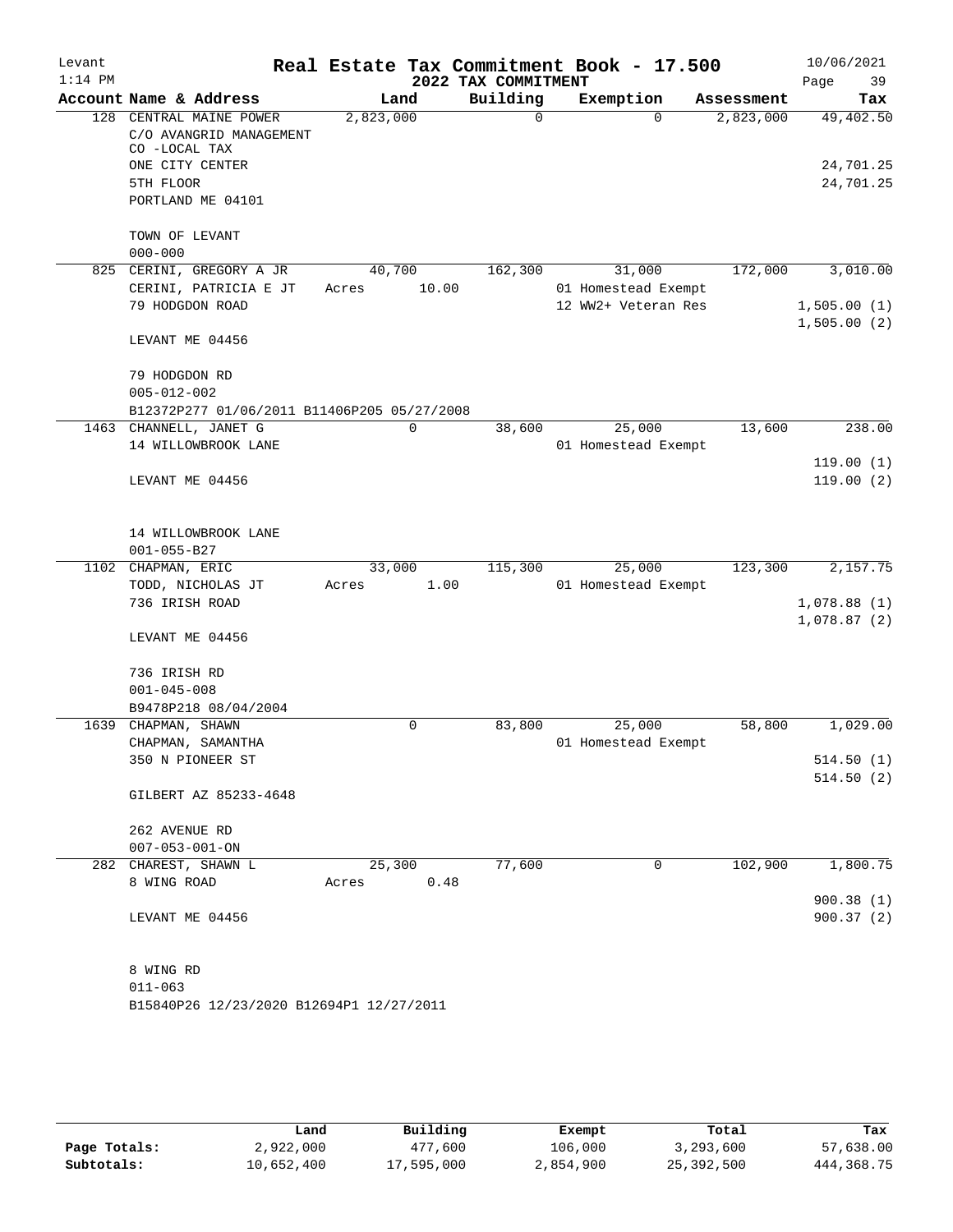| Levant<br>$1:14$ PM |                                             |        |       | 2022 TAX COMMITMENT | Real Estate Tax Commitment Book - 17.500 |            | 10/06/2021<br>Page<br>40 |
|---------------------|---------------------------------------------|--------|-------|---------------------|------------------------------------------|------------|--------------------------|
|                     | Account Name & Address                      |        | Land  | Building            | Exemption                                | Assessment | Tax                      |
|                     | 116 CHASE, DANIEL L                         | 88,400 |       | 62,400              | $\Omega$                                 | 150,800    | 2,639.00                 |
|                     | 177 BRANN RD                                | Acres  | 69.00 |                     |                                          |            |                          |
|                     |                                             |        |       |                     |                                          |            | 1,319.50(1)              |
|                     | LEVANT ME 04456                             |        |       |                     |                                          |            | 1,319.50(2)              |
|                     |                                             |        |       |                     |                                          |            |                          |
|                     |                                             |        |       |                     |                                          |            |                          |
|                     | 177 BRANN RD                                |        |       |                     |                                          |            |                          |
|                     | $008 - 018$                                 |        |       |                     |                                          |            |                          |
|                     | B14779P17 04/06/2018                        |        |       |                     |                                          |            |                          |
|                     | 713 CHESLEY, ANDREW C                       | 36,500 |       | 117,800             | 31,000                                   | 123,300    | 2,157.75                 |
|                     | CHESLEY, DERNICE O JT                       | Acres  | 1.03  |                     | 01 Homestead Exempt                      |            |                          |
|                     | 37 SUNNY ACRES DR                           |        |       |                     | 12 WW2+ Veteran Res                      |            | 1,078.88(1)              |
|                     |                                             |        |       |                     |                                          |            | 1,078.87(2)              |
|                     | LEVANT ME 04456                             |        |       |                     |                                          |            |                          |
|                     |                                             |        |       |                     |                                          |            |                          |
|                     | 37 SUNNY ACRES DR                           |        |       |                     |                                          |            |                          |
|                     | $003 - 033 - 005$                           |        |       |                     |                                          |            |                          |
|                     | B5927P276                                   |        |       |                     |                                          |            |                          |
|                     | 1050 CHESLEY, WILLIAM L                     | 33,000 |       | 85,700              | 31,000                                   | 87,700     | 1,534.75                 |
|                     | 25 A BIRCHBROOK LANE                        |        |       |                     | 01 Homestead Exempt                      |            |                          |
|                     |                                             |        |       |                     | 12 WW2+ Veteran Res                      |            | 767.38(1)                |
|                     | LEVANT ME 04456                             |        |       |                     |                                          |            | 767.37(2)                |
|                     |                                             |        |       |                     |                                          |            |                          |
|                     |                                             |        |       |                     |                                          |            |                          |
|                     | 25 A BIRCHBROOK LANE                        |        |       |                     |                                          |            |                          |
|                     | $003 - 060 - 001 - A$                       |        |       |                     |                                          |            |                          |
|                     | B13525P95 04/30/2014                        |        |       |                     |                                          |            |                          |
|                     | 757 CHICOINE, GORDON                        | 34,800 |       | 24,100              | $\mathbf 0$                              | 58,900     | 1,030.75                 |
|                     | 90 BRANN ROAD                               | Acres  | 3.11  |                     |                                          |            |                          |
|                     |                                             |        |       |                     |                                          |            | 515.38(1)                |
|                     | LEVANT ME 04456                             |        |       |                     |                                          |            | 515.37(2)                |
|                     |                                             |        |       |                     |                                          |            |                          |
|                     | 90 BRANN RD                                 |        |       |                     |                                          |            |                          |
|                     | $008 - 015 - 011$                           |        |       |                     |                                          |            |                          |
|                     | B15249P221 08/19/2019 B11999P281 12/09/2009 |        |       |                     |                                          |            |                          |
|                     | 838 CHISHOLM, JOHN F                        | 25,300 |       | 0                   | 0                                        | 25,300     | 442.75                   |
|                     | CHISHOLM, WENDY S                           | Acres  | 8.00  |                     |                                          |            |                          |
|                     | 154 TAY RD                                  |        |       |                     |                                          |            | 221.38(1)                |
|                     |                                             |        |       |                     |                                          |            | 221.37(2)                |
|                     | LEVANT ME 04456                             |        |       |                     |                                          |            |                          |
|                     |                                             |        |       |                     |                                          |            |                          |
|                     | TAY RD                                      |        |       |                     |                                          |            |                          |
|                     | $008 - 024 - 001$                           |        |       |                     |                                          |            |                          |
|                     | B5660P258                                   |        |       |                     |                                          |            |                          |
|                     | 852 CHISHOLM, JOHN F                        | 28,400 |       | 0                   | 0                                        | 28,400     | 497.00                   |
|                     | CHISHOLM, WENDY S                           | Acres  | 17.00 |                     |                                          |            |                          |
|                     | 154 TAY RD                                  |        |       |                     |                                          |            | 248.50(1)                |
|                     |                                             |        |       |                     |                                          |            | 248.50(2)                |
|                     | LEVANT ME 04456                             |        |       |                     |                                          |            |                          |
|                     |                                             |        |       |                     |                                          |            |                          |
|                     | TAY RD                                      |        |       |                     |                                          |            |                          |
|                     | $008 - 024 - 004$                           |        |       |                     |                                          |            |                          |
|                     | B4447P96                                    |        |       |                     |                                          |            |                          |
|                     |                                             |        |       |                     |                                          |            |                          |
|                     |                                             |        |       |                     |                                          |            |                          |
|                     |                                             |        |       |                     |                                          |            |                          |

|              | Land       | Building   | Exempt    | Total      | Tax        |
|--------------|------------|------------|-----------|------------|------------|
| Page Totals: | 246,400    | 290,000    | 62,000    | 474,400    | 8,302.00   |
| Subtotals:   | 10,898,800 | 17,885,000 | 2,916,900 | 25,866,900 | 452,670.75 |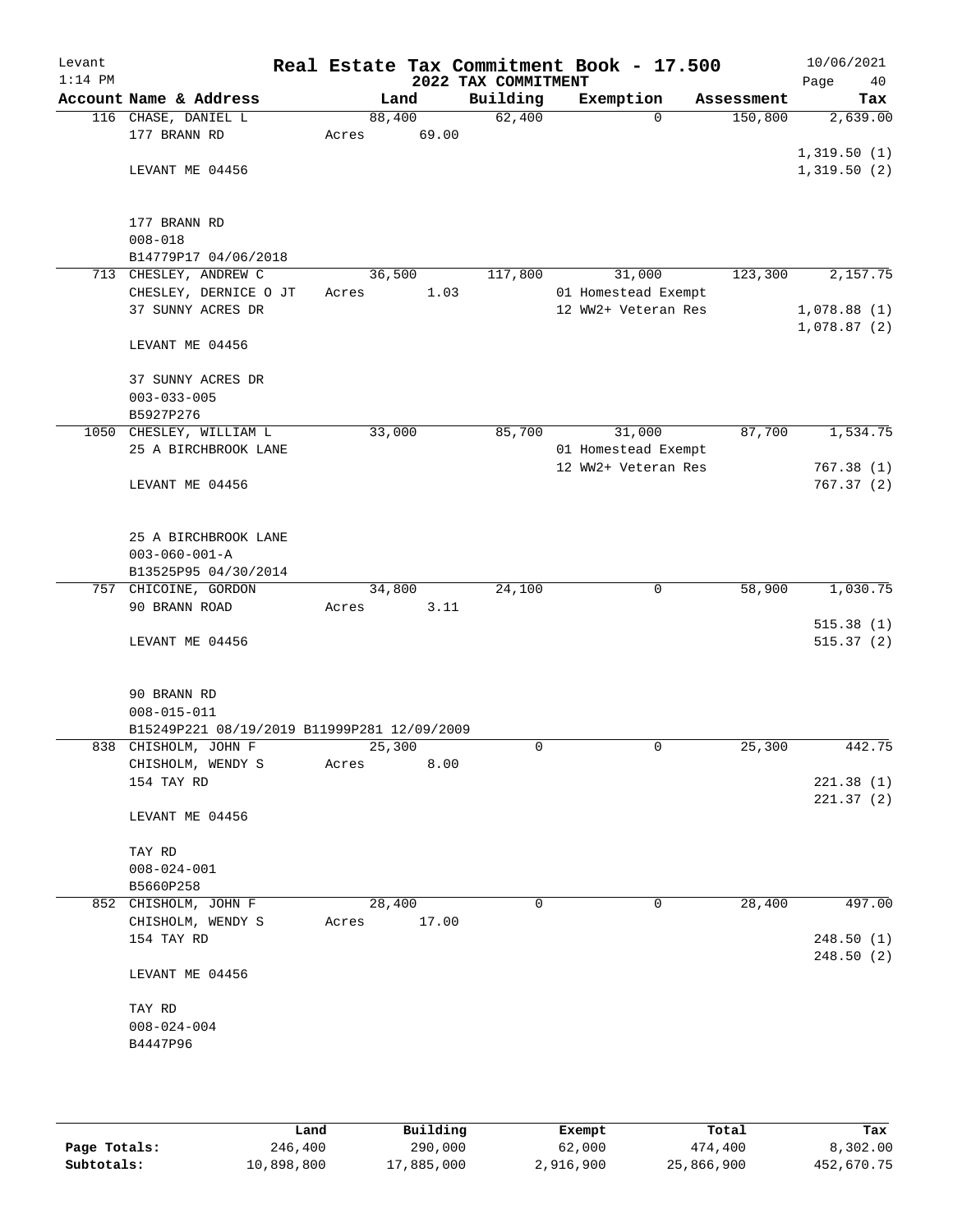| Levant    |                                                      |       |                       |                     | Real Estate Tax Commitment Book - 17.500 |            | 10/06/2021             |
|-----------|------------------------------------------------------|-------|-----------------------|---------------------|------------------------------------------|------------|------------------------|
| $1:14$ PM |                                                      |       |                       | 2022 TAX COMMITMENT |                                          |            | Page<br>41             |
|           | Account Name & Address                               |       | Land                  | Building            | Exemption                                | Assessment | Tax                    |
|           | 117 CHISHOLM, JOHN F                                 |       | 63,000<br>Acres 38.80 | 163,000             | 25,000                                   | 201,000    | 3,517.50               |
|           | CHISHOLM, WENDY S<br>154 TAY RD                      |       |                       |                     | 01 Homestead Exempt                      |            | 1,758.75(1)            |
|           |                                                      |       |                       |                     |                                          |            | 1,758.75(2)            |
|           | LEVANT ME 04456                                      |       |                       |                     |                                          |            |                        |
|           | 154 TAY RD                                           |       |                       |                     |                                          |            |                        |
|           | $010 - 020$                                          |       |                       |                     |                                          |            |                        |
|           | B12728P348 02/02/2012 B6213P365 B3520P216 05/08/1984 |       |                       |                     |                                          |            |                        |
|           | 118 CHISHOLM, JOHN F                                 |       | 5,700                 | $\Omega$            | $\Omega$                                 | 5,700      | 99.75                  |
|           | CHISHOLM, WENDY S                                    | Acres | 4.00                  |                     |                                          |            |                        |
|           | 154 TAY RD                                           |       |                       |                     |                                          |            | 49.88 (1)<br>49.87 (2) |
|           | LEVANT ME 04456                                      |       |                       |                     |                                          |            |                        |
|           | TAY RD                                               |       |                       |                     |                                          |            |                        |
|           | $010 - 020 - 001$                                    |       |                       |                     |                                          |            |                        |
|           | B6213P363 B3520P216                                  |       |                       |                     |                                          |            |                        |
|           | 119 CHISHOLM, JOHN F                                 |       | 32,400                | 0                   | 0                                        | 32,400     | 567.00                 |
|           | CHISHOLM, WENDY S                                    | Acres | 18.60                 |                     |                                          |            |                        |
|           | 154 TAY RD                                           |       |                       |                     |                                          |            | 283.50(1)<br>283.50(2) |
|           | LEVANT ME 04456                                      |       |                       |                     |                                          |            |                        |
|           | TAY RD                                               |       |                       |                     |                                          |            |                        |
|           | $008 - 024 - 002$                                    |       |                       |                     |                                          |            |                        |
|           | B3988P154 03/11/1987                                 |       |                       |                     |                                          |            |                        |
|           | 120 CHISHOLM, JOHN F                                 |       | 10,600                | $\Omega$            | 0                                        | 10,600     | 185.50                 |
|           | CHISHOLM, WENDY S<br>154 TAY RD                      | Acres | 15.00                 |                     |                                          |            | 92.75(1)               |
|           |                                                      |       |                       |                     |                                          |            | 92.75(2)               |
|           | LEVANT ME 04456                                      |       |                       |                     |                                          |            |                        |
|           | TAY RD                                               |       |                       |                     |                                          |            |                        |
|           | $008 - 024 - 003$                                    |       |                       |                     |                                          |            |                        |
|           | B4220P80 05/05/1988                                  |       |                       |                     |                                          |            |                        |
|           | 590 CHISHOLM, JOHN F<br>CHISHOLM, WENDELL S JT       | Acres | 79,400<br>80.00       | 0                   | $\mathbf 0$                              | 79,400     | 1,389.50               |
|           | 154 TAY RD                                           |       |                       |                     |                                          |            | 694.75 (1)             |
|           |                                                      |       |                       |                     |                                          |            | 694.75 (2)             |
|           | LEVANT ME 04456                                      |       |                       |                     |                                          |            |                        |
|           | TAY RD                                               |       |                       |                     |                                          |            |                        |
|           | $008 - 023 - 001$                                    |       |                       |                     |                                          |            |                        |
|           | B11151P314 10/03/2007                                |       |                       |                     |                                          |            |                        |
|           | 1276 CHISHOLM, KIMBERLEY Y                           |       | 37,900                | 121,800             | 25,000                                   | 134,700    | 2,357.25               |
|           | 74 TAY ROAD                                          | Acres | 5.86                  |                     | 01 Homestead Exempt                      |            |                        |
|           |                                                      |       |                       |                     |                                          |            | 1, 178.63(1)           |
|           | LEVANT ME 04456                                      |       |                       |                     |                                          |            | 1, 178.62(2)           |
|           | 74 TAY RD                                            |       |                       |                     |                                          |            |                        |
|           | $010 - 019 - 002$                                    |       |                       |                     |                                          |            |                        |
|           | B15349P141 11/12/2019 B13963P334 09/21/2015          |       |                       |                     |                                          |            |                        |
|           |                                                      |       |                       |                     |                                          |            |                        |

|              | Land         | Building   | Exempt    | Total      | Tax        |
|--------------|--------------|------------|-----------|------------|------------|
| Page Totals: | 229,000      | 284,800    | 50,000    | 463,800    | 8,116.50   |
| Subtotals:   | 11, 127, 800 | 18,169,800 | 2,966,900 | 26,330,700 | 460,787.25 |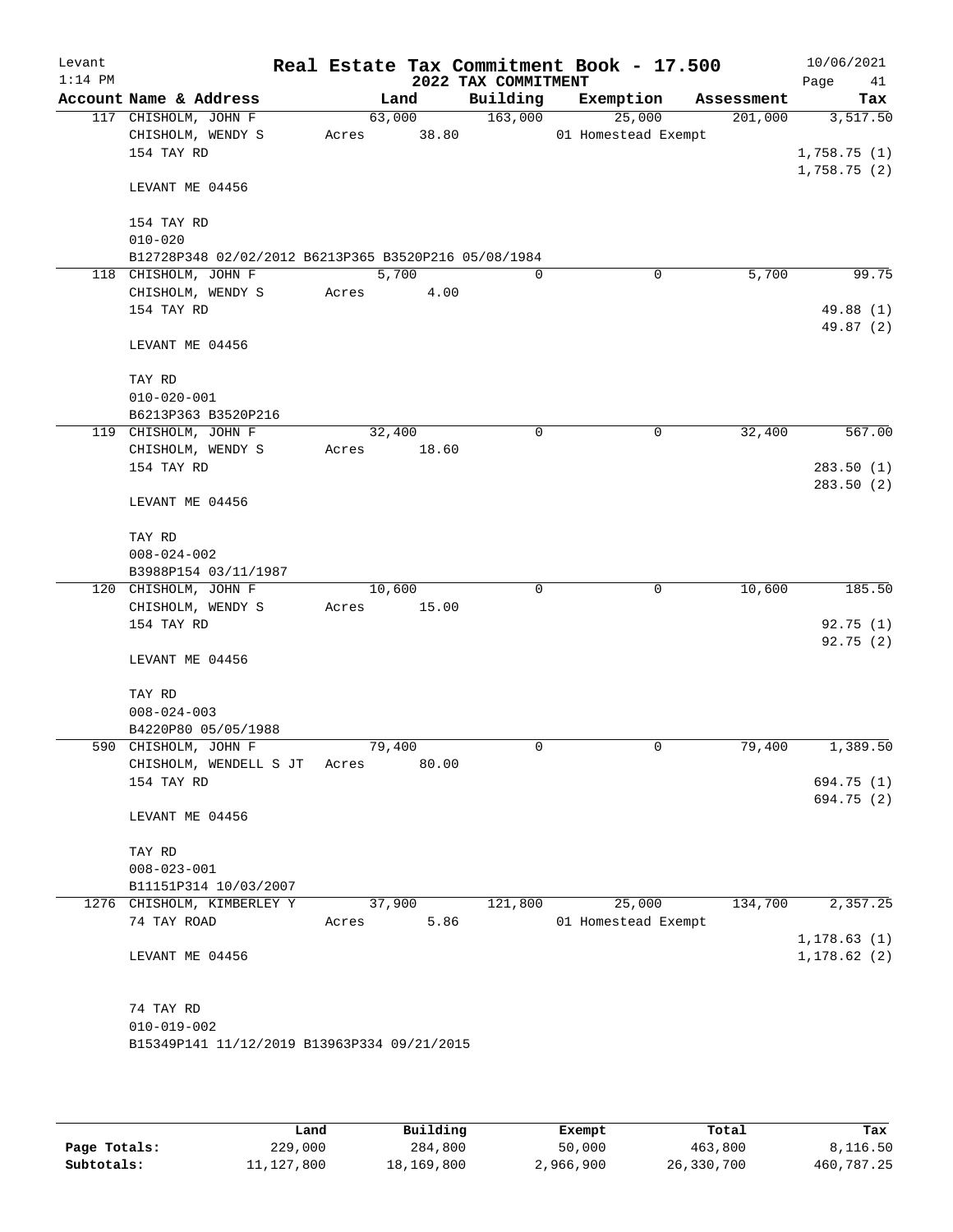| Levant<br>$1:14$ PM |                                                                   |                         | 2022 TAX COMMITMENT | Real Estate Tax Commitment Book - 17.500 | 10/06/2021<br>Page<br>42   |
|---------------------|-------------------------------------------------------------------|-------------------------|---------------------|------------------------------------------|----------------------------|
|                     | Account Name & Address                                            | Land                    | Building            | Exemption                                | Assessment<br>Tax          |
|                     | 1540 CHISHOLM, KIMBERLEY Y                                        | 36,300                  | 15,100              | $\Omega$                                 | 51,400<br>899.50           |
|                     | 74 TAY RD                                                         | 7.71<br>Acres           |                     |                                          |                            |
|                     |                                                                   |                         |                     |                                          | 449.75 (1)                 |
|                     | LEVANT ME 04456 9709                                              |                         |                     |                                          | 449.75 (2)                 |
|                     |                                                                   |                         |                     |                                          |                            |
|                     | 102 TAY RD                                                        |                         |                     |                                          |                            |
|                     | $010 - 019 - 003$                                                 |                         |                     |                                          |                            |
|                     | B13645P157 09/15/2014 B13640P203 08/27/2014                       |                         |                     |                                          |                            |
|                     | 1015 CHURCH OF GOD                                                | 20,500                  | 37,900              | 58,400                                   | 0.00<br>$\Omega$           |
|                     | 12 STETSON RD EAST                                                | Acres<br>0.25           |                     | 51 Churches                              |                            |
|                     |                                                                   |                         |                     |                                          |                            |
|                     | LEVANT ME 04456                                                   |                         |                     |                                          |                            |
|                     |                                                                   |                         |                     |                                          |                            |
|                     | 12 STETSON RD EAST                                                |                         |                     |                                          |                            |
|                     | $008 - 013$                                                       |                         |                     |                                          |                            |
|                     | B2756P221                                                         |                         |                     |                                          |                            |
|                     | 121 CLAIN, JANICE L                                               | 0                       | 9,100               | 9,100                                    | 0.00<br>$\mathbf 0$        |
|                     | PO BOX 89                                                         |                         |                     | 01 Homestead Exempt                      |                            |
|                     | LEVANT ME 04456                                                   |                         |                     |                                          |                            |
|                     |                                                                   |                         |                     |                                          |                            |
|                     |                                                                   |                         |                     |                                          |                            |
|                     | 4 HILLARY LANE                                                    |                         |                     |                                          |                            |
|                     | $003 - 026 - B01$                                                 |                         |                     |                                          |                            |
|                     | 308 CLARK, BARRETT                                                | 33,900                  | 160,900             | 31,000                                   | 163,800<br>2,866.50        |
|                     | 893 HORSEBACK RD                                                  | 2.00<br>Acres           |                     | 14 WW2+ Veteran Non                      |                            |
|                     | LEVANT ME 04456                                                   |                         |                     | 01 Homestead Exempt                      | 1,433.25(1)<br>1,433.25(2) |
|                     |                                                                   |                         |                     |                                          |                            |
|                     |                                                                   |                         |                     |                                          |                            |
|                     | 893 HORSEBACK RD                                                  |                         |                     |                                          |                            |
|                     | $001 - 030 - 001$                                                 |                         |                     |                                          |                            |
|                     | B9494P145                                                         |                         |                     |                                          |                            |
|                     | 377 CLARKE, LOREN J                                               | 113,400                 | 44,000              | 0                                        | 2,754.50<br>157,400        |
|                     | CLARKE, JEFFREY B JT<br>39 WILDWOOD DRIVE                         | 306.00<br>Acres         |                     |                                          | 1,377.25(1)                |
|                     |                                                                   |                         |                     |                                          | 1,377.25(2)                |
|                     | ELLSWORTH ME 04605                                                |                         |                     |                                          |                            |
|                     |                                                                   |                         |                     |                                          |                            |
|                     | 155 TAY RD                                                        |                         |                     |                                          |                            |
|                     | $008 - 024$                                                       |                         |                     |                                          |                            |
|                     | B13239P1 06/27/2013                                               |                         |                     |                                          |                            |
|                     | 1406 CLAVETTE, DENIS R<br>CLAVETTE, JENNIFER JT                   | 33,100<br>1.13<br>Acres | 118,800             | 25,000<br>01 Homestead Exempt            | 126,900<br>2,220.75        |
|                     | 32 LEVANT HEIGHTS DR                                              |                         |                     |                                          | 1, 110.38(1)               |
|                     |                                                                   |                         |                     |                                          | 1, 110.37(2)               |
|                     | LEVANT ME 04456                                                   |                         |                     |                                          |                            |
|                     |                                                                   |                         |                     |                                          |                            |
|                     | 32 LEVANT HEIGHTS DR                                              |                         |                     |                                          |                            |
|                     | $007 - 071$                                                       |                         |                     |                                          |                            |
|                     | B9987P277 07/18/2005 B9987P275 07/15/2005 B9276P259<br>04/09/2004 |                         |                     |                                          |                            |
|                     |                                                                   |                         |                     |                                          |                            |
|                     |                                                                   |                         |                     |                                          |                            |

|              | Land       | Building   | Exempt    | Total      | Tax        |
|--------------|------------|------------|-----------|------------|------------|
| Page Totals: | 237,200    | 385,800    | 123,500   | 499,500    | 8,741.25   |
| Subtotals:   | 11,365,000 | 18,555,600 | 3,090,400 | 26,830,200 | 469,528.50 |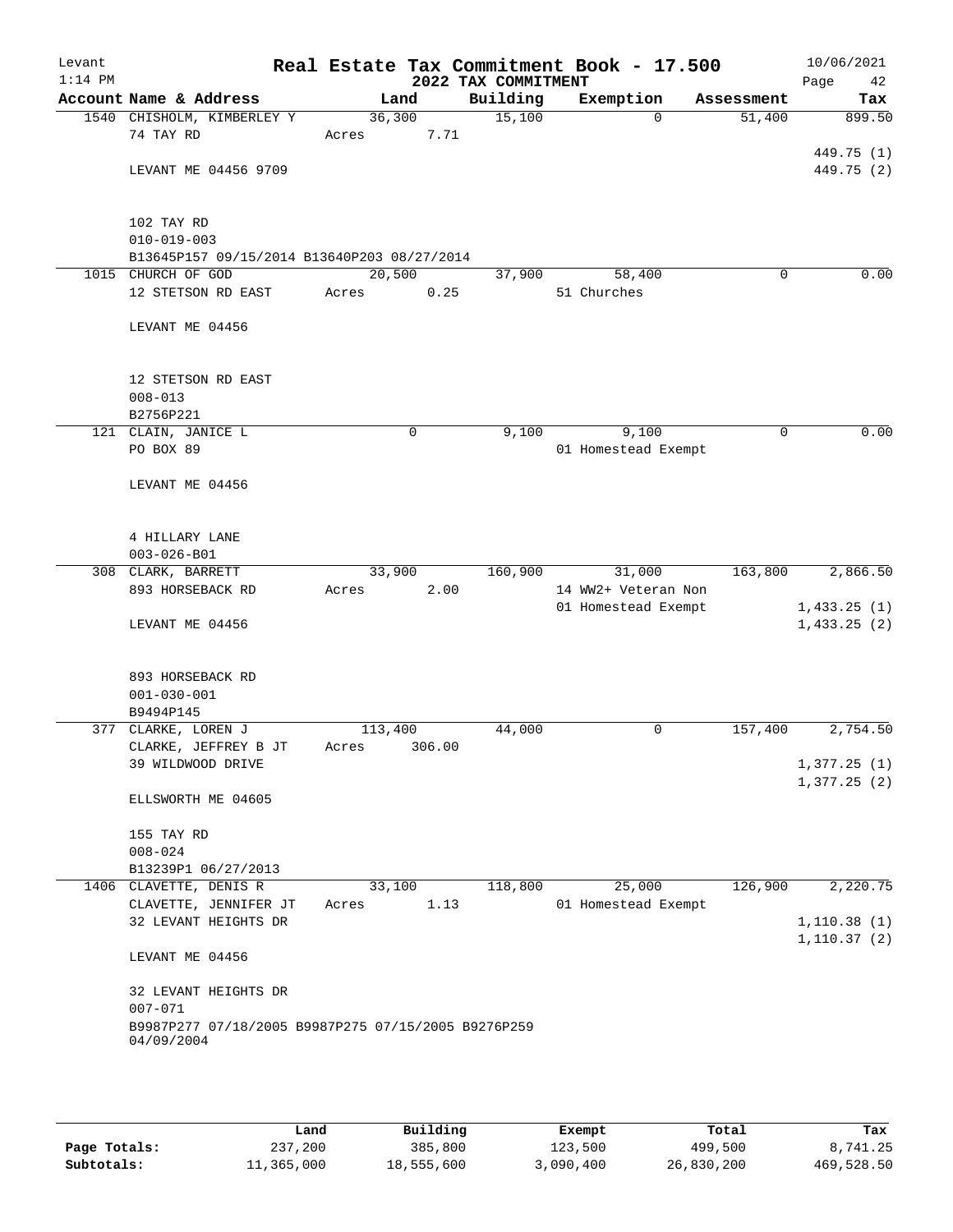| Levant    |                                                    |        |      |                     | Real Estate Tax Commitment Book - 17.500 |                       | 10/06/2021      |
|-----------|----------------------------------------------------|--------|------|---------------------|------------------------------------------|-----------------------|-----------------|
| $1:14$ PM |                                                    |        |      | 2022 TAX COMMITMENT |                                          |                       | Page<br>43      |
|           | Account Name & Address<br>1506 CLEMENTS, GREGORY S | 33,600 | Land | Building<br>144,500 | Exemption<br>$\Omega$                    | Assessment<br>178,100 | Tax<br>3,116.75 |
|           | YOUNG, DARIA D JT                                  | Acres  | 1.72 |                     |                                          |                       |                 |
|           | 37 MADISON DR                                      |        |      |                     |                                          |                       | 1,558.38(1)     |
|           |                                                    |        |      |                     |                                          |                       | 1,558.37(2)     |
|           | LEVANT ME 04456                                    |        |      |                     |                                          |                       |                 |
|           | 37 MADISON DRIVE                                   |        |      |                     |                                          |                       |                 |
|           | $002 - 059 - 004 - 005$                            |        |      |                     |                                          |                       |                 |
|           | B12900P154 08/02/2012                              |        |      |                     |                                          |                       |                 |
|           | 108 CLENDENNING, COLBY E                           | 22,900 |      | $\mathbf 0$         | 0                                        | 22,900                | 400.75          |
|           | 333 WHITE POINT ESTS                               | Acres  | 1.45 |                     |                                          |                       | 200.38(1)       |
|           | LINCOLN ME 04457                                   |        |      |                     |                                          |                       | 200.37(2)       |
|           | 322 STETSON RD WEST                                |        |      |                     |                                          |                       |                 |
|           | $007 - 026 - 008$                                  |        |      |                     |                                          |                       |                 |
|           | B5974P267                                          |        |      |                     |                                          |                       |                 |
|           | 112 CLENDENNING, DONNA M<br>(TRUSTEE)              | 33,000 |      | $\mathbf 0$         | 0                                        | 33,000                | 577.50          |
|           | F & S REALTY TRUST                                 | Acres  | 1.00 |                     |                                          |                       |                 |
|           | 333 WHITE POINT ESTS                               |        |      |                     |                                          |                       | 288.75(1)       |
|           | LINCOLN ME 04457                                   |        |      |                     |                                          |                       | 288.75 (2)      |
|           |                                                    |        |      |                     |                                          |                       |                 |
|           | 294 STETSON RD WEST                                |        |      |                     |                                          |                       |                 |
|           | $007 - 026 - 004$                                  |        |      |                     |                                          |                       |                 |
|           | B5820P169                                          |        |      |                     |                                          |                       |                 |
|           | 1165 CLIFF, DANIEL M                               | 33,000 |      | $\mathbf 0$         | $\mathbf 0$                              | 33,000                | 577.50          |
|           | 797 BLACKSTREAM ROAD                               | Acres  | 1.03 |                     |                                          |                       |                 |
|           |                                                    |        |      |                     |                                          |                       | 288.75 (1)      |
|           | HERMON ME 04401                                    |        |      |                     |                                          |                       | 288.75 (2)      |
|           | 47 FRANCIS DR                                      |        |      |                     |                                          |                       |                 |
|           | $002 - 022 - 008$                                  |        |      |                     |                                          |                       |                 |
|           | B8584P199                                          |        |      |                     |                                          |                       |                 |
|           | 1174 CLIFF, DANIEL M                               | 33,300 |      | 0                   | 0                                        | 33,300                | 582.75          |
|           | 797 BLACKSTREAM RD                                 | Acres  | 1.30 |                     |                                          |                       |                 |
|           |                                                    |        |      |                     |                                          |                       | 291.38(1)       |
|           | HERMON ME 04401                                    |        |      |                     |                                          |                       | 291.37 (2)      |
|           |                                                    |        |      |                     |                                          |                       |                 |
|           | 58 FRANCIS DR                                      |        |      |                     |                                          |                       |                 |
|           | $002 - 022 - 017$                                  |        |      |                     |                                          |                       |                 |
|           | B9650P77                                           |        |      |                     |                                          |                       |                 |
| 1367      | CLIFF, DANIEL M                                    |        | 0    | 47,800              | 0                                        | 47,800                | 836.50          |
|           | 797 BLACKSTREAM ROAD                               |        |      |                     |                                          |                       | 418.25(1)       |
|           | HERMON ME 04401                                    |        |      |                     |                                          |                       | 418.25(2)       |
|           |                                                    |        |      |                     |                                          |                       |                 |
|           | 51 WILLOWBROOK LANE                                |        |      |                     |                                          |                       |                 |
|           | $001 - 055 - B13$                                  |        |      |                     |                                          |                       |                 |
|           |                                                    |        |      |                     |                                          |                       |                 |
|           |                                                    |        |      |                     |                                          |                       |                 |

|              | Land       | Building   | Exempt    | Total      | Tax        |
|--------------|------------|------------|-----------|------------|------------|
| Page Totals: | 155,800    | 192,300    |           | 348,100    | 6,091.75   |
| Subtotals:   | 11,520,800 | 18,747,900 | 3,090,400 | 27,178,300 | 475,620.25 |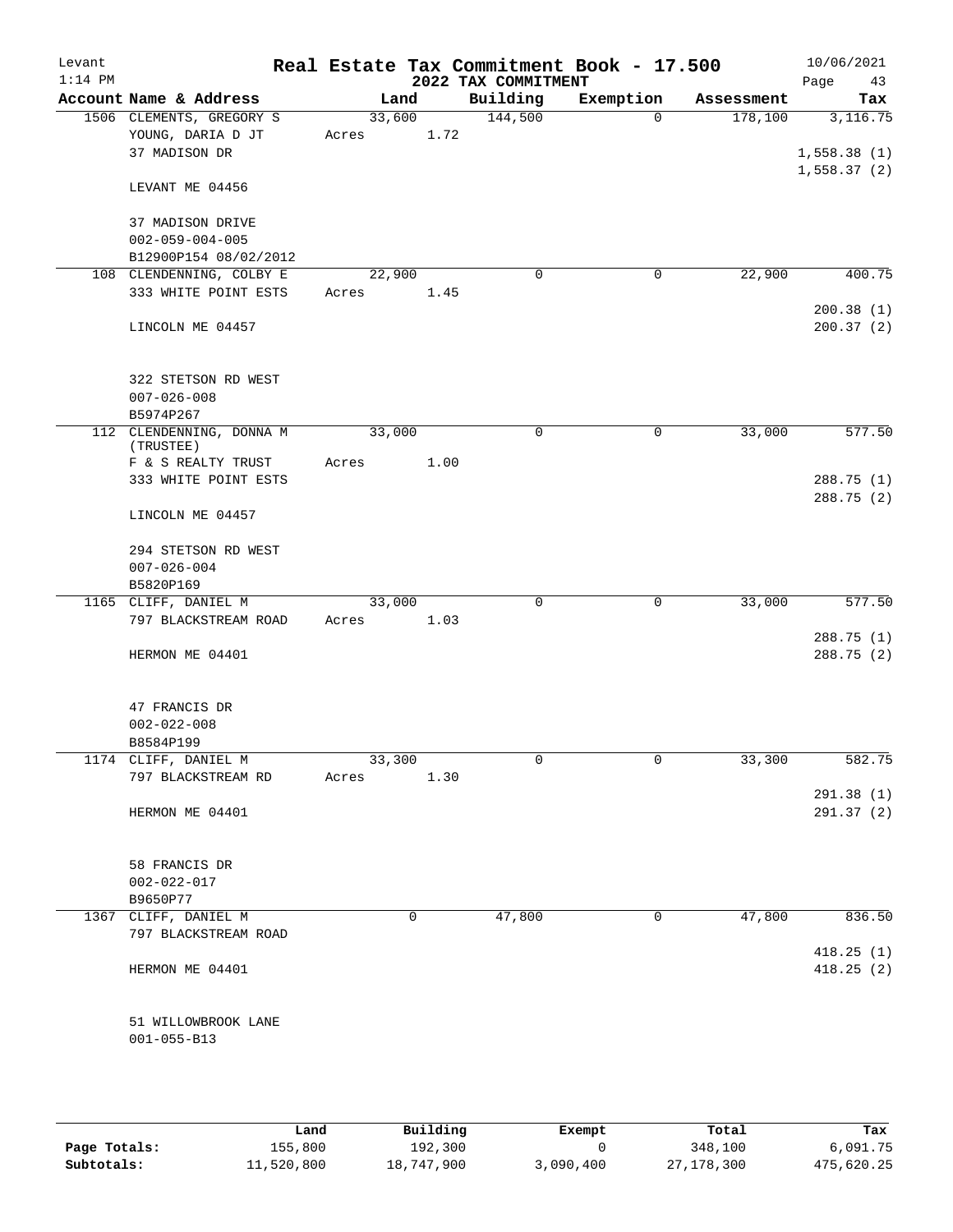| Levant<br>$1:14$ PM |                                                                                           |            |       |            | 2022 TAX COMMITMENT | Real Estate Tax Commitment Book - 17.500 |              |            | 10/06/2021<br>Page<br>44 |
|---------------------|-------------------------------------------------------------------------------------------|------------|-------|------------|---------------------|------------------------------------------|--------------|------------|--------------------------|
|                     | Account Name & Address                                                                    |            |       | Land       | Building            | Exemption                                |              | Assessment | Tax                      |
|                     | 1172 CLIFF, LEON                                                                          |            |       | 33,300     | $\mathsf{O}$        |                                          | $\Omega$     | 33,300     | 582.75                   |
|                     | 762 BLACKSTREAM RD                                                                        |            | Acres | 1.30       |                     |                                          |              |            |                          |
|                     |                                                                                           |            |       |            |                     |                                          |              |            | 291.38(1)                |
|                     | HERMON ME 04401                                                                           |            |       |            |                     |                                          |              |            | 291.37(2)                |
|                     |                                                                                           |            |       |            |                     |                                          |              |            |                          |
|                     | 46 FRANCIS DR                                                                             |            |       |            |                     |                                          |              |            |                          |
|                     | $002 - 022 - 015$                                                                         |            |       |            |                     |                                          |              |            |                          |
|                     | B8062P260                                                                                 |            |       |            |                     |                                          |              |            |                          |
|                     | 1166 CLIFF, LEON G                                                                        |            |       | 33,000     | $\mathbf 0$         |                                          | 0            | 33,000     | 577.50                   |
|                     | 762 BLACKSTREAM RD                                                                        |            | Acres | 1.03       |                     |                                          |              |            |                          |
|                     |                                                                                           |            |       |            |                     |                                          |              |            | 288.75 (1)               |
|                     | HERMON ME 04401                                                                           |            |       |            |                     |                                          |              |            | 288.75 (2)               |
|                     | 41 FRANCIS DR                                                                             |            |       |            |                     |                                          |              |            |                          |
|                     | $002 - 022 - 009$                                                                         |            |       |            |                     |                                          |              |            |                          |
|                     | B7264P206                                                                                 |            |       |            |                     |                                          |              |            |                          |
|                     | 1159 CLIFF, LEON G                                                                        |            |       | 33,000     | 0                   |                                          | 0            | 33,000     | 577.50                   |
|                     | 762 BLACKSTREAM RD                                                                        |            | Acres | 1.03       |                     |                                          |              |            |                          |
|                     |                                                                                           |            |       |            |                     |                                          |              |            | 288.75 (1)               |
|                     | HERMON ME 04401                                                                           |            |       |            |                     |                                          |              |            | 288.75 (2)               |
|                     |                                                                                           |            |       |            |                     |                                          |              |            |                          |
|                     | 5 FRANCIS DR                                                                              |            |       |            |                     |                                          |              |            |                          |
|                     | $002 - 022 - 002$                                                                         |            |       |            |                     |                                          |              |            |                          |
|                     | B6486P317                                                                                 |            |       |            |                     |                                          |              |            |                          |
|                     | 1606 CLIFF, TERRENCE S                                                                    |            |       | 23,000     | $\mathbf 0$         |                                          | $\mathbf 0$  | 23,000     | 402.50                   |
|                     | 344 SMITH ROAD                                                                            |            | Acres | 1.63       |                     |                                          |              |            |                          |
|                     |                                                                                           |            |       |            |                     |                                          |              |            | 201.25(1)                |
|                     | HERMON ME 04401                                                                           |            |       |            |                     |                                          |              |            | 201.25(2)                |
|                     | 10 OAK LANE                                                                               |            |       |            |                     |                                          |              |            |                          |
|                     | $011 - 033 - 005$                                                                         |            |       |            |                     |                                          |              |            |                          |
|                     | B12405P294 02/16/2011 B12405P292 02/16/2011<br>B12405P290 02/16/2011 B12329P30 11/24/2010 |            |       |            |                     |                                          |              |            |                          |
|                     | B12229P344 08/28/2010<br>1604 CLIFF, TERRENCE S                                           |            |       | 23,900     | 0                   |                                          | 0            | 23,900     | 418.25                   |
|                     | 344 SMITH ROAD                                                                            |            | Acres | 2.60       |                     |                                          |              |            |                          |
|                     |                                                                                           |            |       |            |                     |                                          |              |            | 209.13(1)                |
|                     | HERMON ME 04401                                                                           |            |       |            |                     |                                          |              |            | 209.12(2)                |
|                     |                                                                                           |            |       |            |                     |                                          |              |            |                          |
|                     | PHILLIPS RD                                                                               |            |       |            |                     |                                          |              |            |                          |
|                     | $011 - 033 - 003$                                                                         |            |       |            |                     |                                          |              |            |                          |
|                     | B12405P294 02/16/2011 B12405P292 02/16/2011<br>B12405P290 02/16/2011 B12329P30 11/24/2010 |            |       |            |                     |                                          |              |            |                          |
|                     | B12229P344 08/28/2010<br>342 CLUKEY, MATTHEW J                                            |            |       | 35,600     | 93,000              | 25,000                                   |              | 103,600    | 1,813.00                 |
|                     | 180 HODGDON RD                                                                            |            | Acres | 4.00       |                     | 01 Homestead Exempt                      |              |            |                          |
|                     |                                                                                           |            |       |            |                     |                                          |              |            | 906.50(1)                |
|                     | LEVANT ME 04456                                                                           |            |       |            |                     |                                          |              |            | 906.50(2)                |
|                     |                                                                                           |            |       |            |                     |                                          |              |            |                          |
|                     | 180 HODGDON RD                                                                            |            |       |            |                     |                                          |              |            |                          |
|                     | $005 - 006 - 001$                                                                         |            |       |            |                     |                                          |              |            |                          |
|                     | B9044P36                                                                                  |            |       |            |                     |                                          |              |            |                          |
|                     |                                                                                           | Land       |       | Building   |                     | Exempt                                   |              | Total      | Tax                      |
| Page Totals:        |                                                                                           | 181,800    |       | 93,000     |                     | 25,000                                   |              | 249,800    | 4,371.50                 |
| Subtotals:          |                                                                                           | 11,702,600 |       | 18,840,900 |                     | 3, 115, 400                              | 27, 428, 100 |            | 479,991.75               |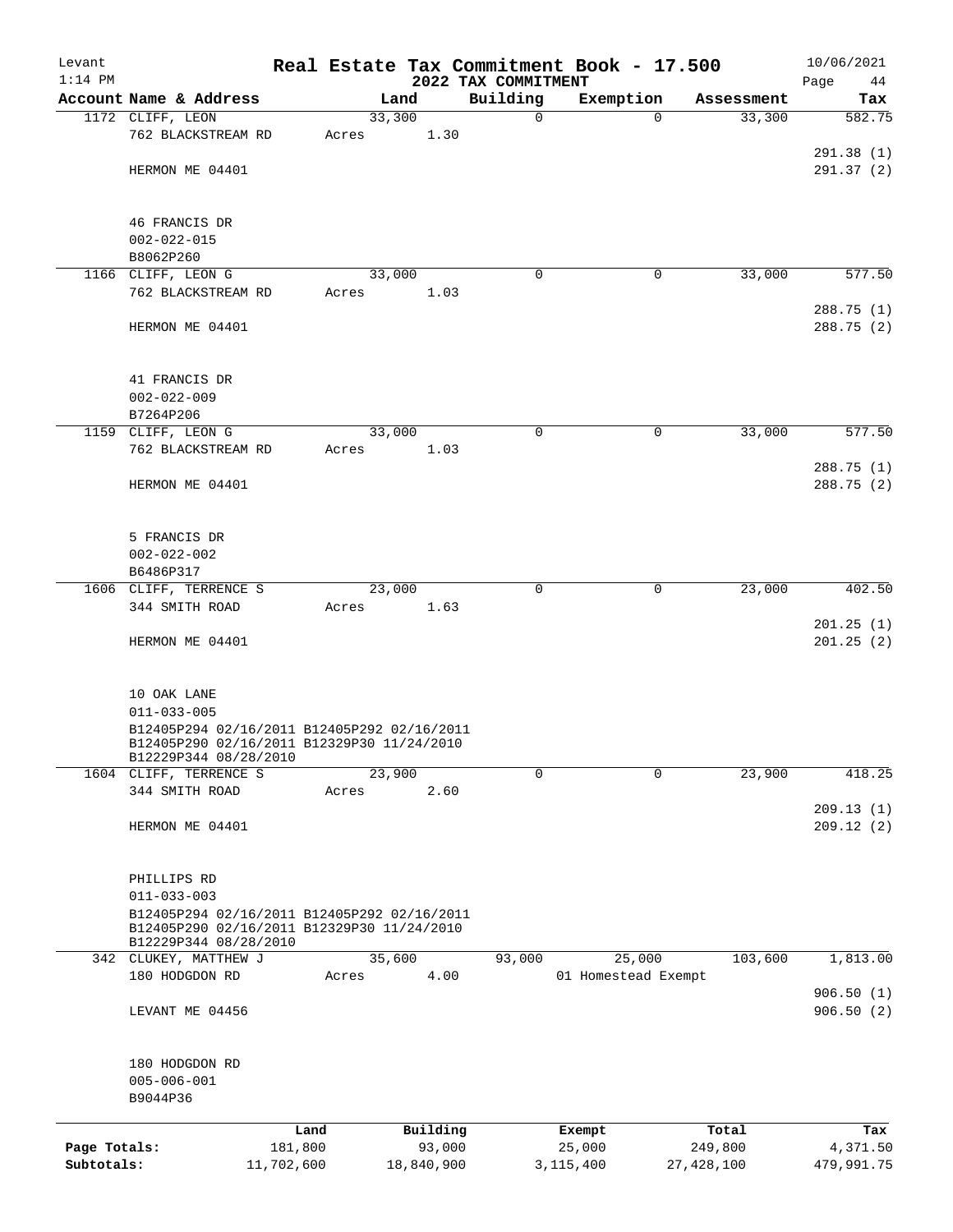| Levant<br>$1:14$ PM |                   |                                                                                                    |       |             | 2022 TAX COMMITMENT | Real Estate Tax Commitment Book - 17.500 |            | 10/06/2021<br>Page<br>45     |
|---------------------|-------------------|----------------------------------------------------------------------------------------------------|-------|-------------|---------------------|------------------------------------------|------------|------------------------------|
|                     |                   | Account Name & Address                                                                             |       | Land        | Building            | Exemption                                | Assessment | Tax                          |
|                     |                   | 1705 COFFEY, ARTHUR L JR                                                                           |       | $\Omega$    | 19,800              | 19,800                                   | $\Omega$   | 0.00                         |
|                     |                   | COFFEY, LOU-ANN S                                                                                  |       |             |                     | 01 Homestead Exempt                      |            |                              |
|                     |                   | 4006 UNION STREET                                                                                  |       |             |                     | 12 WW2+ Veteran Res                      |            |                              |
|                     |                   | LEVANT ME 04456                                                                                    |       |             |                     |                                          |            |                              |
|                     | 4006 UNION ST     |                                                                                                    |       |             |                     |                                          |            |                              |
|                     |                   | $005 - 030 - 001 - 001B$                                                                           |       |             |                     |                                          |            |                              |
|                     |                   | 196 COLBATH, BOBBI-JO                                                                              |       | 31,300      | 76,200              | 25,000                                   | 82,500     | 1,443.75                     |
|                     |                   | 66 MT PLEASANT RD                                                                                  | Acres | 1.95        |                     | 01 Homestead Exempt                      |            |                              |
|                     |                   |                                                                                                    |       |             |                     |                                          |            | 721.88(1)                    |
|                     |                   | LEVANT ME 04456                                                                                    |       |             |                     |                                          |            | 721.87(2)                    |
|                     |                   | 66 MT PLEASANT RD                                                                                  |       |             |                     |                                          |            |                              |
|                     | $001 - 025 - 002$ |                                                                                                    |       |             |                     |                                          |            |                              |
|                     |                   | B14370P78 12/22/2016 B7914P248                                                                     |       |             |                     |                                          |            |                              |
|                     |                   | 132 COLBATH, RUBY A                                                                                |       | $\mathbf 0$ | 2,000               | 2,000                                    | $\Omega$   | 0.00                         |
|                     |                   | 259 MT PLEASANT RD                                                                                 |       |             |                     | 01 Homestead Exempt                      |            |                              |
|                     |                   |                                                                                                    |       |             |                     |                                          |            |                              |
|                     |                   | LEVANT ME 04456 9738                                                                               |       |             |                     |                                          |            |                              |
|                     |                   | 261 MT PLEASANT RD                                                                                 |       |             |                     |                                          |            |                              |
|                     | $004 - 005 - B01$ |                                                                                                    |       |             |                     |                                          |            |                              |
|                     |                   | 631 COLBATH, THOMAS R                                                                              |       | 88,600      | 85,700              | 0                                        | 174,300    | 3,050.25                     |
|                     | SHAW, LAURA J     | JТ                                                                                                 | Acres | 209.00      |                     |                                          |            |                              |
|                     |                   | 70 ALLEN STREET                                                                                    |       |             |                     |                                          |            | 1,525.13(1)                  |
|                     |                   |                                                                                                    |       |             |                     |                                          |            | 1,525.12(2)                  |
|                     |                   | BANGOR ME 04401                                                                                    |       |             |                     |                                          |            |                              |
|                     |                   | 259 MT PLEASANT RD                                                                                 |       |             |                     |                                          |            |                              |
|                     | $004 - 005$       |                                                                                                    |       |             |                     |                                          |            |                              |
|                     |                   | B15802P146 11/25/2020 B15780P153 11/12/2020 B15572P3<br>06/18/2020 B11730P305 06/15/2008 B2191P315 |       |             |                     |                                          |            |                              |
|                     |                   | 632 COLBATH, THOMAS R                                                                              |       | 6,300       | 1,000               | 0                                        | 7,300      | 127.75                       |
|                     |                   | SHAW, LAURA J JT                                                                                   | Acres | 27.00       |                     |                                          |            |                              |
|                     |                   | 70 ALLEN STREET                                                                                    |       |             |                     |                                          |            | 63.88 (1)                    |
|                     |                   |                                                                                                    |       |             |                     |                                          |            | 63.87(2)                     |
|                     |                   | BANGOR ME 04401                                                                                    |       |             |                     |                                          |            |                              |
|                     | MT PLEASANT RD    |                                                                                                    |       |             |                     |                                          |            |                              |
|                     | $004 - 008$       |                                                                                                    |       |             |                     |                                          |            |                              |
|                     |                   | B15802P146 11/25/2020 B15780P153 11/12/2020 B15572P3<br>06/18/2020 B11730P305 06/15/2008           |       |             |                     |                                          |            |                              |
|                     | 899 COLE, HUGH C  |                                                                                                    |       | 33,500      | 118,500             | 25,000                                   | 127,000    | 2,222.50                     |
|                     |                   | COLE, SUZANNE C JT                                                                                 | Acres | 1.57        |                     | 01 Homestead Exempt                      |            |                              |
|                     |                   | 87 FOREST HILLS DR                                                                                 |       |             |                     |                                          |            | 1, 111.25(1)<br>1, 111.25(2) |
|                     |                   | LEVANT ME 04456                                                                                    |       |             |                     |                                          |            |                              |
|                     |                   | 87 FOREST HILLS DR                                                                                 |       |             |                     |                                          |            |                              |
|                     | $008 - 016 - 003$ |                                                                                                    |       |             |                     |                                          |            |                              |
|                     |                   | B12058P21 12/23/2009                                                                               |       |             |                     |                                          |            |                              |
|                     |                   |                                                                                                    |       |             |                     |                                          |            |                              |
|                     |                   |                                                                                                    |       |             |                     |                                          |            |                              |

|              | Land       | Building   | Exempt    | Total      | Tax        |
|--------------|------------|------------|-----------|------------|------------|
| Page Totals: | 159,700    | 303,200    | 71,800    | 391,100    | 6,844.25   |
| Subtotals:   | 11,862,300 | 19,144,100 | 3,187,200 | 27,819,200 | 486,836.00 |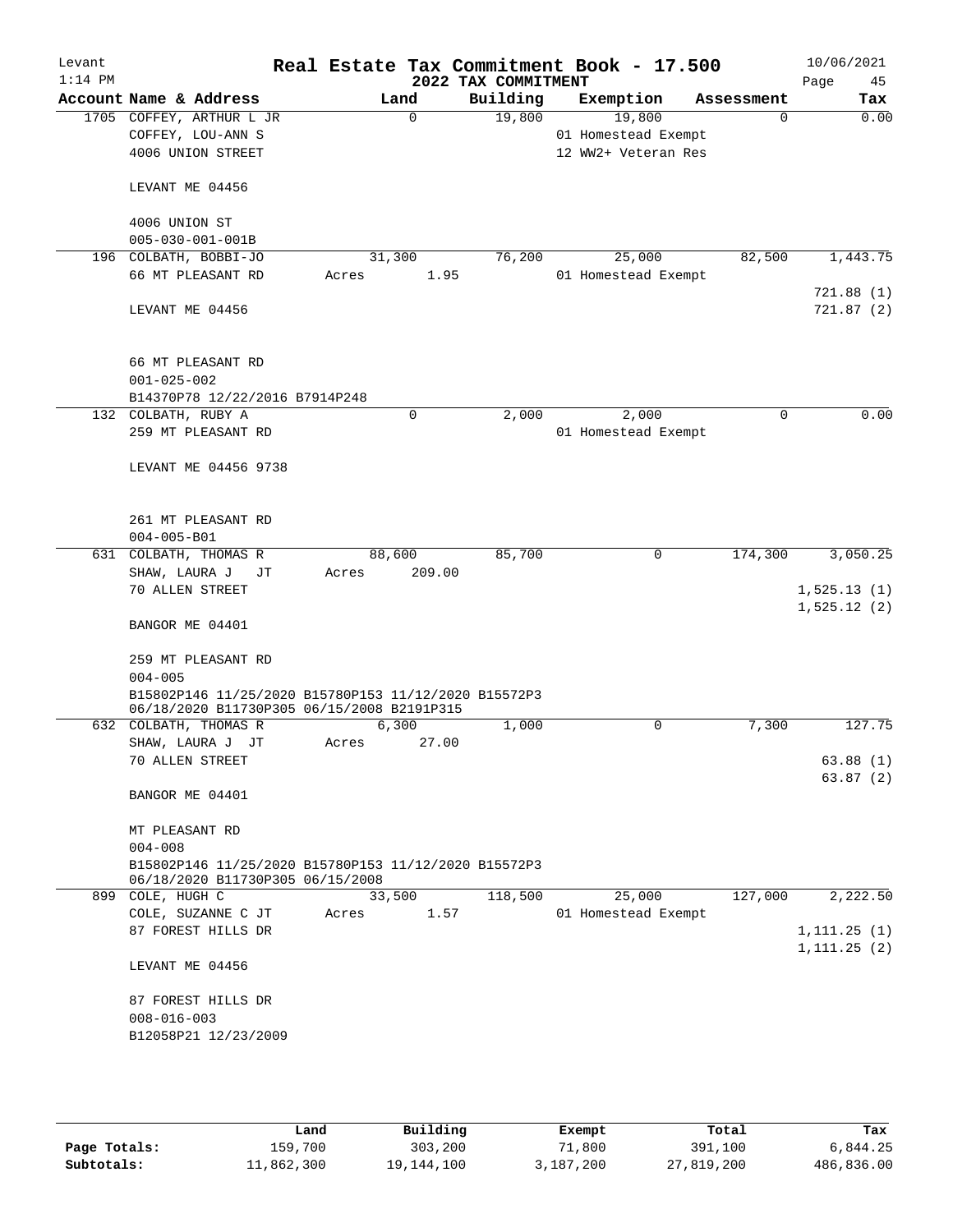| Levant<br>$1:14$ PM |                                                                  |                 |       | 2022 TAX COMMITMENT | Real Estate Tax Commitment Book - 17.500 |            | 10/06/2021<br>Page<br>46   |
|---------------------|------------------------------------------------------------------|-----------------|-------|---------------------|------------------------------------------|------------|----------------------------|
|                     | Account Name & Address                                           |                 | Land  | Building            | Exemption                                | Assessment | Tax                        |
|                     | 1423 COLE, SHEILA D<br>12 THIBODEAU DRIVE                        | 33,200<br>Acres | 1.28  | 108,400             | 25,000<br>01 Homestead Exempt            | 116,600    | 2,040.50                   |
|                     | LEVANT ME 04456                                                  |                 |       |                     |                                          |            | 1,020.25(1)<br>1,020.25(2) |
|                     | 12 THIBODEAU DRIVE<br>$003 - 004 - 005$<br>B12901P247 07/24/2012 |                 |       |                     |                                          |            |                            |
|                     | 279 COLEY, BRUCE                                                 | 35,600          |       | 76,400              | 0                                        | 112,000    | 1,960.00                   |
|                     | OSTMEYER, DIANE JT<br>399 STETSON ROAD WEST                      | Acres           | 4.10  |                     |                                          |            | 980.00 (1)<br>980.00 (2)   |
|                     | LEVANT ME 04456                                                  |                 |       |                     |                                          |            |                            |
|                     | 399 STETSON RD WEST<br>$007 - 020 - 001$                         |                 |       |                     |                                          |            |                            |
|                     | B14631P268 10/06/2017 B8826P186                                  |                 |       |                     |                                          |            |                            |
|                     | 921 COLLIGAN, CHRISTOPHER<br>COLLIGAN, DENA L JT                 | 33,900<br>Acres |       | 140,700             | 25,000<br>01 Homestead Exempt            | 149,600    | 2,618.00                   |
|                     | 372 LAKE ROAD                                                    |                 | 2.00  |                     |                                          |            | 1,309.00(1)                |
|                     |                                                                  |                 |       |                     |                                          |            | 1,309.00(2)                |
|                     | LEVANT ME 04456                                                  |                 |       |                     |                                          |            |                            |
|                     | 372 LAKE RD                                                      |                 |       |                     |                                          |            |                            |
|                     | $002 - 064 - 002$                                                |                 |       |                     |                                          |            |                            |
|                     | B15151P265 05/21/2019                                            |                 |       |                     |                                          |            |                            |
|                     | 1411 COLLINS, AMANDA S                                           | 24,500          |       | $\Omega$            | $\mathbf 0$                              | 24,500     | 428.75                     |
|                     | COLLINS, LOUIS N                                                 | Acres           | 18.50 |                     |                                          |            |                            |
|                     | 27 HIGHLAND DRIVE                                                |                 |       |                     |                                          |            | 214.38(1)                  |
|                     | LEVANT ME 04456                                                  |                 |       |                     |                                          |            | 214.37(2)                  |
|                     | SMITH LANE                                                       |                 |       |                     |                                          |            |                            |
|                     | $002 - 045 - 006$                                                |                 |       |                     |                                          |            |                            |
|                     | B15318P143 10/17/2019                                            |                 |       |                     |                                          |            |                            |
|                     | 1518 COLLINS, AMANDA S                                           | 33,800          |       | 173,500             | 0                                        | 207,300    | 3,627.75                   |
|                     | COLLINS, LOUIS N                                                 | Acres           | 1.89  |                     |                                          |            |                            |
|                     | 27 HIGHLAND DRIVE                                                |                 |       |                     |                                          |            | 1,813.88(1)                |
|                     | LEVANT ME 04456                                                  |                 |       |                     |                                          |            | 1,813.87(2)                |
|                     | 27 HIGHLAND DRIVE                                                |                 |       |                     |                                          |            |                            |
|                     | $002 - 053 - 006$                                                |                 |       |                     |                                          |            |                            |
|                     | B15318P143 10/17/2019                                            |                 |       |                     |                                          |            |                            |
| 821                 | COLOMBO, BART M                                                  | 36,500          |       | 114,100             | 25,000                                   | 125,600    | 2,198.00                   |
|                     | COLOMBO, MARCIA E JT                                             | Acres           | 1.00  |                     | 01 Homestead Exempt                      |            |                            |
|                     | 92 BLACKSTREAM DR                                                |                 |       |                     |                                          |            | 1,099.00(1)                |
|                     | LEVANT ME 04456                                                  |                 |       |                     |                                          |            | 1,099.00(2)                |
|                     | 92 BLACKSTREAM DR                                                |                 |       |                     |                                          |            |                            |
|                     | $003 - 026 - 056$                                                |                 |       |                     |                                          |            |                            |
|                     | B8378P124                                                        |                 |       |                     |                                          |            |                            |
|                     |                                                                  |                 |       |                     |                                          |            |                            |
|                     |                                                                  |                 |       |                     |                                          |            |                            |

|              | Land       | Building   | Exempt    | Total      | Tax        |
|--------------|------------|------------|-----------|------------|------------|
| Page Totals: | 197,500    | 613,100    | 75,000    | 735,600    | 12,873.00  |
| Subtotals:   | 12,059,800 | 19,757,200 | 3,262,200 | 28,554,800 | 499,709.00 |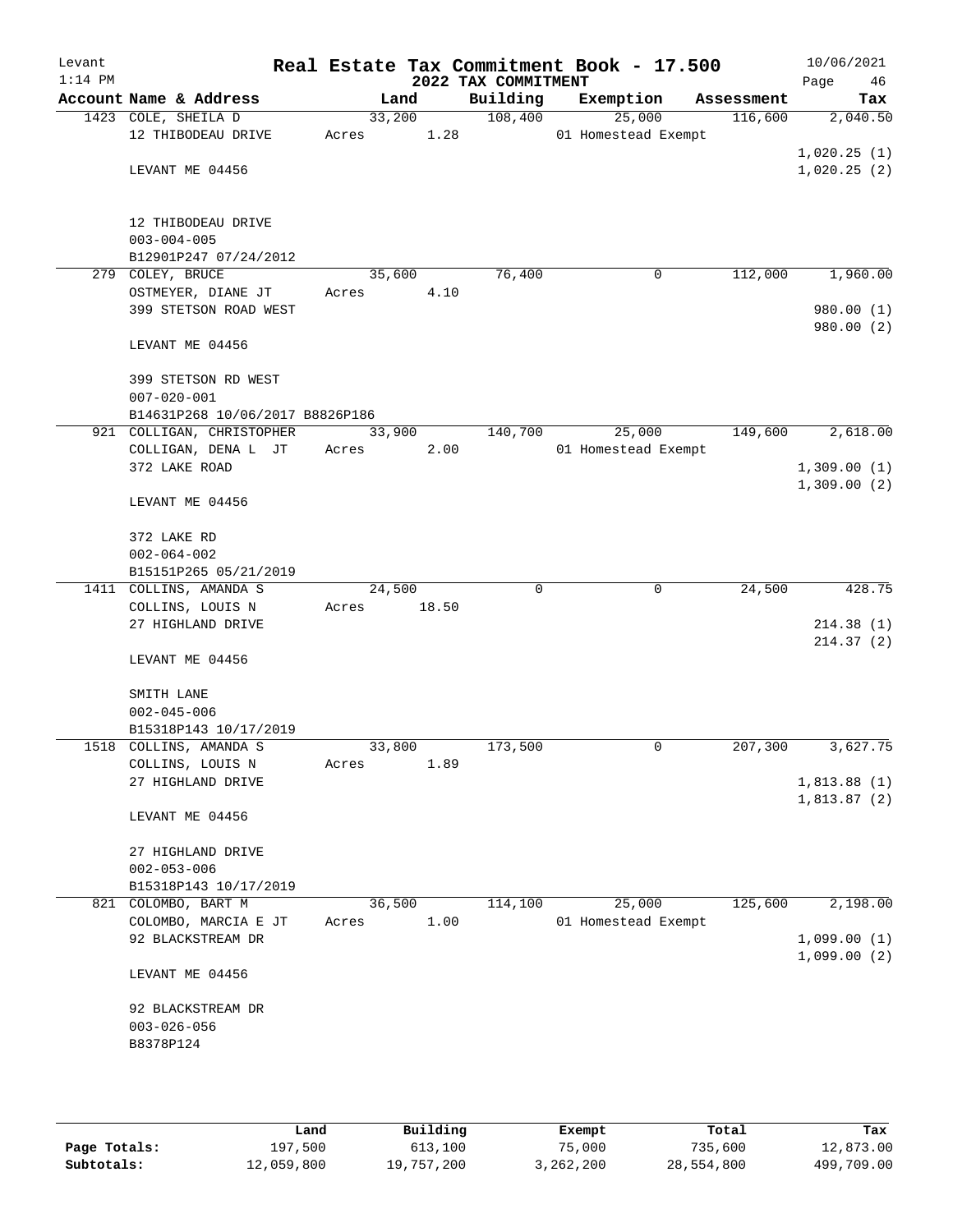| Levant<br>$1:14$ PM |                                 |       |        | 2022 TAX COMMITMENT | Real Estate Tax Commitment Book - 17.500 |            | 10/06/2021<br>Page<br>47 |
|---------------------|---------------------------------|-------|--------|---------------------|------------------------------------------|------------|--------------------------|
|                     | Account Name & Address          |       | Land   | Building            | Exemption                                | Assessment | Tax                      |
|                     | 1696 COLPITTS, DEBORAH A        |       | 35,500 | 288,800             | $\Omega$                                 | 324,300    | 5,675.25                 |
|                     | 69 GRIFFIN ROAD                 | Acres | 3.71   |                     |                                          |            |                          |
|                     |                                 |       |        |                     |                                          |            | 2,837.63(1)              |
|                     | LEVANT ME 04456                 |       |        |                     |                                          |            | 2,837.62(2)              |
|                     |                                 |       |        |                     |                                          |            |                          |
|                     |                                 |       |        |                     |                                          |            |                          |
|                     | 9 TEAGUE LANE                   |       |        |                     |                                          |            |                          |
|                     | $002 - 047 - 002$               |       |        |                     |                                          |            |                          |
|                     | B14637P11 10/13/2017            |       |        |                     |                                          |            |                          |
|                     | 742 COLPITTS, MILDRED L &       |       | 47,700 | 62,200              | 0                                        | 109,900    | 1,923.25                 |
|                     | COLPITTS, RICHARD D JR<br>ТC    | Acres | 56.54  |                     |                                          |            |                          |
|                     | 69 GRIFFIN ROAD                 |       |        |                     |                                          |            | 961.63(1)                |
|                     |                                 |       |        |                     |                                          |            | 961.62(2)                |
|                     | LEVANT ME 04456                 |       |        |                     |                                          |            |                          |
|                     |                                 |       |        |                     |                                          |            |                          |
|                     | 56 GRIFFIN RD                   |       |        |                     |                                          |            |                          |
|                     | $002 - 047$                     |       |        |                     |                                          |            |                          |
|                     | B15299P234 10/01/2019 B8340P248 |       |        |                     |                                          |            |                          |
|                     | 133 COLPITTS, RICHARD D SR      |       | 33,400 | 104,600             | 25,000                                   | 113,000    | 1,977.50                 |
|                     | COLPITTS, MILDRED L JT          | Acres | 1.50   |                     | 01 Homestead Exempt                      |            |                          |
|                     | C/O NANCY OAKES                 |       |        |                     |                                          |            | 988.75 (1)               |
|                     | 68 GRIFFIN ROAD                 |       |        |                     |                                          |            | 988.75 (2)               |
|                     | LEVANT ME 04456 9744            |       |        |                     |                                          |            |                          |
|                     | 49 GRIFFIN RD                   |       |        |                     |                                          |            |                          |
|                     | $002 - 046$                     |       |        |                     |                                          |            |                          |
|                     | B15299P226 10/01/2019 B5674P255 |       |        |                     |                                          |            |                          |
|                     | 1370 COLTART, ADAM J            |       | 0      | 13,800              | 13,800                                   | 0          | 0.00                     |
|                     | 8 WILLOWBROOK LANE              |       |        |                     | 01 Homestead Exempt                      |            |                          |
|                     |                                 |       |        |                     |                                          |            |                          |
|                     | LEVANT ME 04456                 |       |        |                     |                                          |            |                          |
|                     |                                 |       |        |                     |                                          |            |                          |
|                     |                                 |       |        |                     |                                          |            |                          |
|                     | 8 WILLOWBROOK LANE              |       |        |                     |                                          |            |                          |
|                     | $001 - 055 - B29$               |       |        |                     |                                          |            |                          |
|                     | 1471 CONANT, PATRICIA           |       | 0      | 57,400              | 29,000                                   | 28,400     | 497.00                   |
|                     | CONANT, STEVEN                  |       |        |                     | 01 Homestead Exempt                      |            |                          |
|                     | 40 WILLOWBROOK LANE             |       |        |                     | 30 Blind                                 |            | 248.50 (1)               |
|                     |                                 |       |        |                     |                                          |            | 248.50(2)                |
|                     | LEVANT ME 04456                 |       |        |                     |                                          |            |                          |
|                     | 40 WILLOWBROOK LANE             |       |        |                     |                                          |            |                          |
|                     | $001 - 055 - B21$               |       |        |                     |                                          |            |                          |
| 136                 | CONDON, GREGORY C               |       | 37,800 | 147,300             | 25,000                                   | 160, 100   | 2,801.75                 |
|                     | CONDON, MARGO C                 | Acres | 25.00  |                     | 01 Homestead Exempt                      |            |                          |
|                     | 451 MUDGETT RD                  |       |        |                     |                                          |            | 1,400.88(1)              |
|                     |                                 |       |        |                     |                                          |            | 1,400.87(2)              |
|                     | LEVANT ME 04456                 |       |        |                     |                                          |            |                          |
|                     |                                 |       |        |                     |                                          |            |                          |
|                     | 451 MUDGETT RD                  |       |        |                     |                                          |            |                          |
|                     | $010 - 001$                     |       |        |                     |                                          |            |                          |
|                     | B3341P114                       |       |        |                     |                                          |            |                          |
|                     |                                 |       |        |                     |                                          |            |                          |
|                     |                                 |       |        |                     |                                          |            |                          |

|              | Land       | Building   | Exempt    | Total      | Tax        |
|--------------|------------|------------|-----------|------------|------------|
| Page Totals: | 154,400    | 674,100    | 92,800    | 735,700    | 12,874.75  |
| Subtotals:   | 12,214,200 | 20,431,300 | 3,355,000 | 29,290,500 | 512,583.75 |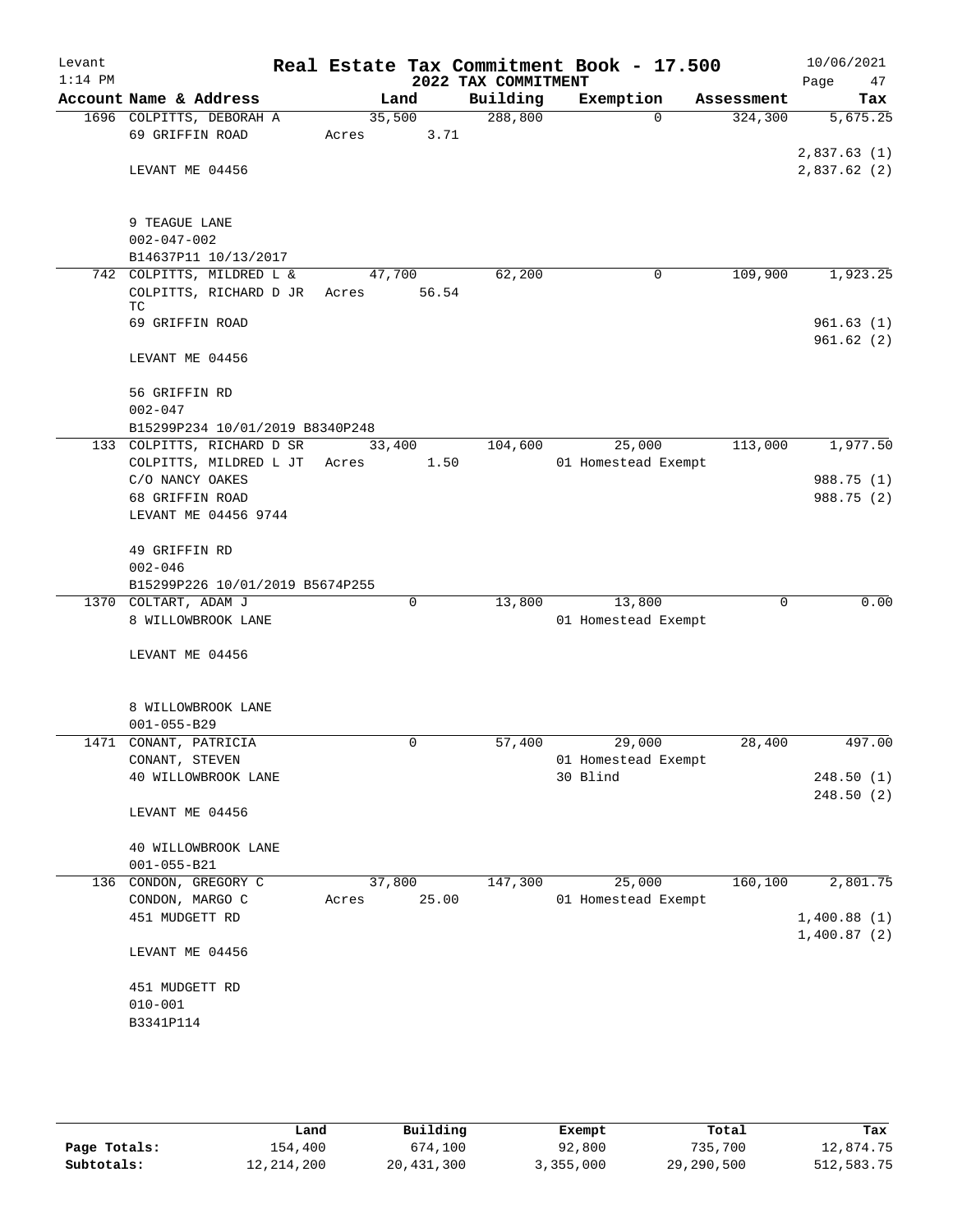| Levant<br>$1:14$ PM |                                            |        |        | 2022 TAX COMMITMENT | Real Estate Tax Commitment Book - 17.500 |            | 10/06/2021<br>Page<br>48   |
|---------------------|--------------------------------------------|--------|--------|---------------------|------------------------------------------|------------|----------------------------|
|                     | Account Name & Address                     |        | Land   | Building            | Exemption                                | Assessment | Tax                        |
|                     | 1623 CONNERS, KAITLYN M                    |        | 33,900 | 208,500             | 25,000                                   | 217,400    | 3,804.50                   |
|                     | 69 MT PLEASANT RD                          | Acres  | 2.06   |                     | 01 Homestead Exempt                      |            |                            |
|                     |                                            |        |        |                     |                                          |            | 1,902.25(1)                |
|                     | LEVANT ME 04456 9738                       |        |        |                     |                                          |            | 1,902.25(2)                |
|                     | 69 MT PLEASANT RD                          |        |        |                     |                                          |            |                            |
|                     | $004 - 012 - 006$                          |        |        |                     |                                          |            |                            |
|                     | B12869P180 07/03/2012                      |        |        |                     |                                          |            |                            |
|                     | 910 CONROY, TIMOTHY J                      |        | 33,200 | 132,600             | 25,000                                   | 140,800    | 2,464.00                   |
|                     | CONROY, HEIDI J JT                         | Acres  | 1.27   |                     | 01 Homestead Exempt                      |            |                            |
|                     | 105 BLACKSTREAM DRIVE                      |        |        |                     |                                          |            | 1,232.00(1)                |
|                     | LEVANT ME 04456                            |        |        |                     |                                          |            | 1,232.00(2)                |
|                     | 105 BLACKSTREAM DR                         |        |        |                     |                                          |            |                            |
|                     | $003 - 058$                                |        |        |                     |                                          |            |                            |
|                     | B7796P269                                  |        |        |                     |                                          |            |                            |
|                     | 1114 COOKSON, GRACE E                      |        | 30,600 | 82,800              | 0                                        | 113,400    | 1,984.50                   |
|                     | 325 MERRILL ROAD                           | Acres  | 1.10   |                     |                                          |            |                            |
|                     | LEVANT ME 04456                            |        |        |                     |                                          |            | 992.25(1)<br>992.25 (2)    |
|                     |                                            |        |        |                     |                                          |            |                            |
|                     | 325 MERRILL RD                             |        |        |                     |                                          |            |                            |
|                     | $007 - 003 - 012$                          |        |        |                     |                                          |            |                            |
|                     | B15421P278 01/24/2020                      |        |        |                     |                                          |            |                            |
|                     | 1421 COON, JEFFERY S                       |        | 33,400 | 109,600             | 25,000                                   | 118,000    | 2,065.00                   |
|                     | 5 THIBODEAU DRIVE                          | Acres  | 1.45   |                     | 01 Homestead Exempt                      |            |                            |
|                     | LEVANT ME 04456                            |        |        |                     |                                          |            | 1,032.50(1)<br>1,032.50(2) |
|                     |                                            |        |        |                     |                                          |            |                            |
|                     | 5 THIBODEAU DRIVE                          |        |        |                     |                                          |            |                            |
|                     | $003 - 004 - 003$                          |        |        |                     |                                          |            |                            |
|                     | B12166P322 06/18/2010 B12108P61 03/29/2010 |        |        |                     |                                          |            |                            |
|                     | 195 CORBETT, THOMAS E                      |        | 0      | 13,600              | 13,600                                   | 0          | 0.00                       |
|                     | 16 HEIDI LANE                              |        |        |                     | 12 WW2+ Veteran Res                      |            |                            |
|                     | LEVANT ME 04456                            |        |        |                     | 01 Homestead Exempt                      |            |                            |
|                     |                                            |        |        |                     |                                          |            |                            |
|                     | 16 HEIDI LANE                              |        |        |                     |                                          |            |                            |
|                     | $008 - 003 - 003 - B04$                    |        |        |                     |                                          |            |                            |
|                     | 383 CORMIER, EMILY K                       | 36,500 |        | 141,900             | 0                                        | 178,400    | 3,122.00                   |
|                     | 81 BLACKSTREAM DRIVE                       | Acres  | 1.05   |                     |                                          |            |                            |
|                     | LEVANT ME 04456                            |        |        |                     |                                          |            | 1,561.00(1)<br>1,561.00(2) |
|                     |                                            |        |        |                     |                                          |            |                            |
|                     | 81 BLACKSTREAM DR                          |        |        |                     |                                          |            |                            |
|                     | $003 - 026 - 053$                          |        |        |                     |                                          |            |                            |
|                     | B13278P147 07/26/2013                      |        |        |                     |                                          |            |                            |
|                     |                                            |        |        |                     |                                          |            |                            |
|                     |                                            |        |        |                     |                                          |            |                            |

|              | Land       | Building   | Exempt    | Total      | Tax        |
|--------------|------------|------------|-----------|------------|------------|
| Page Totals: | 167,600    | 689,000    | 88,600    | 768,000    | 13,440.00  |
| Subtotals:   | 12,381,800 | 21,120,300 | 3,443,600 | 30,058,500 | 526,023.75 |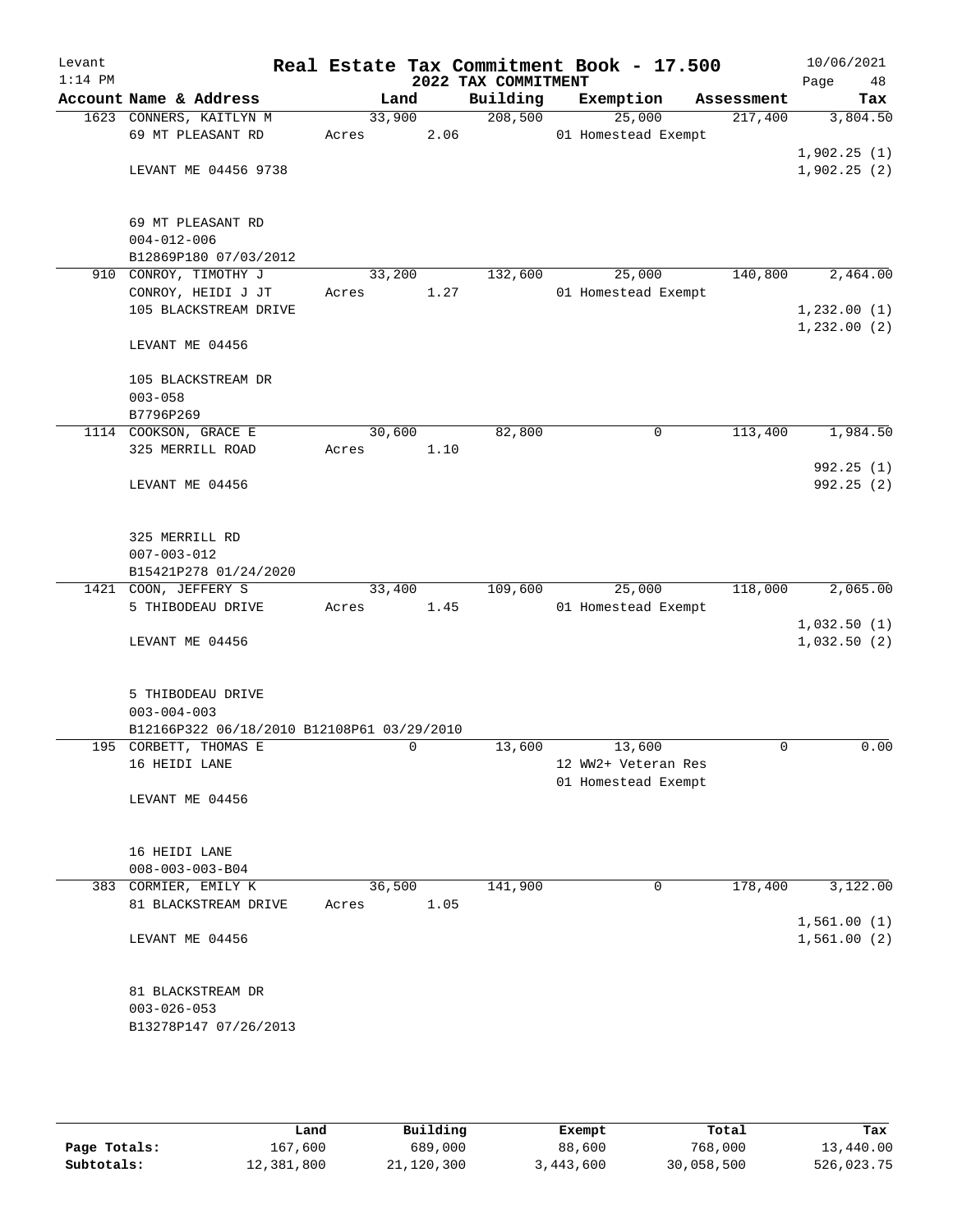| Levant<br>$1:14$ PM |                                                           |       |        |      | 2022 TAX COMMITMENT | Real Estate Tax Commitment Book - 17.500 |            | Page        | 10/06/2021<br>49 |
|---------------------|-----------------------------------------------------------|-------|--------|------|---------------------|------------------------------------------|------------|-------------|------------------|
|                     | Account Name & Address                                    |       | Land   |      | Building            | Exemption                                | Assessment |             | Tax              |
|                     | 145 CORMIER, LINDA J                                      |       | 36,000 |      | 10,500              | 31,000                                   | 15,500     |             | 271.25           |
|                     | 16 QUINN RD                                               | Acres |        | 7.29 |                     | 01 Homestead Exempt                      |            |             |                  |
|                     |                                                           |       |        |      |                     | 22 WW2+ Widow Res                        |            |             | 135.63(1)        |
|                     | LEVANT ME 04456                                           |       |        |      |                     |                                          |            |             | 135.62(2)        |
|                     |                                                           |       |        |      |                     |                                          |            |             |                  |
|                     |                                                           |       |        |      |                     |                                          |            |             |                  |
|                     | 16 QUINN RD                                               |       |        |      |                     |                                          |            |             |                  |
|                     | $002 - 024$                                               |       |        |      |                     |                                          |            |             |                  |
|                     | B15009P255 11/27/2018 B13405P341 11/22/2013               |       |        |      |                     |                                          |            |             |                  |
|                     | B12412P344 02/04/2011 B4288P255<br>1569 CORRIVEAU, STEVEN |       | 33,000 |      | 81,200              | 0                                        | 114,200    |             | 1,998.50         |
|                     | CORRIVEAU, BRENDA                                         |       |        |      |                     |                                          |            |             |                  |
|                     | 42A BIRCHBROOK LANE                                       |       |        |      |                     |                                          |            |             | 999.25(1)        |
|                     |                                                           |       |        |      |                     |                                          |            |             | 999.25 (2)       |
|                     | LEVANT ME 04456                                           |       |        |      |                     |                                          |            |             |                  |
|                     |                                                           |       |        |      |                     |                                          |            |             |                  |
|                     | 42 A BIRCHBROOK LANE                                      |       |        |      |                     |                                          |            |             |                  |
|                     | $003 - 060 - 005 - A$                                     |       |        |      |                     |                                          |            |             |                  |
|                     | B15515P36 05/04/2020                                      |       |        |      |                     |                                          |            |             |                  |
| 944                 | CORSON, JESSICA S                                         |       | 36,400 |      | 213,300             | 25,000                                   | 224,700    |             | 3,932.25         |
|                     | 4191 UNION ST                                             | Acres |        | 6.95 |                     | 01 Homestead Exempt                      |            |             |                  |
|                     |                                                           |       |        |      |                     |                                          |            | 1,966.13(1) |                  |
|                     | LEVANT ME 04456                                           |       |        |      |                     |                                          |            | 1,966.12(2) |                  |
|                     |                                                           |       |        |      |                     |                                          |            |             |                  |
|                     |                                                           |       |        |      |                     |                                          |            |             |                  |
|                     | 4191 UNION ST                                             |       |        |      |                     |                                          |            |             |                  |
|                     | $005 - 020 - 004$                                         |       |        |      |                     |                                          |            |             |                  |
|                     | B9782P269 03/16/2005                                      |       |        |      |                     |                                          |            |             |                  |
|                     | 975 COSTIGAN, JOSHUA D                                    |       | 39,700 |      | 147,700             | 25,000                                   | 162,400    |             | 2,842.00         |
|                     | COSTIGAN, ASHLEE E                                        | Acres |        | 8.00 |                     | 01 Homestead Exempt                      |            |             |                  |
|                     | 128 AVENUE RD                                             |       |        |      |                     |                                          |            | 1,421.00(1) |                  |
|                     |                                                           |       |        |      |                     |                                          |            | 1,421.00(2) |                  |
|                     | LEVANT ME 04456 9734                                      |       |        |      |                     |                                          |            |             |                  |
|                     |                                                           |       |        |      |                     |                                          |            |             |                  |
|                     | 128 AVENUE RD                                             |       |        |      |                     |                                          |            |             |                  |
|                     | $007 - 037 - 004$                                         |       |        |      |                     |                                          |            |             |                  |
|                     | B12118P255 04/30/2010                                     |       |        |      |                     |                                          |            |             |                  |
|                     | 971 COSTON, KELLY J                                       |       | 33,900 |      | 119,100             | 25,000                                   | 128,000    |             | 2,240.00         |
|                     | COSTON, DUSTIN K JT                                       | Acres |        | 2.18 |                     | 01 Homestead Exempt                      |            |             |                  |
|                     | PO BOX 430                                                |       |        |      |                     |                                          |            | 1,120.00(1) |                  |
|                     |                                                           |       |        |      |                     |                                          |            | 1,120.00(2) |                  |
|                     | LEVANT ME 04456                                           |       |        |      |                     |                                          |            |             |                  |
|                     |                                                           |       |        |      |                     |                                          |            |             |                  |
|                     | 174 STETSON RD EAST                                       |       |        |      |                     |                                          |            |             |                  |
|                     | $008 - 040 - 006$                                         |       |        |      |                     |                                          |            |             |                  |
|                     | B13091P3 02/11/2013 B10022P192 08/02/2005                 |       |        |      |                     |                                          |            |             |                  |
|                     | 527 COTE, JAMES R                                         |       | 25,600 |      | 65,900              | 25,000                                   | 66,500     |             | 1,163.75         |
|                     | COTE, KATRINA D JT                                        | Acres |        | 0.61 |                     | 01 Homestead Exempt                      |            |             |                  |
|                     | 149 KENDUSKEAG RD                                         |       |        |      |                     |                                          |            |             | 581.88(1)        |
|                     |                                                           |       |        |      |                     |                                          |            |             | 581.87(2)        |
|                     | LEVANT ME 04456                                           |       |        |      |                     |                                          |            |             |                  |
|                     |                                                           |       |        |      |                     |                                          |            |             |                  |
|                     | 149 KENDUSKEAG RD                                         |       |        |      |                     |                                          |            |             |                  |
|                     | $003 - 020$                                               |       |        |      |                     |                                          |            |             |                  |
|                     | B12619P281 09/23/2011 B12406P85 02/15/2011 B8144P261      |       |        |      |                     |                                          |            |             |                  |
|                     | 04/07/2002 B5405P65                                       |       |        |      |                     |                                          |            |             |                  |
|                     |                                                           |       |        |      |                     |                                          |            |             |                  |
|                     |                                                           |       |        |      |                     |                                          |            |             |                  |
|                     |                                                           |       |        |      |                     |                                          |            |             |                  |

|              | Land       | Building   | Exempt    | Total      | Tax        |
|--------------|------------|------------|-----------|------------|------------|
| Page Totals: | 204,600    | 637,700    | 131,000   | 711,300    | 12,447.75  |
| Subtotals:   | 12,586,400 | 21,758,000 | 3,574,600 | 30,769,800 | 538,471.50 |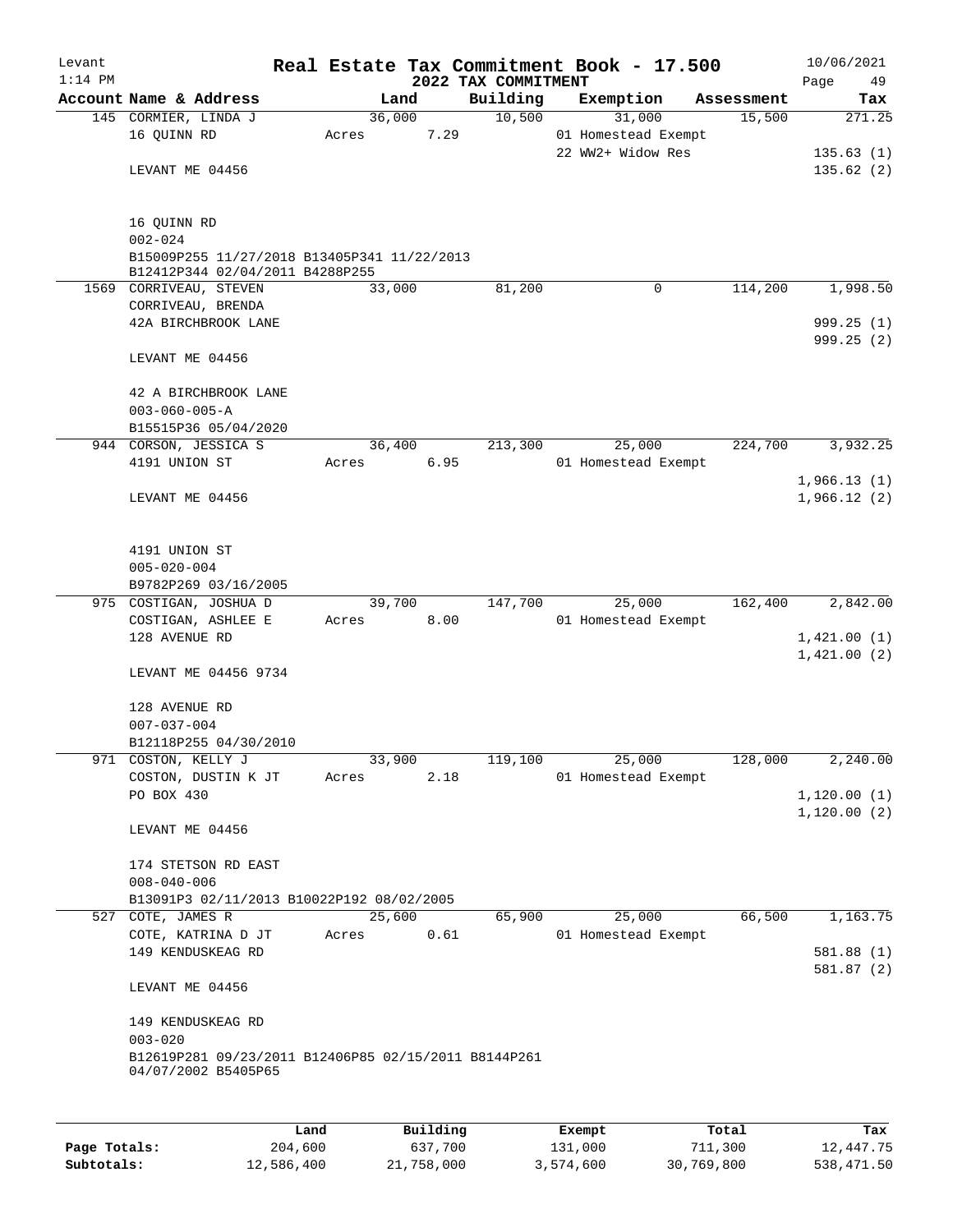| Levant<br>$1:14$ PM |                                          |        |          | 2022 TAX COMMITMENT | Real Estate Tax Commitment Book - 17.500 |            | 10/06/2021<br>50<br>Page    |
|---------------------|------------------------------------------|--------|----------|---------------------|------------------------------------------|------------|-----------------------------|
|                     | Account Name & Address                   |        | Land     | Building            | Exemption                                | Assessment | Tax                         |
|                     | 1203 COTE, SHYLO<br>46 FRANCIS DR        |        | $\Omega$ | 20, 200             | 20, 200<br>01 Homestead Exempt           | 0          | 0.00                        |
|                     | LEVANT ME 04456                          |        |          |                     |                                          |            |                             |
|                     | 46 FRANCIS DR<br>$002 - 022 - 015 - B01$ |        |          |                     |                                          |            |                             |
|                     | 1282 COTTER, EDWARD F                    | 33,400 |          | 158,400             | 25,000                                   | 166,800    | 2,919.00                    |
|                     | COTTER, LINDA K JT                       | Acres  | 1.50     |                     | 01 Homestead Exempt                      |            |                             |
|                     | 4182 UNION ST                            |        |          |                     |                                          |            | 1,459.50(1)<br>1,459.50(2)  |
|                     | LEVANT ME 04456                          |        |          |                     |                                          |            |                             |
|                     | 4182 UNION ST                            |        |          |                     |                                          |            |                             |
|                     | $005 - 019 - 008$                        |        |          |                     |                                          |            |                             |
|                     | B8126P254                                |        |          |                     |                                          |            |                             |
|                     | 1651 COTTER, EDWARD F                    |        | 200      | 0                   | 0                                        | 200        | 3.50                        |
|                     | 4182 UNION STREET                        | Acres  | 0.26     |                     |                                          |            | 1.75(1)                     |
|                     | LEVANT ME 04456                          |        |          |                     |                                          |            | 1.75(2)                     |
|                     | UNION STREET<br>$005 - 019 - 009$        |        |          |                     |                                          |            |                             |
|                     | B13719P309 11/25/2014                    | 34,600 |          | 107,900             |                                          | 117,500    |                             |
|                     | 148 COWALLIS, DAVID A                    |        |          |                     | 25,000                                   |            | 2,056.25                    |
|                     | COWALLIS, DEBRA L<br>202 WING RD         | Acres  | 2.00     |                     | 01 Homestead Exempt                      |            |                             |
|                     |                                          |        |          |                     |                                          |            | 1,028.13(1)<br>1,028.12(2)  |
|                     | LEVANT ME 04456                          |        |          |                     |                                          |            |                             |
|                     | 202 WING RD                              |        |          |                     |                                          |            |                             |
|                     | $003 - 035 - 001$                        |        |          |                     |                                          |            |                             |
|                     | B2556P209                                |        |          |                     |                                          |            |                             |
|                     | 622 COWELL, AUSTIN D                     | 69,900 |          | 103,400             | 0                                        | 173,300    | 3,032.75                    |
|                     | 229 AVENUE ROAD                          | Acres  | 47.00    |                     |                                          |            |                             |
|                     | LEVANT ME 04456                          |        |          |                     |                                          |            | 1,516.38(1)<br>1, 516.37(2) |
|                     | 229 AVENUE RD<br>$007 - 050$             |        |          |                     |                                          |            |                             |
|                     | B14483P338 05/16/2017 B2404P102          |        |          |                     |                                          |            |                             |
|                     | 854 COX, STEPHEN C                       | 33,000 |          | 162,000             | 25,000                                   | 170,000    | 2,975.00                    |
|                     | COX, SUSAN J                             | Acres  | 1.00     |                     | 01 Homestead Exempt                      |            |                             |
|                     | 122 GRIFFIN RD                           |        |          |                     |                                          |            | 1,487.50(1)<br>1,487.50(2)  |
|                     | LEVANT ME 04456                          |        |          |                     |                                          |            |                             |
|                     | 122 GRIFFIN RD                           |        |          |                     |                                          |            |                             |
|                     | $002 - 043 - 003$                        |        |          |                     |                                          |            |                             |
|                     | B4542P351 09/22/1989                     |        |          |                     |                                          |            |                             |
|                     |                                          |        |          |                     |                                          |            |                             |

|              | Land       | Building   | Exempt    | Total      | Tax        |
|--------------|------------|------------|-----------|------------|------------|
| Page Totals: | 171,100    | 551,900    | 95,200    | 627,800    | 10,986.50  |
| Subtotals:   | 12,757,500 | 22,309,900 | 3,669,800 | 31,397,600 | 549,458.00 |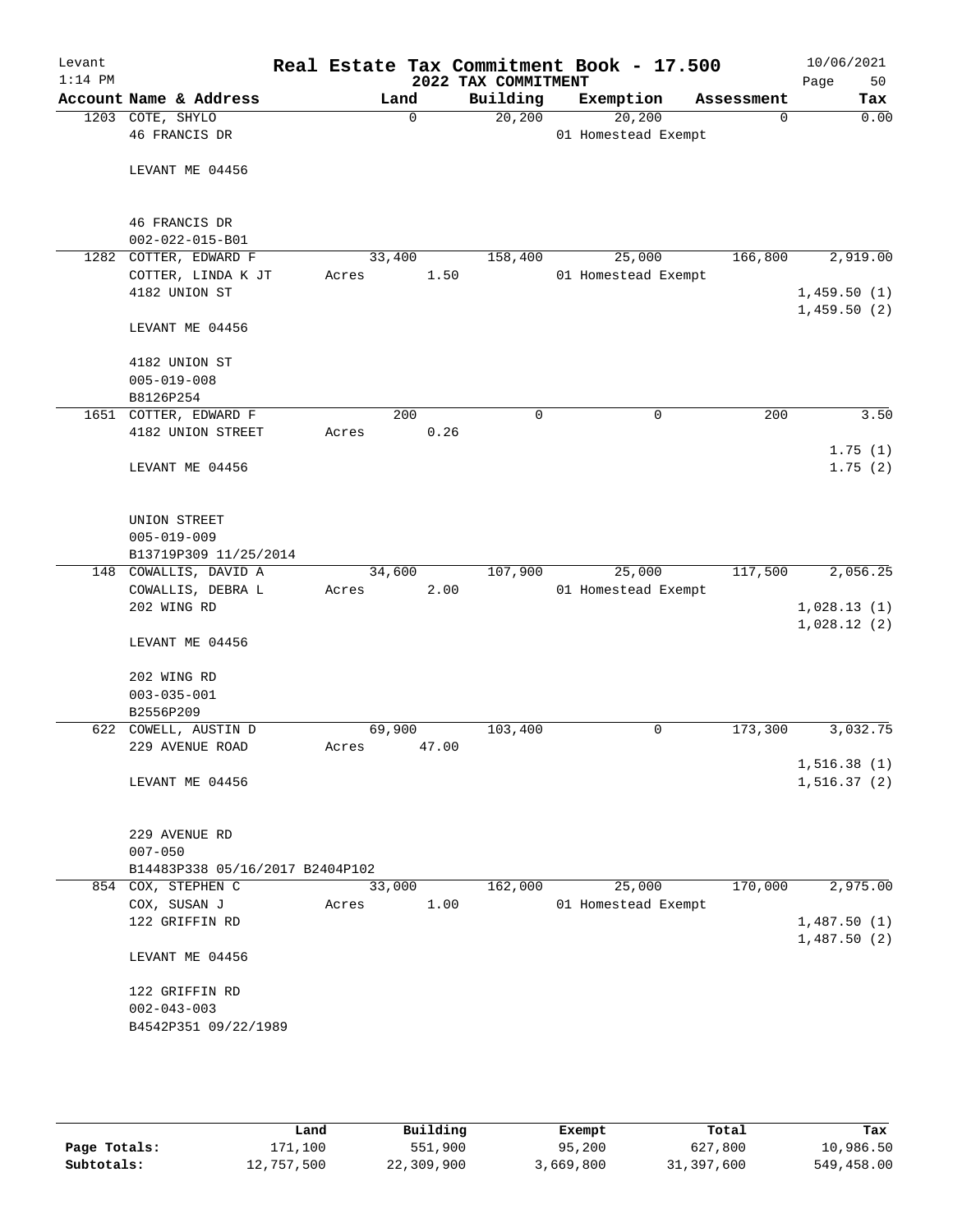| Levant<br>$1:14$ PM |                                              |       |                | 2022 TAX COMMITMENT | Real Estate Tax Commitment Book - 17.500 |            | 10/06/2021<br>Page<br>51 |
|---------------------|----------------------------------------------|-------|----------------|---------------------|------------------------------------------|------------|--------------------------|
|                     | Account Name & Address                       |       | Land           | Building            | Exemption                                | Assessment | Tax                      |
|                     | 1415 COX, STEPHEN C                          |       | 51,300         | $\Omega$            | $\Omega$                                 | 51,300     | 897.75                   |
|                     | COX, SUSAN J JT                              | Acres | 67.00          |                     |                                          |            |                          |
|                     | 122 GRIFFIN RD                               |       |                |                     |                                          |            | 448.88 (1)               |
|                     |                                              |       |                |                     |                                          |            | 448.87 (2)               |
|                     | LEVANT ME 04456                              |       |                |                     |                                          |            |                          |
|                     |                                              |       |                |                     |                                          |            |                          |
|                     | HODGDON RD                                   |       |                |                     |                                          |            |                          |
|                     | $005 - 008 - 004$                            |       |                |                     |                                          |            |                          |
|                     | B11180P75 10/26/2007                         |       |                |                     |                                          |            |                          |
| 862                 | CRAM, MICHAEL S                              |       | 31,200         | 26,800              | 25,000                                   | 33,000     | 577.50                   |
|                     | CRAM, GAYE T JT                              | Acres | 1.85           |                     | 01 Homestead Exempt                      |            |                          |
|                     | 73 SAWYER RD                                 |       |                |                     |                                          |            | 288.75 (1)               |
|                     |                                              |       |                |                     |                                          |            | 288.75 (2)               |
|                     | LEVANT ME 04456                              |       |                |                     |                                          |            |                          |
|                     | 73 SAWYER RD                                 |       |                |                     |                                          |            |                          |
|                     | $006 - 005 - 004$                            |       |                |                     |                                          |            |                          |
|                     | B10384P87 04/11/2006                         |       |                |                     |                                          |            |                          |
|                     | 1023 CRANE, PATTI L                          |       | 20,800         | 13,600              | 25,000                                   | 9,400      | 164.50                   |
|                     | C/O SANFIELD MANOR                           | Acres | 1.46           |                     | 01 Homestead Exempt                      |            |                          |
|                     | PO BOX 489                                   |       |                |                     |                                          |            | 82.25(1)                 |
|                     | HARTLAND ME 04943                            |       |                |                     |                                          |            | 82.25(2)                 |
|                     |                                              |       |                |                     |                                          |            |                          |
|                     |                                              |       |                |                     |                                          |            |                          |
|                     | 19 BALSAM LANE                               |       |                |                     |                                          |            |                          |
|                     | $007 - 025 - 008$                            |       |                |                     |                                          |            |                          |
|                     | B12469P38 05/06/2011                         |       |                |                     |                                          |            |                          |
|                     | 62 CROCKER, CHARLOTTE H                      |       | 73,800         | 45,600              | 25,000                                   | 94,400     | 1,652.00                 |
|                     | 409 STETSON RD WEST                          | Acres | 54.00          |                     | 01 Homestead Exempt                      |            |                          |
|                     |                                              |       |                |                     |                                          |            | 826.00(1)                |
|                     | LEVANT ME 04456                              |       |                |                     |                                          |            | 826.00(2)                |
|                     |                                              |       |                |                     |                                          |            |                          |
|                     |                                              |       |                |                     |                                          |            |                          |
|                     | 409 STETSON RD WEST                          |       |                |                     |                                          |            |                          |
|                     | $007 - 021$                                  |       |                |                     |                                          |            |                          |
|                     | B11221P91 11/05/2007                         |       |                |                     |                                          |            |                          |
|                     | 1305 CROCKER, NICOLE R<br>84 MCINTOSH AVENUE |       | 31,900<br>2.77 | 123,500             | 25,000<br>01 Homestead Exempt            | 130,400    | 2,282.00                 |
|                     |                                              | Acres |                |                     |                                          |            | 1, 141.00(1)             |
|                     | LEVANT ME 04456                              |       |                |                     |                                          |            | 1, 141.00(2)             |
|                     |                                              |       |                |                     |                                          |            |                          |
|                     |                                              |       |                |                     |                                          |            |                          |
|                     | 84 MCINTOSH AVE                              |       |                |                     |                                          |            |                          |
|                     | $007 - 014 - 022$                            |       |                |                     |                                          |            |                          |
|                     | B15207P279 07/12/2019                        |       |                |                     |                                          |            |                          |
|                     | 829 CROCKETT, DANA F                         |       | 33,900         | 127,400             | 25,000                                   | 136,300    | 2,385.25                 |
|                     | CROCKETT, MARIE A J JT                       | Acres | 2.00           |                     | 01 Homestead Exempt                      |            |                          |
|                     | 33 PEMBER RD                                 |       |                |                     |                                          |            | 1, 192.63(1)             |
|                     |                                              |       |                |                     |                                          |            | 1, 192.62(2)             |
|                     | LEVANT ME 04456                              |       |                |                     |                                          |            |                          |
|                     |                                              |       |                |                     |                                          |            |                          |
|                     | 33 PEMBER RD                                 |       |                |                     |                                          |            |                          |
|                     | $005 - 041 - 011$                            |       |                |                     |                                          |            |                          |
|                     | B13087P197 02/04/2013                        |       |                |                     |                                          |            |                          |
|                     |                                              |       |                |                     |                                          |            |                          |
|                     |                                              |       |                |                     |                                          |            |                          |

|              | Land       | Building   | Exempt    | Total      | Tax        |
|--------------|------------|------------|-----------|------------|------------|
| Page Totals: | 242,900    | 336,900    | 125,000   | 454,800    | 7,959.00   |
| Subtotals:   | 13,000,400 | 22,646,800 | 3,794,800 | 31,852,400 | 557,417.00 |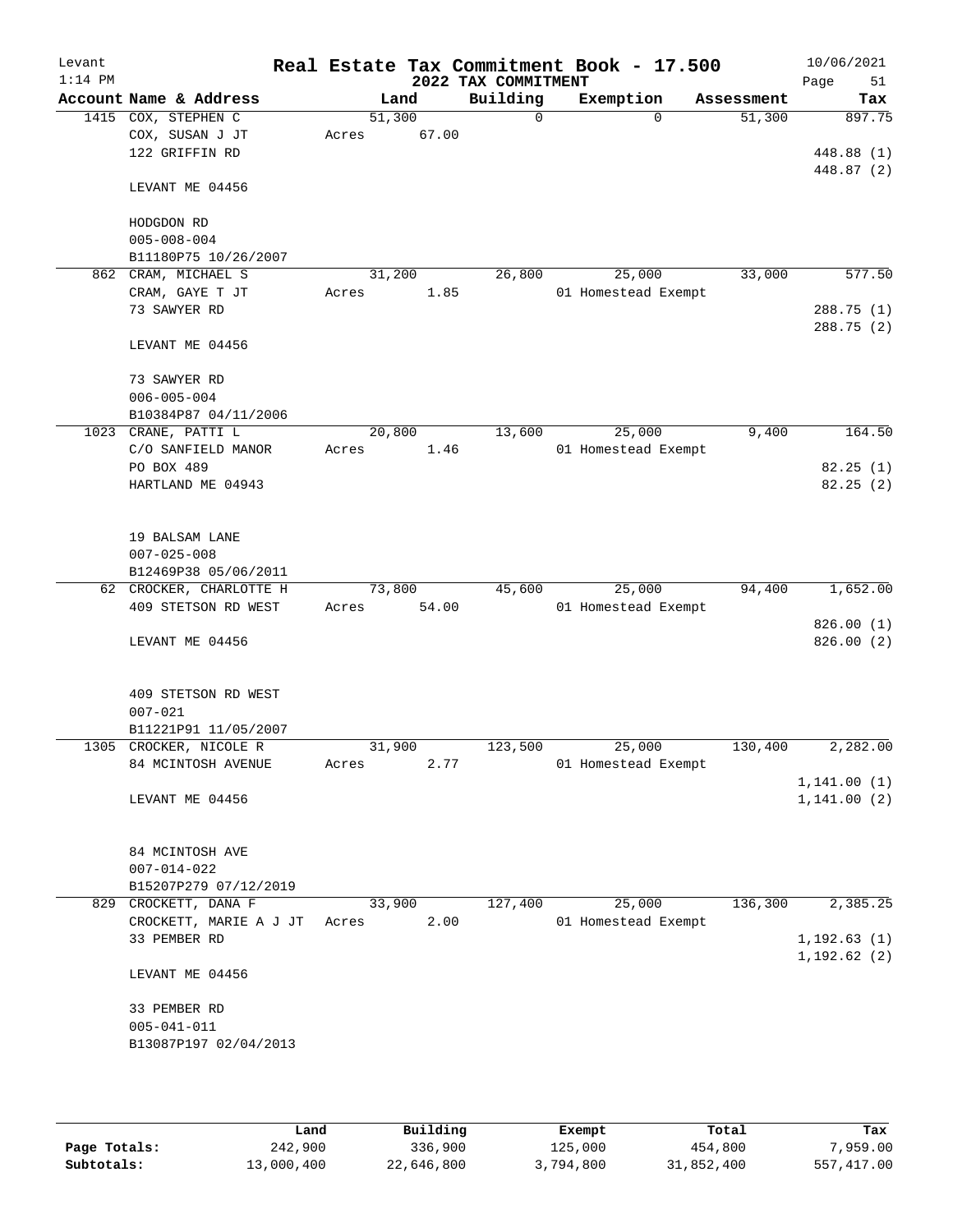| Levant<br>$1:14$ PM |                                                                                 |                 |        | 2022 TAX COMMITMENT | Real Estate Tax Commitment Book - 17.500 |            | 10/06/2021<br>Page<br>52     |
|---------------------|---------------------------------------------------------------------------------|-----------------|--------|---------------------|------------------------------------------|------------|------------------------------|
|                     | Account Name & Address                                                          |                 | Land   | Building            | Exemption                                | Assessment | Tax                          |
|                     | 1332 CROFT, CHRISTOPHER M &<br>MANDY L JT<br>C/O APRIL FOOLS INC                | 19,300<br>Acres | 1.33   | $\Omega$            | $\Omega$                                 | 19,300     | 337.75                       |
|                     | PO BOX 908                                                                      |                 |        |                     |                                          |            | 168.88(1)<br>168.87(2)       |
|                     | BREWER ME 04412 0908                                                            |                 |        |                     |                                          |            |                              |
|                     | ROBICHAUD RD<br>$002 - 002 - 014$                                               |                 |        |                     |                                          |            |                              |
|                     | B10399P330 02/24/2006                                                           |                 |        |                     |                                          |            |                              |
|                     | 152 CROFT, ROBERT E SR                                                          |                 | 42,100 | 112,900             | 25,000                                   | 130,000    | 2,275.00                     |
|                     | CROFT, SANDRA L                                                                 | Acres           | 11.78  |                     | 01 Homestead Exempt                      |            |                              |
|                     | 229 SOUTH LEVANT RD                                                             |                 |        |                     |                                          |            | 1, 137.50(1)<br>1, 137.50(2) |
|                     | LEVANT ME 04456 9741                                                            |                 |        |                     |                                          |            |                              |
|                     | 229 SOUTH LEVANT RD<br>$001 - 060$                                              |                 |        |                     |                                          |            |                              |
|                     | B14897P238 08/06/2018 B7346P243 B5627P124 B4123P307<br>10/16/1987               |                 |        |                     |                                          |            |                              |
|                     | 45 CRONKHITE, TERRANCE L<br>CRONKHITE, LISA A JT                                | 36,700<br>Acres | 1.24   | 80,500              | 25,000<br>01 Homestead Exempt            | 92,200     | 1,613.50                     |
|                     | 28 BLACKSTREAM DR                                                               |                 |        |                     |                                          |            | 806.75 (1)<br>806.75 (2)     |
|                     | LEVANT ME 04456                                                                 |                 |        |                     |                                          |            |                              |
|                     | 28 BLACKSTREAM DR                                                               |                 |        |                     |                                          |            |                              |
|                     | $011 - 051 - 004$                                                               |                 |        |                     |                                          |            |                              |
|                     | B3699P229 09/06/2001                                                            |                 |        |                     |                                          |            |                              |
|                     | 225 CROSBY, AZALEA L                                                            |                 | 35,800 | 32,300              | 25,000                                   | 43,100     | 754.25                       |
|                     | 120 BROADWAY STREET                                                             | Acres           | 4.28   |                     | 01 Homestead Exempt                      |            | 377.13(1)                    |
|                     | BAILEYVILLE ME 04694                                                            |                 |        |                     |                                          |            | 377.12(2)                    |
|                     | 4175 UNION ST                                                                   |                 |        |                     |                                          |            |                              |
|                     | $005 - 020 - 002$                                                               |                 |        |                     |                                          |            |                              |
|                     | B6412P137<br>1272 CUMMINGS, JUSTIN S                                            | 37,500          |        | 191,800             | 0                                        | 229,300    | 4,012.75                     |
|                     | 26 GASOLINE ALLEY LANE                                                          | Acres           | 6.35   |                     |                                          |            | 2,006.38(1)                  |
|                     | LEVANT ME 04456                                                                 |                 |        |                     |                                          |            | 2,006.37(2)                  |
|                     | 26 GASOLINE ALLEY LANE                                                          |                 |        |                     |                                          |            |                              |
|                     | $002 - 065 - 006$                                                               |                 |        |                     |                                          |            |                              |
|                     | B14124P143 04/14/2016 B10613P350 08/31/2006                                     |                 |        |                     |                                          |            |                              |
|                     | 154 CURLESS, GENE R                                                             | 32,400          |        | 58,500              | 25,000                                   | 65,900     | 1,153.25                     |
|                     | 124 MT PLEASANT RD                                                              | Acres           | 2.76   |                     | 01 Homestead Exempt                      |            | 576.63(1)                    |
|                     | LEVANT ME 04456                                                                 |                 |        |                     |                                          |            | 576.62(2)                    |
|                     | 124 MT PLEASANT RD<br>$001 - 021$<br>B16059P240 06/10/2021 B3061P356 02/22/1980 |                 |        |                     |                                          |            |                              |
|                     |                                                                                 |                 |        |                     |                                          |            |                              |
|                     |                                                                                 |                 |        |                     |                                          |            |                              |

|              | Land       | Building   | Exempt    | Total      | Tax        |
|--------------|------------|------------|-----------|------------|------------|
| Page Totals: | 203,800    | 476,000    | 100,000   | 579,800    | 10,146.50  |
| Subtotals:   | 13,204,200 | 23,122,800 | 3,894,800 | 32,432,200 | 567,563.50 |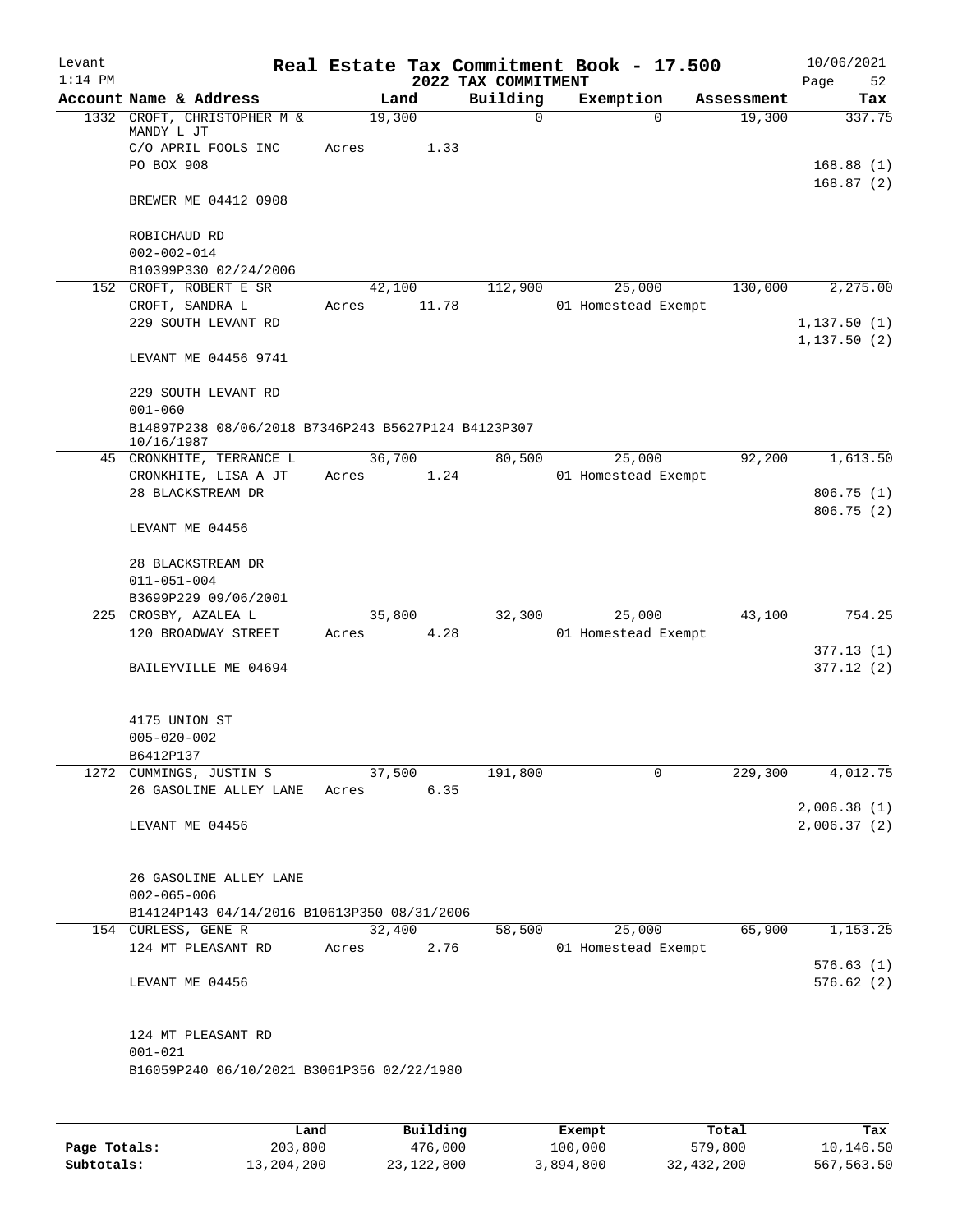| Levant<br>$1:14$ PM |                                                    |                 |          | 2022 TAX COMMITMENT | Real Estate Tax Commitment Book - 17.500 |            | 10/06/2021<br>53<br>Page |
|---------------------|----------------------------------------------------|-----------------|----------|---------------------|------------------------------------------|------------|--------------------------|
|                     | Account Name & Address                             |                 | Land     | Building            | Exemption                                | Assessment | Tax                      |
|                     | 1591 CURRAN, THOMAS<br>17 WILLOWBROOK LANE         |                 | $\Omega$ | 27,100              | 25,000<br>01 Homestead Exempt            | 2,100      | 36.75                    |
|                     | LEVANT ME 04456                                    |                 |          |                     |                                          |            | 18.38(1)<br>18.37(2)     |
|                     | 17 WILLOWBROOK LANE<br>$001 - 055 - B06$           |                 |          |                     |                                          |            |                          |
|                     | 157 CURRY, DALE J (HEIRS)                          | 30,800          |          | 3,100               | 0                                        | 33,900     | 593.25                   |
|                     | C/O HARRY CURRY III                                | Acres           | 49.00    |                     |                                          |            |                          |
|                     | 620 LAPOINTE ROAD                                  |                 |          |                     |                                          |            | 296.63(1)                |
|                     | STETSON ME 04488                                   |                 |          |                     |                                          |            | 296.62(2)                |
|                     | HORSEBACK RD (OFF)<br>$004 - 001$                  |                 |          |                     |                                          |            |                          |
|                     | B1625P373                                          |                 |          |                     |                                          |            |                          |
|                     | 669 CURRY, KEVIN H                                 | 34,600          |          | 144,000             | 25,000                                   | 153,600    | 2,688.00                 |
|                     | CURRY, TERESA A JT                                 | Acres           | 2.00     |                     | 01 Homestead Exempt                      |            |                          |
|                     | 4320 UNION ST                                      |                 |          |                     |                                          |            | 1,344.00(1)              |
|                     | LEVANT ME 04456 9724                               |                 |          |                     |                                          |            | 1,344.00(2)              |
|                     | 4320 UNION ST<br>$008 - 001$                       |                 |          |                     |                                          |            |                          |
|                     | B6528P165                                          |                 |          |                     |                                          |            |                          |
|                     | 1535 CURTIS, ERIC J                                | 33,000          |          | 132,800             | 25,000                                   | 140,800    | 2,464.00                 |
|                     | CURTIS, DEBRA M JT                                 | Acres           | 1.04     |                     | 01 Homestead Exempt                      |            |                          |
|                     | 5 FOXTAIL RD                                       |                 |          |                     |                                          |            | 1,232.00(1)              |
|                     | LEVANT ME 04456                                    |                 |          |                     |                                          |            | 1,232.00(2)              |
|                     | 5 FOXTAIL LANE                                     |                 |          |                     |                                          |            |                          |
|                     | $003 - 034 - 007$                                  |                 |          |                     |                                          |            |                          |
|                     | B12977P239 10/12/2012                              |                 |          |                     |                                          |            |                          |
|                     | 672 CURTIS, JAMIE L<br>BIRMINGHAM, WILLIAM J<br>JТ | 33,700<br>Acres | 1.84     | 81,000              | 25,000<br>01 Homestead Exempt            | 89,700     | 1,569.75                 |
|                     | 305 KENDUSKEAG RD                                  |                 |          |                     |                                          |            | 784.88 (1)<br>784.87 (2) |
|                     | LEVANT ME 04456 9704                               |                 |          |                     |                                          |            |                          |
|                     | 305 KENDUSKEAG RD<br>$006 - 008$                   |                 |          |                     |                                          |            |                          |
|                     | B10591P1 08/18/2006 B4600P97 02/14/1990            |                 |          |                     |                                          |            |                          |
|                     | 158 CURTIS, LILA J                                 | 34,500          |          | 58,400              | 25,000                                   | 67,900     | 1,188.25                 |
|                     | 24 GRIFFIN RD                                      | Acres           | 2.85     |                     | 01 Homestead Exempt                      |            |                          |
|                     | LEVANT ME 04456 9744                               |                 |          |                     |                                          |            | 594.13(1)<br>594.12(2)   |
|                     | 24 GRIFFIN RD                                      |                 |          |                     |                                          |            |                          |
|                     | $002 - 050$                                        |                 |          |                     |                                          |            |                          |
|                     | B2431P89 11/10/1971                                |                 |          |                     |                                          |            |                          |
|                     |                                                    |                 |          |                     |                                          |            |                          |

|              | Land       | Building   | Exempt    | Total      | Tax        |
|--------------|------------|------------|-----------|------------|------------|
| Page Totals: | 166,600    | 446,400    | 125,000   | 488,000    | 8,540.00   |
| Subtotals:   | 13,370,800 | 23,569,200 | 4,019,800 | 32,920,200 | 576,103.50 |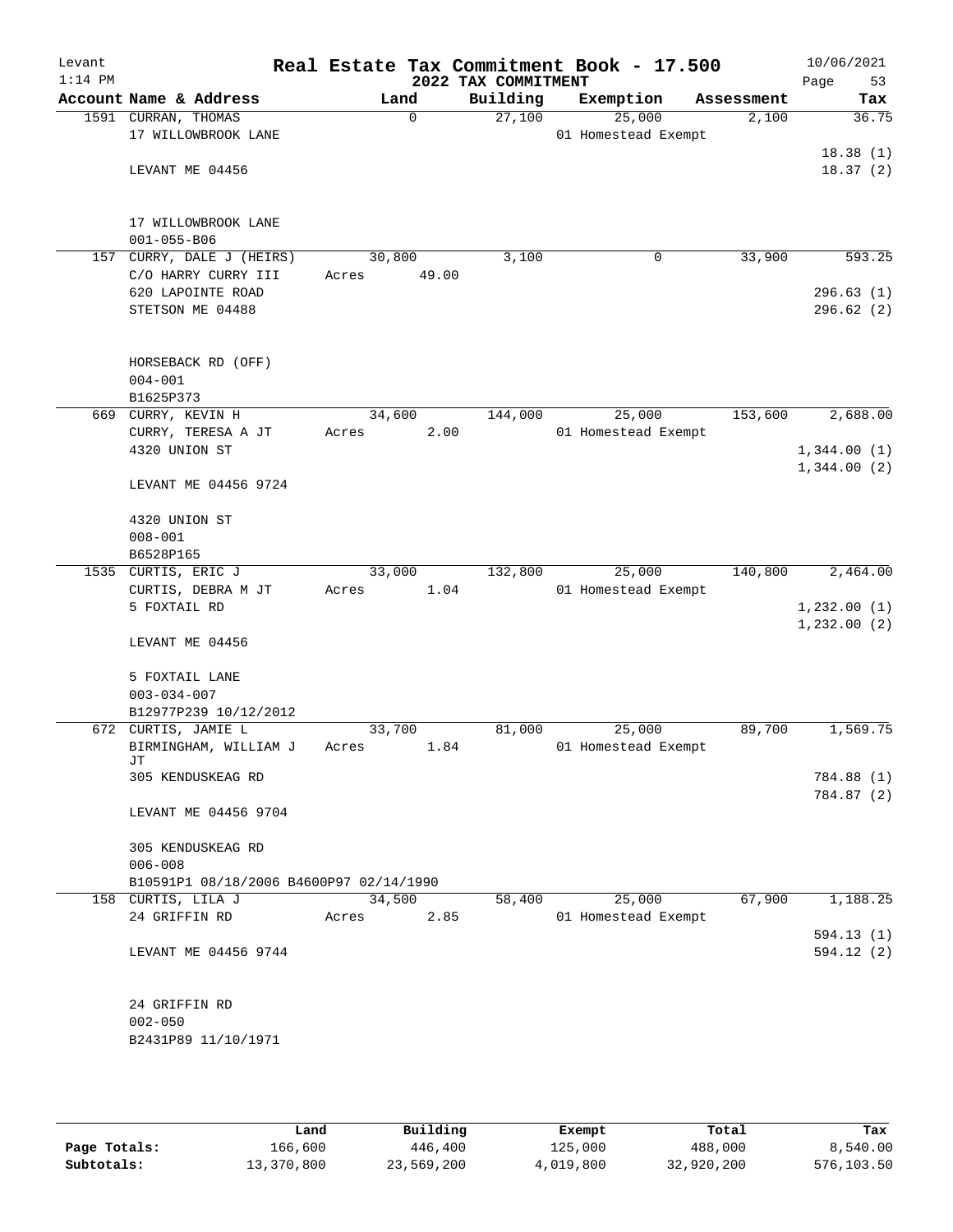| Levant<br>$1:14$ PM |                                                                    |                         | 2022 TAX COMMITMENT | Real Estate Tax Commitment Book - 17.500 |            | 10/06/2021<br>Page<br>54               |
|---------------------|--------------------------------------------------------------------|-------------------------|---------------------|------------------------------------------|------------|----------------------------------------|
|                     | Account Name & Address                                             | Land                    | Building            | Exemption                                | Assessment | Tax                                    |
|                     | 1424 CURTIS, MICHELLE R<br>CURTIS, MARK R JT<br>17 THIBODEAU DRIVE | 33,200<br>1.20<br>Acres | 117,400             | 25,000<br>01 Homestead Exempt            | 125,600    | 2,198.00<br>1,099.00(1)<br>1,099.00(2) |
|                     | LEVANT ME 04456                                                    |                         |                     |                                          |            |                                        |
|                     | 17 THIBODEAU DRIVE<br>$003 - 004 - 006$<br>B11210P283 11/20/2007   |                         |                     |                                          |            |                                        |
|                     | 602 CYPER REAL ESTATE, LLC                                         | 40,500                  | 234,200             | 0                                        | 274,700    | 4,807.25                               |
|                     | 40 BIRCH WAY                                                       | 1.30<br>Acres           |                     |                                          |            | 2,403.63(1)                            |
|                     | STETSON ME 04488                                                   |                         |                     |                                          |            | 2,403.62(2)                            |
|                     | 6 STETSON RD EAST<br>$008 - 012$                                   |                         |                     |                                          |            |                                        |
|                     | BB14925P335 09/04/2018 B2945P200                                   |                         |                     |                                          |            |                                        |
|                     | 399 CYR, DUSTIN V                                                  | 42,200                  | 128,400             | 0                                        | 170,600    | 2,985.50                               |
|                     | CYR, DONNA M JT<br>5 SOUTH SLOPE DRIVE                             | 10.00<br>Acres          |                     |                                          |            | 1,492.75(1)                            |
|                     | CARMEL ME 04419                                                    |                         |                     |                                          |            | 1,492.75(2)                            |
|                     | 82 HODGDON RD                                                      |                         |                     |                                          |            |                                        |
|                     | $005 - 011 - 001$                                                  |                         |                     |                                          |            |                                        |
|                     | B15448P168 02/24/2020 B3596P2                                      |                         |                     |                                          |            |                                        |
|                     | 360 CYR, GILBERT J III                                             | 48,300                  | 46,600              | $\mathbf 0$                              | 94,900     | 1,660.75                               |
|                     | CYR, MINDY JO JT<br>233 SOUTH LEVANT ROAD                          | Acres<br>21.00          |                     |                                          |            | 830.38 (1)                             |
|                     | LEVANT ME 04456                                                    |                         |                     |                                          |            | 830.37 (2)                             |
|                     | 279 SOUTH LEVANT RD<br>$001 - 056$                                 |                         |                     |                                          |            |                                        |
|                     | B14199P288 07/05/2016 B12933P321 08/24/2012                        |                         |                     |                                          |            |                                        |
|                     | B3030P293 10/18/1979                                               |                         |                     |                                          |            |                                        |
|                     | 1288 CYR, GILBERT J III                                            | 33,900                  | 199,500             | $\mathbf 0$                              | 233,400    | 4,084.50                               |
|                     | CYR, MINDY J JT                                                    | 2.00<br>Acres           |                     |                                          |            | 2,042.25(1)                            |
|                     | 233 SOUTH LEVANT RD                                                |                         |                     |                                          |            | 2,042.25 (2)                           |
|                     | LEVANT ME 04456                                                    |                         |                     |                                          |            |                                        |
|                     | 233 SOUTH LEVANT RD                                                |                         |                     |                                          |            |                                        |
|                     | $001 - 060 - 004$                                                  |                         |                     |                                          |            |                                        |
|                     | B10626P230 09/13/2006                                              |                         |                     | 25,000                                   | 72,600     | 1,270.50                               |
| 1608                | CYR, JUDI L<br>CYR, MATTHEW P                                      | 26,000<br>2.18<br>Acres | 71,600              | 01 Homestead Exempt                      |            |                                        |
|                     | 159 AVENUE RD                                                      |                         |                     |                                          |            | 635.25(1)                              |
|                     | LEVANT ME 04456 9727                                               |                         |                     |                                          |            | 635.25(2)                              |
|                     | 14 BOG VIEW LANE                                                   |                         |                     |                                          |            |                                        |
|                     | $007 - 042 - 002$                                                  |                         |                     |                                          |            |                                        |
|                     | B12624P294 10/13/2011                                              |                         |                     |                                          |            |                                        |
|                     |                                                                    |                         |                     |                                          |            |                                        |
|                     |                                                                    |                         |                     |                                          |            |                                        |

|              | Land       | Building   | Exempt    | Total      | Tax        |
|--------------|------------|------------|-----------|------------|------------|
| Page Totals: | 224,100    | 797.700    | 50,000    | 971,800    | 17,006.50  |
| Subtotals:   | 13,594,900 | 24,366,900 | 4,069,800 | 33,892,000 | 593,110.00 |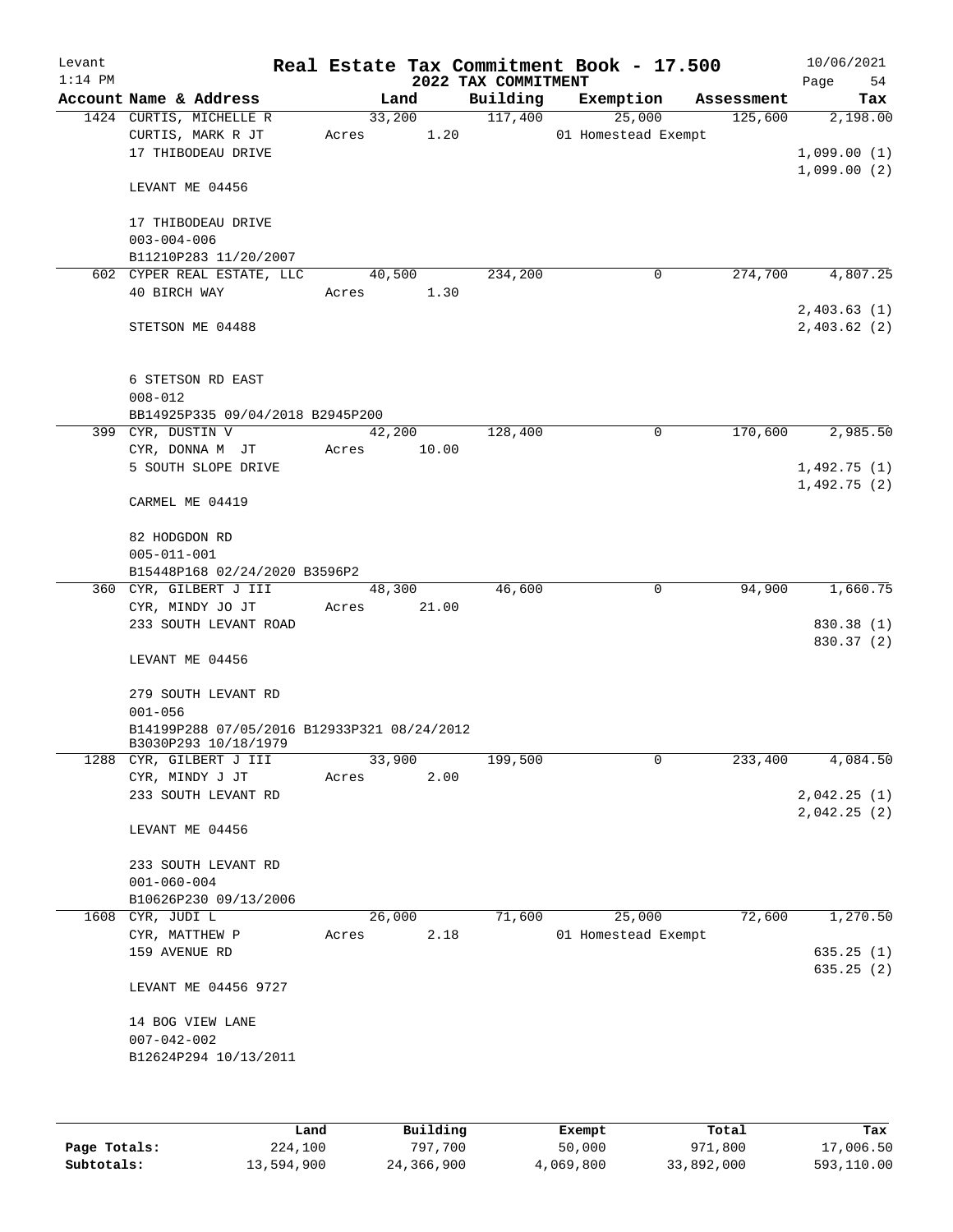| Levant<br>$1:14$ PM |                                                                      |                 |        | 2022 TAX COMMITMENT | Real Estate Tax Commitment Book - 17.500   |            | 10/06/2021<br>Page<br>55 |
|---------------------|----------------------------------------------------------------------|-----------------|--------|---------------------|--------------------------------------------|------------|--------------------------|
|                     | Account Name & Address                                               |                 | Land   | Building            | Exemption                                  | Assessment | Tax                      |
|                     | 413 CYR, LOUISE M                                                    | 36,500          |        | 127,700             | 31,000                                     | 133,200    | 2,331.00                 |
|                     | 15 SUNNY ACRES DR                                                    | Acres           | 1.00   |                     | 01 Homestead Exempt                        |            |                          |
|                     |                                                                      |                 |        |                     | 12 WW2+ Veteran Res                        |            | 1,165.50(1)              |
|                     | LEVANT ME 04456 0201                                                 |                 |        |                     |                                            |            | 1, 165.50(2)             |
|                     | 15 SUNNY ACRES DR                                                    |                 |        |                     |                                            |            |                          |
|                     | $003 - 033 - 004$                                                    |                 |        |                     |                                            |            |                          |
|                     | B9724P328 01/19/2005 B6630P69                                        |                 |        |                     |                                            |            |                          |
|                     | 456 DALY, CHARLES T III &<br>TERESA & ERIC                           | 33,300          |        | 48,900              | 25,000                                     | 57,200     | 1,001.00                 |
|                     | DALY, ERIC C                                                         | Acres           | 1.37   |                     | 01 Homestead Exempt                        |            |                          |
|                     | 503 AVENUE ROAD                                                      |                 |        |                     |                                            |            | 500.50(1)                |
|                     | LEVANT ME 04456 0116                                                 |                 |        |                     |                                            |            | 500.50(2)                |
|                     | 503 AVENUE RD                                                        |                 |        |                     |                                            |            |                          |
|                     | $009 - 003$                                                          |                 |        |                     |                                            |            |                          |
|                     | B13518P276 04/23/2014 B6738P159                                      |                 |        |                     |                                            |            |                          |
| 340                 | DANDRO, TRAVIS<br>DANDRO, AMANDA                                     | 22,200<br>Acres | 3.00   | 120,700             | 25,000<br>01 Homestead Exempt              | 117,900    | 2,063.25                 |
|                     | PO BOX 103                                                           |                 |        |                     |                                            |            | 1,031.63(1)              |
|                     |                                                                      |                 |        |                     |                                            |            | 1,031.62(2)              |
|                     | LEVANT Maine 04456                                                   |                 |        |                     |                                            |            |                          |
|                     | 142 KENDUSKEAG RD                                                    |                 |        |                     |                                            |            |                          |
|                     | $003 - 010$                                                          |                 |        |                     |                                            |            |                          |
|                     | B10540P192 07/18/2006                                                |                 |        |                     |                                            |            |                          |
|                     | 528 DARVEAU, ROBERT A                                                | 69,900          |        | 190,600             | 31,000                                     | 229,500    | 4,016.25                 |
|                     | DARVEAU, CANDICE A JT<br>PO BOX 204                                  | Acres           | 42.17  |                     | 01 Homestead Exempt<br>12 WW2+ Veteran Res |            | 2,008.13(1)              |
|                     |                                                                      |                 |        |                     |                                            |            | 2,008.12(2)              |
|                     | LEVANT ME 04456                                                      |                 |        |                     |                                            |            |                          |
|                     | 234 LAKE RD                                                          |                 |        |                     |                                            |            |                          |
|                     | $002 - 060$                                                          |                 |        |                     |                                            |            |                          |
|                     | B10997P85 06/13/2007 B4813P334 07/30/1990                            |                 |        |                     |                                            |            |                          |
|                     | 164 DAUDELIN, KATRINA M<br>173 WING RD                               | 33,500<br>Acres | 1.30   | 75,200              | $\overline{0}$                             | 108,700    | 1,902.25                 |
|                     |                                                                      |                 |        |                     |                                            |            | 951.13(1)                |
|                     | LEVANT ME 04456 9708                                                 |                 |        |                     |                                            |            | 951.12(2)                |
|                     |                                                                      |                 |        |                     |                                            |            |                          |
|                     | 173 WING RD                                                          |                 |        |                     |                                            |            |                          |
|                     | $003 - 038 - 001$                                                    |                 |        |                     |                                            |            |                          |
|                     | B14556P113 07/25/2017 B2471P102 07/01/1974<br>365 DAUPHINEE, LUANN J |                 | 37,900 | 165,500             | 25,000                                     | 178,400    | 3,122.00                 |
|                     | DAUPHINEE, TERRY L JT                                                | Acres           | 5.90   |                     | 01 Homestead Exempt                        |            |                          |
|                     | 18 STETSON RD EAST                                                   |                 |        |                     |                                            |            | 1,561.00(1)              |
|                     | LEVANT ME 04456 9727                                                 |                 |        |                     |                                            |            | 1,561.00(2)              |
|                     | 18 STETSON RD EAST                                                   |                 |        |                     |                                            |            |                          |
|                     | $008 - 014$                                                          |                 |        |                     |                                            |            |                          |
|                     | B6996P14                                                             |                 |        |                     |                                            |            |                          |
|                     |                                                                      |                 |        |                     |                                            |            |                          |
|                     |                                                                      |                 |        |                     |                                            |            |                          |

|              | Land       | Building   | Exempt    | Total      | Tax        |
|--------------|------------|------------|-----------|------------|------------|
| Page Totals: | 233,300    | 728,600    | 137,000   | 824,900    | 14,435.75  |
| Subtotals:   | 13,828,200 | 25,095,500 | 4,206,800 | 34,716,900 | 607,545.75 |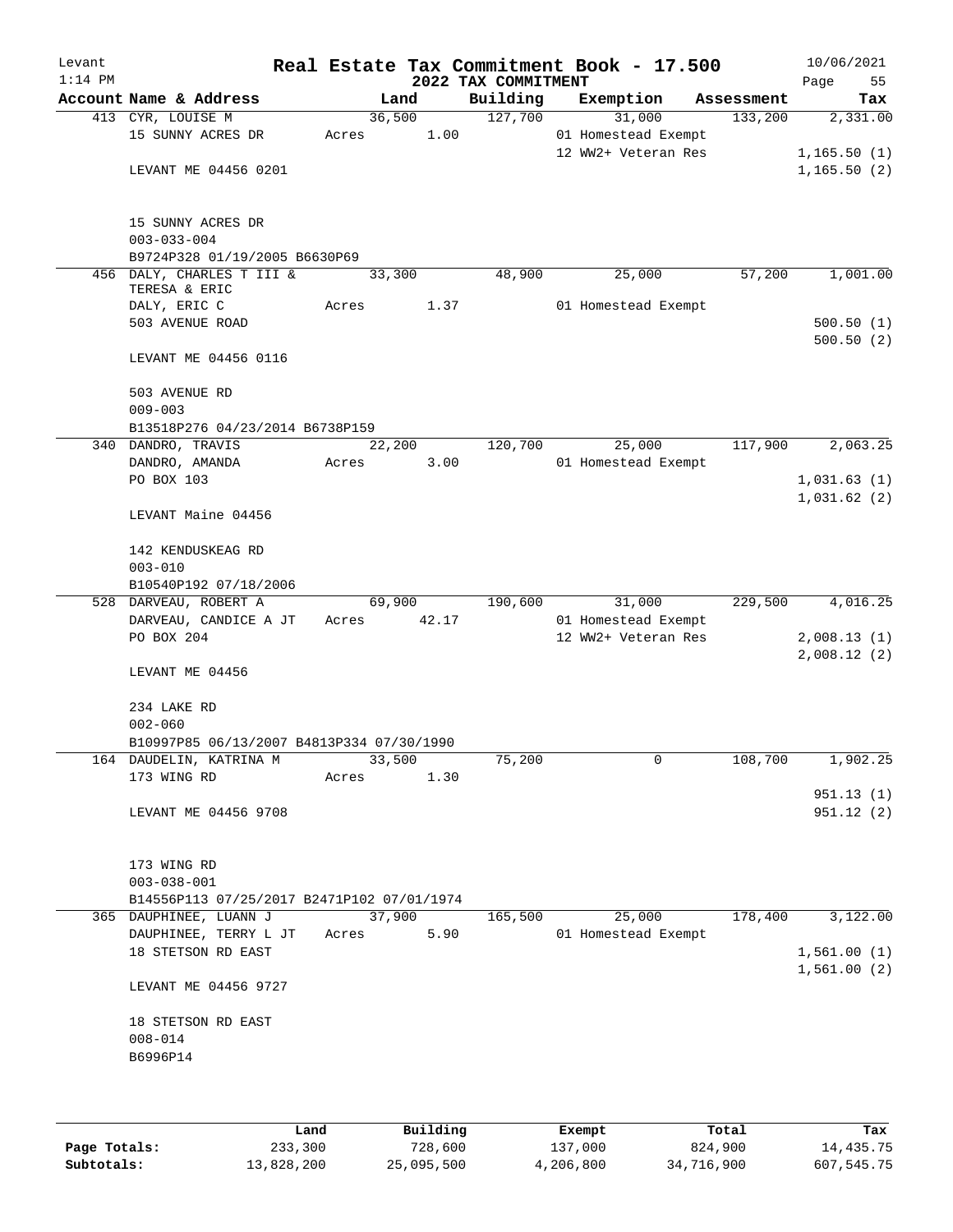| Levant       |                                           |            |        |              |                                 | Real Estate Tax Commitment Book - 17.500 |            | 10/06/2021        |
|--------------|-------------------------------------------|------------|--------|--------------|---------------------------------|------------------------------------------|------------|-------------------|
| $1:14$ PM    | Account Name & Address                    |            |        | Land         | 2022 TAX COMMITMENT<br>Building | Exemption                                | Assessment | Page<br>56<br>Tax |
|              | 1167 DAVENPORT, WAYNE                     |            | 33,000 |              | 48,700                          | 25,000                                   | 56,700     | 992.25            |
|              | DAVENPORT, ROBIN R JT                     |            | Acres  | 1.03         |                                 | 01 Homestead Exempt                      |            |                   |
|              | 19 FRANCIS DR                             |            |        |              |                                 |                                          |            | 496.13 (1)        |
|              |                                           |            |        |              |                                 |                                          |            | 496.12 (2)        |
|              | LEVANT ME 04456                           |            |        |              |                                 |                                          |            |                   |
|              |                                           |            |        |              |                                 |                                          |            |                   |
|              | 19 FRANCIS DR<br>$002 - 022 - 010$        |            |        |              |                                 |                                          |            |                   |
|              | B6543P132                                 |            |        |              |                                 |                                          |            |                   |
|              | 1191 DAVIS COURT PARK, LLC                |            |        | 0            | 13,800                          | 0                                        | 13,800     | 241.50            |
|              | PO BOX 1504                               |            |        |              |                                 |                                          |            |                   |
|              |                                           |            |        |              |                                 |                                          |            | 120.75(1)         |
|              | SAGAMORE BEACH MA 02562                   |            |        |              |                                 |                                          |            | 120.75(2)         |
|              |                                           |            |        |              |                                 |                                          |            |                   |
|              |                                           |            |        |              |                                 |                                          |            |                   |
|              | 5 HUMMINGBIRD LANE                        |            |        |              |                                 |                                          |            |                   |
|              | 011-020-003-B01                           |            |        |              |                                 |                                          |            |                   |
|              | 1192 DAVIS COURT PARK, LLC<br>PO BOX 1504 |            |        | 0            | 13,300                          | 0                                        | 13,300     | 232.75            |
|              |                                           |            |        |              |                                 |                                          |            | 116.38(1)         |
|              | SAGAMORE BEACH MA 02562                   |            |        |              |                                 |                                          |            | 116.37(2)         |
|              |                                           |            |        |              |                                 |                                          |            |                   |
|              |                                           |            |        |              |                                 |                                          |            |                   |
|              | 26 RUGOSA LANE                            |            |        |              |                                 |                                          |            |                   |
|              | $011 - 020 - 003 - B08$                   |            |        |              |                                 |                                          |            |                   |
|              | 1193 DAVIS COURT PARK, LLC                |            |        | $\mathbf 0$  | 12,200                          | 0                                        | 12,200     | 213.50            |
|              | PO BOX 1504                               |            |        |              |                                 |                                          |            |                   |
|              |                                           |            |        |              |                                 |                                          |            | 106.75(1)         |
|              | SAGAMORE BEACH MA 02562                   |            |        |              |                                 |                                          |            | 106.75(2)         |
|              |                                           |            |        |              |                                 |                                          |            |                   |
|              | 28 RUGOSA LANE                            |            |        |              |                                 |                                          |            |                   |
|              | 011-020-003-B10                           |            |        |              |                                 |                                          |            |                   |
|              | 1194 DAVIS COURT PARK, LLC                |            |        | 0            | 31,900                          | 0                                        | 31,900     | 558.25            |
|              | PO BOX 1504                               |            |        |              |                                 |                                          |            |                   |
|              |                                           |            |        |              |                                 |                                          |            | 279.13(1)         |
|              | SAGAMORE BEACH MA 02562                   |            |        |              |                                 |                                          |            | 279.12(2)         |
|              |                                           |            |        |              |                                 |                                          |            |                   |
|              | 30 RUGOSA LANE                            |            |        |              |                                 |                                          |            |                   |
|              | $011 - 020 - 003 - B12$                   |            |        |              |                                 |                                          |            |                   |
| 1213         | DAVIS COURT PARK, LLC                     |            |        | 0            | 12,800                          | 0                                        | 12,800     | 224.00            |
|              | PO BOX 1504                               |            |        |              |                                 |                                          |            |                   |
|              |                                           |            |        |              |                                 |                                          |            | 112.00(1)         |
|              | SAGAMORE BEACH MA 02562                   |            |        |              |                                 |                                          |            | 112.00(2)         |
|              |                                           |            |        |              |                                 |                                          |            |                   |
|              | 38 RUGOSA LANE                            |            |        |              |                                 |                                          |            |                   |
|              | $011 - 020 - 003 - B16$                   |            |        |              |                                 |                                          |            |                   |
| 1215         | DAVIS COURT PARK, LLC                     |            |        | 0            | 13,900                          | 0                                        | 13,900     | 243.25            |
|              | PO BOX 1504                               |            |        |              |                                 |                                          |            |                   |
|              |                                           |            |        |              |                                 |                                          |            | 121.63(1)         |
|              | SAGAMORE BEACH MA 02562                   |            |        |              |                                 |                                          |            | 121.62(2)         |
|              |                                           |            |        |              |                                 |                                          |            |                   |
|              |                                           |            |        |              |                                 |                                          |            |                   |
|              | 40 RUGOSA LANE<br>$011 - 020 - 003 - B18$ |            |        |              |                                 |                                          |            |                   |
|              |                                           |            |        |              |                                 |                                          |            |                   |
|              |                                           | Land       |        | Building     |                                 | Exempt                                   | Total      | Tax               |
| Page Totals: |                                           | 33,000     |        | 146,600      |                                 | 25,000                                   | 154,600    | 2,705.50          |
| Subtotals:   |                                           | 13,861,200 |        | 25, 242, 100 |                                 | 4,231,800                                | 34,871,500 | 610, 251.25       |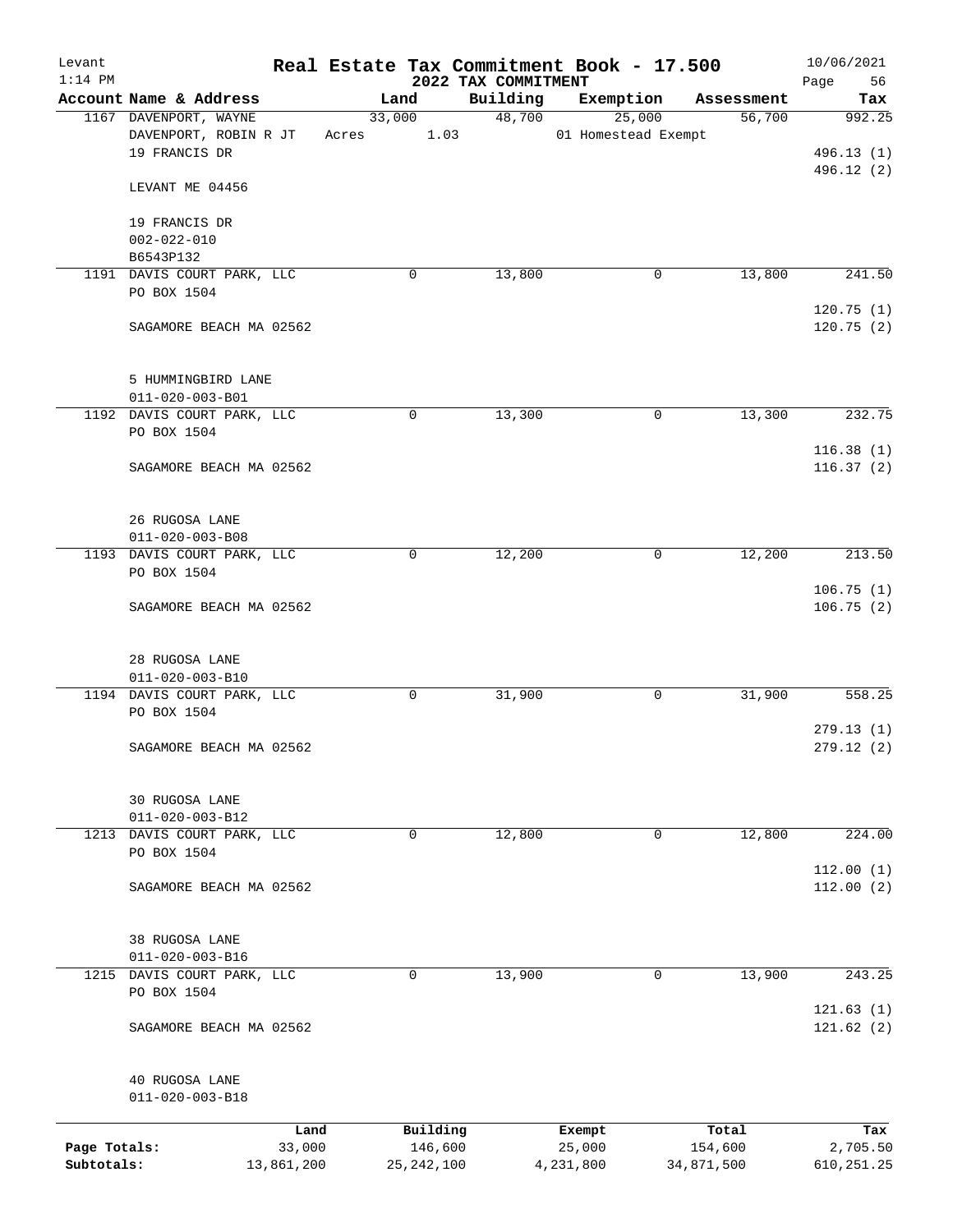| Levant<br>$1:14$ PM |                                                     | Real Estate Tax Commitment Book - 17.500 | 2022 TAX COMMITMENT |             |            | 10/06/2021<br>Page<br>57 |
|---------------------|-----------------------------------------------------|------------------------------------------|---------------------|-------------|------------|--------------------------|
|                     | Account Name & Address                              | Land                                     | Building            | Exemption   | Assessment | Tax                      |
|                     | 1302 DAVIS COURT PARK, LLC                          | 33,200                                   | 17,300              | $\Omega$    | 50, 500    | 883.75                   |
|                     | PO BOX 1504                                         | Acres 1.18                               |                     |             |            |                          |
|                     |                                                     |                                          |                     |             |            | 441.88 (1)               |
|                     | SAGAMORE BEACH MA 02562                             |                                          |                     |             |            | 441.87 (2)               |
|                     |                                                     |                                          |                     |             |            |                          |
|                     | 12 HUMMINGBIRD LANE                                 |                                          |                     |             |            |                          |
|                     | $011 - 020 - 006$                                   |                                          |                     |             |            |                          |
|                     | B15721P244 10/01/2020 B4954P29                      |                                          |                     |             |            | 799.75                   |
|                     | 1303 DAVIS COURT PARK, LLC<br>PO BOX 1504           | 33,000                                   | 12,700              | 0           | 45,700     |                          |
|                     |                                                     | Acres 1.00                               |                     |             |            | 399.88 (1)               |
|                     | SAGAMORE BEACH MA 02562                             |                                          |                     |             |            | 399.87 (2)               |
|                     |                                                     |                                          |                     |             |            |                          |
|                     | 16 HUMMINGBIRD LANE                                 |                                          |                     |             |            |                          |
|                     | $011 - 020 - 001$                                   |                                          |                     |             |            |                          |
|                     | B15721P244 10/01/2020 B4954P29                      |                                          |                     |             |            |                          |
|                     | 1304 DAVIS COURT PARK, LLC 33,000                   |                                          | 7,400               | 0           | 40,400     | 707.00                   |
|                     | PO BOX 1504                                         | 1.00<br>Acres                            |                     |             |            |                          |
|                     |                                                     |                                          |                     |             |            | 353.50(1)                |
|                     | SAGAMORE BEACH MA 02562                             |                                          |                     |             |            | 353.50(2)                |
|                     |                                                     |                                          |                     |             |            |                          |
|                     |                                                     |                                          |                     |             |            |                          |
|                     | 20 HUMMINGBIRD LANE                                 |                                          |                     |             |            |                          |
|                     | $011 - 020 - 002$                                   |                                          |                     |             |            |                          |
|                     | B15721P244 10/01/2020                               |                                          |                     |             |            |                          |
|                     | 1064 DAVIS COURT PARK, LLC<br>PO BOX 1504           | 161,600<br>Acres<br>11.35                | $\Omega$            | $\mathbf 0$ | 161,600    | 2,828.00                 |
|                     |                                                     |                                          |                     |             |            | 1,414.00(1)              |
|                     | SAGAMORE BEACH MA 02562                             |                                          |                     |             |            | 1,414.00(2)              |
|                     |                                                     |                                          |                     |             |            |                          |
|                     | RUGOSA LANE                                         |                                          |                     |             |            |                          |
|                     | $011 - 020 - 003$                                   |                                          |                     |             |            |                          |
|                     | B15721P244 10/01/2020 B10379P73 04/03/2006 B4954P29 |                                          |                     |             |            |                          |
|                     | 1029 DAVIS COURT PARK, LLC                          | $\mathbf 0$                              | 11,100              | 0           | 11,100     | 194.25                   |
|                     | PO BOX 1504                                         |                                          |                     |             |            |                          |
|                     |                                                     |                                          |                     |             |            | 97.13(1)                 |
|                     | SAGAMORE BEACH MA 02562                             |                                          |                     |             |            | 97.12(2)                 |
|                     |                                                     |                                          |                     |             |            |                          |
|                     | 23 RUGOSA LANE                                      |                                          |                     |             |            |                          |
|                     | $011 - 020 - 003 - B09$                             |                                          |                     |             |            |                          |
|                     | 1031 DAVIS COURT PARK, LLC                          | 0                                        | 8,200               | 0           | 8,200      | 143.50                   |
|                     | PO BOX 1504                                         |                                          |                     |             |            |                          |
|                     |                                                     |                                          |                     |             |            | 71.75(1)                 |
|                     | SAGAMORE BEACH MA 02562                             |                                          |                     |             |            | 71.75(2)                 |
|                     |                                                     |                                          |                     |             |            |                          |
|                     |                                                     |                                          |                     |             |            |                          |
|                     | 24 RUGOSA LANE                                      |                                          |                     |             |            |                          |
|                     | $011 - 020 - 003 - B06$                             |                                          |                     |             |            |                          |

|              | Land         | Building     | Exempt    | Total      | Tax        |
|--------------|--------------|--------------|-----------|------------|------------|
| Page Totals: | 260,800      | 56,700       |           | 317,500    | 5,556.25   |
| Subtotals:   | 14, 122, 000 | 25, 298, 800 | 4,231,800 | 35,189,000 | 615,807.50 |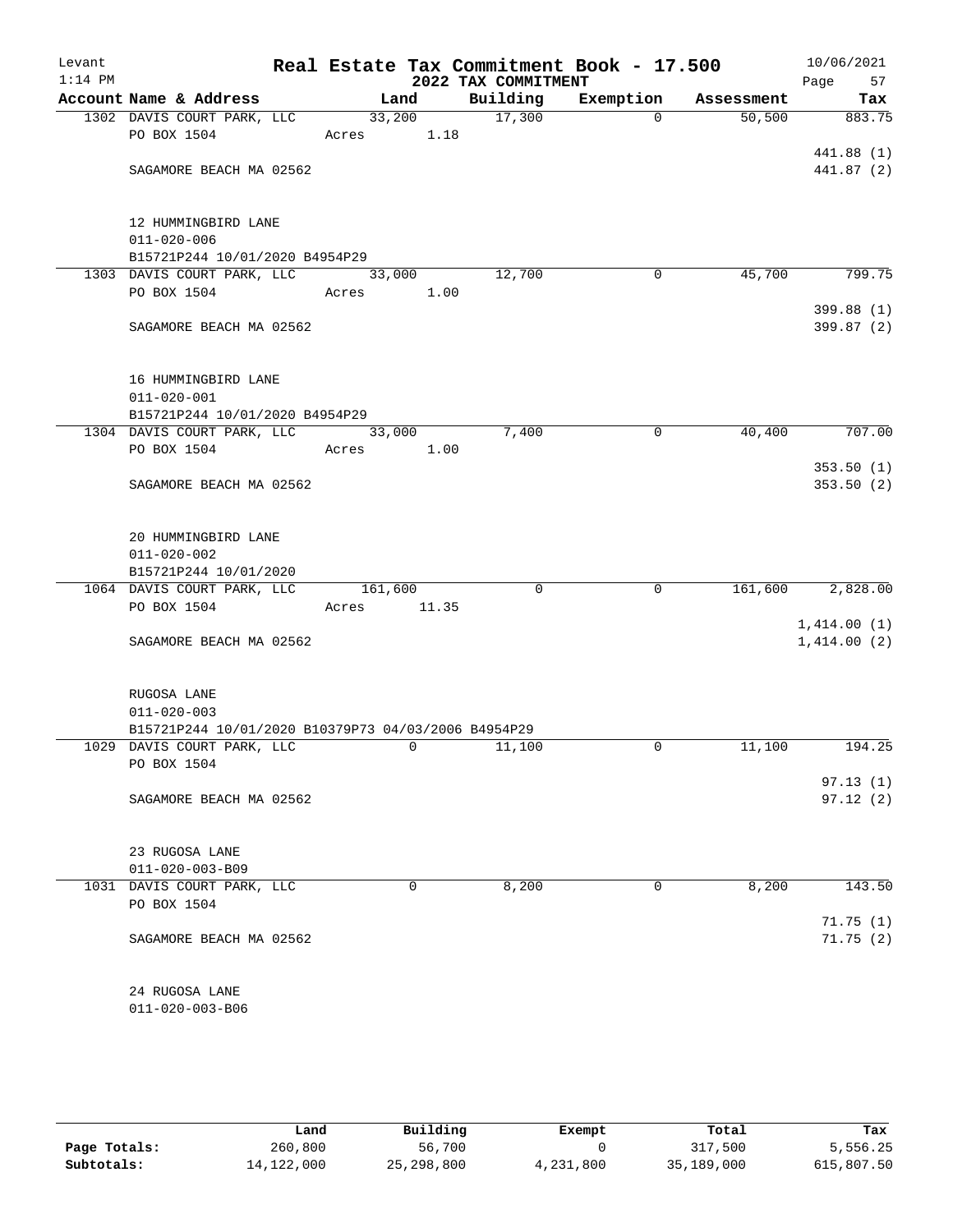| Levant<br>$1:14$ PM |                                           |      |             |                     | Real Estate Tax Commitment Book - 17.500 |             |                  | 10/06/2021             |
|---------------------|-------------------------------------------|------|-------------|---------------------|------------------------------------------|-------------|------------------|------------------------|
|                     | Account Name & Address                    |      | Land        |                     | 2022 TAX COMMITMENT<br>Building          | Exemption   | Assessment       | Page<br>58<br>Tax      |
|                     | 1032 DAVIS COURT PARK, LLC<br>PO BOX 1504 |      | $\mathbf 0$ |                     | 12,000                                   | $\Omega$    | 12,000           | 210.00                 |
|                     | SAGAMORE BEACH MA 02562                   |      |             |                     |                                          |             |                  | 105.00(1)<br>105.00(2) |
|                     | 27 RUGOSA LANE<br>$011 - 020 - 003 - B11$ |      |             |                     |                                          |             |                  |                        |
|                     | 1033 DAVIS COURT PARK, LLC<br>PO BOX 1504 |      | $\mathbf 0$ |                     | 9,500                                    | 0           | 9,500            | 166.25                 |
|                     | SAGAMORE BEACH MA 02562                   |      |             |                     |                                          |             |                  | 83.13(1)<br>83.12 (2)  |
|                     | 31 RUGOSA LANE<br>$011 - 020 - 003 - B13$ |      |             |                     |                                          |             |                  |                        |
|                     | 1025 DAVIS COURT PARK, LLC<br>PO BOX 1504 |      | $\mathbf 0$ |                     | 11,100                                   | 0           | 11,100           | 194.25                 |
|                     | SAGAMORE BEACH MA 02562                   |      |             |                     |                                          |             |                  | 97.13(1)<br>97.12(2)   |
|                     | 19 RUGOSA LANE<br>$011 - 020 - 003 - B07$ |      |             |                     |                                          |             |                  |                        |
|                     | 1443 DAVIS COURT PARK, LLC<br>PO BOX 1504 |      | 0           |                     | 19,900                                   | 0           | 19,900           | 348.25                 |
|                     | SAGAMORE BEACH MA 02562                   |      |             |                     |                                          |             |                  | 174.13(1)<br>174.12(2) |
|                     | 39 RUGOSA LANE<br>$011 - 020 - 003 - B15$ |      |             |                     |                                          |             |                  |                        |
|                     | 1444 DAVIS COURT PARK, LLC<br>PO BOX 1504 |      | $\mathbf 0$ |                     | 12,200                                   | 0           | 12,200           | 213.50                 |
|                     | SAGAMORE BEACH MA 02562                   |      |             |                     |                                          |             |                  | 106.75(1)<br>106.75(2) |
|                     | 51 RUGOSA LANE<br>$011 - 020 - 003 - B17$ |      |             |                     |                                          |             |                  |                        |
| 1445                | DAVIS COURT PARK, LLC<br>PO BOX 1504      |      | 0           |                     | 24,700                                   | $\mathbf 0$ | 24,700           | 432.25                 |
|                     | SAGAMORE BEACH MA 02562                   |      |             |                     |                                          |             |                  | 216.13(1)<br>216.12(2) |
|                     | 65 RUGOSA LANE<br>$011 - 020 - 003 - B19$ |      |             |                     |                                          |             |                  |                        |
|                     | 1371 DAVIS COURT PARK, LLC<br>PO BOX 1504 |      | 0           |                     | 11,100                                   | $\mathbf 0$ | 11,100           | 194.25                 |
|                     | SAGAMORE BEACH MA 02562                   |      |             |                     |                                          |             |                  | 97.13(1)<br>97.12(2)   |
|                     | 14 RUGOSA LANE<br>$011 - 020 - 003 - B02$ |      |             |                     |                                          |             |                  |                        |
| Page Totals:        |                                           | Land | 0           | Building<br>100,500 |                                          | Exempt<br>0 | Total<br>100,500 | Tax<br>1,758.75        |
|                     |                                           |      |             |                     |                                          |             |                  |                        |

**Subtotals:** 14,122,000 25,399,300 4,231,800 35,289,500 617,566.25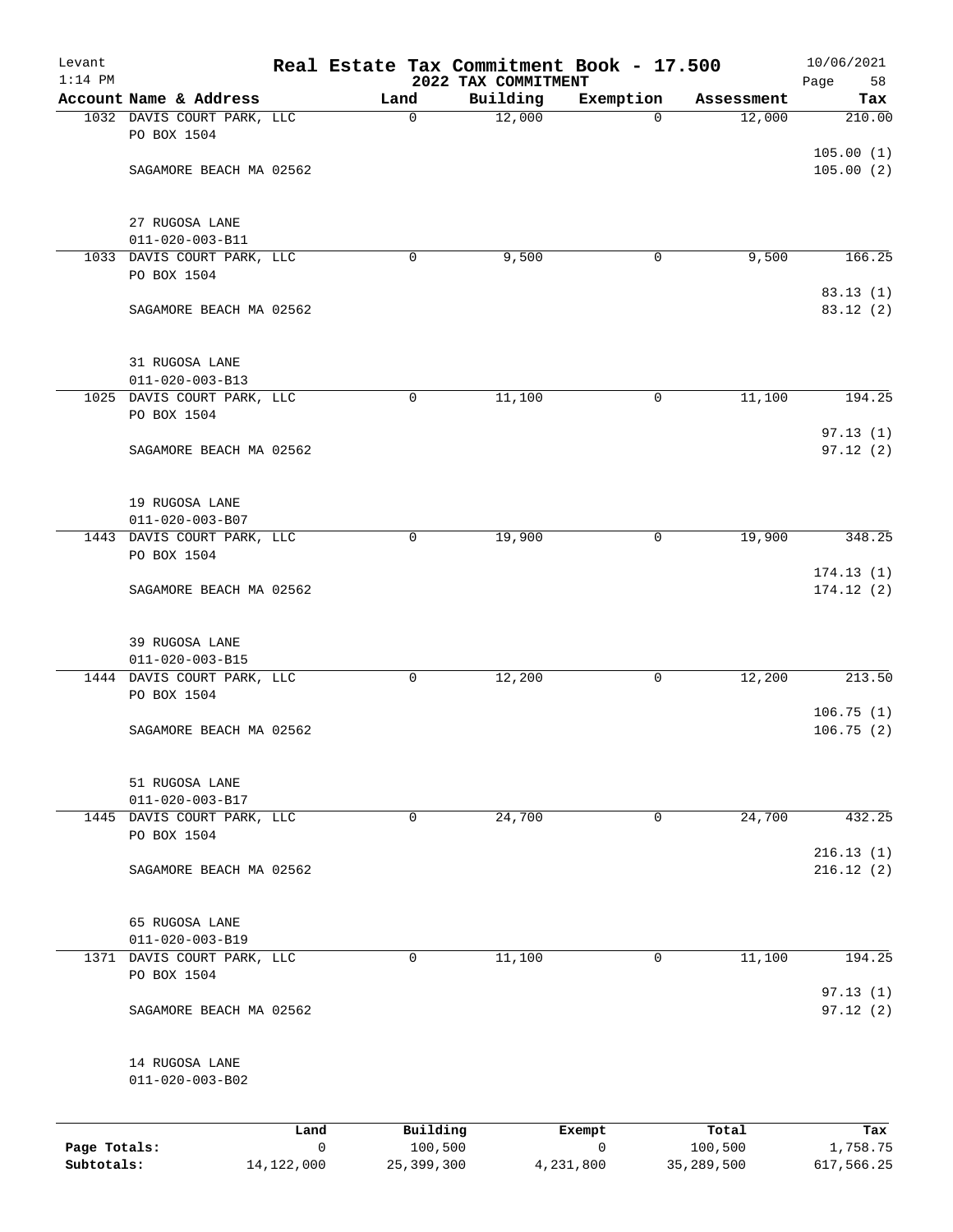| Levant<br>$1:14$ PM |                                                              |                 |             | 2022 TAX COMMITMENT | Real Estate Tax Commitment Book - 17.500 |             |            | 10/06/2021<br>Page<br>59 |
|---------------------|--------------------------------------------------------------|-----------------|-------------|---------------------|------------------------------------------|-------------|------------|--------------------------|
|                     | Account Name & Address                                       | Land            |             | Building            | Exemption                                |             | Assessment | Tax                      |
|                     | 1372 DAVIS COURT PARK, LLC                                   |                 | $\mathbf 0$ | 14,700              |                                          | $\Omega$    | 14,700     | 257.25                   |
|                     | PO BOX 1504                                                  |                 |             |                     |                                          |             |            | 128.63(1)                |
|                     | SAGAMORE BEACH MA 02562                                      |                 |             |                     |                                          |             |            | 128.62(2)                |
|                     | 18 RUGOSA LANE                                               |                 |             |                     |                                          |             |            |                          |
|                     | $011 - 020 - 003 - B04$                                      |                 |             |                     |                                          |             |            |                          |
|                     | 1373 DAVIS COURT PARK, LLC                                   |                 | 0           | 9,000               |                                          | 0           | 9,000      | 157.50                   |
|                     | PO BOX 1504                                                  |                 |             |                     |                                          |             |            |                          |
|                     | SAGAMORE BEACH MA 02562                                      |                 |             |                     |                                          |             |            | 78.75(1)<br>78.75 (2)    |
|                     | 15 RUGOSA LANE                                               |                 |             |                     |                                          |             |            |                          |
|                     | $011 - 020 - 003 - B05$<br>1374 DAVIS COURT PARK, LLC        |                 |             |                     |                                          |             |            | 208.25                   |
|                     | PO BOX 1504                                                  |                 | $\mathbf 0$ | 11,900              |                                          | $\mathbf 0$ | 11,900     | 104.13(1)                |
|                     | SAGAMORE BEACH MA 02562                                      |                 |             |                     |                                          |             |            | 104.12(2)                |
|                     | 9 RUGOSA LANE<br>$011 - 020 - 003 - B03$                     |                 |             |                     |                                          |             |            |                          |
|                     | 604 DAVIS, CHRISTOPHER G                                     | 35,600          |             | 78,300              | 25,000                                   |             | 88,900     | 1,555.75                 |
|                     | SMART, ANGELA L JT                                           | Acres           | 4.00        |                     | 01 Homestead Exempt                      |             |            |                          |
|                     | 211 AVENUE ROAD                                              |                 |             |                     |                                          |             |            | 777.88(1)<br>777.87(2)   |
|                     | LEVANT ME 04456                                              |                 |             |                     |                                          |             |            |                          |
|                     | 211 AVENUE RD                                                |                 |             |                     |                                          |             |            |                          |
|                     | $007 - 045$<br>B12557P195 08/05/2011 B2719P282 01/13/1977    |                 |             |                     |                                          |             |            |                          |
|                     | 495 DAVIS, MURIEL E &                                        | 18,300          |             | 0                   |                                          | 0           | 18,300     | 320.25                   |
|                     | THOMAS J JR<br>TRUSTEES OF THE DAVIS<br>FARM OPERATING TRUST | Acres           | 44.00       |                     |                                          |             |            |                          |
|                     | 3/9/18<br>PO BOX 112                                         |                 |             |                     |                                          |             |            | 160.13(1)                |
|                     |                                                              |                 |             |                     |                                          |             |            | 160.12(2)                |
|                     | KENDUSKEAG ME 04450                                          |                 |             |                     |                                          |             |            |                          |
|                     | FRENCH RD                                                    |                 |             |                     |                                          |             |            |                          |
|                     | $007 - 004$                                                  |                 |             |                     |                                          |             |            |                          |
|                     | B14779P206 04/06/2018 B10972P77 05/30/2007                   |                 |             |                     |                                          |             |            |                          |
|                     | 533 DAVISON, AMANDA G<br>4377 UNION STREET                   | 36,400<br>Acres | 5.00        | 35,700              |                                          | $\mathbf 0$ | 72,100     | 1,261.75                 |
|                     | LEVANT ME 04456                                              |                 |             |                     |                                          |             |            | 630.88 (1)<br>630.87(2)  |
|                     |                                                              |                 |             |                     |                                          |             |            |                          |
|                     | 4377 UNION ST                                                |                 |             |                     |                                          |             |            |                          |
|                     | $008 - 003 - 001$                                            |                 |             |                     |                                          |             |            |                          |
|                     | B12545P218 07/22/2011                                        |                 |             |                     |                                          |             |            |                          |

|              | Land         | Building   | Exempt    | Total      | Tax        |
|--------------|--------------|------------|-----------|------------|------------|
| Page Totals: | 90,300       | 149.600    | 25,000    | 214,900    | 3,760.75   |
| Subtotals:   | 14, 212, 300 | 25,548,900 | 4,256,800 | 35,504,400 | 621,327.00 |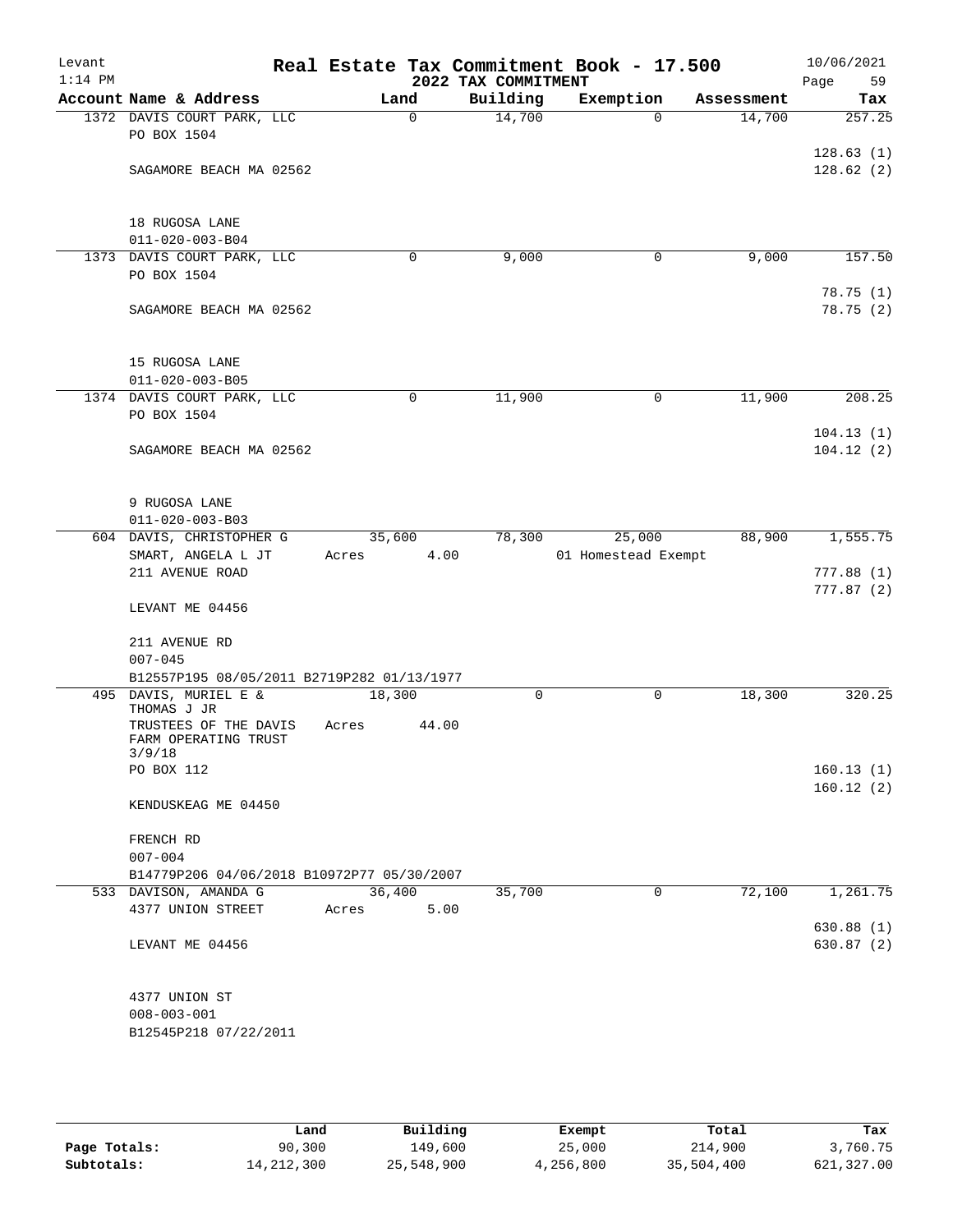| Levant       |                                                                  |            |                | Real Estate Tax Commitment Book - 17.500 |           |                               |                       | 10/06/2021      |
|--------------|------------------------------------------------------------------|------------|----------------|------------------------------------------|-----------|-------------------------------|-----------------------|-----------------|
| $1:14$ PM    |                                                                  |            |                | 2022 TAX COMMITMENT                      |           |                               |                       | Page<br>60      |
|              | Account Name & Address<br>1252 DAY, DANIEL J                     |            | Land<br>54,800 | Building<br>163,400                      |           | Exemption                     | Assessment<br>193,200 | Tax<br>3,381.00 |
|              | 316 MERRILL ROAD                                                 | Acres      | 26.86          |                                          |           | 25,000<br>01 Homestead Exempt |                       |                 |
|              |                                                                  |            |                |                                          |           |                               |                       | 1,690.50(1)     |
|              | LEVANT ME 04456                                                  |            |                |                                          |           |                               |                       | 1,690.50(2)     |
|              |                                                                  |            |                |                                          |           |                               |                       |                 |
|              |                                                                  |            |                |                                          |           |                               |                       |                 |
|              | 316 MERRILL RD                                                   |            |                |                                          |           |                               |                       |                 |
|              | $007 - 002 - 002$<br>B15057P139 01/29/2019 B14532P343 06/30/2017 |            |                |                                          |           |                               |                       |                 |
|              | B10581P138 08/11/2006                                            |            |                |                                          |           |                               |                       |                 |
|              | 919 DAY, KATIE M                                                 |            | 33,000         | 20,600                                   |           | 25,000                        | 28,600                | 500.50          |
|              | 382 STETSON RD WEST                                              | Acres      | 1.00           |                                          |           | 01 Homestead Exempt           |                       |                 |
|              |                                                                  |            |                |                                          |           |                               |                       | 250.25(1)       |
|              | LEVANT ME 04456 9734                                             |            |                |                                          |           |                               |                       | 250.25(2)       |
|              |                                                                  |            |                |                                          |           |                               |                       |                 |
|              | 382 STETSON RD WEST                                              |            |                |                                          |           |                               |                       |                 |
|              | $007 - 018 - 001$                                                |            |                |                                          |           |                               |                       |                 |
|              | B10216P45 11/30/2005                                             |            |                |                                          |           |                               |                       |                 |
| 677          | DAY, LAYTON                                                      |            | 27,000         | $\mathbf 0$                              |           | 0                             | 27,000                | 472.50          |
|              | DAY, LORRI JT                                                    | Acres      | 42.00          |                                          |           |                               |                       |                 |
|              | 70 LYNDSAY LANE                                                  |            |                |                                          |           |                               |                       | 236.25(1)       |
|              |                                                                  |            |                |                                          |           |                               |                       | 236.25(2)       |
|              | GLENBURN ME 04401 1240                                           |            |                |                                          |           |                               |                       |                 |
|              |                                                                  |            |                |                                          |           |                               |                       |                 |
|              | MUDGETT ROAD<br>$009 - 010 - 004$                                |            |                |                                          |           |                               |                       |                 |
|              | B14064P183 01/26/2016 B14051P217 01/06/2016                      |            |                |                                          |           |                               |                       |                 |
|              | B7206P165                                                        |            |                |                                          |           |                               |                       |                 |
|              | 168 DAY, LAYTON                                                  |            | 6,500          | 0                                        |           | 0                             | 6,500                 | 113.75          |
|              | DAY, LORRI JT                                                    | Acres      | 6.10           |                                          |           |                               |                       |                 |
|              | 70 LYNDSAY LANE                                                  |            |                |                                          |           |                               |                       | 56.88(1)        |
|              |                                                                  |            |                |                                          |           |                               |                       | 56.87(2)        |
|              | GLENBURN ME 04401 1240                                           |            |                |                                          |           |                               |                       |                 |
|              | MUDGETT ROAD                                                     |            |                |                                          |           |                               |                       |                 |
|              | $009 - 010 - 002$                                                |            |                |                                          |           |                               |                       |                 |
|              | B14064P183 01/26/2016 B14051P217 01/06/2016                      |            |                |                                          |           |                               |                       |                 |
|              | B7206P165                                                        |            |                |                                          |           |                               |                       |                 |
|              | 169 DAY, LAYTON                                                  |            | 6,500          | 31,700                                   |           | 0                             | 38,200                | 668.50          |
|              | DAY, LORRI JT                                                    | Acres      | 6.10           |                                          |           |                               |                       |                 |
|              | 70 LYNDSAY LANE                                                  |            |                |                                          |           |                               |                       | 334.25(1)       |
|              | GLENBURN ME 04401 1240                                           |            |                |                                          |           |                               |                       | 334.25(2)       |
|              |                                                                  |            |                |                                          |           |                               |                       |                 |
|              | MUDGETT ROAD                                                     |            |                |                                          |           |                               |                       |                 |
|              | $009 - 010 - 001$                                                |            |                |                                          |           |                               |                       |                 |
|              | B14064P183 01/26/2016 B14051P217 01/06/2016                      |            |                |                                          |           |                               |                       |                 |
|              | 23 DAY, LAYTON                                                   |            | 51,600         | 0                                        |           | 0                             | 51,600                | 903.00          |
|              | DAY, LORRI JT                                                    | Acres      | 84.40          |                                          |           |                               |                       |                 |
|              | 70 LYNDSAY LANE                                                  |            |                |                                          |           |                               |                       | 451.50(1)       |
|              |                                                                  |            |                |                                          |           |                               |                       | 451.50(2)       |
|              | GLENBURN ME 04401 1240                                           |            |                |                                          |           |                               |                       |                 |
|              | MUDGETT ROAD                                                     |            |                |                                          |           |                               |                       |                 |
|              | $009 - 010 - 003$                                                |            |                |                                          |           |                               |                       |                 |
|              | B14064P183 01/26/2016 B14051P217 01/06/2016                      |            |                |                                          |           |                               |                       |                 |
|              | B9197P136                                                        |            |                |                                          |           |                               |                       |                 |
|              |                                                                  | Land       | Building       |                                          | Exempt    |                               | Total                 | Tax             |
| Page Totals: |                                                                  | 179,400    | 215,700        |                                          | 50,000    |                               | 345,100               | 6,039.25        |
| Subtotals:   |                                                                  | 14,391,700 | 25,764,600     |                                          | 4,306,800 |                               | 35,849,500            | 627, 366.25     |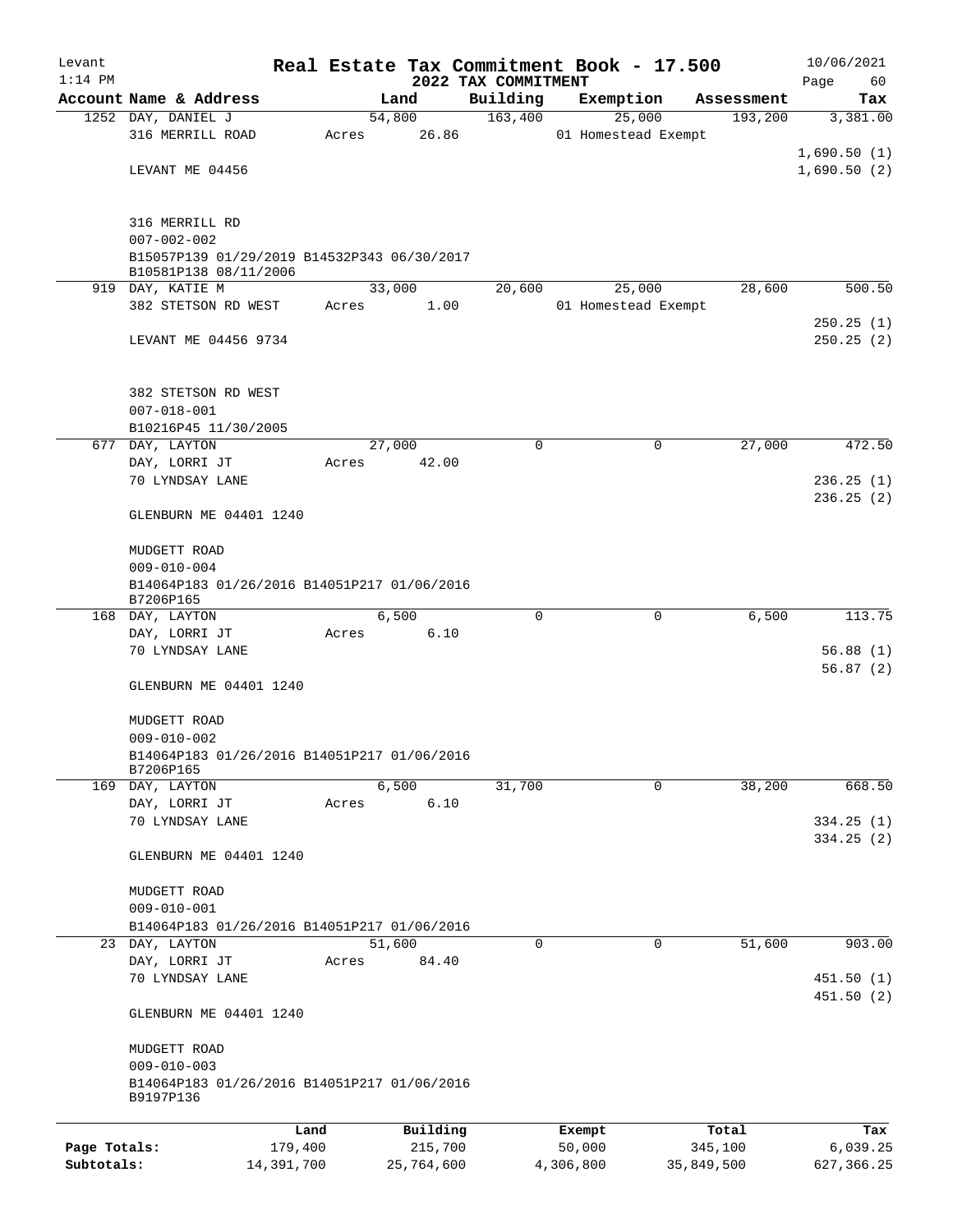| Levant<br>$1:14$ PM |                                             |                 |      | 2022 TAX COMMITMENT | Real Estate Tax Commitment Book - 17.500 |            | 10/06/2021<br>Page<br>61   |
|---------------------|---------------------------------------------|-----------------|------|---------------------|------------------------------------------|------------|----------------------------|
|                     | Account Name & Address                      | Land            |      | Building            | Exemption                                | Assessment | Tax                        |
|                     | 1405 DAY, LINDSAY J<br>38 LEVANT HEIGHTS DR | 33,000<br>Acres | 1.00 | 129,800             | 25,000<br>01 Homestead Exempt            | 137,800    | 2,411.50                   |
|                     | LEVANT ME 04456                             |                 |      |                     |                                          |            | 1,205.75(1)<br>1,205.75(2) |
|                     | 38 LEVANT HEIGHTS DR<br>$007 - 070$         |                 |      |                     |                                          |            |                            |
|                     | B14767P317 03/22/2018                       |                 |      |                     |                                          |            |                            |
|                     | 871 DAY, VALERIE                            | 33,800          |      | 30,600              | 25,000                                   | 39,400     | 689.50                     |
|                     | MILLS, RHODNEY A<br>PO BOX 375              | Acres           | 1.91 |                     | 01 Homestead Exempt                      |            | 344.75 (1)<br>344.75 (2)   |
|                     | LEVANT Maine 04456                          |                 |      |                     |                                          |            |                            |
|                     | 459 PINE TREE RD<br>$002 - 023 - 010$       |                 |      |                     |                                          |            |                            |
|                     | B15530P183 05/19/2020 B10918P36 04/20/2007  |                 |      |                     |                                          |            |                            |
|                     | 1508 DEAN, ERIKA L                          | 33,100          |      | 141,100             | 25,000                                   | 149,200    | 2,611.00                   |
|                     | DEAN, JASON A JT                            | Acres           | 1.07 |                     | 01 Homestead Exempt                      |            |                            |
|                     | 41 MADISON DRIVE                            |                 |      |                     |                                          |            | 1,305.50(1)<br>1,305.50(2) |
|                     | LEVANT ME 04456                             |                 |      |                     |                                          |            |                            |
|                     | 41 MADISON DRIVE                            |                 |      |                     |                                          |            |                            |
|                     | $002 - 059 - 004 - 007$                     |                 |      |                     |                                          |            |                            |
|                     | B15351P5 11/13/2019                         |                 |      |                     |                                          |            |                            |
|                     | 1507 DEAN, GREGORY M                        | 34,400          |      | 141,600             | 25,000                                   | 151,000    | 2,642.50                   |
|                     | DEAN, KELLEY JT                             | Acres           | 2.59 |                     | 01 Homestead Exempt                      |            |                            |
|                     | 48 MADISON DR                               |                 |      |                     |                                          |            | 1,321.25(1)<br>1,321.25(2) |
|                     | LEVANT ME 04456                             |                 |      |                     |                                          |            |                            |
|                     | 48 MADISON DRIVE                            |                 |      |                     |                                          |            |                            |
|                     | $002 - 059 - 004 - 011$                     |                 |      |                     |                                          |            |                            |
|                     | B12484P32 05/20/2011<br>254 DEAN, KEITH M   | 33,300          |      | 110,900             | 0                                        | 144,200    | 2,523.50                   |
|                     | DEAN, AMY J JT                              | Acres           | 1.30 |                     |                                          |            |                            |
|                     | 350 STETSON RD WEST                         |                 |      |                     |                                          |            | 1,261.75(1)                |
|                     |                                             |                 |      |                     |                                          |            | 1,261.75(2)                |
|                     | LEVANT ME 04456                             |                 |      |                     |                                          |            |                            |
|                     | 350 STETSON RD WEST                         |                 |      |                     |                                          |            |                            |
|                     | $007 - 015 - 001$                           |                 |      |                     |                                          |            |                            |
|                     | B15568P280 06/17/2020 B11808P203 06/18/2009 |                 |      |                     |                                          | 120,800    |                            |
|                     | 1255 DECARLO, LESLIE R                      | 31,200          |      | 89,600              | 0                                        |            | 2,114.00                   |
|                     | 326 TAY ROAD                                | Acres           | 1.87 |                     |                                          |            | 1,057.00(1)                |
|                     | LEVANT ME 04456                             |                 |      |                     |                                          |            | 1,057.00(2)                |
|                     | 326 TAY RD                                  |                 |      |                     |                                          |            |                            |
|                     | $010 - 002 - 002$                           |                 |      |                     |                                          |            |                            |
|                     | B11222P348 11/27/2007                       |                 |      |                     |                                          |            |                            |

|              | Land       | Building   | Exempt    | Total      | Tax          |
|--------------|------------|------------|-----------|------------|--------------|
| Page Totals: | 198,800    | 643,600    | 100,000   | 742,400    | 12,992.00    |
| Subtotals:   | 14,590,500 | 26,408,200 | 4,406,800 | 36,591,900 | 640, 358, 25 |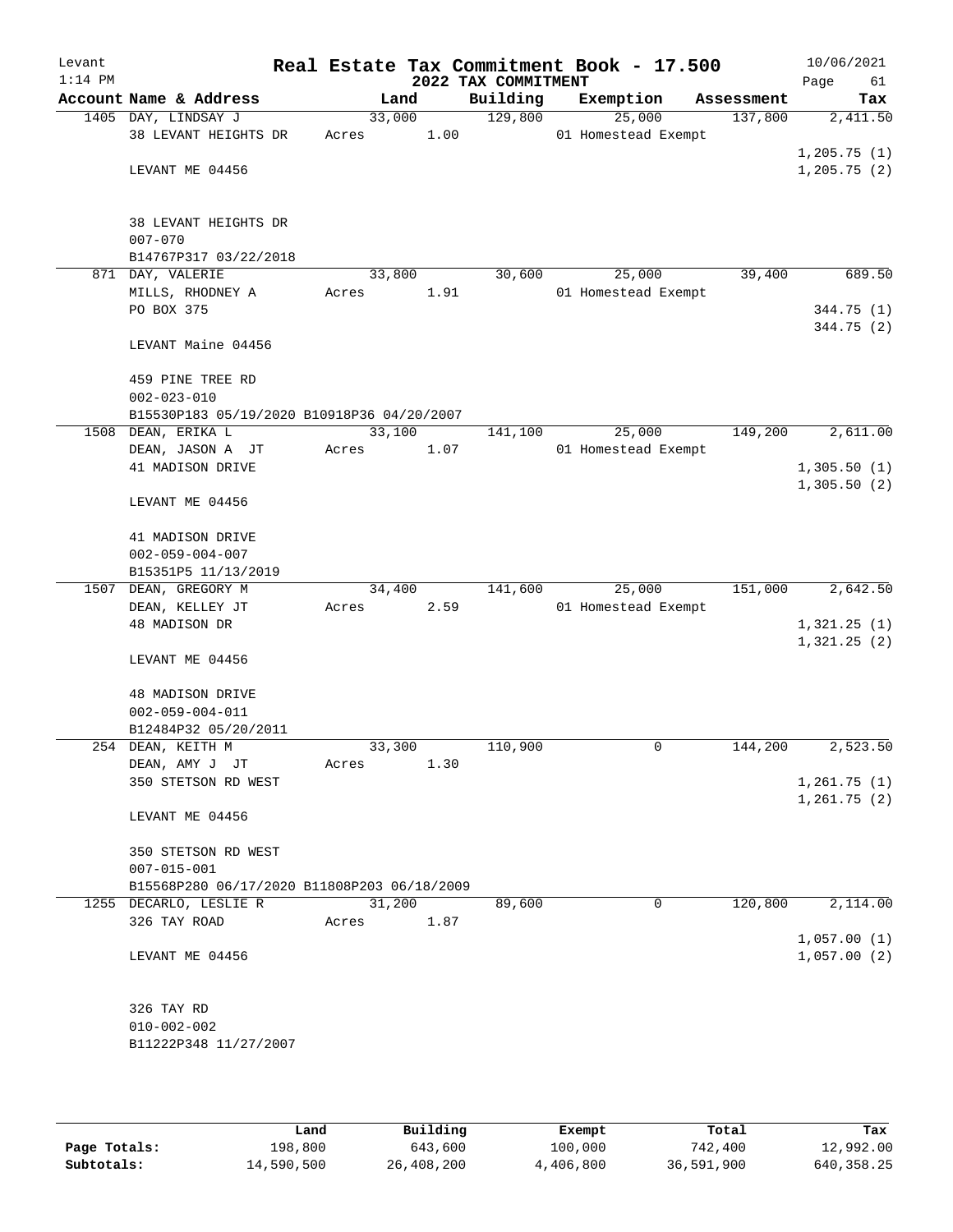| Levant<br>$1:14$ PM |                                                     |       |        | 2022 TAX COMMITMENT | Real Estate Tax Commitment Book - 17.500 |            | 10/06/2021<br>Page<br>62 |
|---------------------|-----------------------------------------------------|-------|--------|---------------------|------------------------------------------|------------|--------------------------|
|                     | Account Name & Address                              |       | Land   | Building            | Exemption                                | Assessment | Tax                      |
|                     | 172 DEKOSCHAK, ANN E                                |       | 73,700 | 48,300              | 31,000                                   | 91,000     | 1,592.50                 |
|                     | PO BOX 65                                           | Acres | 53.81  |                     | 14 WW2+ Veteran Non                      |            |                          |
|                     |                                                     |       |        |                     | 01 Homestead Exempt                      |            | 796.25(1)                |
|                     | LEVANT ME 04456                                     |       |        |                     |                                          |            | 796.25(2)                |
|                     |                                                     |       |        |                     |                                          |            |                          |
|                     |                                                     |       |        |                     |                                          |            |                          |
|                     | 142 LAKE RD                                         |       |        |                     |                                          |            |                          |
|                     | $003 - 049$                                         |       |        |                     |                                          |            |                          |
|                     | B10551P266 07/25/2006 B7184P168 B7184P155 B2398P176 |       |        |                     |                                          |            |                          |
|                     | 870 DEKOSCHAK, STEPHEN R                            |       | 41,400 | 164,100             | 25,000                                   | 180,500    | 3,158.75                 |
|                     | DEKOSCHAK, GWENDOLYN E                              | Acres | 11.90  |                     | 01 Homestead Exempt                      |            |                          |
|                     | PO BOX 53                                           |       |        |                     |                                          |            | 1,579.38(1)              |
|                     |                                                     |       |        |                     |                                          |            | 1,579.37(2)              |
|                     | LEVANT ME 04456                                     |       |        |                     |                                          |            |                          |
|                     | 128 LAKE RD                                         |       |        |                     |                                          |            |                          |
|                     | $003 - 049 - 004$                                   |       |        |                     |                                          |            |                          |
|                     | B4460P259                                           |       |        |                     |                                          |            |                          |
|                     | 1140 DELFIN, JOSEPH H                               |       | 32,100 | 52,100              | 25,000                                   | 59,200     | 1,036.00                 |
|                     | DELFIN, SUZANNE M JT                                | Acres | 3.00   |                     | 01 Homestead Exempt                      |            |                          |
|                     | 79 SAWYER ROAD                                      |       |        |                     |                                          |            | 518.00(1)                |
|                     |                                                     |       |        |                     |                                          |            | 518.00(2)                |
|                     | LEVANT ME 04456                                     |       |        |                     |                                          |            |                          |
|                     |                                                     |       |        |                     |                                          |            |                          |
|                     | 79 SAWYER RD                                        |       |        |                     |                                          |            |                          |
|                     | $006 - 002 - 001$                                   |       |        |                     |                                          |            |                          |
|                     | B10768P177 12/15/2006                               |       |        |                     |                                          |            |                          |
|                     | 173 DELORENZO, JOSEPH E                             |       | 56,400 | 71,200              | 25,000                                   | 102,600    | 1,795.50                 |
|                     | DELORENZO, NANCY C                                  | Acres | 42.75  |                     | 01 Homestead Exempt                      |            |                          |
|                     | 107 STETSON RD EAST                                 |       |        |                     |                                          |            | 897.75 (1)               |
|                     |                                                     |       |        |                     |                                          |            | 897.75 (2)               |
|                     | LEVANT ME 04456 9711                                |       |        |                     |                                          |            |                          |
|                     |                                                     |       |        |                     |                                          |            |                          |
|                     | 107 STETSON RD EAST                                 |       |        |                     |                                          |            |                          |
|                     | $008 - 044$                                         |       |        |                     |                                          |            |                          |
|                     | B4401P347                                           |       |        |                     |                                          |            |                          |
|                     | 1427 DEMARAY, WILLIAM W                             |       | 33,200 | 110,400             | 25,000                                   | 118,600    | 2,075.50                 |
|                     | DEMARAY, PAMELA R                                   | Acres | 1.20   |                     | 01 Homestead Exempt                      |            |                          |
|                     | 26 THIBODEAU DRIVE                                  |       |        |                     |                                          |            | 1,037.75(1)              |
|                     |                                                     |       |        |                     |                                          |            | 1,037.75(2)              |
|                     | LEVANT ME 04456                                     |       |        |                     |                                          |            |                          |
|                     |                                                     |       |        |                     |                                          |            |                          |
|                     | 26 THIBODEAU DRIVE                                  |       |        |                     |                                          |            |                          |
|                     | $003 - 004 - 009$                                   |       |        |                     |                                          |            |                          |
|                     | B14103P263 03/21/2016 B11102P321 08/24/2007         |       |        |                     |                                          |            |                          |
|                     | 303 DEMMONS, GERALD A                               |       | 29,500 | 151,300             | 25,000                                   | 155,800    | 2,726.50                 |
|                     | DEMMONS, PENNY L JT                                 | Acres | 4.25   |                     | 01 Homestead Exempt                      |            |                          |
|                     | 23 POMROY LN                                        |       |        |                     |                                          |            | 1,363.25(1)              |
|                     |                                                     |       |        |                     |                                          |            | 1,363.25(2)              |
|                     | LEVANT ME 04456                                     |       |        |                     |                                          |            |                          |
|                     | 23 POMROY LN                                        |       |        |                     |                                          |            |                          |
|                     | $001 - 047 - 003$                                   |       |        |                     |                                          |            |                          |
|                     | B7854P92 08/28/2001                                 |       |        |                     |                                          |            |                          |
|                     |                                                     |       |        |                     |                                          |            |                          |
|                     |                                                     |       |        |                     |                                          |            |                          |

|              | Land       | Building   | Exempt    | Total      | Tax        |
|--------------|------------|------------|-----------|------------|------------|
| Page Totals: | 266,300    | 597,400    | 156,000   | 707,700    | 12,384.75  |
| Subtotals:   | 14,856,800 | 27,005,600 | 4,562,800 | 37,299,600 | 652,743.00 |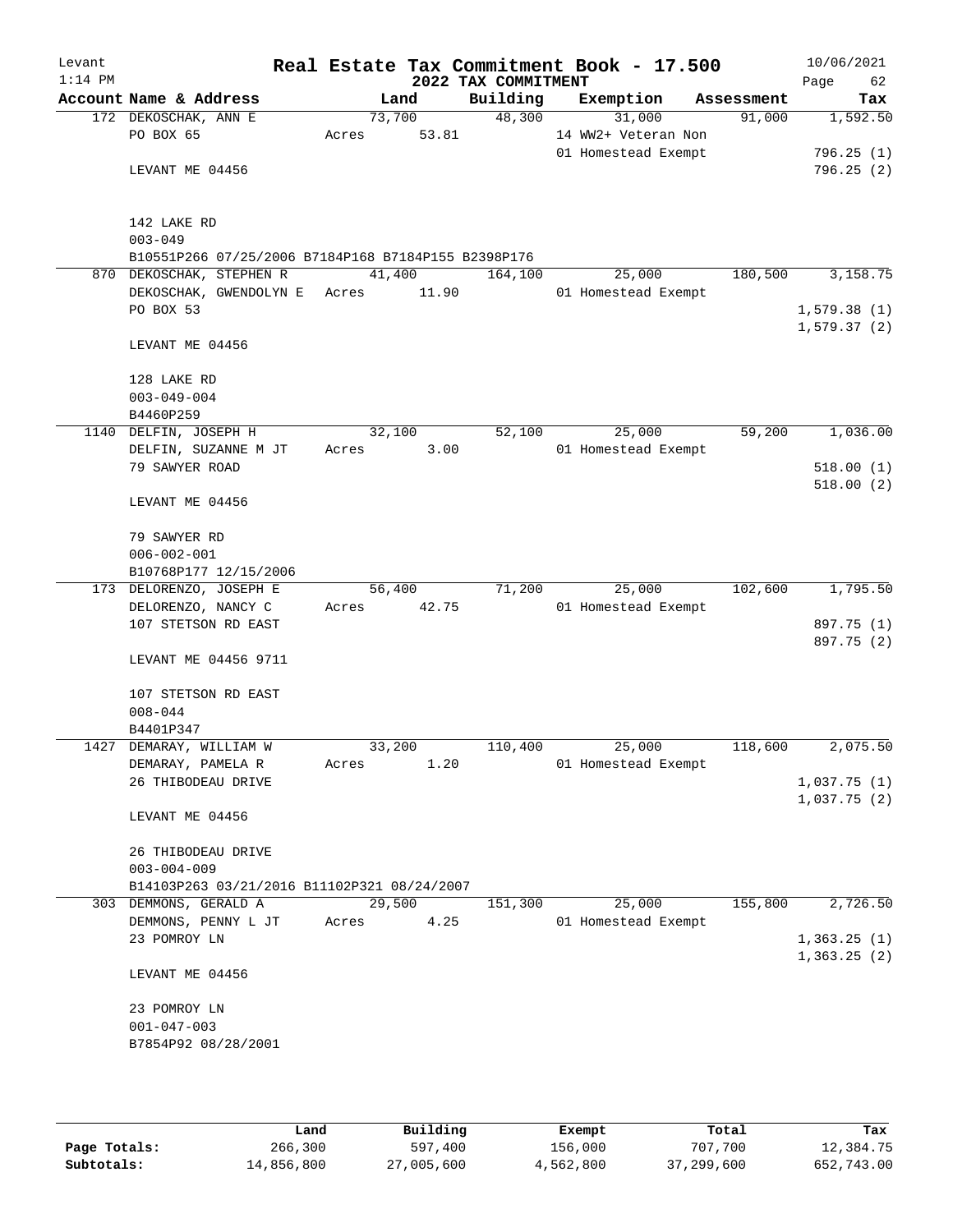| Levant    |                                                   |            |                  | Real Estate Tax Commitment Book - 17.500 |                     |          |            | 10/06/2021                 |
|-----------|---------------------------------------------------|------------|------------------|------------------------------------------|---------------------|----------|------------|----------------------------|
| $1:14$ PM |                                                   |            |                  | 2022 TAX COMMITMENT                      |                     |          |            | Page<br>63                 |
|           | Account Name & Address                            |            | Land<br>$\Omega$ | Building<br>49,700                       | Exemption           | $\Omega$ | Assessment | Tax<br>869.75              |
|           | 1614 DEMMONS, MATT<br>C/O DANIELLE L SMITH        |            |                  |                                          |                     |          | 49,700     |                            |
|           | 131 OVERLOCK RD                                   |            |                  |                                          |                     |          |            | 434.88 (1)                 |
|           | LEVANT ME 04456                                   |            |                  |                                          |                     |          |            | 434.87 (2)                 |
|           |                                                   |            |                  |                                          |                     |          |            |                            |
|           |                                                   |            |                  |                                          |                     |          |            |                            |
|           | 141 OVERLOCK RD                                   |            |                  |                                          |                     |          |            |                            |
|           | $001 - 053 - C - B01$                             |            |                  |                                          |                     |          |            |                            |
|           | 344 DENBOW, CHAD WILLIAM                          | 32,200     |                  | 86,100                                   | 25,000              |          | 93,300     | 1,632.75                   |
|           | 3488 UNION STREET                                 | Acres      | 0.94             |                                          | 01 Homestead Exempt |          |            | 816.38(1)                  |
|           | LEVANT ME 04456                                   |            |                  |                                          |                     |          |            | 816.37(2)                  |
|           |                                                   |            |                  |                                          |                     |          |            |                            |
|           |                                                   |            |                  |                                          |                     |          |            |                            |
|           | 3488 UNION ST                                     |            |                  |                                          |                     |          |            |                            |
|           | $011 - 061$                                       |            |                  |                                          |                     |          |            |                            |
|           | B14974P40 10/17/2018 B13341P138 09/19/2013        |            |                  |                                          |                     |          |            |                            |
|           | 478 DEROCHE, TROY A                               | 33,900     |                  | 90,500                                   | 25,000              |          | 99,400     | 1,739.50                   |
|           | DEROCHE, STEPHANIE J JT Acres<br>310 PINE TREE RD |            | 2.00             |                                          | 01 Homestead Exempt |          |            | 869.75 (1)                 |
|           |                                                   |            |                  |                                          |                     |          |            | 869.75 (2)                 |
|           | LEVANT ME 04456                                   |            |                  |                                          |                     |          |            |                            |
|           |                                                   |            |                  |                                          |                     |          |            |                            |
|           | 310 PINE TREE RD                                  |            |                  |                                          |                     |          |            |                            |
|           | $002 - 011 - 001$                                 |            |                  |                                          |                     |          |            |                            |
|           | B6228P275                                         |            |                  |                                          |                     |          |            |                            |
|           | 1180 DESJARDINS, TYLER                            | 33,000     |                  | 125,400                                  |                     | 0        | 158,400    | 2,772.00                   |
|           | 19 HODGDON ROAD                                   | Acres      | 1.00             |                                          |                     |          |            |                            |
|           | LEVANT ME 04456                                   |            |                  |                                          |                     |          |            | 1,386.00(1)<br>1,386.00(2) |
|           |                                                   |            |                  |                                          |                     |          |            |                            |
|           |                                                   |            |                  |                                          |                     |          |            |                            |
|           | 19 HODGDON RD                                     |            |                  |                                          |                     |          |            |                            |
|           | $005 - 015 - 004$                                 |            |                  |                                          |                     |          |            |                            |
|           | B14172P242 06/07/2016                             |            |                  |                                          |                     |          |            |                            |
|           | 1643 DEVLIN, LORI L                               | 22,800     |                  | 39,900                                   | 25,000              |          | 37,700     | 659.75                     |
|           | 86 STETSON ROAD WEST                              | Acres 1.38 |                  |                                          | 01 Homestead Exempt |          |            |                            |
|           |                                                   |            |                  |                                          |                     |          |            | 329.88(1)                  |
|           | LEVANT ME 04456                                   |            |                  |                                          |                     |          |            | 329.87 (2)                 |
|           |                                                   |            |                  |                                          |                     |          |            |                            |
|           | 94 STETSON RD WEST                                |            |                  |                                          |                     |          |            |                            |
|           | $007 - 038 - 002$                                 |            |                  |                                          |                     |          |            |                            |
|           | B13532P280 05/08/2014                             |            |                  |                                          |                     |          |            |                            |
|           | 85 DEVOU, JOSEPH J                                | 38,000     |                  | 113,500                                  | 25,000              |          | 126,500    | 2,213.75                   |
|           | DEVOU, MARY ANN JT                                | Acres      | 1.96             |                                          | 01 Homestead Exempt |          |            |                            |
|           | 12 SUNNY ACRES DR                                 |            |                  |                                          |                     |          |            | 1,106.88(1)                |
|           |                                                   |            |                  |                                          |                     |          |            | 1,106.87(2)                |
|           | LEVANT ME 04456                                   |            |                  |                                          |                     |          |            |                            |
|           | 12 SUNNY ACRES DR                                 |            |                  |                                          |                     |          |            |                            |
|           | $003 - 033 - 003$                                 |            |                  |                                          |                     |          |            |                            |
|           | B11354P50 04/10/2008                              |            |                  |                                          |                     |          |            |                            |
|           |                                                   |            |                  |                                          |                     |          |            |                            |
|           |                                                   |            |                  |                                          |                     |          |            |                            |

|              | Land       | Building   | Exempt    | Total      | Tax        |
|--------------|------------|------------|-----------|------------|------------|
| Page Totals: | 159,900    | 505,100    | 100,000   | 565,000    | 9,887.50   |
| Subtotals:   | 15,016,700 | 27,510,700 | 4,662,800 | 37,864,600 | 662,630.50 |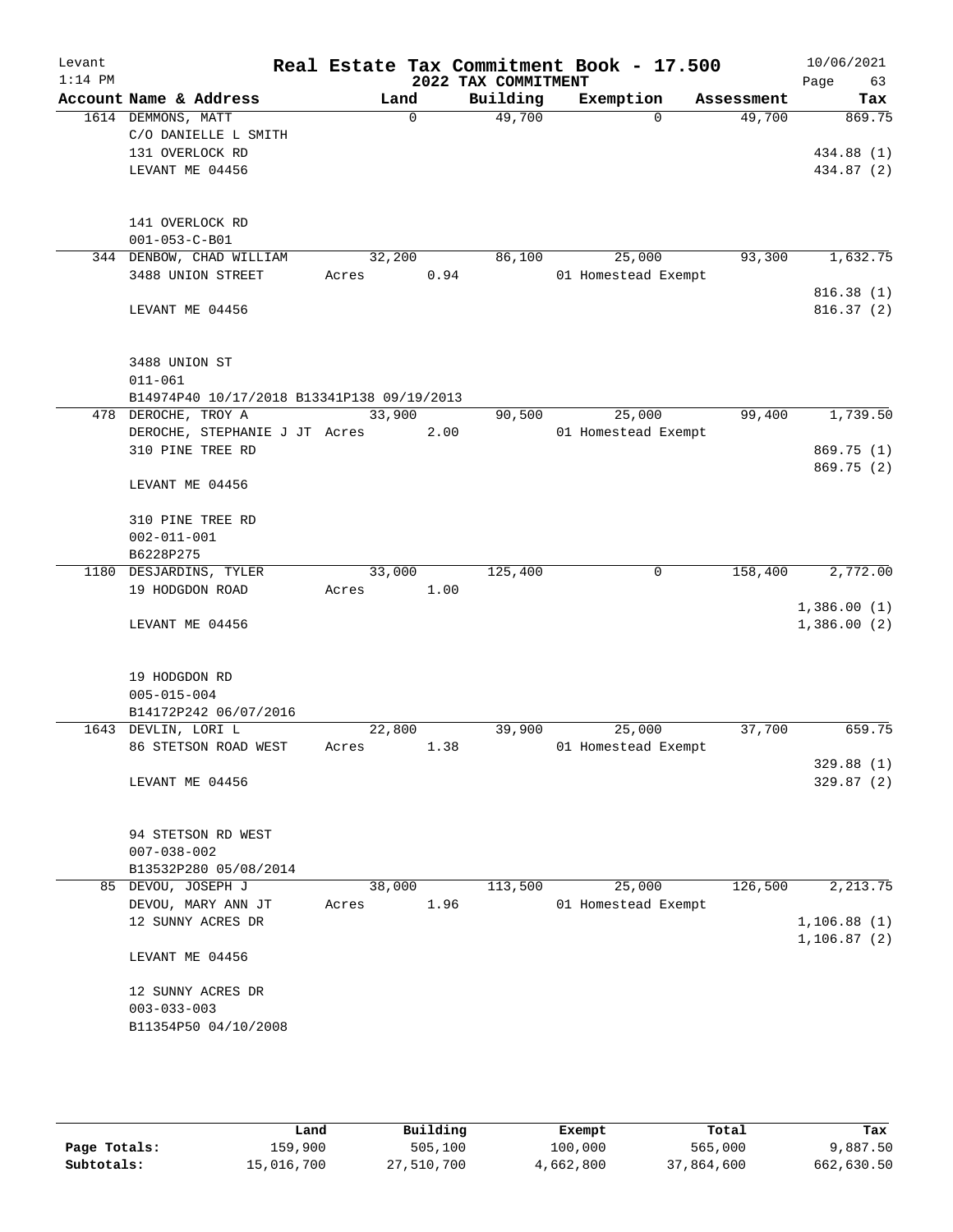| Levant<br>$1:14$ PM |                                                                         |                 |                | 2022 TAX COMMITMENT | Real Estate Tax Commitment Book - 17.500 |            | 10/06/2021<br>64<br>Page |
|---------------------|-------------------------------------------------------------------------|-----------------|----------------|---------------------|------------------------------------------|------------|--------------------------|
|                     | Account Name & Address                                                  |                 | Land           | Building            | Exemption                                | Assessment | Tax                      |
|                     | 314 DICKINSON, BENJAMIN D<br>DICKINSON, MARIGAN A<br>24 MCINTOSH AVENUE | 30,500<br>Acres | 1.01           | 94,400              | $\Omega$                                 | 124,900    | 2,185.75<br>1,092.88(1)  |
|                     | LEVANT ME 04456                                                         |                 |                |                     |                                          |            | 1,092.87(2)              |
|                     | 24 MCINTOSH AVE<br>$007 - 014 - 004$                                    |                 |                |                     |                                          |            |                          |
|                     | B15448P130 02/24/2020 B14862P254 07/05/2018                             |                 |                |                     |                                          |            |                          |
|                     | 180 DOBBINS, MARK J                                                     | 33,600          |                | 123,200             | 25,000                                   | 131,800    | 2,306.50                 |
|                     | PO BOX 942                                                              | Acres           | 1.68           |                     | 01 Homestead Exempt                      |            | 1, 153.25(1)             |
|                     | BREWER ME 04412                                                         |                 |                |                     |                                          |            | 1, 153.25(2)             |
|                     | 3762 UNION ST<br>$002 - 054$                                            |                 |                |                     |                                          |            |                          |
|                     | B11164P31 10/10/2007 B3017P239 08/29/1979<br>647 DOIRON, GERALD F       |                 | 30,800         | 151,400             | 25,000                                   | 157,200    | 2,751.00                 |
|                     | LANE-DOIRON, WENDY A JT Acres                                           |                 | 1.33           |                     | 01 Homestead Exempt                      |            |                          |
|                     | 87 ROBICHAUD RD                                                         |                 |                |                     |                                          |            | 1,375.50(1)              |
|                     | LEVANT ME 04456                                                         |                 |                |                     |                                          |            | 1,375.50(2)              |
|                     | 87 ROBICHAUD RD<br>$002 - 002 - 012$                                    |                 |                |                     |                                          |            |                          |
|                     | B11599P168 11/26/2008                                                   |                 |                |                     |                                          |            |                          |
|                     | 1291 DOODY, STEPHEN P<br>DOODY, BEVERLY A JT                            | Acres           | 33,900<br>2.00 | 98,300              | 25,000<br>01 Homestead Exempt            | 107,200    | 1,876.00                 |
|                     | 4323 UNION ST                                                           |                 |                |                     |                                          |            | 938.00 (1)<br>938.00 (2) |
|                     | LEVANT ME 04456                                                         |                 |                |                     |                                          |            |                          |
|                     | 4323 UNION ST                                                           |                 |                |                     |                                          |            |                          |
|                     | $005 - 017 - A$                                                         |                 |                |                     |                                          |            |                          |
|                     | B7943P231                                                               |                 |                |                     |                                          |            |                          |
|                     | 1257 DOREY-HART, KARLEEN J                                              | 31,500          |                | 170,000             | 31,000                                   | 170,500    | 2,983.75                 |
|                     | 464 MUDGETT ROAD                                                        | Acres           | 2.25           |                     | 01 Homestead Exempt<br>22 WW2+ Widow Res |            | 1,491.88(1)              |
|                     | LEVANT ME 04456                                                         |                 |                |                     |                                          |            | 1,491.87(2)              |
|                     | 464 MUDGETT RD<br>$010 - 002 - 004$                                     |                 |                |                     |                                          |            |                          |
|                     | B16143P240 08/09/2021                                                   |                 |                |                     |                                          |            |                          |
|                     | 885 DORMAN, NATHANIEL L                                                 | 33,400          |                | 47,700              | $\mathbf 0$                              | 81,100     | 1,419.25                 |
|                     | JΤ<br>DORMAN, BREANNA R<br>481 PINE TREE ROAD                           | Acres           | 1.50           |                     |                                          |            | 709.63(1)                |
|                     | LEVANT ME 04456                                                         |                 |                |                     |                                          |            | 709.62(2)                |
|                     | 481 PINE TREE RD<br>$002 - 023 - 007$<br>B15218P335 07/23/2019          |                 |                |                     |                                          |            |                          |
|                     |                                                                         |                 |                |                     |                                          |            |                          |

|              | Land       | Building     | Exempt    | Total      | Tax        |
|--------------|------------|--------------|-----------|------------|------------|
| Page Totals: | 193,700    | 685,000      | 106,000   | 772,700    | 13,522.25  |
| Subtotals:   | 15,210,400 | 28, 195, 700 | 4,768,800 | 38,637,300 | 676,152.75 |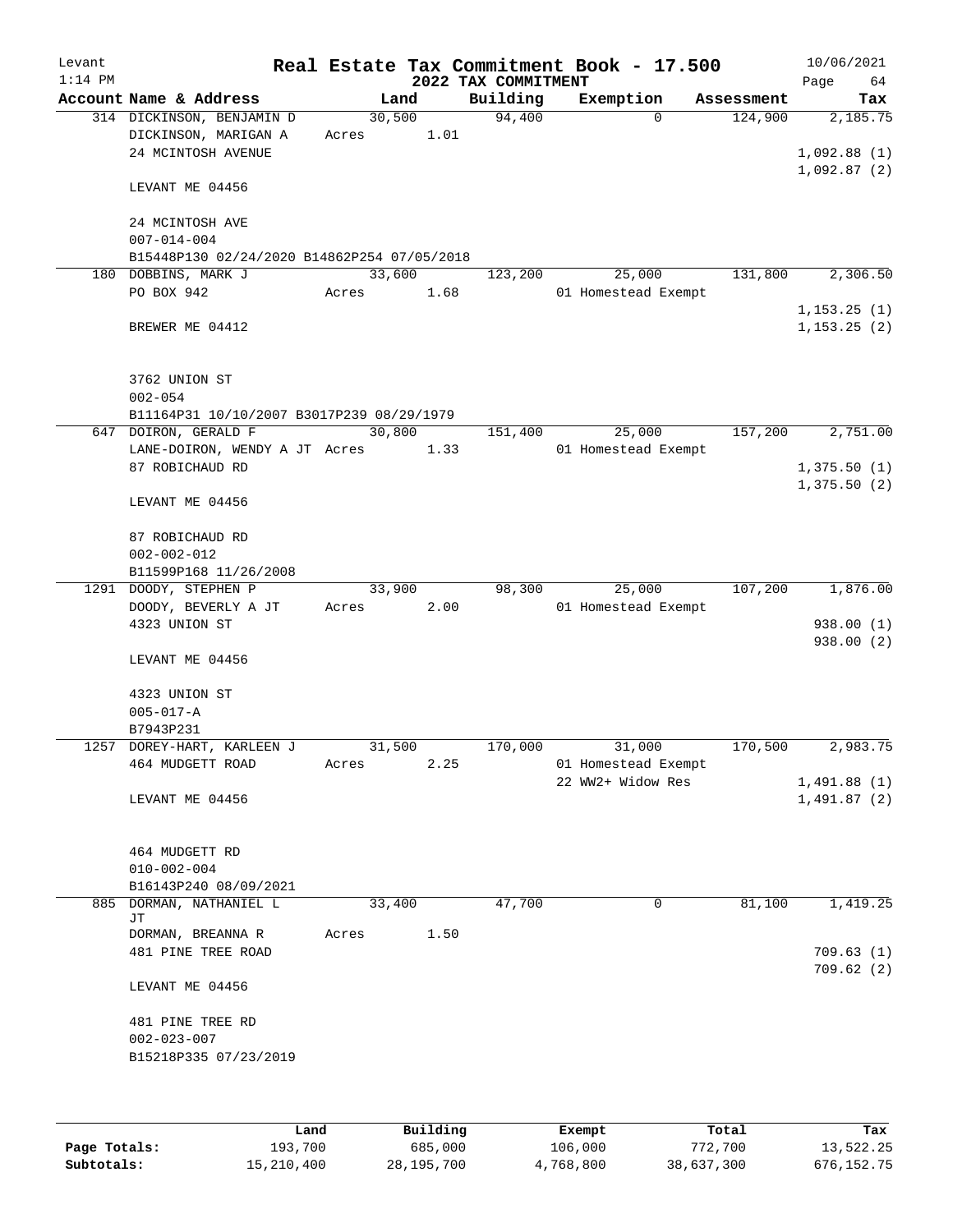| Levant    |             |                                                 |       |             |        | Real Estate Tax Commitment Book - 17.500 |                     |   |            |      | 10/06/2021              |
|-----------|-------------|-------------------------------------------------|-------|-------------|--------|------------------------------------------|---------------------|---|------------|------|-------------------------|
| $1:14$ PM |             | Account Name & Address                          |       | Land        |        | 2022 TAX COMMITMENT<br>Building          | Exemption           |   | Assessment | Page | 65<br>Tax               |
|           |             | 973 DORR, BARBARA                               |       | $\mathbf 0$ |        | 40,700                                   | 25,000              |   | 15,700     |      | 274.75                  |
|           |             | 313 17TH ST NORTHWEST                           |       |             |        |                                          | 01 Homestead Exempt |   |            |      |                         |
|           |             |                                                 |       |             |        |                                          |                     |   |            |      | 137.38(1)               |
|           |             | HICKORY NC 28601                                |       |             |        |                                          |                     |   |            |      | 137.37(2)               |
|           |             |                                                 |       |             |        |                                          |                     |   |            |      |                         |
|           |             |                                                 |       |             |        |                                          |                     |   |            |      |                         |
|           |             | 3 DORRWAY LANE                                  |       |             |        |                                          |                     |   |            |      |                         |
|           |             | $002 - 017 - B01$                               |       |             |        |                                          |                     |   |            |      |                         |
|           |             | B15974P239 04/12/2021                           |       |             |        |                                          |                     |   |            |      |                         |
|           |             | 201 DORR, MALTON W JR &                         |       | 49,100      |        | 139,100                                  | 25,000              |   | 163,200    |      | 2,856.00                |
|           |             | OUELLETTE, SHIRLEY A JT Acres<br>313 17TH ST NW |       |             | 8.80   |                                          | 01 Homestead Exempt |   |            |      | 1,428.00(1)             |
|           |             |                                                 |       |             |        |                                          |                     |   |            |      | 1,428.00(2)             |
|           |             | HICKORY NC 28601 4723                           |       |             |        |                                          |                     |   |            |      |                         |
|           |             |                                                 |       |             |        |                                          |                     |   |            |      |                         |
|           |             | 15 DORRWAY LANE                                 |       |             |        |                                          |                     |   |            |      |                         |
|           | $002 - 017$ |                                                 |       |             |        |                                          |                     |   |            |      |                         |
|           |             | B15974P239 04/12/2021 B5927P229                 |       |             |        |                                          |                     |   |            |      |                         |
|           |             | 184 DORR, ROBERT M                              |       | 34,200      |        | 91,500                                   |                     | 0 | 125,700    |      | 2,199.75                |
|           |             | 794 LEVENSELLER RD                              | Acres |             | 2.00   |                                          |                     |   |            |      |                         |
|           |             |                                                 |       |             |        |                                          |                     |   |            |      | 1,099.88(1)             |
|           |             | HOLDEN ME 04429                                 |       |             |        |                                          |                     |   |            |      | 1,099.87(2)             |
|           |             |                                                 |       |             |        |                                          |                     |   |            |      |                         |
|           |             |                                                 |       |             |        |                                          |                     |   |            |      |                         |
|           |             | 142 AVENUE RD                                   |       |             |        |                                          |                     |   |            |      |                         |
|           | $007 - 041$ | B10882P61 08/31/2006                            |       |             |        |                                          |                     |   |            |      |                         |
|           |             | 183 DORR, SANDRA A                              |       | 145,000     |        | $\mathbf 0$                              |                     | 0 | 145,000    |      | 2,537.50                |
|           |             | 398 CLARK ROAD                                  | Acres |             | 116.00 |                                          |                     |   |            |      |                         |
|           |             |                                                 |       |             |        |                                          |                     |   |            |      | 1,268.75(1)             |
|           |             | HERMON ME 04401                                 |       |             |        |                                          |                     |   |            |      | 1,268.75(2)             |
|           |             |                                                 |       |             |        |                                          |                     |   |            |      |                         |
|           |             |                                                 |       |             |        |                                          |                     |   |            |      |                         |
|           | UNION ST    |                                                 |       |             |        |                                          |                     |   |            |      |                         |
|           | $005 - 023$ |                                                 |       |             |        |                                          |                     |   |            |      |                         |
|           | B3603P247   |                                                 |       |             |        |                                          |                     |   |            |      |                         |
|           |             | 367 DORSKY, DONRICK                             |       | 33,700      |        | 14,400                                   | 31,000              |   | 17,100     |      | 299.25                  |
|           |             | DORSKY, INVERNO M JT                            | Acres |             | 1.86   |                                          | 01 Homestead Exempt |   |            |      |                         |
|           |             | 18 SHADOW LANE                                  |       |             |        |                                          | 12 WW2+ Veteran Res |   |            |      | 149.63(1)<br>149.62 (2) |
|           |             | LEVANT ME 04456                                 |       |             |        |                                          |                     |   |            |      |                         |
|           |             |                                                 |       |             |        |                                          |                     |   |            |      |                         |
|           |             | 18 SHADOW LN                                    |       |             |        |                                          |                     |   |            |      |                         |
|           |             | $002 - 015 - 001$                               |       |             |        |                                          |                     |   |            |      |                         |
|           |             | B11919P306 09/17/2009                           |       |             |        |                                          |                     |   |            |      |                         |
|           |             | 627 DORT, EMILY A                               |       | 36,200      |        | 38,000                                   | 25,000              |   | 49,200     |      | 861.00                  |
|           |             | 198 SOUTH LEVANT ROAD                           | Acres |             | 3.00   |                                          | 01 Homestead Exempt |   |            |      |                         |
|           |             |                                                 |       |             |        |                                          |                     |   |            |      | 430.50 (1)              |
|           |             | LEVANT ME 04456                                 |       |             |        |                                          |                     |   |            |      | 430.50 (2)              |
|           |             |                                                 |       |             |        |                                          |                     |   |            |      |                         |
|           |             |                                                 |       |             |        |                                          |                     |   |            |      |                         |
|           |             | 198 SOUTH LEVANT RD                             |       |             |        |                                          |                     |   |            |      |                         |
|           | $002 - 005$ |                                                 |       |             |        |                                          |                     |   |            |      |                         |
|           |             | B12111P179 04/20/2010                           |       |             |        |                                          |                     |   |            |      |                         |
|           |             |                                                 |       |             |        |                                          |                     |   |            |      |                         |

|              | Land       | Building   | Exempt    | Total        | Tax        |
|--------------|------------|------------|-----------|--------------|------------|
| Page Totals: | 298,200    | 323,700    | 106,000   | 515,900      | 9,028.25   |
| Subtotals:   | 15,508,600 | 28,519,400 | 4,874,800 | 39, 153, 200 | 685,181.00 |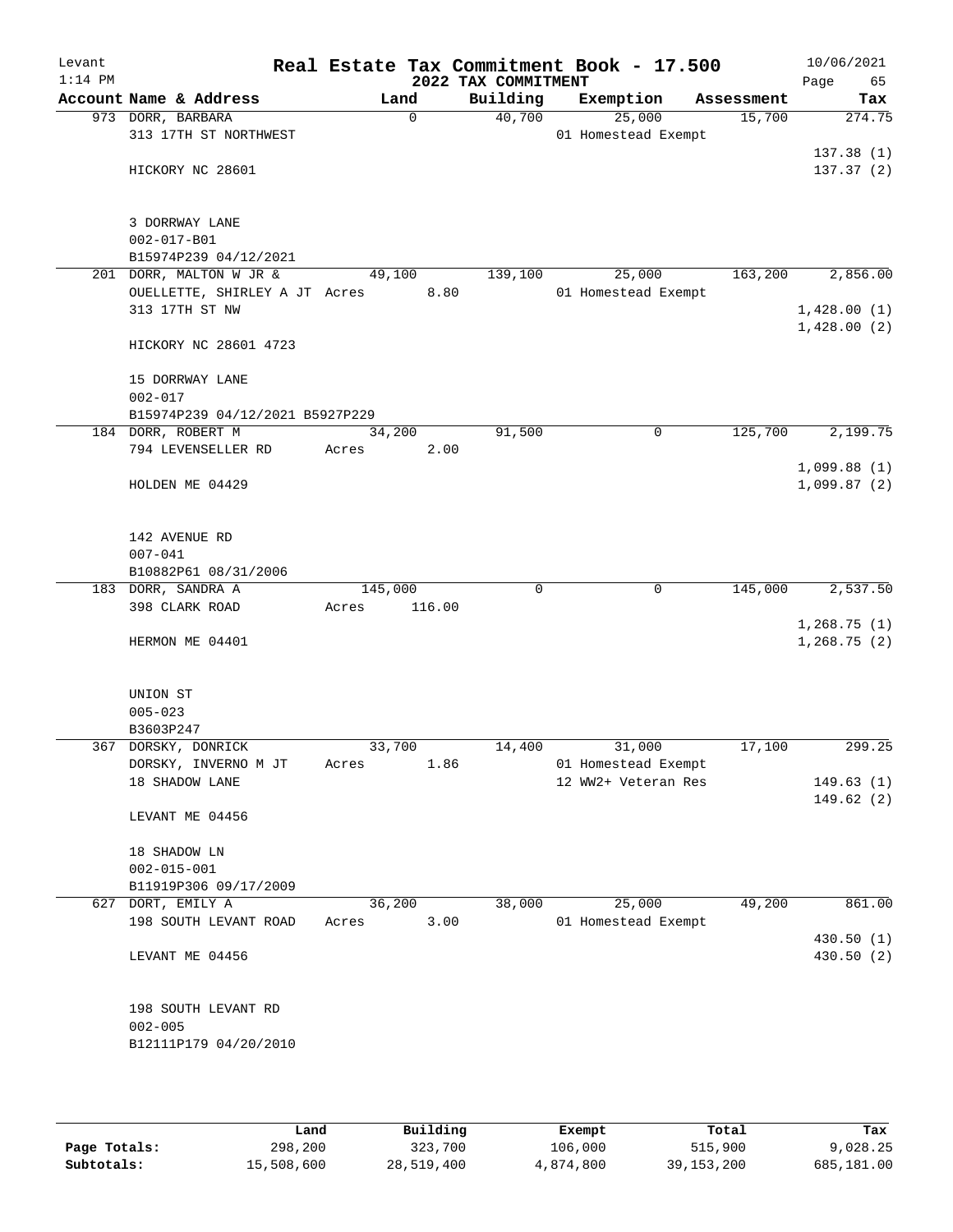| Levant<br>$1:14$ PM |                                |        |       | 2022 TAX COMMITMENT | Real Estate Tax Commitment Book - 17.500 |            | 10/06/2021<br>66<br>Page |
|---------------------|--------------------------------|--------|-------|---------------------|------------------------------------------|------------|--------------------------|
|                     | Account Name & Address         |        | Land  | Building            | Exemption                                | Assessment | Tax                      |
|                     | 188 DORT, IDA J                | 37,400 |       | 56,200              | 25,000                                   | 68,600     | 1,200.50                 |
|                     | PO BOX 422                     | Acres  | 6.50  |                     | 01 Homestead Exempt                      |            |                          |
|                     |                                |        |       |                     |                                          |            | 600.25(1)                |
|                     | LEVANT ME 04456 9718           |        |       |                     |                                          |            | 600.25(2)                |
|                     |                                |        |       |                     |                                          |            |                          |
|                     | 35 ROBICHAUD RD                |        |       |                     |                                          |            |                          |
|                     | $002 - 004$                    |        |       |                     |                                          |            |                          |
|                     | B4116P271                      |        |       |                     |                                          |            |                          |
|                     | 373 DOUGHTY, DEAN H            | 19,800 |       | $\Omega$            | 0                                        | 19,800     | 346.50                   |
|                     | DOUGHTY, KRYSTYNA E JT Acres   |        | 2.01  |                     |                                          |            |                          |
|                     | 116 BALSAM ROAD                |        |       |                     |                                          |            | 173.25(1)                |
|                     |                                |        |       |                     |                                          |            | 173.25(2)                |
|                     | BANGOR ME 04401                |        |       |                     |                                          |            |                          |
|                     | 32 MCINTOSH AVE                |        |       |                     |                                          |            |                          |
|                     | $007 - 014 - 005$              |        |       |                     |                                          |            |                          |
|                     | B16101P324 07/12/2021          |        |       |                     |                                          |            |                          |
|                     | 147 DOUGHTY, ERIC A            | 59,300 |       | 45,700              | 25,000                                   | 80,000     | 1,400.00                 |
|                     | DOUGHTY, LARAE                 | Acres  | 24.50 |                     | 01 Homestead Exempt                      |            |                          |
|                     | 151 STETSON RD WEST            |        |       |                     |                                          |            | 700.00(1)                |
|                     |                                |        |       |                     |                                          |            | 700.00(2)                |
|                     | LEVANT ME 04456                |        |       |                     |                                          |            |                          |
|                     | 151 STETSON RD WEST            |        |       |                     |                                          |            |                          |
|                     | $007 - 034$                    |        |       |                     |                                          |            |                          |
|                     | B9608P322                      |        |       |                     |                                          |            |                          |
|                     | 1333 DOUGHTY, RICHARD A        | 35,400 |       | 162,000             | 31,000                                   | 166,400    | 2,912.00                 |
|                     | DOUGHTY, PATRICIA J JT         | Acres  | 5.55  |                     | 01 Homestead Exempt                      |            |                          |
|                     | 92 MCINTOSH AVE                |        |       |                     | 12 WW2+ Veteran Res                      |            | 1,456.00(1)              |
|                     |                                |        |       |                     |                                          |            | 1,456.00(2)              |
|                     | LEVANT ME 04456                |        |       |                     |                                          |            |                          |
|                     | 92 MCINTOSH AVE                |        |       |                     |                                          |            |                          |
|                     | $007 - 014 - 018$              |        |       |                     |                                          |            |                          |
|                     | B12865P52 06/28/2012           |        |       |                     |                                          |            |                          |
|                     | 856 DOUGLASS, RANDOLPH C       | 34,400 |       | 86,100              | 25,000                                   | 95,500     | 1,671.25                 |
|                     | DOUGLASS, LYNN D               | Acres  | 2.02  |                     | 01 Homestead Exempt                      |            |                          |
|                     | PO BOX 175                     |        |       |                     |                                          |            | 835.63(1)                |
|                     | LEVANT ME 04456                |        |       |                     |                                          |            | 835.62 (2)               |
|                     |                                |        |       |                     |                                          |            |                          |
|                     | 19 GRIFFIN RD                  |        |       |                     |                                          |            |                          |
|                     | $002 - 052 - 001$              |        |       |                     |                                          |            |                          |
|                     | B4551P299 11/08/1989           |        |       |                     |                                          |            |                          |
|                     | 192 DOW, ELIZABETH M           | 83,900 |       | 85,600              | 25,000                                   | 144,500    | 2,528.75                 |
|                     | 758 BROADWAY #10               | Acres  | 65.00 |                     | 01 Homestead Exempt                      |            |                          |
|                     |                                |        |       |                     |                                          |            | 1, 264.38(1)             |
|                     | BANGOR ME 04401-3224           |        |       |                     |                                          |            | 1, 264.37(2)             |
|                     |                                |        |       |                     |                                          |            |                          |
|                     | 3967 UNION ST                  |        |       |                     |                                          |            |                          |
|                     | $005 - 031$                    |        |       |                     |                                          |            |                          |
|                     | B1685P134 B1550P222 10/01/1956 |        |       |                     |                                          |            |                          |
|                     |                                |        |       |                     |                                          |            |                          |

|              | Land       | Building   | Exempt    | Total      | Tax        |
|--------------|------------|------------|-----------|------------|------------|
| Page Totals: | 270,200    | 435,600    | 131,000   | 574,800    | 10,059.00  |
| Subtotals:   | 15,778,800 | 28,955,000 | 5,005,800 | 39,728,000 | 695,240.00 |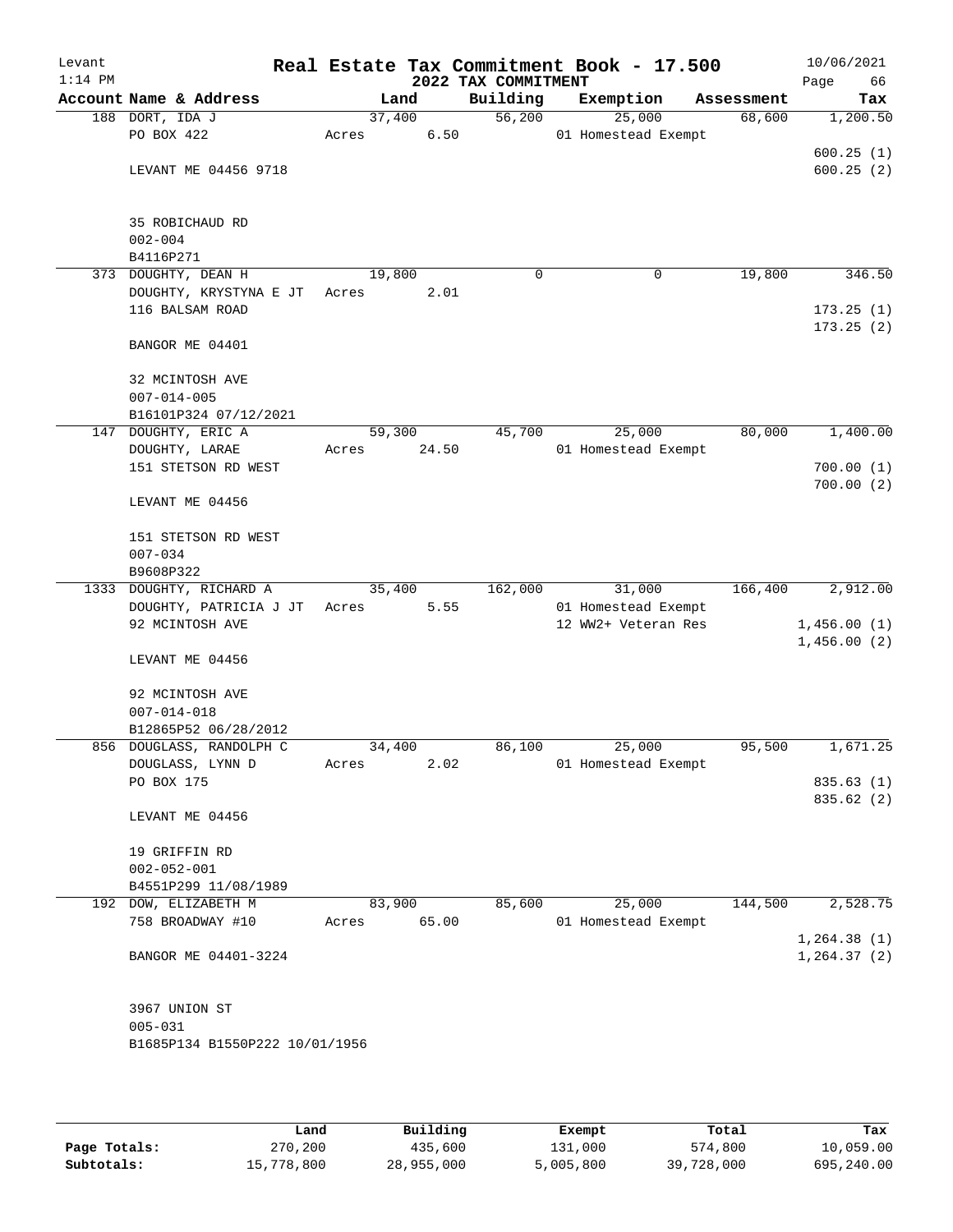| Account Name & Address<br>Building<br>Exemption<br>Land<br>Assessment<br>156,400<br>490 DRAKE, JOSEPH D<br>40,300<br>196,700<br>$\Omega$<br>6.98<br>DRAKE, PRISCILLA L JT<br>Acres<br>90 LAKE ROAD<br>1,721.12(2)<br>LEVANT ME 04456<br>90 LAKE RD<br>$003 - 044$<br>B11302P19 02/22/2007<br>194 DRAKE, SHIRLEY A<br>25,000<br>26,700<br>26,500<br>25,200<br>36 MT PLEASANT RD<br>01 Homestead Exempt<br>Acres<br>1.05<br>LEVANT ME 04456<br>36 MT PLEASANT RD<br>$001 - 025 - 005$<br>B4833P196<br>DUBE, KRISTY P<br>33,000<br>110,800<br>25,000<br>118,800<br>1097<br>1.00<br>01 Homestead Exempt<br>DUBE, BRIAN M JT<br>Acres<br>704 IRISH ROAD<br>LEVANT ME 04456<br>704 IRISH RD<br>$001 - 045 - 003$<br>B11715P277 03/24/2009<br>407 DUBOIS, RICKY S<br>33,900<br>125,500<br>25,000<br>134,400<br>DUBOIS, CHRISTIN L JT<br>2.03<br>01 Homestead Exempt<br>Acres<br>PO BOX 162<br>1, 176.00(2)<br>LEVANT ME 04456<br>72 SOUTH LEVANT RD<br>$002 - 015 - 004$<br>B10754P322 12/08/2006<br>39,400<br>102,500<br>31,000<br>110,900<br>1,940.75<br>198 DUFFY, DELLA<br>6.30<br>22 WW2+ Widow Res<br>3964 UNION ST<br>Acres<br>01 Homestead Exempt<br>970.38(1)<br>LEVANT ME 04456 9720<br>3964 UNION ST<br>$005 - 041 - 001$<br>B3917P148<br>222 DUMOND, FRANK<br>30,500<br>0<br>$\mathbf 0$<br>30,500<br>533.75<br>DUMOND, ADORA JT<br>10.00<br>Acres<br>37 HODGDON ROAD<br>LEVANT ME 04456<br>HODGDON RD<br>$005 - 012 - 004$<br>B14551P241 07/19/2017 B14502P264 06/02/2017<br>B2801P234 | Levant<br>$1:14$ PM |  |  | 2022 TAX COMMITMENT | Real Estate Tax Commitment Book - 17.500 | 10/06/2021<br>Page<br>67 |
|----------------------------------------------------------------------------------------------------------------------------------------------------------------------------------------------------------------------------------------------------------------------------------------------------------------------------------------------------------------------------------------------------------------------------------------------------------------------------------------------------------------------------------------------------------------------------------------------------------------------------------------------------------------------------------------------------------------------------------------------------------------------------------------------------------------------------------------------------------------------------------------------------------------------------------------------------------------------------------------------------------------------------------------------------------------------------------------------------------------------------------------------------------------------------------------------------------------------------------------------------------------------------------------------------------------------------------------------------------------------------------------------------------------------------------------------------------------------------------------------|---------------------|--|--|---------------------|------------------------------------------|--------------------------|
|                                                                                                                                                                                                                                                                                                                                                                                                                                                                                                                                                                                                                                                                                                                                                                                                                                                                                                                                                                                                                                                                                                                                                                                                                                                                                                                                                                                                                                                                                              |                     |  |  |                     |                                          | Tax                      |
|                                                                                                                                                                                                                                                                                                                                                                                                                                                                                                                                                                                                                                                                                                                                                                                                                                                                                                                                                                                                                                                                                                                                                                                                                                                                                                                                                                                                                                                                                              |                     |  |  |                     |                                          | 3,442.25<br>1,721.13(1)  |
|                                                                                                                                                                                                                                                                                                                                                                                                                                                                                                                                                                                                                                                                                                                                                                                                                                                                                                                                                                                                                                                                                                                                                                                                                                                                                                                                                                                                                                                                                              |                     |  |  |                     |                                          |                          |
|                                                                                                                                                                                                                                                                                                                                                                                                                                                                                                                                                                                                                                                                                                                                                                                                                                                                                                                                                                                                                                                                                                                                                                                                                                                                                                                                                                                                                                                                                              |                     |  |  |                     |                                          |                          |
|                                                                                                                                                                                                                                                                                                                                                                                                                                                                                                                                                                                                                                                                                                                                                                                                                                                                                                                                                                                                                                                                                                                                                                                                                                                                                                                                                                                                                                                                                              |                     |  |  |                     |                                          |                          |
|                                                                                                                                                                                                                                                                                                                                                                                                                                                                                                                                                                                                                                                                                                                                                                                                                                                                                                                                                                                                                                                                                                                                                                                                                                                                                                                                                                                                                                                                                              |                     |  |  |                     |                                          | 467.25                   |
|                                                                                                                                                                                                                                                                                                                                                                                                                                                                                                                                                                                                                                                                                                                                                                                                                                                                                                                                                                                                                                                                                                                                                                                                                                                                                                                                                                                                                                                                                              |                     |  |  |                     |                                          | 233.63(1)                |
|                                                                                                                                                                                                                                                                                                                                                                                                                                                                                                                                                                                                                                                                                                                                                                                                                                                                                                                                                                                                                                                                                                                                                                                                                                                                                                                                                                                                                                                                                              |                     |  |  |                     |                                          | 233.62 (2)               |
|                                                                                                                                                                                                                                                                                                                                                                                                                                                                                                                                                                                                                                                                                                                                                                                                                                                                                                                                                                                                                                                                                                                                                                                                                                                                                                                                                                                                                                                                                              |                     |  |  |                     |                                          |                          |
|                                                                                                                                                                                                                                                                                                                                                                                                                                                                                                                                                                                                                                                                                                                                                                                                                                                                                                                                                                                                                                                                                                                                                                                                                                                                                                                                                                                                                                                                                              |                     |  |  |                     |                                          | 2,079.00                 |
|                                                                                                                                                                                                                                                                                                                                                                                                                                                                                                                                                                                                                                                                                                                                                                                                                                                                                                                                                                                                                                                                                                                                                                                                                                                                                                                                                                                                                                                                                              |                     |  |  |                     |                                          |                          |
|                                                                                                                                                                                                                                                                                                                                                                                                                                                                                                                                                                                                                                                                                                                                                                                                                                                                                                                                                                                                                                                                                                                                                                                                                                                                                                                                                                                                                                                                                              |                     |  |  |                     |                                          | 1,039.50(1)              |
|                                                                                                                                                                                                                                                                                                                                                                                                                                                                                                                                                                                                                                                                                                                                                                                                                                                                                                                                                                                                                                                                                                                                                                                                                                                                                                                                                                                                                                                                                              |                     |  |  |                     |                                          | 1,039.50(2)              |
|                                                                                                                                                                                                                                                                                                                                                                                                                                                                                                                                                                                                                                                                                                                                                                                                                                                                                                                                                                                                                                                                                                                                                                                                                                                                                                                                                                                                                                                                                              |                     |  |  |                     |                                          |                          |
|                                                                                                                                                                                                                                                                                                                                                                                                                                                                                                                                                                                                                                                                                                                                                                                                                                                                                                                                                                                                                                                                                                                                                                                                                                                                                                                                                                                                                                                                                              |                     |  |  |                     |                                          |                          |
|                                                                                                                                                                                                                                                                                                                                                                                                                                                                                                                                                                                                                                                                                                                                                                                                                                                                                                                                                                                                                                                                                                                                                                                                                                                                                                                                                                                                                                                                                              |                     |  |  |                     |                                          | 2,352.00                 |
|                                                                                                                                                                                                                                                                                                                                                                                                                                                                                                                                                                                                                                                                                                                                                                                                                                                                                                                                                                                                                                                                                                                                                                                                                                                                                                                                                                                                                                                                                              |                     |  |  |                     |                                          | 1, 176.00(1)             |
|                                                                                                                                                                                                                                                                                                                                                                                                                                                                                                                                                                                                                                                                                                                                                                                                                                                                                                                                                                                                                                                                                                                                                                                                                                                                                                                                                                                                                                                                                              |                     |  |  |                     |                                          |                          |
|                                                                                                                                                                                                                                                                                                                                                                                                                                                                                                                                                                                                                                                                                                                                                                                                                                                                                                                                                                                                                                                                                                                                                                                                                                                                                                                                                                                                                                                                                              |                     |  |  |                     |                                          |                          |
|                                                                                                                                                                                                                                                                                                                                                                                                                                                                                                                                                                                                                                                                                                                                                                                                                                                                                                                                                                                                                                                                                                                                                                                                                                                                                                                                                                                                                                                                                              |                     |  |  |                     |                                          |                          |
|                                                                                                                                                                                                                                                                                                                                                                                                                                                                                                                                                                                                                                                                                                                                                                                                                                                                                                                                                                                                                                                                                                                                                                                                                                                                                                                                                                                                                                                                                              |                     |  |  |                     |                                          |                          |
|                                                                                                                                                                                                                                                                                                                                                                                                                                                                                                                                                                                                                                                                                                                                                                                                                                                                                                                                                                                                                                                                                                                                                                                                                                                                                                                                                                                                                                                                                              |                     |  |  |                     |                                          |                          |
|                                                                                                                                                                                                                                                                                                                                                                                                                                                                                                                                                                                                                                                                                                                                                                                                                                                                                                                                                                                                                                                                                                                                                                                                                                                                                                                                                                                                                                                                                              |                     |  |  |                     |                                          | 970.37(2)                |
|                                                                                                                                                                                                                                                                                                                                                                                                                                                                                                                                                                                                                                                                                                                                                                                                                                                                                                                                                                                                                                                                                                                                                                                                                                                                                                                                                                                                                                                                                              |                     |  |  |                     |                                          |                          |
|                                                                                                                                                                                                                                                                                                                                                                                                                                                                                                                                                                                                                                                                                                                                                                                                                                                                                                                                                                                                                                                                                                                                                                                                                                                                                                                                                                                                                                                                                              |                     |  |  |                     |                                          |                          |
|                                                                                                                                                                                                                                                                                                                                                                                                                                                                                                                                                                                                                                                                                                                                                                                                                                                                                                                                                                                                                                                                                                                                                                                                                                                                                                                                                                                                                                                                                              |                     |  |  |                     |                                          |                          |
|                                                                                                                                                                                                                                                                                                                                                                                                                                                                                                                                                                                                                                                                                                                                                                                                                                                                                                                                                                                                                                                                                                                                                                                                                                                                                                                                                                                                                                                                                              |                     |  |  |                     |                                          |                          |
|                                                                                                                                                                                                                                                                                                                                                                                                                                                                                                                                                                                                                                                                                                                                                                                                                                                                                                                                                                                                                                                                                                                                                                                                                                                                                                                                                                                                                                                                                              |                     |  |  |                     |                                          | 266.88(1)<br>266.87(2)   |
|                                                                                                                                                                                                                                                                                                                                                                                                                                                                                                                                                                                                                                                                                                                                                                                                                                                                                                                                                                                                                                                                                                                                                                                                                                                                                                                                                                                                                                                                                              |                     |  |  |                     |                                          |                          |
|                                                                                                                                                                                                                                                                                                                                                                                                                                                                                                                                                                                                                                                                                                                                                                                                                                                                                                                                                                                                                                                                                                                                                                                                                                                                                                                                                                                                                                                                                              |                     |  |  |                     |                                          |                          |
|                                                                                                                                                                                                                                                                                                                                                                                                                                                                                                                                                                                                                                                                                                                                                                                                                                                                                                                                                                                                                                                                                                                                                                                                                                                                                                                                                                                                                                                                                              |                     |  |  |                     |                                          |                          |

|              | Land       | Building   | Exempt    | Total      | Tax        |
|--------------|------------|------------|-----------|------------|------------|
| Page Totals: | 203,600    | 520,400    | 106,000   | 618,000    | 10,815.00  |
| Subtotals:   | 15,982,400 | 29,475,400 | 5,111,800 | 40,346,000 | 706,055.00 |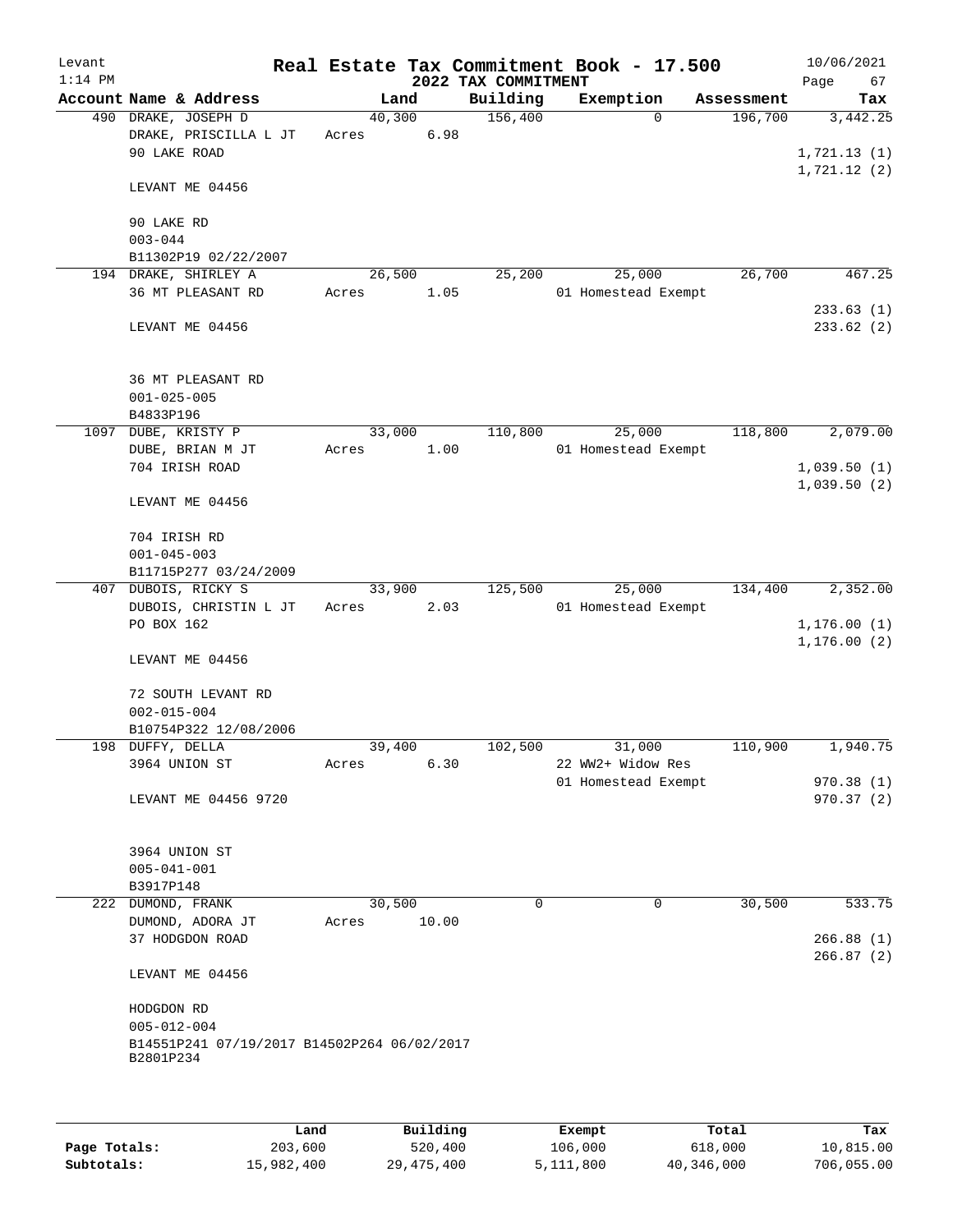| Levant<br>$1:14$ PM |                                                                |        |             | 2022 TAX COMMITMENT | Real Estate Tax Commitment Book - 17.500 |             | 10/06/2021<br>Page<br>68   |
|---------------------|----------------------------------------------------------------|--------|-------------|---------------------|------------------------------------------|-------------|----------------------------|
|                     | Account Name & Address                                         |        | Land        | Building            | Exemption                                | Assessment  | Tax                        |
|                     | 217 DUMOND, FRANK A                                            | 33,900 |             | 17,000              | 25,000                                   | 25,900      | 453.25                     |
|                     | DUMOND, ADORA                                                  | Acres  | 2.10        |                     | 01 Homestead Exempt                      |             |                            |
|                     | 37 HODGDON RD                                                  |        |             |                     |                                          |             | 226.63(1)                  |
|                     | LEVANT ME 04456                                                |        |             |                     |                                          |             | 226.62(2)                  |
|                     | 37 HODGDON RD                                                  |        |             |                     |                                          |             |                            |
|                     | $005 - 013 - 001$                                              |        |             |                     |                                          |             |                            |
|                     | B5866P135                                                      |        |             |                     |                                          |             |                            |
|                     | 1181 DUNHAM, BAILEY A                                          | 33,100 |             | 83,200              | 0                                        | 116,300     | 2,035.25                   |
|                     | 25 HODGDON ROAD                                                | Acres  | 1.15        |                     |                                          |             |                            |
|                     | LEVANT ME 04456                                                |        |             |                     |                                          |             | 1,017.63(1)<br>1,017.62(2) |
|                     | 25 HODGDON RD                                                  |        |             |                     |                                          |             |                            |
|                     | $005 - 015 - 005$                                              |        |             |                     |                                          |             |                            |
|                     | B15771P49 11/05/2020                                           |        |             |                     |                                          |             |                            |
|                     | 1477 DUNN, KENNETH                                             | 33,000 |             | 145,000             | 31,000                                   | 147,000     | 2,572.50                   |
|                     | 15 BRICKETT LANE                                               | Acres  | 1.00        |                     | 01 Homestead Exempt                      |             |                            |
|                     |                                                                |        |             |                     | 12 WW2+ Veteran Res                      |             | 1,286.25(1)                |
|                     | LEVANT ME 04456                                                |        |             |                     |                                          |             | 1,286.25(2)                |
|                     | 15 BRICKETT LANE<br>$005 - 008 - 003$<br>B12399P205 02/04/2011 |        |             |                     |                                          |             |                            |
|                     | 200 DUNNE, JOSEPH                                              | 25,700 |             | 97,800              | 0                                        | 123,500     | 2,161.25                   |
|                     | 7 WING ROAD                                                    | Acres  | 0.50        |                     |                                          |             |                            |
|                     |                                                                |        |             |                     |                                          |             | 1,080.63(1)                |
|                     | LEVANT ME 04456                                                |        |             |                     |                                          |             | 1,080.62(2)                |
|                     | 7 WING RD<br>$011 - 071$                                       |        |             |                     |                                          |             |                            |
|                     | B15610P227 07/17/2020 B15414P43 01/16/2020                     |        |             |                     |                                          |             |                            |
|                     | 858 DURAND, LEE E                                              | 36,500 |             | 65,900              | 25,000                                   | 77,400      | 1,354.50                   |
|                     | PO BOX 394                                                     | Acres  | 5.09        |                     | 01 Homestead Exempt                      |             |                            |
|                     |                                                                |        |             |                     |                                          |             | 677.25(1)                  |
|                     | LEVANT ME 04456                                                |        |             |                     |                                          |             | 677.25(2)                  |
|                     | 315 STETSON RD WEST<br>$007 - 027 - 007$                       |        |             |                     |                                          |             |                            |
|                     | B12995P232 10/26/2012 B9135P141 12/17/2003                     |        |             |                     |                                          |             |                            |
|                     | 940 DURANT, AMY                                                |        | $\mathbf 0$ | 17,100              | 17,100                                   | $\mathbf 0$ | 0.00                       |
|                     | 5 FRANCIS DRIVE                                                |        |             |                     | 01 Homestead Exempt                      |             |                            |
|                     | LEVANT ME 04456                                                |        |             |                     |                                          |             |                            |
|                     | 5 FRANCIS DR                                                   |        |             |                     |                                          |             |                            |
|                     | $002 - 022 - 002 - B1$                                         |        |             |                     |                                          |             |                            |
|                     |                                                                |        |             |                     |                                          |             |                            |
|                     |                                                                |        |             |                     |                                          |             |                            |

|              | Land       | Building   | Exempt    | Total      | Tax        |
|--------------|------------|------------|-----------|------------|------------|
| Page Totals: | 162,200    | 426,000    | 98,100    | 490,100    | 8,576.75   |
| Subtotals:   | 16,144,600 | 29,901,400 | 5,209,900 | 40,836,100 | 714,631.75 |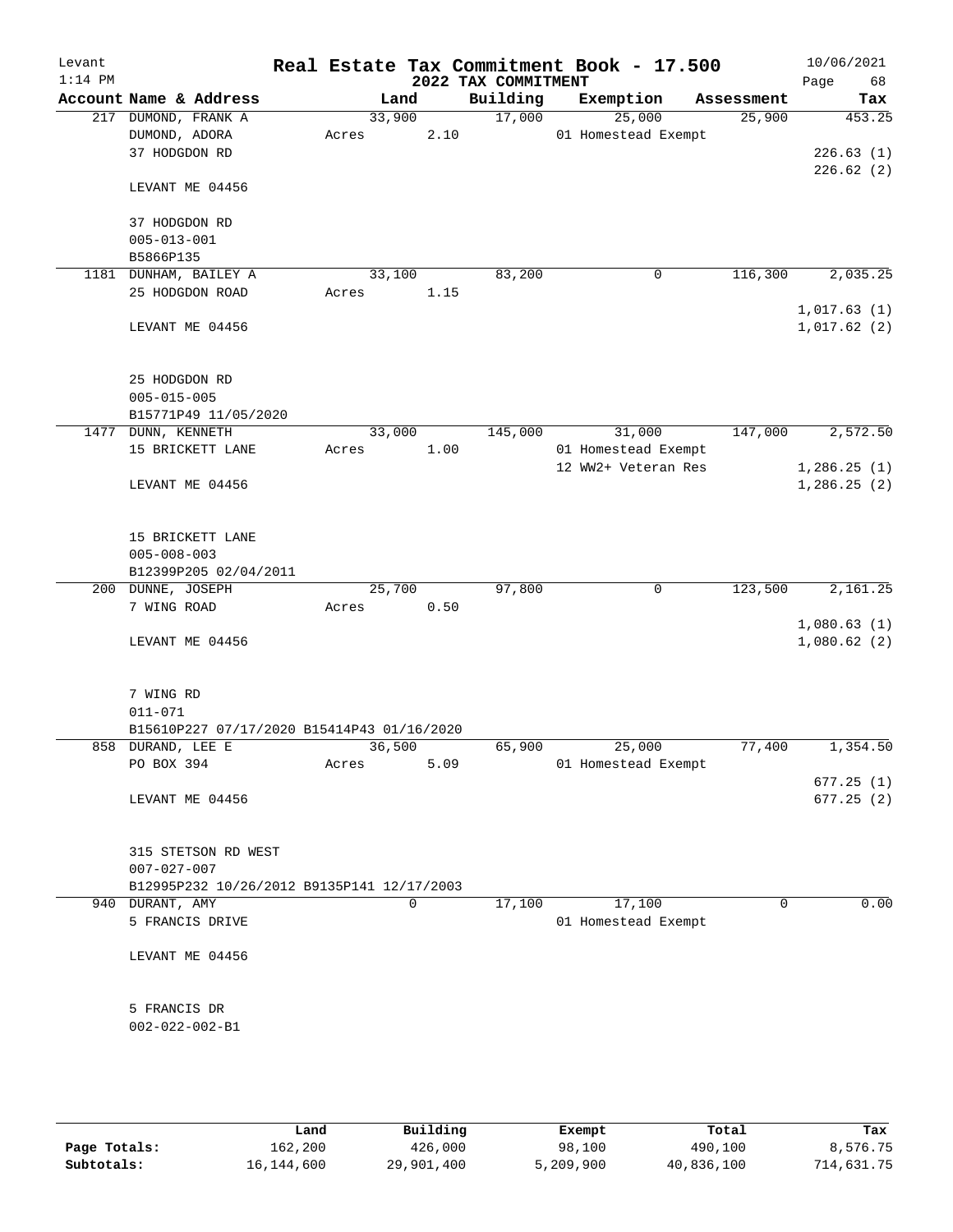| Levant<br>$1:14$ PM |                                                                                    |                 |          | 2022 TAX COMMITMENT | Real Estate Tax Commitment Book - 17.500           |            | 10/06/2021<br>Page<br>69             |
|---------------------|------------------------------------------------------------------------------------|-----------------|----------|---------------------|----------------------------------------------------|------------|--------------------------------------|
|                     | Account Name & Address                                                             | Land            |          | Building            | Exemption                                          | Assessment | Tax                                  |
|                     | 675 DWELLEY, SYLVIA J<br>512 MUDGETT RD<br>LEVANT ME 04456 9801                    | 32,500<br>Acres | 3.50     | 76,300              | 31,000<br>01 Homestead Exempt<br>22 WW2+ Widow Res | 77,800     | 1,361.50<br>680.75 (1)<br>680.75 (2) |
|                     | 512 MUDGETT RD<br>$010 - 005$<br>B8632P4                                           |                 |          |                     |                                                    |            |                                      |
|                     | 341 DWYER, DENNIS                                                                  | 17,800          |          | 70,900              | 25,000                                             | 63,700     | 1,114.75                             |
|                     | P.O. BOX 43                                                                        | Acres           | 0.19     |                     | 01 Homestead Exempt                                |            |                                      |
|                     | LEVANT ME 04456                                                                    |                 |          |                     |                                                    |            | 557.38(1)<br>557.37 (2)              |
|                     | 3 KENDUSKEAG RD<br>$011 - 039$                                                     |                 |          |                     |                                                    |            |                                      |
|                     | B12894P300 07/20/2012                                                              |                 |          |                     |                                                    |            |                                      |
|                     | 765 DYER, PAUL A (TRUSTEE)<br>PAUL A DYER TRUST U/A<br>12/2/1996<br>15 PHILLIPS RD | 28,800<br>Acres | 0.69     | 86,100              | 0                                                  | 114,900    | 2,010.75<br>1,005.38(1)              |
|                     | GLENBURN ME 04401                                                                  |                 |          |                     |                                                    |            | 1,005.37(2)                          |
|                     | 29 KENDUSKEAG RD<br>$011 - 035$                                                    |                 |          |                     |                                                    |            |                                      |
|                     | B13365P32 10/10/2013 B10071P152 09/01/2005<br>869 EASTMAN, JEFFREY D               | 33,300          |          | 0                   | $\mathbf 0$                                        | 33,300     | 582.75                               |
|                     | 110 CALL RD                                                                        | Acres           | 1.40     |                     |                                                    |            |                                      |
|                     | EXETER ME 04435                                                                    |                 |          |                     |                                                    |            | 291.38(1)<br>291.37(2)               |
|                     | 533 AVENUE RD<br>$009 - 015$<br>B11971P300 10/29/2009                              |                 |          |                     |                                                    |            |                                      |
|                     | 1118 EASTMAN, JEFFREY D                                                            | 33,300          |          | 17,000              | 0                                                  | 50,300     | 880.25                               |
|                     | 110 CALL RD                                                                        | Acres           | 1.37     |                     |                                                    |            | 440.13 (1)                           |
|                     | EXETER ME 04435                                                                    |                 |          |                     |                                                    |            | 440.12 (2)                           |
|                     | 519 AVENUE RD<br>$009 - 003 - 002$                                                 |                 |          |                     |                                                    |            |                                      |
|                     | B11971P304 10/29/2009 B11870P241 10/29/2009                                        |                 |          |                     |                                                    |            |                                      |
|                     | 1056 EASTMAN, JEFFREY D                                                            | 33,300          |          | $\Omega$            | $\Omega$                                           | 33,300     | 582.75                               |
|                     | 110 CALL RD                                                                        | Acres           | 1.37     |                     |                                                    |            | 291.38 (1)                           |
|                     | EXETER ME 04435                                                                    |                 |          |                     |                                                    |            | 291.37 (2)                           |
|                     | 511 AVENUE RD<br>$009 - 003 - 001$<br>B11971P300 10/29/2009                        |                 |          |                     |                                                    |            |                                      |
|                     | Land                                                                               |                 | Building |                     | Exempt                                             | Total      | Tax                                  |

|              | Land       | Building   | Exempt    | Total      | Tax        |
|--------------|------------|------------|-----------|------------|------------|
| Page Totals: | 179,000    | 250,300    | 56,000    | 373,300    | 6,532.75   |
| Subtotals:   | 16,323,600 | 30,151,700 | 5,265,900 | 41,209,400 | 721,164.50 |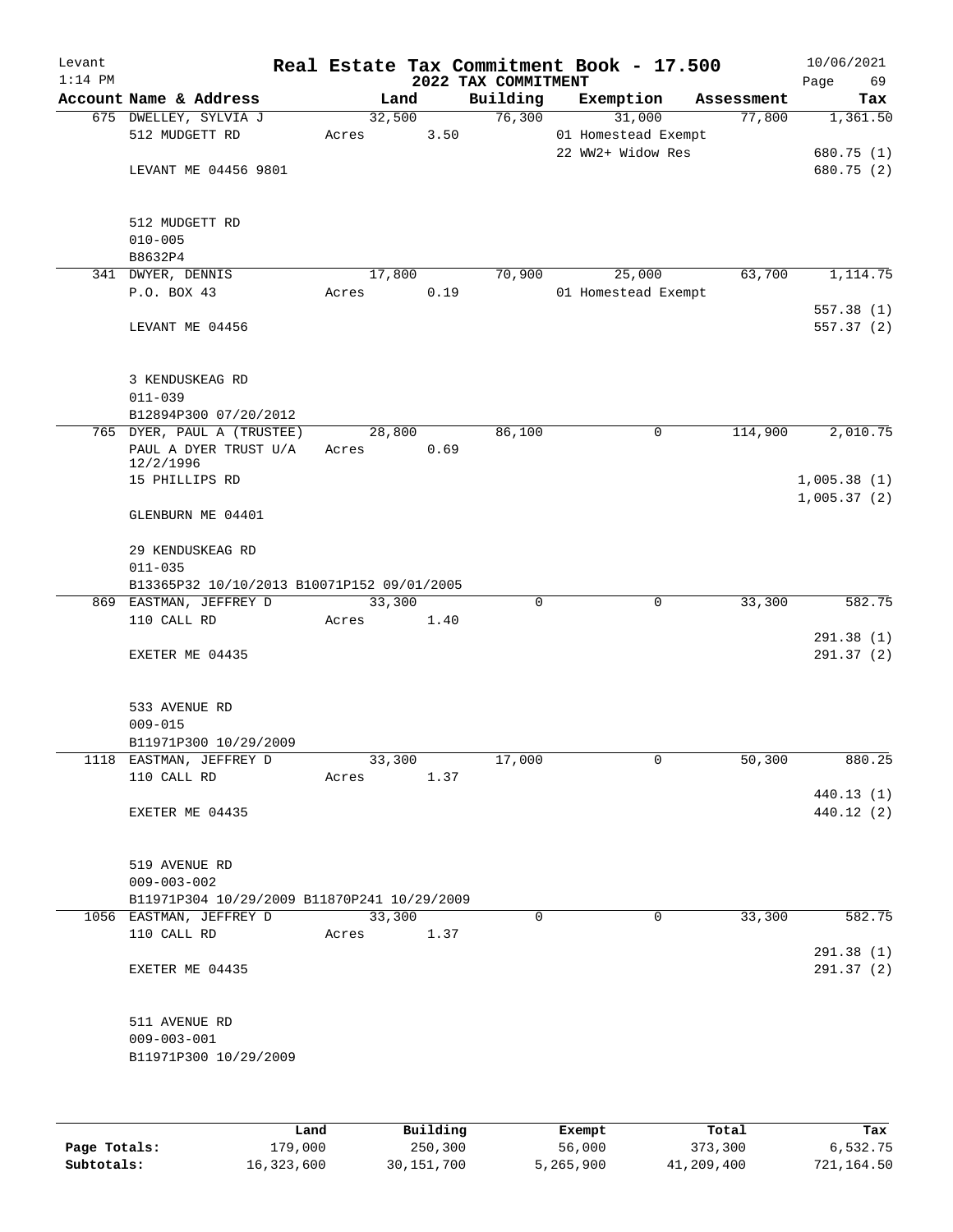| Levant<br>$1:14$ PM |                                                     |        |      |       | 2022 TAX COMMITMENT | Real Estate Tax Commitment Book - 17.500 |            | Page | 10/06/2021<br>70       |
|---------------------|-----------------------------------------------------|--------|------|-------|---------------------|------------------------------------------|------------|------|------------------------|
|                     | Account Name & Address                              |        | Land |       | Building            | Exemption                                | Assessment |      | Tax                    |
|                     | 376 EASTMAN, JEFFREY D                              | 33,100 |      |       | $\mathbf 0$         | $\Omega$                                 | 33,100     |      | 579.25                 |
|                     | 110 CALL RD                                         | Acres  |      | 1.12  |                     |                                          |            |      |                        |
|                     |                                                     |        |      |       |                     |                                          |            |      | 289.63(1)              |
|                     | EXETER ME 04435                                     |        |      |       |                     |                                          |            |      | 289.62(2)              |
|                     |                                                     |        |      |       |                     |                                          |            |      |                        |
|                     |                                                     |        |      |       |                     |                                          |            |      |                        |
|                     | 561 AVENUE RD                                       |        |      |       |                     |                                          |            |      |                        |
|                     | $009 - 012$                                         |        |      |       |                     |                                          |            |      |                        |
| 58                  | B11971P300 10/29/2009<br>EASTWOOD, CHRISTINE        |        | 0    |       | 19,800              | 19,800                                   | 0          |      | 0.00                   |
|                     | 257 BRANN RD                                        |        |      |       |                     | 01 Homestead Exempt                      |            |      |                        |
|                     |                                                     |        |      |       |                     |                                          |            |      |                        |
|                     | LEVANT ME 04456 9710                                |        |      |       |                     |                                          |            |      |                        |
|                     |                                                     |        |      |       |                     |                                          |            |      |                        |
|                     |                                                     |        |      |       |                     |                                          |            |      |                        |
|                     | 257 BRANN RD                                        |        |      |       |                     |                                          |            |      |                        |
|                     | $008 - 023 - B02$                                   |        |      |       |                     |                                          |            |      |                        |
| 926                 | EATON, CHRISTINA                                    |        | 0    |       | 15,700              | 15,700                                   | 0          |      | 0.00                   |
|                     | 294 STETSON RD WEST                                 |        |      |       |                     | 01 Homestead Exempt                      |            |      |                        |
|                     |                                                     |        |      |       |                     |                                          |            |      |                        |
|                     | LEVANT ME 04456 9739                                |        |      |       |                     |                                          |            |      |                        |
|                     |                                                     |        |      |       |                     |                                          |            |      |                        |
|                     | 294 STETSON RD WEST                                 |        |      |       |                     |                                          |            |      |                        |
|                     | $007 - 026 - 004 - B01$                             |        |      |       |                     |                                          |            |      |                        |
| 812                 | EATON, RICHARD H                                    | 25,000 |      |       | 124,400             | 31,000                                   | 118,400    |      | 2,072.00               |
|                     | EATON, GUYLA M JT                                   | Acres  |      | 8.00  |                     | 01 Homestead Exempt                      |            |      |                        |
|                     | 40 CLUBHOUSE ROAD                                   |        |      |       |                     | 12 WW2+ Veteran Res                      |            |      | 1,036.00(1)            |
|                     |                                                     |        |      |       |                     |                                          |            |      | 1,036.00(2)            |
|                     | LEVANT ME 04456                                     |        |      |       |                     |                                          |            |      |                        |
|                     |                                                     |        |      |       |                     |                                          |            |      |                        |
|                     | 40 CLUBHOUSE RD                                     |        |      |       |                     |                                          |            |      |                        |
|                     | $004 - 029 - 002$                                   |        |      |       |                     |                                          |            |      |                        |
| 142                 | B11116P54 09/05/2007<br>EATON, TODD H               | 51,000 |      |       | 179,300             | 31,000                                   | 199,300    |      | 3,487.75               |
|                     | EATON, ANGIE D JT                                   | Acres  |      | 22.76 |                     | 01 Homestead Exempt                      |            |      |                        |
|                     | 144 MT PLEASANT ROAD                                |        |      |       |                     | 16 WW2+ Vet 100%                         |            |      | 1,743.88(1)            |
|                     |                                                     |        |      |       |                     |                                          |            |      | 1,743.87 (2)           |
|                     | LEVANT ME 04456                                     |        |      |       |                     |                                          |            |      |                        |
|                     |                                                     |        |      |       |                     |                                          |            |      |                        |
|                     | 144 MT PLEASANT RD                                  |        |      |       |                     |                                          |            |      |                        |
|                     | $001 - 023$                                         |        |      |       |                     |                                          |            |      |                        |
|                     | B13402P175 11/22/2013                               |        |      |       |                     |                                          |            |      |                        |
|                     | 393 ELDRIDGE, LYNN E                                | 33,700 |      |       | 84,500              | 25,000                                   | 93,200     |      | 1,631.00               |
|                     | PO BOX 169                                          | Acres  |      | 5.00  |                     | 01 Homestead Exempt                      |            |      |                        |
|                     | LEVANT ME 04456                                     |        |      |       |                     |                                          |            |      | 815.50(1)<br>815.50(2) |
|                     |                                                     |        |      |       |                     |                                          |            |      |                        |
|                     |                                                     |        |      |       |                     |                                          |            |      |                        |
|                     | 376 BRANN RD                                        |        |      |       |                     |                                          |            |      |                        |
|                     | $010 - 014 - 004$                                   |        |      |       |                     |                                          |            |      |                        |
|                     | B12059P21 02/18/2010 B11907P291 10/17/2009 B8289P23 |        |      |       |                     |                                          |            |      |                        |
|                     |                                                     |        |      |       |                     |                                          |            |      |                        |

|              | Land       | Building   | Exempt    | Total      | Tax        |
|--------------|------------|------------|-----------|------------|------------|
| Page Totals: | 142,800    | 423,700    | 122,500   | 444,000    | 7,770.00   |
| Subtotals:   | 16,466,400 | 30,575,400 | 5,388,400 | 41,653,400 | 728,934.50 |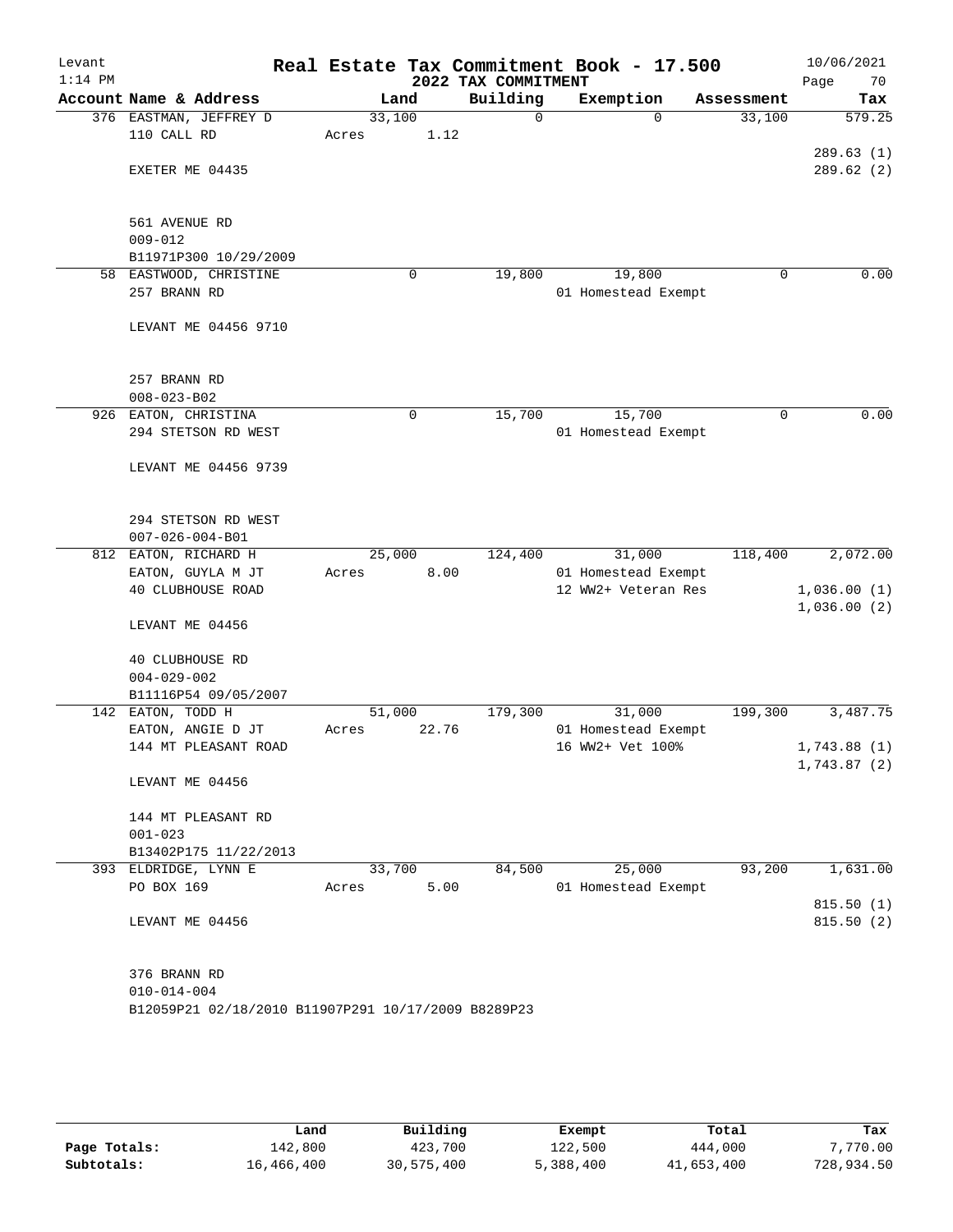| Levant<br>$1:14$ PM |                                                      |                 |       | 2022 TAX COMMITMENT | Real Estate Tax Commitment Book - 17.500 |            |         | 10/06/2021<br>71<br>Page |
|---------------------|------------------------------------------------------|-----------------|-------|---------------------|------------------------------------------|------------|---------|--------------------------|
|                     | Account Name & Address                               |                 | Land  | Building            | Exemption                                | Assessment |         | Tax                      |
|                     | 1325 ELLIS, AUSTIN G                                 | 34,200          |       | 74,000              | 25,000                                   |            | 83,200  | 1,456.00                 |
|                     | ELLIS, JANE V JT                                     | Acres           | 2.45  |                     | 01 Homestead Exempt                      |            |         |                          |
|                     | 113 STETSON RD WEST                                  |                 |       |                     |                                          |            |         | 728.00(1)                |
|                     | LEVANT ME 04456                                      |                 |       |                     |                                          |            |         | 728.00(2)                |
|                     | 113 STETSON RD WEST<br>$007 - 037 - 010$             |                 |       |                     |                                          |            |         |                          |
|                     | B8990P67                                             |                 |       |                     |                                          |            |         |                          |
|                     | 274 ELLIS, JAMES S<br>PO BOX 124                     | 17,000          |       | 38,800              | 25,000                                   |            | 30,800  | 539.00                   |
|                     |                                                      | Acres           | 0.13  |                     | 01 Homestead Exempt                      |            |         | 269.50(1)                |
|                     | LEVANT ME 04456                                      |                 |       |                     |                                          |            |         | 269.50(2)                |
|                     | 7 KENDUSKEAG RD                                      |                 |       |                     |                                          |            |         |                          |
|                     | $011 - 038$                                          |                 |       |                     |                                          |            |         |                          |
|                     | B13573P321 06/19/2014<br>273 ELLIS, JAMES S          |                 |       | $\mathbf 0$         | $\mathbf 0$                              |            | 11,600  | 203.00                   |
|                     | PO BOX 124                                           | 11,600<br>Acres | 1.75  |                     |                                          |            |         |                          |
|                     |                                                      |                 |       |                     |                                          |            |         | 101.50(1)                |
|                     | LEVANT ME 04456                                      |                 |       |                     |                                          |            |         | 101.50(2)                |
|                     | KENDUSKEAG RD                                        |                 |       |                     |                                          |            |         |                          |
|                     | $011 - 037$<br>B13573P320 06/19/2014                 |                 |       |                     |                                          |            |         |                          |
|                     | 708 ELLIS, JOHN J                                    | 34,900          |       | 126,200             | 25,000                                   |            | 136,100 | 2,381.75                 |
|                     | ELLIS, BARBARA M JT                                  | Acres           | 3.25  |                     | 01 Homestead Exempt                      |            |         |                          |
|                     | 8 SMITH LANE                                         |                 |       |                     |                                          |            |         | 1,190.88(1)              |
|                     | LEVANT ME 04456                                      |                 |       |                     |                                          |            |         | 1, 190.87(2)             |
|                     | 8 SMITH LANE                                         |                 |       |                     |                                          |            |         |                          |
|                     | $002 - 045 - 001$<br>B11298P171 02/20/2008 B9388P327 |                 |       |                     |                                          |            |         |                          |
|                     | 814 ELSTON, MARSHA                                   | 63,300          |       | 86,300              | 25,000                                   |            | 124,600 | 2,180.50                 |
|                     | 1334 HORSEBACK RD                                    | Acres           | 35.00 |                     | 01 Homestead Exempt                      |            |         |                          |
|                     |                                                      |                 |       |                     |                                          |            |         | 1,090.25(1)              |
|                     | LEVANT ME 04456 9737                                 |                 |       |                     |                                          |            |         | 1,090.25(2)              |
|                     | 1334 HORSEBACK RD                                    |                 |       |                     |                                          |            |         |                          |
|                     | $004 - 029$                                          |                 |       |                     |                                          |            |         |                          |
|                     | B11208P264 11/21/2007<br>21 EMERA MAINE              | 69,300          |       | 0                   | 0                                        |            | 69,300  | 1,212.75                 |
|                     | ATTN: ACCOUNTS PAYABLE                               |                 |       |                     |                                          |            |         |                          |
|                     | PO BOX 932                                           |                 |       |                     |                                          |            |         | 606.38(1)                |
|                     | BANGOR ME 04402-0932                                 |                 |       |                     |                                          |            |         | 606.37(2)                |
|                     | TRANSMISSION/DISTRIB.                                |                 |       |                     |                                          |            |         |                          |
|                     | $000 - 000$                                          |                 |       |                     |                                          |            |         |                          |
|                     |                                                      |                 |       |                     |                                          |            |         |                          |

|              | Land       | Building   | Exempt    | Total      | Tax        |
|--------------|------------|------------|-----------|------------|------------|
| Page Totals: | 230,300    | 325,300    | 100,000   | 455,600    | 7,973,00   |
| Subtotals:   | 16,696,700 | 30,900,700 | 5,488,400 | 42,109,000 | 736,907.50 |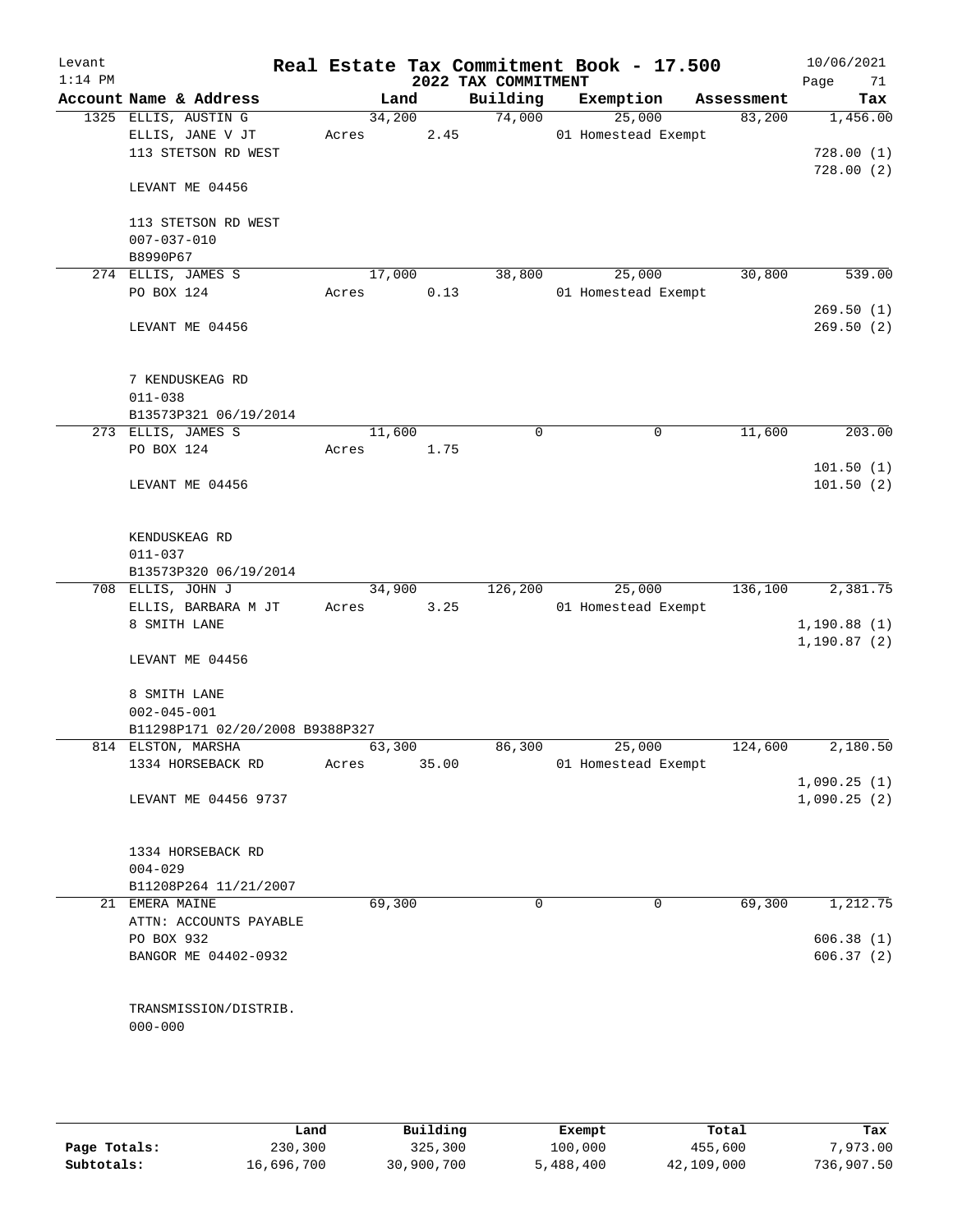| Levant<br>$1:14$ PM |                                                      |                 |                | 2022 TAX COMMITMENT | Real Estate Tax Commitment Book - 17.500 |            | 10/06/2021<br>Page<br>72 |
|---------------------|------------------------------------------------------|-----------------|----------------|---------------------|------------------------------------------|------------|--------------------------|
|                     | Account Name & Address                               |                 | Land           | Building            | Exemption                                | Assessment | Tax                      |
|                     | 1412 ENGROFF, ANDRIA<br>24 CLOUGHSDALE LANE          | Acres           | 33,600<br>1.66 | 68,800              | $\Omega$                                 | 102,400    | 1,792.00                 |
|                     | WEST GARDNER ME 04345                                |                 |                |                     |                                          |            | 896.00 (1)<br>896.00 (2) |
|                     | 129 STETSON RD WEST<br>$007 - 034 - 002$             |                 |                |                     |                                          |            |                          |
|                     | B15904P148 02/18/2021 B13540P110 05/22/2014          |                 |                |                     | 25,000                                   |            | 904.75                   |
|                     | 925 ERVIN, BRIAN S<br>ERVIN, ERIKA L JT              | 33,300<br>Acres | 1.30           | 43,400              | 01 Homestead Exempt                      | 51,700     |                          |
|                     | 355 PINE TREE RD                                     |                 |                |                     |                                          |            | 452.38 (1)<br>452.37 (2) |
|                     | LEVANT ME 04456                                      |                 |                |                     |                                          |            |                          |
|                     | 355 PINE TREE RD<br>$002 - 012 - 004$                |                 |                |                     |                                          |            |                          |
|                     | B13580P221 06/30/2014                                |                 |                |                     |                                          |            |                          |
|                     | 997 ESTES, TRAVIS                                    |                 | 34,700         | 53,500              | 25,000                                   | 63,200     | 1,106.00                 |
|                     | 8 SOUTH LEVANT RD                                    | Acres           | 3.00           |                     | 01 Homestead Exempt                      |            |                          |
|                     | LEVANT ME 04456                                      |                 |                |                     |                                          |            | 553.00(1)<br>553.00(2)   |
|                     | 8 SOUTH LEVANT RD<br>$002 - 015 - 008$               |                 |                |                     |                                          |            |                          |
|                     | B14266P235 09/06/2016 B12959P350 09/26/2012          |                 |                |                     |                                          |            |                          |
|                     | 374 ESTES, TRAVIS                                    | 19,000          |                | 0                   | $\mathbf 0$                              | 19,000     | 332.50                   |
|                     | 8 SOUTH LEVANT RD                                    | Acres           | 1.00           |                     |                                          |            |                          |
|                     | LEVANT ME 04456                                      |                 |                |                     |                                          |            | 166.25(1)<br>166.25(2)   |
|                     | 40 DOUGHTY BLVD<br>$007 - 014 - 006$                 |                 |                |                     |                                          |            |                          |
|                     | B15717P112 09/29/2020                                |                 |                |                     |                                          |            |                          |
|                     | 834 EVANS, MICHAEL A                                 | 99,900          |                | 139,500             | 25,000                                   | 214,400    | 3,752.00                 |
|                     | 564 AVENUE RD                                        | Acres           | 88.00          |                     | 01 Homestead Exempt                      |            | 1,876.00(1)              |
|                     | LEVANT ME 04456                                      |                 |                |                     |                                          |            | 1,876.00(2)              |
|                     | 564 AVENUE RD<br>$009 - 001$                         |                 |                |                     |                                          |            |                          |
|                     | B8279P143                                            |                 |                |                     |                                          |            |                          |
|                     | 1236 EVANS, PETER A                                  | 15,100          |                | $\mathbf 0$         | 0                                        | 15,100     | 264.25                   |
|                     | EVANS, CHRISTINE D JT<br>141 MERRILL ROAD            | Acres           | 20.81          |                     |                                          |            | 132.13(1)                |
|                     | STETSON ME 04488                                     |                 |                |                     |                                          |            | 132.12(2)                |
|                     | MERRILL ROAD (OFF)<br>$007 - 007 - 004$<br>B7803P212 |                 |                |                     |                                          |            |                          |
|                     |                                                      |                 |                |                     |                                          |            |                          |

|              | Land       | Building   | Exempt    | Total      | Tax        |
|--------------|------------|------------|-----------|------------|------------|
| Page Totals: | 235,600    | 305,200    | 75,000    | 465,800    | 8,151.50   |
| Subtotals:   | 16,932,300 | 31,205,900 | 5,563,400 | 42,574,800 | 745,059.00 |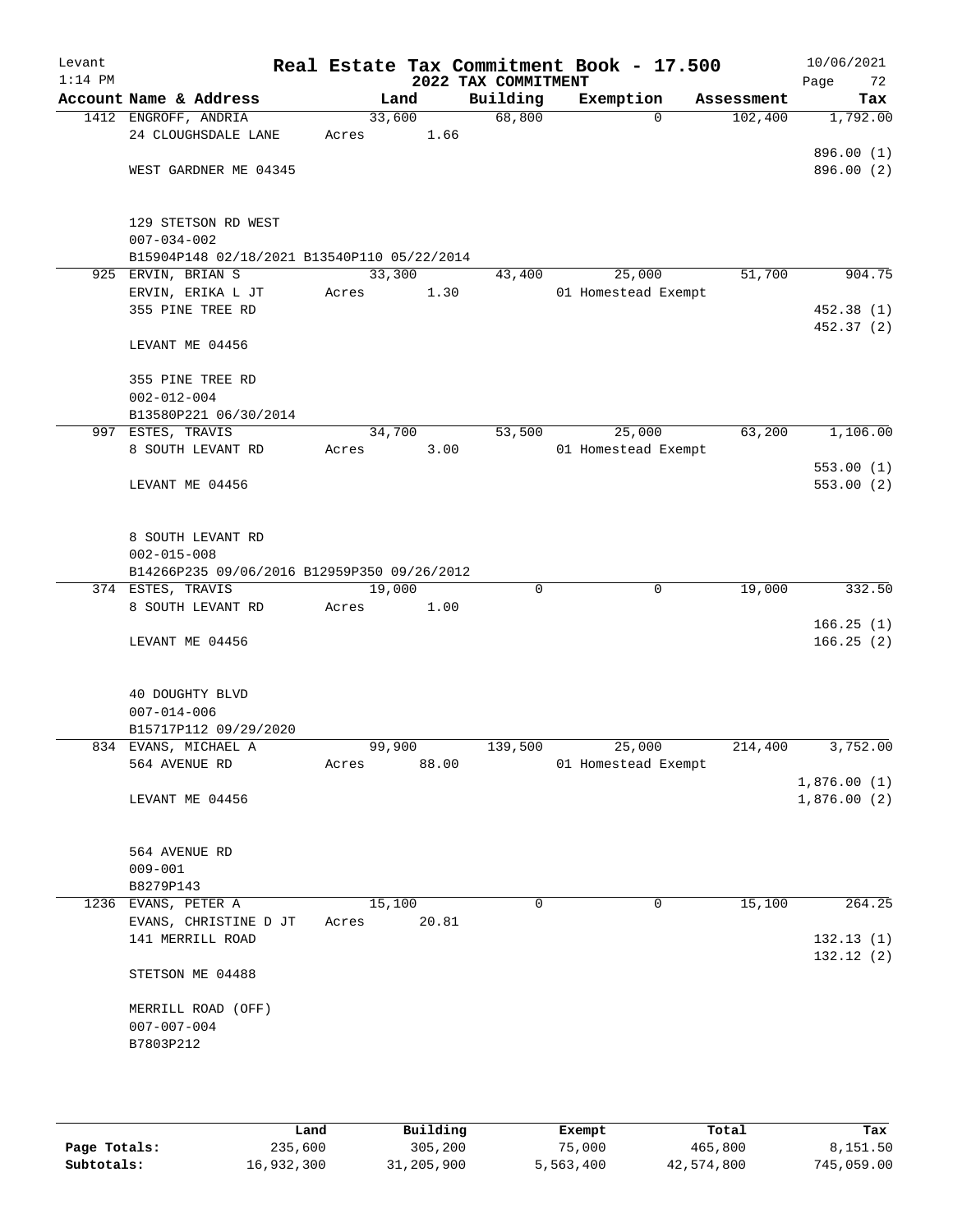| Levant<br>$1:14$ PM |                                                                      |        |                | 2022 TAX COMMITMENT | Real Estate Tax Commitment Book - 17.500 |            | 10/06/2021<br>Page<br>73   |
|---------------------|----------------------------------------------------------------------|--------|----------------|---------------------|------------------------------------------|------------|----------------------------|
|                     | Account Name & Address                                               |        | Land           | Building            | Exemption                                | Assessment | Tax                        |
|                     | 983 EVERETT, CHRISTOPHER L<br>85 MCINTOSH AVE                        | Acres  | 30,500<br>1.03 | 164, 100            | 25,000<br>01 Homestead Exempt            | 169,600    | 2,968.00                   |
|                     | LEVANT ME 04456                                                      |        |                |                     |                                          |            | 1,484.00(1)<br>1,484.00(2) |
|                     | 85 MCINTOSH AVE<br>$007 - 014 - 010$<br>B13219P108 06/13/2013        |        |                |                     |                                          |            |                            |
|                     | 1512 EXLEY, ANDREW W                                                 | 33,300 |                | 143,400             | 25,000                                   | 151,700    | 2,654.75                   |
|                     | EXLEY, ASHLEY M JT<br>49 MADISON DRIVE                               | Acres  | 1.40           |                     | 01 Homestead Exempt                      |            | 1,327.38(1)<br>1,327.37(2) |
|                     | LEVANT ME 04456                                                      |        |                |                     |                                          |            |                            |
|                     | 49 MADISON DRIVE<br>$002 - 059 - 004 - 009$<br>B14077P126 02/12/2016 |        |                |                     |                                          |            |                            |
|                     | 346 FAIRBANKS, SCOTT A                                               | 16,300 |                | $\mathbf 0$         | 0                                        | 16,300     | 285.25                     |
|                     | 191 BRANN RD                                                         | Acres  | 60.00          |                     |                                          |            |                            |
|                     | LEVANT ME 04456                                                      |        |                |                     |                                          |            | 142.63(1)<br>142.62(2)     |
|                     | BRANN RD<br>$008 - 020$<br>B13493P58 03/25/2014                      |        |                |                     |                                          |            |                            |
|                     | 861 FAIRBANKS, SCOTT A                                               | 35,300 |                | 116,400             | 25,000                                   | 126,700    | 2, 217.25                  |
|                     | FAIRBANKS, LINDA L JT                                                | Acres  | 5.00           |                     | 01 Homestead Exempt                      |            |                            |
|                     | 191 BRANN RD                                                         |        |                |                     |                                          |            | 1, 108.63(1)               |
|                     | LEVANT ME 04456                                                      |        |                |                     |                                          |            | 1,108.62(2)                |
|                     | 191 BRANN RD<br>$008 - 020 - 002$<br>B6483P39 09/05/1997             |        |                |                     |                                          |            |                            |
|                     | 1266 FARNHAM, DAVID B                                                | 32,400 |                | 109,400             | 25,000                                   | 116,800    | 2,044.00                   |
|                     | 38 DEER RIDGE LANE                                                   | Acres  | 3.38           |                     | 01 Homestead Exempt                      |            |                            |
|                     | LEVANT ME 04456                                                      |        |                |                     |                                          |            | 1,022.00(1)<br>1,022.00(2) |
|                     | 38 DEER RIDGE LANE<br>$007 - 014 - 017$<br>B7561P306                 |        |                |                     |                                          |            |                            |
|                     | 1250 FARNHAM, STEVEN A                                               | 35,000 |                | 215,100             | 25,000                                   | 225,100    | 3,939.25                   |
|                     | FARNHAM, SUZANNE M JT                                                | Acres  | 6.62           |                     | 01 Homestead Exempt                      |            |                            |
|                     | 26 DEER RIDGE LANE                                                   |        |                |                     |                                          |            | 1,969.63(1)<br>1,969.62(2) |
|                     | LEVANT ME 04456                                                      |        |                |                     |                                          |            |                            |
|                     | 26 DEER RIDGE LANE<br>$007 - 014 - 016$<br>B7561P306                 |        |                |                     |                                          |            |                            |
|                     |                                                                      |        |                |                     |                                          |            |                            |

|              | Land         | Building   | Exempt    | Total      | Tax        |
|--------------|--------------|------------|-----------|------------|------------|
| Page Totals: | 182,800      | 748.400    | 125,000   | 806,200    | 14,108.50  |
| Subtotals:   | 17, 115, 100 | 31,954,300 | 5,688,400 | 43,381,000 | 759,167.50 |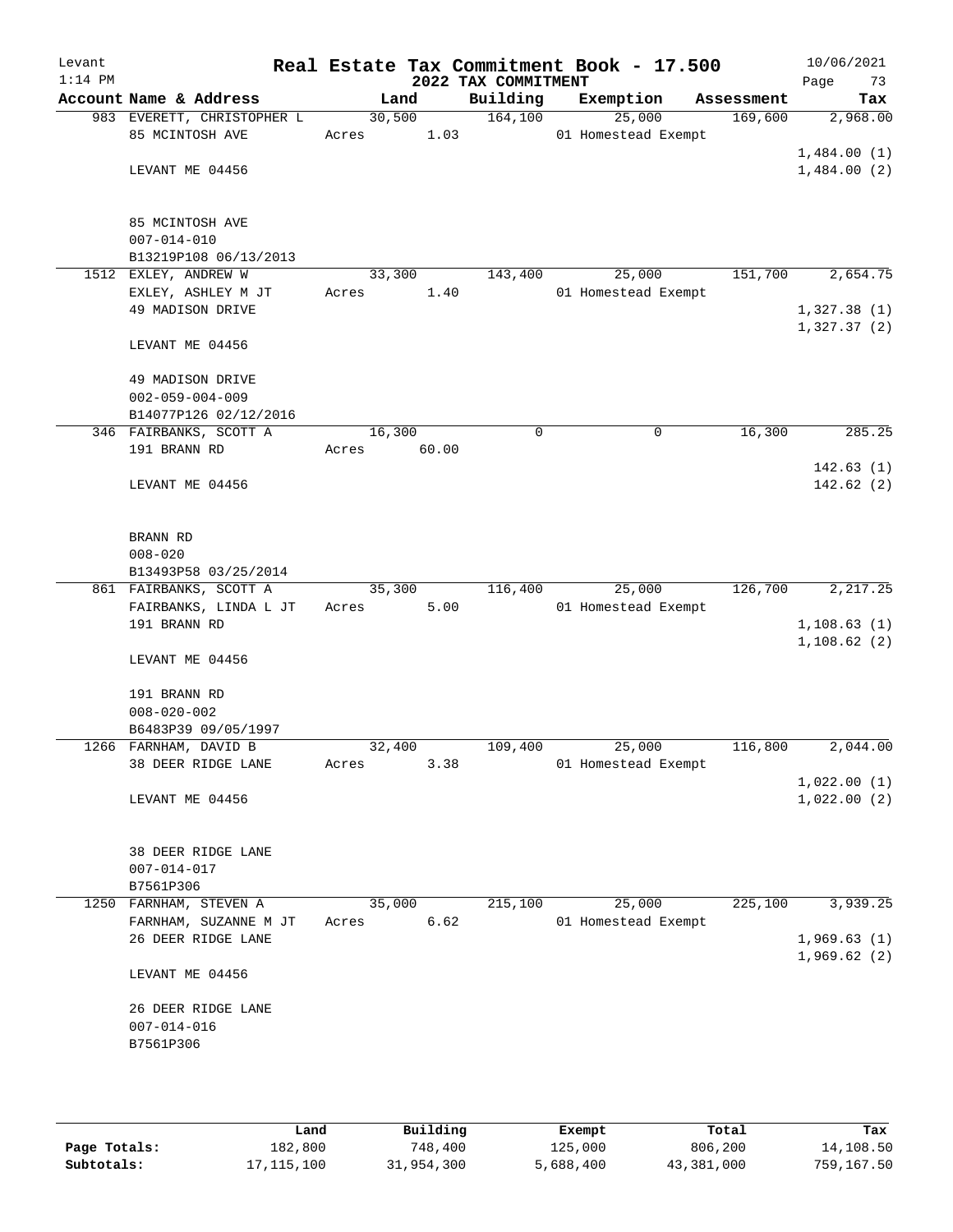| Levant<br>$1:14$ PM |                                     |        |       | 2022 TAX COMMITMENT | Real Estate Tax Commitment Book - 17.500 |            | 10/06/2021<br>74<br>Page |
|---------------------|-------------------------------------|--------|-------|---------------------|------------------------------------------|------------|--------------------------|
|                     | Account Name & Address              |        | Land  | Building            | Exemption                                | Assessment | Tax                      |
|                     | 174 FARRELL, DAVID D                | 39,200 |       | 150,000             | 25,000                                   | 164, 200   | 2,873.50                 |
|                     | FARRELL, CYNTHIA D                  | Acres  | 5.70  |                     | 01 Homestead Exempt                      |            |                          |
|                     | PO BOX 249                          |        |       |                     |                                          |            | 1,436.75(1)              |
|                     | LEVANT ME 04456                     |        |       |                     |                                          |            | 1,436.75(2)              |
|                     |                                     |        |       |                     |                                          |            |                          |
|                     | 697 HORSEBACK ROAD                  |        |       |                     |                                          |            |                          |
|                     | $001 - 047$<br>B9831P280 04/21/2005 |        |       |                     |                                          |            |                          |
|                     | 385 FEENEY, RYAN A                  | 36,500 |       | 132,800             | 0                                        | 169,300    | 2,962.75                 |
|                     | 69 BLACKSTREAM DR                   | Acres  | 1.01  |                     |                                          |            |                          |
|                     |                                     |        |       |                     |                                          |            | 1,481.38(1)              |
|                     | LEVANT ME 04456                     |        |       |                     |                                          |            | 1,481.37(2)              |
|                     | 69 BLACKSTREAM DR                   |        |       |                     |                                          |            |                          |
|                     | $003 - 026 - 006$                   |        |       |                     |                                          |            |                          |
|                     | B15977P156 04/12/2021               |        |       |                     |                                          |            |                          |
|                     | 776 FENIGER, THOMAS M               | 45,800 |       | 149,500             | 0                                        | 195,300    | 3, 417.75                |
|                     | FENIGER, JONATHAN D                 | Acres  | 16.30 |                     |                                          |            |                          |
|                     | 97 SOUTH LEVANT ROAD                |        |       |                     |                                          |            | 1,708.88(1)              |
|                     |                                     |        |       |                     |                                          |            | 1,708.87(2)              |
|                     | LEVANT ME 04456                     |        |       |                     |                                          |            |                          |
|                     | 97 SOUTH LEVANT RD                  |        |       |                     |                                          |            |                          |
|                     | $002 - 020$                         |        |       |                     |                                          |            |                          |
|                     | B15011P221 11/28/2018               |        |       |                     |                                          |            |                          |
|                     | 363 FIELDER, REBECCA L              | 36,000 |       | 117,400             | 25,000                                   | 128,400    | 2,247.00                 |
|                     | 400 PINE TREE RD                    | Acres  | 4.10  |                     | 01 Homestead Exempt                      |            |                          |
|                     |                                     |        |       |                     |                                          |            | 1, 123.50(1)             |
|                     | LEVANT ME 04456 9748                |        |       |                     |                                          |            | 1, 123.50(2)             |
|                     | 400 PINE TREE RD                    |        |       |                     |                                          |            |                          |
|                     | $002 - 016 - 004$                   |        |       |                     |                                          |            |                          |
|                     | B6709P355 06/08/1988                |        |       |                     |                                          |            |                          |
|                     | 384 FINLEY, LUKE E                  | 36,500 |       | 133,700             | 25,000                                   | 145,200    | 2,541.00                 |
|                     | FINLEY, DIANE C                     | Acres  | 1.01  |                     | 01 Homestead Exempt                      |            |                          |
|                     | 72 BLACKSTREAM DR                   |        |       |                     |                                          |            | 1, 270.50(1)             |
|                     |                                     |        |       |                     |                                          |            | 1, 270.50(2)             |
|                     | LEVANT ME 04456                     |        |       |                     |                                          |            |                          |
|                     | 72 BLACKSTREAM DR                   |        |       |                     |                                          |            |                          |
|                     | $003 - 026 - 050$                   |        |       |                     |                                          |            |                          |
|                     | B4647P130 08/08/1988                |        |       |                     |                                          |            |                          |
|                     | 275 FITZGERALD, JANET               | 36,100 |       | 10,900              | 0                                        | 47,000     | 822.50                   |
|                     | PO BOX 148                          | Acres  | 7.00  |                     |                                          |            |                          |
|                     |                                     |        |       |                     |                                          |            | 411.25(1)                |
|                     | LEVANT ME 04456                     |        |       |                     |                                          |            | 411.25(2)                |
|                     | 3841 UNION ST                       |        |       |                     |                                          |            |                          |
|                     | $005 - 039$                         |        |       |                     |                                          |            |                          |
|                     | B12261P6 09/24/2010                 |        |       |                     |                                          |            |                          |
|                     |                                     |        |       |                     |                                          |            |                          |

|              | Land       | Building   | Exempt    | Total      | Tax        |
|--------------|------------|------------|-----------|------------|------------|
| Page Totals: | 230,100    | 694,300    | 75,000    | 849,400    | 14,864.50  |
| Subtotals:   | 17,345,200 | 32,648,600 | 5,763,400 | 44,230,400 | 774,032.00 |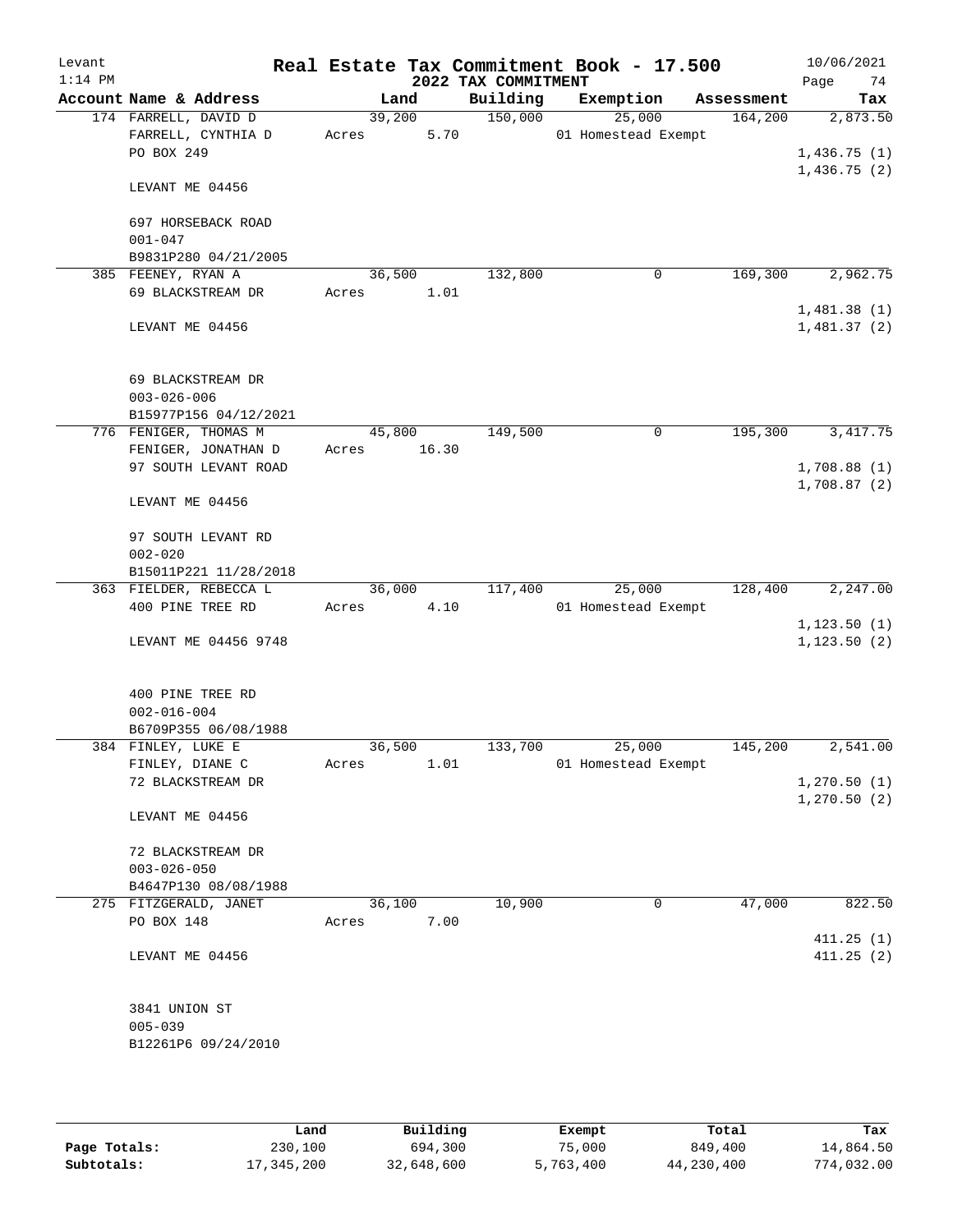| Levant<br>$1:14$ PM |                                                           |         |                | 2022 TAX COMMITMENT | Real Estate Tax Commitment Book - 17.500 |            | 10/06/2021<br>Page<br>75      |
|---------------------|-----------------------------------------------------------|---------|----------------|---------------------|------------------------------------------|------------|-------------------------------|
|                     | Account Name & Address                                    |         | Land           | Building            | Exemption                                | Assessment | Tax                           |
|                     | 1220 FITZGERALD, TIMOTHY P<br>FITZGERALD, JANET L G<br>JТ | Acres   | 37,400<br>6.13 | 243,400             | 25,000<br>01 Homestead Exempt            | 255,800    | 4,476.50                      |
|                     | PO BOX 148                                                |         |                |                     |                                          |            | 2, 238.25(1)<br>2, 238.25 (2) |
|                     | LEVANT ME 04456                                           |         |                |                     |                                          |            |                               |
|                     | 3829 UNION ST<br>$005 - 039 - 003$<br>B7007P36 03/16/1999 |         |                |                     |                                          |            |                               |
|                     | 1075 FLAGG, TYLER A                                       |         | 42,000         | 99,400              | 0                                        | 141,400    | 2,474.50                      |
|                     | 21 DOUGHTY BLVD                                           | Acres   | 7.80           |                     |                                          |            |                               |
|                     | LEVANT ME 04456                                           |         |                |                     |                                          |            | 1,237.25(1)<br>1, 237.25(2)   |
|                     | 21 DOUGHTY BLVD<br>$007 - 027$                            |         |                |                     |                                          |            |                               |
|                     | B15330P1 10/28/2019                                       |         |                |                     |                                          |            |                               |
|                     | 219 FLETCHER, BRUCE W                                     | 145,100 |                | $\mathbf 0$         | $\mathsf{O}$                             | 145,100    | 2,539.25                      |
|                     | BAER, SHERRY                                              | Acres   | 148.00         |                     |                                          |            |                               |
|                     | 6290 ROCK CREEK CIRCLE                                    |         |                |                     |                                          |            | 1, 269.63(1)                  |
|                     | ELLENTON FL 43222                                         |         |                |                     |                                          |            | 1, 269.62(2)                  |
|                     | TAY RD<br>(OFF)                                           |         |                |                     |                                          |            |                               |
|                     | $008 - 026$                                               |         |                |                     |                                          |            |                               |
|                     | B14032P211 12/14/2015 B2392P239                           |         |                |                     |                                          |            |                               |
|                     | 220 FLETCHER, WILLIAM J                                   |         | 36,200         | 23,000              | $\mathbf 0$                              | 59,200     | 1,036.00                      |
|                     | FLETCHER, CHERYL A JT                                     | Acres   | 44.20          |                     |                                          |            |                               |
|                     | 337 CAMPBELL MILL ROAD                                    |         |                |                     |                                          |            | 518.00(1)<br>518.00(2)        |
|                     | MASON NH 03048                                            |         |                |                     |                                          |            |                               |
|                     | CLUBHOUSE RD                                              |         |                |                     |                                          |            |                               |
|                     | $004 - 028 - 003$                                         |         |                |                     |                                          |            |                               |
|                     | B7234P255                                                 |         |                |                     |                                          |            |                               |
|                     | 221 FLETCHER, WILLIAM J                                   | 26,900  |                | 0                   | 0                                        | 26,900     | 470.75                        |
|                     | FLETCHER, CHERYL A JT                                     | Acres   | 41.90          |                     |                                          |            |                               |
|                     | 337 CAMPBELL MILL ROAD                                    |         |                |                     |                                          |            | 235.38(1)<br>235.37 (2)       |
|                     | MASON NH 03048                                            |         |                |                     |                                          |            |                               |
|                     | CLUBHOUSE RD                                              |         |                |                     |                                          |            |                               |
|                     | $004 - 028 - 004$                                         |         |                |                     |                                          |            |                               |
|                     | B7234P255                                                 |         |                |                     |                                          |            |                               |
|                     | 317 FORD, JOHN                                            |         | 0              | 49,100              | 29,000                                   | 20,100     | 351.75                        |
|                     | 7 WILLOWBROOK LANE                                        |         |                |                     | 30 Blind                                 |            |                               |
|                     |                                                           |         |                |                     | 01 Homestead Exempt                      |            | 175.88(1)                     |
|                     | LEVANT ME 04456                                           |         |                |                     |                                          |            | 175.87(2)                     |
|                     | 7 WILLOWBROOK LANE<br>$001 - 055 - B03$                   |         |                |                     |                                          |            |                               |
|                     |                                                           |         |                |                     |                                          |            |                               |

|              | Land       | Building   | Exempt    | Total      | Tax        |
|--------------|------------|------------|-----------|------------|------------|
| Page Totals: | 287,600    | 414,900    | 54,000    | 648,500    | 11,348.75  |
| Subtotals:   | 17,632,800 | 33,063,500 | 5,817,400 | 44,878,900 | 785,380.75 |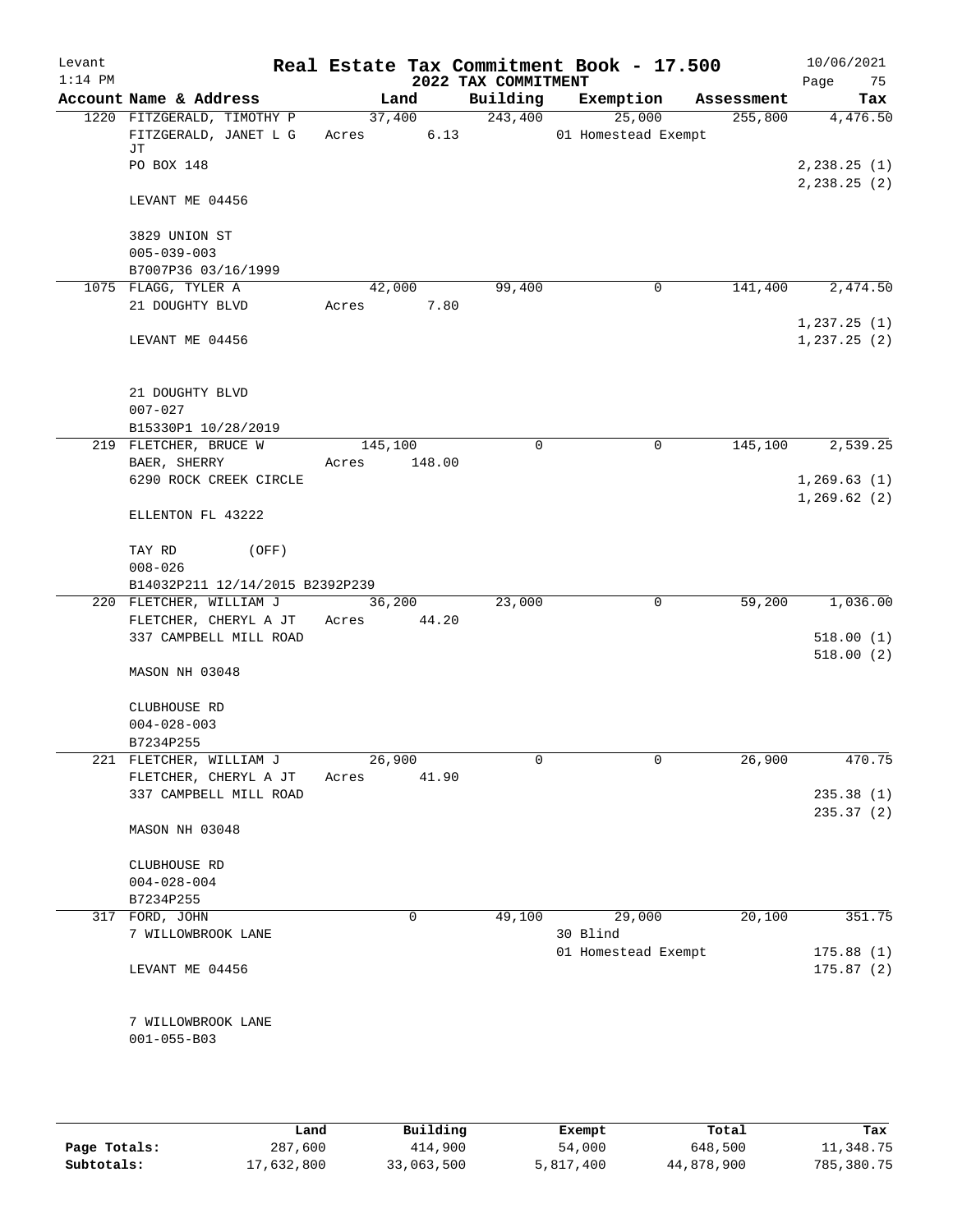| Levant       |                                             |            |       |            |         | Real Estate Tax Commitment Book - 17.500 |           |                     |            | 10/06/2021  |
|--------------|---------------------------------------------|------------|-------|------------|---------|------------------------------------------|-----------|---------------------|------------|-------------|
| $1:14$ PM    |                                             |            |       |            |         | 2022 TAX COMMITMENT                      |           |                     |            | Page<br>76  |
|              | Account Name & Address                      |            |       | Land       |         | Building                                 | Exemption |                     | Assessment | Tax         |
|              | 1396 FORD, TERRANCE L                       |            |       | 33,200     |         | 119,200                                  |           | 31,000              | 121,400    | 2,124.50    |
|              | FORD, VERNA C JT                            |            | Acres |            | 1.21    |                                          |           | 01 Homestead Exempt |            |             |
|              | 5 LEVANT HEIGHTS DR                         |            |       |            |         |                                          |           | 14 WW2+ Veteran Non |            | 1,062.25(1) |
|              |                                             |            |       |            |         |                                          |           |                     |            | 1,062.25(2) |
|              | LEVANT ME 04456                             |            |       |            |         |                                          |           |                     |            |             |
|              |                                             |            |       |            |         |                                          |           |                     |            |             |
|              | 5 LEVANT HEIGHTS DR                         |            |       |            |         |                                          |           |                     |            |             |
|              | $007 - 061$                                 |            |       |            |         |                                          |           |                     |            |             |
|              | B12685P339 12/19/2011                       |            |       |            |         |                                          |           |                     |            |             |
|              | 536 FORTIN, JUDITH                          |            |       | 33,900     |         | 160,500                                  |           | 0                   | 194,400    | 3,402.00    |
|              | 3922 UNION STREET                           |            | Acres |            | 2.00    |                                          |           |                     |            |             |
|              |                                             |            |       |            |         |                                          |           |                     |            | 1,701.00(1) |
|              | LEVANT ME 04456                             |            |       |            |         |                                          |           |                     |            | 1,701.00(2) |
|              |                                             |            |       |            |         |                                          |           |                     |            |             |
|              |                                             |            |       |            |         |                                          |           |                     |            |             |
|              | 3922 UNION ST                               |            |       |            |         |                                          |           |                     |            |             |
|              | $005 - 041 - 007$                           |            |       |            |         |                                          |           |                     |            |             |
|              | B15931P332 03/12/2021 B10693P201 10/24/2006 |            |       |            |         |                                          |           |                     |            |             |
|              | B8322P225                                   |            |       |            |         |                                          |           |                     |            |             |
|              | 1076 FORTIN, LAURA B                        |            |       | 33,600     |         | 51,800                                   |           | 25,000              | 60,400     | 1,057.00    |
|              | 465 PINE TREE RD                            |            | Acres |            | 1.66    |                                          |           | 01 Homestead Exempt |            |             |
|              |                                             |            |       |            |         |                                          |           |                     |            | 528.50(1)   |
|              | LEVANT ME 04456                             |            |       |            |         |                                          |           |                     |            | 528.50(2)   |
|              |                                             |            |       |            |         |                                          |           |                     |            |             |
|              |                                             |            |       |            |         |                                          |           |                     |            |             |
|              | 465 PINE TREE RD                            |            |       |            |         |                                          |           |                     |            |             |
|              | $002 - 023 - 009$                           |            |       |            |         |                                          |           |                     |            |             |
|              | B5996P261                                   |            |       |            |         |                                          |           |                     |            |             |
|              | 891 FOSS, CHERYL A                          |            |       | 37,900     |         | 31,500                                   |           | 25,000              | 44,400     | 777.00      |
|              | 752 HORSEBACK RD                            |            | Acres |            | 6.09    |                                          |           | 01 Homestead Exempt |            |             |
|              |                                             |            |       |            |         |                                          |           |                     |            | 388.50 (1)  |
|              | LEVANT ME 04456                             |            |       |            |         |                                          |           |                     |            | 388.50 (2)  |
|              |                                             |            |       |            |         |                                          |           |                     |            |             |
|              |                                             |            |       |            |         |                                          |           |                     |            |             |
|              | 752 HORSEBACK RD                            |            |       |            |         |                                          |           |                     |            |             |
|              | $001 - 040 - 003$                           |            |       |            |         |                                          |           |                     |            |             |
|              | B7336P21                                    |            |       |            |         |                                          |           |                     |            |             |
| 114          | FOSTER, GLENBURN A &                        |            |       | 36,200     |         | 98,800                                   |           | 0                   | 135,000    | 2,362.50    |
|              | ANN M<br>JТ                                 |            |       |            |         |                                          |           |                     |            |             |
|              | C/O LOIS CRAWFORD                           |            | Acres |            | 4.80    |                                          |           |                     |            |             |
|              | 309 WHITE POINT ESTATES                     |            |       |            |         |                                          |           |                     |            | 1,181.25(1) |
|              | ROAD                                        |            |       |            |         |                                          |           |                     |            |             |
|              |                                             |            |       |            |         |                                          |           |                     |            | 1,181.25(2) |
|              | LINCOLN ME 04457                            |            |       |            |         |                                          |           |                     |            |             |
|              |                                             |            |       |            |         |                                          |           |                     |            |             |
|              | 59 PEMBER RD                                |            |       |            |         |                                          |           |                     |            |             |
|              | $005 - 041 - 015$                           |            |       |            |         |                                          |           |                     |            |             |
|              | B10544P288 07/17/2006                       |            |       |            |         |                                          |           |                     |            |             |
|              | 803 FRANCK, DANIELLE                        |            |       | 33,700     |         | 117,600                                  |           | 0                   | 151,300    | 2,647.75    |
|              | 22 MADISON DRIVE                            |            | Acres |            | 1.83    |                                          |           |                     |            |             |
|              |                                             |            |       |            |         |                                          |           |                     |            | 1,323.88(1) |
|              | LEVANT ME 04456                             |            |       |            |         |                                          |           |                     |            | 1,323.87(2) |
|              |                                             |            |       |            |         |                                          |           |                     |            |             |
|              |                                             |            |       |            |         |                                          |           |                     |            |             |
|              | 22 MADISON DRIVE                            |            |       |            |         |                                          |           |                     |            |             |
|              | $002 - 059 - 004 - 008$                     |            |       |            |         |                                          |           |                     |            |             |
|              | B15169P52 06/06/2019                        |            |       |            |         |                                          |           |                     |            |             |
|              |                                             |            |       |            |         |                                          |           |                     |            |             |
|              |                                             |            |       |            |         |                                          |           |                     |            |             |
|              |                                             | Land       |       | Building   |         |                                          | Exempt    |                     | Total      | Tax         |
| Page Totals: |                                             | 208,500    |       |            | 579,400 |                                          | 81,000    |                     | 706,900    | 12,370.75   |
| Subtotals:   |                                             | 17,841,300 |       | 33,642,900 |         |                                          | 5,898,400 | 45,585,800          |            | 797,751.50  |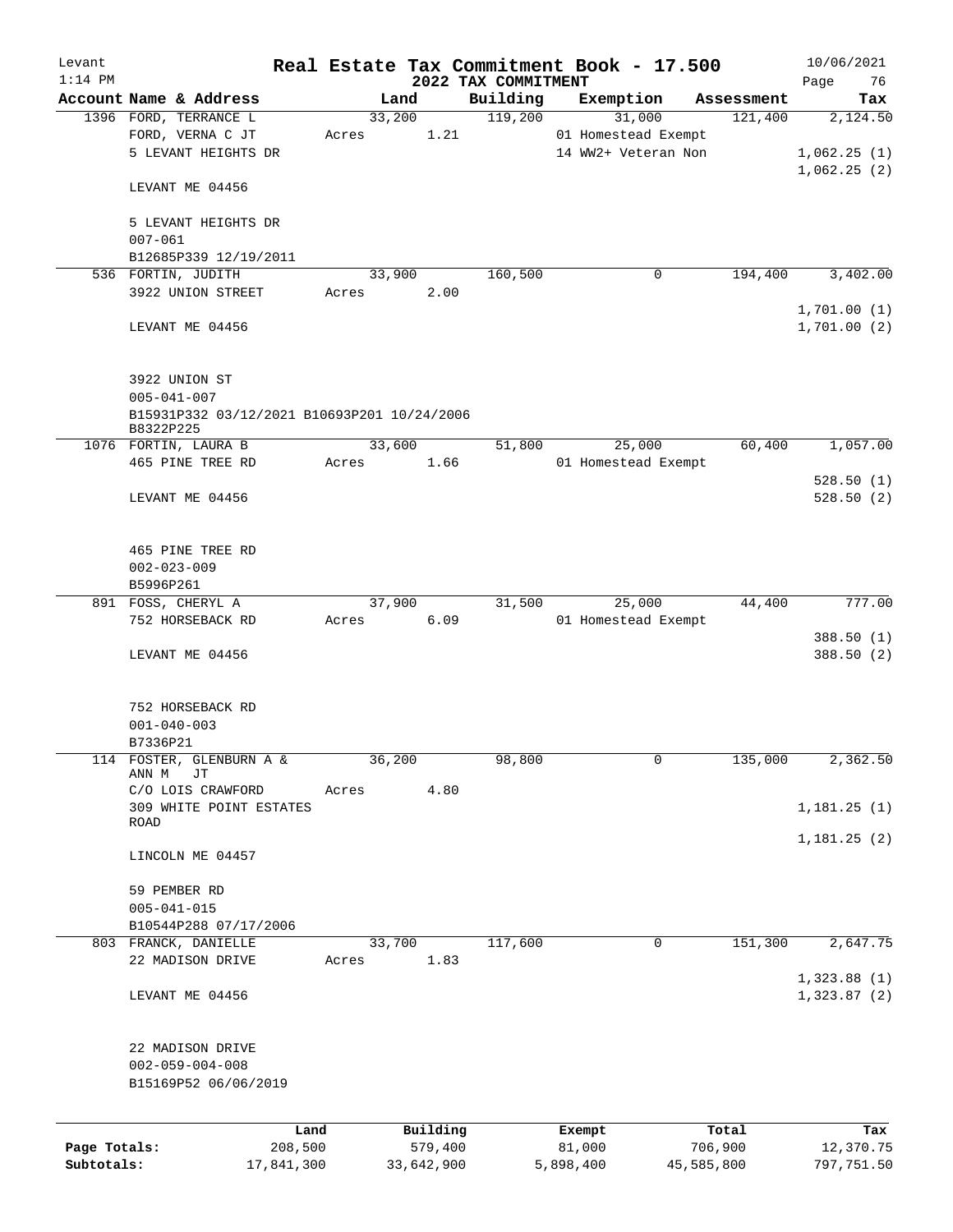| Levant    |                                                                                                                    |        |      |                     | Real Estate Tax Commitment Book - 17.500 |            | 10/06/2021                 |
|-----------|--------------------------------------------------------------------------------------------------------------------|--------|------|---------------------|------------------------------------------|------------|----------------------------|
| $1:14$ PM |                                                                                                                    |        |      | 2022 TAX COMMITMENT |                                          |            | 77<br>Page                 |
|           | Account Name & Address                                                                                             |        | Land | Building            | Exemption                                | Assessment | Tax                        |
|           | 139 FREE, GEORGE L<br>(TRUSTEE)                                                                                    | 39,700 |      | 135,000             | $\Omega$                                 | 174,700    | 3,057.25                   |
|           | CONWAY FAMILY TRUST<br>6/9/04                                                                                      | Acres  | 7.00 |                     |                                          |            |                            |
|           | 38 ISLAND FARM RD                                                                                                  |        |      |                     |                                          |            | 1,528.63(1)<br>1,528.62(2) |
|           | LEVANT ME 04456 0167                                                                                               |        |      |                     |                                          |            |                            |
|           | 35 ISLAND FARM RD<br>$003 - 012$                                                                                   |        |      |                     |                                          |            |                            |
|           | B16014P27 05/10/2021 B16014P23 05/10/2021 B16014P19<br>05/10/2021 B9805P342 02/24/2005 B9564P98                    |        |      |                     |                                          |            |                            |
|           | 458 FRENCH, JOLENE                                                                                                 | 33,000 |      | 114,300             | 25,000                                   | 122,300    | 2,140.25                   |
|           | 44 BRANN RD                                                                                                        | Acres  | 1.03 |                     | 01 Homestead Exempt                      |            |                            |
|           | LEVANT ME 04456                                                                                                    |        |      |                     |                                          |            | 1,070.13(1)<br>1,070.12(2) |
|           | 44 BRANN RD                                                                                                        |        |      |                     |                                          |            |                            |
|           | $008 - 015 - 005$                                                                                                  |        |      |                     |                                          |            |                            |
|           | B11501P44 08/06/2008                                                                                               |        |      |                     |                                          |            |                            |
|           | 428 FREUDENBERGER,                                                                                                 | 36,000 |      | 116,200             | 0                                        | 152,200    | 2,663.50                   |
|           | KATHARINE R                                                                                                        |        |      |                     |                                          |            |                            |
|           | 102 OVERLOCK ROAD                                                                                                  | Acres  | 7.83 |                     |                                          |            |                            |
|           | LEVANT ME 04456                                                                                                    |        |      |                     |                                          |            | 1,331.75(1)<br>1,331.75(2) |
|           | 102 OVERLOCK RD                                                                                                    |        |      |                     |                                          |            |                            |
|           | $002 - 006 - 005$                                                                                                  |        |      |                     |                                          |            |                            |
|           | B15538P313 05/26/2020                                                                                              |        |      |                     |                                          |            |                            |
|           | 234 FRITH, MYLON W JR &<br>IRENE D                                                                                 | 35,500 |      | 75,500              | 31,000                                   | 80,000     | 1,400.00                   |
|           | NASH, ANTOINETTE B JT                                                                                              | Acres  | 3.00 |                     | 12 WW2+ Veteran Res                      |            |                            |
|           | 859 HORSEBACK RD                                                                                                   |        |      |                     | 01 Homestead Exempt                      |            | 700.00 (1)                 |
|           | LEVANT ME 04456 9740                                                                                               |        |      |                     |                                          |            | 700.00(2)                  |
|           | 859 HORSEBACK RD<br>$001 - 032$                                                                                    |        |      |                     |                                          |            |                            |
|           | B10630P158 09/14/2006 B10296P220 02/01/2006                                                                        |        |      |                     |                                          |            |                            |
|           | 1578 FROST, BRIAN                                                                                                  | 25,000 |      | 0                   | 0                                        | 25,000     | 437.50                     |
|           | 3255 UNION STREET                                                                                                  | Acres  | 3.90 |                     |                                          |            |                            |
|           | GLENBURN ME 04401                                                                                                  |        |      |                     |                                          |            | 218.75(1)<br>218.75(2)     |
|           | GRIFFIN RD                                                                                                         |        |      |                     |                                          |            |                            |
|           | $002 - 041 - A$                                                                                                    |        |      |                     |                                          |            |                            |
|           | B16146P266 08/10/2021 B14710P322 01/03/2018<br>B13931P278 08/17/2015 B12056P337 02/18/2010<br>B4017P225 05/11/1987 |        |      |                     |                                          |            |                            |

|              | Land       | Building   | Exempt    | Total      | Tax        |
|--------------|------------|------------|-----------|------------|------------|
| Page Totals: | 169,200    | 441,000    | 56,000    | 554,200    | 9,698.50   |
| Subtotals:   | 18,010,500 | 34,083,900 | 5,954,400 | 46,140,000 | 807,450.00 |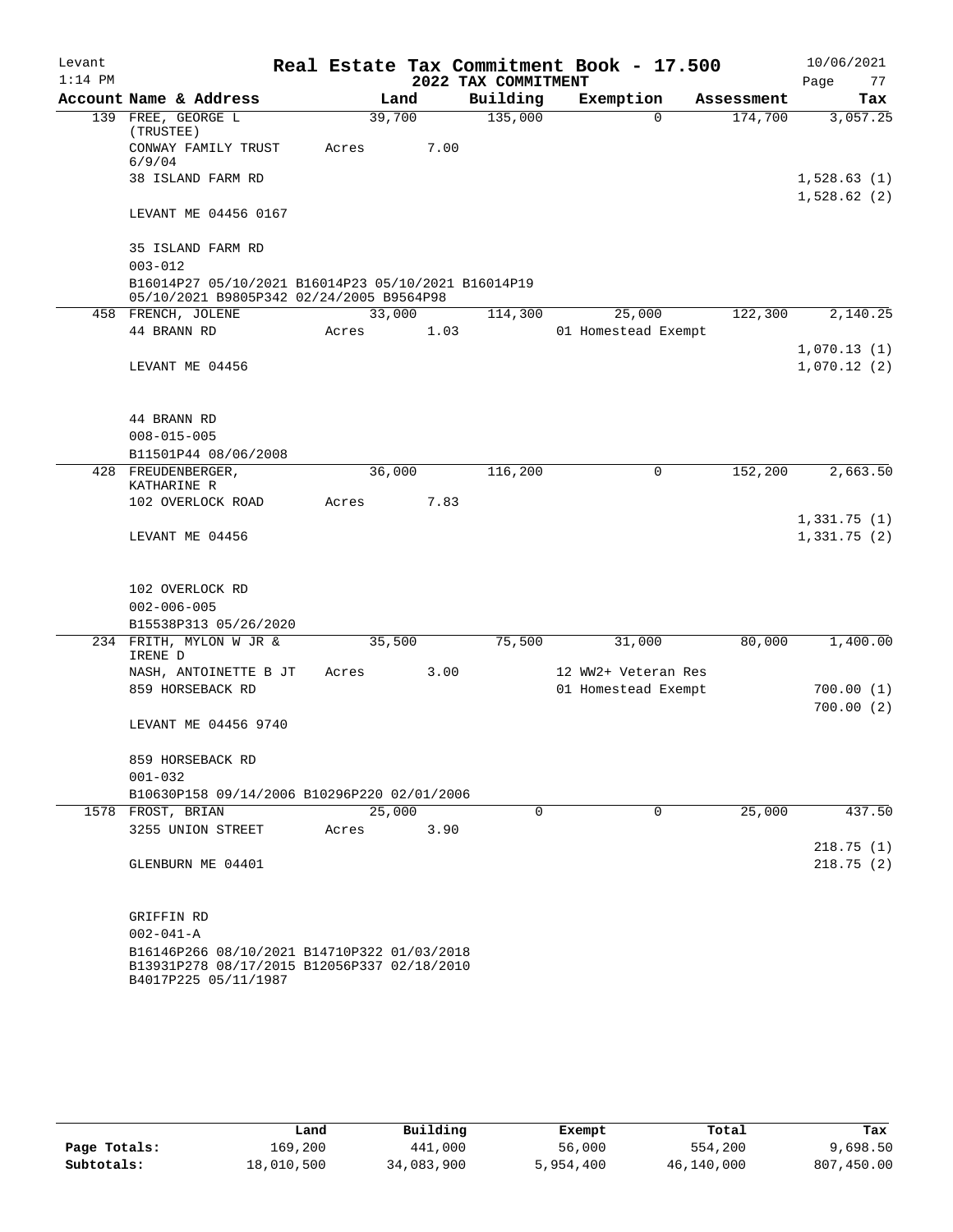| Levant       |                                                                              |            |       |                |                     | Real Estate Tax Commitment Book - 17.500 |                      | 10/06/2021    |
|--------------|------------------------------------------------------------------------------|------------|-------|----------------|---------------------|------------------------------------------|----------------------|---------------|
| $1:14$ PM    |                                                                              |            |       |                | 2022 TAX COMMITMENT |                                          |                      | Page<br>78    |
|              | Account Name & Address<br>1701 FROST, BRIAN                                  |            |       | Land<br>23,300 | Building<br>0       | Exemption<br>$\Omega$                    | Assessment<br>23,300 | Tax<br>407.75 |
|              | 3255 UNION STREET                                                            |            | Acres | 1.50           |                     |                                          |                      |               |
|              |                                                                              |            |       |                |                     |                                          |                      | 203.88(1)     |
|              | GLENBURN ME 04401                                                            |            |       |                |                     |                                          |                      | 203.87(2)     |
|              |                                                                              |            |       |                |                     |                                          |                      |               |
|              |                                                                              |            |       |                |                     |                                          |                      |               |
|              | 3468 UNION ST                                                                |            |       |                |                     |                                          |                      |               |
|              | $011 - 065 - 001$                                                            |            |       |                |                     |                                          |                      |               |
|              | B14676P20 11/21/2017                                                         |            |       |                | 0                   | 0                                        | 23,400               |               |
|              | 1561 FROST, LAWRENCE<br>FROST, ROBIN JT                                      |            | Acres | 23,400<br>2.02 |                     |                                          |                      | 409.50        |
|              | 4261 UNION STREET                                                            |            |       |                |                     |                                          |                      | 204.75(1)     |
|              |                                                                              |            |       |                |                     |                                          |                      | 204.75(2)     |
|              | LEVANT ME 04456                                                              |            |       |                |                     |                                          |                      |               |
|              |                                                                              |            |       |                |                     |                                          |                      |               |
|              | UNION ST                                                                     |            |       |                |                     |                                          |                      |               |
|              | $005 - 017 - 001$                                                            |            |       |                |                     |                                          |                      |               |
|              | B15189P282 06/26/2019 B14579P217 08/17/2017<br>B13602P218 07/16/2014         |            |       |                |                     |                                          |                      |               |
|              | 1562 FROST, LAWRENCE                                                         |            |       | 23,400         | $\mathbf 0$         | $\mathbf 0$                              | 23,400               | 409.50        |
|              | FROST, ROBIN JT                                                              |            | Acres | 2.02           |                     |                                          |                      |               |
|              | 4261 UNION STREET                                                            |            |       |                |                     |                                          |                      | 204.75(1)     |
|              |                                                                              |            |       |                |                     |                                          |                      | 204.75(2)     |
|              | LEVANT ME 04456                                                              |            |       |                |                     |                                          |                      |               |
|              |                                                                              |            |       |                |                     |                                          |                      |               |
|              | UNION ST<br>$005 - 017 - 002$                                                |            |       |                |                     |                                          |                      |               |
|              | B15189P284 06/26/2019 B14579P217 08/17/2017                                  |            |       |                |                     |                                          |                      |               |
|              | B12906P199 07/16/2012                                                        |            |       |                |                     |                                          |                      |               |
|              | 521 FROST, LAWRENCE E                                                        |            |       | 83,400         | 372,100             | 25,000                                   | 430,500              | 7,533.75      |
|              | TRUSTEES - FROST LIVING Acres 64.36                                          |            |       |                |                     | 01 Homestead Exempt                      |                      |               |
|              | TRUST 6/3/19<br>4261 UNION STREET                                            |            |       |                |                     |                                          |                      | 3,766.88(1)   |
|              |                                                                              |            |       |                |                     |                                          |                      | 3,766.87(2)   |
|              | LEVANT ME 04456                                                              |            |       |                |                     |                                          |                      |               |
|              |                                                                              |            |       |                |                     |                                          |                      |               |
|              | 4261 UNION ST                                                                |            |       |                |                     |                                          |                      |               |
|              | $005 - 017$                                                                  |            |       |                |                     |                                          |                      |               |
|              | B15189P280 06/26/2019 B13119P98 03/11/2013 B12924P60<br>08/24/2012 B7467P206 |            |       |                |                     |                                          |                      |               |
|              | 1676 FROST, LAWRENCE E II                                                    |            |       | 34,100         | 167,800             | 0                                        | 201,900              | 3,533.25      |
|              | 25 UPPER LANE                                                                |            | Acres | 2.35           |                     |                                          |                      |               |
|              |                                                                              |            |       |                |                     |                                          |                      | 1,766.63(1)   |
|              | LEVANT ME 04456                                                              |            |       |                |                     |                                          |                      | 1,766.62(2)   |
|              |                                                                              |            |       |                |                     |                                          |                      |               |
|              | 25 UPPER LANE                                                                |            |       |                |                     |                                          |                      |               |
|              | $005 - 017 - 003$                                                            |            |       |                |                     |                                          |                      |               |
|              | B14026P326 12/04/2015                                                        |            |       |                |                     |                                          |                      |               |
| 338          | FROST, MARIAN I                                                              |            |       | 35,800         | 77,800              | 31,000                                   | 82,600               | 1,445.50      |
|              | PO BOX 108                                                                   |            | Acres | 3.00           |                     | 01 Homestead Exempt                      |                      |               |
|              |                                                                              |            |       |                |                     | 12 WW2+ Veteran Res                      |                      | 722.75 (1)    |
|              | LEVANT ME 04456 0108                                                         |            |       |                |                     |                                          |                      | 722.75(2)     |
|              |                                                                              |            |       |                |                     |                                          |                      |               |
|              | 159 KENDUSKEAG RD                                                            |            |       |                |                     |                                          |                      |               |
|              | $003 - 018$                                                                  |            |       |                |                     |                                          |                      |               |
|              | B9728P265 01/28/2005                                                         |            |       |                |                     |                                          |                      |               |
|              |                                                                              | Land       |       | Building       |                     |                                          |                      | Tax           |
| Page Totals: |                                                                              | 223,400    |       | 617,700        |                     | Exempt<br>56,000                         | Total<br>785,100     | 13,739.25     |
| Subtotals:   |                                                                              | 18,233,900 |       | 34,701,600     |                     | 6,010,400                                | 46,925,100           | 821, 189. 25  |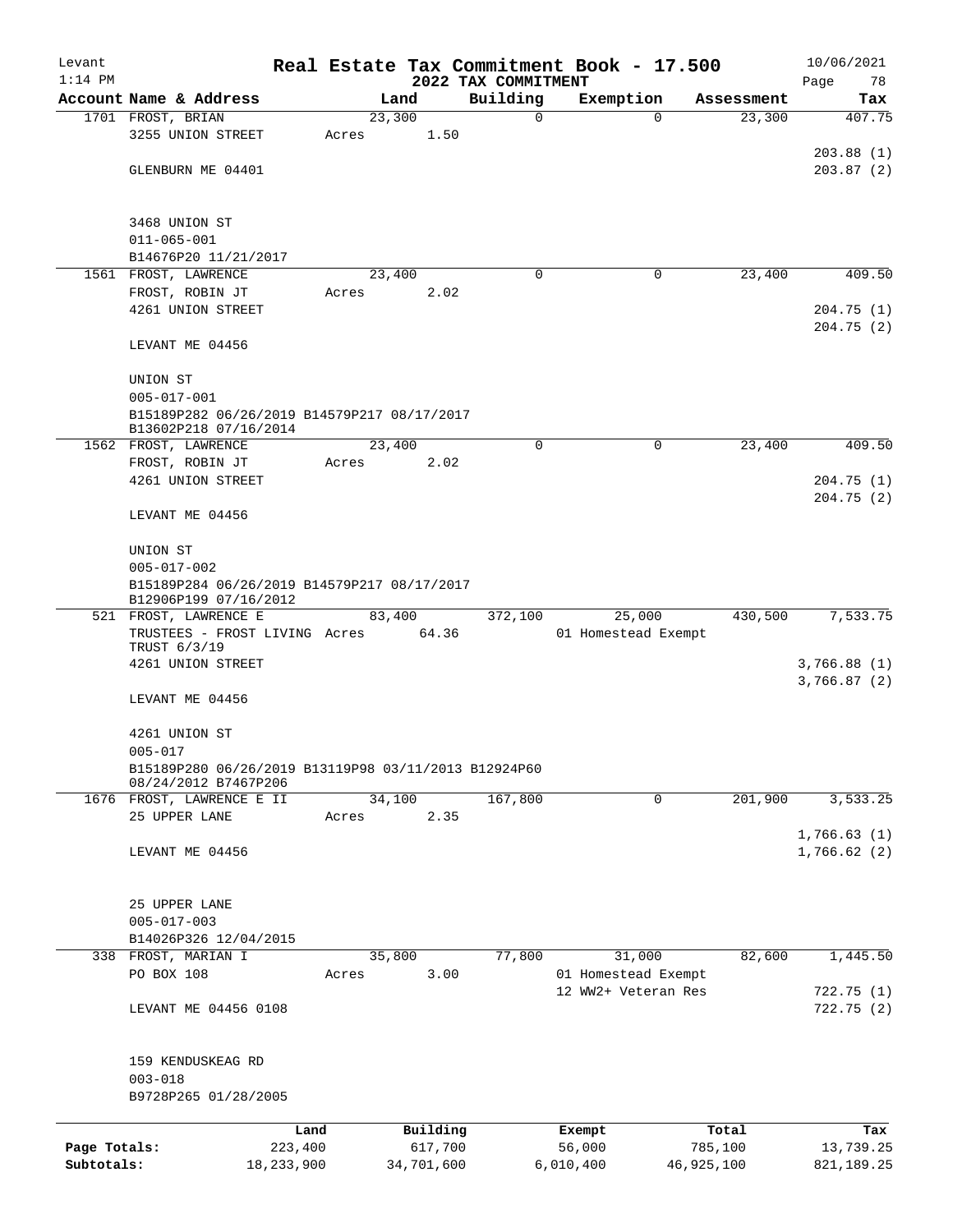| Levant<br>$1:14$ PM |                                                      |       |         |       | Real Estate Tax Commitment Book - 17.500<br>2022 TAX COMMITMENT |                     |            | 10/06/2021<br>79<br>Page |
|---------------------|------------------------------------------------------|-------|---------|-------|-----------------------------------------------------------------|---------------------|------------|--------------------------|
|                     | Account Name & Address                               |       | Land    |       | Building                                                        | Exemption           | Assessment | Tax                      |
|                     | 587 FROST, MISTY R                                   |       | 5,400   |       | 0                                                               | $\Omega$            | 5,400      | 94.50                    |
|                     | 2890 OHIO ST LOT 20                                  | Acres |         | 4.50  |                                                                 |                     |            |                          |
|                     |                                                      |       |         |       |                                                                 |                     |            | 47.25(1)                 |
|                     | GLENBURN ME 04401                                    |       |         |       |                                                                 |                     |            | 47.25(2)                 |
|                     |                                                      |       |         |       |                                                                 |                     |            |                          |
|                     |                                                      |       |         |       |                                                                 |                     |            |                          |
|                     | FRENCH RD                                            |       |         |       |                                                                 |                     |            |                          |
|                     | $007 - 007 - 001$                                    |       |         |       |                                                                 |                     |            |                          |
|                     | B11168P197 10/15/2007<br>1043 FURGE, DUANE           |       | 44,800  |       | 213,200                                                         | 25,000              | 233,000    | 4,077.50                 |
|                     | FURGE, AMY JT                                        | Acres |         | 25.74 |                                                                 | 01 Homestead Exempt |            |                          |
|                     | 78 AVENUE RD                                         |       |         |       |                                                                 |                     |            | 2,038.75(1)              |
|                     |                                                      |       |         |       |                                                                 |                     |            | 2,038.75(2)              |
|                     | LEVANT ME 04456                                      |       |         |       |                                                                 |                     |            |                          |
|                     |                                                      |       |         |       |                                                                 |                     |            |                          |
|                     | 78 AVENUE RD                                         |       |         |       |                                                                 |                     |            |                          |
|                     | $007 - 037 - 012$                                    |       |         |       |                                                                 |                     |            |                          |
|                     | B12449P146 04/13/2011                                |       |         |       |                                                                 |                     |            |                          |
|                     | 711 FURGE, KAITLYN R                                 |       | 36,000  |       | 86,100                                                          | 25,000              | 97,100     | 1,699.25                 |
|                     | 3587 UNION STREET                                    | Acres |         | 5.48  |                                                                 | 01 Homestead Exempt |            |                          |
|                     |                                                      |       |         |       |                                                                 |                     |            | 849.63 (1)               |
|                     | LEVANT ME 04456                                      |       |         |       |                                                                 |                     |            | 849.62 (2)               |
|                     |                                                      |       |         |       |                                                                 |                     |            |                          |
|                     |                                                      |       |         |       |                                                                 |                     |            |                          |
|                     | 3587 UNION ST                                        |       |         |       |                                                                 |                     |            |                          |
|                     | $003 - 008 - 001$                                    |       |         |       |                                                                 |                     |            |                          |
|                     | B15017P332 12/05/2018<br>237 GABOURY, ROBERT R       |       | 33,300  |       | 67,100                                                          | 0                   | 100,400    | 1,757.00                 |
|                     | TRAFTON, MONA JT                                     | Acres |         | 1.41  |                                                                 |                     |            |                          |
|                     | 10117 JACOB PL UNIT 201                              |       |         |       |                                                                 |                     |            | 878.50(1)                |
|                     |                                                      |       |         |       |                                                                 |                     |            | 878.50 (2)               |
|                     | LAS VEGAS NV 89144-6588                              |       |         |       |                                                                 |                     |            |                          |
|                     |                                                      |       |         |       |                                                                 |                     |            |                          |
|                     | 64 WING RD                                           |       |         |       |                                                                 |                     |            |                          |
|                     | $011 - 068$                                          |       |         |       |                                                                 |                     |            |                          |
|                     | B11570P103 10/08/2008 B11570P99 10/15/2008 B9021P159 |       |         |       |                                                                 |                     |            |                          |
|                     | 10/01/2003                                           |       |         |       |                                                                 |                     |            |                          |
|                     | 806 GAGNON PROPERTIES, LLC                           |       | 112,400 |       | 1,802,500                                                       | 0                   | 1,914,900  | 33,510.75                |
|                     | 491 WING ROAD                                        | Acres |         | 29.00 |                                                                 |                     |            | 16,755.38                |
|                     | HERMON ME 04401                                      |       |         |       |                                                                 |                     |            | 16,755.37                |
|                     |                                                      |       |         |       |                                                                 |                     |            |                          |
|                     |                                                      |       |         |       |                                                                 |                     |            |                          |
|                     | 6 ALBERT GAGNON LANE                                 |       |         |       |                                                                 |                     |            |                          |
|                     | $011 - 045$                                          |       |         |       |                                                                 |                     |            |                          |
|                     | B14728P11 01/26/2018 B8454P304                       |       |         |       |                                                                 |                     |            |                          |
|                     | 1273 GAGNON, JAMES A                                 |       | 41,400  |       | 160,200                                                         | 25,000              | 176,600    | 3,090.50                 |
|                     | 376 LAKE RD                                          | Acres |         | 10.90 |                                                                 | 01 Homestead Exempt |            |                          |
|                     |                                                      |       |         |       |                                                                 |                     |            | 1, 545.25(1)             |
|                     | LEVANT ME 04456                                      |       |         |       |                                                                 |                     |            | 1, 545.25(2)             |
|                     |                                                      |       |         |       |                                                                 |                     |            |                          |
|                     |                                                      |       |         |       |                                                                 |                     |            |                          |
|                     | 376 LAKE RD                                          |       |         |       |                                                                 |                     |            |                          |
|                     | $002 - 064 - 003$                                    |       |         |       |                                                                 |                     |            |                          |
|                     | B14084P300 02/24/2016 B9935P267 06/21/2005 B8381P310 |       |         |       |                                                                 |                     |            |                          |
|                     |                                                      |       |         |       |                                                                 |                     |            |                          |
|                     |                                                      |       |         |       |                                                                 |                     |            |                          |

|              | Land       | Building   | Exempt    | Total      | Tax         |
|--------------|------------|------------|-----------|------------|-------------|
| Page Totals: | 273,300    | 2,329,100  | 75,000    | 2,527,400  | 44,229.50   |
| Subtotals:   | 18,507,200 | 37,030,700 | 6,085,400 | 49,452,500 | 865, 418.75 |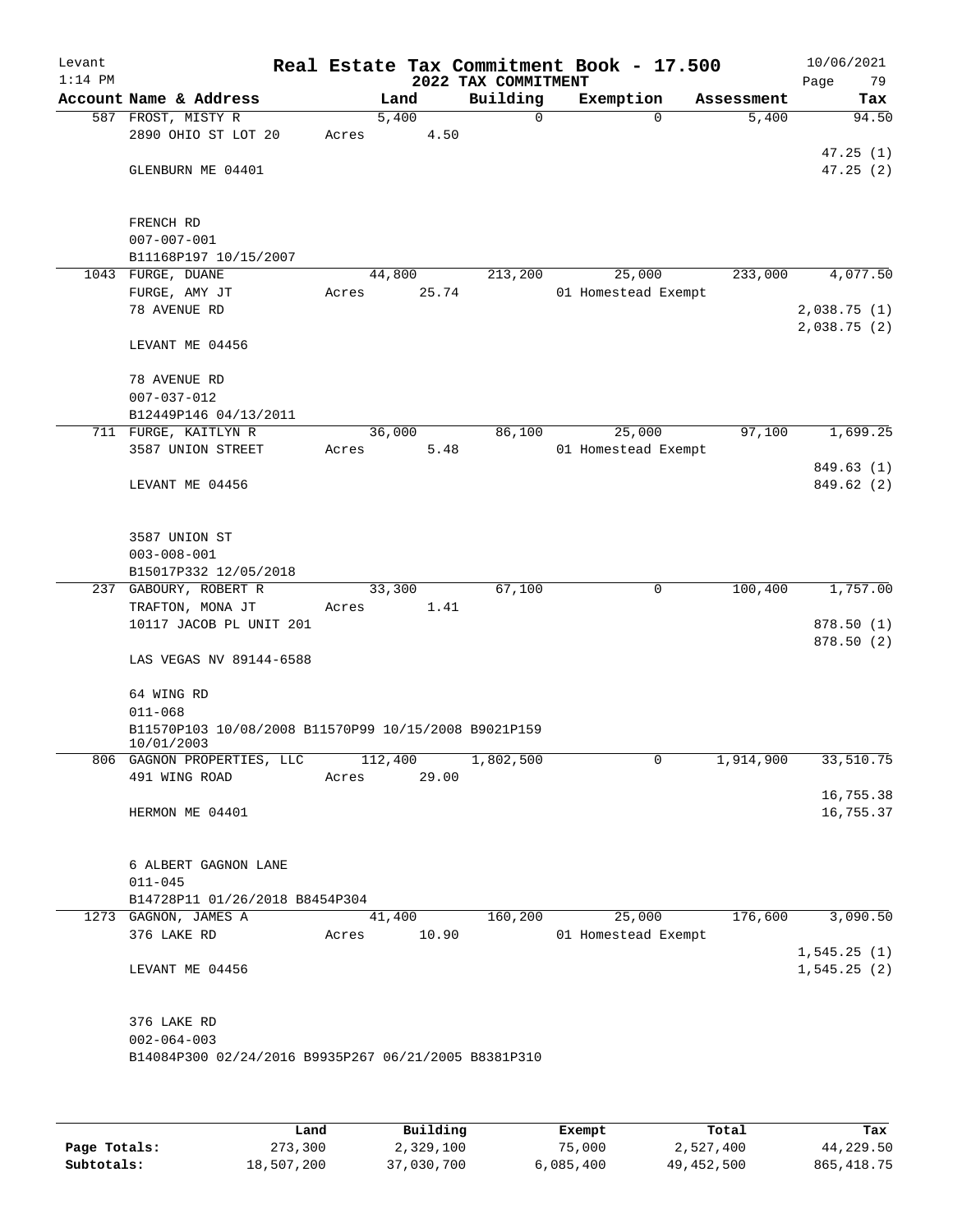| Levant<br>$1:14$ PM |                                                                    |       |        | 2022 TAX COMMITMENT | Real Estate Tax Commitment Book - 17.500 |            | 10/06/2021<br>Page<br>80 |
|---------------------|--------------------------------------------------------------------|-------|--------|---------------------|------------------------------------------|------------|--------------------------|
|                     | Account Name & Address                                             |       | Land   | Building            | Exemption                                | Assessment | Tax                      |
|                     | 1111 GAGNON, JAMES A                                               |       | 19,500 | $\mathbf 0$         | $\Omega$                                 | 19,500     | 341.25                   |
|                     | 376 LAKE RD                                                        | Acres | 1.62   |                     |                                          |            |                          |
|                     |                                                                    |       |        |                     |                                          |            | 170.63(1)                |
|                     | LEVANT ME 04456                                                    |       |        |                     |                                          |            | 170.62(2)                |
|                     |                                                                    |       |        |                     |                                          |            |                          |
|                     | 309 MERRILL RD                                                     |       |        |                     |                                          |            |                          |
|                     | $007 - 003 - 009$                                                  |       |        |                     |                                          |            |                          |
|                     | B15904P79 02/18/2021                                               |       |        |                     |                                          |            |                          |
|                     | 1482 GAGNON, JARED                                                 |       | 23,400 | $\mathbf 0$         | 0                                        | 23,400     | 409.50                   |
|                     | 491 WING ROAD                                                      | Acres | 4.46   |                     |                                          |            |                          |
|                     |                                                                    |       |        |                     |                                          |            | 204.75(1)                |
|                     | HERMON ME 04401                                                    |       |        |                     |                                          |            | 204.75 (2)               |
|                     |                                                                    |       |        |                     |                                          |            |                          |
|                     |                                                                    |       |        |                     |                                          |            |                          |
|                     | 346 LAKE RD<br>$002 - 064 - 004$                                   |       |        |                     |                                          |            |                          |
|                     | B11406P87 10/11/2007                                               |       |        |                     |                                          |            |                          |
|                     | 239 GAGNON, KAREN E                                                |       | 44,700 | 138,600             | 25,000                                   | 158,300    | 2,770.25                 |
|                     | 332 B LAKE ROAD                                                    | Acres | 50.50  |                     | 01 Homestead Exempt                      |            |                          |
|                     |                                                                    |       |        |                     |                                          |            | 1,385.13(1)              |
|                     | LEVANT ME 04456 9749                                               |       |        |                     |                                          |            | 1,385.12(2)              |
|                     |                                                                    |       |        |                     |                                          |            |                          |
|                     |                                                                    |       |        |                     |                                          |            |                          |
|                     | 332 LAKE RD                                                        |       |        |                     |                                          |            |                          |
|                     | $002 - 064$<br>B11406P87 10/11/2007 B10613P350 08/31/2006 B9492P47 |       |        |                     |                                          |            |                          |
|                     | 08/17/2004                                                         |       |        |                     |                                          |            |                          |
|                     | 1434 GAGNON, KAREN E                                               |       | 8,000  | $\mathbf 0$         | $\mathbf 0$                              | 8,000      | 140.00                   |
|                     | 332 B LAKE ROAD                                                    | Acres | 29.00  |                     |                                          |            |                          |
|                     |                                                                    |       |        |                     |                                          |            | 70.00(1)                 |
|                     | LEVANT ME 04456 9749                                               |       |        |                     |                                          |            | 70.00(2)                 |
|                     |                                                                    |       |        |                     |                                          |            |                          |
|                     | LAKE RD                                                            |       |        |                     |                                          |            |                          |
|                     | $002 - 065$                                                        |       |        |                     |                                          |            |                          |
|                     | B10789P160 01/03/2007                                              |       |        |                     |                                          |            |                          |
|                     | 1669 GAGNON, MARY A                                                |       | 33,800 | 56,700              | 25,000                                   | 65,500     | 1,146.25                 |
|                     | PO BOX 412                                                         | Acres | 1.91   |                     | 01 Homestead Exempt                      |            |                          |
|                     |                                                                    |       |        |                     |                                          |            | 573.13(1)                |
|                     | LEVANT ME 04456                                                    |       |        |                     |                                          |            | 573.12(2)                |
|                     |                                                                    |       |        |                     |                                          |            |                          |
|                     |                                                                    |       |        |                     |                                          |            |                          |
|                     | 4 CHESTNUT LANE<br>$002 - 013 - 002 - 007$                         |       |        |                     |                                          |            |                          |
|                     | B13905P136 07/23/2015                                              |       |        |                     |                                          |            |                          |
|                     | 966 GAGNON, ROGER A                                                |       | 33,600 | 124,200             | 25,000                                   | 132,800    | 2,324.00                 |
|                     | GAGNON, NANCY L                                                    | Acres | 1.75   |                     | 01 Homestead Exempt                      |            |                          |
|                     | PO BOX 179                                                         |       |        |                     |                                          |            | 1,162.00(1)              |
|                     |                                                                    |       |        |                     |                                          |            | 1,162.00(2)              |
|                     | LEVANT ME 04456                                                    |       |        |                     |                                          |            |                          |
|                     |                                                                    |       |        |                     |                                          |            |                          |
|                     | 3717 UNION ST                                                      |       |        |                     |                                          |            |                          |
|                     | $006 - 001 - 003$                                                  |       |        |                     |                                          |            |                          |
|                     | B4747P184                                                          |       |        |                     |                                          |            |                          |
|                     |                                                                    |       |        |                     |                                          |            |                          |
|                     |                                                                    |       |        |                     |                                          |            |                          |
|                     |                                                                    |       |        |                     |                                          |            |                          |

|              | Land       | Building     | Exempt    | Total      | Tax        |
|--------------|------------|--------------|-----------|------------|------------|
| Page Totals: | 163,000    | 319,500      | 75,000    | 407,500    | 7,131.25   |
| Subtotals:   | 18,670,200 | 37, 350, 200 | 6,160,400 | 49,860,000 | 872,550.00 |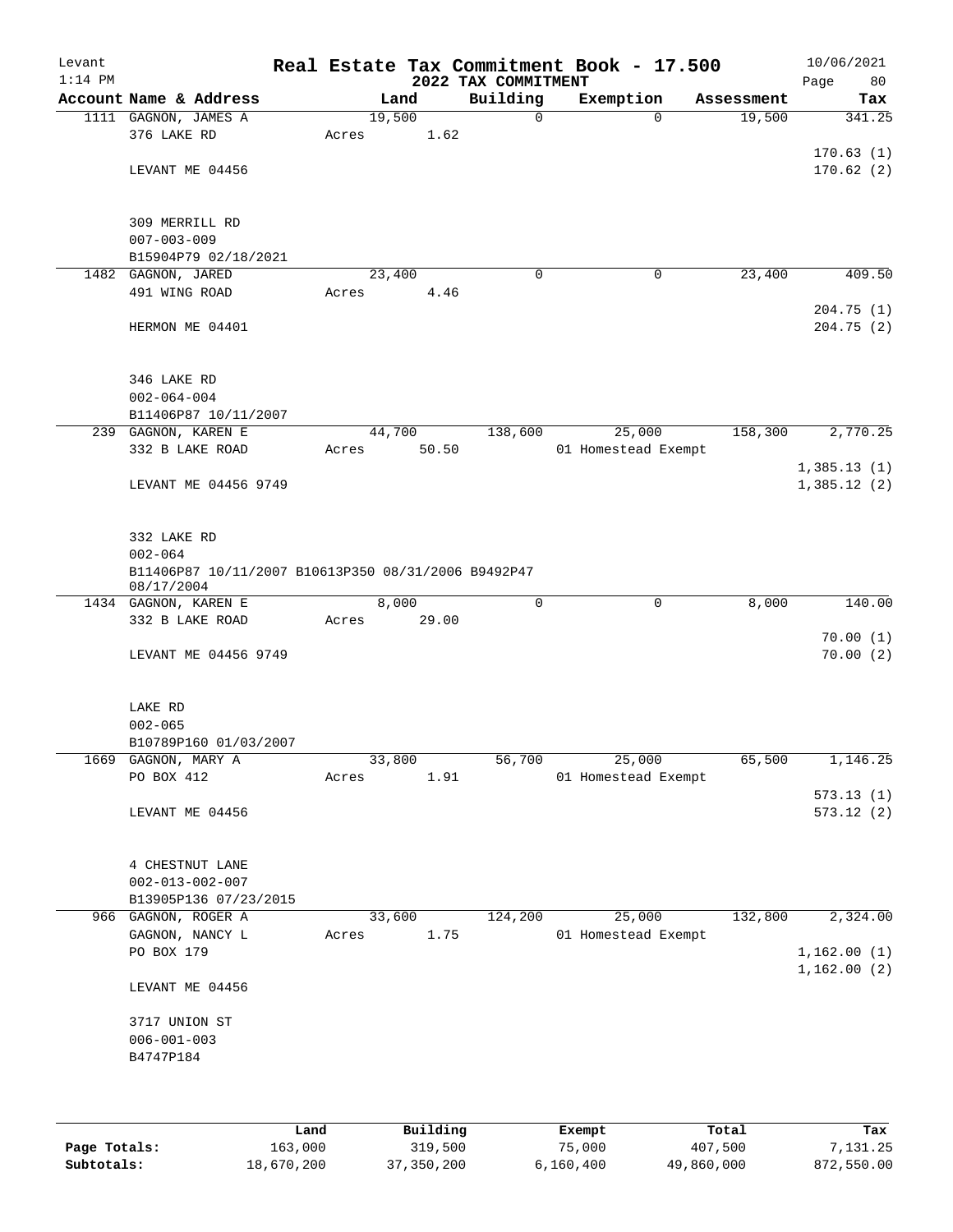| Levant    |                                             |                 |       |                     | Real Estate Tax Commitment Book - 17.500 |             | 10/06/2021             |        |
|-----------|---------------------------------------------|-----------------|-------|---------------------|------------------------------------------|-------------|------------------------|--------|
| $1:14$ PM |                                             |                 |       | 2022 TAX COMMITMENT |                                          |             | Page                   | 81     |
|           | Account Name & Address                      | Land            |       | Building            | Exemption                                | Assessment  |                        | Tax    |
|           | 193 GAGNON, RONALD D                        | 33,200          |       | 37,300              |                                          | $\Omega$    | 70,500<br>1,233.75     |        |
|           | GAGNON, JOYCE M JT                          | Acres           | 1.14  |                     |                                          |             |                        |        |
|           | PO BOX 127                                  |                 |       |                     |                                          |             | 616.88(1)              |        |
|           | LEVANT ME 04456                             |                 |       |                     |                                          |             | 616.87(2)              |        |
|           |                                             |                 |       |                     |                                          |             |                        |        |
|           | 3696 UNION ST                               |                 |       |                     |                                          |             |                        |        |
|           | $002 - 052 - 003$                           |                 |       |                     |                                          |             |                        |        |
|           | B7710P202                                   |                 |       |                     |                                          |             |                        |        |
|           | 1688 GAGNON, ROXANE L<br>PO BOX 128         | 42,100<br>Acres | 14.05 | 82,100              | 25,000<br>01 Homestead Exempt            |             | 99,200<br>1,736.00     |        |
|           |                                             |                 |       |                     |                                          |             | 868.00 (1)             |        |
|           | LEVANT ME 04456                             |                 |       |                     |                                          |             | 868.00 (2)             |        |
|           |                                             |                 |       |                     |                                          |             |                        |        |
|           | 1438 HORSEBACK RD<br>$007 - 030 - 005$      |                 |       |                     |                                          |             |                        |        |
|           | B14314P241 10/20/2016                       |                 |       |                     |                                          |             |                        |        |
|           | 801 GAGNON, THOMAS                          | 34,000          |       | 144,200             |                                          | $\mathbf 0$ | 178,200<br>3,118.50    |        |
|           | 494 LAKE ROAD                               | Acres           | 1.76  |                     |                                          |             |                        |        |
|           |                                             |                 |       |                     |                                          |             | 1,559.25(1)            |        |
|           | LEVANT ME 04456                             |                 |       |                     |                                          |             | 1,559.25(2)            |        |
|           |                                             |                 |       |                     |                                          |             |                        |        |
|           |                                             |                 |       |                     |                                          |             |                        |        |
|           | 528 LAKE RD                                 |                 |       |                     |                                          |             |                        |        |
|           | $002 - 012 - 006$                           |                 |       |                     |                                          |             |                        |        |
|           | B11613P267 11/03/2008 B11055P171 07/28/2007 |                 |       |                     |                                          |             |                        |        |
|           | 1692 GAGNON, THOMAS<br>494 LAKE ROAD        | 34,100<br>Acres | 2.25  | $\mathbf 0$         |                                          | $\mathbf 0$ | 34,100                 | 596.75 |
|           |                                             |                 |       |                     |                                          |             | 298.38(1)              |        |
|           | LEVANT ME 04456                             |                 |       |                     |                                          |             | 298.37 (2)             |        |
|           |                                             |                 |       |                     |                                          |             |                        |        |
|           |                                             |                 |       |                     |                                          |             |                        |        |
|           | GRACIE LANE                                 |                 |       |                     |                                          |             |                        |        |
|           | $002 - 071 - D - 001$                       |                 |       |                     |                                          |             |                        |        |
|           | 1693 GAGNON, THOMAS                         | 23,500          |       | 0                   |                                          | $\mathbf 0$ | 23,500                 | 411.25 |
|           | 494 LAKE ROAD                               | Acres           | 2.20  |                     |                                          |             |                        |        |
|           | LEVANT ME 04456                             |                 |       |                     |                                          |             | 205.63(1)<br>205.62(2) |        |
|           |                                             |                 |       |                     |                                          |             |                        |        |
|           |                                             |                 |       |                     |                                          |             |                        |        |
|           | GRACIE LANE                                 |                 |       |                     |                                          |             |                        |        |
|           | $0002 - 071 - 00E - 001$                    |                 |       |                     |                                          |             |                        |        |
|           | 1441 GAGNON, THOMAS A                       | 22,800          |       | $\mathbf 0$         |                                          | 0           | 22,800                 | 399.00 |
|           | 494 LAKE ROAD                               | Acres           | 1.34  |                     |                                          |             | 199.50(1)              |        |
|           | LEVANT ME 04456                             |                 |       |                     |                                          |             | 199.50(2)              |        |
|           |                                             |                 |       |                     |                                          |             |                        |        |
|           | PINE TREE RD                                |                 |       |                     |                                          |             |                        |        |
|           | $002 - 071 - E$                             |                 |       |                     |                                          |             |                        |        |
|           | B14064P89 01/25/2016 B10688P121 09/12/2006  |                 |       |                     |                                          |             |                        |        |
|           |                                             |                 |       |                     |                                          |             |                        |        |

|              | Land       | Building   | Exempt    | Total      | Tax        |
|--------------|------------|------------|-----------|------------|------------|
| Page Totals: | 189,700    | 263,600    | 25,000    | 428,300    | 7,495.25   |
| Subtotals:   | 18,859,900 | 37,613,800 | 6,185,400 | 50,288,300 | 880,045.25 |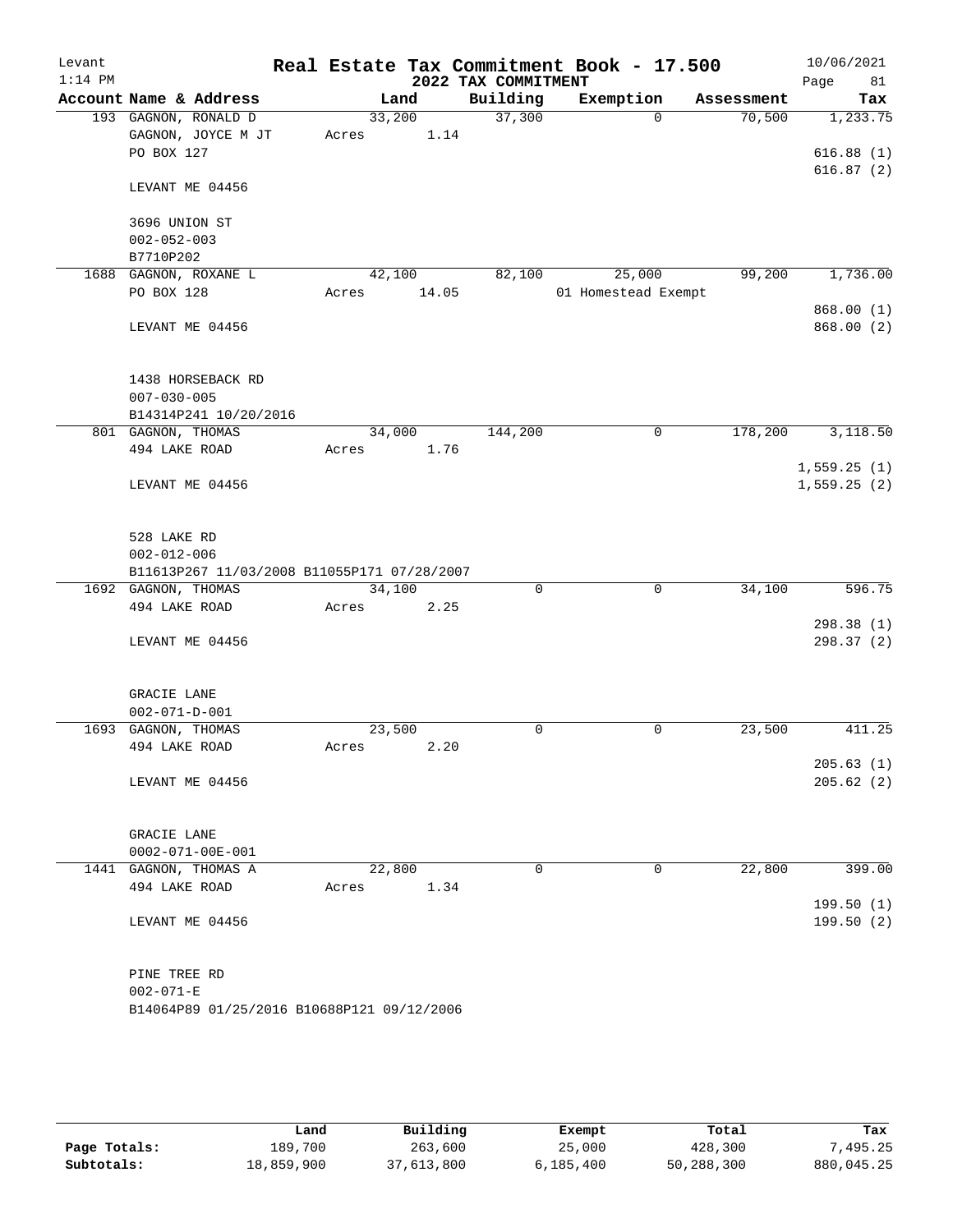| Levant<br>$1:14$ PM |                                                                    |       |        | 2022 TAX COMMITMENT | Real Estate Tax Commitment Book - 17.500 |            | 10/06/2021<br>Page<br>82 |
|---------------------|--------------------------------------------------------------------|-------|--------|---------------------|------------------------------------------|------------|--------------------------|
|                     | Account Name & Address                                             |       | Land   | Building            | Exemption                                | Assessment | Tax                      |
|                     | 1274 GAGNON, THOMAS A                                              |       | 34,700 | 173,600             | $\mathbf 0$                              | 208, 300   | 3,645.25                 |
|                     | 494 LAKE ROAD                                                      | Acres | 3.03   |                     |                                          |            |                          |
|                     |                                                                    |       |        |                     |                                          |            | 1,822.63(1)              |
|                     | LEVANT ME 04456                                                    |       |        |                     |                                          |            | 1,822.62(2)              |
|                     |                                                                    |       |        |                     |                                          |            |                          |
|                     | 482 LAKE RD                                                        |       |        |                     |                                          |            |                          |
|                     | $002 - 070 - 001$                                                  |       |        |                     |                                          |            |                          |
|                     | B7404P331 B7292P224 B7123P94                                       |       |        |                     |                                          |            |                          |
|                     | 34 GAGNON, THOMAS A<br>494 LAKE ROAD                               |       | 33,300 | 107,500             | $\mathbf 0$                              | 140,800    | 2,464.00                 |
|                     |                                                                    | Acres | 1.30   |                     |                                          |            | 1,232.00(1)              |
|                     | LEVANT ME 04456                                                    |       |        |                     |                                          |            | 1,232.00(2)              |
|                     |                                                                    |       |        |                     |                                          |            |                          |
|                     | 12 WING RD<br>$011 - 064$                                          |       |        |                     |                                          |            |                          |
|                     | B6893P175                                                          |       |        |                     |                                          |            |                          |
|                     | 578 GAGNON, THOMAS A                                               |       | 34,600 | 50,500              | 0                                        | 85,100     | 1,489.25                 |
|                     | 494 LAKE ROAD                                                      | Acres | 12.18  |                     |                                          |            |                          |
|                     |                                                                    |       |        |                     |                                          |            | 744.63(1)                |
|                     | LEVANT ME 04456                                                    |       |        |                     |                                          |            | 744.62(2)                |
|                     | 478 LAKE RD                                                        |       |        |                     |                                          |            |                          |
|                     | $002 - 068$                                                        |       |        |                     |                                          |            |                          |
|                     | B10794P25 01/09/2007 B10404P165 04/20/2006 B4666P135<br>06/17/1990 |       |        |                     |                                          |            |                          |
|                     | 409 GAGNON, THOMAS A                                               |       | 47,000 | 246,600             | 25,000                                   | 268,600    | 4,700.50                 |
|                     | 494 LAKE ROAD                                                      | Acres | 19.50  |                     | 01 Homestead Exempt                      |            |                          |
|                     |                                                                    |       |        |                     |                                          |            | 2,350.25(1)              |
|                     | LEVANT ME 04456                                                    |       |        |                     |                                          |            | 2,350.25(2)              |
|                     | 494 LAKE RD                                                        |       |        |                     |                                          |            |                          |
|                     | $002 - 070$                                                        |       |        |                     |                                          |            |                          |
|                     | B7404P331 B7292P224 B7123P94                                       |       |        |                     |                                          |            |                          |
| 855                 | GALEN, JAMES M                                                     |       | 22,500 | 0                   | 0                                        | 22,500     | 393.75                   |
|                     | GALEN, KATHLEEN A JT<br>200 AUSTIN STREET                          | Acres | 1.01   |                     |                                          |            | 196.88(1)                |
|                     |                                                                    |       |        |                     |                                          |            | 196.87(2)                |
|                     | WESTBROOK ME 04092                                                 |       |        |                     |                                          |            |                          |
|                     | GRIFFIN RD<br>(OFF)                                                |       |        |                     |                                          |            |                          |
|                     | $002 - 049 - 002$                                                  |       |        |                     |                                          |            |                          |
|                     | B13612P274 08/03/2014                                              |       |        |                     |                                          |            |                          |
|                     | 243 GALEN, JILL E                                                  |       | 36,600 | 80,900              | 25,000                                   | 92,500     | 1,618.75                 |
|                     | 35 GRIFFIN RD                                                      | Acres | 5.21   |                     | 01 Homestead Exempt                      |            |                          |
|                     |                                                                    |       |        |                     |                                          |            | 809.38 (1)               |
|                     | LEVANT ME 04456 0234                                               |       |        |                     |                                          |            | 809.37 (2)               |
|                     | 35 GRIFFIN RD                                                      |       |        |                     |                                          |            |                          |
|                     | $002 - 049 - 001$                                                  |       |        |                     |                                          |            |                          |
|                     | B13600P80 07/25/2014                                               |       |        |                     |                                          |            |                          |
|                     |                                                                    |       |        |                     |                                          |            |                          |
|                     |                                                                    |       |        |                     |                                          |            |                          |
|                     |                                                                    |       |        |                     |                                          |            |                          |

|              | Land       | Building   | Exempt    | Total      | Tax          |
|--------------|------------|------------|-----------|------------|--------------|
| Page Totals: | 208,700    | 659,100    | 50,000    | 817,800    | 14,311.50    |
| Subtotals:   | 19,068,600 | 38,272,900 | 6,235,400 | 51,106,100 | 894, 356. 75 |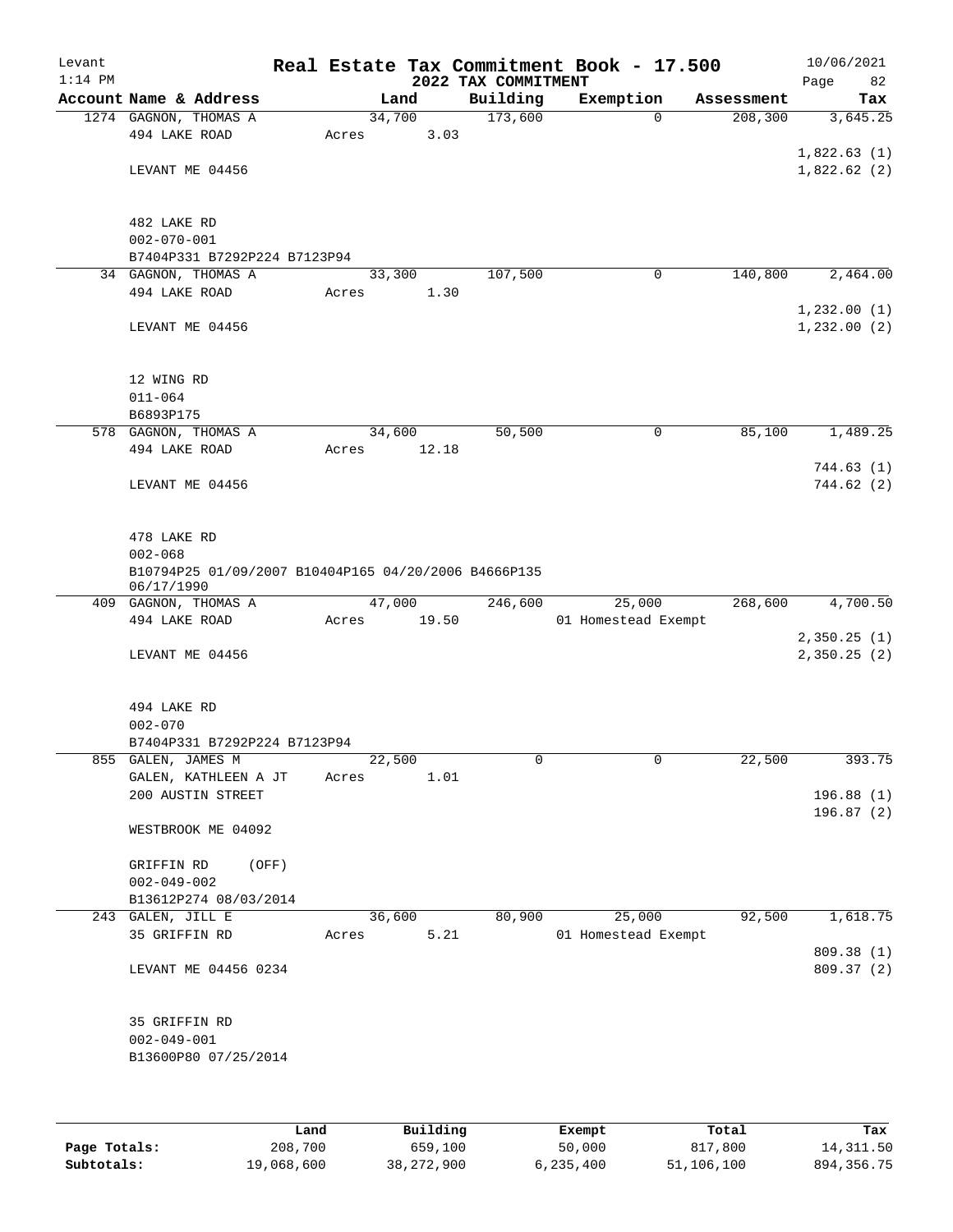| Levant    |                                                     |        |       |                     | Real Estate Tax Commitment Book - 17.500 |            | 10/06/2021   |     |
|-----------|-----------------------------------------------------|--------|-------|---------------------|------------------------------------------|------------|--------------|-----|
| $1:14$ PM |                                                     |        |       | 2022 TAX COMMITMENT |                                          |            | Page         | 83  |
|           | Account Name & Address                              |        | Land  | Building            | Exemption                                | Assessment |              | Tax |
|           | 242 GALEN, OLIVE L                                  | 33,300 |       | 97,000              | 31,000                                   | 99,300     | 1,737.75     |     |
|           | C/O HILLARY GALEN                                   | Acres  | 1.37  |                     | 22 WW2+ Widow Res                        |            |              |     |
|           | KENNEDY<br>240 STETSON ROAD WEST                    |        |       |                     | 01 Homestead Exempt                      |            | 868.88 (1)   |     |
|           |                                                     |        |       |                     |                                          |            | 868.87(2)    |     |
|           | LEVANT ME 04456                                     |        |       |                     |                                          |            |              |     |
|           | 25 GRIFFIN RD                                       |        |       |                     |                                          |            |              |     |
|           | $002 - 049$                                         |        |       |                     |                                          |            |              |     |
|           | B16174P125 08/31/2021 B16046P195 06/02/2021         |        |       |                     |                                          |            |              |     |
|           | B11574P77 04/03/2008 B11574P75 01/18/2007 B11574P73 |        |       |                     |                                          |            |              |     |
|           | 01/18/2007 B10808P56 01/18/2007 B2759P68 06/14/1977 |        |       |                     |                                          |            |              |     |
|           | 1337 GALLAGHER, DUSTIN JAMES<br>SR                  | 30,800 |       | 132,600             | 25,000                                   | 138,400    | 2,422.00     |     |
|           | 67 ROBICHAUD ROAD                                   | Acres  | 1.42  |                     | 01 Homestead Exempt                      |            |              |     |
|           |                                                     |        |       |                     |                                          |            | 1,211.00(1)  |     |
|           | LEVANT ME 04456                                     |        |       |                     |                                          |            | 1, 211.00(2) |     |
|           |                                                     |        |       |                     |                                          |            |              |     |
|           |                                                     |        |       |                     |                                          |            |              |     |
|           | 67 ROBICHAUD RD                                     |        |       |                     |                                          |            |              |     |
|           | $002 - 002 - 017$                                   |        |       |                     |                                          |            |              |     |
|           | B14921P315 08/29/2018                               |        |       |                     |                                          |            |              |     |
|           | 1349 GALLAGHER, KOLBY J                             | 33,900 |       | 163,400             | 0                                        | 197,300    | 3,452.75     |     |
|           | GALLAGHER, KATE-LYNN                                | Acres  | 2.02  |                     |                                          |            |              |     |
|           | 92 AVENUE ROAD                                      |        |       |                     |                                          |            | 1,726.38(1)  |     |
|           |                                                     |        |       |                     |                                          |            | 1,726.37(2)  |     |
|           | LEVANT ME 04456                                     |        |       |                     |                                          |            |              |     |
|           | 92 AVENUE RD                                        |        |       |                     |                                          |            |              |     |
|           | $007 - 081$                                         |        |       |                     |                                          |            |              |     |
|           | B15078P146 02/27/2019                               |        |       |                     |                                          |            |              |     |
|           | 286 GALLANT, JOSHUA J SR                            | 70,500 |       | 165,800             | 25,000                                   | 211,300    | 3,697.75     |     |
|           | 21 WAGNER ROAD                                      | Acres  | 58.85 |                     | 01 Homestead Exempt                      |            |              |     |
|           |                                                     |        |       |                     |                                          |            | 1,848.88(1)  |     |
|           | LEVANT ME 04456                                     |        |       |                     |                                          |            | 1,848.87(2)  |     |
|           |                                                     |        |       |                     |                                          |            |              |     |
|           |                                                     |        |       |                     |                                          |            |              |     |
|           | 21 WAGNER RD                                        |        |       |                     |                                          |            |              |     |
|           | $005 - 025$                                         |        |       |                     |                                          |            |              |     |
|           | B14952P300 09/27/2018 B14060P332 01/20/2016         |        |       |                     |                                          |            |              |     |
|           | B13762P274 02/12/2015<br>301 GALLANT, KYLE D        | 33,600 |       | 76,800              | 0                                        | 110,400    | 1,932.00     |     |
|           | 26 LAKE ROAD                                        | Acres  | 1.46  |                     |                                          |            |              |     |
|           |                                                     |        |       |                     |                                          |            | 966.00(1)    |     |
|           | LEVANT ME 04456                                     |        |       |                     |                                          |            | 966.00(2)    |     |
|           |                                                     |        |       |                     |                                          |            |              |     |
|           |                                                     |        |       |                     |                                          |            |              |     |
|           | 26 LAKE RD                                          |        |       |                     |                                          |            |              |     |
|           | $011 - 073$                                         |        |       |                     |                                          |            |              |     |
|           | B14206P279 07/08/2016 B9974P334 07/13/2005          |        |       |                     |                                          |            |              |     |

|              | Land       | Building   | Exempt    | Total      | Tax        |
|--------------|------------|------------|-----------|------------|------------|
| Page Totals: | 202,100    | 635,600    | 81,000    | 756,700    | 13,242.25  |
| Subtotals:   | 19,270,700 | 38,908,500 | 6,316,400 | 51,862,800 | 907,599.00 |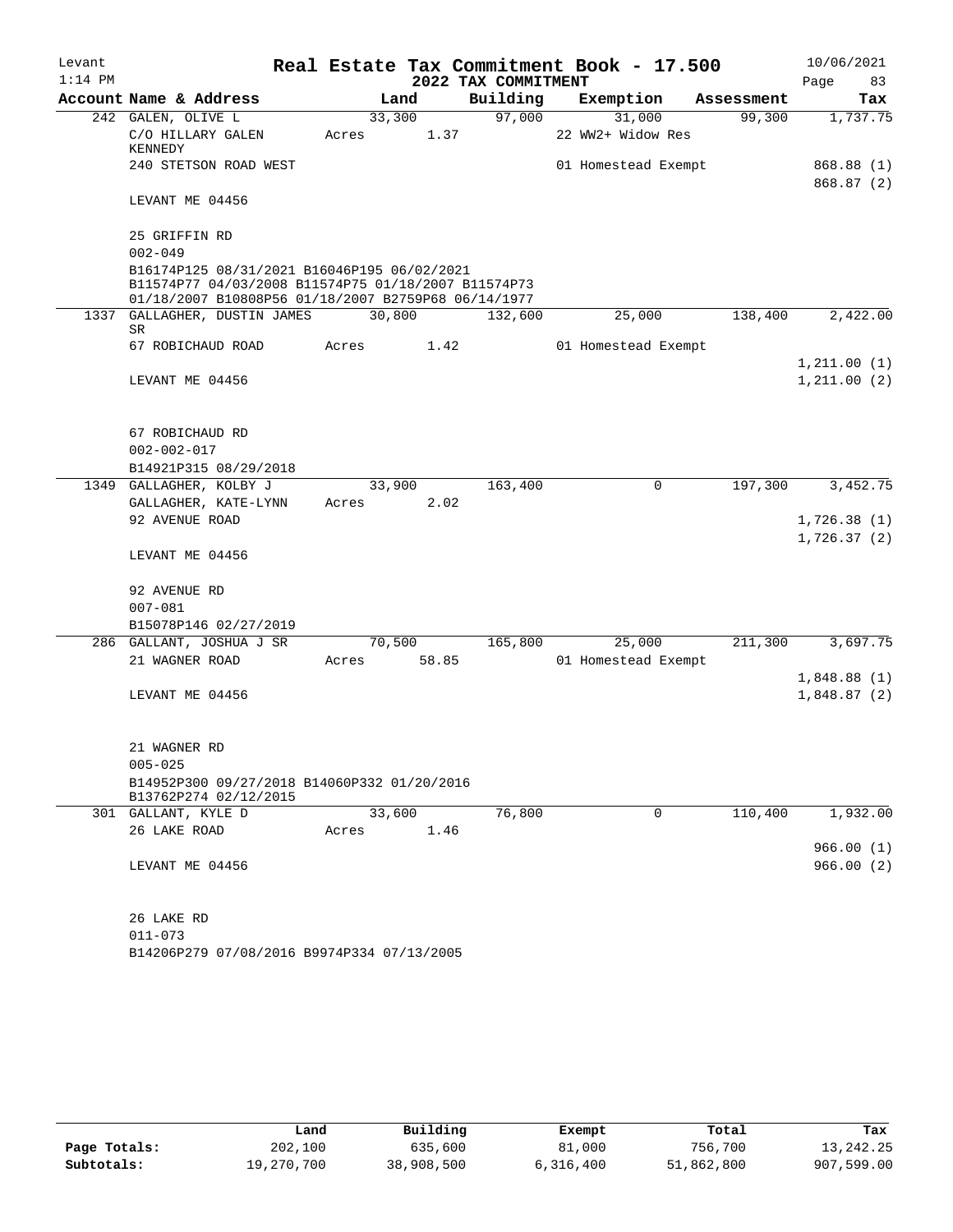| Levant<br>$1:14$ PM |                                                            |       |                | 2022 TAX COMMITMENT | Real Estate Tax Commitment Book - 17.500 |            | 10/06/2021<br>Page<br>84 |
|---------------------|------------------------------------------------------------|-------|----------------|---------------------|------------------------------------------|------------|--------------------------|
|                     | Account Name & Address                                     |       | Land           | Building            | Exemption                                | Assessment | Tax                      |
|                     | 20 GALLANT, MICHAEL F                                      |       | 33,900         | 109,800             | 25,000                                   | 118,700    | 2,077.25                 |
|                     | 512 PHILLIPS ROAD                                          | Acres | 2.01           |                     | 01 Homestead Exempt                      |            |                          |
|                     |                                                            |       |                |                     |                                          |            | 1,038.63(1)              |
|                     | LEVANT ME 04456                                            |       |                |                     |                                          |            | 1,038.62(2)              |
|                     | 512 PHILLIPS RD                                            |       |                |                     |                                          |            |                          |
|                     | $011 - 032$<br>B14661P179 11/06/2017 B12227P141 08/09/2010 |       |                |                     |                                          |            |                          |
|                     | B9047P156<br>1514 GALLANT, MONICA A                        |       | 23,100         | $\mathbf 0$         | $\mathbf 0$                              | 23,100     | 404.25                   |
|                     | 8 WING ROAD                                                | Acres | 1.65           |                     |                                          |            |                          |
|                     |                                                            |       |                |                     |                                          |            | 202.13(1)                |
|                     | LEVANT ME 04456                                            |       |                |                     |                                          |            | 202.12(2)                |
|                     | 4 HIGHLAND DRIVE                                           |       |                |                     |                                          |            |                          |
|                     | $002 - 053 - 001$                                          |       |                |                     |                                          |            |                          |
|                     | B13767P224 02/24/2015                                      |       |                |                     |                                          |            |                          |
|                     | 1516 GALLANT, MONICA A                                     |       | 22,500         | $\mathbf 0$         | $\mathsf{O}$                             | 22,500     | 393.75                   |
|                     | 8 WING ROAD                                                | Acres | 1.01           |                     |                                          |            |                          |
|                     | LEVANT ME 04456                                            |       |                |                     |                                          |            | 196.88(1)<br>196.87(2)   |
|                     |                                                            |       |                |                     |                                          |            |                          |
|                     | 24 HIGHLAND DRIVE                                          |       |                |                     |                                          |            |                          |
|                     | $002 - 053 - 004$                                          |       |                |                     |                                          |            |                          |
|                     | B13767P224 02/24/2015                                      |       |                |                     |                                          |            |                          |
|                     | 1517 GALLANT, MONICA A<br>8 WING ROAD                      | Acres | 31,400<br>2.09 | 27,400              | $\mathsf{O}$                             | 58,800     | 1,029.00                 |
|                     |                                                            |       |                |                     |                                          |            | 514.50(1)                |
|                     | LEVANT ME 04456                                            |       |                |                     |                                          |            | 514.50(2)                |
|                     |                                                            |       |                |                     |                                          |            |                          |
|                     | 26 HIGHLAND DRIVE                                          |       |                |                     |                                          |            |                          |
|                     | $002 - 053 - 005$                                          |       |                |                     |                                          |            |                          |
|                     | B13767P224 02/24/2015                                      |       |                |                     |                                          |            |                          |
|                     | 1522 GALLANT, MONICA A                                     |       | 23,000         | 0                   | 0                                        | 23,000     | 402.50                   |
|                     | 8 WING ROAD                                                | Acres | 1.54           |                     |                                          |            |                          |
|                     | LEVANT ME 04456                                            |       |                |                     |                                          |            | 201.25(1)<br>201.25(2)   |
|                     |                                                            |       |                |                     |                                          |            |                          |
|                     | 11 HIGHLAND DRIVE                                          |       |                |                     |                                          |            |                          |
|                     | $002 - 053 - 010$                                          |       |                |                     |                                          |            |                          |
|                     | B13767P224 02/24/2015                                      |       |                |                     |                                          |            |                          |
|                     | 247 GAMBLE, WAYNE N                                        |       | 49,900         | 72,800              | 25,000                                   | 97,700     | 1,709.75                 |
|                     | GAMBLE, DOLORES M TC                                       | Acres | 25.00          |                     | 01 Homestead Exempt                      |            |                          |
|                     | PO BOX 1963                                                |       |                |                     |                                          |            | 854.88 (1)               |
|                     | BANGOR ME 04402-1963                                       |       |                |                     |                                          |            | 854.87 (2)               |
|                     |                                                            |       |                |                     |                                          |            |                          |
|                     | 466 MUDGETT RD<br>$010 - 003$                              |       |                |                     |                                          |            |                          |
|                     | B10344P264 03/13/2006                                      |       |                |                     |                                          |            |                          |
|                     |                                                            |       |                |                     |                                          |            |                          |
|                     |                                                            |       |                |                     |                                          |            |                          |

|              | Land       | Building   | Exempt    | Total      | Tax        |
|--------------|------------|------------|-----------|------------|------------|
| Page Totals: | 183,800    | 210,000    | 50,000    | 343,800    | 6,016.50   |
| Subtotals:   | 19,454,500 | 39,118,500 | 6,366,400 | 52,206,600 | 913,615.50 |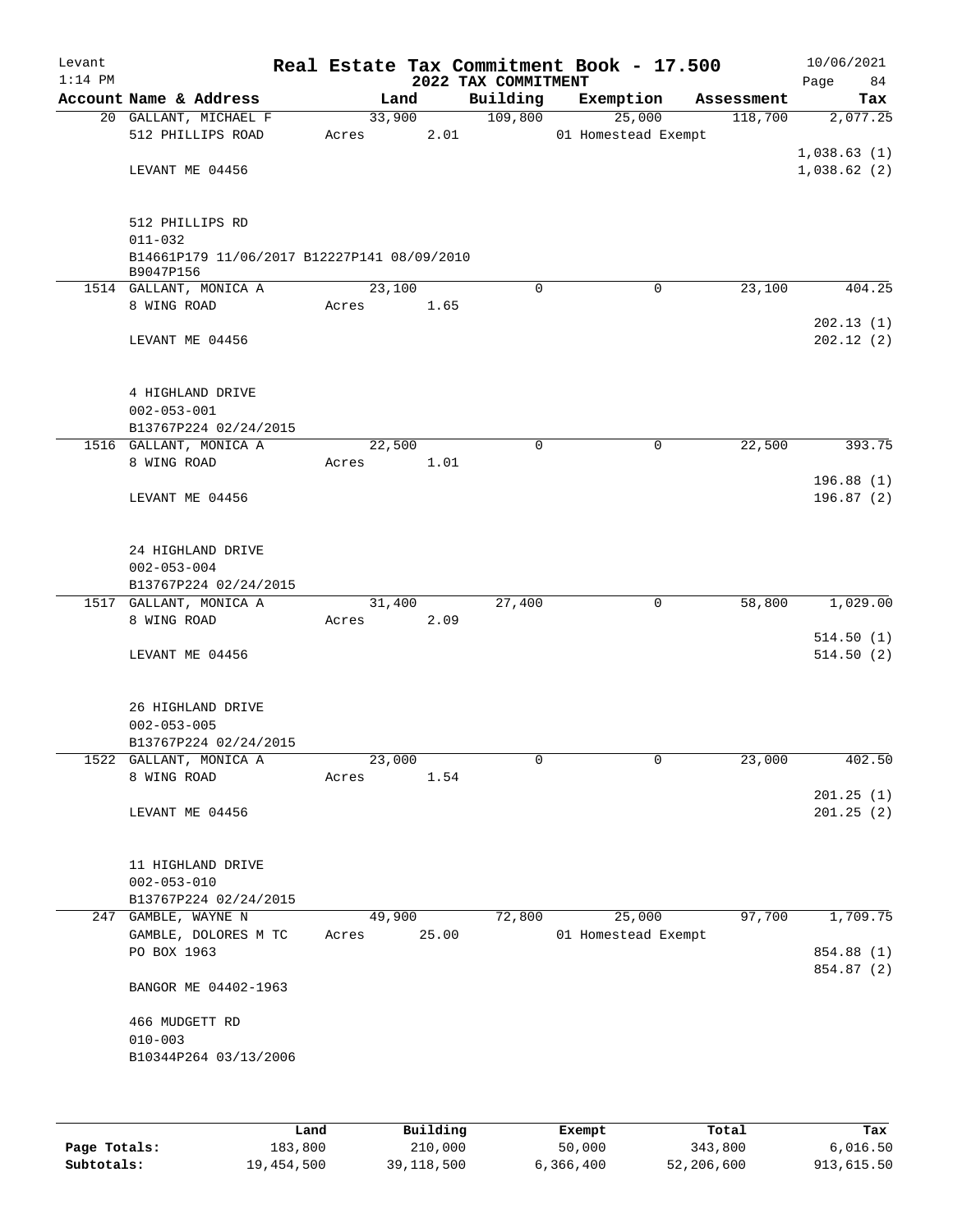| Levant    |                                                       |       |                |                     | Real Estate Tax Commitment Book - 17.500 |                       | 10/06/2021      |
|-----------|-------------------------------------------------------|-------|----------------|---------------------|------------------------------------------|-----------------------|-----------------|
| $1:14$ PM |                                                       |       |                | 2022 TAX COMMITMENT |                                          |                       | 85<br>Page      |
|           | Account Name & Address<br>1149 GANS, HERBERT M        |       | Land<br>33,700 | Building<br>97,500  | Exemption<br>25,000                      | Assessment<br>106,200 | Tax<br>1,858.50 |
|           | GANS, JANICE E JT                                     | Acres | 1.86           |                     | 01 Homestead Exempt                      |                       |                 |
|           | PO BOX 165                                            |       |                |                     |                                          |                       | 929.25(1)       |
|           |                                                       |       |                |                     |                                          |                       | 929.25(2)       |
|           | BANGOR ME 04402                                       |       |                |                     |                                          |                       |                 |
|           | 122 STETSON RD EAST                                   |       |                |                     |                                          |                       |                 |
|           | $008 - 043 - 002$                                     |       |                |                     |                                          |                       |                 |
|           | B7027P35 10/22/1999                                   |       |                |                     |                                          |                       |                 |
|           | 1584 GARVER, DANIEL R<br>DANIEL R GARVER LIVING       |       | 33,700         | 64,700              | 31,000                                   | 67,400                | 1,179.50        |
|           | TRUST                                                 | Acres | 1.86           |                     | 01 Homestead Exempt                      |                       |                 |
|           | 56 AVENUE RD                                          |       |                |                     | 14 WW2+ Veteran Non                      |                       | 589.75 (1)      |
|           |                                                       |       |                |                     |                                          |                       | 589.75 (2)      |
|           | LEVANT ME 04473                                       |       |                |                     |                                          |                       |                 |
|           | 56 AVENUE RD                                          |       |                |                     |                                          |                       |                 |
|           | $007 - 037 - A$                                       |       |                |                     |                                          |                       |                 |
|           | B15811P262 12/03/2020 B12126P186 05/05/2010           |       |                |                     |                                          |                       |                 |
|           | 1047 GARWACKI, KATRINA<br>22 BOULDER CREEK LANE       |       | $\mathbf 0$    | 80,000              | 25,000                                   | 55,000                | 962.50          |
|           |                                                       |       |                |                     | 01 Homestead Exempt                      |                       | 481.25 (1)      |
|           | LEVANT ME 04456                                       |       |                |                     |                                          |                       | 481.25 (2)      |
|           |                                                       |       |                |                     |                                          |                       |                 |
|           | 22 BOULDER CREEK LANE                                 |       |                |                     |                                          |                       |                 |
|           | $002 - 063 - 001 - B01$<br>251 GARY M POMEROY LOGGING |       | 18,900         | $\Omega$            | 0                                        | 18,900                | 330.75          |
|           | INC                                                   |       |                |                     |                                          |                       |                 |
|           | 1909 HAMMOND STREET                                   | Acres | 125.00         |                     |                                          |                       |                 |
|           |                                                       |       |                |                     |                                          |                       | 165.38(1)       |
|           | HERMON ME 04401                                       |       |                |                     |                                          |                       | 165.37(2)       |
|           | HUNGRY HOLLOW RD                                      |       |                |                     |                                          |                       |                 |
|           | $004 - 031$                                           |       |                |                     |                                          |                       |                 |
|           | B16069P202 06/17/2021 B6418P54                        |       |                |                     |                                          |                       |                 |
|           | 175 GARY M POMEROY LOGGING                            |       | 5,200          |                     |                                          | 5,200                 | 91.00           |
|           | INC                                                   |       | 46.93          |                     |                                          |                       |                 |
|           | 1909 HAMMOND STREET                                   | Acres |                |                     |                                          |                       | 45.50(1)        |
|           | HERMON ME 04401                                       |       |                |                     |                                          |                       | 45.50 (2)       |
|           |                                                       |       |                |                     |                                          |                       |                 |
|           | ROSS RD                                               |       |                |                     |                                          |                       |                 |
|           | $001 - 016$                                           |       |                |                     |                                          |                       |                 |
|           | B16009P167 05/06/2021 B4716P33 09/01/1990             |       |                |                     |                                          |                       |                 |
|           | 176 GARY M POMEROY LOGGING<br>INC                     |       | 6,500          | $\mathbf 0$         | 0                                        | 6,500                 | 113.75          |
|           | 1909 HAMMOND STREET                                   | Acres | 52.00          |                     |                                          |                       |                 |
|           |                                                       |       |                |                     |                                          |                       | 56.88(1)        |
|           | HERMON ME 04401                                       |       |                |                     |                                          |                       | 56.87(2)        |
|           | ROSS RD                                               |       |                |                     |                                          |                       |                 |
|           | $001 - 009$                                           |       |                |                     |                                          |                       |                 |
|           | B4716P33 09/01/1990                                   |       |                |                     |                                          |                       |                 |
|           |                                                       |       |                |                     |                                          |                       |                 |
|           | Land                                                  |       | Building       |                     | Exempt                                   | Total                 | Tax             |

**Page Totals:** 98,000 242,200 81,000 259,200 4,536.00 **Subtotals:** 19,552,500 39,360,700 6,447,400 52,465,800 918,151.50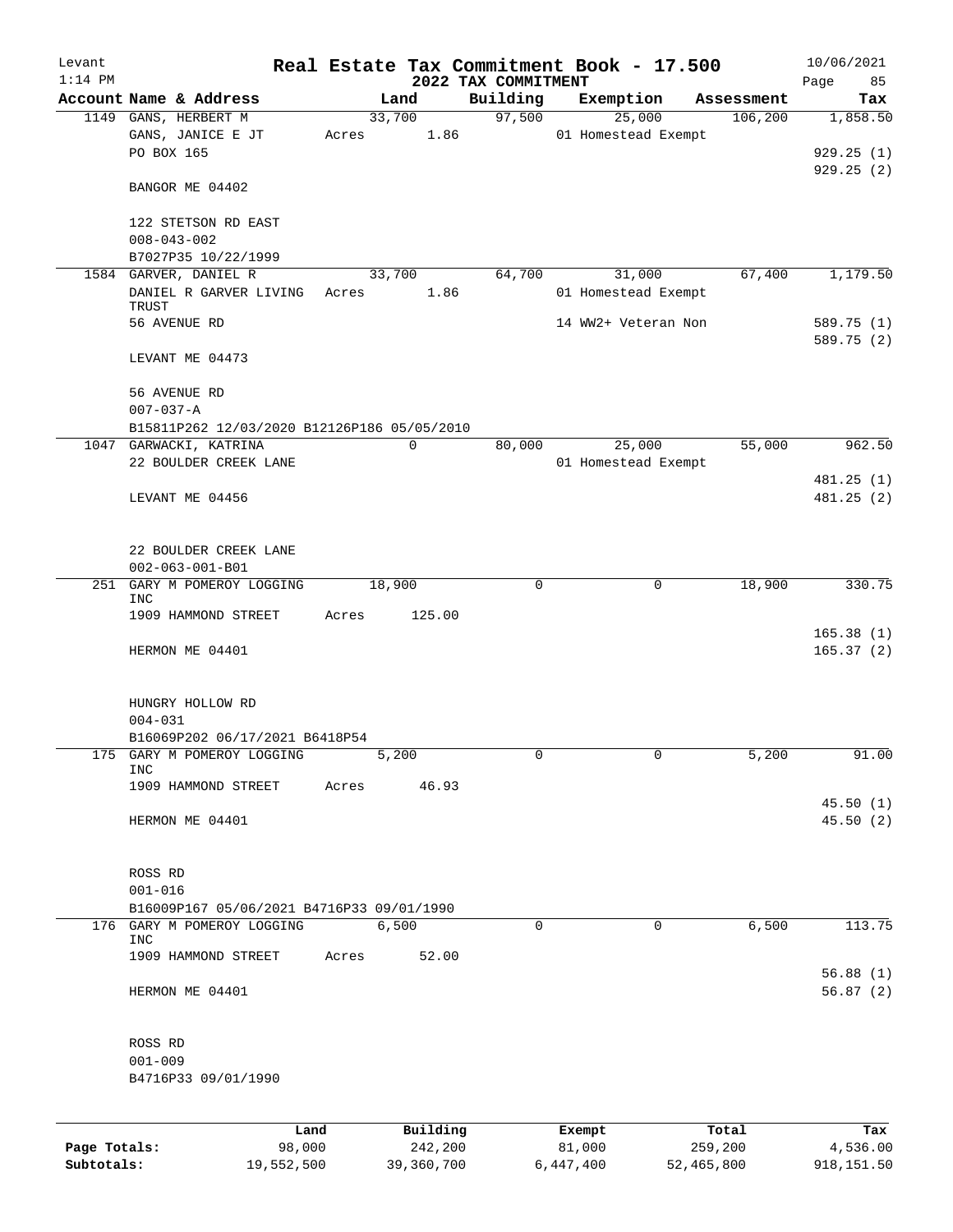| Levant    |                                                          |        |       |                     | Real Estate Tax Commitment Book - 17.500 |            | 10/06/2021             |
|-----------|----------------------------------------------------------|--------|-------|---------------------|------------------------------------------|------------|------------------------|
| $1:14$ PM |                                                          |        |       | 2022 TAX COMMITMENT |                                          |            | Page<br>86             |
|           | Account Name & Address                                   | Land   |       | Building            | Exemption                                | Assessment | Tax                    |
| 177       | GARY M POMEROY LOGGING<br>INC                            | 6,500  |       | $\mathbf 0$         | $\Omega$                                 | 6,500      | 113.75                 |
|           | 1909 HAMMOND STREET                                      | Acres  | 47.00 |                     |                                          |            | 56.88(1)               |
|           | HERMON ME 04401                                          |        |       |                     |                                          |            | 56.87(2)               |
|           | ROSS RD                                                  |        |       |                     |                                          |            |                        |
|           | $001 - 014$                                              |        |       |                     |                                          |            |                        |
|           | B4716P33 09/01/1990<br>415 GARY M POMEROY LOGGING        | 7,200  |       | $\Omega$            | $\mathbf 0$                              | 7,200      | 126.00                 |
|           | <b>INC</b>                                               |        |       |                     |                                          |            |                        |
|           | 1909 HAMMOND STREET                                      | Acres  | 50.00 |                     |                                          |            | 63.00(1)               |
|           | HERMON ME 04401                                          |        |       |                     |                                          |            | 63.00(2)               |
|           | HEWES RD                                                 |        |       |                     |                                          |            |                        |
|           | $002 - 010$                                              |        |       |                     |                                          |            |                        |
|           | B6474P289                                                |        |       |                     |                                          |            |                        |
|           | 586 GARY M POMEROY LOGGING<br><b>INC</b>                 | 13,400 |       | $\mathbf 0$         | $\mathbf 0$                              | 13,400     | 234.50                 |
|           | 1909 HAMMOND STREET                                      | Acres  | 95.00 |                     |                                          |            |                        |
|           | HERMON ME 04401                                          |        |       |                     |                                          |            | 117.25(1)<br>117.25(2) |
|           | ROBICHAUD RD (OFF)<br>$002 - 003$                        |        |       |                     |                                          |            |                        |
|           | B10397P345 04/23/2006 B10397P344 04/23/2006<br>B6117P273 |        |       |                     |                                          |            |                        |
|           | 607 GARY M POMEROY LOGGING<br><b>INC</b>                 | 41,100 |       | $\Omega$            | 0                                        | 41,100     | 719.25                 |
|           | 1909 HAMMOND STREET                                      | Acres  | 67.00 |                     |                                          |            |                        |
|           | HERMON ME 04401                                          |        |       |                     |                                          |            | 359.63(1)<br>359.62(2) |
|           | HEWES RD                                                 |        |       |                     |                                          |            |                        |
|           | $002 - 008$                                              |        |       |                     |                                          |            |                        |
|           | B9696P314 12/03/2004                                     |        |       |                     |                                          |            |                        |
| 469       | GARY M POMEROY LOGGING<br>INC                            | 2,400  |       | 0                   | 0                                        | 2,400      | 42.00                  |
|           | 1909 HAMMOND STREET                                      | Acres  | 15.00 |                     |                                          |            |                        |
|           | HERMON ME 04401                                          |        |       |                     |                                          |            | 21.00(1)<br>21.00(2)   |
|           | ROSS RD                                                  |        |       |                     |                                          |            |                        |
|           | $001 - 012 - 001$                                        |        |       |                     |                                          |            |                        |
|           |                                                          |        |       |                     |                                          |            |                        |

| 284P3 |
|-------|
|-------|

|              | Land       | Building   | Exempt    | Total      | Tax        |
|--------------|------------|------------|-----------|------------|------------|
| Page Totals: | 70,600     |            |           | 70,600     | 1,235.50   |
| Subtotals:   | 19,623,100 | 39,360,700 | 6,447,400 | 52,536,400 | 919,387.00 |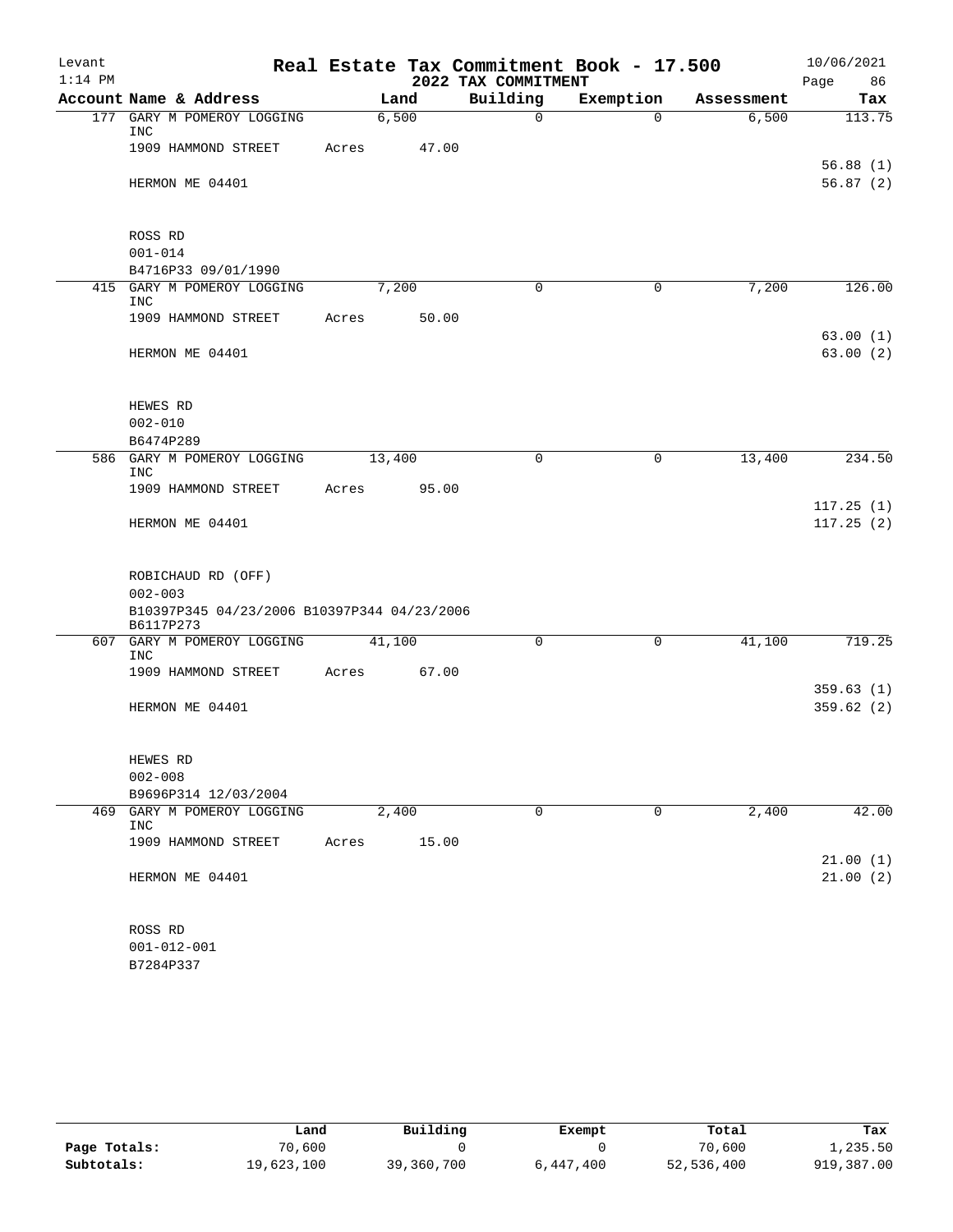| Levant<br>$1:14$ PM |                                                 |       |                | 2022 TAX COMMITMENT | Real Estate Tax Commitment Book - 17.500 |            | 10/06/2021<br>Page<br>87 |
|---------------------|-------------------------------------------------|-------|----------------|---------------------|------------------------------------------|------------|--------------------------|
|                     | Account Name & Address                          |       | Land           | Building            | Exemption                                | Assessment | Tax                      |
| 470                 | GARY M POMEROY LOGGING<br>INC                   |       | 3,700          | $\overline{0}$      | $\Omega$                                 | 3,700      | 64.75                    |
|                     | 1909 HAMMOND STREET                             | Acres | 27.00          |                     |                                          |            |                          |
|                     | HERMON ME 04401                                 |       |                |                     |                                          |            | 32.38(1)<br>32.37(2)     |
|                     | ROSS RD                                         |       |                |                     |                                          |            |                          |
|                     | $001 - 012$<br>B7284P337                        |       |                |                     |                                          |            |                          |
|                     | 471 GARY M POMEROY LOGGING<br>INC               |       | 4,800          | 0                   | 0                                        | 4,800      | 84.00                    |
|                     | 1909 HAMMOND STREET                             | Acres | 30.00          |                     |                                          |            | 42.00(1)                 |
|                     | HERMON ME 04401                                 |       |                |                     |                                          |            | 42.00(2)                 |
|                     | ROSS RD                                         |       |                |                     |                                          |            |                          |
|                     | $001 - 012 - 002$                               |       |                |                     |                                          |            |                          |
|                     | B7284P337                                       |       |                |                     |                                          |            |                          |
|                     | 209 GELO, WILLIAM K<br>137 HODGDON ROAD         |       | 34,400         | 142,600             | 25,000                                   | 152,000    | 2,660.00                 |
|                     |                                                 | Acres | 2.21           |                     | 01 Homestead Exempt                      |            | 1,330.00(1)              |
|                     | LEVANT ME 04456                                 |       |                |                     |                                          |            | 1,330.00(2)              |
|                     | 137 HODGDON RD                                  |       |                |                     |                                          |            |                          |
|                     | $005 - 009$                                     |       |                |                     |                                          |            |                          |
|                     | B8311P157                                       |       | 36,600         | 36,900              |                                          | 48,500     | 848.75                   |
|                     | 253 GETCHELL, PHILIP J<br>368 STETSON ROAD WEST |       | Acres 13.60    |                     | 25,000<br>01 Homestead Exempt            |            |                          |
|                     |                                                 |       |                |                     |                                          |            | 424.38 (1)               |
|                     | LEVANT ME 04456                                 |       |                |                     |                                          |            | 424.37 (2)               |
|                     | 368 STETSON RD WEST                             |       |                |                     |                                          |            |                          |
|                     | $007 - 015$                                     |       |                |                     |                                          |            |                          |
|                     | B12049P204 02/05/2010 B6675P4 04/13/1998        |       |                |                     |                                          |            |                          |
|                     | 900 GETCHELL, WALTER E<br>LEBLANC, JOHN P A JR  |       | 33,000<br>1.01 | 101,300             | 25,000<br>01 Homestead Exempt            | 109,300    | 1,912.75                 |
|                     | 356 STETSON RD WEST                             | Acres |                |                     |                                          |            | 956.38(1)                |
|                     | LEVANT ME 04456                                 |       |                |                     |                                          |            | 956.37(2)                |
|                     | 356 STETSON RD WEST                             |       |                |                     |                                          |            |                          |
|                     | $007 - 015 - 002$                               |       |                |                     |                                          |            |                          |
| 98                  | B5083P156<br>GIBSON, JOAN R                     |       | 46,100         | 38,100              | 0                                        | 84,200     | 1,473.50                 |
|                     | (TRUSTEE)<br>JG HARMONY REALTY TRUST Acres      |       | 53.00          |                     |                                          |            |                          |
|                     | (5/11/05)                                       |       |                |                     |                                          |            |                          |
|                     | 358 STETSON ROAD EAST                           |       |                |                     |                                          |            | 736.75 (1)<br>736.75(2)  |
|                     | LEVANT ME 04456 9711                            |       |                |                     |                                          |            |                          |
|                     | 307 STETSON RD EAST<br>$008 - 031$              |       |                |                     |                                          |            |                          |
|                     | B13704P320 11/14/2014 B13704P318 11/13/2014     |       |                |                     |                                          |            |                          |
|                     | Land                                            |       | Building       |                     | Exempt                                   | Total      | Tax                      |
| Page Totals:        | 158,600                                         |       | 318,900        |                     | 75,000                                   | 402,500    | 7,043.75                 |

**Subtotals:** 19,781,700 39,679,600 6,522,400 52,938,900 926,430.75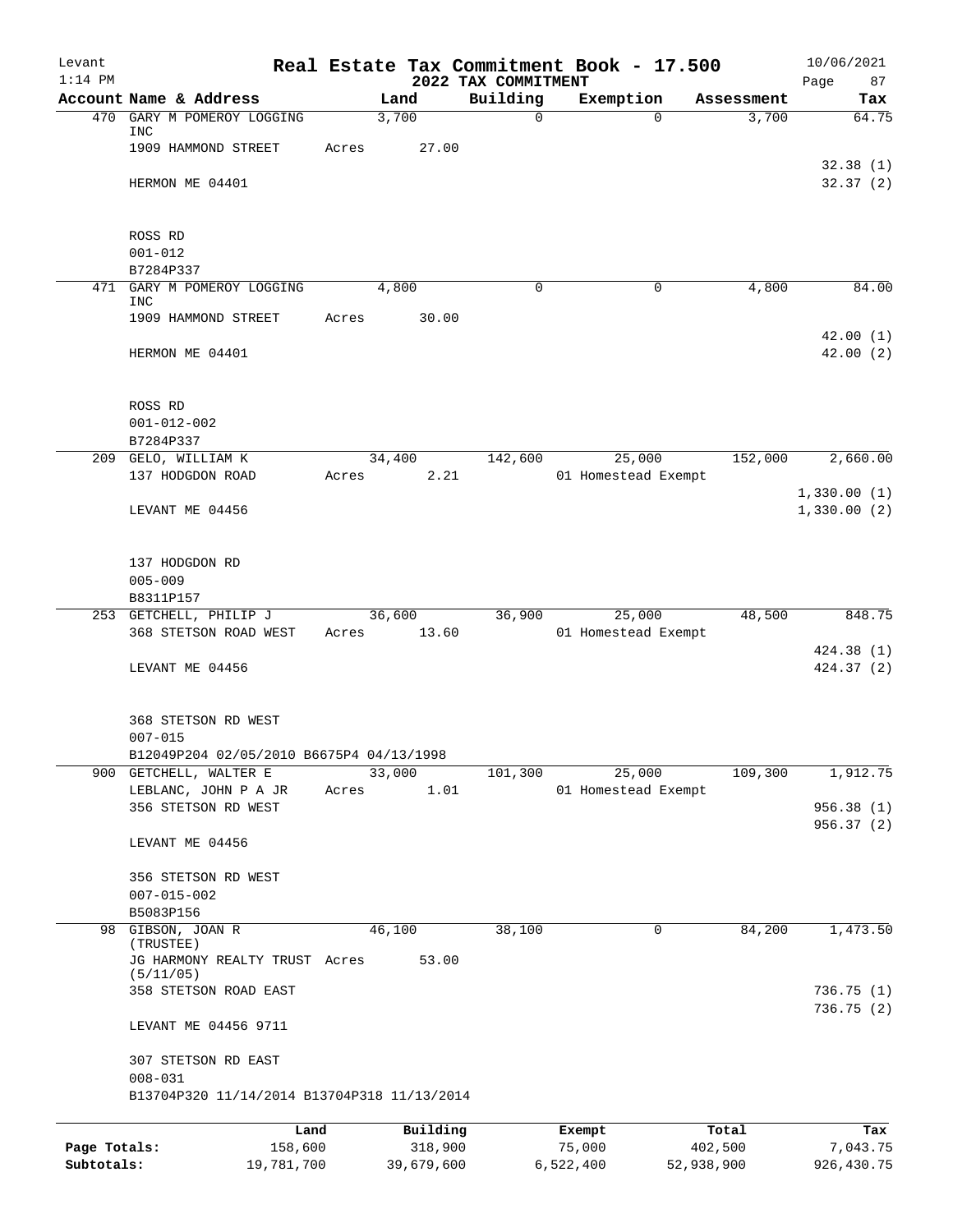| Levant<br>$1:14$ PM |                                            |        |             | 2022 TAX COMMITMENT | Real Estate Tax Commitment Book - 17.500 |            | 10/06/2021<br>88<br>Page |
|---------------------|--------------------------------------------|--------|-------------|---------------------|------------------------------------------|------------|--------------------------|
|                     | Account Name & Address                     |        | Land        | Building            | Exemption                                | Assessment | Tax                      |
|                     | 349 GILBERT, WILLIAM S                     | 33,000 |             | 187,900             | $\Omega$                                 | 220,900    | 3,865.75                 |
|                     | GILBERT, JESSICA ANN JT Acres 1.01         |        |             |                     |                                          |            |                          |
|                     | 16 HIGHLAND DR                             |        |             |                     |                                          |            | 1,932.88(1)              |
|                     | LEVANT ME 04456                            |        |             |                     |                                          |            | 1,932.87(2)              |
|                     | 16 HIGHLAND DRIVE                          |        |             |                     |                                          |            |                          |
|                     | $002 - 053 - 002$                          |        |             |                     |                                          |            |                          |
|                     | B11625P103 12/31/2008                      |        |             |                     |                                          |            |                          |
|                     | 1258 GILIO, KATHERINE                      | 31,100 |             | 29,000              | $\mathbf 0$                              | 60,100     | 1,051.75                 |
|                     | 432 MUDGETT ROAD                           | Acres  | 1.77        |                     |                                          |            |                          |
|                     |                                            |        |             |                     |                                          |            | 525.88(1)                |
|                     | LEVANT ME 04456                            |        |             |                     |                                          |            | 525.87(2)                |
|                     | 432 MUDGETT RD                             |        |             |                     |                                          |            |                          |
|                     | $010 - 002 - 005$                          |        |             |                     |                                          |            |                          |
|                     | B15940P97 03/19/2021 B10880P72 03/20/2007  |        |             |                     |                                          |            |                          |
|                     | 792 GILLIS, BRADLEY A                      | 36,800 |             | 14,600              | 31,000                                   | 20,400     | 357.00                   |
|                     | 183 MT PLEASANT ROAD                       | Acres  | 6.00        |                     | 01 Homestead Exempt                      |            |                          |
|                     | LEVANT ME 04456                            |        |             |                     | 12 WW2+ Veteran Res                      |            | 178.50(1)<br>178.50(2)   |
|                     |                                            |        |             |                     |                                          |            |                          |
|                     | 183 MT PLEASANT RD                         |        |             |                     |                                          |            |                          |
|                     | $004 - 011$                                |        |             |                     |                                          |            |                          |
|                     | B9377P336                                  |        |             |                     |                                          |            |                          |
|                     | 321 GILMARTIN, MARY                        | 49,100 |             | $\mathbf 0$         | 0                                        | 49,100     | 859.25                   |
|                     | C/O TARA GILMARTIN<br>290 MT PLEASANT ROAD | Acres  | 24.00       |                     |                                          |            | 429.63(1)                |
|                     |                                            |        |             |                     |                                          |            | 429.62 (2)               |
|                     | LEVANT ME 04456                            |        |             |                     |                                          |            |                          |
|                     | 290 MT PLEASANT RD                         |        |             |                     |                                          |            |                          |
|                     | $004 - 007$                                |        |             |                     |                                          |            |                          |
|                     | B7974P19                                   |        |             |                     |                                          |            |                          |
|                     | 1045 GILMARTIN, TARA                       |        | $\mathbf 0$ | 21,700              | 21,700                                   | 0          | 0.00                     |
|                     | 290 MOUNT PLEASANT ROAD                    |        |             |                     | 01 Homestead Exempt                      |            |                          |
|                     | LEVANT ME 04456                            |        |             |                     |                                          |            |                          |
|                     |                                            |        |             |                     |                                          |            |                          |
|                     | 290 MT PLEASANT RD<br>$004 - 007 - B01$    |        |             |                     |                                          |            |                          |
|                     | 257 GILMORE, GARY G                        | 43,200 |             | 51,200              | 31,000                                   | 63,400     | 1,109.50                 |
|                     | GILMORE, RENEE M                           | Acres  | 13.80       |                     | 01 Homestead Exempt                      |            |                          |
|                     | PO BOX 236                                 |        |             |                     | 16 WW2+ Vet 100%                         |            | 554.75 (1)               |
|                     | LEVANT ME 04456                            |        |             |                     |                                          |            | 554.75 (2)               |
|                     | 666 TOWNHOUSE RD                           |        |             |                     |                                          |            |                          |
|                     | $005 - 036 - 002$                          |        |             |                     |                                          |            |                          |
|                     | B4173P299                                  |        |             |                     |                                          |            |                          |
|                     |                                            |        |             |                     |                                          |            |                          |
|                     |                                            |        |             |                     |                                          |            |                          |
|                     |                                            |        |             |                     |                                          |            |                          |

|              | Land       | Building   | Exempt    | Total      | Tax        |
|--------------|------------|------------|-----------|------------|------------|
| Page Totals: | 193,200    | 304,400    | 83,700    | 413,900    | 7.243.25   |
| Subtotals:   | 19,974,900 | 39,984,000 | 6,606,100 | 53,352,800 | 933,674.00 |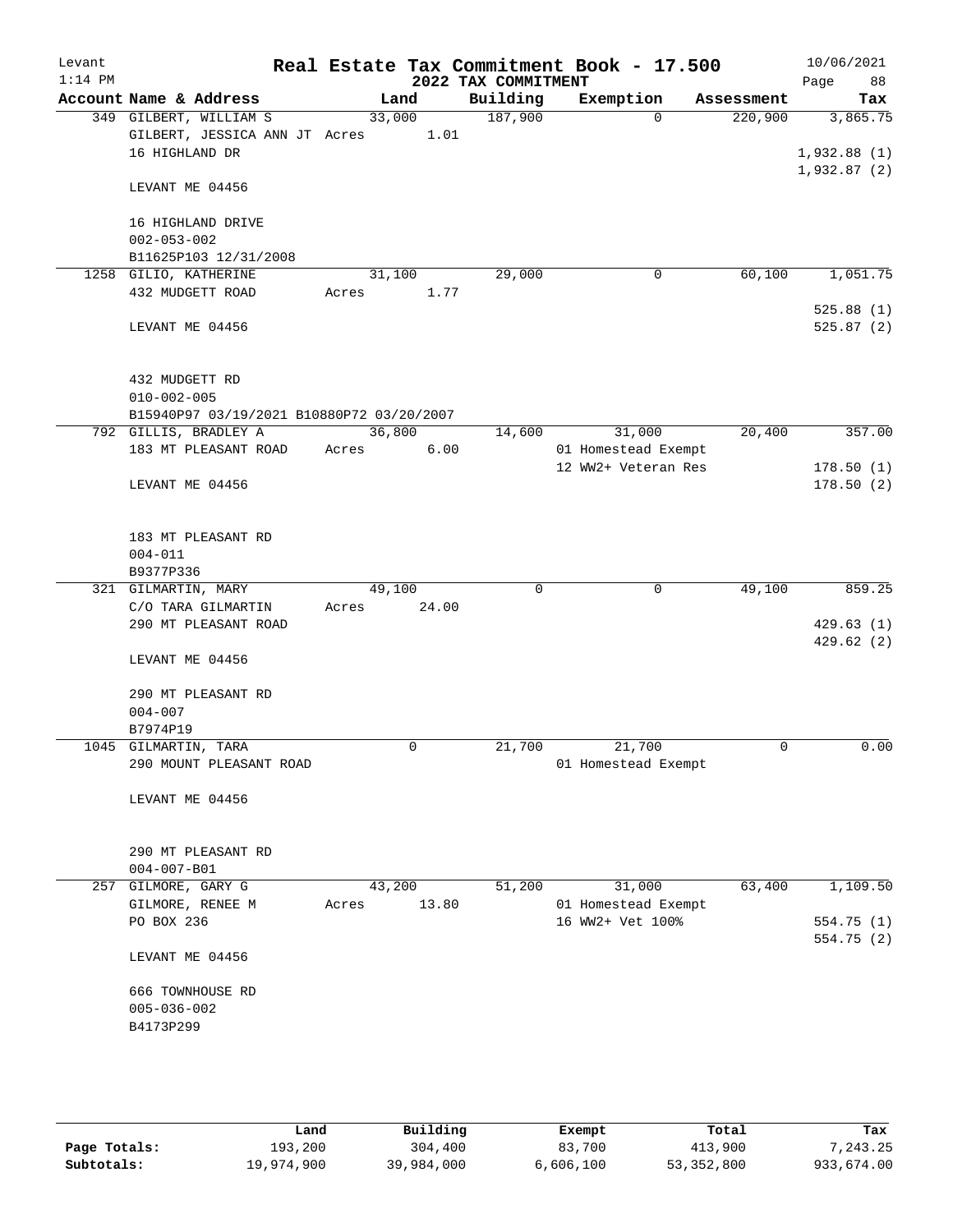| Levant<br>$1:14$ PM |                                            |        |      | 2022 TAX COMMITMENT | Real Estate Tax Commitment Book - 17.500 |            | 10/06/2021<br>89<br>Page |
|---------------------|--------------------------------------------|--------|------|---------------------|------------------------------------------|------------|--------------------------|
|                     | Account Name & Address                     |        | Land | Building            | Exemption                                | Assessment | Tax                      |
|                     | 1735 GIST, RYDELL D                        | 33,000 |      | 148,400             | $\Omega$                                 | 181,400    | 3,174.50                 |
|                     | 425 LAKE ROAD                              | Acres  | 1.02 |                     |                                          |            |                          |
|                     |                                            |        |      |                     |                                          |            | 1,587.25(1)              |
|                     | LEVANT ME 04456                            |        |      |                     |                                          |            | 1,587.25(2)              |
|                     |                                            |        |      |                     |                                          |            |                          |
|                     | 425 LAKE RD                                |        |      |                     |                                          |            |                          |
|                     | $002 - 013 - 001 - 002$                    |        |      |                     |                                          |            |                          |
|                     | B15680P183 09/03/2020 B14576P293           |        |      |                     |                                          |            |                          |
|                     | 259 GLATT, TRACY A                         | 33,400 |      | 187,700             | 0                                        | 221,100    | 3,869.25                 |
|                     | 52 HODGDON RD                              | Acres  | 1.50 |                     |                                          |            |                          |
|                     |                                            |        |      |                     |                                          |            | 1,934.63(1)              |
|                     | LEVANT ME 04456 9722                       |        |      |                     |                                          |            | 1,934.62(2)              |
|                     |                                            |        |      |                     |                                          |            |                          |
|                     | 52 HODGDON RD                              |        |      |                     |                                          |            |                          |
|                     | $005 - 019 - 001$                          |        |      |                     |                                          |            |                          |
|                     | B14738P220 02/09/2018                      |        |      |                     |                                          |            |                          |
|                     | 260 GLIDDEN, JEFFERY                       | 36,600 |      | 126,800             | 25,000                                   | 138,400    | 2,422.00                 |
|                     | 53 SUNNY ACRES DR                          | Acres  | 1.11 |                     | 01 Homestead Exempt                      |            |                          |
|                     |                                            |        |      |                     |                                          |            | 1, 211.00(1)             |
|                     | LEVANT ME 04456                            |        |      |                     |                                          |            | 1, 211.00(2)             |
|                     |                                            |        |      |                     |                                          |            |                          |
|                     | 53 SUNNY ACRES DR                          |        |      |                     |                                          |            |                          |
|                     | $003 - 033 - 008$                          |        |      |                     |                                          |            |                          |
|                     | B15230P195 08/01/2019 B9137P31 12/22/2003  |        |      |                     |                                          |            |                          |
|                     | 582 GLOCKNER, PAMELA C                     | 33,000 |      | 41,800              | 25,000                                   | 49,800     | 871.50                   |
|                     | 96 SOUTH LEVANT RD                         | Acres  | 1.03 |                     | 01 Homestead Exempt                      |            |                          |
|                     |                                            |        |      |                     |                                          |            | 435.75 (1)               |
|                     | LEVANT ME 04456                            |        |      |                     |                                          |            | 435.75 (2)               |
|                     |                                            |        |      |                     |                                          |            |                          |
|                     | 96 SOUTH LEVANT RD                         |        |      |                     |                                          |            |                          |
|                     | $002 - 017 - 004$                          |        |      |                     |                                          |            |                          |
|                     | B13902P159 07/21/2015 B8920P150            |        |      |                     |                                          |            |                          |
|                     | 1352 GODIN, DAVID M                        | 33,600 |      | 255,300             | 25,000                                   | 263,900    | 4,618.25                 |
|                     | GODIN, KAREN D JT                          | Acres  | 1.70 |                     | 01 Homestead Exempt                      |            |                          |
|                     | 196 PEMBER RD                              |        |      |                     |                                          |            | 2,309.13 (1)             |
|                     | LEVANT ME 04456                            |        |      |                     |                                          |            | 2,309.12(2)              |
|                     |                                            |        |      |                     |                                          |            |                          |
|                     | 196 PEMBER RD                              |        |      |                     |                                          |            |                          |
|                     | $002 - 031 - 002$                          |        |      |                     |                                          |            |                          |
|                     | B10351P265 11/19/2004 B9061P331 10/31/2003 |        |      |                     |                                          |            |                          |
|                     | 863 GONYER, RAYMOND                        |        | 0    | 23,100              | 23,100                                   | 0          | 0.00                     |
|                     | MURRAY, DAPHNE L                           |        |      |                     | 01 Homestead Exempt                      |            |                          |
|                     | 4363 UNION ST LOT 1                        |        |      |                     |                                          |            |                          |
|                     |                                            |        |      |                     |                                          |            |                          |
|                     | LEVANT ME 04456                            |        |      |                     |                                          |            |                          |
|                     | 4363 UNION ST                              |        |      |                     |                                          |            |                          |
|                     | $008 - 003 - 003 - B01$                    |        |      |                     |                                          |            |                          |
|                     |                                            |        |      |                     |                                          |            |                          |
|                     |                                            |        |      |                     |                                          |            |                          |
|                     |                                            |        |      |                     |                                          |            |                          |

|              | Land       | Building   | Exempt    | Total      | Tax        |
|--------------|------------|------------|-----------|------------|------------|
| Page Totals: | 169,600    | 783,100    | 98,100    | 854,600    | 14,955.50  |
| Subtotals:   | 20,144,500 | 40,767,100 | 6,704,200 | 54,207,400 | 948,629.50 |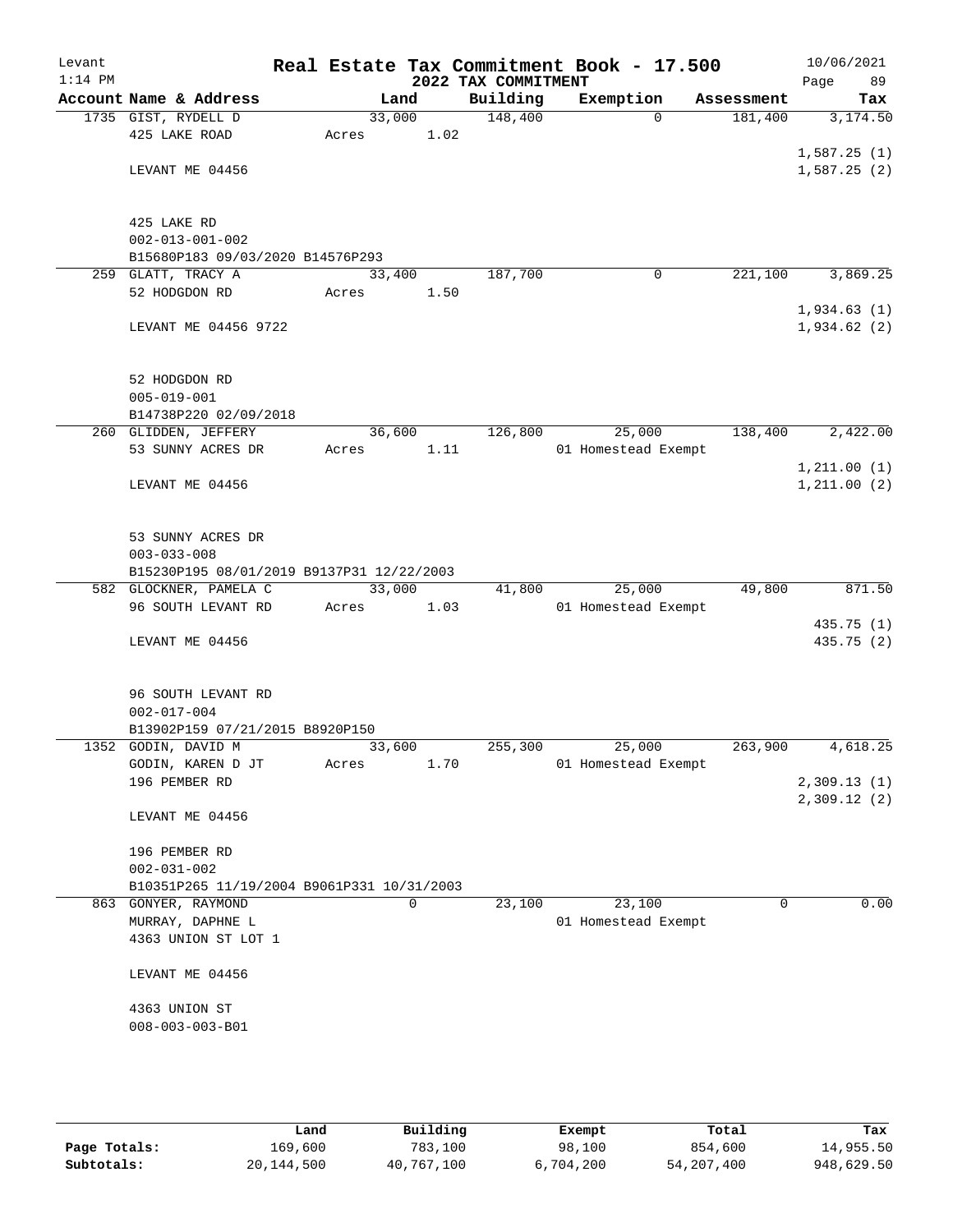| Levant<br>$1:14$ PM |                                                                                          |                 |          | 2022 TAX COMMITMENT | Real Estate Tax Commitment Book - 17.500 |                           | 10/06/2021<br>Page<br>90   |
|---------------------|------------------------------------------------------------------------------------------|-----------------|----------|---------------------|------------------------------------------|---------------------------|----------------------------|
|                     | Account Name & Address                                                                   |                 | Land     | Building            | Exemption                                | Assessment                | Tax                        |
|                     | 263 GOODALE, DONALD (HEIRS)                                                              | 31,800          |          | 10,300              |                                          | 42,100<br>$\Omega$        | 736.75                     |
|                     | C/O TERESA HARVEY<br>576 WEST PLYMOUTH RD                                                | Acres           | 7.10     |                     |                                          |                           | 368.38(1)                  |
|                     | ETNA ME 04434                                                                            |                 |          |                     |                                          |                           | 368.37(2)                  |
|                     | 108 MT PLEASANT RD                                                                       |                 |          |                     |                                          |                           |                            |
|                     | $001 - 023 - 003$                                                                        |                 |          |                     |                                          |                           |                            |
|                     | B15099P26 03/21/2019 B3116P299 09/04/1980                                                |                 |          |                     |                                          |                           |                            |
|                     | 345 GOODIE, JOSEPH L<br>GOODIE, PENNY M JT                                               | 58,700<br>Acres | 94.00    | 215,600             | 25,000<br>01 Homestead Exempt            | 249,300                   | 4,362.75                   |
|                     | 200 BRANN ROAD                                                                           |                 |          |                     |                                          |                           | 2,181.38(1)                |
|                     |                                                                                          |                 |          |                     |                                          |                           | 2,181.37(2)                |
|                     | LEVANT ME 04456                                                                          |                 |          |                     |                                          |                           |                            |
|                     | 200 BRANN RD<br>$008 - 019$                                                              |                 |          |                     |                                          |                           |                            |
|                     | B12591P27 09/02/2011                                                                     |                 |          |                     |                                          |                           |                            |
|                     | 804 GOODIN, MARK A                                                                       | 34,700          |          | 84,100              |                                          | 0<br>118,800              | 2,079.00                   |
|                     | ROWE, LAURA JT                                                                           | Acres           | 2.30     |                     |                                          |                           |                            |
|                     | PO BOX 393                                                                               |                 |          |                     |                                          |                           | 1,039.50(1)                |
|                     |                                                                                          |                 |          |                     |                                          |                           | 1,039.50(2)                |
|                     | LEVANT ME 04456                                                                          |                 |          |                     |                                          |                           |                            |
|                     | 3461 UNION ST                                                                            |                 |          |                     |                                          |                           |                            |
|                     | $011 - 043$                                                                              |                 |          |                     |                                          |                           |                            |
|                     | B9910P325 06/09/2005 B9175P145                                                           |                 |          |                     |                                          |                           |                            |
|                     | 728 GOODINE, GUY                                                                         | 79,100          |          | 193,600             |                                          | $\overline{0}$<br>272,700 | 4,772.25                   |
|                     | GOODINE, TWILA JT                                                                        | Acres           | 72.13    |                     |                                          |                           |                            |
|                     | PO BOX 287                                                                               |                 |          |                     |                                          |                           | 2,386.13(1)<br>2,386.12(2) |
|                     | LEVANT ME 04456                                                                          |                 |          |                     |                                          |                           |                            |
|                     | 696 MUDGETT RD                                                                           |                 |          |                     |                                          |                           |                            |
|                     | $010 - 011$                                                                              |                 |          |                     |                                          |                           |                            |
|                     | B14340P143 11/18/2016 B14177P34 06/13/2016<br>B11833P338 07/09/2009                      |                 |          |                     |                                          |                           |                            |
| 1689                | GOODINE, GUY                                                                             | 35,500          |          | 80,900              |                                          | 0<br>116,400              | 2,037.00                   |
|                     | GOODINE, TWILA JT                                                                        | Acres           | 3.04     |                     |                                          |                           |                            |
|                     | PO BOX 287                                                                               |                 |          |                     |                                          |                           | 1,018.50(1)<br>1,018.50(2) |
|                     | LEVANT ME 04456                                                                          |                 |          |                     |                                          |                           |                            |
|                     | MUDGETT RD                                                                               |                 |          |                     |                                          |                           |                            |
|                     | $010 - 011 - 001$                                                                        |                 |          |                     |                                          |                           |                            |
|                     | B14340P143 11/18/2016 B14340P138 11/18/2016                                              |                 |          |                     |                                          |                           |                            |
|                     | 264 GOODINE, SCOTT J                                                                     | 42,400          |          | 304,600             | 25,000                                   | 322,000                   | 5,635.00                   |
|                     | 41 SHADOW LN                                                                             | Acres           | 13.00    |                     | 01 Homestead Exempt                      |                           |                            |
|                     | LEVANT ME 04456                                                                          |                 |          |                     |                                          |                           | 2,817.50(1)<br>2,817.50(2) |
|                     |                                                                                          |                 |          |                     |                                          |                           |                            |
|                     | 41 SHADOW LN                                                                             |                 |          |                     |                                          |                           |                            |
|                     | $002 - 015 - 005$<br>B12937P248 06/28/2012 B12895P325 07/24/2012<br>B6645P127 03/07/1998 |                 |          |                     |                                          |                           |                            |
|                     |                                                                                          |                 |          |                     |                                          |                           |                            |
|                     | Land                                                                                     |                 | Building |                     | Exempt                                   | Total                     | Tax                        |
| Page Totals:        | 282,200                                                                                  |                 | 889,100  |                     | 50,000                                   | 1,121,300                 | 19,622.75                  |

**Subtotals:** 20,426,700 41,656,200 6,754,200 55,328,700 968,252.25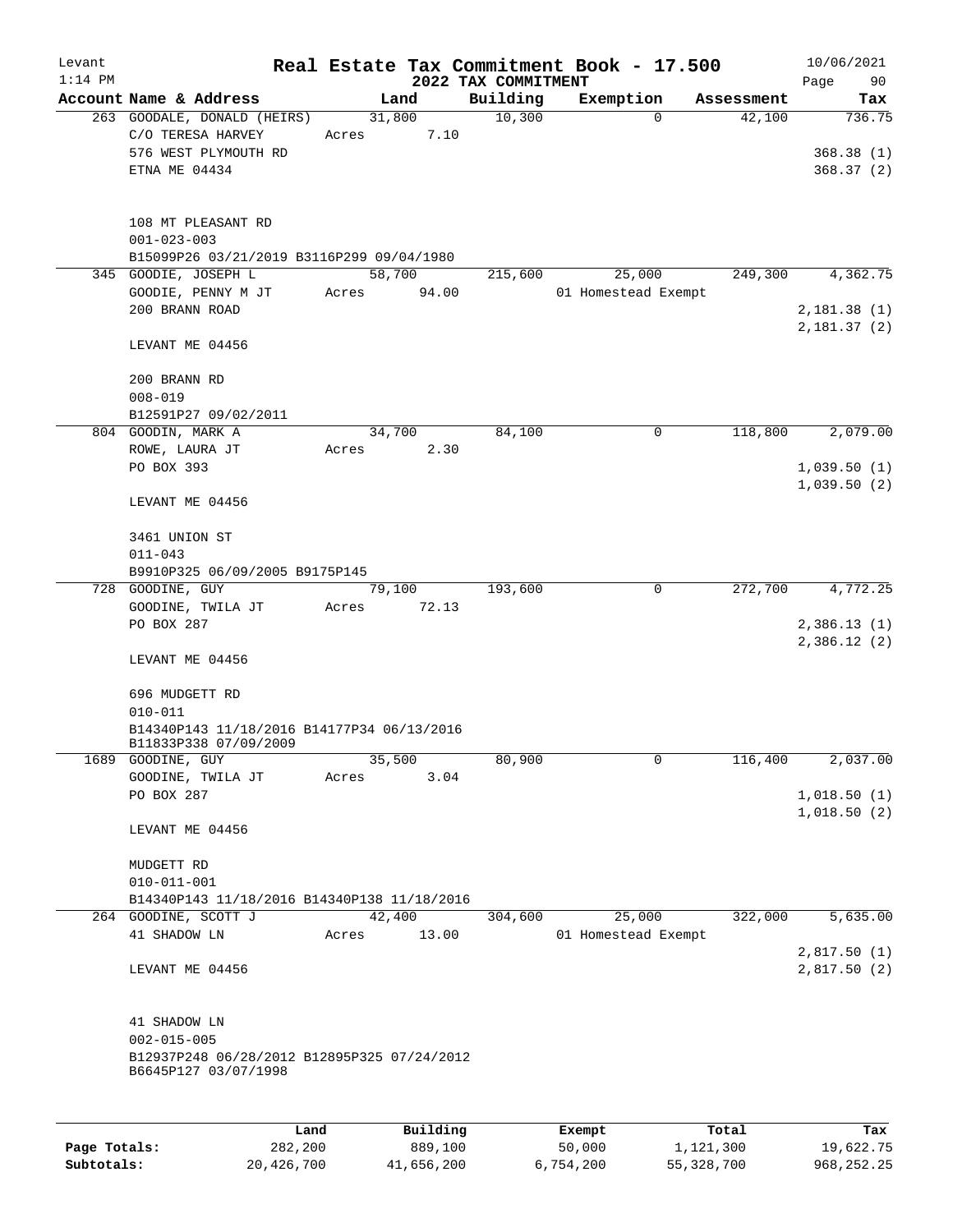| Levant       |                                                     |            |       |                |         |                     |           | Real Estate Tax Commitment Book - 17.500 |                       | 10/06/2021      |  |  |
|--------------|-----------------------------------------------------|------------|-------|----------------|---------|---------------------|-----------|------------------------------------------|-----------------------|-----------------|--|--|
| $1:14$ PM    |                                                     |            |       |                |         | 2022 TAX COMMITMENT |           |                                          |                       | Page<br>91      |  |  |
|              | Account Name & Address                              |            |       | Land<br>39,100 |         | Building<br>140,300 |           | Exemption<br>25,000                      | Assessment<br>154,400 | Tax<br>2,702.00 |  |  |
|              | 662 GOODINE, SHEILA J<br>138 SOUTH LEVANT RD        |            | Acres |                | 7.75    |                     |           | 01 Homestead Exempt                      |                       |                 |  |  |
|              |                                                     |            |       |                |         |                     |           |                                          |                       | 1,351.00(1)     |  |  |
|              | LEVANT ME 04456                                     |            |       |                |         |                     |           |                                          |                       | 1,351.00(2)     |  |  |
|              |                                                     |            |       |                |         |                     |           |                                          |                       |                 |  |  |
|              | 138 SOUTH LEVANT RD                                 |            |       |                |         |                     |           |                                          |                       |                 |  |  |
|              | $002 - 017 - 001$                                   |            |       |                |         |                     |           |                                          |                       |                 |  |  |
|              | B14686P95 12/04/2017 B13816P120 04/22/2015 B8912P84 |            |       |                |         |                     |           |                                          |                       |                 |  |  |
|              | 594 GOODSPEED, RAY ALLEN JR                         |            |       | 29,200         |         | 94,300              |           | 25,000                                   | 98,500                | 1,723.75        |  |  |
|              | 3385 UNION STREET                                   |            | Acres |                | 1.14    |                     |           | 01 Homestead Exempt                      |                       |                 |  |  |
|              |                                                     |            |       |                |         |                     |           |                                          |                       | 861.88 (1)      |  |  |
|              | LEVANT ME 04456                                     |            |       |                |         |                     |           |                                          |                       | 861.87(2)       |  |  |
|              |                                                     |            |       |                |         |                     |           |                                          |                       |                 |  |  |
|              | 3385 UNION ST<br>$011 - 049$                        |            |       |                |         |                     |           |                                          |                       |                 |  |  |
|              | B14111P24 03/30/2016 B13906P246 07/24/2015 B9204P53 |            |       |                |         |                     |           |                                          |                       |                 |  |  |
|              | 1644 GOODWIN, ERIC F                                |            |       | 35,600         |         | 97,900              |           | 25,000                                   | 108,500               | 1,898.75        |  |  |
|              | 1454 HORSEBACK RD                                   |            | Acres | 7.95           |         |                     |           | 01 Homestead Exempt                      |                       |                 |  |  |
|              | PO BOX 173                                          |            |       |                |         |                     |           |                                          |                       | 949.38 (1)      |  |  |
|              | LEVANT ME 04456                                     |            |       |                |         |                     |           |                                          |                       | 949.37 (2)      |  |  |
|              |                                                     |            |       |                |         |                     |           |                                          |                       |                 |  |  |
|              | 1454 HORSEBACK ROAD                                 |            |       |                |         |                     |           |                                          |                       |                 |  |  |
|              | $007 - 030 - 004$                                   |            |       |                |         |                     |           |                                          |                       |                 |  |  |
|              | B14382P274 01/09/2017 B13754P140 01/30/2015         |            |       |                |         |                     |           |                                          |                       |                 |  |  |
|              | B13754P138 01/09/2015                               |            |       |                |         |                     |           |                                          |                       |                 |  |  |
|              | 276 GOODWIN, MARIE &<br>LORRAINE                    |            |       | 20,700         |         | 500                 |           | 0                                        | 21,200                | 371.00          |  |  |
|              | GOODWIN-SMITH, CYNTHIA Acres                        |            |       |                | 0.26    |                     |           |                                          |                       |                 |  |  |
|              | TC.                                                 |            |       |                |         |                     |           |                                          |                       |                 |  |  |
|              | 979 ESSEX STREET 167<br>HOLIDAY PARK                |            |       |                |         |                     |           |                                          |                       | 185.50(1)       |  |  |
|              |                                                     |            |       |                |         |                     |           |                                          |                       | 185.50(2)       |  |  |
|              | BANGOR ME 04401                                     |            |       |                |         |                     |           |                                          |                       |                 |  |  |
|              | 16 STETSON RD WEST                                  |            |       |                |         |                     |           |                                          |                       |                 |  |  |
|              | $008 - 010$                                         |            |       |                |         |                     |           |                                          |                       |                 |  |  |
|              | B13668P33 10/02/2014                                |            |       |                |         |                     |           |                                          |                       |                 |  |  |
|              | 267 GOODWIN, RICKY G                                |            |       | 115,500        |         | 95,400              |           | 25,000                                   | 185,900               | 3, 253.25       |  |  |
|              | PO BOX 118                                          |            | Acres |                | 74.50   |                     |           | 01 Homestead Exempt                      |                       |                 |  |  |
|              |                                                     |            |       |                |         |                     |           |                                          |                       | 1,626.63(1)     |  |  |
|              | LEVANT ME 04456                                     |            |       |                |         |                     |           |                                          |                       | 1,626.62(2)     |  |  |
|              |                                                     |            |       |                |         |                     |           |                                          |                       |                 |  |  |
|              | 70 GOODWIN LANE                                     |            |       |                |         |                     |           |                                          |                       |                 |  |  |
|              | $007 - 039$                                         |            |       |                |         |                     |           |                                          |                       |                 |  |  |
|              | B10742P277 11/30/2006 B6056P354 02/23/1996          |            |       |                |         |                     |           |                                          |                       |                 |  |  |
| 1208         | GOODWIN, STEPHEN A                                  |            |       | 40,100         |         | 41,000              |           | 25,000                                   | 56,100                | 981.75          |  |  |
|              | GOODWIN, JOAN F JT<br>PO BOX 144                    |            | Acres |                | 9.36    |                     |           | 01 Homestead Exempt                      |                       | 490.88 (1)      |  |  |
|              |                                                     |            |       |                |         |                     |           |                                          |                       | 490.87 (2)      |  |  |
|              | LEVANT ME 04456                                     |            |       |                |         |                     |           |                                          |                       |                 |  |  |
|              | 3813 UNION ST                                       |            |       |                |         |                     |           |                                          |                       |                 |  |  |
|              | $005 - 039 - 002$                                   |            |       |                |         |                     |           |                                          |                       |                 |  |  |
|              | B6962P104                                           |            |       |                |         |                     |           |                                          |                       |                 |  |  |
|              |                                                     | Land       |       | Building       |         |                     | Exempt    |                                          | Total                 | Tax             |  |  |
| Page Totals: |                                                     | 280,200    |       |                | 469,400 |                     | 125,000   |                                          | 624,600               | 10,930.50       |  |  |
| Subtotals:   |                                                     | 20,706,900 |       | 42, 125, 600   |         |                     | 6,879,200 |                                          | 55,953,300            | 979,182.75      |  |  |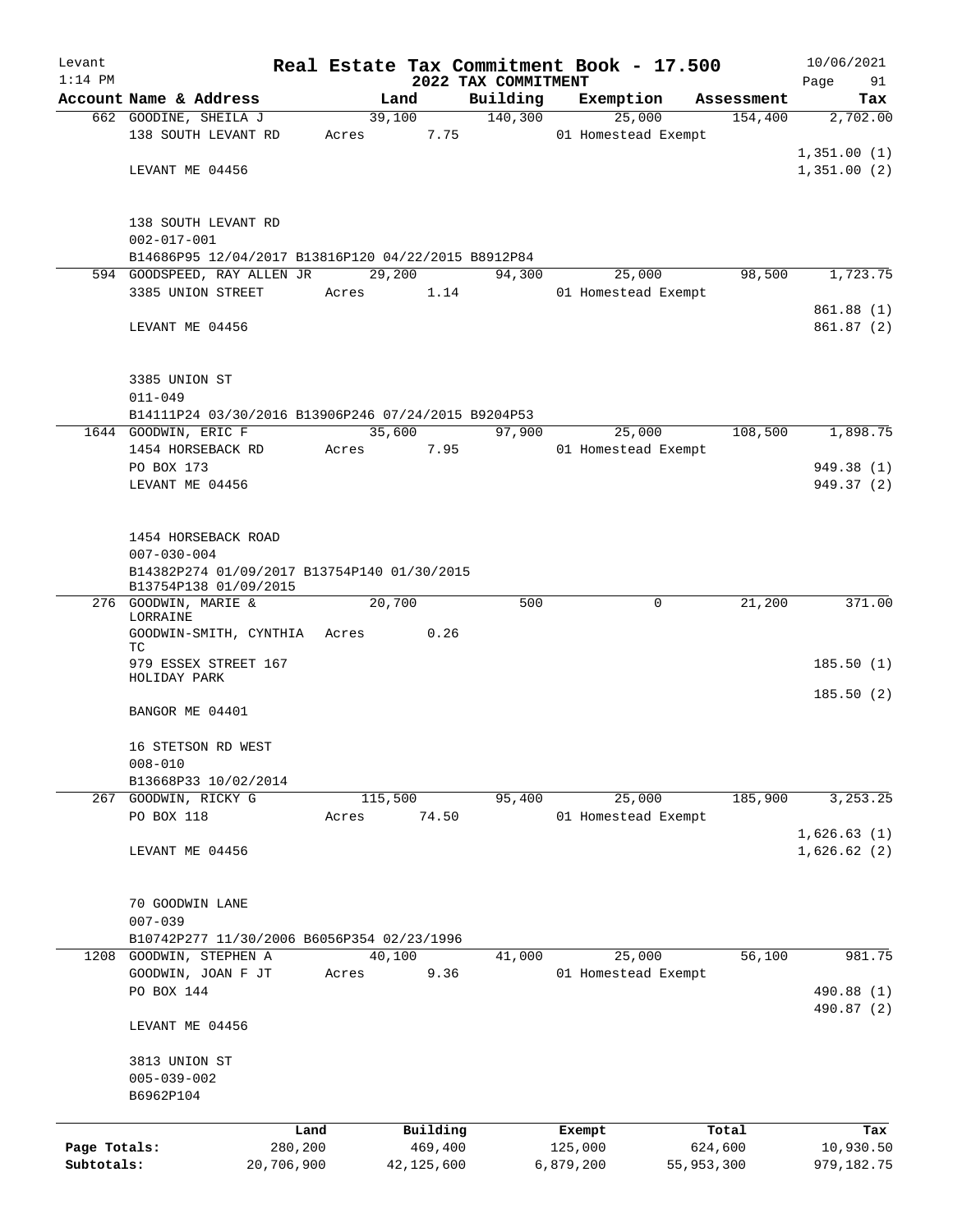| Levant<br>$1:14$ PM |                                                                                   |                 |                 | 2022 TAX COMMITMENT | Real Estate Tax Commitment Book - 17.500 |            | 10/06/2021<br>Page<br>92   |
|---------------------|-----------------------------------------------------------------------------------|-----------------|-----------------|---------------------|------------------------------------------|------------|----------------------------|
|                     | Account Name & Address                                                            |                 | Land            | Building            | Exemption                                | Assessment | Tax                        |
|                     | 1361 GORDON, JAMES E III<br>GORDON, SARAH N JT<br>13 WHITETAIL WAY                | Acres           | 33,400<br>1.49  | 154,500             | 25,000<br>01 Homestead Exempt            | 162,900    | 2,850.75<br>1,425.38(1)    |
|                     | LEVANT ME 04456                                                                   |                 |                 |                     |                                          |            | 1,425.37(2)                |
|                     | 13 WHITETAIL WAY<br>$002 - 020 - 001 - 004$<br>B14290P148 09/27/2016              |                 |                 |                     |                                          |            |                            |
|                     | 181 GORDON, SONYA L<br>PO BOX 82                                                  | 35,500<br>Acres | 3.00            | 47,400              | 25,000<br>01 Homestead Exempt            | 57,900     | 1,013.25                   |
|                     | 3689 UNION STREET                                                                 |                 |                 |                     |                                          |            | 506.63(1)                  |
|                     | LEVANT ME 04456                                                                   |                 |                 |                     |                                          |            | 506.62(2)                  |
|                     | 3689 UNION ST<br>$003 - 001$                                                      |                 |                 |                     |                                          |            |                            |
|                     | B16093P65 07/06/2021                                                              |                 |                 |                     |                                          |            |                            |
|                     | 531 GOULD, JONATHAN D<br>189 STETSON RD EAST                                      | Acres           | 58,200<br>24.20 | 197,000             | 25,000<br>01 Homestead Exempt            | 230,200    | 4,028.50                   |
|                     | LEVANT ME 04456                                                                   |                 |                 |                     |                                          |            | 2,014.25(1)<br>2,014.25(2) |
|                     | 189 STETSON RD EAST<br>$008 - 036$<br>B13987P205 10/19/2015 B12629P100 10/19/2011 |                 |                 |                     |                                          |            |                            |
|                     | 364 GRAFFAM, DAVID B                                                              | 43,300          |                 | 83,700              | 25,000                                   | 102,000    | 1,785.00                   |
|                     | GRAFFAM, PATRICIA A JT                                                            | Acres           | 9.10            |                     | 01 Homestead Exempt                      |            |                            |
|                     | 357 STETSON RD WEST                                                               |                 |                 |                     |                                          |            | 892.50 (1)                 |
|                     | LEVANT ME 04456                                                                   |                 |                 |                     |                                          |            | 892.50 (2)                 |
|                     | 357 STETSON RD WEST<br>$007 - 014$                                                |                 |                 |                     |                                          |            |                            |
|                     | B5408P32 08/19/1993                                                               |                 |                 |                     |                                          |            |                            |
|                     | 936 GRANT, ERNEST J<br>40 ROBICHAUD ROAD                                          | 30,500<br>Acres | 1.00            | 20,800              | 25,000<br>01 Homestead Exempt            | 26,300     | 460.25                     |
|                     | LEVANT ME 04456                                                                   |                 |                 |                     |                                          |            | 230.13(1)<br>230.12(2)     |
|                     | 40 ROBICHAUD RD<br>$001 - 060 - 002$<br>B14860P166 07/02/2018                     |                 |                 |                     |                                          |            |                            |
|                     | 952 GRANT, MICHAEL C                                                              | 36,800          |                 | 74,700              | 25,000                                   | 86,500     | 1,513.75                   |
|                     | GRANT, BROOKE L                                                                   | Acres           | 5.50            |                     | 01 Homestead Exempt                      |            |                            |
|                     | <b>45 PATTERSON LANE</b>                                                          |                 |                 |                     |                                          |            | 756.88(1)<br>756.87 (2)    |
|                     | LEVANT ME 04456                                                                   |                 |                 |                     |                                          |            |                            |
|                     | 45 PATTERSON LN<br>$002 - 020 - 004$<br>B16079P18 06/25/2021                      |                 |                 |                     |                                          |            |                            |
|                     |                                                                                   |                 |                 |                     |                                          |            |                            |

|              | Land       | Building   | Exempt    | Total      | Tax        |
|--------------|------------|------------|-----------|------------|------------|
| Page Totals: | 237,700    | 578,100    | 150,000   | 665,800    | 11,651.50  |
| Subtotals:   | 20,944,600 | 42,703,700 | 7,029,200 | 56,619,100 | 990,834.25 |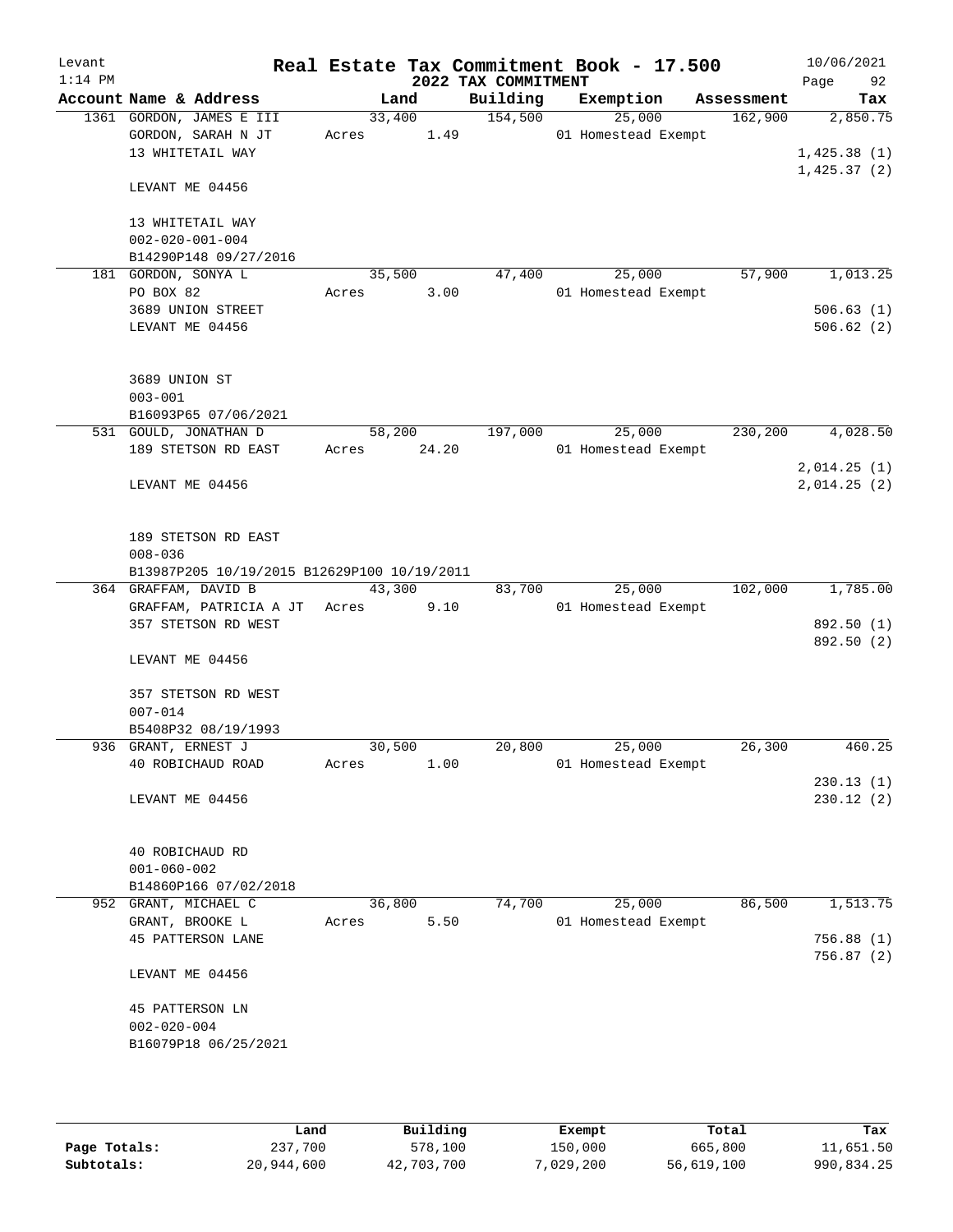| Levant<br>$1:14$ PM |                                                                   |       |        |      | 2022 TAX COMMITMENT | Real Estate Tax Commitment Book - 17.500 |            | 10/06/2021<br>Page<br>93 |
|---------------------|-------------------------------------------------------------------|-------|--------|------|---------------------|------------------------------------------|------------|--------------------------|
|                     | Account Name & Address                                            |       | Land   |      | Building            | Exemption                                | Assessment | Tax                      |
| 283                 | GRAVES, DANA                                                      |       | 22,700 |      | 0                   | $\Omega$                                 | 22,700     | 397.25                   |
|                     |                                                                   | Acres |        | 7.00 |                     |                                          |            |                          |
|                     | HERMON ME 04401                                                   |       |        |      |                     |                                          |            | 198.63(1)                |
|                     | 2639 UNION STREET                                                 |       |        |      |                     |                                          |            | 198.62(2)                |
|                     |                                                                   |       |        |      |                     |                                          |            |                          |
|                     |                                                                   |       |        |      |                     |                                          |            |                          |
|                     | SAWYER RD                                                         |       |        |      |                     |                                          |            |                          |
|                     | $003 - 015$<br>B6846P228                                          |       |        |      |                     |                                          |            |                          |
| 285                 | GRAVES, ROBERT W                                                  |       | 35,300 |      | 127,300             | 25,000                                   | 137,600    | 2,408.00                 |
|                     | GRAVES, SHARON R                                                  | Acres |        | 6.61 |                     | 01 Homestead Exempt                      |            |                          |
|                     | PO BOX 49                                                         |       |        |      |                     |                                          |            | 1,204.00(1)              |
|                     |                                                                   |       |        |      |                     |                                          |            | 1,204.00(2)              |
|                     | LEVANT ME 04456                                                   |       |        |      |                     |                                          |            |                          |
|                     |                                                                   |       |        |      |                     |                                          |            |                          |
|                     | 3595 UNION ST                                                     |       |        |      |                     |                                          |            |                          |
|                     | $003 - 007$                                                       |       |        |      |                     |                                          |            |                          |
|                     | B2310P342                                                         |       |        |      |                     |                                          |            |                          |
|                     | 46 GRAY, DAVID A                                                  |       | 40,500 |      | 79,300              | 31,000                                   | 88,800     | 1,554.00                 |
|                     | GRAY, CINDY JT                                                    | Acres |        | 9.80 |                     | 12 WW2+ Veteran Res                      |            |                          |
|                     | 177 HODGDON RD                                                    |       |        |      |                     | 01 Homestead Exempt                      |            | 777.00(1)                |
|                     |                                                                   |       |        |      |                     |                                          |            | 777.00(2)                |
|                     | LEVANT ME 04456                                                   |       |        |      |                     |                                          |            |                          |
|                     | 177 HODGDON RD                                                    |       |        |      |                     |                                          |            |                          |
|                     | $005 - 005$                                                       |       |        |      |                     |                                          |            |                          |
|                     | B8693P238                                                         |       |        |      |                     |                                          |            |                          |
|                     | 1466 GRAY, JESSICA J                                              |       | 31,300 |      | 110,700             | 0                                        | 142,000    | 2,485.00                 |
|                     | 352 MERRILL RD                                                    | Acres |        | 2.04 |                     |                                          |            |                          |
|                     |                                                                   |       |        |      |                     |                                          |            | 1, 242.50(1)             |
|                     | LEVANT ME 04456                                                   |       |        |      |                     |                                          |            | 1, 242.50 (2)            |
|                     |                                                                   |       |        |      |                     |                                          |            |                          |
|                     |                                                                   |       |        |      |                     |                                          |            |                          |
|                     | 352 MERRILL RD                                                    |       |        |      |                     |                                          |            |                          |
|                     | $007 - 002 - 003$                                                 |       |        |      |                     |                                          |            |                          |
|                     | B14554P211 07/21/2017 B10858P148 03/02/2007<br>1473 GRAY, KAREN M |       |        |      |                     |                                          |            | 1,531.25                 |
|                     | 32 A BIRCHBROOK LANE                                              |       | 33,000 |      | 79,500              | 25,000<br>01 Homestead Exempt            | 87,500     |                          |
|                     |                                                                   |       |        |      |                     |                                          |            | 765.63(1)                |
|                     | LEVANT Maine 04456                                                |       |        |      |                     |                                          |            | 765.62(2)                |
|                     |                                                                   |       |        |      |                     |                                          |            |                          |
|                     |                                                                   |       |        |      |                     |                                          |            |                          |
|                     | 32 A BIRCHBROOK LANE                                              |       |        |      |                     |                                          |            |                          |
|                     | $003 - 060 - 004 - A$                                             |       |        |      |                     |                                          |            |                          |
|                     | B11578P302 10/31/2008                                             |       |        |      |                     |                                          |            |                          |
|                     | 1234 GRAY, KEVIN R                                                |       | 41,600 |      | 0                   | 0                                        | 41,600     | 728.00                   |
|                     | GRAY, EUGENA M JT                                                 | Acres |        | 7.36 |                     |                                          |            |                          |
|                     | 177 MERRILL ROAD                                                  |       |        |      |                     |                                          |            | 364.00(1)                |
|                     |                                                                   |       |        |      |                     |                                          |            | 364.00(2)                |
|                     | STETSON ME 04488                                                  |       |        |      |                     |                                          |            |                          |
|                     |                                                                   |       |        |      |                     |                                          |            |                          |
|                     | MERRILL ROAD                                                      |       |        |      |                     |                                          |            |                          |
|                     | $007 - 007 - 002$<br>B14312P303 10/18/2016 B12427P78 03/15/2011   |       |        |      |                     |                                          |            |                          |
|                     |                                                                   |       |        |      |                     |                                          |            |                          |
|                     |                                                                   |       |        |      |                     |                                          |            |                          |
|                     |                                                                   |       |        |      |                     |                                          |            |                          |

|              | Land       | Building   | Exempt    | Total      | Tax          |
|--------------|------------|------------|-----------|------------|--------------|
| Page Totals: | 204,400    | 396,800    | 81,000    | 520,200    | 9,103.50     |
| Subtotals:   | 21,149,000 | 43,100,500 | 7,110,200 | 57,139,300 | 999, 937, 75 |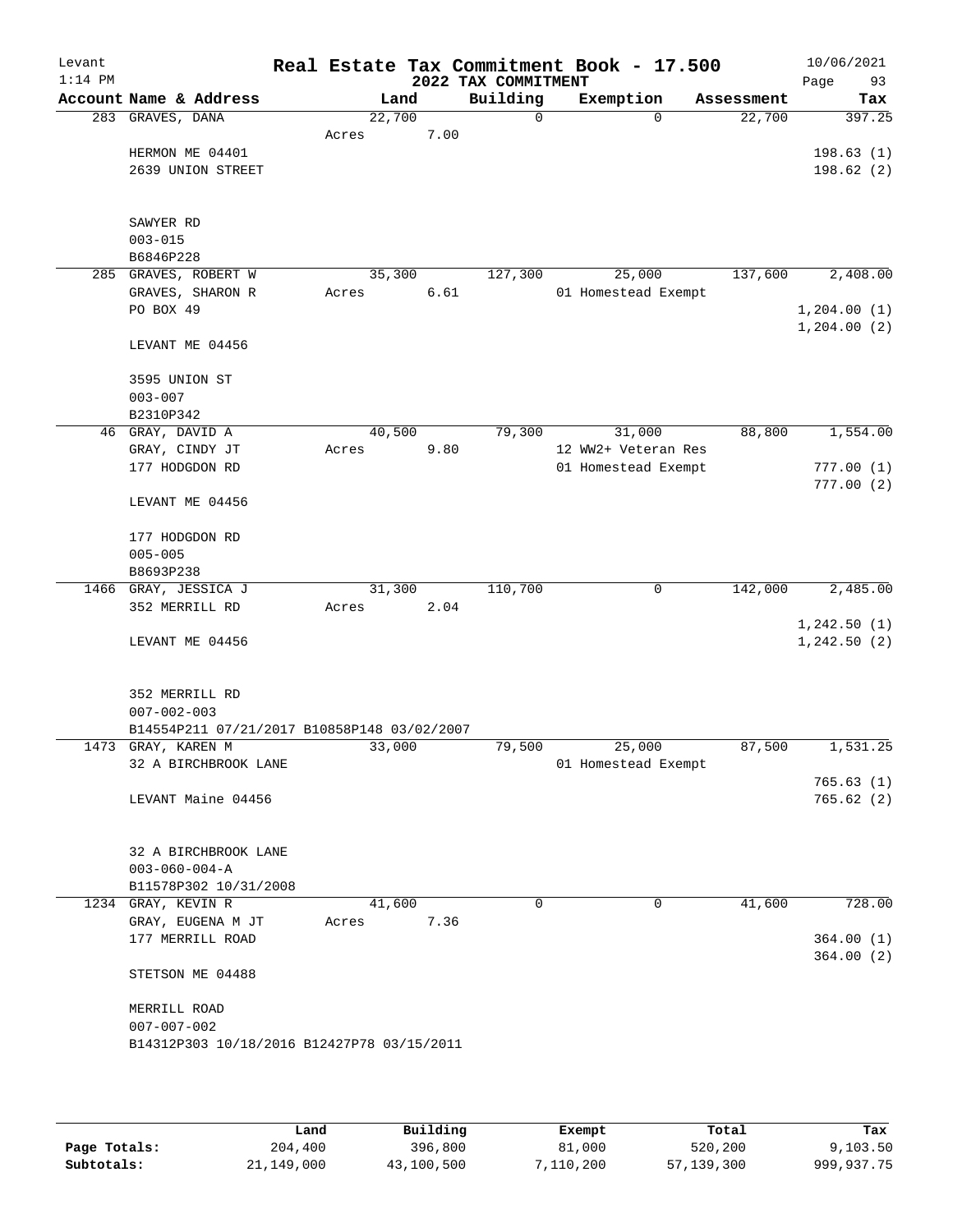| Levant<br>$1:14$ PM |                                             |         |             | Real Estate Tax Commitment Book - 17.500<br>2022 TAX COMMITMENT |                     |             |            | 10/06/2021<br>94<br>Page |
|---------------------|---------------------------------------------|---------|-------------|-----------------------------------------------------------------|---------------------|-------------|------------|--------------------------|
|                     | Account Name & Address                      |         | Land        | Building                                                        | Exemption           |             | Assessment | Tax                      |
|                     | 1005 GRAY, PATRICK J                        | 33,000  |             | 115,000                                                         | 25,000              |             | 123,000    | 2,152.50                 |
|                     | GRAY, JULIE M                               | Acres   | 6.10        |                                                                 | 01 Homestead Exempt |             |            |                          |
|                     | 36 DILL RD                                  |         |             |                                                                 |                     |             |            | 1,076.25(1)              |
|                     |                                             |         |             |                                                                 |                     |             |            | 1,076.25(2)              |
|                     | LEVANT ME 04456                             |         |             |                                                                 |                     |             |            |                          |
|                     | 36 DILL RD                                  |         |             |                                                                 |                     |             |            |                          |
|                     | $007 - 022 - 002$                           |         |             |                                                                 |                     |             |            |                          |
|                     | B13790P265 03/24/2015 B9956P236 06/30/2005  |         |             |                                                                 |                     |             |            |                          |
|                     | 1702 GREEN, DENISE                          |         | $\mathbf 0$ | 39,700                                                          |                     | $\mathbf 0$ | 39,700     | 694.75                   |
|                     | 25 WILLOWBROOK LANE                         |         |             |                                                                 |                     |             |            |                          |
|                     |                                             |         |             |                                                                 |                     |             |            | 347.38 (1)               |
|                     | LEVANT ME 04456                             |         |             |                                                                 |                     |             |            | 347.37 (2)               |
|                     |                                             |         |             |                                                                 |                     |             |            |                          |
|                     | 25 WILLOWBROOK LANE                         |         |             |                                                                 |                     |             |            |                          |
|                     | $001 - 055 - B09$                           |         |             |                                                                 |                     |             |            |                          |
|                     | 1567 GREEN, DENNIS                          |         | $\mathbf 0$ | 84,500                                                          | 31,000              |             | 53,500     | 936.25                   |
|                     | GREEN, JUDY                                 |         |             |                                                                 | 12 WW2+ Veteran Res |             |            |                          |
|                     | 44 WILLOWBROOK LANE                         |         |             |                                                                 | 01 Homestead Exempt |             |            | 468.13(1)                |
|                     |                                             |         |             |                                                                 |                     |             |            | 468.12(2)                |
|                     | LEVANT ME 04456                             |         |             |                                                                 |                     |             |            |                          |
|                     | 44 WILLOWBROOK LANE                         |         |             |                                                                 |                     |             |            |                          |
|                     | $001 - 055 - B20$                           |         |             |                                                                 |                     |             |            |                          |
|                     | 1085 GREENWOOD, LUKE R                      | 33,800  |             | 132,400                                                         |                     | 0           | 166, 200   | 2,908.50                 |
|                     | 128 FOREST HILLS DR                         | Acres   | 1.90        |                                                                 |                     |             |            |                          |
|                     |                                             |         |             |                                                                 |                     |             |            | 1,454.25(1)              |
|                     | LEVANT ME 04456                             |         |             |                                                                 |                     |             |            | 1,454.25(2)              |
|                     |                                             |         |             |                                                                 |                     |             |            |                          |
|                     | 128 FOREST HILLS DR                         |         |             |                                                                 |                     |             |            |                          |
|                     | $008 - 016 - 011 - 002$                     |         |             |                                                                 |                     |             |            |                          |
|                     | B15540P327 05/27/2020 B15064P238 02/08/2019 |         |             |                                                                 |                     |             |            |                          |
|                     | 601 GRIFFIN OIL INC                         | 31,400  |             | 10,000                                                          |                     | 0           | 41,400     | 724.50                   |
|                     | 271 GRIFFIN RD                              | Acres   | 2.06        |                                                                 |                     |             |            |                          |
|                     |                                             |         |             |                                                                 |                     |             |            | 362.25(1)                |
|                     | LEVANT ME 04456                             |         |             |                                                                 |                     |             |            | 362.25(2)                |
|                     |                                             |         |             |                                                                 |                     |             |            |                          |
|                     | 3390 UNION ST                               |         |             |                                                                 |                     |             |            |                          |
|                     | $003 - 033 - 002 - A$                       |         |             |                                                                 |                     |             |            |                          |
|                     | B13354P195 09/25/2013                       |         |             |                                                                 |                     |             |            |                          |
|                     | 1344 GRIFFIN, ALFRED G                      | 131,100 |             | 64,900                                                          | 25,000              |             | 171,000    | 2,992.50                 |
|                     | GRIFFIN, SHEILA M                           | Acres   | 86.00       |                                                                 | 01 Homestead Exempt |             |            |                          |
|                     | 8 RAYMOND NELSON LANE                       |         |             |                                                                 |                     |             |            | 1,496.25(1)              |
|                     |                                             |         |             |                                                                 |                     |             |            | 1,496.25(2)              |
|                     | LEVANT ME 04456 0077                        |         |             |                                                                 |                     |             |            |                          |
|                     | 8 RAYMOND NELSON LANE                       |         |             |                                                                 |                     |             |            |                          |
|                     | $005 - 030 - 005$                           |         |             |                                                                 |                     |             |            |                          |
|                     | B12809P245 B12759P255 B8878P315             |         |             |                                                                 |                     |             |            |                          |
|                     |                                             |         |             |                                                                 |                     |             |            |                          |
|                     |                                             |         |             |                                                                 |                     |             |            |                          |

|              | Land       | Building   | Exempt   | Total      | Tax          |
|--------------|------------|------------|----------|------------|--------------|
| Page Totals: | 229,300    | 446,500    | 81,000   | 594,800    | 10,409.00    |
| Subtotals:   | 21,378,300 | 43,547,000 | ,191,200 | 57,734,100 | 1,010,346.75 |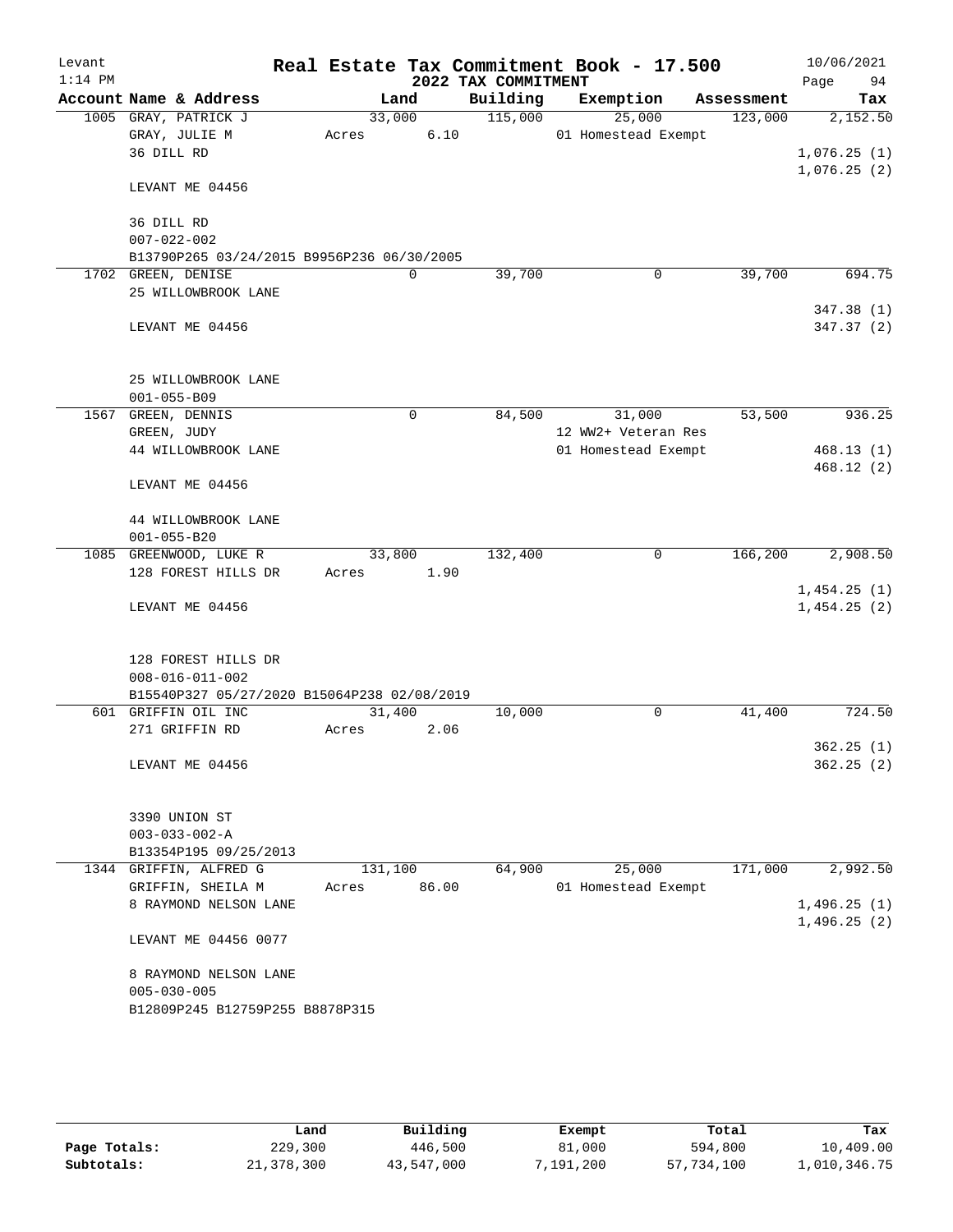| Levant       |                                                |         |                |                                 | Real Estate Tax Commitment Book - 17.500 |                       | 10/06/2021        |
|--------------|------------------------------------------------|---------|----------------|---------------------------------|------------------------------------------|-----------------------|-------------------|
| $1:14$ PM    | Account Name & Address                         |         | Land           | 2022 TAX COMMITMENT<br>Building | Exemption                                | Assessment            | 95<br>Page<br>Tax |
|              | 1618 GRIFFIN, ALFRED G JR                      |         | 33,900         | 32,100                          |                                          | 66,000<br>$\Omega$    | 1,155.00          |
|              | 68 RAYMOND NELSON LANE                         | Acres   | 2.00           |                                 |                                          |                       |                   |
|              |                                                |         |                |                                 |                                          |                       | 577.50(1)         |
|              | LEVANT ME 04456                                |         |                |                                 |                                          |                       | 577.50(2)         |
|              |                                                |         |                |                                 |                                          |                       |                   |
|              | 68 RAYMOND NELSON LANE                         |         |                |                                 |                                          |                       |                   |
|              | $005 - 030 - G$                                |         |                |                                 |                                          |                       |                   |
|              | B12793P299 04/23/2012                          |         |                |                                 |                                          |                       |                   |
|              | 288 GRIFFIN, GALEN M SR                        | 106,800 |                | 67,000                          | 25,000                                   | 148,800               | 2,604.00          |
|              | (LIFE TENANT)                                  |         |                |                                 |                                          |                       |                   |
|              | GRIFFIN, DANIEL B<br>(REMAINDER)               | Acres   | 102.00         |                                 | 01 Homestead Exempt                      |                       |                   |
|              | 138 GRIFFIN RD                                 |         |                |                                 |                                          |                       | 1,302.00(1)       |
|              |                                                |         |                |                                 |                                          |                       | 1,302.00(2)       |
|              | LEVANT ME 04456 9744                           |         |                |                                 |                                          |                       |                   |
|              | 138 GRIFFIN RD                                 |         |                |                                 |                                          |                       |                   |
|              | $002 - 038$                                    |         |                |                                 |                                          |                       |                   |
|              | B12228P296 08/23/2010 B12228P294 08/23/2010    |         |                |                                 |                                          |                       |                   |
|              | 289 GRIFFIN, JAMES E &                         |         | 38,100         | 197,800                         | 25,000                                   | 210,900               | 3,690.75          |
|              | ABIGAIL W (TRUSTEES)<br>JAMES E GRIFFIN LIVING | Acres   | 6.07           |                                 | 01 Homestead Exempt                      |                       |                   |
|              | TRUST                                          |         |                |                                 |                                          |                       |                   |
|              | 1 RAYMOND NELSON LANE                          |         |                |                                 |                                          |                       | 1,845.38(1)       |
|              |                                                |         |                |                                 |                                          |                       | 1,845.37(2)       |
|              | LEVANT ME 04456                                |         |                |                                 |                                          |                       |                   |
|              | 1 RAYMOND NELSON LANE                          |         |                |                                 |                                          |                       |                   |
|              | $005 - 030 - 001$                              |         |                |                                 |                                          |                       |                   |
|              | B13472P281 11/11/2013 B13472P278 11/11/2013    |         |                |                                 |                                          |                       |                   |
|              | B9184P289 B7604P220 02/19/2001                 |         |                |                                 |                                          |                       |                   |
|              | 626 GRIFFIN, LINDA J                           |         | 56,500         | $\mathbf 0$                     |                                          | $\mathbf 0$<br>56,500 | 988.75            |
|              | GRIFFIN, RUSSELL JT<br>PO BOX 425              | Acres   | 51.00          |                                 |                                          |                       | 494.38 (1)        |
|              |                                                |         |                |                                 |                                          |                       | 494.37 (2)        |
|              | JACKMAN ME 04945 0425                          |         |                |                                 |                                          |                       |                   |
|              |                                                |         |                |                                 |                                          |                       |                   |
|              | ROBICHAUD RD                                   |         |                |                                 |                                          |                       |                   |
|              | $002 - 001$                                    |         |                |                                 |                                          |                       |                   |
|              | B6535P1                                        |         |                |                                 |                                          |                       |                   |
|              | 624 GRIFFIN, PAUL<br>GRIFFIN, MARY JT          | Acres   | 6,400<br>25.00 | 0                               |                                          | 6,400<br>$\Omega$     | 112.00            |
|              | 299 GRIFFIN RD                                 |         |                |                                 |                                          |                       | 56.00(1)          |
|              |                                                |         |                |                                 |                                          |                       | 56.00(2)          |
|              | LEVANT ME 04456                                |         |                |                                 |                                          |                       |                   |
|              |                                                |         |                |                                 |                                          |                       |                   |
|              | PEMBER RD                                      |         |                |                                 |                                          |                       |                   |
|              | $002 - 030$<br>B7386P211                       |         |                |                                 |                                          |                       |                   |
| 290          | GRIFFIN, PAUL                                  |         | 31,800         | 1,200                           |                                          | $\mathbf 0$<br>33,000 | 577.50            |
|              | 299 GRIFFIN RD                                 | Acres   | 60.00          |                                 |                                          |                       |                   |
|              |                                                |         |                |                                 |                                          |                       | 288.75 (1)        |
|              | LEVANT ME 04456                                |         |                |                                 |                                          |                       | 288.75 (2)        |
|              |                                                |         |                |                                 |                                          |                       |                   |
|              |                                                |         |                |                                 |                                          |                       |                   |
|              | GRIFFIN RD                                     |         |                |                                 |                                          |                       |                   |
|              | $002 - 032$<br>B2469P33                        |         |                |                                 |                                          |                       |                   |
|              |                                                | Land    | Building       |                                 | Exempt                                   | Total                 | Tax               |
| Page Totals: | 273,500                                        |         | 298,100        |                                 | 50,000                                   | 521,600               | 9,128.00          |
| Subtotals:   | 21,651,800                                     |         | 43,845,100     |                                 | 7,241,200                                | 58, 255, 700          | 1,019,474.75      |
|              |                                                |         |                |                                 |                                          |                       |                   |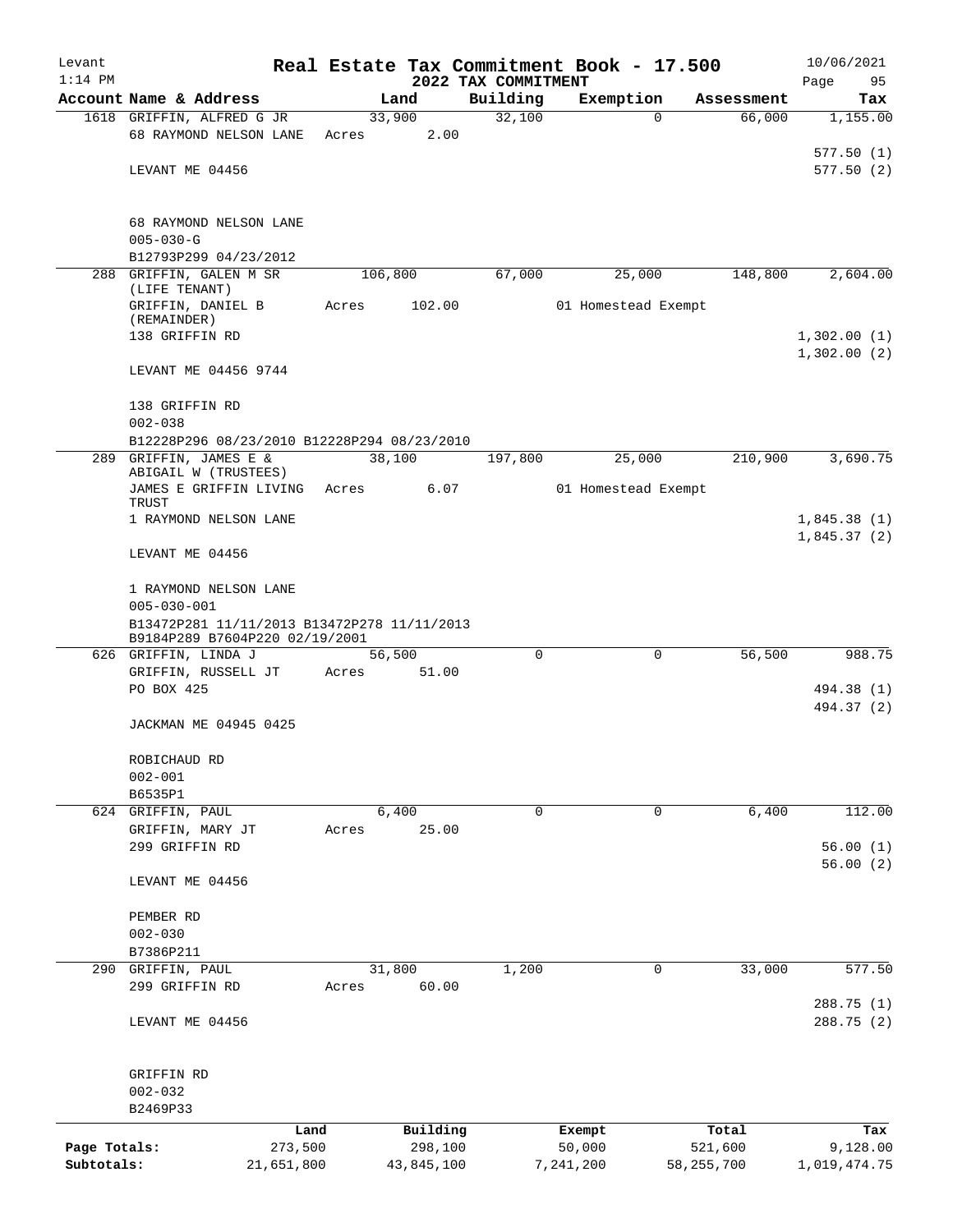| Levant<br>$1:14$ PM |                                                                                          |       |        |       | 2022 TAX COMMITMENT | Real Estate Tax Commitment Book - 17.500 |            | 10/06/2021  |                         |
|---------------------|------------------------------------------------------------------------------------------|-------|--------|-------|---------------------|------------------------------------------|------------|-------------|-------------------------|
|                     | Account Name & Address                                                                   |       | Land   |       | Building            | Exemption                                | Assessment | Page        | 96<br>Tax               |
|                     | 291 GRIFFIN, PAUL F                                                                      |       | 89,800 |       | 270,400             | 27,100                                   | 333,100    |             | 5,829.25                |
|                     | 299 GRIFFIN RD                                                                           | Acres |        | 49.17 |                     | 61 Griffin Airport                       |            |             |                         |
|                     |                                                                                          |       |        |       |                     | 01 Homestead Exempt                      |            | 2,914.63(1) |                         |
|                     | LEVANT ME 04456                                                                          |       |        |       |                     |                                          |            | 2,914.62(2) |                         |
|                     | 299 GRIFFIN RD                                                                           |       |        |       |                     |                                          |            |             |                         |
|                     | $002 - 031$                                                                              |       |        |       |                     |                                          |            |             |                         |
|                     | B14720P205 01/17/2018 B12348P321 11/17/2010<br>B9061P328 10/31/2003 B1650P141 10/03/1958 |       |        |       |                     |                                          |            |             |                         |
|                     | 781 GRIFFIN, PAUL F                                                                      |       | 32,800 |       | $\Omega$            | $\Omega$                                 | 32,800     |             | 574.00                  |
|                     | GRIFFIN, MARY L JT                                                                       | Acres |        | 39.91 |                     |                                          |            |             |                         |
|                     | 299 GRIFFIN ROAD                                                                         |       |        |       |                     |                                          |            |             | 287.00(1)<br>287.00(2)  |
|                     | LEVANT ME 04456                                                                          |       |        |       |                     |                                          |            |             |                         |
|                     | GRIFFIN RD                                                                               |       |        |       |                     |                                          |            |             |                         |
|                     | $002 - 033$                                                                              |       |        |       |                     |                                          |            |             |                         |
|                     | B14280P196 09/19/2016                                                                    |       |        |       |                     |                                          |            |             |                         |
|                     | 278 GRIFFIN, RUSSELL A                                                                   |       | 38,500 |       | 0                   | 0                                        | 38,500     |             | 673.75                  |
|                     | PO BOX 425                                                                               | Acres |        | 88.00 |                     |                                          |            |             |                         |
|                     | JACKMAN ME 04945                                                                         |       |        |       |                     |                                          |            |             | 336.88(1)<br>336.87(2)  |
|                     |                                                                                          |       |        |       |                     |                                          |            |             |                         |
|                     | QUINN RD                                                                                 |       |        |       |                     |                                          |            |             |                         |
|                     | $005 - 029$<br>B11960P51 09/23/2009 B11873P56 08/06/2009                                 |       |        |       |                     |                                          |            |             |                         |
|                     | 1573 GRIFFIN, RUSSELL A                                                                  |       | 92,800 |       | $\mathbf 0$         | $\mathbf 0$                              | 92,800     |             | 1,624.00                |
|                     | PO BOX 425                                                                               | Acres |        | 88.00 |                     |                                          |            |             |                         |
|                     |                                                                                          |       |        |       |                     |                                          |            |             | 812.00(1)               |
|                     | JACKMAN ME 04945                                                                         |       |        |       |                     |                                          |            |             | 812.00(2)               |
|                     | QUINN RD                                                                                 |       |        |       |                     |                                          |            |             |                         |
|                     | $002 - 026$                                                                              |       |        |       |                     |                                          |            |             |                         |
|                     | B11960P51 10/23/2009 B11873P56 08/06/2009                                                |       |        |       |                     |                                          |            |             |                         |
|                     | 948 GRIFFIN, SCOTT A                                                                     |       | 33,900 |       | 204,700             | 25,000                                   | 213,600    |             | 3,738.00                |
|                     | GRIFFIN, NICOLE M JT                                                                     | Acres |        | 2.00  |                     | 01 Homestead Exempt                      |            | 1,869.00(1) |                         |
|                     | 50 RAYMOND NELSON LANE                                                                   |       |        |       |                     |                                          |            | 1,869.00(2) |                         |
|                     | LEVANT ME 04456                                                                          |       |        |       |                     |                                          |            |             |                         |
|                     | 50 RAYMOND NELSON LANE                                                                   |       |        |       |                     |                                          |            |             |                         |
|                     | $005 - 030 - E$                                                                          |       |        |       |                     |                                          |            |             |                         |
|                     | B12386P182 12/22/2010 B9732P12 01/31/2005                                                |       |        |       |                     |                                          |            |             |                         |
|                     | 955 GRIFFIN, SCOTT A                                                                     |       | 33,900 |       | 12,700              | 0                                        | 46,600     |             | 815.50                  |
|                     | GRIFFIN, NICOLE M                                                                        | Acres |        | 2.00  |                     |                                          |            |             |                         |
|                     | 50 RAYMOND NELSON LANE                                                                   |       |        |       |                     |                                          |            |             | 407.75(1)<br>407.75 (2) |
|                     | LEVANT ME 04456                                                                          |       |        |       |                     |                                          |            |             |                         |
|                     | 38 RAYMOND NELSON LANE                                                                   |       |        |       |                     |                                          |            |             |                         |
|                     | $005 - 030 - B$<br>B14856P50 06/29/2018 B14847P288 06/21/2018                            |       |        |       |                     |                                          |            |             |                         |
|                     |                                                                                          |       |        |       |                     |                                          |            |             |                         |
|                     |                                                                                          |       |        |       |                     |                                          |            |             |                         |
|                     |                                                                                          |       |        |       |                     |                                          |            |             |                         |

|              | Land       | Building   | Exempt    | Total      | Tax          |
|--------------|------------|------------|-----------|------------|--------------|
| Page Totals: | 321,700    | 487,800    | 52,100    | 757,400    | 13,254.50    |
| Subtotals:   | 21,973,500 | 44,332,900 | 7,293,300 | 59,013,100 | 1,032,729.25 |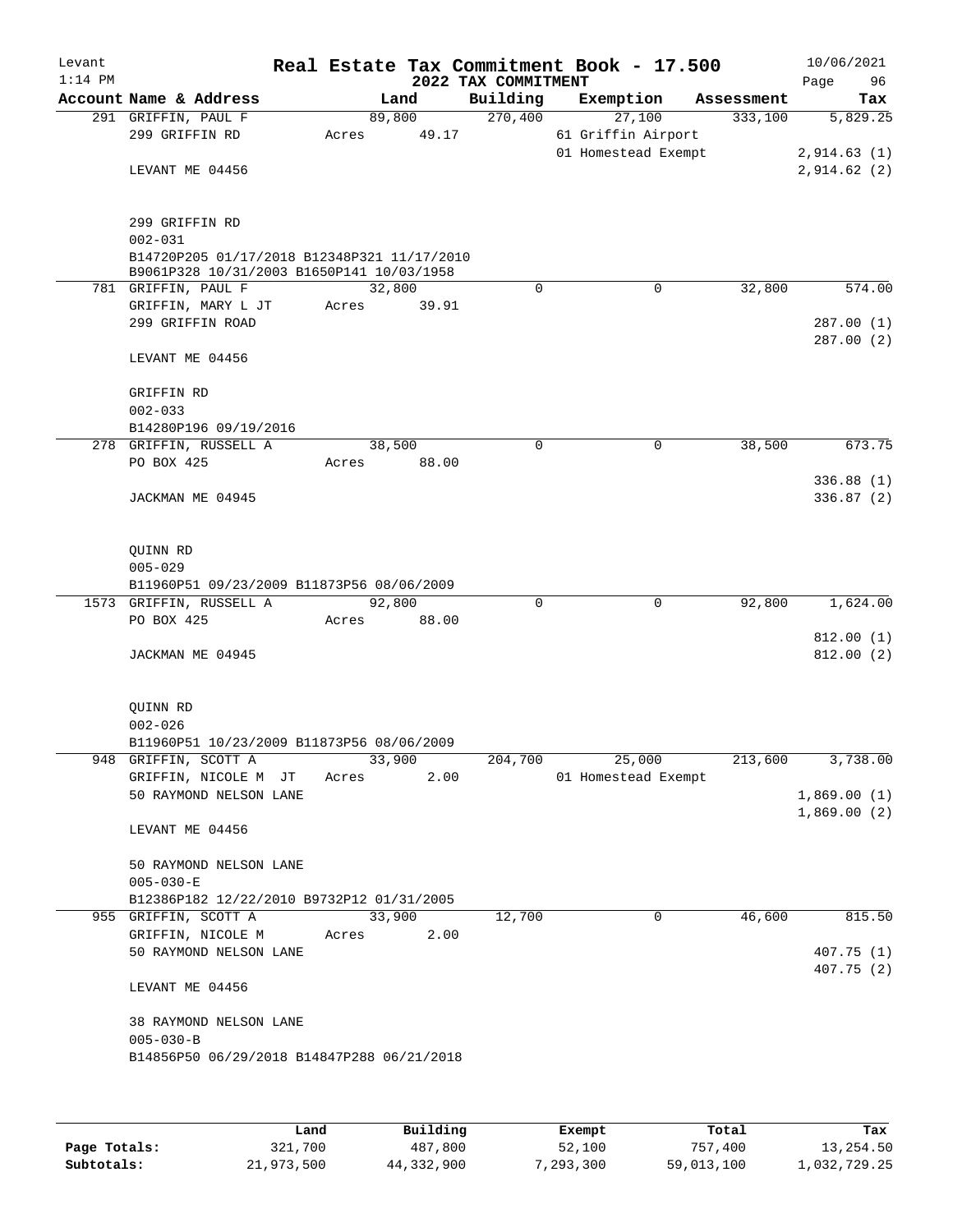| Levant<br>$1:14$ PM |                                                      |        |       | 2022 TAX COMMITMENT | Real Estate Tax Commitment Book - 17.500 |            | 10/06/2021<br>Page<br>97 |
|---------------------|------------------------------------------------------|--------|-------|---------------------|------------------------------------------|------------|--------------------------|
|                     | Account Name & Address                               |        | Land  | Building            | Exemption                                | Assessment | Tax                      |
|                     | 618 GRIFFIN, STANLEY H                               | 17,300 |       | $\Omega$            | $\Omega$                                 | 17,300     | 302.75                   |
|                     |                                                      | Acres  | 25.00 |                     |                                          |            |                          |
|                     | LEVANT ME 04456 9744                                 |        |       |                     |                                          |            | 151.38(1)                |
|                     | 271 GRIFFIN RD                                       |        |       |                     |                                          |            | 151.37(2)                |
|                     |                                                      |        |       |                     |                                          |            |                          |
|                     | GRIFFIN RD                                           |        |       |                     |                                          |            |                          |
|                     | $002 - 034$                                          |        |       |                     |                                          |            |                          |
|                     | B4773P78                                             |        |       |                     |                                          |            |                          |
|                     | 296 GRIFFIN, STANLEY H                               | 37,300 |       | 205,500             | 25,000                                   | 217,800    | 3,811.50                 |
|                     | 271 GRIFFIN RD                                       | Acres  | 5.14  |                     | 01 Homestead Exempt                      |            |                          |
|                     |                                                      |        |       |                     |                                          |            | 1,905.75(1)              |
|                     | LEVANT ME 04456                                      |        |       |                     |                                          |            | 1,905.75(2)              |
|                     |                                                      |        |       |                     |                                          |            |                          |
|                     |                                                      |        |       |                     |                                          |            |                          |
|                     | 271 GRIFFIN RD                                       |        |       |                     |                                          |            |                          |
|                     | $002 - 031 - 001$                                    |        |       |                     |                                          |            |                          |
|                     | B9061P328 10/31/2003                                 |        |       |                     |                                          |            |                          |
|                     | 702 GRIFFITHS, KENNETH P                             | 34,600 |       | 74,900              | 25,000                                   | 84,500     | 1,478.75                 |
|                     | GRIFFITHS, MILDRED JT<br>3885 UNION ST               | Acres  | 1.97  |                     | 01 Homestead Exempt                      |            | 739.38(1)                |
|                     |                                                      |        |       |                     |                                          |            | 739.37(2)                |
|                     | LEVANT ME 04456                                      |        |       |                     |                                          |            |                          |
|                     |                                                      |        |       |                     |                                          |            |                          |
|                     | 3885 UNION ST                                        |        |       |                     |                                          |            |                          |
|                     | $005 - 038$                                          |        |       |                     |                                          |            |                          |
|                     | B11023P269 06/20/2007                                |        |       |                     |                                          |            |                          |
|                     | 911 GRONDIN, MURIEL A                                | 33,100 |       | 41,800              | 25,000                                   | 49,900     | 873.25                   |
|                     | 34 HODGDON RD                                        | Acres  | 1.10  |                     | 01 Homestead Exempt                      |            |                          |
|                     |                                                      |        |       |                     |                                          |            | 436.63(1)                |
|                     | LEVANT ME 04456 9722                                 |        |       |                     |                                          |            | 436.62(2)                |
|                     |                                                      |        |       |                     |                                          |            |                          |
|                     |                                                      |        |       |                     |                                          |            |                          |
|                     | 34 HODGDON RD                                        |        |       |                     |                                          |            |                          |
|                     | $005 - 019 - 005$                                    |        |       |                     |                                          |            |                          |
| 390                 | B5171P354<br>GRONDIN, RICHARD W                      | 33,000 |       | 111,900             | 25,000                                   | 119,900    | 2,098.25                 |
|                     | 306 STETSON ROAD WEST                                | Acres  | 1.00  |                     | 01 Homestead Exempt                      |            |                          |
|                     |                                                      |        |       |                     |                                          |            | 1,049.13(1)              |
|                     | LEVANT ME 04456                                      |        |       |                     |                                          |            | 1,049.12(2)              |
|                     |                                                      |        |       |                     |                                          |            |                          |
|                     |                                                      |        |       |                     |                                          |            |                          |
|                     | 306 STETSON RD WEST                                  |        |       |                     |                                          |            |                          |
|                     | $007 - 026 - 006$                                    |        |       |                     |                                          |            |                          |
|                     | B14026P269 11/12/2015 B8783P1                        |        |       |                     |                                          |            |                          |
|                     | 109 GRONDIN, RICHARD W                               | 33,100 |       | 28,600              | 0                                        | 61,700     | 1,079.75                 |
|                     | 306 STETSON ROAD WEST                                | Acres  | 1.16  |                     |                                          |            |                          |
|                     |                                                      |        |       |                     |                                          |            | 539.88(1)                |
|                     | LEVANT ME 04456                                      |        |       |                     |                                          |            | 539.87(2)                |
|                     |                                                      |        |       |                     |                                          |            |                          |
|                     | 314 STETSON RD WEST                                  |        |       |                     |                                          |            |                          |
|                     | $007 - 026 - 007$                                    |        |       |                     |                                          |            |                          |
|                     | B15270P273 09/06/2019 B14026P268 11/12/2015 B8165P89 |        |       |                     |                                          |            |                          |
|                     |                                                      |        |       |                     |                                          |            |                          |
|                     |                                                      |        |       |                     |                                          |            |                          |

|              | Land       | Building   | Exempt    | Total      | Tax          |
|--------------|------------|------------|-----------|------------|--------------|
| Page Totals: | 188,400    | 462,700    | 100,000   | 551,100    | 9,644.25     |
| Subtotals:   | 22,161,900 | 44,795,600 | 7.393.300 | 59,564,200 | 1,042,373.50 |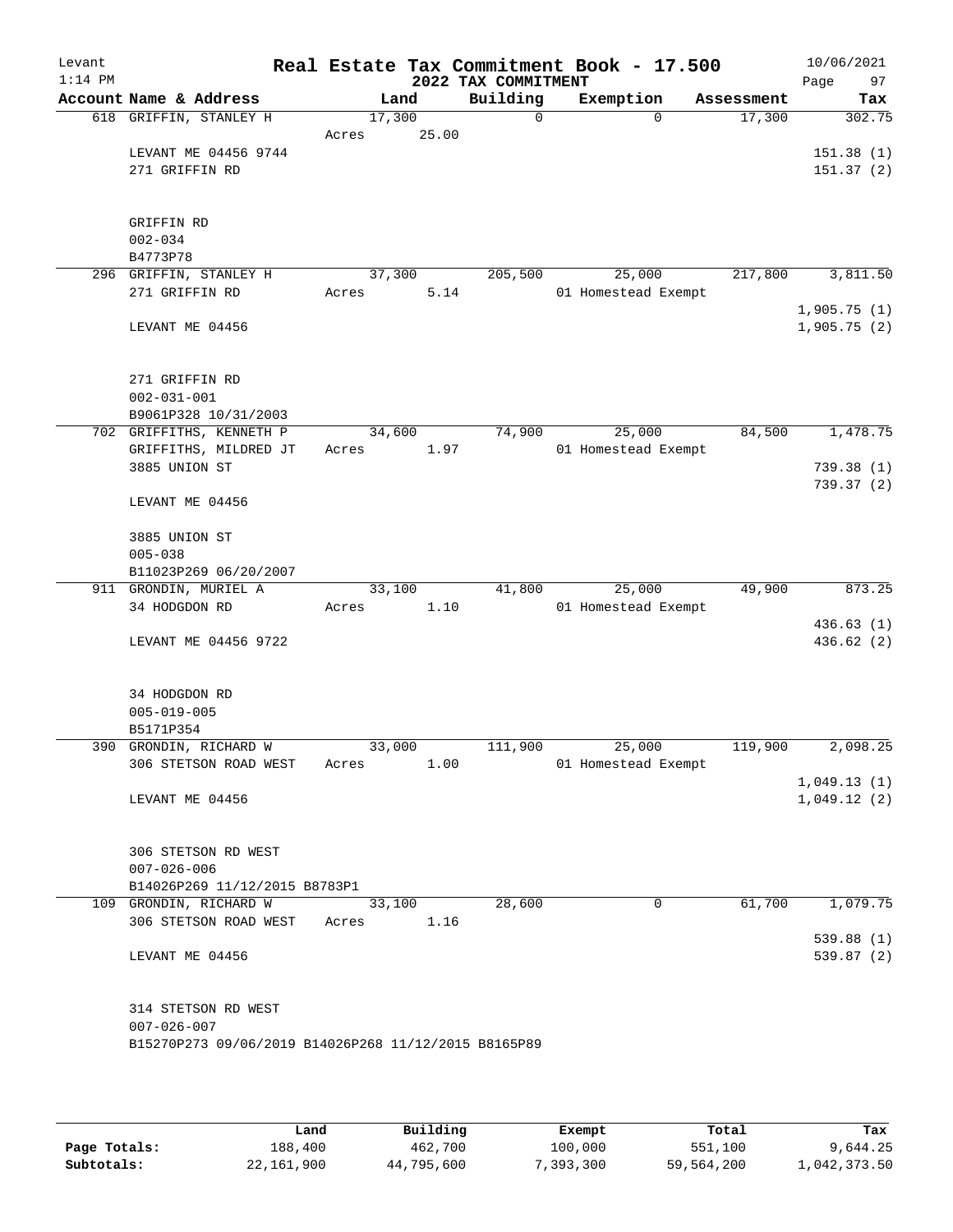| Levant<br>$1:14$ PM |                                |        |       | 2022 TAX COMMITMENT | Real Estate Tax Commitment Book - 17.500 |            | 10/06/2021<br>98<br>Page |
|---------------------|--------------------------------|--------|-------|---------------------|------------------------------------------|------------|--------------------------|
|                     | Account Name & Address         |        | Land  | Building            | Exemption                                | Assessment | Tax                      |
|                     | 1537 GUDROE, NOAH P            | 33,000 |       | 118,800             | 25,000                                   | 126,800    | 2,219.00                 |
|                     | GUDROE, CAROLYN P JT           | Acres  | 1.03  |                     | 01 Homestead Exempt                      |            |                          |
|                     | 12 FOXTAIL LANE                |        |       |                     |                                          |            | 1,109.50(1)              |
|                     | LEVANT ME 04456                |        |       |                     |                                          |            | 1,109.50(2)              |
|                     | 12 FOXTAIL LANE                |        |       |                     |                                          |            |                          |
|                     | $003 - 034 - 009$              |        |       |                     |                                          |            |                          |
|                     | B13483P239 03/05/2014          |        |       |                     |                                          |            |                          |
|                     | 1157 GUERRETTE, CHAD           | 33,500 |       | 96,000              | $\mathbf 0$                              | 129,500    | 2,266.25                 |
|                     | 22 WINDCHIME LANE              | Acres  | 1.59  |                     |                                          |            |                          |
|                     |                                |        |       |                     |                                          |            | 1, 133.13(1)             |
|                     | LEVANT ME 04456                |        |       |                     |                                          |            | 1, 133.12(2)             |
|                     | 22 WINDCHIME LANE              |        |       |                     |                                          |            |                          |
|                     | $007 - 029 - 002$              |        |       |                     |                                          |            |                          |
|                     | B14998P73 11/09/2018 B7029P291 |        |       |                     |                                          |            |                          |
|                     | 1095 GUERRETTE, THOMAS         | 33,000 |       | 122,900             | 25,000                                   | 130,900    | 2,290.75                 |
|                     | 692 IRISH ROAD                 | Acres  | 1.00  |                     | 01 Homestead Exempt                      |            |                          |
|                     |                                |        |       |                     |                                          |            | 1, 145.38(1)             |
|                     | LEVANT ME 04456                |        |       |                     |                                          |            | 1, 145.37(2)             |
|                     | 692 IRISH RD                   |        |       |                     |                                          |            |                          |
|                     | $001 - 045 - 001$              |        |       |                     |                                          |            |                          |
|                     | B13749P225 01/23/2015          |        |       |                     |                                          |            |                          |
|                     | 572 GUZMAN, LAURA L            | 33,900 |       | 102,100             | $\mathbf 0$                              | 136,000    | 2,380.00                 |
|                     | GUZMAN, SILVESTRE JT           | Acres  | 2.00  |                     |                                          |            |                          |
|                     | 37 PEMBER RD                   |        |       |                     |                                          |            | 1,190.00(1)              |
|                     | LEVANT ME 04456                |        |       |                     |                                          |            | 1,190.00(2)              |
|                     | 37 PEMBER RD                   |        |       |                     |                                          |            |                          |
|                     | $005 - 041 - 012$              |        |       |                     |                                          |            |                          |
|                     | B11067P51 07/30/2007           |        |       |                     |                                          |            |                          |
|                     | 1600 GWINN, MACK W III         | 31,900 |       | 0                   | $\mathbf 0$                              | 31,900     | 558.25                   |
|                     | 102 COTTAGE STREET             | Acres  | 12.14 |                     |                                          |            |                          |
|                     | BANGOR ME 04401                |        |       |                     |                                          |            | 279.13(1)<br>279.12(2)   |
|                     |                                |        |       |                     |                                          |            |                          |
|                     | STETSON RD EAST                |        |       |                     |                                          |            |                          |
|                     | $008 - 015 - 015$              |        |       |                     |                                          |            |                          |
|                     | B15031P276 12/21/2018          |        |       |                     |                                          |            |                          |
|                     | 1313 GWINN, PATRICK R          | 33,200 |       | 128,600             | 25,000                                   | 136,800    | 2,394.00                 |
|                     | 66 STETSON ROAD EAST           | Acres  | 1.27  |                     | 01 Homestead Exempt                      |            |                          |
|                     |                                |        |       |                     |                                          |            | 1, 197.00(1)             |
|                     | LEVANT ME 04456                |        |       |                     |                                          |            | 1, 197.00(2)             |
|                     | 66 STETSON RD EAST             |        |       |                     |                                          |            |                          |
|                     | $008 - 015 - 015 - 002$        |        |       |                     |                                          |            |                          |
|                     | B9017P341                      |        |       |                     |                                          |            |                          |
|                     |                                |        |       |                     |                                          |            |                          |
|                     |                                |        |       |                     |                                          |            |                          |

|              | Land       | Building   | Exempt   | Total      | Tax          |
|--------------|------------|------------|----------|------------|--------------|
| Page Totals: | 198,500    | 568,400    | 75,000   | 691,900    | 12,108.25    |
| Subtotals:   | 22,360,400 | 45,364,000 | .468.300 | 60,256,100 | 1,054,481.75 |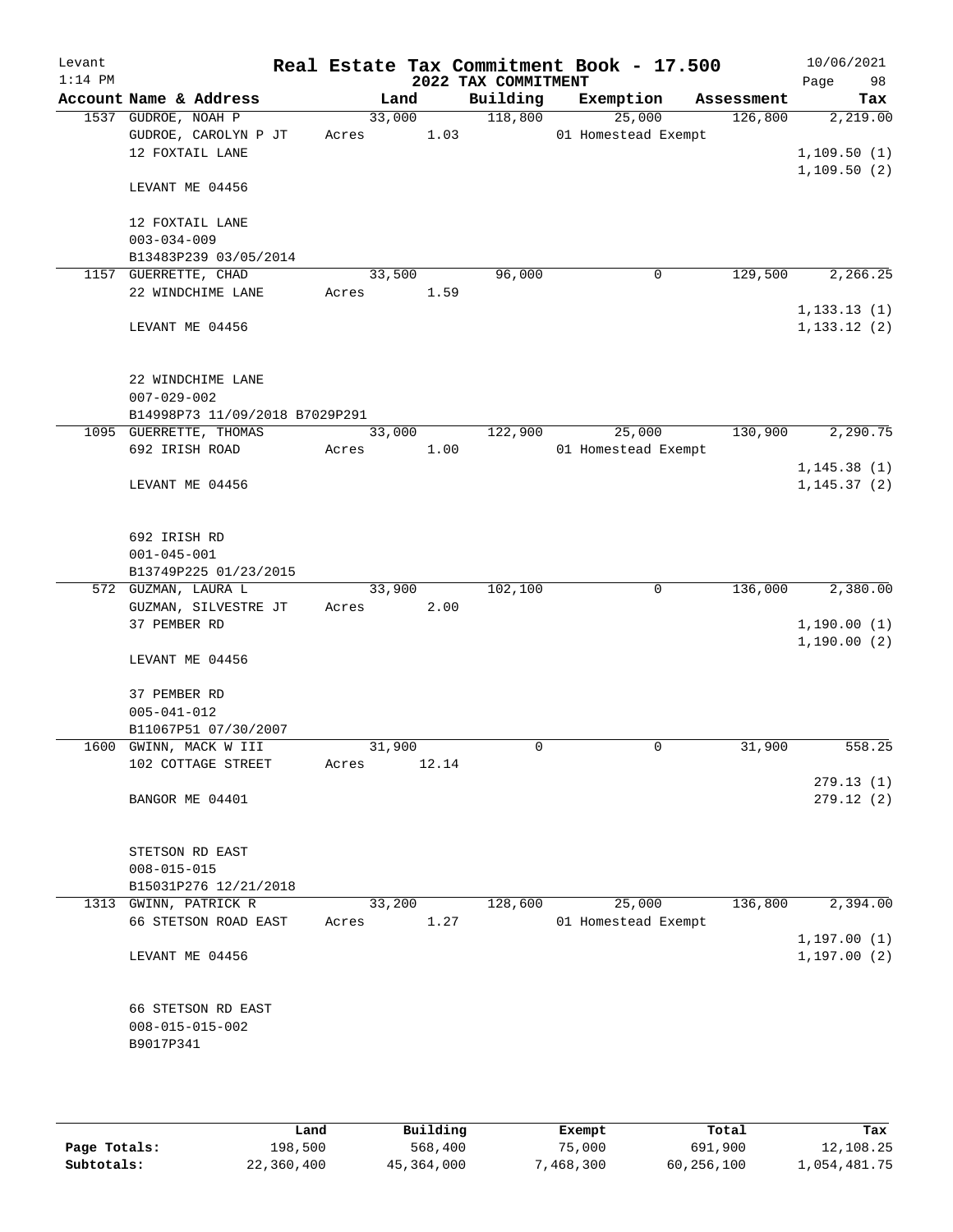| Levant<br>$1:14$ PM |                                                                    |       |                | 2022 TAX COMMITMENT | Real Estate Tax Commitment Book - 17.500 |            | 10/06/2021<br>Page<br>99 |
|---------------------|--------------------------------------------------------------------|-------|----------------|---------------------|------------------------------------------|------------|--------------------------|
|                     | Account Name & Address                                             |       | Land           | Building            | Exemption                                | Assessment | Tax                      |
|                     | 305 HAAS, MARY ANN &                                               |       | 57,600         | 154,000             | 25,000                                   | 186,600    | 3,265.50                 |
|                     | WATERHOUSE, JERILYN                                                | Acres | 26.61          |                     | 01 Homestead Exempt                      |            |                          |
|                     | PO BOX 217                                                         |       |                |                     |                                          |            | 1,632.75(1)              |
|                     | LEVANT ME 04456 0217                                               |       |                |                     |                                          |            | 1,632.75(2)              |
|                     | 3540 UNION ST                                                      |       |                |                     |                                          |            |                          |
|                     | $011 - 011$                                                        |       |                |                     |                                          |            |                          |
|                     | B4148P119<br>684 HACHEY, STEVEN M                                  |       | 28,800         | 160,500             | 25,000                                   | 164,300    | 2,875.25                 |
|                     | 45 KENDUSKEAG RD                                                   | Acres | 0.69           |                     | 01 Homestead Exempt                      |            |                          |
|                     |                                                                    |       |                |                     |                                          |            | 1,437.63(1)              |
|                     | LEVANT ME 04456                                                    |       |                |                     |                                          |            | 1,437.62(2)              |
|                     | 45 KENDUSKEAG RD                                                   |       |                |                     |                                          |            |                          |
|                     | $011 - 034$                                                        |       |                |                     |                                          |            |                          |
|                     | B7133P68                                                           |       |                |                     |                                          |            |                          |
|                     | 1638 HACHEY, STEVEN M                                              |       | 13,100         | 0                   | 0                                        | 13,100     | 229.25                   |
|                     | 45 KENDUSKEAG RD                                                   | Acres | 0.34           |                     |                                          |            |                          |
|                     |                                                                    |       |                |                     |                                          |            | 114.63(1)                |
|                     | LEVANT ME 04456                                                    |       |                |                     |                                          |            | 114.62(2)                |
|                     | 45 KENDUSKEAG RD                                                   |       |                |                     |                                          |            |                          |
|                     | $011 - 035 - A$                                                    |       |                |                     |                                          |            |                          |
|                     | B13365P32 10/10/2013                                               |       |                |                     |                                          |            |                          |
|                     | 941 HALL, LARRY W<br>HALL, SANDRA L                                | Acres | 34,800<br>3.10 | 22,800              | 25,000<br>01 Homestead Exempt            | 32,600     | 570.50                   |
|                     | 210 STETSON RD EAST                                                |       |                |                     |                                          |            | 285.25(1)                |
|                     |                                                                    |       |                |                     |                                          |            | 285.25(2)                |
|                     | LEVANT ME 04456 9729                                               |       |                |                     |                                          |            |                          |
|                     | 210 STETSON RD EAST                                                |       |                |                     |                                          |            |                          |
|                     | $008 - 035 - 002$                                                  |       |                |                     |                                          |            |                          |
|                     | B5755P172                                                          |       |                |                     |                                          |            |                          |
|                     | 689 HALL, TOBY                                                     |       | 26,200         | 47,400              | 25,000                                   | 48,600     | 850.50                   |
|                     | JIMMO, KIMBERLY JT                                                 | Acres | 0.53           |                     | 01 Homestead Exempt                      |            |                          |
|                     | 18 LAKE ROAD                                                       |       |                |                     |                                          |            | 425.25(1)<br>425.25(2)   |
|                     | LEVANT ME 04456                                                    |       |                |                     |                                          |            |                          |
|                     | 18 LAKE RD                                                         |       |                |                     |                                          |            |                          |
|                     | $011 - 072$                                                        |       |                |                     |                                          |            |                          |
|                     | B15170P58 06/06/2019 B14930P29 09/06/2018<br>127 HALLETT, TERESA M |       | 29,400         | 89,900              | 25,000                                   | 94,300     | 1,650.25                 |
|                     | 255 STETSON RD WEST                                                | Acres | 0.73           |                     | 01 Homestead Exempt                      |            |                          |
|                     |                                                                    |       |                |                     |                                          |            | 825.13(1)                |
|                     | LEVANT ME 04456                                                    |       |                |                     |                                          |            | 825.12(2)                |
|                     | 255 STETSON RD WEST                                                |       |                |                     |                                          |            |                          |
|                     | $007 - 028$                                                        |       |                |                     |                                          |            |                          |
|                     | B7471P335                                                          |       |                |                     |                                          |            |                          |
|                     |                                                                    |       |                |                     |                                          |            |                          |

|              | Land       | Building   | Exempt    | Total      | Tax          |
|--------------|------------|------------|-----------|------------|--------------|
| Page Totals: | 189,900    | 474,600    | 125,000   | 539,500    | 9,441.25     |
| Subtotals:   | 22,550,300 | 45,838,600 | 7,593,300 | 60,795,600 | 1,063,923.00 |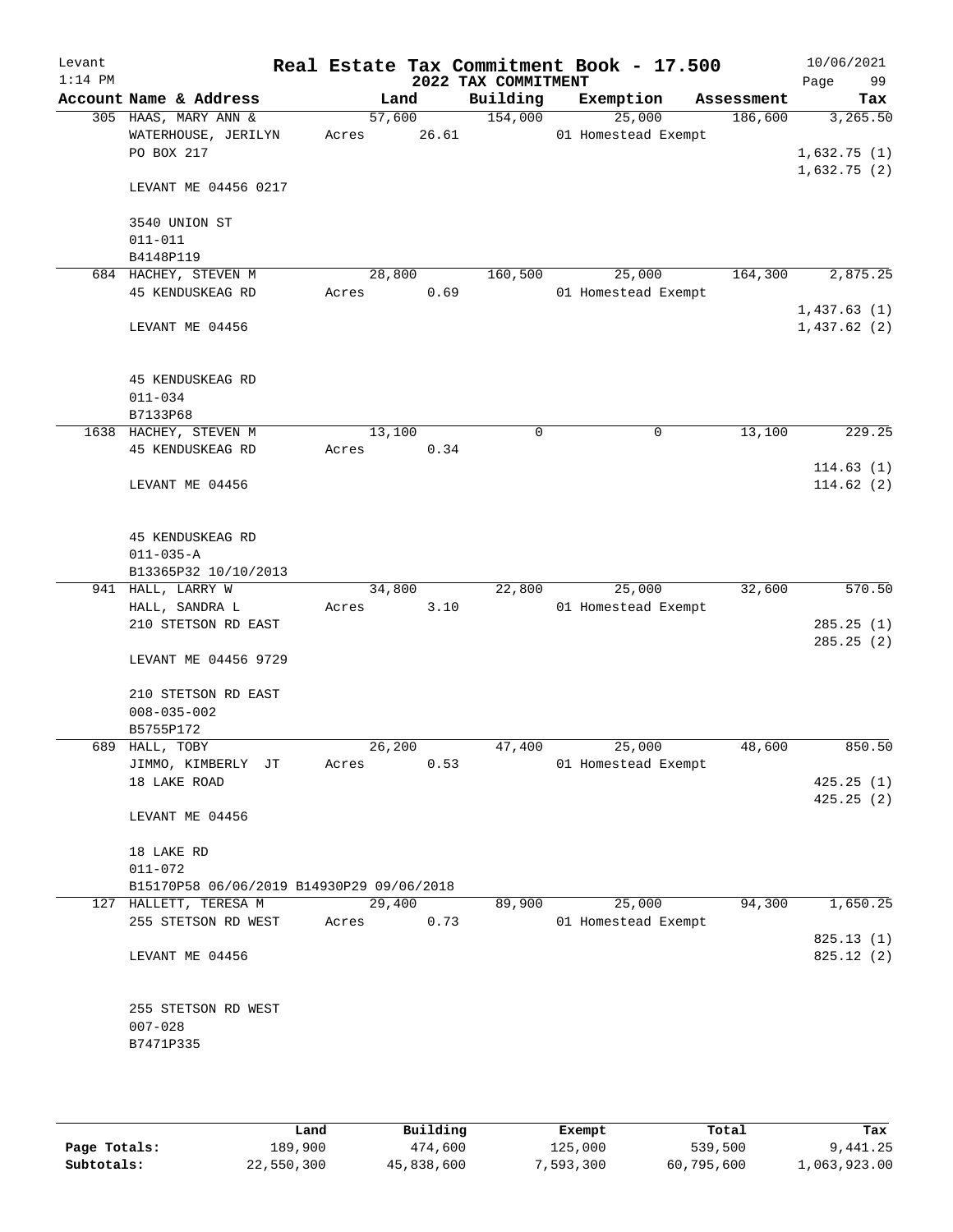| Levant    |                                             |    |       |        |      |                     | Real Estate Tax Commitment Book - 17.500 |            | 10/06/2021                 |
|-----------|---------------------------------------------|----|-------|--------|------|---------------------|------------------------------------------|------------|----------------------------|
| $1:14$ PM |                                             |    |       |        |      | 2022 TAX COMMITMENT |                                          |            | 100<br>Page                |
|           | Account Name & Address<br>311 HAM, SCOTT A  |    |       | Land   |      | Building            | Exemption                                | Assessment | Tax                        |
|           | HAM, SUSAN P                                |    | Acres | 34,000 | 5.00 | 155,100             | 25,000<br>01 Homestead Exempt            | 164, 100   | 2,871.75                   |
|           | 78 FRENCH RD                                |    |       |        |      |                     |                                          |            | 1,435.88(1)                |
|           |                                             |    |       |        |      |                     |                                          |            | 1,435.87(2)                |
|           | LEVANT ME 04456                             |    |       |        |      |                     |                                          |            |                            |
|           | 78 FRENCH RD                                |    |       |        |      |                     |                                          |            |                            |
|           | $007 - 006$                                 |    |       |        |      |                     |                                          |            |                            |
|           | B5173P291                                   |    |       |        |      |                     |                                          |            |                            |
|           | 1245 HAMEL, MADONNA C                       |    |       | 36,500 |      | 299,600             | 25,000                                   | 311,100    | 5,444.25                   |
|           | 19 GASOLINE ALLEY LANE                      |    | Acres |        | 5.14 |                     | 01 Homestead Exempt                      |            |                            |
|           |                                             |    |       |        |      |                     |                                          |            | 2,722.13(1)<br>2,722.12(2) |
|           | LEVANT ME 04456                             |    |       |        |      |                     |                                          |            |                            |
|           | 19 GASOLINE ALLEY LANE                      |    |       |        |      |                     |                                          |            |                            |
|           | $002 - 065 - 005$                           |    |       |        |      |                     |                                          |            |                            |
|           | B7348P308                                   |    |       |        |      |                     |                                          |            |                            |
|           | 809 HAMEL, TIM                              |    |       | 41,100 |      | 110,200             | 0                                        | 151,300    | 2,647.75                   |
|           | 113 GRIFFIN RD                              |    | Acres |        | 9.67 |                     |                                          |            |                            |
|           |                                             |    |       |        |      |                     |                                          |            | 1,323.88(1)                |
|           | LEVANT ME 04456                             |    |       |        |      |                     |                                          |            | 1,323.87(2)                |
|           | 113 GRIFFIN RD                              |    |       |        |      |                     |                                          |            |                            |
|           | $002 - 041$                                 |    |       |        |      |                     |                                          |            |                            |
|           | B12056P337 02/18/2010 B4017P225 05/11/1987  |    |       |        |      |                     |                                          |            |                            |
|           | 879 HAMLIN, MICHAEL S                       |    |       | 34,300 |      | 107,100             | 25,000                                   | 116,400    | 2,037.00                   |
|           | HAMLIN, KATHY L                             |    | Acres |        | 2.50 |                     | 01 Homestead Exempt                      |            |                            |
|           | 57 GRIFFIN RD                               |    |       |        |      |                     |                                          |            | 1,018.50(1)                |
|           | LEVANT ME 04456                             |    |       |        |      |                     |                                          |            | 1,018.50(2)                |
|           | 57 GRIFFIN RD                               |    |       |        |      |                     |                                          |            |                            |
|           | $002 - 046 - 002$                           |    |       |        |      |                     |                                          |            |                            |
|           | B6410P308                                   |    |       |        |      |                     |                                          |            |                            |
|           | 1632 HAMLIN, MICHAEL S                      |    |       | 24,200 |      | 0                   | $\mathbf 0$                              | 24,200     | 423.50                     |
|           | HAMLIN, KATHY L                             | JT | Acres |        | 2.96 |                     |                                          |            |                            |
|           | 57 GRIFFIN RD                               |    |       |        |      |                     |                                          |            | 211.75(1)                  |
|           | LEVANT ME 04456                             |    |       |        |      |                     |                                          |            | 211.75(2)                  |
|           | 27 SMITH LANE                               |    |       |        |      |                     |                                          |            |                            |
|           | $002 - 045 - A$                             |    |       |        |      |                     |                                          |            |                            |
|           | B16071P239 06/18/2021 B15134P344 05/03/2019 |    |       |        |      |                     |                                          |            |                            |
|           | 1392 HAMLIN, MICHAEL S                      |    |       | 34,700 |      | 17,000              | $\mathbf 0$                              | 51,700     | 904.75                     |
|           | HAMLIN, KATHY L                             |    | Acres |        | 2.96 |                     |                                          |            |                            |
|           | 57 GRIFFIN ROAD                             |    |       |        |      |                     |                                          |            | 452.38 (1)<br>452.37 (2)   |
|           | LEVANT ME 04456                             |    |       |        |      |                     |                                          |            |                            |
|           | 29 SMITH LANE                               |    |       |        |      |                     |                                          |            |                            |
|           | $002 - 045 - 004$                           |    |       |        |      |                     |                                          |            |                            |
|           | B15098P62 03/20/2019                        |    |       |        |      |                     |                                          |            |                            |
|           |                                             |    |       |        |      |                     |                                          |            |                            |

|              | Land       | Building   | Exempt    | Total      | Tax          |
|--------------|------------|------------|-----------|------------|--------------|
| Page Totals: | 204,800    | 689,000    | 75,000    | 818,800    | 14,329.00    |
| Subtotals:   | 22,755,100 | 46,527,600 | 7,668,300 | 61,614,400 | 1,078,252.00 |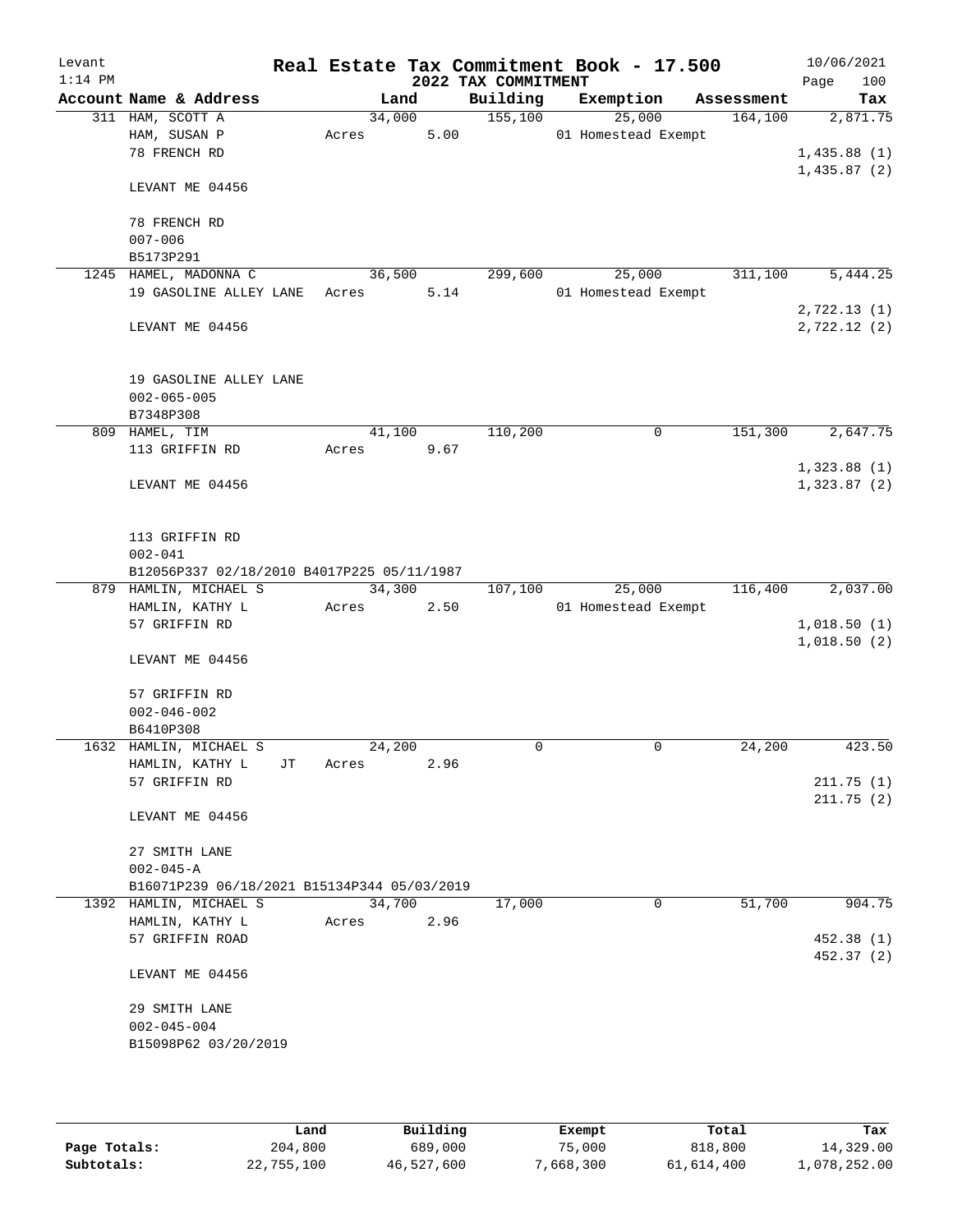| Levant    |                                                                      |                 |      |                     | Real Estate Tax Commitment Book - 17.500   |            | 10/06/2021               |
|-----------|----------------------------------------------------------------------|-----------------|------|---------------------|--------------------------------------------|------------|--------------------------|
| $1:14$ PM |                                                                      |                 |      | 2022 TAX COMMITMENT |                                            |            | 101<br>Page              |
|           | Account Name & Address                                               | Land            |      | Building            | Exemption                                  | Assessment | Tax                      |
|           | 1360 HAMLIN, STEPHEN C                                               | 35,000          |      | 119,600             | 31,000                                     | 123,600    | 2,163.00                 |
|           | HAMLIN, CHERYL B JT<br>16 WHITETAIL WAY                              | Acres           | 3.35 |                     | 01 Homestead Exempt<br>12 WW2+ Veteran Res |            | 1,081.50(1)              |
|           |                                                                      |                 |      |                     |                                            |            | 1,081.50(2)              |
|           | LEVANT ME 04456                                                      |                 |      |                     |                                            |            |                          |
|           | 16 WHITETAIL WAY                                                     |                 |      |                     |                                            |            |                          |
|           | $002 - 020 - 001 - 002$                                              |                 |      |                     |                                            |            |                          |
|           | B14221P165 07/22/2016 B12322P3096 11/10/2010                         |                 |      |                     |                                            |            |                          |
|           | 1582 HAMM, PHILIP P<br>HAMM, DANEAN M JT                             | 23,800<br>Acres | 2.52 | $\Omega$            | $\mathbf 0$                                | 23,800     | 416.50                   |
|           | 18 SUNNY ACRES DRIVE                                                 |                 |      |                     |                                            |            | 208.25(1)                |
|           |                                                                      |                 |      |                     |                                            |            | 208.25(2)                |
|           | LEVANT ME 04456                                                      |                 |      |                     |                                            |            |                          |
|           | WING RD                                                              |                 |      |                     |                                            |            |                          |
|           | $003 - 035 - A$                                                      |                 |      |                     |                                            |            |                          |
|           | B12139P215 05/24/2010 B6038P290                                      |                 |      |                     |                                            |            |                          |
|           | 571 HAMM, PHILIP P                                                   | 37,600          |      | 168,900             | 25,000                                     | 181,500    | 3,176.25                 |
|           | HAMM, DANEAN JT                                                      | Acres 2.33      |      |                     | 01 Homestead Exempt                        |            |                          |
|           | 18 SUNNY ACRES DR                                                    |                 |      |                     |                                            |            | 1,588.13(1)              |
|           | LEVANT ME 04456                                                      |                 |      |                     |                                            |            | 1,588.12(2)              |
|           | 18 SUNNY ACRES DR                                                    |                 |      |                     |                                            |            |                          |
|           | $003 - 033 - 012$                                                    |                 |      |                     |                                            |            |                          |
|           | B13546P158 05/30/2014                                                |                 |      |                     |                                            |            |                          |
|           | 937 HAMMILL, KIMBERLY C                                              | 30,500          |      | 32,500              | 0                                          | 63,000     | 1,102.50                 |
|           | HAMMILL, KENNETH C JT                                                | Acres           | 1.00 |                     |                                            |            |                          |
|           | 46 ROBICHAUD RD                                                      |                 |      |                     |                                            |            | 551.25(1)<br>551.25(2)   |
|           | LEVANT ME 04456                                                      |                 |      |                     |                                            |            |                          |
|           | 46 ROBICHAUD RD                                                      |                 |      |                     |                                            |            |                          |
|           | $001 - 060 - 003$                                                    |                 |      |                     |                                            |            |                          |
|           | B11009P313 06/08/2007                                                |                 |      |                     |                                            |            |                          |
|           | 830 HANCOCK, JAYNE L                                                 | 36,600          |      | 38,500              | 31,000                                     | 44,100     | 771.75                   |
|           | HANCOCK, JUSTIN L JT<br>428 BRANN RD                                 | Acres           | 8.00 |                     | 01 Homestead Exempt<br>12 WW2+ Veteran Res |            |                          |
|           |                                                                      |                 |      |                     |                                            |            | 385.88 (1)<br>385.87 (2) |
|           | LEVANT ME 04456                                                      |                 |      |                     |                                            |            |                          |
|           | 428 BRANN RD                                                         |                 |      |                     |                                            |            |                          |
|           | $010 - 014$                                                          |                 |      |                     |                                            |            |                          |
|           | B11077P142 08/01/2007                                                |                 |      |                     |                                            |            |                          |
|           | 1162 HANNAN, RICHARD D                                               | 33,800          |      | 55,400              | 25,000                                     | 64,200     | 1,123.50                 |
|           | HANNAN, SUSAN H JT                                                   | Acres           | 1.51 |                     | 01 Homestead Exempt                        |            |                          |
|           | 389 GRIFFIN RD                                                       |                 |      |                     |                                            |            | 561.75(1)<br>561.75(2)   |
|           | LEVANT ME 04456                                                      |                 |      |                     |                                            |            |                          |
|           | 389 GRIFFIN RD                                                       |                 |      |                     |                                            |            |                          |
|           | $002 - 022 - 005$                                                    |                 |      |                     |                                            |            |                          |
|           | B15164P252 06/03/2019 B14206P174 07/08/2016<br>B10688P128 09/06/2006 |                 |      |                     |                                            |            |                          |
|           |                                                                      |                 |      |                     |                                            |            |                          |
|           |                                                                      |                 |      |                     |                                            |            |                          |
|           |                                                                      |                 |      |                     |                                            |            |                          |

|              | Land       | Building   | Exempt    | Total      | Tax          |
|--------------|------------|------------|-----------|------------|--------------|
| Page Totals: | 197,300    | 414,900    | 112,000   | 500,200    | 8,753.50     |
| Subtotals:   | 22,952,400 | 46,942,500 | 7,780,300 | 62,114,600 | 1,087,005.50 |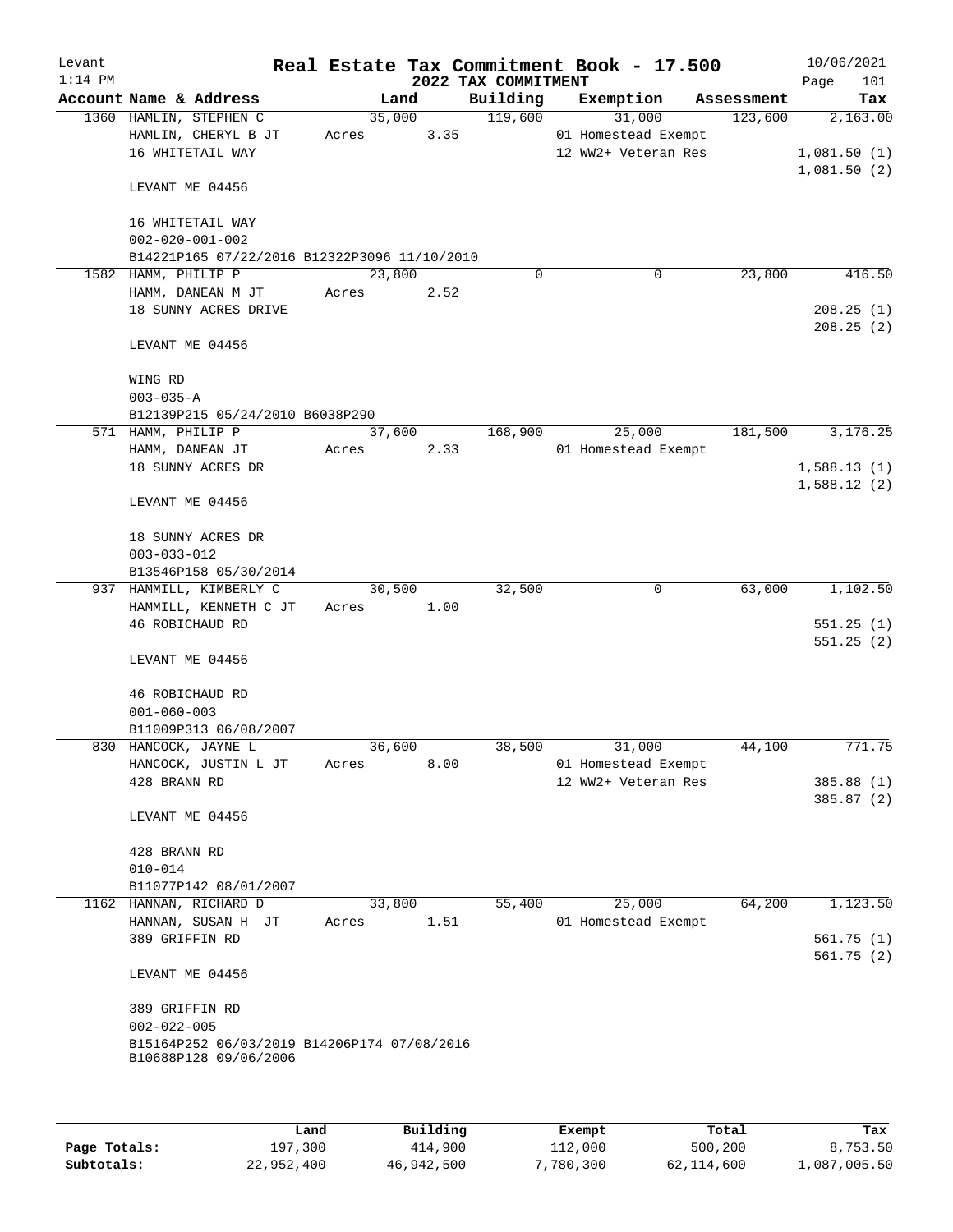| Levant<br>$1:14$ PM |                                                       |                |       | 2022 TAX COMMITMENT | Real Estate Tax Commitment Book - 17.500 |            | 10/06/2021<br>102<br>Page |
|---------------------|-------------------------------------------------------|----------------|-------|---------------------|------------------------------------------|------------|---------------------------|
|                     | Account Name & Address                                |                | Land  | Building            | Exemption                                | Assessment | Tax                       |
|                     | 351 HANSEN, DAVID P                                   | 31,300         |       | 76,900              | $\Omega$                                 | 108,200    | 1,893.50                  |
|                     | HANSEN, LESLIE A JT                                   | Acres          | 2.00  |                     |                                          |            |                           |
|                     | 496 MUDGETT ROAD                                      |                |       |                     |                                          |            | 946.75(1)                 |
|                     | LEVANT ME 04456                                       |                |       |                     |                                          |            | 946.75 (2)                |
|                     | 496 MUDGETT RD                                        |                |       |                     |                                          |            |                           |
|                     | $010 - 003 - 001$                                     |                |       |                     |                                          |            |                           |
|                     | B15160P114 05/30/2019                                 | 33,600         |       | 135,400             | $\mathbf 0$                              | 169,000    |                           |
|                     | 1390 HANSON, COREY R<br>176 MOUNT PLEASANT ROAD Acres |                | 4.90  |                     |                                          |            | 2,957.50                  |
|                     |                                                       |                |       |                     |                                          |            | 1,478.75(1)               |
|                     | LEVANT ME 04456                                       |                |       |                     |                                          |            | 1,478.75(2)               |
|                     | 176 MT PLEASANT RD                                    |                |       |                     |                                          |            |                           |
|                     | $004 - 010 - 005$                                     |                |       |                     |                                          |            |                           |
|                     | B10739P92 11/09/2006                                  |                |       |                     |                                          |            |                           |
|                     | 635 HANSON, DEBORAH                                   | 47,000         |       | 156,700             | $\mathbf 0$                              | 203,700    | 3,564.75                  |
|                     | 1022 HORSEBACK RD                                     | Acres          | 12.41 |                     |                                          |            | 1,782.38(1)               |
|                     | LEVANT ME 04456 9738                                  |                |       |                     |                                          |            | 1,782.37(2)               |
|                     | 1014 HORSEBACK RD                                     |                |       |                     |                                          |            |                           |
|                     | $004 - 012$                                           |                |       |                     |                                          |            |                           |
|                     | B10949P288 05/03/2007                                 |                |       |                     |                                          |            |                           |
|                     | 1183 HANSON, DEBORAH                                  | 23,600         |       | $\mathbf 0$         | 0                                        | 23,600     | 413.00                    |
|                     | 1022 HORSEBACK RD                                     | Acres          | 5.61  |                     |                                          |            |                           |
|                     |                                                       |                |       |                     |                                          |            | 206.50(1)                 |
|                     | LEVANT ME 04456 9738                                  |                |       |                     |                                          |            | 206.50(2)                 |
|                     | MT PLEASANT RD<br>$004 - 012 - 003$                   |                |       |                     |                                          |            |                           |
|                     | B8257P118 B8068P42 B7918P245                          |                |       |                     |                                          |            |                           |
|                     | 633 HANSON, DEBORAH                                   | 15,400         |       | 0                   | $\mathbf 0$                              | 15,400     | 269.50                    |
|                     | 1022 HORSEBACK RD                                     | Acres          | 22.00 |                     |                                          |            |                           |
|                     | LEVANT ME 04456 9738                                  |                |       |                     |                                          |            | 134.75(1)<br>134.75 (2)   |
|                     |                                                       |                |       |                     |                                          |            |                           |
|                     | ROSS RD<br>(OFF)                                      |                |       |                     |                                          |            |                           |
|                     | $001 - 017$                                           |                |       |                     |                                          |            |                           |
|                     | B8257P118                                             |                |       |                     |                                          |            |                           |
|                     | 634 HANSON, DEBORAH<br>1022 HORSEBACK RD              | 1,500<br>Acres | 0.45  | 0                   | $\mathbf 0$                              | 1,500      | 26.25                     |
|                     |                                                       |                |       |                     |                                          |            | 13.13(1)                  |
|                     | LEVANT ME 04456 9738                                  |                |       |                     |                                          |            | 13.12(2)                  |
|                     | MT PLEASANT RD                                        |                |       |                     |                                          |            |                           |
|                     | $001 - 026$                                           |                |       |                     |                                          |            |                           |
|                     | B8257P118 B1836P151                                   |                |       |                     |                                          |            |                           |
|                     |                                                       |                |       |                     |                                          |            |                           |

|              | Land       | Building   | Exempt    | Total      | Tax          |
|--------------|------------|------------|-----------|------------|--------------|
| Page Totals: | 152,400    | 369,000    |           | 521,400    | 9,124.50     |
| Subtotals:   | 23,104,800 | 47,311,500 | 7,780,300 | 62,636,000 | l,096,130.00 |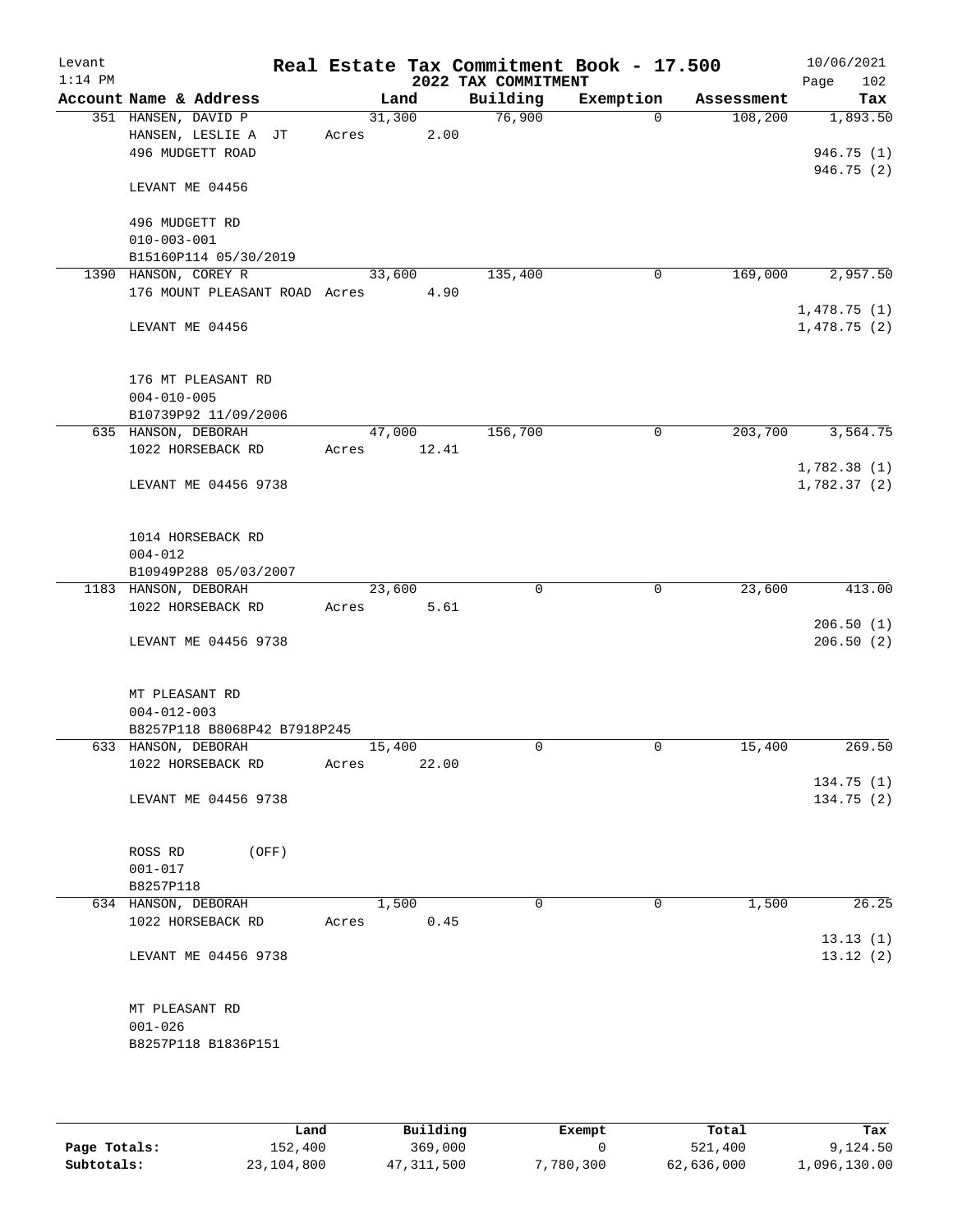| Levant    |                                             |        |        |                                 | Real Estate Tax Commitment Book - 17.500 |            | 10/06/2021         |
|-----------|---------------------------------------------|--------|--------|---------------------------------|------------------------------------------|------------|--------------------|
| $1:14$ PM | Account Name & Address                      |        | Land   | 2022 TAX COMMITMENT<br>Building | Exemption                                | Assessment | 103<br>Page<br>Tax |
|           | 320 HANSON, DEBORAH L                       |        | 33,400 | 151,900                         | 25,000                                   | 160, 300   | 2,805.25           |
|           | HANSON, BRUCE JT                            | Acres  | 1.52   |                                 | 01 Homestead Exempt                      |            |                    |
|           | 1022 HORSEBACK RD                           |        |        |                                 |                                          |            | 1,402.63(1)        |
|           |                                             |        |        |                                 |                                          |            | 1,402.62(2)        |
|           | LEVANT ME 04453                             |        |        |                                 |                                          |            |                    |
|           | 1022 HORSEBACK RD                           |        |        |                                 |                                          |            |                    |
|           | $004 - 012 - 007$                           |        |        |                                 |                                          |            |                    |
|           | B10796P119 04/19/2006 B8111P309 03/13/2002  |        |        |                                 |                                          |            |                    |
|           | 1695 HANSON, DEBORAH L                      | 41,400 |        | 102,600                         | 0                                        | 144,000    | 2,520.00           |
|           | 1022 HORSEBACK RD                           | Acres  | 1.51   |                                 |                                          |            |                    |
|           |                                             |        |        |                                 |                                          |            | 1,260.00(1)        |
|           | LEVANT ME 04456 9738                        |        |        |                                 |                                          |            | 1,260.00(2)        |
|           | 1014 HORSEBACK RD                           |        |        |                                 |                                          |            |                    |
|           | $004 - 012 - 010$                           |        |        |                                 |                                          |            |                    |
|           | B15859P226 01/11/2021 B14498P27 05/30/2017  |        |        |                                 |                                          |            |                    |
|           | 111 HANSON, DONALD S                        |        | 32,700 | 51,700                          | 25,000                                   | 59,400     | 1,039.50           |
|           | HANSON, DEBORAH L JT                        | Acres  | 0.98   |                                 | 01 Homestead Exempt                      |            |                    |
|           | 340 STETSON RD WEST                         |        |        |                                 |                                          |            | 519.75(1)          |
|           | LEVANT ME 04456                             |        |        |                                 |                                          |            | 519.75(2)          |
|           |                                             |        |        |                                 |                                          |            |                    |
|           | 340 STETSON RD WEST                         |        |        |                                 |                                          |            |                    |
|           | $007 - 026 - 010$                           |        |        |                                 |                                          |            |                    |
|           | B10349P36 03/14/2006                        |        |        |                                 |                                          |            |                    |
|           | 1754 HANSON, MATTHEW                        | 33,900 |        | $\Omega$                        | $\mathbf 0$                              | 33,900     | 593.25             |
|           | 982 HORSEBACK ROAD                          | Acres  | 2.08   |                                 |                                          |            |                    |
|           |                                             |        |        |                                 |                                          |            | 296.63(1)          |
|           | LEVANT ME 04456                             |        |        |                                 |                                          |            | 296.62(2)          |
|           | 982 HORSEBACK RD                            |        |        |                                 |                                          |            |                    |
|           | $004 - 012 - 011$                           |        |        |                                 |                                          |            |                    |
|           | B15870P150 01/19/2021                       |        |        |                                 |                                          |            |                    |
|           | 141 HARRIMAN, RALPH D                       | 33,000 |        | 114,100                         | 0                                        | 147,100    | 2,574.25           |
|           | HARRIMAN, SUSAN L JT                        | Acres  | 1.00   |                                 |                                          |            |                    |
|           | 371 STETSON RD WEST                         |        |        |                                 |                                          |            | 1, 287.13(1)       |
|           |                                             |        |        |                                 |                                          |            | 1,287.12(2)        |
|           | LEVANT ME 04456                             |        |        |                                 |                                          |            |                    |
|           | 374 STETSON RD WEST                         |        |        |                                 |                                          |            |                    |
|           | $007 - 018$                                 |        |        |                                 |                                          |            |                    |
|           | B14243P336 08/15/2016 B12615P114 09/21/2011 |        |        |                                 |                                          |            |                    |
|           | 323 HARRIMAN, RALPH D                       | 33,000 |        | 73,700                          | 25,000                                   | 81,700     | 1,429.75           |
|           | HARRIMAN, SUSAN L JT                        | Acres  | 1.00   |                                 | 01 Homestead Exempt                      |            |                    |
|           | 374 STETSON RD WEST                         |        |        |                                 |                                          |            | 714.88(1)          |
|           |                                             |        |        |                                 |                                          |            | 714.87(2)          |
|           | LEVANT ME 04456                             |        |        |                                 |                                          |            |                    |
|           | 371 STETSON RD WEST                         |        |        |                                 |                                          |            |                    |
|           | $007 - 016$                                 |        |        |                                 |                                          |            |                    |
|           | B14243P337 08/15/2016 B12874P51 07/09/2012  |        |        |                                 |                                          |            |                    |
|           |                                             |        |        |                                 |                                          |            |                    |

|              | Land         | Building   | Exempt    | Total      | Tax          |
|--------------|--------------|------------|-----------|------------|--------------|
| Page Totals: | 207,400      | 494,000    | 75,000    | 626,400    | 10,962.00    |
| Subtotals:   | 23, 312, 200 | 47,805,500 | 7,855,300 | 63,262,400 | 1,107,092.00 |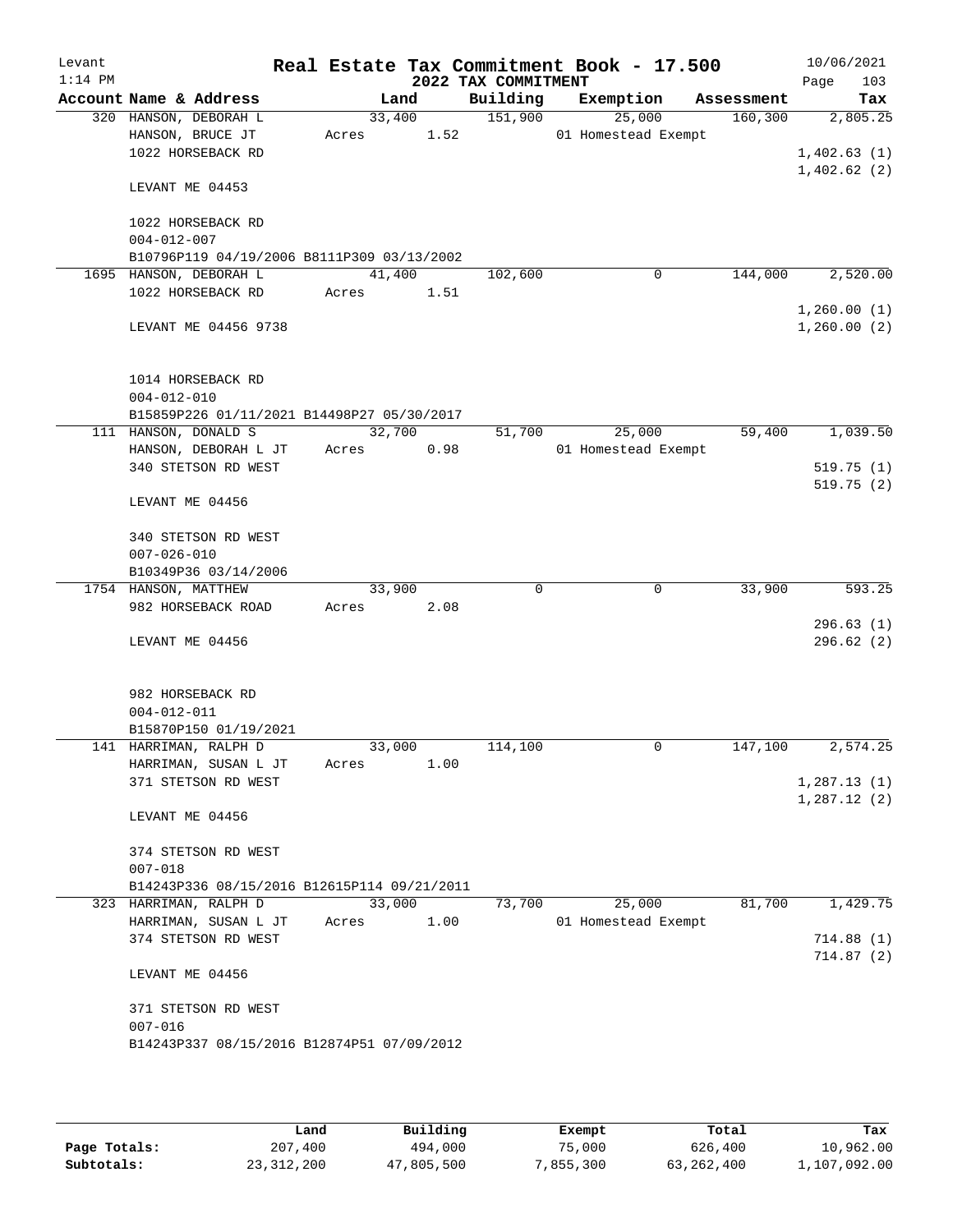| Levant<br>$1:14$ PM |                                              |       |        |       | 2022 TAX COMMITMENT | Real Estate Tax Commitment Book - 17.500 |            | 10/06/2021<br>104<br>Page |
|---------------------|----------------------------------------------|-------|--------|-------|---------------------|------------------------------------------|------------|---------------------------|
|                     | Account Name & Address                       |       | Land   |       | Building            | Exemption                                | Assessment | Tax                       |
|                     | 191 HARRIMAN, SUSAN E                        |       | 34,300 |       | 78,700              | $\mathbf 0$                              | 113,000    | 1,977.50                  |
|                     | 4153 UNION STREET                            | Acres |        | 2.10  |                     |                                          |            |                           |
|                     |                                              |       |        |       |                     |                                          |            | 988.75 (1)                |
|                     | LEVANT ME 04456                              |       |        |       |                     |                                          |            | 988.75 (2)                |
|                     |                                              |       |        |       |                     |                                          |            |                           |
|                     |                                              |       |        |       |                     |                                          |            |                           |
|                     | 4153 UNION ST                                |       |        |       |                     |                                          |            |                           |
|                     | $005 - 021$                                  |       |        |       |                     |                                          |            |                           |
|                     | B12787P126 04/06/2012<br>1433 HARRIS, ALAN J |       | 30,200 |       | 0                   | 0                                        | 30,200     | 528.50                    |
|                     | 10 MCINTIRE ROAD                             | Acres |        | 10.00 |                     |                                          |            |                           |
|                     |                                              |       |        |       |                     |                                          |            | 264.25(1)                 |
|                     | YORK ME 03909                                |       |        |       |                     |                                          |            | 264.25(2)                 |
|                     |                                              |       |        |       |                     |                                          |            |                           |
|                     |                                              |       |        |       |                     |                                          |            |                           |
|                     | LAKE RD                                      |       |        |       |                     |                                          |            |                           |
|                     | $002 - 013 - 007$                            |       |        |       |                     |                                          |            |                           |
|                     | B10699P141 11/01/2006                        |       |        |       |                     |                                          |            |                           |
|                     | 1237 HARRIS, BRIAN J                         |       | 31,600 |       | 0                   | 0                                        | 31,600     | 553.00                    |
|                     | (DEVISEES)<br>C/O HARRIS, TERESA             | Acres |        | 11.70 |                     |                                          |            |                           |
|                     | 34 NEW DAM ROAD                              |       |        |       |                     |                                          |            | 276.50(1)                 |
|                     | SANFORD ME 04073                             |       |        |       |                     |                                          |            | 276.50(2)                 |
|                     |                                              |       |        |       |                     |                                          |            |                           |
|                     |                                              |       |        |       |                     |                                          |            |                           |
|                     | LAKE RD                                      |       |        |       |                     |                                          |            |                           |
|                     | $002 - 013 - 005$                            |       |        |       |                     |                                          |            |                           |
|                     | B10325P58 02/26/2006 B2030P221 12/06/1965    |       |        |       |                     |                                          |            |                           |
|                     | 850 HARRIS, DONALD E                         |       | 33,500 |       | 48,600              | 25,000                                   | 57,100     | 999.25                    |
|                     | HARRIS, SUSAN A                              | Acres |        | 1.56  |                     | 01 Homestead Exempt                      |            |                           |
|                     | 236 STETSON ROAD WEST                        |       |        |       |                     |                                          |            | 499.63 (1)<br>499.62 (2)  |
|                     | LEVANT ME 04456                              |       |        |       |                     |                                          |            |                           |
|                     |                                              |       |        |       |                     |                                          |            |                           |
|                     | 236 STETSON RD WEST                          |       |        |       |                     |                                          |            |                           |
|                     | $007 - 030 - 001$                            |       |        |       |                     |                                          |            |                           |
|                     | B15008P233 11/26/2018                        |       |        |       |                     |                                          |            |                           |
|                     | 1048 HARRIS-GAGNE, KAREN A                   |       | 53,600 |       | 0                   | 0                                        | 53,600     | 938.00                    |
|                     | 174 LINSCOTT HILL RD                         | Acres |        | 38.00 |                     |                                          |            |                           |
|                     |                                              |       |        |       |                     |                                          |            | 469.00(1)                 |
|                     | NORTH BERWICK ME 03906                       |       |        |       |                     |                                          |            | 469.00(2)                 |
|                     |                                              |       |        |       |                     |                                          |            |                           |
|                     | LAKE RD                                      |       |        |       |                     |                                          |            |                           |
|                     | $002 - 013 - 003$                            |       |        |       |                     |                                          |            |                           |
|                     | B10057P126 08/26/2005                        |       |        |       |                     |                                          |            |                           |
|                     | 325 HARTLEY, LINDA J (LIFE                   |       | 35,200 |       | 33,900              | 25,000                                   | 44,100     | 771.75                    |
|                     | TENANT)                                      |       |        |       |                     |                                          |            |                           |
|                     | CHAISSON, LUANN E                            | Acres |        | 3.16  |                     | 01 Homestead Exempt                      |            |                           |
|                     | 468 PINE TREE RD                             |       |        |       |                     |                                          |            | 385.88 (1)                |
|                     | LEVANT ME 04456 9748                         |       |        |       |                     |                                          |            | 385.87 (2)                |
|                     |                                              |       |        |       |                     |                                          |            |                           |
|                     | 468 PINE TREE RD                             |       |        |       |                     |                                          |            |                           |
|                     | $002 - 014$                                  |       |        |       |                     |                                          |            |                           |
|                     | B11764P162 05/07/2009 B3936P119              |       |        |       |                     |                                          |            |                           |
|                     |                                              |       |        |       |                     |                                          |            |                           |
|                     |                                              |       |        |       |                     |                                          |            |                           |

|              | Land       | Building   | Exempt    | Total      | Tax          |
|--------------|------------|------------|-----------|------------|--------------|
| Page Totals: | 218,400    | 161,200    | 50,000    | 329,600    | 5,768.00     |
| Subtotals:   | 23,530,600 | 47,966,700 | 7,905,300 | 63,592,000 | 1,112,860.00 |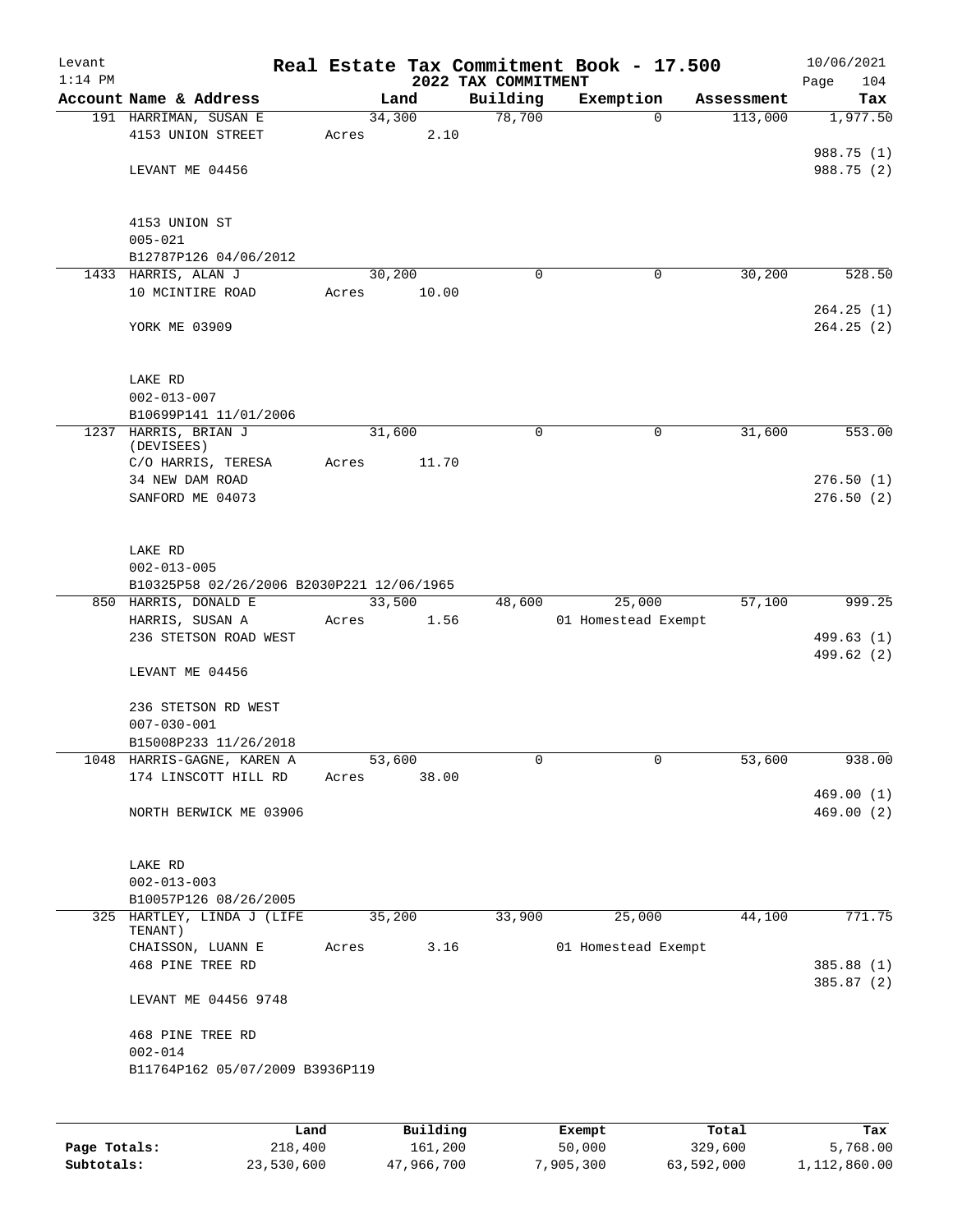| Levant                     |                                                        |                       |       |                       |                     | Real Estate Tax Commitment Book - 17.500 |                       | 10/06/2021                 |
|----------------------------|--------------------------------------------------------|-----------------------|-------|-----------------------|---------------------|------------------------------------------|-----------------------|----------------------------|
| $1:14$ PM                  | Account Name & Address                                 |                       |       |                       | 2022 TAX COMMITMENT |                                          |                       | Page<br>105                |
|                            | 508 HARTT, SHEILA A                                    |                       |       | Land<br>59,800        | Building<br>77,800  | Exemption<br>$\Omega$                    | Assessment<br>137,600 | Tax<br>2,408.00            |
|                            | 73 HORSEBACK ROAD                                      |                       | Acres | 62.00                 |                     |                                          |                       |                            |
|                            |                                                        |                       |       |                       |                     |                                          |                       | 1,204.00(1)                |
|                            | CARMEL ME 04419                                        |                       |       |                       |                     |                                          |                       | 1, 204.00(2)               |
|                            |                                                        |                       |       |                       |                     |                                          |                       |                            |
|                            | 913 HORSEBACK RD                                       |                       |       |                       |                     |                                          |                       |                            |
|                            | $001 - 028$                                            |                       |       |                       |                     |                                          |                       |                            |
|                            | B6317P344                                              |                       |       |                       |                     |                                          |                       |                            |
|                            | 445 HARVEST CHAPEL OF                                  |                       |       | 33,600                | 66,900              | 20,000                                   | 80,500                | 1,408.75                   |
|                            | LEVANT VILLAGE<br>PO BOX 27                            |                       |       | 1.71                  |                     | 52 Parsonages                            |                       |                            |
|                            |                                                        |                       | Acres |                       |                     |                                          |                       | 704.38(1)                  |
|                            | LEVANT ME 04456 0027                                   |                       |       |                       |                     |                                          |                       | 704.37(2)                  |
|                            |                                                        |                       |       |                       |                     |                                          |                       |                            |
|                            |                                                        |                       |       |                       |                     |                                          |                       |                            |
|                            | 3525 UNION ST                                          |                       |       |                       |                     |                                          |                       |                            |
|                            | $011 - 018$<br>B10379P73 04/03/2006 B2252P182          |                       |       |                       |                     |                                          |                       |                            |
|                            | 319 HARVEST CHAPEL OF                                  |                       |       | 29,500                | 27,100              | 0                                        | 56,600                | 990.50                     |
|                            | LEVANT VILLAGE                                         |                       |       |                       |                     |                                          |                       |                            |
|                            | PO BOX 27                                              |                       | Acres | 0.74                  |                     |                                          |                       |                            |
|                            |                                                        |                       |       |                       |                     |                                          |                       | 495.25 (1)<br>495.25(2)    |
|                            | LEVANT ME 04456                                        |                       |       |                       |                     |                                          |                       |                            |
|                            |                                                        |                       |       |                       |                     |                                          |                       |                            |
|                            | 3519 UNION ST                                          |                       |       |                       |                     |                                          |                       |                            |
|                            | $011 - 019$                                            |                       |       |                       |                     |                                          |                       |                            |
|                            | B14060P138 B9373P338                                   |                       |       |                       |                     |                                          |                       |                            |
|                            | 1012 HARVEST CHAPEL OF<br>LEVANT VILLAGE               |                       |       | 36,600                | 279,900             | 316,500                                  | 0                     | 0.00                       |
|                            | PO BOX 27                                              |                       | Acres | 4.37                  |                     | 51 Churches                              |                       |                            |
|                            |                                                        |                       |       |                       |                     |                                          |                       |                            |
|                            | LEVANT ME 04456 0027                                   |                       |       |                       |                     |                                          |                       |                            |
|                            |                                                        |                       |       |                       |                     |                                          |                       |                            |
|                            | 3531 UNION ST                                          |                       |       |                       |                     |                                          |                       |                            |
|                            | $011 - 017$                                            |                       |       |                       |                     |                                          |                       |                            |
|                            | B10379P73 04/03/2006 B4781P311<br>327 HARVEY, DARRYL L |                       |       | 33,800                | 18,400              | 25,000                                   | 27,200                | 476.00                     |
|                            | 152 MT PLEASANT RD                                     |                       | Acres | 5.13                  |                     | 01 Homestead Exempt                      |                       |                            |
|                            |                                                        |                       |       |                       |                     |                                          |                       | 238.00(1)                  |
|                            | LEVANT ME 04456                                        |                       |       |                       |                     |                                          |                       | 238.00 (2)                 |
|                            |                                                        |                       |       |                       |                     |                                          |                       |                            |
|                            | 152 MT PLEASANT RD                                     |                       |       |                       |                     |                                          |                       |                            |
|                            | $001 - 023 - 001$                                      |                       |       |                       |                     |                                          |                       |                            |
|                            | B5135P309                                              |                       |       |                       |                     |                                          |                       |                            |
|                            | 1384 HARVEY, DESMOND                                   |                       |       | 76,200                | 212,300             | 25,000                                   | 263,500               | 4,611.25                   |
|                            | HARVEY, KATHY R JT                                     |                       | Acres | 56.80                 |                     | 01 Homestead Exempt                      |                       |                            |
|                            | 169 WING RD                                            |                       |       |                       |                     |                                          |                       | 2,305.63(1)                |
|                            | LEVANT ME 04456                                        |                       |       |                       |                     |                                          |                       | 2,305.62 (2)               |
|                            |                                                        |                       |       |                       |                     |                                          |                       |                            |
|                            | 169 WING RD                                            |                       |       |                       |                     |                                          |                       |                            |
|                            | $003 - 040 - 003$                                      |                       |       |                       |                     |                                          |                       |                            |
|                            | B8782P126                                              |                       |       |                       |                     |                                          |                       |                            |
|                            |                                                        |                       |       |                       |                     |                                          |                       |                            |
|                            |                                                        | Land                  |       | Building              |                     | Exempt                                   | Total                 | Tax                        |
| Page Totals:<br>Subtotals: |                                                        | 269,500<br>23,800,100 |       | 682,400<br>48,649,100 |                     | 386,500<br>8,291,800                     | 565,400<br>64,157,400 | 9,894.50<br>1, 122, 754.50 |
|                            |                                                        |                       |       |                       |                     |                                          |                       |                            |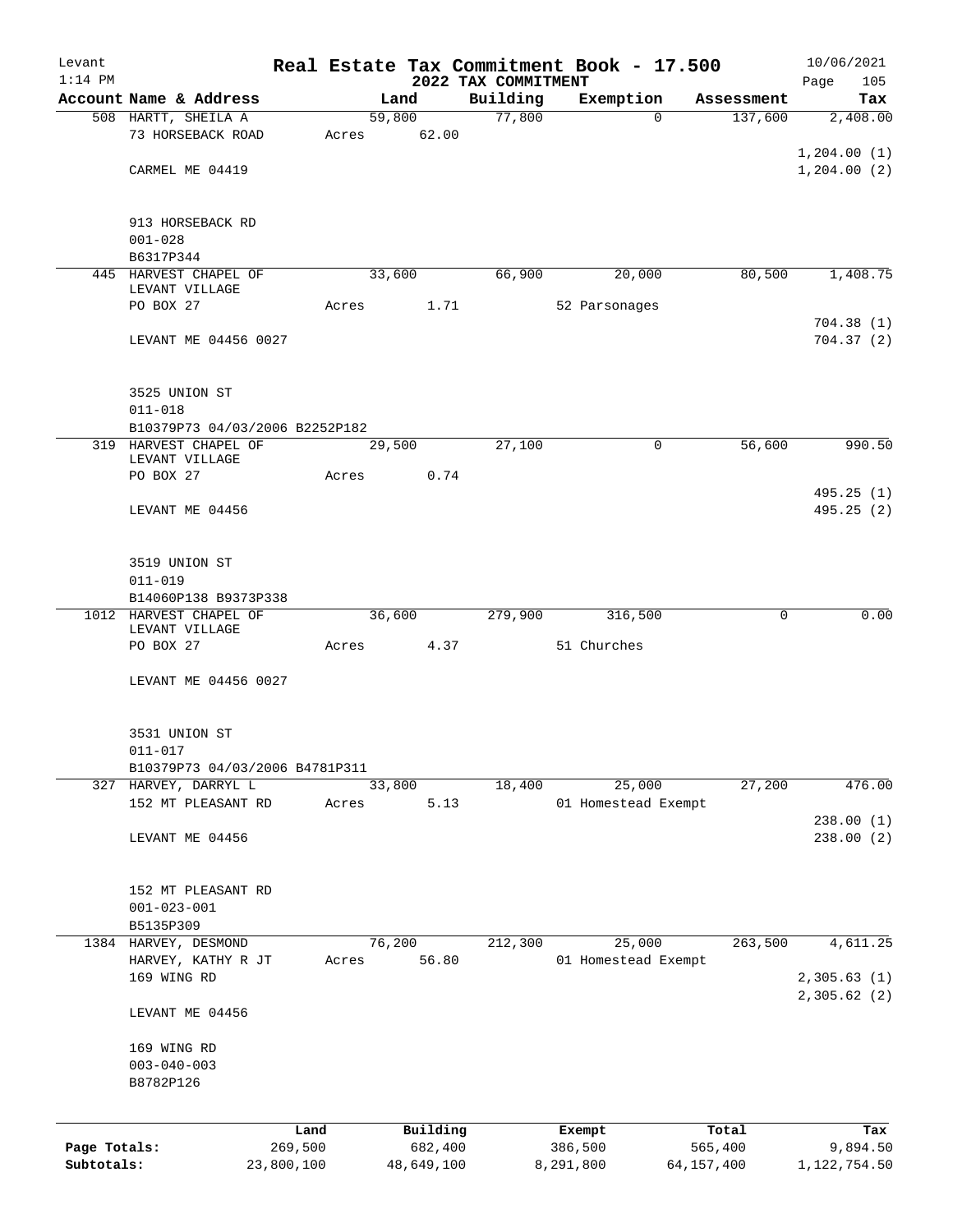| Levant<br>$1:14$ PM |                                                                  |       |                     |                                 | Real Estate Tax Commitment Book - 17.500 |                        | 10/06/2021                    |
|---------------------|------------------------------------------------------------------|-------|---------------------|---------------------------------|------------------------------------------|------------------------|-------------------------------|
|                     | Account Name & Address                                           |       | Land                | 2022 TAX COMMITMENT<br>Building | Exemption                                | Assessment             | 106<br>Page<br>Tax            |
|                     | 1251 HARVEY, RICKY                                               |       | 31,900              | 156,300                         | 25,000                                   | 163,200                | 2,856.00                      |
|                     | HARVEY, LYNN M TC<br>16 MT PLEASANT RD                           | Acres | 2.80                |                                 | 01 Homestead Exempt                      |                        | 1,428.00(1)                   |
|                     | LEVANT ME 04456                                                  |       |                     |                                 |                                          |                        | 1,428.00(2)                   |
|                     | 16 MT PLEASANT RD<br>$001 - 025 - 008$                           |       |                     |                                 |                                          |                        |                               |
|                     | B7435P248                                                        |       |                     |                                 |                                          |                        |                               |
|                     | 763 HASEY, JOANNE M<br>166 MT PLEASANT RD                        | Acres | 30,700<br>1.30      | 30,200                          | 25,000<br>01 Homestead Exempt            | 35,900                 | 628.25                        |
|                     | LEVANT ME 04456                                                  |       |                     |                                 |                                          |                        | 314.13(1)<br>314.12(2)        |
|                     | 166 MT PLEASANT RD<br>$001 - 023 - 002$                          |       |                     |                                 |                                          |                        |                               |
|                     | B3026P204 10/02/1979                                             |       |                     |                                 |                                          |                        |                               |
|                     | 330 HASKELL SIBLINGS<br>ENTERPRISES LLC                          |       | 17,300              | 0                               |                                          | 17,300<br>0            | 302.75                        |
|                     | 260 BEMIS RD                                                     | Acres | 25.00               |                                 |                                          |                        | 151.38(1)                     |
|                     | CARMEL ME 04419                                                  |       |                     |                                 |                                          |                        | 151.37(2)                     |
|                     | IRISH RD<br>(OFF)                                                |       |                     |                                 |                                          |                        |                               |
|                     | $001 - 007$<br>B13678P22 10/16/2014                              |       |                     |                                 |                                          |                        |                               |
|                     | 1381 HASKELL SIBLINGS<br>ENTERPRISES LLC                         |       | 24,400              | $\mathbf 0$                     |                                          | $\mathbf 0$<br>24,400  | 427.00                        |
|                     | 260 BEMIS RD                                                     | Acres | 38.00               |                                 |                                          |                        | 213.50(1)                     |
|                     | CARMEL ME 04419                                                  |       |                     |                                 |                                          |                        | 213.50(2)                     |
|                     | IRISH RD                                                         |       |                     |                                 |                                          |                        |                               |
|                     | $001 - 004$                                                      |       |                     |                                 |                                          |                        |                               |
|                     | B13678P20 10/16/2014 B13678P18 10/16/2014                        |       |                     |                                 |                                          |                        |                               |
|                     | 981 HASKELL, JASON A                                             |       | 30,500              | 113,900                         |                                          | $\mathbf 0$<br>144,400 | 2,527.00                      |
|                     | 19 GRAVEL PIT LANE<br>LEVANT ME 04456                            | Acres | 1.00                |                                 |                                          |                        | 1, 263.50(1)<br>1, 263.50 (2) |
|                     |                                                                  |       |                     |                                 |                                          |                        |                               |
|                     | 19 GRAVEL PIT LANE<br>$001 - 033 - 003$<br>B10572P164 08/04/2006 |       |                     |                                 |                                          |                        |                               |
|                     | 1221 HASKINS, SUZETTE M                                          |       | 37,700              | 47,300                          | 25,000                                   | 60,000                 | 1,050.00                      |
|                     | 7 DEER RIDGE LANE                                                | Acres | 10.00               |                                 | 01 Homestead Exempt                      |                        | 525.00(1)                     |
|                     | LEVANT ME 04456                                                  |       |                     |                                 |                                          |                        | 525.00(2)                     |
|                     | 7 DEER RIDGE LANE<br>$007 - 027 - 011$<br>B7074P222              |       |                     |                                 |                                          |                        |                               |
|                     |                                                                  |       |                     |                                 |                                          |                        |                               |
| Page Totals:        | Land<br>172,500                                                  |       | Building<br>347,700 |                                 | Exempt<br>75,000                         | Total<br>445,200       | Tax<br>7,791.00               |

**Subtotals:** 23,972,600 48,996,800 8,366,800 64,602,600 1,130,545.50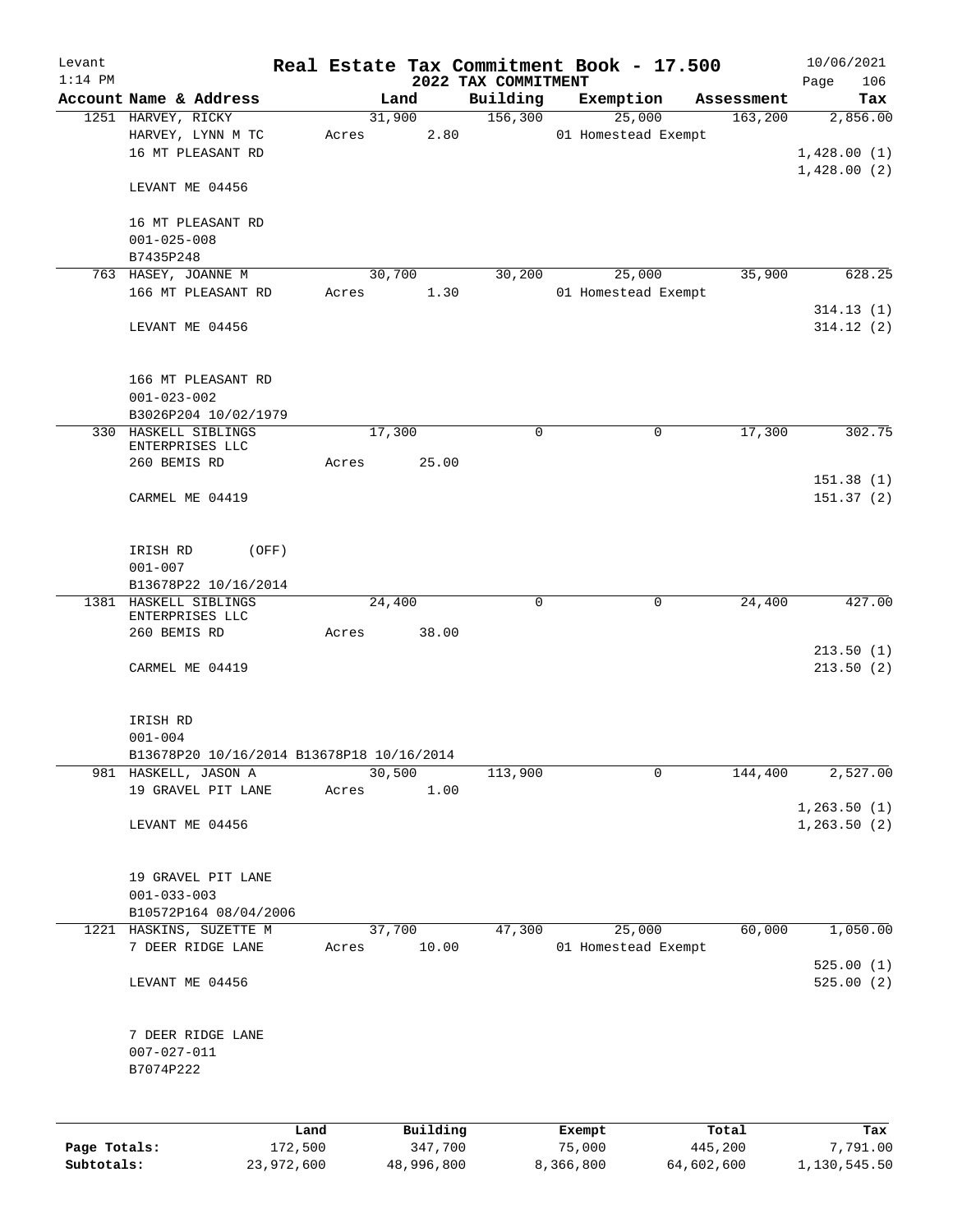| Levant<br>$1:14$ PM |                                                                  |        |        | 2022 TAX COMMITMENT | Real Estate Tax Commitment Book - 17.500 |            | 10/06/2021<br>107<br>Page |
|---------------------|------------------------------------------------------------------|--------|--------|---------------------|------------------------------------------|------------|---------------------------|
|                     | Account Name & Address                                           |        | Land   | Building            | Exemption                                | Assessment | Tax                       |
|                     | 1426 HAUTALA, BRUCE L                                            |        | 33,000 | 131,900             | 25,000                                   | 139,900    | 2,448.25                  |
|                     | 27 THIBODEAU DRIVE                                               | Acres  | 1.03   |                     | 01 Homestead Exempt                      |            |                           |
|                     |                                                                  |        |        |                     |                                          |            | 1,224.13(1)               |
|                     | LEVANT ME 04456                                                  |        |        |                     |                                          |            | 1,224.12(2)               |
|                     |                                                                  |        |        |                     |                                          |            |                           |
|                     |                                                                  |        |        |                     |                                          |            |                           |
|                     | 27 THIBODEAU DRIVE                                               |        |        |                     |                                          |            |                           |
|                     | $003 - 004 - 008$                                                |        |        |                     |                                          |            |                           |
|                     | B14326P152 11/02/2016 B11169P147 10/18/2007                      |        |        |                     |                                          |            |                           |
|                     | 1126 HAWES, CAMERON P                                            | 33,000 |        | 34,200              | 25,000                                   | 42,200     | 738.50                    |
|                     | 37 FOREST HILLS DR                                               | Acres  | 1.02   |                     | 01 Homestead Exempt                      |            | 369.25(1)                 |
|                     | LEVANT ME 04456                                                  |        |        |                     |                                          |            | 369.25(2)                 |
|                     |                                                                  |        |        |                     |                                          |            |                           |
|                     |                                                                  |        |        |                     |                                          |            |                           |
|                     | 37 FOREST HILLS DR                                               |        |        |                     |                                          |            |                           |
|                     | $008 - 022 - 005$                                                |        |        |                     |                                          |            |                           |
|                     | B14960P326 10/04/2018 B14924P162 08/31/2018                      |        |        |                     |                                          |            |                           |
|                     | 1493 HAWES, MARK                                                 | 23,400 |        | 0                   | $\mathbf 0$                              | 23,400     | 409.50                    |
|                     | 3621 UNION STREET                                                | Acres  | 2.09   |                     |                                          |            |                           |
|                     |                                                                  |        |        |                     |                                          |            | 204.75(1)                 |
|                     | LEVANT ME 04456                                                  |        |        |                     |                                          |            | 204.75(2)                 |
|                     |                                                                  |        |        |                     |                                          |            |                           |
|                     |                                                                  |        |        |                     |                                          |            |                           |
|                     | 95 WING RD                                                       |        |        |                     |                                          |            |                           |
|                     | $003 - 042 - 004$                                                |        |        |                     |                                          |            |                           |
|                     | B15862P188 01/12/2021 B10874P33 03/13/2007<br>1347 HAWES, MARK A | 34,300 |        | 207,200             | 25,000                                   | 216,500    | 3,788.75                  |
|                     | HAWES, KIMBERLY J JT                                             | Acres  | 2.53   |                     | 01 Homestead Exempt                      |            |                           |
|                     | 3621 UNION ST                                                    |        |        |                     |                                          |            | 1,894.38(1)               |
|                     |                                                                  |        |        |                     |                                          |            | 1,894.37(2)               |
|                     | LEVANT ME 04456                                                  |        |        |                     |                                          |            |                           |
|                     |                                                                  |        |        |                     |                                          |            |                           |
|                     | 3621 UNION ST                                                    |        |        |                     |                                          |            |                           |
|                     | $003 - 003 - B$                                                  |        |        |                     |                                          |            |                           |
|                     | B8963P192 09/05/2003                                             |        |        |                     |                                          |            |                           |
|                     | 1552 HEALEY, AARON T                                             | 34,700 |        | 127,500             | 25,000                                   | 137,200    | 2,401.00                  |
|                     | 27 LOWER LANE                                                    | Acres  | 3.00   |                     | 01 Homestead Exempt                      |            |                           |
|                     |                                                                  |        |        |                     |                                          |            | 1, 200.50(1)              |
|                     | LEVANT ME 04456                                                  |        |        |                     |                                          |            | 1, 200.50(2)              |
|                     |                                                                  |        |        |                     |                                          |            |                           |
|                     | 27 LOWER LANE                                                    |        |        |                     |                                          |            |                           |
|                     | $005 - 017 - F$                                                  |        |        |                     |                                          |            |                           |
|                     | B15165P70 06/03/2019 B11446P131 06/27/2008                       |        |        |                     |                                          |            |                           |
|                     | 1104 HEATHCOTE, PATRICK                                          |        | 32,600 | 170,800             | 25,000                                   | 178,400    | 3,122.00                  |
|                     | HEATHCOTE, JENNIFER M                                            | Acres  | 3.66   |                     | 01 Homestead Exempt                      |            |                           |
|                     | JТ                                                               |        |        |                     |                                          |            |                           |
|                     | 265 MERRILL RD                                                   |        |        |                     |                                          |            | 1,561.00(1)               |
|                     |                                                                  |        |        |                     |                                          |            | 1,561.00(2)               |
|                     | LEVANT ME 04456                                                  |        |        |                     |                                          |            |                           |
|                     |                                                                  |        |        |                     |                                          |            |                           |
|                     | 265 MERRILL RD                                                   |        |        |                     |                                          |            |                           |
|                     | $007 - 003 - 002$<br>B14679P296 11/27/2017 B9922P344 06/14/2005  |        |        |                     |                                          |            |                           |
|                     |                                                                  |        |        |                     |                                          |            |                           |
|                     |                                                                  |        |        |                     |                                          |            |                           |

|              | Land         | Building   | Exempt    | Total      | Tax          |
|--------------|--------------|------------|-----------|------------|--------------|
| Page Totals: | 191,000      | 671,600    | 125,000   | 737,600    | 12,908.00    |
| Subtotals:   | 24, 163, 600 | 49,668,400 | 8,491,800 | 65,340,200 | 1,143,453.50 |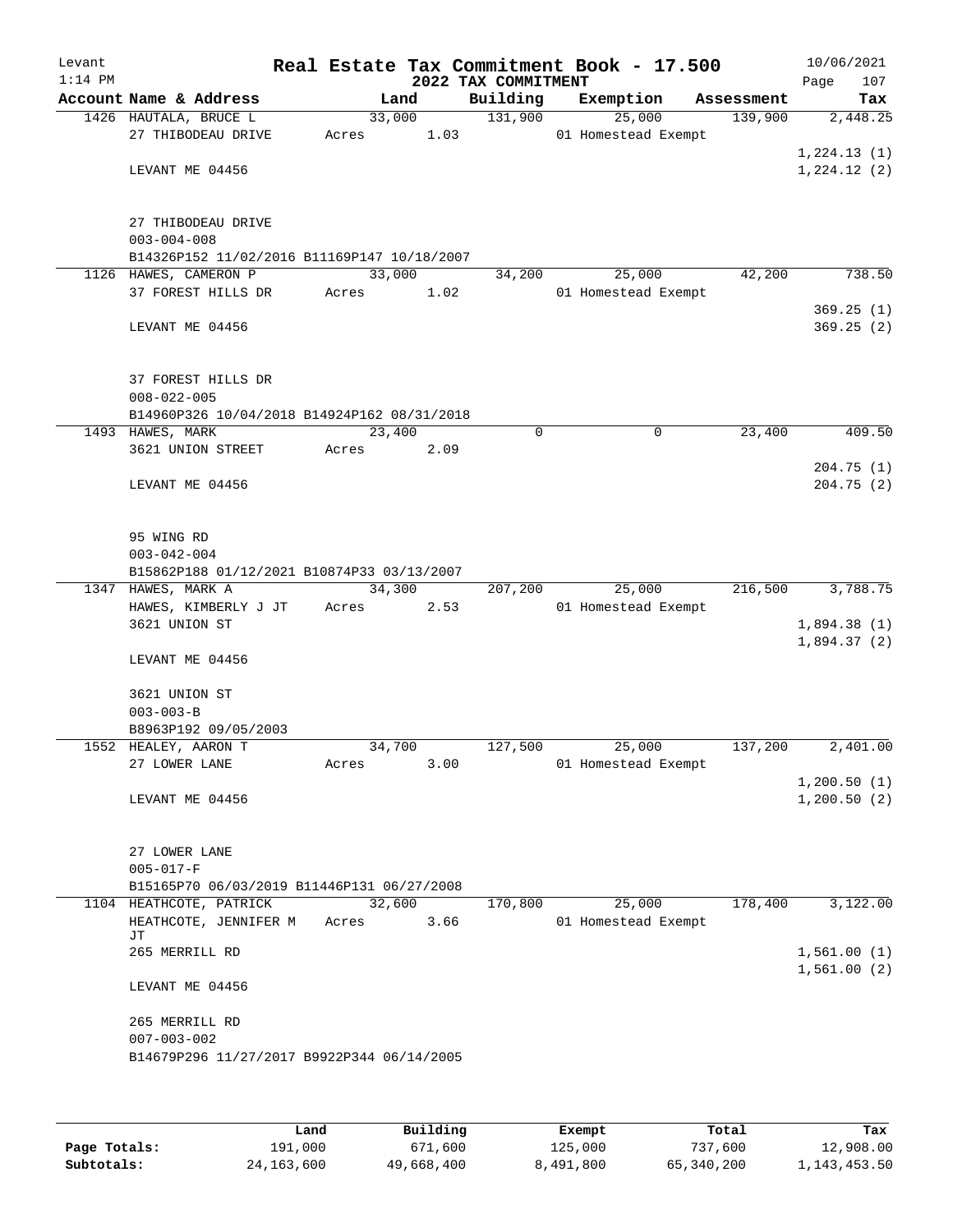| Levant    |                                                               |       |                |                     | Real Estate Tax Commitment Book - 17.500 |            | 10/06/2021                 |
|-----------|---------------------------------------------------------------|-------|----------------|---------------------|------------------------------------------|------------|----------------------------|
| $1:14$ PM |                                                               |       |                | 2022 TAX COMMITMENT |                                          |            | 108<br>Page                |
|           | Account Name & Address                                        |       | Land           | Building<br>47,800  | Exemption<br>$\Omega$                    | Assessment | Tax                        |
|           | 408 HENDERSON, ELEANOR M<br>(PERS REP)<br>ESTATE OF KNOWLTON, | Acres | 30,500<br>2.30 |                     |                                          | 78,300     | 1,370.25                   |
|           | MORRIS R                                                      |       |                |                     |                                          |            |                            |
|           | PO BOX 361                                                    |       |                |                     |                                          |            | 685.13 (1)<br>685.12 (2)   |
|           | LEVANT ME 04456 0361                                          |       |                |                     |                                          |            |                            |
|           | 211 WING RD                                                   |       |                |                     |                                          |            |                            |
|           | $003 - 036$                                                   |       |                |                     |                                          |            |                            |
|           | B9718P167 01/13/2005                                          |       |                |                     |                                          |            |                            |
|           | 1317 HENDERSON, JODY LYNN                                     |       | 36,900         | 47,300              | 25,000                                   | 59,200     | 1,036.00                   |
|           | PO BOX 109                                                    | Acres | 1.51           |                     | 01 Homestead Exempt                      |            |                            |
|           |                                                               |       |                |                     |                                          |            | 518.00(1)                  |
|           | LEVANT ME 04456                                               |       |                |                     |                                          |            | 518.00(2)                  |
|           | 7 STREAM VIEW LANE                                            |       |                |                     |                                          |            |                            |
|           | $003 - 026 - 010$                                             |       |                |                     |                                          |            |                            |
|           | B8364P208                                                     |       |                |                     |                                          |            |                            |
|           | 199 HENDRIX, MICHAEL A JR                                     |       | 34,800         | 120,800             | 25,000                                   | 130,600    | 2,285.50                   |
|           | HENDRIX, KAREN K JT                                           | Acres | 2.68           |                     | 01 Homestead Exempt                      |            |                            |
|           | 297 AVENUE RD                                                 |       |                |                     |                                          |            | 1,142.75(1)<br>1,142.75(2) |
|           | LEVANT ME 04456                                               |       |                |                     |                                          |            |                            |
|           | 297 AVENUE RD                                                 |       |                |                     |                                          |            |                            |
|           | $007 - 057$                                                   |       |                |                     |                                          |            |                            |
|           | B5905P348 07/20/1995                                          |       |                |                     |                                          |            |                            |
|           | 355 HENDSBEE, TIMOTHY D                                       |       | 35,800         | 79,600              | 31,000                                   | 84,400     | 1,477.00                   |
|           | HENDSBEE, KAREN JT                                            | Acres | 4.25           |                     | 01 Homestead Exempt                      |            |                            |
|           | 117 STETSON RD EAST                                           |       |                |                     | 12 WW2+ Veteran Res                      |            | 738.50(1)                  |
|           | LEVANT ME 04456                                               |       |                |                     |                                          |            | 738.50(2)                  |
|           | 117 STETSON RD EAST                                           |       |                |                     |                                          |            |                            |
|           | $008 - 044 - 002$                                             |       |                |                     |                                          |            |                            |
|           | B11756P99 05/06/2009                                          |       |                |                     |                                          |            |                            |
|           | 332 HENNESSEY, PAMELA S                                       |       | 55,100         | 159,800             | 25,000                                   | 189,900    | 3,323.25                   |
|           | WHITING, SHANNON JT                                           | Acres | 23.00          |                     | 01 Homestead Exempt                      |            |                            |
|           | 36 KENDUSKEAG RD                                              |       |                |                     |                                          |            | 1,661.63(1)                |
|           | LEVANT ME 04456 9700                                          |       |                |                     |                                          |            | 1,661.62(2)                |
|           |                                                               |       |                |                     |                                          |            |                            |
|           | 36 KENDUSKEAG RD                                              |       |                |                     |                                          |            |                            |
|           | $011 - 023$                                                   |       |                |                     |                                          |            |                            |
|           | B12659P243 11/18/2011<br>1037 HERBERT, CRAIG W                |       | 34,400         | 141,700             | 25,000                                   | 151,100    | 2,644.25                   |
|           | HERBERT, ASHLEY M JT                                          | Acres | 2.70           |                     | 01 Homestead Exempt                      |            |                            |
|           | 546 AVENUE ROAD                                               |       |                |                     |                                          |            | 1,322.13(1)                |
|           |                                                               |       |                |                     |                                          |            | 1,322.12(2)                |
|           | LEVANT ME 04456                                               |       |                |                     |                                          |            |                            |
|           | 546 AVENUE RD                                                 |       |                |                     |                                          |            |                            |
|           | $009 - 022$                                                   |       |                |                     |                                          |            |                            |
|           | B15134P85 05/02/2019                                          |       |                |                     |                                          |            |                            |
|           |                                                               |       |                |                     |                                          |            |                            |
|           |                                                               | Land  | Building       |                     | Exempt                                   | Total      | Tax                        |

**Page Totals:** 227,500 597,000 131,000 693,500 12,136.25 **Subtotals:** 24,391,100 50,265,400 8,622,800 66,033,700 1,155,589.75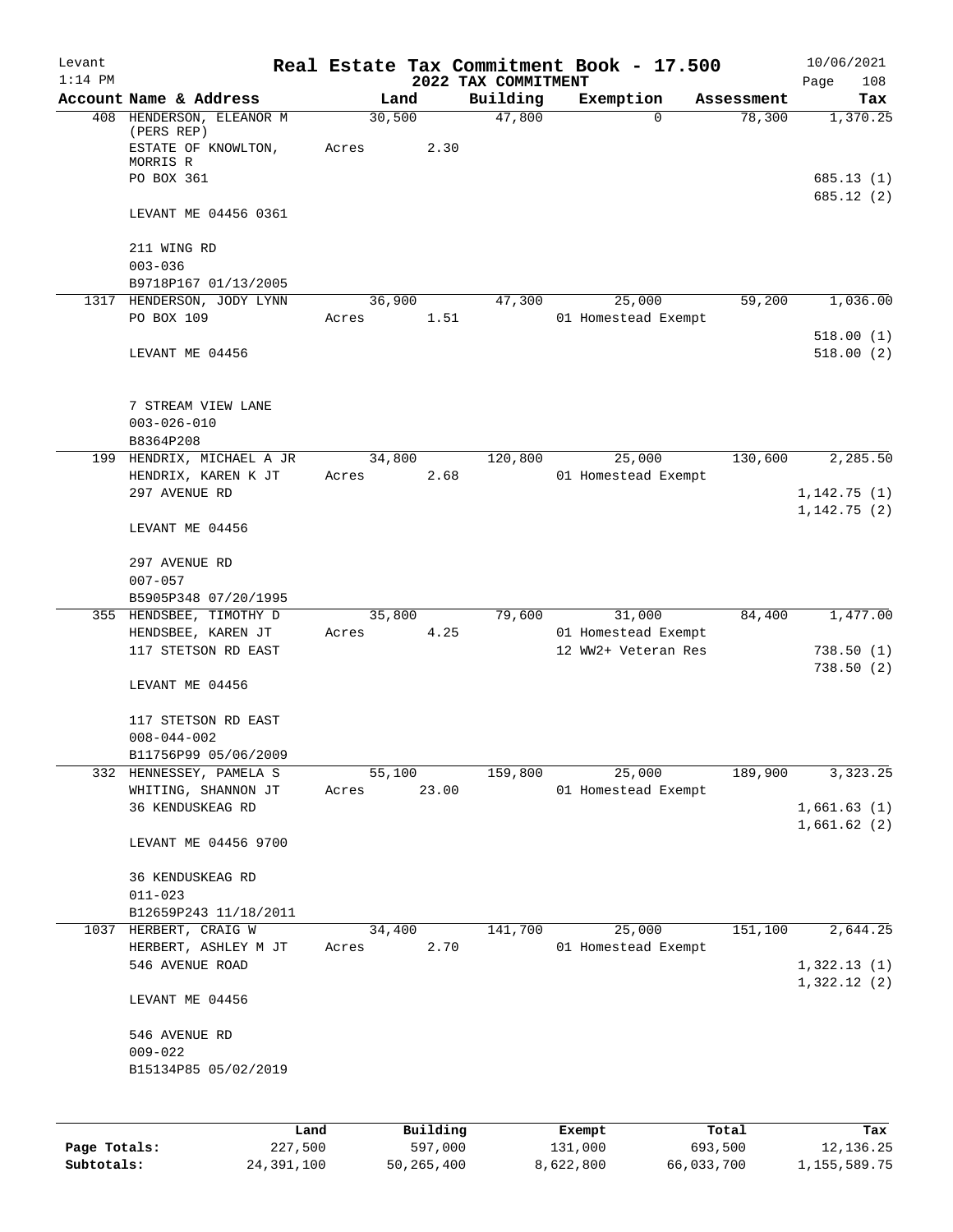| Levant<br>$1:14$ PM |                                                                 |                 |       | 2022 TAX COMMITMENT | Real Estate Tax Commitment Book - 17.500 |            | 10/06/2021<br>109<br>Page           |
|---------------------|-----------------------------------------------------------------|-----------------|-------|---------------------|------------------------------------------|------------|-------------------------------------|
|                     | Account Name & Address                                          |                 | Land  | Building            | Exemption                                | Assessment | Tax                                 |
|                     | 386 HERRICK, RYAN S<br>HERRICK, SARAH MARIE<br>JΤ               | 31,800<br>Acres | 0.91  | 123,300             | $\Omega$                                 | 155,100    | 2,714.25                            |
|                     | 11 HILLARY LANE                                                 |                 |       |                     |                                          |            | 1,357.13(1)<br>1,357.12(2)          |
|                     | LEVANT ME 04456                                                 |                 |       |                     |                                          |            |                                     |
|                     | 11 HILLARY LANE<br>$003 - 026 - 004$                            |                 |       |                     |                                          |            |                                     |
|                     | B15413P33 01/15/2020                                            |                 |       |                     |                                          |            |                                     |
|                     | 244 HEWETT, PETER E<br>HEWETT, DIANE M JT<br>25 LAKE RD         | 33,300<br>Acres | 1.20  | 102,600             | 25,000<br>01 Homestead Exempt            | 110,900    | 1,940.75<br>970.38 (1)<br>970.37(2) |
|                     | LEVANT ME 04435                                                 |                 |       |                     |                                          |            |                                     |
|                     | 25 LAKE RD<br>$011 - 005$                                       |                 |       |                     |                                          |            |                                     |
|                     | B12626P262 10/13/2011                                           |                 |       |                     |                                          |            |                                     |
|                     | 410 HIBBARD, COREY<br>HIBBARD, KIRSTEN A JT                     | 41,700<br>Acres | 49.00 | 179,500             | 25,000<br>01 Homestead Exempt            | 196,200    | 3,433.50                            |
|                     | 112 STETSON ROAD EAST                                           |                 |       |                     |                                          |            | 1,716.75(1)                         |
|                     | LEVANT ME 04456                                                 |                 |       |                     |                                          |            | 1,716.75(2)                         |
|                     | 112 STETSON RD EAST<br>$008 - 043 - 001$                        |                 |       |                     |                                          |            |                                     |
|                     | B11841P135 07/13/2009                                           |                 |       |                     |                                          |            |                                     |
| 299                 | HICKS, JONATHAN P                                               | 37,700          |       | 232,500             | 25,000                                   | 245,200    | 4,291.00                            |
|                     | HICKS, NYLA R JT                                                | Acres           | 5.82  |                     | 01 Homestead Exempt                      |            |                                     |
|                     | 427 STETSON ROAD WEST                                           |                 |       |                     |                                          |            | 2,145.50(1)                         |
|                     | LEVANT ME 04456                                                 |                 |       |                     |                                          |            | 2,145.50(2)                         |
|                     | 427 STETSON RD WEST<br>$007 - 023$                              |                 |       |                     |                                          |            |                                     |
|                     | B11517P1 08/22/2008 B9538P292 08/28/2004 B9516P88<br>08/27/2004 |                 |       |                     |                                          |            |                                     |
|                     | 1354 HICKS, KAREN K                                             |                 | 0     | 38,900              | 0                                        | 38,900     | 680.75                              |
|                     | 11 WILLOWBROOK LANE                                             |                 |       |                     |                                          |            |                                     |
|                     | LEVANT ME 04456                                                 |                 |       |                     |                                          |            | 340.38 (1)<br>340.37 (2)            |
|                     | 11 WILLOWBROOK LANE<br>$001 - 055 - B04$                        |                 |       |                     |                                          |            |                                     |
|                     | 160 HIGGINS, BRYAN S                                            | 42,800          |       | 225,600             | 25,000                                   | 243,400    | 4,259.50                            |
|                     | HIGGINS, JUDITH A JT                                            | Acres           | 10.38 |                     | 01 Homestead Exempt                      |            |                                     |
|                     | 646 TOWN HOUSE RD                                               |                 |       |                     |                                          |            | 2,129.75(1)<br>2,129.75(2)          |
|                     | LEVANT ME 04456                                                 |                 |       |                     |                                          |            |                                     |
|                     | 646 TOWNHOUSE RD                                                |                 |       |                     |                                          |            |                                     |
|                     | $005 - 036 - 003$<br>B7701P73                                   |                 |       |                     |                                          |            |                                     |
|                     |                                                                 |                 |       |                     |                                          |            |                                     |

|              | Land       | Building   | Exempt    | Total      | Tax          |
|--------------|------------|------------|-----------|------------|--------------|
| Page Totals: | 187,300    | 902,400    | 100,000   | 989,700    | 17,319.75    |
| Subtotals:   | 24,578,400 | 51,167,800 | 8,722,800 | 67,023,400 | 1,172,909.50 |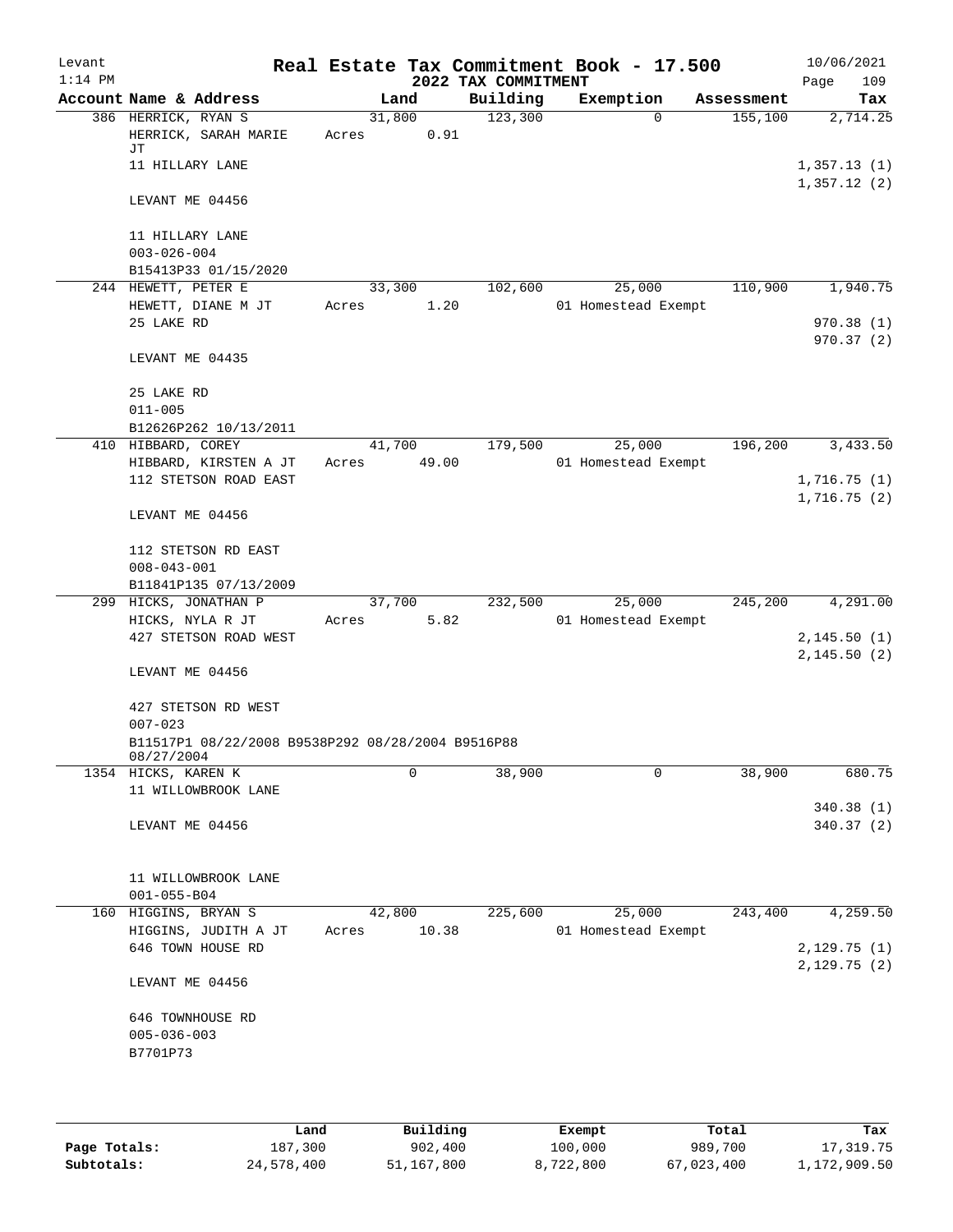| Levant<br>$1:14$ PM |                                     |       |        | 2022 TAX COMMITMENT | Real Estate Tax Commitment Book - 17.500 |            | 10/06/2021<br>110<br>Page  |
|---------------------|-------------------------------------|-------|--------|---------------------|------------------------------------------|------------|----------------------------|
|                     | Account Name & Address              |       | Land   | Building            | Exemption                                | Assessment | Tax                        |
|                     | 381 HIGGINS, DENNIS D               |       | 36,500 | 181,200             | 25,000                                   | 192,700    | 3,372.25                   |
|                     | HIGGINS, KAREN A JT                 | Acres | 1.05   |                     | 01 Homestead Exempt                      |            |                            |
|                     | PO BOX 55                           |       |        |                     |                                          |            | 1,686.13(1)                |
|                     |                                     |       |        |                     |                                          |            | 1,686.12(2)                |
|                     | LEVANT ME 04456                     |       |        |                     |                                          |            |                            |
|                     |                                     |       |        |                     |                                          |            |                            |
|                     | 87 BLACKSTREAM DR                   |       |        |                     |                                          |            |                            |
|                     | $003 - 026 - 055$                   |       |        |                     |                                          |            |                            |
|                     | B6252P247                           |       |        |                     |                                          |            |                            |
|                     | 335 HIGGINS, GLORIA J               |       | 33,500 | 84,300              | 25,000                                   | 92,800     | 1,624.00                   |
|                     | 148 KENDUSKEAG RD                   | Acres | 1.62   |                     | 01 Homestead Exempt                      |            |                            |
|                     |                                     |       |        |                     |                                          |            | 812.00(1)                  |
|                     | LEVANT ME 04456                     |       |        |                     |                                          |            | 812.00 (2)                 |
|                     |                                     |       |        |                     |                                          |            |                            |
|                     |                                     |       |        |                     |                                          |            |                            |
|                     | 148 KENDUSKEAG RD                   |       |        |                     |                                          |            |                            |
|                     | $003 - 011$                         |       |        |                     |                                          |            |                            |
|                     | B5904P253                           |       |        |                     |                                          |            |                            |
|                     | 337 HIGGINS, GLORIA J               |       | 15,400 | 0                   | 0                                        | 15,400     | 269.50                     |
|                     | 148 KENDUSKEAG RD                   | Acres | 6.50   |                     |                                          |            |                            |
|                     |                                     |       |        |                     |                                          |            | 134.75(1)                  |
|                     | LEVANT ME 04456                     |       |        |                     |                                          |            | 134.75(2)                  |
|                     |                                     |       |        |                     |                                          |            |                            |
|                     |                                     |       |        |                     |                                          |            |                            |
|                     |                                     |       |        |                     |                                          |            |                            |
|                     | KENDUSKEAG RD                       |       |        |                     |                                          |            |                            |
|                     | $003 - 013$                         |       |        |                     |                                          |            |                            |
|                     | B5904P253                           |       |        |                     |                                          |            |                            |
|                     | 970 HILDEBRANDT, GARNET M           |       | 33,600 | 38,200              | 31,000                                   | 40,800     | 714.00                     |
|                     | HILDEBRANDT, BARBARA<br><b>JEAN</b> | Acres | 1.65   |                     | 14 WW2+ Veteran Non                      |            |                            |
|                     | 69 FOREST HILLS DR                  |       |        |                     | 01 Homestead Exempt                      |            | 357.00(1)                  |
|                     |                                     |       |        |                     |                                          |            | 357.00(2)                  |
|                     | LEVANT ME 04456                     |       |        |                     |                                          |            |                            |
|                     |                                     |       |        |                     |                                          |            |                            |
|                     | 69 FOREST HILLS DR                  |       |        |                     |                                          |            |                            |
|                     | $008 - 016 - 005$                   |       |        |                     |                                          |            |                            |
|                     |                                     |       |        |                     |                                          |            |                            |
|                     | B15049P7 01/16/2019 B7711P184       |       |        | 45,100              |                                          |            |                            |
|                     | 292 HILLS, MICHAEL                  |       | 0      |                     | 0                                        | 45,100     | 789.25                     |
|                     | HILLS, KATHLEEN                     |       |        |                     |                                          |            |                            |
|                     | 1412 GOLFVIEW DR                    |       |        |                     |                                          |            | 394.63(1)                  |
|                     |                                     |       |        |                     |                                          |            | 394.62 (2)                 |
|                     | DAYTONA BEACH FL 32114              |       |        |                     |                                          |            |                            |
|                     |                                     |       |        |                     |                                          |            |                            |
|                     | 3 WILLOWBROOK LANE                  |       |        |                     |                                          |            |                            |
|                     | $001 - 055 - B02$                   |       |        |                     |                                          |            |                            |
| 489                 | HINCHLIFFE, THOMAS W                |       | 34,000 | 108,700             | 25,000                                   | 117,700    | 2,059.75                   |
|                     | HINCHLIFFE, REBECCA S               | Acres | 1.64   |                     | 01 Homestead Exempt                      |            |                            |
|                     | JТ                                  |       |        |                     |                                          |            |                            |
|                     | 55 LAKE ROAD                        |       |        |                     |                                          |            | 1,029.88(1)<br>1,029.87(2) |
|                     |                                     |       |        |                     |                                          |            |                            |
|                     | LEVANT ME 04456                     |       |        |                     |                                          |            |                            |
|                     |                                     |       |        |                     |                                          |            |                            |
|                     | 55 LAKE RD                          |       |        |                     |                                          |            |                            |
|                     | $011 - 004$                         |       |        |                     |                                          |            |                            |
|                     | B10300P211 02/02/2006               |       |        |                     |                                          |            |                            |
|                     |                                     |       |        |                     |                                          |            |                            |
|                     |                                     |       |        |                     |                                          |            |                            |

|              | Land       | Building   | Exempt    | Total      | Tax          |
|--------------|------------|------------|-----------|------------|--------------|
| Page Totals: | 153,000    | 457,500    | 106,000   | 504,500    | 8,828.75     |
| Subtotals:   | 24,731,400 | 51,625,300 | 8,828,800 | 67,527,900 | 1,181,738.25 |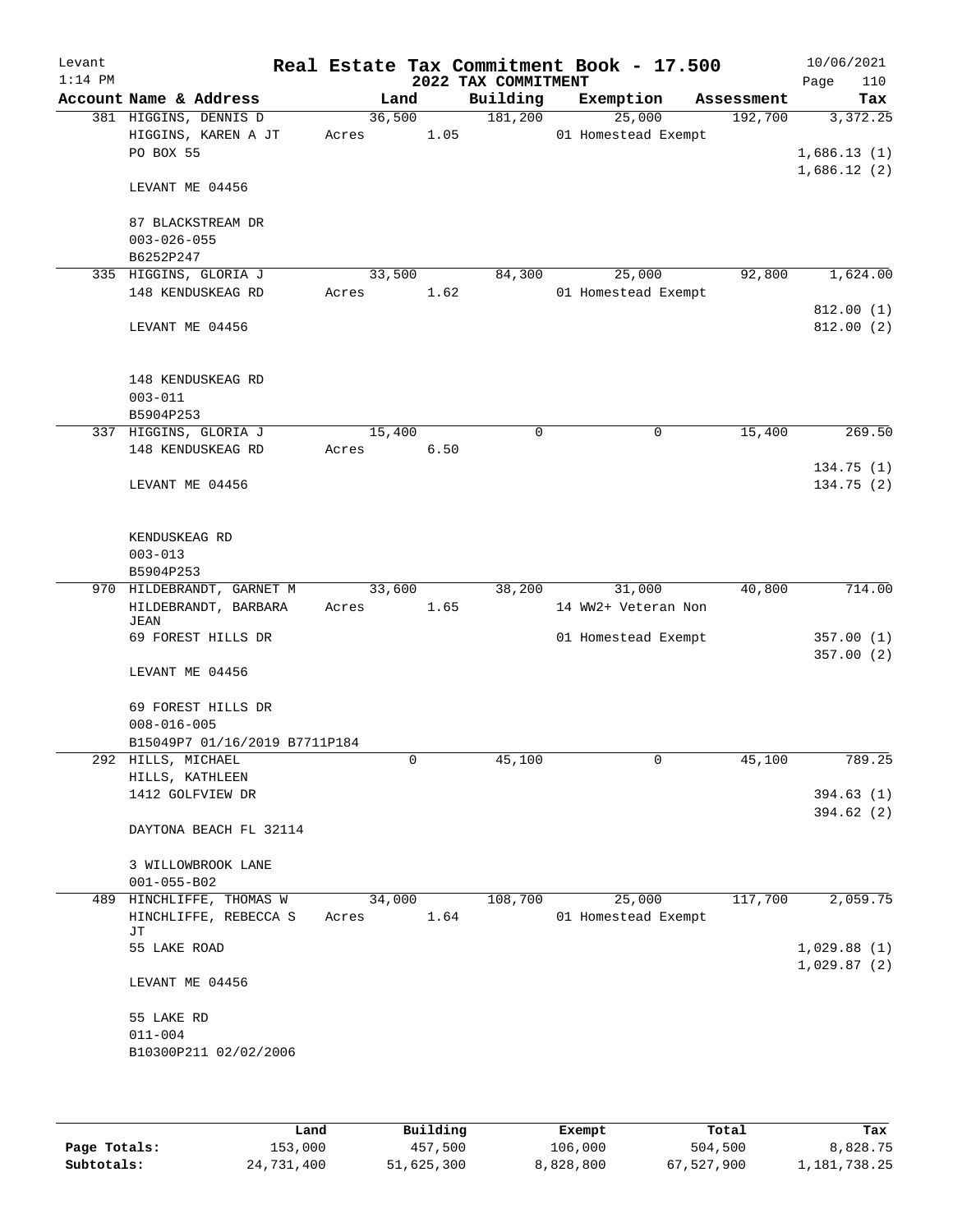| Levant<br>$1:14$ PM |                                                   |        |       | 2022 TAX COMMITMENT | Real Estate Tax Commitment Book - 17.500 |            | 10/06/2021<br>Page<br>111 |
|---------------------|---------------------------------------------------|--------|-------|---------------------|------------------------------------------|------------|---------------------------|
|                     | Account Name & Address                            | Land   |       | Building            | Exemption                                | Assessment | Tax                       |
|                     | 389 HINCKS, CHERYL L                              | 45,000 |       | 9,900               | $\Omega$                                 | 54,900     | 960.75                    |
|                     | 200 GRIFFIN ROAD                                  | Acres  | 20.00 |                     |                                          |            |                           |
|                     |                                                   |        |       |                     |                                          |            | 480.38 (1)                |
|                     | LEVANT ME 04456                                   |        |       |                     |                                          |            | 480.37 (2)                |
|                     |                                                   |        |       |                     |                                          |            |                           |
|                     | 200 GRIFFIN RD                                    |        |       |                     |                                          |            |                           |
|                     | $002 - 036$                                       |        |       |                     |                                          |            |                           |
|                     | B8638P81                                          |        |       |                     |                                          |            |                           |
|                     | 343 HINDS, ROBERT W                               | 33,000 |       | 78,500              | 25,000                                   | 86,500     | 1,513.75                  |
|                     | HINDS, MELINDA J                                  | Acres  | 1.03  |                     | 01 Homestead Exempt                      |            |                           |
|                     | 58 WING RD                                        |        |       |                     |                                          |            | 756.88(1)                 |
|                     |                                                   |        |       |                     |                                          |            | 756.87(2)                 |
|                     | LEVANT ME 04456 9708                              |        |       |                     |                                          |            |                           |
|                     |                                                   |        |       |                     |                                          |            |                           |
|                     | 58 WING RD                                        |        |       |                     |                                          |            |                           |
|                     | $011 - 067$                                       |        |       |                     |                                          |            |                           |
|                     | B3293P206                                         |        |       |                     |                                          |            |                           |
|                     | 1160 HINGHAM HEIGHTS LLC                          | 33,000 |       | 0                   | 0                                        | 33,000     | 577.50                    |
|                     | 344 SMITH ROAD                                    | Acres  | 1.03  |                     |                                          |            |                           |
|                     |                                                   |        |       |                     |                                          |            | 288.75 (1)                |
|                     | HERMON ME 04401                                   |        |       |                     |                                          |            | 288.75(2)                 |
|                     |                                                   |        |       |                     |                                          |            |                           |
|                     |                                                   |        |       |                     |                                          |            |                           |
|                     | 17 SOUTH LEVANT RD                                |        |       |                     |                                          |            |                           |
|                     | $002 - 022 - 003$                                 |        |       |                     |                                          |            |                           |
|                     | B15403P100 01/03/2020<br>1437 HINGHAM HEIGHTS LLC | 34,700 |       | 0                   | $\mathbf 0$                              | 34,700     | 607.25                    |
|                     | 344 SMITH ROAD                                    | Acres  | 3.03  |                     |                                          |            |                           |
|                     |                                                   |        |       |                     |                                          |            | 303.63(1)                 |
|                     | HERMON ME 04401                                   |        |       |                     |                                          |            | 303.62(2)                 |
|                     |                                                   |        |       |                     |                                          |            |                           |
|                     |                                                   |        |       |                     |                                          |            |                           |
|                     | 327 PINE TREE RD                                  |        |       |                     |                                          |            |                           |
|                     | $002 - 071 - A$                                   |        |       |                     |                                          |            |                           |
|                     | B15403P98 01/03/2020                              |        |       |                     |                                          |            |                           |
|                     | 1577 HINGHAM HEIGHTS LLC                          | 33,000 |       | 0                   | $\mathbf 0$                              | 33,000     | 577.50                    |
|                     | 344 SMITH ROAD                                    | Acres  | 1.03  |                     |                                          |            |                           |
|                     |                                                   |        |       |                     |                                          |            | 288.75 (1)                |
|                     | HERMON ME 04401                                   |        |       |                     |                                          |            | 288.75 (2)                |
|                     |                                                   |        |       |                     |                                          |            |                           |
|                     |                                                   |        |       |                     |                                          |            |                           |
|                     | 20 FRANCIS DR                                     |        |       |                     |                                          |            |                           |
|                     | $002 - 022 - 011$                                 |        |       |                     |                                          |            |                           |
|                     | B15403P101 01/03/2020                             |        |       |                     |                                          |            |                           |
|                     | 978 HODGDON, ARTHUR L                             | 33,600 |       | 118,700             | 25,000                                   | 127,300    | 2,227.75                  |
|                     | HODGDON, DONNA JT<br>820 MUDGETT RD               | Acres  | 4.70  |                     | 01 Homestead Exempt                      |            |                           |
|                     |                                                   |        |       |                     |                                          |            | 1, 113.88(1)              |
|                     | LEVANT ME 04456 9710                              |        |       |                     |                                          |            | 1, 113.87(2)              |
|                     |                                                   |        |       |                     |                                          |            |                           |
|                     | 820 MUDGETT RD                                    |        |       |                     |                                          |            |                           |
|                     | $010 - 015 - 002$                                 |        |       |                     |                                          |            |                           |
|                     | B13143P276 04/10/2013                             |        |       |                     |                                          |            |                           |
|                     |                                                   |        |       |                     |                                          |            |                           |
|                     |                                                   |        |       |                     |                                          |            |                           |
|                     |                                                   |        |       |                     |                                          |            |                           |

|              | Land       | Building   | Exempt    | Total      | Tax          |
|--------------|------------|------------|-----------|------------|--------------|
| Page Totals: | 212,300    | 207,100    | 50,000    | 369,400    | 6,464.50     |
| Subtotals:   | 24,943,700 | 51,832,400 | 8,878,800 | 67,897,300 | 1,188,202.75 |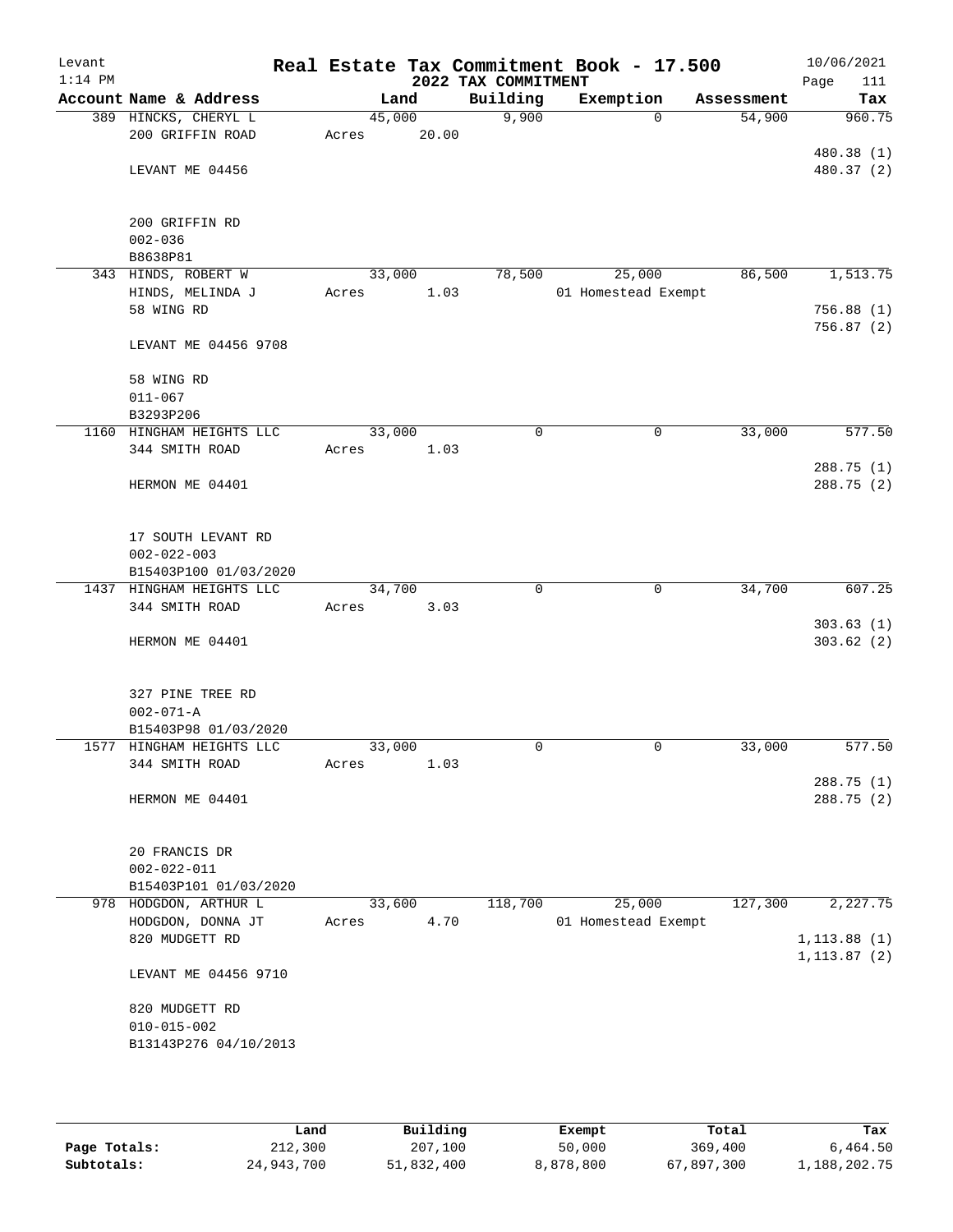| Levant<br>$1:14$ PM |                                                                        |                | 2022 TAX COMMITMENT | Real Estate Tax Commitment Book - 17.500 |            | 10/06/2021<br>Page<br>112 |
|---------------------|------------------------------------------------------------------------|----------------|---------------------|------------------------------------------|------------|---------------------------|
|                     | Account Name & Address                                                 | Land           | Building            | Exemption                                | Assessment | Tax                       |
|                     | 895 HODGDON, TAMMY M                                                   | 30,800         | 13,800              | 25,000                                   | 19,600     | 343.00                    |
|                     | 784 MUDGETT RD                                                         | 1.25<br>Acres  |                     | 01 Homestead Exempt                      |            |                           |
|                     |                                                                        |                |                     |                                          |            | 171.50(1)                 |
|                     | LEVANT ME 04456 9801                                                   |                |                     |                                          |            | 171.50(2)                 |
|                     | 784 MUDGETT RD                                                         |                |                     |                                          |            |                           |
|                     | $010 - 013 - 001$                                                      |                |                     |                                          |            |                           |
|                     | B5142P167                                                              |                |                     |                                          |            |                           |
|                     | 905 HOGAN, MICHELLE T                                                  | 18,200         | 118,800             | 25,000                                   | 112,000    | 1,960.00                  |
|                     | 277 PEARL STREET                                                       | 2.30<br>Acres  |                     | 01 Homestead Exempt                      |            |                           |
|                     | BANGOR ME 04401                                                        |                |                     |                                          |            | 980.00 (1)<br>980.00 (2)  |
|                     |                                                                        |                |                     |                                          |            |                           |
|                     | 66 HEWES RD<br>$002 - 006 - 011$                                       |                |                     |                                          |            |                           |
|                     | B15887P283 02/03/2021 B7353P338                                        |                |                     |                                          |            |                           |
|                     | 787 HOLLINGER, DAVID L                                                 | 20,700         | 0                   | 0                                        | 20,700     | 362.25                    |
|                     | HOLLINGER, JESSICA B<br>JΤ                                             | 17.00<br>Acres |                     |                                          |            |                           |
|                     | 3540 SUTTON DRIVE                                                      |                |                     |                                          |            | 181.13(1)                 |
|                     | HARRISBURG PA 17112                                                    |                |                     |                                          |            | 181.12(2)                 |
|                     | MUDGETT ROAD                                                           |                |                     |                                          |            |                           |
|                     | $009 - 009$<br>B15487P319 04/06/2020 B15457P43 03/04/2020              |                |                     |                                          |            |                           |
|                     | 1440 HOLLOBAUGH, SHAWN C                                               | 33,200         | 162,300             | $\mathbf 0$                              | 195,500    | 3, 421.25                 |
|                     | HOLLOBAUGH, NICOLE M                                                   | 1.18<br>Acres  |                     |                                          |            |                           |
|                     | 319 PINE TREE RD                                                       |                |                     |                                          |            | 1,710.63(1)               |
|                     |                                                                        |                |                     |                                          |            | 1,710.62(2)               |
|                     | LEVANT ME 04456                                                        |                |                     |                                          |            |                           |
|                     | 319 PINE TREE RD                                                       |                |                     |                                          |            |                           |
|                     | $002 - 071 - D$                                                        |                |                     |                                          |            |                           |
|                     | B14989P3 10/31/2018 B14064P89 01/25/2016<br>1590 HOMESTEAD ESTATES LLC | 30,400         | 0                   | 0                                        |            | 532.00                    |
|                     | 344 SMITH ROAD                                                         | 10.26<br>Acres |                     |                                          | 30,400     |                           |
|                     |                                                                        |                |                     |                                          |            | 266.00(1)                 |
|                     | HERMON ME 04401                                                        |                |                     |                                          |            | 266.00(2)                 |
|                     | KENDUSKEAG ROAD                                                        |                |                     |                                          |            |                           |
|                     | $011 - 033 - B$                                                        |                |                     |                                          |            |                           |
|                     | B15968P219 04/07/2021 B15403P110 01/03/2020                            |                |                     |                                          |            |                           |
|                     | 1654 HOMESTEAD ESTATES LLC                                             | 22,900         | $\Omega$            | $\Omega$                                 | 22,900     | 400.75                    |
|                     | 344 SMITH ROAD                                                         | Acres<br>1.43  |                     |                                          |            |                           |
|                     |                                                                        |                |                     |                                          |            | 200.38(1)                 |
|                     | HERMON ME 04401                                                        |                |                     |                                          |            | 200.37(2)                 |
|                     | WING RD                                                                |                |                     |                                          |            |                           |
|                     | $003 - 034 - 010$                                                      |                |                     |                                          |            |                           |
|                     | B16119P180 07/23/2021 B15403P112 01/03/2020                            |                |                     |                                          |            |                           |
|                     |                                                                        |                |                     |                                          |            |                           |
|                     |                                                                        |                |                     |                                          |            |                           |

|              | Land       | Building     | Exempt    | Total      | Tax          |
|--------------|------------|--------------|-----------|------------|--------------|
| Page Totals: | 156,200    | 294,900      | 50,000    | 401,100    | 7,019.25     |
| Subtotals:   | 25,099,900 | 52, 127, 300 | 8,928,800 | 68,298,400 | 1,195,222.00 |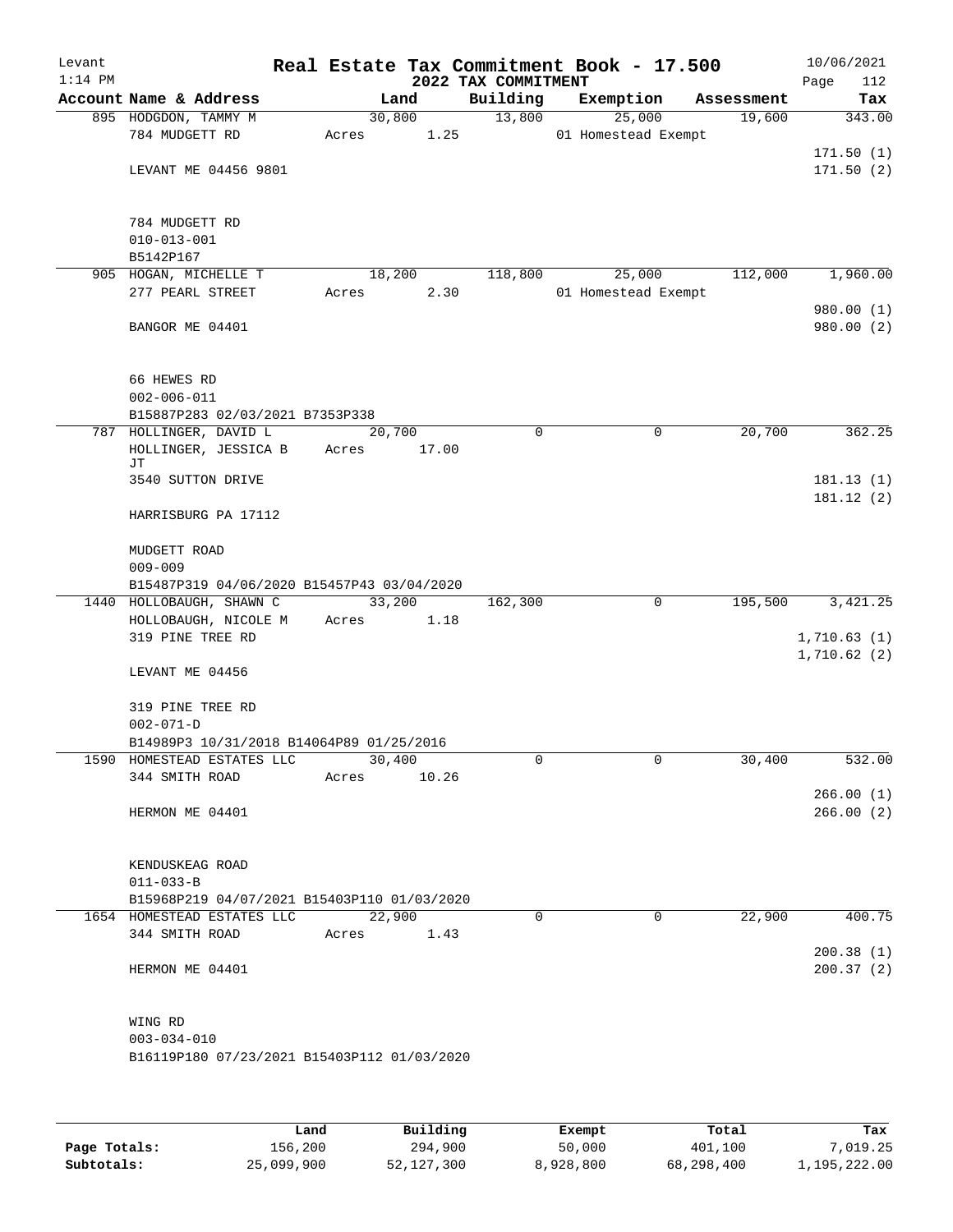| Levant<br>$1:14$ PM |                                             |       |        | 2022 TAX COMMITMENT | Real Estate Tax Commitment Book - 17.500 |            | 10/06/2021<br>Page<br>113 |
|---------------------|---------------------------------------------|-------|--------|---------------------|------------------------------------------|------------|---------------------------|
|                     | Account Name & Address                      |       | Land   | Building            | Exemption                                | Assessment | Tax                       |
|                     | 1655 HOMESTEAD ESTATES LLC                  |       | 23,400 | $\mathsf{O}$        | $\Omega$                                 | 23,400     | 409.50                    |
|                     | 344 SMITH ROAD                              | Acres | 2.05   |                     |                                          |            |                           |
|                     | HERMON ME 04401                             |       |        |                     |                                          |            | 204.75 (1)<br>204.75(2)   |
|                     |                                             |       |        |                     |                                          |            |                           |
|                     |                                             |       |        |                     |                                          |            |                           |
|                     | HARVEY LANE (OFF WING)                      |       |        |                     |                                          |            |                           |
|                     | $003 - 034 - 011$<br>B16119P180 07/23/2020  |       |        |                     |                                          |            |                           |
|                     | 1656 HOMESTEAD ESTATES LLC                  |       | 30,200 | $\mathbf 0$         | $\mathbf 0$                              | 30,200     | 528.50                    |
|                     | 344 SMITH ROAD                              | Acres | 10.05  |                     |                                          |            |                           |
|                     |                                             |       |        |                     |                                          |            | 264.25(1)                 |
|                     | HERMON ME 04401                             |       |        |                     |                                          |            | 264.25(2)                 |
|                     |                                             |       |        |                     |                                          |            |                           |
|                     | WING RD                                     |       |        |                     |                                          |            |                           |
|                     | $003 - 034 - 012$                           |       |        |                     |                                          |            |                           |
|                     | B16119P204 07/23/2021 B15403P112 01/03/2020 |       |        |                     |                                          |            |                           |
|                     | 1663 HOMESTEAD ESTATES LLC                  |       | 22,500 | 0                   | 0                                        | 22,500     | 393.75                    |
|                     | 344 SMITH ROAD                              | Acres | 1.00   |                     |                                          |            |                           |
|                     |                                             |       |        |                     |                                          |            | 196.88(1)                 |
|                     | HERMON ME 04401                             |       |        |                     |                                          |            | 196.87 (2)                |
|                     |                                             |       |        |                     |                                          |            |                           |
|                     | PINE TREE RD                                |       |        |                     |                                          |            |                           |
|                     | $002 - 013 - 002 - 001$                     |       |        |                     |                                          |            |                           |
|                     | B15403P107 01/03/2020                       |       |        |                     |                                          |            |                           |
|                     | 1668 HOMESTEAD ESTATES LLC                  |       | 23,600 | $\Omega$            | 0                                        | 23,600     | 413.00                    |
|                     | 344 SMITH ROAD                              | Acres | 2.29   |                     |                                          |            |                           |
|                     |                                             |       |        |                     |                                          |            | 206.50(1)                 |
|                     | HERMON ME 04401                             |       |        |                     |                                          |            | 206.50(2)                 |
|                     |                                             |       |        |                     |                                          |            |                           |
|                     | PINE TREE RD                                |       |        |                     |                                          |            |                           |
|                     | $002 - 013 - 002 - 006$                     |       |        |                     |                                          |            |                           |
|                     | B15403P107 01/03/2020                       |       |        |                     |                                          |            |                           |
|                     | 1324 HOOD, TROY P                           |       | 34,200 | 124,200             | 25,000                                   | 133,400    | 2,334.50                  |
|                     | HOOD, ANITA A JT<br>109 STETSON ROAD WEST   | Acres | 2.40   |                     | 01 Homestead Exempt                      |            | 1, 167.25(1)              |
|                     |                                             |       |        |                     |                                          |            | 1,167.25(2)               |
|                     | LEVANT ME 04456                             |       |        |                     |                                          |            |                           |
|                     |                                             |       |        |                     |                                          |            |                           |
|                     | 109 STETSON RD WEST<br>$007 - 037 - 009$    |       |        |                     |                                          |            |                           |
|                     | B12935P337 09/05/2012                       |       |        |                     |                                          |            |                           |
|                     | 1247 HOOD, TROY P                           |       | 70,800 | 0                   | 0                                        | 70,800     | 1,239.00                  |
|                     | HOOD, ANITA A                               | Acres | 61.00  |                     |                                          |            |                           |
|                     | PO BOX 374                                  |       |        |                     |                                          |            | 619.50(1)                 |
|                     |                                             |       |        |                     |                                          |            | 619.50(2)                 |
|                     | LEVANT ME 04456                             |       |        |                     |                                          |            |                           |
|                     | AVENUE RD                                   |       |        |                     |                                          |            |                           |
|                     | $007 - 037 - 006$                           |       |        |                     |                                          |            |                           |
|                     | B15031P70 12/20/2018                        |       |        |                     |                                          |            |                           |
|                     |                                             |       |        |                     |                                          |            |                           |
|                     |                                             |       |        |                     |                                          |            |                           |
|                     |                                             |       |        |                     |                                          |            |                           |

|              | Land       | Building   | Exempt    | Total      | Tax          |
|--------------|------------|------------|-----------|------------|--------------|
| Page Totals: | 204,700    | 124,200    | 25,000    | 303,900    | 5,318.25     |
| Subtotals:   | 25,304,600 | 52,251,500 | 8,953,800 | 68,602,300 | 1,200,540.25 |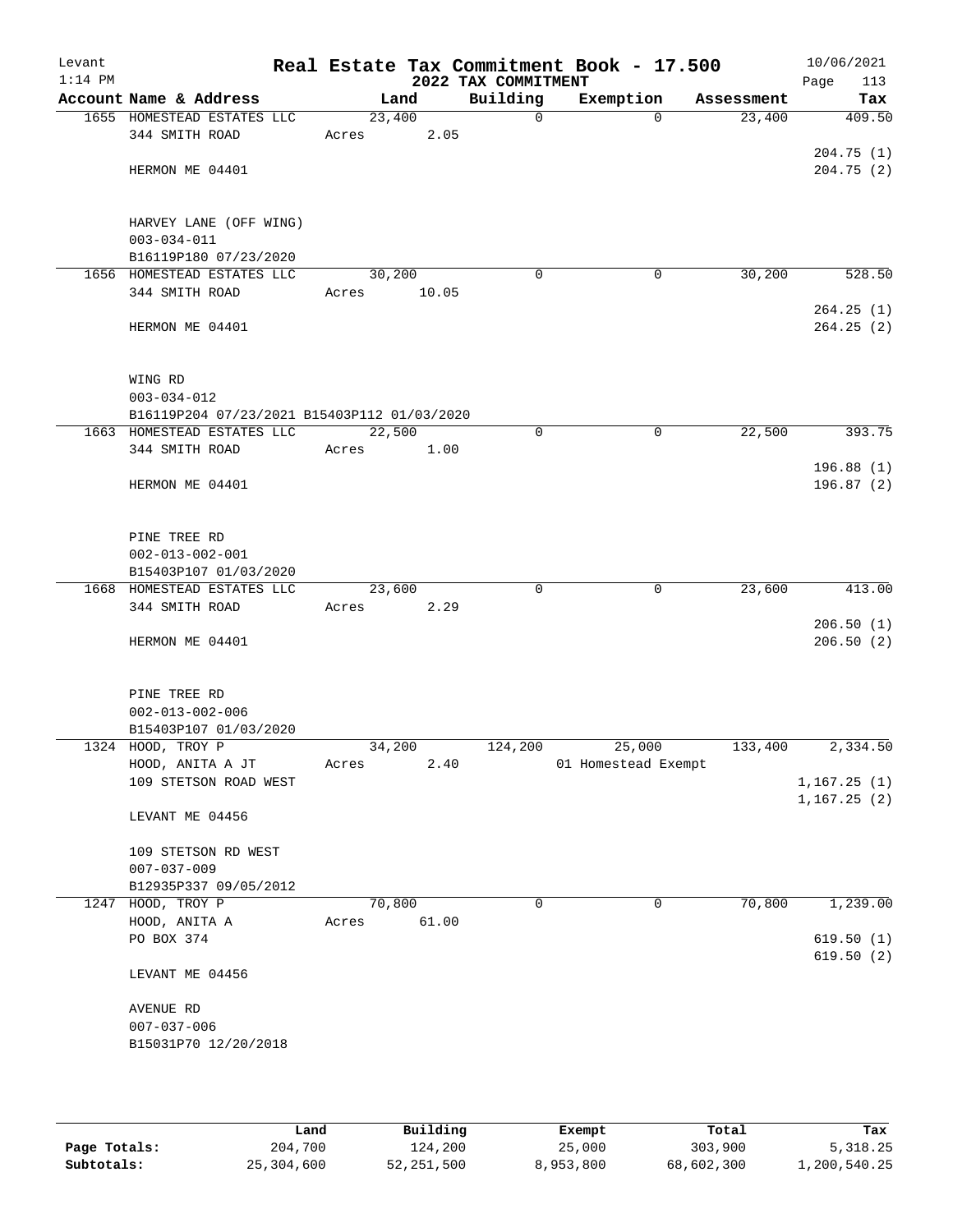| Levant<br>$1:14$ PM |                                             |                 |       | 2022 TAX COMMITMENT | Real Estate Tax Commitment Book - 17.500 |            | 10/06/2021<br>Page<br>114  |
|---------------------|---------------------------------------------|-----------------|-------|---------------------|------------------------------------------|------------|----------------------------|
|                     | Account Name & Address                      |                 | Land  | Building            | Exemption                                | Assessment | Tax                        |
|                     | 115 HORNYAK, PAULA M                        | 36,500          |       | 75,200              | 25,000                                   | 86,700     | 1,517.25                   |
|                     | HORNYAK, TROY A TC                          | Acres           | 5.10  |                     | 01 Homestead Exempt                      |            |                            |
|                     | PO BOX 3                                    |                 |       |                     |                                          |            | 758.63(1)<br>758.62(2)     |
|                     | LEVANT ME 04456                             |                 |       |                     |                                          |            |                            |
|                     | 277 STETSON RD WEST                         |                 |       |                     |                                          |            |                            |
|                     | $007 - 027 - 002$                           |                 |       |                     |                                          |            |                            |
|                     | B9368P277 05/28/2004                        |                 |       |                     |                                          |            |                            |
| 1409                | HORTON, GARY P                              | 33,000          |       | 113,900             | 25,000                                   | 121,900    | 2,133.25                   |
|                     | HORTON, KATHLYN P JT                        | Acres           | 1.01  |                     | 01 Homestead Exempt                      |            |                            |
|                     | 18 LEVANT HEIGHTS DR                        |                 |       |                     |                                          |            | 1,066.63(1)<br>1,066.62(2) |
|                     | LEVANT ME 04456                             |                 |       |                     |                                          |            |                            |
|                     | 18 LEVANT HEIGHTS DR                        |                 |       |                     |                                          |            |                            |
|                     | $007 - 074$                                 |                 |       |                     |                                          |            |                            |
|                     | B14627P71 10/03/2017                        |                 |       | 117,900             |                                          | 132,800    |                            |
|                     | 352 HOUSE, ERNEST E<br>125 HODGDON RD       | 45,900<br>Acres | 5.88  |                     | 31,000<br>01 Homestead Exempt            |            | 2,324.00                   |
|                     |                                             |                 |       |                     | 12 WW2+ Veteran Res                      |            | 1,162.00(1)                |
|                     | LEVANT ME 04456                             |                 |       |                     |                                          |            | 1,162.00(2)                |
|                     |                                             |                 |       |                     |                                          |            |                            |
|                     | 121 HODGDON RD                              |                 |       |                     |                                          |            |                            |
|                     | $005 - 012 - 005$                           |                 |       |                     |                                          |            |                            |
|                     | B7607P15 B6187P1<br>964 HOUSTON, SAMUEL N   | 34,400          |       | 61,200              | 25,000                                   | 70,600     | 1,235.50                   |
|                     | HOUSTON, JUDITH A                           | Acres           | 2.70  |                     | 01 Homestead Exempt                      |            |                            |
|                     | PO BOX 153                                  |                 |       |                     |                                          |            | 617.75(1)                  |
|                     |                                             |                 |       |                     |                                          |            | 617.75(2)                  |
|                     | LEVANT ME 04456                             |                 |       |                     |                                          |            |                            |
|                     | 96 KENDUSKEAG RD                            |                 |       |                     |                                          |            |                            |
|                     | $011 - 023 - 006$                           |                 |       |                     |                                          |            |                            |
|                     | B14806P212 05/10/2018                       |                 |       |                     |                                          |            |                            |
|                     | 214 HOWARD, RICKY                           | 33,500          |       | 14,300              | 0                                        | 47,800     | 836.50                     |
|                     | 650 STETSON ROAD                            | Acres           | 1.60  |                     |                                          |            |                            |
|                     |                                             |                 |       |                     |                                          |            | 418.25(1)                  |
|                     | KENDUSKEAG ME 04450                         |                 |       |                     |                                          |            | 418.25(2)                  |
|                     | 102 KENDUSKEAG RD                           |                 |       |                     |                                          |            |                            |
|                     | $011 - 023 - 003$                           |                 |       |                     |                                          |            |                            |
|                     | B16036P135 05/25/2021 B14096P199 03/10/2016 |                 |       |                     |                                          |            |                            |
|                     | 700 HTP INVESTMENTS INC                     | 43,400          |       | 1,000               | 0                                        | 44,400     | 777.00                     |
|                     | 120 RICE STREET                             | Acres           | 22.00 |                     |                                          |            | 388.50(1)                  |
|                     | BANGOR ME 04401                             |                 |       |                     |                                          |            | 388.50 (2)                 |
|                     |                                             |                 |       |                     |                                          |            |                            |
|                     | 72 SAWYER RD                                |                 |       |                     |                                          |            |                            |
|                     | $003 - 016 - 001$                           |                 |       |                     |                                          |            |                            |
|                     | B15083P10 03/05/2019                        |                 |       |                     |                                          |            |                            |
|                     |                                             |                 |       |                     |                                          |            |                            |

|              | Land       | Building   | Exempt    | Total      | Tax          |
|--------------|------------|------------|-----------|------------|--------------|
| Page Totals: | 226,700    | 383,500    | 106,000   | 504,200    | 8,823.50     |
| Subtotals:   | 25,531,300 | 52,635,000 | 9,059,800 | 69,106,500 | 1,209,363.75 |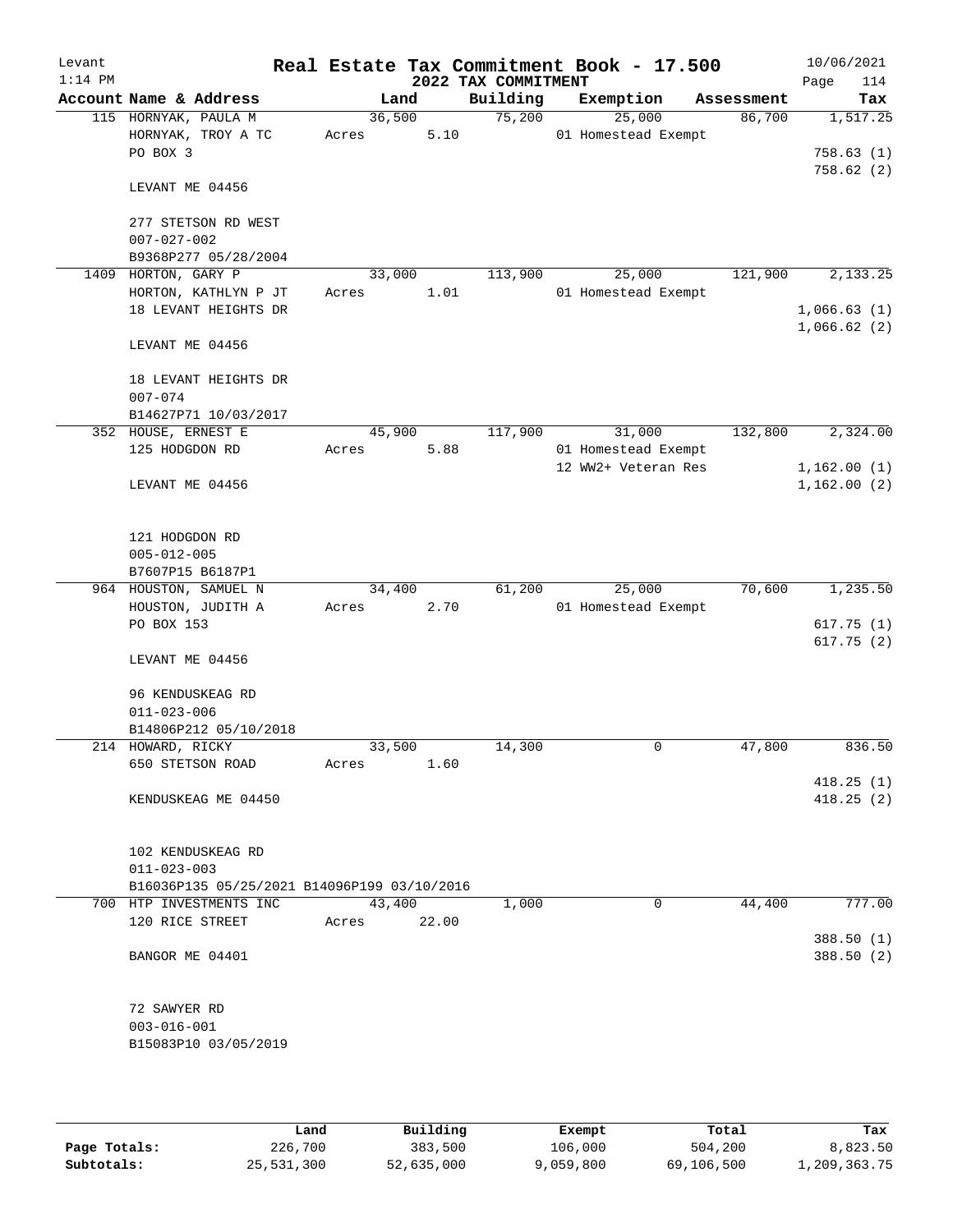| Levant<br>$1:14$ PM |                                         |        |      | 2022 TAX COMMITMENT | Real Estate Tax Commitment Book - 17.500 |            | 10/06/2021<br>Page<br>115 |
|---------------------|-----------------------------------------|--------|------|---------------------|------------------------------------------|------------|---------------------------|
|                     | Account Name & Address                  | Land   |      | Building            | Exemption                                | Assessment | Tax                       |
|                     | 1587 HTP INVESTMENTS INC                | 40,000 |      | 79,100              | $\Omega$                                 | 119,100    | 2,084.25                  |
|                     | 120 RICE STREET                         | Acres  | 2.25 |                     |                                          |            |                           |
|                     |                                         |        |      |                     |                                          |            | 1,042.13(1)               |
|                     | BANGOR ME 04401                         |        |      |                     |                                          |            | 1,042.12(2)               |
|                     |                                         |        |      |                     |                                          |            |                           |
|                     |                                         |        |      |                     |                                          |            |                           |
|                     | 3 A MAKAYLA LANE                        |        |      |                     |                                          |            |                           |
|                     | $006 - 001 - 008$                       |        |      |                     |                                          |            |                           |
|                     | B12354P234 12/20/2010                   |        |      |                     |                                          |            |                           |
|                     | 1402 HUGHES, JOHANNA                    | 33,000 |      | 104,900             | 25,000                                   | 112,900    | 1,975.75                  |
|                     | 51 LEVANT HEIGHTS                       | Acres  | 1.00 |                     | 01 Homestead Exempt                      |            |                           |
|                     |                                         |        |      |                     |                                          |            | 987.88 (1)                |
|                     | LEVANT ME 04456                         |        |      |                     |                                          |            | 987.87 (2)                |
|                     |                                         |        |      |                     |                                          |            |                           |
|                     | 51 LEVANT HEIGHTS DR                    |        |      |                     |                                          |            |                           |
|                     | $007 - 067$                             |        |      |                     |                                          |            |                           |
|                     | B10220P101 11/30/2005                   |        |      |                     |                                          |            |                           |
|                     | 356 HUGHES, KIMBERLY L                  | 37,000 |      | 45,500              | 25,000                                   | 57,500     | 1,006.25                  |
|                     | PO BOX 56                               | Acres  | 3.50 |                     | 01 Homestead Exempt                      |            |                           |
|                     |                                         |        |      |                     |                                          |            | 503.13(1)                 |
|                     | LEVANT ME 04456                         |        |      |                     |                                          |            | 503.12(2)                 |
|                     |                                         |        |      |                     |                                          |            |                           |
|                     |                                         |        |      |                     |                                          |            |                           |
|                     | 5 STETSON RD WEST                       |        |      |                     |                                          |            |                           |
|                     | $007 - 040$                             |        |      |                     |                                          |            |                           |
|                     | B9861P93 05/11/2005 B5418P15 08/31/1993 |        |      |                     |                                          |            |                           |
|                     | 1170 HUGHES, PETER E III                | 34,200 |      | 42,300              | 29,000                                   | 47,500     | 831.25                    |
|                     | 34 FRANCIS DR                           | Acres  | 2.40 |                     | 01 Homestead Exempt                      |            |                           |
|                     |                                         |        |      |                     | 30 Blind                                 |            | 415.63(1)                 |
|                     | LEVANT ME 04456 0166                    |        |      |                     |                                          |            | 415.62(2)                 |
|                     |                                         |        |      |                     |                                          |            |                           |
|                     |                                         |        |      |                     |                                          |            |                           |
|                     | 34 FRANCIS DR                           |        |      |                     |                                          |            |                           |
|                     | $002 - 022 - 013$                       |        |      |                     |                                          |            |                           |
|                     | B9462P272                               |        |      |                     |                                          |            |                           |
|                     | 357 HUNGRY HOLLOW 76ERS                 | 16,800 |      | 36,800              | 0                                        | 53,600     | 938.00                    |
|                     |                                         | Acres  | 0.50 |                     |                                          |            |                           |
|                     | LEVANT ME 04456 9722                    |        |      |                     |                                          |            | 469.00(1)                 |
|                     | P.O. BOX 172                            |        |      |                     |                                          |            | 469.00 (2)                |
|                     |                                         |        |      |                     |                                          |            |                           |
|                     |                                         |        |      |                     |                                          |            |                           |
|                     | 41 CLUBHOUSE RD<br>$004 - 029 - 001$    |        |      |                     |                                          |            |                           |
|                     | B2759P41                                |        |      |                     |                                          |            |                           |
|                     | 113 HURD, MALESA                        | 34,900 |      | 139,700             | 25,000                                   | 149,600    | 2,618.00                  |
|                     | HURD, GARRETT JT                        | Acres  | 3.20 |                     | 01 Homestead Exempt                      |            |                           |
|                     | 178 SOUTH LEVANT ROAD                   |        |      |                     |                                          |            | 1,309.00(1)               |
|                     |                                         |        |      |                     |                                          |            | 1,309.00(2)               |
|                     | LEVANT ME 04456                         |        |      |                     |                                          |            |                           |
|                     |                                         |        |      |                     |                                          |            |                           |
|                     | 178 SOUTH LEVANT RD                     |        |      |                     |                                          |            |                           |
|                     | $002 - 018 - 003$                       |        |      |                     |                                          |            |                           |
|                     | B14490P20 05/22/2017                    |        |      |                     |                                          |            |                           |
|                     |                                         |        |      |                     |                                          |            |                           |
|                     |                                         |        |      |                     |                                          |            |                           |
|                     |                                         |        |      |                     |                                          |            |                           |

|              | Land       | Building   | Exempt    | Total      | Tax          |
|--------------|------------|------------|-----------|------------|--------------|
| Page Totals: | 195,900    | 448,300    | 104,000   | 540,200    | 9,453.50     |
| Subtotals:   | 25,727,200 | 53,083,300 | 9,163,800 | 69,646,700 | 1,218,817.25 |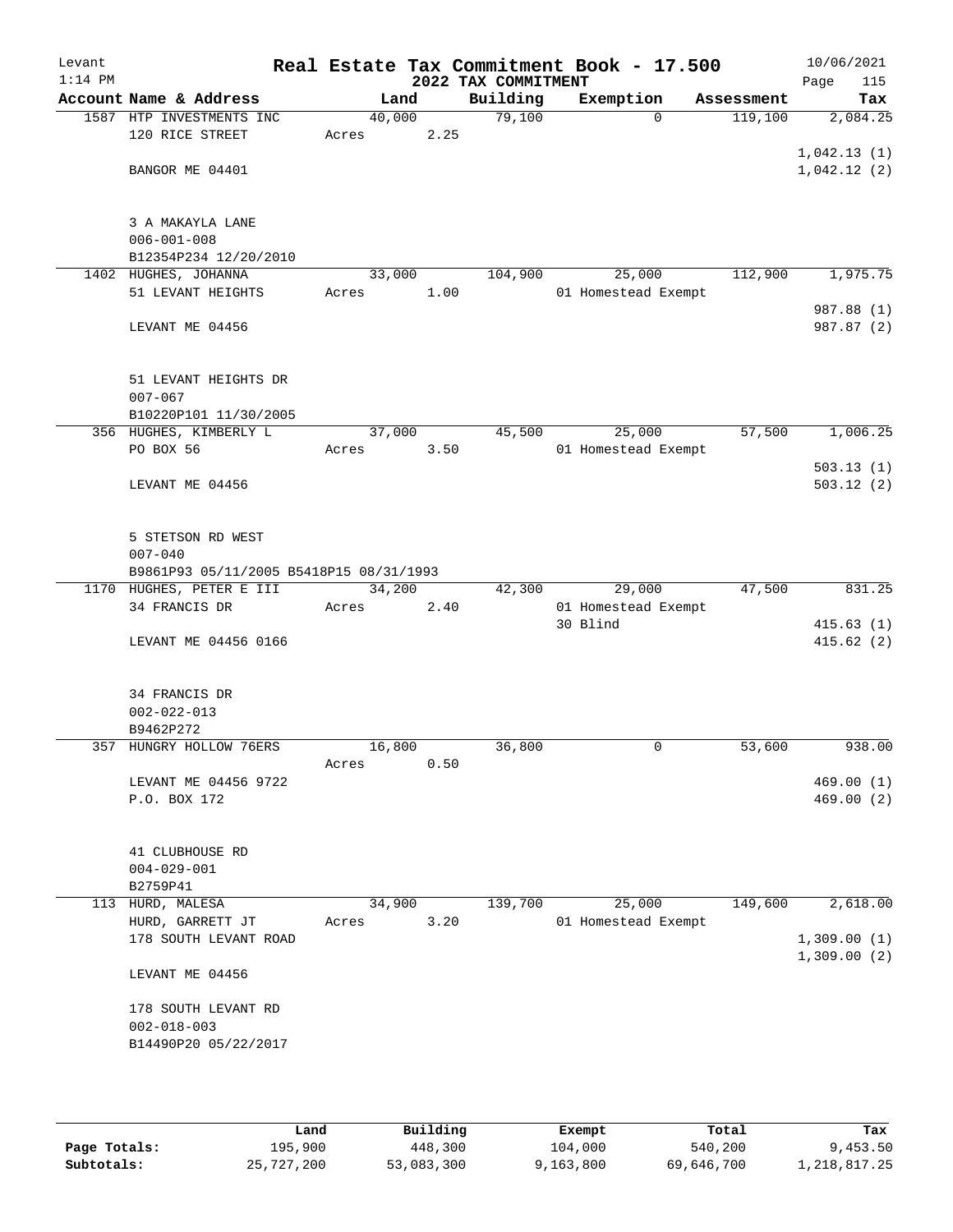| Levant<br>$1:14$ PM |                                                                    |                 |       | 2022 TAX COMMITMENT | Real Estate Tax Commitment Book - 17.500 |            | 10/06/2021<br>116<br>Page |
|---------------------|--------------------------------------------------------------------|-----------------|-------|---------------------|------------------------------------------|------------|---------------------------|
|                     | Account Name & Address                                             |                 | Land  | Building            | Exemption                                | Assessment | Tax                       |
|                     | 358 HUSTUS, DANIEL P<br>HUSTUS, SHIRLEY ANN JT<br>874 HORSEBACK RD | 34,700<br>Acres | 3.00  | 54,800              | 25,000<br>01 Homestead Exempt            | 64,500     | 1,128.75<br>564.38(1)     |
|                     | LEVANT ME 04456                                                    |                 |       |                     |                                          |            | 564.37(2)                 |
|                     | 874 HORSEBACK RD                                                   |                 |       |                     |                                          |            |                           |
|                     | $001 - 033 - 001$<br>B6278P101                                     |                 |       |                     |                                          |            |                           |
|                     | 1382 HYATT, ROBERT L                                               | 22,100          |       | 74,300              | 25,000                                   | 71,400     | 1,249.50                  |
|                     | HYATT, SANDRA M JT                                                 | Acres           | 3.53  |                     | 01 Homestead Exempt                      |            |                           |
|                     | 42 HAWKS VIEW LANE                                                 |                 |       |                     |                                          |            | 624.75 (1)<br>624.75 (2)  |
|                     | LEVANT ME 04456                                                    |                 |       |                     |                                          |            |                           |
|                     | 42 HAWKS VIEW LANE<br>$007 - 012 - A$                              |                 |       |                     |                                          |            |                           |
|                     | B10456P313 05/30/2006                                              |                 |       |                     |                                          |            |                           |
|                     | 1187 IACOBELLI, FRANK                                              | 37,700          |       | 44,400              | 25,000                                   | 57,100     | 999.25                    |
|                     | IACOBELLI, LANETTE                                                 | Acres           | 10.00 |                     | 01 Homestead Exempt                      |            |                           |
|                     | 19 DEER RIDGE LANE                                                 |                 |       |                     |                                          |            | 499.63 (1)                |
|                     | LEVANT ME 04456                                                    |                 |       |                     |                                          |            | 499.62 (2)                |
|                     | 19 DEER RIDGE LANE                                                 |                 |       |                     |                                          |            |                           |
|                     | $007 - 027 - 010$<br>B14924P65 08/31/2018                          |                 |       |                     |                                          |            |                           |
|                     | 1055 IBRAHEM, MOHAMMED                                             | 22,600          |       | $\mathbf 0$         | $\mathbf 0$                              | 22,600     | 395.50                    |
|                     | PO BOX 552                                                         | Acres           | 1.10  |                     |                                          |            |                           |
|                     |                                                                    |                 |       |                     |                                          |            | 197.75(1)                 |
|                     | ORONO ME 04473                                                     |                 |       |                     |                                          |            | 197.75 (2)                |
|                     | UNION ST                                                           |                 |       |                     |                                          |            |                           |
|                     | $003 - 026 - 011$                                                  |                 |       |                     |                                          |            |                           |
|                     | B13982P299 10/13/2015 B7496P253<br>297 INNIS, JAMES R              |                 |       | 0                   | $\mathbf 0$                              | 19,800     | 346.50                    |
|                     | 52 KELLEY ROAD                                                     | 19,800<br>Acres | 2.00  |                     |                                          |            |                           |
|                     |                                                                    |                 |       |                     |                                          |            | 173.25(1)                 |
|                     | GLENBURN ME 04401                                                  |                 |       |                     |                                          |            | 173.25(2)                 |
|                     | SAWYER RD                                                          |                 |       |                     |                                          |            |                           |
|                     | $003 - 016 - 003$                                                  |                 |       |                     |                                          |            |                           |
|                     | B12398P189 02/02/2011                                              |                 |       |                     |                                          |            |                           |
|                     | 592 IRELAND, DARRICK A                                             | 30,500          |       | 70,900              | 25,000                                   | 76,400     | 1,337.00                  |
|                     | 244 MERRILL RD                                                     | Acres           | 1.03  |                     | 01 Homestead Exempt                      |            |                           |
|                     | LEVANT ME 04456                                                    |                 |       |                     |                                          |            | 668.50 (1)<br>668.50 (2)  |
|                     | 244 MERRILL RD                                                     |                 |       |                     |                                          |            |                           |
|                     | $007 - 001 - 002$<br>B5882P194                                     |                 |       |                     |                                          |            |                           |
|                     |                                                                    |                 |       |                     |                                          |            |                           |

|              | Land       | Building   | Exempt    | Total      | Tax          |
|--------------|------------|------------|-----------|------------|--------------|
| Page Totals: | 167,400    | 244,400    | 100,000   | 311,800    | 5,456.50     |
| Subtotals:   | 25,894,600 | 53,327,700 | 9,263,800 | 69,958,500 | 1,224,273.75 |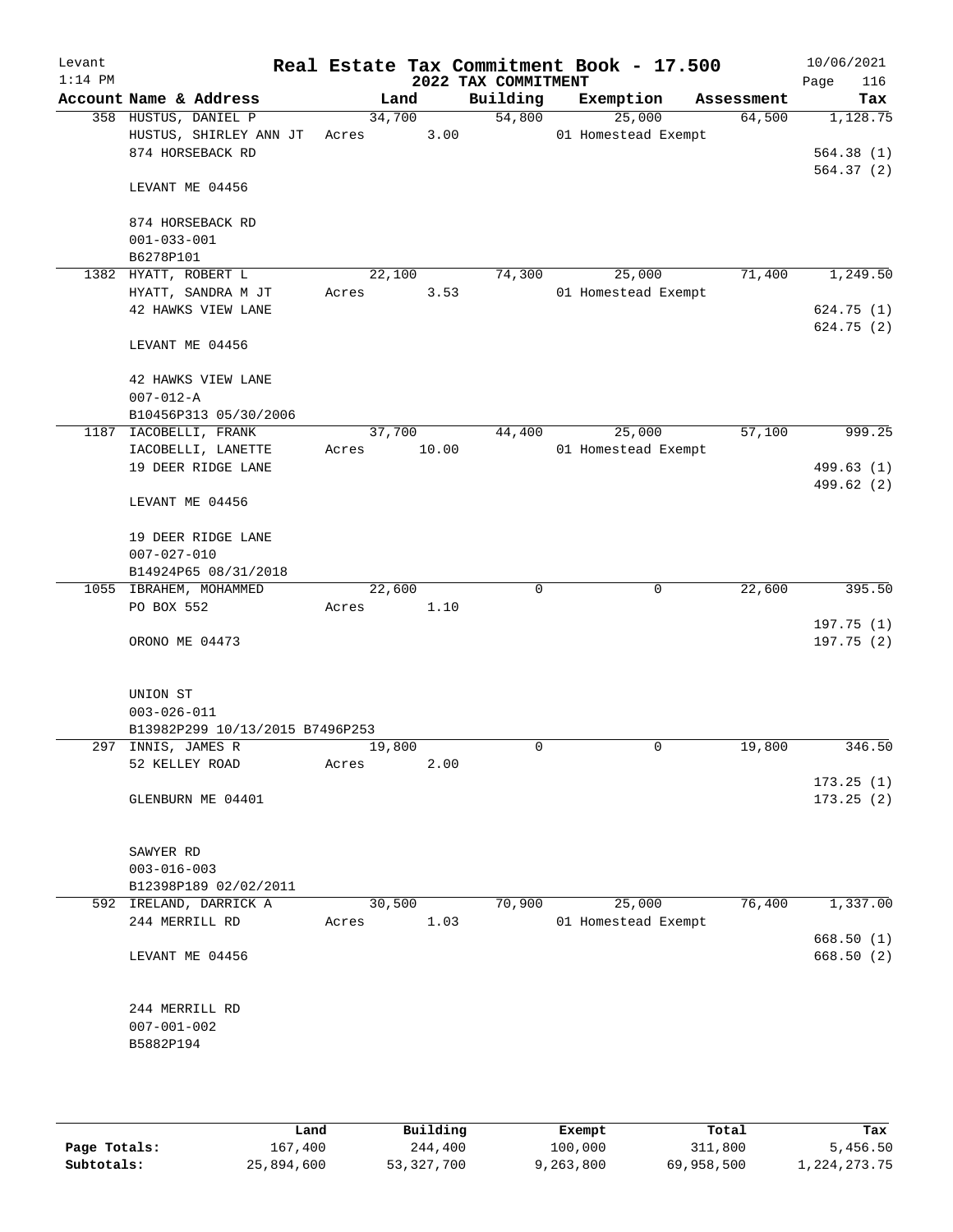| Levant<br>$1:14$ PM |                                       |                                                    |       |        |      |                                 | Real Estate Tax Commitment Book - 17.500 |            | 10/06/2021         |
|---------------------|---------------------------------------|----------------------------------------------------|-------|--------|------|---------------------------------|------------------------------------------|------------|--------------------|
|                     |                                       | Account Name & Address                             |       | Land   |      | 2022 TAX COMMITMENT<br>Building | Exemption                                | Assessment | 117<br>Page<br>Tax |
|                     |                                       | 110 IVERSON, DANIEL B                              |       | 33,300 |      | 31,200                          | $\Omega$                                 | 64,500     | 1,128.75           |
|                     | IVERSON, JILL                         |                                                    | Acres |        | 1.38 |                                 |                                          |            |                    |
|                     | PO BOX 3                              |                                                    |       |        |      |                                 |                                          |            | 564.38(1)          |
|                     |                                       |                                                    |       |        |      |                                 |                                          |            | 564.37(2)          |
|                     |                                       | MILFORD ME 04461                                   |       |        |      |                                 |                                          |            |                    |
|                     |                                       | 276 STETSON RD WEST                                |       |        |      |                                 |                                          |            |                    |
|                     | $007 - 026 - 002$                     |                                                    |       |        |      |                                 |                                          |            |                    |
|                     |                                       | B16061P61 06/11/2021 B16011P18 05/07/2021 B7343P39 |       |        |      |                                 |                                          |            |                    |
| 1722                |                                       | JACOBS, ANTHONY M                                  |       | 22,600 |      | 0                               | 0                                        | 22,600     | 395.50             |
|                     |                                       | 48 OVERLOCK ROAD                                   | Acres |        | 1.17 |                                 |                                          |            |                    |
|                     |                                       |                                                    |       |        |      |                                 |                                          |            | 197.75(1)          |
|                     | LEVANT ME 04456                       |                                                    |       |        |      |                                 |                                          |            | 197.75(2)          |
|                     |                                       |                                                    |       |        |      |                                 |                                          |            |                    |
|                     |                                       |                                                    |       |        |      |                                 |                                          |            |                    |
|                     | LINDSAY DR<br>$002 - 018 - 005 - 007$ |                                                    |       |        |      |                                 |                                          |            |                    |
|                     |                                       | B15816P152 12/07/2020 B14173P189 06/08/2016        |       |        |      |                                 |                                          |            |                    |
|                     |                                       | 1718 JACOBS, ANTHONY M                             |       | 22,600 |      | 0                               | $\mathbf 0$                              | 22,600     | 395.50             |
|                     |                                       | 48 OVERLOCK ROAD                                   | Acres |        | 1.09 |                                 |                                          |            |                    |
|                     |                                       |                                                    |       |        |      |                                 |                                          |            | 197.75(1)          |
|                     | LEVANT ME 04456                       |                                                    |       |        |      |                                 |                                          |            | 197.75(2)          |
|                     |                                       |                                                    |       |        |      |                                 |                                          |            |                    |
|                     | LINDSAY DR                            |                                                    |       |        |      |                                 |                                          |            |                    |
|                     | $002 - 018 - 005 - 003$               |                                                    |       |        |      |                                 |                                          |            |                    |
|                     |                                       | B15816P152 12/07/2020 B14173P189 06/08/2016        |       |        |      |                                 |                                          |            |                    |
|                     | 1720 JACOBS, EMILY K                  |                                                    |       | 33,600 |      | 174,400                         | 25,000                                   | 183,000    | 3,202.50           |
|                     |                                       | 19 LINDSAY DRIVE                                   | Acres |        | 1.75 |                                 | 01 Homestead Exempt                      |            |                    |
|                     |                                       |                                                    |       |        |      |                                 |                                          |            | 1,601.25(1)        |
|                     | LEVANT ME 04456                       |                                                    |       |        |      |                                 |                                          |            | 1,601.25(2)        |
|                     |                                       |                                                    |       |        |      |                                 |                                          |            |                    |
|                     |                                       | 19 Lindsay Drive                                   |       |        |      |                                 |                                          |            |                    |
|                     | $002 - 018 - 005 - 005$               |                                                    |       |        |      |                                 |                                          |            |                    |
|                     |                                       | B15444P1 02/19/2020 B14173P189 06/08/2016          |       |        |      |                                 |                                          |            |                    |
|                     |                                       | 1420 JAMES, KRISTIE M                              |       | 33,000 |      | 108,500                         | 25,000                                   | 116,500    | 2,038.75           |
|                     |                                       | JAMES, STEVEN C JT                                 | Acres |        | 1.00 |                                 | 01 Homestead Exempt                      |            |                    |
|                     |                                       | 4 THIBODEAU DRIVE                                  |       |        |      |                                 |                                          |            | 1,019.38(1)        |
|                     | LEVANT ME 04456                       |                                                    |       |        |      |                                 |                                          |            | 1,019.37(2)        |
|                     |                                       |                                                    |       |        |      |                                 |                                          |            |                    |
|                     |                                       | 4 THIBODEAU DRIVE                                  |       |        |      |                                 |                                          |            |                    |
|                     | $003 - 004 - 002$                     |                                                    |       |        |      |                                 |                                          |            |                    |
|                     |                                       | B12016P8 11/16/2009                                |       |        |      |                                 |                                          |            |                    |
|                     |                                       | 653 JANDREAU, JONATHAN P                           |       | 33,800 |      | 93,500                          | 25,000                                   | 102,300    | 1,790.25           |
|                     | 156 LAKE ROAD                         |                                                    | Acres |        | 1.93 |                                 | 01 Homestead Exempt                      |            |                    |
|                     |                                       |                                                    |       |        |      |                                 |                                          |            | 895.13 (1)         |
|                     |                                       | LEVANT ME 04456                                    |       |        |      |                                 |                                          |            | 895.12 (2)         |
|                     |                                       |                                                    |       |        |      |                                 |                                          |            |                    |
|                     | 156 LAKE RD                           |                                                    |       |        |      |                                 |                                          |            |                    |
|                     | $003 - 049 - 003$                     |                                                    |       |        |      |                                 |                                          |            |                    |
|                     |                                       | B12667P316 11/23/2011                              |       |        |      |                                 |                                          |            |                    |
|                     |                                       |                                                    |       |        |      |                                 |                                          |            |                    |
|                     |                                       |                                                    |       |        |      |                                 |                                          |            |                    |

|              | Land       | Building   | Exempt    | Total      | Tax          |
|--------------|------------|------------|-----------|------------|--------------|
| Page Totals: | 178,900    | 407,600    | 75,000    | 511,500    | 8,951.25     |
| Subtotals:   | 26,073,500 | 53,735,300 | 9,338,800 | 70,470,000 | 1,233,225.00 |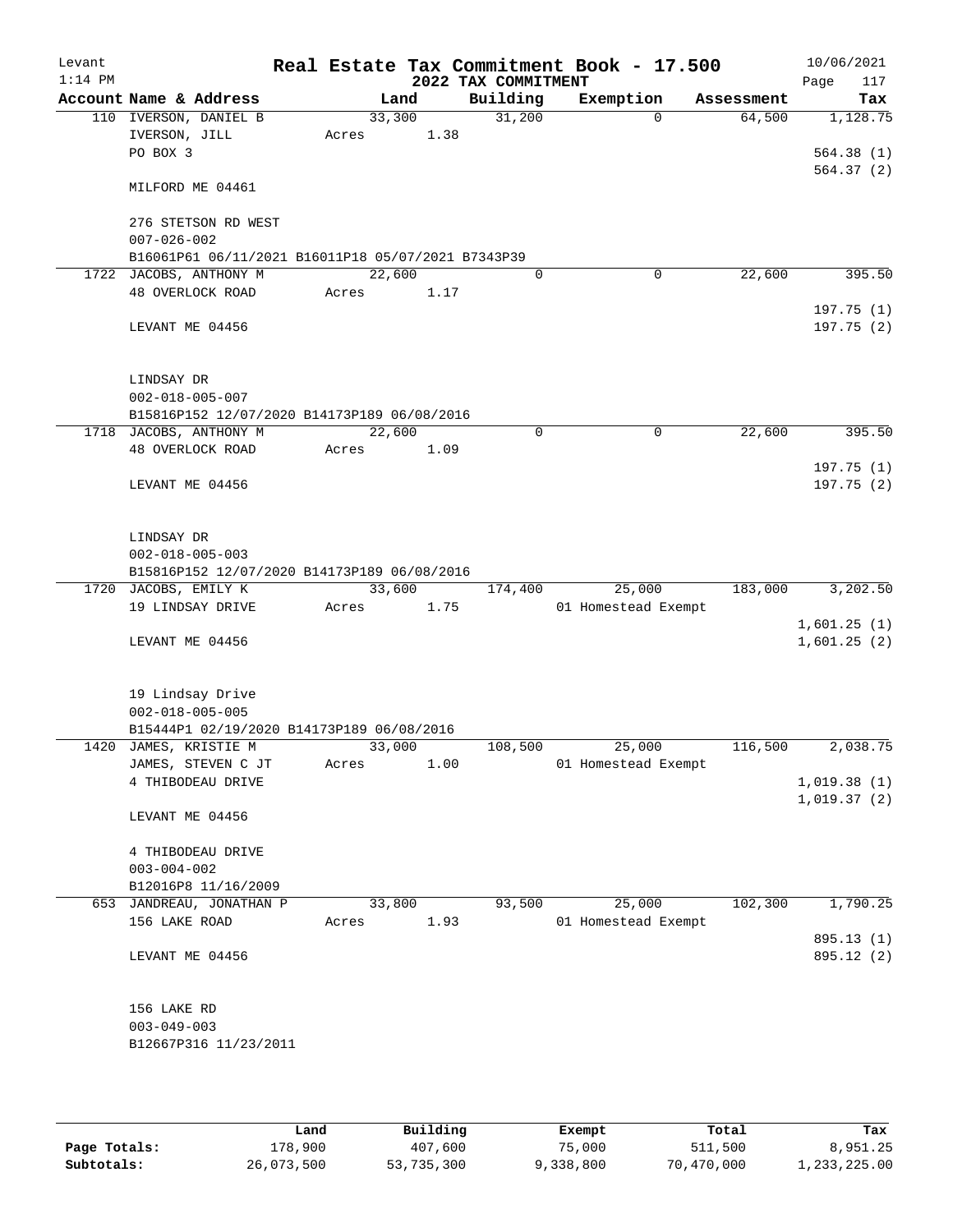| Levant    |                                                                 |                 |       |                         | Real Estate Tax Commitment Book - 17.500 |            | 10/06/2021             |
|-----------|-----------------------------------------------------------------|-----------------|-------|-------------------------|------------------------------------------|------------|------------------------|
| $1:14$ PM |                                                                 |                 |       | 2022 TAX COMMITMENT     |                                          |            | 118<br>Page            |
|           | Account Name & Address                                          |                 | Land  | Building<br>$\mathbf 0$ | Exemption<br>$\Omega$                    | Assessment | Tax                    |
|           | 1624 JENKINS, JEAN ANN C<br>101 PACKARD DRIVE                   | 61,900<br>Acres | 52.20 |                         |                                          | 61,900     | 1,083.25               |
|           |                                                                 |                 |       |                         |                                          |            | 541.63(1)              |
|           | BANGOR ME 04401                                                 |                 |       |                         |                                          |            | 541.62(2)              |
|           |                                                                 |                 |       |                         |                                          |            |                        |
|           |                                                                 |                 |       |                         |                                          |            |                        |
|           | KENDUSKEAG RD                                                   |                 |       |                         |                                          |            |                        |
|           | $006 - 007 - A$                                                 |                 |       |                         |                                          |            |                        |
| 1028      | B13662P297 10/01/2014                                           |                 |       |                         |                                          |            |                        |
|           | JENKINS, MARIA E<br>PO BOX 211                                  | 18,000<br>Acres | 2.03  | 32,500                  | 25,000<br>01 Homestead Exempt            | 25,500     | 446.25                 |
|           |                                                                 |                 |       |                         |                                          |            | 223.13(1)              |
|           | LEVANT ME 04456                                                 |                 |       |                         |                                          |            | 223.12(2)              |
|           |                                                                 |                 |       |                         |                                          |            |                        |
|           |                                                                 |                 |       |                         |                                          |            |                        |
|           | 102 HEWES RD                                                    |                 |       |                         |                                          |            |                        |
|           | $002 - 006 - 014$                                               |                 |       |                         |                                          |            |                        |
|           | B7356P310 B6035P60                                              |                 |       |                         |                                          |            |                        |
|           | 1622 JENKINS, RODNEY D                                          |                 | 0     | 18,300                  | 0                                        | 18,300     | 320.25                 |
|           | PO BOX 423                                                      | Acres           | 1.88  |                         |                                          |            |                        |
|           |                                                                 |                 |       |                         |                                          |            | 160.13(1)<br>160.12(2) |
|           | LEVANT ME 04456                                                 |                 |       |                         |                                          |            |                        |
|           |                                                                 |                 |       |                         |                                          |            |                        |
|           | STAPLES LANE                                                    |                 |       |                         |                                          |            |                        |
|           | $002 - 006 - 020$                                               |                 |       |                         |                                          |            |                        |
|           | B12869P335 07/03/2012                                           |                 |       |                         |                                          |            |                        |
|           | 1492 JENKINS, TIFFANY                                           | 14,600          |       | $\mathbf 0$             | $\mathbf 0$                              | 14,600     | 255.50                 |
|           | C/O MARIA JENKINS                                               | Acres           | 3.75  |                         |                                          |            |                        |
|           | PO BOX211                                                       |                 |       |                         |                                          |            | 127.75(1)              |
|           |                                                                 |                 |       |                         |                                          |            | 127.75(2)              |
|           | LEVANT ME 04456                                                 |                 |       |                         |                                          |            |                        |
|           |                                                                 |                 |       |                         |                                          |            |                        |
|           | STAPLES LANE                                                    |                 |       |                         |                                          |            |                        |
|           | $002 - 006 - 019$<br>B11593P157 11/17/2008 B4946P226 11/22/1991 |                 |       |                         |                                          |            |                        |
|           | 873 JENSEN, CHARLES T                                           | 39,800          |       | 104,600                 | 25,000                                   | 119,400    | 2,089.50               |
|           | JENSEN, RANDEE S TC                                             | Acres           | 9.00  |                         | 01 Homestead Exempt                      |            |                        |
|           | 64 FOREST HILLS DR                                              |                 |       |                         |                                          |            | 1,044.75(1)            |
|           |                                                                 |                 |       |                         |                                          |            | 1,044.75(2)            |
|           | LEVANT ME 04456                                                 |                 |       |                         |                                          |            |                        |
|           |                                                                 |                 |       |                         |                                          |            |                        |
|           | 64 FOREST HILLS DR                                              |                 |       |                         |                                          |            |                        |
|           | $008 - 016 - 012$                                               |                 |       |                         |                                          |            |                        |
|           | B11868P248 08/03/2009                                           |                 |       |                         |                                          |            |                        |
|           | 773 JEWELL, NELSON P                                            | 33,300          |       | 58,800                  | 25,000                                   | 67,100     | 1,174.25               |
|           | JEWELL, SHIRLEY C JT                                            | Acres           | 1.30  |                         | 01 Homestead Exempt                      |            |                        |
|           | 126 KENDUSKEAG RD                                               |                 |       |                         |                                          |            | 587.13 (1)             |
|           |                                                                 |                 |       |                         |                                          |            | 587.12 (2)             |
|           | LEVANT ME 04456                                                 |                 |       |                         |                                          |            |                        |
|           | 126 KENDUSKEAG RD                                               |                 |       |                         |                                          |            |                        |
|           | $003 - 012 - 001$                                               |                 |       |                         |                                          |            |                        |
|           | B6691P1                                                         |                 |       |                         |                                          |            |                        |
|           |                                                                 |                 |       |                         |                                          |            |                        |
|           |                                                                 |                 |       |                         |                                          |            |                        |
|           |                                                                 |                 |       |                         |                                          |            |                        |

|              | Land         | Building   | Exempt    | Total      | Tax          |
|--------------|--------------|------------|-----------|------------|--------------|
| Page Totals: | 167,600      | 214,200    | 75,000    | 306,800    | 5,369.00     |
| Subtotals:   | 26, 241, 100 | 53,949,500 | 9,413,800 | 70,776,800 | 1,238,594.00 |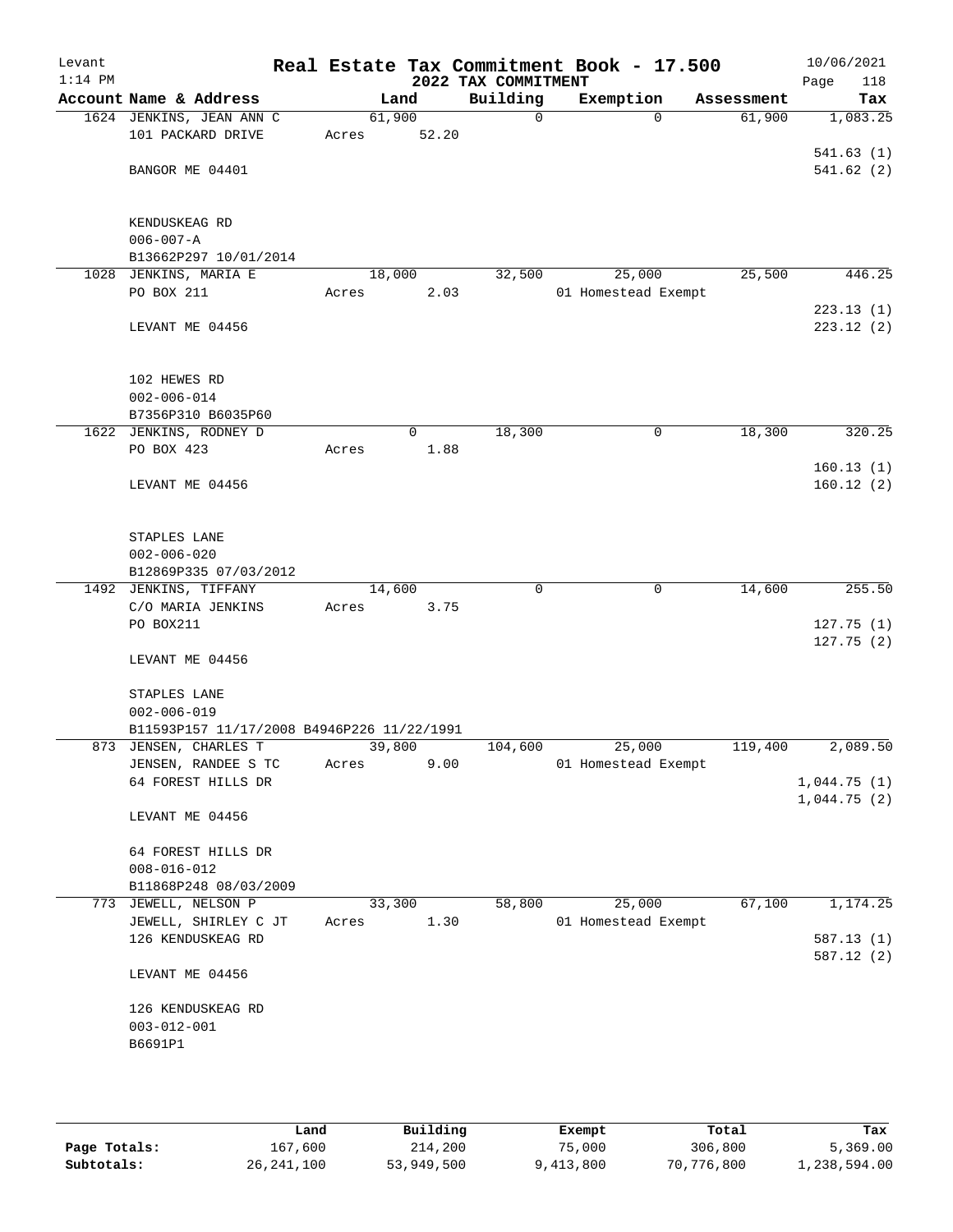| Levant<br>$1:14$ PM |                                             |       |                | 2022 TAX COMMITMENT | Real Estate Tax Commitment Book - 17.500 |            | 10/06/2021<br>Page<br>119 |
|---------------------|---------------------------------------------|-------|----------------|---------------------|------------------------------------------|------------|---------------------------|
|                     | Account Name & Address                      |       | Land           | Building            | Exemption                                | Assessment | Tax                       |
|                     | 368 JEWETT, JOSEPH                          |       | 31,100         | 58,500              | $\Omega$                                 | 89,600     | 1,568.00                  |
|                     | 2331 ORANGE ST                              | Acres | 1.75           |                     |                                          |            |                           |
|                     |                                             |       |                |                     |                                          |            | 784.00 (1)                |
|                     | MARTINEZ CA 94553 2821                      |       |                |                     |                                          |            | 784.00(2)                 |
|                     |                                             |       |                |                     |                                          |            |                           |
|                     |                                             |       |                |                     |                                          |            |                           |
|                     | 4378 UNION ST<br>$008 - 004$                |       |                |                     |                                          |            |                           |
|                     | B2959P254                                   |       |                |                     |                                          |            |                           |
| 1620                | JIPSON, CYRUS H                             |       | 23,400         | 0                   | 0                                        | 23,400     | 409.50                    |
|                     | JIPSON, KENDIL E JT                         | Acres | 2.05           |                     |                                          |            |                           |
|                     | 54 NORTH POWNAL ROAD                        |       |                |                     |                                          |            | 204.75(1)                 |
|                     |                                             |       |                |                     |                                          |            | 204.75(2)                 |
|                     | NEW GLOUCESTER ME 04260                     |       |                |                     |                                          |            |                           |
|                     |                                             |       |                |                     |                                          |            |                           |
|                     | RAYMOND NELSON LANE                         |       |                |                     |                                          |            |                           |
|                     | $005 - 030 - D$<br>B14323P11 10/31/2016     |       |                |                     |                                          |            |                           |
|                     | 1038 JOHANNEMANN, DARYN R                   |       | 33,700         | 107,000             | 25,000                                   | 115,700    | 2,024.75                  |
|                     | 554 AVENUE ROAD                             | Acres | 1.80           |                     | 01 Homestead Exempt                      |            |                           |
|                     |                                             |       |                |                     |                                          |            | 1,012.38(1)               |
|                     | LEVANT ME 04456                             |       |                |                     |                                          |            | 1,012.37(2)               |
|                     |                                             |       |                |                     |                                          |            |                           |
|                     |                                             |       |                |                     |                                          |            |                           |
|                     | 554 AVENUE RD                               |       |                |                     |                                          |            |                           |
|                     | $009 - 021$                                 |       |                |                     |                                          |            |                           |
|                     | B14836P199 06/11/2018                       |       | 33,000         | 102,900             | 0                                        | 135,900    | 2,378.25                  |
|                     | 472 JOHNSON, JOSH<br>LANZIKOS, EMILY K      | Acres | 1.00           |                     |                                          |            |                           |
|                     | 100 GRIFFIN ROAD                            |       |                |                     |                                          |            | 1,189.13(1)               |
|                     |                                             |       |                |                     |                                          |            | 1,189.12(2)               |
|                     | LEVANT ME 04456                             |       |                |                     |                                          |            |                           |
|                     |                                             |       |                |                     |                                          |            |                           |
|                     | 100 GRIFFIN RD                              |       |                |                     |                                          |            |                           |
|                     | $002 - 043 - 001$                           |       |                |                     |                                          |            |                           |
|                     | B14788P150 04/19/2018 B12206P46 07/30/2010  |       |                | 99,500              |                                          |            | 1,888.25                  |
|                     | 372 JOHNSON, MARIE M<br>POOLE, CRAIG C      | Acres | 33,400<br>1.50 |                     | 25,000<br>01 Homestead Exempt            | 107,900    |                           |
|                     | (TRUSTEES)                                  |       |                |                     |                                          |            |                           |
|                     | PO BOX 192                                  |       |                |                     |                                          |            | 944.13 (1)                |
|                     |                                             |       |                |                     |                                          |            | 944.12(2)                 |
|                     | LEVANT ME 04456                             |       |                |                     |                                          |            |                           |
|                     | 138 LAKE RD                                 |       |                |                     |                                          |            |                           |
|                     | $003 - 049 - 001$                           |       |                |                     |                                          |            |                           |
|                     | B11926P91 08/10/2009                        |       |                |                     |                                          |            |                           |
|                     | 650 JOHNSON, RYAN S                         |       | 33,000         | 85,500              | 0                                        | 118,500    | 2,073.75                  |
|                     | JOHNSON, JENNIFER L JT                      | Acres | 1.05           |                     |                                          |            |                           |
|                     | 18 ROCKWOOD DR                              |       |                |                     |                                          |            | 1,036.88(1)               |
|                     |                                             |       |                |                     |                                          |            | 1,036.87(2)               |
|                     | HERMON ME 04401                             |       |                |                     |                                          |            |                           |
|                     | 185 WING RD                                 |       |                |                     |                                          |            |                           |
|                     | $003 - 039$                                 |       |                |                     |                                          |            |                           |
|                     | B14601P146 09/08/2017 B14601P142 09/08/2017 |       |                |                     |                                          |            |                           |
|                     | B14465P328 04/26/2017                       |       |                |                     |                                          |            |                           |
|                     |                                             |       |                |                     |                                          |            |                           |
|                     |                                             |       |                |                     |                                          |            |                           |
|                     | Land                                        |       | Building       |                     | Exempt                                   | Total      | Tax                       |
| Page Totals:        | 187,600                                     |       | 453,400        |                     | 50,000                                   | 591,000    | 10,342.50                 |

**Subtotals:** 26,428,700 54,402,900 9,463,800 71,367,800 1,248,936.50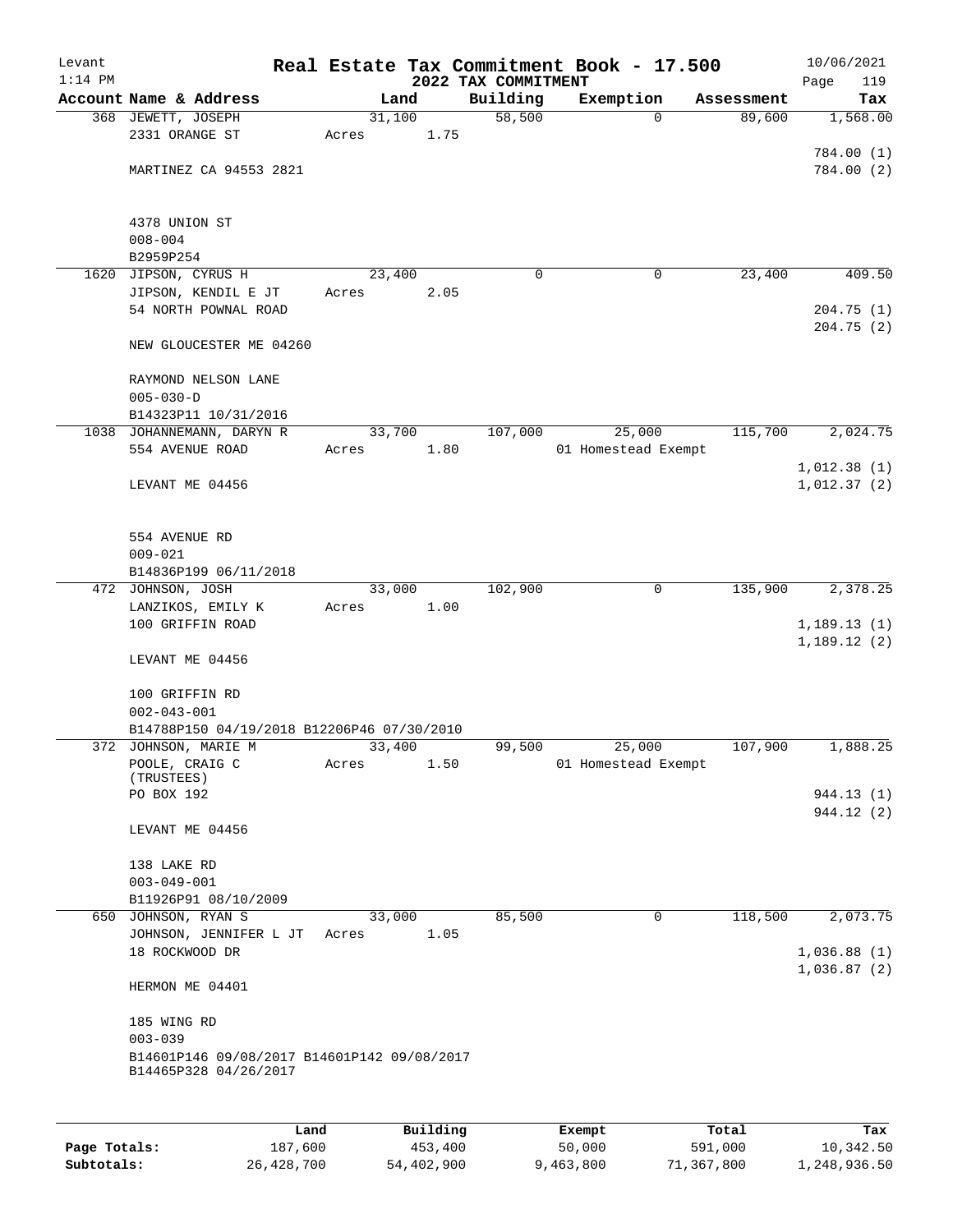|                                                               |                                                                                                                                                                                                                                                      |                                                                    |                                                                  |                                                                                                                                                                                                                                                            |                     | 10/06/2021<br>120<br>Page                                                                                                                                                                     |
|---------------------------------------------------------------|------------------------------------------------------------------------------------------------------------------------------------------------------------------------------------------------------------------------------------------------------|--------------------------------------------------------------------|------------------------------------------------------------------|------------------------------------------------------------------------------------------------------------------------------------------------------------------------------------------------------------------------------------------------------------|---------------------|-----------------------------------------------------------------------------------------------------------------------------------------------------------------------------------------------|
| Account Name & Address                                        |                                                                                                                                                                                                                                                      |                                                                    |                                                                  |                                                                                                                                                                                                                                                            | Assessment          | Tax                                                                                                                                                                                           |
| 727 JOHNSON, THOMAS F<br>JOHNSON, HEIDI S<br>88 KENDUSKEAG RD | Acres                                                                                                                                                                                                                                                |                                                                    | 119,600                                                          |                                                                                                                                                                                                                                                            | 127,700             | 2,234.75<br>1, 117.38(1)                                                                                                                                                                      |
| LEVANT ME 04456                                               |                                                                                                                                                                                                                                                      |                                                                    |                                                                  |                                                                                                                                                                                                                                                            |                     | 1, 117.37(2)                                                                                                                                                                                  |
| 88 KENDUSKEAG RD<br>$011 - 023 - 001$                         |                                                                                                                                                                                                                                                      |                                                                    |                                                                  |                                                                                                                                                                                                                                                            |                     |                                                                                                                                                                                               |
| B6175P320 07/15/1996                                          |                                                                                                                                                                                                                                                      |                                                                    |                                                                  |                                                                                                                                                                                                                                                            |                     |                                                                                                                                                                                               |
| 826                                                           |                                                                                                                                                                                                                                                      |                                                                    |                                                                  |                                                                                                                                                                                                                                                            |                     | 381.50                                                                                                                                                                                        |
|                                                               |                                                                                                                                                                                                                                                      |                                                                    |                                                                  |                                                                                                                                                                                                                                                            |                     | 190.75(1)                                                                                                                                                                                     |
|                                                               |                                                                                                                                                                                                                                                      |                                                                    |                                                                  |                                                                                                                                                                                                                                                            |                     | 190.75(2)                                                                                                                                                                                     |
| ROSS RD<br>(OFF)<br>$001 - 010$                               |                                                                                                                                                                                                                                                      |                                                                    |                                                                  |                                                                                                                                                                                                                                                            |                     |                                                                                                                                                                                               |
| B4625P75 04/04/1990                                           |                                                                                                                                                                                                                                                      |                                                                    |                                                                  |                                                                                                                                                                                                                                                            |                     |                                                                                                                                                                                               |
|                                                               |                                                                                                                                                                                                                                                      |                                                                    |                                                                  |                                                                                                                                                                                                                                                            |                     | 147.00                                                                                                                                                                                        |
|                                                               |                                                                                                                                                                                                                                                      |                                                                    |                                                                  |                                                                                                                                                                                                                                                            |                     | 73.50(1)                                                                                                                                                                                      |
| HERMON ME 04401                                               |                                                                                                                                                                                                                                                      |                                                                    |                                                                  |                                                                                                                                                                                                                                                            |                     | 73.50(2)                                                                                                                                                                                      |
| ROSS RD<br>(OFF)<br>$001 - 011$                               |                                                                                                                                                                                                                                                      |                                                                    |                                                                  |                                                                                                                                                                                                                                                            |                     |                                                                                                                                                                                               |
|                                                               |                                                                                                                                                                                                                                                      |                                                                    |                                                                  |                                                                                                                                                                                                                                                            |                     |                                                                                                                                                                                               |
| 42B BIRCHBROOK LANE                                           |                                                                                                                                                                                                                                                      |                                                                    |                                                                  |                                                                                                                                                                                                                                                            |                     | 1,711.50<br>855.75 (1)                                                                                                                                                                        |
| LEVANT ME 04456                                               |                                                                                                                                                                                                                                                      |                                                                    |                                                                  |                                                                                                                                                                                                                                                            |                     | 855.75 (2)                                                                                                                                                                                    |
| 42 B BIRCHBROOK LANE<br>$003 - 060 - 005 - B$                 |                                                                                                                                                                                                                                                      |                                                                    |                                                                  |                                                                                                                                                                                                                                                            |                     |                                                                                                                                                                                               |
|                                                               |                                                                                                                                                                                                                                                      |                                                                    |                                                                  |                                                                                                                                                                                                                                                            |                     |                                                                                                                                                                                               |
|                                                               |                                                                                                                                                                                                                                                      |                                                                    |                                                                  |                                                                                                                                                                                                                                                            |                     | 2,079.00                                                                                                                                                                                      |
|                                                               |                                                                                                                                                                                                                                                      |                                                                    |                                                                  |                                                                                                                                                                                                                                                            |                     | 1,039.50(1)                                                                                                                                                                                   |
|                                                               |                                                                                                                                                                                                                                                      |                                                                    |                                                                  |                                                                                                                                                                                                                                                            |                     | 1,039.50(2)                                                                                                                                                                                   |
| IRISH RD<br>(OFF)                                             |                                                                                                                                                                                                                                                      |                                                                    |                                                                  |                                                                                                                                                                                                                                                            |                     |                                                                                                                                                                                               |
|                                                               |                                                                                                                                                                                                                                                      |                                                                    |                                                                  |                                                                                                                                                                                                                                                            |                     |                                                                                                                                                                                               |
| 190 JOHNSTON, TYLER D &<br>CODY E &                           |                                                                                                                                                                                                                                                      |                                                                    | $\Omega$                                                         |                                                                                                                                                                                                                                                            | 72,100              | 1,261.75                                                                                                                                                                                      |
| YOUNG, CHRISTOPHER<br>57 ROTHERDALE ROAD                      | Acres                                                                                                                                                                                                                                                |                                                                    |                                                                  |                                                                                                                                                                                                                                                            |                     | 630.88(1)                                                                                                                                                                                     |
| BREWER ME 04412                                               |                                                                                                                                                                                                                                                      |                                                                    |                                                                  |                                                                                                                                                                                                                                                            |                     | 630.87(2)                                                                                                                                                                                     |
| MCINTOSH AVE                                                  |                                                                                                                                                                                                                                                      |                                                                    |                                                                  |                                                                                                                                                                                                                                                            |                     |                                                                                                                                                                                               |
|                                                               |                                                                                                                                                                                                                                                      |                                                                    |                                                                  |                                                                                                                                                                                                                                                            |                     |                                                                                                                                                                                               |
|                                                               |                                                                                                                                                                                                                                                      |                                                                    |                                                                  | Exempt                                                                                                                                                                                                                                                     | Total               | Tax                                                                                                                                                                                           |
|                                                               | JOHNSTON, ALBERT M IV<br>527 FULLER ROAD<br>HERMON ME 04401<br>606 JOHNSTON, ALBERT M IV<br>527 FULLER ROAD<br>B6717P155<br>1570 JOHNSTON, DANNY W<br>558 JOHNSTON, EMILY M<br>217 IRISH ROAD<br>CARMEL ME 04419<br>$001 - 005$<br>$007 - 014 - 015$ | Acres<br>Acres<br>Acres<br>B11426P182 06/11/2008 B9478P315<br>Land | Land<br>33,100<br>21,800<br>8,400<br>33,000<br>118,800<br>72,100 | Building<br>1.15<br>$\mathbf 0$<br>33.00<br>$\mathbf 0$<br>19.00<br>89,800<br>B15268P277 09/05/2019 B14098P101 01/14/2016<br>B12863P284 06/22/2012 B12857P335 06/22/2012<br>0<br>126.00<br>74.22<br>B14327P49 11/02/2016 B12906P172 08/09/2012<br>Building | 2022 TAX COMMITMENT | Real Estate Tax Commitment Book - 17.500<br>Exemption<br>25,000<br>01 Homestead Exempt<br>21,800<br>0<br>8,400<br>$\mathbf 0$<br>25,000<br>97,800<br>01 Homestead Exempt<br>0<br>118,800<br>0 |

|              | Land       | Building   | Exempt    | Total      | Tax          |
|--------------|------------|------------|-----------|------------|--------------|
| Page Totals: | 287,200    | 209,400    | 50,000    | 446,600    | 7,815.50     |
| Subtotals:   | 26,715,900 | 54,612,300 | 9,513,800 | 71,814,400 | 1,256,752.00 |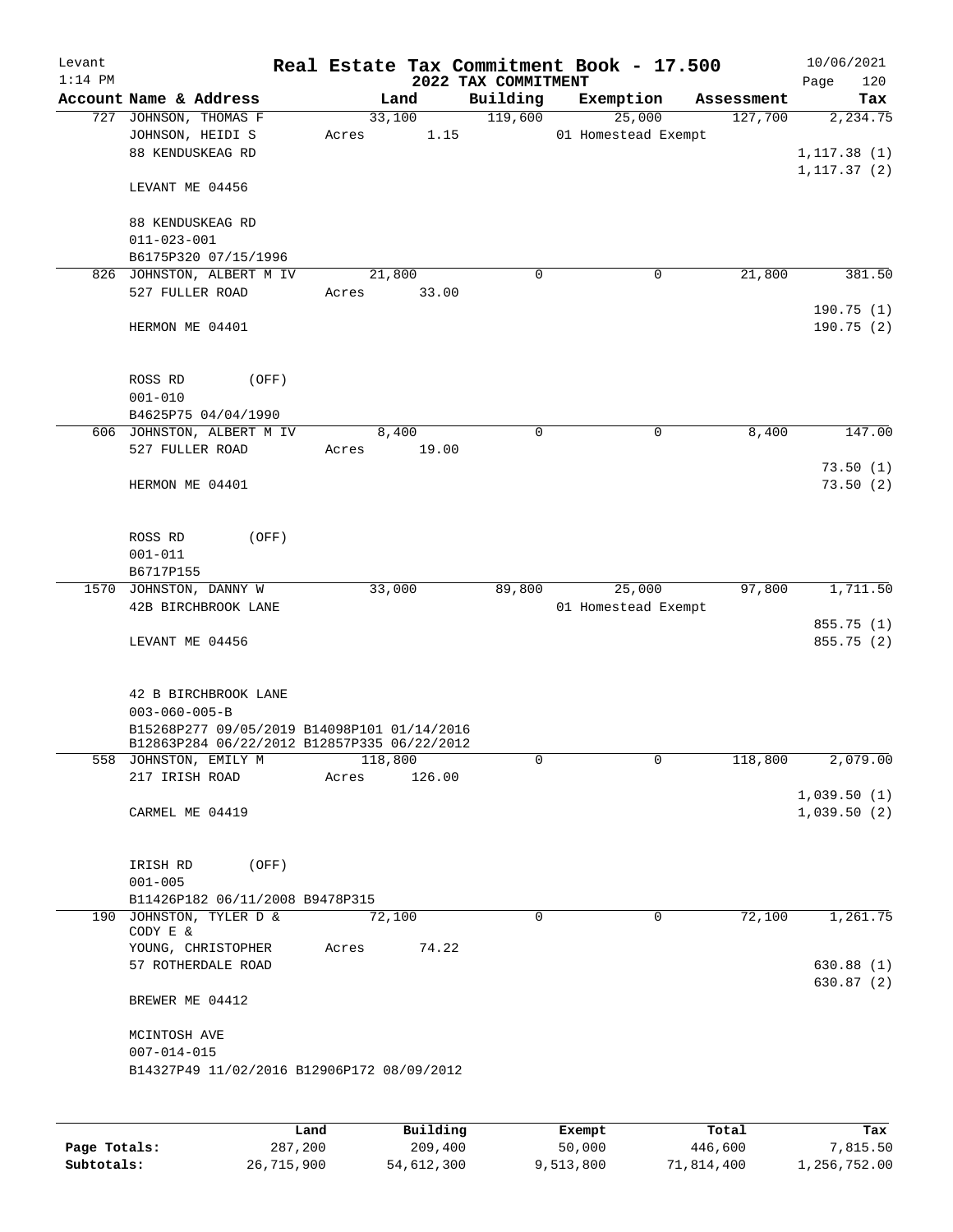| Levant<br>$1:14$ PM |                                                   |        |      | 2022 TAX COMMITMENT | Real Estate Tax Commitment Book - 17.500 |            | 10/06/2021<br>Page<br>121 |
|---------------------|---------------------------------------------------|--------|------|---------------------|------------------------------------------|------------|---------------------------|
|                     | Account Name & Address                            |        | Land | Building            | Exemption                                | Assessment | Tax                       |
|                     | 375 JONES, SCOTT E                                | 34,800 |      | 52,900              | $\Omega$                                 | 87,700     | 1,534.75                  |
|                     | 106 BRANN RD                                      | Acres  | 2.10 |                     |                                          |            |                           |
|                     |                                                   |        |      |                     |                                          |            | 767.38(1)                 |
|                     | LEVANT ME 04456                                   |        |      |                     |                                          |            | 767.37(2)                 |
|                     |                                                   |        |      |                     |                                          |            |                           |
|                     | 106 BRANN RD                                      |        |      |                     |                                          |            |                           |
|                     | $008 - 015 - 012$                                 |        |      |                     |                                          |            |                           |
|                     | B16093P237 07/07/2021                             |        |      |                     |                                          |            |                           |
| 1505                | JONES, SCOTT E                                    | 35,600 |      | 140,800             | 0                                        | 176,400    | 3,087.00                  |
|                     | JONES, MEAGHAN F                                  | Acres  | 4.04 |                     |                                          |            |                           |
|                     | 16 MADISON DR                                     |        |      |                     |                                          |            | 1,543.50(1)               |
|                     |                                                   |        |      |                     |                                          |            | 1,543.50(2)               |
|                     | LEVANT ME 04456                                   |        |      |                     |                                          |            |                           |
|                     |                                                   |        |      |                     |                                          |            |                           |
|                     | 16 MADISON DRIVE                                  |        |      |                     |                                          |            |                           |
|                     | $002 - 059 - 004 - 004$                           |        |      |                     |                                          |            |                           |
|                     | B15480P272 03/31/2020<br>1130 JONES, WILLIAM H JR | 33,000 |      | 67,000              | 31,000                                   | 69,000     | 1,207.50                  |
|                     | 18 FOREST HILLS DRIVE                             | Acres  | 1.01 |                     | 12 WW2+ Veteran Res                      |            |                           |
|                     |                                                   |        |      |                     | 01 Homestead Exempt                      |            | 603.75(1)                 |
|                     | LEVANT ME 04456                                   |        |      |                     |                                          |            | 603.75(2)                 |
|                     |                                                   |        |      |                     |                                          |            |                           |
|                     |                                                   |        |      |                     |                                          |            |                           |
|                     | 18 FOREST HILLS DR                                |        |      |                     |                                          |            |                           |
|                     | $008 - 022 - 009$                                 |        |      |                     |                                          |            |                           |
|                     | B8369P151                                         |        |      |                     |                                          |            |                           |
|                     | 761 JOY, JEFFREY O                                | 33,200 |      | 64,600              | 25,000                                   | 72,800     | 1,274.00                  |
|                     | 52 ROSS RD                                        | Acres  | 4.40 |                     | 01 Homestead Exempt                      |            |                           |
|                     |                                                   |        |      |                     |                                          |            | 637.00(1)                 |
|                     | LEVANT ME 04456                                   |        |      |                     |                                          |            | 637.00(2)                 |
|                     |                                                   |        |      |                     |                                          |            |                           |
|                     | 52 ROSS RD                                        |        |      |                     |                                          |            |                           |
|                     | $004 - 010 - 001$                                 |        |      |                     |                                          |            |                           |
|                     | B13110P99 03/05/2013 B12600P345 09/19/2011        |        |      |                     |                                          |            |                           |
|                     | 1306 JURSON, COURTNEY                             | 23,300 |      | 0                   | $\mathsf{O}$                             | 23,300     | 407.75                    |
|                     | 189 STETSON ROAD EAST                             | Acres  | 6.80 |                     |                                          |            |                           |
|                     |                                                   |        |      |                     |                                          |            | 203.88(1)                 |
|                     | LEVANT ME 04456                                   |        |      |                     |                                          |            | 203.87(2)                 |
|                     |                                                   |        |      |                     |                                          |            |                           |
|                     | 64 MCINTOSH AVE                                   |        |      |                     |                                          |            |                           |
|                     | $007 - 014 - 023$                                 |        |      |                     |                                          |            |                           |
|                     | B15665P80 08/24/2020 B15848P126 12/31/2020        |        |      |                     |                                          |            |                           |
|                     | B12524P241 06/30/2011 B4334P133 10/21/1985        |        |      |                     |                                          |            |                           |
|                     | 449 K&C PROPERTIES LLC                            | 33,000 |      | 43,300              | 0                                        | 76,300     | 1,335.25                  |
|                     | 17822 CAPE DR                                     | Acres  | 1.00 |                     |                                          |            |                           |
|                     |                                                   |        |      |                     |                                          |            | 667.63(1)                 |
|                     | LEWES DE 19958-4670                               |        |      |                     |                                          |            | 667.62 (2)                |
|                     |                                                   |        |      |                     |                                          |            |                           |
|                     | 3341 UNION ST                                     |        |      |                     |                                          |            |                           |
|                     | $003 - 026 - 001$                                 |        |      |                     |                                          |            |                           |
|                     | B12375P21 01/01/2011                              |        |      |                     |                                          |            |                           |
|                     |                                                   |        |      |                     |                                          |            |                           |
|                     |                                                   |        |      |                     |                                          |            |                           |
|                     |                                                   |        |      |                     |                                          |            |                           |

|              | Land       | Building   | Exempt    | Total      | Tax          |
|--------------|------------|------------|-----------|------------|--------------|
| Page Totals: | 192,900    | 368,600    | 56,000    | 505,500    | 8,846.25     |
| Subtotals:   | 26,908,800 | 54,980,900 | 9,569,800 | 72,319,900 | 1,265,598.25 |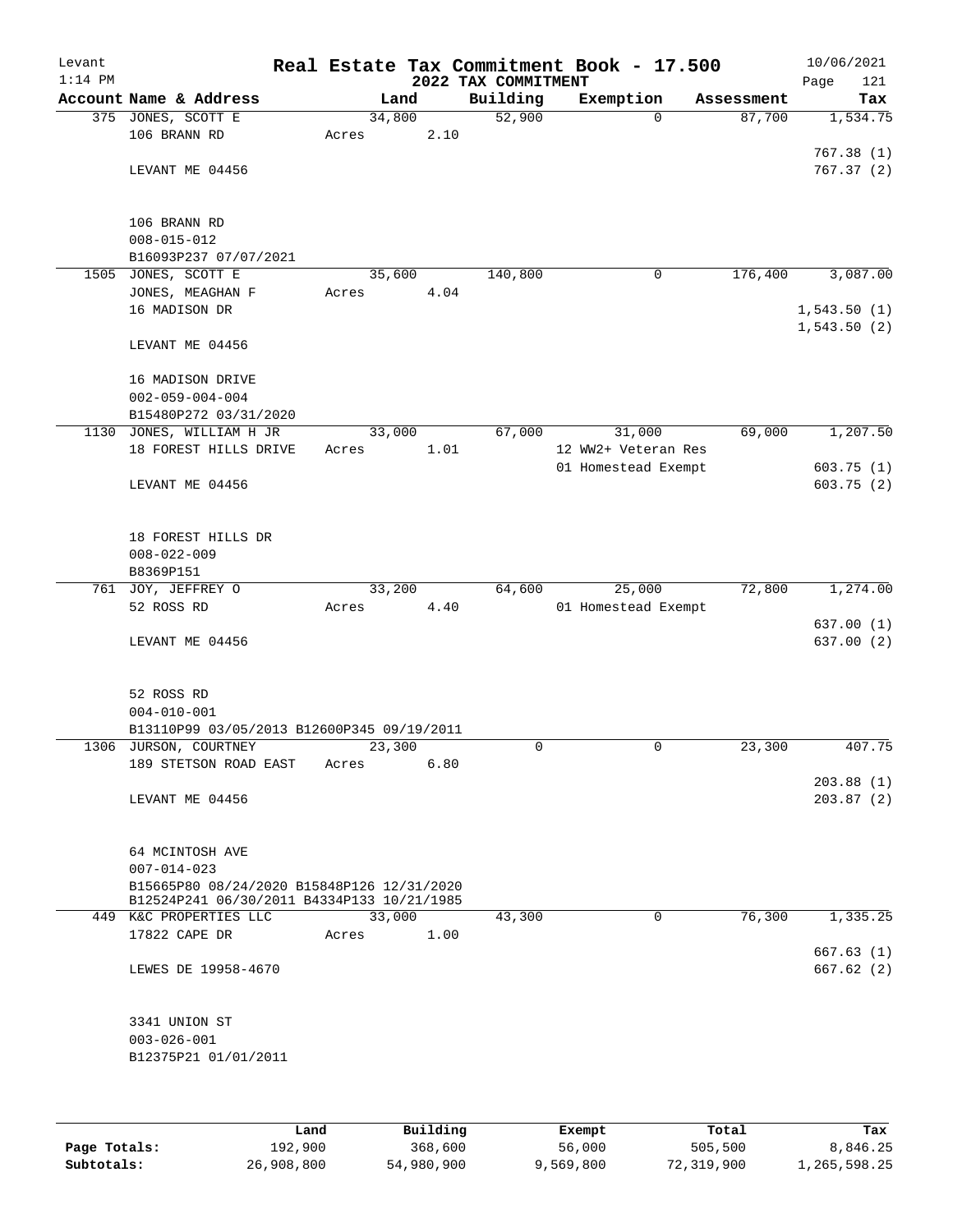| Levant<br>$1:14$ PM |                                                                                        |                 |      | 2022 TAX COMMITMENT | Real Estate Tax Commitment Book - 17.500 |            | 10/06/2021<br>Page<br>122              |
|---------------------|----------------------------------------------------------------------------------------|-----------------|------|---------------------|------------------------------------------|------------|----------------------------------------|
|                     | Account Name & Address                                                                 |                 | Land | Building            | Exemption                                | Assessment | Tax                                    |
|                     | 1330 KAMORSKI, MICHAEL W<br>KAMORSKI, PAULA J JT<br>546 MUDGETT ROAD                   | 35,700<br>Acres | 7.44 | 187,000             | $\Omega$                                 | 222,700    | 3,897.25<br>1,948.63(1)<br>1,948.62(2) |
|                     | LEVANT ME 04456                                                                        |                 |      |                     |                                          |            |                                        |
|                     | 546 MUDGETT RD<br>$010 - 006 - 003$<br>B13576P103 06/27/2014                           |                 |      |                     |                                          |            |                                        |
|                     | 378 KANE, CHRISTOPHER W                                                                | 33,200          |      | 89,200              | 25,000                                   | 97,400     | 1,704.50                               |
|                     | KANE, DIANNE S                                                                         | Acres           | 1.23 |                     | 01 Homestead Exempt                      |            |                                        |
|                     | 238 SOUTH LEVANT RD                                                                    |                 |      |                     |                                          |            | 852.25(1)<br>852.25 (2)                |
|                     | LEVANT ME 04456                                                                        |                 |      |                     |                                          |            |                                        |
|                     | 238 SOUTH LEVANT RD<br>$001 - 055 - 001$                                               |                 |      |                     |                                          |            |                                        |
|                     | B3949P10<br>1515 KEALIHER, GREGORY A                                                   | 33,000          |      | 174,600             | 31,000                                   | 176,600    | 3,090.50                               |
|                     | KEALIHER, MELISSA S JT                                                                 | Acres           | 1.03 |                     | 16 WW2+ Vet 100%                         |            |                                        |
|                     | 20 HIGHLAND DRIVE                                                                      |                 |      |                     | 01 Homestead Exempt                      |            | 1,545.25(1)                            |
|                     | LEVANT ME 04456                                                                        |                 |      |                     |                                          |            | 1, 545.25(2)                           |
|                     | 20 HIGHLAND DRIVE<br>$002 - 053 - 003$                                                 |                 |      |                     |                                          |            |                                        |
|                     | B13396P124 11/12/2013                                                                  |                 |      |                     |                                          |            |                                        |
|                     | 1404 KEARNS, RENEE                                                                     | 33,000          |      | 111,300             | 0                                        | 144,300    | 2,525.25                               |
|                     | PAL, STEVE                                                                             | Acres           | 1.00 |                     |                                          |            |                                        |
|                     | <b>46 LEVANT HEIGHTS</b>                                                               |                 |      |                     |                                          |            | 1,262.63(1)<br>1,262.62(2)             |
|                     | LEVANT ME 04456                                                                        |                 |      |                     |                                          |            |                                        |
|                     | 46 LEVANT HEIGHTS DR<br>$007 - 069$                                                    |                 |      |                     |                                          |            |                                        |
|                     | B10079P322 09/08/2005                                                                  |                 |      |                     |                                          |            |                                        |
|                     | 387 KEITH, JOHN C                                                                      | 37,300          |      | 191,400             | 25,000                                   | 203,700    | 3,564.75                               |
|                     | KEITH, SANDRA J                                                                        | Acres           | 2.00 |                     | 01 Homestead Exempt                      |            |                                        |
|                     | PO BOX 151                                                                             |                 |      |                     |                                          |            | 1,782.38(1)<br>1,782.37(2)             |
|                     | LEVANT ME 04456                                                                        |                 |      |                     |                                          |            |                                        |
|                     | 64 BLACKSTREAM DR                                                                      |                 |      |                     |                                          |            |                                        |
|                     | $011 - 051 - 013$<br>B12731P25 02/13/2012 B12091P284 03/26/2010 B7784P186<br>B3668P217 |                 |      |                     |                                          |            |                                        |
|                     | 909 KEITH, PHILLIP D                                                                   | 40,700          |      | 107,700             | 31,000                                   | 117,400    | 2,054.50                               |
|                     | KEITH, SUSAN M                                                                         | Acres           | 6.25 |                     | 01 Homestead Exempt                      |            |                                        |
|                     | PO BOX 125                                                                             |                 |      |                     | 12 WW2+ Veteran Res                      |            | 1,027.25(1)<br>1,027.25(2)             |
|                     | LEVANT ME 04456                                                                        |                 |      |                     |                                          |            |                                        |
|                     | 19 STREAM VIEW LN<br>$003 - 026 - 007$<br>B8364P208                                    |                 |      |                     |                                          |            |                                        |
|                     |                                                                                        |                 |      |                     |                                          |            |                                        |
|                     |                                                                                        |                 |      |                     |                                          |            |                                        |

|              | Land         | Building   | Exempt    | Total      | Tax          |
|--------------|--------------|------------|-----------|------------|--------------|
| Page Totals: | 212,900      | 861,200    | 112,000   | 962,100    | 16,836.75    |
| Subtotals:   | 27, 121, 700 | 55,842,100 | 9,681,800 | 73,282,000 | 1,282,435.00 |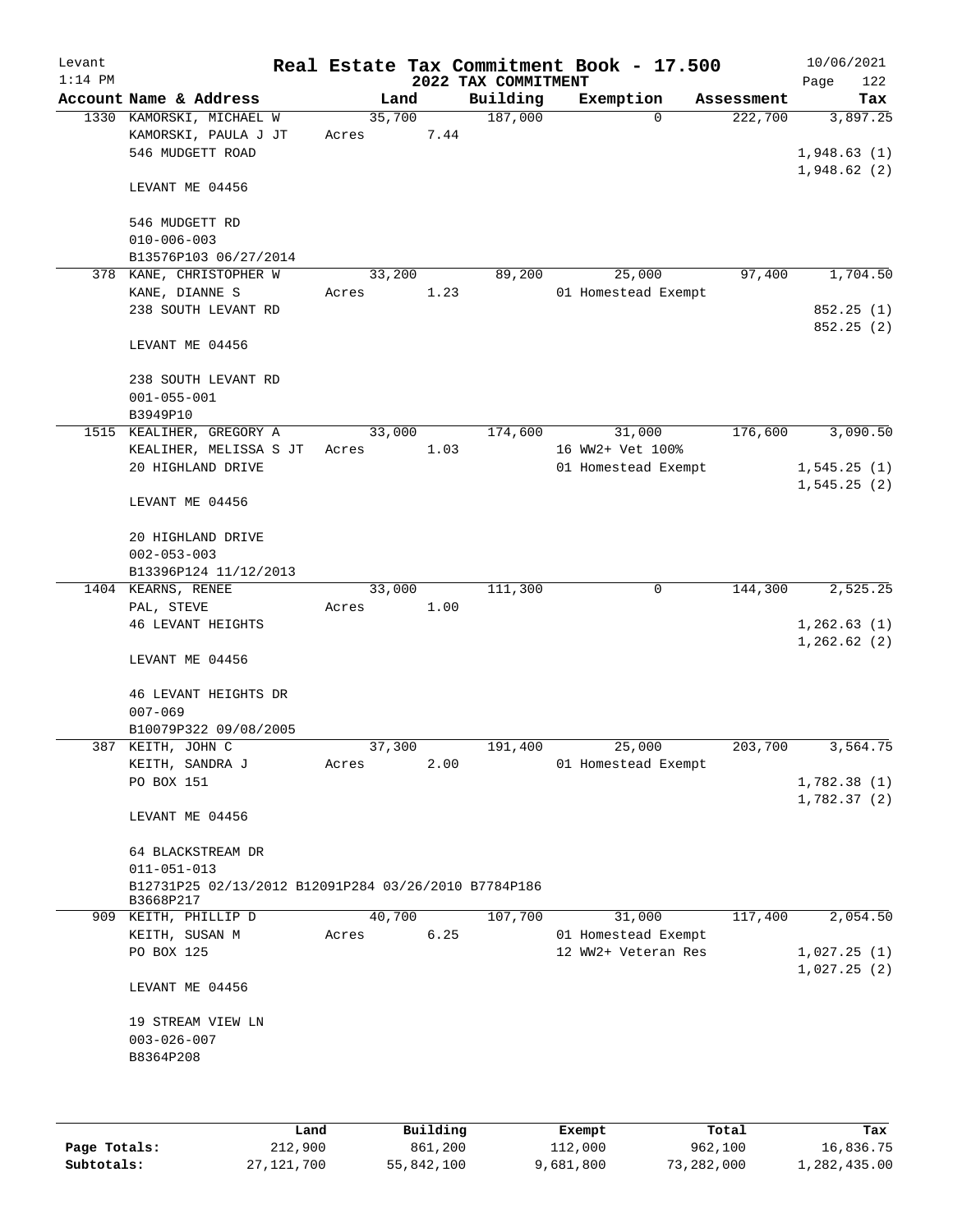| Levant    |                                                                 |       |        |          |                     | Real Estate Tax Commitment Book - 17.500 |        |            | 10/06/2021  |
|-----------|-----------------------------------------------------------------|-------|--------|----------|---------------------|------------------------------------------|--------|------------|-------------|
| $1:14$ PM |                                                                 |       |        |          | 2022 TAX COMMITMENT |                                          |        |            | 123<br>Page |
|           | Account Name & Address                                          |       | Land   |          | Building            | Exemption                                |        | Assessment | Tax         |
|           | 392 KELLY, DEBORAH P                                            |       | 36,200 |          | 113,600             |                                          | 25,000 | 124,800    | 2,184.00    |
|           | 727 HORSEBACK RD                                                | Acres |        | 4.50     |                     | 01 Homestead Exempt                      |        |            |             |
|           |                                                                 |       |        |          |                     |                                          |        |            | 1,092.00(1) |
|           | LEVANT ME 04456                                                 |       |        |          |                     |                                          |        |            | 1,092.00(2) |
|           |                                                                 |       |        |          |                     |                                          |        |            |             |
|           | 727 HORSEBACK RD                                                |       |        |          |                     |                                          |        |            |             |
|           | $001 - 044$                                                     |       |        |          |                     |                                          |        |            |             |
|           | B14298P251 10/05/2016 B14279P246 09/19/2016                     |       |        |          |                     |                                          |        |            |             |
|           | B3739P197                                                       |       |        |          |                     |                                          |        |            |             |
|           | 1557 KENERSON, JONATHAN E                                       |       | 31,900 |          | 111,000             |                                          | 25,000 | 117,900    | 2,063.25    |
|           | KENERSON, CHRISTINE T<br>JТ                                     | Acres |        | 2.60     |                     | 01 Homestead Exempt                      |        |            |             |
|           | 12 ORCHARD LANE                                                 |       |        |          |                     |                                          |        |            | 1,031.63(1) |
|           |                                                                 |       |        |          |                     |                                          |        |            | 1,031.62(2) |
|           | LEVANT ME 04456                                                 |       |        |          |                     |                                          |        |            |             |
|           |                                                                 |       |        |          |                     |                                          |        |            |             |
|           | 12 ORCHARD LANE                                                 |       |        |          |                     |                                          |        |            |             |
|           | $005 - 040 - 006$                                               |       |        |          |                     |                                          |        |            |             |
|           | B11758P218 05/06/2009                                           |       |        |          |                     |                                          |        |            |             |
|           | 951 KENERSON, ROBERT E JR                                       |       | 33,500 |          | 97,000              |                                          | 25,000 | 105,500    | 1,846.25    |
|           | KENERSON, KATHI J JT                                            | Acres |        | 1.53     |                     | 01 Homestead Exempt                      |        |            |             |
|           | 686 TOWN HOUSE RD                                               |       |        |          |                     |                                          |        |            | 923.13(1)   |
|           | LEVANT ME 04456                                                 |       |        |          |                     |                                          |        |            | 923.12(2)   |
|           |                                                                 |       |        |          |                     |                                          |        |            |             |
|           | 686 TOWNHOUSE RD                                                |       |        |          |                     |                                          |        |            |             |
|           | $005 - 038 - 004$                                               |       |        |          |                     |                                          |        |            |             |
|           | B5953P188                                                       |       |        |          |                     |                                          |        |            |             |
|           | 1712 KENERSON, SAMANTHA M                                       |       | 23,000 |          | 0                   |                                          | 0      | 23,000     | 402.50      |
|           | 3876 UNION STREET                                               | Acres |        | 1.53     |                     |                                          |        |            |             |
|           |                                                                 |       |        |          |                     |                                          |        |            | 201.25(1)   |
|           | LEVANT ME 04456                                                 |       |        |          |                     |                                          |        |            | 201.25(2)   |
|           |                                                                 |       |        |          |                     |                                          |        |            |             |
|           |                                                                 |       |        |          |                     |                                          |        |            |             |
|           | UNION ST                                                        |       |        |          |                     |                                          |        |            |             |
|           | $005 - 038 - 005$                                               |       |        |          |                     |                                          |        |            |             |
|           | B14908P276 08/17/2018                                           |       |        |          |                     |                                          |        |            |             |
|           | 1678 KENERSON, STEPHEN R                                        |       | 33,400 |          | 177,400             |                                          | 0      | 210,800    | 3,689.00    |
|           | KENERSON, ANGELA R JT<br>3525 UNION STREET                      | Acres |        | 1.50     |                     |                                          |        |            | 1,844.50(1) |
|           |                                                                 |       |        |          |                     |                                          |        |            | 1,844.50(2) |
|           | LEVANT ME 04456                                                 |       |        |          |                     |                                          |        |            |             |
|           |                                                                 |       |        |          |                     |                                          |        |            |             |
|           | 58 NEWCOMB LANE                                                 |       |        |          |                     |                                          |        |            |             |
|           | $003 - 001 - 001 - 001$                                         |       |        |          |                     |                                          |        |            |             |
|           | B15535P137 05/22/2020                                           |       |        |          |                     |                                          |        |            |             |
|           | 104 KENERSON, TIMOTHY A                                         |       | 37,300 |          | 169,000             |                                          | 25,000 | 181,300    | 3,172.75    |
|           | KENERSON, SAMANTHA M                                            | Acres |        | 5.17     |                     | 01 Homestead Exempt                      |        |            |             |
|           | 3876 UNION STREET                                               |       |        |          |                     |                                          |        |            | 1,586.38(1) |
|           |                                                                 |       |        |          |                     |                                          |        |            | 1,586.37(2) |
|           | LEVANT ME 04456                                                 |       |        |          |                     |                                          |        |            |             |
|           |                                                                 |       |        |          |                     |                                          |        |            |             |
|           | 3865 UNION ST                                                   |       |        |          |                     |                                          |        |            |             |
|           | $005 - 038 - 002$<br>B14908P276 08/17/2018 B14884P93 07/26/2018 |       |        |          |                     |                                          |        |            |             |
|           |                                                                 |       |        |          |                     |                                          |        |            |             |
|           |                                                                 |       |        |          |                     |                                          |        |            |             |
|           | Land                                                            |       |        | Building |                     | Exempt                                   |        | Total      | Tax         |
|           |                                                                 |       |        |          |                     |                                          |        |            |             |

|              | Land       | Building   | Exempt    | Total      | Tax          |
|--------------|------------|------------|-----------|------------|--------------|
| Page Totals: | 195,300    | 668,000    | 100,000   | 763,300    | 13,357.75    |
| Subtotals:   | 27,317,000 | 56,510,100 | 9,781,800 | 74,045,300 | 1,295,792.75 |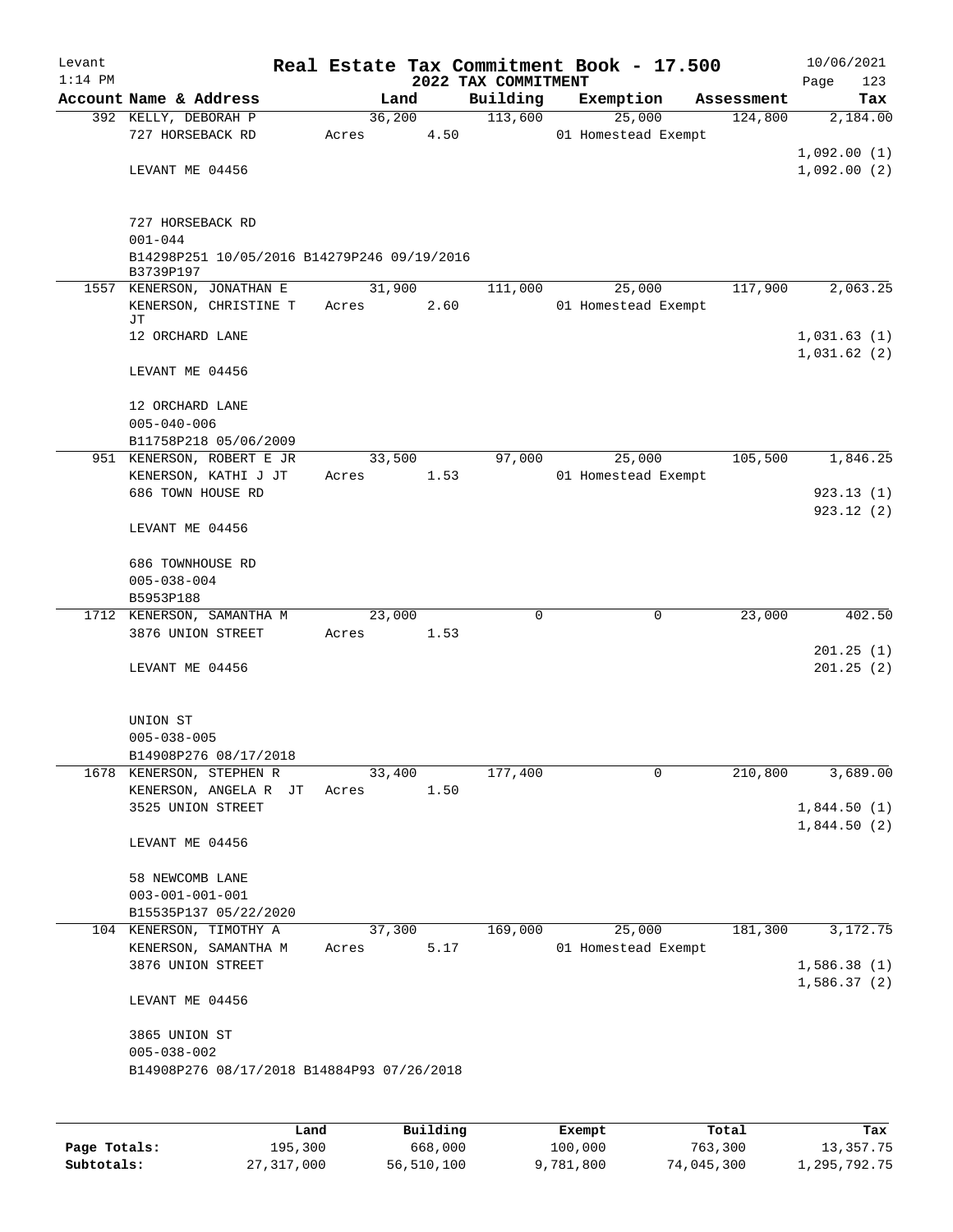| Levant<br>$1:14$ PM |                                                                     |                 |       | 2022 TAX COMMITMENT | Real Estate Tax Commitment Book - 17.500 |            | 10/06/2021<br>124<br>Page |
|---------------------|---------------------------------------------------------------------|-----------------|-------|---------------------|------------------------------------------|------------|---------------------------|
|                     | Account Name & Address                                              |                 | Land  | Building            | Exemption                                | Assessment | Tax                       |
|                     | 1340 KENNEDY, HILLARY G<br>KENNEDY, GLEN E<br>240 STETSON ROAD WEST | 33,600<br>Acres | 1.66  | 94,900              | 25,000<br>01 Homestead Exempt            | 103,500    | 1,811.25<br>905.63(1)     |
|                     | LEVANT ME 04456                                                     |                 |       |                     |                                          |            | 905.62(2)                 |
|                     | 240 STETSON RD WEST<br>$007 - 030 - 002$<br>B11226P54 12/06/2007    |                 |       |                     |                                          |            |                           |
|                     | 995 KENNEDY, ROBYNE<br>376 GRIFFIN RD                               | 33,500<br>Acres | 1.53  | 89,100              | 25,000<br>01 Homestead Exempt            | 97,600     | 1,708.00                  |
|                     | LEVANT ME 04456 9744                                                |                 |       |                     |                                          |            | 854.00 (1)<br>854.00 (2)  |
|                     | 376 GRIFFIN RD<br>$002 - 023 - 001$<br>B5781P356                    |                 |       |                     |                                          |            |                           |
|                     | 281 KEVIN M KENNY LLC                                               | 54,000          |       | 245,800             | 0                                        | 299,800    | 5,246.50                  |
|                     | 3508 UNION STREET                                                   | Acres           | 1.84  |                     |                                          |            | 2,623.25(1)               |
|                     | LEVANT ME 04456                                                     |                 |       |                     |                                          |            | 2,623.25(2)               |
|                     | 3508 UNION ST<br>$011 - 009$                                        |                 |       |                     |                                          |            |                           |
|                     | B13040P1 08/30/2012<br>394 KEYSER, WALTER E                         | 36,000          |       | 84,300              | 25,000                                   | 95,300     | 1,667.75                  |
|                     | HARPER, NANCY M                                                     | Acres           | 7.83  |                     | 01 Homestead Exempt                      |            |                           |
|                     | PO BOX 436                                                          |                 |       |                     |                                          |            | 833.88 (1)                |
|                     | LEVANT ME 04456                                                     |                 |       |                     |                                          |            | 833.87 (2)                |
|                     | 78 OVERLOCK RD<br>$002 - 006 - 002$<br>B4403P82                     |                 |       |                     |                                          |            |                           |
|                     | 67 KIERSTEAD, TAMI                                                  | 41,400          |       | 11,400              | 0                                        | 52,800     | 924.00                    |
|                     | 41 SHADOW LANE                                                      | Acres           | 11.80 |                     |                                          |            |                           |
|                     | LEVANT ME 04456                                                     |                 |       |                     |                                          |            | 462.00(1)<br>462.00(2)    |
|                     | 22 SHADOW LN<br>$002 - 015 - 007$                                   |                 |       |                     |                                          |            |                           |
|                     | B15937P34 03/17/2021                                                |                 |       |                     |                                          |            |                           |
|                     | 843 KIMBALL, SHAWN K                                                | 36,500          |       | 165,600             | 25,000                                   | 177,100    | 3,099.25                  |
|                     | KIMBALL, PEGGY S<br>75 BLACKSTREAM DR                               | Acres           | 1.05  |                     | 01 Homestead Exempt                      |            | 1,549.63(1)               |
|                     | LEVANT ME 04456 3002                                                |                 |       |                     |                                          |            | 1,549.62(2)               |
|                     | 75 BLACKSTREAM DR<br>$003 - 026 - 051$<br>B4389P100                 |                 |       |                     |                                          |            |                           |
|                     |                                                                     |                 |       |                     |                                          |            |                           |

|              | Land       | Building   | Exempt    | Total      | Tax          |
|--------------|------------|------------|-----------|------------|--------------|
| Page Totals: | 235,000    | 691,100    | 100,000   | 826,100    | 14,456.75    |
| Subtotals:   | 27,552,000 | 57,201,200 | 9,881,800 | 74,871,400 | 1,310,249.50 |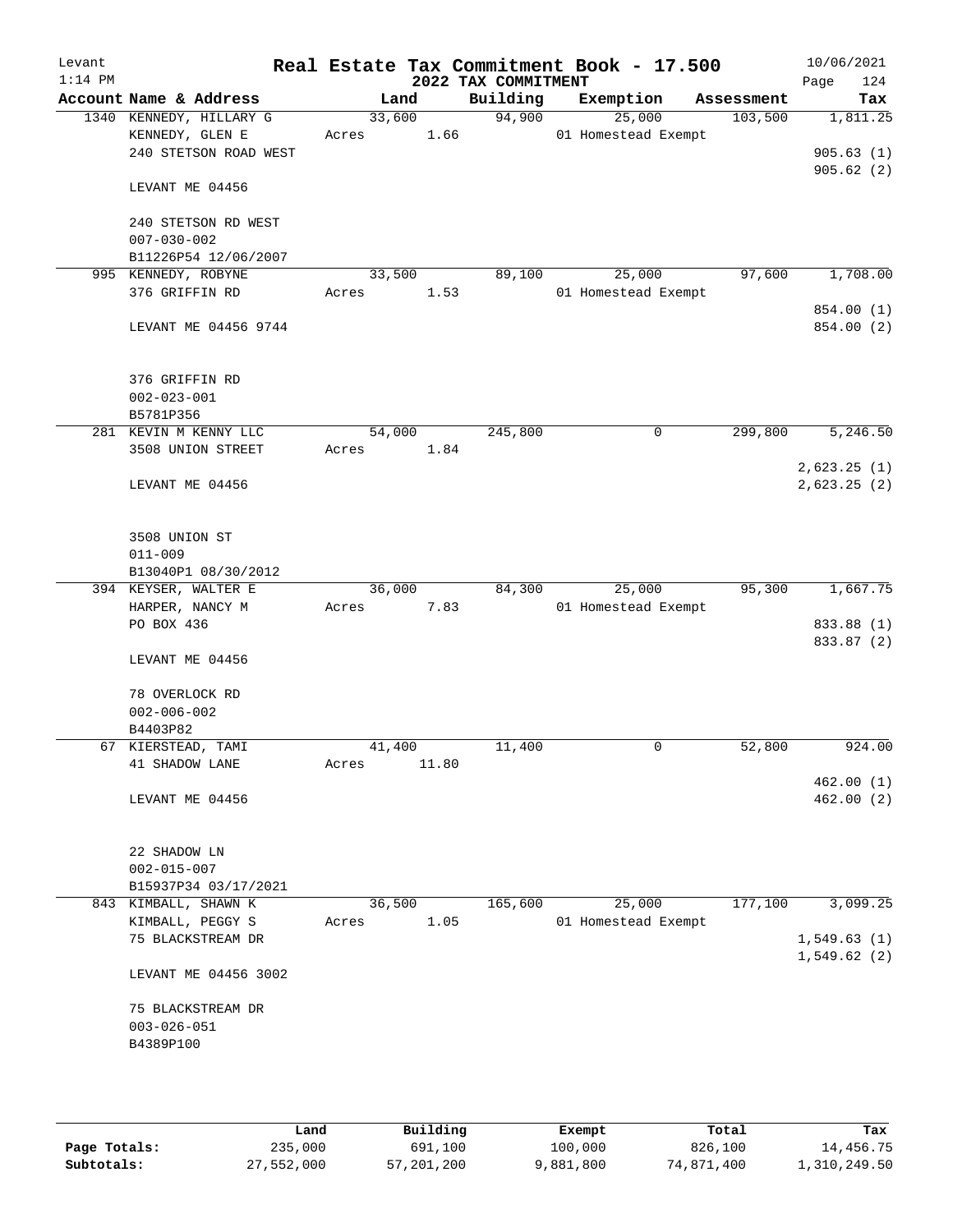| Levant<br>$1:14$ PM |                                                                   |    |       |        | 2022 TAX COMMITMENT | Real Estate Tax Commitment Book - 17.500 |            | 10/06/2021<br>Page<br>125 |
|---------------------|-------------------------------------------------------------------|----|-------|--------|---------------------|------------------------------------------|------------|---------------------------|
|                     | Account Name & Address                                            |    |       | Land   | Building            | Exemption                                | Assessment | Tax                       |
|                     | 1539 KING, GREG A                                                 |    |       | 54,300 | 145,700             | $\Omega$                                 | 200,000    | 3,500.00                  |
|                     | 27 UPPER LANE                                                     |    | Acres | 27.22  |                     |                                          |            |                           |
|                     |                                                                   |    |       |        |                     |                                          |            | 1,750.00(1)               |
|                     | LEVANT ME 04456                                                   |    |       |        |                     |                                          |            | 1,750.00(2)               |
|                     |                                                                   |    |       |        |                     |                                          |            |                           |
|                     | 27 UPPER LANE                                                     |    |       |        |                     |                                          |            |                           |
|                     | $005 - 017 - E$                                                   |    |       |        |                     |                                          |            |                           |
|                     | B12239P170 08/31/2010                                             |    |       |        |                     |                                          |            |                           |
|                     | 1586 KING, JOHN F JR                                              |    |       | 33,400 | 129,000             | 31,000                                   | 131,400    | 2,299.50                  |
|                     | KING, DARLENE J JT                                                |    | Acres | 1.50   |                     | 12 WW2+ Veteran Res                      |            |                           |
|                     | 214 PEMBER RD                                                     |    |       |        |                     | 01 Homestead Exempt                      |            | 1,149.75(1)               |
|                     |                                                                   |    |       |        |                     |                                          |            | 1, 149.75(2)              |
|                     | LEVANT ME 04456                                                   |    |       |        |                     |                                          |            |                           |
|                     |                                                                   |    |       |        |                     |                                          |            |                           |
|                     | 214 PEMBER ROAD                                                   |    |       |        |                     |                                          |            |                           |
|                     | $002 - 031 - 003$                                                 |    |       |        |                     |                                          |            |                           |
|                     | B12348P321 11/17/2010                                             |    |       |        |                     |                                          |            |                           |
|                     | 1046 KING, JOSHUA D                                               |    |       | 33,900 | 200,700             | $\mathbf 0$                              | 234,600    | 4,105.50                  |
|                     | TORREY, PAIGE V                                                   | JТ | Acres | 2.02   |                     |                                          |            |                           |
|                     | 3837 UNION STREET                                                 |    |       |        |                     |                                          |            | 2,052.75(1)               |
|                     | LEVANT ME 04456                                                   |    |       |        |                     |                                          |            | 2,052.75(2)               |
|                     |                                                                   |    |       |        |                     |                                          |            |                           |
|                     | 3837 UNION ST                                                     |    |       |        |                     |                                          |            |                           |
|                     | $005 - 039 - 001$                                                 |    |       |        |                     |                                          |            |                           |
|                     | B15522P66 05/12/2020 B9953P260 06/30/2005                         |    |       |        |                     |                                          |            |                           |
|                     | 395 KING, ROBERT H JR                                             |    |       | 49,500 | 29,300              | 25,000                                   | 53,800     | 941.50                    |
|                     | 2 KING LANE                                                       |    | Acres | 10.06  |                     | 01 Homestead Exempt                      |            |                           |
|                     |                                                                   |    |       |        |                     |                                          |            | 470.75 (1)                |
|                     | LEVANT ME 04456                                                   |    |       |        |                     |                                          |            | 470.75 (2)                |
|                     |                                                                   |    |       |        |                     |                                          |            |                           |
|                     |                                                                   |    |       |        |                     |                                          |            |                           |
|                     | 2 KING LANE                                                       |    |       |        |                     |                                          |            |                           |
|                     | $005 - 008$                                                       |    |       |        |                     |                                          |            |                           |
|                     | B14285P305 09/23/2016 B1694P286 09/01/1959<br>1080 KINGSLEY, PAUL |    |       | 35,700 | 50,200              | 0                                        | 85,900     | 1,503.25                  |
|                     | 4185 UNION STREET                                                 |    | Acres | 5.19   |                     |                                          |            |                           |
|                     |                                                                   |    |       |        |                     |                                          |            | 751.63(1)                 |
|                     | LEVANT Maine 04456                                                |    |       |        |                     |                                          |            | 751.62(2)                 |
|                     |                                                                   |    |       |        |                     |                                          |            |                           |
|                     |                                                                   |    |       |        |                     |                                          |            |                           |
|                     | 4185 UNION ST                                                     |    |       |        |                     |                                          |            |                           |
|                     | $005 - 020 - 003$                                                 |    |       |        |                     |                                          |            |                           |
|                     | B13967P292 09/25/2015 B13929P71 08/14/2015 B7300P107              |    |       |        |                     |                                          |            |                           |
|                     | 1147 KIPLER, MELISSA J                                            |    |       | 34,600 | 154,800             | 25,000                                   | 164,400    | 2,877.00                  |
|                     | 4136 UNION ST                                                     |    | Acres | 2.92   |                     | 01 Homestead Exempt                      |            |                           |
|                     |                                                                   |    |       |        |                     |                                          |            | 1,438.50(1)               |
|                     | LEVANT ME 04456                                                   |    |       |        |                     |                                          |            | 1,438.50(2)               |
|                     |                                                                   |    |       |        |                     |                                          |            |                           |
|                     |                                                                   |    |       |        |                     |                                          |            |                           |
|                     | 4136 UNION ST<br>$005 - 026 - 002 - 001$                          |    |       |        |                     |                                          |            |                           |
|                     | B10529P227 07/12/2006 B9917P146 06/10/2005 B8462P15               |    |       |        |                     |                                          |            |                           |
|                     | 11/19/2002                                                        |    |       |        |                     |                                          |            |                           |
|                     |                                                                   |    |       |        |                     |                                          |            |                           |
|                     |                                                                   |    |       |        |                     |                                          |            |                           |
|                     |                                                                   |    |       |        |                     |                                          |            |                           |

|              | Land       | Building   | Exempt    | Total      | Tax          |
|--------------|------------|------------|-----------|------------|--------------|
| Page Totals: | 241,400    | 709,700    | 81,000    | 870,100    | 15,226.75    |
| Subtotals:   | 27,793,400 | 57,910,900 | 9,962,800 | 75,741,500 | 1,325,476.25 |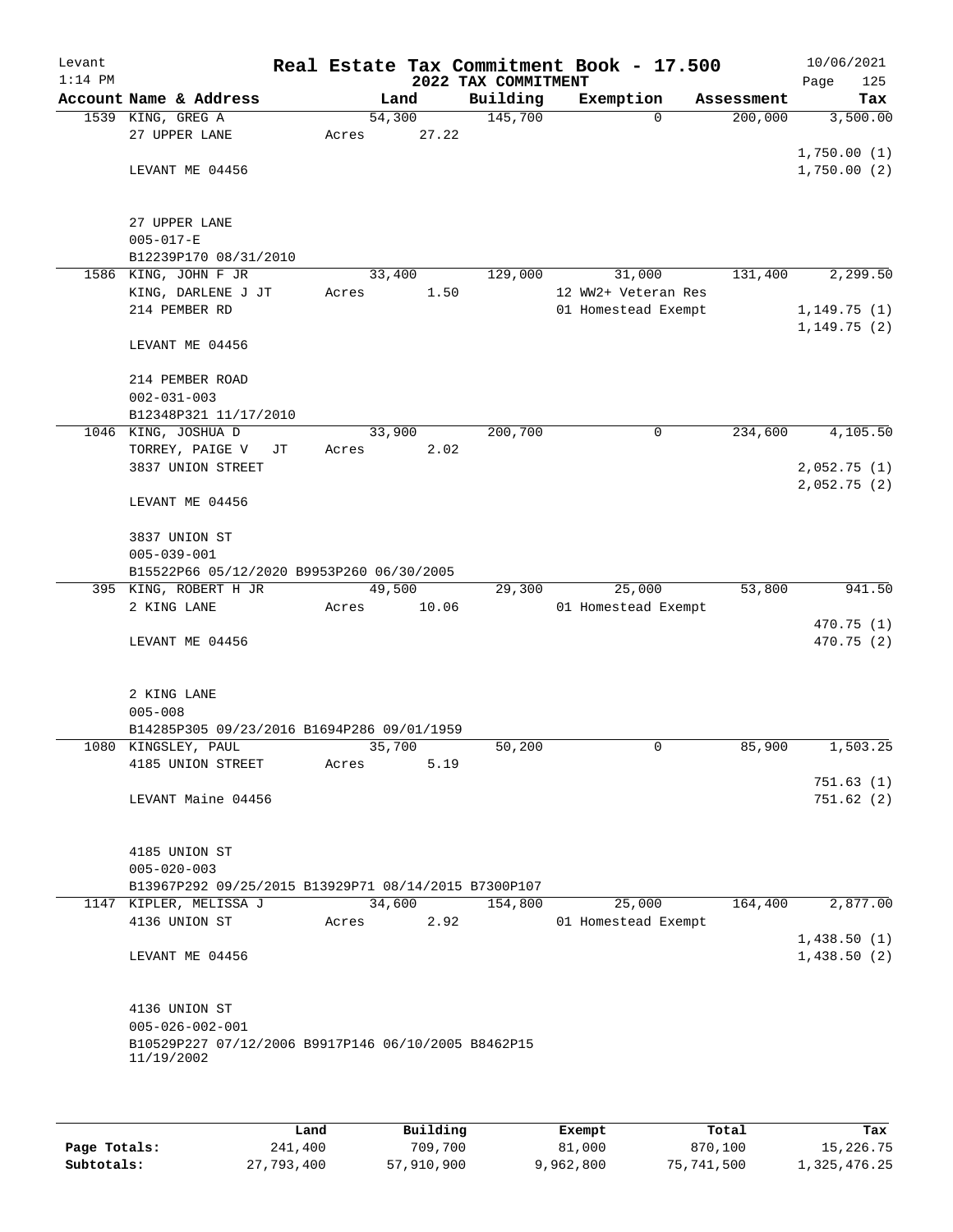| Levant<br>$1:14$ PM |                                                              |       |        |       | 2022 TAX COMMITMENT | Real Estate Tax Commitment Book - 17.500 |            | 10/06/2021<br>126<br>Page  |
|---------------------|--------------------------------------------------------------|-------|--------|-------|---------------------|------------------------------------------|------------|----------------------------|
|                     | Account Name & Address                                       |       | Land   |       | Building            | Exemption                                | Assessment | Tax                        |
|                     | 827 KIRK, ROBERT D<br>KIRK, VALERIE J JT<br>777 HORSEBACK RD | Acres | 34,100 | 2.05  | 115,900             | 25,000<br>01 Homestead Exempt            | 125,000    | 2,187.50<br>1,093.75(1)    |
|                     | LEVANT ME 04456                                              |       |        |       |                     |                                          |            | 1,093.75(2)                |
|                     | 777 HORSEBACK RD<br>$001 - 042$                              |       |        |       |                     |                                          |            |                            |
|                     | B7435P153                                                    |       |        |       |                     |                                          |            |                            |
| 1419                | KNAPP, LUCAS J                                               |       | 33,300 |       | 106,400             | 25,000                                   | 114,700    | 2,007.25                   |
|                     | KNAPP, ASHLIE A TC                                           | Acres |        | 1.31  |                     | 01 Homestead Exempt                      |            |                            |
|                     | 205 LAKE ROAD                                                |       |        |       |                     |                                          |            | 1,003.63(1)<br>1,003.62(2) |
|                     | LEVANT ME 04456                                              |       |        |       |                     |                                          |            |                            |
|                     | 205 LAKE RD                                                  |       |        |       |                     |                                          |            |                            |
|                     | $003 - 004 - 001$                                            |       |        |       |                     |                                          |            |                            |
|                     | B12843P316 05/01/2012                                        |       |        |       |                     |                                          |            |                            |
|                     | 401 KNEELAND, REX E                                          |       | 28,300 |       | $\mathbf 0$         | 0                                        | 28,300     | 495.25                     |
|                     | KNEELAND, KIM B                                              | Acres |        | 45.00 |                     |                                          |            |                            |
|                     | 69 HODGDON RD                                                |       |        |       |                     |                                          |            | 247.63(1)                  |
|                     | LEVANT ME 04456                                              |       |        |       |                     |                                          |            | 247.62(2)                  |
|                     | FRENCH RD                                                    |       |        |       |                     |                                          |            |                            |
|                     | $007 - 008$                                                  |       |        |       |                     |                                          |            |                            |
|                     | B3827P128                                                    |       |        |       |                     |                                          |            |                            |
|                     | 402 KNEELAND, REX E                                          |       | 70,200 |       | 234,400             | 25,000                                   | 279,600    | 4,893.00                   |
|                     | KNEELAND, KIM B                                              | Acres |        | 49.00 |                     | 01 Homestead Exempt                      |            |                            |
|                     | 69 HODGDON RD                                                |       |        |       |                     |                                          |            | 2,446.50(1)                |
|                     |                                                              |       |        |       |                     |                                          |            | 2,446.50(2)                |
|                     | LEVANT ME 04456                                              |       |        |       |                     |                                          |            |                            |
|                     | 69 HODGDON RD                                                |       |        |       |                     |                                          |            |                            |
|                     | $005 - 012$                                                  |       |        |       |                     |                                          |            |                            |
|                     | B2761P285                                                    |       |        |       |                     |                                          |            |                            |
|                     | 403 KNEELAND, REX E                                          |       | 12,700 |       | 0                   | 0                                        | 12,700     | 222.25                     |
|                     | KNEELAND, KIM B                                              | Acres |        | 40.00 |                     |                                          |            |                            |
|                     | 69 HODGDON RD                                                |       |        |       |                     |                                          |            | 111.13(1)                  |
|                     |                                                              |       |        |       |                     |                                          |            | 111.12(2)                  |
|                     | LEVANT ME 04456                                              |       |        |       |                     |                                          |            |                            |
|                     | UNION ST<br>(OFF)                                            |       |        |       |                     |                                          |            |                            |
|                     | $005 - 027$                                                  |       |        |       |                     |                                          |            |                            |
|                     | B2761P291                                                    |       |        |       |                     |                                          |            |                            |
|                     | 464 KNESER, PAUL R                                           |       | 38,100 |       | 100,000             | 31,000                                   | 107,100    | 1,874.25                   |
|                     | KNESER, NADEEN S JT                                          | Acres |        | 6.12  |                     | 14 WW2+ Veteran Non                      |            |                            |
|                     | 4274 UNION ST                                                |       |        |       |                     | 01 Homestead Exempt                      |            | 937.13 (1)                 |
|                     |                                                              |       |        |       |                     |                                          |            | 937.12 (2)                 |
|                     | LEVANT ME 04456                                              |       |        |       |                     |                                          |            |                            |
|                     | 4274 UNION ST                                                |       |        |       |                     |                                          |            |                            |
|                     | $005 - 015$                                                  |       |        |       |                     |                                          |            |                            |
|                     | B8957P159 09/05/2003                                         |       |        |       |                     |                                          |            |                            |
|                     |                                                              |       |        |       |                     |                                          |            |                            |
|                     |                                                              |       |        |       |                     |                                          |            |                            |
|                     |                                                              |       |        |       |                     |                                          |            |                            |

|              | Land       | Building   | Exempt     | Total      | Tax          |
|--------------|------------|------------|------------|------------|--------------|
| Page Totals: | 216,700    | 556,700    | 106,000    | 667,400    | 11,679.50    |
| Subtotals:   | 28,010,100 | 58,467,600 | 10,068,800 | 76,408,900 | 1,337,155.75 |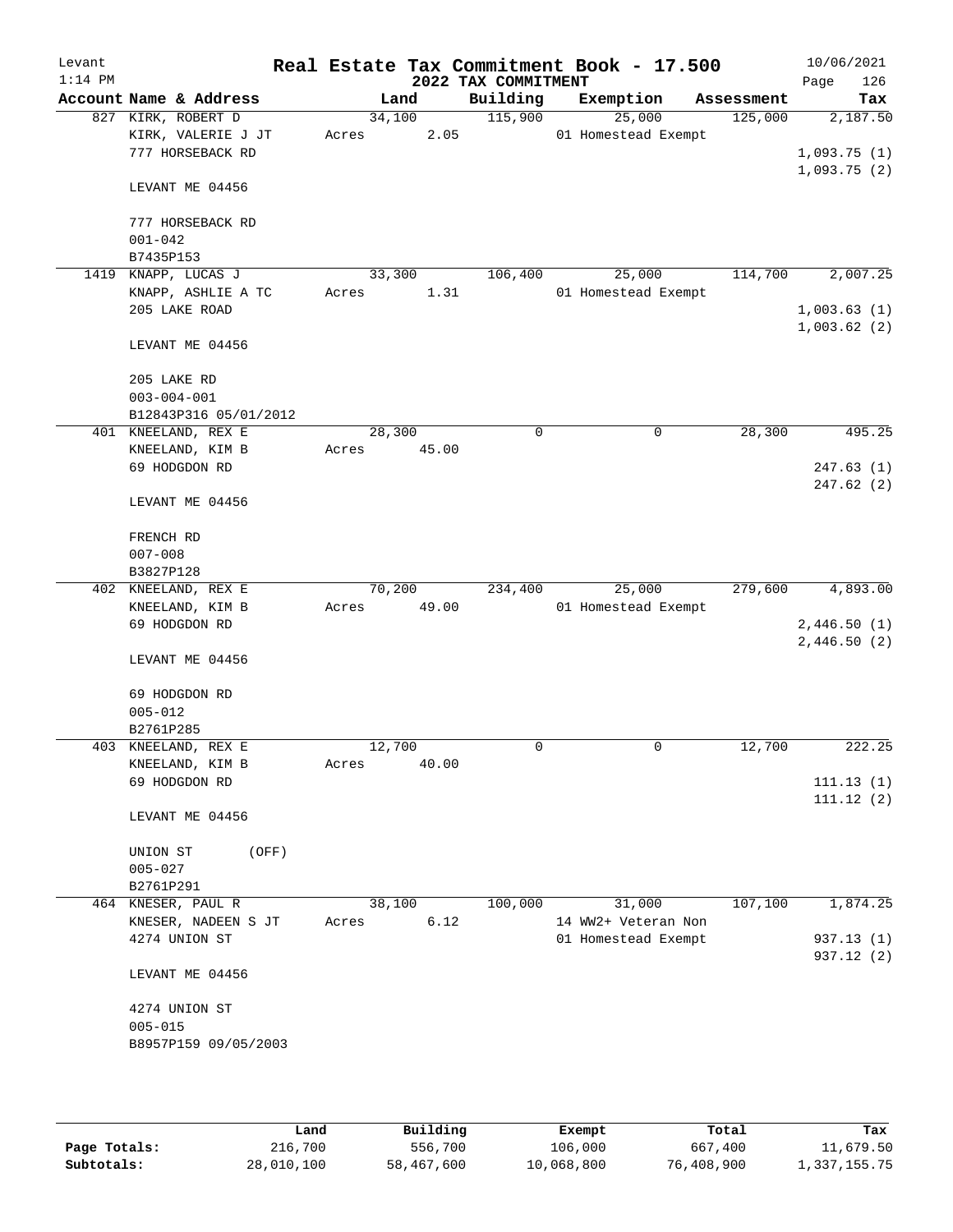| Levant<br>$1:14$ PM |                     |                                                                             |       |        |      | 2022 TAX COMMITMENT | Real Estate Tax Commitment Book - 17.500 |            | 10/06/2021<br>127<br>Page |
|---------------------|---------------------|-----------------------------------------------------------------------------|-------|--------|------|---------------------|------------------------------------------|------------|---------------------------|
|                     |                     | Account Name & Address                                                      |       | Land   |      | Building            | Exemption                                | Assessment | Tax                       |
|                     |                     | 767 KNIGHTS, TIMOTHY J                                                      |       | 33,400 |      | 47,500              | 25,000                                   | 55,900     | 978.25                    |
|                     |                     | KNIGHTS, DEBORAH E JT                                                       | Acres |        | 1.50 |                     | 01 Homestead Exempt                      |            |                           |
|                     |                     | 10 STETSON ROAD WEST                                                        |       |        |      |                     |                                          |            | 489.13 (1)                |
|                     | LEVANT ME 04456     |                                                                             |       |        |      |                     |                                          |            | 489.12 (2)                |
|                     |                     | 10 STETSON RD WEST                                                          |       |        |      |                     |                                          |            |                           |
|                     | $008 - 009$         |                                                                             |       |        |      |                     |                                          |            |                           |
|                     |                     | B14678P321 11/27/2017 B6119P2                                               |       |        |      |                     |                                          |            |                           |
|                     | 1576 KNOWLES, BRADY |                                                                             |       | 30,700 |      | 58,000              | 0                                        | 88,700     | 1,552.25                  |
|                     | 4 SUNPORT LANE      |                                                                             | Acres |        | 3.00 |                     |                                          |            |                           |
|                     |                     |                                                                             |       |        |      |                     |                                          |            | 776.13(1)                 |
|                     | LEVANT ME 04456     |                                                                             |       |        |      |                     |                                          |            | 776.12(2)                 |
|                     | 4 SUNPORT LN        |                                                                             |       |        |      |                     |                                          |            |                           |
|                     | $003 - 034 - D$     |                                                                             |       |        |      |                     |                                          |            |                           |
|                     |                     | B15125P232 04/25/2019                                                       |       |        |      |                     |                                          |            |                           |
|                     | 1703 KNOWLES, BRODY |                                                                             |       | 34,700 |      | 35,100              | 0                                        | 69,800     | 1,221.50                  |
|                     |                     | 12 SUNPORT LANE                                                             | Acres |        | 3.00 |                     |                                          |            |                           |
|                     |                     |                                                                             |       |        |      |                     |                                          |            | 610.75(1)<br>610.75(2)    |
|                     |                     | LEVANT ME 04456                                                             |       |        |      |                     |                                          |            |                           |
|                     |                     | 12 SUNPORT LANE                                                             |       |        |      |                     |                                          |            |                           |
|                     | $003 - 034 - C$     |                                                                             |       |        |      |                     |                                          |            |                           |
|                     |                     | B15125P225 04/25/2019                                                       |       |        |      |                     |                                          |            |                           |
|                     |                     | 404 KNOWLES, DENISE M<br>VARNEY, NICHOLAS JT                                | Acres | 34,700 | 3.00 | 112,000             | 25,000<br>01 Homestead Exempt            | 121,700    | 2,129.75                  |
|                     |                     | 186 SOUTH LEVANT ROAD                                                       |       |        |      |                     |                                          |            | 1,064.88(1)               |
|                     |                     |                                                                             |       |        |      |                     |                                          |            | 1,064.87(2)               |
|                     |                     | LEVANT ME 04456                                                             |       |        |      |                     |                                          |            |                           |
|                     |                     | 186 SOUTH LEVANT RD                                                         |       |        |      |                     |                                          |            |                           |
|                     | $002 - 018 - 002$   |                                                                             |       |        |      |                     |                                          |            |                           |
|                     |                     | B15681P1 09/03/2020                                                         |       |        |      |                     |                                          |            |                           |
|                     |                     | 962 KNOWLES, MAURICE L                                                      |       | 33,100 |      | 56,500              | 25,000                                   | 64,600     | 1,130.50                  |
|                     |                     | 347 PINE TREE ROAD                                                          | Acres |        | 1.10 |                     | 01 Homestead Exempt                      |            |                           |
|                     |                     |                                                                             |       |        |      |                     |                                          |            | 565.25(1)                 |
|                     |                     | LEVANT ME 04456                                                             |       |        |      |                     |                                          |            | 565.25(2)                 |
|                     |                     | 347 PINE TREE RD                                                            |       |        |      |                     |                                          |            |                           |
|                     | $002 - 012 - 003$   |                                                                             |       |        |      |                     |                                          |            |                           |
|                     |                     | B13044P66 12/18/2012 B6827P18 B6120P342 06/16/1994<br>710 KNOWLES, MILTON L |       | 33,300 |      | $\Omega$            | $\Omega$                                 | 33,300     | 582.75                    |
|                     |                     | KNOWLES, PATSY L                                                            | Acres |        | 1.40 |                     |                                          |            |                           |
|                     | 157 WING RD         |                                                                             |       |        |      |                     |                                          |            | 291.38 (1)                |
|                     |                     |                                                                             |       |        |      |                     |                                          |            | 291.37 (2)                |
|                     |                     | LEVANT ME 04456                                                             |       |        |      |                     |                                          |            |                           |
|                     |                     | 743 HORSEBACK RD                                                            |       |        |      |                     |                                          |            |                           |
|                     | $001 - 043 - 004$   |                                                                             |       |        |      |                     |                                          |            |                           |
|                     |                     | B15968P67 04/07/2021                                                        |       |        |      |                     |                                          |            |                           |
|                     |                     |                                                                             |       |        |      |                     |                                          |            |                           |
|                     |                     |                                                                             |       |        |      |                     |                                          |            |                           |

|              | Land       | Building   | Exempt     | Total      | Tax          |
|--------------|------------|------------|------------|------------|--------------|
| Page Totals: | 199,900    | 309,100    | 75,000     | 434,000    | 7,595.00     |
| Subtotals:   | 28,210,000 | 58,776,700 | 10,143,800 | 76,842,900 | 1,344,750.75 |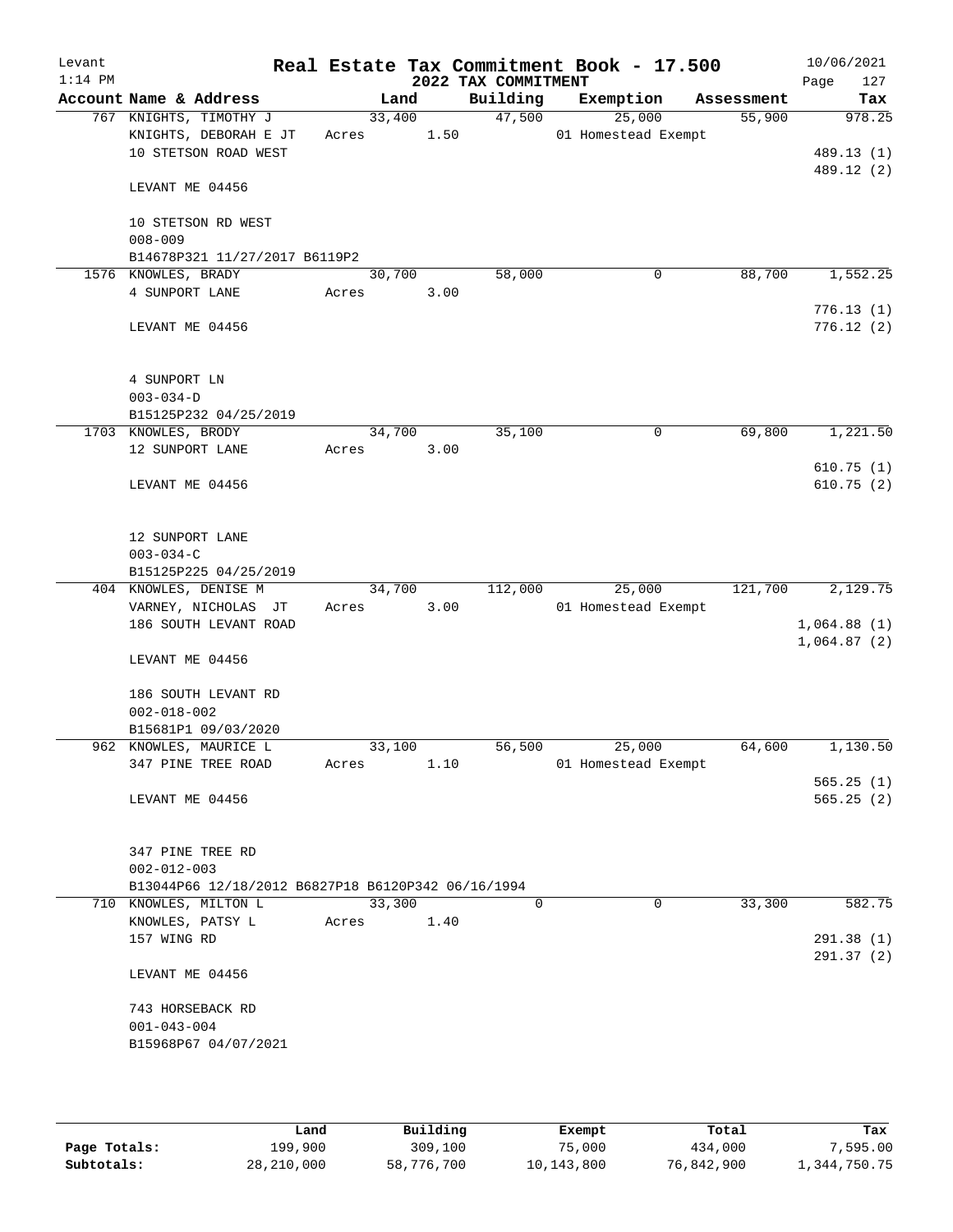| Levant<br>$1:14$ PM |                                                                                                           |         |                 |          | 2022 TAX COMMITMENT | Real Estate Tax Commitment Book - 17.500 |             |            | 10/06/2021<br>Page<br>128     |
|---------------------|-----------------------------------------------------------------------------------------------------------|---------|-----------------|----------|---------------------|------------------------------------------|-------------|------------|-------------------------------|
|                     | Account Name & Address                                                                                    |         |                 | Land     | Building            | Exemption                                |             | Assessment | Tax                           |
|                     | 774 KNOWLES, MILTON L JR<br>KNOWLES, SHANNON L TC                                                         |         | 64,200<br>Acres | 107.00   | 0                   |                                          | $\Omega$    | 64,200     | 1,123.50                      |
|                     | 167 SOUTH LEVANT ROAD                                                                                     |         |                 |          |                     |                                          |             |            | 561.75(1)<br>561.75(2)        |
|                     | LEVANT ME 04456                                                                                           |         |                 |          |                     |                                          |             |            |                               |
|                     | HORSEBACK RD<br>$004 - 018$                                                                               |         |                 |          |                     |                                          |             |            |                               |
|                     | B12544P201 06/27/2011 B10826P33 09/14/2008 B10644P49<br>08/31/2006 B10644P47 08/31/2006 B8230P3 B6389P136 |         |                 |          |                     |                                          |             |            |                               |
|                     | 581 KNOWLES, MILTON L JR                                                                                  |         | 47,400          |          | 232,800             |                                          | 25,000      | 255,200    | 4,466.00                      |
|                     | KNOWLES, SHANNON L                                                                                        |         | Acres           | 17.19    |                     | 01 Homestead Exempt                      |             |            |                               |
|                     | 167 SOUTH LEVANT RD                                                                                       |         |                 |          |                     |                                          |             |            | 2, 233.00(1)<br>2, 233.00 (2) |
|                     | LEVANT ME 04456 9801                                                                                      |         |                 |          |                     |                                          |             |            |                               |
|                     | 167 SOUTH LEVANT RD                                                                                       |         |                 |          |                     |                                          |             |            |                               |
|                     | $002 - 020 - 001$<br>B7188P51                                                                             |         |                 |          |                     |                                          |             |            |                               |
|                     | 561 KNOWLES, MILTON L JR                                                                                  |         | 72,100          |          | 0                   |                                          | $\mathbf 0$ | 72,100     | 1,261.75                      |
|                     | KNOWLES, SHANNON L JT<br>167 SOUTH LEVANT RD                                                              |         | Acres           | 44.00    |                     |                                          |             |            | 630.88(1)                     |
|                     |                                                                                                           |         |                 |          |                     |                                          |             |            | 630.87 (2)                    |
|                     | LEVANT ME 04456 9801                                                                                      |         |                 |          |                     |                                          |             |            |                               |
|                     | 1043 HORSEBACK RD<br>$004 - 014$                                                                          |         |                 |          |                     |                                          |             |            |                               |
|                     | B15892P330 02/08/2021 B15382P21 12/12/2019                                                                |         |                 |          |                     |                                          |             |            |                               |
|                     | B15168P185 06/05/2019<br>805 KNOWLES, MILTON L JR &                                                       |         | 48,700          |          | 104,600             |                                          | 0           | 153,300    | 2,682.75                      |
|                     | SHANNON JT                                                                                                |         |                 | 22.35    |                     |                                          |             |            |                               |
|                     | KNOWLES, MILTON L SR JT Acres<br>167 SOUTH LEVANT RD                                                      |         |                 |          |                     |                                          |             |            | 1,341.38(1)                   |
|                     |                                                                                                           |         |                 |          |                     |                                          |             |            | 1,341.37(2)                   |
|                     | LEVANT ME 04456                                                                                           |         |                 |          |                     |                                          |             |            |                               |
|                     | 3442 UNION ST                                                                                             |         |                 |          |                     |                                          |             |            |                               |
|                     | $003 - 034$<br>B12299P5 10/26/2010 B11974P282 11/12/2009 B6877P201                                        |         |                 |          |                     |                                          |             |            |                               |
|                     | 406 KNOWLES, PATSY L                                                                                      |         | 34,300          |          | 98,700              |                                          | 25,000      | 108,000    | 1,890.00                      |
|                     | 157 WING RD                                                                                               |         | Acres           | 2.06     |                     | 01 Homestead Exempt                      |             |            |                               |
|                     | LEVANT ME 04456                                                                                           |         |                 |          |                     |                                          |             |            | 945.00(1)<br>945.00 (2)       |
|                     |                                                                                                           |         |                 |          |                     |                                          |             |            |                               |
|                     | 157 WING RD                                                                                               |         |                 |          |                     |                                          |             |            |                               |
|                     | $003 - 040 - 001$                                                                                         |         |                 |          |                     |                                          |             |            |                               |
|                     | B3109P224                                                                                                 |         |                 |          |                     |                                          |             |            |                               |
|                     | 159 KOTREDES, MICHAEL T<br>3666 UNION STREET                                                              |         | 35,600<br>Acres | 3.00     | 91,000              | 01 Homestead Exempt                      | 25,000      | 101,600    | 1,778.00                      |
|                     |                                                                                                           |         |                 |          |                     |                                          |             |            | 889.00 (1)                    |
|                     | LEVANT ME 04456                                                                                           |         |                 |          |                     |                                          |             |            | 889.00 (2)                    |
|                     | 3666 UNION ST                                                                                             |         |                 |          |                     |                                          |             |            |                               |
|                     | $003 - 002$                                                                                               |         |                 |          |                     |                                          |             |            |                               |
|                     | B15291P123 09/24/2019                                                                                     |         |                 |          |                     |                                          |             |            |                               |
|                     |                                                                                                           | Land    |                 | Building |                     | Exempt                                   |             | Total      | Tax                           |
| Page Totals:        |                                                                                                           | 302,300 |                 | 527,100  |                     | 75,000                                   |             | 754,400    | 13,202.00                     |

**Subtotals:** 28,512,300 59,303,800 10,218,800 77,597,300 1,357,952.75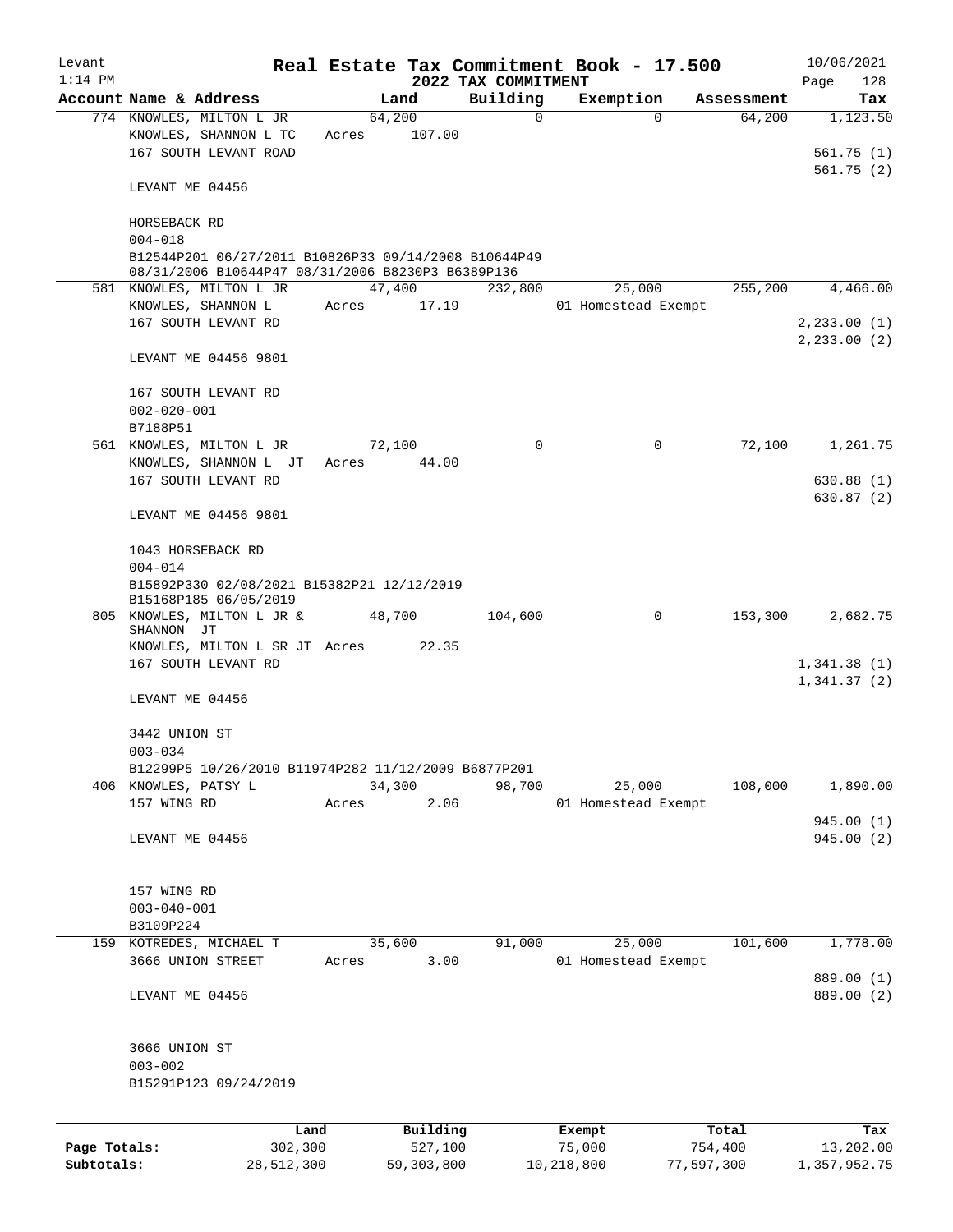| Levant    |                                                                     |             |        |                     | Real Estate Tax Commitment Book - 17.500   |            | 10/06/2021             |          |
|-----------|---------------------------------------------------------------------|-------------|--------|---------------------|--------------------------------------------|------------|------------------------|----------|
| $1:14$ PM |                                                                     |             |        | 2022 TAX COMMITMENT |                                            |            | Page                   | 129      |
|           | Account Name & Address                                              |             | Land   | Building            | Exemption                                  | Assessment |                        | Tax      |
|           | 411 KRAUSE, DONALD W                                                |             | 84,400 | 123,000             | 37,000                                     | 170,400    |                        | 2,982.00 |
|           | KRAUSE, JEANNE A<br>PO BOX 177                                      | Acres       | 63.84  |                     | 01 Homestead Exempt<br>14 WW2+ Veteran Non |            | 1,491.00(1)            |          |
|           |                                                                     |             |        |                     | 12 WW2+ Veteran Res                        |            | 1,491.00(2)            |          |
|           | LEVANT ME 04456                                                     |             |        |                     |                                            |            |                        |          |
|           | 3935 UNION ST                                                       |             |        |                     |                                            |            |                        |          |
|           | $005 - 033$                                                         |             |        |                     |                                            |            |                        |          |
|           | B10774P202 08/29/2005 B6316P290                                     |             |        |                     |                                            |            |                        |          |
|           | 1391 KRUKOWSKI, ASHLEY Q                                            | 33,900      |        | 80,700              | 25,000                                     | 89,600     |                        | 1,568.00 |
|           | 32 SMITH LANE                                                       | Acres       | 2.07   |                     | 01 Homestead Exempt                        |            |                        |          |
|           | LEVANT ME 04456                                                     |             |        |                     |                                            |            | 784.00(1)<br>784.00(2) |          |
|           | 32 SMITH LANE<br>$002 - 045 - 003$                                  |             |        |                     |                                            |            |                        |          |
|           | B16102P223 07/13/2021                                               |             |        |                     |                                            |            |                        |          |
|           | 361 LAFORGE, MICHAEL L                                              | 68,800      |        | 324,500             | 25,000                                     | 368,300    |                        | 6,445.25 |
|           | LAFORGE, HEIDI A JT                                                 | Acres 48.00 |        |                     | 01 Homestead Exempt                        |            |                        |          |
|           | PO BOX 386                                                          |             |        |                     |                                            |            | 3,222.63(1)            |          |
|           | LEVANT ME 04456                                                     |             |        |                     |                                            |            | 3,222.62(2)            |          |
|           | 74 SOMETIME MOOSE LN                                                |             |        |                     |                                            |            |                        |          |
|           | $007 - 049$                                                         |             |        |                     |                                            |            |                        |          |
|           | B12124P304 05/10/2010 B6831P350 09/30/1998                          |             |        |                     |                                            |            |                        |          |
|           | 436 LAKEVILLE SHORES INC                                            | 26,700      |        | $\Omega$            | 0                                          | 26,700     |                        | 467.25   |
|           | PO BOX 96                                                           | Acres       | 41.60  |                     |                                            |            |                        |          |
|           | WINN ME 04495                                                       |             |        |                     |                                            |            | 233.63(1)<br>233.62(2) |          |
|           | CLUBHOUSE RD                                                        |             |        |                     |                                            |            |                        |          |
|           | $004 - 028 - 006$                                                   |             |        |                     |                                            |            |                        |          |
|           | B13800P206 04/03/2015                                               |             |        |                     |                                            |            |                        |          |
|           | 82 LAMBERT, DAWN                                                    | 32,100      |        | 65,500              | 25,000                                     | 72,600     |                        | 1,270.50 |
|           | 506 MUDGETT ROAD                                                    | Acres       | 3.00   |                     | 01 Homestead Exempt                        |            |                        |          |
|           |                                                                     |             |        |                     |                                            |            | 635.25(1)              |          |
|           | LEVANT ME 04456 0168                                                |             |        |                     |                                            |            | 635.25(2)              |          |
|           | 506 MUDGETT RD                                                      |             |        |                     |                                            |            |                        |          |
|           | $010 - 004$                                                         |             |        |                     |                                            |            |                        |          |
|           | B11027P173 06/29/2007<br>1397 LANCASTER, THERESA A                  | 33,000      |        | 129,800             | $\overline{0}$                             | 162,800    |                        | 2,849.00 |
|           | 9 LEVANT HEIGHTS DR                                                 | Acres       | 1.00   |                     |                                            |            | 1,424.50(1)            |          |
|           | LEVANT ME 04456                                                     |             |        |                     |                                            |            | 1,424.50(2)            |          |
|           | 9 LEVANT HEIGHTS DR<br>$007 - 062$                                  |             |        |                     |                                            |            |                        |          |
|           | B14257P103 08/29/2016 B14030P117 12/10/2015<br>B11384P58 05/06/2008 |             |        |                     |                                            |            |                        |          |
|           |                                                                     |             |        |                     |                                            |            |                        |          |

|              | Land       | Building   | Exempt     | Total      | Tax          |
|--------------|------------|------------|------------|------------|--------------|
| Page Totals: | 278,900    | 723,500    | 112,000    | 890,400    | 15,582.00    |
| Subtotals:   | 28,791,200 | 60,027,300 | 10,330,800 | 78,487,700 | 1,373,534.75 |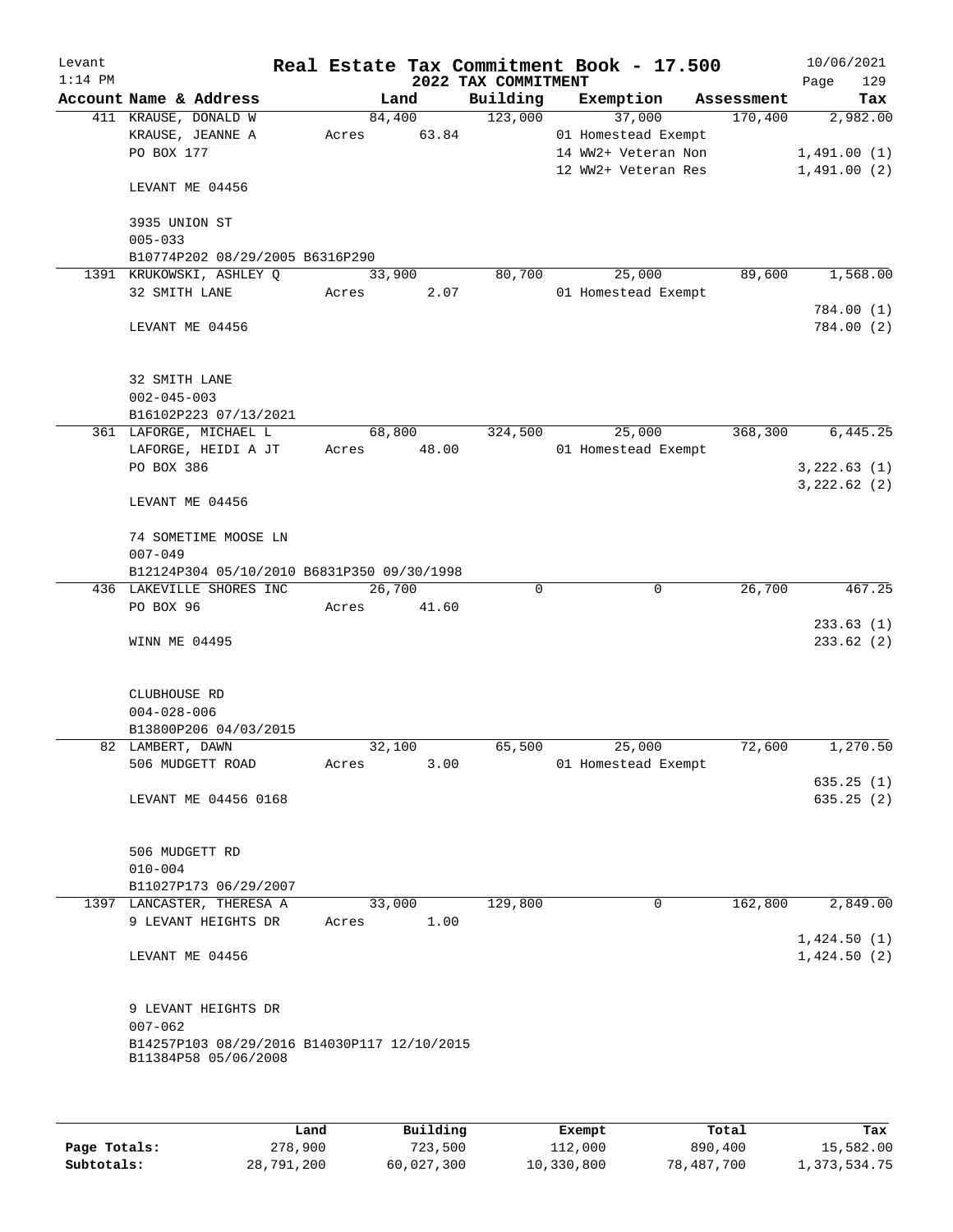| Levant    |                                                           |    |                 |       |                     | Real Estate Tax Commitment Book - 17.500 |            | 10/06/2021               |
|-----------|-----------------------------------------------------------|----|-----------------|-------|---------------------|------------------------------------------|------------|--------------------------|
| $1:14$ PM |                                                           |    |                 |       | 2022 TAX COMMITMENT |                                          |            | 130<br>Page              |
|           | Account Name & Address                                    |    |                 | Land  | Building            | Exemption                                | Assessment | Tax                      |
|           | 32 LANDRY, ASHLEY M<br>LANDRY, BRITTANY M<br>65 WING ROAD | JТ | 28,800<br>Acres | 0.69  | 100,000             | $\Omega$                                 | 128,800    | 2,254.00<br>1, 127.00(1) |
|           | LEVANT ME 04456                                           |    |                 |       |                     |                                          |            | 1, 127.00(2)             |
|           | 65 WING RD<br>$003 - 042 - 001$                           |    |                 |       |                     |                                          |            |                          |
|           | B15202P1 07/08/2019                                       |    |                 |       |                     |                                          |            |                          |
|           | 562 LANE, BARRY                                           |    | 47,200          |       | $\mathbf 0$         | $\mathbf 0$                              | 47,200     | 826.00                   |
|           | PO BOX 38                                                 |    | Acres           | 53.00 |                     |                                          |            | 413.00(1)                |
|           | SHERMAN MILLS ME 04776<br>0038                            |    |                 |       |                     |                                          |            | 413.00(2)                |
|           | ROSS RD                                                   |    |                 |       |                     |                                          |            |                          |
|           | $004 - 009$                                               |    |                 |       |                     |                                          |            |                          |
|           | B10551P278 07/26/2006                                     |    |                 |       |                     |                                          |            |                          |
|           | 1334 LANE, JENNIFER L                                     |    | 30,900          |       | 37,700              | 0                                        | 68,600     | 1,200.50                 |
|           | LANE, JOSHUA JT<br>522 MUDGETT RD                         |    | Acres           | 1.50  |                     |                                          |            | 600.25(1)                |
|           |                                                           |    |                 |       |                     |                                          |            | 600.25(2)                |
|           | LEVANT ME 04456                                           |    |                 |       |                     |                                          |            |                          |
|           | 522 MUDGETT RD                                            |    |                 |       |                     |                                          |            |                          |
|           | $010 - 005 - 001$<br>B10813P20 01/17/2007                 |    |                 |       |                     |                                          |            |                          |
|           | 738 LANGBEIN, VALERIE E                                   |    | 33,300          |       | 98,400              | 25,000                                   | 106,700    | 1,867.25                 |
|           | 53 DILL RD                                                |    | Acres           | 3.25  |                     | 01 Homestead Exempt                      |            |                          |
|           |                                                           |    |                 |       |                     |                                          |            | 933.63(1)                |
|           | LEVANT ME 04456 9734                                      |    |                 |       |                     |                                          |            | 933.62 (2)               |
|           | 53 DILL RD<br>$007 - 025 - 002$                           |    |                 |       |                     |                                          |            |                          |
|           | B7391P1 B4666P350 06/15/1990                              |    |                 |       |                     |                                          |            |                          |
|           | 432 LANGLEY, BELINDA M                                    |    | 33,400          |       | 17,100              | 25,000                                   | 25,500     | 446.25                   |
|           | 889 HORSEBACK RD                                          |    | Acres           | 1.46  |                     | 01 Homestead Exempt                      |            | 223.13(1)                |
|           | LEVANT ME 04456                                           |    |                 |       |                     |                                          |            | 223.12(2)                |
|           |                                                           |    |                 |       |                     |                                          |            |                          |
|           | 889 HORSEBACK RD                                          |    |                 |       |                     |                                          |            |                          |
|           | $001 - 030$                                               |    |                 |       |                     |                                          |            |                          |
|           | B6262P76                                                  |    |                 |       |                     |                                          |            |                          |
|           | 683 LANPHER, JANICE ANN                                   |    | 26,300          |       | 63,600              | 31,000                                   | 58,900     | 1,030.75                 |
|           | 641 MAIN ROAD                                             |    | Acres           | 10.00 |                     | 22 WW2+ Widow Res                        |            |                          |
|           |                                                           |    |                 |       |                     | 01 Homestead Exempt                      |            | 515.38(1)                |
|           | BRADFORD ME 04410-3325                                    |    |                 |       |                     |                                          |            | 515.37(2)                |
|           | 194 ROBICHAUD RD                                          |    |                 |       |                     |                                          |            |                          |
|           | $004 - 034 - 001$                                         |    |                 |       |                     |                                          |            |                          |
|           | B9313P298                                                 |    |                 |       |                     |                                          |            |                          |
|           |                                                           |    |                 |       |                     |                                          |            |                          |
|           |                                                           |    |                 |       |                     |                                          |            |                          |
|           |                                                           |    |                 |       |                     |                                          |            |                          |

|              | Land       | Building   | Exempt     | Total      | Tax          |
|--------------|------------|------------|------------|------------|--------------|
| Page Totals: | 199,900    | 316,800    | 81,000     | 435,700    | 7.624.75     |
| Subtotals:   | 28,991,100 | 60,344,100 | 10,411,800 | 78,923,400 | 1,381,159.50 |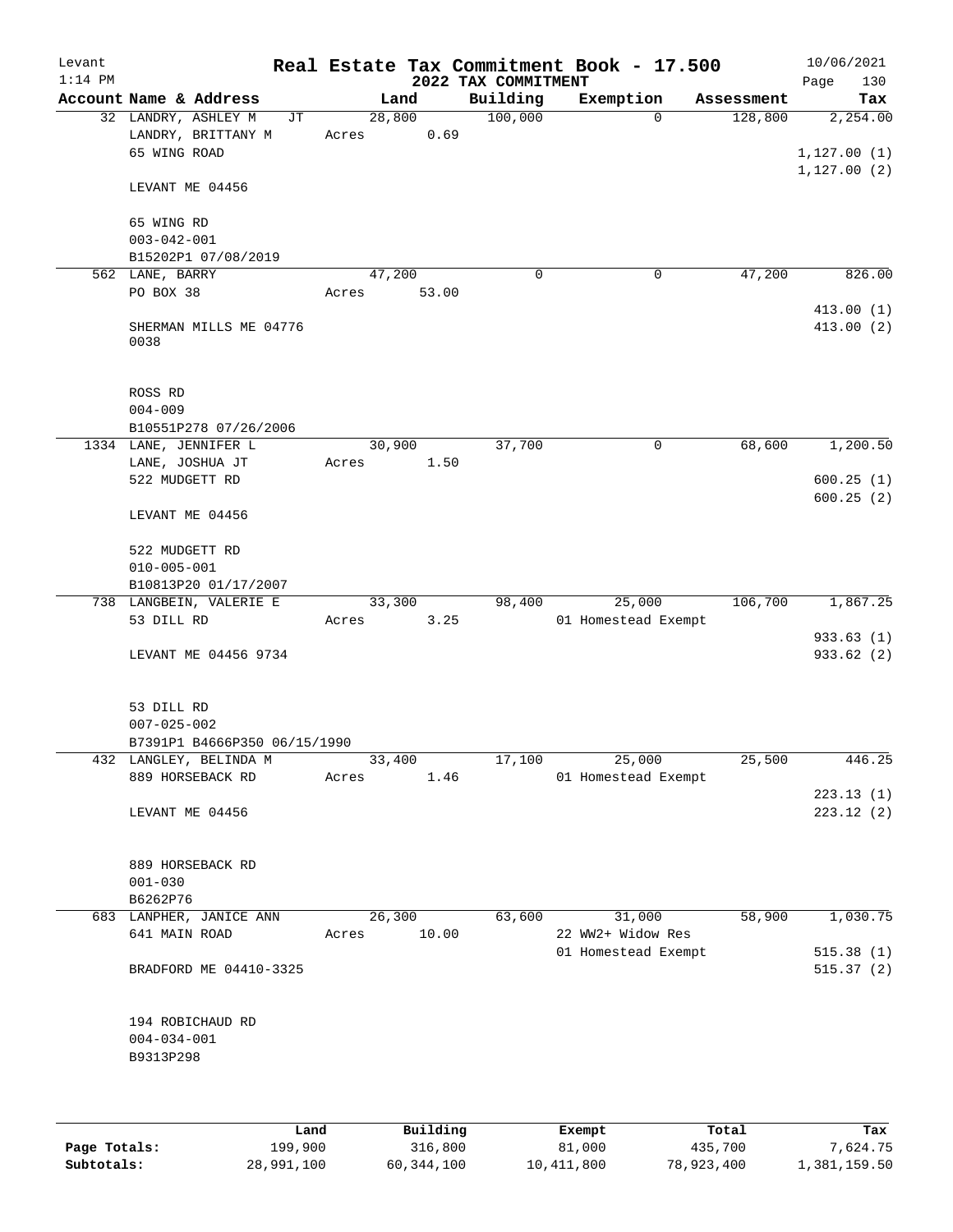| Levant<br>$1:14$ PM |                                            |        |       | 2022 TAX COMMITMENT | Real Estate Tax Commitment Book - 17.500 |            | 10/06/2021<br>Page<br>131 |
|---------------------|--------------------------------------------|--------|-------|---------------------|------------------------------------------|------------|---------------------------|
|                     | Account Name & Address                     |        | Land  | Building            | Exemption                                | Assessment | Tax                       |
|                     | 1736 LAPLANTE, NICOLE<br>JТ                | 22,700 |       | $\mathbf 0$         | $\Omega$                                 | 22,700     | 397.25                    |
|                     | LAPLANTE, SHAWN                            | Acres  | 1.19  |                     |                                          |            |                           |
|                     | 127 FULLER ROAD                            |        |       |                     |                                          |            | 198.63(1)                 |
|                     |                                            |        |       |                     |                                          |            | 198.62(2)                 |
|                     | HERMON ME 04401                            |        |       |                     |                                          |            |                           |
|                     |                                            |        |       |                     |                                          |            |                           |
|                     | LAKE RD                                    |        |       |                     |                                          |            |                           |
|                     | $002 - 013 - 001 - 003$                    |        |       |                     |                                          |            |                           |
|                     | B15201P32 07/08/2019 B14576P293            |        |       |                     |                                          |            |                           |
|                     | 987 LAPRELL, BARBARA J                     |        | 0     | 9,500               | 9,500                                    | 0          | 0.00                      |
|                     | 560 CLARK ROAD NORTH                       |        |       |                     | 01 Homestead Exempt                      |            |                           |
|                     |                                            |        |       |                     |                                          |            |                           |
|                     | LEVANT ME 04456                            |        |       |                     |                                          |            |                           |
|                     |                                            |        |       |                     |                                          |            |                           |
|                     | 560 CLARK RD NORTH                         |        |       |                     |                                          |            |                           |
|                     | $008 - 029 - B01$                          |        |       |                     |                                          |            |                           |
|                     | 893 LAPRELL, RYAN E                        | 35,400 |       | 14,100              | 0                                        | 49,500     | 866.25                    |
|                     | 78 LANCASTER BROOK ROAD Acres              |        | 2.50  |                     |                                          |            |                           |
|                     |                                            |        |       |                     |                                          |            | 433.13 (1)                |
|                     | GLENBURN ME 04401                          |        |       |                     |                                          |            | 433.12 (2)                |
|                     |                                            |        |       |                     |                                          |            |                           |
|                     |                                            |        |       |                     |                                          |            |                           |
|                     | 552 CLARK RD NORTH                         |        |       |                     |                                          |            |                           |
|                     | $008 - 029 - 002$                          |        |       |                     |                                          |            |                           |
|                     | B15052P276 01/23/2019 B15015P72 12/03/2018 |        |       |                     |                                          |            |                           |
|                     | 22 LARLEE, JANA MARIE                      | 41,000 |       | 42,400              | 25,000                                   | 58,400     | 1,022.00                  |
|                     | 76 SOUTH LEVANT ROAD                       | Acres  | 10.00 |                     | 01 Homestead Exempt                      |            |                           |
|                     |                                            |        |       |                     |                                          |            | 511.00(1)                 |
|                     | LEVANT ME 04456                            |        |       |                     |                                          |            | 511.00(2)                 |
|                     |                                            |        |       |                     |                                          |            |                           |
|                     |                                            |        |       |                     |                                          |            |                           |
|                     | 76 SOUTH LEVANT RD                         |        |       |                     |                                          |            |                           |
|                     | $002 - 016 - 001$                          |        |       |                     |                                          |            |                           |
|                     | B14600P81 09/07/2017 B13110P1 02/28/2013   |        |       |                     |                                          |            |                           |
|                     | 382 LARRABEE, SCOTT A                      | 36,500 |       | 149,800             | 0                                        | 186,300    | 3,260.25                  |
|                     | LARRABEE, KEEGAN H JT                      | Acres  | 1.00  |                     |                                          |            |                           |
|                     | 86 BLACKSTREAM DR                          |        |       |                     |                                          |            | 1,630.13(1)               |
|                     |                                            |        |       |                     |                                          |            | 1,630.12(2)               |
|                     | LEVANT ME 04456                            |        |       |                     |                                          |            |                           |
|                     |                                            |        |       |                     |                                          |            |                           |
|                     | 86 BLACKSTREAM DR                          |        |       |                     |                                          |            |                           |
|                     | $003 - 026 - 054$                          |        |       |                     |                                          |            |                           |
|                     | B16135P261 08/02/2021                      |        |       |                     |                                          |            |                           |
|                     | 434 LASAK, HENRY J                         | 26,800 |       | $\mathbf 0$         | 0                                        | 26,800     | 469.00                    |
|                     | LASAK, MARGARET J                          | Acres  | 41.80 |                     |                                          |            |                           |
|                     | 170 BLUE WING DRIVE                        |        |       |                     |                                          |            | 234.50(1)                 |
|                     |                                            |        |       |                     |                                          |            | 234.50 (2)                |
|                     | SONOMA CA 95476                            |        |       |                     |                                          |            |                           |
|                     |                                            |        |       |                     |                                          |            |                           |
|                     | MUDGETT ROAD                               |        |       |                     |                                          |            |                           |
|                     | $009 - 010 - 006$                          |        |       |                     |                                          |            |                           |
|                     | B3935P96                                   |        |       |                     |                                          |            |                           |
|                     |                                            |        |       |                     |                                          |            |                           |
|                     |                                            |        |       |                     |                                          |            |                           |

|              | Land         | Building   | Exempt     | Total      | Tax          |
|--------------|--------------|------------|------------|------------|--------------|
| Page Totals: | 162,400      | 215,800    | 34,500     | 343,700    | 6,014.75     |
| Subtotals:   | 29, 153, 500 | 60,559,900 | 10,446,300 | 79,267,100 | 1,387,174.25 |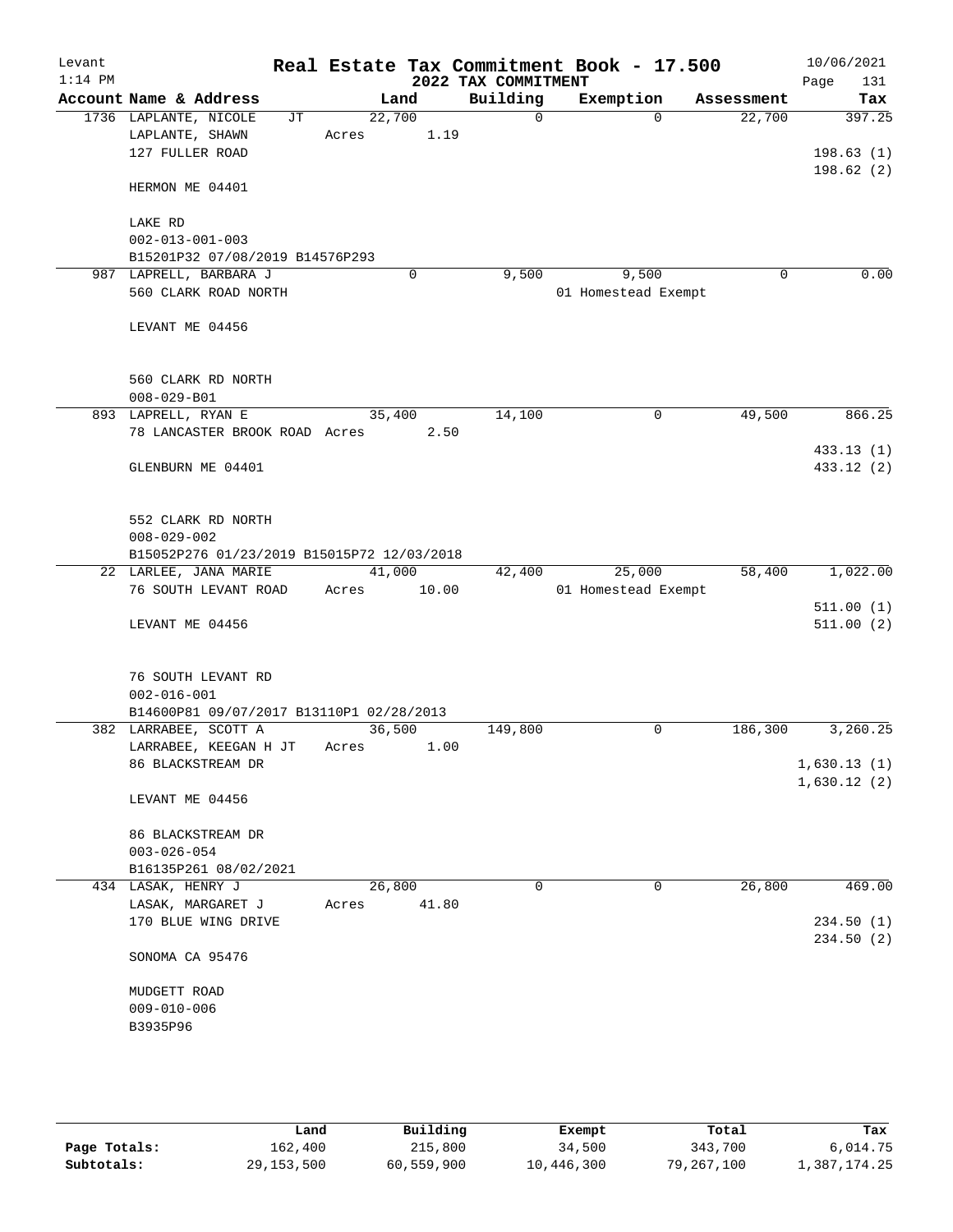| Levant<br>$1:14$ PM |                                                                      |        |       | 2022 TAX COMMITMENT | Real Estate Tax Commitment Book - 17.500 |            | 10/06/2021<br>Page<br>132 |
|---------------------|----------------------------------------------------------------------|--------|-------|---------------------|------------------------------------------|------------|---------------------------|
|                     | Account Name & Address                                               |        | Land  | Building            | Exemption                                | Assessment | Tax                       |
|                     | 724 LASKEY, HAROLD L JR                                              | 47,400 |       | 144,900             | $\Omega$                                 | 192,300    | 3,365.25                  |
|                     | PO BOX 1776                                                          | Acres  | 19.00 |                     |                                          |            |                           |
|                     |                                                                      |        |       |                     |                                          |            | 1,682.63(1)               |
|                     | BANGOR ME 04401                                                      |        |       |                     |                                          |            | 1,682.62(2)               |
|                     |                                                                      |        |       |                     |                                          |            |                           |
|                     |                                                                      |        |       |                     |                                          |            |                           |
|                     | 42 FOREST HILLS DR                                                   |        |       |                     |                                          |            |                           |
|                     | $008 - 016$                                                          |        |       |                     |                                          |            |                           |
|                     | B15126P192 04/25/2019                                                |        |       |                     |                                          |            |                           |
|                     | 435 LAUGHLIN, CONNIE A                                               | 46,000 |       | 116,300             | 31,000                                   | 131,300    | 2,297.75                  |
|                     | 50 PEMBER RD                                                         | Acres  | 13.70 |                     | 01 Homestead Exempt                      |            |                           |
|                     |                                                                      |        |       |                     | 12 WW2+ Veteran Res                      |            | 1,148.88(1)               |
|                     | LEVANT ME 04456 9746                                                 |        |       |                     |                                          |            | 1,148.87(2)               |
|                     |                                                                      |        |       |                     |                                          |            |                           |
|                     | 50 PEMBER RD                                                         |        |       |                     |                                          |            |                           |
|                     | $005 - 040$                                                          |        |       |                     |                                          |            |                           |
|                     | B7898P55 09/04/2001 B4052P343                                        |        |       |                     |                                          |            |                           |
|                     | 1121 LAVAWAY, GARY K JR                                              | 35,200 |       | 110,800             | 25,000                                   | 121,000    | 2,117.50                  |
|                     | LAVAWAY, HEATHER L JT                                                | Acres  | 6.90  |                     | 01 Homestead Exempt                      |            |                           |
|                     | 189 HODGDON RD                                                       |        |       |                     |                                          |            | 1,058.75(1)               |
|                     |                                                                      |        |       |                     |                                          |            | 1,058.75(2)               |
|                     | LEVANT ME 04456                                                      |        |       |                     |                                          |            |                           |
|                     |                                                                      |        |       |                     |                                          |            |                           |
|                     | 189 HODGDON RD                                                       |        |       |                     |                                          |            |                           |
|                     | $005 - 005 - 002$                                                    |        |       |                     |                                          |            |                           |
|                     | B13348P1 09/30/2013                                                  |        |       |                     |                                          |            |                           |
|                     | 1672 LAVOIE, CHRISTOPHER J                                           | 33,100 |       | 119,600             | 25,000                                   | 127,700    | 2,234.75                  |
|                     | LAVOIE, JESSICA S JT                                                 | Acres  | 1.07  |                     | 01 Homestead Exempt                      |            |                           |
|                     | 529 LAKE ROAD                                                        |        |       |                     |                                          |            | 1, 117.38(1)              |
|                     |                                                                      |        |       |                     |                                          |            | 1, 117.37(2)              |
|                     | LEVANT ME 04456                                                      |        |       |                     |                                          |            |                           |
|                     |                                                                      |        |       |                     |                                          |            |                           |
|                     | 529 LAKE RD                                                          |        |       |                     |                                          |            |                           |
|                     | $002 - 013 - 002 - 010$<br>B15288P11 09/20/2019 B14760P99 03/12/2018 |        |       |                     |                                          |            |                           |
|                     | 1589 LAWRENCE, ALLEN W                                               | 77,400 |       | 0                   | 0                                        | 77,400     | 1,354.50                  |
|                     | LAWRENCE, MARY JT                                                    | Acres  | 84.28 |                     |                                          |            |                           |
|                     | 432 PINE TREE ROAD                                                   |        |       |                     |                                          |            | 677.25(1)                 |
|                     |                                                                      |        |       |                     |                                          |            | 677.25(2)                 |
|                     | LEVANT ME 04456                                                      |        |       |                     |                                          |            |                           |
|                     |                                                                      |        |       |                     |                                          |            |                           |
|                     | PINE TREE RD                                                         |        |       |                     |                                          |            |                           |
|                     | $002 - 016 - 005$                                                    |        |       |                     |                                          |            |                           |
|                     | B12376P133 01/07/2011                                                |        |       |                     |                                          |            |                           |
|                     | 1077 LAWRENCE, ALLEN W                                               | 43,800 |       | $\Omega$            | 0                                        | 43,800     | 766.50                    |
|                     | LAWRENCE, MARY E JT                                                  | Acres  | 4.34  |                     |                                          |            |                           |
|                     | 432 PINE TREE RD                                                     |        |       |                     |                                          |            | 383.25(1)                 |
|                     |                                                                      |        |       |                     |                                          |            | 383.25(2)                 |
|                     | LEVANT ME 04456                                                      |        |       |                     |                                          |            |                           |
|                     |                                                                      |        |       |                     |                                          |            |                           |
|                     | BROTHERHOOD LANE                                                     |        |       |                     |                                          |            |                           |
|                     | $002 - 014 - 003$                                                    |        |       |                     |                                          |            |                           |
|                     | B12064P181 03/01/2010 B8369P287 B8154P77 04/16/2002                  |        |       |                     |                                          |            |                           |
|                     |                                                                      |        |       |                     |                                          |            |                           |
|                     |                                                                      |        |       |                     |                                          |            |                           |

|              | Land       | Building   | Exempt     | Total      | Tax          |
|--------------|------------|------------|------------|------------|--------------|
| Page Totals: | 282,900    | 491,600    | 81,000     | 693,500    | 12,136.25    |
| Subtotals:   | 29,436,400 | 61,051,500 | 10,527,300 | 79,960,600 | 1,399,310.50 |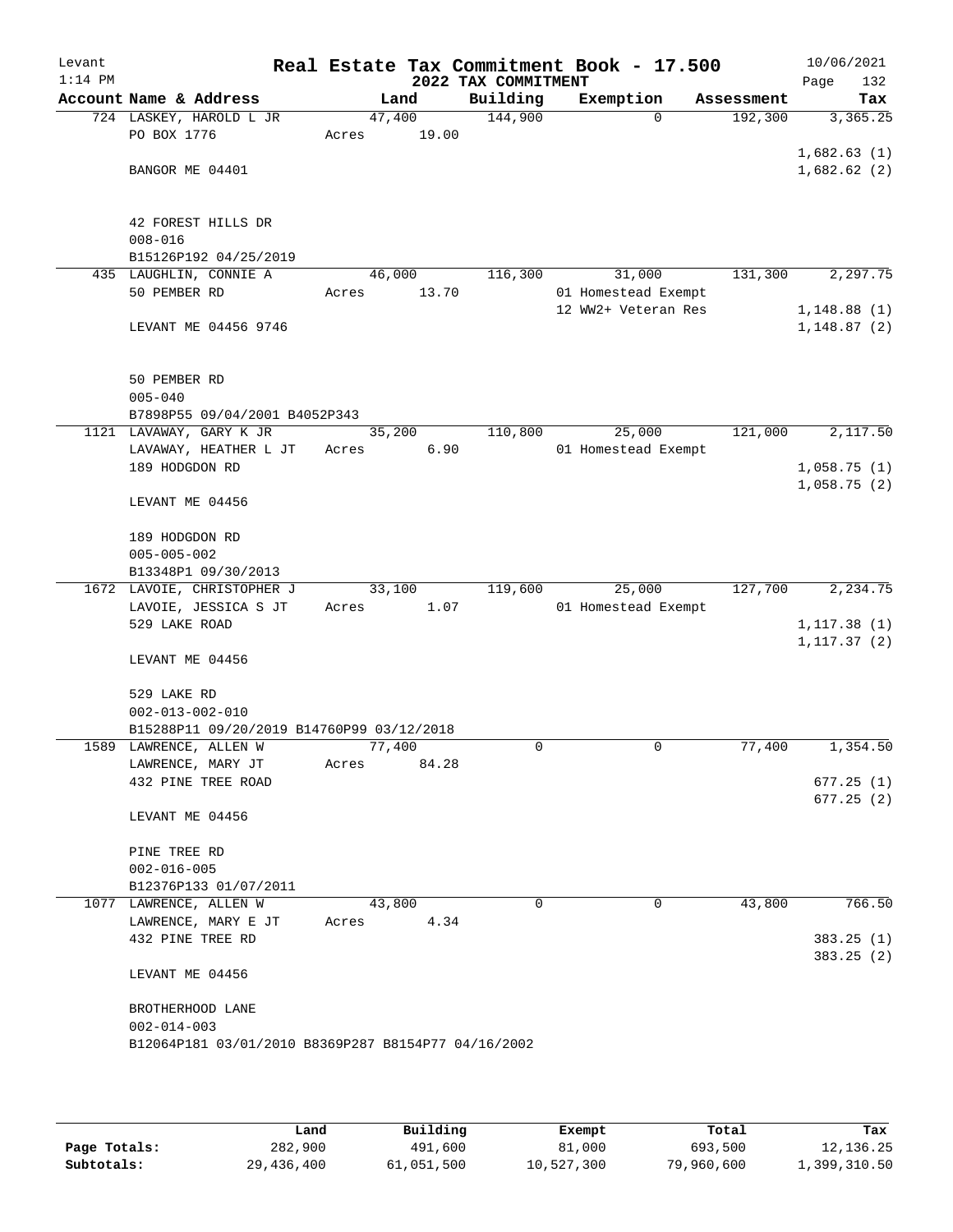| Levant       |                                                                     |       |            |                     | Real Estate Tax Commitment Book - 17.500 |              | 10/06/2021      |
|--------------|---------------------------------------------------------------------|-------|------------|---------------------|------------------------------------------|--------------|-----------------|
| $1:14$ PM    |                                                                     |       |            | 2022 TAX COMMITMENT |                                          |              | Page<br>133     |
|              | Account Name & Address                                              |       | Land       | Building            | Exemption                                | Assessment   | Tax             |
|              | 1049 LAWRENCE, ALLEN W                                              |       | 50, 500    | 17,500              | $\Omega$                                 | 68,000       | 1,190.00        |
|              | LAWRENCE, MARY E JT                                                 | Acres | 20.00      |                     |                                          |              |                 |
|              | 432 PINE TREE ROAD                                                  |       |            |                     |                                          |              | 595.00(1)       |
|              |                                                                     |       |            |                     |                                          |              | 595.00(2)       |
|              | LEVANT ME 04456                                                     |       |            |                     |                                          |              |                 |
|              |                                                                     |       |            |                     |                                          |              |                 |
|              | 495 LAKE RD                                                         |       |            |                     |                                          |              |                 |
|              | $002 - 013 - 004$                                                   |       |            |                     |                                          |              |                 |
|              | B15609P94 07/16/2020 B14454P278 04/11/2017                          |       |            |                     |                                          |              |                 |
|              | B10058P278 08/12/2005                                               |       |            |                     |                                          |              |                 |
|              | 872 LAWRENCE, ALLEN W                                               |       | 33,300     | 11,800              | 0                                        | 45,100       | 789.25          |
|              | LAWRENCE, MARY E JT                                                 | Acres | 1.39       |                     |                                          |              |                 |
|              | 432 PINE TREE RD                                                    |       |            |                     |                                          |              | 394.63(1)       |
|              |                                                                     |       |            |                     |                                          |              | 394.62 (2)      |
|              | LEVANT ME 04456                                                     |       |            |                     |                                          |              |                 |
|              |                                                                     |       |            |                     |                                          |              |                 |
|              | 493 PINE TREE RD                                                    |       |            |                     |                                          |              |                 |
|              | $002 - 023 - 005$                                                   |       |            |                     |                                          |              |                 |
|              | B4867P153                                                           |       |            |                     |                                          |              |                 |
|              | 437 LAWRENCE, ALLEN W                                               |       | 38,200     | 119,900             | 25,000                                   | 133,100      | 2,329.25        |
|              | LAWRENCE, MARY E JT                                                 | Acres | 5.74       |                     | 01 Homestead Exempt                      |              |                 |
|              | 432 PINE TREE RD                                                    |       |            |                     |                                          |              | 1,164.63(1)     |
|              |                                                                     |       |            |                     |                                          |              | 1,164.62(2)     |
|              | LEVANT ME 04456                                                     |       |            |                     |                                          |              |                 |
|              |                                                                     |       |            |                     |                                          |              |                 |
|              | 432 PINE TREE RD                                                    |       |            |                     |                                          |              |                 |
|              | $002 - 016 - 002$                                                   |       |            |                     |                                          |              |                 |
|              | B12438P195 02/09/2011                                               |       |            |                     |                                          |              |                 |
|              | 1711 LAWRENCE, ALLEN W &                                            |       | 33,700     | 168,200             | 0                                        | 201,900      | 3,533.25        |
|              | MARY E                                                              |       |            |                     |                                          |              |                 |
|              | LAWRENCE, TODD                                                      | Acres | 1.86       |                     |                                          |              |                 |
|              | 432 PINE TREE ROAD                                                  |       |            |                     |                                          |              | 1,766.63(1)     |
|              |                                                                     |       |            |                     |                                          |              | 1,766.62(2)     |
|              | LEVANT ME 04456                                                     |       |            |                     |                                          |              |                 |
|              |                                                                     |       |            |                     |                                          |              |                 |
|              | 370 PINE TREE RD                                                    |       |            |                     |                                          |              |                 |
|              | $002 - 011 - 003$                                                   |       |            |                     |                                          |              |                 |
|              | B14901P311 08/10/2018                                               |       |            |                     |                                          |              |                 |
|              | 1362 LAWRENCE, ALLEN W JR                                           |       | 51,300     | 225,200             | 25,000                                   | 251,500      | 4,401.25        |
|              | 59 BROTHERHOOD LANE                                                 | Acres | 13.07      |                     | 01 Homestead Exempt                      |              |                 |
|              |                                                                     |       |            |                     |                                          |              | 2, 200.63(1)    |
|              | LEVANT ME 04456                                                     |       |            |                     |                                          |              | 2, 200.62(2)    |
|              |                                                                     |       |            |                     |                                          |              |                 |
|              |                                                                     |       |            |                     |                                          |              |                 |
|              | 59 BROTHERHOOD LANE                                                 |       |            |                     |                                          |              |                 |
|              | $002 - 015$                                                         |       |            |                     |                                          |              |                 |
|              | B13513P77 04/17/2014 B13498P318 04/01/2014                          |       |            |                     |                                          |              |                 |
|              | B12064P181 03/01/2010 B11634P261 01/15/2009<br>B11118P15 04/10/2007 |       |            |                     |                                          |              |                 |
|              | 503 LAWRENCE, ALLEN W SR                                            |       | 47,100     | 136,000             | 0                                        | 183,100      | 3,204.25        |
|              | LAWRENCE, MARY E                                                    | Acres | 8.13       |                     |                                          |              |                 |
|              | 432 PINE TREE RD                                                    |       |            |                     |                                          |              | 1,602.13(1)     |
|              |                                                                     |       |            |                     |                                          |              | 1,602.12(2)     |
|              | LEVANT ME 04456                                                     |       |            |                     |                                          |              |                 |
|              |                                                                     |       |            |                     |                                          |              |                 |
|              | 19 HARRIS LANE                                                      |       |            |                     |                                          |              |                 |
|              | $002 - 013$                                                         |       |            |                     |                                          |              |                 |
|              | B11143P66 09/27/2007 B5731P364 B2030P221 12/06/1965                 |       |            |                     |                                          |              |                 |
|              | B1143P66 09/27/2007                                                 |       |            |                     |                                          |              |                 |
|              | Land                                                                |       | Building   |                     | Exempt                                   | Total        | Tax             |
| Page Totals: | 254,100                                                             |       | 678,600    |                     | 50,000                                   | 882,700      | 15,447.25       |
| Subtotals:   | 29,690,500                                                          |       | 61,730,100 |                     | 10,577,300                               | 80, 843, 300 | 1, 414, 757. 75 |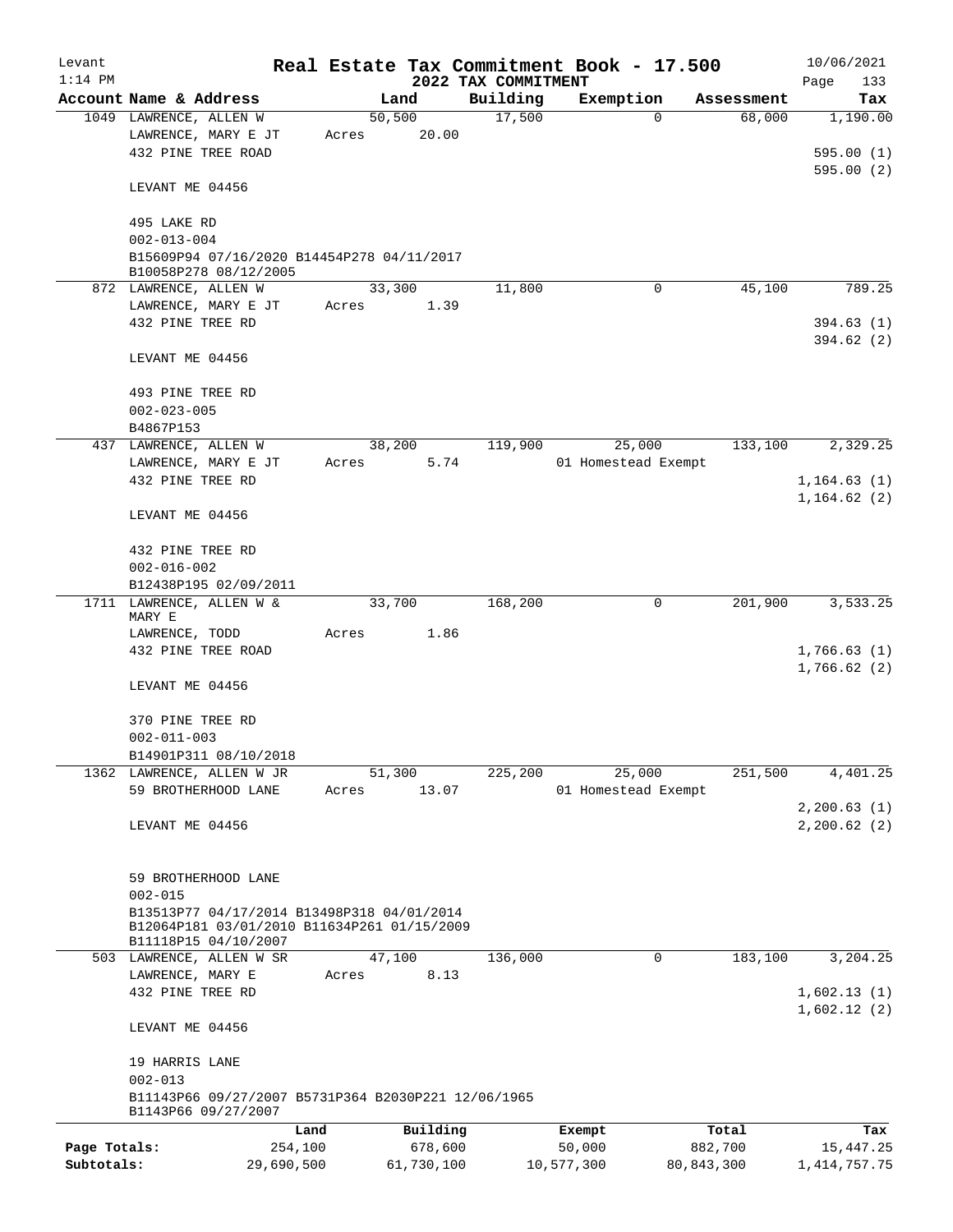| Levant<br>$1:14$ PM |                                                     |       |        |          | 2022 TAX COMMITMENT | Real Estate Tax Commitment Book - 17.500 |            | 10/06/2021<br>134<br>Page |
|---------------------|-----------------------------------------------------|-------|--------|----------|---------------------|------------------------------------------|------------|---------------------------|
|                     | Account Name & Address                              |       | Land   |          | Building            | Exemption                                | Assessment | Tax                       |
|                     | 77 LAWRENCE, ALLEN W SR                             |       | 30,800 |          | $\mathbf 0$         | $\Omega$                                 | 30,800     | 539.00                    |
|                     | LAWRENCE, MARY JT                                   | Acres |        | 19.64    |                     |                                          |            |                           |
|                     | 432 PINE TREE ROAD                                  |       |        |          |                     |                                          |            | 269.50(1)                 |
|                     |                                                     |       |        |          |                     |                                          |            | 269.50(2)                 |
|                     | LEVANT ME 04456                                     |       |        |          |                     |                                          |            |                           |
|                     |                                                     |       |        |          |                     |                                          |            |                           |
|                     | PINE TREE RD                                        |       |        |          |                     |                                          |            |                           |
|                     | $002 - 011$                                         |       |        |          |                     |                                          |            |                           |
|                     | B14901P311 08/10/2018 B12570P230 08/16/2011         |       |        |          |                     |                                          |            |                           |
|                     | 890 LAWRENCE, BARBARA &<br>SANDS, AMANDA            |       | 33,600 |          | 16,400              | 0                                        | 50,000     | 875.00                    |
|                     | MAUGER, ANGELA D JT                                 | Acres |        | 1.65     |                     |                                          |            |                           |
|                     | 261 WESTERN AVE                                     |       |        |          |                     |                                          |            | 437.50 (1)                |
|                     |                                                     |       |        |          |                     |                                          |            | 437.50 (2)                |
|                     | HAMPDEN ME 04444                                    |       |        |          |                     |                                          |            |                           |
|                     |                                                     |       |        |          |                     |                                          |            |                           |
|                     | 70 FOREST HILLS DR                                  |       |        |          |                     |                                          |            |                           |
|                     | $008 - 016 - 010$                                   |       |        |          |                     |                                          |            |                           |
|                     | B12967P205 09/20/2012                               |       |        |          |                     |                                          |            |                           |
|                     | 875 LAWRENCE, BARBARA L &                           |       | 33,500 |          | 29,700              | 0                                        | 63,200     | 1,106.00                  |
|                     | DORR, ROBERT M                                      |       |        |          |                     |                                          |            |                           |
|                     | BURNS, AMY                                          | Acres |        | 1.57     |                     |                                          |            |                           |
|                     | 261 WESTERN AVENUE                                  |       |        |          |                     |                                          |            | 553.00(1)                 |
|                     |                                                     |       |        |          |                     |                                          |            | 553.00 (2)                |
|                     | HAMPDEN ME 04444                                    |       |        |          |                     |                                          |            |                           |
|                     | 91 FOREST HILLS DR                                  |       |        |          |                     |                                          |            |                           |
|                     | $008 - 016 - 002$                                   |       |        |          |                     |                                          |            |                           |
|                     | B14085P143 02/24/2016 B14074P261 02/09/2016         |       |        |          |                     |                                          |            |                           |
|                     | 439 LAWRENCE, CORINNE H                             |       | 36,200 |          | 119,400             | 25,000                                   | 130,600    | 2,285.50                  |
|                     | (LIFE TENANTS)                                      | Acres |        | 6.72     |                     | 01 Homestead Exempt                      |            |                           |
|                     | 378 PINE TREE RD                                    |       |        |          |                     |                                          |            | 1,142.75(1)               |
|                     |                                                     |       |        |          |                     |                                          |            | 1,142.75(2)               |
|                     | LEVANT ME 04456                                     |       |        |          |                     |                                          |            |                           |
|                     |                                                     |       |        |          |                     |                                          |            |                           |
|                     | 378 PINE TREE RD                                    |       |        |          |                     |                                          |            |                           |
|                     | $002 - 016$                                         |       |        |          |                     |                                          |            |                           |
|                     | B12570P232 08/16/2011                               |       |        |          |                     |                                          |            |                           |
|                     | 312 LAWRENCE, PATTI A                               |       | 26,000 |          | 1,500               | 0                                        | 27,500     | 481.25                    |
|                     | 473 PHILLIPS RD                                     | Acres |        | 0.52     |                     |                                          |            |                           |
|                     |                                                     |       |        |          |                     |                                          |            | 240.63 (1)                |
|                     | LEVANT ME 04456                                     |       |        |          |                     |                                          |            | 240.62(2)                 |
|                     |                                                     |       |        |          |                     |                                          |            |                           |
|                     |                                                     |       |        |          |                     |                                          |            |                           |
|                     | 461 PHILLIPS RD                                     |       |        |          |                     |                                          |            |                           |
|                     | $011 - 029 - 001$                                   |       |        |          |                     |                                          |            |                           |
|                     | B12184P50 04/12/2010 B12168P126 06/07/2010 B6523P30 |       |        |          |                     |                                          |            |                           |
|                     | 10/22/1997                                          |       |        |          |                     |                                          |            |                           |
|                     | 87 LAWRENCE, PATTI A                                |       | 40,000 |          | 130,700             | 25,000                                   | 145,700    | 2,549.75                  |
|                     | 473 PHILLIPS RD                                     | Acres |        | 0.92     |                     | 01 Homestead Exempt                      |            |                           |
|                     |                                                     |       |        |          |                     |                                          |            | 1, 274.88(1)              |
|                     | LEVANT ME 04456                                     |       |        |          |                     |                                          |            | 1, 274.87 (2)             |
|                     |                                                     |       |        |          |                     |                                          |            |                           |
|                     | 473 PHILLIPS RD                                     |       |        |          |                     |                                          |            |                           |
|                     | $011 - 028$                                         |       |        |          |                     |                                          |            |                           |
|                     | B12168P126 06/07/2010 B3333P173 10/20/1982          |       |        |          |                     |                                          |            |                           |
|                     |                                                     |       |        |          |                     |                                          |            |                           |
|                     |                                                     | Land  |        | Building |                     | Exempt                                   | Total      | Tax                       |

|              | nana       | <b>DULLULLY</b> | <b>BACILDL</b> | TOLAT      | ⊥a∧          |
|--------------|------------|-----------------|----------------|------------|--------------|
| Page Totals: | 200,100    | 297,700         | 50,000         | 447,800    | 7,836.50     |
| Subtotals:   | 29,890,600 | 62,027,800      | 10,627,300     | 81,291,100 | 1,422,594.25 |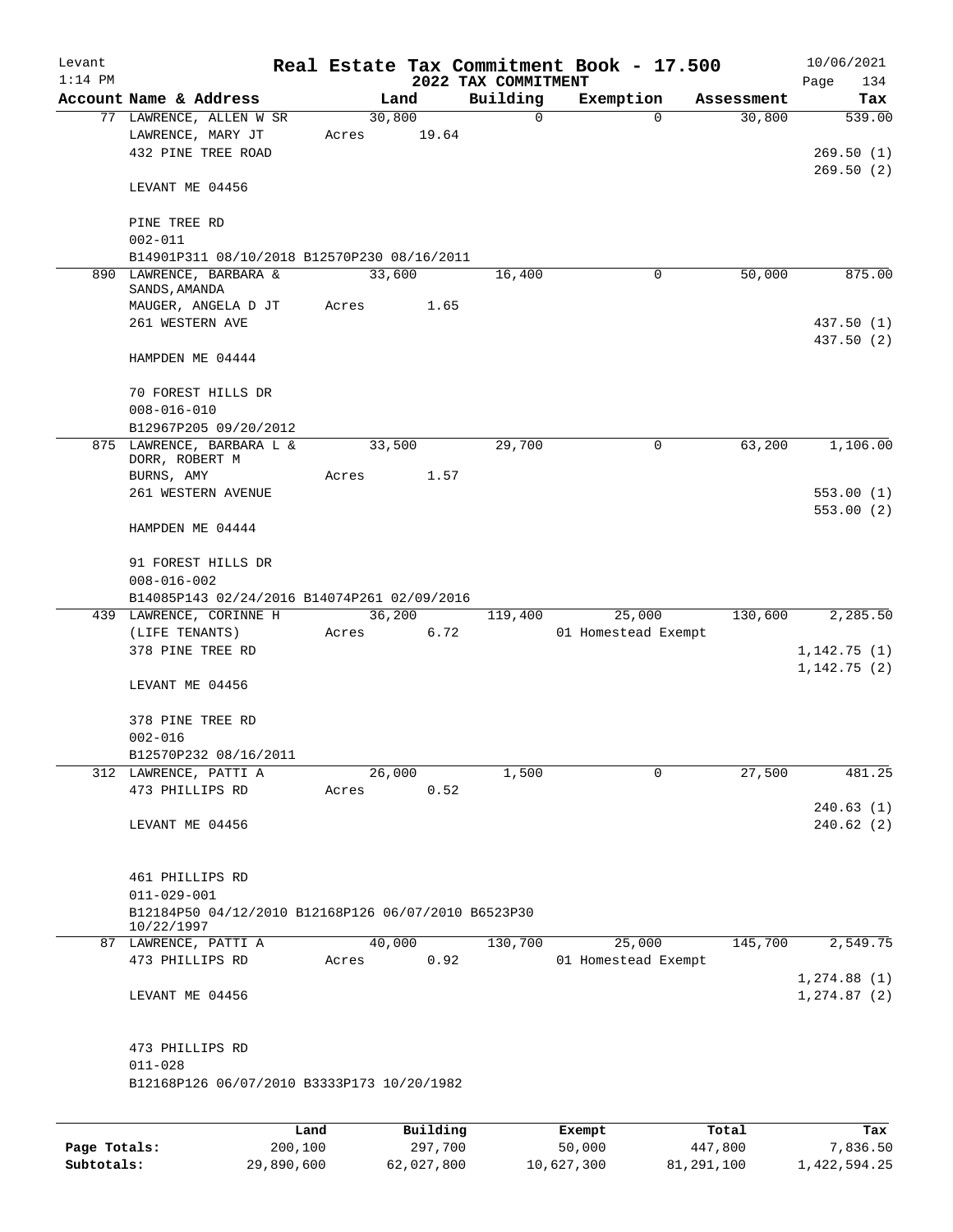| Levant<br>$1:14$ PM |                                                   |                 |             | 2022 TAX COMMITMENT | Real Estate Tax Commitment Book - 17.500 |             | 10/06/2021<br>Page<br>135 |
|---------------------|---------------------------------------------------|-----------------|-------------|---------------------|------------------------------------------|-------------|---------------------------|
|                     | Account Name & Address                            |                 | Land        | Building            | Exemption                                | Assessment  | Tax                       |
|                     | 1464 LAWRENCE, TODD<br>370 PINE TREE ROAD         |                 | $\mathbf 0$ | 16,400              | 16,400<br>01 Homestead Exempt            | $\mathbf 0$ | 0.00                      |
|                     | LEVANT ME 04456                                   |                 |             |                     |                                          |             |                           |
|                     | 17 BROTHERHOOD LANE                               |                 |             |                     |                                          |             |                           |
|                     | $002 - 014 - 003 - B02$<br>1414 LEACH, ROGER S JR | 26,800          |             | $\mathbf 0$         | $\mathbf 0$                              | 26,800      | 469.00                    |
|                     | LEACH, EDA A                                      | Acres           | 6.00        |                     |                                          |             |                           |
|                     | 3603 PUERTA COURT                                 |                 |             |                     |                                          |             | 234.50(1)<br>234.50(2)    |
|                     | SARASOTA FL 34232                                 |                 |             |                     |                                          |             |                           |
|                     | SUNNY ACRES DR                                    |                 |             |                     |                                          |             |                           |
|                     | $003 - 033 - C$                                   |                 |             |                     |                                          |             |                           |
|                     | B14992P127 11/02/2018                             |                 |             |                     |                                          |             |                           |
|                     | 864 LEAVITT, DALE W                               | 33,000          |             | 2,800               | $\mathsf{O}$                             | 35,800      | 626.50                    |
|                     | 25 D W DRIVE                                      | Acres           | 1.00        |                     |                                          |             |                           |
|                     | CARMEL ME 04419                                   |                 |             |                     |                                          |             | 313.25(1)<br>313.25(2)    |
|                     | 3 GRAVEL PIT LANE<br>$001 - 033 - 002$            |                 |             |                     |                                          |             |                           |
|                     | B12199P110 07/25/2010                             |                 |             |                     |                                          |             |                           |
|                     | 766 LEAVITT, RANDY C                              | 31,800          |             | 138,900             | 25,000                                   | 145,700     | 2,549.75                  |
|                     | LEAVITT, NARA N JT<br>190 MT PLEASANT ROAD        | Acres           | 2.59        |                     | 01 Homestead Exempt                      |             | 1,274.88(1)               |
|                     | LEVANT ME 04456                                   |                 |             |                     |                                          |             | 1, 274.87(2)              |
|                     | 190 MT PLEASANT RD<br>$004 - 010 - 002$           |                 |             |                     |                                          |             |                           |
|                     | B10077P113 09/06/2005                             |                 |             |                     |                                          |             |                           |
|                     | 917 LEAVITT, TREVOR J<br>538 LAKE RD              | 33,000<br>Acres | 1.00        | 23,400              | 25,000<br>01 Homestead Exempt            | 31,400      | 549.50                    |
|                     |                                                   |                 |             |                     |                                          |             | 274.75(1)                 |
|                     | LEVANT ME 04456                                   |                 |             |                     |                                          |             | 274.75(2)                 |
|                     | 538 LAKE RD<br>$002 - 012 - 005$                  |                 |             |                     |                                          |             |                           |
|                     | B14182P104 06/16/2016 B6789P64                    |                 |             |                     |                                          |             |                           |
|                     | 30 LECLAIR, AMANDA L                              |                 | 27,200      | 161,800             | 25,000                                   | 164,000     | 2,870.00                  |
|                     | 206 HODGDON ROAD                                  | Acres           | 12.00       |                     | 01 Homestead Exempt                      |             | 1,435.00(1)               |
|                     | LEVANT ME 04456                                   |                 |             |                     |                                          |             | 1,435.00(2)               |
|                     | 206 HODGDON RD<br>$005 - 003$                     |                 |             |                     |                                          |             |                           |
|                     | B14655P106 11/01/2017 B13047P319 12/07/2012       |                 |             |                     |                                          |             |                           |

|              | Land       | Building   | Exempt     | Total      | Tax          |
|--------------|------------|------------|------------|------------|--------------|
| Page Totals: | 151,800    | 343,300    | 91,400     | 403,700    | 7.064.75     |
| Subtotals:   | 30,042,400 | 62,371,100 | 10,718,700 | 81,694,800 | l,429,659.00 |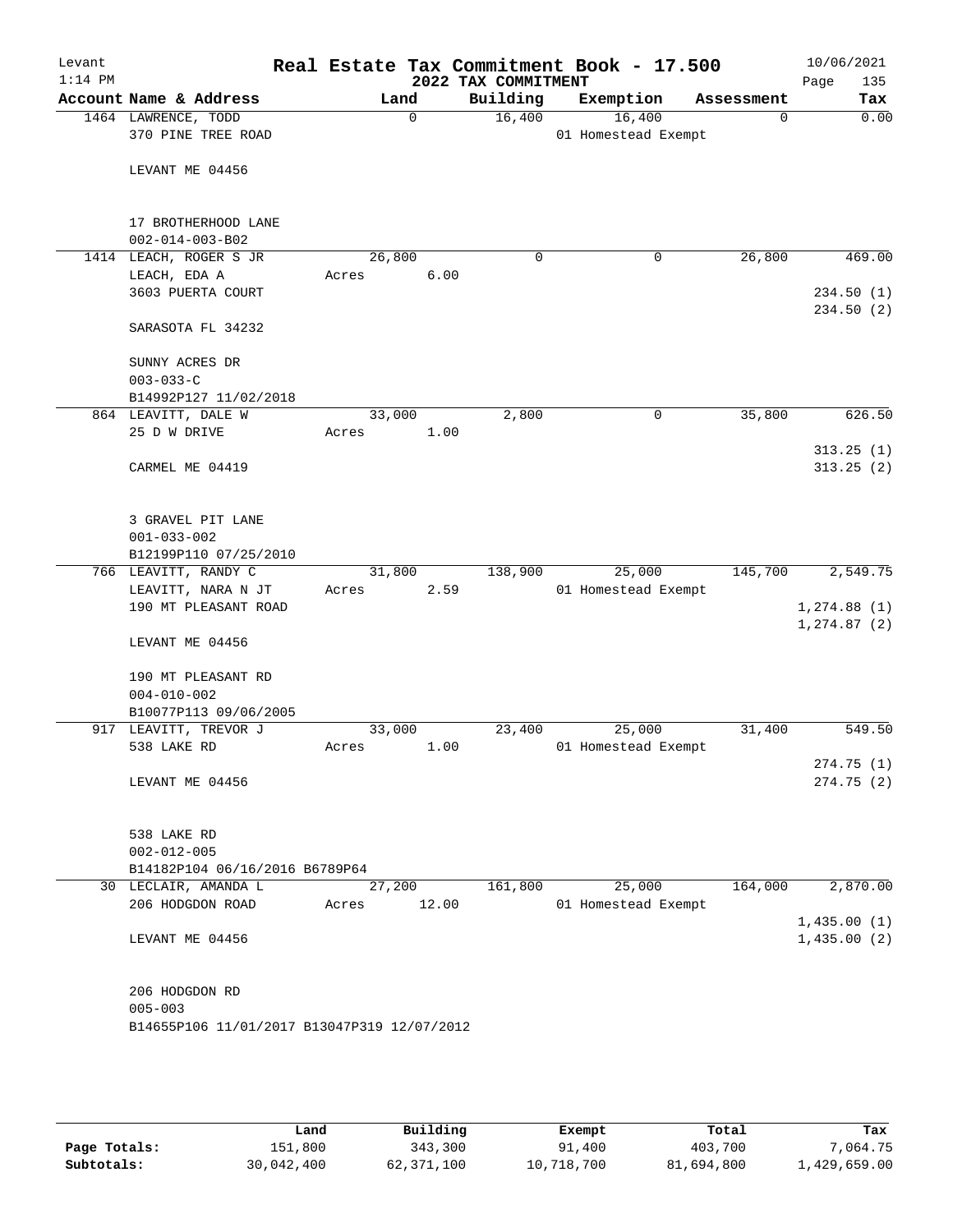| Levant    |                                               |        |          |                     | Real Estate Tax Commitment Book - 17.500 |                       | 10/06/2021                  |
|-----------|-----------------------------------------------|--------|----------|---------------------|------------------------------------------|-----------------------|-----------------------------|
| $1:14$ PM |                                               |        |          | 2022 TAX COMMITMENT |                                          |                       | Page<br>136                 |
|           | Account Name & Address<br>754 LECLAIR, JOSEPH | 33,900 | Land     | Building<br>79,500  | Exemption<br>$\Omega$                    | Assessment<br>113,400 | Tax<br>1,984.50             |
|           | 135 WING ROAD                                 | Acres  | 2.01     |                     |                                          |                       |                             |
|           |                                               |        |          |                     |                                          |                       | 992.25 (1)                  |
|           | LEVANT ME 04456                               |        |          |                     |                                          |                       | 992.25(2)                   |
|           | 135 WING RD                                   |        |          |                     |                                          |                       |                             |
|           | $003 - 040$                                   |        |          |                     |                                          |                       |                             |
|           | B15759P250 10/29/2020 B10819P189 01/31/2007   |        |          |                     |                                          |                       |                             |
|           | 240 LEDEE, JOHN A JR                          | 37,600 |          | 118,000             | 0                                        | 155,600               | 2,723.00                    |
|           | THOMPSON-LEDEE, ANDREE Acres<br>Y JT          |        | 6.00     |                     |                                          |                       |                             |
|           | 362 LAKE ROAD                                 |        |          |                     |                                          |                       | 1,361.50(1)                 |
|           |                                               |        |          |                     |                                          |                       | 1,361.50(2)                 |
|           | LEVANT ME 04456                               |        |          |                     |                                          |                       |                             |
|           | 362 LAKE RD                                   |        |          |                     |                                          |                       |                             |
|           | $002 - 064 - 001$                             |        |          |                     |                                          |                       |                             |
|           | B13988P207 10/19/2015 B5386P156               |        |          |                     |                                          |                       |                             |
|           | 1484 LEDUC, RICHARD E                         | 33,100 |          | 124,200             | 25,000                                   | 132,300               | 2,315.25                    |
|           | 530 MUDGETT RD                                | Acres  | 4.22     |                     | 01 Homestead Exempt                      |                       |                             |
|           | LEVANT ME 04456                               |        |          |                     |                                          |                       | 1, 157.63(1)<br>1,157.62(2) |
|           | 530 MUDGETT ROAD                              |        |          |                     |                                          |                       |                             |
|           | $010 - 006 - 001$                             |        |          |                     |                                          |                       |                             |
|           | B6644P7                                       |        |          |                     |                                          |                       |                             |
|           | 1486 LEDUC, RICHARD E                         | 19,600 |          | 0                   | 0                                        | 19,600                | 343.00                      |
|           | 530 MUDGETT RD                                | Acres  | 1.69     |                     |                                          |                       | 171.50(1)                   |
|           | LEVANT ME 04456                               |        |          |                     |                                          |                       | 171.50(2)                   |
|           | 570 MUDGETT ROAD                              |        |          |                     |                                          |                       |                             |
|           | $010 - 006 - 005$                             |        |          |                     |                                          |                       |                             |
|           | B6644P7                                       |        |          |                     |                                          |                       |                             |
|           | 1487 LEDUC, RICHARD E                         | 58,400 |          | 0                   | 0                                        | 58,400                | 1,022.00                    |
|           | 530 MUDGETT RD                                | Acres  | 77.54    |                     |                                          |                       |                             |
|           | LEVANT ME 04456                               |        |          |                     |                                          |                       | 511.00(1)<br>511.00(2)      |
|           | MUDGETT ROAD                                  |        |          |                     |                                          |                       |                             |
|           | $010 - 006$                                   |        |          |                     |                                          |                       |                             |
|           | B6644P7                                       |        |          |                     |                                          |                       |                             |
|           | 140 LEIGHTON, ROBERT JR                       | 19,000 |          | $\Omega$            | 0                                        | 19,000                | 332.50                      |
|           | PO BOX 676                                    | Acres  | 1.01     |                     |                                          |                       |                             |
|           | MILFORD ME 04462                              |        |          |                     |                                          |                       | 166.25(1)<br>166.25(2)      |
|           | 51 MCINTOSH AVE                               |        |          |                     |                                          |                       |                             |
|           | $007 - 014 - 013$                             |        |          |                     |                                          |                       |                             |
|           | B15685P117 09/08/2020                         |        |          |                     |                                          |                       |                             |
|           |                                               |        |          |                     |                                          |                       |                             |
|           |                                               | Land   | Building |                     | Exempt                                   | Total                 | Tax                         |

|              | Land       | Building   | Exempt     | Total      | Tax          |
|--------------|------------|------------|------------|------------|--------------|
| Page Totals: | 201,600    | 321,700    | 25,000     | 498,300    | 8,720.25     |
| Subtotals:   | 30,244,000 | 62,692,800 | 10,743,700 | 82,193,100 | 1,438,379.25 |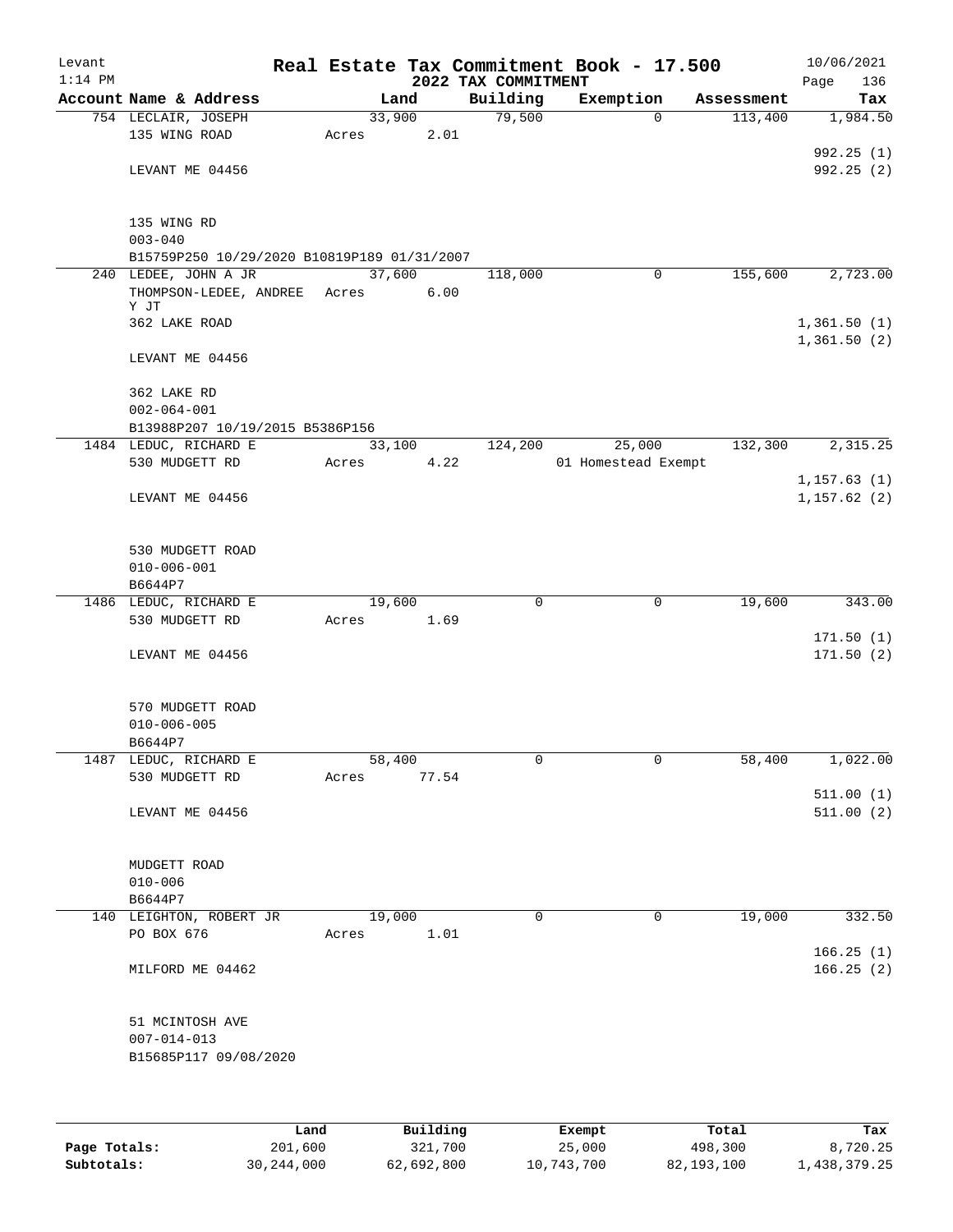| Levant<br>$1:14$ PM |                                             |         |        | 2022 TAX COMMITMENT | Real Estate Tax Commitment Book - 17.500 |                          | 10/06/2021<br>Page<br>137  |
|---------------------|---------------------------------------------|---------|--------|---------------------|------------------------------------------|--------------------------|----------------------------|
|                     | Account Name & Address                      |         | Land   | Building            | Exemption                                | Assessment               | Tax                        |
|                     | 593 LEIGHTON, ROBERT JR                     | 19,000  |        | 0                   |                                          | 19,000<br>$\mathbf 0$    | 332.50                     |
|                     | PO BOX 676                                  | Acres   | 1.01   |                     |                                          |                          |                            |
|                     |                                             |         |        |                     |                                          |                          | 166.25(1)                  |
|                     | MILFORD ME 04462                            |         |        |                     |                                          |                          | 166.25(2)                  |
|                     |                                             |         |        |                     |                                          |                          |                            |
|                     |                                             |         |        |                     |                                          |                          |                            |
|                     | 41 MCINTOSH AVE                             |         |        |                     |                                          |                          |                            |
|                     | $007 - 014 - 008$                           |         |        |                     |                                          |                          |                            |
|                     | B15685P117 09/08/2020                       |         |        |                     |                                          |                          |                            |
|                     | 444 LEONARD, KIM A<br>306 MT PLEASANT RD    | 30,500  | 1.00   | 82,800              | 25,000                                   | 88,300                   | 1,545.25                   |
|                     |                                             | Acres   |        |                     | 01 Homestead Exempt                      |                          | 772.63(1)                  |
|                     | LEVANT ME 04456                             |         |        |                     |                                          |                          | 772.62(2)                  |
|                     |                                             |         |        |                     |                                          |                          |                            |
|                     |                                             |         |        |                     |                                          |                          |                            |
|                     | 306 MT PLEASANT RD                          |         |        |                     |                                          |                          |                            |
|                     | $004 - 007 - 001$                           |         |        |                     |                                          |                          |                            |
|                     | B7241P53 11/14/1996                         |         |        |                     |                                          |                          |                            |
|                     | 1204 LEVANT HOLDINGS, LLC                   | 226,400 |        | $\mathbf 0$         |                                          | $\mathbf 0$<br>226,400   | 3,962.00                   |
|                     | 37 EVERGREEN LANE                           | Acres   | 122.00 |                     |                                          |                          |                            |
|                     |                                             |         |        |                     |                                          |                          | 1,981.00(1)                |
|                     | WINDHAM ME 04062                            |         |        |                     |                                          |                          | 1,981.00(2)                |
|                     |                                             |         |        |                     |                                          |                          |                            |
|                     |                                             |         |        |                     |                                          |                          |                            |
|                     | STETSON RD WEST                             |         |        |                     |                                          |                          |                            |
|                     | $007 - 032 - 001$<br>B13668P98 07/25/2014   |         |        |                     |                                          |                          |                            |
|                     | 615 LEVANT RENTALS INC                      | 33,600  |        | 38,900              |                                          | 0<br>72,500              | 1,268.75                   |
|                     | PO BOX 581                                  | Acres   | 1.71   |                     |                                          |                          |                            |
|                     |                                             |         |        |                     |                                          |                          | 634.38 (1)                 |
|                     | HOLDEN ME 04429 0581                        |         |        |                     |                                          |                          | 634.37 (2)                 |
|                     |                                             |         |        |                     |                                          |                          |                            |
|                     |                                             |         |        |                     |                                          |                          |                            |
|                     | 177 KENDUSKEAG RD                           |         |        |                     |                                          |                          |                            |
|                     | $003 - 017$                                 |         |        |                     |                                          |                          |                            |
|                     | B12323P192 11/18/2010                       |         |        |                     |                                          |                          |                            |
|                     | 65 LEVANT RENTALS INC                       | 42,000  |        | 128,700             |                                          | 170,700<br>0             | 2,987.25                   |
|                     | PO BOX 581                                  | Acres   | 8.72   |                     |                                          |                          |                            |
|                     | HOLDEN ME 04429 0581                        |         |        |                     |                                          |                          | 1,493.63(1)<br>1,493.62(2) |
|                     |                                             |         |        |                     |                                          |                          |                            |
|                     |                                             |         |        |                     |                                          |                          |                            |
|                     | 1100 HORSEBACK RD                           |         |        |                     |                                          |                          |                            |
|                     | $004 - 015$                                 |         |        |                     |                                          |                          |                            |
|                     | B14693P218 12/12/2017 B14392P192 01/20/2017 |         |        |                     |                                          |                          |                            |
|                     | B13946P142 09/24/2015                       |         |        |                     |                                          |                          |                            |
|                     | 52 LEVANT RENTALS INC                       | 31,400  |        | 13,900              |                                          | $\overline{0}$<br>45,300 | 792.75                     |
|                     | PO BOX 581                                  | Acres   | 21.00  |                     |                                          |                          |                            |
|                     | HOLDEN ME 04429 0581                        |         |        |                     |                                          |                          | 396.38(1)<br>396.37 (2)    |
|                     |                                             |         |        |                     |                                          |                          |                            |
|                     |                                             |         |        |                     |                                          |                          |                            |
|                     | 29 BALSAM LANE                              |         |        |                     |                                          |                          |                            |
|                     | $007 - 025 - 001$                           |         |        |                     |                                          |                          |                            |
|                     | B10776P18 12/22/2006                        |         |        |                     |                                          |                          |                            |
|                     |                                             |         |        |                     |                                          |                          |                            |
|                     |                                             |         |        |                     |                                          |                          |                            |
|                     |                                             |         |        |                     |                                          |                          |                            |

|              | Land       | Building   | Exempt     | Total      | Tax          |
|--------------|------------|------------|------------|------------|--------------|
| Page Totals: | 382,900    | 264,300    | 25,000     | 622,200    | 10,888.50    |
| Subtotals:   | 30,626,900 | 62,957,100 | 10,768,700 | 82,815,300 | 1,449,267.75 |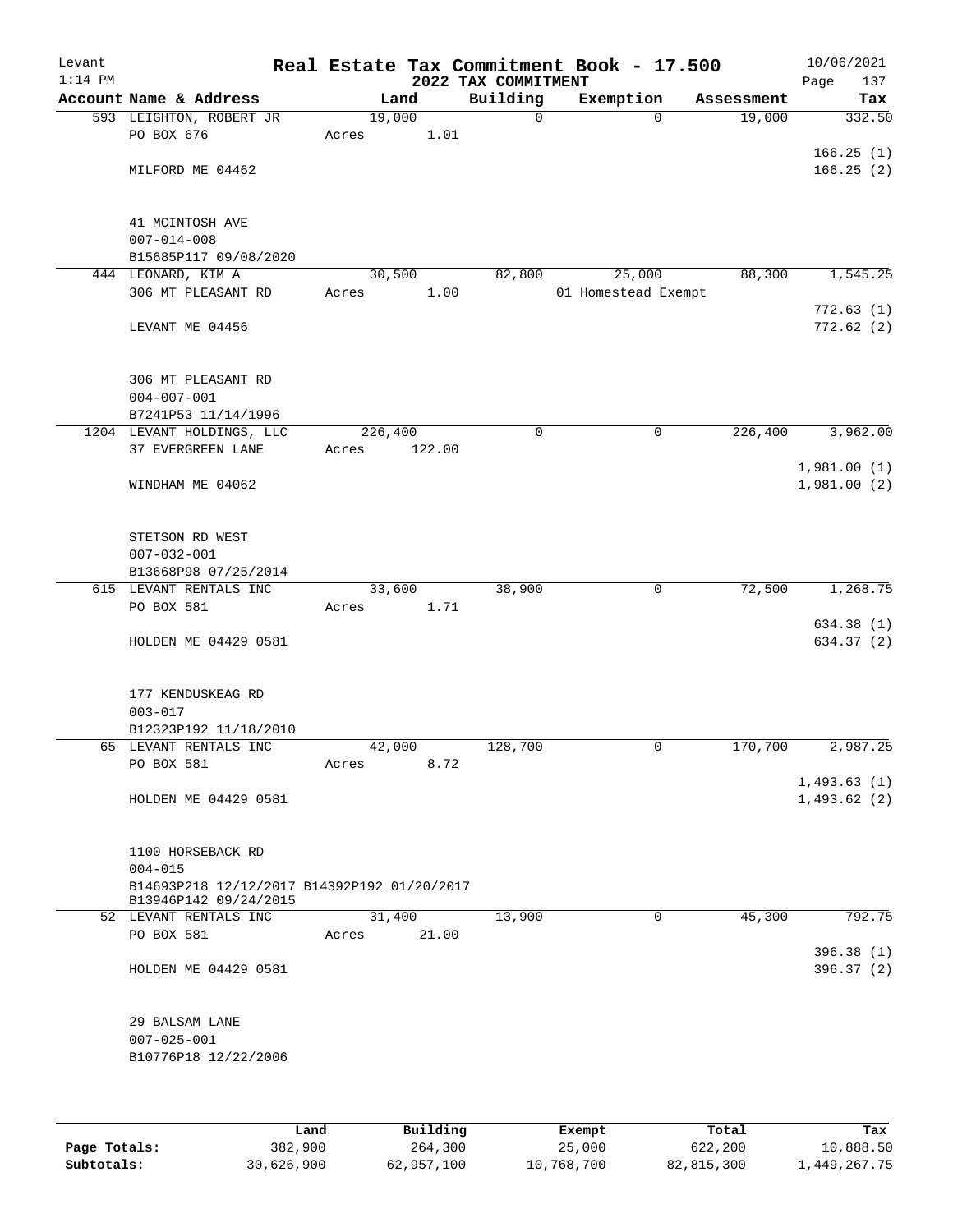| Levant       |                                                     |       |                |                     | Real Estate Tax Commitment Book - 17.500 |                      | 10/06/2021                 |
|--------------|-----------------------------------------------------|-------|----------------|---------------------|------------------------------------------|----------------------|----------------------------|
| $1:14$ PM    | Account Name & Address                              |       |                | 2022 TAX COMMITMENT |                                          |                      | Page<br>138<br>Tax         |
|              | 1700 LEVANT RENTALS INC                             |       | Land<br>21,100 | Building<br>12,000  | Exemption<br>0                           | Assessment<br>33,100 | 579.25                     |
|              | PO BOX 581                                          | Acres | 1.50           |                     |                                          |                      |                            |
|              |                                                     |       |                |                     |                                          |                      | 289.63(1)                  |
|              | HOLDEN ME 04429 0581                                |       |                |                     |                                          |                      | 289.62(2)                  |
|              |                                                     |       |                |                     |                                          |                      |                            |
|              |                                                     |       |                |                     |                                          |                      |                            |
|              | 25 BALSAM LANE<br>$007 - 025 - 009$                 |       |                |                     |                                          |                      |                            |
|              | B10776P18 12/22/2016                                |       |                |                     |                                          |                      |                            |
|              | 1697 LEVANT RENTALS INC                             |       | 33,500         | 24,500              | 0                                        | 58,000               | 1,015.00                   |
|              | PO BOX 581                                          | Acres | 1.58           |                     |                                          |                      |                            |
|              |                                                     |       |                |                     |                                          |                      | 507.50(1)                  |
|              | HOLDEN ME 04429 0581                                |       |                |                     |                                          |                      | 507.50(2)                  |
|              |                                                     |       |                |                     |                                          |                      |                            |
|              | 1112 HORSEBACK RD                                   |       |                |                     |                                          |                      |                            |
|              | $004 - 015 - 002$                                   |       |                |                     |                                          |                      |                            |
|              | B14646P275 10/24/2017<br>1755 LEVANT RENTALS        |       | 50,700         | 45,100              | 0                                        | 95,800               | 1,676.50                   |
|              | INCORPORATED                                        |       |                |                     |                                          |                      |                            |
|              | PO BOX 581                                          | Acres | 20.00          |                     |                                          |                      |                            |
|              |                                                     |       |                |                     |                                          |                      | 838.25(1)                  |
|              | HOLDEN ME 04429                                     |       |                |                     |                                          |                      | 838.25 (2)                 |
|              |                                                     |       |                |                     |                                          |                      |                            |
|              |                                                     |       |                |                     |                                          |                      |                            |
|              | 1043 HORSEBACK RD                                   |       |                |                     |                                          |                      |                            |
|              | $004 - 014 - 001$                                   |       |                |                     |                                          |                      |                            |
|              | B15892P330 02/08/2021<br>LEVANT RENTALS             |       |                | 101,400             | 0                                        | 140,800              | 2,464.00                   |
| 149          | INCORPORATED                                        |       | 39,400         |                     |                                          |                      |                            |
|              | PO BOX 581                                          | Acres | 4.60           |                     |                                          |                      |                            |
|              |                                                     |       |                |                     |                                          |                      | 1,232.00(1)                |
|              | HOLDEN ME 04429                                     |       |                |                     |                                          |                      | 1,232.00(2)                |
|              |                                                     |       |                |                     |                                          |                      |                            |
|              |                                                     |       |                |                     |                                          |                      |                            |
|              | 345 GRIFFIN RD<br>$002 - 026 - 001$                 |       |                |                     |                                          |                      |                            |
|              | B14319P19 10/25/2016 B14181P99 06/16/2016 B2207P414 |       |                |                     |                                          |                      |                            |
| 1239         | LEVANT RENTALS                                      |       | 20,600         | 17,000              | 0                                        | 37,600               | 658.00                     |
|              | INCORPORATED                                        |       |                |                     |                                          |                      |                            |
|              | PO BOX 581                                          | Acres | 1.10           |                     |                                          |                      |                            |
|              |                                                     |       |                |                     |                                          |                      | 329.00(1)                  |
|              | HOLDEN ME 04429                                     |       |                |                     |                                          |                      | 329.00(2)                  |
|              |                                                     |       |                |                     |                                          |                      |                            |
|              | 24 WHITE BIRCH LANE                                 |       |                |                     |                                          |                      |                            |
|              | $007 - 025 - 007$                                   |       |                |                     |                                          |                      |                            |
|              | B15892P327 02/08/2021 B6155P238                     |       |                |                     |                                          |                      |                            |
|              | 660 LEVESQUE, BRYAN W                               |       | 32,600         | 116,200             | 0                                        | 148,800              | 2,604.00                   |
|              | LEVESQUE, SARAH<br>138 STETSON ROAD EAST            | Acres | 0.97           |                     |                                          |                      |                            |
|              |                                                     |       |                |                     |                                          |                      | 1,302.00(1)<br>1,302.00(2) |
|              | LEVANT ME 04456                                     |       |                |                     |                                          |                      |                            |
|              |                                                     |       |                |                     |                                          |                      |                            |
|              | 138 STETSON RD EAST                                 |       |                |                     |                                          |                      |                            |
|              | $008 - 041$<br>B14984P119 10/26/2018                |       |                |                     |                                          |                      |                            |
|              |                                                     |       |                |                     |                                          |                      |                            |
|              | Land                                                |       | Building       |                     | Exempt                                   | Total                | Tax                        |
| Page Totals: | 197,900                                             |       | 316,200        |                     | $\mathbf 0$                              | 514,100              | 8,996.75                   |
| Subtotals:   | 30,824,800                                          |       | 63, 273, 300   |                     | 10,768,700                               | 83, 329, 400         | 1,458,264.50               |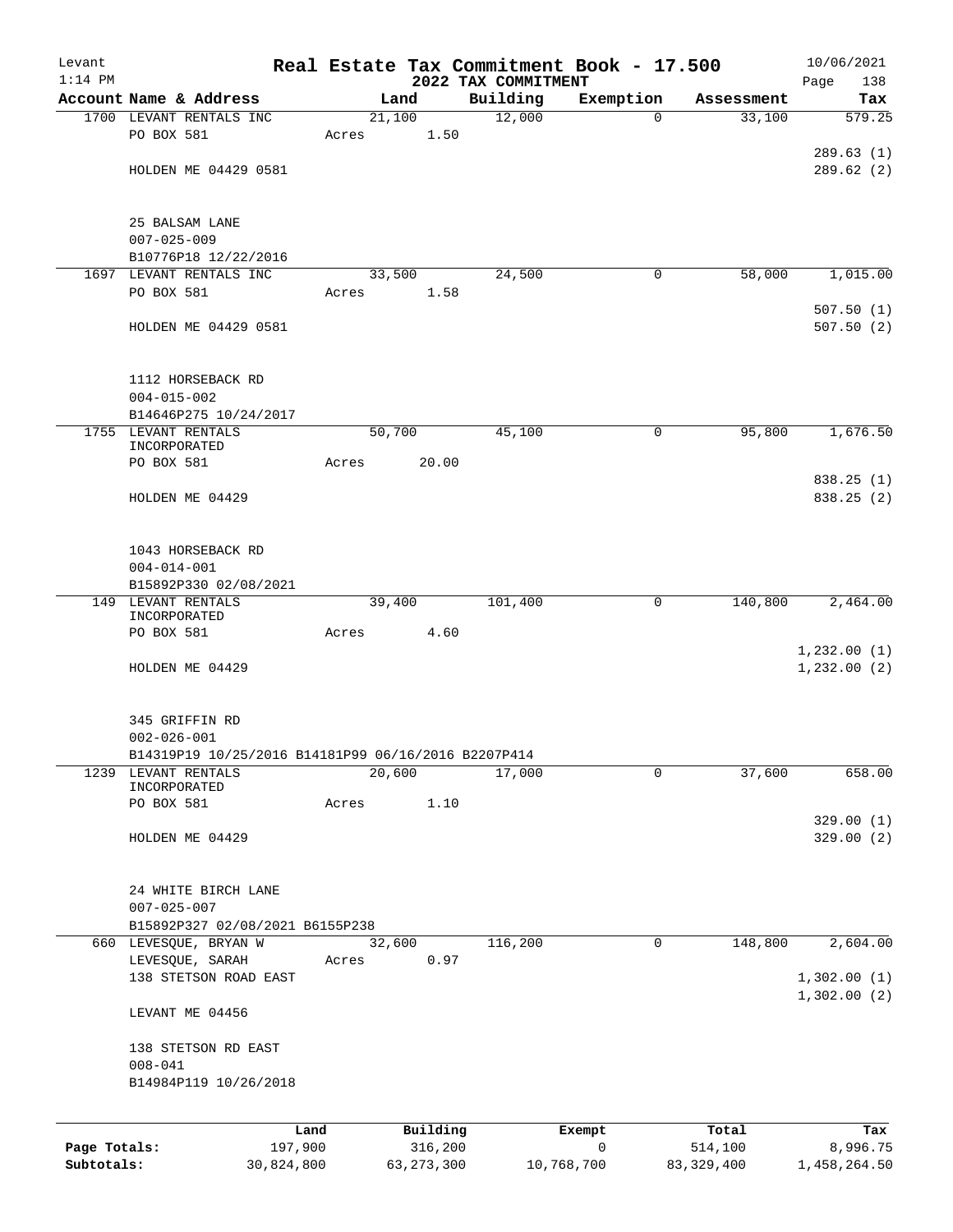| Levant       |                                            |       |                |                     | Real Estate Tax Commitment Book - 17.500 |                       | 10/06/2021                 |
|--------------|--------------------------------------------|-------|----------------|---------------------|------------------------------------------|-----------------------|----------------------------|
| $1:14$ PM    | Account Name & Address                     |       |                | 2022 TAX COMMITMENT |                                          |                       | 139<br>Page                |
|              | 1503 LEVESQUE, CODY A                      |       | Land<br>34,200 | Building<br>133,100 | Exemption<br>$\Omega$                    | Assessment<br>167,300 | Tax<br>2,927.75            |
|              | 8 MADISON DRIVE                            | Acres | 2.46           |                     |                                          |                       |                            |
|              |                                            |       |                |                     |                                          |                       | 1,463.88(1)                |
|              | LEVANT ME 04456                            |       |                |                     |                                          |                       | 1,463.87(2)                |
|              |                                            |       |                |                     |                                          |                       |                            |
|              |                                            |       |                |                     |                                          |                       |                            |
|              | 8 MADISON DRIVE<br>$002 - 059 - 004 - 002$ |       |                |                     |                                          |                       |                            |
|              | B13617P175 08/15/2014                      |       |                |                     |                                          |                       |                            |
|              | 446 LEWIA, GARY A                          |       | 36,500         | 154,300             | 25,000                                   | 165,800               | 2,901.50                   |
|              | LEWIA, LINDA L                             | Acres | 1.06           |                     | 01 Homestead Exempt                      |                       |                            |
|              | PO BOX 97                                  |       |                |                     |                                          |                       | 1,450.75(1)                |
|              |                                            |       |                |                     |                                          |                       | 1,450.75(2)                |
|              | LEVANT ME 04456                            |       |                |                     |                                          |                       |                            |
|              | 45 BLACKSTREAM DR                          |       |                |                     |                                          |                       |                            |
|              | $011 - 052 - 014$                          |       |                |                     |                                          |                       |                            |
|              | B2938P200                                  |       |                |                     |                                          |                       |                            |
|              | 447 LEZOTTE, MICHAEL L                     |       | 36,600         | 73,300              | 25,000                                   | 84,900                | 1,485.75                   |
|              | LEZOTTE, KATRINA M                         | Acres | 1.10           |                     | 01 Homestead Exempt                      |                       |                            |
|              | PO BOX 2                                   |       |                |                     |                                          |                       | 742.88 (1)                 |
|              |                                            |       |                |                     |                                          |                       | 742.87(2)                  |
|              | LEVANT ME 04456 0002                       |       |                |                     |                                          |                       |                            |
|              | 16 BLACKSTREAM DR                          |       |                |                     |                                          |                       |                            |
|              | $011 - 051$                                |       |                |                     |                                          |                       |                            |
|              | B2787P325                                  |       |                |                     |                                          |                       |                            |
|              | 1637 LIBBY, BRADLEY J                      |       | 36,500         | 141,700             | $\mathbf 0$                              | 178,200               | 3,118.50                   |
|              | 73 OVERLOCK RD                             | Acres | 12.30          |                     |                                          |                       |                            |
|              |                                            |       |                |                     |                                          |                       | 1,559.25(1)<br>1,559.25(2) |
|              | LEVANT ME 04456 9742                       |       |                |                     |                                          |                       |                            |
|              |                                            |       |                |                     |                                          |                       |                            |
|              | 73 OVERLOCK RD                             |       |                |                     |                                          |                       |                            |
|              | $001 - 043 - 005$                          |       |                |                     |                                          |                       |                            |
|              | B15097P274 03/19/2019 B13329P90 09/13/2013 |       |                |                     |                                          |                       |                            |
|              | 450 LIBBY, BRIAN J & GAYLE<br>(TRUSTEES)   |       | 42,900         | 243,900             | 0                                        | 286,800               | 5,019.00                   |
|              | BRIAN & GAYLE LIBBY                        | Acres | 6.20           |                     |                                          |                       |                            |
|              | LIVING TRUST                               |       |                |                     |                                          |                       |                            |
|              | 109 OVERLOCK RD                            |       |                |                     |                                          |                       | 2,509.50(1)<br>2,509.50(2) |
|              | LEVANT ME 04456 9742                       |       |                |                     |                                          |                       |                            |
|              |                                            |       |                |                     |                                          |                       |                            |
|              | 49 OVERLOCK RD                             |       |                |                     |                                          |                       |                            |
|              | $001 - 054 - 001$                          |       |                |                     |                                          |                       |                            |
|              | B13685P139 10/24/2014                      |       |                |                     |                                          |                       |                            |
| 451          | LIBBY, BRIAN J & GAYLE<br>M (TRUSTEES)     |       | 30,500         | 87,100              | $\mathbf 0$                              | 117,600               | 2,058.00                   |
|              | LIBBY LIVING TRUST                         | Acres | 1.03           |                     |                                          |                       |                            |
|              | 109 OVERLOCK RD                            |       |                |                     |                                          |                       | 1,029.00(1)                |
|              |                                            |       |                |                     |                                          |                       | 1,029.00(2)                |
|              | LEVANT ME 04456 9742                       |       |                |                     |                                          |                       |                            |
|              | 105 OVERLOCK RD                            |       |                |                     |                                          |                       |                            |
|              | $001 - 043 - 003$                          |       |                |                     |                                          |                       |                            |
|              | B10194P276 11/14/2005                      |       |                |                     |                                          |                       |                            |
|              |                                            |       |                |                     |                                          |                       |                            |
|              |                                            | Land  | Building       |                     | Exempt                                   | Total                 | Tax                        |
| Page Totals: | 217,200                                    |       | 833,400        |                     | 50,000                                   | 1,000,600             | 17,510.50                  |
| Subtotals:   | 31,042,000                                 |       | 64,106,700     |                     | 10,818,700                               | 84,330,000            | 1,475,775.00               |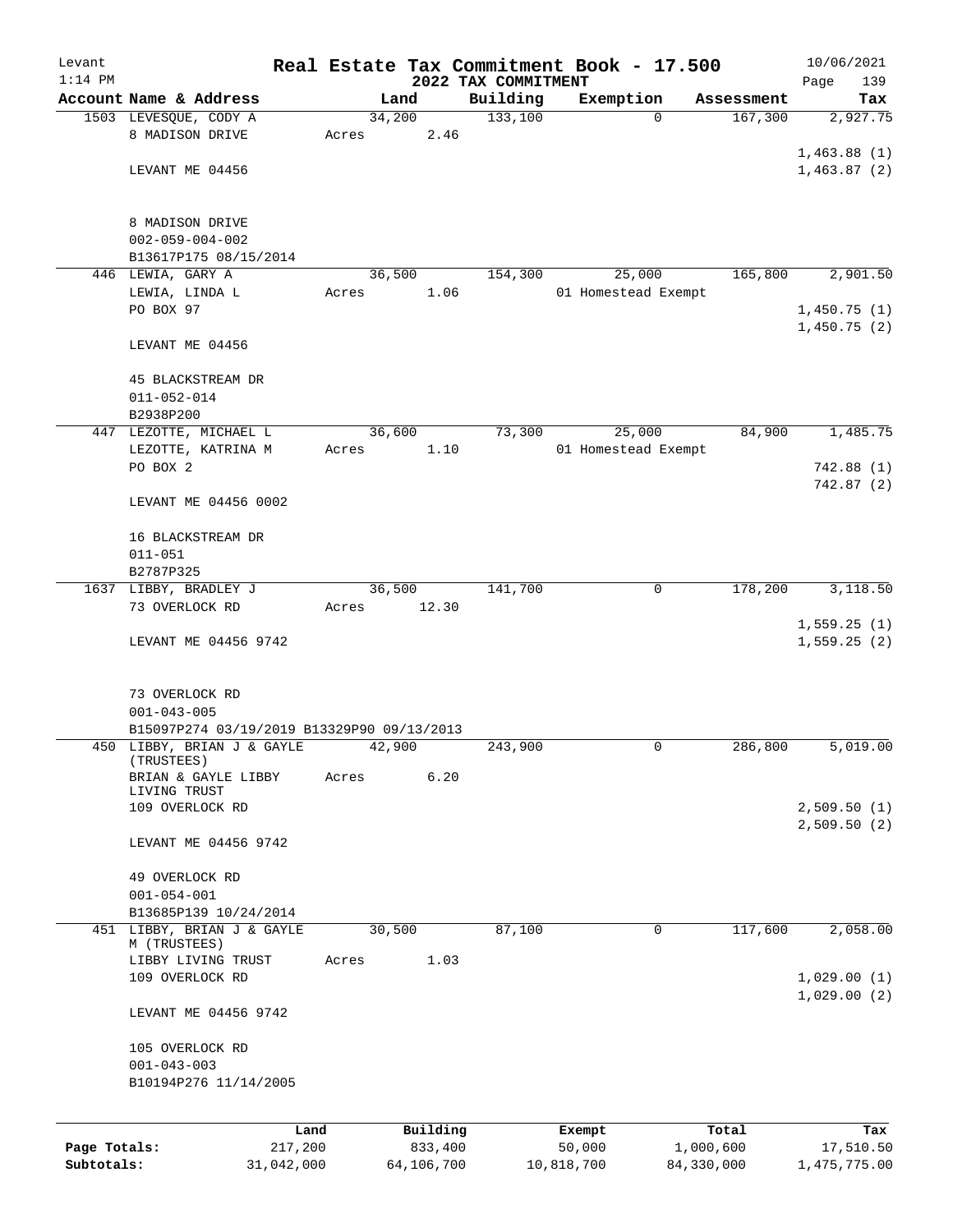| Levant<br>$1:14$ PM |                                                                                          |       |                |                                 | Real Estate Tax Commitment Book - 17.500 |            | 10/06/2021                 |
|---------------------|------------------------------------------------------------------------------------------|-------|----------------|---------------------------------|------------------------------------------|------------|----------------------------|
|                     | Account Name & Address                                                                   |       | Land           | 2022 TAX COMMITMENT<br>Building | Exemption                                | Assessment | Page<br>140<br>Tax         |
|                     | 448 LIBBY, BRIAN J & GAYLE                                                               |       | 32,900         | 112,400                         | 25,000                                   | 120, 300   | 2,105.25                   |
|                     | M (TRUSTEES)                                                                             |       |                |                                 |                                          |            |                            |
|                     | LIBBY LIVING TRUST                                                                       | Acres | 4.00           |                                 | 01 Homestead Exempt                      |            |                            |
|                     | 109 OVERLOCK RD                                                                          |       |                |                                 |                                          |            | 1,052.63(1)<br>1,052.62(2) |
|                     | LEVANT ME 04456 9742                                                                     |       |                |                                 |                                          |            |                            |
|                     | 109 OVERLOCK RD                                                                          |       |                |                                 |                                          |            |                            |
|                     | $001 - 043 - 002$                                                                        |       |                |                                 |                                          |            |                            |
|                     | B10194P276 11/14/2005                                                                    |       |                |                                 |                                          |            |                            |
|                     | 452 LIBBY, BRIAN J (PERS<br>REP)                                                         |       | 55,700         | $\Omega$                        | 0                                        | 55,700     | 974.75                     |
|                     | ESTATE OF LIBBY,                                                                         | Acres | 44.70          |                                 |                                          |            |                            |
|                     | SHERRILL<br>109 OVERLOCK RD                                                              |       |                |                                 |                                          |            |                            |
|                     |                                                                                          |       |                |                                 |                                          |            | 487.38 (1)<br>487.37 (2)   |
|                     | LEVANT ME 04456 9742                                                                     |       |                |                                 |                                          |            |                            |
|                     | OVERLOCK RD                                                                              |       |                |                                 |                                          |            |                            |
|                     | $001 - 043 - 001$                                                                        |       |                |                                 |                                          |            |                            |
|                     | B13329P90 09/13/2013 B12668P275 11/17/2011<br>B12216P132 08/23/2010 B2565P209 07/14/1975 |       |                |                                 |                                          |            |                            |
|                     | 544 LIBBY, ELIZABETH W                                                                   |       | 33,500         | 86,200                          | 25,000                                   | 94,700     | 1,657.25                   |
|                     | 4143 UNION STREET                                                                        | Acres | 1.30           |                                 | 01 Homestead Exempt                      |            |                            |
|                     |                                                                                          |       |                |                                 |                                          |            | 828.63(1)                  |
|                     | LEVANT ME 04456                                                                          |       |                |                                 |                                          |            | 828.62(2)                  |
|                     | 4143 UNION ST                                                                            |       |                |                                 |                                          |            |                            |
|                     | $005 - 022$                                                                              |       |                |                                 |                                          |            |                            |
|                     | B14799P43 05/02/2018                                                                     |       |                |                                 |                                          |            |                            |
|                     | 1447 LIBBY, JAMES F<br>LIBBY, LINDA W                                                    | Acres | 27,900<br>2.11 | 114,700                         | 25,000<br>01 Homestead Exempt            | 117,600    | 2,058.00                   |
|                     | <b>45 FRENCH ROAD</b>                                                                    |       |                |                                 |                                          |            | 1,029.00(1)                |
|                     |                                                                                          |       |                |                                 |                                          |            | 1,029.00(2)                |
|                     | LEVANT ME 04456                                                                          |       |                |                                 |                                          |            |                            |
|                     | 45 FRENCH RD                                                                             |       |                |                                 |                                          |            |                            |
|                     | $007 - 003 - 023$                                                                        |       |                |                                 |                                          |            |                            |
|                     | B12123P120 05/05/2010                                                                    |       |                |                                 |                                          |            |                            |
|                     | 1422 LILLEY, JOSHUA C<br>LILLEY, MINDY L JT                                              | Acres | 33,300<br>1.39 | 101, 100                        | 25,000<br>01 Homestead Exempt            | 109,400    | 1,914.50                   |
|                     | 9 THIBODEAU DRIVE                                                                        |       |                |                                 |                                          |            | 957.25(1)                  |
|                     |                                                                                          |       |                |                                 |                                          |            | 957.25(2)                  |
|                     | LEVANT ME 04456                                                                          |       |                |                                 |                                          |            |                            |
|                     | 9 THIBODEAU DRIVE                                                                        |       |                |                                 |                                          |            |                            |
|                     | $003 - 004 - 004$                                                                        |       |                |                                 |                                          |            |                            |
|                     | B12885P133 06/25/2012                                                                    |       |                |                                 |                                          |            |                            |
|                     | 643 LINGLEY, BILLY J<br>LINGLEY, AMBER L JT                                              |       | 32,300<br>3.24 | 70,400                          | 25,000<br>01 Homestead Exempt            | 77,700     | 1,359.75                   |
|                     | 584 MUDGETT RD                                                                           | Acres |                |                                 |                                          |            | 679.88(1)                  |
|                     |                                                                                          |       |                |                                 |                                          |            | 679.87(2)                  |
|                     | LEVANT ME 04456                                                                          |       |                |                                 |                                          |            |                            |
|                     | 584 MUDGETT RD                                                                           |       |                |                                 |                                          |            |                            |
|                     | $010 - 007 - 001$                                                                        |       |                |                                 |                                          |            |                            |
|                     | B9474P280 08/30/2004                                                                     |       |                |                                 |                                          |            |                            |
|                     | Land                                                                                     |       | Building       |                                 | Exempt                                   | Total      | Tax                        |
| Page Totals:        | 215,600                                                                                  |       | 484,800        |                                 | 125,000                                  | 575,400    | 10,069.50                  |
| Subtotals:          | 31, 257, 600                                                                             |       | 64,591,500     |                                 | 10,943,700                               | 84,905,400 | 1,485,844.50               |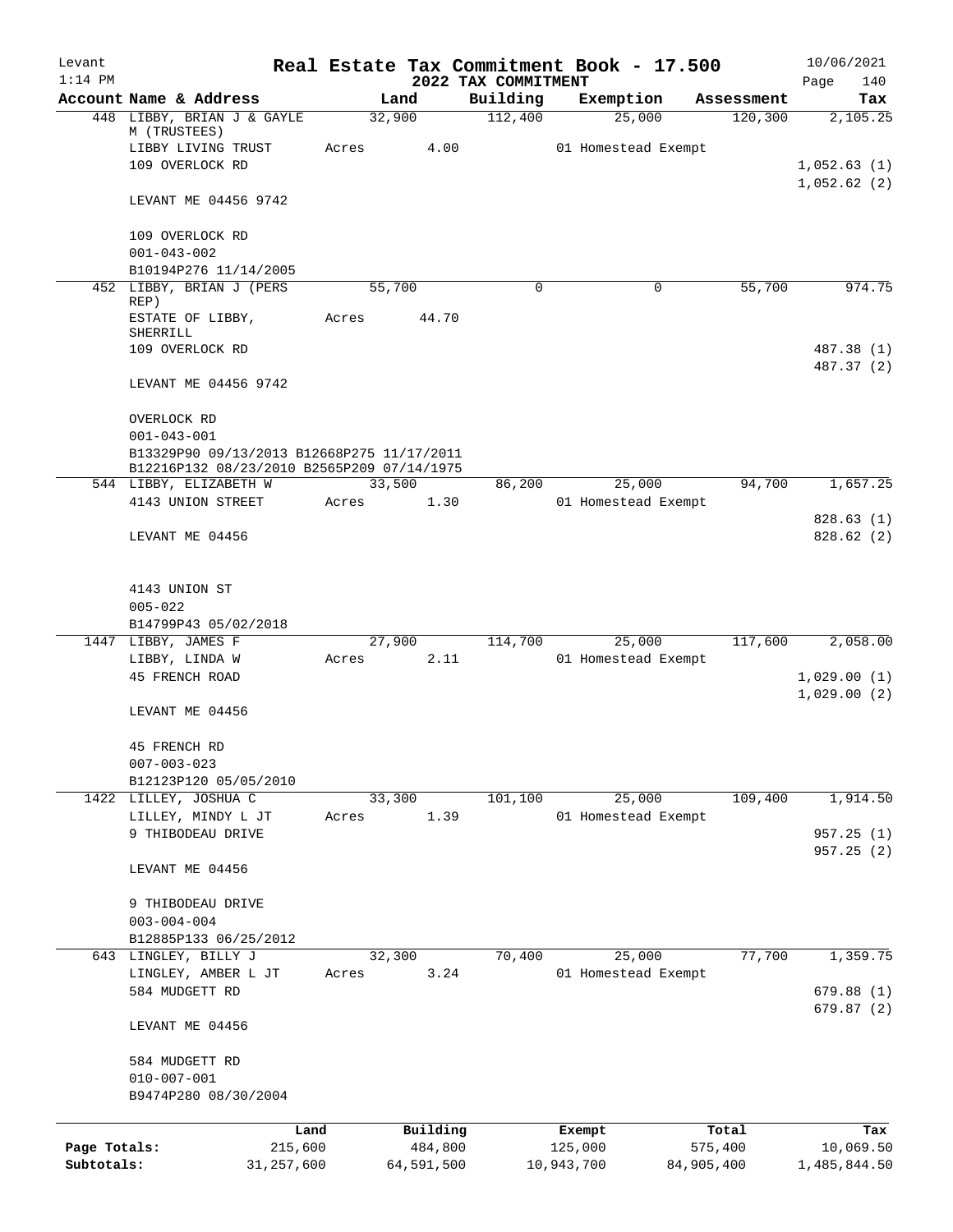| Levant       |                                                                                                                        |         |                 |                     | Real Estate Tax Commitment Book - 17.500 |            | 10/06/2021                 |
|--------------|------------------------------------------------------------------------------------------------------------------------|---------|-----------------|---------------------|------------------------------------------|------------|----------------------------|
| $1:14$ PM    |                                                                                                                        |         |                 | 2022 TAX COMMITMENT |                                          |            | 141<br>Page                |
|              | Account Name & Address                                                                                                 |         | Land            | Building            | Exemption                                | Assessment | Tax                        |
|              | 1737 LITTLEFIELD, BRYAN<br>LITTLEFIELD, JEANNIE G<br>JТ                                                                | Acres   | 44,100<br>14.00 | 56,100              | $\Omega$                                 | 100, 200   | 1,753.50                   |
|              | 19 WILLIAMS WAY APT 1                                                                                                  |         |                 |                     |                                          |            | 876.75(1)<br>876.75(2)     |
|              | ORRINGTON ME 04474                                                                                                     |         |                 |                     |                                          |            |                            |
|              | 35 DEER RIDGE LANE<br>$007 - 010 - 001$                                                                                |         |                 |                     |                                          |            |                            |
|              | B15387P94 12/18/2019 B10224P195 11/30/2005                                                                             |         |                 |                     |                                          |            |                            |
|              | 455 LITTLEFIELD, WALTER E &<br>M ELAINE (LT)                                                                           |         | 36,900          | 91,300              | 31,000                                   | 97,200     | 1,701.00                   |
|              | DURGIN, DIANA L<br>(REMAINDER)                                                                                         | Acres   | 1.46            |                     | 01 Homestead Exempt                      |            |                            |
|              | PO BOX 199                                                                                                             |         |                 |                     | 12 WW2+ Veteran Res                      |            | 850.50 (1)<br>850.50 (2)   |
|              | LEVANT ME 04456 0199                                                                                                   |         |                 |                     |                                          |            |                            |
|              | 34 BLACKSTREAM DR<br>$011 - 051 - 005$                                                                                 |         |                 |                     |                                          |            |                            |
|              | B12186P193 06/01/2010                                                                                                  |         |                 |                     |                                          |            |                            |
|              | 620 LOGUERCIO, CARLENE                                                                                                 |         | 37,400          | 104,900             | 25,000                                   | 117,300    | 2,052.75                   |
|              | 270 STETSON ROAD EAST                                                                                                  | Acres   | 5.35            |                     | 01 Homestead Exempt                      |            |                            |
|              | LEVANT Maine 04456                                                                                                     |         |                 |                     |                                          |            | 1,026.38(1)<br>1,026.37(2) |
|              | 270 STETSON RD EAST<br>$008 - 032 - A$<br>B11397P37 05/14/2008 B11127P62 11/17/2005 B10286P347<br>01/25/2006 B2500P110 |         |                 |                     |                                          |            |                            |
|              | 162 LONG, JOHN A                                                                                                       |         | 36,700          | 108,300             | 0                                        | 145,000    | 2,537.50                   |
|              | 23 BLACKSTREAM DR                                                                                                      | Acres   | 1.29            |                     |                                          |            |                            |
|              | LEVANT ME 04456                                                                                                        |         |                 |                     |                                          |            | 1,268.75(1)<br>1,268.75(2) |
|              | 23 BLACKSTREAM DR<br>$011 - 052 - 001$                                                                                 |         |                 |                     |                                          |            |                            |
|              | B14521P231 06/22/2017 B2605P242                                                                                        |         |                 |                     |                                          |            |                            |
|              | 245 LORD, ELIZABETH B<br>PO BOX 219                                                                                    | Acres   | 33,300<br>1.41  | 220, 200            | 31,000<br>01 Homestead Exempt            | 222,500    | 3,893.75                   |
|              |                                                                                                                        |         |                 |                     | 16 WW2+ Vet 100%                         |            | 1,946.88(1)                |
|              | LEVANT ME 04456                                                                                                        |         |                 |                     |                                          |            | 1,946.87(2)                |
|              | 172 LAKE RD<br>$003 - 049 - 002$                                                                                       |         |                 |                     |                                          |            |                            |
|              | B3829P175 06/07/2000                                                                                                   |         |                 |                     |                                          |            |                            |
| 1418         | LORD, ELIZABETH B                                                                                                      |         | 23,600          | 0                   | 0                                        | 23,600     | 413.00                     |
|              | PO BOX 219                                                                                                             | Acres   | 2.29            |                     |                                          |            | 206.50(1)                  |
|              | LEVANT ME 04456                                                                                                        |         |                 |                     |                                          |            | 206.50(2)                  |
|              | 162 LAKE RD<br>$003 - 049 - 005$<br>B11980P233 11/17/2009                                                              |         |                 |                     |                                          |            |                            |
|              |                                                                                                                        | Land    | Building        |                     | Exempt                                   | Total      | Tax                        |
| Page Totals: |                                                                                                                        | 212,000 | 580,800         |                     | 87,000                                   | 705,800    | 12,351.50                  |
| Subtotals:   | 31,469,600                                                                                                             |         | 65,172,300      |                     | 11,030,700                               | 85,611,200 | 1,498,196.00               |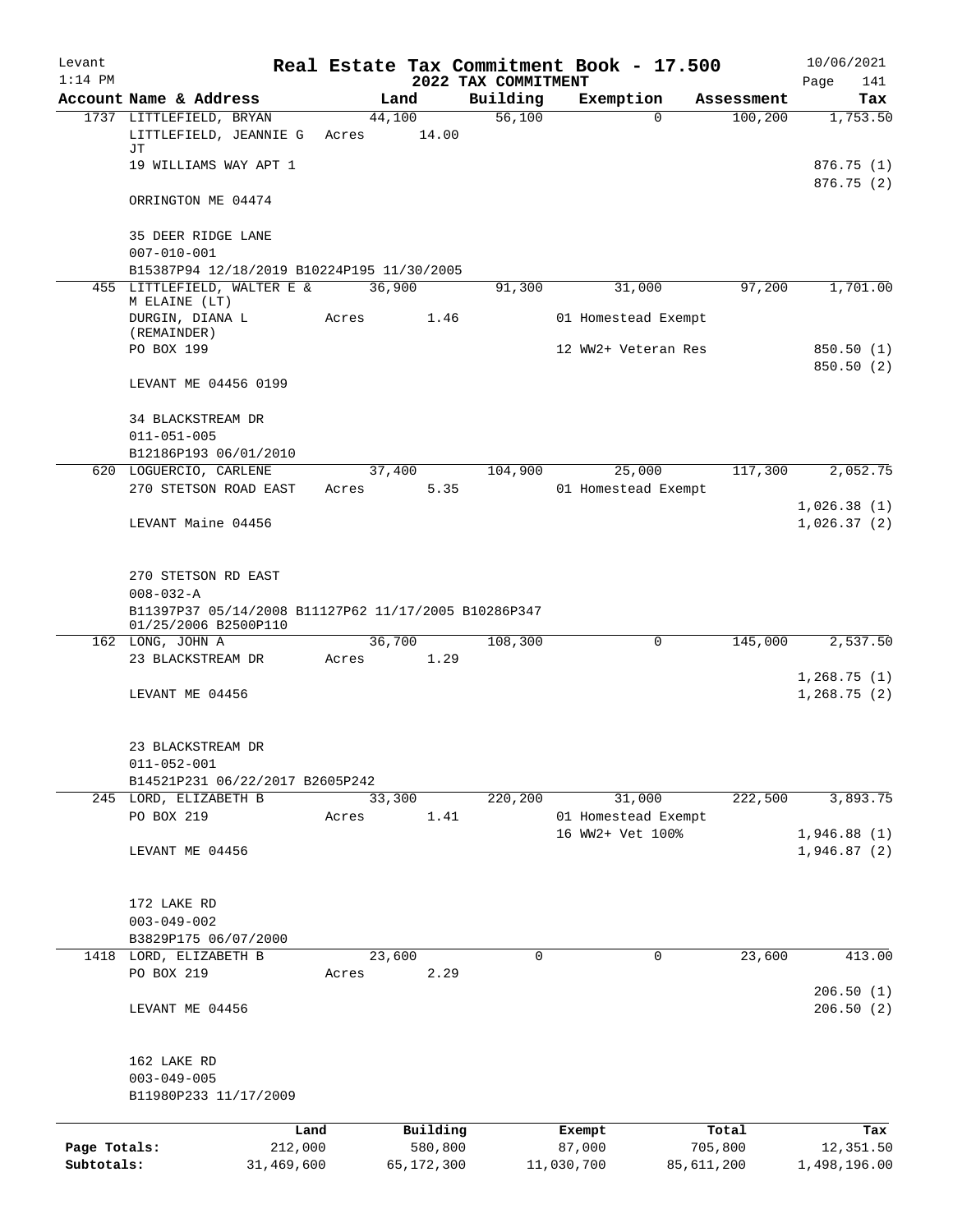| Levant    |                                             |        |      |                     | Real Estate Tax Commitment Book - 17.500 |                       | 10/06/2021      |
|-----------|---------------------------------------------|--------|------|---------------------|------------------------------------------|-----------------------|-----------------|
| $1:14$ PM | Account Name & Address                      |        |      | 2022 TAX COMMITMENT |                                          |                       | 142<br>Page     |
|           | 1461 LORD, LESTER L                         | 34,600 | Land | Building<br>120,100 | Exemption<br>25,000                      | Assessment<br>129,700 | Tax<br>2,269.75 |
|           | LORD, VALERIE J                             | Acres  | 2.85 |                     | 01 Homestead Exempt                      |                       |                 |
|           | 6 HILLARY LANE                              |        |      |                     |                                          |                       | 1, 134.88(1)    |
|           |                                             |        |      |                     |                                          |                       | 1, 134.87(2)    |
|           | LEVANT ME 04456                             |        |      |                     |                                          |                       |                 |
|           | 6 HILLARY LN                                |        |      |                     |                                          |                       |                 |
|           | $003 - 026 - 012$                           |        |      |                     |                                          |                       |                 |
|           | B10816P41 01/28/2007                        |        |      |                     |                                          |                       |                 |
|           | 179 LOVLEY, AMANDA L                        | 36,500 |      | 107,200             | 25,000                                   | 118,700               | 2,077.25        |
|           | LOVLEY, DAVID                               | Acres  | 1.04 |                     | 01 Homestead Exempt                      |                       |                 |
|           | 51 SUNNY ACRES DRIVE                        |        |      |                     |                                          |                       | 1,038.63(1)     |
|           | LEVANT ME 04456                             |        |      |                     |                                          |                       | 1,038.62(2)     |
|           | 51 SUNNY ACRES DR                           |        |      |                     |                                          |                       |                 |
|           | $003 - 033 - 007$                           |        |      |                     |                                          |                       |                 |
|           | B15512P163 05/01/2020                       |        |      |                     |                                          |                       |                 |
|           | 642 LOWE, DONALD K JR                       | 20,800 |      | 85,300              | 0                                        | 106,100               | 1,856.75        |
|           | LOWE, LUANN<br>JТ                           | Acres  | 1.40 |                     |                                          |                       |                 |
|           | 18 FOREST AVENUE                            |        |      |                     |                                          |                       | 928.38 (1)      |
|           | BANGOR ME 04401                             |        |      |                     |                                          |                       | 928.37(2)       |
|           | 421 PHILLIPS RD                             |        |      |                     |                                          |                       |                 |
|           | $003 - 024 - A$                             |        |      |                     |                                          |                       |                 |
|           | B16084P27 06/29/2021                        |        |      |                     |                                          |                       |                 |
|           | 894 LOWERY, AMY BETH                        | 33,800 |      | 126,900             | $\mathbf 0$                              | 160,700               | 2,812.25        |
|           | PO BOX 87                                   | Acres  | 1.91 |                     |                                          |                       |                 |
|           |                                             |        |      |                     |                                          |                       | 1,406.13(1)     |
|           | LEVANT ME 04456                             |        |      |                     |                                          |                       | 1,406.12(2)     |
|           | 96 FOREST HILLS DR                          |        |      |                     |                                          |                       |                 |
|           | $008 - 016 - 007$                           |        |      |                     |                                          |                       |                 |
|           | B14970P238 10/15/2018 B14915P165 08/23/2018 |        |      |                     |                                          |                       |                 |
|           | 880 LUCAS, CRAIG A                          | 33,500 |      | 87,100              | 25,000                                   | 95,600                | 1,673.00        |
|           | LUCAS, NANCY M                              | Acres  | 1.57 |                     | 01 Homestead Exempt                      |                       |                 |
|           | PO BOX 202                                  |        |      |                     |                                          |                       | 836.50 (1)      |
|           | LEVANT ME 04456                             |        |      |                     |                                          |                       | 836.50 (2)      |
|           | 382 GRIFFIN RD                              |        |      |                     |                                          |                       |                 |
|           | $002 - 023 - 002$                           |        |      |                     |                                          |                       |                 |
|           | B4929P22                                    |        |      |                     |                                          |                       |                 |
|           | 1156 LUCE, AMY L                            | 34,600 |      | 78,800              | $\mathbf 0$                              | 113,400               | 1,984.50        |
|           | 4339 UNION STREET                           | Acres  | 2.00 |                     |                                          |                       |                 |
|           |                                             |        |      |                     |                                          |                       | 992.25 (1)      |
|           | LEVANT ME 04456                             |        |      |                     |                                          |                       | 992.25 (2)      |
|           | 4339 UNION ST                               |        |      |                     |                                          |                       |                 |
|           | $008 - 003 - 005 - 001$                     |        |      |                     |                                          |                       |                 |
|           | B14013P221 11/19/2015                       |        |      |                     |                                          |                       |                 |
|           |                                             |        |      |                     |                                          |                       |                 |
|           |                                             |        |      |                     |                                          |                       |                 |

|              | Land       | Building   | Exempt     | Total      | Tax          |
|--------------|------------|------------|------------|------------|--------------|
| Page Totals: | 193,800    | 605,400    | 75,000     | 724,200    | 12,673.50    |
| Subtotals:   | 31,663,400 | 65,777,700 | 11,105,700 | 86,335,400 | 1,510,869.50 |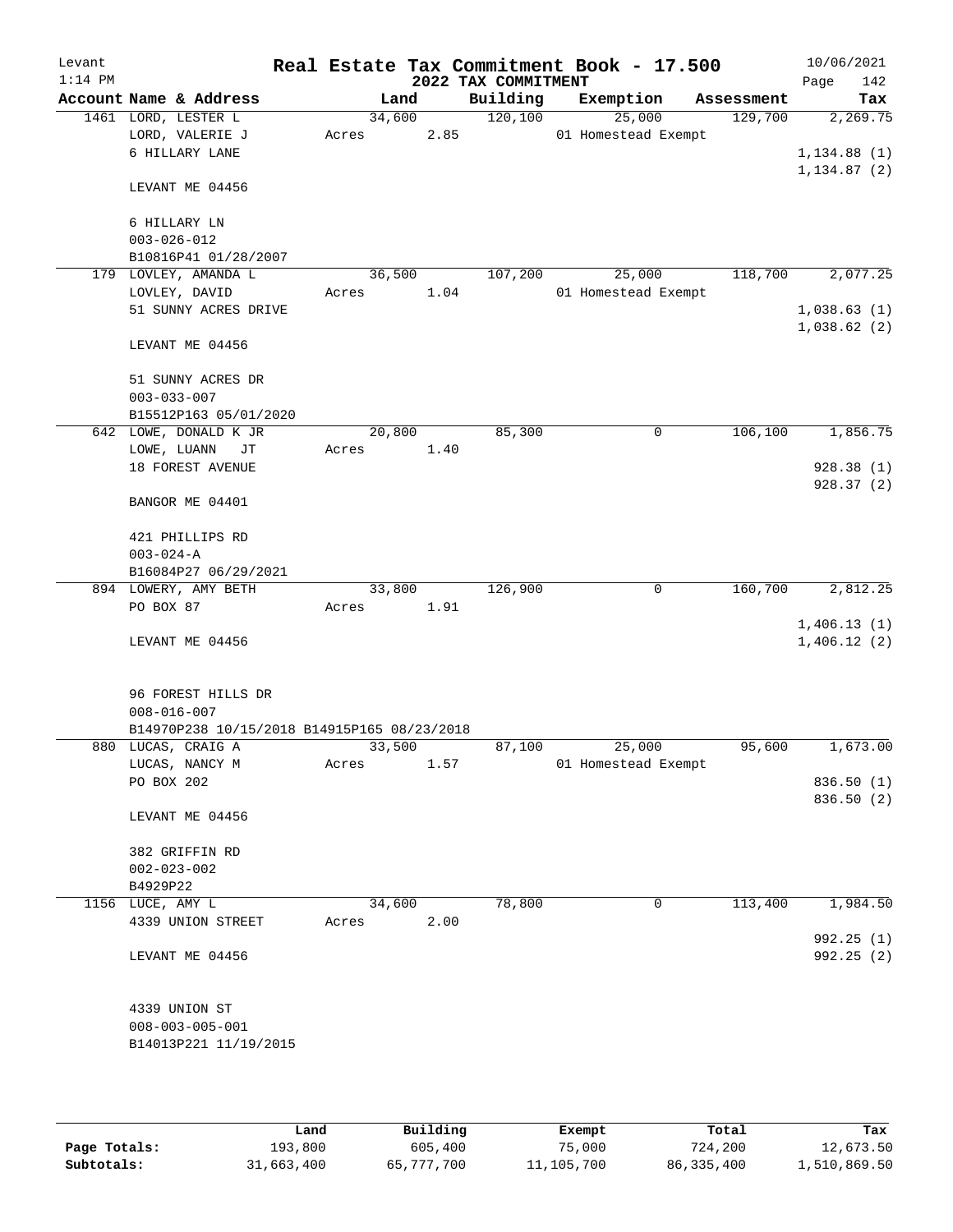| Levant<br>$1:14$ PM |                                                   |       |          |      | 2022 TAX COMMITMENT | Real Estate Tax Commitment Book - 17.500 |            | 10/06/2021<br>143<br>Page  |
|---------------------|---------------------------------------------------|-------|----------|------|---------------------|------------------------------------------|------------|----------------------------|
|                     | Account Name & Address                            |       | Land     |      | Building            | Exemption                                | Assessment | Tax                        |
|                     | 1610 LUGDON, ROCHELLE                             |       | $\Omega$ |      | 30,700              | $\Omega$                                 | 30,700     | 537.25                     |
|                     | 41 FRANCIS DR                                     |       |          |      |                     |                                          |            |                            |
|                     |                                                   |       |          |      |                     |                                          |            | 268.63(1)                  |
|                     | LEVANT ME 04456                                   |       |          |      |                     |                                          |            | 268.62(2)                  |
|                     |                                                   |       |          |      |                     |                                          |            |                            |
|                     | 41 FRANCIS DR                                     |       |          |      |                     |                                          |            |                            |
|                     | $002 - 022 - 009 - B01$                           |       |          |      |                     |                                          |            |                            |
|                     | 697 LUTTRELL, JEAN M                              |       | 36,900   |      | 157,400             | 25,000                                   | 169,300    | 2,962.75                   |
|                     | 61 SUNNY ACRES DR                                 | Acres |          | 1.51 |                     | 01 Homestead Exempt                      |            |                            |
|                     | LEVANT ME 04456 3001                              |       |          |      |                     |                                          |            | 1,481.38(1)<br>1,481.37(2) |
|                     |                                                   |       |          |      |                     |                                          |            |                            |
|                     |                                                   |       |          |      |                     |                                          |            |                            |
|                     | 61 SUNNY ACRES DR                                 |       |          |      |                     |                                          |            |                            |
|                     | $003 - 033 - 010$                                 |       |          |      |                     |                                          |            |                            |
|                     | B5374P174 07/08/1993                              |       | 31,100   |      |                     |                                          |            |                            |
|                     | 1457 LYNDES, DIANNE<br>57 FRENCH ROAD             | Acres |          | 1.79 | 108,300             | 25,000<br>01 Homestead Exempt            | 114,400    | 2,002.00                   |
|                     |                                                   |       |          |      |                     |                                          |            | 1,001.00(1)                |
|                     | LEVANT Maine 04456                                |       |          |      |                     |                                          |            | 1,001.00(2)                |
|                     |                                                   |       |          |      |                     |                                          |            |                            |
|                     |                                                   |       |          |      |                     |                                          |            |                            |
|                     | 57 FRENCH ROAD                                    |       |          |      |                     |                                          |            |                            |
|                     | $007 - 003 - 033$<br>B13273P211 07/19/2013        |       |          |      |                     |                                          |            |                            |
|                     | 426 LYONS, JUSTIN L                               |       | 33,700   |      | 167,600             | 25,000                                   | 176,300    | 3,085.25                   |
|                     | LANDRY-LYONS, JESSICA A Acres                     |       |          | 5.00 |                     | 01 Homestead Exempt                      |            |                            |
|                     | 345 BILLINGS ROAD                                 |       |          |      |                     |                                          |            | 1,542.63(1)                |
|                     |                                                   |       |          |      |                     |                                          |            | 1,542.62(2)                |
|                     | HERMON ME 04401                                   |       |          |      |                     |                                          |            |                            |
|                     | 372 BRANN RD                                      |       |          |      |                     |                                          |            |                            |
|                     | $010 - 014 - 003$                                 |       |          |      |                     |                                          |            |                            |
|                     | B15630P239 07/30/2020 B15401P79 01/02/2020        |       |          |      |                     |                                          |            |                            |
|                     | B15104P238 03/28/2019 B4893P68 05/27/1988         |       |          |      |                     |                                          |            |                            |
|                     | 1285 MACDONALD, LOGAN V<br>MACDONALD, BROOKE S JT | Acres | 34,200   | 2.40 | 92,800              | 0                                        | 127,000    | 2,222.50                   |
|                     | 70 PEMBER RD                                      |       |          |      |                     |                                          |            | 1, 111.25(1)               |
|                     |                                                   |       |          |      |                     |                                          |            | 1, 111.25(2)               |
|                     | LEVANT ME 04456                                   |       |          |      |                     |                                          |            |                            |
|                     |                                                   |       |          |      |                     |                                          |            |                            |
|                     | 70 PEMBER RD                                      |       |          |      |                     |                                          |            |                            |
|                     | $005 - 040 - 003$<br>B12090P90 03/30/2010         |       |          |      |                     |                                          |            |                            |
| 463                 | MAGEE, MICHAEL C                                  |       | 34,600   |      | 114,500             | 25,000                                   | 124,100    | 2,171.75                   |
|                     | MAGEE, SUE ELLE                                   | Acres |          | 2.00 |                     | 01 Homestead Exempt                      |            |                            |
|                     | 3908 UNION ST                                     |       |          |      |                     |                                          |            | 1,085.88(1)                |
|                     |                                                   |       |          |      |                     |                                          |            | 1,085.87(2)                |
|                     | LEVANT ME 04456                                   |       |          |      |                     |                                          |            |                            |
|                     | 3908 UNION ST                                     |       |          |      |                     |                                          |            |                            |
|                     | $005 - 041 - 009$                                 |       |          |      |                     |                                          |            |                            |
|                     | B2956P200                                         |       |          |      |                     |                                          |            |                            |
|                     |                                                   |       |          |      |                     |                                          |            |                            |
|                     |                                                   |       |          |      |                     |                                          |            |                            |
|                     |                                                   |       |          |      |                     |                                          |            |                            |

|              | Land       | Building   | Exempt     | Total      | Tax          |
|--------------|------------|------------|------------|------------|--------------|
| Page Totals: | 170,500    | 671,300    | 100,000    | 741,800    | 12,981.50    |
| Subtotals:   | 31,833,900 | 66,449,000 | 11,205,700 | 87,077,200 | 1,523,851.00 |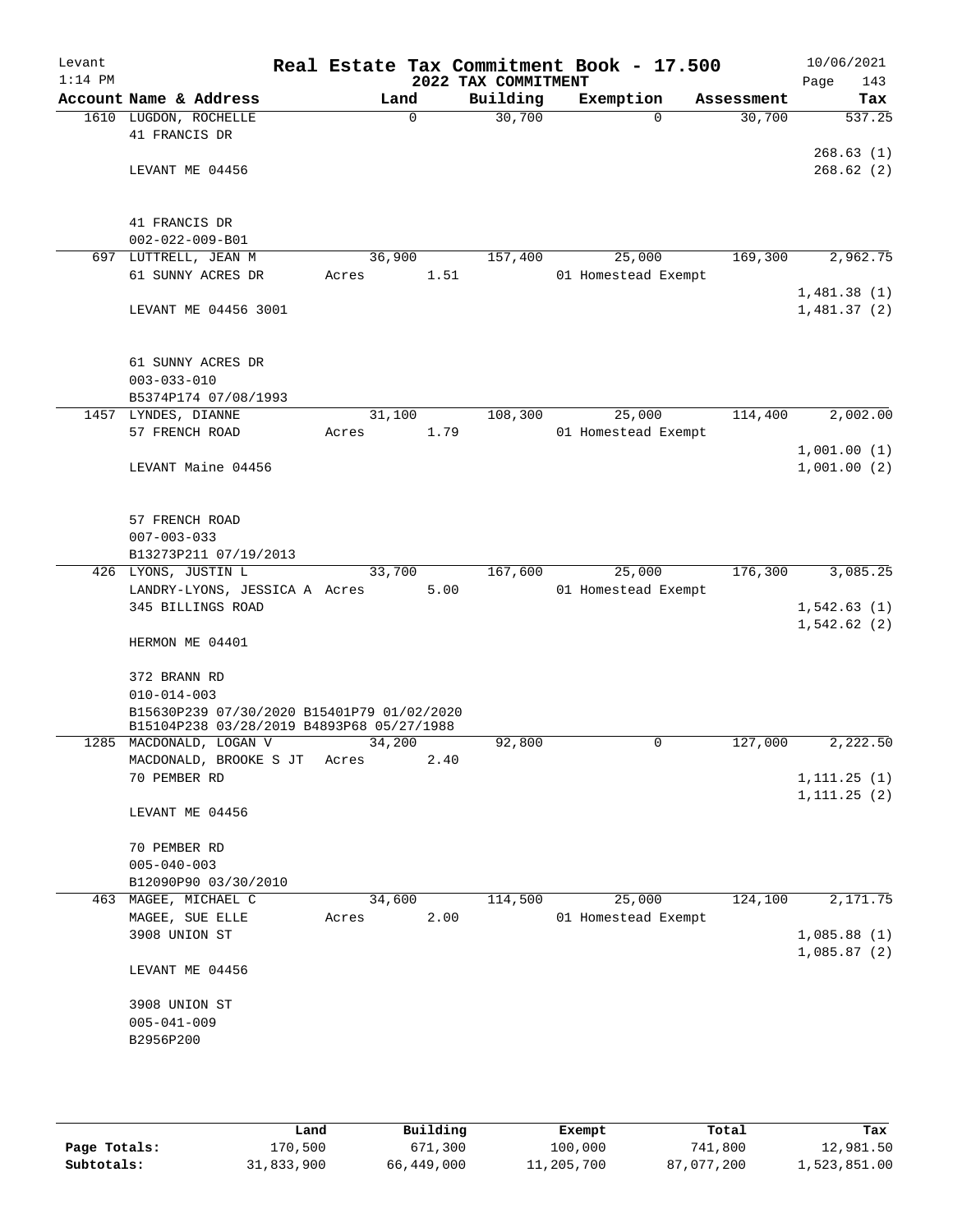| Levant<br>$1:14$ PM |                                                                                                     |             |               | 2022 TAX COMMITMENT | Real Estate Tax Commitment Book - 17.500 |            | 10/06/2021<br>144<br>Page |
|---------------------|-----------------------------------------------------------------------------------------------------|-------------|---------------|---------------------|------------------------------------------|------------|---------------------------|
|                     | Account Name & Address                                                                              |             | Land          | Building            | Exemption                                | Assessment | Tax                       |
|                     | 1235 MAGOON, KRISTIE M<br>MAGOON, RICK D JR JT<br>5 HARVEY LANE                                     | Acres       | 3,900<br>4.93 | $\Omega$            | $\Omega$                                 | 3,900      | 68.25<br>34.13(1)         |
|                     | CARMEL ME 04419                                                                                     |             |               |                     |                                          |            | 34.12(2)                  |
|                     | MERRILL ROAD (OFF)<br>$007 - 007 - 003$                                                             |             |               |                     |                                          |            |                           |
|                     | B15566P48 06/15/2020                                                                                |             |               |                     |                                          |            |                           |
|                     | 977 MAHON, KIMBERLY J                                                                               |             | 34,400        | 61,800              | 25,000                                   | 71,200     | 1,246.00                  |
|                     | MILLER, CHARLES P JT                                                                                | Acres       | 2.19          |                     | 01 Homestead Exempt                      |            |                           |
|                     | 63 STETSON RD W                                                                                     |             |               |                     |                                          |            | 623.00(1)<br>623.00(2)    |
|                     | LEVANT ME 04456                                                                                     |             |               |                     |                                          |            |                           |
|                     | 63 STETSON RD WEST<br>$007 - 037 - 003$                                                             |             |               |                     |                                          |            |                           |
|                     | B10991P223 06/06/2007                                                                               |             |               |                     |                                          |            |                           |
| 1017                | MAINE STATE GRANGE P.<br>OF H                                                                       |             | 31,200        | 117,300             | 148,500                                  | 0          | 0.00                      |
|                     | 146 STATE STREET                                                                                    | Acres       | 0.86          |                     | 53 Fraternal Org.                        |            |                           |
|                     | AUGUSTA ME 04333                                                                                    |             |               |                     |                                          |            |                           |
|                     | 3481 UNION ST<br>$011 - 041$                                                                        |             |               |                     |                                          |            |                           |
|                     | B15162P224 05/31/2019 B12352P230 12/16/2010<br>B12352P222 12/13/2010 B12352P218 12/16/2010 B9096P59 |             |               |                     |                                          |            |                           |
|                     | 836 MALDONADO, DANIEL C                                                                             | 41,500      |               | 92,200              | $\mathsf{O}$                             | 133,700    | 2,339.75                  |
|                     | MALDONADO, KARRY A JT<br>16 FRENCH RD                                                               | Acres 15.00 |               |                     |                                          |            | 1,169.88(1)               |
|                     | LEVANT ME 04456                                                                                     |             |               |                     |                                          |            | 1,169.87(2)               |
|                     | 16 FRENCH RD<br>$009 - 005 - 001$                                                                   |             |               |                     |                                          |            |                           |
|                     | B9549P293 09/14/2004                                                                                |             |               |                     |                                          |            |                           |
|                     | 468 MARDEN, IVA                                                                                     |             | 0             | 31,600              | 25,000                                   | 6,600      | 115.50                    |
|                     | 215 PEMBER RD                                                                                       |             |               |                     | 01 Homestead Exempt                      |            |                           |
|                     |                                                                                                     |             |               |                     |                                          |            | 57.75(1)                  |
|                     | LEVANT ME 04456 9746                                                                                |             |               |                     |                                          |            | 57.75(2)                  |
|                     | 215 PEMBER RD                                                                                       |             |               |                     |                                          |            |                           |
|                     | $002 - 028 - B01$                                                                                   |             |               |                     |                                          |            |                           |
|                     | 574 MARK S WELLMAN LIVING<br>TRUST (3/2/2021)                                                       |             | 50,900        | 259,500             | 25,000                                   | 285,400    | 4,994.50                  |
|                     | MARK S & ROBIN A                                                                                    | Acres       | 22.10         |                     | 01 Homestead Exempt                      |            |                           |
|                     | WELLMAN, TRUSTEES<br>1288 HORSEBACK ROAD                                                            |             |               |                     |                                          |            | 2,497.25(1)               |
|                     | LEVANT ME 04456                                                                                     |             |               |                     |                                          |            | 2,497.25(2)               |
|                     | 1288 HORSEBACK RD<br>$004 - 027$                                                                    |             |               |                     |                                          |            |                           |
|                     | B15922P104 03/04/2021 B11367P72 04/22/2008                                                          |             |               |                     |                                          |            |                           |
|                     |                                                                                                     |             |               |                     |                                          |            |                           |
|                     |                                                                                                     | Land        | Building      |                     | Exempt                                   | Total      | Tax                       |
| Page Totals:        | 161,900                                                                                             |             | 562,400       |                     | 223,500                                  | 500,800    | 8,764.00                  |

**Subtotals:** 31,995,800 67,011,400 11,429,200 87,578,000 1,532,615.00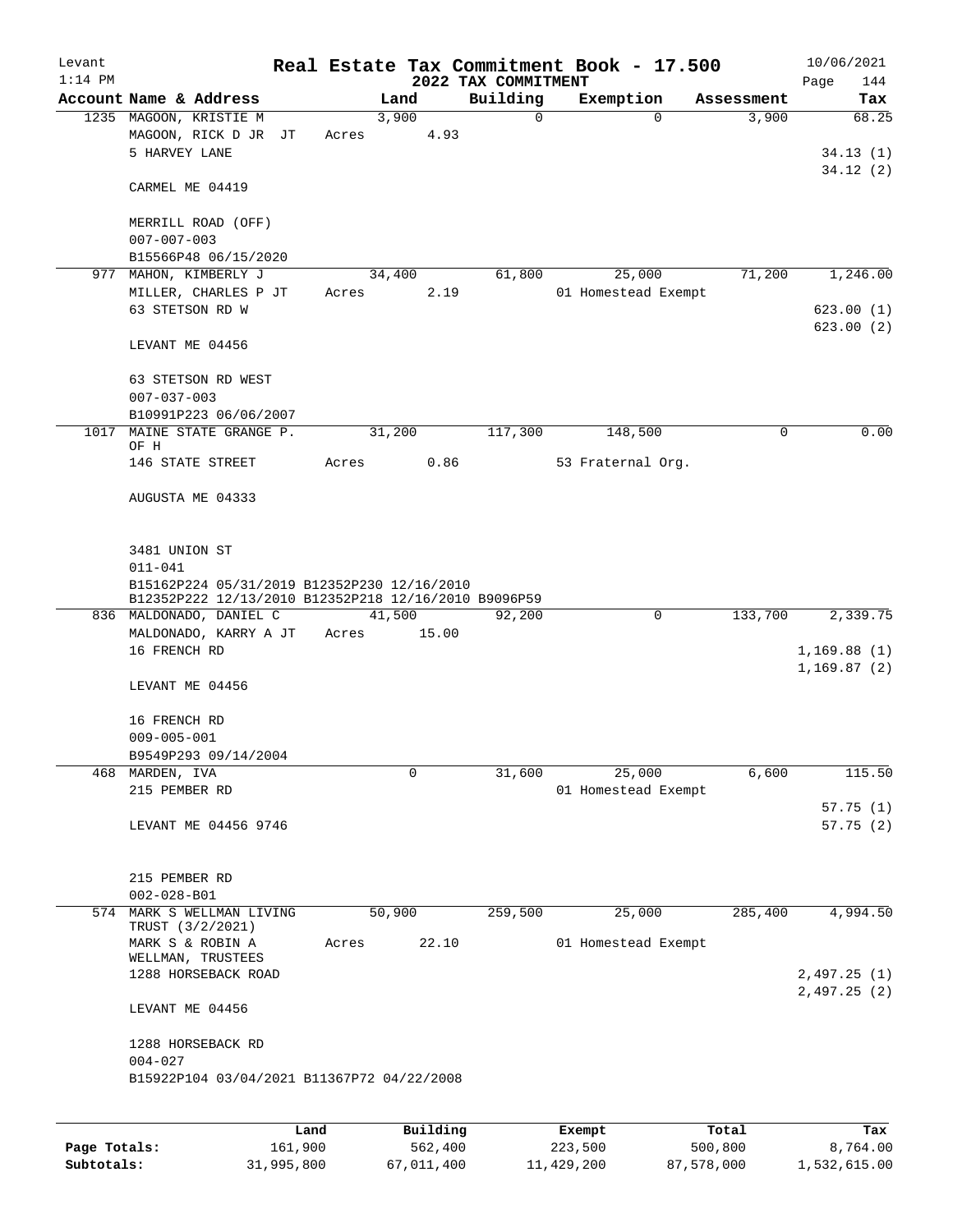| Levant       |                                                                                           |            |                 |              |                                 | Real Estate Tax Commitment Book - 17.500 |                        | 10/06/2021                   |
|--------------|-------------------------------------------------------------------------------------------|------------|-----------------|--------------|---------------------------------|------------------------------------------|------------------------|------------------------------|
| $1:14$ PM    | Account Name & Address                                                                    |            |                 | Land         | 2022 TAX COMMITMENT<br>Building |                                          |                        | Page<br>145<br>Tax           |
|              | 1528 MARK S WELLMAN LIVING                                                                |            | 23,400          |              | 0                               | Exemption                                | Assessment<br>$\Omega$ | 409.50<br>23,400             |
|              | TRUST (3/2/2021)<br>MARK S & ROBIN A<br>WELLMAN, TRUSTEES<br>1288 HORSEBACK ROAD          |            | Acres           | 2.08         |                                 |                                          |                        | 204.75 (1)                   |
|              | LEVANT ME 04456                                                                           |            |                 |              |                                 |                                          |                        | 204.75(2)                    |
|              |                                                                                           |            |                 |              |                                 |                                          |                        |                              |
|              | HORSEBACK RD<br>$004 - 027 - A$                                                           |            |                 |              |                                 |                                          |                        |                              |
|              | B15922P106 03/04/2021 B14796P328 04/30/2018<br>B11367P72 04/22/2008 B10627P117 08/31/2006 |            |                 |              |                                 |                                          |                        |                              |
|              | 1529 MARK S WELLMAN LIVING<br>TRUST (3/2/2021)<br>MARK S & ROBIN A<br>WELLMAN, TRUSTEES   |            | 23,800<br>Acres | 2.12         | $\Omega$                        |                                          | 0                      | 23,800<br>416.50             |
|              | 1288 HORSEBACK ROAD                                                                       |            |                 |              |                                 |                                          |                        | 208.25(1)<br>208.25(2)       |
|              | LEVANT ME 04456                                                                           |            |                 |              |                                 |                                          |                        |                              |
|              | HORSEBACK RD<br>$004 - 027 - B - 001$                                                     |            |                 |              |                                 |                                          |                        |                              |
|              | B15922P106 03/04/2021 B14796P328 04/30/2018                                               |            |                 |              |                                 |                                          |                        |                              |
|              | 1474 MARKS, RICKEY A                                                                      |            | 33,000          |              | 84,700                          | 25,000                                   |                        | 92,700<br>1,622.25           |
|              | NORTON, PATRICIA A<br>32B BIRCHBROOK LANE                                                 |            |                 |              |                                 | 01 Homestead Exempt                      |                        | 811.13(1)                    |
|              | LEVANT ME 04456                                                                           |            |                 |              |                                 |                                          |                        | 811.12(2)                    |
|              | 32 B BIRCHBROOK LANE                                                                      |            |                 |              |                                 |                                          |                        |                              |
|              | $003 - 060 - 004 - B$                                                                     |            |                 |              |                                 |                                          |                        |                              |
|              | B15431P258 02/05/2020 B14843P236 06/19/2018<br>889 MARTENS, FRED A                        |            | 33,500          |              | 39,000                          | 31,000                                   |                        | 41,500<br>726.25             |
|              | MARTENS, EILEEN M JT                                                                      |            | Acres           | 1.57         |                                 | 01 Homestead Exempt                      |                        |                              |
|              | 81 FOREST HILLS DR                                                                        |            |                 |              |                                 | 12 WW2+ Veteran Res                      |                        | 363.13(1)<br>363.12(2)       |
|              | LEVANT ME 04456                                                                           |            |                 |              |                                 |                                          |                        |                              |
|              | 81 FOREST HILLS DR                                                                        |            |                 |              |                                 |                                          |                        |                              |
|              | $008 - 016 - 004$<br>B11971P258 11/06/2009 B8225P191 06/05/2002                           |            |                 |              |                                 |                                          |                        |                              |
|              | 668 MARTIN, HARRY S                                                                       |            | 48,300          |              | 183,400                         |                                          | 231,700<br>0           | 4,054.75                     |
|              | MARTIN, BONITA M JT                                                                       |            | Acres           | 19.17        |                                 |                                          |                        |                              |
|              | 4399 UNION ST                                                                             |            |                 |              |                                 |                                          |                        | 2,027.38(1)<br>2,027.37(2)   |
|              | LEVANT ME 04456                                                                           |            |                 |              |                                 |                                          |                        |                              |
|              | 4399 UNION ST                                                                             |            |                 |              |                                 |                                          |                        |                              |
|              | $008 - 006 - 001$<br>B12228P329 08/23/2010                                                |            |                 |              |                                 |                                          |                        |                              |
| 1690         | MARTIN, JANNA L                                                                           |            | 36,600          |              | 136,200                         | 25,000                                   | 147,800                | 2,586.50                     |
|              | PO BOX 143                                                                                |            | Acres           | 5.23         |                                 | 01 Homestead Exempt                      |                        |                              |
|              | LEVANT ME 04456                                                                           |            |                 |              |                                 |                                          |                        | 1, 293.25(1)<br>1, 293.25(2) |
|              | 4391 UNION ST<br>$008 - 006 - 001 - 001$                                                  |            |                 |              |                                 |                                          |                        |                              |
|              | B14369P207 12/22/2016                                                                     |            |                 |              |                                 |                                          |                        |                              |
|              |                                                                                           | Land       |                 | Building     |                                 | Exempt                                   | Total                  | Tax                          |
| Page Totals: |                                                                                           | 198,600    |                 | 443,300      |                                 | 81,000                                   | 560,900                | 9,815.75                     |
| Subtotals:   |                                                                                           | 32,194,400 |                 | 67, 454, 700 |                                 | 11,510,200                               | 88,138,900             | 1,542,430.75                 |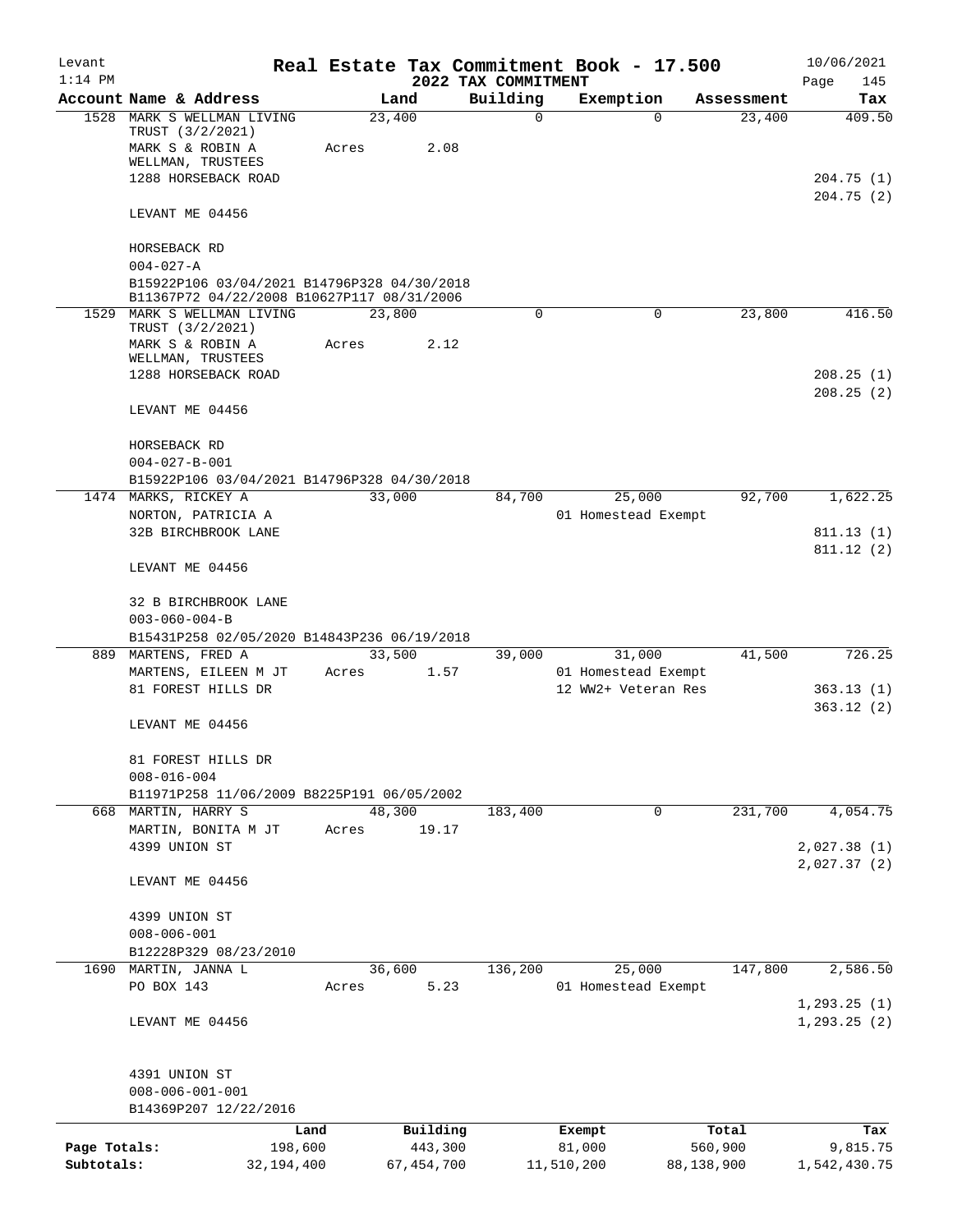| Levant    |                                    |         |        |                                 | Real Estate Tax Commitment Book - 17.500 |              | 10/06/2021         |
|-----------|------------------------------------|---------|--------|---------------------------------|------------------------------------------|--------------|--------------------|
| $1:14$ PM | Account Name & Address             |         | Land   | 2022 TAX COMMITMENT<br>Building | Exemption                                | Assessment   | 146<br>Page<br>Tax |
|           | 768 MARTIN, PERRY                  | 34,900  |        | 53,600                          |                                          | $\Omega$     | 88,500<br>1,548.75 |
|           | 266 AVENUE RD                      | Acres   | 3.00   |                                 |                                          |              |                    |
|           |                                    |         |        |                                 |                                          |              | 774.38(1)          |
|           | LEVANT ME 04456                    |         |        |                                 |                                          |              | 774.37(2)          |
|           |                                    |         |        |                                 |                                          |              |                    |
|           |                                    |         |        |                                 |                                          |              |                    |
|           | 266 AVENUE RD<br>$007 - 053$       |         |        |                                 |                                          |              |                    |
|           | B8747P72 05/24/2002                |         |        |                                 |                                          |              |                    |
|           | 494 MARTIN, TYLER                  | 34,300  |        | 79,000                          | 25,000                                   |              | 88,300<br>1,545.25 |
|           | 4347 UNION STREET                  | Acres   | 1.81   |                                 | 01 Homestead Exempt                      |              |                    |
|           |                                    |         |        |                                 |                                          |              | 772.63(1)          |
|           | LEVANT ME 04456                    |         |        |                                 |                                          |              | 772.62(2)          |
|           |                                    |         |        |                                 |                                          |              |                    |
|           |                                    |         |        |                                 |                                          |              |                    |
|           | 4347 UNION ST<br>$008 - 003 - 005$ |         |        |                                 |                                          |              |                    |
|           | B14195P91 06/29/2016 B6188P322     |         |        |                                 |                                          |              |                    |
|           | 1123 MARTIN, VENISE                | 33,100  |        | 49,900                          |                                          | 0            | 83,000<br>1,452.50 |
|           | 57 FOREST HILLS DR                 | Acres   | 1.08   |                                 |                                          |              |                    |
|           |                                    |         |        |                                 |                                          |              | 726.25(1)          |
|           | LEVANT ME 04456                    |         |        |                                 |                                          |              | 726.25(2)          |
|           |                                    |         |        |                                 |                                          |              |                    |
|           | 57 FOREST HILLS DR                 |         |        |                                 |                                          |              |                    |
|           | $008 - 022 - 002$                  |         |        |                                 |                                          |              |                    |
|           | B15166P70 06/04/2019               |         |        |                                 |                                          |              |                    |
|           | 475 MASON FAMILY TRUST             | 97,900  |        | 10,200                          |                                          | 108,100<br>0 | 1,891.75           |
|           | C/O DENNIS MASON                   | Acres   | 257.00 |                                 |                                          |              |                    |
|           | 1178 HORSEBACK RD                  |         |        |                                 |                                          |              | 945.88 (1)         |
|           | LEVANT ME 04456 9737               |         |        |                                 |                                          |              | 945.87 (2)         |
|           |                                    |         |        |                                 |                                          |              |                    |
|           |                                    |         |        |                                 |                                          |              |                    |
|           | 1189 HORSEBACK RD<br>$004 - 022$   |         |        |                                 |                                          |              |                    |
|           | B5130P334                          |         |        |                                 |                                          |              |                    |
| 477       | MASON FAMILY TRUST                 | 111,600 |        | 145,300                         | 31,000                                   | 225,900      | 3,953.25           |
|           | C/O DENNIS MASON                   | Acres   | 206.00 |                                 | 12 WW2+ Veteran Res                      |              |                    |
|           | 1178 HORSEBACK RD                  |         |        |                                 | 01 Homestead Exempt                      |              | 1,976.63(1)        |
|           | LEVANT ME 04456 9737               |         |        |                                 |                                          |              | 1,976.62(2)        |
|           |                                    |         |        |                                 |                                          |              |                    |
|           |                                    |         |        |                                 |                                          |              |                    |
|           | 1178 HORSEBACK RD<br>$004 - 023$   |         |        |                                 |                                          |              |                    |
|           | B5130P334                          |         |        |                                 |                                          |              |                    |
|           | 473 MASON, CARL H                  |         | 0      | 93,100                          | 25,000                                   |              | 68,100<br>1,191.75 |
|           | 1192 HORSEBACK RD                  |         |        |                                 | 01 Homestead Exempt                      |              |                    |
|           |                                    |         |        |                                 |                                          |              | 595.88 (1)         |
|           | LEVANT ME 04456                    |         |        |                                 |                                          |              | 595.87 (2)         |
|           |                                    |         |        |                                 |                                          |              |                    |
|           |                                    |         |        |                                 |                                          |              |                    |
|           | 147 MASON LANE                     |         |        |                                 |                                          |              |                    |
|           | $004 - 023 - B01$                  |         |        |                                 |                                          |              |                    |
|           |                                    |         |        |                                 |                                          |              |                    |
|           |                                    |         |        |                                 |                                          |              |                    |

|              | Land       | Building   | Exempt     | Total      | Tax          |
|--------------|------------|------------|------------|------------|--------------|
| Page Totals: | 311,800    | 431,100    | 81,000     | 661,900    | 11,583.25    |
| Subtotals:   | 32,506,200 | 67,885,800 | 11,591,200 | 88,800,800 | 1,554,014.00 |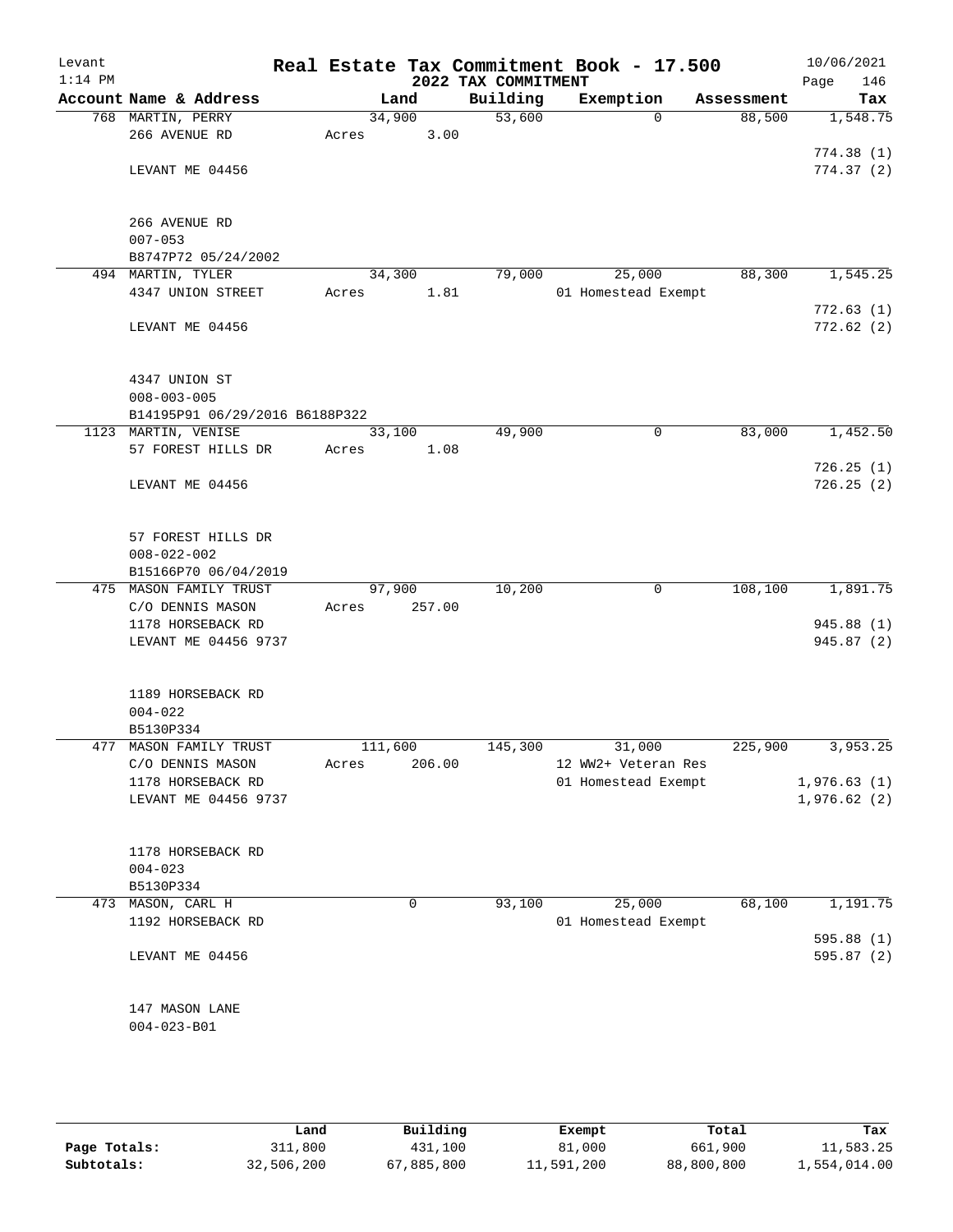| Levant    |                                                     |       |        |       |                     | Real Estate Tax Commitment Book - 17.500 |             |      | 10/06/2021           |
|-----------|-----------------------------------------------------|-------|--------|-------|---------------------|------------------------------------------|-------------|------|----------------------|
| $1:14$ PM |                                                     |       |        |       | 2022 TAX COMMITMENT |                                          |             | Page | 147                  |
|           | Account Name & Address                              |       | Land   |       | Building            | Exemption                                | Assessment  |      | Tax                  |
|           | 476 MASON, FRED A II                                |       | 9,200  |       | $\Omega$            | $\Omega$                                 | 9,200       |      | 161.00               |
|           | 58 ROSS ROAD                                        | Acres |        | 23.00 |                     |                                          |             |      |                      |
|           |                                                     |       |        |       |                     |                                          |             |      | 80.50(1)<br>80.50(2) |
|           | LEVANT ME 04456                                     |       |        |       |                     |                                          |             |      |                      |
|           |                                                     |       |        |       |                     |                                          |             |      |                      |
|           | ROSS RD<br>(OFF)                                    |       |        |       |                     |                                          |             |      |                      |
|           | $001 - 019$                                         |       |        |       |                     |                                          |             |      |                      |
|           | B3170P1 04/03/1981                                  |       |        |       |                     |                                          |             |      |                      |
|           | 913 MASON, FRED A II                                |       | 50,000 |       | 151,200             | 25,000                                   | 176,200     |      | 3,083.50             |
|           | MASON, NANCY A                                      | Acres |        | 38.40 |                     | 01 Homestead Exempt                      |             |      |                      |
|           | 58 ROSS RD                                          |       |        |       |                     |                                          |             |      | 1,541.75(1)          |
|           |                                                     |       |        |       |                     |                                          |             |      | 1,541.75(2)          |
|           | LEVANT ME 04456                                     |       |        |       |                     |                                          |             |      |                      |
|           | 58 ROSS RD                                          |       |        |       |                     |                                          |             |      |                      |
|           | $001 - 025 - 004 - 001$                             |       |        |       |                     |                                          |             |      |                      |
|           | B12587P132 09/01/2011 B7432P333 B5213P75 11/20/1992 |       |        |       |                     |                                          |             |      |                      |
|           | 1628 MASON, FRED III                                |       | 0      |       | 10,400              | 10,400                                   | $\mathbf 0$ |      | 0.00                 |
|           | 1189 HORSEBACK RD                                   |       |        |       |                     | 01 Homestead Exempt                      |             |      |                      |
|           |                                                     |       |        |       |                     |                                          |             |      |                      |
|           | LEVANT ME 04456                                     |       |        |       |                     |                                          |             |      |                      |
|           |                                                     |       |        |       |                     |                                          |             |      |                      |
|           |                                                     |       |        |       |                     |                                          |             |      |                      |
|           | 1189 HORSEBACK RD                                   |       |        |       |                     |                                          |             |      |                      |
|           | $004 - 022 - B01$                                   |       |        |       |                     |                                          |             |      |                      |
| 1555      | MASON, JENNIFER<br>8 MASON LANE                     |       | 0      |       | 25,200              | 25,000<br>01 Homestead Exempt            | 200         |      | 3.50                 |
|           |                                                     |       |        |       |                     |                                          |             |      | 1.75(1)              |
|           | LEVANT Maine 04456                                  |       |        |       |                     |                                          |             |      | 1.75(2)              |
|           |                                                     |       |        |       |                     |                                          |             |      |                      |
|           |                                                     |       |        |       |                     |                                          |             |      |                      |
|           | 8 MASON LANE                                        |       |        |       |                     |                                          |             |      |                      |
|           | $004 - 023 - B01$                                   |       |        |       |                     |                                          |             |      |                      |
|           | 1526 MASON, KENNETH                                 |       | 0      |       | 12,800              | 12,800                                   | 0           |      | 0.00                 |
|           | MASON, RONNA                                        |       |        |       |                     | 01 Homestead Exempt                      |             |      |                      |
|           | 1176 HORSEBACK RD                                   |       |        |       |                     |                                          |             |      |                      |
|           |                                                     |       |        |       |                     |                                          |             |      |                      |
|           | LEVANT ME 04456 9737                                |       |        |       |                     |                                          |             |      |                      |
|           | 1176 HORSEBACK ROAD                                 |       |        |       |                     |                                          |             |      |                      |
|           | $004 - 023 - ON$                                    |       |        |       |                     |                                          |             |      |                      |
| 480       | MASON, KEVIN                                        |       | 33,000 |       | 63,600              | 0                                        | 96,600      |      | 1,690.50             |
|           | THOMAS, SHARON A                                    | Acres |        | 1.00  |                     |                                          |             |      |                      |
|           | 1130 HORSEBACK RD                                   |       |        |       |                     |                                          |             |      | 845.25(1)            |
|           |                                                     |       |        |       |                     |                                          |             |      | 845.25(2)            |
|           | LEVANT ME 04456                                     |       |        |       |                     |                                          |             |      |                      |
|           |                                                     |       |        |       |                     |                                          |             |      |                      |
|           | 1138 HORSEBACK RD                                   |       |        |       |                     |                                          |             |      |                      |
|           | $004 - 023 - 001$                                   |       |        |       |                     |                                          |             |      |                      |
|           | B14943P321 09/19/2018                               |       |        |       |                     |                                          |             |      |                      |
|           |                                                     |       |        |       |                     |                                          |             |      |                      |

|              | Land       | Building   | Exempt     | Total      | Tax          |
|--------------|------------|------------|------------|------------|--------------|
| Page Totals: | 92,200     | 263,200    | 73,200     | 282,200    | 4,938.50     |
| Subtotals:   | 32,598,400 | 68,149,000 | 11,664,400 | 89,083,000 | 1,558,952.50 |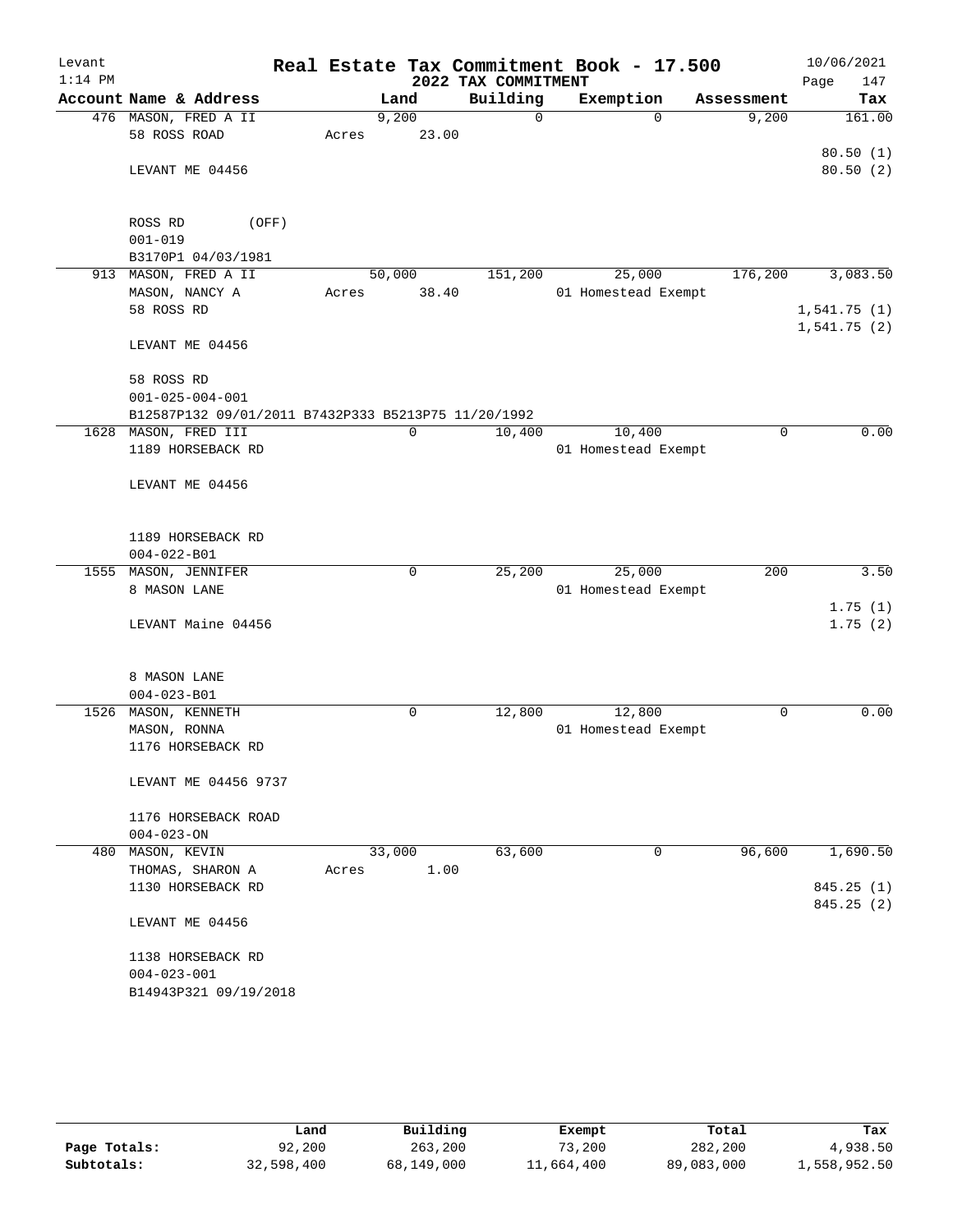| Levant<br>$1:14$ PM |                                            |       |        | 2022 TAX COMMITMENT | Real Estate Tax Commitment Book - 17.500 |            | 10/06/2021<br>Page<br>148 |
|---------------------|--------------------------------------------|-------|--------|---------------------|------------------------------------------|------------|---------------------------|
|                     | Account Name & Address                     |       | Land   | Building            | Exemption                                | Assessment | Tax                       |
|                     | 481 MASON, KEVIN D                         |       | 29,400 | 147,700             | 25,000                                   | 152,100    | 2,661.75                  |
|                     | THOMAS, SHARON A                           | Acres | 1.42   |                     | 01 Homestead Exempt                      |            |                           |
|                     | 1130 HORSEBACK RD                          |       |        |                     |                                          |            | 1,330.88(1)               |
|                     | LEVANT ME 04456                            |       |        |                     |                                          |            | 1,330.87(2)               |
|                     |                                            |       |        |                     |                                          |            |                           |
|                     | 1130 HORSEBACK RD                          |       |        |                     |                                          |            |                           |
|                     | $004 - 021$                                |       |        |                     |                                          |            |                           |
|                     | B14943P320 09/19/2018 B8854P198 07/18/2003 |       |        |                     |                                          |            |                           |
|                     | 483 MASON, KEVIN D                         |       | 2,100  | $\Omega$            | 0                                        | 2,100      | 36.75                     |
|                     | THOMAS, SHARON A JT                        | Acres | 13.00  |                     |                                          |            |                           |
|                     | 1130 HORSEBACK RD                          |       |        |                     |                                          |            | 18.38(1)<br>18.37(2)      |
|                     | LEVANT ME 04456                            |       |        |                     |                                          |            |                           |
|                     | ROSS RD<br>(OFF)                           |       |        |                     |                                          |            |                           |
|                     | $001 - 020$                                |       |        |                     |                                          |            |                           |
|                     | B15182P1 06/19/2019 B3592P357 10/01/1984   |       |        |                     |                                          |            |                           |
|                     | 482 MASON, VIRGIL                          |       | 28,400 | 0                   | 0                                        | 28,400     | 497.00                    |
|                     | 1120 HORSEBACK RD                          | Acres | 73.00  |                     |                                          |            |                           |
|                     |                                            |       |        |                     |                                          |            | 248.50(1)                 |
|                     | LEVANT ME 04456 9737                       |       |        |                     |                                          |            | 248.50(2)                 |
|                     |                                            |       |        |                     |                                          |            |                           |
|                     | HORSEBACK RD                               |       |        |                     |                                          |            |                           |
|                     | $001 - 029$                                |       |        |                     |                                          |            |                           |
|                     | B16089P3 07/01/2021 B2101P424              |       |        |                     |                                          |            |                           |
|                     | 474 MASON, VIRGIL                          |       | 34,100 | 58,100              | 31,000                                   | 61,200     | 1,071.00                  |
|                     | 1120 HORSEBACK RD                          | Acres | 2.27   |                     | 12 WW2+ Veteran Res                      |            |                           |
|                     |                                            |       |        |                     | 01 Homestead Exempt                      |            | 535.50(1)                 |
|                     | LEVANT ME 04456 9737                       |       |        |                     |                                          |            | 535.50(2)                 |
|                     |                                            |       |        |                     |                                          |            |                           |
|                     | 1120 HORSEBACK RD                          |       |        |                     |                                          |            |                           |
|                     | $004 - 020$<br>B7524P69                    |       |        |                     |                                          |            |                           |
|                     | 484 MAXWELL, EDWARD B JR                   |       | 74,800 | 139,700             | 31,000                                   | 183,500    | 3, 211.25                 |
|                     | 52 DILL RD                                 | Acres | 60.00  |                     | 01 Homestead Exempt                      |            |                           |
|                     |                                            |       |        |                     | 14 WW2+ Veteran Non                      |            | 1,605.63(1)               |
|                     | LEVANT ME 04456                            |       |        |                     |                                          |            | 1,605.62(2)               |
|                     |                                            |       |        |                     |                                          |            |                           |
|                     | 52 DILL RD                                 |       |        |                     |                                          |            |                           |
|                     | $007 - 025$                                |       |        |                     |                                          |            |                           |
|                     | B4853P181 05/05/1991                       |       |        |                     |                                          |            |                           |
|                     | 488 MAYHEW, LEROY O                        |       | 28,900 | 13,500              | 0                                        | 42,400     | 742.00                    |
|                     | C/O THERESA E ALSTON                       | Acres | 0.70   |                     |                                          |            |                           |
|                     | 69 LAKE RD                                 |       |        |                     |                                          |            | 371.00(1)                 |
|                     |                                            |       |        |                     |                                          |            | 371.00(2)                 |
|                     | LEVANT ME 04456                            |       |        |                     |                                          |            |                           |
|                     | 69 LAKE RD                                 |       |        |                     |                                          |            |                           |
|                     | $011 - 003$                                |       |        |                     |                                          |            |                           |
|                     | B11091P322 08/27/2004                      |       |        |                     |                                          |            |                           |
|                     |                                            |       |        |                     |                                          |            |                           |
|                     |                                            |       |        |                     |                                          |            |                           |

|              | Land       | Building   | Exempt     | Total      | Tax          |
|--------------|------------|------------|------------|------------|--------------|
| Page Totals: | 197,700    | 359,000    | 87,000     | 469,700    | 8,219.75     |
| Subtotals:   | 32,796,100 | 68,508,000 | 11,751,400 | 89,552,700 | 1,567,172.25 |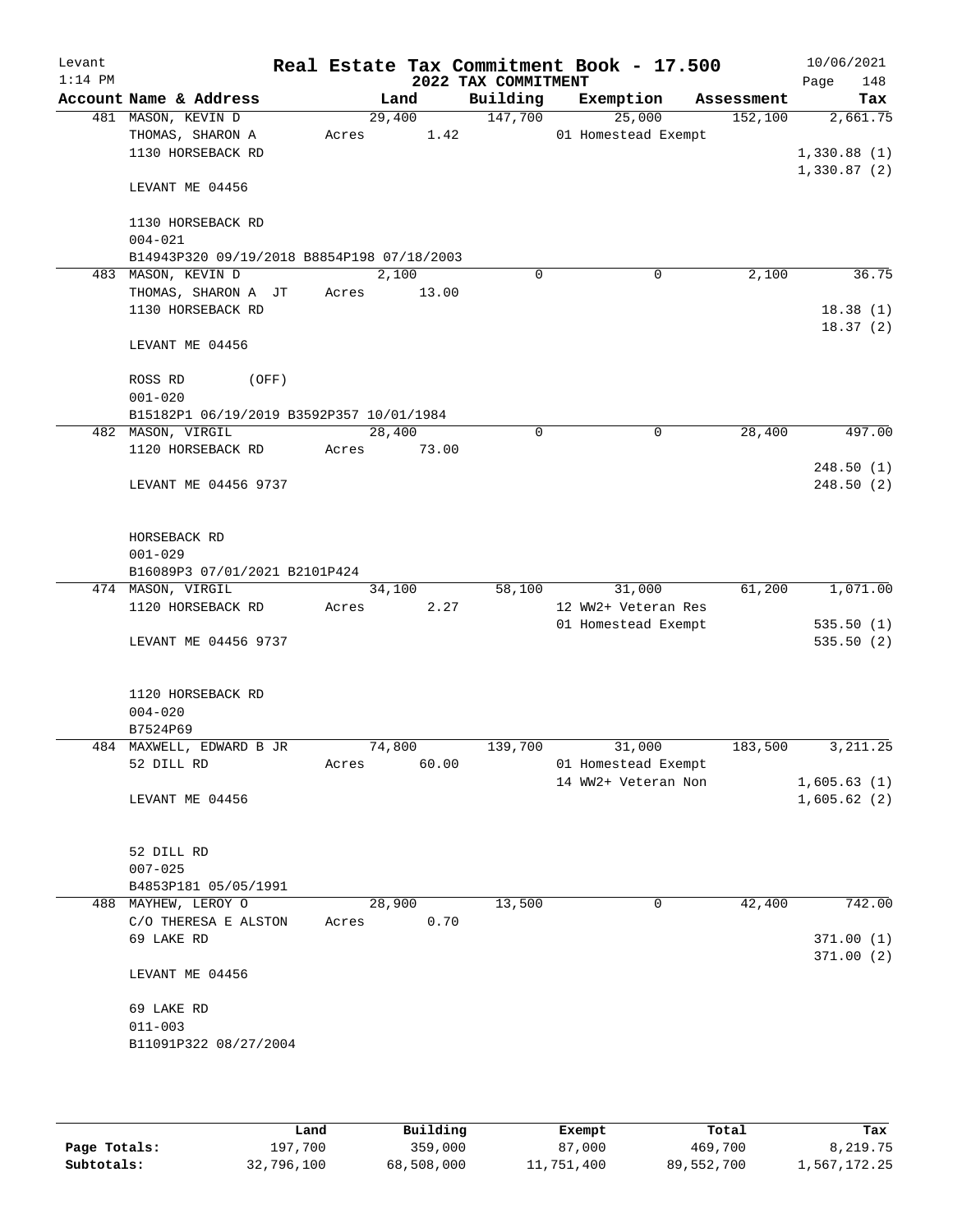| Account Name & Address                                                               |                 |      |          |                               |            | 149<br>Page                |
|--------------------------------------------------------------------------------------|-----------------|------|----------|-------------------------------|------------|----------------------------|
|                                                                                      |                 | Land | Building | Exemption                     | Assessment | Tax                        |
| 388 MAYNARD, MICHAEL H<br>MAYNARD, JENNIFER A JT<br>16 GRANITE STREET                | 34,300<br>Acres | 2.50 | 82,500   | 25,000<br>01 Homestead Exempt | 91,800     | 1,606.50<br>803.25(1)      |
| BIDDEFORD ME 04005-3448                                                              |                 |      |          |                               |            | 803.25(2)                  |
| 426 PHILLIPS RD<br>$003 - 026 - 003$<br>B9367P64                                     |                 |      |          |                               |            |                            |
| 380 MCALLISTER, MILDRED<br>512 BISHOP TOWN ROAD                                      | 37,000<br>Acres | 1.00 | 88,400   | 0                             | 125,400    | 2,194.50                   |
| WATERFORD ME 04088                                                                   |                 |      |          |                               |            | 1,097.25(1)<br>1,097.25(2) |
| 3399 UNION ST<br>$003 - 026$<br>B15708P163 09/23/2020 B5152P220 B2182P725 04/24/1970 |                 |      |          |                               |            |                            |
| B1343P408 08/19/1948<br>530 MCALPINE, CHARLES P                                      | 33,900          |      | 41,300   | 25,000                        | 50,200     | 878.50                     |
| MCALPINE, CAROLYN                                                                    | Acres           | 1.56 |          | 01 Homestead Exempt           |            |                            |
| 56 SOUTH LEVANT RD                                                                   |                 |      |          |                               |            | 439.25(1)                  |
| LEVANT ME 04456 9743                                                                 |                 |      |          |                               |            | 439.25 (2)                 |
| 56 SOUTH LEVANT RD<br>$002 - 015 - 002$<br>B3180P6                                   |                 |      |          |                               |            |                            |
| 979 MCBREAIRTY, JUSTIN J                                                             | 36,500          |      | 141,400  | 25,000                        | 152,900    | 2,675.75                   |
| MILLS, LAURA B                                                                       | Acres           | 1.05 |          | 01 Homestead Exempt           |            |                            |
| 91 BLACKSTREAM DRIVE                                                                 |                 |      |          |                               |            | 1,337.88(1)<br>1,337.87(2) |
| LEVANT ME 04456                                                                      |                 |      |          |                               |            |                            |
| 91 BLACKSTREAM DR                                                                    |                 |      |          |                               |            |                            |
| $003 - 026 - 057$                                                                    |                 |      |          |                               |            |                            |
| B14809P5 05/14/2018<br>1519 MCCANNELL, AMOS J                                        | 33,000          |      | 175,900  | 0                             | 208,900    | 3,655.75                   |
| MCCANNELL, JODY L                                                                    | Acres           | 1.04 |          |                               |            |                            |
| 23 HIGHLAND DRIVE                                                                    |                 |      |          |                               |            | 1,827.88(1)                |
| LEVANT ME 04456                                                                      |                 |      |          |                               |            | 1,827.87(2)                |
| 23 HIGHLAND DRIVE<br>$002 - 053 - 007$                                               |                 |      |          |                               |            |                            |
| B11467P166 07/15/2008                                                                |                 |      |          |                               |            |                            |
| 442 MCDOUGAL, ELAINE                                                                 | 33,900          |      | 80,000   | 25,000                        | 88,900     | 1,555.75                   |
| 65 PEMBER RD                                                                         | Acres           | 2.00 |          | 01 Homestead Exempt           |            | 777.88 (1)                 |
| LEVANT ME 04456                                                                      |                 |      |          |                               |            | 777.87(2)                  |
| 65 PEMBER RD<br>$005 - 041 - 016$<br>B14245P269 08/16/2016 B12433P27 02/09/2011      |                 |      |          |                               |            |                            |

|              | Land       | Building   | Exempt     | Total      | Tax          |
|--------------|------------|------------|------------|------------|--------------|
| Page Totals: | 208,600    | 609,500    | 100,000    | 718,100    | 12,566.75    |
| Subtotals:   | 33,004,700 | 69,117,500 | 11,851,400 | 90,270,800 | 1,579,739.00 |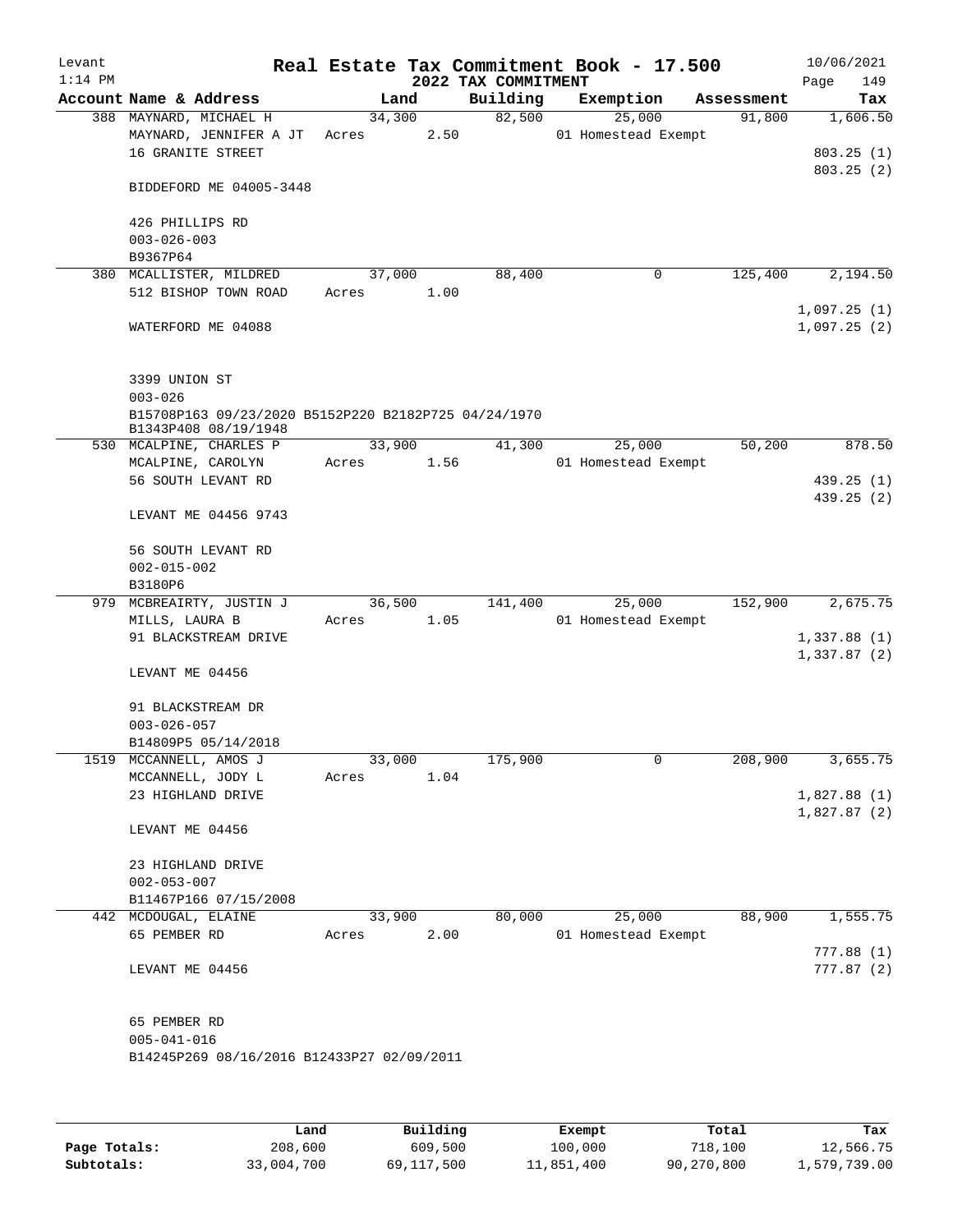| Levant<br>$1:14$ PM |                              |         |        | 2022 TAX COMMITMENT | Real Estate Tax Commitment Book - 17.500 |            | 10/06/2021<br>150<br>Page |
|---------------------|------------------------------|---------|--------|---------------------|------------------------------------------|------------|---------------------------|
|                     | Account Name & Address       |         | Land   | Building            | Exemption                                | Assessment | Tax                       |
|                     | 1462 MCELVAIN, DAVID         | 17,000  |        | $\Omega$            | $\Omega$                                 | 17,000     | 297.50                    |
|                     | MCELVAIN, SUZANNE J JT       | Acres   | 24.50  |                     |                                          |            |                           |
|                     | 218 HODGDON RD               |         |        |                     |                                          |            | 148.75(1)                 |
|                     | LEVANT ME 04456              |         |        |                     |                                          |            | 148.75(2)                 |
|                     | HORSEBACK RD                 |         |        |                     |                                          |            |                           |
|                     | $004 - 032 - 001$            |         |        |                     |                                          |            |                           |
|                     | B10826P33 01/05/2007         |         |        |                     |                                          |            |                           |
| 229                 | MCELVAIN, DAVID J            | 23,100  |        | $\mathbf 0$         | $\mathbf 0$                              | 23,100     | 404.25                    |
|                     | MCELVAIN, SUZANNE J JT       | Acres   | 36.00  |                     |                                          |            |                           |
|                     | 218 HODGDON RD               |         |        |                     |                                          |            | 202.13(1)                 |
|                     |                              |         |        |                     |                                          |            | 202.12(2)                 |
|                     | LEVANT ME 04456              |         |        |                     |                                          |            |                           |
|                     | HODGDON RD                   |         |        |                     |                                          |            |                           |
|                     | $005 - 001$                  |         |        |                     |                                          |            |                           |
|                     | B5461P356                    |         |        |                     |                                          |            |                           |
|                     | 230 MCELVAIN, DAVID J        | 102,400 |        | 520,500             | 25,000                                   | 597,900    | 10,463.25                 |
|                     | 218 HODGDON RD               | Acres   | 129.00 |                     | 01 Homestead Exempt                      |            |                           |
|                     |                              |         |        |                     |                                          |            | 5,231.63(1)               |
|                     | LEVANT ME 04456              |         |        |                     |                                          |            | 5,231.62(2)               |
|                     |                              |         |        |                     |                                          |            |                           |
|                     | 218 HODGDON RD               |         |        |                     |                                          |            |                           |
|                     | $005 - 002$                  |         |        |                     |                                          |            |                           |
|                     | B5352P219                    |         |        |                     |                                          |            |                           |
|                     | 968 MCELVAIN, DAVID J        | 20,300  |        | 0                   | 0                                        | 20, 300    | 355.25                    |
|                     | MCELVAIN, SUZANNE J JT Acres |         | 15.50  |                     |                                          |            |                           |
|                     | 218 HODGDON RD               |         |        |                     |                                          |            | 177.63(1)                 |
|                     | LEVANT ME 04456              |         |        |                     |                                          |            | 177.62(2)                 |
|                     | HODGDON RD                   |         |        |                     |                                          |            |                           |
|                     | $005 - 005 - 001$            |         |        |                     |                                          |            |                           |
|                     | B6806P114                    |         |        |                     |                                          |            |                           |
|                     | 538 MCGINLEY, LINDA S        | 33,000  |        | 42,800              | 25,000                                   | 50,800     | 889.00                    |
|                     | 291 MT PLEASANT RD           | Acres   | 1.00   |                     | 01 Homestead Exempt                      |            |                           |
|                     |                              |         |        |                     |                                          |            | 444.50 (1)                |
|                     | LEVANT ME 04456 9738         |         |        |                     |                                          |            | 444.50 (2)                |
|                     | 291 MT PLEASANT RD           |         |        |                     |                                          |            |                           |
|                     | $004 - 006$                  |         |        |                     |                                          |            |                           |
|                     | B3463P171                    |         |        |                     |                                          |            |                           |
|                     | 186 MCGRATH, DENNIS M        | 34,600  |        | 48,000              | 25,000                                   | 57,600     | 1,008.00                  |
|                     | MCGRATH, ROSALIE ANN         | Acres   | 5.90   |                     | 01 Homestead Exempt                      |            |                           |
|                     | 17 OVERLOCK ROAD             |         |        |                     |                                          |            | 504.00(1)                 |
|                     | LEVNT ME 04456               |         |        |                     |                                          |            | 504.00(2)                 |
|                     |                              |         |        |                     |                                          |            |                           |
|                     | 17 OVERLOCK RD               |         |        |                     |                                          |            |                           |
|                     | $001 - 054 - 003$            |         |        |                     |                                          |            |                           |
|                     | B14967P21 10/11/2018         |         |        |                     |                                          |            |                           |
|                     |                              |         |        |                     |                                          |            |                           |
|                     |                              |         |        |                     |                                          |            |                           |

|              | Land         | Building   | Exempt     | Total      | Tax          |
|--------------|--------------|------------|------------|------------|--------------|
| Page Totals: | 230,400      | 611,300    | 75,000     | 766,700    | 13, 417. 25  |
| Subtotals:   | 33, 235, 100 | 69,728,800 | 11,926,400 | 91,037,500 | 1,593,156.25 |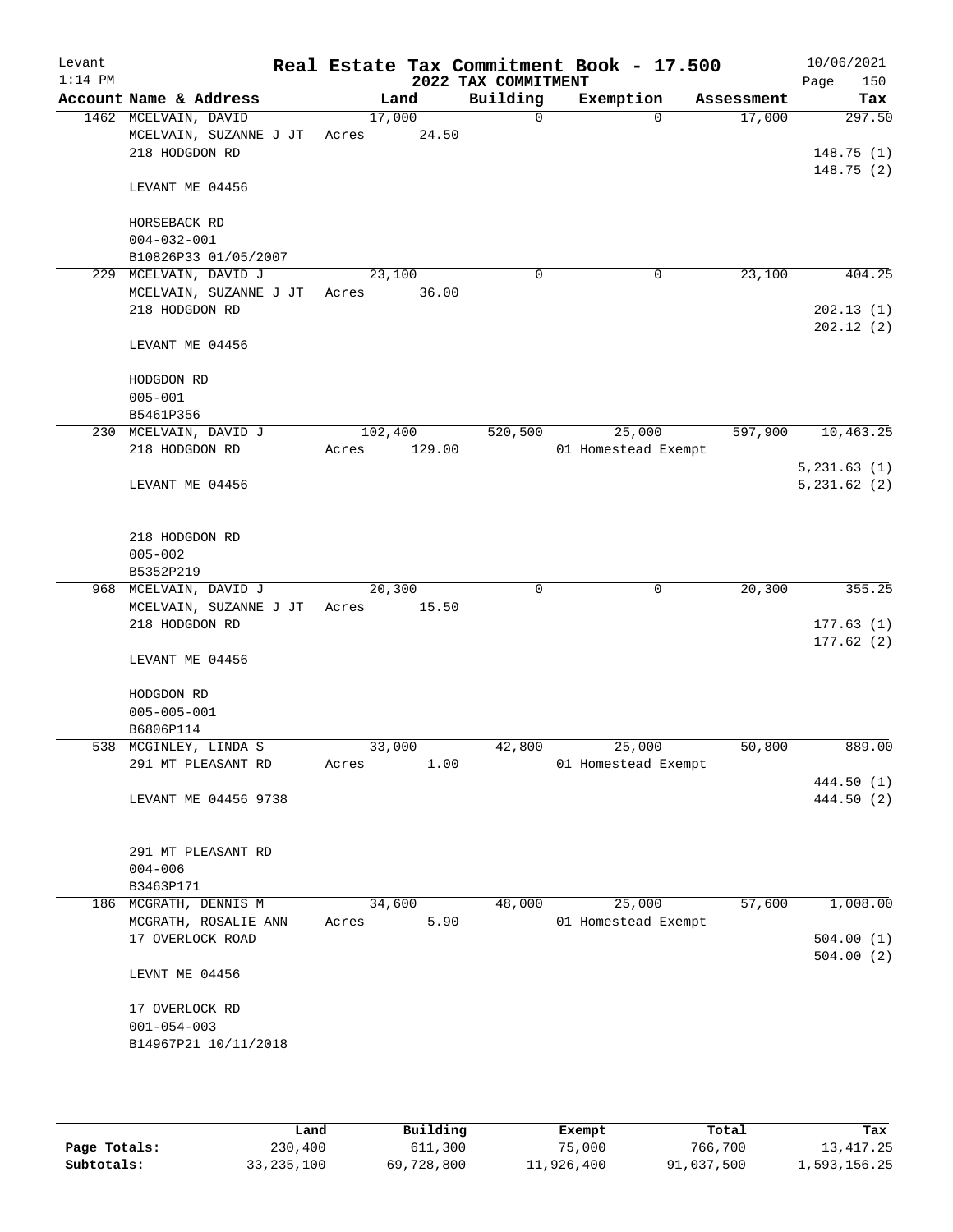| Levant<br>$1:14$ PM |                                 |        |        |                                 | Real Estate Tax Commitment Book - 17.500 |                       | 10/06/2021         |
|---------------------|---------------------------------|--------|--------|---------------------------------|------------------------------------------|-----------------------|--------------------|
|                     | Account Name & Address          |        | Land   | 2022 TAX COMMITMENT<br>Building | Exemption                                | Assessment            | 151<br>Page<br>Tax |
|                     | 828 MCGRATH, MICHAEL T          |        | 37,100 | 132,000                         | 25,000                                   | 144,100               | 2,521.75           |
|                     | MCGRATH, MARCIA S JT            | Acres  | 5.80   |                                 | 01 Homestead Exempt                      |                       |                    |
|                     | 43 PEMBER ROAD                  |        |        |                                 |                                          |                       | 1,260.88(1)        |
|                     |                                 |        |        |                                 |                                          |                       | 1,260.87(2)        |
|                     | LEVANT ME 04456                 |        |        |                                 |                                          |                       |                    |
|                     |                                 |        |        |                                 |                                          |                       |                    |
|                     | 43 PEMBER RD                    |        |        |                                 |                                          |                       |                    |
|                     | $005 - 041 - 005$               |        |        |                                 |                                          |                       |                    |
|                     | B14034P307 12/17/2015 B4448P210 |        |        |                                 |                                          |                       |                    |
|                     | 539 MCGRAW, JEAN M (HEIRS)      | 35,700 |        | 29,900                          |                                          | 65,600<br>0           | 1,148.00           |
|                     | 282 KENDUSKEAG RD               | Acres  | 3.32   |                                 |                                          |                       |                    |
|                     |                                 |        |        |                                 |                                          |                       | 574.00(1)          |
|                     | LEVANT ME 04456 9704            |        |        |                                 |                                          |                       | 574.00(2)          |
|                     |                                 |        |        |                                 |                                          |                       |                    |
|                     |                                 |        |        |                                 |                                          |                       |                    |
|                     | 282 KENDUSKEAG RD               |        |        |                                 |                                          |                       |                    |
|                     | $006 - 005 - 002$               |        |        |                                 |                                          |                       |                    |
|                     | B3930P106                       |        |        |                                 |                                          |                       |                    |
|                     | 540 MCGRAW, MALCOM S            | 37,800 |        | 232,600                         | 25,000                                   | 245,400               | 4, 294.50          |
|                     |                                 |        |        |                                 |                                          |                       |                    |
|                     | MCGRAW, TERRI-LEE               | Acres  | 6.21   |                                 | 01 Homestead Exempt                      |                       |                    |
|                     | 287 KENDUSKEAG RD               |        |        |                                 |                                          |                       | 2, 147.25(1)       |
|                     |                                 |        |        |                                 |                                          |                       | 2,147.25(2)        |
|                     | LEVANT ME 04456                 |        |        |                                 |                                          |                       |                    |
|                     |                                 |        |        |                                 |                                          |                       |                    |
|                     | 287 KENDUSKEAG RD               |        |        |                                 |                                          |                       |                    |
|                     | $006 - 006 - 002$               |        |        |                                 |                                          |                       |                    |
|                     | B5214P207                       |        |        |                                 |                                          |                       |                    |
|                     | 542 MCGRAW, MALCOM S            | 96,000 |        | 172,100                         |                                          | 0<br>268,100          | 4,691.75           |
|                     | 287 KENDUSKEAG RD               | Acres  | 125.00 |                                 |                                          |                       |                    |
|                     |                                 |        |        |                                 |                                          |                       | 2,345.88(1)        |
|                     | LEVANT ME 04456                 |        |        |                                 |                                          |                       | 2,345.87 (2)       |
|                     |                                 |        |        |                                 |                                          |                       |                    |
|                     |                                 |        |        |                                 |                                          |                       |                    |
|                     | 260 KENDUSKEAG RD               |        |        |                                 |                                          |                       |                    |
|                     | $006 - 005$                     |        |        |                                 |                                          |                       |                    |
|                     | B3616P44                        |        |        |                                 |                                          |                       |                    |
|                     | 541 MCGRAW, MALCOM S            | 34,600 |        | 86,600                          |                                          | 0<br>121,200          | 2,121.00           |
|                     | 287 KENDUSKEAG RD               | Acres  | 2.00   |                                 |                                          |                       |                    |
|                     |                                 |        |        |                                 |                                          |                       | 1,060.50(1)        |
|                     | LEVANT ME 04456                 |        |        |                                 |                                          |                       | 1,060.50(2)        |
|                     |                                 |        |        |                                 |                                          |                       |                    |
|                     |                                 |        |        |                                 |                                          |                       |                    |
|                     | 228 KENDUSKEAG RD               |        |        |                                 |                                          |                       |                    |
|                     | $006 - 005 - 001$               |        |        |                                 |                                          |                       |                    |
|                     | B3003P177                       |        |        |                                 |                                          |                       |                    |
|                     | 903 MCGRAW, MALCOM S            | 27,200 |        | 0                               |                                          | $\mathbf 0$<br>27,200 | 476.00             |
|                     |                                 | Acres  | 158.00 |                                 |                                          |                       |                    |
|                     | LEVANT ME 04456 9704            |        |        |                                 |                                          |                       | 238.00(1)          |
|                     | 287 KENDUSKEAG RD               |        |        |                                 |                                          |                       | 238.00 (2)         |
|                     |                                 |        |        |                                 |                                          |                       |                    |
|                     |                                 |        |        |                                 |                                          |                       |                    |
|                     |                                 |        |        |                                 |                                          |                       |                    |
|                     | KENDUSKEAG RD                   |        |        |                                 |                                          |                       |                    |
|                     | $006 - 006$                     |        |        |                                 |                                          |                       |                    |
|                     | B3616P44                        |        |        |                                 |                                          |                       |                    |
|                     |                                 |        |        |                                 |                                          |                       |                    |
|                     |                                 |        |        |                                 |                                          |                       |                    |
|                     |                                 |        |        |                                 |                                          |                       |                    |

|              | Land       | Building   | Exempt     | Total      | Tax          |
|--------------|------------|------------|------------|------------|--------------|
| Page Totals: | 268,400    | 653,200    | 50,000     | 871,600    | 15,253.00    |
| Subtotals:   | 33,503,500 | 70,382,000 | 11,976,400 | 91,909,100 | 1,608,409.25 |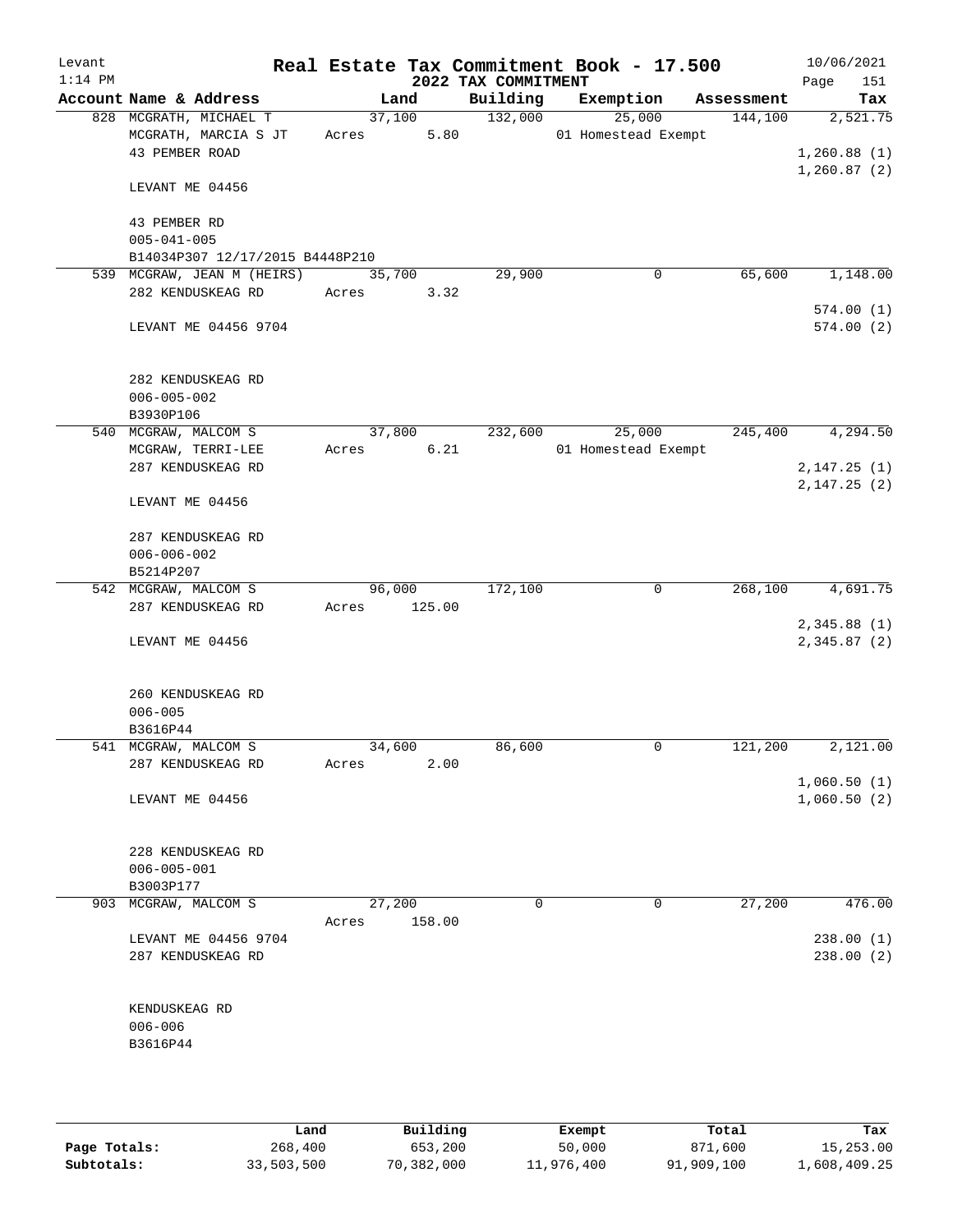| Levant<br>$1:14$ PM |                                                                                     |       |                | 2022 TAX COMMITMENT | Real Estate Tax Commitment Book - 17.500 |            | 10/06/2021<br>Page<br>152 |
|---------------------|-------------------------------------------------------------------------------------|-------|----------------|---------------------|------------------------------------------|------------|---------------------------|
|                     | Account Name & Address                                                              |       | Land           | Building            | Exemption                                | Assessment | Tax                       |
|                     | 24 MCHUGH, DANIEL E<br>4165 UNION ST                                                | Acres | 35,800<br>4.29 | 46,200              | 31,000<br>16 WW2+ Vet 100%               | 51,000     | 892.50                    |
|                     | LEVANT ME 04456                                                                     |       |                |                     | 01 Homestead Exempt                      |            | 446.25(1)<br>446.25(2)    |
|                     | 4165 UNION ST<br>$005 - 020 - 001$                                                  |       |                |                     |                                          |            |                           |
|                     | B9952P305 06/30/2005 B5986P202 08/31/1995<br>567 MCINTOSH, DWIGHT E                 |       | 19,100         | $\Omega$            | 0                                        | 19,100     | 334.25                    |
|                     | MCINTOSH, SANDRA J JT<br>55 EAST BROADWAY                                           | Acres | 1.15           |                     |                                          |            | 167.13(1)                 |
|                     | BANGOR ME 04401 3424                                                                |       |                |                     |                                          |            | 167.12(2)                 |
|                     | 15 MCINTOSH AVE<br>$007 - 014 - 007$<br>B16077P237 06/24/2021 B12524P241 06/30/2011 |       |                |                     |                                          |            |                           |
|                     | B5984P311                                                                           |       |                |                     |                                          |            |                           |
|                     | 799 MCINTOSH, DWIGHT E                                                              |       | 19,100         | 0                   | 0                                        | 19,100     | 334.25                    |
|                     | MCINTOSH, SANDRA J JT                                                               | Acres | 1.14           |                     |                                          |            |                           |
|                     | 55 EAST BROADWAY                                                                    |       |                |                     |                                          |            | 167.13(1)<br>167.12(2)    |
|                     | BANGOR ME 04401 3424                                                                |       |                |                     |                                          |            |                           |
|                     | 75 MCINTOSH AVE<br>$007 - 014 - 011$                                                |       |                |                     |                                          |            |                           |
|                     | B12524P261 06/30/2011 B5984P311                                                     |       |                |                     |                                          |            |                           |
|                     | 144 MCKAY, MARK A                                                                   |       | 40,100<br>9.00 | 13,900              | 0                                        | 54,000     | 945.00                    |
|                     | MCKAY, DAROLYN J<br>61 QUINN ROAD                                                   | Acres |                |                     |                                          |            | 472.50 (1)                |
|                     |                                                                                     |       |                |                     |                                          |            | 472.50 (2)                |
|                     | LEVANT ME 04456                                                                     |       |                |                     |                                          |            |                           |
|                     | 17 QUINN RD                                                                         |       |                |                     |                                          |            |                           |
|                     | $002 - 025$                                                                         |       |                |                     |                                          |            |                           |
|                     | B15747P240 10/21/2020<br>1626 MCKAY, MARK A                                         |       | 34,700         | 217,500             | 25,000                                   | 227,200    | 3,976.00                  |
|                     | MCKAY, DAROLYN J JT                                                                 | Acres | 3.00           |                     | 01 Homestead Exempt                      |            |                           |
|                     | 61 QUINN ROAD                                                                       |       |                |                     |                                          |            | 1,988.00(1)               |
|                     | LEVANT ME 04456                                                                     |       |                |                     |                                          |            | 1,988.00(2)               |
|                     | 61 QUINN RD                                                                         |       |                |                     |                                          |            |                           |
|                     | $002 - 025 - A$                                                                     |       |                |                     |                                          |            |                           |
|                     | B15747P242 10/21/2020 B13867P63 06/12/2015                                          |       |                |                     |                                          |            |                           |
|                     | 1642 MCKAY, MARK A                                                                  |       | 39,000         | 0                   | 0                                        | 39,000     | 682.50                    |
|                     | MCKAY, DAROLYN J JT                                                                 | Acres | 28.96          |                     |                                          |            |                           |
|                     | 61 QUINN ROAD                                                                       |       |                |                     |                                          |            | 341.25(1)<br>341.25(2)    |
|                     | LEVANT ME 04456                                                                     |       |                |                     |                                          |            |                           |
|                     | QUINN RD                                                                            |       |                |                     |                                          |            |                           |
|                     | $002 - 024 - A$                                                                     |       |                |                     |                                          |            |                           |
|                     | B15170P284 06/07/2019                                                               |       |                |                     |                                          |            |                           |
|                     |                                                                                     |       |                |                     |                                          |            |                           |
|                     |                                                                                     |       |                |                     |                                          |            |                           |
|                     |                                                                                     |       |                |                     |                                          |            |                           |

|              | Land       | Building   | Exempt     | Total      | Tax          |
|--------------|------------|------------|------------|------------|--------------|
| Page Totals: | 187,800    | 277,600    | 56,000     | 409,400    | 7,164.50     |
| Subtotals:   | 33,691,300 | 70,659,600 | 12,032,400 | 92,318,500 | 1,615,573.75 |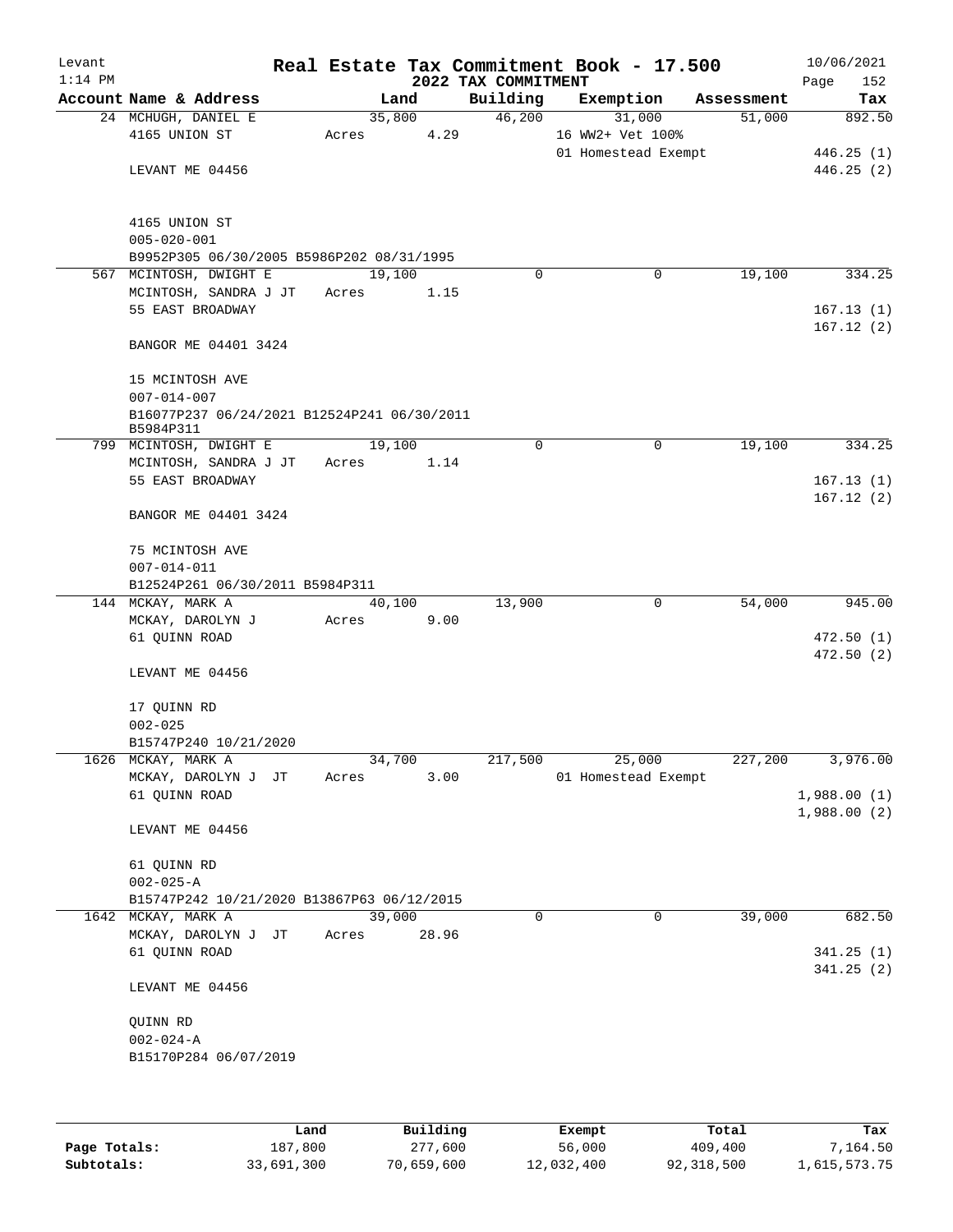| Levant    |                                           |       |        |             |                     | Real Estate Tax Commitment Book - 17.500 |            | 10/06/2021      |
|-----------|-------------------------------------------|-------|--------|-------------|---------------------|------------------------------------------|------------|-----------------|
| $1:14$ PM |                                           |       |        |             | 2022 TAX COMMITMENT |                                          |            | 153<br>Page     |
|           | Account Name & Address                    |       | Land   |             | Building            | Exemption                                | Assessment | Tax             |
|           | 1714 MCKAY, MARK A<br>MCKAY, DAROLYN J    | Acres | 57,300 | 45.91       | 0                   | $\Omega$                                 | 57,300     | 1,002.75        |
|           | 61 QUINN ROAD                             |       |        |             |                     |                                          |            | 501.38(1)       |
|           |                                           |       |        |             |                     |                                          |            | 501.37(2)       |
|           | LEVANT ME 04456                           |       |        |             |                     |                                          |            |                 |
|           | QUINN RD                                  |       |        |             |                     |                                          |            |                 |
|           | $002 - 024 - B$                           |       |        |             |                     |                                          |            |                 |
|           | B15009P255 11/27/2018                     |       |        |             |                     |                                          |            |                 |
|           | 1351 MCKECHNIE, JOSHUA W                  |       | 33,200 |             | 128,400             | 25,000                                   | 136,600    | 2,390.50        |
|           | IVY, ALEXIS D JT                          | Acres |        | 1.26        |                     | 01 Homestead Exempt                      |            |                 |
|           | 161 SOUTH LEVANT ROAD                     |       |        |             |                     |                                          |            | 1, 195.25(1)    |
|           | LEVANT ME 04456                           |       |        |             |                     |                                          |            | 1, 195.25(2)    |
|           | 161 SOUTH LEVANT RD                       |       |        |             |                     |                                          |            |                 |
|           | $002 - 020 - 001 - 003$                   |       |        |             |                     |                                          |            |                 |
|           | B14730P21 01/30/2018 B9847P248 04/20/2005 |       |        |             |                     |                                          |            |                 |
|           | 545 MCKENNA, LINDA LEA                    |       | 25,700 |             | 30,500              | 25,000                                   | 31,200     | 546.00          |
|           | 26 POMROY LANE                            | Acres |        | 2.00        |                     | 01 Homestead Exempt                      |            |                 |
|           |                                           |       |        |             |                     |                                          |            | 273.00(1)       |
|           | LEVANT ME 04456                           |       |        |             |                     |                                          |            | 273.00(2)       |
|           |                                           |       |        |             |                     |                                          |            |                 |
|           | 26 POMROY LN                              |       |        |             |                     |                                          |            |                 |
|           | $001 - 047 - 001$                         |       |        |             |                     |                                          |            |                 |
|           | B4225P257 04/01/1988                      |       |        |             |                     |                                          |            |                 |
|           | 1469 MCLANE, BRUCE                        |       |        | $\mathbf 0$ | 36,700              | 31,000                                   | 5,700      | 99.75           |
|           | 20 HEIDI LANE                             |       |        |             |                     | 01 Homestead Exempt                      |            |                 |
|           |                                           |       |        |             |                     | 14 WW2+ Veteran Non                      |            | 49.88 (1)       |
|           | LEVANT ME 04456                           |       |        |             |                     |                                          |            | 49.87 (2)       |
|           | 20 HEIDI LANE                             |       |        |             |                     |                                          |            |                 |
|           | $008 - 003 - 003 - B06$                   |       |        |             |                     |                                          |            |                 |
|           | 1553 MCLAUGHLIN, JAMES R                  |       | 35,600 |             | 170,300             | 0                                        | 205,900    | 3,603.25        |
|           | MCLAUGHLIN, SAMANTHA L                    | Acres |        | 4.00        |                     |                                          |            |                 |
|           | JТ                                        |       |        |             |                     |                                          |            |                 |
|           | 34 JOHN DEERE LANE                        |       |        |             |                     |                                          |            | 1,801.63(1)     |
|           |                                           |       |        |             |                     |                                          |            | 1,801.62(2)     |
|           | LEVANT ME 04456                           |       |        |             |                     |                                          |            |                 |
|           | 34 JOHN DEERE LANE                        |       |        |             |                     |                                          |            |                 |
|           | $007 - 035 - 002$                         |       |        |             |                     |                                          |            |                 |
|           | B11818P112 06/11/2009                     |       |        |             |                     |                                          |            |                 |
| 422       | MCLAUGHLIN, RODNEY M                      |       | 36,000 |             | 133,300             | 25,000                                   | 144,300    | 2,525.25        |
|           | MCLAUGHLIN, VICKI A                       | Acres |        | 7.83        |                     | 01 Homestead Exempt                      |            |                 |
|           | 94 OVERLOCK RD                            |       |        |             |                     |                                          |            | 1, 262.63(1)    |
|           |                                           |       |        |             |                     |                                          |            | $1, 262.62$ (2) |
|           | LEVANT ME 04456                           |       |        |             |                     |                                          |            |                 |
|           | 94 OVERLOCK RD                            |       |        |             |                     |                                          |            |                 |
|           | $002 - 006 - 004$                         |       |        |             |                     |                                          |            |                 |
|           | B4430P176                                 |       |        |             |                     |                                          |            |                 |
|           |                                           |       |        |             |                     |                                          |            |                 |
|           |                                           |       |        |             |                     |                                          |            |                 |

|              | Land       | Building   | Exempt     | Total      | Tax          |
|--------------|------------|------------|------------|------------|--------------|
| Page Totals: | 187,800    | 499,200    | 106,000    | 581,000    | 10,167.50    |
| Subtotals:   | 33,879,100 | 71,158,800 | 12,138,400 | 92,899,500 | l,625,741.25 |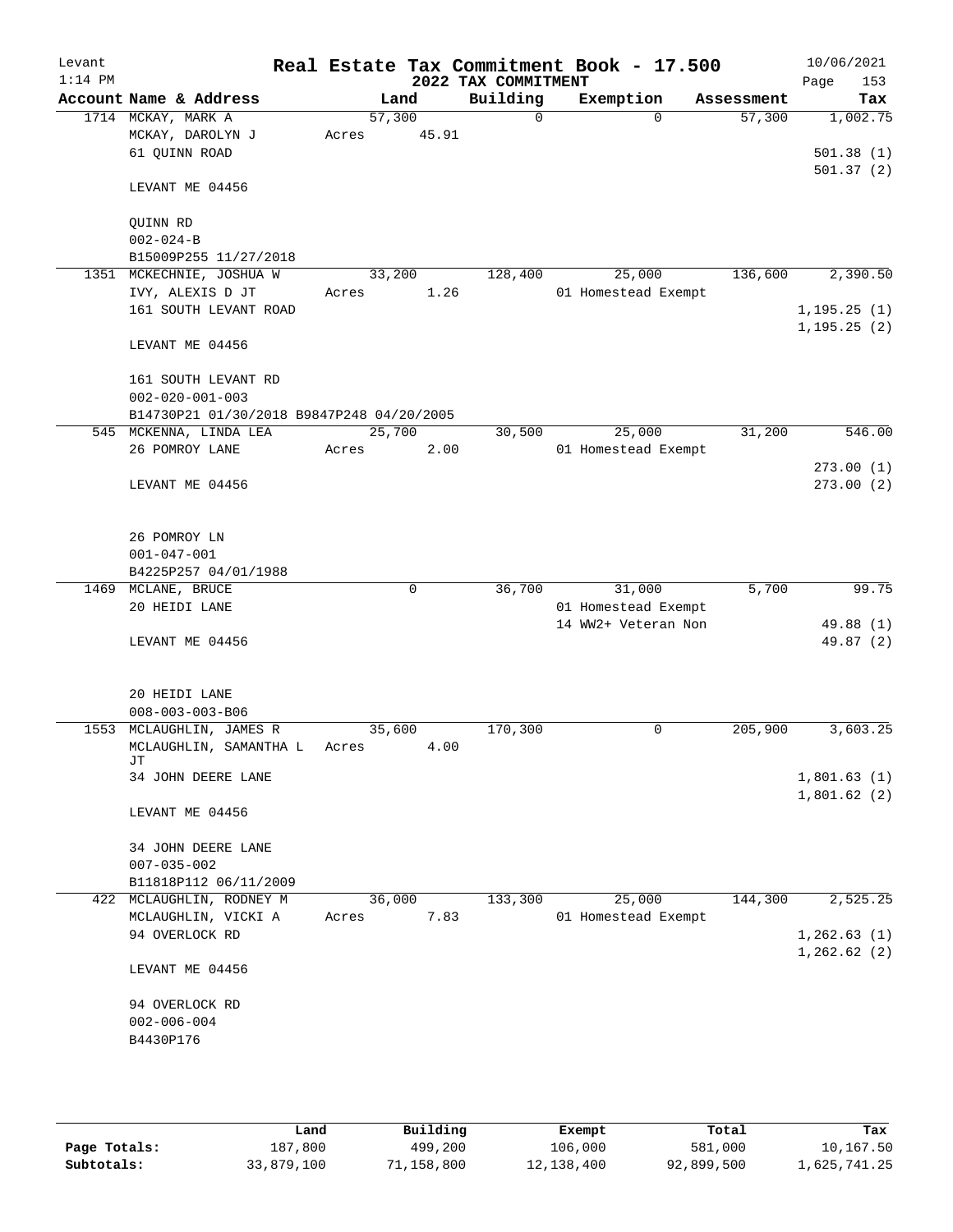| Levant<br>$1:14$ PM |                                                                                     |             |        | 2022 TAX COMMITMENT | Real Estate Tax Commitment Book - 17.500 |            | 10/06/2021<br>154<br>Page |
|---------------------|-------------------------------------------------------------------------------------|-------------|--------|---------------------|------------------------------------------|------------|---------------------------|
|                     | Account Name & Address                                                              |             | Land   | Building            | Exemption                                | Assessment | Tax                       |
|                     | 1679 MCLAUGHLIN, WADE J<br>MCLAUGHLIN, ROSALIE JT Acres 25.00<br>35 JOHN DEERE LANE |             | 50,900 | 112,700             | 25,000<br>01 Homestead Exempt            | 138,600    | 2,425.50<br>1,212.75(1)   |
|                     | LEVANT ME 04456 9735                                                                |             |        |                     |                                          |            | 1, 212.75(2)              |
|                     | 35 JOHN DEERE LANE<br>$007 - 035$                                                   |             |        |                     |                                          |            |                           |
|                     | 1751 MCLAUGHLIN, WADE J                                                             | 42,100      |        | $\mathbf 0$         | $\mathbf 0$                              | 42,100     | 736.75                    |
|                     | MCLAUGHLIN, JAMES R TC Acres 24.00                                                  |             |        |                     |                                          |            |                           |
|                     | 104 STETSON ROAD WEST                                                               |             |        |                     |                                          |            | 368.38(1)<br>368.37(2)    |
|                     | LEVANT ME 04456                                                                     |             |        |                     |                                          |            |                           |
|                     | STETSON RD WEST                                                                     |             |        |                     |                                          |            |                           |
|                     | $007 - 031 - 003$                                                                   |             |        |                     |                                          |            |                           |
|                     | B15664P20 08/24/2020                                                                |             |        |                     |                                          |            |                           |
|                     | 205 MCLEAN, CHRISTOPHER                                                             | 33,900      |        | 74,300              | 25,000                                   | 83,200     | 1,456.00                  |
|                     | TOOTHAKER, TANEALE M                                                                | Acres       | 2.00   |                     | 01 Homestead Exempt                      |            |                           |
|                     | 4305 UNION STREET                                                                   |             |        |                     |                                          |            | 728.00(1)                 |
|                     | LEVANT ME 04456                                                                     |             |        |                     |                                          |            | 728.00(2)                 |
|                     | 4305 UNION ST                                                                       |             |        |                     |                                          |            |                           |
|                     | $005 - 016$                                                                         |             |        |                     |                                          |            |                           |
|                     | B11051P120 07/20/2007                                                               |             |        |                     |                                          |            |                           |
|                     | 462 MCLEAN, LIBBY A                                                                 | 41,000      |        | 150,400             | 25,000                                   | 166,400    | 2,912.00                  |
|                     | 634 TOWN HOUSE RD                                                                   | Acres 11.42 |        |                     | 01 Homestead Exempt                      |            |                           |
|                     |                                                                                     |             |        |                     |                                          |            | 1,456.00(1)               |
|                     | LEVANT ME 04456 9715                                                                |             |        |                     |                                          |            | 1,456.00(2)               |
|                     | 634 TOWNHOUSE RD<br>$005 - 036 - 005$<br>B5166P170                                  |             |        |                     |                                          |            |                           |
|                     | 1321 MCLEOD, DENNIS A                                                               | 33,900      |        | 186,100             | 25,000                                   | 195,000    | 3,412.50                  |
|                     | MCLEOD, BETTE A JT                                                                  | Acres       | 2.11   |                     | 01 Homestead Exempt                      |            |                           |
|                     | 215 LAKE RD                                                                         |             |        |                     |                                          |            | 1,706.25(1)               |
|                     |                                                                                     |             |        |                     |                                          |            | 1,706.25(2)               |
|                     | LEVANT ME 04456                                                                     |             |        |                     |                                          |            |                           |
|                     | 215 LAKE RD                                                                         |             |        |                     |                                          |            |                           |
|                     | $002 - 059 - 003$                                                                   |             |        |                     |                                          |            |                           |
|                     | B8230P147                                                                           |             |        |                     |                                          |            |                           |
|                     | 744 MCLEOD, JEFFREY C                                                               | 34,700      |        | 122,600             | 25,000                                   | 132,300    | 2,315.25                  |
|                     | MCLEOD, PATRICIA K JT                                                               | Acres       | 3.00   |                     | 01 Homestead Exempt                      |            |                           |
|                     | 456 PINE TREE RD                                                                    |             |        |                     |                                          |            | 1, 157.63(1)              |
|                     | LEVANT ME 04456 9748                                                                |             |        |                     |                                          |            | 1,157.62(2)               |
|                     | 456 PINE TREE RD<br>$002 - 014 - 001$<br>B5336P302                                  |             |        |                     |                                          |            |                           |
|                     |                                                                                     |             |        |                     |                                          |            |                           |

|              | Land         | Building   | Exempt       | Total      | Tax          |
|--------------|--------------|------------|--------------|------------|--------------|
| Page Totals: | 236,500      | 646,100    | 125,000      | 757.600    | 13,258.00    |
| Subtotals:   | 34, 115, 600 | 71,804,900 | 12, 263, 400 | 93,657,100 | 1,638,999.25 |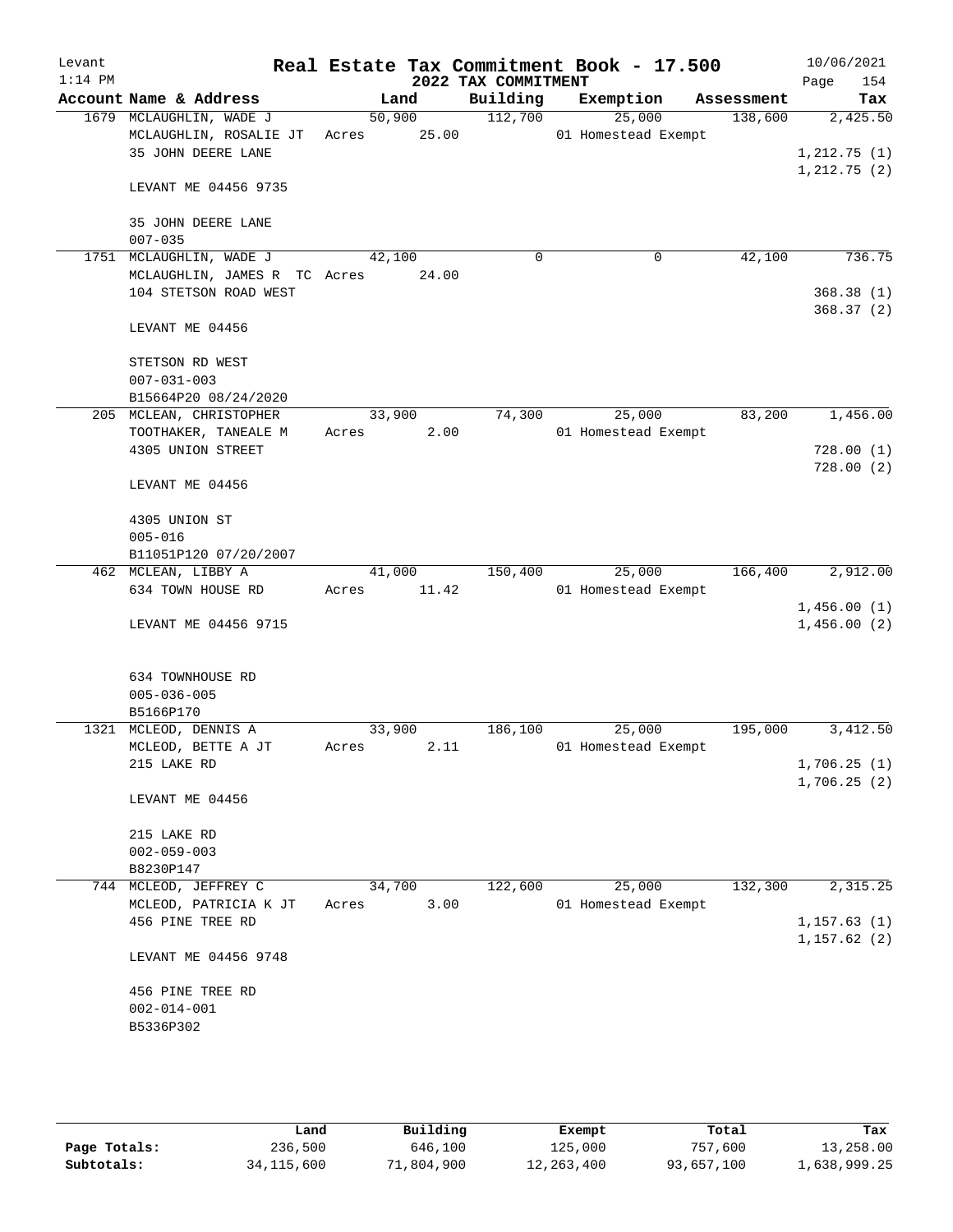| Levant    |                                             |                |                     | Real Estate Tax Commitment Book - 17.500 |            | 10/06/2021                 |
|-----------|---------------------------------------------|----------------|---------------------|------------------------------------------|------------|----------------------------|
| $1:14$ PM |                                             |                | 2022 TAX COMMITMENT |                                          |            | 155<br>Page                |
|           | Account Name & Address                      | Land           | Building            | Exemption                                | Assessment | Tax                        |
|           | 155 MCNALLY, JOHN D JR                      | 33,000         | 68,900              | 25,000                                   | 76,900     | 1,345.75                   |
|           | 4170 UNION STREET                           | 1.00<br>Acres  |                     | 01 Homestead Exempt                      |            | 672.88(1)                  |
|           | LEVANT ME 04456                             |                |                     |                                          |            | 672.87(2)                  |
|           |                                             |                |                     |                                          |            |                            |
|           | 4170 UNION ST                               |                |                     |                                          |            |                            |
|           | $005 - 019 - 003$                           |                |                     |                                          |            |                            |
|           | B12530P253 07/05/2011 B7821P349 08/09/2001  |                |                     |                                          |            |                            |
|           | 90 MCNAY, JOHN K                            | 35,500         | 116,300             | 25,000                                   | 126,800    | 2,219.00                   |
|           | MCNAY, LYNDSEY A JT                         | Acres<br>3.00  |                     | 01 Homestead Exempt                      |            |                            |
|           | 104 STETSON ROAD WEST                       |                |                     |                                          |            | 1,109.50(1)<br>1,109.50(2) |
|           | LEVANT ME 04456                             |                |                     |                                          |            |                            |
|           | 104 STETSON RD WEST                         |                |                     |                                          |            |                            |
|           | $007 - 035 - 003$                           |                |                     |                                          |            |                            |
|           | B15565P319 06/15/2020 B7803P195             |                |                     |                                          |            |                            |
|           | 1413 MCNEER, C KENT                         | 36,300         | $\mathbf 0$         | $\mathbf 0$                              | 36,300     | 635.25                     |
|           | MCNEER, REBECCA A JT                        | 22.50<br>Acres |                     |                                          |            |                            |
|           | 305 OLD COUNTY RD                           |                |                     |                                          |            | 317.63(1)                  |
|           | HAMPDEN ME 04444                            |                |                     |                                          |            | 317.62(2)                  |
|           | STETSON RD WEST                             |                |                     |                                          |            |                            |
|           | $007 - 034 - 003$                           |                |                     |                                          |            |                            |
|           | B9608P322                                   |                |                     |                                          |            |                            |
|           | 551 MCPHERSON, MARK                         | 42,700         | 200,300             | 25,000                                   | 218,000    | 3,815.00                   |
|           | 19 LOST VIEW LANE                           | 3.00<br>Acres  |                     | 01 Homestead Exempt                      |            |                            |
|           |                                             |                |                     |                                          |            | 1,907.50(1)                |
|           | LEVANT ME 04456                             |                |                     |                                          |            | 1,907.50(2)                |
|           | 12 LOST VIEW LN                             |                |                     |                                          |            |                            |
|           | $008 - 036 - 002$                           |                |                     |                                          |            |                            |
|           | B12233P99 08/30/2010 B9887P291 05/11/2005   |                |                     |                                          |            |                            |
|           | 1527 MCTAGUE, RICHARD E                     | 0              | 11,300              | 11,300                                   | 0          | 0.00                       |
|           | MCTAGUE, REGINA L                           |                |                     | 01 Homestead Exempt                      |            |                            |
|           | 4375 UNION ST                               |                |                     |                                          |            |                            |
|           | LEVANT ME 04456                             |                |                     |                                          |            |                            |
|           | 4375 UNION ST                               |                |                     |                                          |            |                            |
|           | $008 - 003 - 002 - B01$                     |                |                     |                                          |            |                            |
|           | 1265 MEADER, JONATHAN G                     | 34,700         | 129,800             | 25,000                                   | 139,500    | 2,441.25                   |
|           | MEADER, MEGAN M                             | 3.00<br>Acres  |                     | 01 Homestead Exempt                      |            |                            |
|           | 20 SOUTH LEVANT ROAD                        |                |                     |                                          |            | 1,220.63(1)                |
|           | LEVANT ME 04456                             |                |                     |                                          |            | 1,220.62(2)                |
|           |                                             |                |                     |                                          |            |                            |
|           | 20 SOUTH LEVANT RD                          |                |                     |                                          |            |                            |
|           | $002 - 015 - 011$                           |                |                     |                                          |            |                            |
|           | B13900P115 07/17/2015 B10982P335 05/16/2007 |                |                     |                                          |            |                            |
|           |                                             |                |                     |                                          |            |                            |
|           |                                             |                |                     |                                          |            |                            |

|              | Land       | Building   | Exempt     | Total      | Tax          |
|--------------|------------|------------|------------|------------|--------------|
| Page Totals: | 182,200    | 526,600    | 111,300    | 597,500    | 10,456.25    |
| Subtotals:   | 34,297,800 | 72,331,500 | 12,374,700 | 94,254,600 | 1,649,455.50 |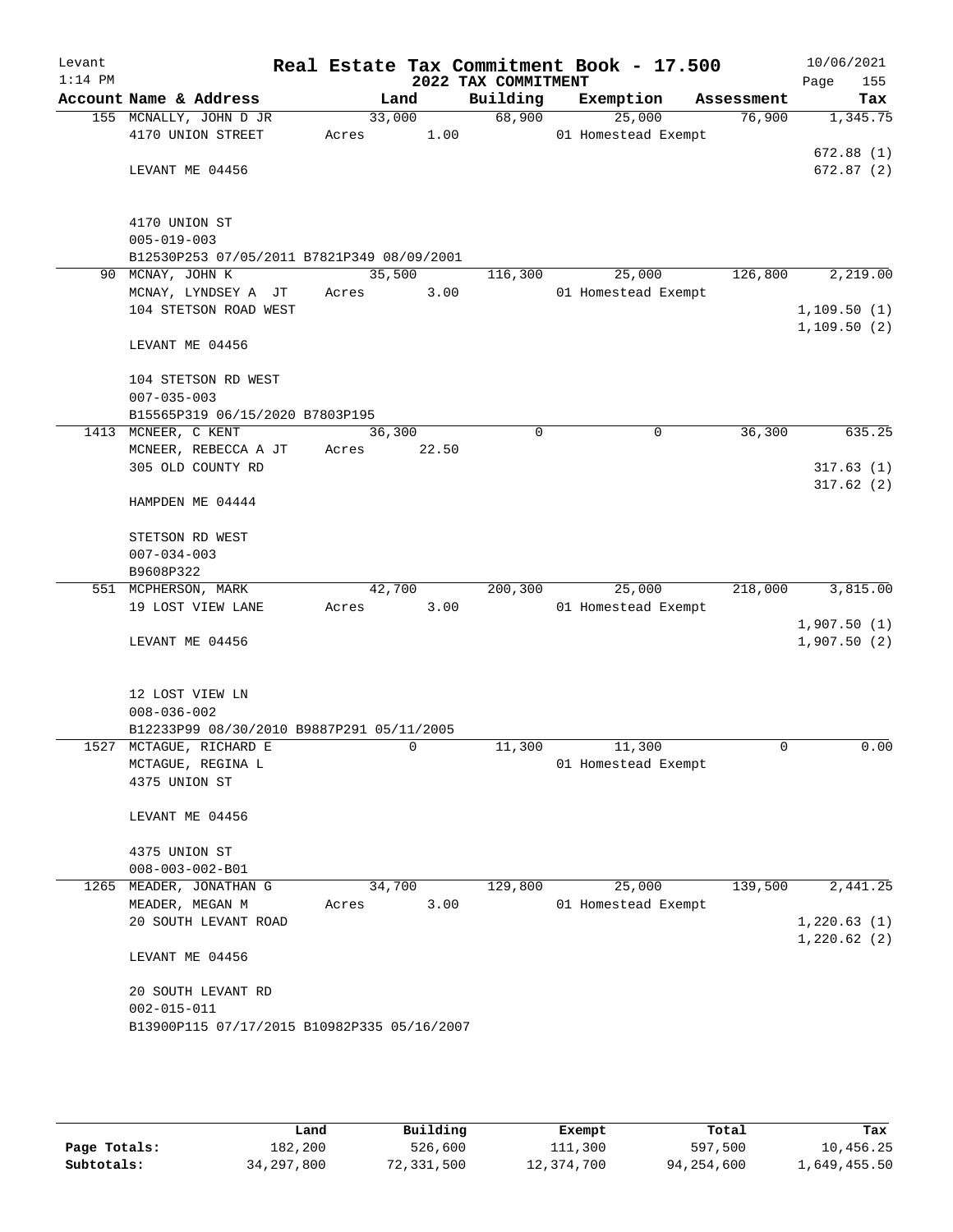| Levant    |                                                      |        |                |                     | Real Estate Tax Commitment Book - 17.500 |            | 10/06/2021  |
|-----------|------------------------------------------------------|--------|----------------|---------------------|------------------------------------------|------------|-------------|
| $1:14$ PM |                                                      |        |                | 2022 TAX COMMITMENT |                                          |            | 156<br>Page |
|           | Account Name & Address                               |        | Land           | Building            | Exemption                                | Assessment | Tax         |
|           | 1070 MEEHAN, AMY LYNNE<br>21 SINCLAIR ROAD           | Acres  | 33,000<br>1.02 | 105,000             | 25,000<br>01 Homestead Exempt            | 113,000    | 1,977.50    |
|           |                                                      |        |                |                     |                                          |            | 988.75 (1)  |
|           | LEVANT ME 04456                                      |        |                |                     |                                          |            | 988.75 (2)  |
|           |                                                      |        |                |                     |                                          |            |             |
|           |                                                      |        |                |                     |                                          |            |             |
|           | 21 SINCLAIR RD<br>$009 - 007 - 008$                  |        |                |                     |                                          |            |             |
|           | B15412P259 01/15/2020 B9779P101 02/24/2005 B6259P116 |        |                |                     |                                          |            |             |
|           | 37 MEHUREN, GARY H II                                |        | 28,800         | 33,200              | 25,000                                   | 37,000     | 647.50      |
|           | 59 WING ROAD                                         | Acres  | 0.69           |                     | 01 Homestead Exempt                      |            |             |
|           |                                                      |        |                |                     |                                          |            | 323.75(1)   |
|           | LEVANT ME 04456                                      |        |                |                     |                                          |            | 323.75(2)   |
|           |                                                      |        |                |                     |                                          |            |             |
|           | 59 WING RD                                           |        |                |                     |                                          |            |             |
|           | $003 - 042 - 002$                                    |        |                |                     |                                          |            |             |
|           | B14604P246 09/11/2017 B13303P178 08/22/2013          |        |                |                     |                                          |            |             |
|           | 1082 MEHUREN, MARK N                                 |        | 34,000         | 211,700             | 25,000                                   | 220,700    | 3,862.25    |
|           | MEHUREN, ASHLEY M                                    | Acres  | 2.15           |                     | 01 Homestead Exempt                      |            |             |
|           | 355 LAKE ROAD                                        |        |                |                     |                                          |            | 1,931.13(1) |
|           |                                                      |        |                |                     |                                          |            | 1,931.12(2) |
|           | LEVANT ME 04456                                      |        |                |                     |                                          |            |             |
|           | 355 LAKE RD                                          |        |                |                     |                                          |            |             |
|           | $002 - 065 - 004$                                    |        |                |                     |                                          |            |             |
|           | B14944P321 09/20/2018                                |        |                |                     |                                          |            |             |
|           | 904 MELANSON, JAMES A                                |        | 23,400         | 4,900               | 25,000                                   | 3,300      | 57.75       |
|           | PO BOX 107                                           | Acres  | 10.48          |                     | 01 Homestead Exempt                      |            |             |
|           |                                                      |        |                |                     |                                          |            | 28.88(1)    |
|           | LEVANT ME 04456                                      |        |                |                     |                                          |            | 28.87(2)    |
|           |                                                      |        |                |                     |                                          |            |             |
|           | 109 HEWES RD                                         |        |                |                     |                                          |            |             |
|           | $002 - 009$<br>B12763P122 12/08/2008                 |        |                |                     |                                          |            |             |
|           | 1442 MELLITS, ANDREI S                               | 34,400 |                | 137,800             | 25,000                                   | 147,200    | 2,576.00    |
|           | MELLITS, LAURA L JT                                  | Acres  | 2.70           |                     | 01 Homestead Exempt                      |            |             |
|           | 26 STETSON ROAD WEST                                 |        |                |                     |                                          |            | 1,288.00(1) |
|           |                                                      |        |                |                     |                                          |            | 1,288.00(2) |
|           | LEVANT ME 04456                                      |        |                |                     |                                          |            |             |
|           | 26 STETSON RD WEST                                   |        |                |                     |                                          |            |             |
|           | $007 - 039 - B$                                      |        |                |                     |                                          |            |             |
|           | B10742P277 11/30/2006                                |        |                |                     |                                          |            |             |
|           | 859 MELLOTT, DONNA L                                 | 33,400 |                | 11,700              | 25,000                                   | 20,100     | 351.75      |
|           | 14 GRAVEL PIT LANE                                   | Acres  | 1.50           |                     | 01 Homestead Exempt                      |            |             |
|           |                                                      |        |                |                     |                                          |            | 175.88(1)   |
|           | LEVANT ME 04456                                      |        |                |                     |                                          |            | 175.87(2)   |
|           |                                                      |        |                |                     |                                          |            |             |
|           | 14 GRAVEL PIT LN                                     |        |                |                     |                                          |            |             |
|           | $001 - 036 - A$                                      |        |                |                     |                                          |            |             |
|           | B11587P251 10/29/2008                                |        |                |                     |                                          |            |             |
|           |                                                      |        |                |                     |                                          |            |             |

|              | Land       | Building   | Exempt     | Total      | Tax          |
|--------------|------------|------------|------------|------------|--------------|
| Page Totals: | 187,000    | 504,300    | 150,000    | 541,300    | 9,472.75     |
| Subtotals:   | 34,484,800 | 72,835,800 | 12,524,700 | 94,795,900 | 1,658,928.25 |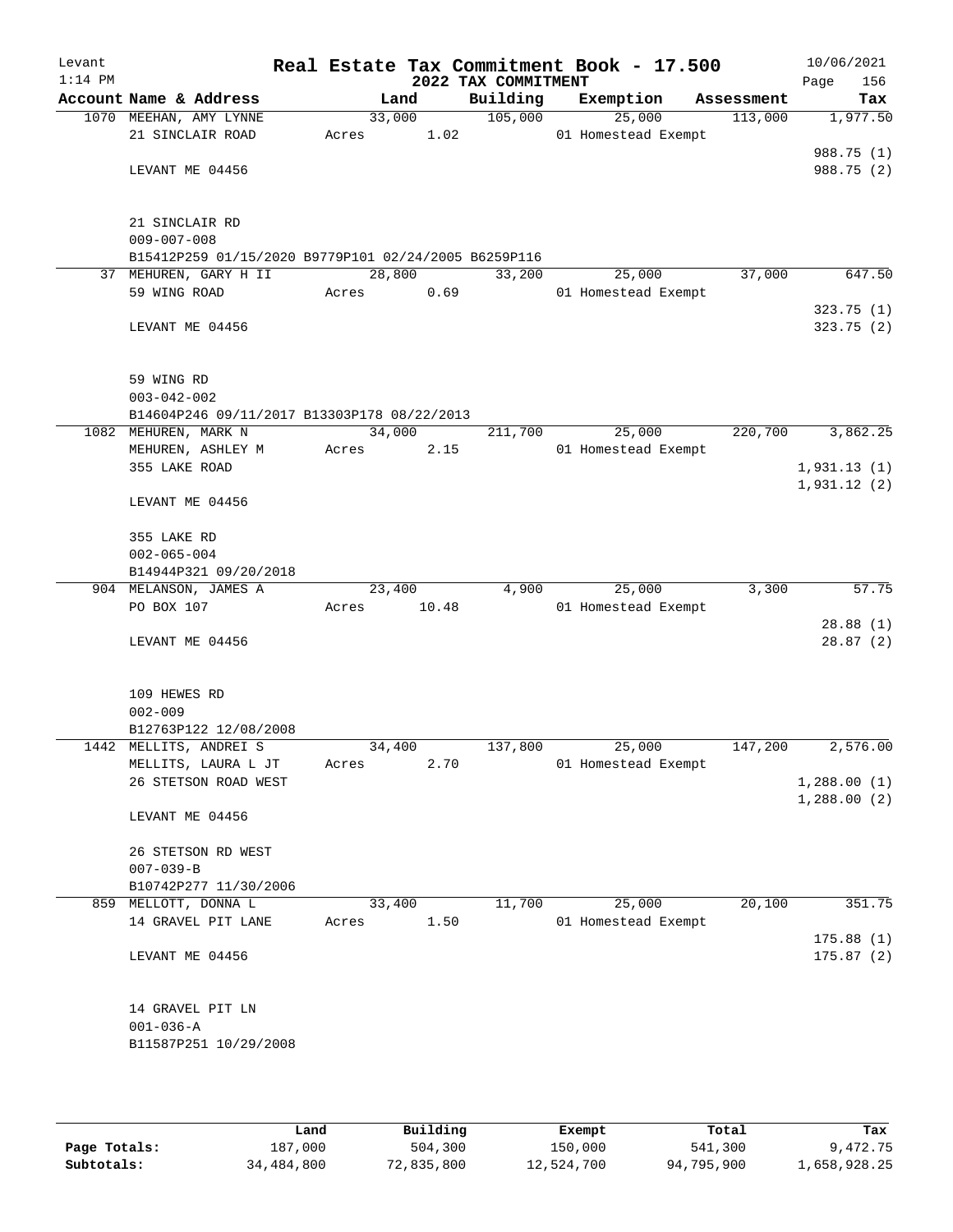| Levant    |                                                          |       |             |                                 | Real Estate Tax Commitment Book - 17.500 |            | 10/06/2021         |
|-----------|----------------------------------------------------------|-------|-------------|---------------------------------|------------------------------------------|------------|--------------------|
| $1:14$ PM | Account Name & Address                                   |       | Land        | 2022 TAX COMMITMENT<br>Building | Exemption                                | Assessment | Page<br>157<br>Tax |
|           | 493 MERCHANT, BARBARA L                                  |       | 43,100      | 96,800                          | 25,000                                   | 114,900    | 2,010.75           |
|           | PO BOX 19                                                | Acres | 3.47        |                                 | 01 Homestead Exempt                      |            |                    |
|           |                                                          |       |             |                                 |                                          |            | 1,005.38(1)        |
|           | LEVANT ME 04456                                          |       |             |                                 |                                          |            | 1,005.37(2)        |
|           |                                                          |       |             |                                 |                                          |            |                    |
|           | 4 MERCHANT LANE                                          |       |             |                                 |                                          |            |                    |
|           | $003 - 008$                                              |       |             |                                 |                                          |            |                    |
|           | B2584P159                                                |       |             |                                 |                                          |            |                    |
|           | 882 MERCHANT, MERLE W &<br>JEAN C JT                     |       | 33,700      | 52,800                          | 0                                        | 86,500     | 1,513.75           |
|           | ANDERSON, ROBERT &                                       | Acres | 1.77        |                                 |                                          |            |                    |
|           | KATHY (IN POSS.)                                         |       |             |                                 |                                          |            |                    |
|           | 497 PINE TREE ROAD                                       |       |             |                                 |                                          |            | 756.88(1)          |
|           |                                                          |       |             |                                 |                                          |            | 756.87(2)          |
|           | LEVANT ME 04456                                          |       |             |                                 |                                          |            |                    |
|           | 497 PINE TREE RD                                         |       |             |                                 |                                          |            |                    |
|           | $002 - 023 - 004$                                        |       |             |                                 |                                          |            |                    |
|           | B9902P267 01/21/2005 B7237P114<br>603 MERCHANT, ROBERT A |       | 25,700      | $\Omega$                        | $\mathbf 0$                              | 25,700     | 449.75             |
|           | MERCHANT, SHARON L JT                                    | Acres | 40.00       |                                 |                                          |            |                    |
|           | PO BOX 37                                                |       |             |                                 |                                          |            | 224.88(1)          |
|           |                                                          |       |             |                                 |                                          |            | 224.87(2)          |
|           | KENDUSKEAG ME 04450                                      |       |             |                                 |                                          |            |                    |
|           | 0037                                                     |       |             |                                 |                                          |            |                    |
|           | SAWYER RD                                                |       |             |                                 |                                          |            |                    |
|           | $006 - 003$                                              |       |             |                                 |                                          |            |                    |
|           | B9050P158                                                |       |             |                                 |                                          |            |                    |
|           | 922 MERCHANT, VICTORIA                                   |       | $\mathbf 0$ | 30,000                          | 25,000                                   | 5,000      | 87.50              |
|           | PO BOX 214                                               |       |             |                                 | 01 Homestead Exempt                      |            |                    |
|           |                                                          |       |             |                                 |                                          |            | 43.75 (1)          |
|           | LEVANT ME 04456                                          |       |             |                                 |                                          |            | 43.75(2)           |
|           |                                                          |       |             |                                 |                                          |            |                    |
|           | 10 MERCHANT LANE                                         |       |             |                                 |                                          |            |                    |
|           | $003 - 008 - B01$                                        |       |             |                                 |                                          |            |                    |
|           | 1511 MESERVE, JAMES P<br>MESERVE, JENNE                  | Acres | 34,200      | 128,500                         | 25,000<br>01 Homestead Exempt            | 137,700    | 2,409.75           |
|           | 30 MADISON DR                                            |       | 2.42        |                                 |                                          |            | 1,204.88(1)        |
|           |                                                          |       |             |                                 |                                          |            | 1, 204.87(2)       |
|           | LEVANT ME 04456                                          |       |             |                                 |                                          |            |                    |
|           |                                                          |       |             |                                 |                                          |            |                    |
|           | 30 MADISON DRIVE                                         |       |             |                                 |                                          |            |                    |
|           | $002 - 059 - 004 - 010$<br>B12515P307 06/23/2011         |       |             |                                 |                                          |            |                    |
|           | 1103 METZGER, DAVID J                                    |       | 30,900      | 95,600                          | 25,000                                   | 101,500    | 1,776.25           |
|           | METZGER, KRISTY JT                                       | Acres | 1.83        |                                 | 01 Homestead Exempt                      |            |                    |
|           | 257 MERRILL RD                                           |       |             |                                 |                                          |            | 888.13 (1)         |
|           |                                                          |       |             |                                 |                                          |            | 888.12 (2)         |
|           | LEVANT ME 04456                                          |       |             |                                 |                                          |            |                    |
|           | 257 MERRILL RD                                           |       |             |                                 |                                          |            |                    |
|           | $007 - 003 - 001$                                        |       |             |                                 |                                          |            |                    |
|           | B9998P102 07/20/2005                                     |       |             |                                 |                                          |            |                    |
|           |                                                          |       |             |                                 |                                          |            |                    |
|           |                                                          |       |             |                                 |                                          |            |                    |
|           |                                                          | Land  | Building    |                                 | Exempt                                   | Total      | Tax                |

|              | ------     | ---------  | --------   | -----      | ----         |
|--------------|------------|------------|------------|------------|--------------|
| Page Totals: | 167,600    | 403,700    | 100,000    | 471,300    | 8,247.75     |
| Subtotals:   | 34,652,400 | 73,239,500 | 12,624,700 | 95,267,200 | 1,667,176.00 |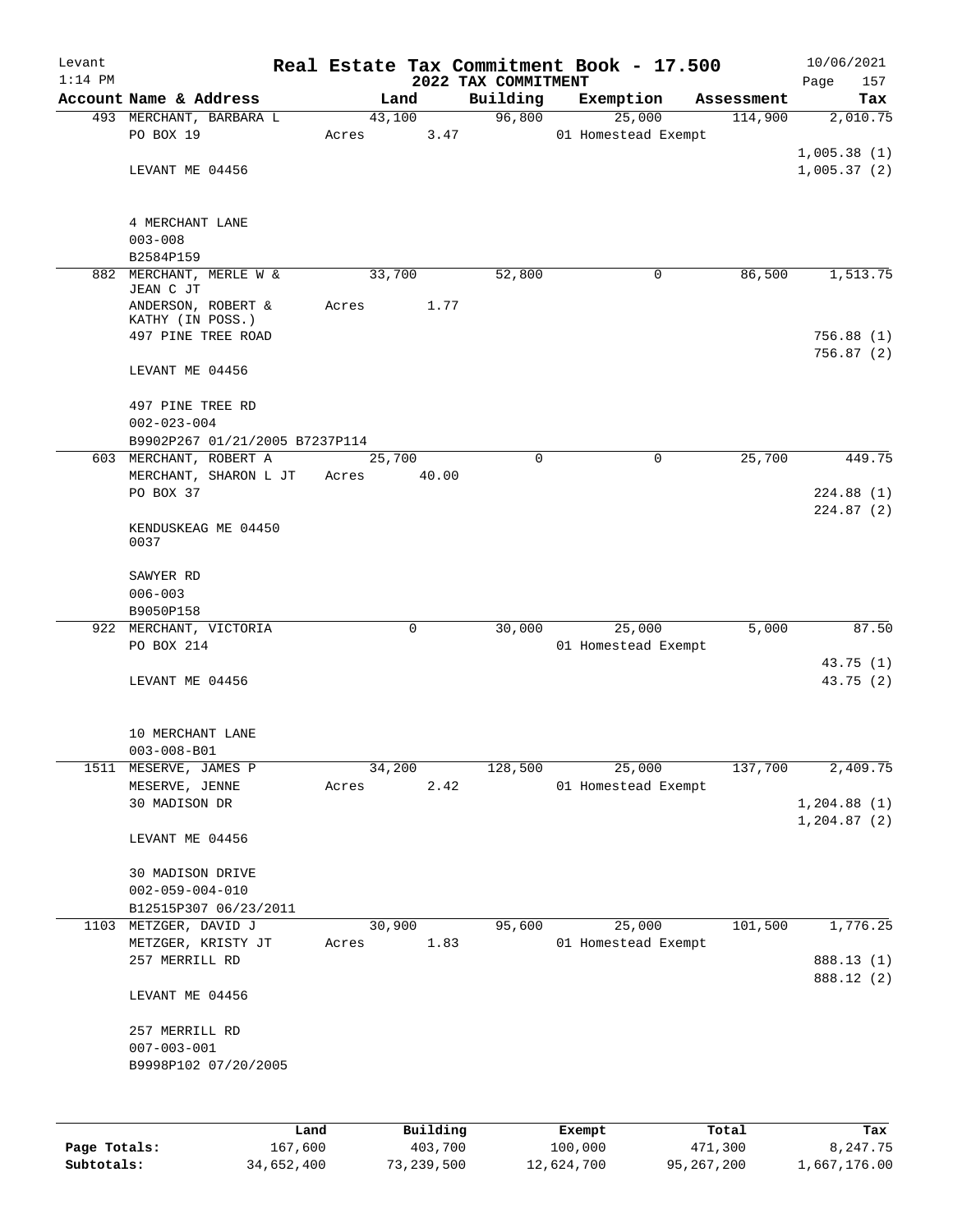| Levant<br>$1:14$ PM |                                                    |        |       | 2022 TAX COMMITMENT | Real Estate Tax Commitment Book - 17.500 |            | 10/06/2021<br>Page<br>158 |
|---------------------|----------------------------------------------------|--------|-------|---------------------|------------------------------------------|------------|---------------------------|
|                     | Account Name & Address                             |        | Land  | Building            | Exemption                                | Assessment | Tax                       |
|                     | 15 METZGER, THOMAS W                               | 33,500 |       | 115,200             | 31,000                                   | 117,700    | 2,059.75                  |
|                     | METZGER, BERTHA L JT                               | Acres  | 1.29  |                     | 01 Homestead Exempt                      |            |                           |
|                     | 88 GRIFFIN RD                                      |        |       |                     | 14 WW2+ Veteran Non                      |            | 1,029.88(1)               |
|                     | LEVANT ME 04456                                    |        |       |                     |                                          |            | 1,029.87(2)               |
|                     | 88 GRIFFIN RD                                      |        |       |                     |                                          |            |                           |
|                     | $002 - 043 - 002$                                  |        |       |                     |                                          |            |                           |
|                     | B10988P179 06/11/2007                              |        |       |                     |                                          |            |                           |
|                     | 318 MEURER, CLAUDIA A                              | 33,000 |       | 109,800             | 31,000                                   | 111,800    | 1,956.50                  |
|                     | MEURER, SCOTT A JT                                 | Acres  | 1.00  |                     | 01 Homestead Exempt                      |            |                           |
|                     | 81 PEMBER RD                                       |        |       |                     | 22 WW2+ Widow Res                        |            | 978.25(1)                 |
|                     |                                                    |        |       |                     |                                          |            | 978.25(2)                 |
|                     | LEVANT ME 04456                                    |        |       |                     |                                          |            |                           |
|                     | 81 PEMBER RD                                       |        |       |                     |                                          |            |                           |
|                     | $005 - 041 - 018$                                  |        |       |                     |                                          |            |                           |
|                     | B15487P227 04/06/2020 B10359P45 03/22/2006         |        |       |                     |                                          |            |                           |
|                     | 1087 MEYER, DONNA M                                | 38,500 |       | 168,900             | 25,000                                   | 182,400    | 3,192.00                  |
|                     | 110 SOUTH LEVANT RD                                | Acres  | 11.34 |                     | 01 Homestead Exempt                      |            |                           |
|                     |                                                    |        |       |                     |                                          |            | 1,596.00(1)               |
|                     | LEVANT ME 04456                                    |        |       |                     |                                          |            | 1,596.00(2)               |
|                     | 110 SOUTH LEVANT RD                                |        |       |                     |                                          |            |                           |
|                     | $002 - 017 - 005$                                  |        |       |                     |                                          |            |                           |
|                     | B12071P167 03/09/2010                              |        |       |                     |                                          |            |                           |
|                     | 487 MICHAUD, EDWARD R                              | 25,000 |       | 41,800              | 0                                        | 66,800     | 1,169.00                  |
|                     | 46 LAKE ROAD                                       | Acres  | 0.46  |                     |                                          |            |                           |
|                     |                                                    |        |       |                     |                                          |            | 584.50 (1)                |
|                     | LEVANT ME 04456                                    |        |       |                     |                                          |            | 584.50 (2)                |
|                     |                                                    |        |       |                     |                                          |            |                           |
|                     | 46 LAKE RD                                         |        |       |                     |                                          |            |                           |
|                     | $011 - 075$                                        |        |       |                     |                                          |            |                           |
|                     | B15283P61 09/17/2019 B15202P119 07/08/2019         |        |       |                     |                                          |            |                           |
|                     | 496 MICHAUD, MAURICE E                             | 43,800 |       | 212,700             | 31,000                                   | 225,500    | 3,946.25                  |
|                     | LOZANO, LINDA L                                    | Acres  | 13.10 |                     | 01 Homestead Exempt                      |            |                           |
|                     | 116 SOUTH LEVANT RD                                |        |       |                     | 12 WW2+ Veteran Res                      |            | 1,973.13(1)               |
|                     | LEVANT ME 04456                                    |        |       |                     |                                          |            | 1,973.12(2)               |
|                     |                                                    |        |       |                     |                                          |            |                           |
|                     | 116 SOUTH LEVANT RD                                |        |       |                     |                                          |            |                           |
|                     | $002 - 017 - 002$                                  |        |       |                     |                                          |            |                           |
|                     | B1588P36 12/01/2020 B14057P233 01/14/2016 B4020P32 |        |       |                     |                                          |            |                           |
|                     | 1489 MICHAUD, TERRY L                              | 33,100 |       | 103,600             | 25,000                                   | 111,700    | 1,954.75                  |
|                     | MICHAUD, JODI M JT                                 | Acres  | 1.17  |                     | 01 Homestead Exempt                      |            |                           |
|                     | 116 WING RD                                        |        |       |                     |                                          |            | 977.38 (1)                |
|                     |                                                    |        |       |                     |                                          |            | 977.37 (2)                |
|                     | LEVANT ME 04456                                    |        |       |                     |                                          |            |                           |
|                     | 116 WING RD                                        |        |       |                     |                                          |            |                           |
|                     | $003 - 034 - 002$                                  |        |       |                     |                                          |            |                           |
|                     | B11576P213 10/31/2008                              |        |       |                     |                                          |            |                           |
|                     |                                                    |        |       |                     |                                          |            |                           |
|                     |                                                    |        |       |                     |                                          |            |                           |

|              | Land       | Building   | Exempt     | Total      | Tax          |
|--------------|------------|------------|------------|------------|--------------|
| Page Totals: | 206,900    | 752,000    | 143,000    | 815,900    | 14,278.25    |
| Subtotals:   | 34,859,300 | 73,991,500 | 12,767,700 | 96,083,100 | 1,681,454.25 |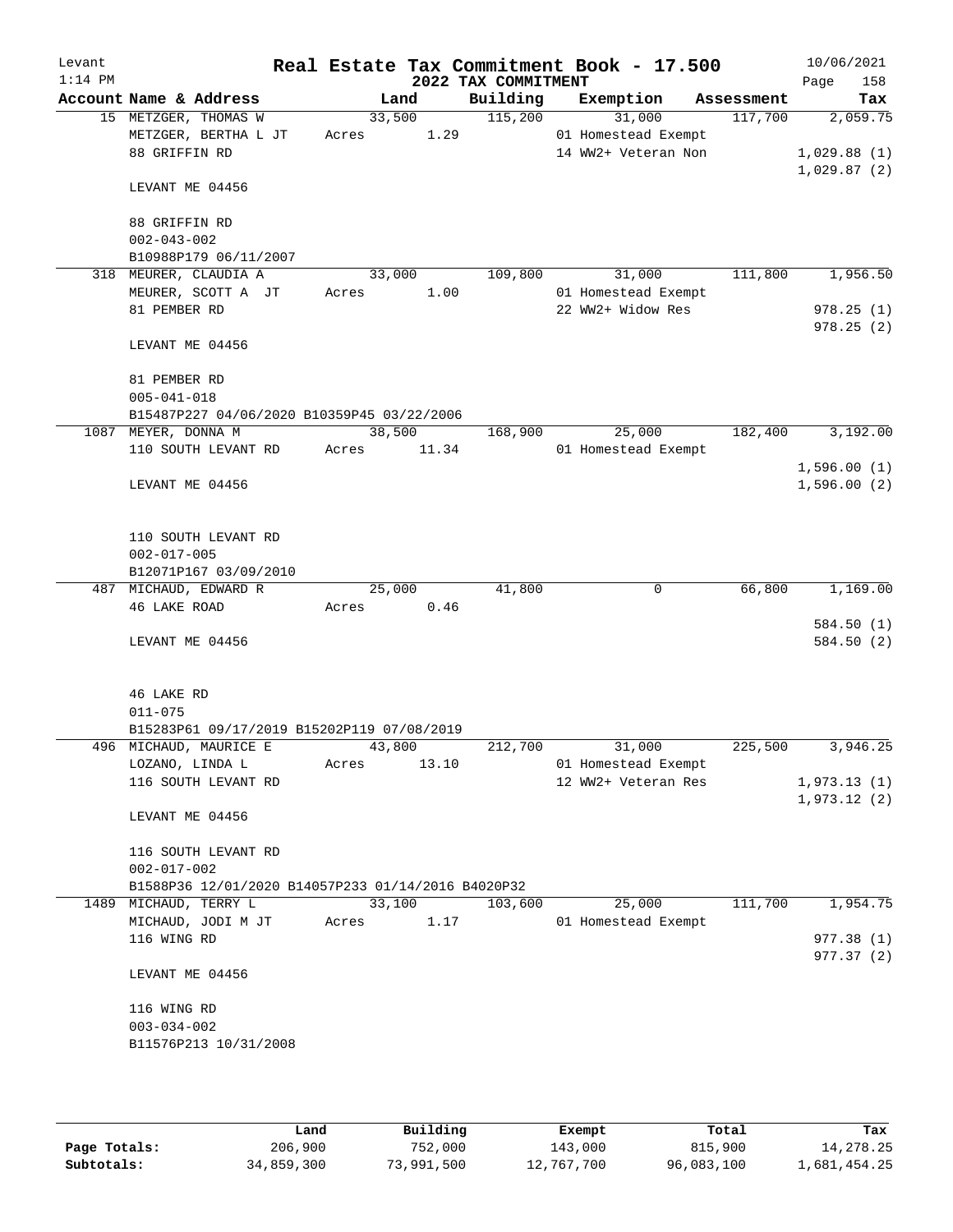| Levant<br>$1:14$ PM |                                             |        |       | 2022 TAX COMMITMENT | Real Estate Tax Commitment Book - 17.500 |            | 10/06/2021<br>159<br>Page |
|---------------------|---------------------------------------------|--------|-------|---------------------|------------------------------------------|------------|---------------------------|
|                     | Account Name & Address                      | Land   |       | Building            | Exemption                                | Assessment | Tax                       |
|                     | 795 MICHIE, JOHN R                          | 37,200 |       | 129,300             | $\Omega$                                 | 166,500    | 2,913.75                  |
|                     | MICHIE, LELA M JT                           | Acres  | 5.00  |                     |                                          |            |                           |
|                     | 3729 UNION STREET                           |        |       |                     |                                          |            | 1,456.88(1)               |
|                     |                                             |        |       |                     |                                          |            | 1,456.87(2)               |
|                     | LEVANT ME 04456                             |        |       |                     |                                          |            |                           |
|                     | 3729 UNION ST                               |        |       |                     |                                          |            |                           |
|                     | $006 - 001 - 001$                           |        |       |                     |                                          |            |                           |
|                     | B8898P100                                   |        |       |                     |                                          |            |                           |
| 269                 | MID-MAINE TELECOM INC                       | 22,700 |       | 48,000              | 0                                        | 70,700     | 1,237.25                  |
|                     | C/O OTELCO                                  | Acres  | 1.21  |                     |                                          |            |                           |
|                     | 56 CAMPUS DRIVE                             |        |       |                     |                                          |            | 618.63(1)                 |
|                     |                                             |        |       |                     |                                          |            | 618.62(2)                 |
|                     | NEW GLOUCESTER ME 04260                     |        |       |                     |                                          |            |                           |
|                     | 215 STETSON RD WEST                         |        |       |                     |                                          |            |                           |
|                     | $007 - 033$                                 |        |       |                     |                                          |            |                           |
|                     | B5682P174                                   |        |       |                     |                                          |            |                           |
|                     | 1556 MID-MAINE TELECOM INC                  |        | 0     | 48,000              | 0                                        | 48,000     | 840.00                    |
|                     | C/O OTELCO                                  |        |       |                     |                                          |            |                           |
|                     | 56 CAMPUS DRIVE                             |        |       |                     |                                          |            | 420.00(1)                 |
|                     | NEW GLOUCESTER ME 04260                     |        |       |                     |                                          |            | 420.00(2)                 |
|                     |                                             |        |       |                     |                                          |            |                           |
|                     | 3519 UNION ST                               |        |       |                     |                                          |            |                           |
|                     | $011 - 019 - B01$                           |        |       |                     |                                          |            |                           |
|                     | 1488 MILES, KALEB A                         | 33,100 |       | 115,300             | 0                                        | 148,400    | 2,597.00                  |
|                     | HANSON, EMILY A JT                          | Acres  | 1.17  |                     |                                          |            |                           |
|                     | 114 WING ROAD                               |        |       |                     |                                          |            | 1, 298.50(1)              |
|                     | LEVANT ME 04456                             |        |       |                     |                                          |            | 1,298.50(2)               |
|                     | 114 WING RD                                 |        |       |                     |                                          |            |                           |
|                     | $003 - 034 - 001$                           |        |       |                     |                                          |            |                           |
|                     | B15736P337 10/14/2020 B13328P229 09/06/2013 |        |       |                     |                                          |            |                           |
|                     | 498 MILLER, EMELIA E &                      | 91,300 |       | 0                   | 0                                        | 91,300     | 1,597.75                  |
|                     | ESTOCK, PAMELA A                            | Acres  | 74.00 |                     |                                          |            |                           |
|                     | 79 DAVIS ROAD                               |        |       |                     |                                          |            | 798.88 (1)                |
|                     |                                             |        |       |                     |                                          |            | 798.87 (2)                |
|                     | SOUTHWICK MA 01077 9497                     |        |       |                     |                                          |            |                           |
|                     | BRANN RD                                    |        |       |                     |                                          |            |                           |
|                     | $008 - 017$                                 |        |       |                     |                                          |            |                           |
|                     | B1801P168                                   |        |       |                     |                                          |            |                           |
|                     | 933 MILLER, FLOYD L                         | 48,800 |       | 151,900             | 25,000                                   | 175,700    | 3,074.75                  |
|                     | 20 BLACKFLY LANE                            | Acres  | 48.42 |                     | 01 Homestead Exempt                      |            |                           |
|                     |                                             |        |       |                     |                                          |            | 1,537.38(1)               |
|                     | LEVANT ME 04456                             |        |       |                     |                                          |            | 1,537.37(2)               |
|                     | 20 BLACKFLY LANE                            |        |       |                     |                                          |            |                           |
|                     | $008 - 035 - 003$                           |        |       |                     |                                          |            |                           |
|                     | B14470P331 05/01/2017 B5847P61              |        |       |                     |                                          |            |                           |
|                     |                                             |        |       |                     |                                          |            |                           |
|                     |                                             |        |       |                     |                                          |            |                           |
|                     |                                             |        |       |                     |                                          |            |                           |

|              | Land       | Building   | Exempt     | Total      | Tax          |
|--------------|------------|------------|------------|------------|--------------|
| Page Totals: | 233,100    | 492,500    | 25,000     | 700,600    | 12,260.50    |
| Subtotals:   | 35,092,400 | 74,484,000 | 12,792,700 | 96,783,700 | l,693,714.75 |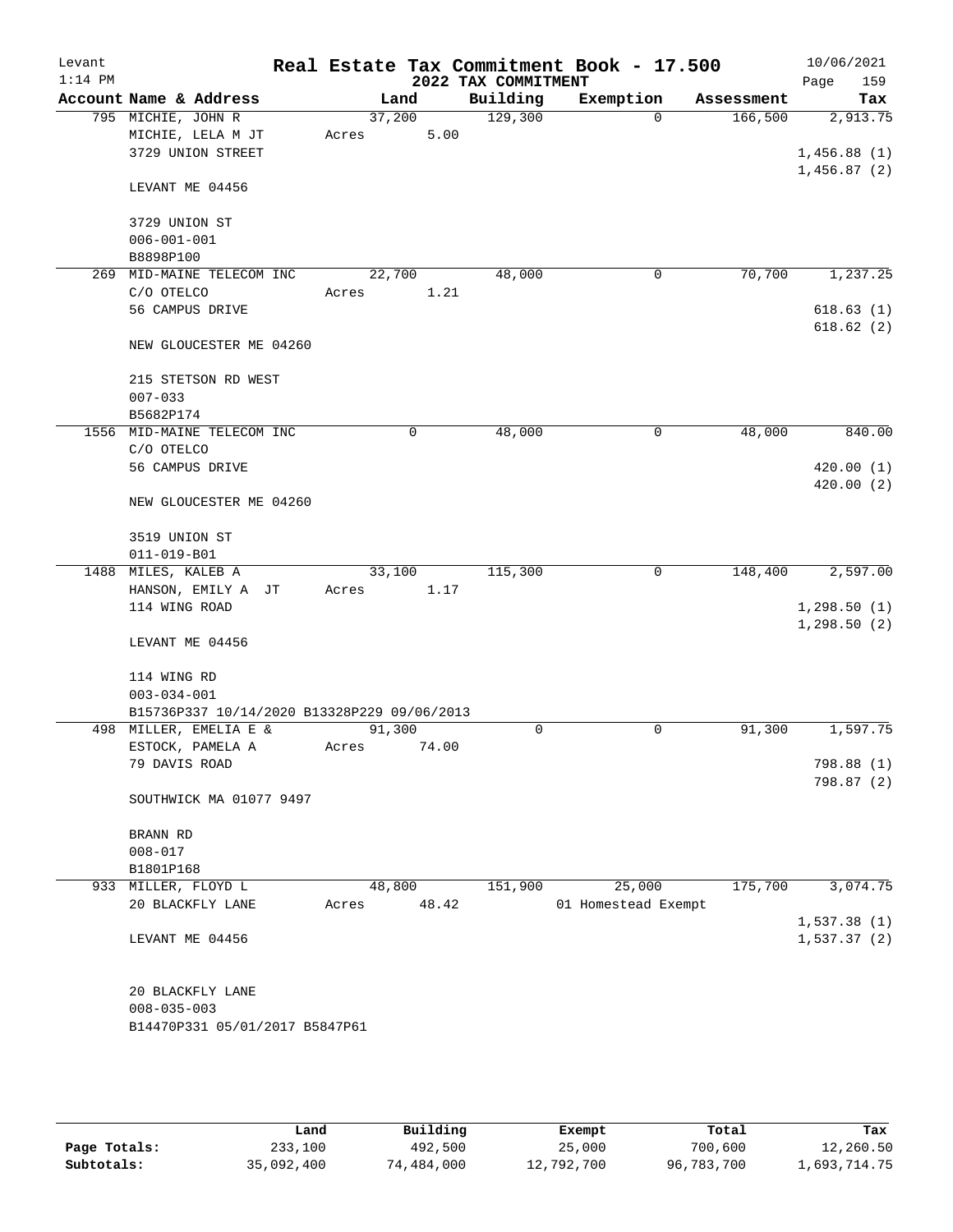| Levant    |                                                      |       |                 |                     | Real Estate Tax Commitment Book - 17.500 |                       | 10/06/2021              |
|-----------|------------------------------------------------------|-------|-----------------|---------------------|------------------------------------------|-----------------------|-------------------------|
| $1:14$ PM |                                                      |       |                 | 2022 TAX COMMITMENT |                                          |                       | Page<br>160             |
|           | Account Name & Address<br>1694 MILLER, FLOYD L       |       | Land<br>33,400  | Building<br>87,000  | Exemption<br>$\Omega$                    | Assessment<br>120,400 | Tax<br>2,107.00         |
|           | 20 BLACKFLY LANE                                     | Acres | 1.50            |                     |                                          |                       |                         |
|           |                                                      |       |                 |                     |                                          |                       | 1,053.50(1)             |
|           | LEVANT ME 04456                                      |       |                 |                     |                                          |                       | 1,053.50(2)             |
|           |                                                      |       |                 |                     |                                          |                       |                         |
|           |                                                      |       |                 |                     |                                          |                       |                         |
|           | 1 BLACKFLY LANE                                      |       |                 |                     |                                          |                       |                         |
|           | $008 - 035$<br>B14922P285 08/30/2018                 |       |                 |                     |                                          |                       |                         |
|           | 315 MILLER, ROGER L                                  |       | 57,000          | 77,700              | 25,000                                   | 109,700               | 1,919.75                |
|           | 4428 UNION ST                                        | Acres | 20.00           |                     | 01 Homestead Exempt                      |                       |                         |
|           |                                                      |       |                 |                     |                                          |                       | 959.88 (1)              |
|           | LEVANT ME 04456                                      |       |                 |                     |                                          |                       | 959.87 (2)              |
|           |                                                      |       |                 |                     |                                          |                       |                         |
|           |                                                      |       |                 |                     |                                          |                       |                         |
|           | 4428 UNION ST<br>$008 - 007$                         |       |                 |                     |                                          |                       |                         |
|           | B7882P87                                             |       |                 |                     |                                          |                       |                         |
|           | 350 MILLER, RONNELLE                                 |       | 27,400          | 47,600              | 25,000                                   | 50,000                | 875.00                  |
|           | MILLER, ANDREW B JT                                  | Acres | 0.60            |                     | 01 Homestead Exempt                      |                       |                         |
|           | 3303 UNION STREET                                    |       |                 |                     |                                          |                       | 437.50 (1)              |
|           |                                                      |       |                 |                     |                                          |                       | 437.50 (2)              |
|           | LEVANT ME 04456 0099                                 |       |                 |                     |                                          |                       |                         |
|           | 3303 UNION ST                                        |       |                 |                     |                                          |                       |                         |
|           | $003 - 028$                                          |       |                 |                     |                                          |                       |                         |
|           | B15967P187 04/02/2021 B14231P219 08/01/2016 B3428P46 |       |                 |                     |                                          |                       |                         |
|           | 1467 MILLIKEN, LISA M                                |       | 33,000          | 14,000              | 25,000                                   | 22,000                | 385.00                  |
|           | 300 STETSON RD WEST                                  | Acres | 1.00            |                     | 01 Homestead Exempt                      |                       |                         |
|           |                                                      |       |                 |                     |                                          |                       | 192.50(1)               |
|           | LEVANT ME 04456                                      |       |                 |                     |                                          |                       | 192.50(2)               |
|           |                                                      |       |                 |                     |                                          |                       |                         |
|           | 300 STETSON RD WEST                                  |       |                 |                     |                                          |                       |                         |
|           | $007 - 026 - 005$                                    |       |                 |                     |                                          |                       |                         |
|           | B12874P50 07/09/2012                                 |       |                 |                     |                                          |                       |                         |
|           | 499 MILLS, SANDRA L                                  |       | 35,600          | 70,600              | 31,000                                   | 75,200                | 1,316.00                |
|           | PO BOX 88                                            | Acres | 3.20            |                     | 12 WW2+ Veteran Res                      |                       |                         |
|           | LEVANT ME 04456 0088                                 |       |                 |                     | 01 Homestead Exempt                      |                       | 658.00 (1)<br>658.00(2) |
|           |                                                      |       |                 |                     |                                          |                       |                         |
|           |                                                      |       |                 |                     |                                          |                       |                         |
|           | 502 PHILLIPS RD                                      |       |                 |                     |                                          |                       |                         |
|           | $011 - 031$                                          |       |                 |                     |                                          |                       |                         |
|           | B16079P55 06/25/2021 B3571P278                       |       |                 |                     | 0                                        |                       | 3,358.25                |
|           | 1293 MINER, JAMIE<br>314 MT PLEASANT ROAD            | Acres | 54,400<br>21.00 | 137,500             |                                          | 191,900               |                         |
|           |                                                      |       |                 |                     |                                          |                       | 1,679.13(1)             |
|           | LEVANT ME 04456                                      |       |                 |                     |                                          |                       | 1,679.12(2)             |
|           |                                                      |       |                 |                     |                                          |                       |                         |
|           |                                                      |       |                 |                     |                                          |                       |                         |
|           | 314 MT PLEASANT RD<br>$004 - 007 - 002$              |       |                 |                     |                                          |                       |                         |
|           | B14350P304 12/01/2016 B14180P74 06/15/2016           |       |                 |                     |                                          |                       |                         |
|           | B13440P306 01/10/2014 B7974P19                       |       |                 |                     |                                          |                       |                         |
|           |                                                      |       |                 |                     |                                          |                       |                         |
|           |                                                      |       |                 |                     |                                          |                       |                         |
|           |                                                      | Land  | Building        |                     | Exempt                                   | Total                 | Tax                     |

Tax 10tals:<br>**Page Totals:** 240,800 200,800 434,400 106,000 569,200 9,961.00<br>**240,800 12,898,700 569,200 1,703,675.75** 35,333,200 74,918,400 12,898,700 97,352,900 1,703,675.75

**Subtotals:** 35,333,200 74,918,400 12,898,700 97,352,900 1,703,675.75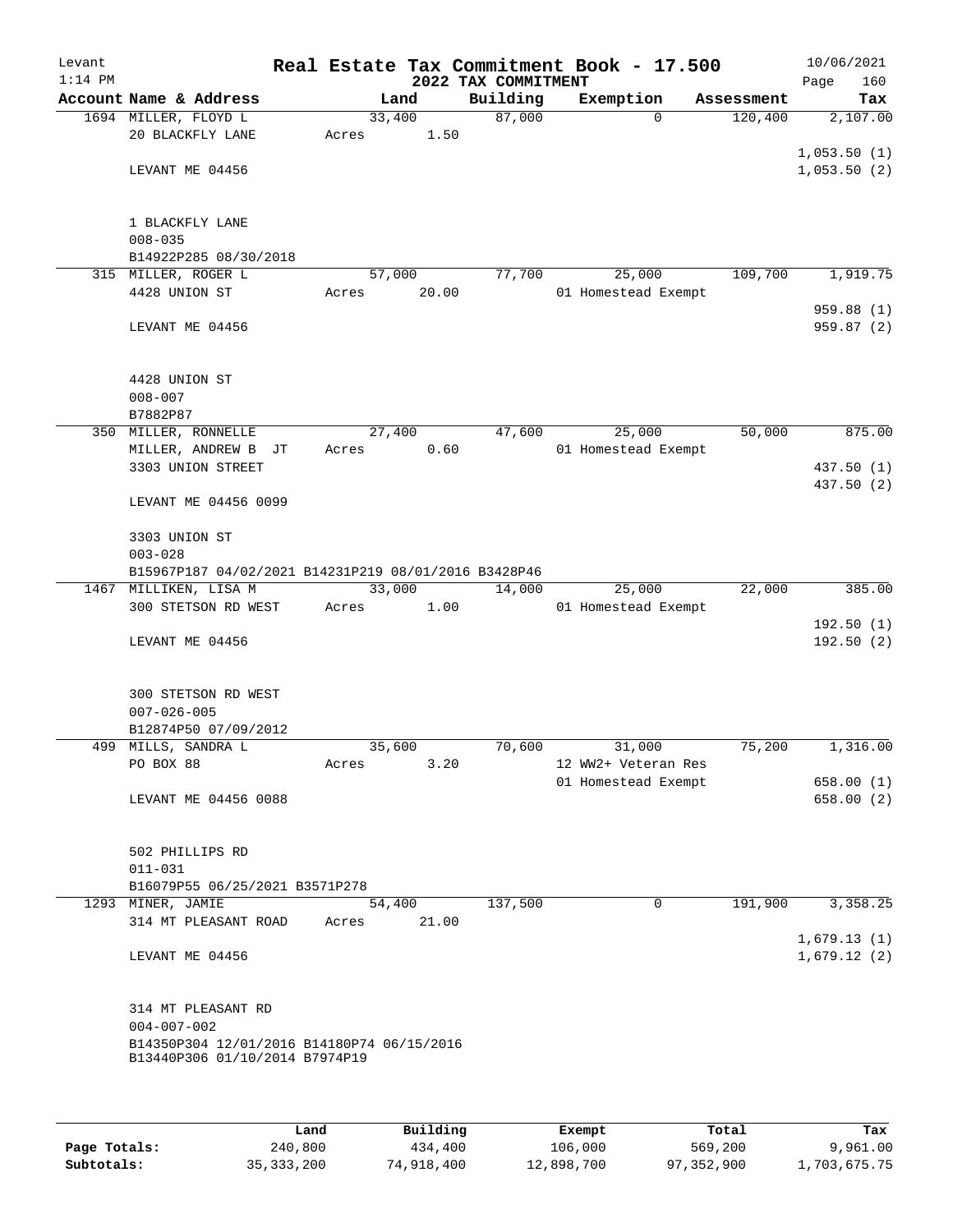| Levant<br>$1:14$ PM |                                                                                        |                         | 2022 TAX COMMITMENT | Real Estate Tax Commitment Book - 17.500 |            | 10/06/2021<br>161<br>Page  |
|---------------------|----------------------------------------------------------------------------------------|-------------------------|---------------------|------------------------------------------|------------|----------------------------|
|                     | Account Name & Address                                                                 | Land                    | Building            | Exemption                                | Assessment | Tax                        |
|                     | 1027 MINNIS, BRIAN B<br>MINNIS, WENDY A JT<br>500 SNAKEHILL RD                         | 18,000<br>2.00<br>Acres | 61,600              | $\Omega$                                 | 79,600     | 1,393.00<br>696.50(1)      |
|                     | HARRISVILLE RI 02830                                                                   |                         |                     |                                          |            | 696.50 (2)                 |
|                     | 88 HEWES RD<br>$002 - 006 - 008$                                                       |                         |                     |                                          |            |                            |
|                     | B8464P194                                                                              |                         |                     |                                          |            |                            |
|                     | 1004 MIONIS, JOSEPH N A<br>MOREAU, KAYLA M                                             | 49,700<br>9.50<br>Acres | 114,500             | 0                                        | 164,200    | 2,873.50                   |
|                     | 68 VICTORIA LANE                                                                       |                         |                     |                                          |            | 1,436.75(1)<br>1,436.75(2) |
|                     | LEVANT ME 04456                                                                        |                         |                     |                                          |            |                            |
|                     | 68 VICTORIA LANE<br>$003 - 033 - A$                                                    |                         |                     |                                          |            |                            |
|                     | B15373P314 12/04/2019 B15072P78 02/19/2019 B9609P32                                    |                         |                     |                                          |            |                            |
|                     | 1733 MIONIS, MICHAEL J                                                                 | 82,400                  | $\Omega$            | 0                                        | 82,400     | 1,442.00                   |
|                     | 1918 HOLLY BLUFFS COURT Acres                                                          | 79.26                   |                     |                                          |            | 721.00(1)                  |
|                     | YORK SC 29745                                                                          |                         |                     |                                          |            | 721.00(2)                  |
|                     | SUNNY ACRES<br>$003 - 033 - E$<br>B15373P314 12/04/2019 B15010P109 11/27/2018 B6198P65 |                         |                     |                                          |            |                            |
|                     | B5848P54<br>74 MISHIO, ADELA L                                                         | 43,900                  | 20,700              | $\mathbf 0$                              | 64,600     | 1,130.50                   |
|                     | 5 SELDOM SEEN LANE                                                                     | 45.00<br>Acres          |                     |                                          |            |                            |
|                     |                                                                                        |                         |                     |                                          |            | 565.25(1)                  |
|                     | LEVANT ME 04456                                                                        |                         |                     |                                          |            | 565.25(2)                  |
|                     | 5 SELDOM SEEN LANE<br>$001 - 046$                                                      |                         |                     |                                          |            |                            |
|                     | B16045P153 06/02/2021 B11700P99 03/19/2009<br>1400 MITCHELL, MELISSA                   |                         | 93,400              | 25,000                                   |            | 1,774.50                   |
|                     | 35 LEVANT HEIGHTS                                                                      | 33,000<br>1.01<br>Acres |                     | 01 Homestead Exempt                      | 101,400    |                            |
|                     |                                                                                        |                         |                     |                                          |            | 887.25 (1)                 |
|                     | LEVANT ME 04456                                                                        |                         |                     |                                          |            | 887.25 (2)                 |
|                     | 35 LEVANT HEIGHTS DR<br>$007 - 065$                                                    |                         |                     |                                          |            |                            |
|                     | B11132P276 09/13/2007                                                                  |                         |                     |                                          |            |                            |
|                     | 613 MITCHELL, ROBERT W &                                                               | 34,200                  | 137,300             | 25,000                                   | 146,500    | 2,563.75                   |
|                     | TINKHAM, ANGELA L                                                                      | 1.93<br>Acres           |                     | 01 Homestead Exempt                      |            |                            |
|                     | PO BOX 242                                                                             |                         |                     |                                          |            | 1,281.88(1)<br>1,281.87(2) |
|                     | LEVANT ME 04456 0242                                                                   |                         |                     |                                          |            |                            |
|                     | 3408 UNION ST                                                                          |                         |                     |                                          |            |                            |
|                     | $003 - 033 - 001$                                                                      |                         |                     |                                          |            |                            |
|                     | B4291P40                                                                               |                         |                     |                                          |            |                            |
|                     |                                                                                        |                         |                     |                                          |            |                            |
|                     |                                                                                        |                         |                     |                                          |            |                            |

|              | Land       | Building   | Exempt     | Total      | Tax          |
|--------------|------------|------------|------------|------------|--------------|
| Page Totals: | 261,200    | 427,500    | 50,000     | 638,700    | 11, 177. 25  |
| Subtotals:   | 35,594,400 | 75,345,900 | 12,948,700 | 97,991,600 | 1,714,853.00 |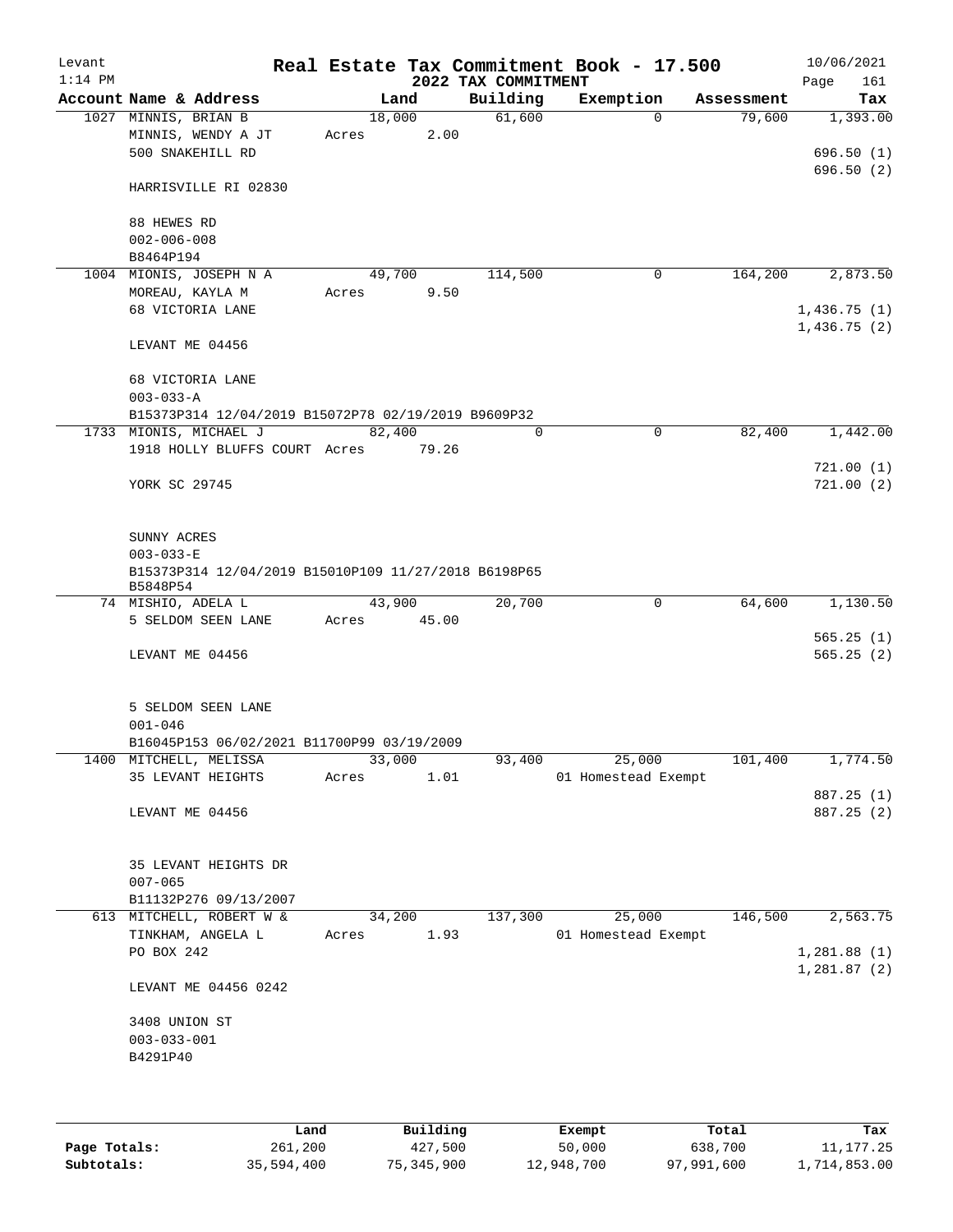| Levant       |                                                                |         |        |          |                     | Real Estate Tax Commitment Book - 17.500 |                       | 10/06/2021             |
|--------------|----------------------------------------------------------------|---------|--------|----------|---------------------|------------------------------------------|-----------------------|------------------------|
| $1:14$ PM    | Account Name & Address                                         |         |        |          | 2022 TAX COMMITMENT |                                          |                       | Page<br>162            |
|              | 1312 MOIR, ADAM W                                              |         | 33,900 | Land     | Building<br>121,600 | Exemption<br>$\Omega$                    | Assessment<br>155,500 | Tax<br>2,721.25        |
|              | 16 TEN ROAD                                                    |         | Acres  | 2.00     |                     |                                          |                       |                        |
|              |                                                                |         |        |          |                     |                                          |                       | 1,360.63(1)            |
|              | BRADLEY ME 04411                                               |         |        |          |                     |                                          |                       | 1,360.62(2)            |
|              |                                                                |         |        |          |                     |                                          |                       |                        |
|              |                                                                |         |        |          |                     |                                          |                       |                        |
|              | 4337 UNION ST                                                  |         |        |          |                     |                                          |                       |                        |
|              | $005 - 017 - B$<br>B13527P257 05/18/2014 B11139P324 07/10/2007 |         |        |          |                     |                                          |                       |                        |
|              | B8144P149 04/08/2002                                           |         |        |          |                     |                                          |                       |                        |
|              | 566 MONK, JOHN A                                               |         | 34,200 |          | 46,600              | $\mathbf 0$                              | 80,800                | 1,414.00               |
|              | MONK, MELANIE A JT                                             |         | Acres  | 2.46     |                     |                                          |                       |                        |
|              | 99 OLD KENNEBEC ROAD                                           |         |        |          |                     |                                          |                       | 707.00(1)<br>707.00(2) |
|              | NEWBURGH ME 04444                                              |         |        |          |                     |                                          |                       |                        |
|              |                                                                |         |        |          |                     |                                          |                       |                        |
|              | 755 HORSEBACK RD                                               |         |        |          |                     |                                          |                       |                        |
|              | $001 - 043$                                                    |         |        |          |                     |                                          |                       |                        |
|              | B14285P75 09/22/2016                                           |         |        |          |                     |                                          |                       |                        |
|              | 1094 MOODY, KRISTOPHER M                                       |         | 30,200 |          | 0                   | 0                                        | 30,200                | 528.50                 |
|              | 157 PEMBER RD                                                  |         | Acres  | 9.20     |                     |                                          |                       |                        |
|              | LEVANT ME 04456 9746                                           |         |        |          |                     |                                          |                       | 264.25(1)<br>264.25(2) |
|              |                                                                |         |        |          |                     |                                          |                       |                        |
|              |                                                                |         |        |          |                     |                                          |                       |                        |
|              | PEMBER RD                                                      |         |        |          |                     |                                          |                       |                        |
|              | $002 - 028 - 001$                                              |         |        |          |                     |                                          |                       |                        |
|              | B15188P187 06/25/2019 B14163P150 05/31/2016<br>B6062P231       |         |        |          |                     |                                          |                       |                        |
|              | 629 MOODY, PHILIP D JR                                         |         | 59,300 |          | 96,500              | 0                                        | 155,800               | 2,726.50               |
|              | MOODY, JANET A JT                                              |         | Acres  | 65.50    |                     |                                          |                       |                        |
|              | 157 PEMBER RD                                                  |         |        |          |                     |                                          |                       | 1,363.25(1)            |
|              |                                                                |         |        |          |                     |                                          |                       | 1,363.25(2)            |
|              | LEVANT ME 04456 9746                                           |         |        |          |                     |                                          |                       |                        |
|              | 191 PEMBER RD                                                  |         |        |          |                     |                                          |                       |                        |
|              | $002 - 028$                                                    |         |        |          |                     |                                          |                       |                        |
|              | B10386P310 02/17/2006 B10278P1 10/11/2005                      |         |        |          |                     |                                          |                       |                        |
| 1058         | MOODY, PHILIP JR                                               |         | 35,600 |          | 91,400              | 25,000                                   | 102,000               | 1,785.00               |
|              | MOODY, JANET JT                                                |         | Acres  | 3.13     |                     | 01 Homestead Exempt                      |                       |                        |
|              | 157 PEMBER RD                                                  |         |        |          |                     |                                          |                       | 892.50 (1)             |
|              | LEVANT ME 04456                                                |         |        |          |                     |                                          |                       | 892.50 (2)             |
|              |                                                                |         |        |          |                     |                                          |                       |                        |
|              | 157 PEMBER RD                                                  |         |        |          |                     |                                          |                       |                        |
|              | $002 - 029 - 001$                                              |         |        |          |                     |                                          |                       |                        |
|              | B7162P184 08/24/1999                                           |         |        |          |                     |                                          |                       |                        |
|              | 714 MOON, TIMOTHY E                                            |         | 35,300 |          | 79,400              | 0                                        | 114,700               | 2,007.25               |
|              | MOON, JENNIFER JT<br>22 SOUTH LEVANT RD                        |         | Acres  | 3.65     |                     |                                          |                       | 1,003.63(1)            |
|              |                                                                |         |        |          |                     |                                          |                       | 1,003.62(2)            |
|              | LEVANT ME 04456                                                |         |        |          |                     |                                          |                       |                        |
|              |                                                                |         |        |          |                     |                                          |                       |                        |
|              | 22 SOUTH LEVANT RD                                             |         |        |          |                     |                                          |                       |                        |
|              | $002 - 015 - 010$                                              |         |        |          |                     |                                          |                       |                        |
|              | B10948P36 05/11/2007                                           |         |        |          |                     |                                          |                       |                        |
|              |                                                                |         |        |          |                     |                                          |                       |                        |
|              |                                                                | Land    |        | Building |                     |                                          | Total                 | Tax                    |
| Page Totals: |                                                                | 228,500 |        | 435,500  |                     | Exempt<br>25,000                         | 639,000               | 11,182.50              |
|              |                                                                |         |        |          |                     |                                          |                       |                        |

**Subtotals:** 35,822,900 75,781,400 12,973,700 98,630,600 1,726,035.50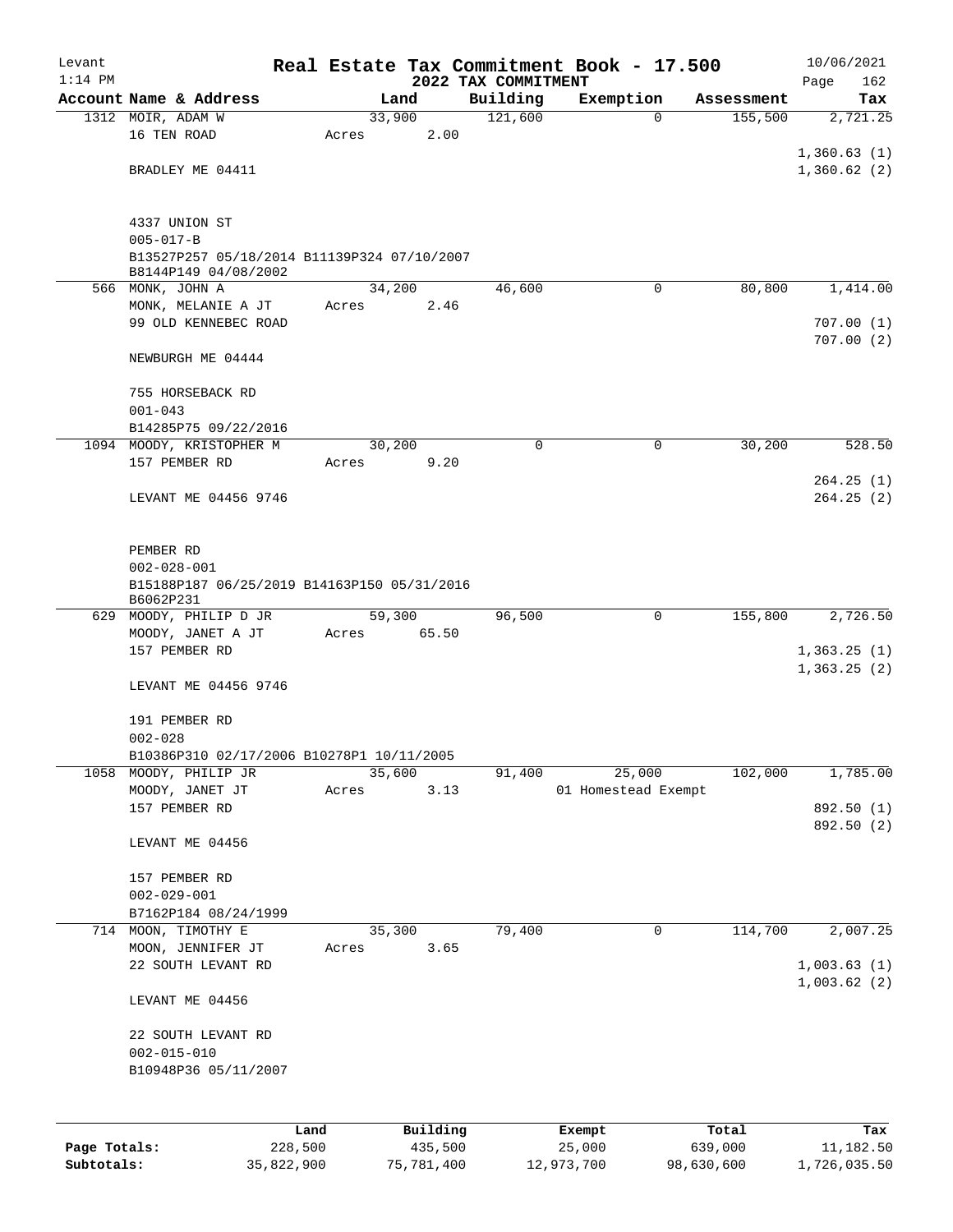| Levant<br>$1:14$ PM |                                                                  |                 |      | 2022 TAX COMMITMENT | Real Estate Tax Commitment Book - 17.500 |            | 10/06/2021<br>Page<br>163 |
|---------------------|------------------------------------------------------------------|-----------------|------|---------------------|------------------------------------------|------------|---------------------------|
|                     | Account Name & Address                                           |                 | Land | Building            | Exemption                                | Assessment | Tax                       |
|                     | 1636 MOONEY, KEVIN C<br>MOONEY, SHERRI A JT<br>1310 HORSEBACK RD | 33,900<br>Acres | 2.08 | 122,500             | 25,000<br>01 Homestead Exempt            | 131,400    | 2,299.50<br>1,149.75(1)   |
|                     | LEVANT ME 04456                                                  |                 |      |                     |                                          |            | 1,149.75(2)               |
|                     | 1310 HORSEBACK RD<br>$004 - 027 - C$                             |                 |      |                     |                                          |            |                           |
|                     | B13366P77 10/11/2013                                             |                 |      |                     |                                          |            |                           |
|                     | 101 MOORE, PAUL DAVID                                            | 33,900          |      | 98,200              | 25,000                                   | 107,100    | 1,874.25                  |
|                     | C/O RHONDA F MOORE<br>(PERS REP)                                 | Acres           | 2.00 |                     | 01 Homestead Exempt                      |            |                           |
|                     | 321 KENDUSKEAG ROAD                                              |                 |      |                     |                                          |            | 937.13 (1)                |
|                     | LEVANT ME 04456                                                  |                 |      |                     |                                          |            | 937.12 (2)                |
|                     | 321 KENDUSKEAG RD<br>$006 - 007$                                 |                 |      |                     |                                          |            |                           |
|                     | B13034P283 12/10/2012                                            |                 |      |                     |                                          |            |                           |
|                     | 19 MORALES, PLACIDO S                                            | 34,200          |      | 98,600              | 25,000                                   | 107,800    | 1,886.50                  |
|                     | HEWEY, MARJORIE J                                                | Acres           | 2.00 |                     | 01 Homestead Exempt                      |            |                           |
|                     | PO BOX 155                                                       |                 |      |                     |                                          |            | 943.25 (1)                |
|                     | LEVANT ME 04456                                                  |                 |      |                     |                                          |            | 943.25 (2)                |
|                     | 76 STETSON RD WEST<br>$007 - 039 - A$                            |                 |      |                     |                                          |            |                           |
|                     | B10944P288 05/09/2007                                            |                 |      |                     |                                          |            |                           |
|                     | 564 MORIN, BRUCE ADAM                                            | 33,900          |      | 135,600             | 25,000                                   | 144,500    | 2,528.75                  |
|                     | MORIN, ANDREA JOSPEHINE Acres                                    |                 | 2.00 |                     | 01 Homestead Exempt                      |            |                           |
|                     | 3954 UNION STREET                                                |                 |      |                     |                                          |            | 1, 264.38(1)              |
|                     | LEVANT ME 04456                                                  |                 |      |                     |                                          |            | 1,264.37(2)               |
|                     | 3954 UNION ST<br>$005 - 041 - 002$                               |                 |      |                     |                                          |            |                           |
|                     | B14988P343 10/31/2018 B4345P148 11/14/1988                       |                 |      |                     |                                          |            |                           |
|                     | 690 MORNEAULT, CAMILLE E                                         | 32,500          |      | 33,200              | 25,000                                   | 40,700     | 712.25                    |
|                     | MORNEAULT, SANDRA A JT                                           | Acres           | 3.53 |                     | 01 Homestead Exempt                      |            |                           |
|                     | 6 HAWKS VIEW LANE                                                |                 |      |                     |                                          |            | 356.13(1)                 |
|                     | LEVANT ME 04456                                                  |                 |      |                     |                                          |            | 356.12(2)                 |
|                     | 6 HAWKS VIEW LANE                                                |                 |      |                     |                                          |            |                           |
|                     | $007 - 012$                                                      |                 |      |                     |                                          |            |                           |
|                     | B10456P313 05/30/2006 B10456P311 05/30/2006                      |                 |      |                     |                                          |            |                           |
|                     | 165 MORRISON, DAVID W                                            | 33,900          |      | 138,000             | 25,000                                   | 146,900    | 2,570.75                  |
|                     | MORRISON, DONNA B JT                                             | Acres           | 2.00 |                     | 01 Homestead Exempt                      |            |                           |
|                     | 3928 UNION STREET                                                |                 |      |                     |                                          |            | 1,285.38(1)               |
|                     | LEVANT ME 04456                                                  |                 |      |                     |                                          |            | 1, 285.37(2)              |
|                     | 3928 UNION ST<br>$005 - 041 - 006$                               |                 |      |                     |                                          |            |                           |
|                     | B9626P45 11/05/2004                                              |                 |      |                     |                                          |            |                           |

|              | Land       | Building   | Exempt       | Total      | Tax          |
|--------------|------------|------------|--------------|------------|--------------|
| Page Totals: | 202,300    | 626,100    | 150,000      | 678,400    | 11,872.00    |
| Subtotals:   | 36,025,200 | 76,407,500 | 13, 123, 700 | 99,309,000 | 1,737,907.50 |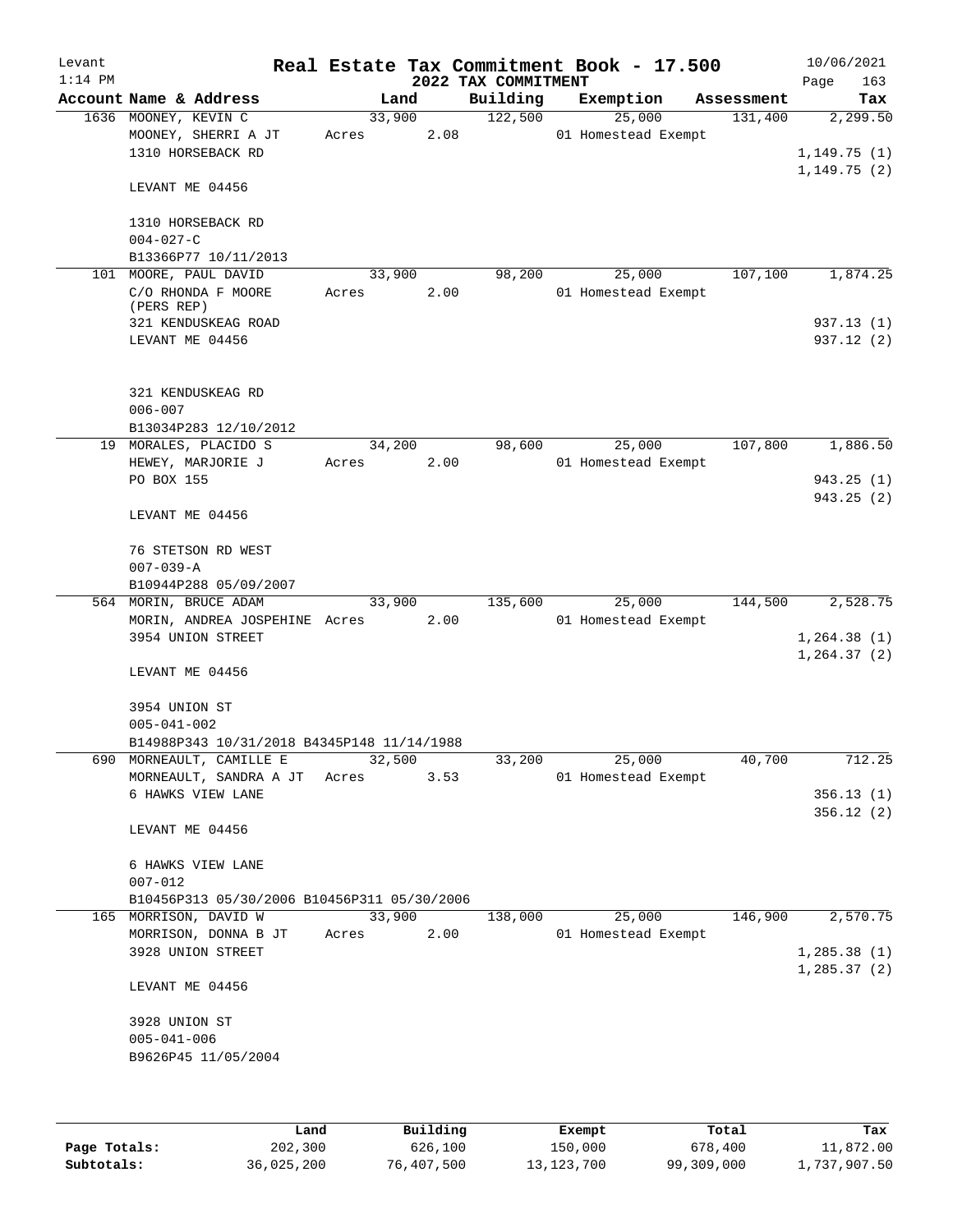| Levant<br>$1:14$ PM |                                                     |       |        |        | 2022 TAX COMMITMENT | Real Estate Tax Commitment Book - 17.500 |            | 10/06/2021<br>Page<br>164 |
|---------------------|-----------------------------------------------------|-------|--------|--------|---------------------|------------------------------------------|------------|---------------------------|
|                     | Account Name & Address                              |       | Land   |        | Building            | Exemption                                | Assessment | Tax                       |
|                     | 438 MORSE, NORMA                                    |       | 33,100 |        | 46,000              | 25,000                                   | 54,100     | 946.75                    |
|                     | PO BOX 321                                          | Acres |        | 1.15   |                     | 01 Homestead Exempt                      |            |                           |
|                     |                                                     |       |        |        |                     |                                          |            | 473.38(1)                 |
|                     | LEVANT ME 04456                                     |       |        |        |                     |                                          |            | 473.37 (2)                |
|                     |                                                     |       |        |        |                     |                                          |            |                           |
|                     |                                                     |       |        |        |                     |                                          |            |                           |
|                     | 77 LAKE RD                                          |       |        |        |                     |                                          |            |                           |
|                     | $011 - 002$                                         |       |        |        |                     |                                          |            |                           |
|                     | B13944P83 08/31/2015 B12392P35 01/28/2011 B5276P183 |       |        |        |                     |                                          |            |                           |
|                     | 509 MORSE, ROGER L                                  |       | 56,500 |        | $\Omega$            | 0                                        | 56,500     | 988.75                    |
|                     | 938 HORSEBACK RD                                    | Acres |        | 151.70 |                     |                                          |            |                           |
|                     |                                                     |       |        |        |                     |                                          |            | 494.38 (1)                |
|                     | LEVANT ME 04456                                     |       |        |        |                     |                                          |            | 494.37 (2)                |
|                     |                                                     |       |        |        |                     |                                          |            |                           |
|                     |                                                     |       |        |        |                     |                                          |            |                           |
|                     | MT PLEASANT RD                                      |       |        |        |                     |                                          |            |                           |
|                     | $004 - 015 - 001$                                   |       |        |        |                     |                                          |            |                           |
|                     | B14693P218 12/12/2017 B3483P91                      |       |        |        |                     |                                          |            |                           |
|                     | 506 MORSE, ROGER L                                  |       | 55,800 |        | 245,100             | 25,000                                   | 275,900    | 4,828.25                  |
|                     | 938 HORSEBACK RD                                    | Acres |        | 85.00  |                     | 01 Homestead Exempt                      |            |                           |
|                     |                                                     |       |        |        |                     |                                          |            | 2,414.13(1)               |
|                     | LEVANT ME 04456                                     |       |        |        |                     |                                          |            | 2,414.12(2)               |
|                     |                                                     |       |        |        |                     |                                          |            |                           |
|                     |                                                     |       |        |        |                     |                                          |            |                           |
|                     | 938 HORSEBACK RD                                    |       |        |        |                     |                                          |            |                           |
|                     | $001 - 027$                                         |       |        |        |                     |                                          |            |                           |
|                     | B5743P16                                            |       |        |        |                     |                                          |            |                           |
|                     | 507 MORSE, ROGER L                                  |       | 3,900  |        | $\mathbf 0$         | $\mathbf 0$                              | 3,900      | 68.25                     |
|                     | 938 HORSEBACK RD                                    | Acres |        | 11.00  |                     |                                          |            |                           |
|                     |                                                     |       |        |        |                     |                                          |            | 34.13(1)                  |
|                     | LEVANT ME 04456                                     |       |        |        |                     |                                          |            | 34.12(2)                  |
|                     |                                                     |       |        |        |                     |                                          |            |                           |
|                     |                                                     |       |        |        |                     |                                          |            |                           |
|                     | HORSEBACK RD                                        |       |        |        |                     |                                          |            |                           |
|                     | $001 - 028 - 001$                                   |       |        |        |                     |                                          |            |                           |
|                     | B6121P216                                           |       |        |        |                     |                                          |            |                           |
|                     | 511 MORSE, ROGER L                                  |       | 8,100  |        | $\mathbf 0$         | $\mathbf 0$                              | 8,100      | 141.75                    |
|                     | 938 HORSEBACK RD                                    | Acres |        | 56.00  |                     |                                          |            |                           |
|                     |                                                     |       |        |        |                     |                                          |            | 70.88(1)                  |
|                     | LEVANT ME 04456                                     |       |        |        |                     |                                          |            | 70.87(2)                  |
|                     |                                                     |       |        |        |                     |                                          |            |                           |
|                     |                                                     |       |        |        |                     |                                          |            |                           |
|                     | HORSEBACK RD (OFF)                                  |       |        |        |                     |                                          |            |                           |
|                     | $004 - 004$                                         |       |        |        |                     |                                          |            |                           |
|                     | B3389P79                                            |       |        |        |                     |                                          |            |                           |
|                     | 1227 MOSHER, ZACHARY S                              |       |        | 0      | 31,400              | $\mathbf 0$                              | 31,400     | 549.50                    |
|                     | MOSHER, AMBRE                                       |       |        |        |                     |                                          |            |                           |
|                     | 327 PINE TREE RD                                    |       |        |        |                     |                                          |            | 274.75(1)                 |
|                     |                                                     |       |        |        |                     |                                          |            | 274.75 (2)                |
|                     | LEVANT ME 04456                                     |       |        |        |                     |                                          |            |                           |
|                     |                                                     |       |        |        |                     |                                          |            |                           |
|                     | 327 PINE TREE RD                                    |       |        |        |                     |                                          |            |                           |
|                     | $002 - 071 - A - B01$                               |       |        |        |                     |                                          |            |                           |
|                     |                                                     |       |        |        |                     |                                          |            |                           |
|                     |                                                     |       |        |        |                     |                                          |            |                           |

|              | Land       | Building   | Exempt       | Total      | Tax          |
|--------------|------------|------------|--------------|------------|--------------|
| Page Totals: | 157,400    | 322,500    | 50,000       | 429,900    | 7.523.25     |
| Subtotals:   | 36,182,600 | 76,730,000 | 13, 173, 700 | 99,738,900 | 1,745,430.75 |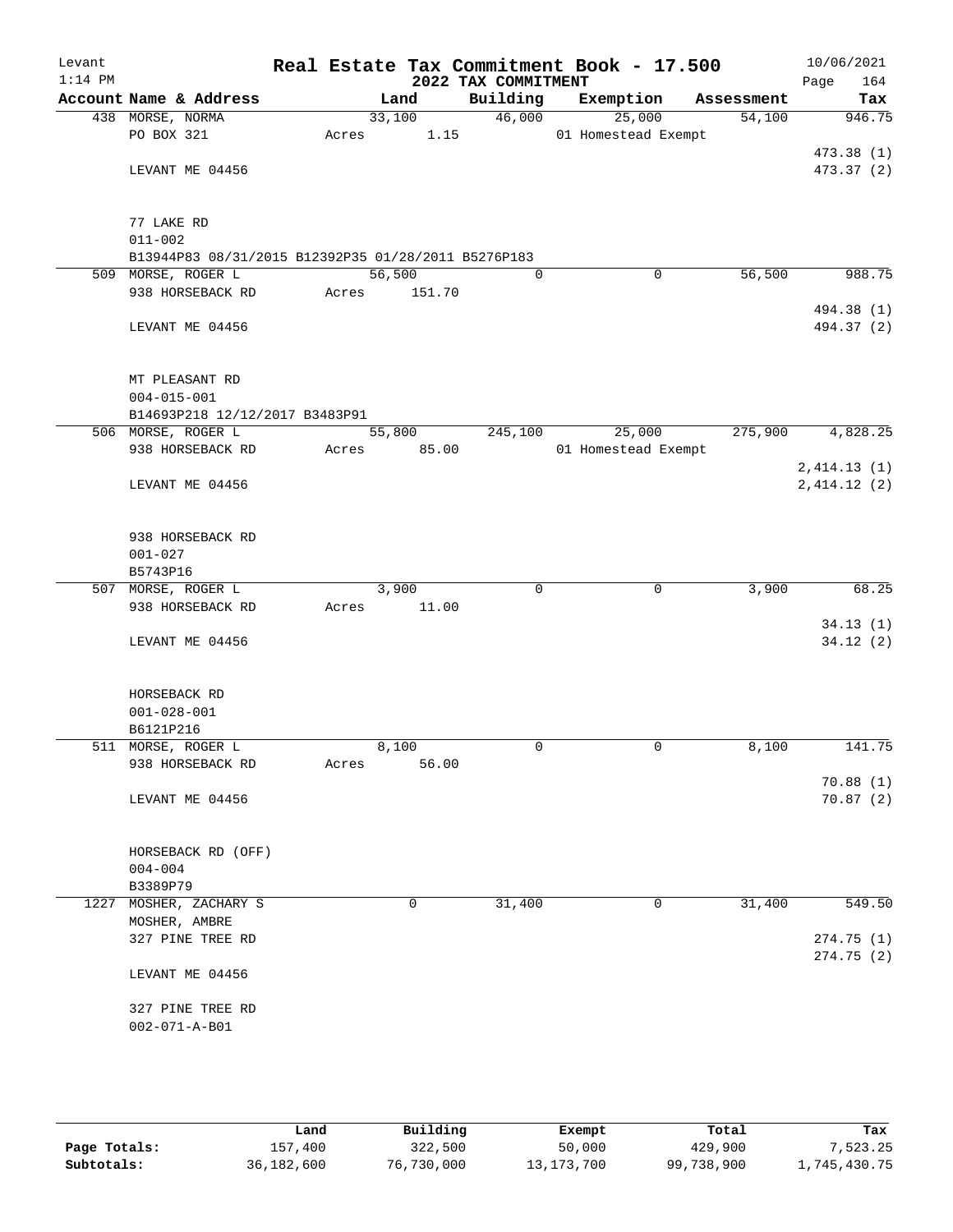| Levant<br>$1:14$ PM |                                      |        |        | 2022 TAX COMMITMENT | Real Estate Tax Commitment Book - 17.500 |            | 10/06/2021<br>Page<br>165 |
|---------------------|--------------------------------------|--------|--------|---------------------|------------------------------------------|------------|---------------------------|
|                     | Account Name & Address               | Land   |        | Building            | Exemption                                | Assessment | Tax                       |
|                     | 1481 MOULTON, NICHOLAS JAY           | 28,500 |        | 34,400              | $\mathbf 0$                              | 62,900     | 1,100.75                  |
|                     | JR                                   |        |        |                     |                                          |            |                           |
|                     | 13 MOULTON LANE                      | Acres  | 8.00   |                     |                                          |            |                           |
|                     | ALTON ME 04468                       |        |        |                     |                                          |            | 550.38(1)<br>550.37(2)    |
|                     |                                      |        |        |                     |                                          |            |                           |
|                     |                                      |        |        |                     |                                          |            |                           |
|                     | 209 AVENUE RD                        |        |        |                     |                                          |            |                           |
|                     | $007 - 045 - A$                      |        |        |                     |                                          |            |                           |
|                     | B15767P104 11/03/2020                |        |        |                     |                                          |            |                           |
|                     | 916 MSAD 23<br>169 SOUTH LEVANT ROAD | 56,200 | 27.62  | 3,337,200           | 3,393,400                                | 0          | 0.00                      |
|                     |                                      | Acres  |        |                     | 48 Literary                              |            |                           |
|                     | LEVANT ME 04456 0247                 |        |        |                     |                                          |            |                           |
|                     |                                      |        |        |                     |                                          |            |                           |
|                     |                                      |        |        |                     |                                          |            |                           |
|                     | 169 SOUTH LEVANT RD                  |        |        |                     |                                          |            |                           |
|                     | $002 - 020 - 002$<br>B5349P118       |        |        |                     |                                          |            |                           |
|                     | 990 MULLEN, GARY                     |        | 0      | 7,000               | 0                                        | 7,000      | 122.50                    |
|                     | MULLEN, ETHEL                        |        |        |                     |                                          |            |                           |
|                     | 294 BRANN ROAD                       |        |        |                     |                                          |            | 61.25(1)                  |
|                     |                                      |        |        |                     |                                          |            | 61.25(2)                  |
|                     | LEVANT ME 04456 9710                 |        |        |                     |                                          |            |                           |
|                     | 269 BRANN RD                         |        |        |                     |                                          |            |                           |
|                     | $008 - 023 - B01$                    |        |        |                     |                                          |            |                           |
|                     | 513 MULLEN, GARY E                   | 56,000 |        | 128,300             | 25,000                                   | 159,300    | 2,787.75                  |
|                     | 294 BRANN RD                         | Acres  | 119.00 |                     | 01 Homestead Exempt                      |            |                           |
|                     |                                      |        |        |                     |                                          |            | 1,393.88(1)               |
|                     | LEVANT ME 04456                      |        |        |                     |                                          |            | 1,393.87(2)               |
|                     |                                      |        |        |                     |                                          |            |                           |
|                     | 294 BRANN RD                         |        |        |                     |                                          |            |                           |
|                     | $008 - 021$                          |        |        |                     |                                          |            |                           |
|                     | B3013P170                            |        |        |                     |                                          |            |                           |
|                     | 514 MULLEN, GARY E                   | 37,100 |        | 9,200               | 0                                        | 46,300     | 810.25                    |
|                     | 294 BRANN RD                         | Acres  | 31.00  |                     |                                          |            |                           |
|                     |                                      |        |        |                     |                                          |            | 405.13(1)                 |
|                     | LEVANT ME 04456                      |        |        |                     |                                          |            | 405.12(2)                 |
|                     |                                      |        |        |                     |                                          |            |                           |
|                     | 339 BRANN RD                         |        |        |                     |                                          |            |                           |
|                     | $010 - 019$                          |        |        |                     |                                          |            |                           |
|                     | B3013P170                            |        |        |                     |                                          |            |                           |
|                     | 515 MULLEN, GARY E                   | 60,700 |        | 8,000               | 0                                        | 68,700     | 1,202.25                  |
|                     |                                      | Acres  | 48.00  |                     |                                          |            |                           |
|                     | LEVANT ME 04456 9710                 |        |        |                     |                                          |            | 601.13(1)                 |
|                     | 294 BRANN RD                         |        |        |                     |                                          |            | 601.12(2)                 |
|                     |                                      |        |        |                     |                                          |            |                           |
|                     | 273 BRANN RD                         |        |        |                     |                                          |            |                           |
|                     | $008 - 023$                          |        |        |                     |                                          |            |                           |
|                     | B3013P170                            |        |        |                     |                                          |            |                           |
|                     |                                      |        |        |                     |                                          |            |                           |

|              | Land         | Building   | Exempt     | Total       | Tax          |
|--------------|--------------|------------|------------|-------------|--------------|
| Page Totals: | 238,500      | 3,524,100  | 3,418,400  | 344,200     | 6.023.50     |
| Subtotals:   | 36, 421, 100 | 80,254,100 | 16,592,100 | 100,083,100 | 1,751,454.25 |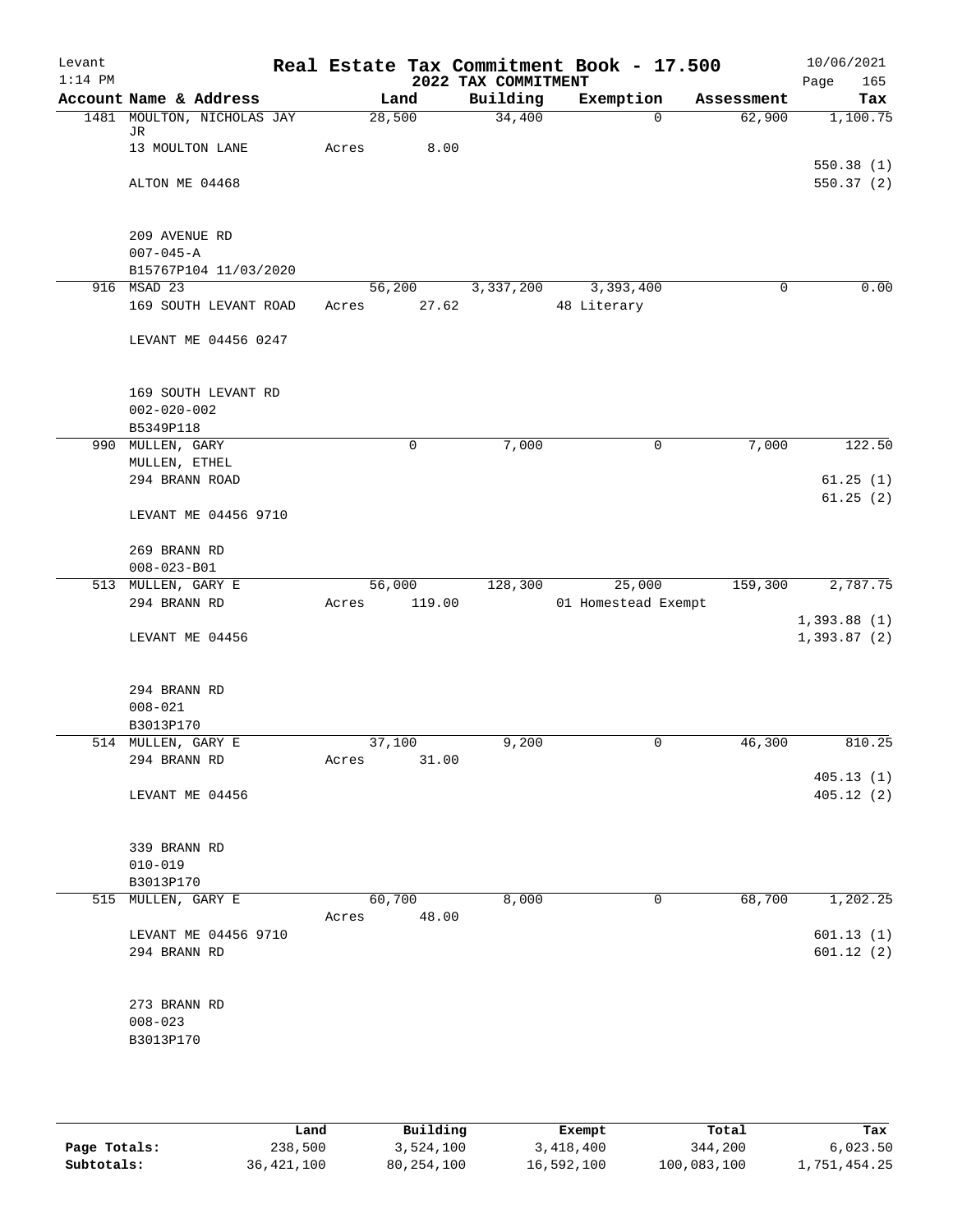| Account Name & Address<br>Building<br>Exemption<br>Land<br>Assessment<br>22,400<br>516 MULLEN, GARY E<br>29,600<br>$\Omega$<br>52,000<br>294 BRANN RD<br>24.00<br>Acres<br>LEVANT ME 04456<br>BRANN RD<br>$010 - 018$<br>B3013P170<br>91 MUNCEY, ELIZABETH A<br>33,500<br>151,500<br>118,000<br>0<br>MUNCEY, DANIEL E<br>1.60<br>Acres<br>119 KENDUSKEAG RD<br>LEVANT ME 04456 9703<br>119 KENDUSKEAG RD<br>$003 - 023$<br>B14593P39 08/31/2017 B3014P4<br>25,000<br>11,200<br>16,700<br>233 MURPHY, ADAM J<br>30,500<br>MURPHY, PHEONIX JT<br>1.00<br>01 Homestead Exempt<br>Acres<br>113 ROBICHAUD ROAD<br>LEVANT ME 04456<br>113 ROBICHAUD RD<br>$002 - 002 - 002$<br>B14255P109 08/25/2016 B10665P335 10/10/2006<br>90, 300<br>1319 MURPHY, DENNIS J III<br>62,000<br>25,000<br>53,300<br>48 BOULDER CREEK LANE<br>Acres<br>36.50<br>01 Homestead Exempt<br>LEVANT ME 04456<br><b>48 BOULDER CREEK LANE</b><br>$002 - 063 - 001$<br>B14535P205 07/03/2017 B8467P128<br>797 MURPHY, DENNIS J III<br>$\mathbf 0$<br>33,400<br>93,200<br>126,600<br>1.50<br>731 PINE TREE ROAD<br>Acres<br>HERMON ME 04401<br>301 LAKE RD<br>$002 - 063$<br>B14715P347 01/10/2018 B14354P305 12/07/2016<br>B14239P200 08/09/2016 B10602P80 08/28/2006<br>0<br>0<br>12,600<br>786 MURPHY, DENNIS J SR<br>12,600<br>MURPHY, ELEANOR M<br>10.69<br>Acres<br>731 PINE TREE ROAD<br>HERMON ME 04401<br>HEWES RD<br>$002 - 009 - 001$<br>B12215P69 07/21/2010 | Levant<br>$1:14$ PM |  | 2022 TAX COMMITMENT | Real Estate Tax Commitment Book - 17.500 | 10/06/2021<br>166<br>Page |
|------------------------------------------------------------------------------------------------------------------------------------------------------------------------------------------------------------------------------------------------------------------------------------------------------------------------------------------------------------------------------------------------------------------------------------------------------------------------------------------------------------------------------------------------------------------------------------------------------------------------------------------------------------------------------------------------------------------------------------------------------------------------------------------------------------------------------------------------------------------------------------------------------------------------------------------------------------------------------------------------------------------------------------------------------------------------------------------------------------------------------------------------------------------------------------------------------------------------------------------------------------------------------------------------------------------------------------------------------------------------------------------------------------------------------------------|---------------------|--|---------------------|------------------------------------------|---------------------------|
|                                                                                                                                                                                                                                                                                                                                                                                                                                                                                                                                                                                                                                                                                                                                                                                                                                                                                                                                                                                                                                                                                                                                                                                                                                                                                                                                                                                                                                          |                     |  |                     |                                          | Tax                       |
| 455.00(1)                                                                                                                                                                                                                                                                                                                                                                                                                                                                                                                                                                                                                                                                                                                                                                                                                                                                                                                                                                                                                                                                                                                                                                                                                                                                                                                                                                                                                                |                     |  |                     |                                          | 910.00                    |
| 455.00(2)                                                                                                                                                                                                                                                                                                                                                                                                                                                                                                                                                                                                                                                                                                                                                                                                                                                                                                                                                                                                                                                                                                                                                                                                                                                                                                                                                                                                                                |                     |  |                     |                                          |                           |
|                                                                                                                                                                                                                                                                                                                                                                                                                                                                                                                                                                                                                                                                                                                                                                                                                                                                                                                                                                                                                                                                                                                                                                                                                                                                                                                                                                                                                                          |                     |  |                     |                                          |                           |
|                                                                                                                                                                                                                                                                                                                                                                                                                                                                                                                                                                                                                                                                                                                                                                                                                                                                                                                                                                                                                                                                                                                                                                                                                                                                                                                                                                                                                                          |                     |  |                     |                                          |                           |
|                                                                                                                                                                                                                                                                                                                                                                                                                                                                                                                                                                                                                                                                                                                                                                                                                                                                                                                                                                                                                                                                                                                                                                                                                                                                                                                                                                                                                                          |                     |  |                     |                                          |                           |
|                                                                                                                                                                                                                                                                                                                                                                                                                                                                                                                                                                                                                                                                                                                                                                                                                                                                                                                                                                                                                                                                                                                                                                                                                                                                                                                                                                                                                                          |                     |  |                     |                                          |                           |
| 2,651.25<br>1,325.63(1)<br>1,325.62(2)<br>292.25<br>146.13(1)<br>146.12(2)<br>1,580.25<br>790.13(1)<br>790.12(2)<br>2,215.50<br>1,107.75(1)<br>1, 107.75(2)<br>220.50<br>110.25(1)<br>110.25(2)                                                                                                                                                                                                                                                                                                                                                                                                                                                                                                                                                                                                                                                                                                                                                                                                                                                                                                                                                                                                                                                                                                                                                                                                                                          |                     |  |                     |                                          |                           |
|                                                                                                                                                                                                                                                                                                                                                                                                                                                                                                                                                                                                                                                                                                                                                                                                                                                                                                                                                                                                                                                                                                                                                                                                                                                                                                                                                                                                                                          |                     |  |                     |                                          |                           |
|                                                                                                                                                                                                                                                                                                                                                                                                                                                                                                                                                                                                                                                                                                                                                                                                                                                                                                                                                                                                                                                                                                                                                                                                                                                                                                                                                                                                                                          |                     |  |                     |                                          |                           |
|                                                                                                                                                                                                                                                                                                                                                                                                                                                                                                                                                                                                                                                                                                                                                                                                                                                                                                                                                                                                                                                                                                                                                                                                                                                                                                                                                                                                                                          |                     |  |                     |                                          |                           |
|                                                                                                                                                                                                                                                                                                                                                                                                                                                                                                                                                                                                                                                                                                                                                                                                                                                                                                                                                                                                                                                                                                                                                                                                                                                                                                                                                                                                                                          |                     |  |                     |                                          |                           |
|                                                                                                                                                                                                                                                                                                                                                                                                                                                                                                                                                                                                                                                                                                                                                                                                                                                                                                                                                                                                                                                                                                                                                                                                                                                                                                                                                                                                                                          |                     |  |                     |                                          |                           |
|                                                                                                                                                                                                                                                                                                                                                                                                                                                                                                                                                                                                                                                                                                                                                                                                                                                                                                                                                                                                                                                                                                                                                                                                                                                                                                                                                                                                                                          |                     |  |                     |                                          |                           |
|                                                                                                                                                                                                                                                                                                                                                                                                                                                                                                                                                                                                                                                                                                                                                                                                                                                                                                                                                                                                                                                                                                                                                                                                                                                                                                                                                                                                                                          |                     |  |                     |                                          |                           |
|                                                                                                                                                                                                                                                                                                                                                                                                                                                                                                                                                                                                                                                                                                                                                                                                                                                                                                                                                                                                                                                                                                                                                                                                                                                                                                                                                                                                                                          |                     |  |                     |                                          |                           |
|                                                                                                                                                                                                                                                                                                                                                                                                                                                                                                                                                                                                                                                                                                                                                                                                                                                                                                                                                                                                                                                                                                                                                                                                                                                                                                                                                                                                                                          |                     |  |                     |                                          |                           |
|                                                                                                                                                                                                                                                                                                                                                                                                                                                                                                                                                                                                                                                                                                                                                                                                                                                                                                                                                                                                                                                                                                                                                                                                                                                                                                                                                                                                                                          |                     |  |                     |                                          |                           |
|                                                                                                                                                                                                                                                                                                                                                                                                                                                                                                                                                                                                                                                                                                                                                                                                                                                                                                                                                                                                                                                                                                                                                                                                                                                                                                                                                                                                                                          |                     |  |                     |                                          |                           |
|                                                                                                                                                                                                                                                                                                                                                                                                                                                                                                                                                                                                                                                                                                                                                                                                                                                                                                                                                                                                                                                                                                                                                                                                                                                                                                                                                                                                                                          |                     |  |                     |                                          |                           |
|                                                                                                                                                                                                                                                                                                                                                                                                                                                                                                                                                                                                                                                                                                                                                                                                                                                                                                                                                                                                                                                                                                                                                                                                                                                                                                                                                                                                                                          |                     |  |                     |                                          |                           |
|                                                                                                                                                                                                                                                                                                                                                                                                                                                                                                                                                                                                                                                                                                                                                                                                                                                                                                                                                                                                                                                                                                                                                                                                                                                                                                                                                                                                                                          |                     |  |                     |                                          |                           |
|                                                                                                                                                                                                                                                                                                                                                                                                                                                                                                                                                                                                                                                                                                                                                                                                                                                                                                                                                                                                                                                                                                                                                                                                                                                                                                                                                                                                                                          |                     |  |                     |                                          |                           |
|                                                                                                                                                                                                                                                                                                                                                                                                                                                                                                                                                                                                                                                                                                                                                                                                                                                                                                                                                                                                                                                                                                                                                                                                                                                                                                                                                                                                                                          |                     |  |                     |                                          |                           |
|                                                                                                                                                                                                                                                                                                                                                                                                                                                                                                                                                                                                                                                                                                                                                                                                                                                                                                                                                                                                                                                                                                                                                                                                                                                                                                                                                                                                                                          |                     |  |                     |                                          |                           |
|                                                                                                                                                                                                                                                                                                                                                                                                                                                                                                                                                                                                                                                                                                                                                                                                                                                                                                                                                                                                                                                                                                                                                                                                                                                                                                                                                                                                                                          |                     |  |                     |                                          |                           |
|                                                                                                                                                                                                                                                                                                                                                                                                                                                                                                                                                                                                                                                                                                                                                                                                                                                                                                                                                                                                                                                                                                                                                                                                                                                                                                                                                                                                                                          |                     |  |                     |                                          |                           |
|                                                                                                                                                                                                                                                                                                                                                                                                                                                                                                                                                                                                                                                                                                                                                                                                                                                                                                                                                                                                                                                                                                                                                                                                                                                                                                                                                                                                                                          |                     |  |                     |                                          |                           |
|                                                                                                                                                                                                                                                                                                                                                                                                                                                                                                                                                                                                                                                                                                                                                                                                                                                                                                                                                                                                                                                                                                                                                                                                                                                                                                                                                                                                                                          |                     |  |                     |                                          |                           |
|                                                                                                                                                                                                                                                                                                                                                                                                                                                                                                                                                                                                                                                                                                                                                                                                                                                                                                                                                                                                                                                                                                                                                                                                                                                                                                                                                                                                                                          |                     |  |                     |                                          |                           |
|                                                                                                                                                                                                                                                                                                                                                                                                                                                                                                                                                                                                                                                                                                                                                                                                                                                                                                                                                                                                                                                                                                                                                                                                                                                                                                                                                                                                                                          |                     |  |                     |                                          |                           |
|                                                                                                                                                                                                                                                                                                                                                                                                                                                                                                                                                                                                                                                                                                                                                                                                                                                                                                                                                                                                                                                                                                                                                                                                                                                                                                                                                                                                                                          |                     |  |                     |                                          |                           |
|                                                                                                                                                                                                                                                                                                                                                                                                                                                                                                                                                                                                                                                                                                                                                                                                                                                                                                                                                                                                                                                                                                                                                                                                                                                                                                                                                                                                                                          |                     |  |                     |                                          |                           |
|                                                                                                                                                                                                                                                                                                                                                                                                                                                                                                                                                                                                                                                                                                                                                                                                                                                                                                                                                                                                                                                                                                                                                                                                                                                                                                                                                                                                                                          |                     |  |                     |                                          |                           |
|                                                                                                                                                                                                                                                                                                                                                                                                                                                                                                                                                                                                                                                                                                                                                                                                                                                                                                                                                                                                                                                                                                                                                                                                                                                                                                                                                                                                                                          |                     |  |                     |                                          |                           |
|                                                                                                                                                                                                                                                                                                                                                                                                                                                                                                                                                                                                                                                                                                                                                                                                                                                                                                                                                                                                                                                                                                                                                                                                                                                                                                                                                                                                                                          |                     |  |                     |                                          |                           |
|                                                                                                                                                                                                                                                                                                                                                                                                                                                                                                                                                                                                                                                                                                                                                                                                                                                                                                                                                                                                                                                                                                                                                                                                                                                                                                                                                                                                                                          |                     |  |                     |                                          |                           |
|                                                                                                                                                                                                                                                                                                                                                                                                                                                                                                                                                                                                                                                                                                                                                                                                                                                                                                                                                                                                                                                                                                                                                                                                                                                                                                                                                                                                                                          |                     |  |                     |                                          |                           |
|                                                                                                                                                                                                                                                                                                                                                                                                                                                                                                                                                                                                                                                                                                                                                                                                                                                                                                                                                                                                                                                                                                                                                                                                                                                                                                                                                                                                                                          |                     |  |                     |                                          |                           |
|                                                                                                                                                                                                                                                                                                                                                                                                                                                                                                                                                                                                                                                                                                                                                                                                                                                                                                                                                                                                                                                                                                                                                                                                                                                                                                                                                                                                                                          |                     |  |                     |                                          |                           |
|                                                                                                                                                                                                                                                                                                                                                                                                                                                                                                                                                                                                                                                                                                                                                                                                                                                                                                                                                                                                                                                                                                                                                                                                                                                                                                                                                                                                                                          |                     |  |                     |                                          |                           |
|                                                                                                                                                                                                                                                                                                                                                                                                                                                                                                                                                                                                                                                                                                                                                                                                                                                                                                                                                                                                                                                                                                                                                                                                                                                                                                                                                                                                                                          |                     |  |                     |                                          |                           |
|                                                                                                                                                                                                                                                                                                                                                                                                                                                                                                                                                                                                                                                                                                                                                                                                                                                                                                                                                                                                                                                                                                                                                                                                                                                                                                                                                                                                                                          |                     |  |                     |                                          |                           |
|                                                                                                                                                                                                                                                                                                                                                                                                                                                                                                                                                                                                                                                                                                                                                                                                                                                                                                                                                                                                                                                                                                                                                                                                                                                                                                                                                                                                                                          |                     |  |                     |                                          |                           |
|                                                                                                                                                                                                                                                                                                                                                                                                                                                                                                                                                                                                                                                                                                                                                                                                                                                                                                                                                                                                                                                                                                                                                                                                                                                                                                                                                                                                                                          |                     |  |                     |                                          |                           |
|                                                                                                                                                                                                                                                                                                                                                                                                                                                                                                                                                                                                                                                                                                                                                                                                                                                                                                                                                                                                                                                                                                                                                                                                                                                                                                                                                                                                                                          |                     |  |                     |                                          |                           |
|                                                                                                                                                                                                                                                                                                                                                                                                                                                                                                                                                                                                                                                                                                                                                                                                                                                                                                                                                                                                                                                                                                                                                                                                                                                                                                                                                                                                                                          |                     |  |                     |                                          |                           |

|              | Land       | Building   | Exempt     | Total       | Tax          |
|--------------|------------|------------|------------|-------------|--------------|
| Page Totals: | 201,600    | 298,100    | 50,000     | 449,700     | 7,869.75     |
| Subtotals:   | 36,622,700 | 80,552,200 | 16,642,100 | 100,532,800 | 1,759,324.00 |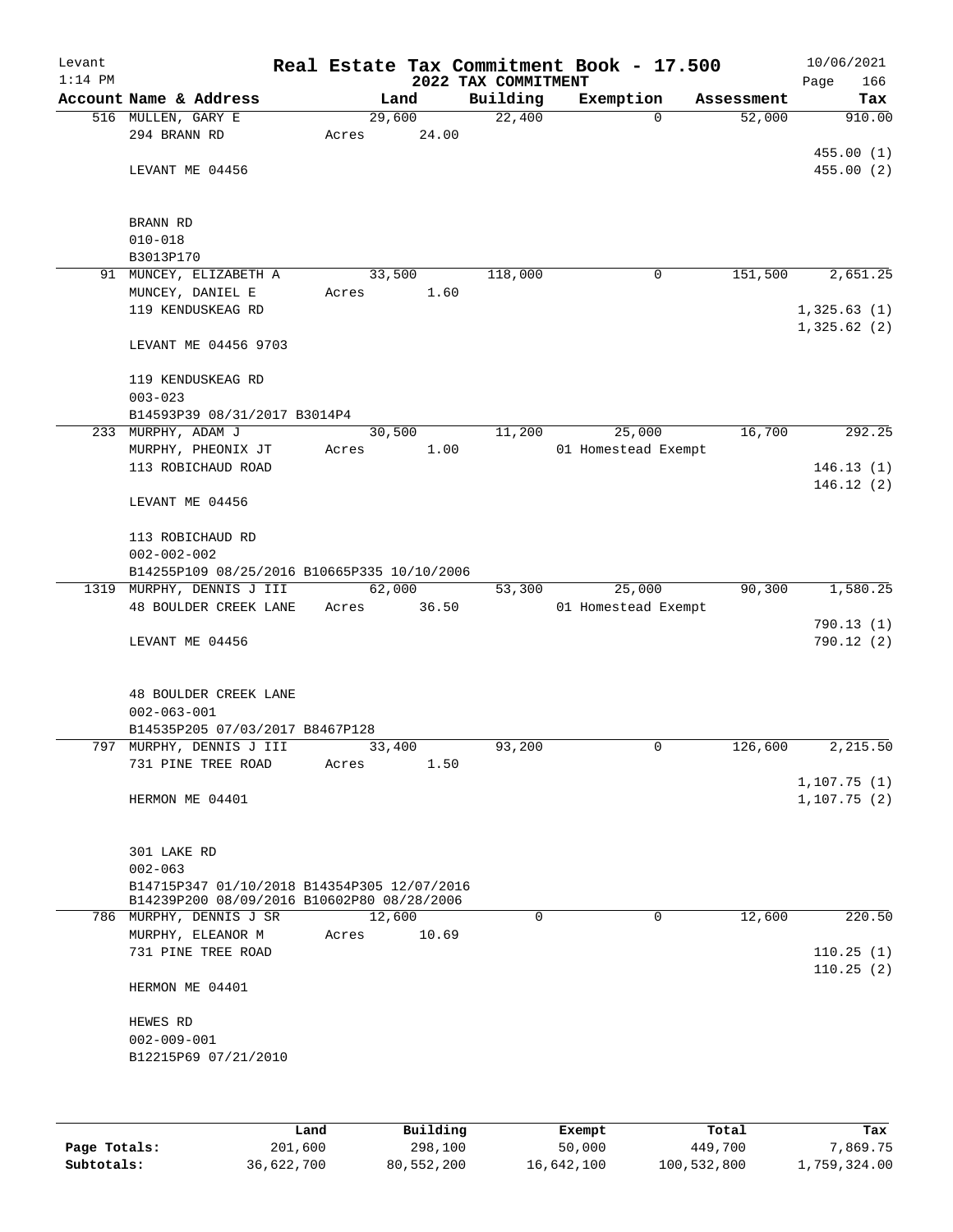| Levant    |                                                                                       |       |        |                     | Real Estate Tax Commitment Book - 17.500 |            | 10/06/2021                 |
|-----------|---------------------------------------------------------------------------------------|-------|--------|---------------------|------------------------------------------|------------|----------------------------|
| $1:14$ PM |                                                                                       |       |        | 2022 TAX COMMITMENT |                                          |            | Page<br>167                |
|           | Account Name & Address                                                                |       | Land   | Building            | Exemption                                | Assessment | Tax                        |
|           | 1279 MURPHY, DENNIS J SR &<br>ELEANOR M                                               |       | 23,700 | 87,900              | 0                                        | 111,600    | 1,953.00                   |
|           | TRUSTEES - MURPHY TRUST Acres<br>5/5/2005                                             |       | 6.00   |                     |                                          |            |                            |
|           | 731 PINE TREE ROAD                                                                    |       |        |                     |                                          |            | 976.50(1)                  |
|           | HERMON ME 04401                                                                       |       |        |                     |                                          |            | 976.50(2)                  |
|           | 54 CAMAS LANE<br>$002 - 066 - 002$                                                    |       |        |                     |                                          |            |                            |
|           | B9837P165 04/05/2005                                                                  |       |        |                     |                                          |            |                            |
|           | 525 MURPHY, DENNIS J SR &<br>ELEANOR M                                                |       | 34,200 | 0                   | 0                                        | 34,200     | 598.50                     |
|           | TRUSTEES - MURPHY TRUST Acres<br>5/5/2005                                             |       | 9.00   |                     |                                          |            |                            |
|           | 731 PINE TREE ROAD                                                                    |       |        |                     |                                          |            | 299.25 (1)                 |
|           | HERMON ME 04401                                                                       |       |        |                     |                                          |            | 299.25(2)                  |
|           | 32 SAWYER RD                                                                          |       |        |                     |                                          |            |                            |
|           | $003 - 016$                                                                           |       |        |                     |                                          |            |                            |
|           | B9837P165 04/05/2005<br>1630 MURPHY, DENNIS J SR &                                    |       | 36,900 | 0                   | 0                                        | 36,900     | 645.75                     |
|           | ELEANOR M                                                                             |       |        |                     |                                          |            |                            |
|           | TRUSTEES - MURPHY TRUST Acres<br>5/5/2005                                             |       | 77.97  |                     |                                          |            |                            |
|           | 731 PINE TREE ROAD                                                                    |       |        |                     |                                          |            | 322.88(1)<br>322.87(2)     |
|           | HERMON ME 04401                                                                       |       |        |                     |                                          |            |                            |
|           | KENDUSKEAG RD                                                                         |       |        |                     |                                          |            |                            |
|           | $003 - 021$                                                                           |       |        |                     |                                          |            |                            |
|           | B14783P77 04/12/2018 B13131P25 03/22/2013 B9837P165<br>04/05/2005 B3329P57 10/04/1982 |       |        |                     |                                          |            |                            |
|           | 1286 NADEAU, MICHAEL B                                                                |       | 33,900 | 126,000             | 25,000                                   | 134,900    | 2,360.75                   |
|           | NADEAU, JESSICA L<br>4054 UNION STREET                                                | Acres | 2.00   |                     | 01 Homestead Exempt                      |            |                            |
|           |                                                                                       |       |        |                     |                                          |            | 1,180.38(1)<br>1,180.37(2) |
|           | LEVANT ME 04456                                                                       |       |        |                     |                                          |            |                            |
|           | 4054 UNION ST                                                                         |       |        |                     |                                          |            |                            |
|           | $005 - 030 - 004$                                                                     |       |        |                     |                                          |            |                            |
|           | B15090P285 03/14/2019 B8597P210                                                       |       |        |                     |                                          |            |                            |
|           | 553 NASH, MAYNARD A JR                                                                |       | 26,600 | $\Omega$            | $\mathbf 0$                              | 26,600     | 465.50                     |
|           | NASH, SUSAN M                                                                         | Acres | 41.40  |                     |                                          |            |                            |
|           | 278 CLARK ROAD                                                                        |       |        |                     |                                          |            | 232.75(1)                  |
|           | KENDUSKEAG ME 04450                                                                   |       |        |                     |                                          |            | 232.75 (2)                 |
|           | MUDGETT ROAD                                                                          |       |        |                     |                                          |            |                            |
|           | $009 - 010 - 005$                                                                     |       |        |                     |                                          |            |                            |
|           | B9780P133 03/11/2005 B9634P83                                                         |       |        |                     |                                          |            |                            |

|              | Land       | Building   | Exempt     | Total       | Tax          |
|--------------|------------|------------|------------|-------------|--------------|
| Page Totals: | 155,300    | 213,900    | 25,000     | 344,200     | 6,023.50     |
| Subtotals:   | 36,778,000 | 80,766,100 | 16,667,100 | 100,877,000 | 1,765,347.50 |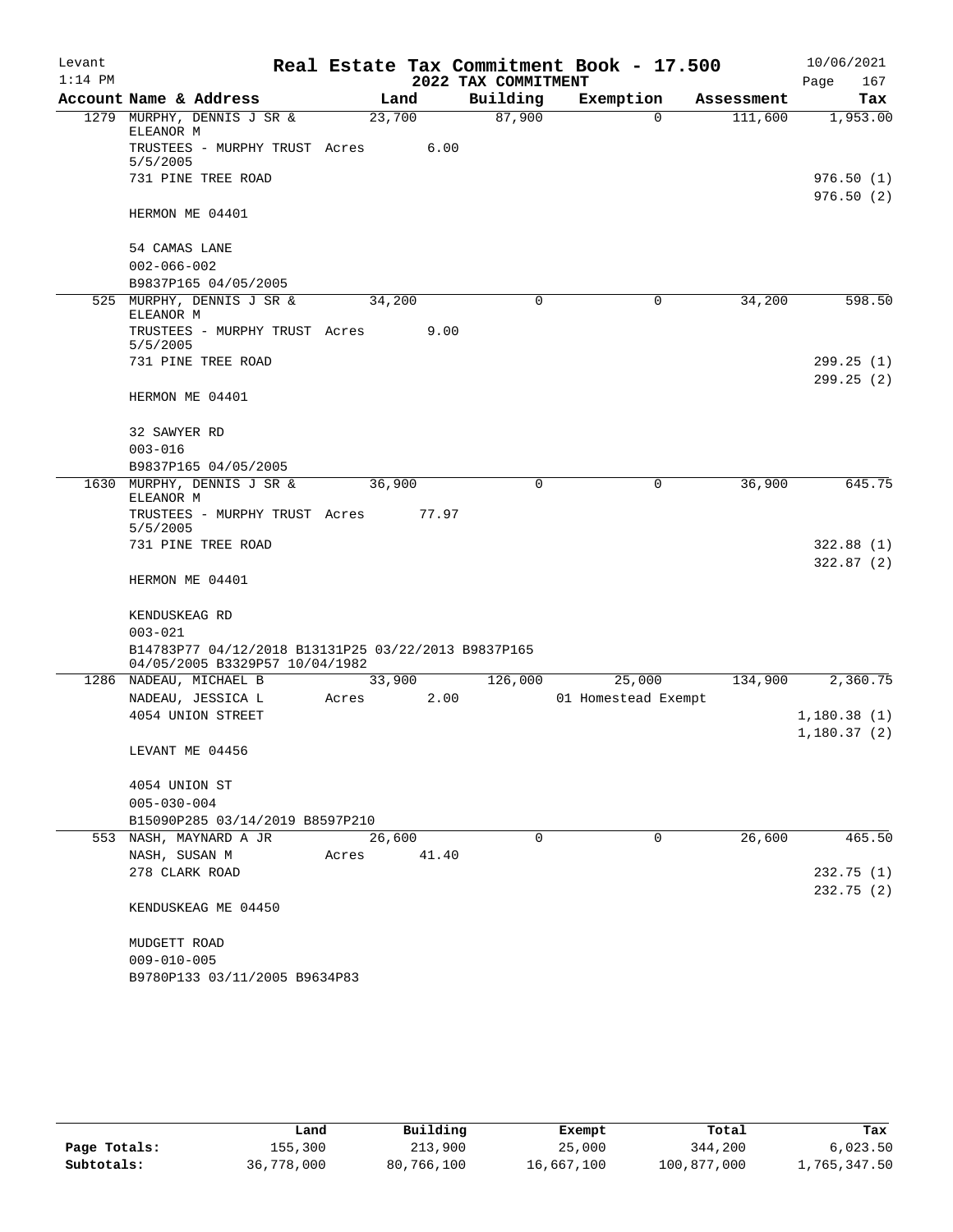| Levant<br>$1:14$ PM |                                            |        |       | 2022 TAX COMMITMENT | Real Estate Tax Commitment Book - 17.500 |            | 10/06/2021<br>168<br>Page    |
|---------------------|--------------------------------------------|--------|-------|---------------------|------------------------------------------|------------|------------------------------|
|                     | Account Name & Address                     |        | Land  | Building            | Exemption                                | Assessment | Tax                          |
|                     | 611 NASON, DEBRA                           | 36,500 |       | 113,500             | 25,000                                   | 125,000    | 2,187.50                     |
|                     | NASON, CHRISTOPHER JT                      | Acres  | 1.00  |                     | 01 Homestead Exempt                      |            |                              |
|                     | 78 BLACKSTREAM DRIVE                       |        |       |                     |                                          |            | 1,093.75(1)                  |
|                     |                                            |        |       |                     |                                          |            | 1,093.75(2)                  |
|                     | LEVANT Maine 04456                         |        |       |                     |                                          |            |                              |
|                     |                                            |        |       |                     |                                          |            |                              |
|                     | 78 BLACKSTREAM DR                          |        |       |                     |                                          |            |                              |
|                     | $003 - 026 - 052$                          |        |       |                     |                                          |            |                              |
|                     | B9643P118 11/23/2004                       |        |       |                     |                                          |            |                              |
|                     | 548 NASON, TIMOTHY A                       | 31,300 |       | 125,100             | $\mathbf 0$                              | 156,400    | 2,737.00                     |
|                     | NASON, LINDSAY A JT                        | Acres  | 2.00  |                     |                                          |            |                              |
|                     | 424 MUDGETT RD                             |        |       |                     |                                          |            | 1,368.50(1)                  |
|                     |                                            |        |       |                     |                                          |            | 1,368.50(2)                  |
|                     | LEVANT ME 04456                            |        |       |                     |                                          |            |                              |
|                     |                                            |        |       |                     |                                          |            |                              |
|                     | 424 MUDGETT RD                             |        |       |                     |                                          |            |                              |
|                     | $010 - 002 - 006$                          |        |       |                     |                                          |            |                              |
|                     | B13588P135 07/11/2014<br>1383 NEAL, CHAD E | 35,000 |       | 157,500             | 25,000                                   | 167,500    | 2,931.25                     |
|                     | 127 STETSON RD WEST                        | Acres  | 3.34  |                     | 01 Homestead Exempt                      |            |                              |
|                     |                                            |        |       |                     |                                          |            | 1,465.63(1)                  |
|                     | LEVANT ME 04456                            |        |       |                     |                                          |            | 1,465.62(2)                  |
|                     |                                            |        |       |                     |                                          |            |                              |
|                     |                                            |        |       |                     |                                          |            |                              |
|                     | 127 STETSON RD WEST                        |        |       |                     |                                          |            |                              |
|                     | $007 - 034 - 004$                          |        |       |                     |                                          |            |                              |
|                     | B13497P262 03/25/2014                      |        |       |                     |                                          |            |                              |
|                     | 500 NELSON, HANNAH M                       | 36,800 |       | 110,100             | 25,000                                   | 121,900    | 2,133.25                     |
|                     | 57 SUNNY ACRES DR                          | Acres  | 1.42  |                     | 01 Homestead Exempt                      |            |                              |
|                     |                                            |        |       |                     |                                          |            | 1,066.63(1)                  |
|                     | LEVANT ME 04456 3001                       |        |       |                     |                                          |            | 1,066.62(2)                  |
|                     |                                            |        |       |                     |                                          |            |                              |
|                     |                                            |        |       |                     |                                          |            |                              |
|                     | 57 SUNNY ACRES DR                          |        |       |                     |                                          |            |                              |
|                     | $003 - 033 - 009$                          |        |       |                     |                                          |            |                              |
|                     | B14006P127 11/09/2015                      |        |       |                     |                                          |            |                              |
|                     | 751 NELSON, THOMAS R                       | 50,900 |       | 225,000             | 25,000                                   | 250,900    | 4,390.75                     |
|                     | NELSON, TAMMY L JT                         | Acres  | 30.00 |                     | 01 Homestead Exempt                      |            |                              |
|                     | 351 AVENUE RD                              |        |       |                     |                                          |            | 2,195.38(1)<br>2, 195.37 (2) |
|                     | LEVANT ME 04456                            |        |       |                     |                                          |            |                              |
|                     |                                            |        |       |                     |                                          |            |                              |
|                     | 351 AVENUE RD                              |        |       |                     |                                          |            |                              |
|                     | $007 - 059$                                |        |       |                     |                                          |            |                              |
|                     | B5712P129 09/02/1994                       |        |       |                     |                                          |            |                              |
|                     | 649 NICHOLSON, STEPHEN N                   | 33,000 |       | 61,600              | 25,000                                   | 69,600     | 1,218.00                     |
|                     | NICHOLSON, KIM A                           | Acres  | 1.00  |                     | 01 Homestead Exempt                      |            |                              |
|                     | 32 STETSON RD EAST                         |        |       |                     |                                          |            | 609.00(1)                    |
|                     |                                            |        |       |                     |                                          |            | 609.00(2)                    |
|                     | LEVANT ME 04456 9726                       |        |       |                     |                                          |            |                              |
|                     |                                            |        |       |                     |                                          |            |                              |
|                     | 32 STETSON RD EAST                         |        |       |                     |                                          |            |                              |
|                     | $008 - 014 - 001$                          |        |       |                     |                                          |            |                              |
|                     | B13686P156 10/27/2014                      |        |       |                     |                                          |            |                              |
|                     |                                            |        |       |                     |                                          |            |                              |
|                     |                                            |        |       |                     |                                          |            |                              |

|              | Land       | Building   | Exempt     | Total       | Tax          |
|--------------|------------|------------|------------|-------------|--------------|
| Page Totals: | 223,500    | 792,800    | 125,000    | 891,300     | 15,597.75    |
| Subtotals:   | 37,001,500 | 81,558,900 | 16,792,100 | 101,768,300 | 1,780,945.25 |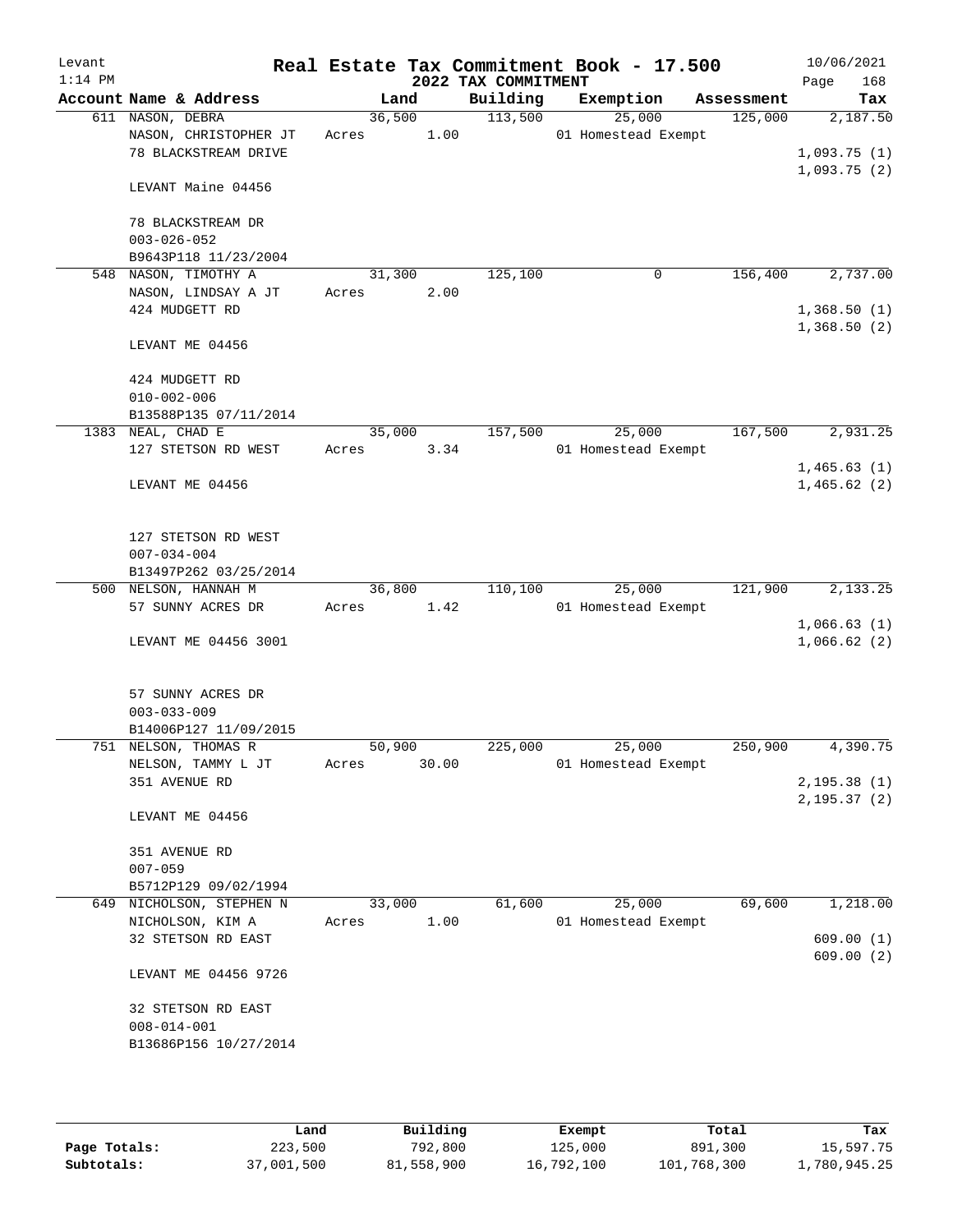| Levant<br>$1:14$ PM |                                                                |       |                 | 2022 TAX COMMITMENT | Real Estate Tax Commitment Book - 17.500 |            | 10/06/2021<br>Page<br>169     |
|---------------------|----------------------------------------------------------------|-------|-----------------|---------------------|------------------------------------------|------------|-------------------------------|
|                     | Account Name & Address                                         |       | Land            | Building            | Exemption                                | Assessment | Tax                           |
|                     | 258 NICKERSON, NANCY M                                         |       | 3,200           | $\mathbf 0$         | $\Omega$                                 | 3,200      | 56.00                         |
|                     | 242 AVENUE ROAD                                                | Acres | 25.00           |                     |                                          |            | 28.00(1)                      |
|                     | LEVANT ME 04456                                                |       |                 |                     |                                          |            | 28.00(2)                      |
|                     | FRENCH RD<br>(OFF)<br>$007 - 013$                              |       |                 |                     |                                          |            |                               |
|                     | B6380P30                                                       |       |                 |                     |                                          |            |                               |
|                     | 250 NICKERSON, NANCY M<br>242 AVENUE ROAD                      | Acres | 62,300<br>93.48 | 235,400             | 25,000<br>01 Homestead Exempt            | 272,700    | 4,772.25                      |
|                     | LEVANT ME 04456                                                |       |                 |                     |                                          |            | 2,386.13(1)<br>2,386.12(2)    |
|                     | 242 AVENUE RD<br>$007 - 046$<br>B13564P86 06/13/2014 B5856P282 |       |                 |                     |                                          |            |                               |
|                     | 934 NOYES, DANIELLE M                                          |       | 33,000          | 55,900              | 25,000                                   | 63,900     | 1,118.25                      |
|                     | 139 STETSON ROAD WEST                                          | Acres | 1.02            |                     | 01 Homestead Exempt                      |            |                               |
|                     | LEVANT ME 04456                                                |       |                 |                     |                                          |            | 559.13(1)<br>559.12(2)        |
|                     | 139 STETSON RD WEST<br>$007 - 034 - 001$                       |       |                 |                     |                                          |            |                               |
|                     | B15285P197 09/19/2019                                          |       |                 |                     |                                          |            |                               |
|                     | 555 NOYES, LAWRENCE W II                                       |       | 33,100          | 134,900             | 25,000                                   | 143,000    | 2,502.50                      |
|                     | PO BOX 48                                                      | Acres | 1.06            |                     | 01 Homestead Exempt                      |            |                               |
|                     | LEVANT ME 04456                                                |       |                 |                     |                                          |            | 1, 251.25(1)<br>1, 251.25 (2) |
|                     | 280 AVENUE RD<br>$007 - 058 - 001$<br>B13539P320 05/23/2014    |       |                 |                     |                                          |            |                               |
|                     | 226 NOYES, MICHAEL C                                           |       | 35,300          | 48,100              | 0                                        | 83,400     | 1,459.50                      |
|                     | NOYES, LORI A JT                                               | Acres | 3.75            |                     |                                          |            |                               |
|                     | 30 NOYES LANE                                                  |       |                 |                     |                                          |            | 729.75(1)                     |
|                     | LEVANT ME 04456                                                |       |                 |                     |                                          |            | 729.75 (2)                    |
|                     | 30 NOYES LANE<br>$002 - 039 - 001$                             |       |                 |                     |                                          |            |                               |
|                     | B6438P333                                                      |       |                 |                     |                                          |            |                               |
|                     | 227 NOYES, MICHAEL C                                           |       | 47,900          | 181,300             | 25,000                                   | 204,200    | 3,573.50                      |
|                     | NOYES, LORI A JT                                               | Acres | 71.00           |                     | 01 Homestead Exempt                      |            |                               |
|                     | 40 NOYES LANE                                                  |       |                 |                     |                                          |            | 1,786.75(1)<br>1,786.75(2)    |
|                     | LEVANT ME 04456                                                |       |                 |                     |                                          |            |                               |
|                     | 40 NOYES LANE                                                  |       |                 |                     |                                          |            |                               |
|                     | $002 - 039$                                                    |       |                 |                     |                                          |            |                               |
|                     | B6438P333                                                      |       |                 |                     |                                          |            |                               |
|                     |                                                                |       |                 |                     |                                          |            |                               |

|              | Land         | Building   | Exempt     | Total       | Tax          |
|--------------|--------------|------------|------------|-------------|--------------|
| Page Totals: | 214,800      | 655,600    | 100,000    | 770,400     | 13,482.00    |
| Subtotals:   | 37, 216, 300 | 82,214,500 | 16,892,100 | 102,538,700 | 1,794,427.25 |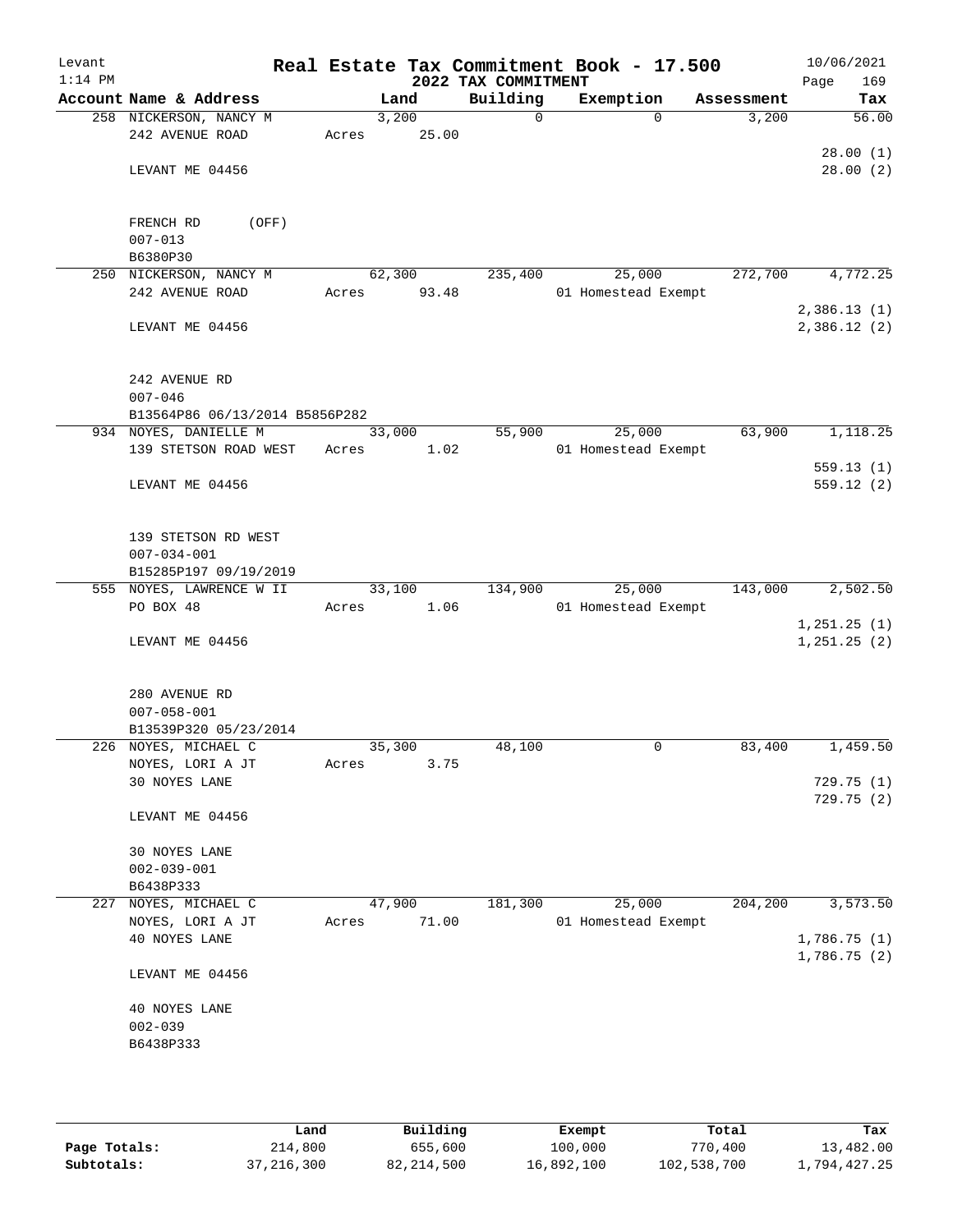| Levant<br>$1:14$ PM |                                                 |                 |       | 2022 TAX COMMITMENT | Real Estate Tax Commitment Book - 17.500 |            | 10/06/2021<br>170<br>Page |
|---------------------|-------------------------------------------------|-----------------|-------|---------------------|------------------------------------------|------------|---------------------------|
|                     | Account Name & Address                          | Land            |       | Building            | Exemption                                | Assessment | Tax                       |
|                     | 126 NUTTALL, DONALD R JR                        | 26,000          |       | 65,600              | 31,000                                   | 60,600     | 1,060.50                  |
|                     | PO BOX 58                                       | Acres           | 1.30  |                     | 12 WW2+ Veteran Res                      |            |                           |
|                     |                                                 |                 |       |                     | 01 Homestead Exempt                      |            | 530.25(1)                 |
|                     | LEVANT ME 04456 0058                            |                 |       |                     |                                          |            | 530.25(2)                 |
|                     |                                                 |                 |       |                     |                                          |            |                           |
|                     |                                                 |                 |       |                     |                                          |            |                           |
|                     | 3491 UNION ST                                   |                 |       |                     |                                          |            |                           |
|                     | $011 - 040$                                     |                 |       |                     |                                          |            |                           |
|                     | B6448P329                                       |                 |       |                     |                                          |            |                           |
| 927                 | NYE, BOBBIE                                     |                 | 0     | 9,200               | 9,200                                    |            | 0.00<br>0                 |
|                     | 145 STETSON RD WEST                             |                 |       |                     | 01 Homestead Exempt                      |            |                           |
|                     |                                                 |                 |       |                     |                                          |            |                           |
|                     | LEVANT ME 04456                                 |                 |       |                     |                                          |            |                           |
|                     |                                                 |                 |       |                     |                                          |            |                           |
|                     | 145 STETSON RD WEST                             |                 |       |                     |                                          |            |                           |
|                     | $007 - 034 - B01$                               |                 |       |                     |                                          |            |                           |
|                     | 584 OAKES, NICKOLAS A                           | 35,400          |       | 62,500              | 0                                        | 97,900     | 1,713.25                  |
|                     | LANDRY, SAMANTHA                                | Acres           | 2.70  |                     |                                          |            |                           |
|                     | 112 LAKE ROAD                                   |                 |       |                     |                                          |            | 856.63(1)                 |
|                     |                                                 |                 |       |                     |                                          |            | 856.62 (2)                |
|                     | LEVANT ME 04456                                 |                 |       |                     |                                          |            |                           |
|                     |                                                 |                 |       |                     |                                          |            |                           |
|                     | 112 LAKE RD                                     |                 |       |                     |                                          |            |                           |
|                     | $003 - 046$                                     |                 |       |                     |                                          |            |                           |
|                     | B15998P276 04/28/2021                           |                 |       |                     |                                          |            |                           |
|                     | 559 OAKES, OWEN B                               | 33,200          |       | 152,000             | 25,000                                   | 160,200    | 2,803.50                  |
|                     | OAKES, NANCY A                                  | Acres           | 1.25  |                     | 01 Homestead Exempt                      |            |                           |
|                     | 68 GRIFFIN RD                                   |                 |       |                     |                                          |            | 1,401.75(1)               |
|                     |                                                 |                 |       |                     |                                          |            | 1,401.75(2)               |
|                     | LEVANT ME 04456 9744                            |                 |       |                     |                                          |            |                           |
|                     |                                                 |                 |       |                     |                                          |            |                           |
|                     | 68 GRIFFIN RD                                   |                 |       |                     |                                          |            |                           |
|                     | $002 - 047 - 001$                               |                 |       |                     |                                          |            |                           |
|                     | B3640P20                                        |                 |       | 0                   | 0                                        | 17,300     | 302.75                    |
|                     | 560 OAKMAN, WALTER JASON<br>14 LEVENSELLAR ROAD | 17,300<br>Acres | 25.00 |                     |                                          |            |                           |
|                     |                                                 |                 |       |                     |                                          |            | 151.38 (1)                |
|                     | EDDINGTON ME 04428                              |                 |       |                     |                                          |            | 151.37(2)                 |
|                     |                                                 |                 |       |                     |                                          |            |                           |
|                     |                                                 |                 |       |                     |                                          |            |                           |
|                     | MILLIKEN RD                                     |                 |       |                     |                                          |            |                           |
|                     | $010 - 017$                                     |                 |       |                     |                                          |            |                           |
|                     | B3467P317                                       |                 |       |                     |                                          |            |                           |
|                     | 1376 OGDEN, JAMES K                             | 33,900          |       | 129,800             | 25,000                                   | 138,700    | 2,427.25                  |
|                     | OGDEN, ROBIN L JT                               | Acres           | 2.07  |                     | 01 Homestead Exempt                      |            |                           |
|                     | 528 AVENUE RD                                   |                 |       |                     |                                          |            | 1, 213.63(1)              |
|                     |                                                 |                 |       |                     |                                          |            | 1, 213.62(2)              |
|                     | LEVANT ME 04456                                 |                 |       |                     |                                          |            |                           |
|                     |                                                 |                 |       |                     |                                          |            |                           |
|                     | 528 AVENUE RD                                   |                 |       |                     |                                          |            |                           |
|                     | $009 - 004 - 003$                               |                 |       |                     |                                          |            |                           |
|                     | B12072P68 02/02/2010 B11942P261 08/31/2009      |                 |       |                     |                                          |            |                           |
|                     |                                                 |                 |       |                     |                                          |            |                           |
|                     |                                                 |                 |       |                     |                                          |            |                           |

|              | Land         | Building   | Exempt     | Total       | Tax          |
|--------------|--------------|------------|------------|-------------|--------------|
| Page Totals: | 145,800      | 419,100    | 90,200     | 474,700     | 8,307.25     |
| Subtotals:   | 37, 362, 100 | 82,633,600 | 16,982,300 | 103,013,400 | 1,802,734.50 |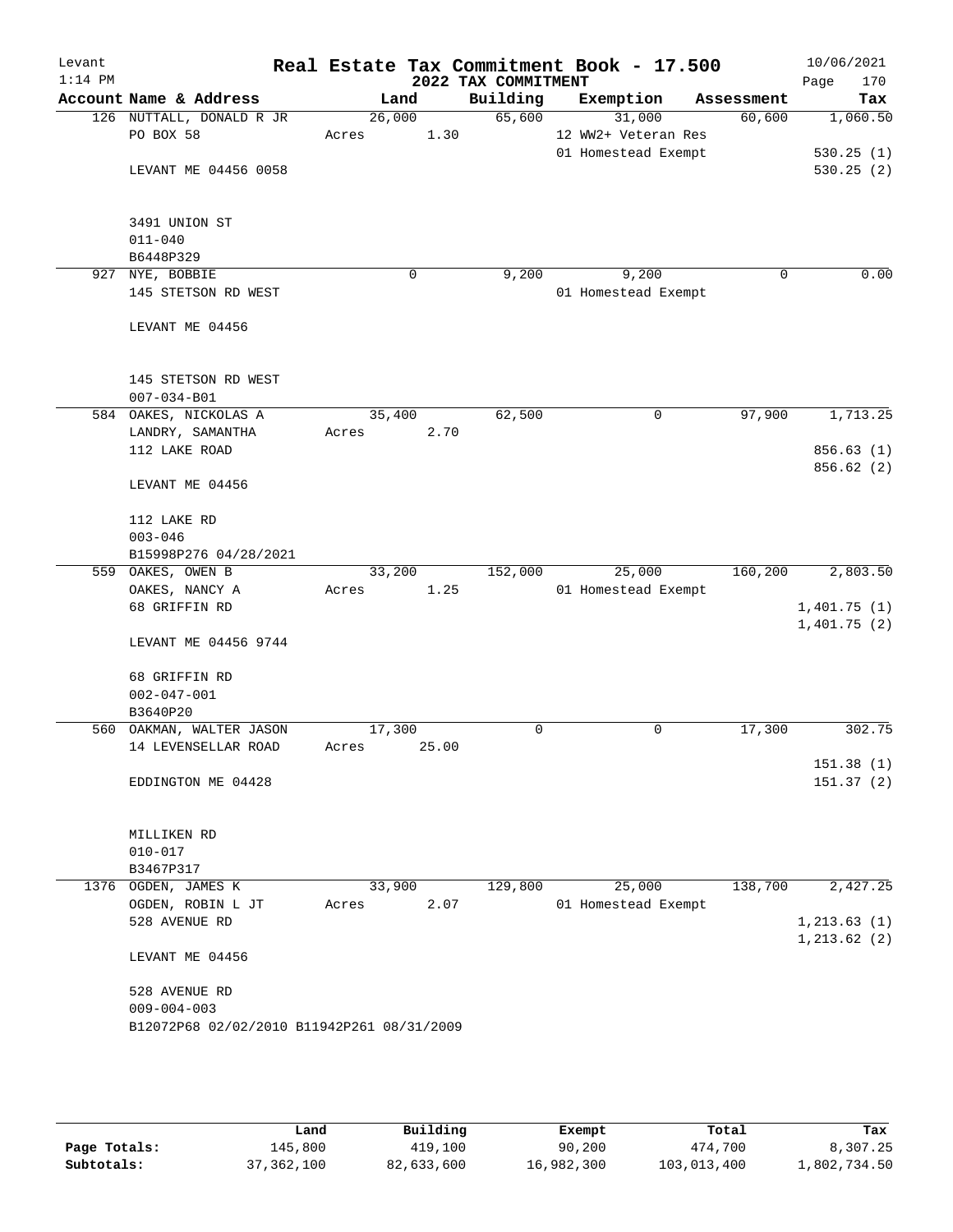| Levant    |                                                                            |       |                |                                 | Real Estate Tax Commitment Book - 17.500 |            | 10/06/2021             |
|-----------|----------------------------------------------------------------------------|-------|----------------|---------------------------------|------------------------------------------|------------|------------------------|
| $1:14$ PM | Account Name & Address                                                     |       | Land           | 2022 TAX COMMITMENT<br>Building | Exemption                                | Assessment | 171<br>Page<br>Tax     |
|           | 171 OLIVER, E JEAN                                                         |       | 48,200         | 97,200                          | 25,000                                   | 120,400    | 2,107.00               |
|           | PO BOX 21                                                                  | Acres | 16.30          |                                 | 01 Homestead Exempt                      |            |                        |
|           |                                                                            |       |                |                                 |                                          |            | 1,053.50(1)            |
|           | LEVANT ME 04456                                                            |       |                |                                 |                                          |            | 1,053.50(2)            |
|           |                                                                            |       |                |                                 |                                          |            |                        |
|           |                                                                            |       |                |                                 |                                          |            |                        |
|           | 135 LAKE RD                                                                |       |                |                                 |                                          |            |                        |
|           | $003 - 048$                                                                |       |                |                                 |                                          |            |                        |
|           | B14780P57 04/09/2018 B14876P66 07/18/2018<br>831 OLIVER, ELEANOR JEAN      |       | 28,300         | $\Omega$                        | 0                                        | 28,300     | 495.25                 |
|           | PO BOX 21                                                                  | Acres | 7.80           |                                 |                                          |            |                        |
|           |                                                                            |       |                |                                 |                                          |            | 247.63(1)              |
|           | LEVANT ME 04456 0021                                                       |       |                |                                 |                                          |            | 247.62 (2)             |
|           |                                                                            |       |                |                                 |                                          |            |                        |
|           |                                                                            |       |                |                                 |                                          |            |                        |
|           | 3948 UNION ST                                                              |       |                |                                 |                                          |            |                        |
|           | $005 - 041 - 004$                                                          |       |                |                                 |                                          |            |                        |
|           | B5684P283                                                                  |       |                |                                 |                                          |            |                        |
|           | 832 OLIVER, ELEANOR JEAN<br>PO BOX 21                                      | Acres | 33,900<br>2.10 | 125,000                         | 0                                        | 158,900    | 2,780.75               |
|           |                                                                            |       |                |                                 |                                          |            | 1,390.38(1)            |
|           | LEVANT ME 04456 0021                                                       |       |                |                                 |                                          |            | 1,390.37(2)            |
|           |                                                                            |       |                |                                 |                                          |            |                        |
|           |                                                                            |       |                |                                 |                                          |            |                        |
|           | 3942 UNION ST                                                              |       |                |                                 |                                          |            |                        |
|           | $005 - 041 - 003$                                                          |       |                |                                 |                                          |            |                        |
|           | B5684P283                                                                  |       |                |                                 |                                          |            |                        |
|           | 1389 OLMSTEAD, ADAM H                                                      |       | 33,000         | 95,000                          | 25,000                                   | 103,000    | 1,802.50               |
|           | 146 AVENUE RD                                                              | Acres | 1.00           |                                 | 01 Homestead Exempt                      |            |                        |
|           | LEVANT ME 04456                                                            |       |                |                                 |                                          |            | 901.25(1)<br>901.25(2) |
|           |                                                                            |       |                |                                 |                                          |            |                        |
|           |                                                                            |       |                |                                 |                                          |            |                        |
|           | 146 AVENUE RD                                                              |       |                |                                 |                                          |            |                        |
|           | $007 - 076$                                                                |       |                |                                 |                                          |            |                        |
|           | B13495P297 03/31/2014                                                      |       |                |                                 |                                          |            |                        |
|           | 1468 ORCHARD MARINE SERVICES                                               |       | 66,200         | $\mathbf 0$                     | 0                                        | 66,200     | 1,158.50               |
|           | 3876 UNION STREET                                                          | Acres | 96.49          |                                 |                                          |            |                        |
|           | LEVANT ME 04456                                                            |       |                |                                 |                                          |            | 579.25(1)<br>579.25(2) |
|           |                                                                            |       |                |                                 |                                          |            |                        |
|           |                                                                            |       |                |                                 |                                          |            |                        |
|           | NEWCOMB LANE                                                               |       |                |                                 |                                          |            |                        |
|           | $003 - 001 - 001$                                                          |       |                |                                 |                                          |            |                        |
|           | B16001P220 04/30/2021 B15227P301 07/31/2019                                |       |                |                                 |                                          |            |                        |
|           | B15227P288 07/31/2019 B11188P90 10/25/2007<br>1744 ORCHARD MARINE SERVICES |       | 60,600         | $\Omega$                        | $\Omega$                                 | 60,600     | 1,060.50               |
|           | 3876 UNION STREET                                                          | Acres | 52.63          |                                 |                                          |            |                        |
|           |                                                                            |       |                |                                 |                                          |            | 530.25(1)              |
|           | LEVANT ME 04456                                                            |       |                |                                 |                                          |            | 530.25(2)              |
|           |                                                                            |       |                |                                 |                                          |            |                        |
|           |                                                                            |       |                |                                 |                                          |            |                        |
|           | SAWYER ROAD (OFF)                                                          |       |                |                                 |                                          |            |                        |
|           | $006 - 002 - 003$                                                          |       |                |                                 |                                          |            |                        |
|           | B16001P220 04/30/2021 B15493P35 04/13/2020                                 |       |                |                                 |                                          |            |                        |
|           |                                                                            |       |                |                                 |                                          |            |                        |
|           |                                                                            |       |                |                                 |                                          |            |                        |
|           |                                                                            |       |                |                                 |                                          |            |                        |

|              | Land       | Building   | Exempt     | Total       | Tax          |
|--------------|------------|------------|------------|-------------|--------------|
| Page Totals: | 270,200    | 317,200    | 50,000     | 537,400     | 9,404.50     |
| Subtotals:   | 37,632,300 | 82,950,800 | 17,032,300 | 103,550,800 | 1,812,139.00 |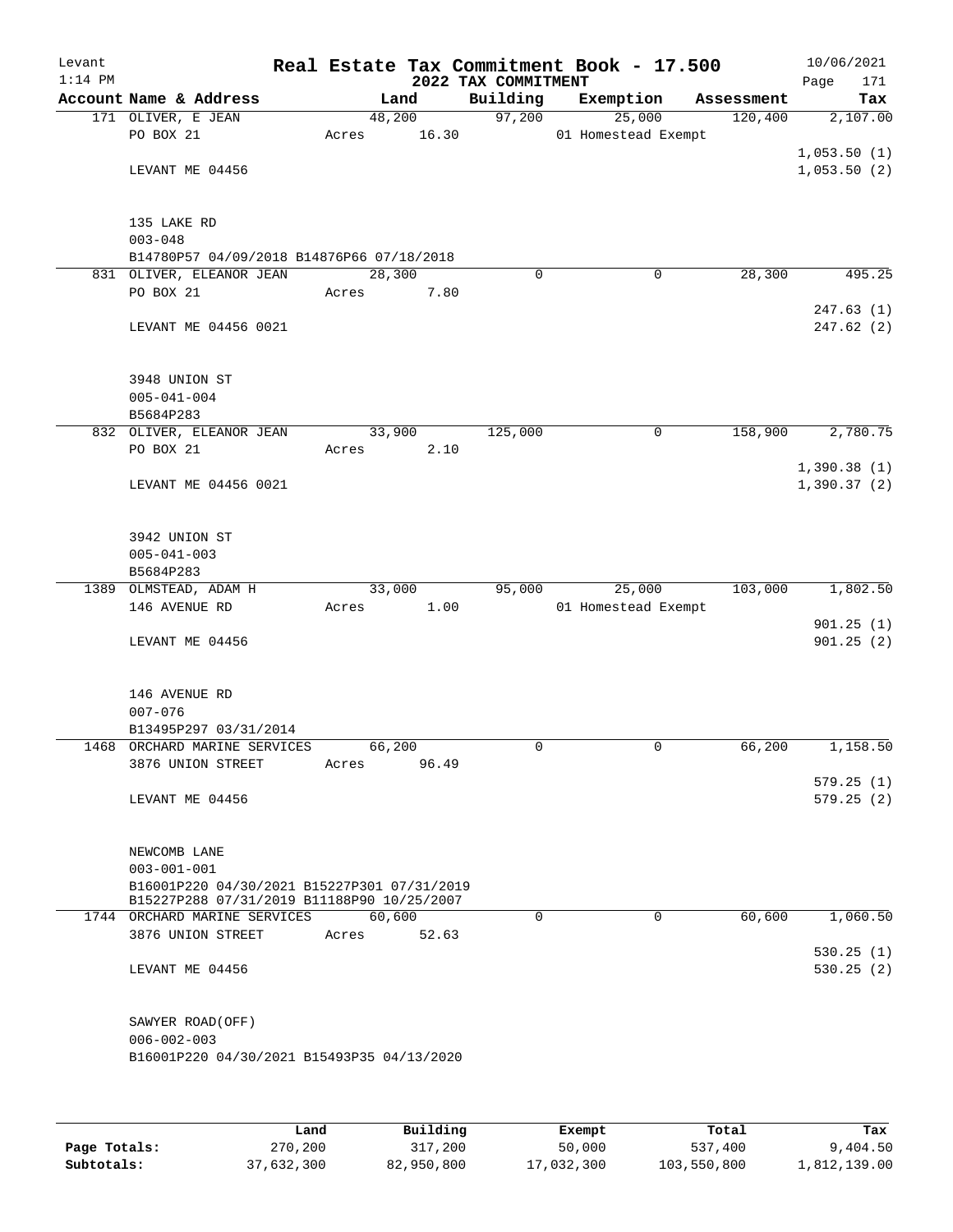| Levant                     |                                                                                            |                 |                       |                                 | Real Estate Tax Commitment Book - 17.500 |                        | 10/06/2021                 |
|----------------------------|--------------------------------------------------------------------------------------------|-----------------|-----------------------|---------------------------------|------------------------------------------|------------------------|----------------------------|
| $1:14$ PM                  | Account Name & Address                                                                     |                 | Land                  | 2022 TAX COMMITMENT<br>Building | Exemption                                | Assessment             | Page<br>172<br>Tax         |
|                            | 1559 ORCHARD MARINE SERVICES                                                               | 113,700         |                       | 7,000                           |                                          | 120,700<br>$\mathbf 0$ | 2,112.25                   |
|                            | INC                                                                                        |                 |                       |                                 |                                          |                        |                            |
|                            | 3876 UNION ST                                                                              | Acres           | 120.00                |                                 |                                          |                        | 1,056.13(1)                |
|                            | LEVANT ME 04456 0012                                                                       |                 |                       |                                 |                                          |                        | 1,056.12(2)                |
|                            |                                                                                            |                 |                       |                                 |                                          |                        |                            |
|                            | BEMIS LANE                                                                                 |                 |                       |                                 |                                          |                        |                            |
|                            | $006 - 001$                                                                                |                 |                       |                                 |                                          |                        |                            |
|                            | B16001P220 04/30/2021 B14069P229 02/02/2016<br>B11805P279 06/11/2009                       |                 |                       |                                 |                                          |                        |                            |
|                            | 1491 OSBORNE, TOBY J                                                                       |                 | 33,100                | 110,200                         | 25,000                                   | 118,300                | 2,070.25                   |
|                            | OSBORNE, CHERYL L JT                                                                       | Acres           | 1.08                  |                                 | 01 Homestead Exempt                      |                        |                            |
|                            | PO BOX 146                                                                                 |                 |                       |                                 |                                          |                        | 1,035.13(1)<br>1,035.12(2) |
|                            | LEVANT ME 04456                                                                            |                 |                       |                                 |                                          |                        |                            |
|                            | 3 SYLVAN LANE                                                                              |                 |                       |                                 |                                          |                        |                            |
|                            | $003 - 034 - 004$                                                                          |                 |                       |                                 |                                          |                        |                            |
|                            | B11464P158 07/15/2008 B11449P111 06/30/2008<br>B11449P110 06/27/2008 B11075P221 07/26/2007 |                 |                       |                                 |                                          |                        |                            |
|                            | 1658 OSBORNE, TOBY J                                                                       | 31,500          |                       | 0                               |                                          | 31,500<br>0            | 551.25                     |
|                            | OSBORNE, CHERYL L JT                                                                       | Acres           | 13.08                 |                                 |                                          |                        |                            |
|                            | PO BOX 146                                                                                 |                 |                       |                                 |                                          |                        | 275.63(1)                  |
|                            | LEVANT ME 04456                                                                            |                 |                       |                                 |                                          |                        | 275.62(2)                  |
|                            | SYLVAN LANE                                                                                |                 |                       |                                 |                                          |                        |                            |
|                            | $003 - 034 - 005 - 00B$                                                                    |                 |                       |                                 |                                          |                        |                            |
|                            | B15936P67 03/16/2021                                                                       |                 |                       |                                 |                                          |                        |                            |
| 1560                       | OSNOE, KEVIN R                                                                             |                 | 37,300                | 74,400                          |                                          | 111,700<br>0           | 1,954.75                   |
|                            | OSNOE, LINDA M JT<br>PO BOX 123                                                            | Acres           | 6.05                  |                                 |                                          |                        |                            |
|                            |                                                                                            |                 |                       |                                 |                                          |                        | 977.38 (1)<br>977.37 (2)   |
|                            | LEVANT ME 04456                                                                            |                 |                       |                                 |                                          |                        |                            |
|                            | 32 CAMAS LANE                                                                              |                 |                       |                                 |                                          |                        |                            |
|                            | $002 - 066 - 003$                                                                          |                 |                       |                                 |                                          |                        |                            |
|                            | B12896P207 07/24/2012                                                                      |                 |                       |                                 |                                          |                        |                            |
|                            | 1709 OUELLETTE, KAYLEE E<br>KIVLER, KYLE J<br>JТ                                           | 37,000<br>Acres | 18.00                 | 0                               |                                          | 37,000<br>0            | 647.50                     |
|                            | 495 LAKE ROAD                                                                              |                 |                       |                                 |                                          |                        | 323.75(1)                  |
|                            |                                                                                            |                 |                       |                                 |                                          |                        | 323.75(2)                  |
|                            | LEVANT ME 04456                                                                            |                 |                       |                                 |                                          |                        |                            |
|                            | 31 NEWCOMB LN                                                                              |                 |                       |                                 |                                          |                        |                            |
|                            | $003 - 001 - 001 - 002$                                                                    |                 |                       |                                 |                                          |                        |                            |
|                            | B15571P262 06/18/2020 B14825P177 05/30/2018                                                |                 |                       |                                 |                                          |                        |                            |
|                            | 1316 OVERLOCK, DENNIS                                                                      | 40,100          |                       | 45,500                          |                                          | 85,600<br>0            | 1,498.00                   |
|                            | MAKI, DEBRA<br>28 MT PLEASANT RD                                                           | Acres           | 15.00                 |                                 |                                          |                        | 749.00(1)                  |
|                            |                                                                                            |                 |                       |                                 |                                          |                        | 749.00(2)                  |
|                            | LEVANT ME 04456                                                                            |                 |                       |                                 |                                          |                        |                            |
|                            | 15 THIBEAU LANE                                                                            |                 |                       |                                 |                                          |                        |                            |
|                            | $001 - 025 - 009$                                                                          |                 |                       |                                 |                                          |                        |                            |
|                            | B9196P253                                                                                  |                 |                       |                                 |                                          |                        |                            |
|                            |                                                                                            |                 |                       |                                 |                                          |                        |                            |
|                            | Land                                                                                       |                 | Building              |                                 | Exempt                                   | Total                  | Tax                        |
| Page Totals:<br>Subtotals: | 292,700<br>37,925,000                                                                      |                 | 237,100<br>83,187,900 |                                 | 25,000<br>17,057,300                     | 504,800<br>104,055,600 | 8,834.00<br>1,820,973.00   |
|                            |                                                                                            |                 |                       |                                 |                                          |                        |                            |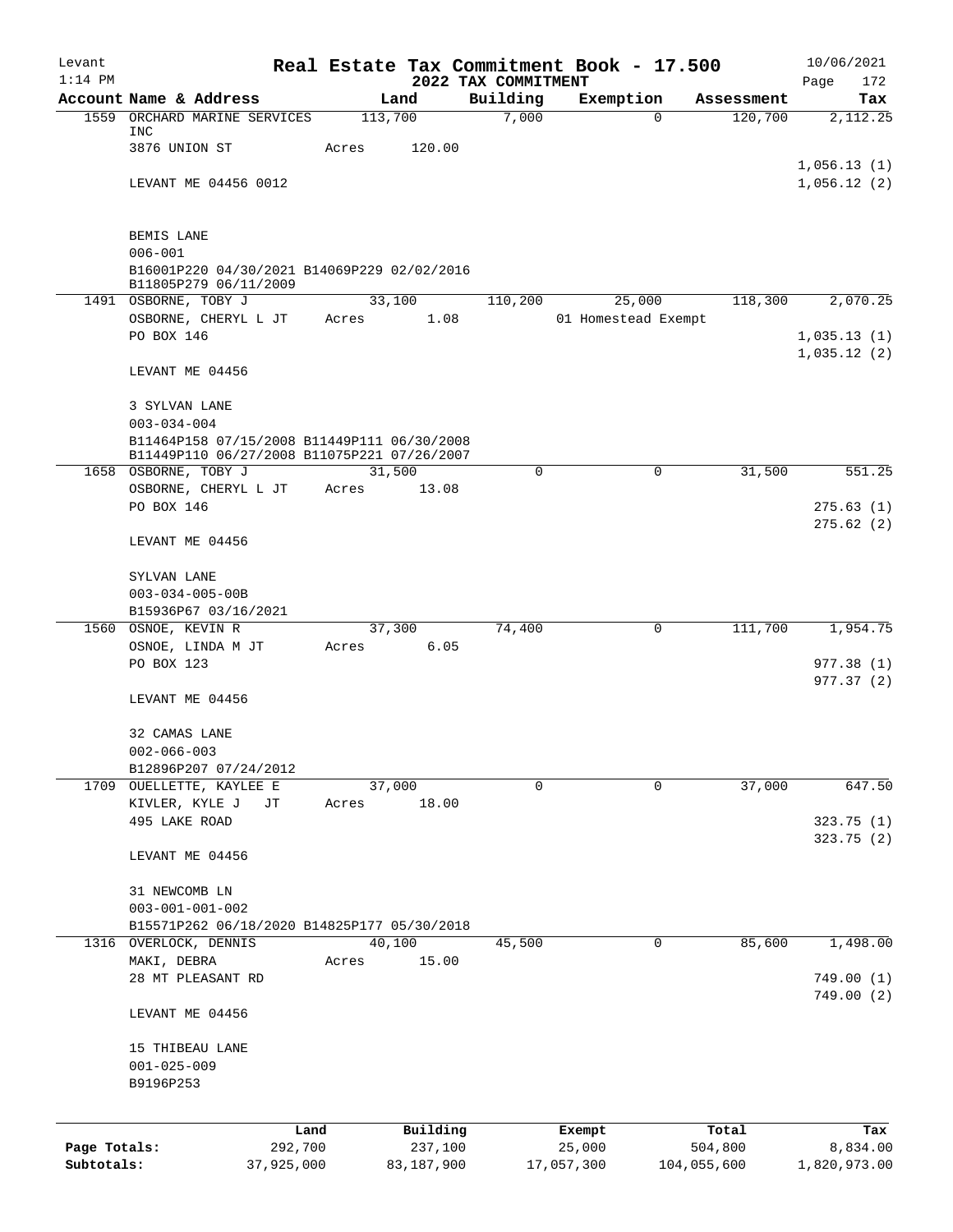| Levant<br>$1:14$ PM |                                                      |                 |          |                                 | Real Estate Tax Commitment Book - 17.500 |            | 10/06/2021             |
|---------------------|------------------------------------------------------|-----------------|----------|---------------------------------|------------------------------------------|------------|------------------------|
|                     | Account Name & Address                               | Land            |          | 2022 TAX COMMITMENT<br>Building | Exemption                                | Assessment | 173<br>Page<br>Tax     |
|                     | 1226 OVERLOCK, HELEN I                               | 32,400          |          | 23,400                          | 31,000                                   | 24,800     | 434.00                 |
|                     | OVERLOCK,                                            | Acres           | 4.30     |                                 | 01 Homestead Exempt                      |            |                        |
|                     | WENDALL(HEIRS) G TC<br>12 THIBEAU LANE               |                 |          |                                 |                                          |            |                        |
|                     |                                                      |                 |          |                                 | 12 WW2+ Veteran Res                      |            | 217.00(1)<br>217.00(2) |
|                     | LEVANT ME 04456                                      |                 |          |                                 |                                          |            |                        |
|                     |                                                      |                 |          |                                 |                                          |            |                        |
|                     | 12 THIBEAU LANE<br>$001 - 025 - 007$                 |                 |          |                                 |                                          |            |                        |
|                     | B9196P253                                            |                 |          |                                 |                                          |            |                        |
|                     | 1098 OXLEY, JOSEPH                                   | 33,000          |          | 116,700                         | 0                                        | 149,700    | 2,619.75               |
|                     | 710 IRISH RD                                         | Acres           | 1.00     |                                 |                                          |            |                        |
|                     |                                                      |                 |          |                                 |                                          |            | 1,309.88(1)            |
|                     | LEVANT ME 04456                                      |                 |          |                                 |                                          |            | 1,309.87(2)            |
|                     |                                                      |                 |          |                                 |                                          |            |                        |
|                     | 710 IRISH RD                                         |                 |          |                                 |                                          |            |                        |
|                     | $001 - 045 - 004$                                    |                 |          |                                 |                                          |            |                        |
|                     | B10879P243 03/12/2007 B9637P165 11/17/2004           |                 |          |                                 |                                          |            |                        |
|                     | 706 PALMER, REGINALD C                               | 52,300          |          | 140,300                         | $\mathbf 0$                              | 192,600    | 3,370.50               |
|                     | DEGRANGE, NANCY R<br>3592 UNION STREET               | Acres           | 23.00    |                                 |                                          |            | 1,685.25(1)            |
|                     |                                                      |                 |          |                                 |                                          |            | 1,685.25(2)            |
|                     | LEVANT ME 04456                                      |                 |          |                                 |                                          |            |                        |
|                     |                                                      |                 |          |                                 |                                          |            |                        |
|                     | 3592 UNION ST                                        |                 |          |                                 |                                          |            |                        |
|                     | $003 - 006$                                          |                 |          |                                 |                                          |            |                        |
|                     | B15133P243 05/02/2019<br>1253 PARADISE PROPERTIES,   | 29,700          |          | 71,700                          | 0                                        | 101,400    | 1,774.50               |
|                     | LLC                                                  |                 |          |                                 |                                          |            |                        |
|                     | PO BOX 552                                           | Acres           | 1.80     |                                 |                                          |            |                        |
|                     |                                                      |                 |          |                                 |                                          |            | 887.25 (1)             |
|                     | ORONO ME 04473                                       |                 |          |                                 |                                          |            | 887.25 (2)             |
|                     |                                                      |                 |          |                                 |                                          |            |                        |
|                     | 12 BIRCHBROOK LANE                                   |                 |          |                                 |                                          |            |                        |
|                     | $003 - 026 - 009$                                    |                 |          |                                 |                                          |            |                        |
|                     | B15169P76 06/06/2019 B13982P299 10/13/2015 B7496P253 |                 |          |                                 |                                          |            |                        |
|                     | 156 PARADY, ROBIN M<br>12 FOREST HILLS DRIVE         | 33,300<br>Acres | 1.38     | 54,800                          | 0                                        | 88,100     | 1,541.75               |
|                     |                                                      |                 |          |                                 |                                          |            | 770.88 (1)             |
|                     | LEVANT ME 04456                                      |                 |          |                                 |                                          |            | 770.87(2)              |
|                     |                                                      |                 |          |                                 |                                          |            |                        |
|                     |                                                      |                 |          |                                 |                                          |            |                        |
|                     | 12 FOREST HILLS DR<br>$008 - 022 - 015$              |                 |          |                                 |                                          |            |                        |
|                     | B14652P150 10/30/2017 B9007P51                       |                 |          |                                 |                                          |            |                        |
|                     | 1521 PARENT, MICHAEL                                 | 33,000          |          | 150,100                         | 0                                        | 183,100    | 3, 204.25              |
|                     | PARENT, REBECCA JT                                   | Acres           | 1.02     |                                 |                                          |            |                        |
|                     | 15 HIGHLAND DRIVE                                    |                 |          |                                 |                                          |            | 1,602.13(1)            |
|                     |                                                      |                 |          |                                 |                                          |            | 1,602.12(2)            |
|                     | LEVANT ME 04456                                      |                 |          |                                 |                                          |            |                        |
|                     | 15 HIGHLAND DRIVE                                    |                 |          |                                 |                                          |            |                        |
|                     | $002 - 053 - 009$                                    |                 |          |                                 |                                          |            |                        |
|                     | B15134P307 05/03/2019                                |                 |          |                                 |                                          |            |                        |
|                     |                                                      |                 |          |                                 |                                          |            |                        |
|                     |                                                      |                 |          |                                 |                                          |            |                        |
|                     | Land                                                 |                 | Building |                                 | Exempt                                   | Total      | Tax                    |
| Page Totals:        | 213,700                                              |                 | 557,000  |                                 | 31,000                                   | 739,700    | 12,944.75              |

**Subtotals:** 38,138,700 83,744,900 17,088,300 104,795,300 1,833,917.75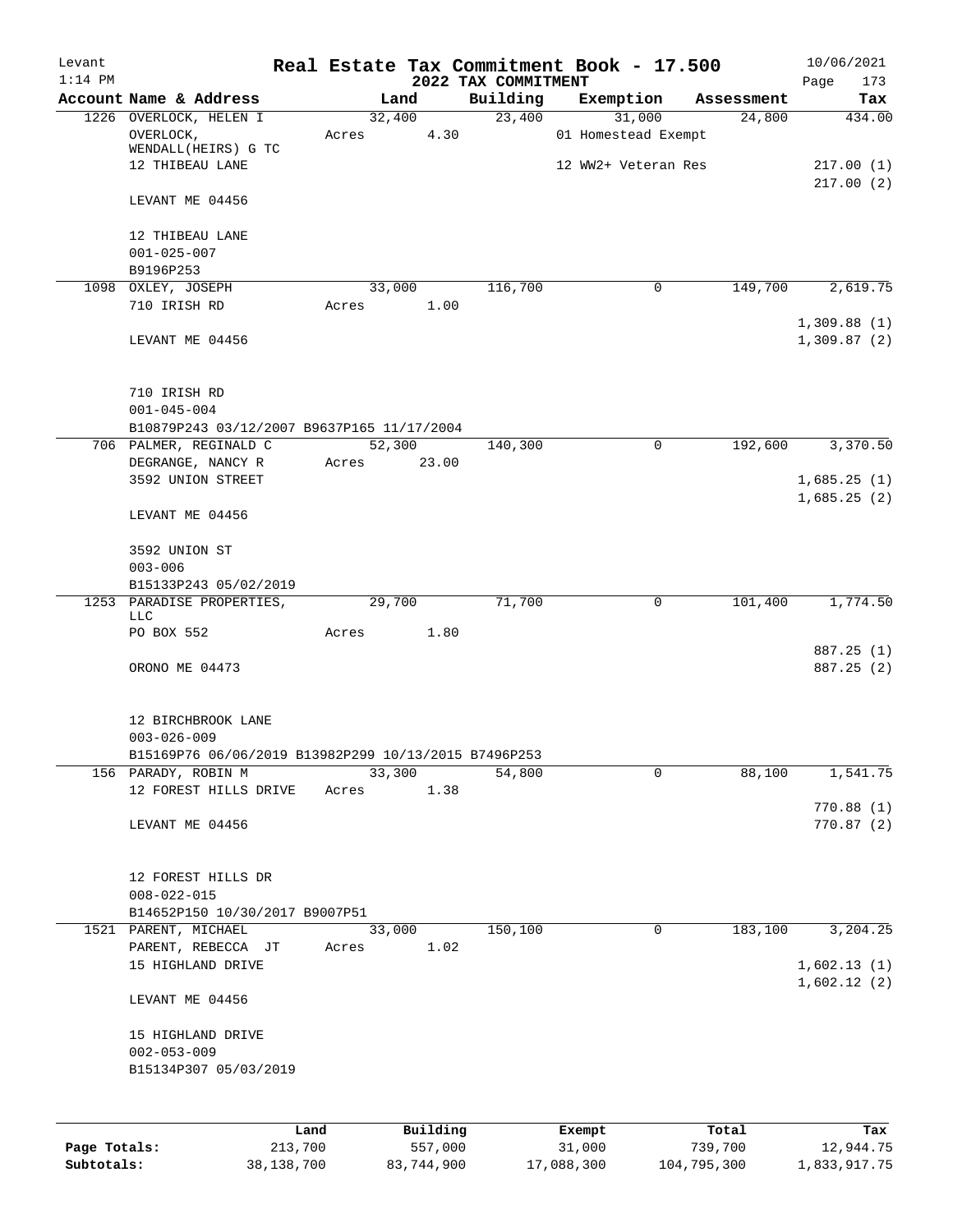| Levant<br>$1:14$ PM |                                                                     |        |      | 2022 TAX COMMITMENT | Real Estate Tax Commitment Book - 17.500 |            | 10/06/2021<br>174          |
|---------------------|---------------------------------------------------------------------|--------|------|---------------------|------------------------------------------|------------|----------------------------|
|                     | Account Name & Address                                              |        | Land | Building            | Exemption                                | Assessment | Page<br>Tax                |
|                     | 1135 PASCHAL, SAMANTHA L                                            | 33,100 |      | 36,900              | $\Omega$                                 | 70,000     | 1,225.00                   |
|                     | 60 FOREST HILLS DR                                                  | Acres  | 1.14 |                     |                                          |            |                            |
|                     |                                                                     |        |      |                     |                                          |            | 612.50(1)                  |
|                     | LEVANT ME 04456                                                     |        |      |                     |                                          |            | 612.50(2)                  |
|                     | 60 FOREST HILLS DR                                                  |        |      |                     |                                          |            |                            |
|                     | $008 - 022 - 014$                                                   |        |      |                     |                                          |            |                            |
|                     | B16165P35 08/25/2021 B14196P309 06/30/2016                          |        |      |                     |                                          |            |                            |
|                     | 203 PASCOCELLO, GENE                                                | 42,300 |      | 125,100             | 0                                        | 167,400    | 2,929.50                   |
|                     | 55 STETSON ROAD WEST                                                | Acres  | 2.03 |                     |                                          |            |                            |
|                     | LEVANT Maine 04456                                                  |        |      |                     |                                          |            | 1,464.75(1)<br>1,464.75(2) |
|                     | 55 STETSON RD WEST                                                  |        |      |                     |                                          |            |                            |
|                     | $007 - 037 - 002$                                                   |        |      |                     |                                          |            |                            |
|                     | B14469P247 04/28/2017                                               |        |      |                     |                                          |            |                            |
|                     | 236 PASTET, DARLENE                                                 | 16,300 |      | 0                   | 0                                        | 16,300     | 285.25                     |
|                     | 6 HAWKS VIEW LANE                                                   | Acres  | 7.00 |                     |                                          |            | 142.63(1)                  |
|                     | LEVANT ME 04456                                                     |        |      |                     |                                          |            | 142.62(2)                  |
|                     | DEER RIDGE LANE                                                     |        |      |                     |                                          |            |                            |
|                     | $007 - 011$                                                         |        |      |                     |                                          |            |                            |
|                     | B11746P121 11/05/2008 B11143P194 09/28/2007                         |        |      |                     |                                          |            |                            |
|                     | 1664 PATEL, KIRTIBEN J                                              | 30,500 |      | 133,100             | 0                                        | 163,600    | 2,863.00                   |
|                     | PATEL, USHABEN &<br>BHURATKUMAR B                                   | Acres  | 1.00 |                     |                                          |            |                            |
|                     | 401 PINE TREE RD                                                    |        |      |                     |                                          |            | 1,431.50(1)                |
|                     | LEVANT ME 04456                                                     |        |      |                     |                                          |            | 1,431.50(2)                |
|                     |                                                                     |        |      |                     |                                          |            |                            |
|                     | 401 PINE TREE RD                                                    |        |      |                     |                                          |            |                            |
|                     | $002 - 013 - 002 - 002$                                             |        |      |                     |                                          |            |                            |
|                     | B14529P24 06/28/2017 B14194P124 06/28/2016<br>1558 PATIN, CHARLES M |        | 0    | 28,400              | 28,400                                   | 0          | 0.00                       |
|                     | 38 WILLOWBROOK LANE                                                 |        |      |                     | 14 WW2+ Veteran Non                      |            |                            |
|                     |                                                                     |        |      |                     | 01 Homestead Exempt                      |            |                            |
|                     | LEVANT ME 04456                                                     |        |      |                     |                                          |            |                            |
|                     | 38 WILLOWBROOK LANE                                                 |        |      |                     |                                          |            |                            |
|                     | $001 - 055 - B22$                                                   |        |      |                     |                                          |            |                            |
| 1328                | PATTEN, TONYA                                                       | 33,900 |      | 57,100              | 25,000                                   | 66,000     | 1,155.00                   |
|                     | 450 PINE TREE ROAD                                                  | Acres  | 2.00 |                     | 01 Homestead Exempt                      |            |                            |
|                     | LEVANT Maine 04456                                                  |        |      |                     |                                          |            | 577.50(1)<br>577.50 (2)    |
|                     | 450 PINE TREE RD                                                    |        |      |                     |                                          |            |                            |
|                     | $002 - 014 - 004$                                                   |        |      |                     |                                          |            |                            |
|                     | B15292P292 09/25/2019 B14017P173 11/24/2015<br>B8369P286            |        |      |                     |                                          |            |                            |
|                     |                                                                     |        |      |                     |                                          |            |                            |
|                     |                                                                     |        |      |                     |                                          |            |                            |

|              | Land       | Building     | Exempt       | Total       | Tax          |
|--------------|------------|--------------|--------------|-------------|--------------|
| Page Totals: | 156,100    | 380,600      | 53,400       | 483,300     | 8,457.75     |
| Subtotals:   | 38,294,800 | 84, 125, 500 | 17, 141, 700 | 105,278,600 | 1,842,375.50 |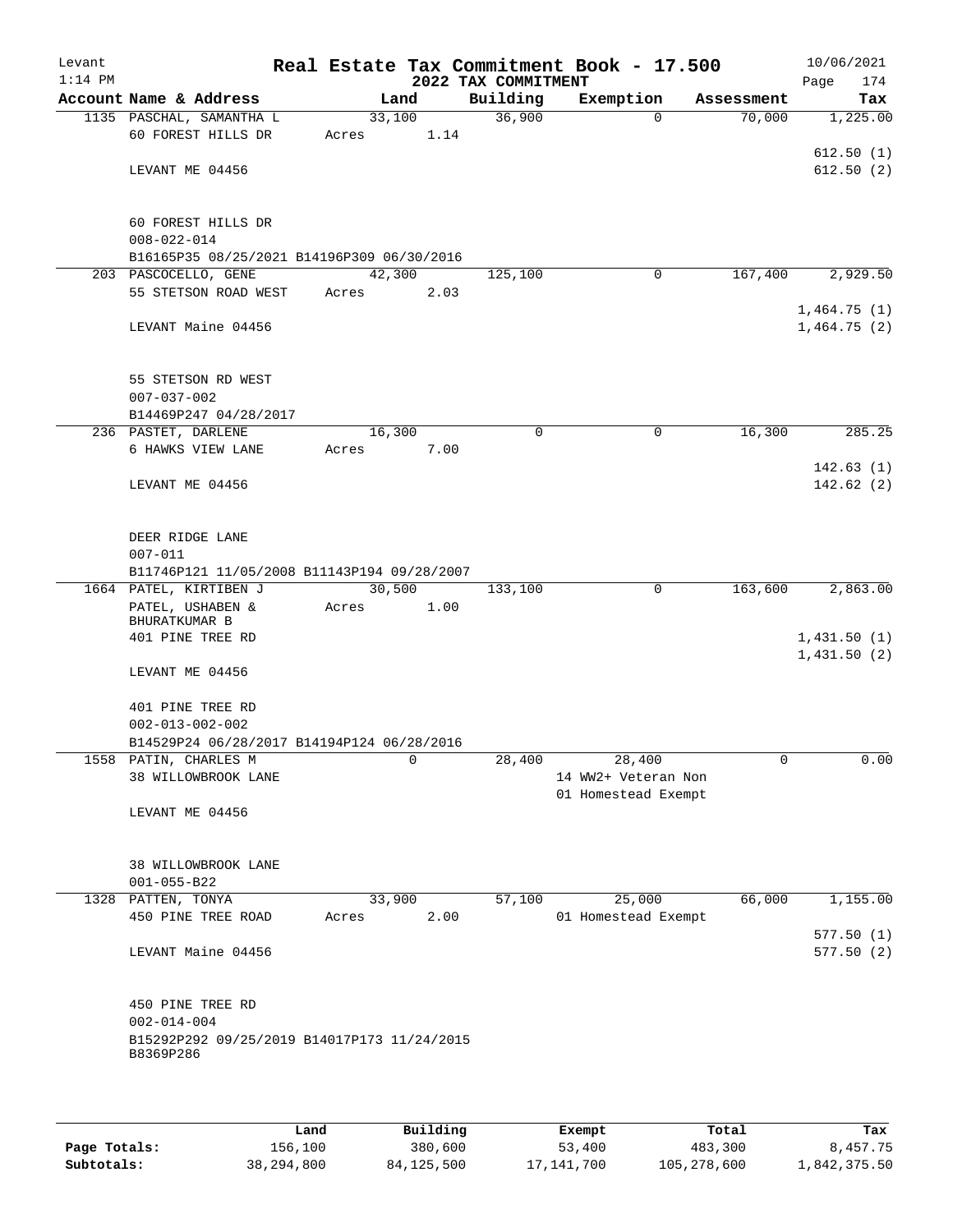| Levant    |                                                 |       |                |                     | Real Estate Tax Commitment Book - 17.500 |                      | 10/06/2021                 |
|-----------|-------------------------------------------------|-------|----------------|---------------------|------------------------------------------|----------------------|----------------------------|
| $1:14$ PM |                                                 |       |                | 2022 TAX COMMITMENT |                                          |                      | 175<br>Page                |
|           | Account Name & Address<br>583 PATTERSON, DENISE |       | Land<br>26,000 | Building<br>12,500  | Exemption<br>$\Omega$                    | Assessment<br>38,500 | Tax<br>673.75              |
|           | 25 FRENCH ROAD                                  | Acres | 0.52           |                     |                                          |                      |                            |
|           |                                                 |       |                |                     |                                          |                      | 336.88(1)                  |
|           | LEVANT ME 04456                                 |       |                |                     |                                          |                      | 336.87(2)                  |
|           |                                                 |       |                |                     |                                          |                      |                            |
|           |                                                 |       |                |                     |                                          |                      |                            |
|           | 287 AVENUE RD                                   |       |                |                     |                                          |                      |                            |
|           | $007 - 056$                                     |       |                |                     |                                          |                      |                            |
|           | B15778P115 11/10/2020 B4807P82                  |       |                |                     |                                          |                      |                            |
|           | 55 PATTERSON, JODIE A                           |       | 30,800         | 111,900             | 25,000                                   | 117,700              | 2,059.75                   |
|           | 25 FRENCH RD                                    | Acres | 1.32           |                     | 01 Homestead Exempt                      |                      |                            |
|           | LEVANT ME 04456                                 |       |                |                     |                                          |                      | 1,029.88(1)<br>1,029.87(2) |
|           |                                                 |       |                |                     |                                          |                      |                            |
|           |                                                 |       |                |                     |                                          |                      |                            |
|           | 25 FRENCH RD                                    |       |                |                     |                                          |                      |                            |
|           | $007 - 003 - 021$                               |       |                |                     |                                          |                      |                            |
|           | B13275P133 07/30/2013                           |       |                |                     |                                          |                      |                            |
|           | 1358 PATTERSON, KYLE                            |       | 33,900         | 166,100             | 0                                        | 200,000              | 3,500.00                   |
|           | PATTERSON, ASHLEY N                             | Acres | 2.01           |                     |                                          |                      |                            |
|           | 98 AVENUE ROAD                                  |       |                |                     |                                          |                      | 1,750.00(1)                |
|           |                                                 |       |                |                     |                                          |                      | 1,750.00(2)                |
|           | LEVANT ME 04456                                 |       |                |                     |                                          |                      |                            |
|           | 98 AVENUE RD                                    |       |                |                     |                                          |                      |                            |
|           | $007 - 082$                                     |       |                |                     |                                          |                      |                            |
|           | B15552P258 06/04/2020                           |       |                |                     |                                          |                      |                            |
|           | 600 PAUL, CHRISTINE M &                         |       | 33,200         | 142,400             | 25,000                                   | 150,600              | 2,635.50                   |
|           | <b>JONATHON</b>                                 |       |                |                     |                                          |                      |                            |
|           | TRICE, PATRICIA L JT                            | Acres | 1.29           |                     | 01 Homestead Exempt                      |                      |                            |
|           | 3404 UNION ST                                   |       |                |                     |                                          |                      | 1,317.75(1)                |
|           | LEVANT ME 04456                                 |       |                |                     |                                          |                      | 1,317.75(2)                |
|           |                                                 |       |                |                     |                                          |                      |                            |
|           | 3404 UNION ST                                   |       |                |                     |                                          |                      |                            |
|           | $003 - 033 - 002$                               |       |                |                     |                                          |                      |                            |
|           | B11282P241 01/28/2008 B10827P74 01/31/2007      |       |                |                     |                                          |                      |                            |
|           | 585 PEARY, NATHAN A                             |       | 43,600         | 64,500              | 25,000                                   | 83,100               | 1,454.25                   |
|           | PO BOX 212                                      | Acres | 10.34          |                     | 01 Homestead Exempt                      |                      |                            |
|           |                                                 |       |                |                     |                                          |                      | 727.13(1)                  |
|           | LEVANT ME 04456                                 |       |                |                     |                                          |                      | 727.12(2)                  |
|           |                                                 |       |                |                     |                                          |                      |                            |
|           | 97 LAKE RD                                      |       |                |                     |                                          |                      |                            |
|           | $003 - 047$                                     |       |                |                     |                                          |                      |                            |
|           | B5771P353                                       |       |                |                     |                                          |                      |                            |
|           | 1592 PELLERIN, MATTHEW                          |       | 33,500         | 140,000             | 25,000                                   | 148,500              | 2,598.75                   |
|           | 11 ORCHARD LANE                                 | Acres | 1.60           |                     | 01 Homestead Exempt                      |                      |                            |
|           |                                                 |       |                |                     |                                          |                      | 1, 299.38(1)               |
|           | LEVANT ME 04456                                 |       |                |                     |                                          |                      | 1, 299.37(2)               |
|           |                                                 |       |                |                     |                                          |                      |                            |
|           |                                                 |       |                |                     |                                          |                      |                            |
|           | 11 ORCHARD LANE                                 |       |                |                     |                                          |                      |                            |
|           | $005 - 040 - 006 - B01$                         |       |                |                     |                                          |                      |                            |
|           | B14574P188 08/11/2017                           |       |                |                     |                                          |                      |                            |
|           |                                                 |       |                |                     |                                          |                      |                            |
|           |                                                 |       |                |                     |                                          |                      |                            |
|           |                                                 |       |                |                     |                                          |                      |                            |

|              | Land       | Building   | Exempt     | Total       | Tax          |
|--------------|------------|------------|------------|-------------|--------------|
| Page Totals: | 201,000    | 637,400    | 100,000    | 738,400     | 12,922.00    |
| Subtotals:   | 38,495,800 | 84,762,900 | 17,241,700 | 106,017,000 | 1,855,297.50 |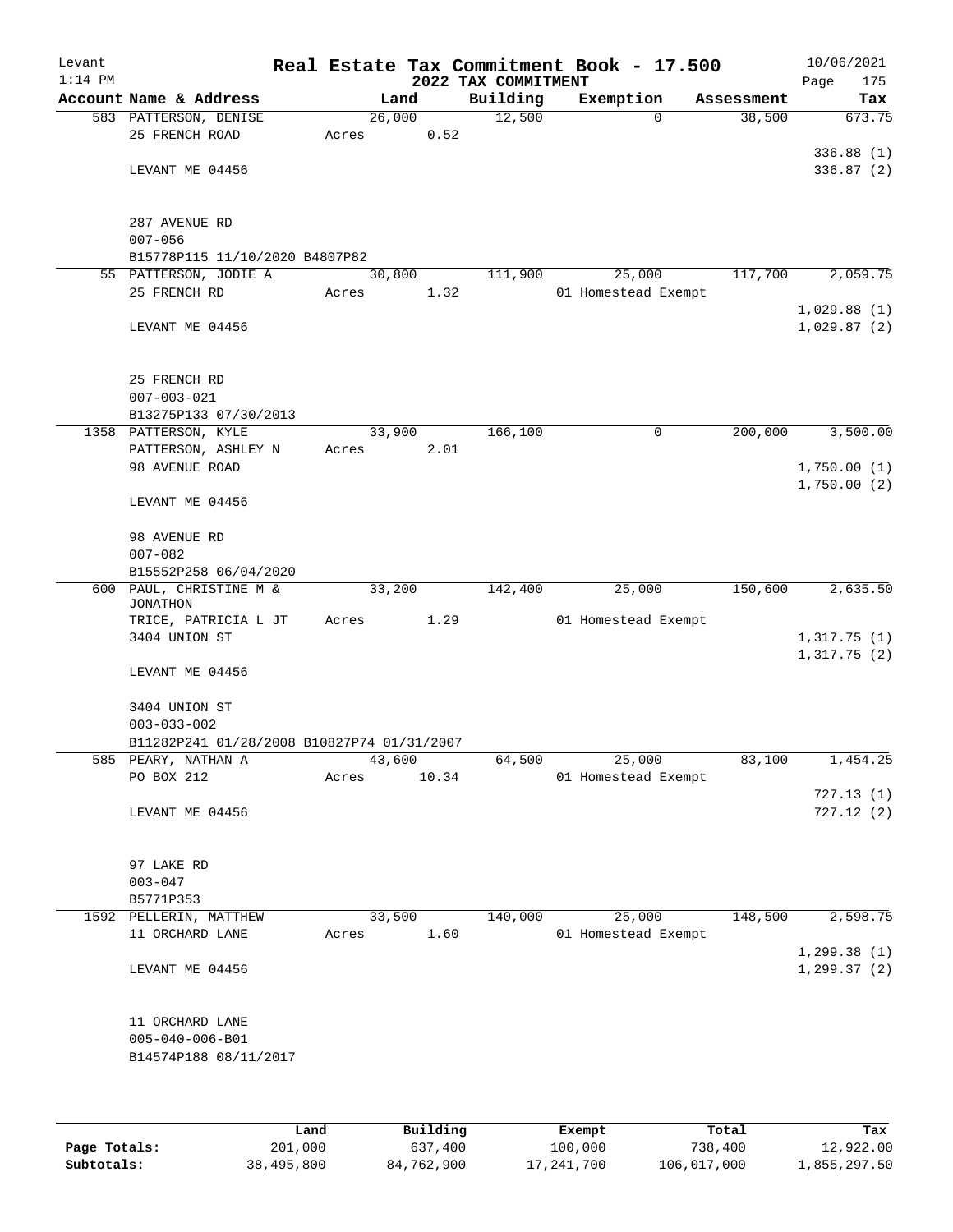| Levant       |                                                                                  |                 |                     |                     | Real Estate Tax Commitment Book - 17.500 |                       | 10/06/2021                    |
|--------------|----------------------------------------------------------------------------------|-----------------|---------------------|---------------------|------------------------------------------|-----------------------|-------------------------------|
| $1:14$ PM    |                                                                                  |                 |                     | 2022 TAX COMMITMENT |                                          |                       | 176<br>Page                   |
|              | Account Name & Address<br>280 PELLETIER, ALEX P                                  | 25,100          | Land                | Building<br>107,900 | Exemption<br>$\Omega$                    | Assessment<br>133,000 | Tax<br>2,327.50               |
|              | BOYCE, ASHLEY E<br>20 OLD KELLEY AVENUE                                          | Acres           | 0.47                |                     |                                          |                       | 1,163.75(1)                   |
|              | ORONO ME 04473                                                                   |                 |                     |                     |                                          |                       | 1, 163.75(2)                  |
|              | 3462 UNION ST<br>$011 - 058$                                                     |                 |                     |                     |                                          |                       |                               |
|              | B15768P132 11/03/2020                                                            |                 |                     |                     |                                          |                       |                               |
|              | 1110 PELLETIER, AMY                                                              | 30,900          |                     | 76,500              | 25,000                                   | 82,400                | 1,442.00                      |
|              | 303 MERRILL RD                                                                   | Acres           | 1.62                |                     | 01 Homestead Exempt                      |                       |                               |
|              | LEVANT ME 04456                                                                  |                 |                     |                     |                                          |                       | 721.00(1)<br>721.00(2)        |
|              | 303 MERRILL RD<br>$007 - 003 - 008$                                              |                 |                     |                     |                                          |                       |                               |
|              | B9331P225                                                                        |                 |                     |                     |                                          | 105,800               | 1,851.50                      |
|              | 1339 PELLETIER, BRIAN J<br>224 STETSON ROAD WEST                                 | 34,000<br>Acres | 2.20                | 96,800              | 25,000<br>01 Homestead Exempt            |                       |                               |
|              |                                                                                  |                 |                     |                     |                                          |                       | 925.75 (1)                    |
|              | LEVANT ME 04456                                                                  |                 |                     |                     |                                          |                       | 925.75(2)                     |
|              | 224 STETSON RD WEST<br>$007 - 030 - 003$                                         |                 |                     |                     |                                          |                       |                               |
|              | B14342P134 11/21/2016 B9177P308<br>453 PELLETT PROPERTIES LLC                    | 33,800          |                     | 109,500             | 0                                        | 143,300               | 2,507.75                      |
|              | 33 WENDY ACRES DRIVE                                                             | Acres           | 5.00                |                     |                                          |                       |                               |
|              | HERMON ME 04401                                                                  |                 |                     |                     |                                          |                       | 1, 253.88(1)<br>1, 253.87 (2) |
|              | 32 OVERLOCK RD<br>$002 - 018 - 001$<br>B13097P225 02/20/2013                     |                 |                     |                     |                                          |                       |                               |
|              | 588 PERRY, RICHARD N JR                                                          | 54,600          |                     | 212,900             | 25,000                                   | 242,500               | 4,243.75                      |
|              | 686 IRISH RD                                                                     | Acres           | 29.32               |                     | 01 Homestead Exempt                      |                       |                               |
|              | LEVANT ME 04456                                                                  |                 |                     |                     |                                          |                       | 2, 121.88(1)<br>2, 121.87 (2) |
|              | 686 IRISH RD<br>$001 - 005 - 001$<br>B13831P204 05/13/2015 B13202P302 05/29/2013 |                 |                     |                     |                                          |                       |                               |
|              | 1295 PERRY, RICHARD N JR                                                         | 16,900          |                     | 0                   | 0                                        | 16,900                | 295.75                        |
|              | (TRUSTEE)<br>MCLAUGHLIN FARM REALTY<br>TRUST                                     | Acres           | 24.39               |                     |                                          |                       |                               |
|              | 686 IRISH ROAD                                                                   |                 |                     |                     |                                          |                       | 147.88(1)                     |
|              | LEVANT ME 04456                                                                  |                 |                     |                     |                                          |                       | 147.87(2)                     |
|              | IRISH RD<br>$001 - 005 - 002$<br>B9133P127                                       |                 |                     |                     |                                          |                       |                               |
|              |                                                                                  |                 |                     |                     |                                          |                       |                               |
| Page Totals: | Land<br>195,300                                                                  |                 | Building<br>603,600 |                     | Exempt<br>75,000                         | Total<br>723,900      | Tax<br>12,668.25              |

**Subtotals:** 38,691,100 85,366,500 17,316,700 106,740,900 1,867,965.75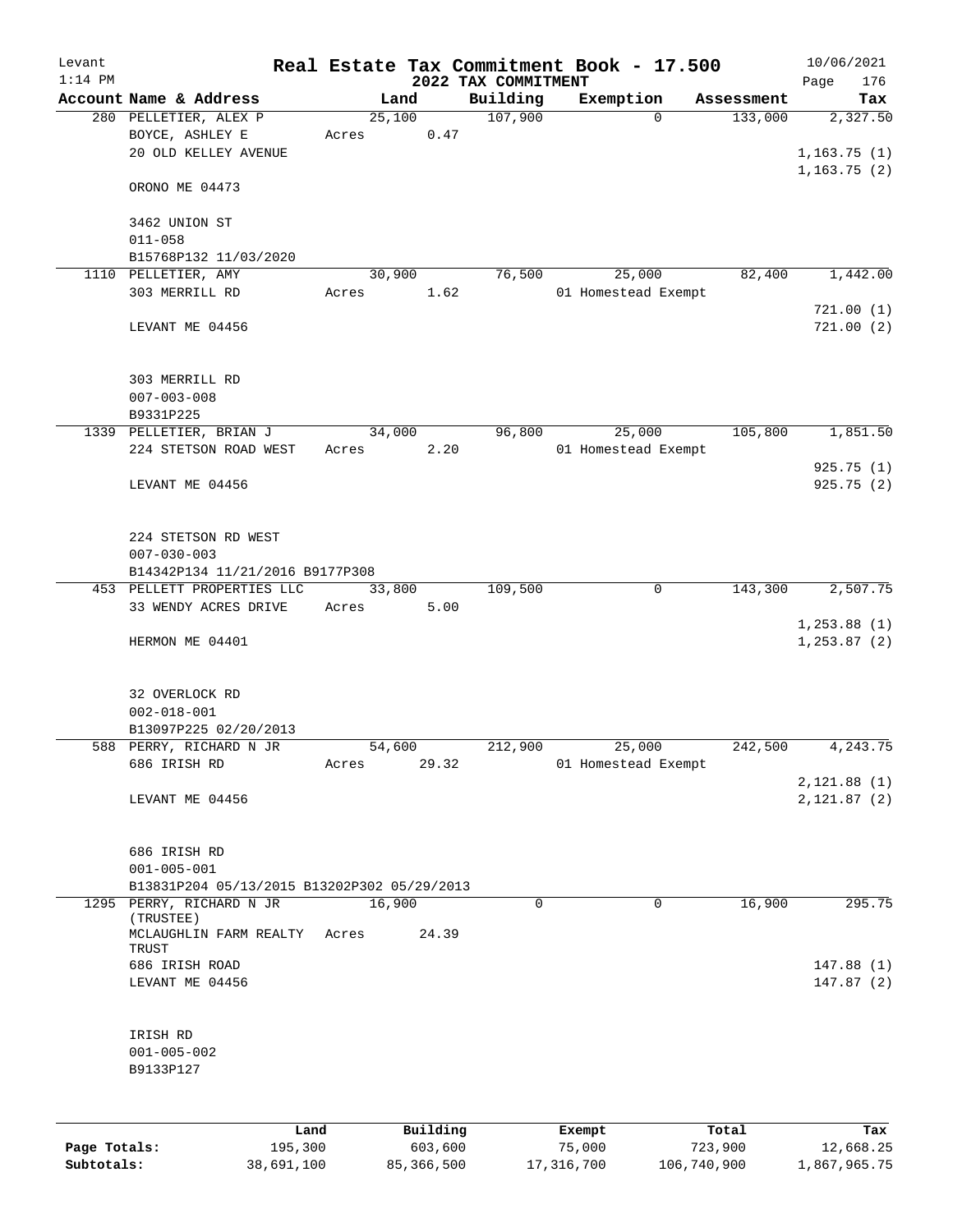| Levant    |                                             |        |          |                     | Real Estate Tax Commitment Book - 17.500 |            | 10/06/2021             |
|-----------|---------------------------------------------|--------|----------|---------------------|------------------------------------------|------------|------------------------|
| $1:14$ PM |                                             |        |          | 2022 TAX COMMITMENT |                                          |            | 177<br>Page            |
|           | Account Name & Address                      |        | Land     | Building            | Exemption                                | Assessment | Tax                    |
|           | 1212 PESSINI, TYLER                         |        | $\Omega$ | 10,600              | $\Omega$                                 | 10,600     | 185.50                 |
|           | 34 RUGOSA LANE                              |        |          |                     |                                          |            |                        |
|           |                                             |        |          |                     |                                          |            | 92.75(1)<br>92.75(2)   |
|           | LEVANT ME 04456                             |        |          |                     |                                          |            |                        |
|           |                                             |        |          |                     |                                          |            |                        |
|           | 34 RUGOSA LANE                              |        |          |                     |                                          |            |                        |
|           | $011 - 020 - 003 - B14$                     |        |          |                     |                                          |            |                        |
|           | 1621 PETTEGROW, MARY T                      | 36,900 |          | 59,100              | 0                                        | 96,000     | 1,680.00               |
|           | 2 TOWER LANE                                | Acres  | 1.50     |                     |                                          |            |                        |
|           |                                             |        |          |                     |                                          |            | 840.00 (1)             |
|           | LEVANT ME 04456                             |        |          |                     |                                          |            | 840.00 (2)             |
|           |                                             |        |          |                     |                                          |            |                        |
|           | 2 TOWER LANE                                |        |          |                     |                                          |            |                        |
|           | $003 - 033 - D$                             |        |          |                     |                                          |            |                        |
|           | B14544P152 07/14/2017 B13279P197 08/02/2013 |        |          |                     |                                          |            |                        |
|           | 907 PH RENTALS, LLC                         | 33,000 |          | 29,700              | $\mathbf 0$                              | 62,700     | 1,097.25               |
|           | 640 COLDBROOK ROAD                          | Acres  | 1.03     |                     |                                          |            |                        |
|           |                                             |        |          |                     |                                          |            | 548.63(1)<br>548.62(2) |
|           | HERMON ME 04401                             |        |          |                     |                                          |            |                        |
|           |                                             |        |          |                     |                                          |            |                        |
|           | 100 SOUTH LEVANT RD                         |        |          |                     |                                          |            |                        |
|           | $002 - 017 - 003$                           |        |          |                     |                                          |            |                        |
|           | B15945P311 03/24/2021 B8781P57              |        |          |                     |                                          |            |                        |
|           | 591 PHAIR, MARK M                           | 38,200 |          | 140,200             | 25,000                                   | 153,400    | 2,684.50               |
|           | PHAIR, JULIE A                              | Acres  | 3.11     |                     | 01 Homestead Exempt                      |            |                        |
|           | PO BOX 33                                   |        |          |                     |                                          |            | 1,342.25(1)            |
|           | LEVANT ME 04456                             |        |          |                     |                                          |            | 1,342.25(2)            |
|           |                                             |        |          |                     |                                          |            |                        |
|           | 46 BLACKSTREAM DR                           |        |          |                     |                                          |            |                        |
|           | $011 - 051 - 007$                           |        |          |                     |                                          |            |                        |
|           | B12091P287 03/26/2010 B3194P230             |        |          |                     |                                          |            |                        |
|           | 1310 PHAIR, MICHAEL K                       | 26,700 |          | 0                   | 0                                        | 26,700     | 467.25                 |
|           | 57 BLACKSTREAM DR                           | Acres  | 8.00     |                     |                                          |            |                        |
|           | LEVANT ME 04456 0033                        |        |          |                     |                                          |            | 233.63(1)<br>233.62(2) |
|           |                                             |        |          |                     |                                          |            |                        |
|           |                                             |        |          |                     |                                          |            |                        |
|           | BLACKSTREAM DR                              |        |          |                     |                                          |            |                        |
|           | $003 - 026 - 008$                           |        |          |                     |                                          |            |                        |
|           | B13553P318 06/04/2014                       |        |          |                     |                                          |            |                        |
|           | 1495 PHAIR, MICHAEL K                       | 33,900 |          | 144,400             | 0                                        | 178,300    | 3,120.25               |
|           | PHAIR, DIANA<br>57 BLACKSTREAM DR           | Acres  | 2.00     |                     |                                          |            | 1,560.13(1)            |
|           |                                             |        |          |                     |                                          |            | 1,560.12(2)            |
|           | LEVANT ME 04456 0033                        |        |          |                     |                                          |            |                        |
|           |                                             |        |          |                     |                                          |            |                        |
|           | 57 BLACKSTREAM DR                           |        |          |                     |                                          |            |                        |
|           | $011 - 081$                                 |        |          |                     |                                          |            |                        |
|           | B13841P135 05/21/2015 B11191P179 10/31/2007 |        |          |                     |                                          |            |                        |
|           |                                             |        |          |                     |                                          |            |                        |

|              | Land       | Building   | Exempt     | Total       | Tax          |
|--------------|------------|------------|------------|-------------|--------------|
| Page Totals: | 168,700    | 384,000    | 25,000     | 527,700     | 9,234.75     |
| Subtotals:   | 38,859,800 | 85,750,500 | 17,341,700 | 107,268,600 | l,877,200.50 |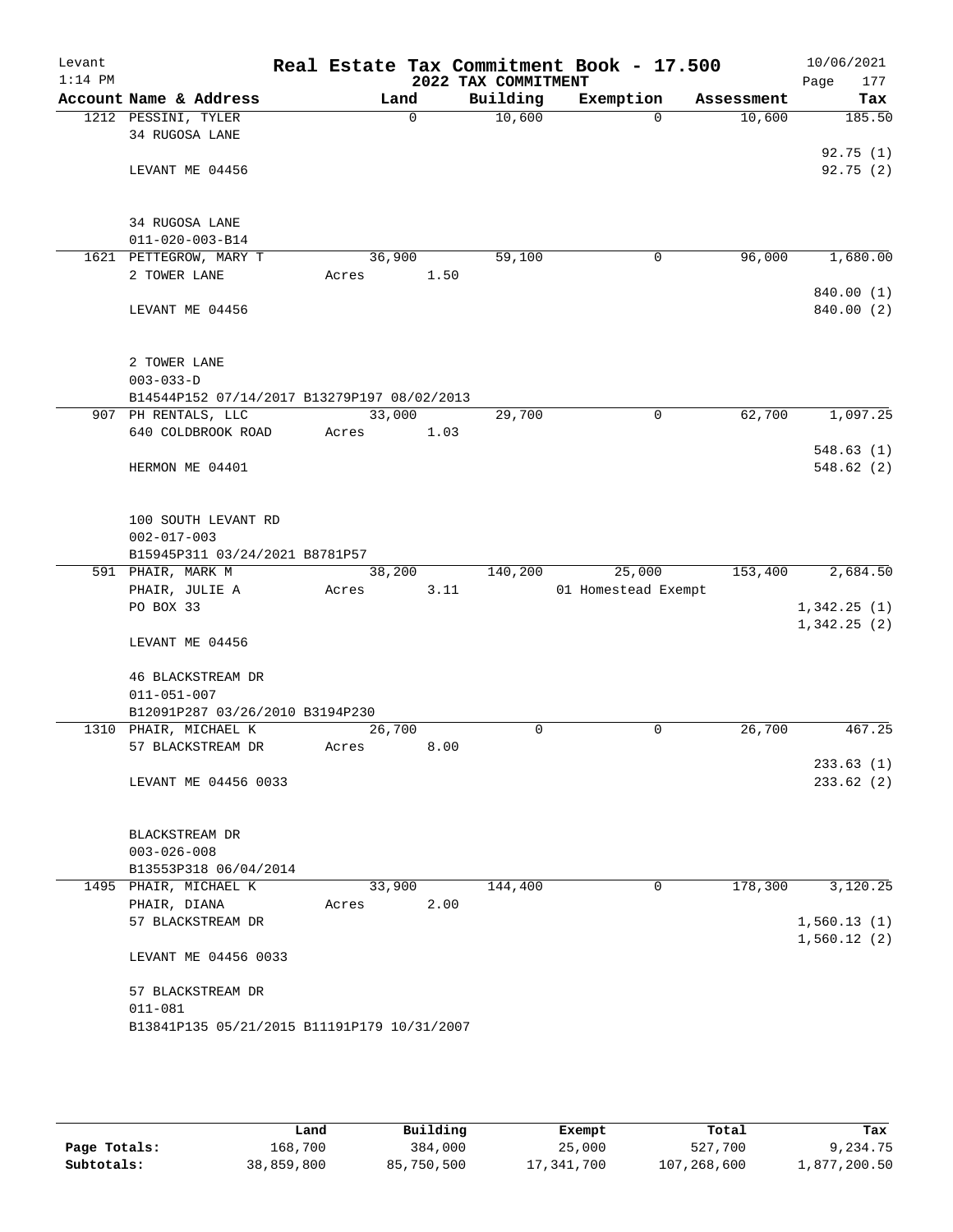| Levant<br>$1:14$ PM |                             |        |        | Real Estate Tax Commitment Book - 17.500<br>2022 TAX COMMITMENT |                     |            | 10/06/2021<br>178<br>Page   |
|---------------------|-----------------------------|--------|--------|-----------------------------------------------------------------|---------------------|------------|-----------------------------|
|                     | Account Name & Address      |        | Land   | Building                                                        | Exemption           | Assessment | Tax                         |
|                     | 504 PHILBRICK, MARK E       |        | 28,900 | 96,100                                                          | 25,000              | 100,000    | 1,750.00                    |
|                     | 3359 UNION STREET           | Acres  | 0.70   |                                                                 | 01 Homestead Exempt |            |                             |
|                     |                             |        |        |                                                                 |                     |            | 875.00(1)                   |
|                     | LEVANT ME 04456             |        |        |                                                                 |                     |            | 875.00(2)                   |
|                     | 3359 UNION ST               |        |        |                                                                 |                     |            |                             |
|                     | $011 - 055$                 |        |        |                                                                 |                     |            |                             |
|                     | B12077P178 03/10/2010       |        |        |                                                                 |                     |            |                             |
|                     | 549 PHILLIPS, MARK D        |        | 36,700 | 137,500                                                         | 25,000              | 149,200    | 2,611.00                    |
|                     | PHILLIPS, LISA A JT         | Acres  | 1.30   |                                                                 | 01 Homestead Exempt |            |                             |
|                     | 49 BLACKSTREAM DRIVE        |        |        |                                                                 |                     |            | 1,305.50(1)<br>1,305.50(2)  |
|                     | LEVANT ME 04456             |        |        |                                                                 |                     |            |                             |
|                     | 49 BLACKSTREAM DR           |        |        |                                                                 |                     |            |                             |
|                     | $011 - 051 - 011$           |        |        |                                                                 |                     |            |                             |
|                     | B8144P242                   |        |        |                                                                 |                     |            |                             |
|                     | 529 PHILLIPS, RAE           | 16,400 |        | 6,400                                                           | 0                   | 22,800     | 399.00                      |
|                     | PO BOX 92                   | Acres  | 0.45   |                                                                 |                     |            |                             |
|                     |                             |        |        |                                                                 |                     |            | 199.50(1)                   |
|                     | HOWLAND ME 04448            |        |        |                                                                 |                     |            | 199.50(2)                   |
|                     | 66 FRENCH RD                |        |        |                                                                 |                     |            |                             |
|                     | $007 - 005$                 |        |        |                                                                 |                     |            |                             |
|                     | B12270P236 10/01/2010       |        |        |                                                                 |                     |            |                             |
|                     | 359 PICARD, RITA M          | 36,600 |        | $\mathbf 0$                                                     | $\mathbf 0$         | 36,600     | 640.50                      |
|                     | 156 BUKER ROAD              | Acres  | 42.00  |                                                                 |                     |            |                             |
|                     | LITCHFIELD ME 04350         |        |        |                                                                 |                     |            | 320.25(1)<br>320.25(2)      |
|                     |                             |        |        |                                                                 |                     |            |                             |
|                     | ROBICHAUD RD                |        |        |                                                                 |                     |            |                             |
|                     | $004 - 034$                 |        |        |                                                                 |                     |            |                             |
|                     | B8901P61                    |        |        |                                                                 |                     |            |                             |
|                     | 596 PIERCE, GAYLE M         |        | 33,500 | 86,600                                                          | 25,000              | 95,100     | 1,664.25                    |
|                     | 192 WING RD                 | Acres  | 1.59   |                                                                 | 01 Homestead Exempt |            |                             |
|                     | LEVANT ME 04456 9708        |        |        |                                                                 |                     |            | 832.13 (1)<br>832.12 (2)    |
|                     |                             |        |        |                                                                 |                     |            |                             |
|                     | 192 WING RD                 |        |        |                                                                 |                     |            |                             |
|                     | $003 - 035 - 003$           |        |        |                                                                 |                     |            |                             |
|                     | B13134P159 03/28/2013       |        |        |                                                                 |                     |            |                             |
|                     | 1268 PINKHAM, CHRISTOPHER A |        | 34,800 | 265,400                                                         | 0                   | 300, 200   | 5,253.50                    |
|                     | 4 SYPHER ROAD               | Acres  | 3.13   |                                                                 |                     |            |                             |
|                     | CHESTER CT 06412            |        |        |                                                                 |                     |            | 2,626.75 (1)<br>2,626.75(2) |
|                     |                             |        |        |                                                                 |                     |            |                             |
|                     | 81 STETSON RD WEST          |        |        |                                                                 |                     |            |                             |
|                     | $007 - 037 - 007$           |        |        |                                                                 |                     |            |                             |
|                     | B10374P111 03/27/2006       |        |        |                                                                 |                     |            |                             |
|                     |                             |        |        |                                                                 |                     |            |                             |

|              | Land       | Building     | Exempt     | Total       | Tax          |
|--------------|------------|--------------|------------|-------------|--------------|
| Page Totals: | 186,900    | 592,000      | 75,000     | 703,900     | 12,318.25    |
| Subtotals:   | 39,046,700 | 86, 342, 500 | 17,416,700 | 107,972,500 | 1,889,518.75 |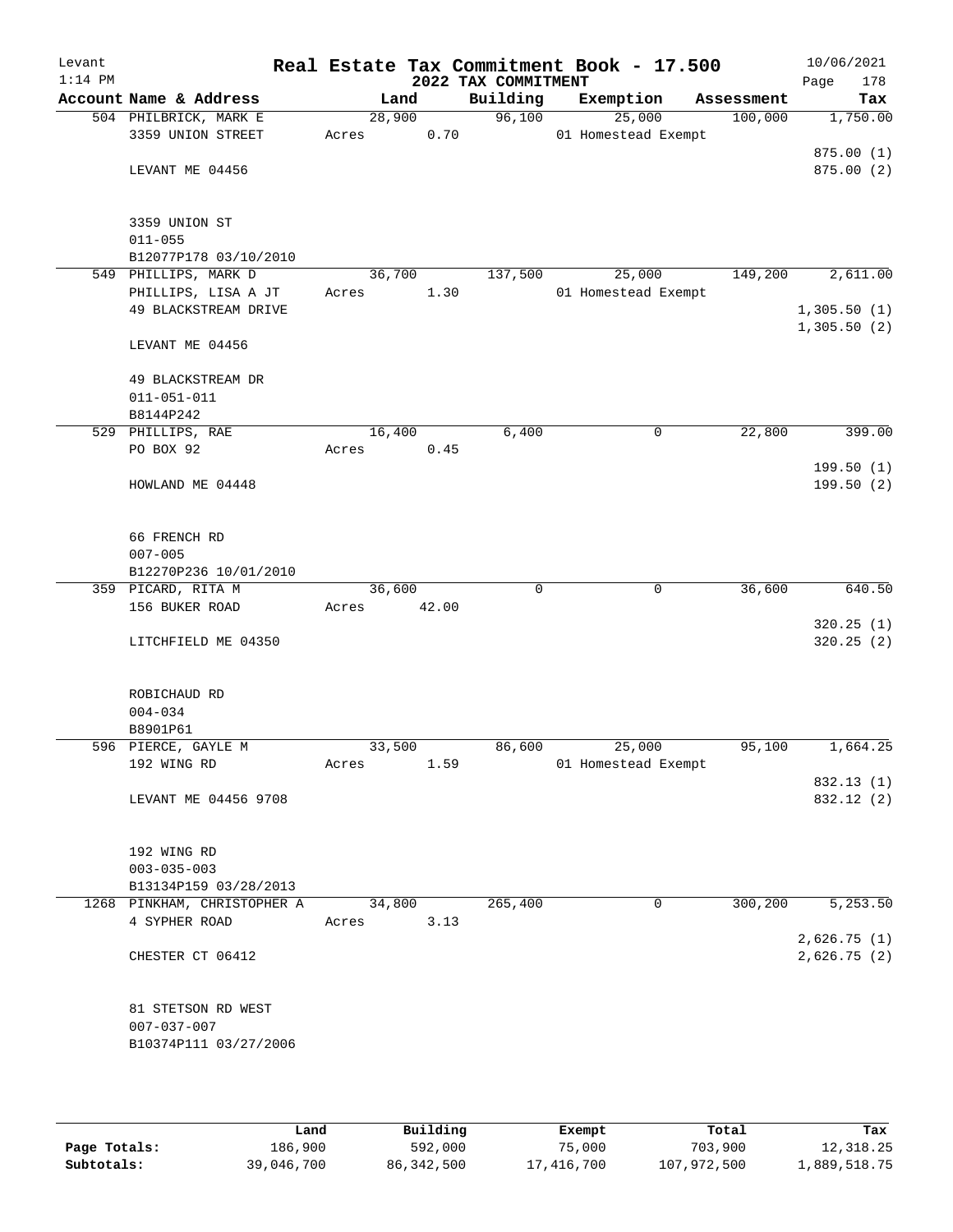| Levant    |                                             |       |          |                     | Real Estate Tax Commitment Book - 17.500 |            | 10/06/2021                 |
|-----------|---------------------------------------------|-------|----------|---------------------|------------------------------------------|------------|----------------------------|
| $1:14$ PM |                                             |       |          | 2022 TAX COMMITMENT |                                          |            | Page<br>179                |
|           | Account Name & Address                      |       | Land     | Building            | Exemption                                | Assessment | Tax                        |
|           | 598 PINKHAM, EDWIN B JR                     |       | 33,500   | 104, 100            | 25,000                                   | 112,600    | 1,970.50                   |
|           | PINKHAM, KATHY A<br>176 WING RD             | Acres | 1.56     |                     | 01 Homestead Exempt                      |            |                            |
|           |                                             |       |          |                     |                                          |            | 985.25(1)<br>985.25(2)     |
|           | LEVANT ME 04456                             |       |          |                     |                                          |            |                            |
|           | 176 WING RD                                 |       |          |                     |                                          |            |                            |
|           | $003 - 035 - 002$                           |       |          |                     |                                          |            |                            |
|           | B5077P77                                    |       |          |                     |                                          |            |                            |
|           | 1543 PINKHAM, EDWIN B JR                    |       | 34,700   | 107,400             | 25,000                                   | 117,100    | 2,049.25                   |
|           | PINKHAM, EDWIN III TC                       | Acres | 2.95     |                     | 01 Homestead Exempt                      |            |                            |
|           | 168 WING RD                                 |       |          |                     |                                          |            | 1,024.63(1)                |
|           | LEVANT ME 04456 9708                        |       |          |                     |                                          |            | 1,024.62(2)                |
|           |                                             |       |          |                     |                                          |            |                            |
|           | 168 WING RD                                 |       |          |                     |                                          |            |                            |
|           | $003 - 035 - 004$                           |       |          |                     |                                          |            |                            |
|           | B11571P282 06/05/2008                       |       |          |                     |                                          |            |                            |
|           | 1708 PINKHAM, EDWIN B JR                    |       | 34,900   | 130,600             | 0                                        | 165,500    | 2,896.25                   |
|           | PINKHAM, KATHY                              | Acres | 3.25     |                     |                                          |            |                            |
|           | 176 WING RD                                 |       |          |                     |                                          |            | 1,448.13(1)<br>1,448.12(2) |
|           | LEVANT ME 04456                             |       |          |                     |                                          |            |                            |
|           | 180 WING RD                                 |       |          |                     |                                          |            |                            |
|           | $003 - 035 - 005$                           |       |          |                     |                                          |            |                            |
|           | B14811P59 05/16/2018                        |       |          |                     |                                          |            |                            |
|           | 1593 PINKHAM, GRACE L                       |       | 41,200   | 0                   | $\mathbf 0$                              | 41,200     | 721.00                     |
|           | PINKHAM, EDWIN B JR JT                      | Acres | 13.57    |                     |                                          |            |                            |
|           | 160 WING RD                                 |       |          |                     |                                          |            | 360.50(1)                  |
|           | LEVANT ME 04456 9708                        |       |          |                     |                                          |            | 360.50(2)                  |
|           | WING RD                                     |       |          |                     |                                          |            |                            |
|           | $003 - 035$                                 |       |          |                     |                                          |            |                            |
|           | B12139P215 B12116P251 04/29/2010 B11571P282 |       |          |                     |                                          |            |                            |
|           | 06/05/2008 B11225P221 12/06/2007 B6038P290  |       |          |                     |                                          |            |                            |
|           | 599 PINKHAM, GRACE L                        |       | 34,600   | 18,700              | 31,000                                   | 22,300     | 390.25                     |
|           | COWALLIS, DEBRA &                           | Acres | 2.90     |                     | 22 WW2+ Widow Res                        |            |                            |
|           | PIERCE, GAYLE                               |       |          |                     |                                          |            |                            |
|           | 160 WING RD                                 |       |          |                     | 01 Homestead Exempt                      |            | 195.13(1)                  |
|           | LEVANT ME 04456 9708                        |       |          |                     |                                          |            | 195.12(2)                  |
|           |                                             |       |          |                     |                                          |            |                            |
|           | 160 WING RD                                 |       |          |                     |                                          |            |                            |
|           | $003 - 035 - B$                             |       |          |                     |                                          |            |                            |
|           | B12116P251 04/29/2010                       |       |          |                     |                                          |            |                            |
|           | 784 PINKHAM, JASON W                        |       | 38,000   | 115,100             | 25,000                                   | 128,100    | 2,241.75                   |
|           | PINKHAM, DEBORAH C JT                       | Acres | 4.50     |                     | 01 Homestead Exempt                      |            |                            |
|           | 245 AVENUE RD                               |       |          |                     |                                          |            | 1,120.88(1)                |
|           |                                             |       |          |                     |                                          |            | 1,120.87(2)                |
|           | LEVANT ME 04456                             |       |          |                     |                                          |            |                            |
|           | 245 AVENUE RD                               |       |          |                     |                                          |            |                            |
|           | $007 - 051$                                 |       |          |                     |                                          |            |                            |
|           | B6071P149 03/13/1996                        |       |          |                     |                                          |            |                            |
|           |                                             |       |          |                     |                                          |            |                            |
|           |                                             |       |          |                     |                                          |            |                            |
|           |                                             | Land  | Building |                     | Exempt                                   | Total      | Tax                        |

**Page Totals:** 216,900 475,900 106,000 586,800 10,269.00 **Subtotals:** 39,263,600 86,818,400 17,522,700 108,559,300 1,899,787.75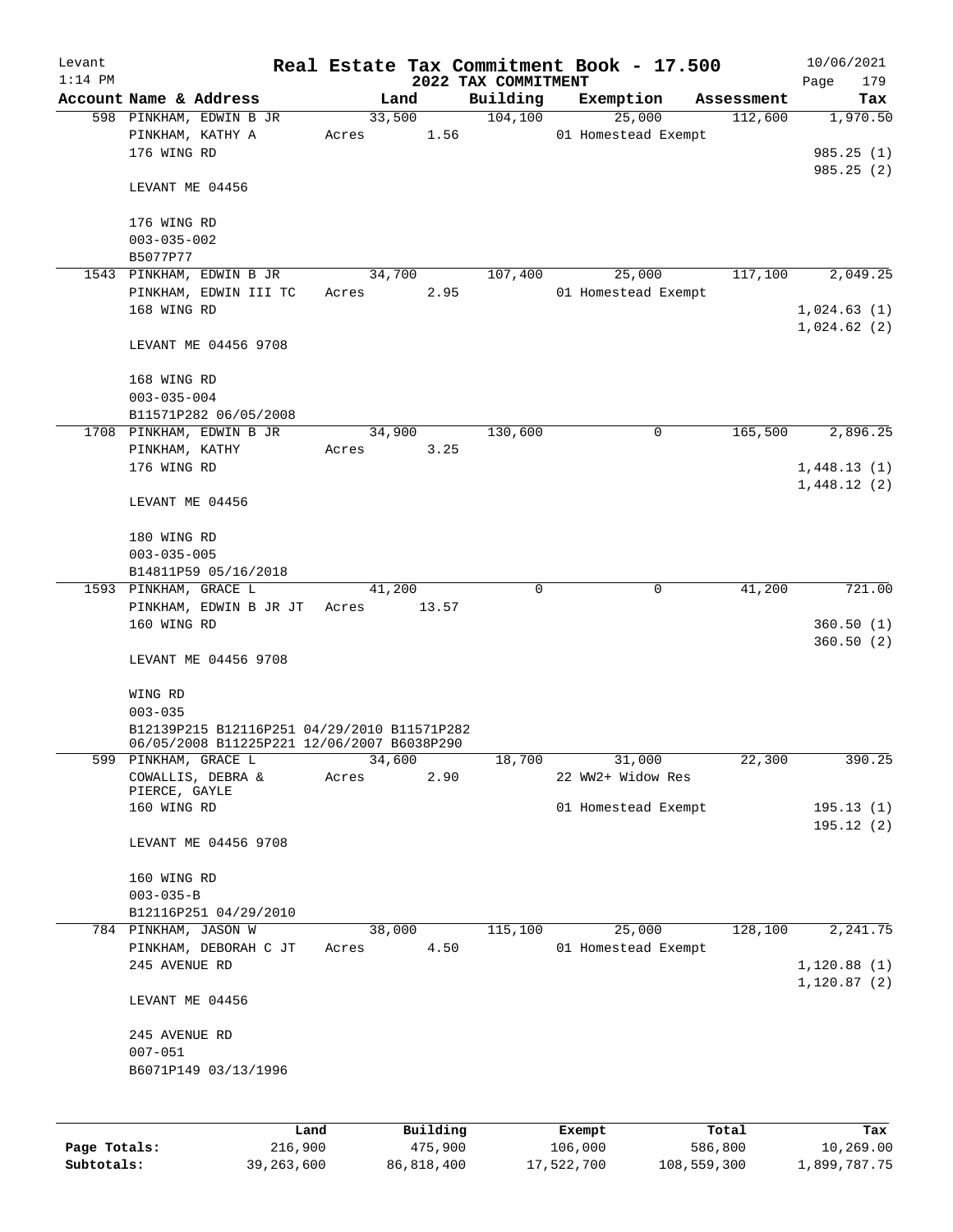| Levant<br>$1:14$ PM |                                                                    |        |             | 2022 TAX COMMITMENT | Real Estate Tax Commitment Book - 17.500 |            | 10/06/2021<br>Page<br>180 |
|---------------------|--------------------------------------------------------------------|--------|-------------|---------------------|------------------------------------------|------------|---------------------------|
|                     | Account Name & Address                                             |        | Land        | Building            | Exemption                                | Assessment | Tax                       |
|                     | 1682 PINKHAM, TAMMY                                                |        | $\mathbf 0$ | 7,900               | 7,900                                    | 0          | 0.00                      |
|                     | 3 WAGNER ROAD                                                      |        |             |                     | 01 Homestead Exempt                      |            |                           |
|                     |                                                                    |        |             |                     |                                          |            |                           |
|                     | LEVANT ME 04456                                                    |        |             |                     |                                          |            |                           |
|                     |                                                                    |        |             |                     |                                          |            |                           |
|                     | 3 WAGNER RD                                                        |        |             |                     |                                          |            |                           |
|                     | $005 - 025 - ON$                                                   |        |             |                     |                                          |            |                           |
| 667                 | PIPER, BETH A                                                      | 36,600 |             | 80,600              | 0                                        | 117,200    | 2,051.00                  |
|                     | PIPER, BRENT O JT                                                  | Acres  | 3.50        |                     |                                          |            |                           |
|                     | C/O PIPER, DONALD                                                  |        |             |                     |                                          |            | 1,025.50(1)               |
|                     | 6 STETSON RD EAST                                                  |        |             |                     |                                          |            | 1,025.50(2)               |
|                     | LEVANT ME 04456                                                    |        |             |                     |                                          |            |                           |
|                     | 4435 UNION ST<br>$008 - 006 - 002$                                 |        |             |                     |                                          |            |                           |
|                     | B10825P144 02/02/2007 B10825P142 01/29/2007 B9830P23<br>04/20/2005 |        |             |                     |                                          |            |                           |
|                     | 687 PIPER, DONALD A JR                                             | 33,400 |             | 134,800             | 0                                        | 168,200    | 2,943.50                  |
|                     | PIPER, SHARON E JT                                                 | Acres  | 1.45        |                     |                                          |            |                           |
|                     | 6 STETSON RD EAST                                                  |        |             |                     |                                          |            | 1,471.75(1)               |
|                     |                                                                    |        |             |                     |                                          |            | 1,471.75(2)               |
|                     | LEVANT ME 04456                                                    |        |             |                     |                                          |            |                           |
|                     | 4450 UNION ST                                                      |        |             |                     |                                          |            |                           |
|                     | $008 - 008$                                                        |        |             |                     |                                          |            |                           |
|                     | B5732P207                                                          |        |             |                     |                                          |            |                           |
| 1388                | PITTS, VERNON T                                                    | 39,500 |             | 277,600             | 25,000                                   | 292,100    | 5, 111.75                 |
|                     | PERKINS, DEBRA L                                                   | Acres  | 8.62        |                     | 01 Homestead Exempt                      |            |                           |
|                     | PO BOX 334                                                         |        |             |                     |                                          |            | 2,555.88(1)               |
|                     |                                                                    |        |             |                     |                                          |            | 2,555.87(2)               |
|                     | LEVANT ME 04456                                                    |        |             |                     |                                          |            |                           |
|                     | 3839 UNION ST                                                      |        |             |                     |                                          |            |                           |
|                     | $005 - 039 - 006$                                                  |        |             |                     |                                          |            |                           |
|                     | B14950P23 09/24/2018                                               |        |             |                     |                                          |            |                           |
|                     | 38 PLOURDE, DEBRA S                                                | 33,700 |             | 105,100             | 0                                        | 138,800    | 2,429.00                  |
|                     | PLOURDE, JOHN M JT                                                 | Acres  | 1.80        |                     |                                          |            |                           |
|                     | 434 PHILLIPS RD                                                    |        |             |                     |                                          |            | 1,214.50(1)               |
|                     |                                                                    |        |             |                     |                                          |            | 1, 214.50(2)              |
|                     | LEVANT ME 04456 9702                                               |        |             |                     |                                          |            |                           |
|                     | 434 PHILLIPS RD                                                    |        |             |                     |                                          |            |                           |
|                     | $003 - 025$                                                        |        |             |                     |                                          |            |                           |
|                     | B9609P182 12/29/2004                                               |        |             |                     |                                          |            |                           |
|                     | 1635 POLAND, BENJAMIN                                              | 33,900 |             | 244,700             | 0                                        | 278,600    | 4,875.50                  |
|                     | POLAND, JESSICA JT                                                 | Acres  | 2.08        |                     |                                          |            |                           |
|                     | 1300 HORSEBACK RD                                                  |        |             |                     |                                          |            | 2,437.75(1)               |
|                     |                                                                    |        |             |                     |                                          |            | 2,437.75 (2)              |
|                     | LEVANT ME 04456                                                    |        |             |                     |                                          |            |                           |
|                     | 1300 HORSEBACK RD                                                  |        |             |                     |                                          |            |                           |
|                     | $004 - 027 - D$                                                    |        |             |                     |                                          |            |                           |
|                     | B13272P203 07/23/2013 B13215P2 06/07/2013                          |        |             |                     |                                          |            |                           |
|                     |                                                                    |        |             |                     |                                          |            |                           |

|              | Land       | Building   | Exempt     | Total       | Tax          |
|--------------|------------|------------|------------|-------------|--------------|
| Page Totals: | 177.100    | 850,700    | 32,900     | 994,900     | 17,410.75    |
| Subtotals:   | 39,440,700 | 87,669,100 | 17,555,600 | 109,554,200 | 1,917,198.50 |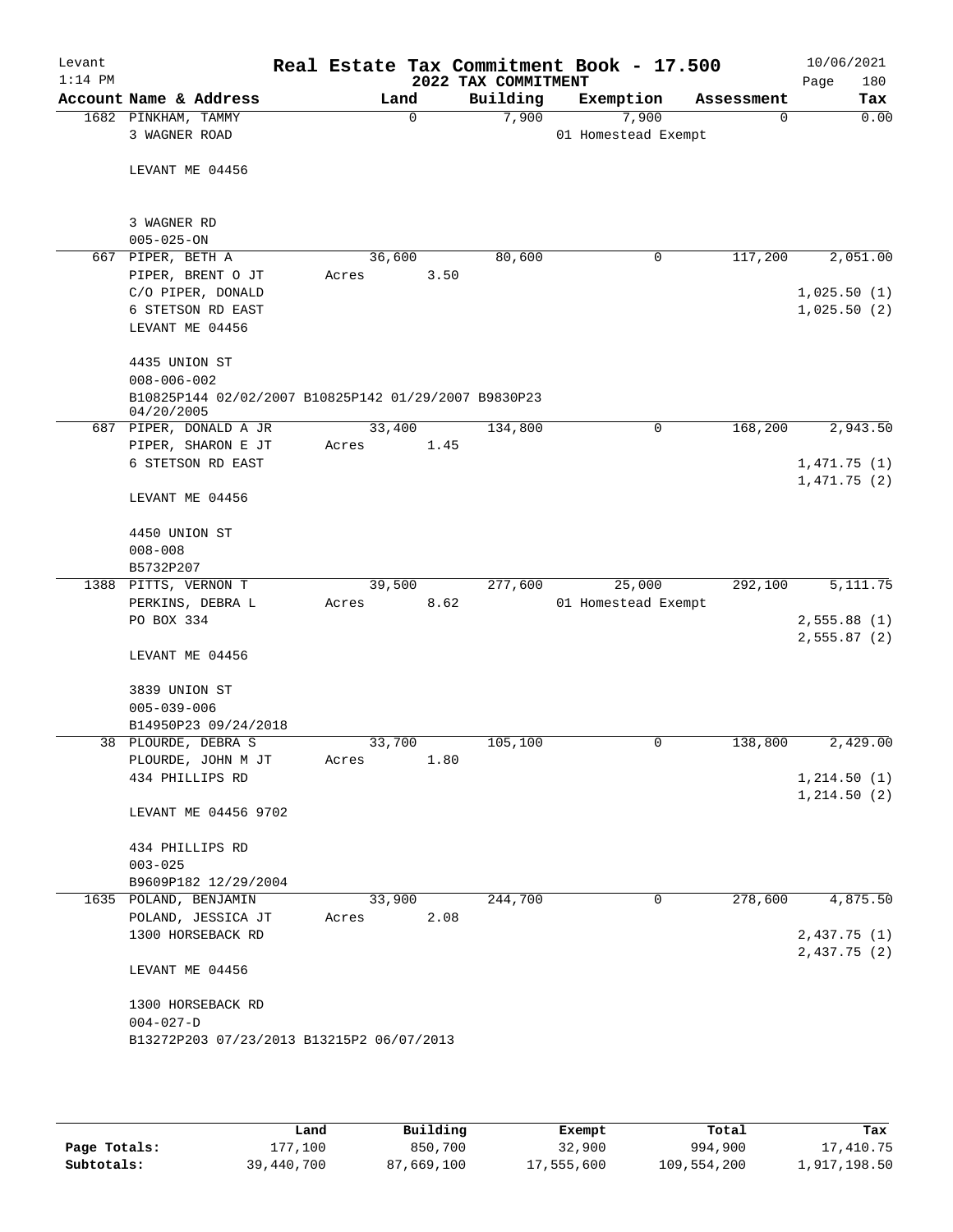| Levant<br>$1:14$ PM |                                                                    |                 |                | 2022 TAX COMMITMENT | Real Estate Tax Commitment Book - 17.500 |             |            | 10/06/2021<br>181<br>Page  |
|---------------------|--------------------------------------------------------------------|-----------------|----------------|---------------------|------------------------------------------|-------------|------------|----------------------------|
|                     | Account Name & Address                                             |                 | Land           | Building            | Exemption                                |             | Assessment | Tax                        |
|                     | 443 POLAND, DAVID M<br>POLAND, SERENA E JT<br>73 PEMBER RD         | Acres           | 33,500<br>1.60 | 103, 200            | 25,000<br>01 Homestead Exempt            |             | 111,700    | 1,954.75<br>977.38(1)      |
|                     | LEVANT ME 04456                                                    |                 |                |                     |                                          |             |            | 977.37(2)                  |
|                     | 73 PEMBER RD<br>$005 - 041 - 017$<br>B5693P143                     |                 |                |                     |                                          |             |            |                            |
|                     | 865 POLAND, JAMES F<br>POLAND, DONNA M JT                          |                 | 30,600<br>1.16 | 120,800             | 25,000<br>01 Homestead Exempt            |             | 126,400    | 2,212.00                   |
|                     | 71 MCINTOSH AVE                                                    | Acres           |                |                     |                                          |             |            | 1,106.00(1)                |
|                     | LEVANT ME 04456                                                    |                 |                |                     |                                          |             |            | 1,106.00(2)                |
|                     | 71 MCINTOSH AVE<br>$007 - 014 - 012$<br>B9350P128                  |                 |                |                     |                                          |             |            |                            |
|                     | 122 POLYOT, MICHAEL E                                              |                 | 33,000         | $\mathbf 0$         |                                          | $\mathbf 0$ | 33,000     | 577.50                     |
|                     | POLYOT, SHARON R JT                                                | Acres           | 1.01           |                     |                                          |             |            |                            |
|                     | PO BOX 5                                                           |                 |                |                     |                                          |             |            | 288.75 (1)                 |
|                     | CORINTH ME 04427 0005                                              |                 |                |                     |                                          |             |            | 288.75(2)                  |
|                     | 62 SOUTH LEVANT RD<br>$002 - 015 - 003$                            |                 |                |                     |                                          |             |            |                            |
|                     | B13462P154 02/13/2014                                              |                 |                |                     |                                          |             |            |                            |
|                     | 213 POMEROY, ADRIENNE                                              |                 | 35,500         | 127,400             |                                          | 0           | 162,900    | 2,850.75                   |
|                     | 657 MOUNT EPHRAIM RD                                               | Acres           | 25.00          |                     |                                          |             |            |                            |
|                     | SEARSPORT ME 04974                                                 |                 |                |                     |                                          |             |            | 1,425.38(1)<br>1,425.37(2) |
|                     | 646 MUDGETT RD<br>$010 - 010$                                      |                 |                |                     |                                          |             |            |                            |
|                     | B16140P323 08/05/2021 B14442P76 03/27/2017 B5125P5                 |                 |                |                     |                                          |             |            |                            |
|                     | 1263 POMEROY, DONALD J                                             |                 | 30,800         | 75,800              | 25,000                                   |             | 81,600     | 1,428.00                   |
|                     | 345 MERRILL RD                                                     | Acres           | 1.33           |                     | 01 Homestead Exempt                      |             |            |                            |
|                     | LEVANT ME 04456                                                    |                 |                |                     |                                          |             |            | 714.00(1)<br>714.00(2)     |
|                     | 345 MERRILL RD<br>$007 - 003 - 014$                                |                 |                |                     |                                          |             |            |                            |
|                     | B9663P191 11/30/2004                                               |                 |                |                     |                                          |             |            |                            |
|                     | 610 POMEROY, GARY M & GAYLE<br>P TRUSTEES<br>GARY M POMEROY LIVING | 11,900<br>Acres | 95.97          | $\Omega$            |                                          | $\mathbf 0$ | 11,900     | 208.25                     |
|                     | TRUST                                                              |                 |                |                     |                                          |             |            |                            |
|                     | 1909 HAMMOND STREET                                                |                 |                |                     |                                          |             |            | 104.13(1)<br>104.12(2)     |
|                     | HERMON ME 04401                                                    |                 |                |                     |                                          |             |            |                            |
|                     | ROSS RD                                                            |                 |                |                     |                                          |             |            |                            |
|                     | $001 - 015$<br>B16009P171 05/06/2021 B7462P198                     |                 |                |                     |                                          |             |            |                            |
|                     |                                                                    |                 |                |                     |                                          |             |            |                            |
|                     |                                                                    |                 |                |                     |                                          |             |            |                            |

|              | Land       | Building   | Exempt     | Total       | Tax          |
|--------------|------------|------------|------------|-------------|--------------|
| Page Totals: | 175,300    | 427,200    | 75,000     | 527,500     | 9,231.25     |
| Subtotals:   | 39,616,000 | 88,096,300 | 17,630,600 | 110,081,700 | 1,926,429.75 |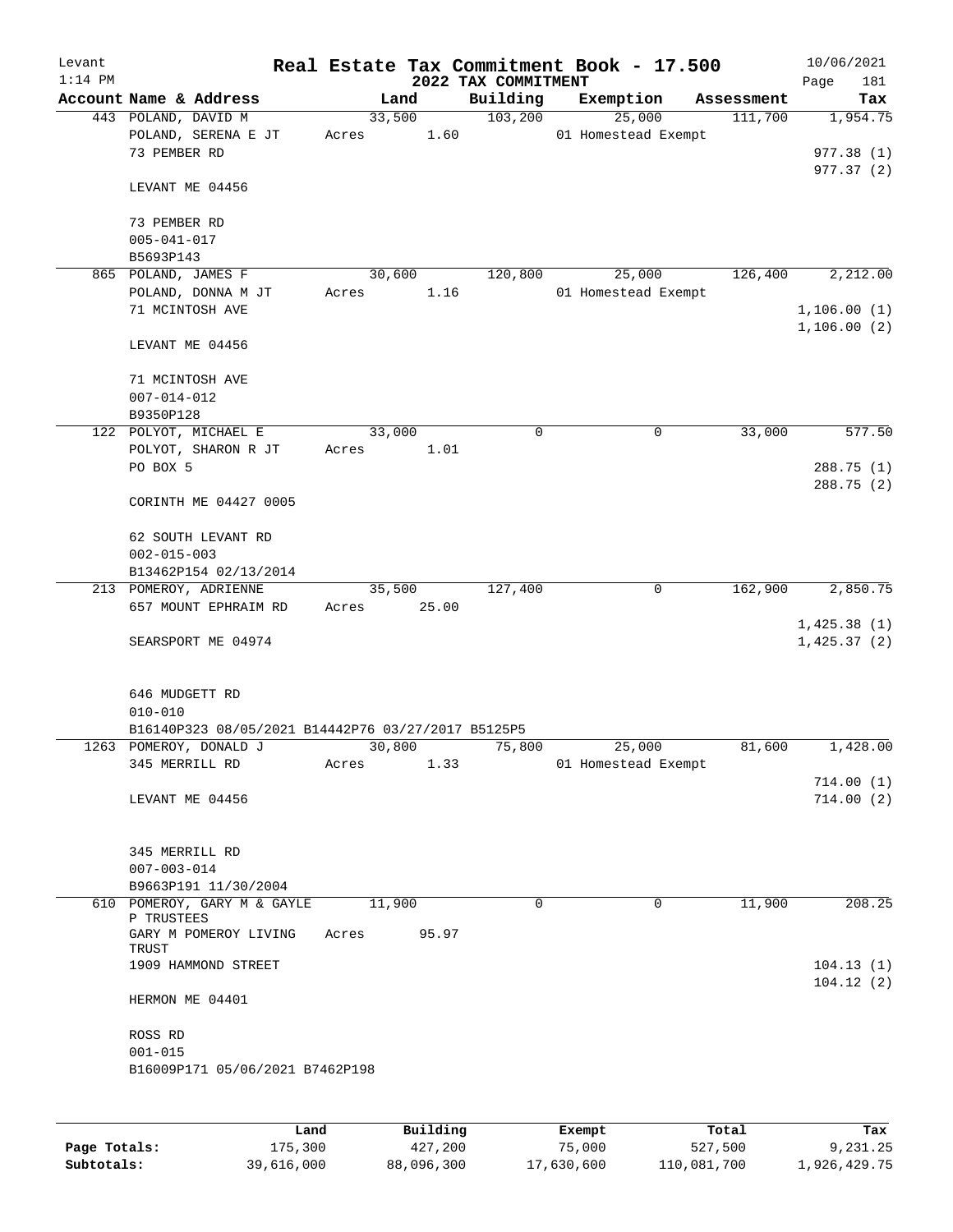| Levant    |                                            |       |                |                     | Real Estate Tax Commitment Book - 17.500 |            | 10/06/2021  |
|-----------|--------------------------------------------|-------|----------------|---------------------|------------------------------------------|------------|-------------|
| $1:14$ PM |                                            |       |                | 2022 TAX COMMITMENT |                                          |            | Page<br>182 |
|           | Account Name & Address                     |       | Land           | Building            | Exemption                                | Assessment | Tax         |
|           | 1753 POMEROY, JAMES G                      |       | 33,400         | 51,900              | $\Omega$                                 | 85,300     | 1,492.75    |
|           | 117 ROSS ROAD                              | Acres | 1.51           |                     |                                          |            |             |
|           |                                            |       |                |                     |                                          |            | 746.38(1)   |
|           | LEVANT ME 04456                            |       |                |                     |                                          |            | 746.37(2)   |
|           |                                            |       |                |                     |                                          |            |             |
|           |                                            |       |                |                     |                                          |            |             |
|           | 117 ROSS RD                                |       |                |                     |                                          |            |             |
|           | $001 - 016 - 001$                          |       |                |                     |                                          |            |             |
|           | B15736P335 10/14/2020                      |       |                | 33,300              |                                          |            | 626.50      |
|           | 1073 POND, WALDENA H JR<br>345 LAKE ROAD   | Acres | 33,500<br>1.60 |                     | 31,000<br>01 Homestead Exempt            | 35,800     |             |
|           |                                            |       |                |                     | 12 WW2+ Veteran Res                      |            | 313.25(1)   |
|           | LEVANT ME 04456                            |       |                |                     |                                          |            | 313.25(2)   |
|           |                                            |       |                |                     |                                          |            |             |
|           |                                            |       |                |                     |                                          |            |             |
|           | 345 LAKE RD                                |       |                |                     |                                          |            |             |
|           | $002 - 065 - 003$                          |       |                |                     |                                          |            |             |
|           | B5488P92                                   |       |                |                     |                                          |            |             |
|           | 1108 POOLER, JOANIE L                      |       | 30,900         | 123,100             | 25,000                                   | 129,000    | 2,257.50    |
|           | HOWARD, JEFFREY M                          | Acres | 1.65           |                     | 01 Homestead Exempt                      |            |             |
|           | 289 MERRILL ROAD                           |       |                |                     |                                          |            | 1,128.75(1) |
|           |                                            |       |                |                     |                                          |            | 1,128.75(2) |
|           | LEVANT ME 04456                            |       |                |                     |                                          |            |             |
|           |                                            |       |                |                     |                                          |            |             |
|           | 289 MERRILL RD                             |       |                |                     |                                          |            |             |
|           | $007 - 003 - 006$                          |       |                |                     |                                          |            |             |
|           | B15270P52 09/06/2019 B14807P174 05/11/2018 |       |                |                     |                                          |            |             |
|           | 69 PORTER, JAY                             |       | 5,300          | $\mathbf 0$         | $\mathbf 0$                              | 5,300      | 92.75       |
|           | 11 SELDOM SEEN LANE                        | Acres | 25.00          |                     |                                          |            |             |
|           |                                            |       |                |                     |                                          |            | 46.38(1)    |
|           | LEVANT ME 04456                            |       |                |                     |                                          |            | 46.37(2)    |
|           |                                            |       |                |                     |                                          |            |             |
|           | HORSEBACK RD                               |       |                |                     |                                          |            |             |
|           | $001 - 050$                                |       |                |                     |                                          |            |             |
|           | B12845P333 06/05/2012                      |       |                |                     |                                          |            |             |
|           | 71 PORTER, JAY                             |       | 19,300         | 0                   | 0                                        | 19,300     | 337.75      |
|           | 11 SELDOM SEEN LANE                        | Acres | 145.00         |                     |                                          |            |             |
|           |                                            |       |                |                     |                                          |            | 168.88(1)   |
|           | LEVANT ME 04456                            |       |                |                     |                                          |            | 168.87(2)   |
|           |                                            |       |                |                     |                                          |            |             |
|           |                                            |       |                |                     |                                          |            |             |
|           | IRISH RD<br>(OFF)                          |       |                |                     |                                          |            |             |
|           | $001 - 001$                                |       |                |                     |                                          |            |             |
|           | B12845P334 06/05/2012                      |       |                |                     |                                          |            |             |
|           | 72 PORTER, JAY D                           |       | 8,700          | 0                   | 0                                        | 8,700      | 152.25      |
|           | 11 SELDOM SEEN LANE                        | Acres | 48.00          |                     |                                          |            |             |
|           |                                            |       |                |                     |                                          |            | 76.13(1)    |
|           | LEVANT ME 04456                            |       |                |                     |                                          |            | 76.12(2)    |
|           |                                            |       |                |                     |                                          |            |             |
|           |                                            |       |                |                     |                                          |            |             |
|           | ROSS RD                                    |       |                |                     |                                          |            |             |
|           | $001 - 013$                                |       |                |                     |                                          |            |             |
|           | B11700P101 03/19/2008                      |       |                |                     |                                          |            |             |
|           |                                            |       |                |                     |                                          |            |             |

|              | Land       | Building   | Exempt     | Total       | Tax          |
|--------------|------------|------------|------------|-------------|--------------|
| Page Totals: | 131,100    | 208,300    | 56,000     | 283,400     | 4,959.50     |
| Subtotals:   | 39,747,100 | 88,304,600 | 17,686,600 | 110,365,100 | 1,931,389.25 |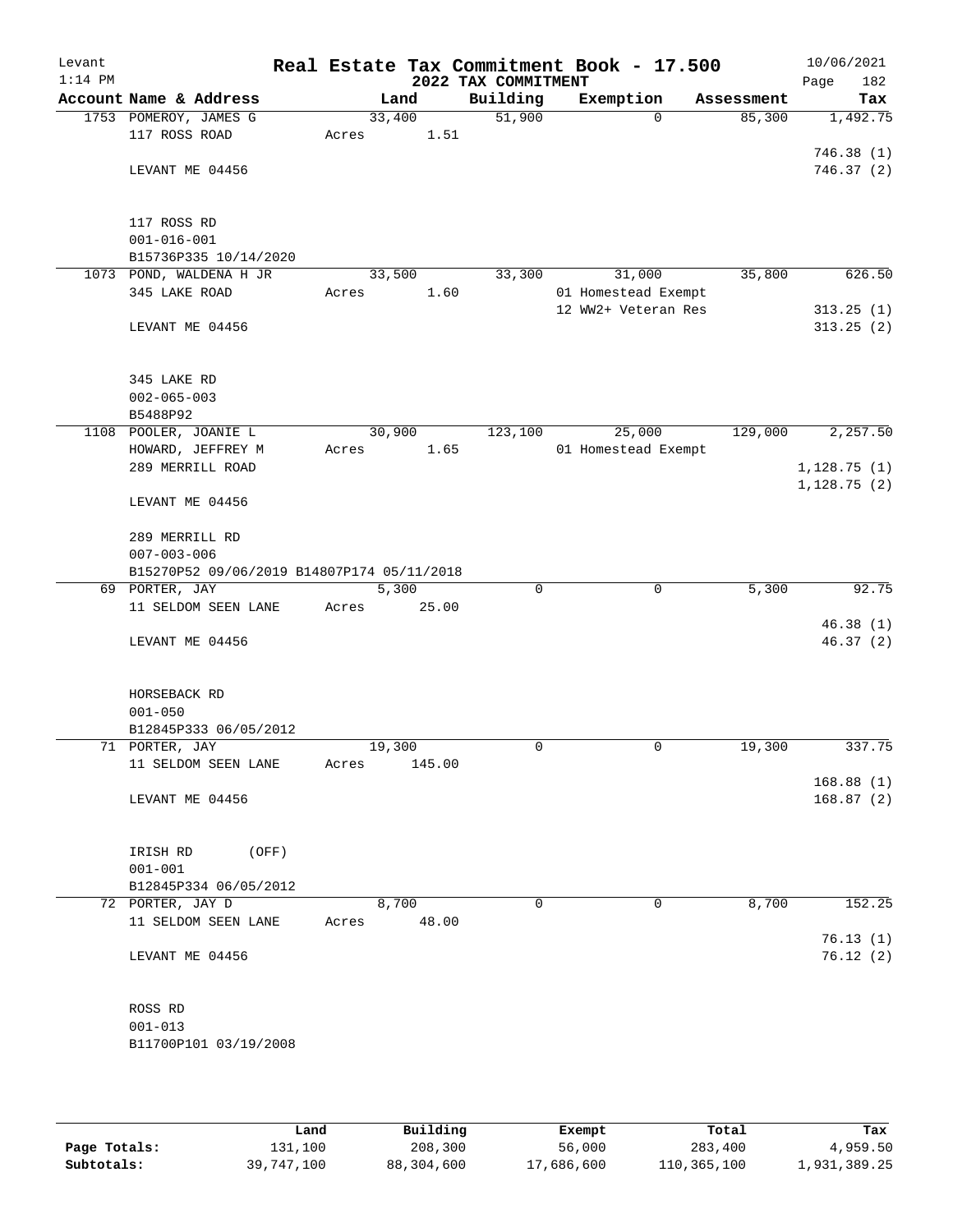| Levant<br>$1:14$ PM |                                                      |       |        |       | Real Estate Tax Commitment Book - 17.500 |                               |            | 10/06/2021             |
|---------------------|------------------------------------------------------|-------|--------|-------|------------------------------------------|-------------------------------|------------|------------------------|
|                     | Account Name & Address                               |       | Land   |       | 2022 TAX COMMITMENT<br>Building          | Exemption                     | Assessment | 183<br>Page<br>Tax     |
|                     | 73 PORTER, JAY D                                     |       | 5,800  |       | $\mathbf 0$                              | $\Omega$                      | 5,800      | 101.50                 |
|                     | 11 SELDOM SEEN LANE                                  | Acres |        | 25.00 |                                          |                               |            |                        |
|                     |                                                      |       |        |       |                                          |                               |            | 50.75(1)               |
|                     | LEVANT ME 04456                                      |       |        |       |                                          |                               |            | 50.75(2)               |
|                     |                                                      |       |        |       |                                          |                               |            |                        |
|                     | IRISH RD<br>(OFF)                                    |       |        |       |                                          |                               |            |                        |
|                     | $001 - 008$                                          |       |        |       |                                          |                               |            |                        |
|                     | B11700P101 06/19/2009                                |       |        |       |                                          |                               |            |                        |
|                     | 70 PORTER, JAY D                                     |       | 68,600 |       | 78,400                                   | 25,000                        | 122,000    | 2,135.00               |
|                     | PORTER, VALERIE L JT                                 | Acres |        | 95.00 |                                          | 01 Homestead Exempt           |            |                        |
|                     | 11 SELDOM SEEN LANE                                  |       |        |       |                                          |                               |            | 1,067.50(1)            |
|                     |                                                      |       |        |       |                                          |                               |            | 1,067.50(2)            |
|                     | LEVANT ME 04456                                      |       |        |       |                                          |                               |            |                        |
|                     | 11 SELDOM SEEN LANE                                  |       |        |       |                                          |                               |            |                        |
|                     | $001 - 048$                                          |       |        |       |                                          |                               |            |                        |
|                     | B11202P59 11/13/2002 B8455P20                        |       |        |       |                                          |                               |            |                        |
|                     | 718 PORTER, JAY D                                    |       | 17,300 |       | $\mathbf 0$                              | $\mathbf 0$                   | 17,300     | 302.75                 |
|                     | 11 SELDOM SEEN LANE                                  | Acres |        | 26.00 |                                          |                               |            |                        |
|                     | LEVANT ME 04456                                      |       |        |       |                                          |                               |            | 151.38(1)<br>151.37(2) |
|                     |                                                      |       |        |       |                                          |                               |            |                        |
|                     |                                                      |       |        |       |                                          |                               |            |                        |
|                     | IRISH RD<br>(OFF)                                    |       |        |       |                                          |                               |            |                        |
|                     | $001 - 006$                                          |       |        |       |                                          |                               |            |                        |
|                     | B15070P104 02/15/2019                                |       |        |       |                                          |                               |            |                        |
|                     | 745 POTTER, KALEB F                                  |       | 31,300 |       | 44,900                                   | 0                             | 76,200     | 1,333.50               |
|                     | 114 OVERLOCK ROAD                                    | Acres |        | 6.33  |                                          |                               |            |                        |
|                     | LEVANT ME 04456                                      |       |        |       |                                          |                               |            | 666.75(1)<br>666.75(2) |
|                     |                                                      |       |        |       |                                          |                               |            |                        |
|                     |                                                      |       |        |       |                                          |                               |            |                        |
|                     | 114 OVERLOCK RD                                      |       |        |       |                                          |                               |            |                        |
|                     | $002 - 006 - 006$                                    |       |        |       |                                          |                               |            |                        |
|                     | B15414P270 01/17/2020 B7643P89                       |       |        |       |                                          |                               |            |                        |
|                     | 419 POTTER, ROBBIE L<br>POTTER, KRISTINA D           |       | 35,700 | 5.18  | 205,200                                  | 25,000<br>01 Homestead Exempt | 215,900    | 3,778.25               |
|                     | 120 OVERLOCK RD                                      | Acres |        |       |                                          |                               |            | 1,889.13(1)            |
|                     |                                                      |       |        |       |                                          |                               |            | 1,889.12(2)            |
|                     | LEVANT ME 04456                                      |       |        |       |                                          |                               |            |                        |
|                     |                                                      |       |        |       |                                          |                               |            |                        |
|                     | 120 OVERLOCK RD                                      |       |        |       |                                          |                               |            |                        |
|                     | $002 - 006 - 007$                                    |       |        |       |                                          |                               |            |                        |
|                     | B9922P281 06/08/2005 B8700P267<br>492 POTTER, RYAN   |       | 26,700 |       | 82,700                                   | $\mathbf 0$                   | 109,400    | 1,914.50               |
|                     | 120 OVERLOCK ROAD                                    | Acres |        | 0.69  |                                          |                               |            |                        |
|                     |                                                      |       |        |       |                                          |                               |            | 957.25 (1)             |
|                     | LEVANT ME 04456                                      |       |        |       |                                          |                               |            | 957.25 (2)             |
|                     |                                                      |       |        |       |                                          |                               |            |                        |
|                     |                                                      |       |        |       |                                          |                               |            |                        |
|                     | 165 OVERLOCK RD                                      |       |        |       |                                          |                               |            |                        |
|                     | $001 - 053 - 001$<br>B13972P338 10/01/2015 B8294P336 |       |        |       |                                          |                               |            |                        |
|                     |                                                      |       |        |       |                                          |                               |            |                        |
|                     |                                                      |       |        |       |                                          |                               |            |                        |

|              | Land       | Building   | Exempt     | Total       | Tax          |
|--------------|------------|------------|------------|-------------|--------------|
| Page Totals: | 185,400    | 411,200    | 50,000     | 546,600     | 9,565.50     |
| Subtotals:   | 39,932,500 | 88,715,800 | 17,736,600 | 110,911,700 | 1,940,954.75 |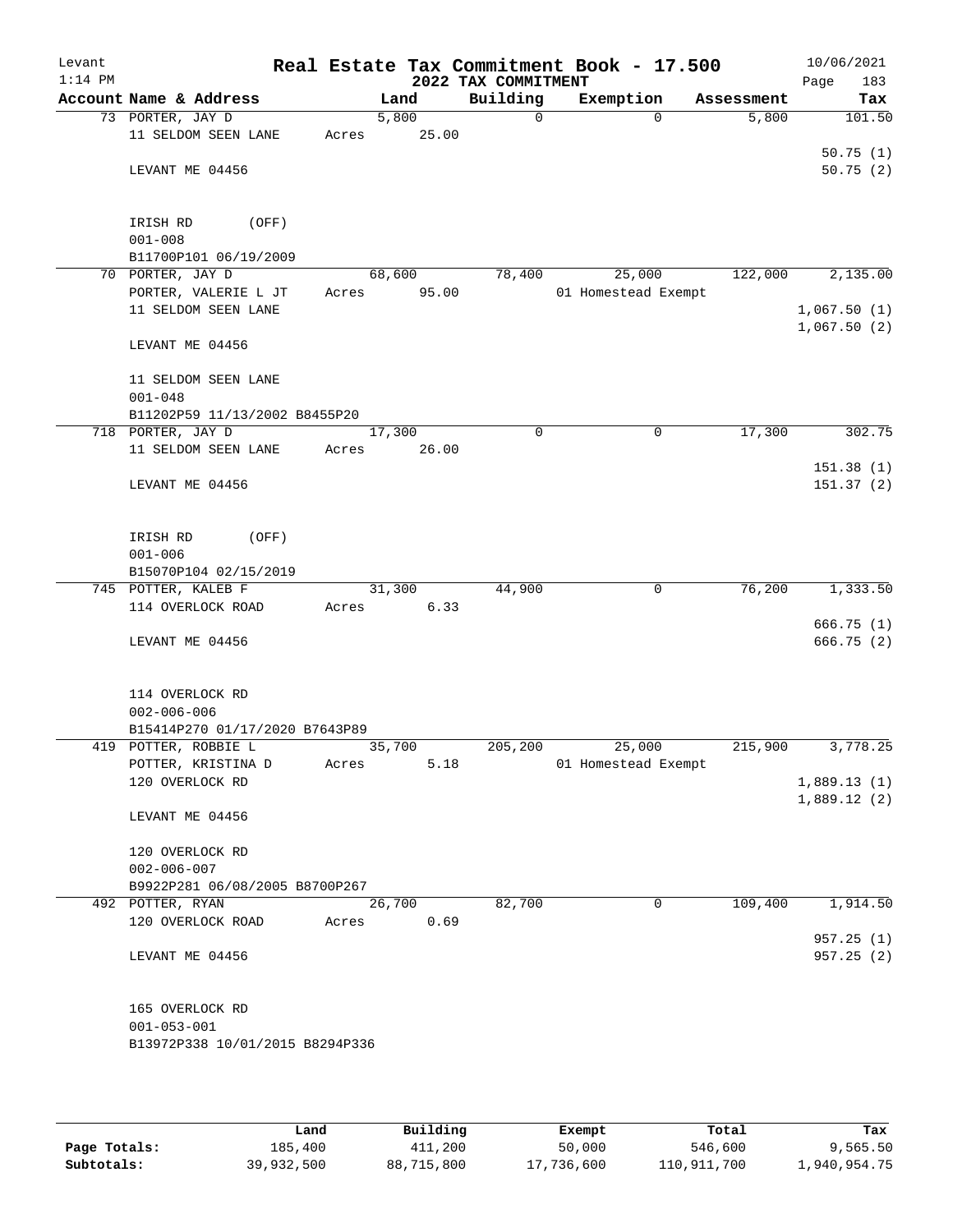| Levant<br>$1:14$ PM |                                             |        |      | 2022 TAX COMMITMENT | Real Estate Tax Commitment Book - 17.500 |            | 10/06/2021<br>184<br>Page  |
|---------------------|---------------------------------------------|--------|------|---------------------|------------------------------------------|------------|----------------------------|
|                     | Account Name & Address                      | Land   |      | Building            | Exemption                                | Assessment | Tax                        |
|                     | 984 POTTER, WANDA L                         | 34,000 |      | 46,700              | $\Omega$                                 | 80,700     | 1,412.25                   |
|                     | 7 COPELAND STREET                           | Acres  | 2.23 |                     |                                          |            |                            |
|                     |                                             |        |      |                     |                                          |            | 706.13(1)                  |
|                     | BERWICK ME 03901 2645                       |        |      |                     |                                          |            | 706.12(2)                  |
|                     |                                             |        |      |                     |                                          |            |                            |
|                     |                                             |        |      |                     |                                          |            |                            |
|                     | 181 KENDUSKEAG RD<br>$003 - 017 - 001$      |        |      |                     |                                          |            |                            |
|                     | B7219P149 B7092P185                         |        |      |                     |                                          |            |                            |
|                     | 1086 POTTLE, DIANE L                        | 36,100 |      | 120,500             | 25,000                                   | 131,600    | 2,303.00                   |
|                     | POTTLE, ROBERT L JR JT                      | Acres  | 4.66 |                     | 01 Homestead Exempt                      |            |                            |
|                     | 3919 UNION ST                               |        |      |                     |                                          |            | 1,151.50(1)                |
|                     |                                             |        |      |                     |                                          |            | 1,151.50(2)                |
|                     | LEVANT ME 04456                             |        |      |                     |                                          |            |                            |
|                     |                                             |        |      |                     |                                          |            |                            |
|                     | 3919 UNION ST                               |        |      |                     |                                          |            |                            |
|                     | $005 - 033 - 003$                           |        |      |                     |                                          |            |                            |
|                     | B10774P202 08/29/2005 B10090P156 08/30/2005 |        |      |                     |                                          |            |                            |
|                     | 648 POULIN, GARY M                          | 30,500 |      | 20,700              | 0                                        | 51,200     | 896.00                     |
|                     | 526 NEWBURGH ROAD                           | Acres  | 1.00 |                     |                                          |            |                            |
|                     |                                             |        |      |                     |                                          |            | 448.00 (1)                 |
|                     | HERMON ME 04401                             |        |      |                     |                                          |            | 448.00 (2)                 |
|                     |                                             |        |      |                     |                                          |            |                            |
|                     | 105 ROBICHAUD RD                            |        |      |                     |                                          |            |                            |
|                     | $002 - 002 - 005$                           |        |      |                     |                                          |            |                            |
|                     | B14794P97 04/26/2018                        |        |      |                     |                                          |            |                            |
|                     | 1066 POWERS, MARIA L                        | 33,000 |      | 103,800             | 25,000                                   | 111,800    | 1,956.50                   |
|                     | 461 AVENUE RD                               | Acres  | 1.00 |                     | 01 Homestead Exempt                      |            |                            |
|                     |                                             |        |      |                     |                                          |            | 978.25(1)                  |
|                     | LEVANT ME 04456                             |        |      |                     |                                          |            | 978.25(2)                  |
|                     |                                             |        |      |                     |                                          |            |                            |
|                     |                                             |        |      |                     |                                          |            |                            |
|                     | 461 AVENUE RD                               |        |      |                     |                                          |            |                            |
|                     | $009 - 007 - 001$                           |        |      |                     |                                          |            |                            |
|                     | B11173P113 10/17/2007<br>1127 PRATT, PAUL M | 33,000 |      | 25,200              | 0                                        | 58,200     | 1,018.50                   |
|                     | 31 FOREST HILLS DR                          | Acres  | 1.02 |                     |                                          |            |                            |
|                     |                                             |        |      |                     |                                          |            | 509.25(1)                  |
|                     | LEVANT ME 04456 4147                        |        |      |                     |                                          |            | 509.25(2)                  |
|                     |                                             |        |      |                     |                                          |            |                            |
|                     |                                             |        |      |                     |                                          |            |                            |
|                     | 31 FOREST HILLS DR                          |        |      |                     |                                          |            |                            |
|                     | $008 - 022 - 006$                           |        |      |                     |                                          |            |                            |
|                     | B12148P291 06/02/2010                       |        |      |                     |                                          |            |                            |
|                     | 1510 PRESCOTT, DAVID                        | 33,700 |      | 201,800             | 0                                        | 235,500    | 4,121.25                   |
|                     | PRESCOTT, LISA                              | Acres  | 1.78 |                     |                                          |            |                            |
|                     | 40 MADISON DR                               |        |      |                     |                                          |            | 2,060.63(1)<br>2,060.62(2) |
|                     | LEVANT ME 04456                             |        |      |                     |                                          |            |                            |
|                     |                                             |        |      |                     |                                          |            |                            |
|                     | 40 MADISON DRIVE                            |        |      |                     |                                          |            |                            |
|                     | $002 - 059 - 004 - 012$                     |        |      |                     |                                          |            |                            |
|                     | B15243P67 08/13/2019 B15080P296 03/01/2019  |        |      |                     |                                          |            |                            |
|                     |                                             |        |      |                     |                                          |            |                            |
|                     |                                             |        |      |                     |                                          |            |                            |

|              | Land       | Building   | Exempt     | Total       | Tax          |
|--------------|------------|------------|------------|-------------|--------------|
| Page Totals: | 200,300    | 518,700    | 50,000     | 669,000     | 11,707.50    |
| Subtotals:   | 40,132,800 | 89,234,500 | 17,786,600 | 111,580,700 | 1,952,662.25 |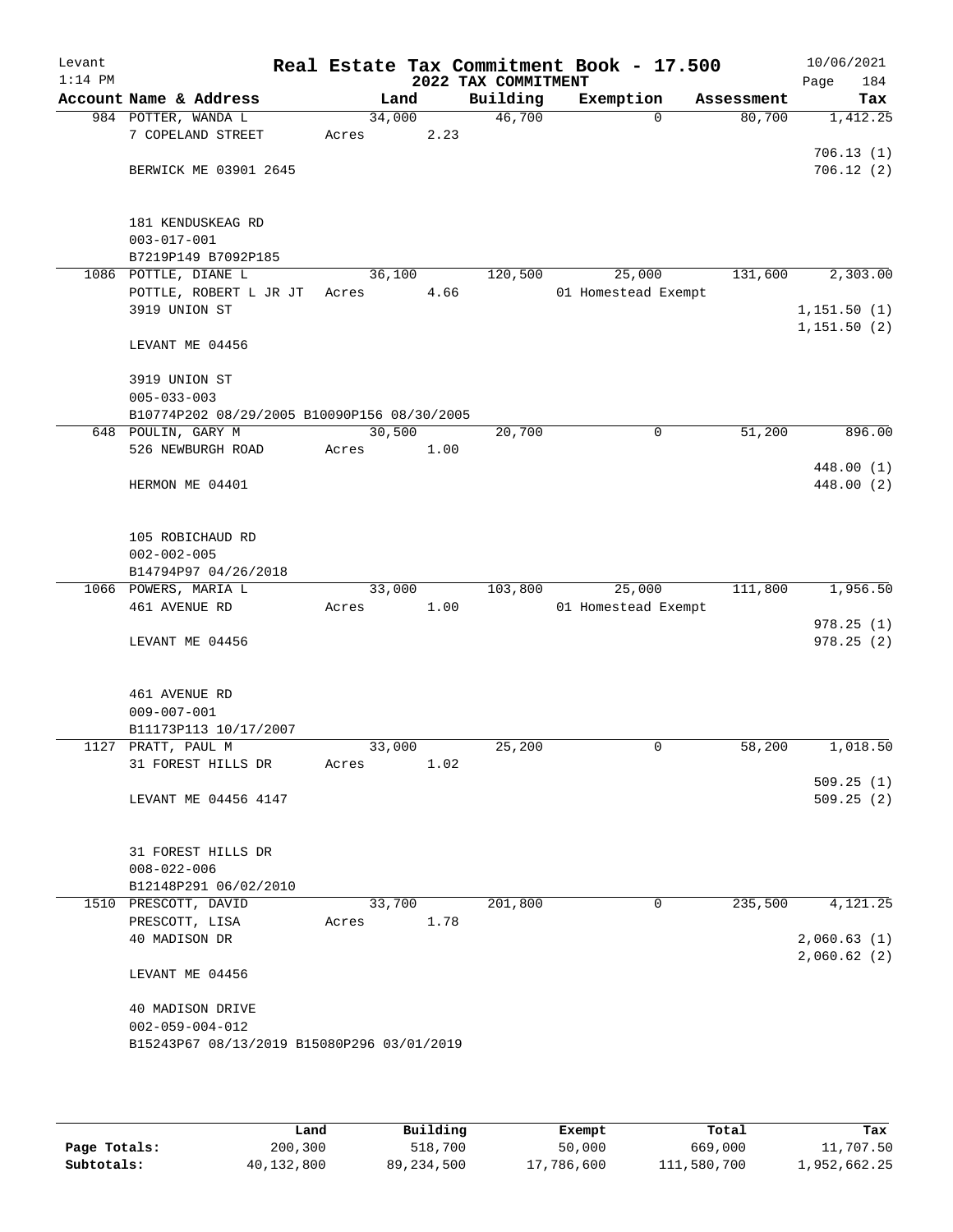| Levant       |                                                      |       |                     |                      | Real Estate Tax Commitment Book - 17.500 |                       | 10/06/2021                 |
|--------------|------------------------------------------------------|-------|---------------------|----------------------|------------------------------------------|-----------------------|----------------------------|
| $1:14$ PM    |                                                      |       |                     | 2022 TAX COMMITMENT  |                                          |                       | 185<br>Page                |
|              | Account Name & Address<br>923 PRESTON, DONALD E      |       | Land<br>33,100      | Building<br>180, 200 | Exemption<br>25,000                      | Assessment<br>188,300 | Tax<br>3, 295.25           |
|              | 339 PINE TREE ROAD                                   | Acres | 1.10                |                      | 01 Homestead Exempt                      |                       |                            |
|              |                                                      |       |                     |                      |                                          |                       | 1,647.63(1)                |
|              | LEVANT ME 04456                                      |       |                     |                      |                                          |                       | 1,647.62(2)                |
|              |                                                      |       |                     |                      |                                          |                       |                            |
|              |                                                      |       |                     |                      |                                          |                       |                            |
|              | 339 PINE TREE RD                                     |       |                     |                      |                                          |                       |                            |
|              | $002 - 012 - 002$<br>B9658P51 12/03/2004             |       |                     |                      |                                          |                       |                            |
|              | 271 PROCTOR, PHILIP R                                |       | 33,000              | 67,000               | $\mathbf 0$                              | 100,000               | 1,750.00                   |
|              | KENISTON, KIMBERLY A JT Acres                        |       | 1.70                |                      |                                          |                       |                            |
|              | 11 WING ROAD                                         |       |                     |                      |                                          |                       | 875.00(1)                  |
|              |                                                      |       |                     |                      |                                          |                       | 875.00(2)                  |
|              | LEVANT ME 04456                                      |       |                     |                      |                                          |                       |                            |
|              |                                                      |       |                     |                      |                                          |                       |                            |
|              | 11 WING RD                                           |       |                     |                      |                                          |                       |                            |
|              | $011 - 070$                                          |       |                     |                      |                                          |                       |                            |
|              | B14561P164 07/28/2017 B11290P69 02/08/2008           |       |                     |                      |                                          |                       | 1,688.75                   |
|              | 497 PROSSER, ADAM L<br>PROSSER, DANIELLE R JT        | Acres | 31,800<br>0.70      | 89,700               | 25,000<br>01 Homestead Exempt            | 96,500                |                            |
|              | 8 BLACKSTREAM DRIVE                                  |       |                     |                      |                                          |                       | 844.38 (1)                 |
|              |                                                      |       |                     |                      |                                          |                       | 844.37 (2)                 |
|              | LEVANT ME 04456                                      |       |                     |                      |                                          |                       |                            |
|              |                                                      |       |                     |                      |                                          |                       |                            |
|              | 8 BLACKSTREAM DR                                     |       |                     |                      |                                          |                       |                            |
|              | $011 - 050$                                          |       |                     |                      |                                          |                       |                            |
|              | B16127P113 07/28/2021                                |       |                     |                      |                                          |                       |                            |
|              | 638 PROVERBS REAL ESTATE,<br>LLC                     |       | 37,800              | $\mathbf 0$          | $\mathbf 0$                              | 37,800                | 661.50                     |
|              | 8000 RESEARCH FOREST                                 | Acres | 42.00               |                      |                                          |                       |                            |
|              | DRIVE, SUITE 115-53                                  |       |                     |                      |                                          |                       |                            |
|              |                                                      |       |                     |                      |                                          |                       | 330.75(1)                  |
|              | THE WOODLANDS TX 77382                               |       |                     |                      |                                          |                       | 330.75 (2)                 |
|              |                                                      |       |                     |                      |                                          |                       |                            |
|              | 184 STETSON RD EAST                                  |       |                     |                      |                                          |                       |                            |
|              | $008 - 040$                                          |       |                     |                      |                                          |                       |                            |
|              | B15940P16 03/19/2021 B15233P136 08/05/2019 B5143P107 |       |                     |                      |                                          |                       |                            |
| 681          | PULLEN, BRENT                                        |       | 20,000              | 0                    | $\mathbf 0$                              | 20,000                | 350.00                     |
|              | 169 STETSON ROAD EAST                                | Acres | 39.00               |                      |                                          |                       |                            |
|              |                                                      |       |                     |                      |                                          |                       | 175.00(1)                  |
|              | LEVANT ME 04456                                      |       |                     |                      |                                          |                       | 175.00(2)                  |
|              |                                                      |       |                     |                      |                                          |                       |                            |
|              | HORSEBACK RD (OFF)                                   |       |                     |                      |                                          |                       |                            |
|              | $004 - 002$                                          |       |                     |                      |                                          |                       |                            |
|              | B14575P174 08/11/2017 B11098P212 07/30/2007          |       |                     |                      |                                          |                       |                            |
|              | B9093P316                                            |       |                     |                      |                                          |                       |                            |
|              | 1280 PULLEN, BRENT A                                 |       | 33,900              | 176,000              | 25,000                                   | 184,900               | 3,235.75                   |
|              | PULLEN, MICHELLE A JT                                | Acres | 2.00                |                      | 01 Homestead Exempt                      |                       |                            |
|              | 169 STETSON RD EAST                                  |       |                     |                      |                                          |                       | 1,617.88(1)<br>1,617.87(2) |
|              | LEVANT ME 04456                                      |       |                     |                      |                                          |                       |                            |
|              | 169 STETSON RD EAST                                  |       |                     |                      |                                          |                       |                            |
|              | $008 - 037$                                          |       |                     |                      |                                          |                       |                            |
|              | B16109P1 07/16/2021 B7914P106                        |       |                     |                      |                                          |                       |                            |
|              |                                                      |       |                     |                      |                                          |                       |                            |
|              |                                                      |       |                     |                      |                                          |                       |                            |
| Page Totals: | Land<br>189,600                                      |       | Building<br>512,900 |                      | Exempt<br>75,000                         | Total<br>627,500      | Tax<br>10,981.25           |
|              |                                                      |       |                     |                      |                                          |                       |                            |

**Subtotals:** 40,322,400 89,747,400 17,861,600 112,208,200 1,963,643.50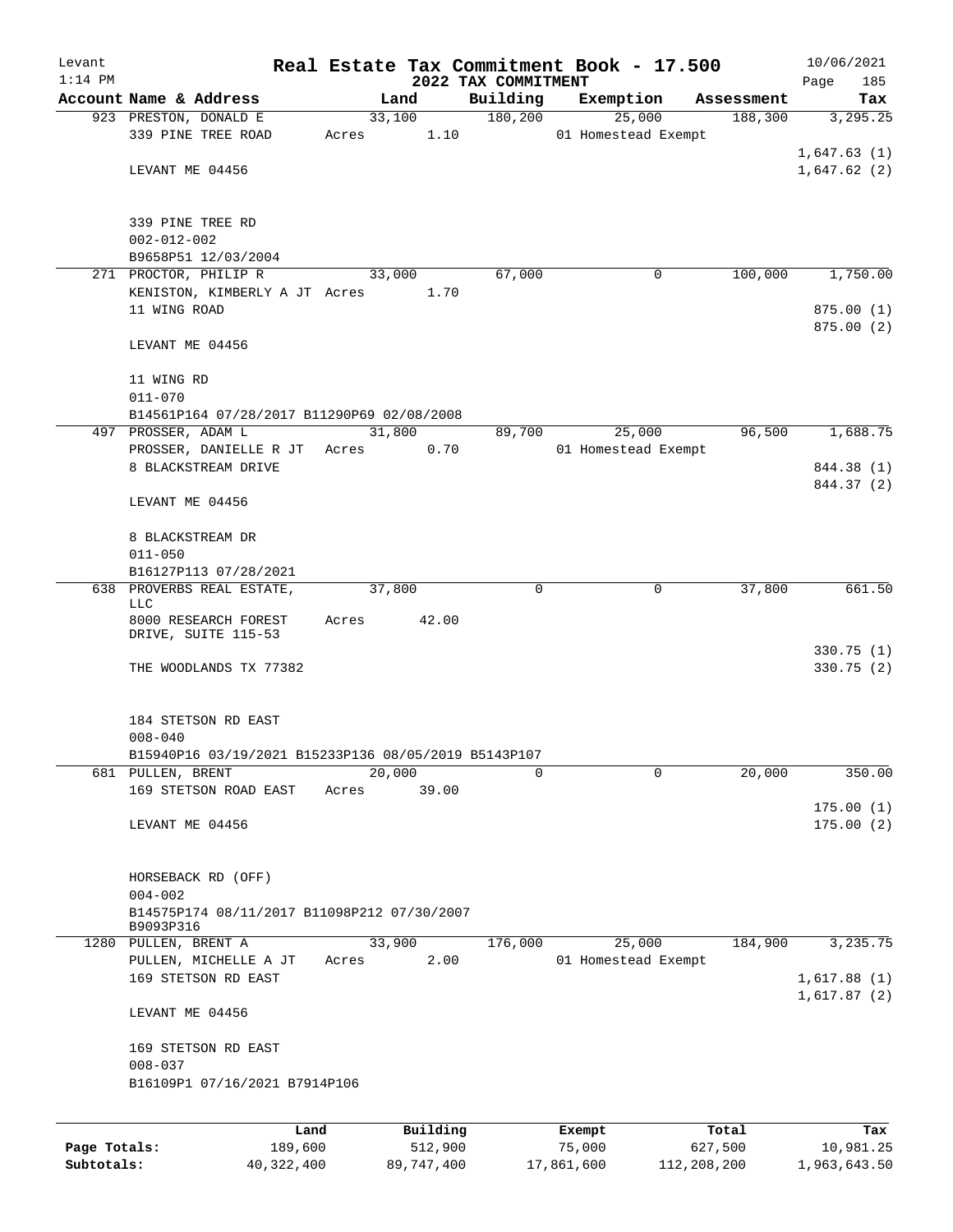| Levant<br>$1:14$ PM |                                           |       |        | 2022 TAX COMMITMENT | Real Estate Tax Commitment Book - 17.500 |            | 10/06/2021<br>186<br>Page |
|---------------------|-------------------------------------------|-------|--------|---------------------|------------------------------------------|------------|---------------------------|
|                     | Account Name & Address                    |       | Land   | Building            | Exemption                                | Assessment | Tax                       |
|                     | 1530 PULLEN, BRENT A                      |       | 79,400 | 0                   | $\Omega$                                 | 79,400     | 1,389.50                  |
|                     | 169 STETSON RD EAST                       | Acres | 97.65  |                     |                                          |            |                           |
|                     |                                           |       |        |                     |                                          |            | 694.75 (1)                |
|                     | LEVANT ME 04456                           |       |        |                     |                                          |            | 694.75 (2)                |
|                     |                                           |       |        |                     |                                          |            |                           |
|                     |                                           |       |        |                     |                                          |            |                           |
|                     | 300 STETSON RD EAST                       |       |        |                     |                                          |            |                           |
|                     | $008 - 032$                               |       |        |                     |                                          |            |                           |
|                     | B15900P194 02/12/2021                     |       |        |                     |                                          |            |                           |
|                     | 621 PULLEN, ROBERT H                      |       | 42,800 | 136,700             | 25,000                                   | 154,500    | 2,703.75                  |
|                     | PULLEN, DOREEN E                          | Acres | 13.60  |                     | 01 Homestead Exempt                      |            |                           |
|                     | 157 STETSON RD EAST                       |       |        |                     |                                          |            | 1,351.88(1)               |
|                     | LEVANT ME 04456                           |       |        |                     |                                          |            | 1,351.87(2)               |
|                     |                                           |       |        |                     |                                          |            |                           |
|                     | 157 STETSON RD EAST                       |       |        |                     |                                          |            |                           |
|                     | $008 - 038$                               |       |        |                     |                                          |            |                           |
|                     | B7710P246 05/17/2001                      |       |        |                     |                                          |            |                           |
|                     | 785 PULLEN, SCOTT R                       |       | 64,800 | $\mathbf 0$         | $\mathbf 0$                              | 64,800     | 1,134.00                  |
|                     | HAWES, MARK A                             | Acres | 44.00  |                     |                                          |            |                           |
|                     | 153 STETSON ROAD EAST                     |       |        |                     |                                          |            | 567.00(1)                 |
|                     |                                           |       |        |                     |                                          |            | 567.00(2)                 |
|                     | LEVANT ME 04456                           |       |        |                     |                                          |            |                           |
|                     |                                           |       |        |                     |                                          |            |                           |
|                     | HORSEBACK RD                              |       |        |                     |                                          |            |                           |
|                     | $001 - 039$                               |       |        |                     |                                          |            |                           |
|                     | B15948P82 03/25/2021 B3288P168 06/01/1982 |       |        |                     |                                          |            |                           |
|                     | 1020 PULLEN, SCOTT R                      |       | 35,700 | 240,500             | 25,000                                   | 251,200    | 4,396.00                  |
|                     | 153 STETSON RD EAST                       | Acres | 4.20   |                     | 01 Homestead Exempt                      |            |                           |
|                     |                                           |       |        |                     |                                          |            | 2,198.00(1)               |
|                     | LEVANT ME 04456                           |       |        |                     |                                          |            | 2,198.00(2)               |
|                     |                                           |       |        |                     |                                          |            |                           |
|                     | 153 STETSON RD EAST                       |       |        |                     |                                          |            |                           |
|                     | $008 - 037 - A$                           |       |        |                     |                                          |            |                           |
|                     | B6203P326 08/13/1996 B5908P247 07/24/1995 |       |        |                     |                                          |            |                           |
|                     | 405 PULLEN, SCOTT R                       |       | 76,400 | $\Omega$            | $\mathbf 0$                              | 76,400     | 1,337.00                  |
|                     | 153 STETSON ROAD EAST                     | Acres | 3.14   |                     |                                          |            |                           |
|                     |                                           |       |        |                     |                                          |            | 668.50(1)                 |
|                     | LEVANT ME 04456                           |       |        |                     |                                          |            | 668.50(2)                 |
|                     |                                           |       |        |                     |                                          |            |                           |
|                     |                                           |       |        |                     |                                          |            |                           |
|                     | 4363 UNION ST                             |       |        |                     |                                          |            |                           |
|                     | $008 - 003 - 003$                         |       |        |                     |                                          |            |                           |
|                     | B15590P65 07/01/2020                      |       |        |                     |                                          |            |                           |
|                     | 1747 PULLEN, SCOTT R                      |       | 22,500 | $\Omega$            | 0                                        | 22,500     | 393.75                    |
|                     | 153 STETSON RD EAST                       | Acres | 1.03   |                     |                                          |            |                           |
|                     |                                           |       |        |                     |                                          |            | 196.88(1)                 |
|                     | LEVANT ME 04456                           |       |        |                     |                                          |            | 196.87(2)                 |
|                     |                                           |       |        |                     |                                          |            |                           |
|                     | SOUTH LEVANT RD                           |       |        |                     |                                          |            |                           |
|                     | $002 - 021 - 001 - 002$                   |       |        |                     |                                          |            |                           |
|                     | B14991P56 11/01/2018                      |       |        |                     |                                          |            |                           |
|                     |                                           |       |        |                     |                                          |            |                           |
|                     |                                           |       |        |                     |                                          |            |                           |

|              | Land       | Building   | Exempt     | Total       | Tax          |  |
|--------------|------------|------------|------------|-------------|--------------|--|
| Page Totals: | 321,600    | 377,200    | 50,000     | 648,800     | 11,354.00    |  |
| Subtotals:   | 40,644,000 | 90,124,600 | 17,911,600 | 112,857,000 | 1,974,997.50 |  |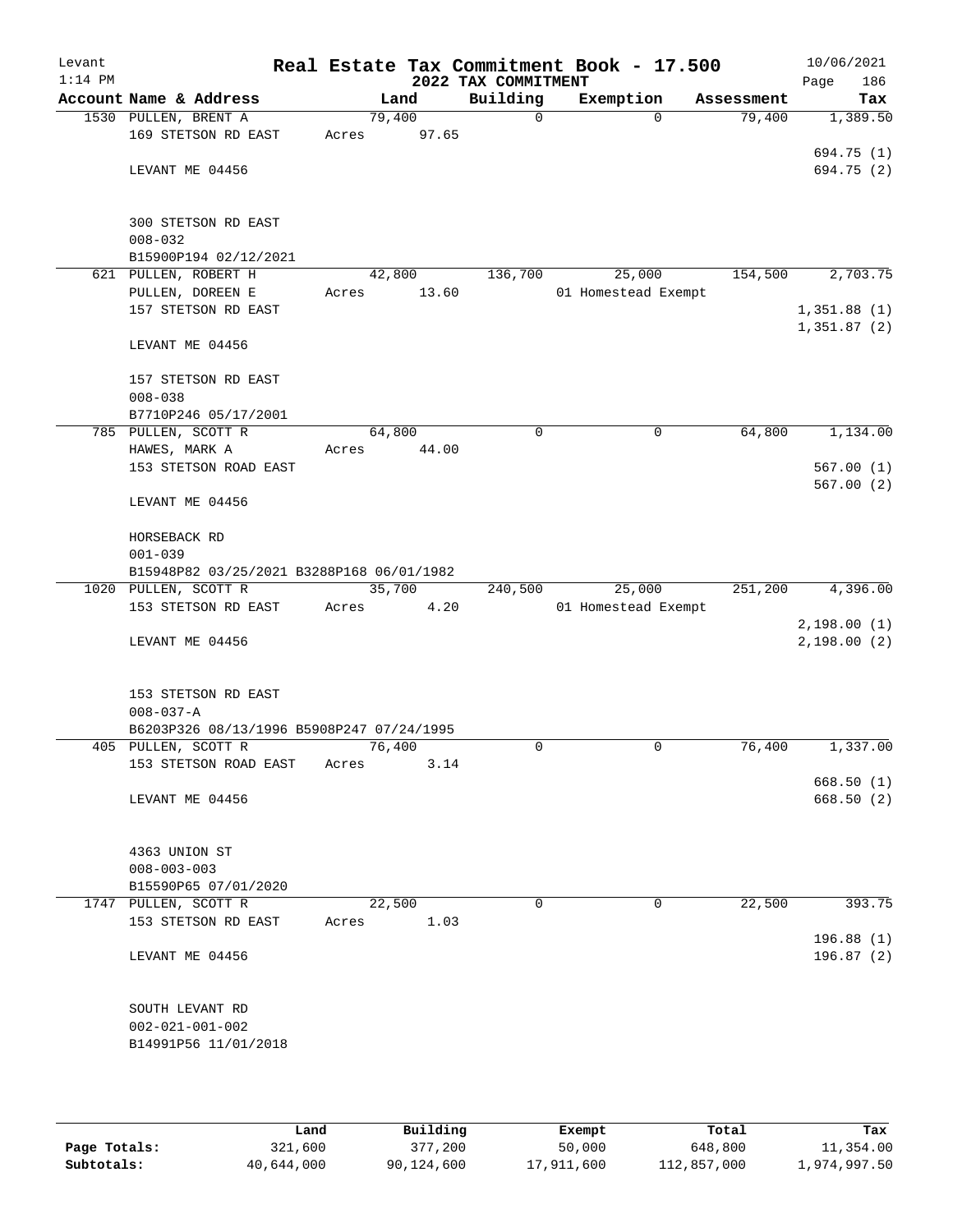| Levant<br>$1:14$ PM |                                                      |       |          |       | 2022 TAX COMMITMENT | Real Estate Tax Commitment Book - 17.500 |            | 10/06/2021<br>187<br>Page |
|---------------------|------------------------------------------------------|-------|----------|-------|---------------------|------------------------------------------|------------|---------------------------|
|                     | Account Name & Address                               |       | Land     |       | Building            | Exemption                                | Assessment | Tax                       |
|                     | 1748 PULLEN, SCOTT R                                 |       | 22,700   |       | 0                   | $\mathbf 0$                              | 22,700     | 397.25                    |
|                     | 153 STETSON RD EAST                                  | Acres |          | 1.26  |                     |                                          |            |                           |
|                     |                                                      |       |          |       |                     |                                          |            | 198.63(1)                 |
|                     | LEVANT ME 04456                                      |       |          |       |                     |                                          |            | 198.62(2)                 |
|                     |                                                      |       |          |       |                     |                                          |            |                           |
|                     |                                                      |       |          |       |                     |                                          |            |                           |
|                     | BENSON LN<br>$002 - 021 - 001 - 003$                 |       |          |       |                     |                                          |            |                           |
|                     | B14991P56 11/01/2018                                 |       |          |       |                     |                                          |            |                           |
|                     | 1749 PULLEN, SCOTT R                                 |       | 22,700   |       | $\mathbf 0$         | 0                                        | 22,700     | 397.25                    |
|                     | 153 STETSON RD EAST                                  | Acres |          | 1.26  |                     |                                          |            |                           |
|                     |                                                      |       |          |       |                     |                                          |            | 198.63(1)                 |
|                     | LEVANT ME 04456                                      |       |          |       |                     |                                          |            | 198.62(2)                 |
|                     |                                                      |       |          |       |                     |                                          |            |                           |
|                     | BENSON LN                                            |       |          |       |                     |                                          |            |                           |
|                     | $002 - 021 - 001 - 004$                              |       |          |       |                     |                                          |            |                           |
|                     | B14991P56 11/01/2018                                 |       |          |       |                     |                                          |            |                           |
|                     | 1713 PULLEN, SCOTT R                                 |       | 31,200   |       | 0                   | 0                                        | 31,200     | 546.00                    |
|                     | 153 STETSON RD EAST                                  | Acres |          | 11.27 |                     |                                          |            |                           |
|                     |                                                      |       |          |       |                     |                                          |            | 273.00(1)                 |
|                     | LEVANT ME 04456                                      |       |          |       |                     |                                          |            | 273.00(2)                 |
|                     |                                                      |       |          |       |                     |                                          |            |                           |
|                     |                                                      |       |          |       |                     |                                          |            |                           |
|                     | SOUTH LEVANT RD<br>$002 - 021 - 001$                 |       |          |       |                     |                                          |            |                           |
|                     | B14991P56 11/01/2018                                 |       |          |       |                     |                                          |            |                           |
|                     | 623 QUIGLEY, MARK E                                  |       | 37,400   |       | 97,000              | 25,000                                   | 109,400    | 1,914.50                  |
|                     | 113 HODGDON RD                                       | Acres |          | 6.12  |                     | 01 Homestead Exempt                      |            |                           |
|                     |                                                      |       |          |       |                     |                                          |            | 957.25(1)                 |
|                     | LEVANT ME 04456                                      |       |          |       |                     |                                          |            | 957.25(2)                 |
|                     |                                                      |       |          |       |                     |                                          |            |                           |
|                     | 113 HODGDON RD                                       |       |          |       |                     |                                          |            |                           |
|                     | $005 - 012 - 001$                                    |       |          |       |                     |                                          |            |                           |
|                     | B13079P255 01/29/2013 B13075P88 01/23/2013 B3263P120 |       |          |       |                     |                                          |            |                           |
|                     | 02/26/1982                                           |       |          |       |                     |                                          |            |                           |
|                     | 625 QUINN, DAVID L                                   |       | 36,700   |       | 130,800             | 25,000                                   | 142,500    | 2,493.75                  |
|                     | QUINN, SUSANNA E JT<br>141 PEMBER RD                 | Acres |          | 21.80 |                     | 01 Homestead Exempt                      |            | 1,246.88(1)               |
|                     |                                                      |       |          |       |                     |                                          |            | 1,246.87(2)               |
|                     | LEVANT ME 04456                                      |       |          |       |                     |                                          |            |                           |
|                     |                                                      |       |          |       |                     |                                          |            |                           |
|                     | 141 PEMBER RD                                        |       |          |       |                     |                                          |            |                           |
|                     | $002 - 029$                                          |       |          |       |                     |                                          |            |                           |
|                     | B10277P350 10/11/2005                                |       |          |       |                     |                                          |            |                           |
|                     | 1223 QUINN, DAVID L<br>QUINN, SUSANNA E JT           | Acres | 25,100   | 3.13  | 0                   | 0                                        | 25,100     | 439.25                    |
|                     | 141 PEMBER RD                                        |       |          |       |                     |                                          |            | 219.63(1)                 |
|                     |                                                      |       |          |       |                     |                                          |            | 219.62(2)                 |
|                     | LEVANT ME 04456                                      |       |          |       |                     |                                          |            |                           |
|                     |                                                      |       |          |       |                     |                                          |            |                           |
|                     | PEMBER RD                                            |       |          |       |                     |                                          |            |                           |
|                     | $002 - 029 - 002$                                    |       |          |       |                     |                                          |            |                           |
|                     | B7162P185                                            |       |          |       |                     |                                          |            |                           |
|                     |                                                      |       |          |       |                     |                                          |            |                           |
|                     |                                                      |       |          |       |                     |                                          |            |                           |
|                     |                                                      | Land  | Building |       |                     | Exempt                                   | Total      | Tax                       |

**Page Totals:** 175,800 227,800 50,000 353,600 6,188.00 **Subtotals:** 40,819,800 90,352,400 17,961,600 113,210,600 1,981,185.50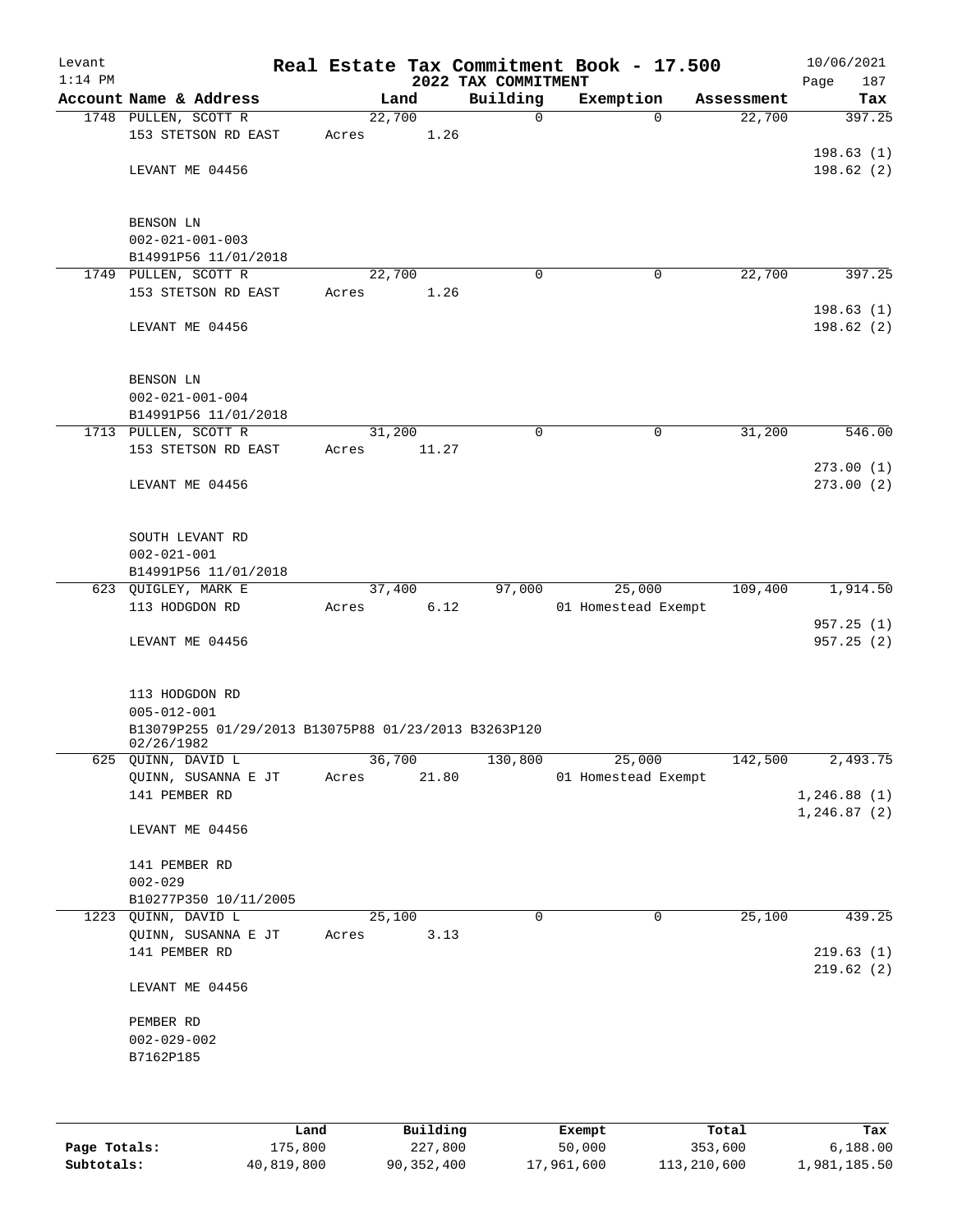| Levant       |                                                     |            |       |        |            | Real Estate Tax Commitment Book - 17.500 |            |                               |             | 10/06/2021                 |
|--------------|-----------------------------------------------------|------------|-------|--------|------------|------------------------------------------|------------|-------------------------------|-------------|----------------------------|
| $1:14$ PM    | Account Name & Address                              |            |       | Land   |            | 2022 TAX COMMITMENT<br>Building          |            | Exemption                     | Assessment  | 188<br>Page<br>Tax         |
|              | 1435 QUINN, JASON                                   |            |       | 36,400 |            | 33,200                                   |            | 25,000                        | 44,600      | 780.50                     |
|              | 959 MAIN ROAD                                       |            | Acres |        | 5.00       |                                          |            | 01 Homestead Exempt           |             |                            |
|              |                                                     |            |       |        |            |                                          |            |                               |             | 390.25(1)                  |
|              | EDDINGTON ME 04428                                  |            |       |        |            |                                          |            |                               |             | 390.25(2)                  |
|              |                                                     |            |       |        |            |                                          |            |                               |             |                            |
|              | 93 PEMBER RD                                        |            |       |        |            |                                          |            |                               |             |                            |
|              | $005 - 042 - A$                                     |            |       |        |            |                                          |            |                               |             |                            |
|              | B10759P30 11/30/2006 B10615P153 08/22/2006          |            |       |        |            |                                          |            |                               |             |                            |
|              | 628 OUINN, JOSEPH W                                 |            |       | 73,000 |            | 106,200                                  |            | 25,000                        | 154,200     | 2,698.50                   |
|              | QUINN, CHERYL A                                     |            | Acres |        | 51.00      |                                          |            | 01 Homestead Exempt           |             |                            |
|              | 107 PEMBER RD                                       |            |       |        |            |                                          |            |                               |             | 1,349.25(1)<br>1,349.25(2) |
|              | LEVANT ME 04456                                     |            |       |        |            |                                          |            |                               |             |                            |
|              | 107 PEMBER RD                                       |            |       |        |            |                                          |            |                               |             |                            |
|              | $005 - 042$                                         |            |       |        |            |                                          |            |                               |             |                            |
|              | B10759P30 11/30/2006 B10615P153 08/22/2006 B2230P72 |            |       |        |            |                                          |            |                               |             |                            |
|              | 755 R&R FAMILY LAND                                 |            |       | 51,800 |            | 0                                        |            | $\mathbf 0$                   | 51,800      | 906.50                     |
|              | HOLDINGS LLC<br>13 LONGWOOD COURT                   |            | Acres |        | 36.00      |                                          |            |                               |             |                            |
|              |                                                     |            |       |        |            |                                          |            |                               |             | 453.25(1)                  |
|              | ORONO ME 04473                                      |            |       |        |            |                                          |            |                               |             | 453.25(2)                  |
|              |                                                     |            |       |        |            |                                          |            |                               |             |                            |
|              |                                                     |            |       |        |            |                                          |            |                               |             |                            |
|              | UNION ST<br>$003 - 029$                             |            |       |        |            |                                          |            |                               |             |                            |
|              | B10782P326 12/28/2006                               |            |       |        |            |                                          |            |                               |             |                            |
| 756          | R&R FAMILY LAND                                     |            |       | 34,200 |            | 0                                        |            | 0                             | 34,200      | 598.50                     |
|              | HOLDINGS LLC                                        |            |       |        |            |                                          |            |                               |             |                            |
|              | 13 LONGWOOD COURT                                   |            | Acres |        | 14.00      |                                          |            |                               |             |                            |
|              | ORONO ME 04473                                      |            |       |        |            |                                          |            |                               |             | 299.25(1)<br>299.25(2)     |
|              |                                                     |            |       |        |            |                                          |            |                               |             |                            |
|              |                                                     |            |       |        |            |                                          |            |                               |             |                            |
|              | UNION ST                                            |            |       |        |            |                                          |            |                               |             |                            |
|              | $003 - 027$                                         |            |       |        |            |                                          |            |                               |             |                            |
| 1667         | B10782P326 12/28/2006<br>RAFALKO-ZAYIR,             |            |       | 30,800 |            | 116,700                                  |            | 0                             | 147,500     | 2,581.25                   |
|              | ALEXANDER                                           |            |       |        |            |                                          |            |                               |             |                            |
|              | 381 PINE TREE ROAD                                  |            | Acres |        | 1.38       |                                          |            |                               |             |                            |
|              | LEVANT ME 04456                                     |            |       |        |            |                                          |            |                               |             | 1, 290.63(1)               |
|              |                                                     |            |       |        |            |                                          |            |                               |             | 1, 290.62(2)               |
|              |                                                     |            |       |        |            |                                          |            |                               |             |                            |
|              | 381 PINE TREE RD                                    |            |       |        |            |                                          |            |                               |             |                            |
|              | $002 - 013 - 002 - 005$                             |            |       |        |            |                                          |            |                               |             |                            |
|              | B14011P60 11/16/2015                                |            |       |        |            |                                          |            |                               |             |                            |
|              | 1150 RAMOS, JAMES G<br>RAMOS, SHIRLEY A JT          |            | Acres | 34,500 | 2.73       | 79,400                                   |            | 25,000<br>01 Homestead Exempt | 88,900      | 1,555.75                   |
|              | 128 STETSON RD EAST                                 |            |       |        |            |                                          |            |                               |             | 777.88(1)                  |
|              |                                                     |            |       |        |            |                                          |            |                               |             | 777.87 (2)                 |
|              | LEVANT ME 04456                                     |            |       |        |            |                                          |            |                               |             |                            |
|              | 128 STETSON RD EAST                                 |            |       |        |            |                                          |            |                               |             |                            |
|              | $008 - 043 - 003$                                   |            |       |        |            |                                          |            |                               |             |                            |
|              | B8442P114                                           |            |       |        |            |                                          |            |                               |             |                            |
|              |                                                     |            |       |        |            |                                          |            |                               |             |                            |
|              |                                                     | Land       |       |        | Building   |                                          | Exempt     |                               | Total       | Tax                        |
| Page Totals: |                                                     | 260,700    |       |        | 335,500    |                                          | 75,000     |                               | 521,200     | 9,121.00                   |
| Subtotals:   |                                                     | 41,080,500 |       |        | 90,687,900 |                                          | 18,036,600 |                               | 113,731,800 | 1,990,306.50               |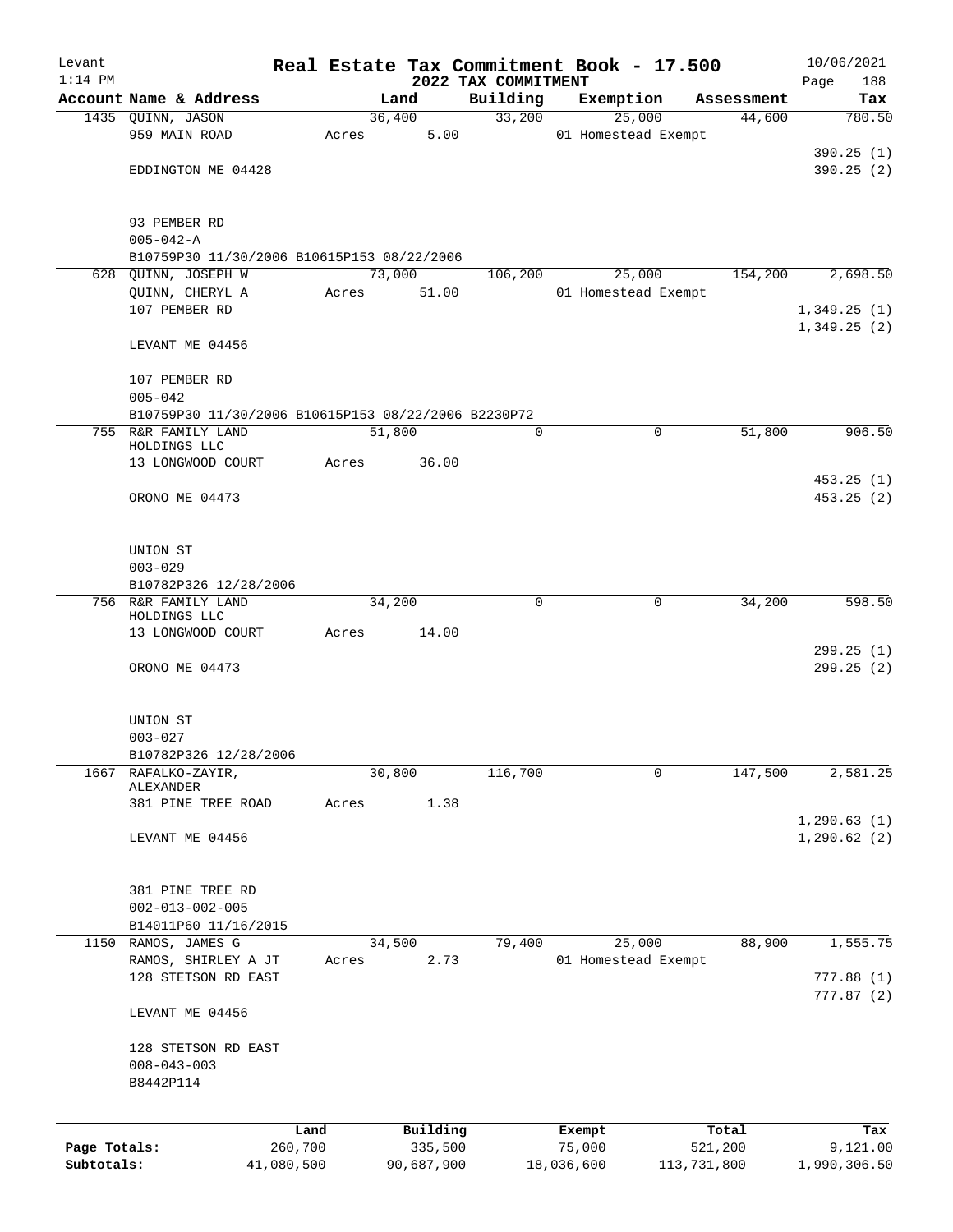| Levant<br>$1:14$ PM |                                             |        |      | 2022 TAX COMMITMENT | Real Estate Tax Commitment Book - 17.500 |            | 10/06/2021<br>189<br>Page |
|---------------------|---------------------------------------------|--------|------|---------------------|------------------------------------------|------------|---------------------------|
|                     | Account Name & Address                      |        | Land | Building            | Exemption                                | Assessment | Tax                       |
|                     | 1476 RAMSEY, TINA M                         | 33,500 |      | 67,900              | 25,000                                   | 76,400     | 1,337.00                  |
|                     | 14 BRICKETT LANE                            | Acres  | 1.54 |                     | 01 Homestead Exempt                      |            |                           |
|                     |                                             |        |      |                     |                                          |            | 668.50(1)                 |
|                     | LEVANT ME 04456                             |        |      |                     |                                          |            | 668.50(2)                 |
|                     |                                             |        |      |                     |                                          |            |                           |
|                     |                                             |        |      |                     |                                          |            |                           |
|                     | 14 BRICKETT LANE                            |        |      |                     |                                          |            |                           |
|                     | $005 - 008 - 002$                           |        |      |                     |                                          |            |                           |
|                     | B11054P26 07/20/2007                        |        |      |                     |                                          |            |                           |
|                     | 1710 RANCOURT, JACQUELINE J                 | 23,600 |      | 66,500              | 0                                        | 90,100     | 1,576.75                  |
|                     | BATCHELDER, ELLERY D JR Acres               |        | 2.30 |                     |                                          |            |                           |
|                     | JΤ                                          |        |      |                     |                                          |            |                           |
|                     | 148 MILLSTREAM ROAD                         |        |      |                     |                                          |            | 788.38 (1)<br>788.37 (2)  |
|                     | DIXMONT ME 04932                            |        |      |                     |                                          |            |                           |
|                     |                                             |        |      |                     |                                          |            |                           |
|                     | 34 SOUTH LEVANT RD                          |        |      |                     |                                          |            |                           |
|                     | $002 - 015 - 012$                           |        |      |                     |                                          |            |                           |
|                     | B15138P329 05/08/2019 B14860P168 07/02/2018 |        |      |                     |                                          |            |                           |
|                     | 486 RAND, WILLIAM C JT                      | 30,100 |      | 50,800              | $\mathbf 0$                              | 80,900     | 1,415.75                  |
|                     | RAND, JACQLYN M                             | Acres  | 2.34 |                     |                                          |            |                           |
|                     | 39 LAKE ROAD                                |        |      |                     |                                          |            | 707.88(1)                 |
|                     |                                             |        |      |                     |                                          |            | 707.87(2)                 |
|                     | LEVANT ME 04456                             |        |      |                     |                                          |            |                           |
|                     |                                             |        |      |                     |                                          |            |                           |
|                     | 39 LAKE RD                                  |        |      |                     |                                          |            |                           |
|                     | $003 - 043$                                 |        |      |                     |                                          |            |                           |
|                     | B15285P106 09/18/2019                       |        |      |                     |                                          |            |                           |
|                     | 1079 RANDALL, DAVID P                       | 33,300 |      | 14,200              | 25,000                                   | 22,500     | 393.75                    |
|                     | 527 AVENUE RD                               | Acres  | 1.37 |                     | 01 Homestead Exempt                      |            |                           |
|                     |                                             |        |      |                     |                                          |            | 196.88 (1)                |
|                     | LEVANT ME 04456                             |        |      |                     |                                          |            | 196.87(2)                 |
|                     |                                             |        |      |                     |                                          |            |                           |
|                     |                                             |        |      |                     |                                          |            |                           |
|                     | 527 AVENUE RD                               |        |      |                     |                                          |            |                           |
|                     | $009 - 003 - 003$                           |        |      |                     |                                          |            |                           |
|                     | B9237P276                                   |        |      |                     |                                          |            |                           |
|                     | 1673 RANDALL, PATRICIA                      | 24,900 |      | 0                   | 0                                        | 24,900     | 435.75                    |
|                     | 1028 HORSEBACK RD                           | Acres  | 4.82 |                     |                                          |            |                           |
|                     |                                             |        |      |                     |                                          |            | 217.88(1)                 |
|                     | LEVANT ME 04456                             |        |      |                     |                                          |            | 217.87(2)                 |
|                     |                                             |        |      |                     |                                          |            |                           |
|                     |                                             |        |      |                     |                                          |            |                           |
|                     | HORSEBACK RD                                |        |      |                     |                                          |            |                           |
|                     | $004 - 012 - 002 - 001$<br>B6584P278        |        |      |                     |                                          |            |                           |
|                     | 459 RANDALL, PATRICIA E                     | 33,600 |      | 109,500             | 25,000                                   | 118,100    | 2,066.75                  |
|                     | 1028 HORSEBACK RD                           | Acres  | 1.68 |                     | 01 Homestead Exempt                      |            |                           |
|                     |                                             |        |      |                     |                                          |            | 1,033.38(1)               |
|                     | LEVANT ME 04456 9738                        |        |      |                     |                                          |            | 1,033.37(2)               |
|                     |                                             |        |      |                     |                                          |            |                           |
|                     |                                             |        |      |                     |                                          |            |                           |
|                     | 1028 HORSEBACK RD                           |        |      |                     |                                          |            |                           |
|                     | $004 - 012 - 002$                           |        |      |                     |                                          |            |                           |
|                     | B8111P307                                   |        |      |                     |                                          |            |                           |
|                     |                                             |        |      |                     |                                          |            |                           |
|                     |                                             |        |      |                     |                                          |            |                           |
|                     |                                             |        |      |                     |                                          |            |                           |

|              | Land       | Building   | Exempt     | Total       | Tax          |
|--------------|------------|------------|------------|-------------|--------------|
| Page Totals: | 179,000    | 308,900    | 75,000     | 412,900     | 7,225.75     |
| Subtotals:   | 41,259,500 | 90,996,800 | 18,111,600 | 114,144,700 | 1,997,532.25 |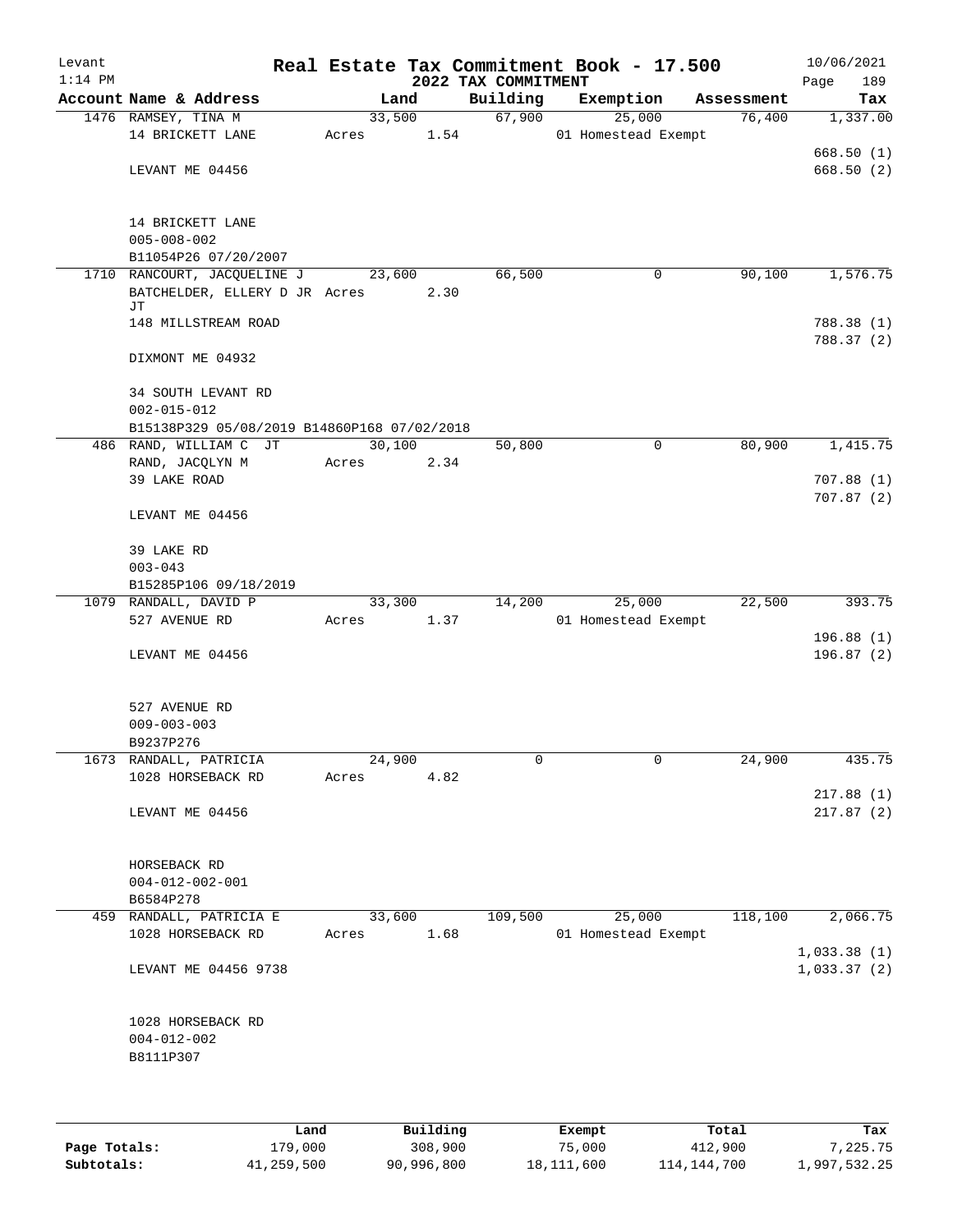| Levant<br>$1:14$ PM |                                                                                             |                 |       | 2022 TAX COMMITMENT | Real Estate Tax Commitment Book - 17.500 |            | 10/06/2021<br>190<br>Page  |
|---------------------|---------------------------------------------------------------------------------------------|-----------------|-------|---------------------|------------------------------------------|------------|----------------------------|
|                     | Account Name & Address                                                                      |                 | Land  | Building            | Exemption                                | Assessment | Tax                        |
|                     | 100 RANDALL, PHILLIP A<br>RANDALL, ANNA JT<br>403 STETSON RD WEST                           | 57,300<br>Acres | 32.10 | 98,200              | $\Omega$                                 | 155,500    | 2,721.25<br>1,360.63(1)    |
|                     | LEVANT ME 04456 9734                                                                        |                 |       |                     |                                          |            | 1,360.62(2)                |
|                     | 403 STETSON RD WEST<br>$007 - 020$                                                          |                 |       |                     |                                          |            |                            |
|                     | B14464P341 04/25/2017                                                                       |                 |       |                     |                                          |            |                            |
|                     | 163 RAYCHARD, GREGORY C<br>RAYCHARD, DOMINIQUE A<br>JΤ                                      | 45,600<br>Acres | 48.80 | 119,500             | 25,000<br>01 Homestead Exempt            | 140,100    | 2,451.75                   |
|                     | 74 CLUBHOUSE RD                                                                             |                 |       |                     |                                          |            | 1,225.88(1)<br>1,225.87(2) |
|                     | LEVANT ME 04456                                                                             |                 |       |                     |                                          |            |                            |
|                     | 74 CLUBHOUSE RD<br>$004 - 028 - 002$                                                        |                 |       |                     |                                          |            |                            |
|                     | B12010P317 12/21/2009                                                                       |                 |       |                     |                                          |            |                            |
|                     | 918 RAYMOND, ISAAC                                                                          | 33,000          |       | 16,300              | 0                                        | 49,300     | 862.75                     |
|                     | RAYMOND, JESSICA                                                                            | Acres           | 1.00  |                     |                                          |            |                            |
|                     | 23 TROUBLES WAY                                                                             |                 |       |                     |                                          |            | 431.38 (1)                 |
|                     | CARMEL ME 04419                                                                             |                 |       |                     |                                          |            | 431.37 (2)                 |
|                     | 33 SOUTH LEVANT RD<br>$002 - 022 - 001$                                                     |                 |       |                     |                                          |            |                            |
|                     | B14456P92 04/12/2017 B7189P49                                                               |                 |       |                     |                                          |            |                            |
|                     | 1429 RAYMOND, SKYLER<br>32 THIBODEAU DRIVE                                                  | 29,000<br>Acres | 1.03  | 156,300             | 25,000<br>01 Homestead Exempt            | 160,300    | 2,805.25<br>1,402.63(1)    |
|                     | LEVANT ME 04456                                                                             |                 |       |                     |                                          |            | 1,402.62(2)                |
|                     | 32 THIBODEAU DRIVE<br>$003 - 004 - 011$                                                     |                 |       |                     |                                          |            |                            |
|                     | B13867P234 06/15/2015                                                                       |                 |       |                     |                                          |            |                            |
|                     | 777 REDIKER, MARK A<br>19 POMROY LN                                                         | 26,800<br>Acres | 1.00  | 119,700             | 25,000<br>01 Homestead Exempt            | 121,500    | 2,126.25<br>1,063.13(1)    |
|                     | LEVANT ME 04456 9751                                                                        |                 |       |                     |                                          |            | 1,063.12(2)                |
|                     | 19 POMROY LN<br>$001 - 047 - 002$<br>B7326P71                                               |                 |       |                     |                                          |            |                            |
|                     | 1436 REED, GILBERT H                                                                        | 33,000          |       | 85,700              | 31,000                                   | 87,700     | 1,534.75                   |
|                     | REED, MARIE E JT                                                                            |                 |       |                     | 01 Homestead Exempt                      |            |                            |
|                     | 35B BIRCHBROOK LANE                                                                         |                 |       |                     | 12 WW2+ Veteran Res                      |            | 767.38 (1)<br>767.37(2)    |
|                     | LEVANT ME 04456                                                                             |                 |       |                     |                                          |            |                            |
|                     | 35 B BIRCHBROOK LANE<br>$003 - 060 - 003 - B$<br>B14193P73 06/27/2016 B10630P322 08/18/2006 |                 |       |                     |                                          |            |                            |
|                     |                                                                                             |                 |       |                     |                                          |            |                            |

|              | Land       | Building   | Exempt     | Total       | Tax          |
|--------------|------------|------------|------------|-------------|--------------|
| Page Totals: | 224,700    | 595,700    | 106,000    | 714,400     | 12,502.00    |
| Subtotals:   | 41,484,200 | 91,592,500 | 18,217,600 | 114,859,100 | 2,010,034.25 |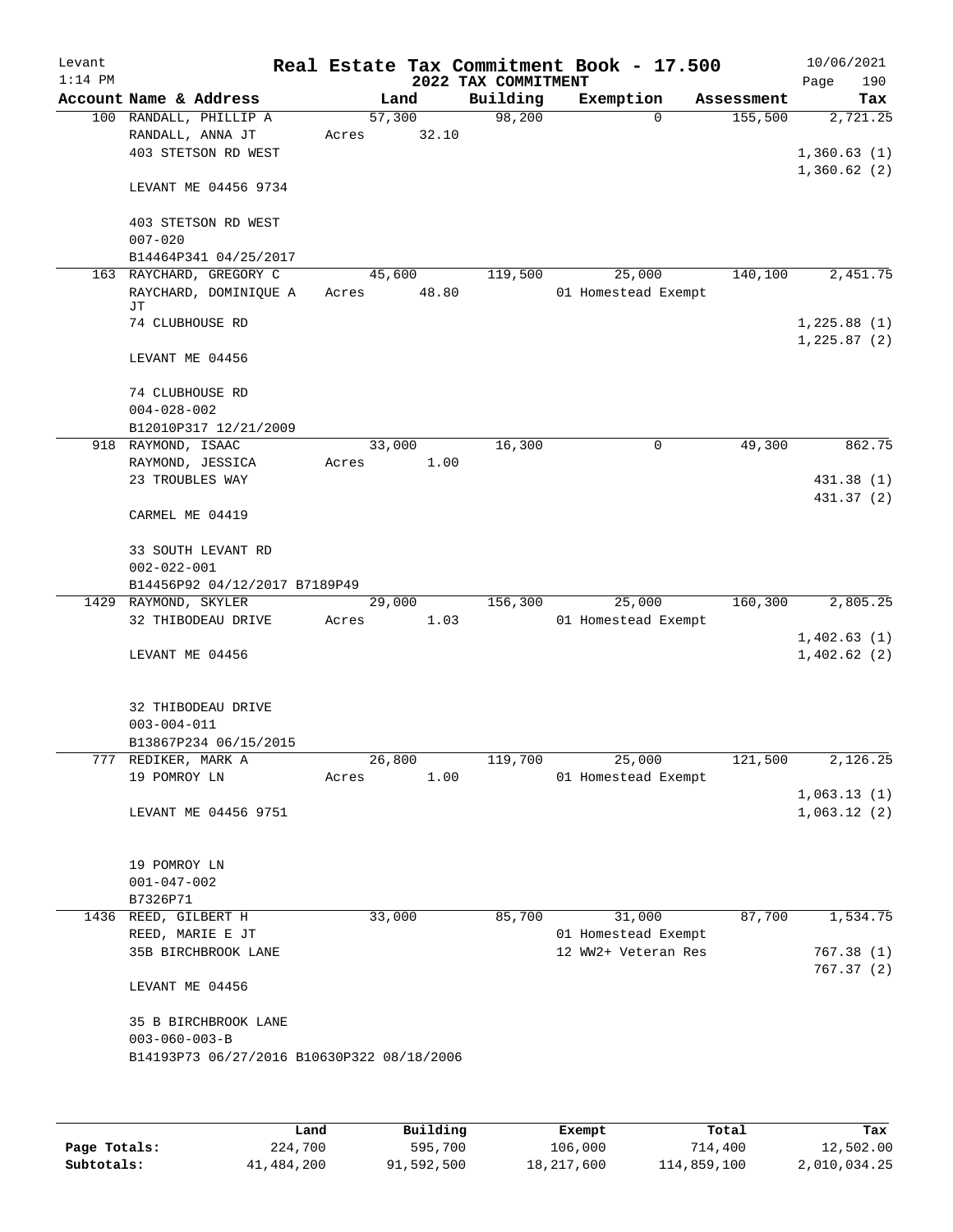| Levant<br>$1:14$ PM |                                             |         |          | 2022 TAX COMMITMENT | Real Estate Tax Commitment Book - 17.500 |            | 10/06/2021<br>Page<br>191 |  |
|---------------------|---------------------------------------------|---------|----------|---------------------|------------------------------------------|------------|---------------------------|--|
|                     | Account Name & Address                      |         | Land     | Building            | Exemption                                | Assessment | Tax                       |  |
|                     | 1177 REED, GORDON A                         |         | 36,300   | 156,100             | 31,000                                   | 161,400    | 2,824.50                  |  |
|                     | REED, JEANNE B                              | Acres   | 4.00     |                     | 01 Homestead Exempt                      |            |                           |  |
|                     | 4262 UNION STREET                           |         |          |                     | 12 WW2+ Veteran Res                      |            | 1,412.25(1)               |  |
|                     |                                             |         |          |                     |                                          |            | 1,412.25(2)               |  |
|                     | LEVANT ME 04456                             |         |          |                     |                                          |            |                           |  |
|                     | 4262 UNION ST                               |         |          |                     |                                          |            |                           |  |
|                     | $005 - 015 - 001$                           |         |          |                     |                                          |            |                           |  |
|                     | B14977P3 10/19/2018 B9637P11                |         |          |                     |                                          |            |                           |  |
|                     | 720 REED, JUSTEENIA L                       |         | 27,300   | 119,900             | $\mathsf{O}$                             | 147,200    | 2,576.00                  |  |
|                     | 327 TAY ROAD                                | Acres   | 2.00     |                     |                                          |            |                           |  |
|                     |                                             |         |          |                     |                                          |            | 1,288.00(1)               |  |
|                     | LEVANT ME 04456                             |         |          |                     |                                          |            | 1,288.00(2)               |  |
|                     |                                             |         |          |                     |                                          |            |                           |  |
|                     | 327 TAY RD                                  |         |          |                     |                                          |            |                           |  |
|                     | $008 - 025 - 001$                           |         |          |                     |                                          |            |                           |  |
|                     | B13796P271 03/31/2015 B11344P269 03/08/2008 |         |          |                     |                                          |            |                           |  |
|                     | 906 REESE CO                                |         | 66,500   | 0                   | $\mathbf 0$                              | 66,500     | 1,163.75                  |  |
|                     | 205 BEMIS ROAD                              | Acres   | 57.20    |                     |                                          |            |                           |  |
|                     |                                             |         |          |                     |                                          |            | 581.88(1)                 |  |
|                     | CARMEL ME 04419                             |         |          |                     |                                          |            | 581.87(2)                 |  |
|                     |                                             |         |          |                     |                                          |            |                           |  |
|                     | LAKE RD                                     |         |          |                     |                                          |            |                           |  |
|                     | $002 - 013 - 001$                           |         |          |                     |                                          |            |                           |  |
|                     | B14576P298 08/14/2017 B14576P293 08/14/2017 |         |          |                     |                                          |            |                           |  |
|                     | B5731P363                                   |         |          |                     |                                          |            |                           |  |
|                     | 1596 REESE CO                               |         | 32,600   | $\mathbf 0$         | $\mathbf 0$                              | 32,600     | 570.50                    |  |
|                     | 205 BEMIS ROAD                              | Acres   | 6.31     |                     |                                          |            |                           |  |
|                     |                                             |         |          |                     |                                          |            | 285.25(1)                 |  |
|                     | CARMEL ME 04419                             |         |          |                     |                                          |            | 285.25(2)                 |  |
|                     |                                             |         |          |                     |                                          |            |                           |  |
|                     | PINE TREE RD                                |         |          |                     |                                          |            |                           |  |
|                     | $002 - 023$                                 |         |          |                     |                                          |            |                           |  |
|                     | B14332P59 11/08/2016 B13869P4 05/15/2015    |         |          |                     |                                          |            |                           |  |
|                     | 1719 REESE CO                               |         | 22,500   | 0                   | $\mathsf{O}$                             | 22,500     | 393.75                    |  |
|                     | 205 BEMIS ROAD                              | Acres   | 1.00     |                     |                                          |            |                           |  |
|                     |                                             |         |          |                     |                                          |            | 196.88 (1)                |  |
|                     | CARMEL ME 04419                             |         |          |                     |                                          |            | 196.87 (2)                |  |
|                     | LINDSAY DR                                  |         |          |                     |                                          |            |                           |  |
|                     | $002 - 018 - 005 - 004$                     |         |          |                     |                                          |            |                           |  |
|                     | B14173P189 06/08/2016                       |         |          |                     |                                          |            |                           |  |
|                     |                                             |         |          | $\Omega$            |                                          |            |                           |  |
| 1716                | REESE CO                                    |         | 22,900   |                     | 0                                        | 22,900     | 400.75                    |  |
|                     | 205 BEMIS ROAD                              | Acres   | 1.46     |                     |                                          |            |                           |  |
|                     |                                             |         |          |                     |                                          |            | 200.38(1)                 |  |
|                     | CARMEL ME 04419                             |         |          |                     |                                          |            | 200.37(2)                 |  |
|                     | 6 LINDSAY DR                                |         |          |                     |                                          |            |                           |  |
|                     | $002 - 018 - 005 - 001$                     |         |          |                     |                                          |            |                           |  |
|                     |                                             |         |          |                     |                                          |            |                           |  |
|                     | B14173P189 06/18/2016                       |         |          |                     |                                          |            |                           |  |
|                     |                                             |         |          |                     |                                          |            |                           |  |
|                     |                                             | Land    | Building |                     | Exempt                                   | Total      | Tax                       |  |
| Page Totals:        |                                             | 208,100 | 276,000  |                     | 31,000                                   | 453,100    | 7,929.25                  |  |
|                     |                                             |         |          |                     |                                          |            |                           |  |

**Subtotals:** 41,692,300 91,868,500 18,248,600 115,312,200 2,017,963.50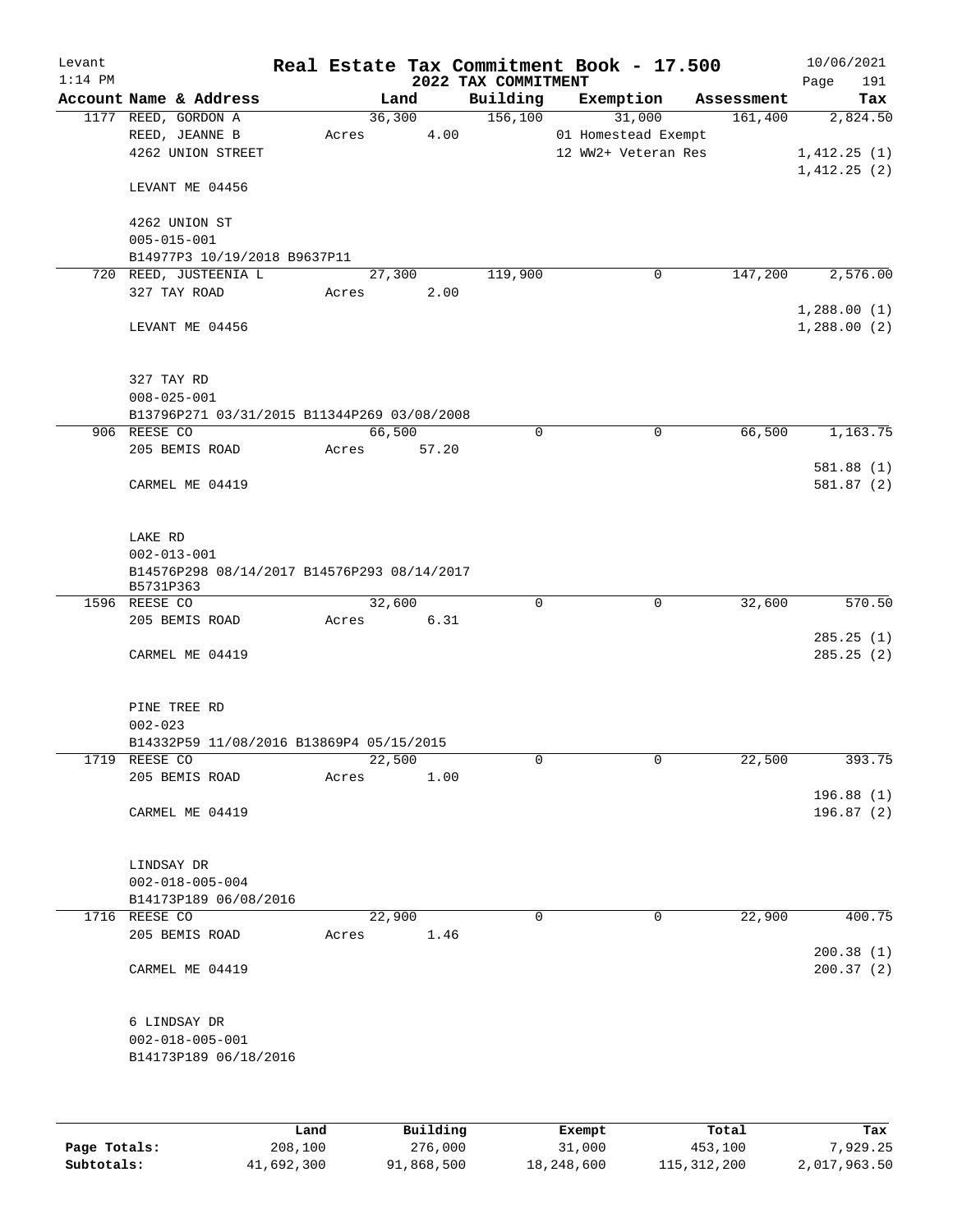| Levant<br>$1:14$ PM |                                 |                 |      | 2022 TAX COMMITMENT | Real Estate Tax Commitment Book - 17.500 |            | 10/06/2021<br>Page<br>192 |
|---------------------|---------------------------------|-----------------|------|---------------------|------------------------------------------|------------|---------------------------|
|                     | Account Name & Address          | Land            |      | Building            | Exemption                                | Assessment | Tax                       |
|                     | 1717 REESE CO                   | 22,500          |      | $\mathbf 0$         | $\Omega$                                 | 22,500     | 393.75                    |
|                     | 205 BEMIS ROAD                  | Acres           | 1.00 |                     |                                          |            |                           |
|                     |                                 |                 |      |                     |                                          |            | 196.88(1)                 |
|                     | CARMEL ME 04419                 |                 |      |                     |                                          |            | 196.87(2)                 |
|                     |                                 |                 |      |                     |                                          |            |                           |
|                     |                                 |                 |      |                     |                                          |            |                           |
|                     | 10 LINDSAY DR                   |                 |      |                     |                                          |            |                           |
|                     | $002 - 018 - 005 - 002$         |                 |      |                     |                                          |            |                           |
|                     | B14173P189 06/08/2016           |                 |      |                     |                                          |            |                           |
|                     | 1721 REESE CO                   | 22,500          |      | $\mathbf 0$         | 0                                        | 22,500     | 393.75                    |
|                     | 205 BEMIS ROAD                  | Acres           | 1.00 |                     |                                          |            |                           |
|                     |                                 |                 |      |                     |                                          |            | 196.88(1)                 |
|                     | CARMEL ME 04419                 |                 |      |                     |                                          |            | 196.87 (2)                |
|                     |                                 |                 |      |                     |                                          |            |                           |
|                     |                                 |                 |      |                     |                                          |            |                           |
|                     | LINDSAY DR                      |                 |      |                     |                                          |            |                           |
|                     | $002 - 018 - 005 - 006$         |                 |      |                     |                                          |            |                           |
|                     | B14173P189 06/08/2016           |                 |      |                     |                                          |            |                           |
|                     | 1723 REESE CO                   | 22,500          |      | $\mathbf 0$         | $\mathbf 0$                              | 22,500     | 393.75                    |
|                     | 205 BEMIS ROAD                  | Acres           | 1.00 |                     |                                          |            |                           |
|                     | CARMEL ME 04419                 |                 |      |                     |                                          |            | 196.88 (1)<br>196.87 (2)  |
|                     |                                 |                 |      |                     |                                          |            |                           |
|                     |                                 |                 |      |                     |                                          |            |                           |
|                     | LINDSAY DR                      |                 |      |                     |                                          |            |                           |
|                     | $002 - 018 - 005 - 008$         |                 |      |                     |                                          |            |                           |
| 1724                | REESE CO                        | 22,700          |      | $\mathbf 0$         | 0                                        | 22,700     | 397.25                    |
|                     | 205 BEMIS ROAD                  | Acres           | 1.18 |                     |                                          |            |                           |
|                     |                                 |                 |      |                     |                                          |            | 198.63(1)                 |
|                     | CARMEL ME 04419                 |                 |      |                     |                                          |            | 198.62 (2)                |
|                     |                                 |                 |      |                     |                                          |            |                           |
|                     |                                 |                 |      |                     |                                          |            |                           |
|                     | LINDSAY DR                      |                 |      |                     |                                          |            |                           |
|                     | $002 - 018 - 005 - 009$         |                 |      |                     |                                          |            |                           |
|                     | B14173P189 06/08/2016           |                 |      |                     |                                          |            |                           |
|                     | 1725 REESE CO                   | 22,500          |      | 0                   | $\mathbf 0$                              | 22,500     | 393.75                    |
|                     | 205 BEMIS ROAD                  | Acres           | 1.00 |                     |                                          |            |                           |
|                     |                                 |                 |      |                     |                                          |            | 196.88 (1)                |
|                     | CARMEL ME 04419                 |                 |      |                     |                                          |            | 196.87(2)                 |
|                     |                                 |                 |      |                     |                                          |            |                           |
|                     |                                 |                 |      |                     |                                          |            |                           |
|                     | LINDSAY DR                      |                 |      |                     |                                          |            |                           |
|                     | $002 - 018 - 005 - 010$         |                 |      |                     |                                          |            |                           |
|                     | B14173P189 06/08/2016           |                 |      | $\mathbf 0$         | $\mathbf 0$                              |            | 397.25                    |
|                     | 1726 REESE CO<br>205 BEMIS ROAD | 22,700<br>Acres | 1.20 |                     |                                          | 22,700     |                           |
|                     |                                 |                 |      |                     |                                          |            | 198.63(1)                 |
|                     | CARMEL ME 04419                 |                 |      |                     |                                          |            | 198.62 (2)                |
|                     |                                 |                 |      |                     |                                          |            |                           |
|                     |                                 |                 |      |                     |                                          |            |                           |
|                     | LINDSAY DR                      |                 |      |                     |                                          |            |                           |
|                     | $002 - 018 - 005 - 011$         |                 |      |                     |                                          |            |                           |
|                     | B14173P189 06/08/2016           |                 |      |                     |                                          |            |                           |
|                     |                                 |                 |      |                     |                                          |            |                           |
|                     |                                 |                 |      |                     |                                          |            |                           |

|              | Land       | Building   | Exempt     | Total       | Tax          |
|--------------|------------|------------|------------|-------------|--------------|
| Page Totals: | 135,400    |            |            | 135,400     | 2,369.50     |
| Subtotals:   | 41,827,700 | 91,868,500 | 18,248,600 | 115,447,600 | 2,020,333.00 |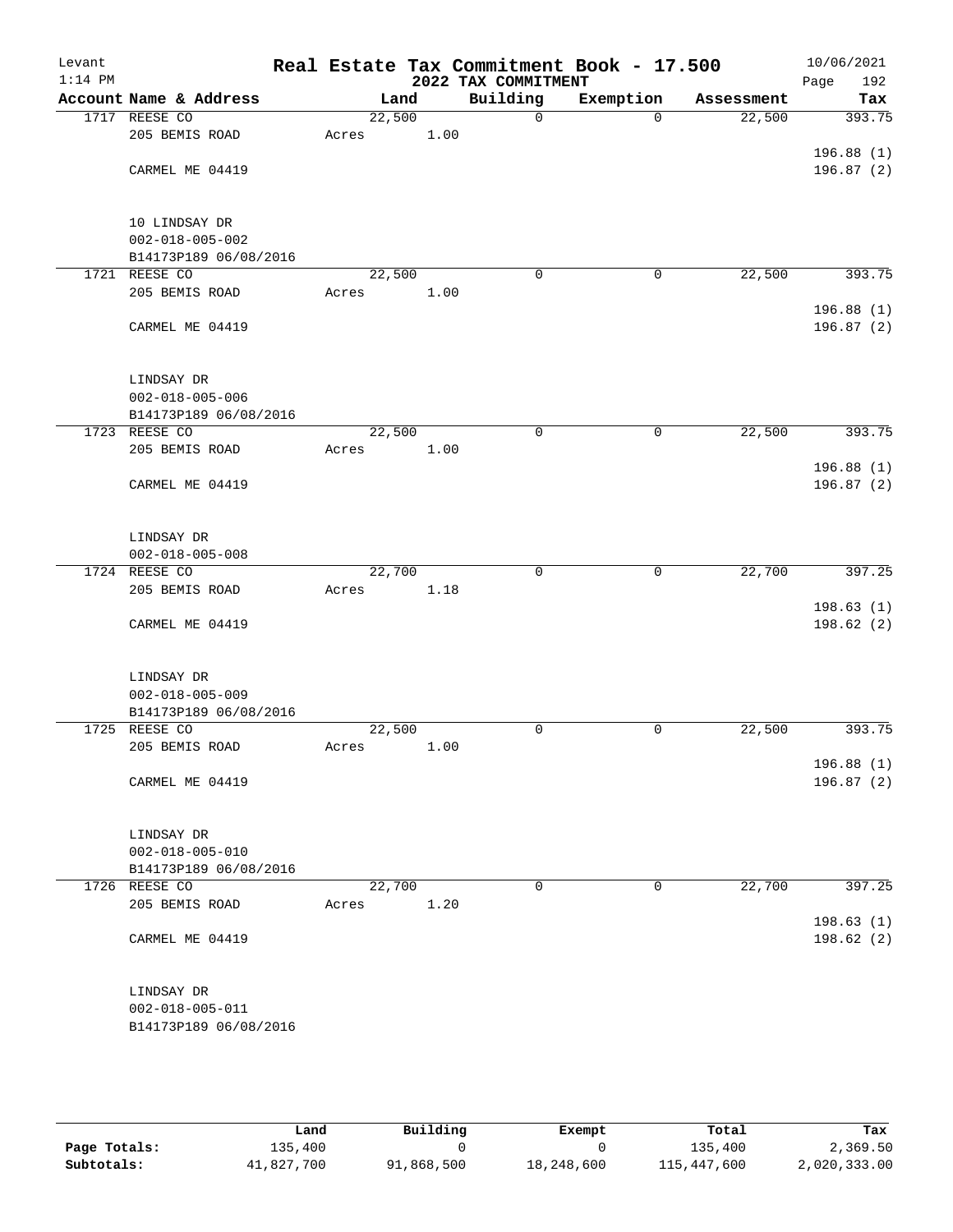| Levant<br>$1:14$ PM |                                                  |       |        | 2022 TAX COMMITMENT | Real Estate Tax Commitment Book - 17.500 |            | 10/06/2021<br>Page<br>193 |
|---------------------|--------------------------------------------------|-------|--------|---------------------|------------------------------------------|------------|---------------------------|
|                     | Account Name & Address                           |       | Land   | Building            | Exemption                                | Assessment | Tax                       |
| 1727                | REESE CO                                         |       | 22,700 | $\mathbf 0$         | $\Omega$                                 | 22,700     | 397.25                    |
|                     | 205 BEMIS ROAD                                   | Acres | 1.22   |                     |                                          |            |                           |
|                     |                                                  |       |        |                     |                                          |            | 198.63(1)                 |
|                     | CARMEL ME 04419                                  |       |        |                     |                                          |            | 198.62 (2)                |
|                     |                                                  |       |        |                     |                                          |            |                           |
|                     |                                                  |       |        |                     |                                          |            |                           |
|                     | LINDSAY DR                                       |       |        |                     |                                          |            |                           |
|                     | $002 - 018 - 005 - 012$                          |       |        |                     |                                          |            |                           |
|                     | B14173P189 06/08/2016                            |       |        |                     |                                          |            |                           |
|                     | 1728 REESE CO                                    |       | 22,700 | $\mathbf 0$         | 0                                        | 22,700     | 397.25                    |
|                     | 205 BEMIS ROAD                                   | Acres | 1.20   |                     |                                          |            |                           |
|                     |                                                  |       |        |                     |                                          |            | 198.63(1)                 |
|                     | CARMEL ME 04419                                  |       |        |                     |                                          |            | 198.62 (2)                |
|                     |                                                  |       |        |                     |                                          |            |                           |
|                     |                                                  |       |        |                     |                                          |            |                           |
|                     | LINDSAY DR                                       |       |        |                     |                                          |            |                           |
|                     | $002 - 018 - 005 - 013$                          |       |        |                     |                                          |            |                           |
|                     | B14173P189 06/08/2016                            |       |        |                     |                                          |            |                           |
|                     | 1729 REESE CO                                    |       | 22,700 | $\mathbf 0$         | 0                                        | 22,700     | 397.25                    |
|                     | 205 BEMIS ROAD                                   | Acres | 1.20   |                     |                                          |            |                           |
|                     | CARMEL ME 04419                                  |       |        |                     |                                          |            | 198.63(1)<br>198.62(2)    |
|                     |                                                  |       |        |                     |                                          |            |                           |
|                     |                                                  |       |        |                     |                                          |            |                           |
|                     | LINDSAY DR                                       |       |        |                     |                                          |            |                           |
|                     | $002 - 018 - 005 - 014$                          |       |        |                     |                                          |            |                           |
|                     | B14173P189 06/05/2016                            |       |        |                     |                                          |            |                           |
|                     | 1730 REESE CO                                    |       | 22,600 | $\mathbf 0$         | $\mathbf 0$                              | 22,600     | 395.50                    |
|                     | 205 BEMIS ROAD                                   | Acres | 1.11   |                     |                                          |            |                           |
|                     |                                                  |       |        |                     |                                          |            | 197.75 (1)                |
|                     | CARMEL ME 04419                                  |       |        |                     |                                          |            | 197.75 (2)                |
|                     |                                                  |       |        |                     |                                          |            |                           |
|                     |                                                  |       |        |                     |                                          |            |                           |
|                     | 57 LINDSAY DR                                    |       |        |                     |                                          |            |                           |
|                     | $002 - 018 - 005 - 015$                          |       |        |                     |                                          |            |                           |
|                     | B14173P189 06/08/2016                            |       |        |                     |                                          |            |                           |
|                     | 1731 REESE CO                                    |       | 22,800 | 0                   | 0                                        | 22,800     | 399.00                    |
|                     | 205 BEMIS ROAD                                   | Acres | 1.35   |                     |                                          |            |                           |
|                     |                                                  |       |        |                     |                                          |            | 199.50(1)                 |
|                     | CARMEL ME 04419                                  |       |        |                     |                                          |            | 199.50(2)                 |
|                     |                                                  |       |        |                     |                                          |            |                           |
|                     |                                                  |       |        |                     |                                          |            |                           |
|                     | LINDSAY DR                                       |       |        |                     |                                          |            |                           |
|                     | $002 - 018 - 005 - 016$<br>B14173P189 06/08/2016 |       |        |                     |                                          |            |                           |
|                     | 1336 REID, ROBERT E                              |       | 30,800 | 140,000             | 31,000                                   | 139,800    | 2,446.50                  |
|                     | REID, ROBIN A JT                                 | Acres | 1.34   |                     | 01 Homestead Exempt                      |            |                           |
|                     | 73 ROBICHAUD RD                                  |       |        |                     | 12 WW2+ Veteran Res                      |            | 1, 223.25 (1)             |
|                     |                                                  |       |        |                     |                                          |            | 1, 223.25 (2)             |
|                     | LEVANT ME 04456                                  |       |        |                     |                                          |            |                           |
|                     |                                                  |       |        |                     |                                          |            |                           |
|                     | 73 ROBICHAUD RD                                  |       |        |                     |                                          |            |                           |
|                     | $002 - 002 - 016$                                |       |        |                     |                                          |            |                           |
|                     | B10720P29 11/13/2006                             |       |        |                     |                                          |            |                           |
|                     |                                                  |       |        |                     |                                          |            |                           |
|                     |                                                  |       |        |                     |                                          |            |                           |
|                     |                                                  |       |        |                     |                                          |            |                           |
|                     |                                                  |       |        |                     |                                          |            |                           |

|              | Land       | Building   | Exempt     | Total       | Tax          |
|--------------|------------|------------|------------|-------------|--------------|
| Page Totals: | 144,300    | 140,000    | 31,000     | 253,300     | 4,432.75     |
| Subtotals:   | 41,972,000 | 92,008,500 | 18,279,600 | 115,700,900 | 2,024,765.75 |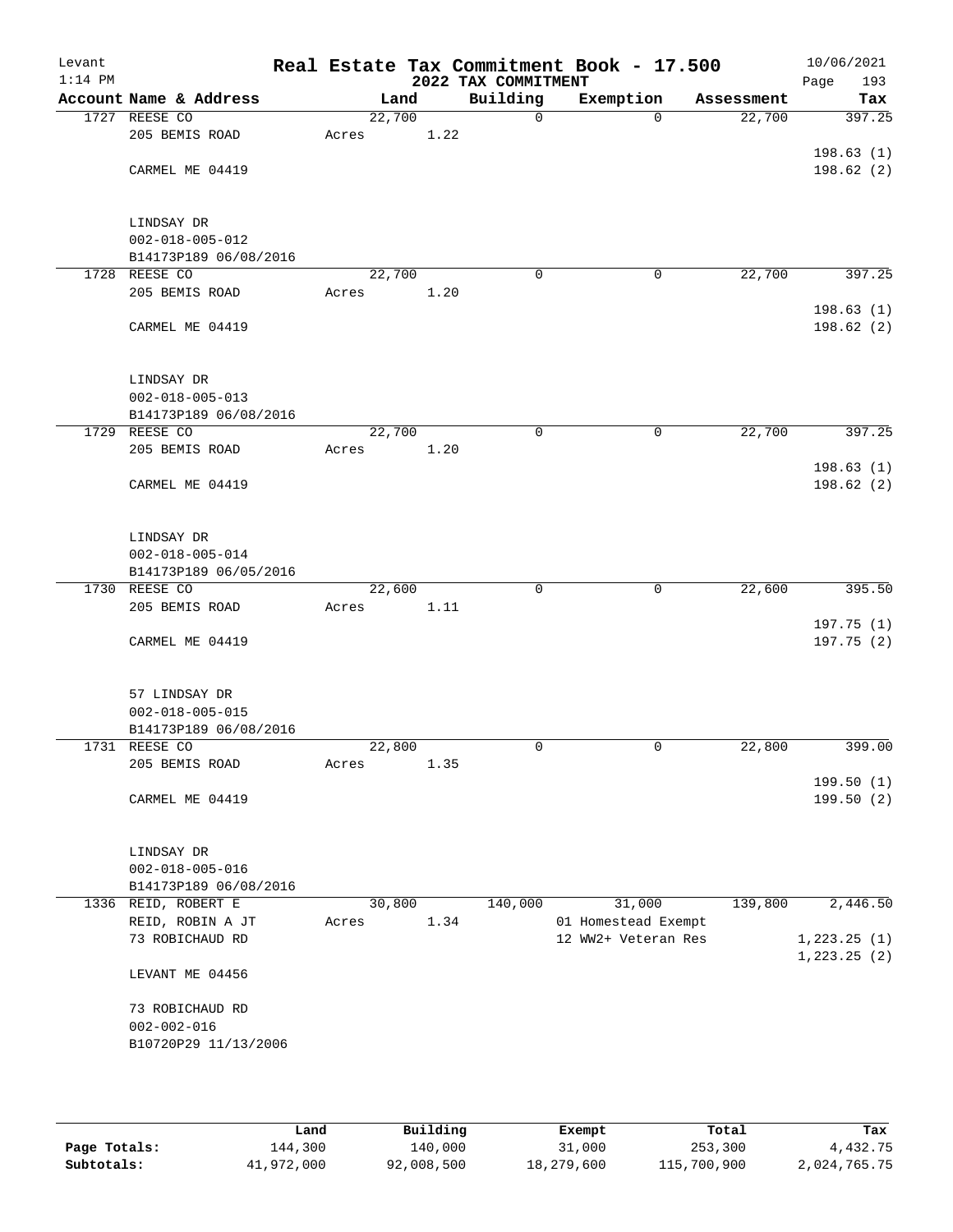| Levant       |                                                                  |       |        |          |                     | Real Estate Tax Commitment Book - 17.500 |                       | 10/06/2021  |
|--------------|------------------------------------------------------------------|-------|--------|----------|---------------------|------------------------------------------|-----------------------|-------------|
| $1:14$ PM    |                                                                  |       |        |          | 2022 TAX COMMITMENT |                                          |                       | 194<br>Page |
|              | Account Name & Address                                           |       | Land   |          | Building            | Exemption                                | Assessment            | Tax         |
|              | 1633 REYNOLDS, BRIAN                                             |       | 23,600 |          | 0                   |                                          | $\Omega$<br>23,600    | 413.00      |
|              | 80 STETSON RD WEST                                               | Acres |        | 2.30     |                     |                                          |                       |             |
|              |                                                                  |       |        |          |                     |                                          |                       | 206.50(1)   |
|              | LEVANT ME 04456 9735                                             |       |        |          |                     |                                          |                       | 206.50(2)   |
|              | UNION ST                                                         |       |        |          |                     |                                          |                       |             |
|              | $005 - 025 - 006$                                                |       |        |          |                     |                                          |                       |             |
|              |                                                                  |       |        |          |                     |                                          |                       |             |
|              | B13167P77 05/01/2013<br>1148 REYNOLDS, BRIAN B                   |       |        |          |                     |                                          |                       |             |
|              |                                                                  |       | 33,600 |          | 148,500             | 25,000                                   | 157,100               | 2,749.25    |
|              | 80 STETSON RD WEST                                               | Acres |        | 1.70     |                     | 01 Homestead Exempt                      |                       |             |
|              |                                                                  |       |        |          |                     |                                          |                       | 1,374.63(1) |
|              | LEVANT ME 04456                                                  |       |        |          |                     |                                          |                       | 1,374.62(2) |
|              | 80 STETSON RD WEST<br>$007 - 038 - 001$                          |       |        |          |                     |                                          |                       |             |
|              | B13532P279 05/08/2014 B6322P255                                  |       |        |          |                     |                                          |                       |             |
|              | 354 REYNOLDS, BRIAN B                                            |       | 35,200 |          | 22,600              |                                          | 57,800<br>$\mathbf 0$ | 1,011.50    |
|              | 80 STETSON RD WEST                                               | Acres |        | 2.87     |                     |                                          |                       |             |
|              |                                                                  |       |        |          |                     |                                          |                       | 505.75(1)   |
|              | LEVANT ME 04456                                                  |       |        |          |                     |                                          |                       | 505.75(2)   |
|              |                                                                  |       |        |          |                     |                                          |                       |             |
|              | 398 STETSON RD WEST                                              |       |        |          |                     |                                          |                       |             |
|              | $007 - 022 - 001$                                                |       |        |          |                     |                                          |                       |             |
|              | B14804P176 05/08/2018                                            |       |        |          |                     |                                          |                       |             |
|              | 1739 REYNOLDS, CODY S                                            |       | 24,300 |          | $\mathbf 0$         |                                          | $\mathbf 0$<br>24,300 | 425.25      |
|              | 86 STETSON ROAD WEST                                             | Acres |        | 3.11     |                     |                                          |                       |             |
|              |                                                                  |       |        |          |                     |                                          |                       | 212.63(1)   |
|              | LEVANT ME 04456                                                  |       |        |          |                     |                                          |                       | 212.62(2)   |
|              |                                                                  |       |        |          |                     |                                          |                       |             |
|              | UNION ST                                                         |       |        |          |                     |                                          |                       |             |
|              | $005 - 025 - 010$                                                |       |        |          |                     |                                          |                       |             |
|              | B15260P3 08/28/2019 B14952P300 09/27/2018 B8205P73<br>05/22/2002 |       |        |          |                     |                                          |                       |             |
|              | 1040 REYNOLDS, FLORENCE                                          |       | 37,700 |          | 145,700             | 25,000                                   | 158,400               | 2,772.00    |
|              | 3991 UNION ST                                                    | Acres |        | 5.61     |                     | 01 Homestead Exempt                      |                       |             |
|              |                                                                  |       |        |          |                     |                                          |                       | 1,386.00(1) |
|              | LEVANT ME 04456                                                  |       |        |          |                     |                                          |                       | 1,386.00(2) |
|              |                                                                  |       |        |          |                     |                                          |                       |             |
|              | 3991 UNION ST                                                    |       |        |          |                     |                                          |                       |             |
|              | $005 - 025 - 003$                                                |       |        |          |                     |                                          |                       |             |
|              | B14996P266 11/08/2018 B9846P90 04/29/2005                        |       |        |          |                     |                                          |                       |             |
|              | 1675 REYNOLDS, TODD                                              |       | 23,600 |          | 0                   |                                          | 23,600<br>0           | 413.00      |
|              | 32 MASSACHUSETTS AVENUE Acres                                    |       |        | 2.30     |                     |                                          |                       |             |
|              |                                                                  |       |        |          |                     |                                          |                       | 206.50(1)   |
|              | PORTLAND ME 04102                                                |       |        |          |                     |                                          |                       | 206.50(2)   |
|              |                                                                  |       |        |          |                     |                                          |                       |             |
|              | UNION ST                                                         |       |        |          |                     |                                          |                       |             |
|              | $005 - 025 - 007$                                                |       |        |          |                     |                                          |                       |             |
|              | B13979P1 10/07/2015                                              |       |        |          |                     |                                          |                       |             |
|              |                                                                  |       |        |          |                     |                                          |                       |             |
|              |                                                                  |       |        |          |                     |                                          |                       |             |
|              | Land                                                             |       |        | Building |                     | Exempt                                   | Total                 | Tax         |
| Page Totals: | 178,000                                                          |       |        | 316,800  |                     | 50,000                                   | 444,800               | 7,784.00    |

**Subtotals:** 42,150,000 92,325,300 18,329,600 116,145,700 2,032,549.75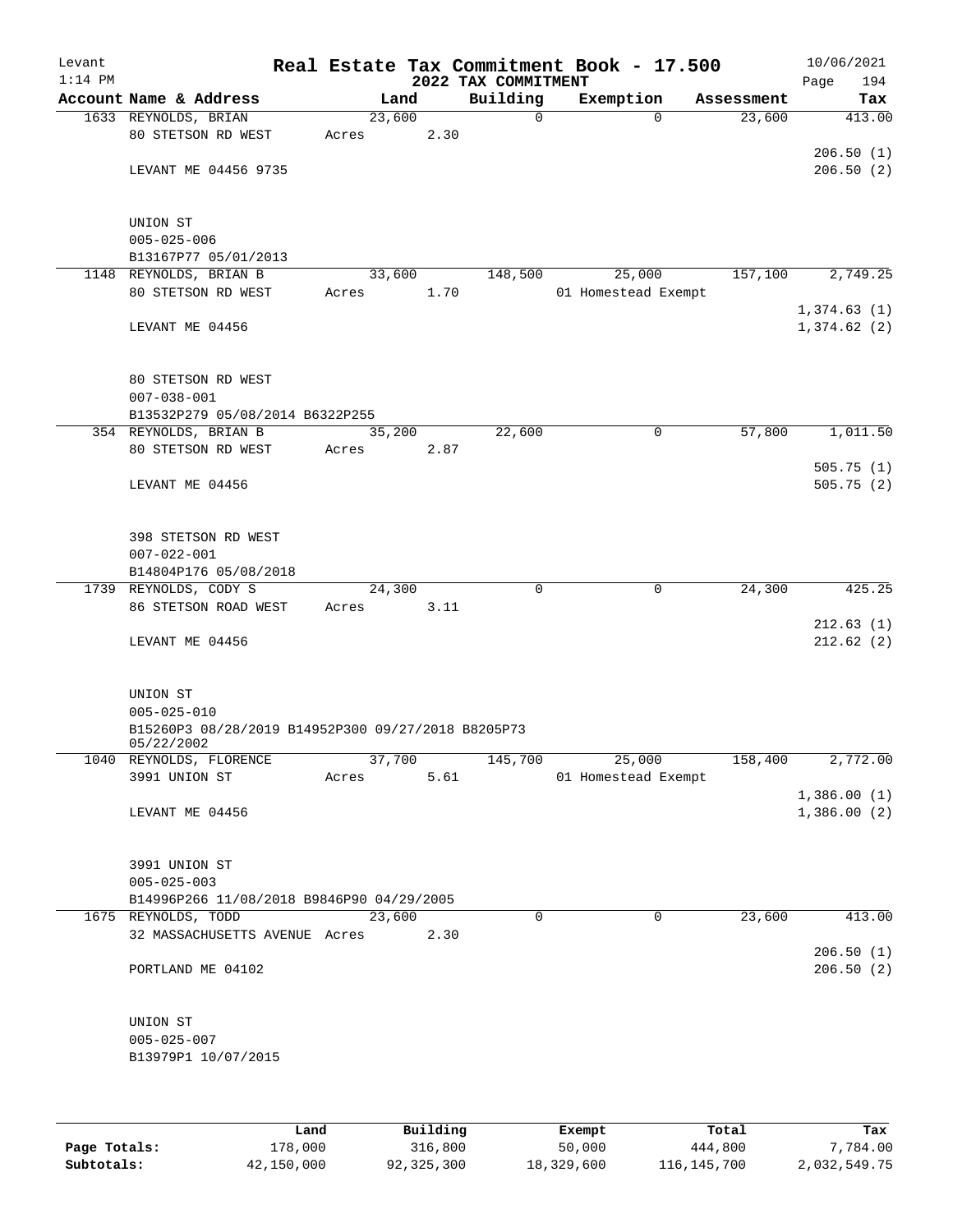| Levant    |                                                     |        |                |                     | Real Estate Tax Commitment Book - 17.500 |            | 10/06/2021             |
|-----------|-----------------------------------------------------|--------|----------------|---------------------|------------------------------------------|------------|------------------------|
| $1:14$ PM |                                                     |        |                | 2022 TAX COMMITMENT |                                          |            | Page<br>195            |
|           | Account Name & Address                              |        | Land           | Building            | Exemption                                | Assessment | Tax                    |
|           | 1627 RICE, NATHAN J<br>8 WOODLAND LANE              | Acres  | 19,400<br>1.50 | 114,200             | 25,000<br>01 Homestead Exempt            | 108,600    | 1,900.50               |
|           | LEVANT ME 04456                                     |        |                |                     |                                          |            | 950.25(1)<br>950.25(2) |
|           | 8 WOODLAND LANE                                     |        |                |                     |                                          |            |                        |
|           | $006 - 002 - A$                                     |        |                |                     |                                          |            |                        |
|           | B15349P45 11/12/2019 B13058P331 12/18/2012          |        |                |                     |                                          |            |                        |
|           | 86 RICHARD, TIMOTHY M                               | 21,900 |                | 106,200             | 0                                        | 128,100    | 2,241.75               |
|           | RICHARD, JULIEANNE K<br>55 DEER RIDGE LANE          | Acres  | 10.00          |                     |                                          |            | 1,120.88(1)            |
|           |                                                     |        |                |                     |                                          |            | 1, 120.87(2)           |
|           | LEVANT ME 04456                                     |        |                |                     |                                          |            |                        |
|           | 55 DEER RIDGE LANE                                  |        |                |                     |                                          |            |                        |
|           | $007 - 010$                                         |        |                |                     |                                          |            |                        |
|           | B15468P1 03/13/2020                                 |        |                |                     |                                          |            |                        |
|           | 640 RICHARDS, FREDERICK A &<br>BARBARA E (TRUSTEES) | 33,300 |                | 0                   | $\mathbf 0$                              | 33,300     | 582.75                 |
|           | FABER FARMS TRUST                                   | Acres  | 72.20          |                     |                                          |            |                        |
|           | (7/16/16)                                           |        |                |                     |                                          |            |                        |
|           | 169 KELLY ROAD                                      |        |                |                     |                                          |            | 291.38(1)<br>291.37(2) |
|           | HERMON ME 04401                                     |        |                |                     |                                          |            |                        |
|           | 24 ISLAND FARM RD                                   |        |                |                     |                                          |            |                        |
|           | $003 - 012 - 003$                                   |        |                |                     |                                          |            |                        |
|           | B14260P256 08/31/2016                               |        |                |                     |                                          |            |                        |
|           | 1551 RICHARDS, FREDERICK A &<br>BARBARA E(TRUSTEES) | 59,200 |                | 0                   | 0                                        | 59,200     | 1,036.00               |
|           | FABER FARMS TRUST<br>(7/16/16)                      | Acres  | 49.00          |                     |                                          |            |                        |
|           | 169 KELLY RD                                        |        |                |                     |                                          |            | 518.00(1)              |
|           |                                                     |        |                |                     |                                          |            | 518.00(2)              |
|           | HERMON ME 04401                                     |        |                |                     |                                          |            |                        |
|           | PHILLIPS ROAD                                       |        |                |                     |                                          |            |                        |
|           | $003 - 024$                                         |        |                |                     |                                          |            |                        |
|           | B14260P256 08/31/2016                               |        |                |                     |                                          |            |                        |
|           | 1752 RICHARDS, FREDERICK A<br>III                   | 34,500 |                | 40,400              | 0                                        | 74,900     | 1,310.75               |
|           | GLOCKNER, STEPHANIE<br>COLLEEN                      | Acres  | 2.80           |                     |                                          |            |                        |
|           | 24 ISLAND FARM RD                                   |        |                |                     |                                          |            | 655.38 (1)             |
|           | LEVANT ME 04456                                     |        |                |                     |                                          |            | 655.37(2)              |
|           | 24 ISLAND FARM RD                                   |        |                |                     |                                          |            |                        |
|           | $003 - 012 - 003 - 001$                             |        |                |                     |                                          |            |                        |
|           | B15731P245 10/09/2020                               |        |                |                     |                                          |            |                        |

|              | Land       | Building   | Exempt     | Total       | Tax          |
|--------------|------------|------------|------------|-------------|--------------|
| Page Totals: | 168,300    | 260,800    | 25,000     | 404,100     | 7,071.75     |
| Subtotals:   | 42,318,300 | 92,586,100 | 18,354,600 | 116,549,800 | 2,039,621.50 |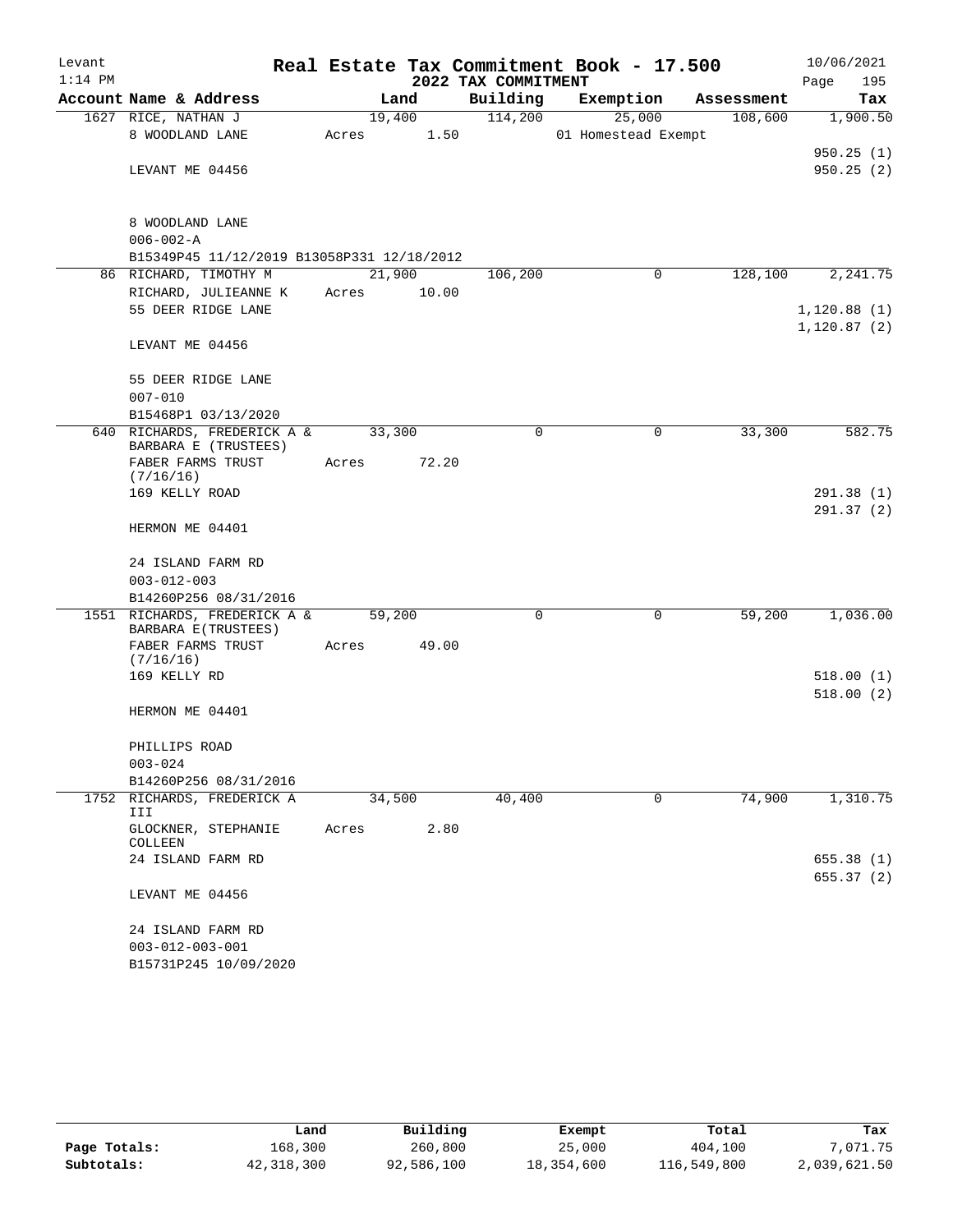| Levant       |                                                                  |       |        |          |                     | Real Estate Tax Commitment Book - 17.500 |                       | 10/06/2021      |
|--------------|------------------------------------------------------------------|-------|--------|----------|---------------------|------------------------------------------|-----------------------|-----------------|
| $1:14$ PM    | Account Name & Address                                           |       | Land   |          | 2022 TAX COMMITMENT |                                          |                       | 196<br>Page     |
|              | 18 RICHARDS, MATTHEW S                                           |       | 33,800 |          | Building<br>128,400 | Exemption<br>25,000                      | Assessment<br>137,200 | Tax<br>2,401.00 |
|              | 856 HORSEBACK ROAD                                               | Acres |        | 1.99     |                     | 01 Homestead Exempt                      |                       |                 |
|              |                                                                  |       |        |          |                     |                                          |                       | 1,200.50(1)     |
|              | LEVANT ME 04456                                                  |       |        |          |                     |                                          |                       | 1,200.50(2)     |
|              |                                                                  |       |        |          |                     |                                          |                       |                 |
|              |                                                                  |       |        |          |                     |                                          |                       |                 |
|              | 856 HORSEBACK RD                                                 |       |        |          |                     |                                          |                       |                 |
|              | $001 - 033$                                                      |       |        |          |                     |                                          |                       |                 |
|              | B15124P37 04/23/2019 B14001P88 11/03/2015 B13037P2<br>12/12/2012 |       |        |          |                     |                                          |                       |                 |
|              | 1052 RICHARDSON, DANIEL L                                        |       | 33,000 |          | 78,700              | 31,000                                   | 80,700                | 1,412.25        |
|              | RICHARDSON, DENISE I                                             |       |        |          |                     | 01 Homestead Exempt                      |                       |                 |
|              | 26A BIRCHBROOK LANE                                              |       |        |          |                     | 12 WW2+ Veteran Res                      |                       | 706.13(1)       |
|              |                                                                  |       |        |          |                     |                                          |                       | 706.12(2)       |
|              | LEVANT ME 04456                                                  |       |        |          |                     |                                          |                       |                 |
|              |                                                                  |       |        |          |                     |                                          |                       |                 |
|              | 26 A BIRCHBROOK LANE                                             |       |        |          |                     |                                          |                       |                 |
|              | $003 - 060 - 002 - A$                                            |       |        |          |                     |                                          |                       |                 |
|              | B14842P287 06/18/2018<br>431 RICKER, DARREN R                    |       |        |          | 173,400             | 25,000                                   | 182,700               | 3,197.25        |
|              | RICKER, KRISTEN F CHASE Acres                                    |       | 34,300 | 2.03     |                     | 01 Homestead Exempt                      |                       |                 |
|              | JΤ                                                               |       |        |          |                     |                                          |                       |                 |
|              | 21 LAKE ROAD                                                     |       |        |          |                     |                                          |                       | 1,598.63(1)     |
|              |                                                                  |       |        |          |                     |                                          |                       | 1,598.62(2)     |
|              | LEVANT ME 04456                                                  |       |        |          |                     |                                          |                       |                 |
|              |                                                                  |       |        |          |                     |                                          |                       |                 |
|              | 21 LAKE RD                                                       |       |        |          |                     |                                          |                       |                 |
|              | $011 - 006$                                                      |       |        |          |                     |                                          |                       |                 |
|              | B14684P9 12/01/2017 B12552P82 07/29/2011                         |       |        |          |                     |                                          |                       |                 |
|              | 1053 RICKER, PETER K<br>62 FRENCH RD                             | Acres | 32,700 | 3.72     | 35,000              | 25,000<br>01 Homestead Exempt            | 42,700                | 747.25          |
|              |                                                                  |       |        |          |                     |                                          |                       | 373.63(1)       |
|              | LEVANT ME 04456                                                  |       |        |          |                     |                                          |                       | 373.62(2)       |
|              |                                                                  |       |        |          |                     |                                          |                       |                 |
|              |                                                                  |       |        |          |                     |                                          |                       |                 |
|              | 62 FRENCH RD                                                     |       |        |          |                     |                                          |                       |                 |
|              | $007 - 004 - 002$                                                |       |        |          |                     |                                          |                       |                 |
|              | B5166P315                                                        |       |        |          |                     |                                          |                       |                 |
| 12           | RILING, ALAN G                                                   |       | 30,500 |          | 106,500             | 25,000                                   | 112,000               | 1,960.00        |
|              | RILING, WANDA M JT                                               | Acres |        | 0.81     |                     | 01 Homestead Exempt                      |                       |                 |
|              | 3514 UNION ST                                                    |       |        |          |                     |                                          |                       | 980.00 (1)      |
|              | LEVANT ME 04456                                                  |       |        |          |                     |                                          |                       | 980.00 (2)      |
|              |                                                                  |       |        |          |                     |                                          |                       |                 |
|              | 3514 UNION ST                                                    |       |        |          |                     |                                          |                       |                 |
|              | $011 - 010$                                                      |       |        |          |                     |                                          |                       |                 |
|              | B16083P104 06/29/2021                                            |       |        |          |                     |                                          |                       |                 |
|              | 170 RILING, JACOB A                                              |       | 35,300 |          | 26,300              | 0                                        | 61,600                | 1,078.00        |
|              | PRUE, COURTNEY JT                                                | Acres |        | 2.80     |                     |                                          |                       |                 |
|              | 108 KENDUSKEAG ROAD                                              |       |        |          |                     |                                          |                       | 539.00(1)       |
|              |                                                                  |       |        |          |                     |                                          |                       | 539.00(2)       |
|              | LEVANT ME 04456                                                  |       |        |          |                     |                                          |                       |                 |
|              |                                                                  |       |        |          |                     |                                          |                       |                 |
|              | 108 KENDUSKEAG RD                                                |       |        |          |                     |                                          |                       |                 |
|              | $011 - 023 - 002$<br>B15720P89 10/01/2020                        |       |        |          |                     |                                          |                       |                 |
|              |                                                                  |       |        |          |                     |                                          |                       |                 |
|              |                                                                  |       |        |          |                     |                                          |                       |                 |
|              |                                                                  |       |        |          |                     |                                          |                       |                 |
|              | Land                                                             |       |        | Building |                     | Exempt                                   | Total                 | Tax             |
| Page Totals: | 199,600                                                          |       |        | 548,300  |                     | 131,000                                  | 616,900               | 10,795.75       |

**Subtotals:** 42,517,900 93,134,400 18,485,600 117,166,700 2,050,417.25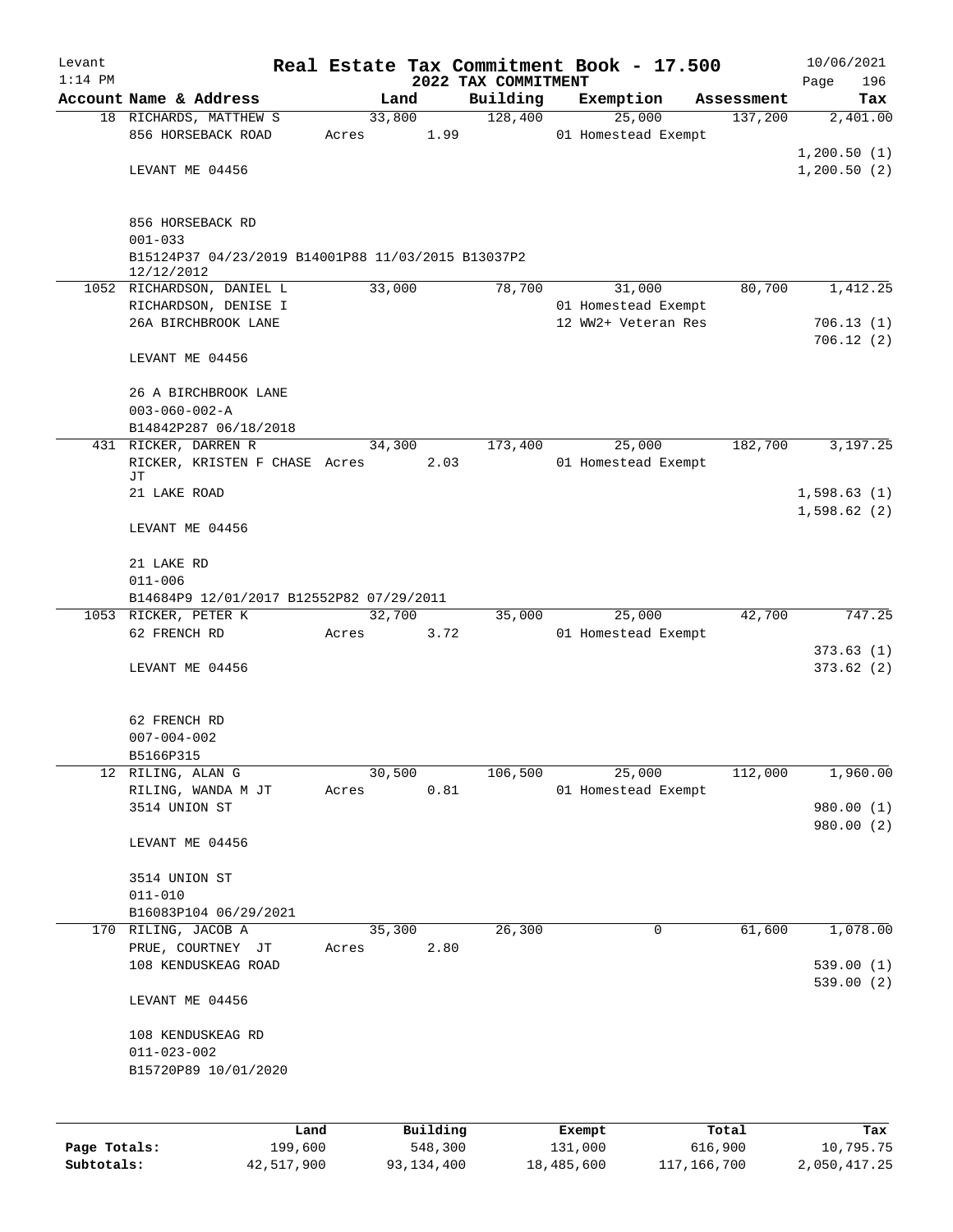| Levant       |                                                                         |       |                |                      | Real Estate Tax Commitment Book - 17.500 |                        | 10/06/2021  |
|--------------|-------------------------------------------------------------------------|-------|----------------|----------------------|------------------------------------------|------------------------|-------------|
| $1:14$ PM    |                                                                         |       |                | 2022 TAX COMMITMENT  |                                          |                        | 197<br>Page |
|              | Account Name & Address                                                  |       | Land           | Building<br>103, 100 | Exemption                                | Assessment<br>$\Omega$ | Tax         |
|              | 1666 RIOUX, JOHN-ROSS<br>387 PINE TREE ROAD                             | Acres | 30,500<br>1.01 |                      |                                          | 133,600                | 2,338.00    |
|              |                                                                         |       |                |                      |                                          |                        | 1,169.00(1) |
|              | LEVANT ME 04456                                                         |       |                |                      |                                          |                        | 1,169.00(2) |
|              |                                                                         |       |                |                      |                                          |                        |             |
|              |                                                                         |       |                |                      |                                          |                        |             |
|              | 387 PINE TREE RD                                                        |       |                |                      |                                          |                        |             |
|              | $002 - 013 - 002 - 004$                                                 |       |                |                      |                                          |                        |             |
|              | B14197P129 06/30/2016<br>851 RIPA, ALLEN G                              |       | 33,300         | 26,100               | 25,000                                   | 34,400                 | 602.00      |
|              | RIPA, DEBRA M                                                           | Acres | 1.34           |                      | 01 Homestead Exempt                      |                        |             |
|              | 484 PINE TREE RD                                                        |       |                |                      |                                          |                        | 301.00(1)   |
|              |                                                                         |       |                |                      |                                          |                        | 301.00(2)   |
|              | LEVANT ME 04456                                                         |       |                |                      |                                          |                        |             |
|              | 484 PINE TREE RD                                                        |       |                |                      |                                          |                        |             |
|              | $002 - 014 - 002$                                                       |       |                |                      |                                          |                        |             |
|              | B4504P16 08/18/1989                                                     |       |                |                      |                                          |                        |             |
|              | 425 ROACH, JOHN H JR                                                    |       | 36,000         | 93,000               |                                          | 129,000<br>$\mathbf 0$ | 2, 257.50   |
|              | 86 OVERLOCK ROAD                                                        | Acres | 7.83           |                      |                                          |                        |             |
|              |                                                                         |       |                |                      |                                          |                        | 1,128.75(1) |
|              | LEVANT ME 04456                                                         |       |                |                      |                                          |                        | 1,128.75(2) |
|              |                                                                         |       |                |                      |                                          |                        |             |
|              |                                                                         |       |                |                      |                                          |                        |             |
|              | 86 OVERLOCK RD                                                          |       |                |                      |                                          |                        |             |
|              | $002 - 006 - 003$<br>B11940P111 10/08/2009                              |       |                |                      |                                          |                        |             |
|              | 1164 ROARING BROOK LLC                                                  |       | 33,000         | 34,500               |                                          | 67,500<br>$\mathbf 0$  | 1,181.25    |
|              | 344 SMITH ROAD                                                          | Acres | 1.03           |                      |                                          |                        |             |
|              |                                                                         |       |                |                      |                                          |                        | 590.63(1)   |
|              | HERMON ME 04401                                                         |       |                |                      |                                          |                        | 590.62(2)   |
|              |                                                                         |       |                |                      |                                          |                        |             |
|              |                                                                         |       |                |                      |                                          |                        |             |
|              | 53 FRANCIS DR                                                           |       |                |                      |                                          |                        |             |
|              | $002 - 022 - 007$                                                       |       |                |                      |                                          |                        |             |
|              | B15763P83 11/02/2020 B15403P103 01/03/2020<br>1173 ROARING BROOK LLC    |       | 33,200         | 38,100               |                                          | $\mathbf 0$<br>71,300  | 1,247.75    |
|              | 344 SMITH ROAD                                                          | Acres | 1.20           |                      |                                          |                        |             |
|              |                                                                         |       |                |                      |                                          |                        | 623.88(1)   |
|              | HERMON ME 04401                                                         |       |                |                      |                                          |                        | 623.87(2)   |
|              |                                                                         |       |                |                      |                                          |                        |             |
|              |                                                                         |       |                |                      |                                          |                        |             |
|              | 52 FRANCIS DR                                                           |       |                |                      |                                          |                        |             |
|              | $002 - 022 - 016$                                                       |       |                |                      |                                          |                        |             |
|              | B15763P83 11/02/2020 B15403P105 01/03/2020<br>231 ROBBINS, RUTH J (PERS |       | 38,500         | $\Omega$             |                                          | 0                      | 673.75      |
|              | REP)                                                                    |       |                |                      |                                          | 38,500                 |             |
|              | ESTATE OF FRENCH, OLIVE Acres                                           |       | 45.00          |                      |                                          |                        |             |
|              | L<br>112 EXETER ROAD                                                    |       |                |                      |                                          |                        | 336.88(1)   |
|              |                                                                         |       |                |                      |                                          |                        | 336.87(2)   |
|              | CORINTH ME 04427                                                        |       |                |                      |                                          |                        |             |
|              | STETSON RD EAST                                                         |       |                |                      |                                          |                        |             |
|              | $008 - 033$                                                             |       |                |                      |                                          |                        |             |
|              | B8898P331                                                               |       |                |                      |                                          |                        |             |
|              |                                                                         |       |                |                      |                                          |                        |             |
|              |                                                                         |       |                |                      |                                          |                        |             |
|              | Land                                                                    |       | Building       |                      | Exempt                                   | Total                  | Tax         |
| Page Totals: | 204,500                                                                 |       | 294,800        |                      | 25,000                                   | 474,300                | 8,300.25    |

**Subtotals:** 42,722,400 93,429,200 18,510,600 117,641,000 2,058,717.50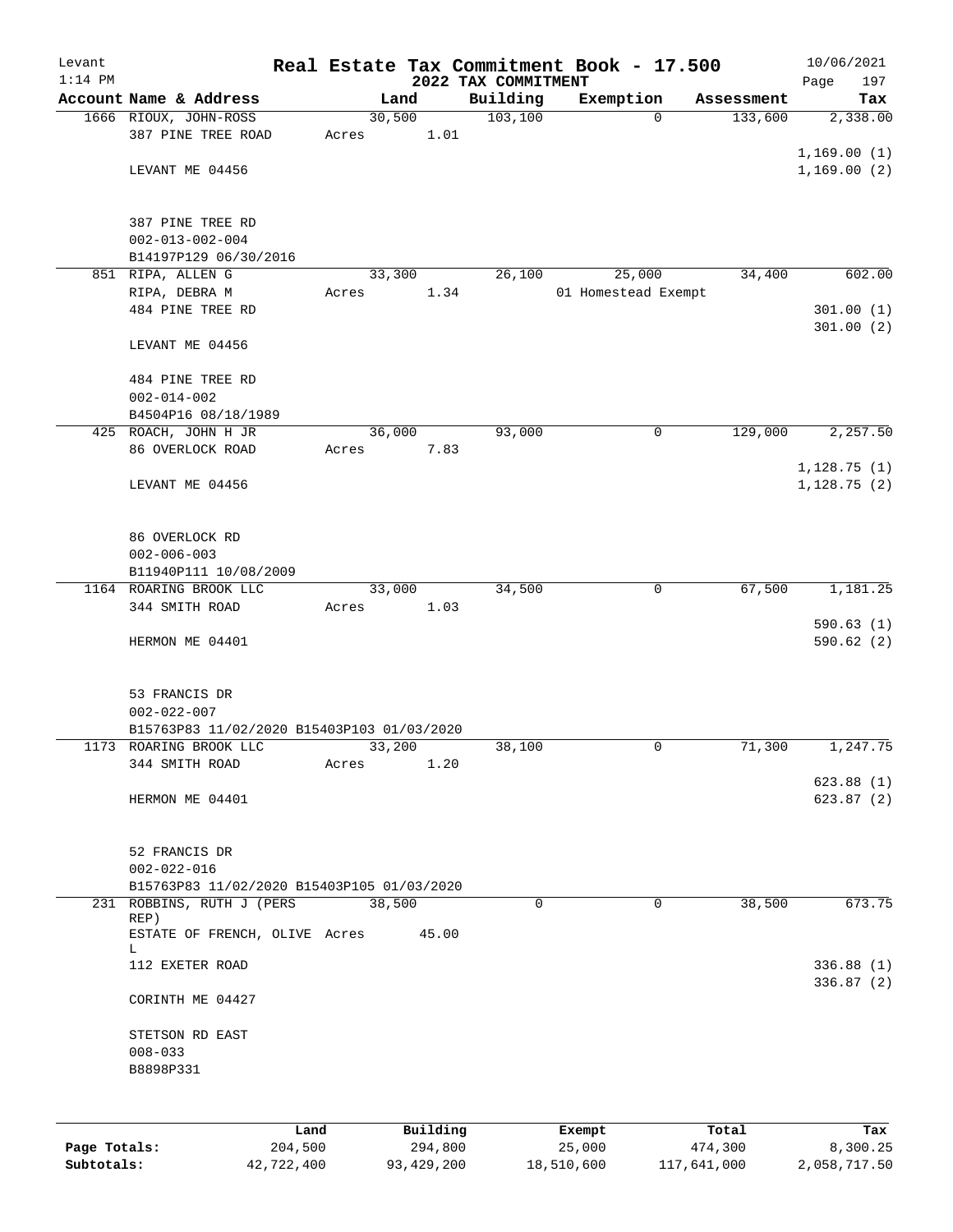| Levant<br>$1:14$ PM |                                                                        |       |          | 2022 TAX COMMITMENT | Real Estate Tax Commitment Book - 17.500 |            | 10/06/2021<br>198<br>Page |
|---------------------|------------------------------------------------------------------------|-------|----------|---------------------|------------------------------------------|------------|---------------------------|
|                     | Account Name & Address                                                 |       | Land     | Building            | Exemption                                | Assessment | Tax                       |
|                     | 232 ROBBINS, RUTH J (PERS)                                             |       | 82,900   | 12,400              | $\Omega$                                 | 95,300     | 1,667.75                  |
|                     | REP)<br>ESTATE OF FRENCH, OLIVE Acres                                  |       | 136.00   |                     |                                          |            |                           |
|                     | L<br>112 EXETER ROAD                                                   |       |          |                     |                                          |            | 833.88 (1)                |
|                     | CORINTH ME 04427                                                       |       |          |                     |                                          |            | 833.87 (2)                |
|                     | 251 STETSON RD EAST                                                    |       |          |                     |                                          |            |                           |
|                     | $008 - 034$<br>B8898P331                                               |       |          |                     |                                          |            |                           |
|                     | 204 ROBERTSON, ADAM L                                                  |       | 67,400   | $\mathbf 0$         | 0                                        | 67,400     | 1,179.50                  |
|                     | 1348 STATE ST                                                          | Acres | 112.00   |                     |                                          |            |                           |
|                     |                                                                        |       |          |                     |                                          |            | 589.75 (1)                |
|                     | VEAZIE ME 04401                                                        |       |          |                     |                                          |            | 589.75 (2)                |
|                     | FRENCH RD                                                              |       |          |                     |                                          |            |                           |
|                     | $007 - 009 - 001$                                                      |       |          |                     |                                          |            |                           |
|                     | B13183P156 05/14/2013                                                  |       |          |                     |                                          |            |                           |
|                     | 1315 ROBERTSON, RICHARD                                                |       | 31,300   | 36,700              | $\mathbf 0$                              | 68,000     | 1,190.00                  |
|                     | ROBERTSON, JENNIFER L                                                  | Acres | 96.04    |                     |                                          |            |                           |
|                     | 60 WINTERGREEN WAY                                                     |       |          |                     |                                          |            | 595.00(1)<br>595.00(2)    |
|                     | BREWER ME 04412                                                        |       |          |                     |                                          |            |                           |
|                     | UNION ST                                                               |       |          |                     |                                          |            |                           |
|                     | $005 - 026 - 002 - 005$<br>B15267P182 09/04/2019 B15084P348 03/06/2019 |       |          |                     |                                          |            |                           |
|                     | 348 ROBINSON, BRAD M                                                   |       | 34,000   | 114,400             | 25,000                                   | 123,400    | 2,159.50                  |
|                     | ROBINSON, MARGARET L JT Acres 2.18                                     |       |          |                     | 01 Homestead Exempt                      |            |                           |
|                     | 146 STETSON RD EAST                                                    |       |          |                     |                                          |            | 1,079.75(1)               |
|                     |                                                                        |       |          |                     |                                          |            | 1,079.75(2)               |
|                     | LEVANT ME 04456                                                        |       |          |                     |                                          |            |                           |
|                     | 146 STETSON RD EAST                                                    |       |          |                     |                                          |            |                           |
|                     | $008 - 040 - 001$                                                      |       |          |                     |                                          |            |                           |
|                     | B10444P53 05/18/2006                                                   |       |          |                     |                                          |            |                           |
|                     | 833 ROBINSON, DANIEL S                                                 |       | 35,700   | 76,200              | 25,000                                   | 86,900     | 1,520.75                  |
|                     | 3768 UNION ST                                                          | Acres | 4.00     |                     | 01 Homestead Exempt                      |            |                           |
|                     |                                                                        |       |          |                     |                                          |            | 760.38(1)                 |
|                     | LEVANT ME 04456 9716                                                   |       |          |                     |                                          |            | 760.37(2)                 |
|                     | 3768 UNION ST                                                          |       |          |                     |                                          |            |                           |
|                     | $002 - 055$                                                            |       |          |                     |                                          |            |                           |
|                     | B13896P196 07/14/2015 B11816P238 06/22/2009                            |       |          |                     |                                          |            |                           |
|                     | 1458 ROBINSON, ELIZABETH                                               |       | 34,000   | 94,400              | 25,000                                   | 103,400    | 1,809.50                  |
|                     | PO BOX 159                                                             | Acres | 2.20     |                     | 01 Homestead Exempt                      |            |                           |
|                     |                                                                        |       |          |                     |                                          |            | 904.75 (1)                |
|                     | LEVANT ME 04456 0159                                                   |       |          |                     |                                          |            | 904.75(2)                 |
|                     | 474 LAKE RD                                                            |       |          |                     |                                          |            |                           |
|                     | $002 - 068 - 001$                                                      |       |          |                     |                                          |            |                           |
|                     | B10794P25 01/09/2007                                                   |       |          |                     |                                          |            |                           |
|                     |                                                                        |       |          |                     |                                          |            |                           |
|                     |                                                                        | Land  | Building |                     | Exempt                                   | Total      | Tax                       |

|              | Land       | Building   | Exempt     | Total       | Tax          |
|--------------|------------|------------|------------|-------------|--------------|
| Page Totals: | 285,300    | 334,100    | 75,000     | 544,400     | 9,527.00     |
| Subtotals:   | 43,007,700 | 93,763,300 | 18,585,600 | 118,185,400 | 2,068,244.50 |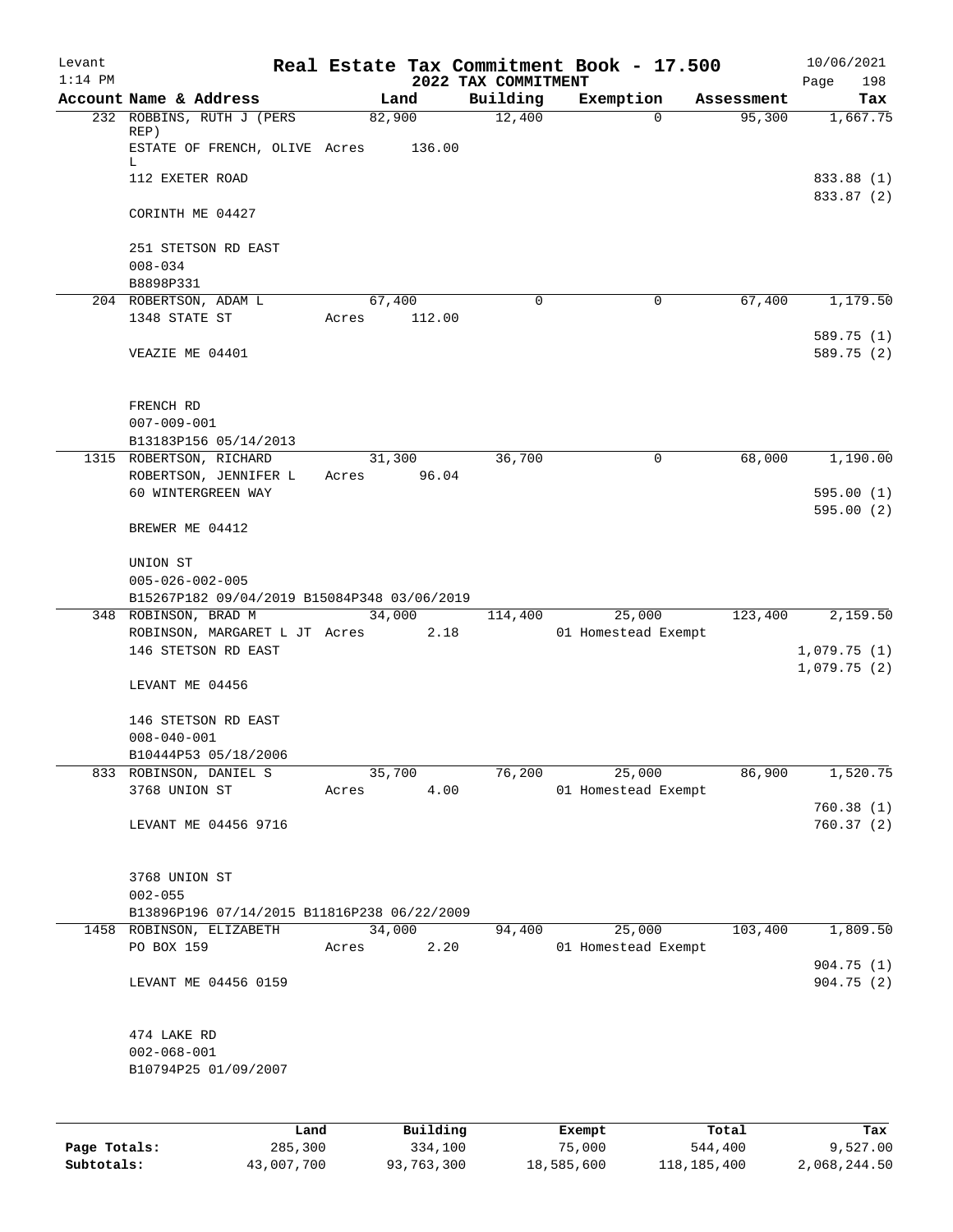| Levant       |                                                          |       |                |                                 | Real Estate Tax Commitment Book - 17.500 |                       | 10/06/2021      |
|--------------|----------------------------------------------------------|-------|----------------|---------------------------------|------------------------------------------|-----------------------|-----------------|
| $1:14$ PM    | Account Name & Address                                   |       | Land           | 2022 TAX COMMITMENT<br>Building |                                          |                       | 199<br>Page     |
|              | 652 ROBINSON, JAMES                                      |       | 49,700         | 87,900                          | Exemption<br>25,000                      | Assessment<br>112,600 | Tax<br>1,970.50 |
|              | C/O SHANNON COUSINS                                      | Acres | 15.20          |                                 | 01 Homestead Exempt                      |                       |                 |
|              | 24 HAMPDEN ROAD                                          |       |                |                                 |                                          |                       | 985.25(1)       |
|              | CARMEL ME 04419                                          |       |                |                                 |                                          |                       | 985.25(2)       |
|              |                                                          |       |                |                                 |                                          |                       |                 |
|              | 20 SKIPPER LANE                                          |       |                |                                 |                                          |                       |                 |
|              | $007 - 023 - 001$                                        |       |                |                                 |                                          |                       |                 |
|              | B16085P206 06/30/2021 B16057P221 06/09/2021<br>B7607P248 |       |                |                                 |                                          |                       |                 |
|              | 651 ROBINSON, KEVIN A                                    |       | 31,500         | 99,300                          | 25,000                                   | 105,800               | 1,851.50        |
|              | ROBINSON, BONNIE M                                       | Acres | 0.88           |                                 | 01 Homestead Exempt                      |                       |                 |
|              | 3367 UNION ST                                            |       |                |                                 |                                          |                       | 925.75(1)       |
|              | LEVANT ME 04456                                          |       |                |                                 |                                          |                       | 925.75(2)       |
|              |                                                          |       |                |                                 |                                          |                       |                 |
|              | 3367 UNION ST                                            |       |                |                                 |                                          |                       |                 |
|              | $011 - 054$                                              |       |                |                                 |                                          |                       |                 |
|              | B2763P217 06/20/1977                                     |       |                |                                 |                                          |                       |                 |
|              | 88 ROBINSON, MARINNA R                                   |       | 36,600         | 73,800                          | 25,000                                   | 85,400                | 1,494.50        |
|              | 15 BLACKSTREAM DR                                        | Acres | 1.13           |                                 | 01 Homestead Exempt                      |                       | 747.25(1)       |
|              | LEVANT ME 04456                                          |       |                |                                 |                                          |                       | 747.25(2)       |
|              |                                                          |       |                |                                 |                                          |                       |                 |
|              |                                                          |       |                |                                 |                                          |                       |                 |
|              | 15 BLACKSTREAM DR                                        |       |                |                                 |                                          |                       |                 |
|              | $011 - 052$                                              |       |                |                                 |                                          |                       |                 |
|              | B14573P98 08/09/2017 B2504P10                            |       |                |                                 |                                          |                       |                 |
|              | 853 ROBINSON, TIMOTHY L<br>ROBINSON, DANETTE             | Acres | 33,800<br>1.99 | 159,100                         | 31,000<br>01 Homestead Exempt            | 161,900               | 2,833.25        |
|              | 101 FOREST HILLS DR                                      |       |                |                                 | 16 WW2+ Vet 100%                         |                       | 1,416.63(1)     |
|              |                                                          |       |                |                                 |                                          |                       | 1,416.62(2)     |
|              | LEVANT ME 04456                                          |       |                |                                 |                                          |                       |                 |
|              | 101 FOREST HILLS DR                                      |       |                |                                 |                                          |                       |                 |
|              | $008 - 016 - 001$                                        |       |                |                                 |                                          |                       |                 |
|              | B14967P179 10/11/2018 B7570P231                          |       |                |                                 |                                          |                       |                 |
|              | 986 ROESKE, FRANK                                        |       | 33,800         | 25,900                          | 0                                        | 59,700                | 1,044.75        |
|              | NEATHAWK, HELEN MARIE                                    | Acres | 1.96           |                                 |                                          |                       |                 |
|              | 300 BAYSIDE DRIVE UNIT                                   |       |                |                                 |                                          |                       | 522.38 (1)      |
|              | 5                                                        |       |                |                                 |                                          |                       | 522.37(2)       |
|              | PALATINE IL 60074                                        |       |                |                                 |                                          |                       |                 |
|              |                                                          |       |                |                                 |                                          |                       |                 |
|              | 86 FOREST HILLS DR                                       |       |                |                                 |                                          |                       |                 |
|              | $008 - 016 - 008$<br>B15474P230 03/23/2020 B6277P299     |       |                |                                 |                                          |                       |                 |
|              | 654 ROGERS, D LYNN                                       |       | 35,000         | 170,200                         | 25,000                                   | 180,200               | 3,153.50        |
|              | 842 MUDGETT ROAD                                         | Acres | 4.70           |                                 | 01 Homestead Exempt                      |                       |                 |
|              |                                                          |       |                |                                 |                                          |                       | 1,576.75(1)     |
|              | LEVANT ME 04456 9801                                     |       |                |                                 |                                          |                       | 1,576.75(2)     |
|              |                                                          |       |                |                                 |                                          |                       |                 |
|              | 842 MUDGETT RD                                           |       |                |                                 |                                          |                       |                 |
|              | $010 - 015 - 001$                                        |       |                |                                 |                                          |                       |                 |
|              | B8211P307                                                |       |                |                                 |                                          |                       |                 |
|              |                                                          |       |                |                                 |                                          |                       |                 |
|              |                                                          |       |                |                                 |                                          |                       |                 |
|              |                                                          | Land  | Building       |                                 | Exempt                                   | Total                 | Tax             |
| Page Totals: | 220,400                                                  |       | 616,200        |                                 | 131,000                                  | 705,600               | 12,348.00       |

**Subtotals:** 43,228,100 94,379,500 18,716,600 118,891,000 2,080,592.50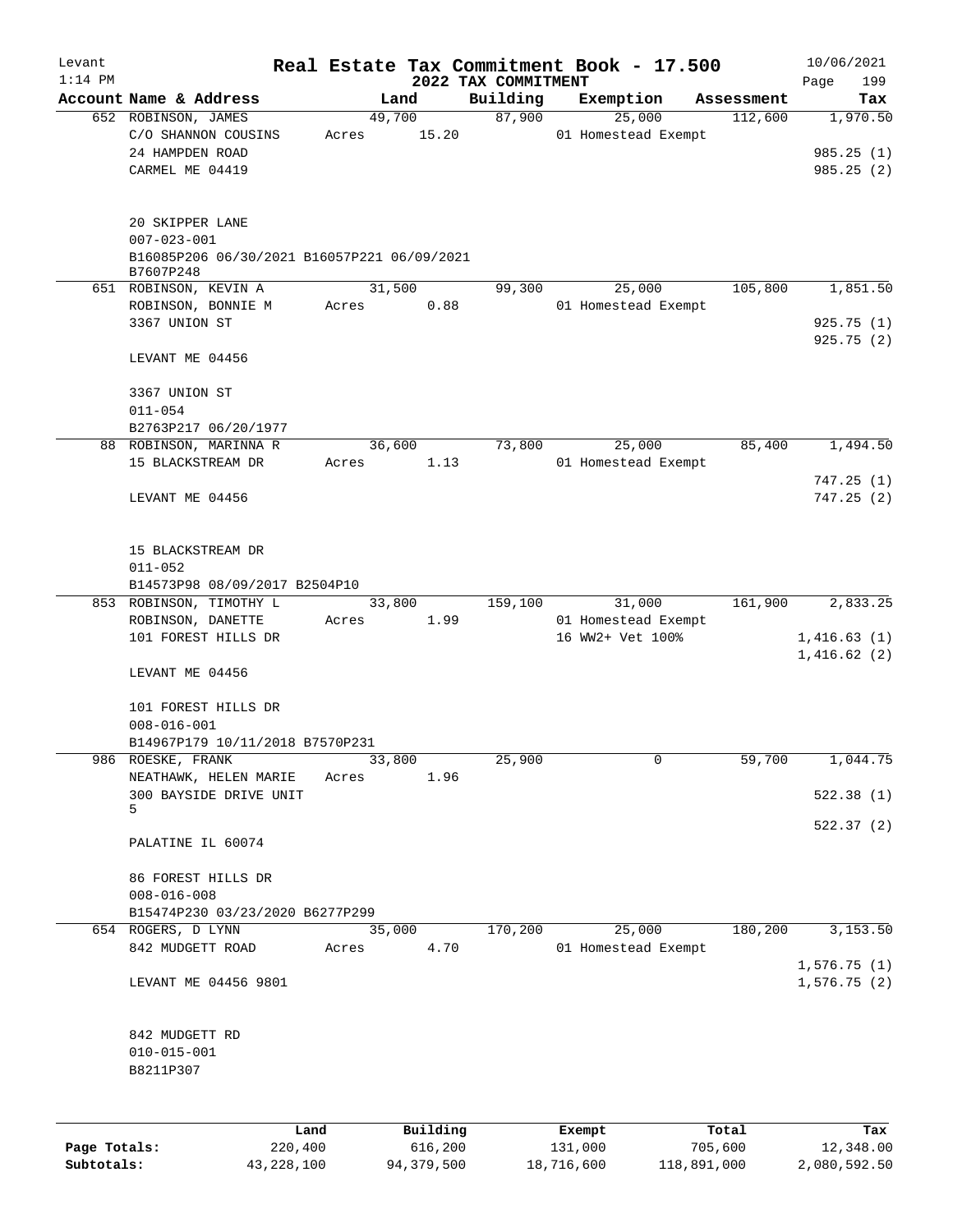| Levant       |                                            |          |          |                         | Real Estate Tax Commitment Book - 17.500 |                      | 10/06/2021                   |
|--------------|--------------------------------------------|----------|----------|-------------------------|------------------------------------------|----------------------|------------------------------|
| $1:14$ PM    |                                            |          |          | 2022 TAX COMMITMENT     |                                          |                      | 200<br>Page                  |
|              | Account Name & Address                     | 11,500   | Land     | Building<br>$\mathbf 0$ | Exemption<br>$\Omega$                    | Assessment<br>11,500 | Tax<br>201.25                |
|              | 655 ROGERS, D LYNN<br>842 MUDGETT ROAD     | Acres    | 15.00    |                         |                                          |                      |                              |
|              |                                            |          |          |                         |                                          |                      | 100.63(1)                    |
|              | LEVANT ME 04456 9801                       |          |          |                         |                                          |                      | 100.62(2)                    |
|              |                                            |          |          |                         |                                          |                      |                              |
|              | MUDGETT ROAD                               |          |          |                         |                                          |                      |                              |
|              | $010 - 016$                                |          |          |                         |                                          |                      |                              |
|              | B8211P305                                  |          |          |                         |                                          |                      |                              |
|              | 656 ROGERS, VERNON A                       | 36,500   |          | 132,000                 | 31,000                                   | 137,500              | 2,406.25                     |
|              | ROGERS, PAMELA M JT                        | Acres    | 1.00     |                         | 01 Homestead Exempt                      |                      |                              |
|              | PO BOX 91                                  |          |          |                         | 12 WW2+ Veteran Res                      |                      | 1, 203.13(1)                 |
|              | LEVANT ME 04456                            |          |          |                         |                                          |                      | 1, 203.12(2)                 |
|              | 40 BLACKSTREAM DR<br>$011 - 051 - 006$     |          |          |                         |                                          |                      |                              |
|              | B14173P115 06/08/2016 B9565P219            |          |          |                         |                                          |                      |                              |
|              | 1490 ROLLINS, ASHLEY LYNN                  | 33,000   |          | 103,500                 | 0                                        | 136,500              | 2,388.75                     |
|              | BAKER, COLBY WAYNE                         | JT Acres | 1.01     |                         |                                          |                      |                              |
|              | 4 SYLVAN LANE                              |          |          |                         |                                          |                      | 1, 194.38(1)                 |
|              |                                            |          |          |                         |                                          |                      | 1, 194.37(2)                 |
|              | LEVANT ME 04456                            |          |          |                         |                                          |                      |                              |
|              | 4 SYLVAN LANE                              |          |          |                         |                                          |                      |                              |
|              | $003 - 034 - 003$                          |          |          |                         |                                          |                      |                              |
|              | B15586P214 06/30/2020                      |          |          |                         |                                          |                      |                              |
|              | 609 ROMAN-VEROSLOFF,<br>MELANIE A          | 32,500   |          | 12,300                  | 0                                        | 44,800               | 784.00                       |
|              | 758 HORSEBACK ROAD                         | Acres    | 3.20     |                         |                                          |                      |                              |
|              |                                            |          |          |                         |                                          |                      | 392.00(1)                    |
|              | LEVANT ME 04456                            |          |          |                         |                                          |                      | 392.00(2)                    |
|              | 297 SOUTH LEVANT RD                        |          |          |                         |                                          |                      |                              |
|              | $001 - 038$                                |          |          |                         |                                          |                      |                              |
|              | B14313P21 10/19/2016 B14111P201 03/30/2016 |          |          |                         |                                          |                      |                              |
|              | 1504 ROMESBURG, RICHARD W JR               | 33,200   |          | 127,700                 | 31,000                                   | 129,900              | 2, 273.25                    |
|              | ROMESBURG, CHARLEY RAE                     | Acres    | 1.28     |                         | 12 WW2+ Veteran Res                      |                      |                              |
|              | JΤ                                         |          |          |                         |                                          |                      |                              |
|              | 21 MADISON DRIVE                           |          |          |                         | 01 Homestead Exempt                      |                      | 1, 136.63(1)<br>1, 136.62(2) |
|              | LEVANT ME 04456                            |          |          |                         |                                          |                      |                              |
|              | 21 MADISON DRIVE                           |          |          |                         |                                          |                      |                              |
|              | $002 - 059 - 004 - 003$                    |          |          |                         |                                          |                      |                              |
|              | B12623P162 10/07/2011                      |          |          |                         |                                          |                      |                              |
| 187          | ROOPE, WILLIAM H JR                        | 23,100   |          | $\mathbf 0$             | $\mathbf 0$                              | 23,100               | 404.25                       |
|              | ROOPE, DEBORAH L                           | Acres    | 5.90     |                         |                                          |                      |                              |
|              | 11993 BLAZING STAR<br>DRIVE                |          |          |                         |                                          |                      | 202.13(1)                    |
|              |                                            |          |          |                         |                                          |                      | 202.12(2)                    |
|              | VENICE FL 34293                            |          |          |                         |                                          |                      |                              |
|              | 29 OVERLOCK RD<br>$001 - 054 - 002$        |          |          |                         |                                          |                      |                              |
|              | B15854P146 01/06/2021 B4120P161 09/28/1987 |          |          |                         |                                          |                      |                              |
|              |                                            |          |          |                         |                                          |                      |                              |
|              | Land                                       |          | Building |                         | Exempt                                   | Total                | Tax                          |
| Page Totals: | 169,800                                    |          | 375,500  |                         | 62,000                                   | 483,300              | 8,457.75                     |

**Subtotals:** 43,397,900 94,755,000 18,778,600 119,374,300 2,089,050.25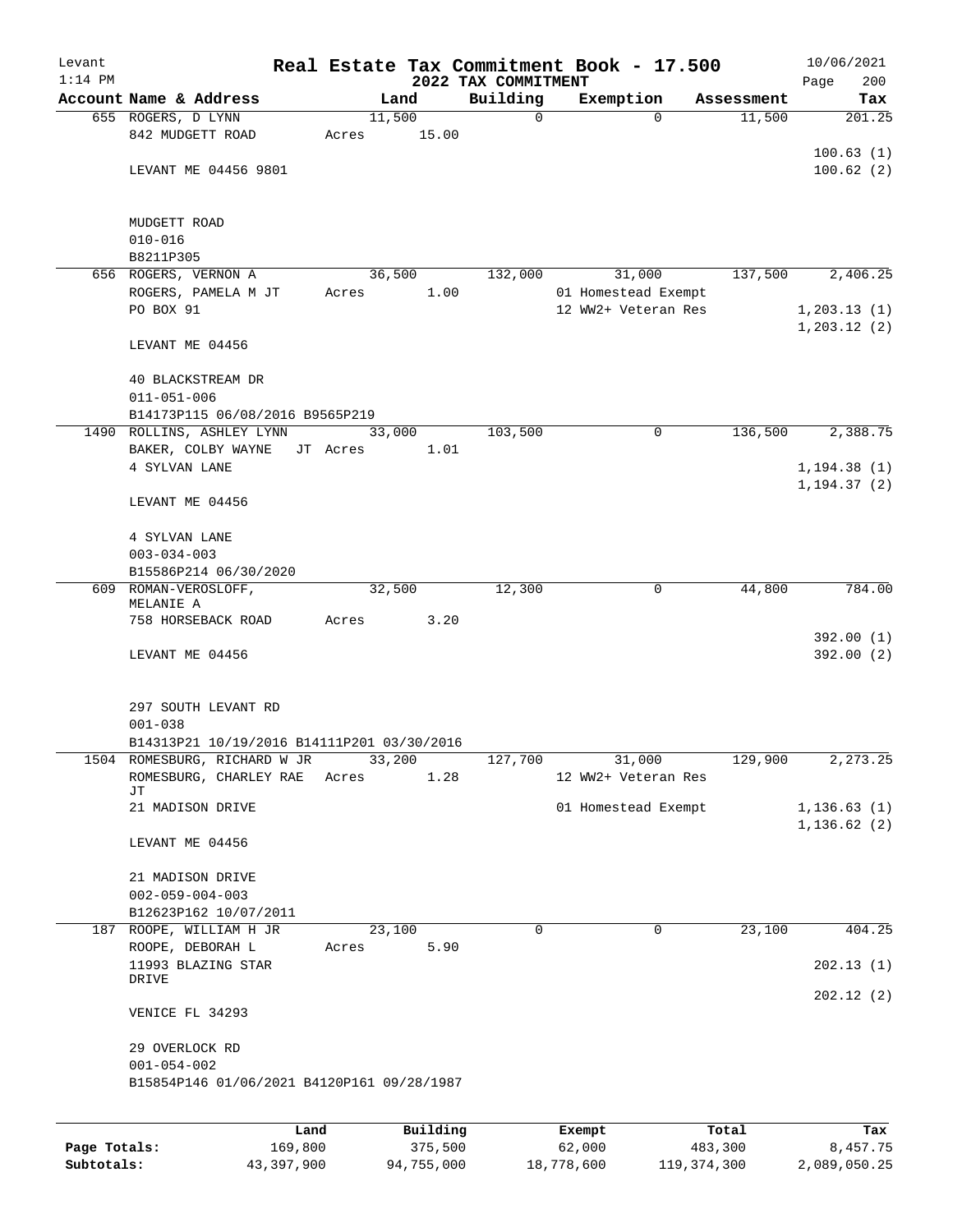| Levant<br>$1:14$ PM |                                           |       |        | 2022 TAX COMMITMENT | Real Estate Tax Commitment Book - 17.500 |            | 10/06/2021<br>201<br>Page |
|---------------------|-------------------------------------------|-------|--------|---------------------|------------------------------------------|------------|---------------------------|
|                     | Account Name & Address                    |       | Land   | Building            | Exemption                                | Assessment | Tax                       |
|                     | 461 ROPIAK, MICHAEL T                     |       | 33,000 | 79,100              | $\Omega$                                 | 112,100    | 1,961.75                  |
|                     | ROPIAK, LINDSAY JT                        | Acres | 1.00   |                     |                                          |            |                           |
|                     | 388 STETSON RD WEST                       |       |        |                     |                                          |            | 980.88 (1)                |
|                     | LEVANT ME 04456 9734                      |       |        |                     |                                          |            | 980.87 (2)                |
|                     | 388 STETSON RD WEST                       |       |        |                     |                                          |            |                           |
|                     | $007 - 019$                               |       |        |                     |                                          |            |                           |
|                     | B12978P306 10/12/2012                     |       |        |                     |                                          |            |                           |
|                     | 657 ROSS, CECIL E                         |       | 43,300 | 67,900              | 25,000                                   | 86,200     | 1,508.50                  |
|                     | ROSS, MARY R JT                           | Acres | 12.00  |                     | 01 Homestead Exempt                      |            |                           |
|                     | 282 LAKE RD                               |       |        |                     |                                          |            | 754.25(1)                 |
|                     |                                           |       |        |                     |                                          |            | 754.25(2)                 |
|                     | LEVANT ME 04456                           |       |        |                     |                                          |            |                           |
|                     | 282 LAKE RD                               |       |        |                     |                                          |            |                           |
|                     | $002 - 062$                               |       |        |                     |                                          |            |                           |
|                     | B13536P16 05/20/2014 B2708P162 12/15/1976 |       |        |                     |                                          |            |                           |
|                     | 153 ROSS, DALE R                          |       | 20,100 | 0                   | 0                                        | 20,100     | 351.75                    |
|                     | ROSS, MELISSA A JT                        | Acres | 2.40   |                     |                                          |            |                           |
|                     | PO BOX 142                                |       |        |                     |                                          |            | 175.88(1)                 |
|                     | LEVANT ME 04456                           |       |        |                     |                                          |            | 175.87(2)                 |
|                     | MT PLEASANT RD                            |       |        |                     |                                          |            |                           |
|                     | $001 - 024$                               |       |        |                     |                                          |            |                           |
|                     | B15554P305 06/05/2020                     |       |        |                     |                                          |            |                           |
|                     | 252 ROSS, DANIEL F                        |       | 50,400 | 34,400              | 25,000                                   | 59,800     | 1,046.50                  |
|                     | 281 AVENUE RD                             | Acres | 40.00  |                     | 01 Homestead Exempt                      |            |                           |
|                     |                                           |       |        |                     |                                          |            | 523.25(1)                 |
|                     | LEVANT ME 04456                           |       |        |                     |                                          |            | 523.25(2)                 |
|                     | 281 AVENUE RD                             |       |        |                     |                                          |            |                           |
|                     | $007 - 055$                               |       |        |                     |                                          |            |                           |
|                     | B11996P61 10/30/2009                      |       |        |                     |                                          |            |                           |
|                     | 802 ROSS, DEREK S                         |       | 35,300 | 61,700              | 0                                        | 97,000     | 1,697.50                  |
|                     | 24 ANNIS RD                               | Acres | 2.82   |                     |                                          |            |                           |
|                     |                                           |       |        |                     |                                          |            | 848.75 (1)                |
|                     | HERMON ME 04401                           |       |        |                     |                                          |            | 848.75 (2)                |
|                     | 3366 UNION ST                             |       |        |                     |                                          |            |                           |
|                     | $003 - 032$                               |       |        |                     |                                          |            |                           |
|                     | B12744P147 02/29/2012                     |       |        |                     |                                          |            |                           |
|                     | 661 ROSS, EDNA                            |       | 21,800 | 50,600              | 25,000                                   | 47,400     | 829.50                    |
|                     | 19 PECAL LANE                             | Acres | 3.00   |                     | 01 Homestead Exempt                      |            |                           |
|                     |                                           |       |        |                     |                                          |            | 414.75 (1)                |
|                     | LEVANT Maine 04456                        |       |        |                     |                                          |            | 414.75 (2)                |
|                     | 19 PECAL LANE                             |       |        |                     |                                          |            |                           |
|                     | $002 - 062 - 002$                         |       |        |                     |                                          |            |                           |
|                     | B13450P216 01/16/2014                     |       |        |                     |                                          |            |                           |
|                     |                                           |       |        |                     |                                          |            |                           |

|              | Land       | Building   | Exempt     | Total       | Tax          |
|--------------|------------|------------|------------|-------------|--------------|
| Page Totals: | 203,900    | 293,700    | 75,000     | 422,600     | 7,395.50     |
| Subtotals:   | 43,601,800 | 95,048,700 | 18,853,600 | 119,796,900 | 2,096,445.75 |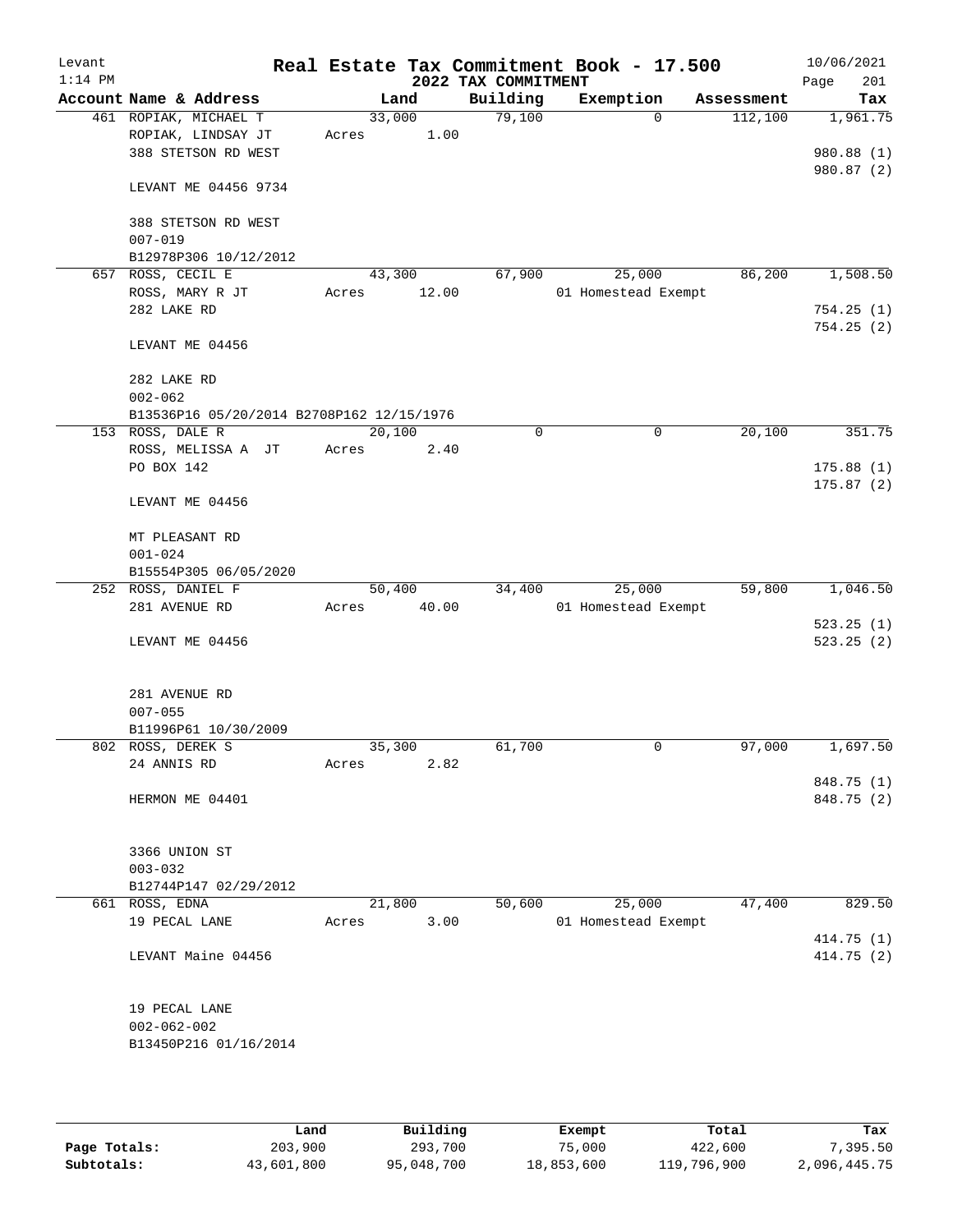| Levant<br>$1:14$ PM |                                                                    |       |        |      | 2022 TAX COMMITMENT | Real Estate Tax Commitment Book - 17.500 |            | 10/06/2021<br>Page<br>202 |
|---------------------|--------------------------------------------------------------------|-------|--------|------|---------------------|------------------------------------------|------------|---------------------------|
|                     | Account Name & Address                                             |       | Land   |      | Building            | Exemption                                | Assessment | Tax                       |
|                     | 1224 ROSS, MELISSA                                                 |       | 30,900 |      | 125,500             | 25,000                                   | 131,400    | 2,299.50                  |
|                     | PO BOX 142                                                         | Acres |        | 1.50 |                     | 01 Homestead Exempt                      |            |                           |
|                     |                                                                    |       |        |      |                     |                                          |            | 1,149.75(1)               |
|                     | LEVANT ME 04456                                                    |       |        |      |                     |                                          |            | 1, 149.75(2)              |
|                     |                                                                    |       |        |      |                     |                                          |            |                           |
|                     | 88 MT PLEASANT RD                                                  |       |        |      |                     |                                          |            |                           |
|                     | $001 - 025 - 006$<br>B7183P304                                     |       |        |      |                     |                                          |            |                           |
|                     | 270 ROWE, MARJORIE                                                 |       | 91,400 |      | 0                   | 0                                        | 91,400     | 1,599.50                  |
|                     | PO BOX 68                                                          | Acres | 94.64  |      |                     |                                          |            |                           |
|                     |                                                                    |       |        |      |                     |                                          |            | 799.75 (1)                |
|                     | LEVANT ME 04456 0008                                               |       |        |      |                     |                                          |            | 799.75 (2)                |
|                     | STETSON RD WEST                                                    |       |        |      |                     |                                          |            |                           |
|                     | $007 - 031$                                                        |       |        |      |                     |                                          |            |                           |
|                     | B10881P97 03/21/2007 B10881P94 03/21/2007 B10441P343<br>12/14/2005 |       |        |      |                     |                                          |            |                           |
|                     | 272 ROWE, MARJORIE R                                               |       | 36,500 |      | $\mathbf 0$         | 0                                        | 36,500     | 638.75                    |
|                     | PO BOX 68                                                          | Acres | 26.50  |      |                     |                                          |            |                           |
|                     | LEVANT ME 04456                                                    |       |        |      |                     |                                          |            | 319.38(1)<br>319.37(2)    |
|                     |                                                                    |       |        |      |                     |                                          |            |                           |
|                     | 1444 HORSEBACK RD                                                  |       |        |      |                     |                                          |            |                           |
|                     | $007 - 030$<br>B13569P318 06/20/2014 B13569P316 06/20/2014         |       |        |      |                     |                                          |            |                           |
|                     | B11290P69 02/08/2008                                               |       |        |      |                     |                                          |            |                           |
|                     | 1684 ROWE, MARJORIE R                                              |       | 36,600 |      | 132,600             | 25,000                                   | 144,200    | 2,523.50                  |
|                     | ROWE, HAROLD R JT                                                  | Acres |        | 4.36 |                     | 01 Homestead Exempt                      |            |                           |
|                     | PO BOX 68                                                          |       |        |      |                     |                                          |            | 1,261.75(1)               |
|                     | LEVANT ME 04456                                                    |       |        |      |                     |                                          |            | 1,261.75(2)               |
|                     | 150 STETSON RD WEST                                                |       |        |      |                     |                                          |            |                           |
|                     | $007 - 031 - 002$                                                  |       |        |      |                     |                                          |            |                           |
|                     | B14206P47 07/08/2016                                               |       |        |      |                     |                                          |            |                           |
|                     | 1738 ROWELL, BEACHER R<br>86 STETSON ROAD WEST                     | Acres | 33,600 | 1.65 | 0                   | 0                                        | 33,600     | 588.00                    |
|                     |                                                                    |       |        |      |                     |                                          |            | 294.00(1)                 |
|                     | LEVANT ME 04456                                                    |       |        |      |                     |                                          |            | 294.00 (2)                |
|                     |                                                                    |       |        |      |                     |                                          |            |                           |
|                     | WAGNER RD                                                          |       |        |      |                     |                                          |            |                           |
|                     | $005 - 025 - 011$                                                  |       |        |      |                     |                                          |            |                           |
|                     | B14952P300 09/27/2018 B8205P73 05/22/2002                          |       |        |      |                     |                                          |            |                           |
|                     | 1740 ROWELL, BEECHER R<br>86 STETSON ROAD WEST                     | Acres | 28,100 | 6.67 | 0                   | 0                                        | 28,100     | 491.75                    |
|                     |                                                                    |       |        |      |                     |                                          |            | 245.88(1)                 |
|                     | LEVANT ME 04456                                                    |       |        |      |                     |                                          |            | 245.87(2)                 |
|                     | UNION ST                                                           |       |        |      |                     |                                          |            |                           |
|                     | $005 - 025 - 009$                                                  |       |        |      |                     |                                          |            |                           |
|                     | B14952P300 09/27/2018 B8205P73 05/22/2002                          |       |        |      |                     |                                          |            |                           |
|                     |                                                                    |       |        |      |                     |                                          |            |                           |
|                     |                                                                    |       |        |      |                     |                                          |            |                           |

|              | Land       | Building   | Exempt     | Total       | Tax          |
|--------------|------------|------------|------------|-------------|--------------|
| Page Totals: | 257,100    | 258,100    | 50,000     | 465,200     | 8,141.00     |
| Subtotals:   | 43,858,900 | 95,306,800 | 18,903,600 | 120,262,100 | 2,104,586.75 |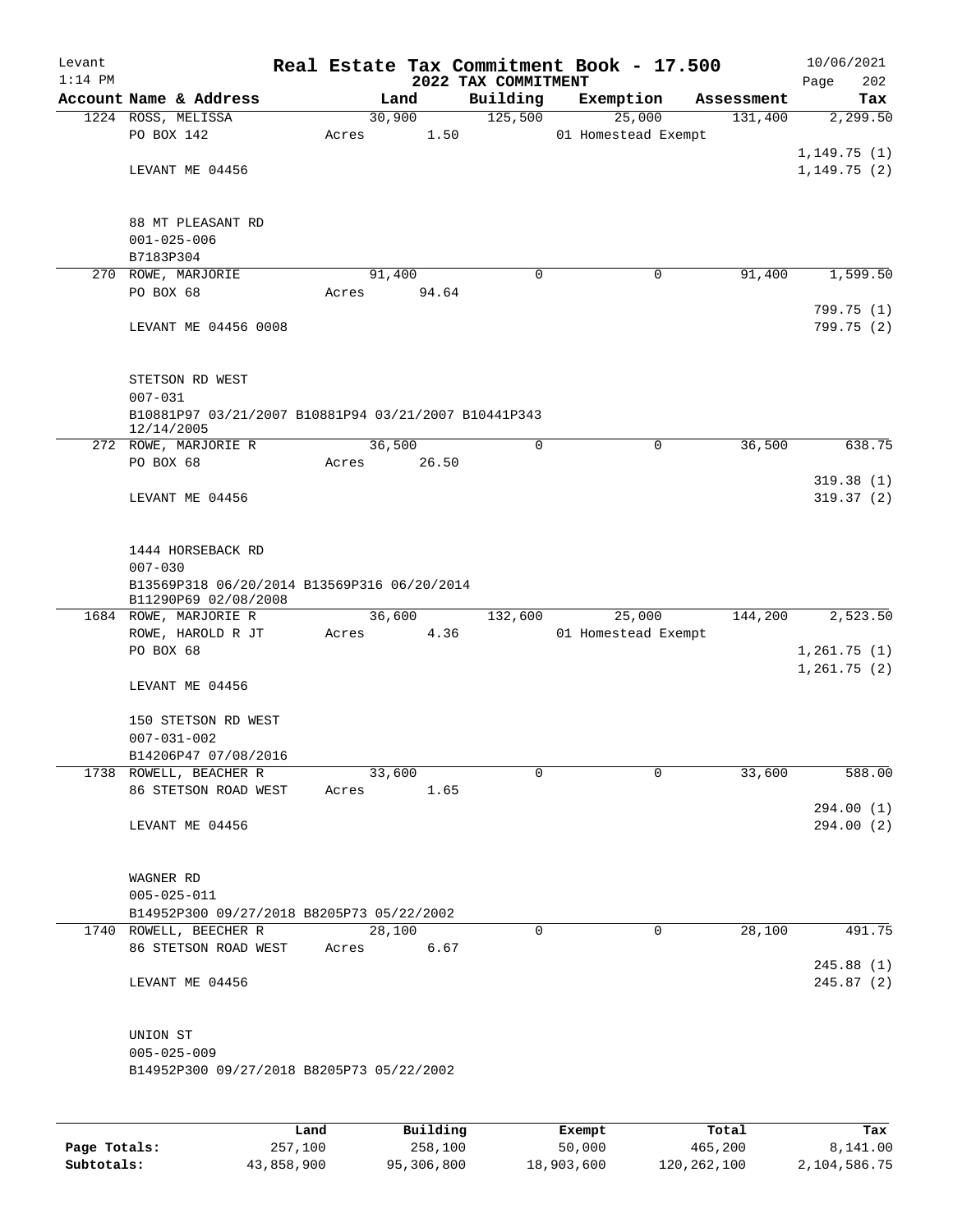| Levant<br>$1:14$ PM |                                                                                               |                 |                     | 2022 TAX COMMITMENT | Real Estate Tax Commitment Book - 17.500 |                  | 10/06/2021<br>203<br>Page   |
|---------------------|-----------------------------------------------------------------------------------------------|-----------------|---------------------|---------------------|------------------------------------------|------------------|-----------------------------|
|                     | Account Name & Address                                                                        |                 | Land                | Building            | Exemption                                | Assessment       | Tax                         |
|                     | 664 ROWELL, BEECHER R SR<br>(LIFE TENANT)<br>REYNOLDS, BRIAN B<br>(REMAINDER)<br>C/O REYNOLDS | Acres           | 59,700<br>36.32     | 107,300             | 25,000<br>01 Homestead Exempt            | 142,000          | 2,485.00<br>1, 242.50(1)    |
|                     | 80 STETSON RD WEST<br>LEVANT ME 04456 9735<br>86 STETSON RD WEST                              |                 |                     |                     |                                          |                  | 1, 242.50(2)                |
|                     | $007 - 038$<br>B13532P280 05/08/2014 B13532P279 05/08/2014                                    |                 |                     |                     |                                          |                  |                             |
|                     | 1314 ROWELL, MICHAEL C                                                                        |                 | 66,600              | 144,400             | 25,000                                   | 186,000          | 3,255.00                    |
|                     | ROWELL, LISA J<br>4124 UNION ST                                                               | Acres           | 40.95               |                     | 01 Homestead Exempt                      |                  | 1,627.50(1)<br>1,627.50(2)  |
|                     | LEVANT ME 04456                                                                               |                 |                     |                     |                                          |                  |                             |
|                     | 4124 UNION ST<br>$005 - 026 - 001$                                                            |                 |                     |                     |                                          |                  |                             |
|                     | B14111P207 03/30/2016 B10980P133 06/05/2007                                                   |                 |                     |                     |                                          |                  |                             |
|                     | 1601 ROWELL, MICHAEL C<br>4124 UNION ST                                                       |                 | 34,600<br>2.83      | 10,500              | $\Omega$                                 | 45,100           | 789.25                      |
|                     |                                                                                               | Acres           |                     |                     |                                          |                  | 394.63(1)                   |
|                     | LEVANT ME 04456                                                                               |                 |                     |                     |                                          |                  | 394.62(2)                   |
|                     | 4071 UNION ST<br>$005 - 025 - 008$                                                            |                 |                     |                     |                                          |                  |                             |
|                     | B14667P52 11/13/2017                                                                          |                 |                     |                     |                                          |                  |                             |
|                     | 735 ROWLAND, RACHAEL A                                                                        |                 | 37,000              | 100,500             | 0                                        | 137,500          | 2,406.25                    |
|                     | ROWLAND, NOAH M JT<br>38 SUNNY ACRES DRIVE                                                    |                 | Acres 1.64          |                     |                                          |                  | 1,203.13(1)<br>1, 203.12(2) |
|                     | LEVANT Maine 04456                                                                            |                 |                     |                     |                                          |                  |                             |
|                     | 38 SUNNY ACRES DR<br>$003 - 033 - 011$                                                        |                 |                     |                     |                                          |                  |                             |
|                     | B16030P98 05/21/2021 B13306P17 08/22/2013                                                     |                 |                     |                     |                                          |                  |                             |
|                     | 1109 ROWLEY, GREGORY M                                                                        |                 | 30,900              | 103,500             | 25,000                                   | 109,400          | 1,914.50                    |
|                     | ROWLEY, ERIN L                                                                                | Acres           | 1.63                |                     | 01 Homestead Exempt                      |                  |                             |
|                     | 295 MERRILL ROAD                                                                              |                 |                     |                     |                                          |                  | 957.25(1)<br>957.25(2)      |
|                     | LEVANT ME 04456                                                                               |                 |                     |                     |                                          |                  |                             |
|                     | 295 MERRILL RD<br>$007 - 003 - 007$                                                           |                 |                     |                     |                                          |                  |                             |
|                     | B15279P152 09/13/2019<br>665 ROY, DAVID M                                                     |                 | 38,400              | 185,300             | 25,000                                   | 198,700          | 3,477.25                    |
|                     | ROY, WANDA J JT<br>196 MT PLEASANT RD                                                         | Acres           | 10.30               |                     | 01 Homestead Exempt                      |                  | 1,738.63(1)                 |
|                     | LEVANT ME 04456                                                                               |                 |                     |                     |                                          |                  | 1,738.62(2)                 |
|                     | 196 MT PLEASANT RD<br>$004 - 010$                                                             |                 |                     |                     |                                          |                  |                             |
|                     | B12511P144 06/19/2011 B12511P142 06/08/2011<br>B12024P179 01/04/2010 B11674P160 02/11/2009    |                 |                     |                     |                                          |                  |                             |
|                     |                                                                                               |                 |                     |                     |                                          |                  |                             |
| Page Totals:        |                                                                                               | Land<br>267,200 | Building<br>651,500 |                     | Exempt<br>100,000                        | Total<br>818,700 | Tax<br>14, 327.25           |

**Subtotals:** 44,126,100 95,958,300 19,003,600 121,080,800 2,118,914.00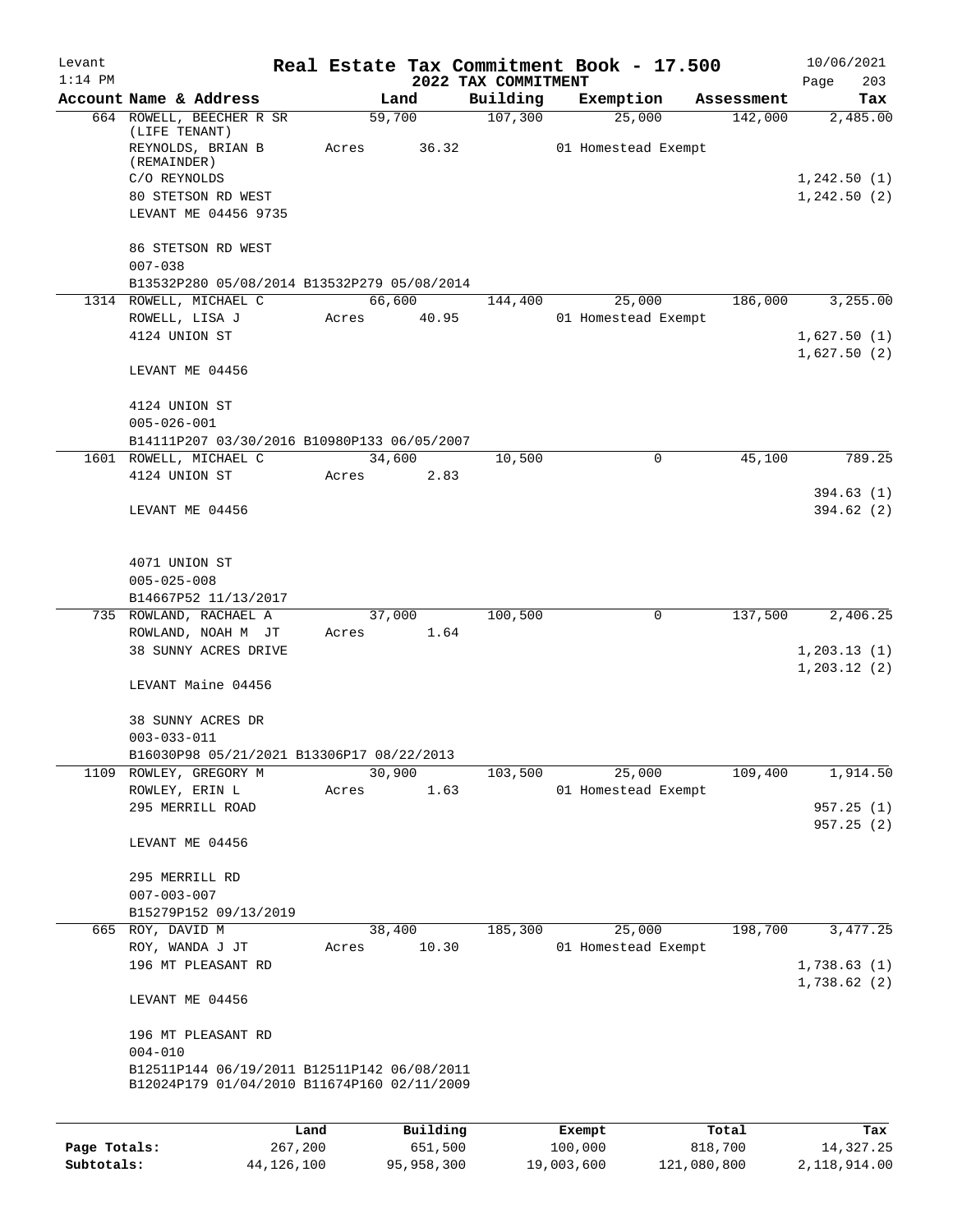| Levant<br>$1:14$ PM |                                    |        |        | 2022 TAX COMMITMENT | Real Estate Tax Commitment Book - 17.500 |            | 10/06/2021<br>204<br>Page |
|---------------------|------------------------------------|--------|--------|---------------------|------------------------------------------|------------|---------------------------|
|                     | Account Name & Address             |        | Land   | Building            | Exemption                                | Assessment | Tax                       |
|                     | 666 ROY, LIONEL J JR               |        | 34,700 | 116,800             | 25,000                                   | 126,500    | 2, 213.75                 |
|                     | ROY, TAMMY M                       | Acres  | 3.00   |                     | 01 Homestead Exempt                      |            |                           |
|                     | 363 LAKE RD                        |        |        |                     |                                          |            | 1,106.88(1)               |
|                     |                                    |        |        |                     |                                          |            | 1, 106.87(2)              |
|                     | LEVANT ME 04456                    |        |        |                     |                                          |            |                           |
|                     |                                    |        |        |                     |                                          |            |                           |
|                     | 363 LAKE RD                        |        |        |                     |                                          |            |                           |
|                     | $002 - 065 - 002$                  |        |        |                     |                                          |            |                           |
|                     | B4215P212                          |        |        |                     |                                          |            |                           |
|                     | 1091 ROYAL, JEFFREY                |        | 0      | 15,400              | 15,400                                   | 0          | 0.00                      |
|                     | 561 AVENUE RD                      |        |        |                     | 01 Homestead Exempt                      |            |                           |
|                     |                                    |        |        |                     |                                          |            |                           |
|                     | LEVANT ME 04456                    |        |        |                     |                                          |            |                           |
|                     |                                    |        |        |                     |                                          |            |                           |
|                     |                                    |        |        |                     |                                          |            |                           |
|                     | 561 AVENUE RD                      |        |        |                     |                                          |            |                           |
|                     | $009 - 012 - B01$                  |        |        |                     |                                          |            |                           |
|                     | 1072 RUDNICKI, ANDREW J            |        | 33,000 | 92,900              | 0                                        | 125,900    | 2, 203.25                 |
|                     | RUDNICKI, LAUREN JT                | Acres  | 1.01   |                     |                                          |            |                           |
|                     | 29 SINCLAIR ROAD                   |        |        |                     |                                          |            | 1, 101.63(1)              |
|                     |                                    |        |        |                     |                                          |            | 1, 101.62(2)              |
|                     | LEVANT ME 04456                    |        |        |                     |                                          |            |                           |
|                     | 29 SINCLAIR RD                     |        |        |                     |                                          |            |                           |
|                     | $009 - 007 - 010$                  |        |        |                     |                                          |            |                           |
|                     | B10730P349 11/20/2006              |        |        |                     |                                          |            |                           |
|                     | 208 RUSSELL, MARGARET B            |        | 36,500 | 21,200              | 25,000                                   | 32,700     | 572.25                    |
|                     | 309 STETSON RD WEST                | Acres  | 5.09   |                     | 01 Homestead Exempt                      |            |                           |
|                     |                                    |        |        |                     |                                          |            | 286.13(1)                 |
|                     | LEVANT ME 04456 9739               |        |        |                     |                                          |            | 286.12 (2)                |
|                     |                                    |        |        |                     |                                          |            |                           |
|                     |                                    |        |        |                     |                                          |            |                           |
|                     | 309 STETSON RD WEST                |        |        |                     |                                          |            |                           |
|                     | $007 - 027 - 006$                  |        |        |                     |                                          |            |                           |
|                     | B4762P149                          |        |        |                     |                                          |            |                           |
|                     | 1331 RUSSO, DAVID W                | 30,700 |        | 146,200             | 0                                        | 176,900    | 3,095.75                  |
|                     | LANE, AMANDA K                     | Acres  | 1.23   |                     |                                          |            |                           |
|                     | 93 ROBICHAUD ROAD                  |        |        |                     |                                          |            | 1,547.88(1)               |
|                     |                                    |        |        |                     |                                          |            | 1,547.87(2)               |
|                     | LEVANT ME 04456                    |        |        |                     |                                          |            |                           |
|                     |                                    |        |        |                     |                                          |            |                           |
|                     | 93 ROBICHAUD RD                    |        |        |                     |                                          |            |                           |
|                     | $002 - 002 - 013$                  |        |        |                     |                                          |            |                           |
|                     | B12111P103 04/23/2010              |        |        |                     |                                          |            |                           |
|                     | 1410 RUSSO, WILLIAM D JR           |        | 33,000 | 131,200             | 0                                        | 164,200    | 2,873.50                  |
|                     | RUSSO, BRITANI A JT                | Acres  | 1.00   |                     |                                          |            |                           |
|                     | 8 LEVANT HEIGHTS                   |        |        |                     |                                          |            | 1,436.75(1)               |
|                     |                                    |        |        |                     |                                          |            | 1,436.75(2)               |
|                     | LEVANT ME 04456                    |        |        |                     |                                          |            |                           |
|                     |                                    |        |        |                     |                                          |            |                           |
|                     | 8 LEVANT HEIGHTS DR<br>$007 - 075$ |        |        |                     |                                          |            |                           |
|                     |                                    |        |        |                     |                                          |            |                           |
|                     | B12483P122 05/13/2011              |        |        |                     |                                          |            |                           |
|                     |                                    |        |        |                     |                                          |            |                           |

|              | Land       | Building   | Exempt     | Total       | Tax          |
|--------------|------------|------------|------------|-------------|--------------|
| Page Totals: | 167,900    | 523,700    | 65,400     | 626,200     | 10,958.50    |
| Subtotals:   | 44,294,000 | 96,482,000 | 19,069,000 | 121,707,000 | 2,129,872.50 |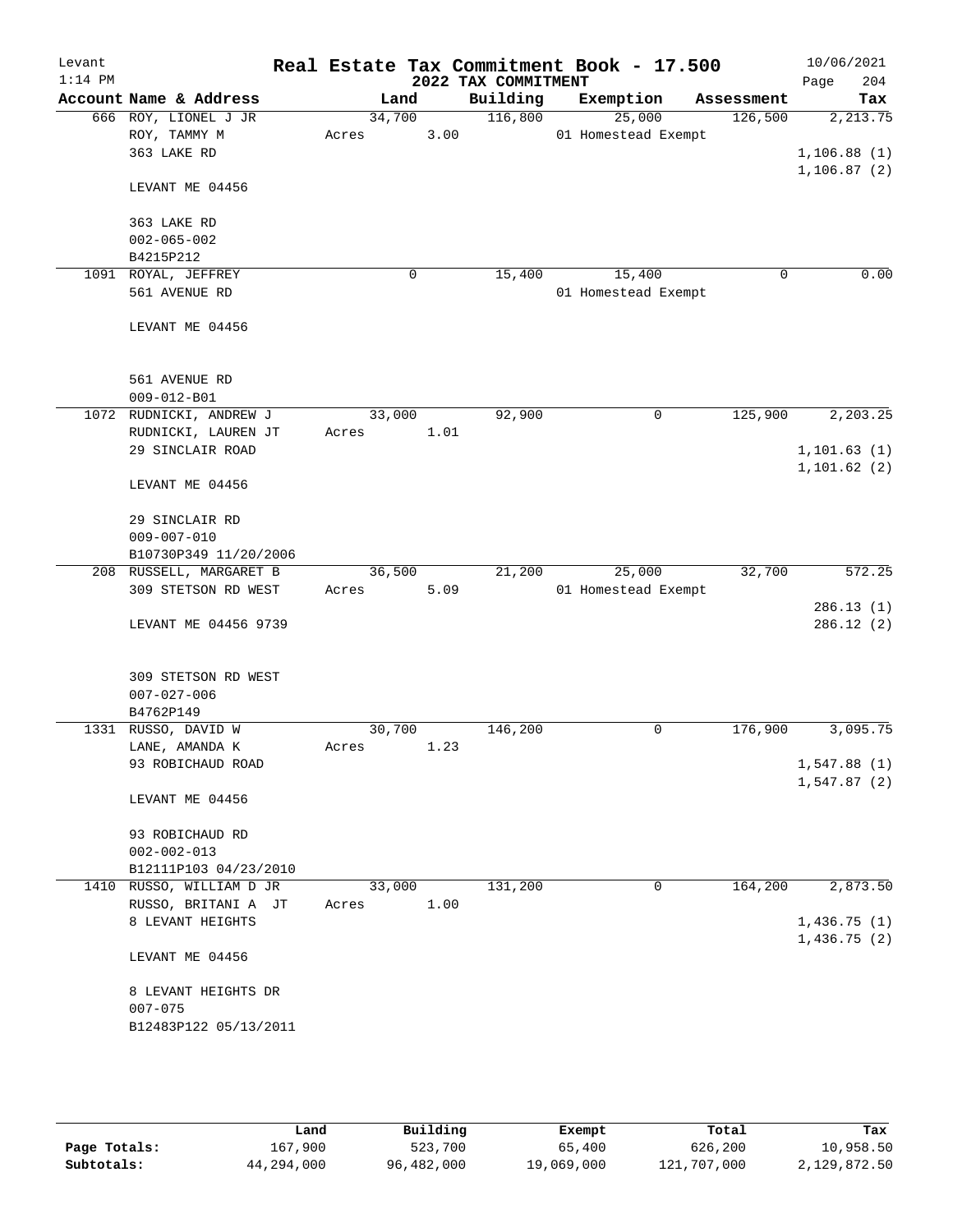| Levant    |                                            |        |                |                     | Real Estate Tax Commitment Book - 17.500 |            | 10/06/2021                   |
|-----------|--------------------------------------------|--------|----------------|---------------------|------------------------------------------|------------|------------------------------|
| $1:14$ PM |                                            |        |                | 2022 TAX COMMITMENT |                                          |            | 205<br>Page                  |
|           | Account Name & Address                     |        | Land           | Building            | Exemption                                | Assessment | Tax                          |
|           | 1256 RYAN, JEREMY R<br>RYAN, KARABETH B JT | Acres  | 33,300<br>4.53 | 63,800              | 25,000<br>01 Homestead Exempt            | 72,100     | 1,261.75                     |
|           | 332 TAY ROAD                               |        |                |                     |                                          |            | 630.88(1)                    |
|           |                                            |        |                |                     |                                          |            | 630.87(2)                    |
|           | LEVANT ME 04456                            |        |                |                     |                                          |            |                              |
|           | 332 TAY RD                                 |        |                |                     |                                          |            |                              |
|           | $010 - 002 - 003$                          |        |                |                     |                                          |            |                              |
|           | B10641P94 09/22/2006 B10362P81 03/24/2006  |        |                |                     |                                          |            |                              |
|           | 228 RYDER, ERIC E SR                       | 46,000 |                | 120,000             | 0                                        | 166,000    | 2,905.00                     |
|           | 578 MUDGETT RD                             | Acres  | 21.75          |                     |                                          |            | 1,452.50(1)                  |
|           | LEVANT ME 04456                            |        |                |                     |                                          |            | 1,452.50(2)                  |
|           | 578 MUDGETT RD                             |        |                |                     |                                          |            |                              |
|           | $010 - 007$                                |        |                |                     |                                          |            |                              |
|           | B11451P60 06/30/2008 B11143P98 09/08/2007  |        |                |                     |                                          |            |                              |
|           | 427 RYDER, MICHAEL W                       | 33,700 |                | 130,200             | 25,000                                   | 138,900    | 2,430.75                     |
|           | RYDER, MEGAN C                             | Acres  | 5.00           |                     | 01 Homestead Exempt                      |            |                              |
|           | 354 BRANN RD                               |        |                |                     |                                          |            | 1, 215.38(1)<br>1, 215.37(2) |
|           | LEVANT ME 04456                            |        |                |                     |                                          |            |                              |
|           | 354 BRANN RD                               |        |                |                     |                                          |            |                              |
|           | $010 - 014 - 002$                          |        |                |                     |                                          |            |                              |
|           | B4439P300                                  |        |                |                     |                                          |            |                              |
|           | 674 RYDSTROM, RUTH A                       |        | 45,500         | 102,500             | 25,000                                   | 123,000    | 2,152.50                     |
|           | 4 DILL RD                                  | Acres  | 5.00           |                     | 01 Homestead Exempt                      |            |                              |
|           |                                            |        |                |                     |                                          |            | 1,076.25(1)                  |
|           | LEVANT ME 04456                            |        |                |                     |                                          |            | 1,076.25(2)                  |
|           | 4 DILL RD                                  |        |                |                     |                                          |            |                              |
|           | $007 - 024 - 001$                          |        |                |                     |                                          |            |                              |
|           | B9542P344 09/15/2004                       |        |                |                     |                                          |            |                              |
|           | 302 SANDERS, MICHAEL A                     | 33,900 |                | 202,400             | 25,000                                   | 211,300    | 3,697.75                     |
|           | 56 STETSON RD EAST                         | Acres  | 2.00           |                     | 01 Homestead Exempt                      |            | 1,848.88(1)                  |
|           | LEVANT ME 04456 0061                       |        |                |                     |                                          |            | 1,848.87(2)                  |
|           |                                            |        |                |                     |                                          |            |                              |
|           | 56 STETSON RD EAST                         |        |                |                     |                                          |            |                              |
|           | $008 - 015 - 015 - 003$                    |        |                |                     |                                          |            |                              |
|           | B12579P188 08/29/2011                      |        |                |                     |                                          |            |                              |
|           | 256 SANDS, ANGEL A                         | 35,800 |                | 68,700              | 25,000                                   | 79,500     | 1,391.25                     |
|           | 104 LAKE ROAD                              | Acres  | 3.00           |                     | 01 Homestead Exempt                      |            |                              |
|           |                                            |        |                |                     |                                          |            | 695.63(1)                    |
|           | LEVANT ME 04456                            |        |                |                     |                                          |            | 695.62 (2)                   |
|           | 104 LAKE RD                                |        |                |                     |                                          |            |                              |
|           | $003 - 045$                                |        |                |                     |                                          |            |                              |
|           | B7916P182                                  |        |                |                     |                                          |            |                              |
|           |                                            |        |                |                     |                                          |            |                              |
|           |                                            |        |                |                     |                                          |            |                              |

|              | Land       | Building   | Exempt     | Total       | Tax          |
|--------------|------------|------------|------------|-------------|--------------|
| Page Totals: | 228,200    | 687,600    | 125,000    | 790,800     | 13,839.00    |
| Subtotals:   | 44,522,200 | 97,169,600 | 19,194,000 | 122,497,800 | 2,143,711.50 |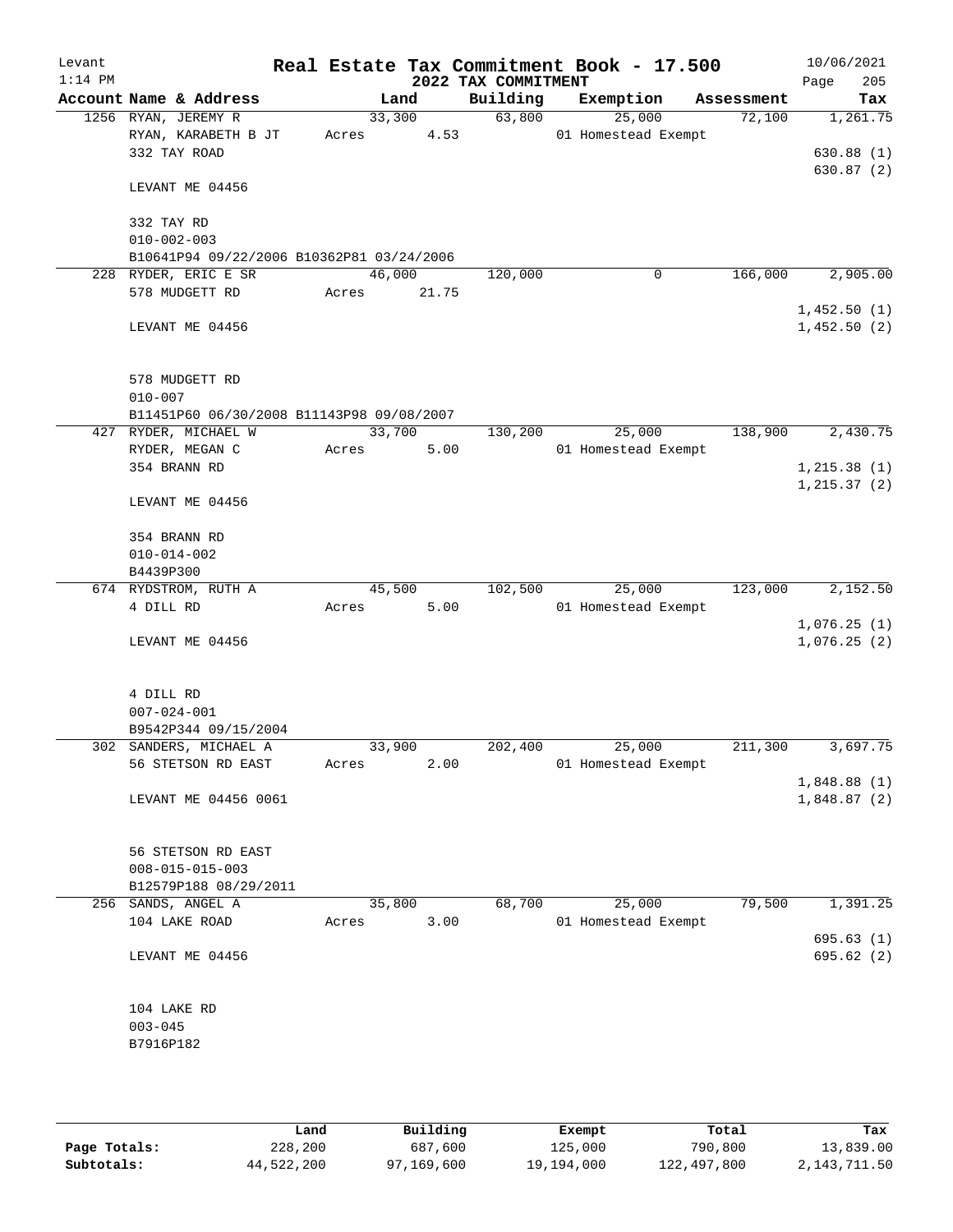| Levant<br>$1:14$ PM |                                             |                 |      | Real Estate Tax Commitment Book - 17.500<br>2022 TAX COMMITMENT |                     |              |            | Page | 10/06/2021<br>206      |
|---------------------|---------------------------------------------|-----------------|------|-----------------------------------------------------------------|---------------------|--------------|------------|------|------------------------|
|                     | Account Name & Address                      |                 | Land | Building                                                        | Exemption           |              | Assessment |      | Tax                    |
|                     | 644 SANTIAGO, ANNA E                        | 34,600          |      | 29,000                                                          |                     | 25,000       | 38,600     |      | 675.50                 |
|                     | 29 HODGDON RD                               | Acres           | 2.00 |                                                                 | 01 Homestead Exempt |              |            |      |                        |
|                     |                                             |                 |      |                                                                 |                     |              |            |      | 337.75(1)              |
|                     | LEVANT ME 04456                             |                 |      |                                                                 |                     |              |            |      | 337.75(2)              |
|                     | 29 HODGDON RD                               |                 |      |                                                                 |                     |              |            |      |                        |
|                     | $005 - 013$                                 |                 |      |                                                                 |                     |              |            |      |                        |
|                     | B7796P314                                   |                 |      |                                                                 |                     |              |            |      |                        |
| 1520                | SANTIAGO, NOEL A                            | 33,000          |      | 159,800                                                         |                     | 25,000       | 167,800    |      | 2,936.50               |
|                     | SANTIAGO, ABBEY M JT                        | Acres           | 1.01 |                                                                 | 01 Homestead Exempt |              |            |      |                        |
|                     | 19 HIGHLAND AVE                             |                 |      |                                                                 |                     |              |            |      | 1,468.25(1)            |
|                     | LEVANT ME 04456                             |                 |      |                                                                 |                     |              |            |      | 1,468.25(2)            |
|                     |                                             |                 |      |                                                                 |                     |              |            |      |                        |
|                     | 19 HIGHLAND DRIVE<br>$002 - 053 - 008$      |                 |      |                                                                 |                     |              |            |      |                        |
|                     | B11984P322 11/23/2009                       |                 |      |                                                                 |                     |              |            |      |                        |
|                     | 1509 SAUCIER, BRIAN                         | 34,000          |      | 142,700                                                         |                     | 25,000       | 151,700    |      | 2,654.75               |
|                     | SAUCIER, COURTNEY R JT Acres                |                 | 2.18 |                                                                 | 01 Homestead Exempt |              |            |      |                        |
|                     | 97 CLEAR CREEK WAY                          |                 |      |                                                                 |                     |              |            |      | 1,327.38(1)            |
|                     |                                             |                 |      |                                                                 |                     |              |            |      | 1,327.37(2)            |
|                     | MANCHESTER NH 03102                         |                 |      |                                                                 |                     |              |            |      |                        |
|                     | 18 MADISON DRIVE                            |                 |      |                                                                 |                     |              |            |      |                        |
|                     | $002 - 059 - 004 - 006$                     |                 |      |                                                                 |                     |              |            |      |                        |
|                     | B15374P1 12/04/2019 B13274P62 07/26/2013    |                 |      |                                                                 |                     |              |            |      |                        |
|                     | 235 SAUCIER, BRIAN                          | 22,600          |      | 100,300                                                         |                     | 0            | 122,900    |      | 2,150.75               |
|                     | 97 CLEAR CREEK WAY                          | Acres           | 7.20 |                                                                 |                     |              |            |      |                        |
|                     |                                             |                 |      |                                                                 |                     |              |            |      | 1,075.38(1)            |
|                     | MANCHESTER NH 03102                         |                 |      |                                                                 |                     |              |            |      | 1,075.37(2)            |
|                     | 23 ISLAND FARM RD                           |                 |      |                                                                 |                     |              |            |      |                        |
|                     | $003 - 012 - 002$                           |                 |      |                                                                 |                     |              |            |      |                        |
|                     | B13201P185 05/31/2013 B13153P197 04/15/2013 |                 |      |                                                                 |                     |              |            |      |                        |
|                     | B7037P297 05/07/1999                        |                 |      |                                                                 |                     |              |            |      |                        |
|                     | 1100 SAVAGE, DAVID L<br>724 IRISH RD        | 33,000<br>Acres | 1.00 | 125,700                                                         |                     | $\mathsf{O}$ | 158,700    |      | 2,777.25               |
|                     |                                             |                 |      |                                                                 |                     |              |            |      | 1,388.63(1)            |
|                     | LEVANT ME 04456                             |                 |      |                                                                 |                     |              |            |      | 1,388.62(2)            |
|                     |                                             |                 |      |                                                                 |                     |              |            |      |                        |
|                     |                                             |                 |      |                                                                 |                     |              |            |      |                        |
|                     | 724 IRISH RD                                |                 |      |                                                                 |                     |              |            |      |                        |
|                     | $001 - 045 - 006$                           |                 |      |                                                                 |                     |              |            |      |                        |
|                     | B7730P198 06/07/2001                        |                 |      |                                                                 |                     |              |            |      |                        |
|                     | 1309 SAVOY, RICKY A                         | 19,000          |      | $\Omega$                                                        |                     | 0            | 19,000     |      | 332.50                 |
|                     | SAVOY, DIANA L JT                           | Acres           | 3.15 |                                                                 |                     |              |            |      |                        |
|                     | PO BOX 496                                  |                 |      |                                                                 |                     |              |            |      | 166.25(1)<br>166.25(2) |
|                     | MILFORD ME 04461                            |                 |      |                                                                 |                     |              |            |      |                        |
|                     | 60 MCINTOSH AVE                             |                 |      |                                                                 |                     |              |            |      |                        |
|                     | $007 - 014 - 025$                           |                 |      |                                                                 |                     |              |            |      |                        |
|                     | B15657P44 08/18/2020 B12524P245 06/30/2011  |                 |      |                                                                 |                     |              |            |      |                        |
|                     |                                             |                 |      |                                                                 |                     |              |            |      |                        |
|                     |                                             |                 |      |                                                                 |                     |              |            |      |                        |
|                     |                                             |                 |      |                                                                 |                     |              |            |      |                        |

|              | Land       | Building   | Exempt     | Total         | Tax          |
|--------------|------------|------------|------------|---------------|--------------|
| Page Totals: | 176,200    | 557,500    | 75,000     | 658,700       | 11,527.25    |
| Subtotals:   | 44,698,400 | 97,727,100 | 19,269,000 | 123, 156, 500 | 2,155,238.75 |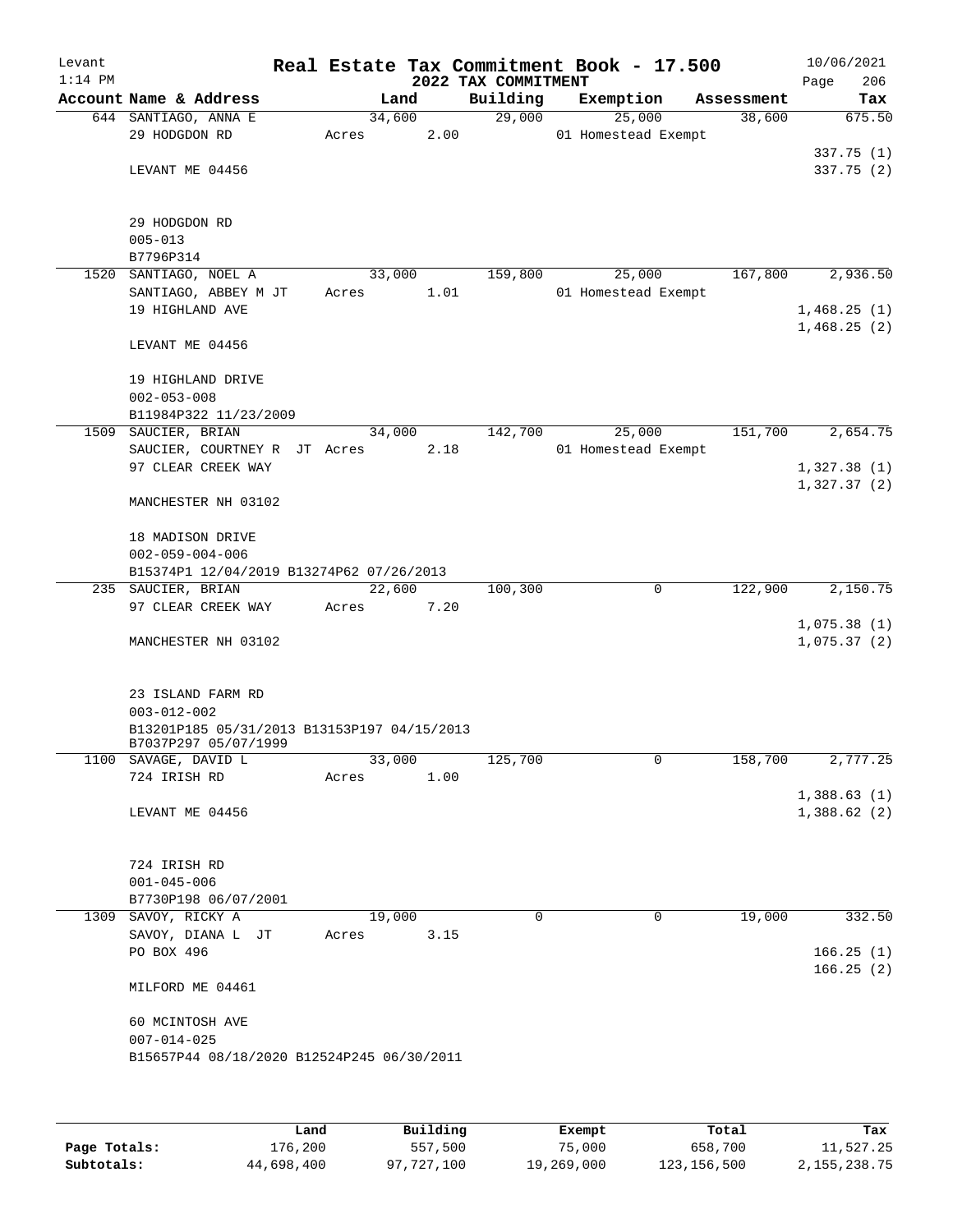| Levant       |                                                                               |       |                |                     | Real Estate Tax Commitment Book - 17.500 |             | 10/06/2021   |
|--------------|-------------------------------------------------------------------------------|-------|----------------|---------------------|------------------------------------------|-------------|--------------|
| $1:14$ PM    |                                                                               |       |                | 2022 TAX COMMITMENT |                                          |             | 207<br>Page  |
|              | Account Name & Address                                                        |       | Land           | Building            | Exemption                                | Assessment  | Tax          |
|              | 1541 SCHIELE PROPERTIES, LLC<br>48 BALDWIN DR                                 | Acres | 30,600<br>1.07 | 318,200             | $\Omega$                                 | 348,800     | 6,104.00     |
|              |                                                                               |       |                |                     |                                          |             | 3,052.00(1)  |
|              | BANGOR ME 04401                                                               |       |                |                     |                                          |             | 3,052.00(2)  |
|              |                                                                               |       |                |                     |                                          |             |              |
|              | 536 PHILLIPS RD                                                               |       |                |                     |                                          |             |              |
|              | $011 - 033 - 009$                                                             |       |                |                     |                                          |             |              |
|              | B14015P25 11/20/2015                                                          |       |                |                     |                                          |             |              |
|              | 1546 SCHIELE, DOUGLAS A                                                       |       | 22,600         | 114,400             | 0                                        | 137,000     | 2,397.50     |
|              | SCHIELE, JESSICA<br>JТ                                                        | Acres | 0.34           |                     |                                          |             |              |
|              | 57 KENDUSKEAG ROAD                                                            |       |                |                     |                                          |             | 1,198.75(1)  |
|              |                                                                               |       |                |                     |                                          |             | 1, 198.75(2) |
|              | LEVANT ME 04456                                                               |       |                |                     |                                          |             |              |
|              | 57 KENDUSKEAG RD                                                              |       |                |                     |                                          |             |              |
|              | $011 - 033 - 008$                                                             |       |                |                     |                                          |             |              |
|              | B15577P88 06/23/2020 B14015P25 11/20/2015 B12842P29                           |       |                |                     |                                          |             |              |
|              | 06/07/2012 B12297P257 10/26/2010                                              |       |                |                     |                                          |             |              |
|              | 676 SCHINCK, ROBERT G                                                         |       | 43,300         | 77,500              | 25,000                                   | 95,800      | 1,676.50     |
|              | SCHINCK, STARLENE E                                                           | Acres | 9.18           |                     | 01 Homestead Exempt                      |             |              |
|              | 446 STETSON RD WEST                                                           |       |                |                     |                                          |             | 838.25(1)    |
|              | LEVANT ME 04456                                                               |       |                |                     |                                          |             | 838.25(2)    |
|              | 446 STETSON RD WEST                                                           |       |                |                     |                                          |             |              |
|              | $007 - 024$                                                                   |       |                |                     |                                          |             |              |
|              | B4222P301                                                                     |       |                |                     |                                          |             |              |
|              | 16 SCRIPTURE, NICHOLAS S                                                      |       | 39,100         | 199,900             | 0                                        | 239,000     | 4,182.50     |
|              | FOSTER, LAUREN A JT                                                           | Acres | 8.22           |                     |                                          |             |              |
|              | PO BOX 203                                                                    |       |                |                     |                                          |             | 2,091.25(1)  |
|              |                                                                               |       |                |                     |                                          |             | 2,091.25(2)  |
|              | LEVANT ME 04456                                                               |       |                |                     |                                          |             |              |
|              | 63 LINDSAY DR                                                                 |       |                |                     |                                          |             |              |
|              | $002 - 018 - 005$                                                             |       |                |                     |                                          |             |              |
|              | B15811P70 12/02/2020 B15811P68 12/02/2020 B14173P189                          |       |                |                     |                                          |             |              |
|              | 06/08/2016 B14143P322 05/09/2016 B12699P239                                   |       |                |                     |                                          |             |              |
|              | 11/03/2011 B12190P241 06/07/2010 B11861P72<br>07/28/2009 B7810P345 07/31/2001 |       |                |                     |                                          |             |              |
|              | 678 SCRIPTURE, RICKY S                                                        |       | 37,100         | 95,100              | $\mathbf 0$                              | 132,200     | 2,313.50     |
|              | SCRIPTURE, SUSAN E JT                                                         | Acres | 3.56           |                     |                                          |             |              |
|              | PO BOX 203                                                                    |       |                |                     |                                          |             | 1, 156.75(1) |
|              |                                                                               |       |                |                     |                                          |             | 1, 156.75(2) |
|              | LEVANT ME 04456                                                               |       |                |                     |                                          |             |              |
|              | 209 SOUTH LEVANT RD                                                           |       |                |                     |                                          |             |              |
|              | $001 - 059$                                                                   |       |                |                     |                                          |             |              |
|              | B5962P29 09/22/1995                                                           |       |                |                     |                                          |             |              |
| 679          | SCRIPTURE, RICKY S                                                            |       | 33,600         | 241,100             | 0                                        | 274,700     | 4,807.25     |
|              | SCRIPTURE, SUSAN E                                                            | Acres | 3.93           |                     |                                          |             |              |
|              | PO BOX 203                                                                    |       |                |                     |                                          |             | 2,403.63(1)  |
|              |                                                                               |       |                |                     |                                          |             | 2,403.62(2)  |
|              | LEVANT ME 04456                                                               |       |                |                     |                                          |             |              |
|              | 24 ROBICHAUD RD                                                               |       |                |                     |                                          |             |              |
|              | $001 - 060 - 001$                                                             |       |                |                     |                                          |             |              |
|              | BB14897P238 08/06/2018 B5194P267                                              |       |                |                     |                                          |             |              |
|              | Land                                                                          |       | Building       |                     | Exempt                                   | Total       | Tax          |
| Page Totals: | 206,300                                                                       |       | 1,046,200      |                     | 25,000                                   | 1,227,500   | 21, 481.25   |
| Subtotals:   | 44,904,700                                                                    |       | 98,773,300     |                     | 19,294,000                               | 124,384,000 | 2,176,720.00 |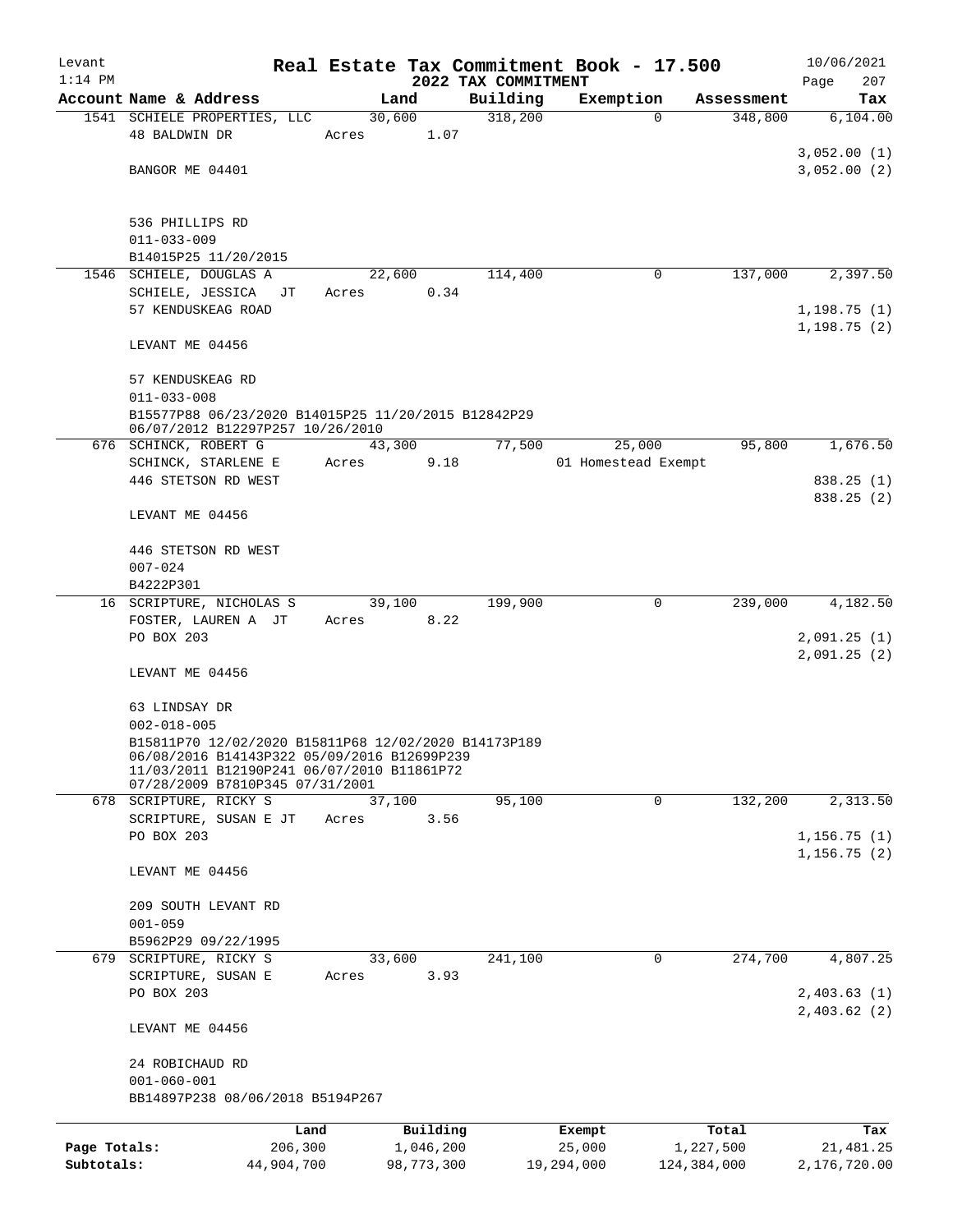| Levant<br>$1:14$ PM |                                                                                 |                 |                | 2022 TAX COMMITMENT | Real Estate Tax Commitment Book - 17.500 |            | 10/06/2021<br>208<br>Page  |
|---------------------|---------------------------------------------------------------------------------|-----------------|----------------|---------------------|------------------------------------------|------------|----------------------------|
|                     | Account Name & Address                                                          |                 | Land           | Building            | Exemption                                | Assessment | Tax                        |
|                     | 1284 SEARWAY, DANIEL M SR<br>SEARWAY, NANETTE M JT<br>PO BOX 166                | Acres           | 39,700<br>8.00 | 36,100              | 25,000<br>01 Homestead Exempt            | 50,800     | 889.00<br>444.50 (1)       |
|                     | LEVANT ME 04456                                                                 |                 |                |                     |                                          |            | 444.50 (2)                 |
|                     | 120 STETSON RD WEST<br>$007 - 035 - 001$<br>B7903P53                            |                 |                |                     |                                          |            |                            |
|                     | 760 SEEBER, JOHN P                                                              | 33,900          |                | 109,600             | 25,000                                   | 118,500    | 2,073.75                   |
|                     | LIBBY, NICOLE L JT<br>23 PEMBER RD                                              | Acres           | 2.00           |                     | 01 Homestead Exempt                      |            | 1,036.88(1)<br>1,036.87(2) |
|                     | LEVANT ME 04456                                                                 |                 |                |                     |                                          |            |                            |
|                     | 23 PEMBER RD<br>$005 - 041 - 010$                                               |                 |                |                     |                                          |            |                            |
|                     | B10857P31 03/01/2007                                                            |                 |                |                     |                                          |            |                            |
|                     | 1407 SERWIK, ELZBIETA<br>SERWIK, JACENTY JT                                     | 33,300<br>Acres | 1.40           | 120,100             | 25,000<br>01 Homestead Exempt            | 128,400    | 2,247.00                   |
|                     | 28 LEVANT HEIGHTS                                                               |                 |                |                     |                                          |            | 1, 123.50(1)               |
|                     | LEVANT ME 04456                                                                 |                 |                |                     |                                          |            | 1, 123.50(2)               |
|                     |                                                                                 |                 |                |                     |                                          |            |                            |
|                     | 28 LEVANT HEIGHTS DR<br>$007 - 072$                                             |                 |                |                     |                                          |            |                            |
|                     | B9849P209 05/03/2005                                                            |                 |                |                     |                                          |            |                            |
|                     | 1259 SEYMOUR, SUE A                                                             | 34,700          |                | 10,200              | 25,000                                   | 19,900     | 348.25                     |
|                     | PO BOX 187                                                                      | Acres           | 6.23           |                     | 01 Homestead Exempt                      |            |                            |
|                     | LEVANT ME 04456 0187                                                            |                 |                |                     |                                          |            | 174.13(1)<br>174.12(2)     |
|                     | 4313 UNION ST<br>$005 - 017 - D$<br>B11459P246 06/20/2008 B11074P200 07/26/2007 |                 |                |                     |                                          |            |                            |
|                     | 717 SEYMOUR, WAYNE D                                                            | 36,200          |                | 148,700             | 25,000                                   | 159,900    | 2,798.25                   |
|                     | MCKENNEY, DIANA<br>17470 SE 110TH COURT                                         | Acres           | 3.00           |                     | 01 Homestead Exempt                      |            | 1,399.13(1)                |
|                     | SUMMERFIELD FL 34491                                                            |                 |                |                     |                                          |            | 1,399.12(2)                |
|                     | 627 IRISH RD<br>$001 - 003$                                                     |                 |                |                     |                                          |            |                            |
|                     | B16042P253 06/01/2021 B7200P135                                                 |                 |                |                     |                                          |            |                            |
|                     | 547 SHAAFI, SARAH N                                                             | 47,500          |                | 117,900             | 25,000                                   | 140,400    | 2,457.00                   |
|                     | 726 HORSEBACK RD                                                                | Acres           | 11.00          |                     | 01 Homestead Exempt                      |            |                            |
|                     | LEVANT ME 04456                                                                 |                 |                |                     |                                          |            | 1,228.50(1)<br>1,228.50(2) |
|                     | 726 HORSEBACK RD<br>$001 - 045$<br>B7587P93 01/24/2001                          |                 |                |                     |                                          |            |                            |
|                     |                                                                                 |                 |                |                     |                                          |            |                            |

|              | Land       | Building   | Exempt     | Total       | Tax          |
|--------------|------------|------------|------------|-------------|--------------|
| Page Totals: | 225,300    | 542,600    | 150,000    | 617,900     | 10,813.25    |
| Subtotals:   | 45,130,000 | 99,315,900 | 19,444,000 | 125,001,900 | 2,187,533.25 |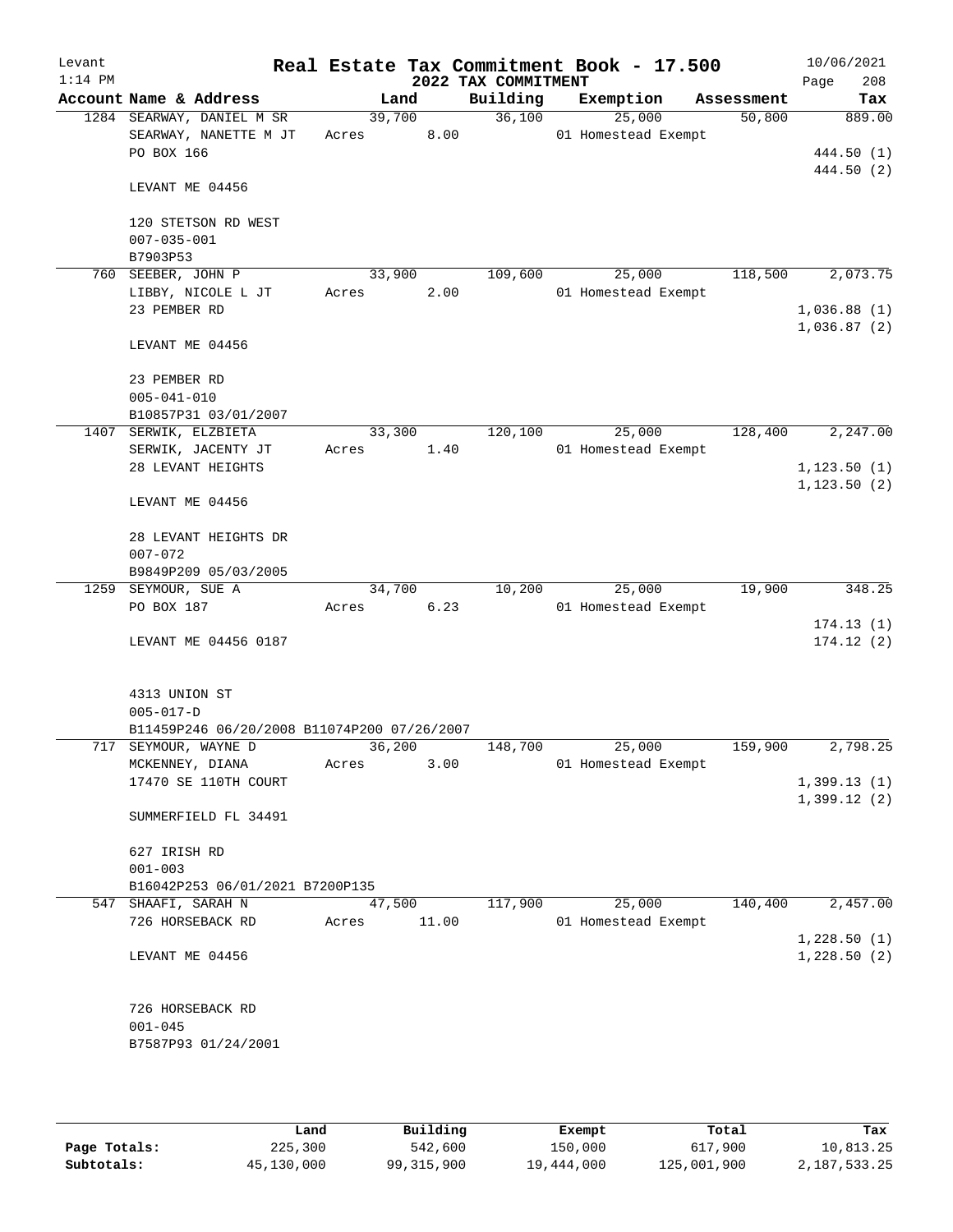| Levant<br>$1:14$ PM |                                                                                                     |       |        | 2022 TAX COMMITMENT |  | Real Estate Tax Commitment Book - 17.500   |            | 10/06/2021<br>209<br>Page |  |
|---------------------|-----------------------------------------------------------------------------------------------------|-------|--------|---------------------|--|--------------------------------------------|------------|---------------------------|--|
|                     | Account Name & Address                                                                              |       | Land   | Building            |  | Exemption                                  | Assessment | Tax                       |  |
|                     | 1152 SHARP, MASON A                                                                                 |       | 35,600 | 126,100             |  | 25,000                                     | 136,700    | 2,392.25                  |  |
|                     | 4150 UNION STREET                                                                                   | Acres | 6.05   |                     |  | 01 Homestead Exempt                        |            |                           |  |
|                     |                                                                                                     |       |        |                     |  |                                            |            | 1, 196.13(1)              |  |
|                     | LEVANT ME 04456                                                                                     |       |        |                     |  |                                            |            | 1,196.12(2)               |  |
|                     |                                                                                                     |       |        |                     |  |                                            |            |                           |  |
|                     |                                                                                                     |       |        |                     |  |                                            |            |                           |  |
|                     | 4150 UNION ST<br>$005 - 026 - 002 - 002$                                                            |       |        |                     |  |                                            |            |                           |  |
|                     | B15068P225 02/14/2019                                                                               |       |        |                     |  |                                            |            |                           |  |
|                     | 811 SHAW, ARTHUR H                                                                                  |       | 39,200 | 128,800             |  | 25,000                                     | 143,000    | 2,502.50                  |  |
|                     | SHAW, PATRICIA JT                                                                                   | Acres | 8.27   |                     |  | 01 Homestead Exempt                        |            |                           |  |
|                     | PO BOX 218                                                                                          |       |        |                     |  |                                            |            | 1,251.25(1)               |  |
|                     |                                                                                                     |       |        |                     |  |                                            |            | 1,251.25(2)               |  |
|                     | LEVANT ME 04456                                                                                     |       |        |                     |  |                                            |            |                           |  |
|                     |                                                                                                     |       |        |                     |  |                                            |            |                           |  |
|                     | 3455 UNION ST                                                                                       |       |        |                     |  |                                            |            |                           |  |
|                     | $011 - 044$                                                                                         |       |        |                     |  |                                            |            |                           |  |
|                     | B10058P310 08/16/2005 B8771P100 05/30/2003                                                          |       |        |                     |  |                                            |            |                           |  |
|                     | 1143 SHAW, DANNY H                                                                                  |       | 0      | 9,900               |  | 9,900                                      | 0          | 0.00                      |  |
|                     | SHAW, TERRI L<br>17 SOUTH LEVANT RD                                                                 |       |        |                     |  | 01 Homestead Exempt                        |            |                           |  |
|                     |                                                                                                     |       |        |                     |  |                                            |            |                           |  |
|                     | LEVANT ME 04456                                                                                     |       |        |                     |  |                                            |            |                           |  |
|                     |                                                                                                     |       |        |                     |  |                                            |            |                           |  |
|                     | 17 SOUTH LEVANT RD                                                                                  |       |        |                     |  |                                            |            |                           |  |
|                     | $002 - 022 - 003 - B1$                                                                              |       |        |                     |  |                                            |            |                           |  |
|                     | 630 SHAW, LAURA J                                                                                   |       | 6,200  | $\Omega$            |  | $\mathbf 0$                                | 6,200      | 108.50                    |  |
|                     | SHAW, WAYNE A JR JT                                                                                 | Acres | 32.00  |                     |  |                                            |            |                           |  |
|                     | 57 ROSS ROAD                                                                                        |       |        |                     |  |                                            |            | 54.25(1)                  |  |
|                     |                                                                                                     |       |        |                     |  |                                            |            | 54.25(2)                  |  |
|                     | LEVANT ME 04456                                                                                     |       |        |                     |  |                                            |            |                           |  |
|                     | ROSS RD                                                                                             |       |        |                     |  |                                            |            |                           |  |
|                     | $001 - 018$                                                                                         |       |        |                     |  |                                            |            |                           |  |
|                     |                                                                                                     |       |        |                     |  |                                            |            |                           |  |
|                     | B15802P148 11/25/2020 B15780P153 11/12/2020 B11572P3<br>06/18/2020 B11730P305 06/15/2008 B10340P176 |       |        |                     |  |                                            |            |                           |  |
|                     | 02/22/2006 B2191P315 05/02/1952                                                                     |       |        |                     |  |                                            |            |                           |  |
|                     | 682 SHAW, SCOTT L                                                                                   |       | 27,500 | 24,100              |  | 31,000                                     | 20,600     | 360.50                    |  |
|                     | PO BOX 343                                                                                          | Acres | 25.00  |                     |  | 01 Homestead Exempt<br>12 WW2+ Veteran Res |            | 180.25(1)                 |  |
|                     | LEVANT ME 04456                                                                                     |       |        |                     |  |                                            |            | 180.25(2)                 |  |
|                     |                                                                                                     |       |        |                     |  |                                            |            |                           |  |
|                     |                                                                                                     |       |        |                     |  |                                            |            |                           |  |
|                     | 110 HUNGRY HOLLOW RD                                                                                |       |        |                     |  |                                            |            |                           |  |
|                     | $005 - 014$                                                                                         |       |        |                     |  |                                            |            |                           |  |
|                     | B3482P248                                                                                           |       |        |                     |  |                                            |            |                           |  |
|                     | 1271 SHAW, WAYNE A JR                                                                               |       | 32,400 | 230,000             |  | 25,000                                     | 237,400    | 4,154.50                  |  |
|                     | COLBATH, LAURA J JT                                                                                 | Acres | 3.40   |                     |  | 01 Homestead Exempt                        |            |                           |  |
|                     | 57 ROSS ROAD                                                                                        |       |        |                     |  |                                            |            | 2,077.25(1)               |  |
|                     | LEVANT ME 04456                                                                                     |       |        |                     |  |                                            |            | 2,077.25(2)               |  |
|                     |                                                                                                     |       |        |                     |  |                                            |            |                           |  |
|                     | 57 ROSS RD                                                                                          |       |        |                     |  |                                            |            |                           |  |
|                     | $001 - 018 - 001$<br>B10340P176                                                                     |       |        |                     |  |                                            |            |                           |  |
|                     |                                                                                                     |       |        |                     |  |                                            |            |                           |  |
|                     |                                                                                                     |       |        |                     |  |                                            |            |                           |  |
|                     |                                                                                                     |       |        |                     |  |                                            |            |                           |  |

|              | Land       | Building   | Exempt     | Total       | Tax          |
|--------------|------------|------------|------------|-------------|--------------|
| Page Totals: | 140,900    | 518,900    | 115,900    | 543,900     | 9,518.25     |
| Subtotals:   | 45,270,900 | 99,834,800 | 19,559,900 | 125,545,800 | 2,197,051.50 |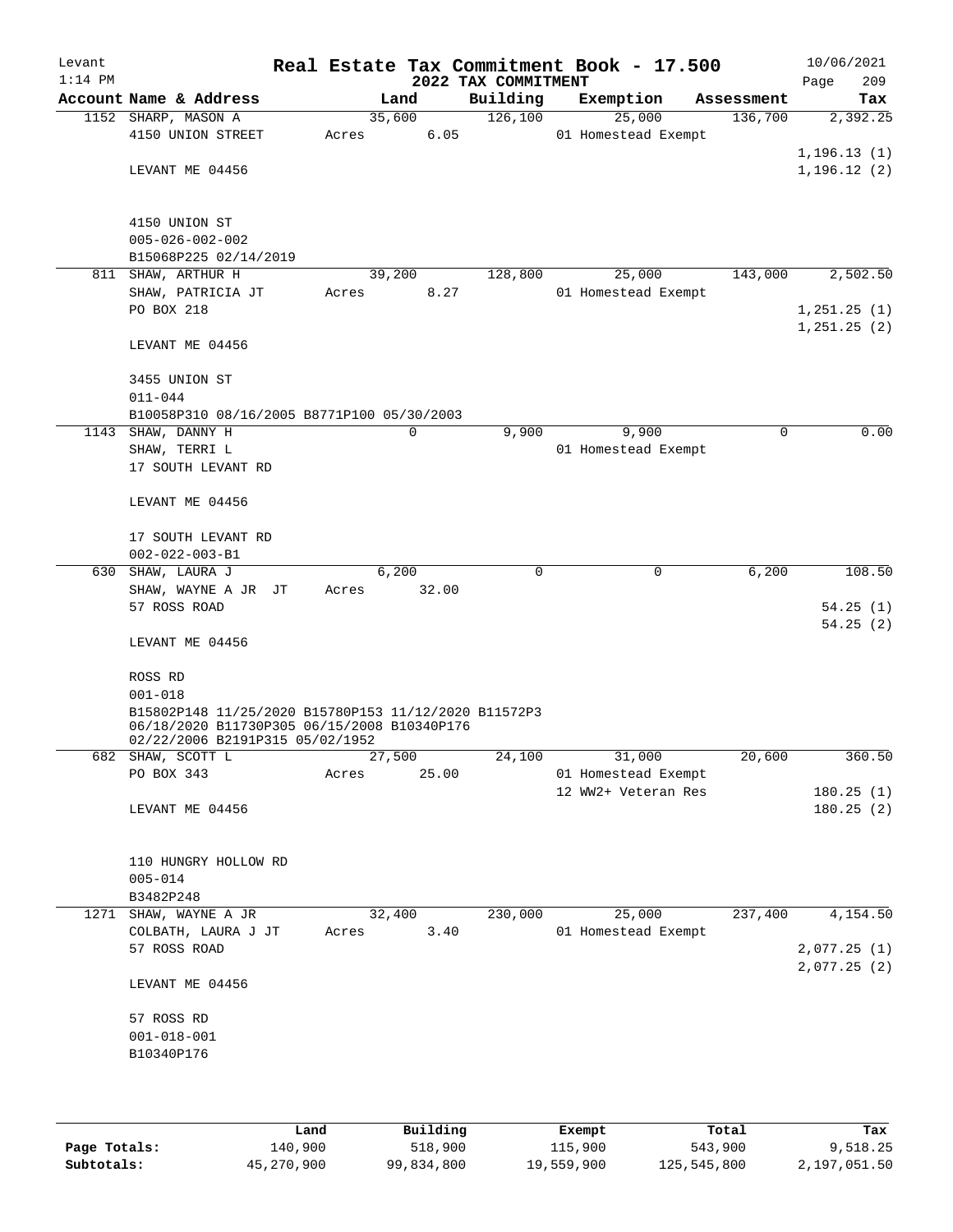| Levant    |                                                                 |        |       |      |                                 | Real Estate Tax Commitment Book - 17.500 |            | 10/06/2021         |
|-----------|-----------------------------------------------------------------|--------|-------|------|---------------------------------|------------------------------------------|------------|--------------------|
| $1:14$ PM | Account Name & Address                                          |        | Land  |      | 2022 TAX COMMITMENT<br>Building | Exemption                                | Assessment | 210<br>Page<br>Tax |
|           | 197 SHAW, WAYNE A JR                                            | 31,000 |       |      | 49,200                          | $\Omega$                                 | 80,200     | 1,403.50           |
|           | SHAW, LAURA JT                                                  | Acres  |       | 1.40 |                                 |                                          |            |                    |
|           | 57 ROSS RD                                                      |        |       |      |                                 |                                          |            | 701.75(1)          |
|           | LEVANT ME 04456 0046                                            |        |       |      |                                 |                                          |            | 701.75(2)          |
|           |                                                                 |        |       |      |                                 |                                          |            |                    |
|           | 72 MT PLEASANT RD                                               |        |       |      |                                 |                                          |            |                    |
|           | $001 - 025 - 001$<br>B12722P278 02/02/2012 B4475P131 07/07/0989 |        |       |      |                                 |                                          |            |                    |
|           | 1069 SHERIDAN, ROBERT H                                         | 33,000 |       |      | 106,200                         | 25,000                                   | 114,200    | 1,998.50           |
|           | SHERIDAN, LINDA A JT                                            | Acres  | 1.01  |      |                                 | 01 Homestead Exempt                      |            |                    |
|           | 13 SINCLAIR ROAD                                                |        |       |      |                                 |                                          |            | 999.25(1)          |
|           |                                                                 |        |       |      |                                 |                                          |            | 999.25 (2)         |
|           | LEVANT ME 04456                                                 |        |       |      |                                 |                                          |            |                    |
|           | 13 SINCLAIR RD                                                  |        |       |      |                                 |                                          |            |                    |
|           | $009 - 007 - 006$                                               |        |       |      |                                 |                                          |            |                    |
|           | B13015P116 11/02/2012                                           |        |       |      |                                 |                                          |            |                    |
|           | 424 SHOREY, ANTHONY D JR                                        | 26,200 |       |      | 181,700                         | 0                                        | 207,900    | 3,638.25           |
|           | SHOREY, MELISSA J JT                                            | Acres  |       | 5.00 |                                 |                                          |            |                    |
|           | 406 BRANN ROAD                                                  |        |       |      |                                 |                                          |            | 1,819.13(1)        |
|           | LEVANT ME 04456                                                 |        |       |      |                                 |                                          |            | 1,819.12(2)        |
|           |                                                                 |        |       |      |                                 |                                          |            |                    |
|           | 406 BRANN RD                                                    |        |       |      |                                 |                                          |            |                    |
|           | $010 - 014 - 007$                                               |        |       |      |                                 |                                          |            |                    |
|           | B11125P21 08/20/2007                                            |        |       |      |                                 |                                          |            |                    |
|           | 1355 SHOREY, TAYLOR M                                           | 27,900 |       |      | 145,600                         | 25,000                                   | 148,500    | 2,598.75           |
|           | 8 ROSS ROAD                                                     | Acres  | 2.78  |      |                                 | 01 Homestead Exempt                      |            |                    |
|           |                                                                 |        |       |      |                                 |                                          |            | 1, 299.38(1)       |
|           | LEVANT ME 04456                                                 |        |       |      |                                 |                                          |            | 1, 299.37(2)       |
|           | 8 ROSS RD                                                       |        |       |      |                                 |                                          |            |                    |
|           | $004 - 010 - 004$                                               |        |       |      |                                 |                                          |            |                    |
|           | B14635P277 10/12/2017 B14154P54 05/17/2016                      |        |       |      |                                 |                                          |            |                    |
|           | 686 SHOREY, TERRY                                               | 57,600 |       |      | 115,800                         | 0                                        | 173,400    | 3,034.50           |
|           | SHOREY, MELANIE JT                                              | Acres  | 22.50 |      |                                 |                                          |            |                    |
|           | 225 RAY HILL ROAD                                               |        |       |      |                                 |                                          |            | 1, 517.25(1)       |
|           | MOORE SC 29369 9789                                             |        |       |      |                                 |                                          |            | 1, 517.25(2)       |
|           | 3 WINDCHIME LANE                                                |        |       |      |                                 |                                          |            |                    |
|           | $007 - 029$                                                     |        |       |      |                                 |                                          |            |                    |
|           | B10995P27 06/05/2007 B9547P130 09/08/2004                       |        |       |      |                                 |                                          |            |                    |
|           | 901 SIDES, DALE H                                               | 33,500 |       |      | 29,300                          | 25,000                                   | 37,800     | 661.50             |
|           | SIDES, SUSAN B JT                                               | Acres  |       | 1.58 |                                 | 01 Homestead Exempt                      |            |                    |
|           | PO BOX 80                                                       |        |       |      |                                 |                                          |            | 330.75(1)          |
|           | LEVANT ME 04456 0080                                            |        |       |      |                                 |                                          |            | 330.75 (2)         |
|           | 4 STORYBOOK LANE                                                |        |       |      |                                 |                                          |            |                    |
|           | $009 - 016$                                                     |        |       |      |                                 |                                          |            |                    |
|           | B6348P85                                                        |        |       |      |                                 |                                          |            |                    |
|           |                                                                 |        |       |      |                                 |                                          |            |                    |
|           |                                                                 |        |       |      |                                 |                                          |            |                    |

|              | Land       | Building    | Exempt     | Total       | Tax          |
|--------------|------------|-------------|------------|-------------|--------------|
| Page Totals: | 209,200    | 627,800     | 75,000     | 762,000     | 13,335.00    |
| Subtotals:   | 45,480,100 | 100,462,600 | 19,634,900 | 126,307,800 | 2,210,386.50 |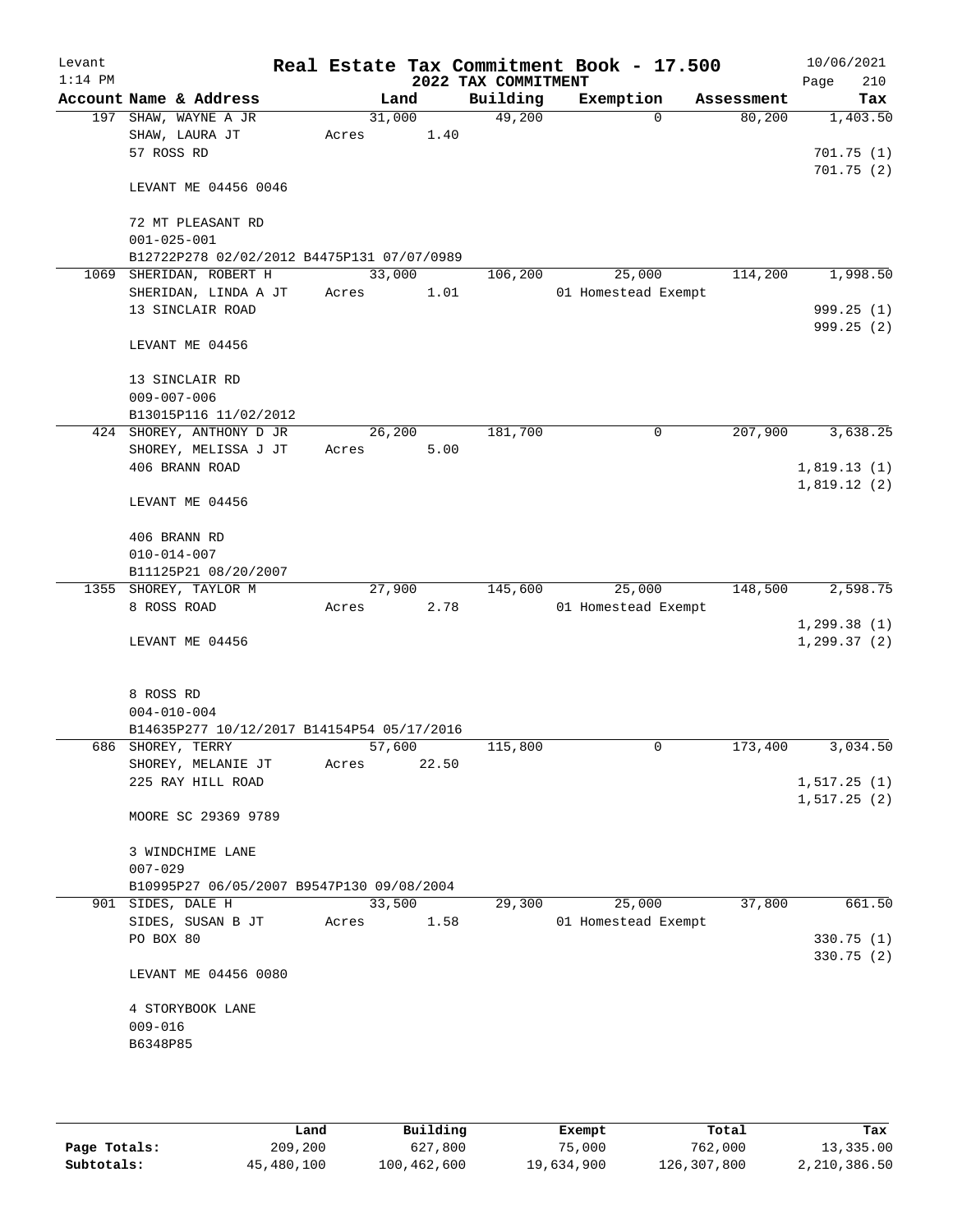| Levant<br>$1:14$ PM |                                                                                      |                            | 2022 TAX COMMITMENT | Real Estate Tax Commitment Book - 17.500 |            | 10/06/2021<br>Page<br>211    |
|---------------------|--------------------------------------------------------------------------------------|----------------------------|---------------------|------------------------------------------|------------|------------------------------|
|                     | Account Name & Address                                                               | Land                       | Building            | Exemption                                | Assessment | Tax                          |
|                     | 902 SIDES, DALE H<br>SIDES, SUSAN B JT<br>PO BOX 80                                  | 33,400<br>1.52<br>Acres    | 22,700              | $\Omega$                                 | 56,100     | 981.75<br>490.88 (1)         |
|                     | LEVANT ME 04456 0080                                                                 |                            |                     |                                          |            | 490.87 (2)                   |
|                     | 1 STORYBOOK LANE<br>$009 - 017$                                                      |                            |                     |                                          |            |                              |
|                     | B6516P131                                                                            |                            |                     |                                          |            |                              |
| 1007                | SIMKO, ANDREW J                                                                      | 31,800                     | 90,500              | 25,000                                   | 97,300     | 1,702.75                     |
|                     | 224 MERRILL ROAD                                                                     | 2.01<br>Acres              |                     | 01 Homestead Exempt                      |            | 851.38 (1)                   |
|                     | LEVANT ME 04456                                                                      |                            |                     |                                          |            | 851.37 (2)                   |
|                     | 224 MERRILL RD<br>$007 - 001$                                                        |                            |                     |                                          |            |                              |
|                     | B11090P105 07/16/2007 B7982P191 12/05/2001                                           |                            |                     |                                          |            |                              |
|                     | 440 SIMKO, ANDREW J<br>224 MERRILL ROAD                                              | 128,100<br>Acres<br>152.00 | 0                   | $\mathbf 0$                              | 128,100    | 2,241.75                     |
|                     | LEVANT ME 04456                                                                      |                            |                     |                                          |            | 1,120.88(1)<br>1, 120.87(2)  |
|                     | FRENCH RD<br>$007 - 004 - 001$<br>B11861P35 07/22/2009                               |                            |                     |                                          |            |                              |
|                     | 1470 SIMMONS, LUCILLE R<br>SIMMONS, MATTHEW R                                        | 35,700<br>4.21<br>Acres    | 132,300             | 25,000<br>01 Homestead Exempt            | 143,000    | 2,502.50                     |
|                     | 14 SIMMONS LANE                                                                      |                            |                     |                                          |            | 1, 251.25(1)<br>1, 251.25(2) |
|                     | LEVANT ME 04456                                                                      |                            |                     |                                          |            |                              |
|                     | 14 SIMMONS LANE                                                                      |                            |                     |                                          |            |                              |
|                     | $008 - 020 - 003$                                                                    |                            |                     |                                          |            |                              |
|                     | B10549P329 07/24/2006<br>688 SIMMONS, SHIRLEY A                                      | 58,000                     | 53,700              | 25,000                                   | 86,700     | 1,517.25                     |
|                     | 200 DAVIS ROAD                                                                       | 20.79<br>Acres             |                     | 01 Homestead Exempt                      |            | 758.63(1)                    |
|                     | BANGOR ME 04401                                                                      |                            |                     |                                          |            | 758.62(2)                    |
|                     | 6 SIMMONS LANE<br>$008 - 020 - 001$                                                  |                            |                     |                                          |            |                              |
|                     | B13683P285 10/24/2014 B10549P329 07/24/2006<br>B4252P315                             |                            |                     |                                          |            |                              |
|                     | 1425 SINCLAIR, WHITNEY                                                               | 33,300                     | 108,400             | 25,000                                   | 116,700    | 2,042.25                     |
|                     | 20 THIBODEAU DRIVE                                                                   | 1.30<br>Acres              |                     | 01 Homestead Exempt                      |            | 1,021.13(1)                  |
|                     | LEVANT ME 04456                                                                      |                            |                     |                                          |            | 1,021.12(2)                  |
|                     | 20 THIBODEAU DRIVE<br>$003 - 004 - 007$<br>B15499P53 04/21/2020 B1119P253 08/24/2007 |                            |                     |                                          |            |                              |
|                     |                                                                                      |                            |                     |                                          |            |                              |

|              | Land       | Building    | Exempt     | Total       | Tax          |
|--------------|------------|-------------|------------|-------------|--------------|
| Page Totals: | 320,300    | 407,600     | 100,000    | 627,900     | 10,988.25    |
| Subtotals:   | 45,800,400 | 100,870,200 | 19,734,900 | 126,935,700 | 2,221,374.75 |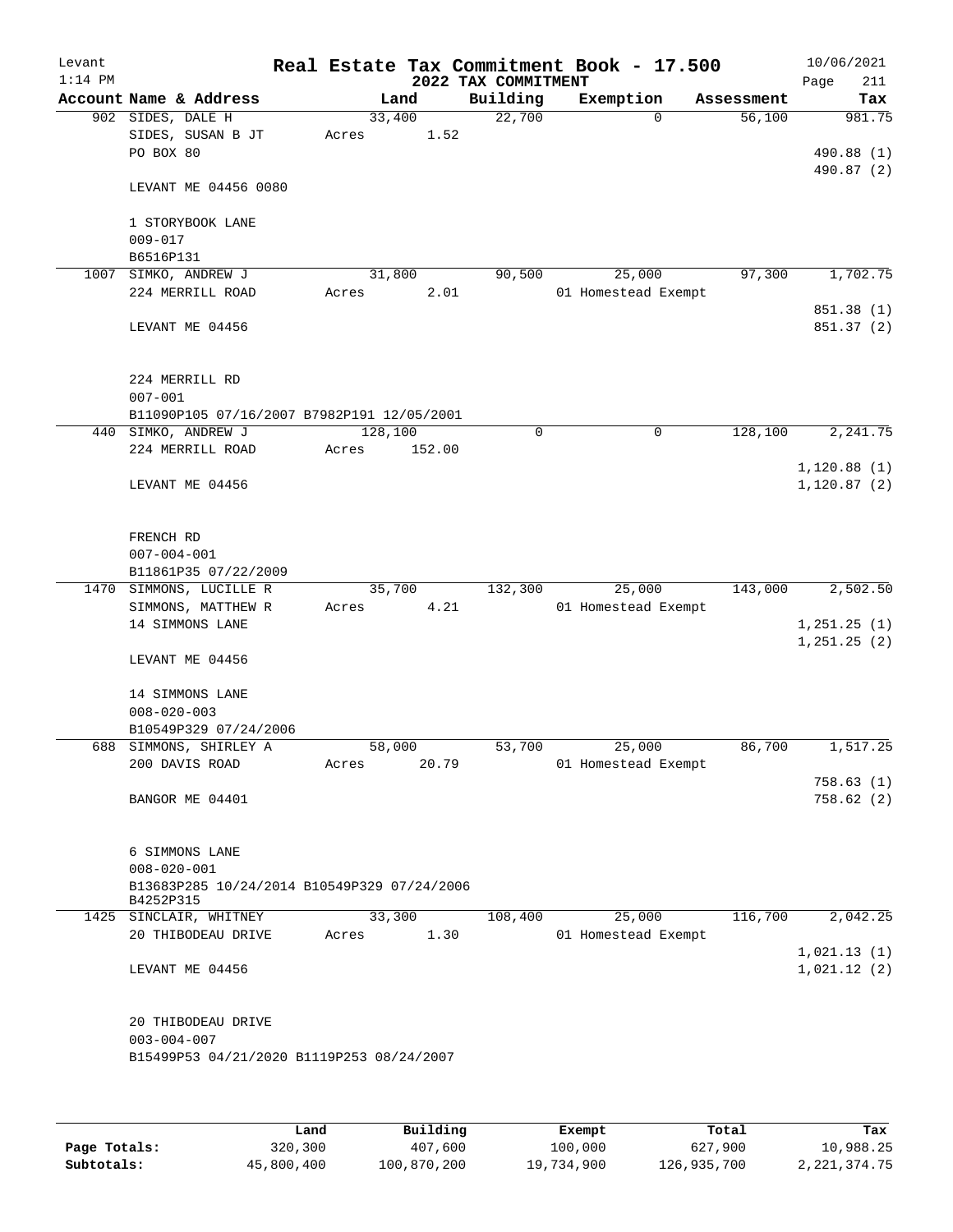| Levant<br>$1:14$ PM |                                            |                | 2022 TAX COMMITMENT | Real Estate Tax Commitment Book - 17.500 |            | 10/06/2021<br>Page<br>212 |
|---------------------|--------------------------------------------|----------------|---------------------|------------------------------------------|------------|---------------------------|
|                     | Account Name & Address                     | Land           | Building            | Exemption                                | Assessment | Tax                       |
|                     | 780 SIPE, TERRY G                          | 35,200         | 64,900              | 25,000                                   | 75,100     | 1,314.25                  |
|                     | 120 BRANN ROAD                             | 2.40<br>Acres  |                     | 01 Homestead Exempt                      |            |                           |
|                     |                                            |                |                     |                                          |            | 657.13(1)                 |
|                     | LEVANT ME 04456                            |                |                     |                                          |            | 657.12(2)                 |
|                     |                                            |                |                     |                                          |            |                           |
|                     |                                            |                |                     |                                          |            |                           |
|                     | 120 BRANN RD                               |                |                     |                                          |            |                           |
|                     | $008 - 015 - 014$                          |                |                     |                                          |            |                           |
|                     | B13098P107 02/19/2013                      |                |                     |                                          |            |                           |
|                     | 1168 SKEEL, KENNETH                        | $\mathbf 0$    | 12,200              | 12,200                                   | 0          | 0.00                      |
|                     | SKEEL, JILL                                |                |                     | 01 Homestead Exempt                      |            |                           |
|                     | 20 FRANCIS DRIVE                           |                |                     |                                          |            |                           |
|                     |                                            |                |                     |                                          |            |                           |
|                     | LEVANT ME 04456                            |                |                     |                                          |            |                           |
|                     |                                            |                |                     |                                          |            |                           |
|                     | 20 FRANCIS DR                              |                |                     |                                          |            |                           |
|                     | 002-022-011-B01                            |                |                     |                                          |            |                           |
|                     | 1662 SMALL, KIRK                           | $\mathbf 0$    | 18,600              | 0                                        | 18,600     | 325.50                    |
|                     | 1100 OLIVER HILL ROAD                      |                |                     |                                          |            | 162.75(1)                 |
|                     | DOVER-FOXCROFT ME 04426                    |                |                     |                                          |            | 162.75(2)                 |
|                     |                                            |                |                     |                                          |            |                           |
|                     |                                            |                |                     |                                          |            |                           |
|                     | 3955 UNION ST<br>(OFF)                     |                |                     |                                          |            |                           |
|                     | $005 - 033 - 002 - ON$                     |                |                     |                                          |            |                           |
| 505                 | SMALL, KIRK JR                             | 5,900          | 0                   | 0                                        | 5,900      | 103.25                    |
|                     | SMALL, KIRK III                            | 46.00<br>Acres |                     |                                          |            |                           |
|                     | 1404 HAMMOND STREET                        |                |                     |                                          |            | 51.63(1)                  |
|                     |                                            |                |                     |                                          |            | 51.62(2)                  |
|                     | BANGOR ME 04401                            |                |                     |                                          |            |                           |
|                     |                                            |                |                     |                                          |            |                           |
|                     | WAGNER RD                                  |                |                     |                                          |            |                           |
|                     | $005 - 024$                                |                |                     |                                          |            |                           |
|                     | B15872P90 01/20/2021 B12373P203 12/22/2010 |                |                     |                                          |            |                           |
|                     | 693 SMALL, WILLIAM R                       | 32,000         | 129,200             | 25,000                                   | 136,200    | 2,383.50                  |
|                     | SMALL, NANCY ANNE                          | 0.92<br>Acres  |                     | 01 Homestead Exempt                      |            |                           |
|                     | PO BOX 244                                 |                |                     |                                          |            | 1, 191.75(1)              |
|                     |                                            |                |                     |                                          |            | 1,191.75 (2)              |
|                     | LEVANT ME 04456 0244                       |                |                     |                                          |            |                           |
|                     |                                            |                |                     |                                          |            |                           |
|                     | 3568 UNION ST                              |                |                     |                                          |            |                           |
|                     | $011 - 012$                                |                |                     |                                          |            |                           |
|                     | B2413P237                                  |                |                     |                                          |            |                           |
|                     | 695 SMEDBURG, WILLIAM                      | 31,100         | 94,100              | 25,000                                   | 100,200    | 1,753.50                  |
|                     | SMEDBURG, KATHERINE                        | 1.72<br>Acres  |                     | 01 Homestead Exempt                      |            |                           |
|                     | 279 BRANN RD                               |                |                     |                                          |            | 876.75 (1)<br>876.75 (2)  |
|                     | LEVANT ME 04456 9710                       |                |                     |                                          |            |                           |
|                     |                                            |                |                     |                                          |            |                           |
|                     | 279 BRANN RD                               |                |                     |                                          |            |                           |
|                     | $008 - 023 - 002$                          |                |                     |                                          |            |                           |
|                     | B3422P252                                  |                |                     |                                          |            |                           |
|                     |                                            |                |                     |                                          |            |                           |
|                     |                                            |                |                     |                                          |            |                           |
|                     |                                            |                |                     |                                          |            |                           |

|              | Land       | Building    | Exempt     | Total         | Tax             |
|--------------|------------|-------------|------------|---------------|-----------------|
| Page Totals: | 104,200    | 319,000     | 87,200     | 336,000       | 5,880.00        |
| Subtotals:   | 45,904,600 | 101,189,200 | 19,822,100 | 127, 271, 700 | 2, 227, 254. 75 |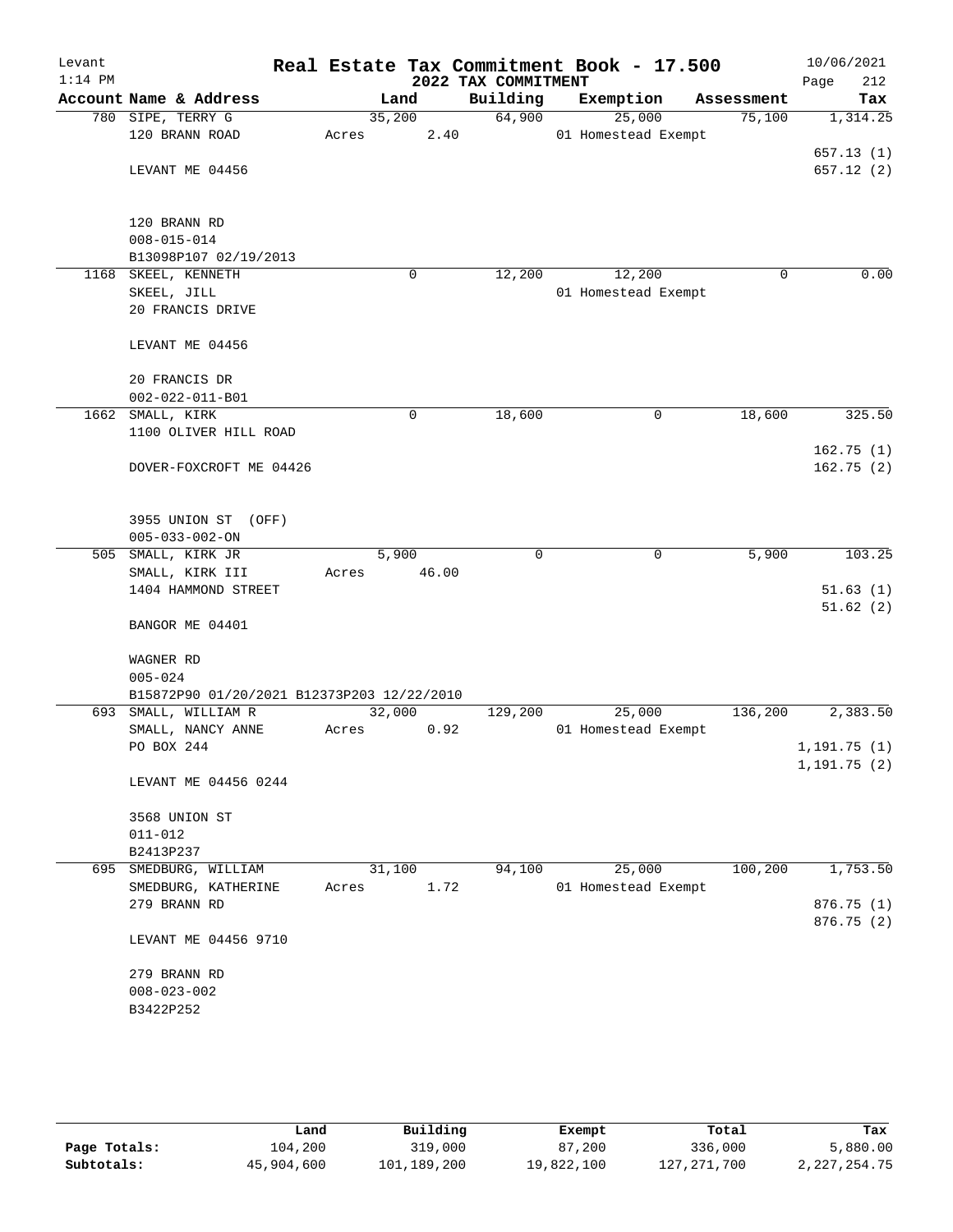| Levant<br>$1:14$ PM |                                             |       |        | Real Estate Tax Commitment Book - 17.500<br>2022 TAX COMMITMENT |                     |            | 10/06/2021<br>213<br>Page  |
|---------------------|---------------------------------------------|-------|--------|-----------------------------------------------------------------|---------------------|------------|----------------------------|
|                     | Account Name & Address                      |       | Land   | Building                                                        | Exemption           | Assessment | Tax                        |
|                     | 881 SMITH, CAROL L                          |       | 30,700 | 101,900                                                         | $\Omega$            | 132,600    | 2,320.50                   |
|                     | 388 GRIFFIN ROAD                            | Acres | 1.29   |                                                                 |                     |            |                            |
|                     |                                             |       |        |                                                                 |                     |            | 1,160.25(1)                |
|                     | LEVANT ME 04456                             |       |        |                                                                 |                     |            | 1,160.25(2)                |
|                     |                                             |       |        |                                                                 |                     |            |                            |
|                     |                                             |       |        |                                                                 |                     |            |                            |
|                     | 388 GRIFFIN RD                              |       |        |                                                                 |                     |            |                            |
|                     | $002 - 023 - 003$<br>B12504P283 06/13/2011  |       |        |                                                                 |                     |            |                            |
|                     | 1572 SMITH, DANIELLE L                      |       | 40,500 | 165,900                                                         | 25,000              | 181,400    | 3,174.50                   |
|                     | DEMMONS, MATTHEW T JT                       | Acres | 13.50  |                                                                 | 01 Homestead Exempt |            |                            |
|                     | 141 OVERLOCK ROAD                           |       |        |                                                                 |                     |            | 1,587.25(1)                |
|                     |                                             |       |        |                                                                 |                     |            | 1,587.25(2)                |
|                     | LEVANT ME 04456                             |       |        |                                                                 |                     |            |                            |
|                     |                                             |       |        |                                                                 |                     |            |                            |
|                     | 141 OVERLOCK RD                             |       |        |                                                                 |                     |            |                            |
|                     | $001 - 053 - C$                             |       |        |                                                                 |                     |            |                            |
|                     | B12898P297 06/26/2012                       |       |        |                                                                 |                     |            |                            |
|                     | 182 SMITH, DARREN J                         |       | 33,900 | 121,600                                                         | 0                   | 155,500    | 2,721.25                   |
|                     | STEVENS, LINDSEY M                          | Acres | 2.18   |                                                                 |                     |            |                            |
|                     | 168 STETSON ROAD EAST                       |       |        |                                                                 |                     |            | 1,360.63(1)<br>1,360.62(2) |
|                     | LEVANT ME 04456                             |       |        |                                                                 |                     |            |                            |
|                     |                                             |       |        |                                                                 |                     |            |                            |
|                     | 168 STETSON RD EAST                         |       |        |                                                                 |                     |            |                            |
|                     | $008 - 040 - 004$                           |       |        |                                                                 |                     |            |                            |
|                     | B14949P184 09/24/2018 B6096P218             |       |        |                                                                 |                     |            |                            |
|                     | 1571 SMITH, DESIRAE N                       |       | 38,100 | 26,700                                                          | 25,000              | 39,800     | 696.50                     |
|                     | 131 OVERLOCK RD                             | Acres | 11.50  |                                                                 | 01 Homestead Exempt |            |                            |
|                     |                                             |       |        |                                                                 |                     |            | 348.25(1)                  |
|                     | LEVANT ME 04456 9742                        |       |        |                                                                 |                     |            | 348.25(2)                  |
|                     |                                             |       |        |                                                                 |                     |            |                            |
|                     | 153 OVERLOCK RD                             |       |        |                                                                 |                     |            |                            |
|                     | $001 - 053 - B$                             |       |        |                                                                 |                     |            |                            |
|                     | B11957P2 10/26/2009 B5556P162 01/31/1994    |       |        |                                                                 |                     |            |                            |
|                     | 1532 SMITH, DONALD W JR                     |       | 27,700 | $\Omega$                                                        | $\mathbf 0$         | 27,700     | 484.75                     |
|                     | MCKENNEY, ANNETTE A JT                      | Acres | 7.15   |                                                                 |                     |            |                            |
|                     | 234 WING ROAD                               |       |        |                                                                 |                     |            | 242.38 (1)                 |
|                     |                                             |       |        |                                                                 |                     |            | 242.37(2)                  |
|                     | HERMON ME 04401                             |       |        |                                                                 |                     |            |                            |
|                     |                                             |       |        |                                                                 |                     |            |                            |
|                     | LAKE RD<br>$002 - 069 - A$                  |       |        |                                                                 |                     |            |                            |
|                     | B15606P204 07/14/2020 B14402P307 02/03/2017 |       |        |                                                                 |                     |            |                            |
|                     | B11414P35 05/30/2008                        |       |        |                                                                 |                     |            |                            |
|                     | 1533 SMITH, DONALD W JR                     |       | 38,400 | 79,400                                                          | $\mathbf 0$         | 117,800    | 2,061.50                   |
|                     | MCKENNEY, ANNETTE A JT Acres                |       | 7.30   |                                                                 |                     |            |                            |
|                     | 234 WING ROAD                               |       |        |                                                                 |                     |            | 1,030.75(1)                |
|                     |                                             |       |        |                                                                 |                     |            | 1,030.75(2)                |
|                     | HERMON ME 04401                             |       |        |                                                                 |                     |            |                            |
|                     | 444 LAKE RD                                 |       |        |                                                                 |                     |            |                            |
|                     | $002 - 069 - B$                             |       |        |                                                                 |                     |            |                            |
|                     | B15606P204 07/14/2020                       |       |        |                                                                 |                     |            |                            |
|                     |                                             |       |        |                                                                 |                     |            |                            |
|                     |                                             |       |        |                                                                 |                     |            |                            |
|                     |                                             |       |        |                                                                 |                     |            |                            |

|              | Land       | Building    | Exempt     | Total       | Tax          |
|--------------|------------|-------------|------------|-------------|--------------|
| Page Totals: | 209,300    | 495,500     | 50,000     | 654,800     | 11,459.00    |
| Subtotals:   | 46,113,900 | 101,684,700 | 19,872,100 | 127,926,500 | 2,238,713.75 |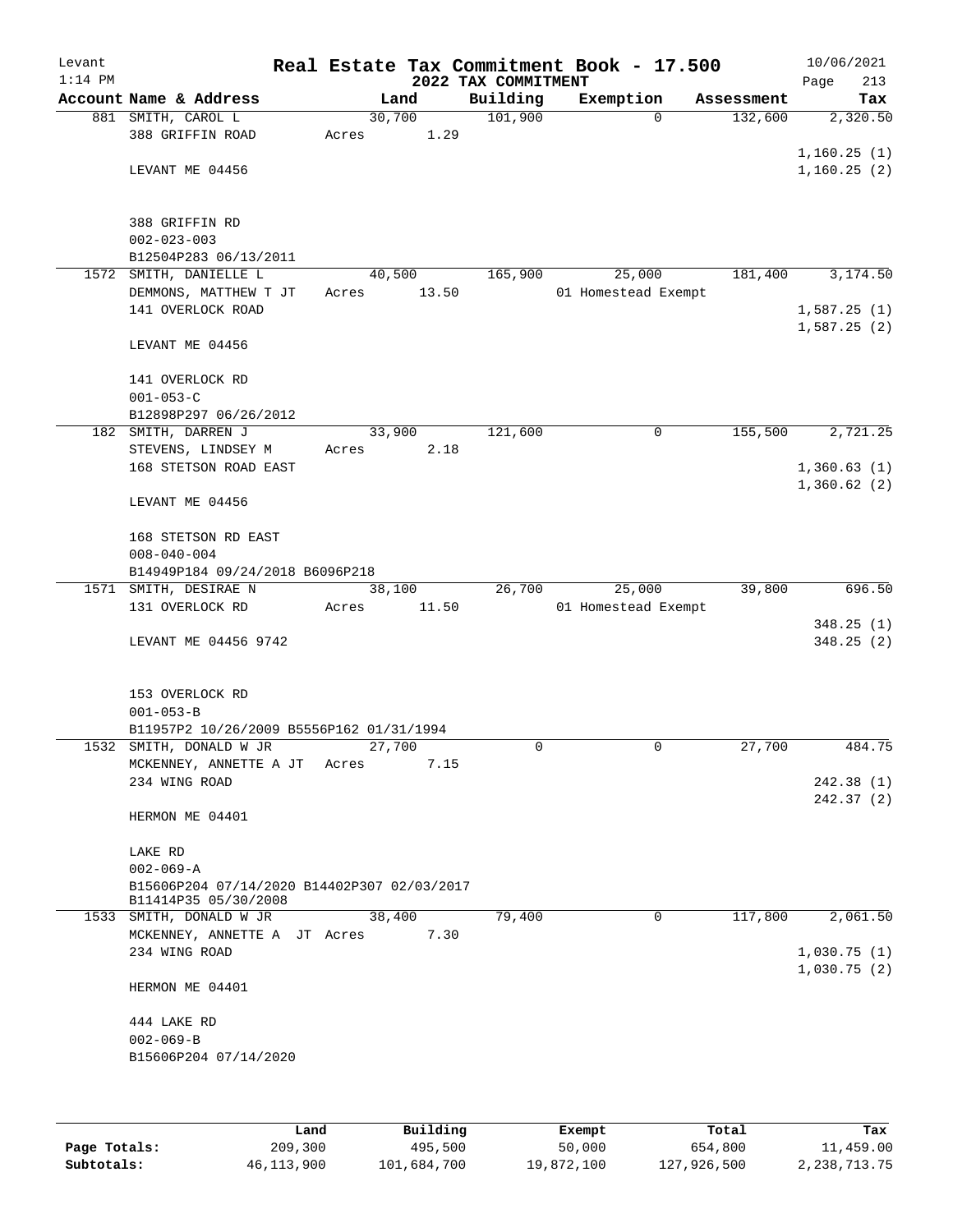| Levant<br>$1:14$ PM |                                                                           |                 |                 | Real Estate Tax Commitment Book - 17.500<br>2022 TAX COMMITMENT |                               |            | 10/06/2021<br>214<br>Page   |
|---------------------|---------------------------------------------------------------------------|-----------------|-----------------|-----------------------------------------------------------------|-------------------------------|------------|-----------------------------|
|                     | Account Name & Address                                                    |                 | Land            | Building                                                        | Exemption                     | Assessment | Tax                         |
|                     | 266 SMITH, JESSE JOHN<br>ULMAN, LAUREN MARIE JT<br>70 AMES ROAD           | Acres           | 36,600<br>4.30  | 108,800                                                         | 25,000<br>01 Homestead Exempt | 120,400    | 2,107.00<br>1,053.50(1)     |
|                     | KENDUSKEAG ME 04450                                                       |                 |                 |                                                                 |                               |            | 1,053.50(2)                 |
|                     | 91 STETSON RD WEST<br>$007 - 037 - 008$                                   |                 |                 |                                                                 |                               |            |                             |
|                     | B14653P349 10/31/2017                                                     |                 |                 |                                                                 |                               |            |                             |
| 1401                | SMITH, JONATHAN D<br>SMITH, AMANDA L                                      |                 | 33,000<br>1.00  | 104,900                                                         | 25,000<br>01 Homestead Exempt | 112,900    | 1,975.75                    |
|                     | 41 LEVANT HEIGHTS DRIVE                                                   | Acres           |                 |                                                                 |                               |            | 987.88 (1)<br>987.87 (2)    |
|                     | LEVANT ME 04456                                                           |                 |                 |                                                                 |                               |            |                             |
|                     | 41 LEVANT HEIGHTS DR<br>$007 - 066$                                       |                 |                 |                                                                 |                               |            |                             |
|                     | B14976P53 10/18/2018 B13916P3 07/31/2015 B10096P186<br>09/15/2005         |                 |                 |                                                                 |                               |            |                             |
|                     | 47 SMITH, LAURA L<br>192 HODGDON ROAD                                     | Acres           | 27,700<br>4.50  | 101,100                                                         | 25,000<br>01 Homestead Exempt | 103,800    | 1,816.50                    |
|                     |                                                                           |                 |                 |                                                                 |                               |            | 908.25(1)                   |
|                     | LEVANT ME 04456                                                           |                 |                 |                                                                 |                               |            | 908.25(2)                   |
|                     | 192 HODGDON RD<br>$005 - 004$                                             |                 |                 |                                                                 |                               |            |                             |
|                     | B14699P4 12/18/2017 B14197P191 06/30/2016                                 |                 |                 |                                                                 |                               |            |                             |
|                     | 1101 SMITH, MICHELE L                                                     |                 | 33,000          | 157,400                                                         | 25,000                        | 165,400    | 2,894.50                    |
|                     | PO BOX 273                                                                | Acres           | 1.00            |                                                                 | 01 Homestead Exempt           |            | 1,447.25(1)                 |
|                     | LEVANT ME 04456                                                           |                 |                 |                                                                 |                               |            | 1,447.25(2)                 |
|                     | 732 IRISH RD<br>$001 - 045 - 007$                                         |                 |                 |                                                                 |                               |            |                             |
|                     | B13074P89 01/18/2013 B7250P149                                            |                 |                 |                                                                 |                               |            |                             |
|                     | 1209 SMITH, PAMELA J<br>PO BOX 101                                        | Acres           | 41,000<br>54.35 | 115,700                                                         | 25,000<br>01 Homestead Exempt | 131,700    | 2,304.75                    |
|                     | BANGOR ME 04402                                                           |                 |                 |                                                                 |                               |            | 1,152.38(1)<br>1, 152.37(2) |
|                     | 27 HODGDON RD<br>$005 - 015 - 006$                                        |                 |                 |                                                                 |                               |            |                             |
|                     | B13215P1 06/12/2013 B7219P100 10/15/1999                                  |                 |                 |                                                                 |                               |            |                             |
|                     | 1175 SMITH, PATRICK T<br>9 SMITH LANE                                     | 33,500<br>Acres | 1.59            | 53,900                                                          | 25,000<br>01 Homestead Exempt | 62,400     | 1,092.00                    |
|                     | LEVANT ME 04456 9744                                                      |                 |                 |                                                                 |                               |            | 546.00(1)<br>546.00(2)      |
|                     | 9 SMITH LANE<br>$002 - 045$<br>B14606P175 09/12/2017 B13081P28 01/28/2013 |                 |                 |                                                                 |                               |            |                             |
|                     |                                                                           |                 |                 |                                                                 |                               |            |                             |

|              | Land         | Building    | Exempt     | Total       | Tax          |
|--------------|--------------|-------------|------------|-------------|--------------|
| Page Totals: | 204,800      | 641,800     | 150,000    | 696,600     | 12,190.50    |
| Subtotals:   | 46, 318, 700 | 102,326,500 | 20,022,100 | 128,623,100 | 2,250,904.25 |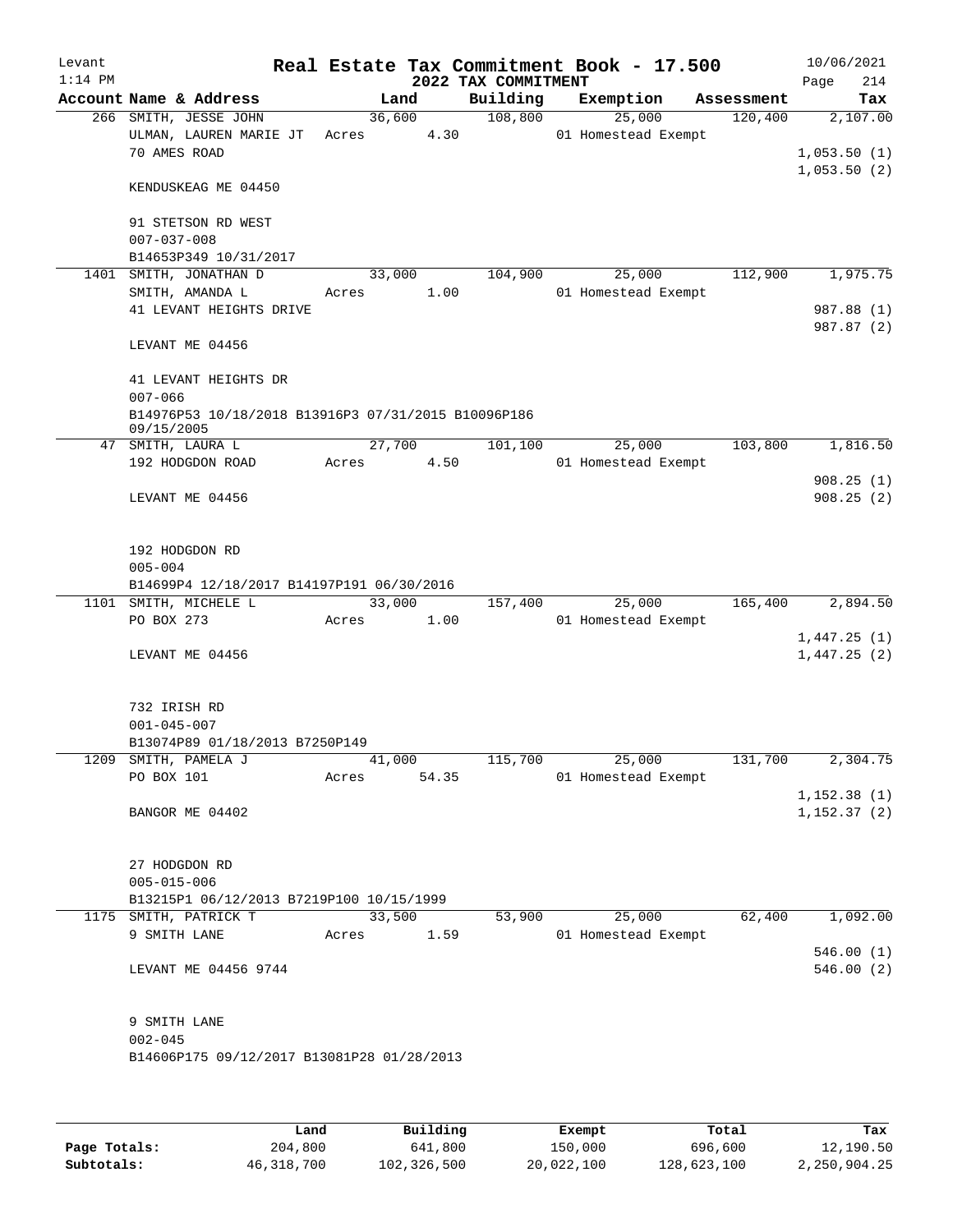| Levant    |                                                                 |       |        |          |                     | Real Estate Tax Commitment Book - 17.500 |            | 10/06/2021                 |
|-----------|-----------------------------------------------------------------|-------|--------|----------|---------------------|------------------------------------------|------------|----------------------------|
| $1:14$ PM |                                                                 |       |        |          | 2022 TAX COMMITMENT |                                          |            | Page<br>215                |
|           | Account Name & Address                                          |       | Land   |          | Building            | Exemption                                | Assessment | Tax                        |
|           | 699 SMITH, RAYMOND E JR<br>SMITH, CINDY L JT<br>131 OVERLOCK RD | Acres | 36,900 | 9.99     | 46,100              | 25,000<br>01 Homestead Exempt            | 58,000     | 1,015.00<br>507.50(1)      |
|           | LEVANT ME 04456                                                 |       |        |          |                     |                                          |            | 507.50(2)                  |
|           | 131 OVERLOCK RD<br>$001 - 053$                                  |       |        |          |                     |                                          |            |                            |
|           | B11957P4 10/26/2009 B11957P2 10/26/2009 B5556P162<br>01/31/1994 |       |        |          |                     |                                          |            |                            |
|           | 1756 SMITH, RAYMOND E JR                                        |       | 23,400 |          | $\Omega$            | 0                                        | 23,400     | 409.50                     |
|           | SMITH, CINDY L<br>JТ<br>131 OVERLOCK RD                         |       | Acres  | 2.01     |                     |                                          |            | 204.75(1)<br>204.75(2)     |
|           | LEVANT ME 04456                                                 |       |        |          |                     |                                          |            |                            |
|           | OVERLOCK RD                                                     |       |        |          |                     |                                          |            |                            |
|           | $001 - 053 - 002$                                               |       |        |          |                     |                                          |            |                            |
|           | B15923P229 03/05/2021                                           |       |        |          |                     |                                          |            |                            |
|           | 887 SMITH, SARAH L                                              |       | 30,500 |          | 121,400             | 0                                        | 151,900    | 2,658.25                   |
|           | SMITH, JOSEPH G JT<br>16 MCINTOSH AVE                           | Acres |        | 1.01     |                     |                                          |            | 1,329.13(1)                |
|           | LEVANT ME 04456                                                 |       |        |          |                     |                                          |            | 1,329.12(2)                |
|           | 16 MCINTOSH AVE                                                 |       |        |          |                     |                                          |            |                            |
|           | $007 - 014 - 003$<br>B8967P178                                  |       |        |          |                     |                                          |            |                            |
| 1120      | SMITH, SHAUN A<br>SMITH, LORI A                                 | Acres | 32,900 | 4.00     | 51,500              | 25,000<br>01 Homestead Exempt            | 59,400     | 1,039.50                   |
|           | 182 MOUNT PLEASANT<br>ROAD                                      |       |        |          |                     |                                          |            | 519.75(1)                  |
|           | LEVANT ME 04456                                                 |       |        |          |                     |                                          |            | 519.75(2)                  |
|           | 182 MT PLEASANT RD<br>$004 - 010 - 003$                         |       |        |          |                     |                                          |            |                            |
|           | B14796P112 04/30/2018                                           |       |        |          |                     |                                          |            |                            |
|           | 570 SMITH, TIMOTHY N                                            |       | 43,100 |          | 212,400             | 25,000                                   | 230,500    | 4,033.75                   |
|           | 30 SUNNY ACRES DRIVE                                            | Acres |        | 8.24     |                     | 01 Homestead Exempt                      |            |                            |
|           | LEVANT ME 04456                                                 |       |        |          |                     |                                          |            | 2,016.88(1)<br>2,016.87(2) |
|           |                                                                 |       |        |          |                     |                                          |            |                            |
|           | 30 SUNNY ACRES DR                                               |       |        |          |                     |                                          |            |                            |
|           | $003 - 033$<br>B15010P109 11/27/2018                            |       |        |          |                     |                                          |            |                            |
|           | 1345 SNOW, TIMOTHY J JR                                         |       | 23,400 |          | 0                   | $\mathbf 0$                              | 23,400     | 409.50                     |
|           | SNOW, BETHANY L                                                 | Acres |        | 2.05     |                     |                                          |            |                            |
|           | 5549 HILLTOP ROAD                                               |       |        |          |                     |                                          |            | 204.75(1)<br>204.75(2)     |
|           | FUQUAY-VARINA NC 27526                                          |       |        |          |                     |                                          |            |                            |
|           | RAYMOND NELSON LANE<br>$005 - 030 - C$                          |       |        |          |                     |                                          |            |                            |
|           | B14856P47 06/29/2018 B10723P11 11/09/2006                       |       |        |          |                     |                                          |            |                            |
|           |                                                                 |       |        |          |                     |                                          |            |                            |
|           |                                                                 | Land  |        | Building |                     | Exempt                                   | Total      | Tax                        |

|              | Land       | Building    | Exempt     | Total       | Tax          |
|--------------|------------|-------------|------------|-------------|--------------|
| Page Totals: | 190,200    | 431,400     | 75,000     | 546,600     | 9,565.50     |
| Subtotals:   | 46,508,900 | 102,757,900 | 20,097,100 | 129,169,700 | 2,260,469.75 |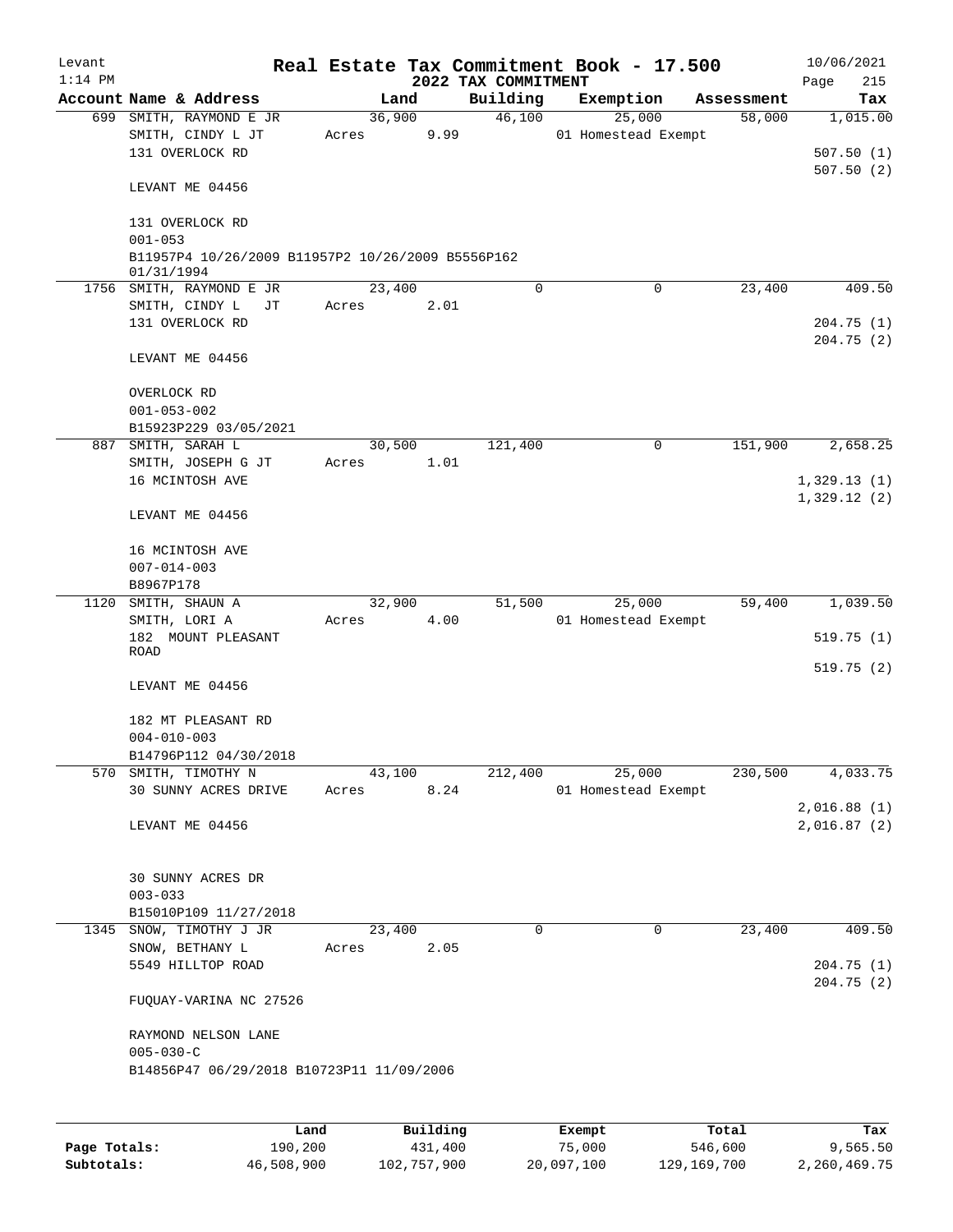| Levant<br>$1:14$ PM |                                          |        |      | 2022 TAX COMMITMENT | Real Estate Tax Commitment Book - 17.500 |            | 10/06/2021<br>216<br>Page  |
|---------------------|------------------------------------------|--------|------|---------------------|------------------------------------------|------------|----------------------------|
|                     | Account Name & Address                   | Land   |      | Building            | Exemption                                | Assessment | Tax                        |
| 1019                | SNOWMAN, MICHAEL A                       | 36,100 |      | 361,900             | $\Omega$                                 | 398,000    | 6,965.00                   |
|                     | SNOWMAN, HELEN M                         | Acres  | 4.70 |                     |                                          |            |                            |
|                     | 130 HARTLAND ROAD                        |        |      |                     |                                          |            | 3,482.50(1)                |
|                     |                                          |        |      |                     |                                          |            | 3,482.50(2)                |
|                     | ST ALBANS ME 04971                       |        |      |                     |                                          |            |                            |
|                     |                                          |        |      |                     |                                          |            |                            |
|                     | 3454 UNION ST                            |        |      |                     |                                          |            |                            |
|                     | $011 - 057$<br>B13872P152 06/16/2015     |        |      |                     |                                          |            |                            |
|                     | 1096 SOCHULAK, JENNIFER L                | 33,000 |      | 111,800             | 25,000                                   | 119,800    | 2,096.50                   |
|                     | SOCHULAK, CLINT B JT                     | Acres  | 1.00 |                     | 01 Homestead Exempt                      |            |                            |
|                     | 698 IRISH RD                             |        |      |                     |                                          |            | 1,048.25(1)                |
|                     |                                          |        |      |                     |                                          |            | 1,048.25(2)                |
|                     | LEVANT ME 04456                          |        |      |                     |                                          |            |                            |
|                     |                                          |        |      |                     |                                          |            |                            |
|                     | 698 IRISH RD                             |        |      |                     |                                          |            |                            |
|                     | $001 - 045 - 002$                        |        |      |                     |                                          |            |                            |
|                     | B13024P295 11/30/2012                    |        |      |                     |                                          |            |                            |
|                     | 860 SOLOMON, SHELLY                      | 31,200 |      | 91,500              | 25,000                                   | 97,700     | 1,709.75                   |
|                     | PO BOX 285                               | Acres  | 1.83 |                     | 01 Homestead Exempt                      |            | 854.88 (1)                 |
|                     | EAST CORINTH ME 04427                    |        |      |                     |                                          |            | 854.87 (2)                 |
|                     | 0285                                     |        |      |                     |                                          |            |                            |
|                     |                                          |        |      |                     |                                          |            |                            |
|                     |                                          |        |      |                     |                                          |            |                            |
|                     | 610 MUDGETT RD                           |        |      |                     |                                          |            |                            |
|                     | $010 - 008 - 001$                        |        |      |                     |                                          |            |                            |
|                     | B11804P187 06/11/2009                    |        |      |                     |                                          |            |                            |
|                     | 333 SOUCIE, RONALD R                     | 36,500 |      | 113,200             | 25,000                                   | 124,700    | 2,182.25                   |
|                     | SOUCIE, ROBBIN M JT<br>47 SUNNY ACRES DR | Acres  | 1.04 |                     | 01 Homestead Exempt                      |            |                            |
|                     |                                          |        |      |                     |                                          |            | 1,091.13(1)<br>1,091.12(2) |
|                     | LEVANT ME 04456                          |        |      |                     |                                          |            |                            |
|                     |                                          |        |      |                     |                                          |            |                            |
|                     | 47 SUNNY ACRES DR                        |        |      |                     |                                          |            |                            |
|                     | $003 - 033 - 006$                        |        |      |                     |                                          |            |                            |
|                     | B10022P262 08/03/2005                    |        |      |                     |                                          |            |                            |
|                     | 1616 SOUCY, DANIELLE                     |        | 0    | 10,600              | 0                                        | 10,600     | 185.50                     |
|                     | 461 PHILLIPS RD                          |        |      |                     |                                          |            |                            |
|                     |                                          |        |      |                     |                                          |            | 92.75(1)                   |
|                     | LEVANT ME 04456                          |        |      |                     |                                          |            | 92.75 (2)                  |
|                     |                                          |        |      |                     |                                          |            |                            |
|                     | 461 PHILLIPS RD                          |        |      |                     |                                          |            |                            |
|                     | $011 - 029 - 001 - B01$                  |        |      |                     |                                          |            |                            |
| 212                 | SOUCY, ROLAND                            | 33,600 |      | 167,900             | 0                                        | 201,500    | 3,526.25                   |
|                     | 55 PEMBER ROAD                           | Acres  | 1.70 |                     |                                          |            |                            |
|                     |                                          |        |      |                     |                                          |            | 1,763.13(1)                |
|                     | LEVANT ME 04456                          |        |      |                     |                                          |            | 1,763.12(2)                |
|                     |                                          |        |      |                     |                                          |            |                            |
|                     |                                          |        |      |                     |                                          |            |                            |
|                     | 55 PEMBER RD                             |        |      |                     |                                          |            |                            |
|                     | $005 - 041 - 014$                        |        |      |                     |                                          |            |                            |
|                     | B15758P120 10/28/2020                    |        |      |                     |                                          |            |                            |
|                     |                                          |        |      |                     |                                          |            |                            |

|              | Land       | Building    | Exempt     | Total         | Tax          |
|--------------|------------|-------------|------------|---------------|--------------|
| Page Totals: | 170.400    | 856,900     | 75,000     | 952,300       | 16,665.25    |
| Subtotals:   | 46,679,300 | 103,614,800 | 20,172,100 | 130, 122, 000 | 2,277,135.00 |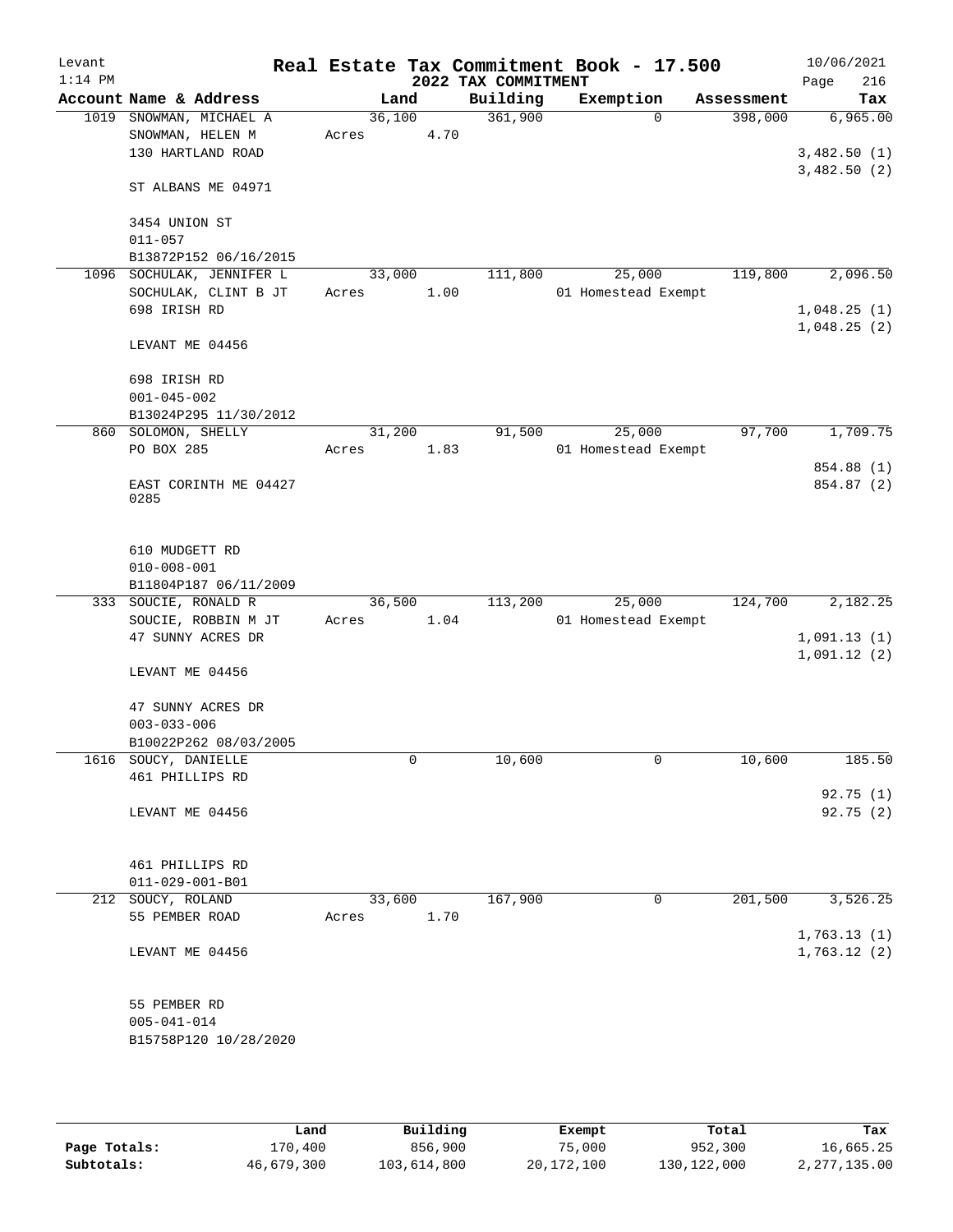| Levant       |                                                                     | Real Estate Tax Commitment Book - 17.500 |                                 |                     |             | 10/06/2021         |
|--------------|---------------------------------------------------------------------|------------------------------------------|---------------------------------|---------------------|-------------|--------------------|
| $1:14$ PM    | Account Name & Address                                              | Land                                     | 2022 TAX COMMITMENT<br>Building | Exemption           | Assessment  | Page<br>217<br>Tax |
|              | 712 SOUTH LEVANT BAPTIST                                            | 44,000                                   | 7,600                           | $\Omega$            | 51,600      | 903.00             |
|              | CHURCH<br>784 HORSEBACK ROAD                                        | 14.00<br>Acres                           |                                 |                     |             |                    |
|              |                                                                     |                                          |                                 |                     |             | 451.50(1)          |
|              | LEVANT ME 04456 9741                                                |                                          |                                 |                     |             | 451.50(2)          |
|              | 239 SOUTH LEVANT RD                                                 |                                          |                                 |                     |             |                    |
|              | $001 - 058$                                                         |                                          |                                 |                     |             |                    |
|              | B5597P210 B1656P256<br>1013 SOUTH LEVANT BAPTIST                    | 33,600                                   | 178,600                         | 212,200             | $\Omega$    | 0.00               |
|              | CHURCH                                                              |                                          |                                 |                     |             |                    |
|              | 784 HORSEBACK ROAD                                                  | Acres<br>1.73                            |                                 | 51 Churches         |             |                    |
|              | LEVANT ME 04456 9741                                                |                                          |                                 |                     |             |                    |
|              | 784 HORSEBACK RD                                                    |                                          |                                 |                     |             |                    |
|              | $001 - 041$                                                         |                                          |                                 |                     |             |                    |
|              | B5386P27                                                            |                                          |                                 |                     |             |                    |
|              | 550 SPAULDING, CASEY R<br>197 STETSON ROAD EAST                     | 33,600<br>1.76<br>Acres                  | 138,300                         | 0                   | 171,900     | 3,008.25           |
|              |                                                                     |                                          |                                 |                     |             | 1,504.13(1)        |
|              | LEVANT ME 04456                                                     |                                          |                                 |                     |             | 1,504.12(2)        |
|              | 197 STETSON RD EAST                                                 |                                          |                                 |                     |             |                    |
|              | $008 - 036 - 001$                                                   |                                          |                                 |                     |             |                    |
|              | B15927P69 03/09/2021 B14258P155 08/29/2016<br>B14082P173 02/19/2016 |                                          |                                 |                     |             |                    |
|              | 719 SPEED, PAUL J                                                   | 40,300                                   | 0                               | 0                   | 40,300      | 705.25             |
|              | 552 HORSEBACK ROAD                                                  | 23.00<br>Acres                           |                                 |                     |             | 352.63(1)          |
|              | CARMEL ME 04419                                                     |                                          |                                 |                     |             | 352.62(2)          |
|              | IRISH RD                                                            |                                          |                                 |                     |             |                    |
|              | $001 - 002$                                                         |                                          |                                 |                     |             |                    |
|              | B4692P135 07/27/1990                                                |                                          |                                 |                     |             |                    |
|              | 565 SPELLMAN, SHAWN P                                               | 34,400                                   | 142,900                         | 25,000              | 152,300     | 2,665.25           |
|              | SPELLMAN, LORI A JT<br>170 SOUTH LEVANT RD                          | 2.70<br>Acres                            |                                 | 01 Homestead Exempt |             | 1,332.63(1)        |
|              |                                                                     |                                          |                                 |                     |             | 1,332.62(2)        |
|              | LEVANT ME 04456                                                     |                                          |                                 |                     |             |                    |
|              | 170 SOUTH LEVANT RD                                                 |                                          |                                 |                     |             |                    |
|              | $002 - 019$<br>B8512P120                                            |                                          |                                 |                     |             |                    |
|              | 721 SPENCER, PATRICIA M                                             | 35,100                                   | 53,600                          | 0                   | 88,700      | 1,552.25           |
|              | SPENCER, AMANDA L JT                                                | 2.30<br>Acres                            |                                 |                     |             |                    |
|              | 16 TIBBETTS STREET                                                  |                                          |                                 |                     |             | 776.13(1)          |
|              | BREWER ME 04412                                                     |                                          |                                 |                     |             | 776.12(2)          |
|              | 70 AVENUE RD                                                        |                                          |                                 |                     |             |                    |
|              | $007 - 037 - 001$                                                   |                                          |                                 |                     |             |                    |
|              | B15559P329 06/10/2020                                               |                                          |                                 |                     |             |                    |
|              |                                                                     | Building<br>Land                         |                                 | Exempt              | Total       | Tax                |
| Page Totals: | 221,000                                                             | 521,000                                  |                                 | 237,200             | 504,800     | 8,834.00           |
| Subtotals:   | 46,900,300                                                          | 104, 135, 800                            |                                 | 20,409,300          | 130,626,800 | 2,285,969.00       |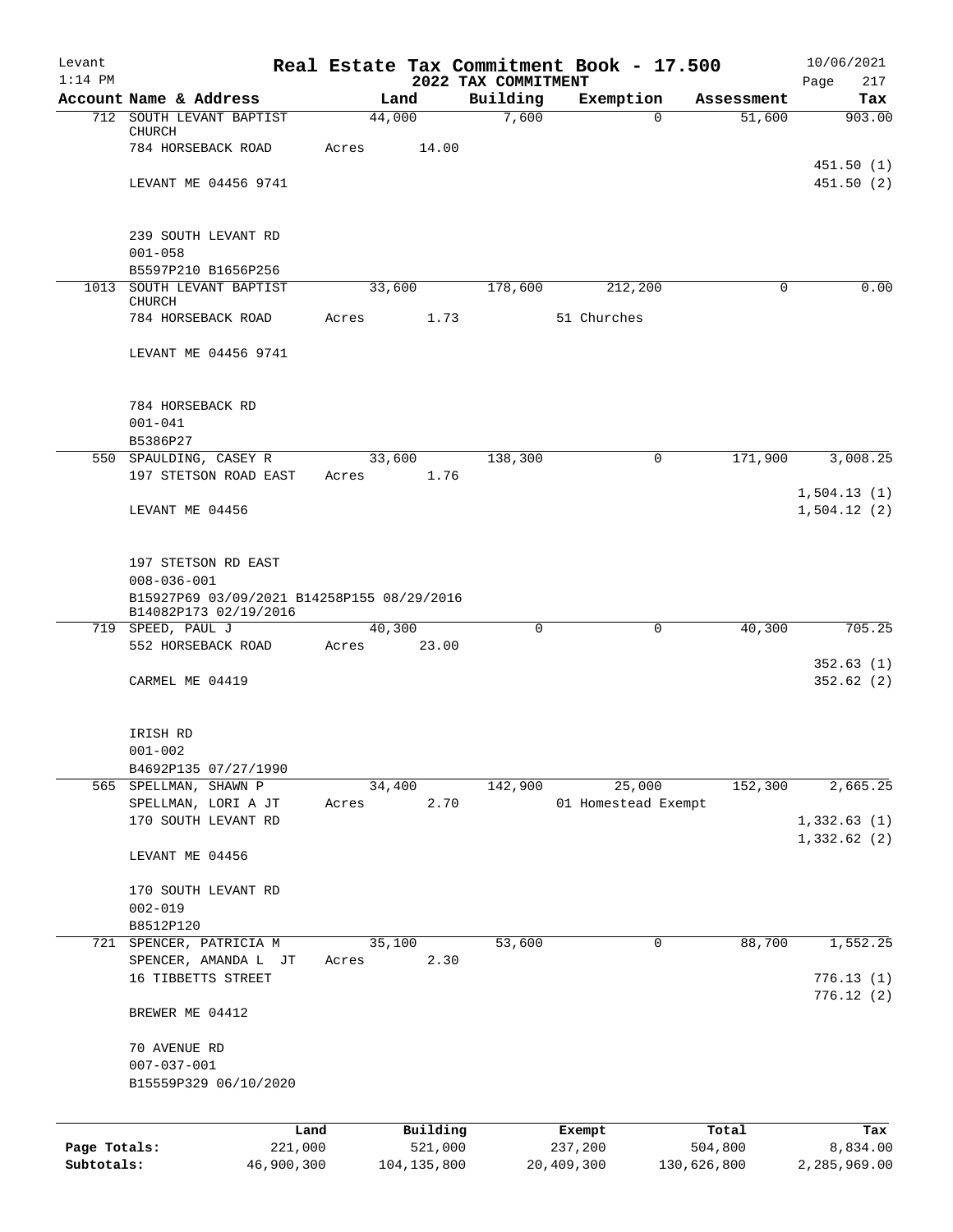| Levant<br>$1:14$ PM |                                                      |        |        | 2022 TAX COMMITMENT | Real Estate Tax Commitment Book - 17.500 |            | 10/06/2021<br>218<br>Page |
|---------------------|------------------------------------------------------|--------|--------|---------------------|------------------------------------------|------------|---------------------------|
|                     | Account Name & Address                               |        | Land   | Building            | Exemption                                | Assessment | Tax                       |
|                     | 1564 SPENCER, VAUGHN                                 |        | 33,900 | 129,400             | 31,000                                   | 132,300    | 2,315.25                  |
|                     | SPENCER, CHRISTY L JT                                | Acres  | 2.02   |                     | 01 Homestead Exempt                      |            |                           |
|                     | 7 LOWER LANE                                         |        |        |                     | 12 WW2+ Veteran Res                      |            | 1, 157.63(1)              |
|                     | LEVANT ME 04456                                      |        |        |                     |                                          |            | 1, 157.62(2)              |
|                     | 7 LOWER LANE                                         |        |        |                     |                                          |            |                           |
|                     | $005 - 017 - 005$<br>B12797P72 04/27/2012            |        |        |                     |                                          |            |                           |
|                     | 1565 SPENCER, VAUGHN                                 |        | 23,400 | 0                   | 0                                        | 23,400     | 409.50                    |
|                     | SPENCER, CHRISTY JT                                  | Acres  | 2.02   |                     |                                          |            |                           |
|                     | 7 LOWER LANE                                         |        |        |                     |                                          |            | 204.75(1)                 |
|                     |                                                      |        |        |                     |                                          |            | 204.75(2)                 |
|                     | LEVANT ME 04456                                      |        |        |                     |                                          |            |                           |
|                     | UNION ST                                             |        |        |                     |                                          |            |                           |
|                     | $005 - 017 - 006$                                    |        |        |                     |                                          |            |                           |
|                     | B14573P276 08/10/2017 B12447P12 06/03/2011 B11724P10 |        |        |                     |                                          |            |                           |
|                     | B11686P44 B11446P131<br>722 SPINNEY, ERNEST          |        | 23,900 | 0                   | 0                                        | 23,900     | 418.25                    |
|                     |                                                      | Acres  | 43.00  |                     |                                          |            |                           |
|                     | CORINTH ME 04427                                     |        |        |                     |                                          |            | 209.13(1)                 |
|                     | 1063 MAIN ST                                         |        |        |                     |                                          |            | 209.12(2)                 |
|                     |                                                      |        |        |                     |                                          |            |                           |
|                     | UNION ST<br>(OFF)                                    |        |        |                     |                                          |            |                           |
|                     | $005 - 028$                                          |        |        |                     |                                          |            |                           |
|                     | B2531P177                                            |        |        |                     |                                          |            |                           |
|                     | 1699 SPROUL, JAYLYN                                  |        | 23,400 | 149,600             | 0                                        | 173,000    | 3,027.50                  |
|                     | SPROUL, WENDELL                                      | Acres  | 2.00   |                     |                                          |            |                           |
|                     | 2387 ROUTE 2                                         |        |        |                     |                                          |            | 1, 513.75(1)              |
|                     |                                                      |        |        |                     |                                          |            | 1, 513.75(2)              |
|                     | HERMON ME 04402                                      |        |        |                     |                                          |            |                           |
|                     | PEMBER RD                                            |        |        |                     |                                          |            |                           |
|                     | $002 - 031 - 004$                                    |        |        |                     |                                          |            |                           |
|                     | B14720P205 01/17/2018                                |        |        |                     |                                          |            |                           |
|                     | 1456 SPROUL, LINDA                                   | 19,700 |        | 0                   | 0                                        | 19,700     | 344.75                    |
|                     | PO BOX 16                                            | Acres  | 1.86   |                     |                                          |            |                           |
|                     | HAMPDEN ME 04444                                     |        |        |                     |                                          |            | 172.38(1)<br>172.37(2)    |
|                     |                                                      |        |        |                     |                                          |            |                           |
|                     | MAPLE DR                                             |        |        |                     |                                          |            |                           |
|                     | $007 - 003 - 032$                                    |        |        |                     |                                          |            |                           |
|                     | B15923P192 03/05/2021 B15432P282 02/06/2020          |        |        |                     |                                          |            |                           |
|                     | 1003 SPURR, PATRICK E                                | 27,300 |        | 35,100              | 0                                        | 62,400     | 1,092.00                  |
|                     | SPURR, JILL M JT                                     | Acres  | 2.00   |                     |                                          |            |                           |
|                     | 337 CENTER RD                                        |        |        |                     |                                          |            | 546.00(1)                 |
|                     | CHARLESTON ME 04422                                  |        |        |                     |                                          |            | 546.00(2)                 |
|                     |                                                      |        |        |                     |                                          |            |                           |
|                     | 354 MERRILL RD                                       |        |        |                     |                                          |            |                           |
|                     | $007 - 002 - 001$<br>B16075P42 06/23/2021            |        |        |                     |                                          |            |                           |
|                     |                                                      |        |        |                     |                                          |            |                           |
|                     |                                                      |        |        |                     |                                          |            |                           |
|                     |                                                      |        |        |                     |                                          |            |                           |

|              | Land       | Building    | Exempt     | Total       | Tax          |
|--------------|------------|-------------|------------|-------------|--------------|
| Page Totals: | 151,600    | 314,100     | 31,000     | 434,700     | 7,607.25     |
| Subtotals:   | 47,051,900 | 104,449,900 | 20,440,300 | 131,061,500 | 2,293,576.25 |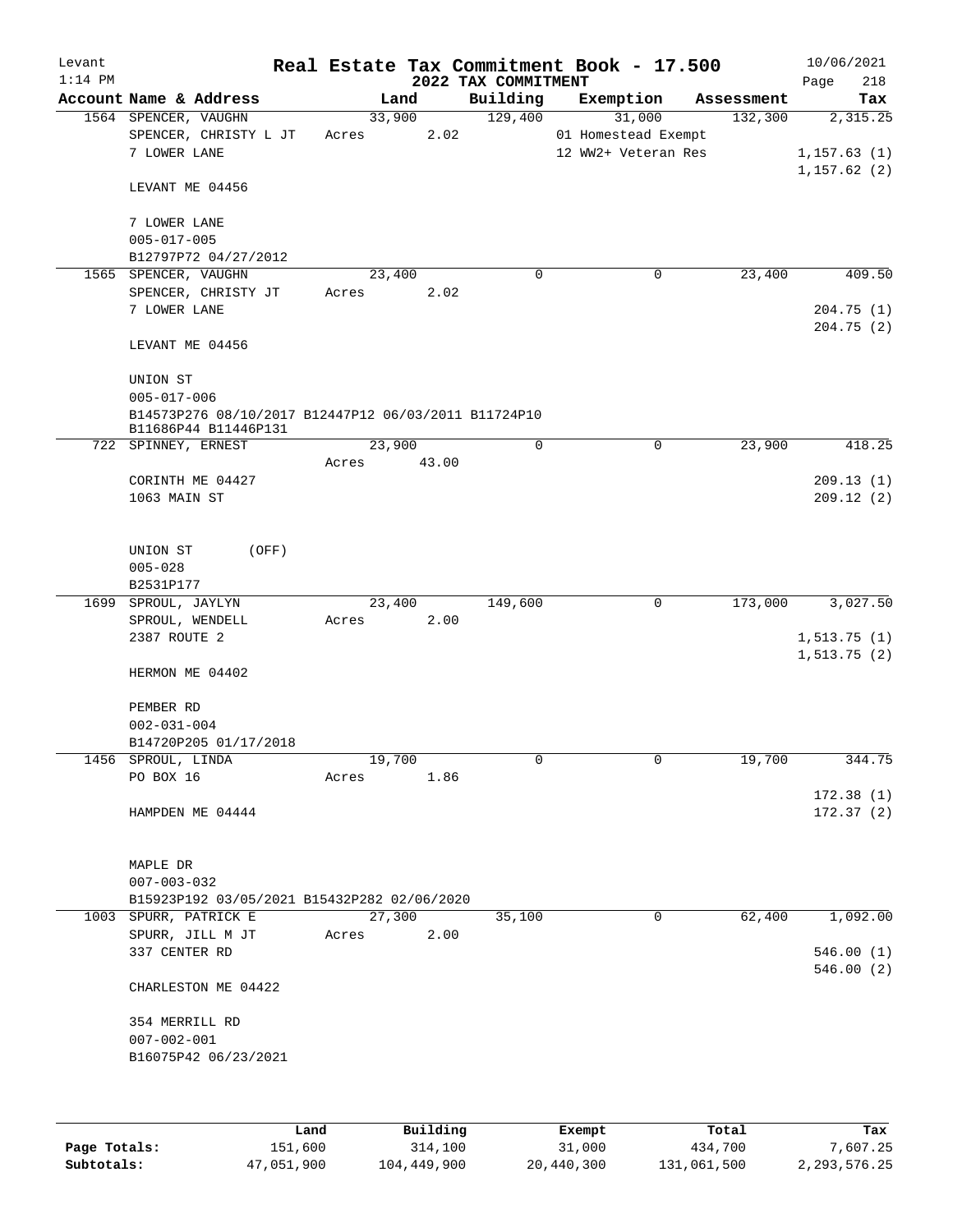| Levant       |                                                                      |         |                 |                     | Real Estate Tax Commitment Book - 17.500 |            | 10/06/2021                 |
|--------------|----------------------------------------------------------------------|---------|-----------------|---------------------|------------------------------------------|------------|----------------------------|
| $1:14$ PM    |                                                                      |         |                 | 2022 TAX COMMITMENT |                                          |            | 219<br>Page                |
|              | Account Name & Address                                               |         | Land            | Building<br>140,000 | Exemption                                | Assessment | Tax                        |
|              | 1356 SQUILLANTE, JESSICA M<br>165 SOUTH LEVANT ROAD                  |         | 34,800<br>Acres | 2.22                | 25,000<br>01 Homestead Exempt            | 149,800    | 2,621.50                   |
|              |                                                                      |         |                 |                     |                                          |            | 1,310.75(1)                |
|              | LEVANT ME 04456                                                      |         |                 |                     |                                          |            | 1,310.75(2)                |
|              |                                                                      |         |                 |                     |                                          |            |                            |
|              | 165 SOUTH LEVANT RD                                                  |         |                 |                     |                                          |            |                            |
|              | $002 - 020 - 001 - 001$                                              |         |                 |                     |                                          |            |                            |
|              | B13157P112 04/22/2013                                                |         |                 |                     |                                          |            |                            |
|              | 1163 ST LOUIS, CINDY L                                               |         | 33,000          | 25,000              | 25,000                                   | 33,000     | 577.50                     |
|              | 69 BEMIS ROAD                                                        | Acres   |                 | 1.00                | 01 Homestead Exempt                      |            |                            |
|              |                                                                      |         |                 |                     |                                          |            | 288.75 (1)                 |
|              | CARMEL ME 04419                                                      |         |                 |                     |                                          |            | 288.75 (2)                 |
|              | 381 GRIFFIN RD<br>$002 - 022 - 006$                                  |         |                 |                     |                                          |            |                            |
|              | B15504P143 04/24/2020 B8062P259                                      |         |                 |                     |                                          |            |                            |
|              | 206 ST LOUIS, JASON                                                  |         | 35,200          | 65,400              | 0                                        | 100,600    | 1,760.50                   |
|              | 32 LAKE ROAD                                                         | Acres   | 3.20            |                     |                                          |            |                            |
|              |                                                                      |         |                 |                     |                                          |            | 880.25 (1)                 |
|              | LEVANT ME 04456                                                      |         |                 |                     |                                          |            | 880.25 (2)                 |
|              |                                                                      |         |                 |                     |                                          |            |                            |
|              |                                                                      |         |                 |                     |                                          |            |                            |
|              | 32 LAKE RD                                                           |         |                 |                     |                                          |            |                            |
|              | $011 - 074$                                                          |         |                 |                     |                                          |            |                            |
|              | B13574P210 06/25/2014                                                |         |                 |                     |                                          |            |                            |
|              | 1670 ST PETER, JACOB MATTHEW<br>14 SAVANNAH LANE                     | Acres   | 34,100          | 94,500<br>2.30      | 25,000<br>01 Homestead Exempt            | 103,600    | 1,813.00                   |
|              |                                                                      |         |                 |                     |                                          |            | 906.50(1)                  |
|              | LEVANT ME 04456                                                      |         |                 |                     |                                          |            | 906.50(2)                  |
|              |                                                                      |         |                 |                     |                                          |            |                            |
|              | 14 SAVANNA LANE                                                      |         |                 |                     |                                          |            |                            |
|              | $002 - 013 - 002 - 008$                                              |         |                 |                     |                                          |            |                            |
|              | B15212P200 07/17/2019 B14942P255 09/18/2018                          |         |                 |                     |                                          |            |                            |
|              | 691 STADIG, WENDELL E<br>STADIG, LINDA M                             |         | 36,600          | 124,000<br>1.13     | 25,000<br>01 Homestead Exempt            | 135,600    | 2,373.00                   |
|              | 238 PONEMAH HILL ROAD                                                | Acres   |                 |                     |                                          |            | 1,186.50(1)                |
|              |                                                                      |         |                 |                     |                                          |            | 1,186.50(2)                |
|              | MILFORD NH 03055                                                     |         |                 |                     |                                          |            |                            |
|              |                                                                      |         |                 |                     |                                          |            |                            |
|              | 9 BLACKSTREAM DR<br>$011 - 053$                                      |         |                 |                     |                                          |            |                            |
|              | B5044P184                                                            |         |                 |                     |                                          |            |                            |
| 819          | STAINLESS SOLUTIONS                                                  |         | 35,600          | 143,600             | 0                                        | 179,200    | 3,136.00                   |
|              | INC.                                                                 |         |                 |                     |                                          |            |                            |
|              | 300 BOMARC ROAD, UNIT                                                | Acres   | 4.00            |                     |                                          |            |                            |
|              | #12                                                                  |         |                 |                     |                                          |            |                            |
|              | BANGOR ME 04401                                                      |         |                 |                     |                                          |            | 1,568.00(1)<br>1,568.00(2) |
|              |                                                                      |         |                 |                     |                                          |            |                            |
|              | 840 HORSEBACK RD                                                     |         |                 |                     |                                          |            |                            |
|              | $001 - 040 - 001$                                                    |         |                 |                     |                                          |            |                            |
|              | B15925P265 03/08/2021 B13594P327 07/16/2014<br>B13078P237 01/23/2013 |         |                 |                     |                                          |            |                            |
|              |                                                                      |         |                 |                     |                                          |            |                            |
|              |                                                                      | Land    | Building        |                     | Exempt                                   | Total      | Tax                        |
| Page Totals: |                                                                      | 209,300 | 592,500         |                     | 100,000                                  | 701,800    | 12,281.50                  |

**Subtotals:** 47,261,200 105,042,400 20,540,300 131,763,300 2,305,857.75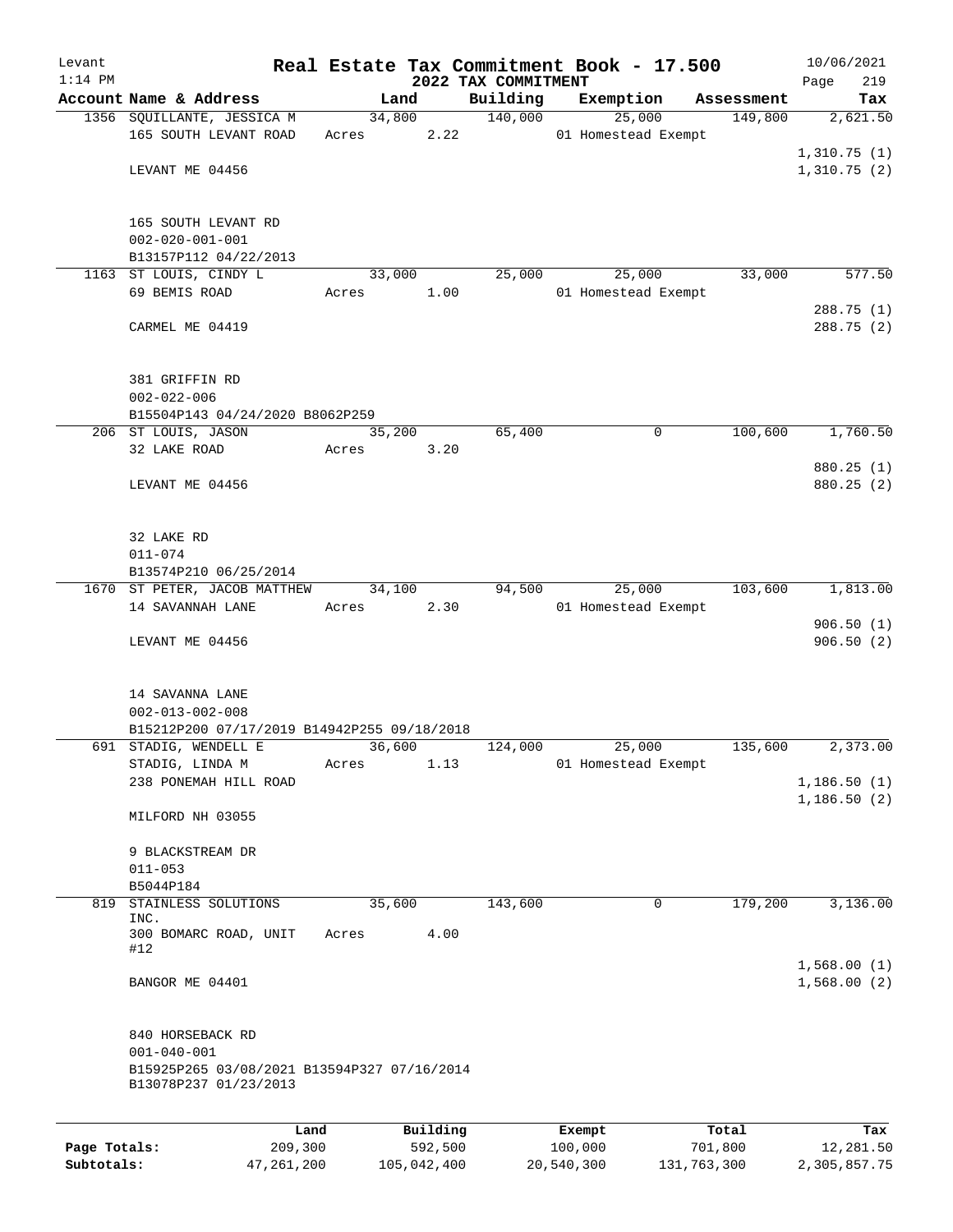| Levant       |                                                                    |              |        |             |                      | Real Estate Tax Commitment Book - 17.500 |                      | 10/06/2021      |
|--------------|--------------------------------------------------------------------|--------------|--------|-------------|----------------------|------------------------------------------|----------------------|-----------------|
| $1:14$ PM    |                                                                    |              |        |             | 2022 TAX COMMITMENT  |                                          |                      | 220<br>Page     |
|              | Account Name & Address<br>818 STANHOPE, JERROD D                   |              | 51,900 | Land        | Building<br>$\Omega$ | Exemption<br>$\Omega$                    | Assessment<br>51,900 | Tax<br>908.25   |
|              | STANHOPE, MORGAN R JT                                              |              | Acres  | 47.00       |                      |                                          |                      |                 |
|              | 166 ROBICHAUD RD                                                   |              |        |             |                      |                                          |                      | 454.13 (1)      |
|              |                                                                    |              |        |             |                      |                                          |                      | 454.12 (2)      |
|              | LEVANT ME 04456                                                    |              |        |             |                      |                                          |                      |                 |
|              | ROBICHAUD RD                                                       |              |        |             |                      |                                          |                      |                 |
|              | $001 - 057 - 001$                                                  |              |        |             |                      |                                          |                      |                 |
|              | B14700P46 12/19/2017 B10250P85 12/30/2005 B6419P8                  |              |        |             |                      |                                          |                      |                 |
|              | B2827P128 01/06/1978                                               |              |        |             |                      |                                          |                      |                 |
|              | 1155 STANHOPE, JERROD D                                            |              | 36,100 |             | 49,600               | 25,000                                   | 60,700               | 1,062.25        |
|              | STANHOPE, MORGAN R JT                                              |              | Acres  | 8.00        |                      | 01 Homestead Exempt                      |                      |                 |
|              | 166 ROBICHAUD ROAD                                                 |              |        |             |                      |                                          |                      | 531.13(1)       |
|              |                                                                    |              |        |             |                      |                                          |                      | 531.12(2)       |
|              | LEVANT ME 04456                                                    |              |        |             |                      |                                          |                      |                 |
|              |                                                                    |              |        |             |                      |                                          |                      |                 |
|              | 166 ROBICHAUD RD                                                   |              |        |             |                      |                                          |                      |                 |
|              | $001 - 057 - 002$                                                  |              |        |             |                      |                                          |                      |                 |
|              | B14700P32 12/19/2017 B11022P2 06/25/2007                           |              |        |             |                      |                                          |                      |                 |
| 418          | STAPLES, KATHLEEN<br>L(HEIRS)                                      |              | 23,100 |             | 65,700               | 29,000                                   | 59,800               | 1,046.50        |
|              | JENKINS, HENRY W SR                                                |              | Acres  | 19.13       |                      | 01 Homestead Exempt                      |                      |                 |
|              | PO BOX 181                                                         |              |        |             |                      | 30 Blind                                 |                      | 523.25(1)       |
|              |                                                                    |              |        |             |                      |                                          |                      | 523.25(2)       |
|              | LEVANT ME 04456                                                    |              |        |             |                      |                                          |                      |                 |
|              |                                                                    |              |        |             |                      |                                          |                      |                 |
|              | 70 HEWES RD                                                        |              |        |             |                      |                                          |                      |                 |
|              | $002 - 006$                                                        |              |        |             |                      |                                          |                      |                 |
|              | B13205P288 09/05/2011 B12869P335 07/03/2012                        |              |        |             |                      |                                          |                      |                 |
|              | B11593P161 11/17/2008 B11593P157 11/17/2008                        |              |        |             |                      |                                          |                      |                 |
|              | B11400P121 05/21/2008 B6227P162 11/22/1991<br>1218 STARBIRD, JAN L |              | 34,500 |             | 93,200               | 25,000                                   | 102,700              | 1,797.25        |
|              | STARBIRD, MARYANNE A JT Acres                                      |              |        | 2.75        |                      | 01 Homestead Exempt                      |                      |                 |
|              | 272 LAKE ROAD                                                      |              |        |             |                      |                                          |                      | 898.63 (1)      |
|              |                                                                    |              |        |             |                      |                                          |                      | 898.62 (2)      |
|              | LEVANT ME 04456                                                    |              |        |             |                      |                                          |                      |                 |
|              |                                                                    |              |        |             |                      |                                          |                      |                 |
|              | 272 LAKE RD                                                        |              |        |             |                      |                                          |                      |                 |
|              | $002 - 060 - A$                                                    |              |        |             |                      |                                          |                      |                 |
|              | B10497P270 06/21/2006                                              |              |        |             |                      |                                          |                      |                 |
|              | 639 STELLINE, THOMAS J                                             |              | 43,600 |             | 168,800              | 25,000                                   | 187,400              | 3,279.50        |
|              | STELLINE, VALERIE L JT                                             |              | Acres  | 4.10        |                      | 01 Homestead Exempt                      |                      |                 |
|              | 9 BLUEBERRY LANE                                                   |              |        |             |                      |                                          |                      | 1,639.75(1)     |
|              |                                                                    |              |        |             |                      |                                          |                      | 1,639.75(2)     |
|              | LEVANT ME 04456                                                    |              |        |             |                      |                                          |                      |                 |
|              |                                                                    |              |        |             |                      |                                          |                      |                 |
|              | 9 BLUEBERRY LANE                                                   |              |        |             |                      |                                          |                      |                 |
|              | $003 - 009 - 001$                                                  |              |        |             |                      |                                          |                      |                 |
|              | B5446P32                                                           |              | 21,200 |             | 22,800               |                                          |                      | 332.50          |
|              | 874 STEPHAN, KENNITH<br>STEPHAN, MARY JT                           |              | Acres  | 2.02        |                      | 25,000<br>01 Homestead Exempt            | 19,000               |                 |
|              | PO BOX 428                                                         |              |        |             |                      |                                          |                      | 166.25(1)       |
|              |                                                                    |              |        |             |                      |                                          |                      | 166.25(2)       |
|              | LEVANT ME 04456                                                    |              |        |             |                      |                                          |                      |                 |
|              |                                                                    |              |        |             |                      |                                          |                      |                 |
|              | 58 HEWES RD                                                        |              |        |             |                      |                                          |                      |                 |
|              | $002 - 006 - 007 - 001$                                            |              |        |             |                      |                                          |                      |                 |
|              | B13933P86 08/18/2015 B8440P284                                     |              |        |             |                      |                                          |                      |                 |
|              |                                                                    | Land         |        | Building    |                      |                                          | Total                |                 |
| Page Totals: |                                                                    | 210,400      |        | 400,100     |                      | Exempt<br>129,000                        | 481,500              | Tax<br>8,426.25 |
| Subtotals:   |                                                                    | 47, 471, 600 |        | 105,442,500 |                      | 20,669,300<br>132, 244, 800              |                      | 2,314,284.00    |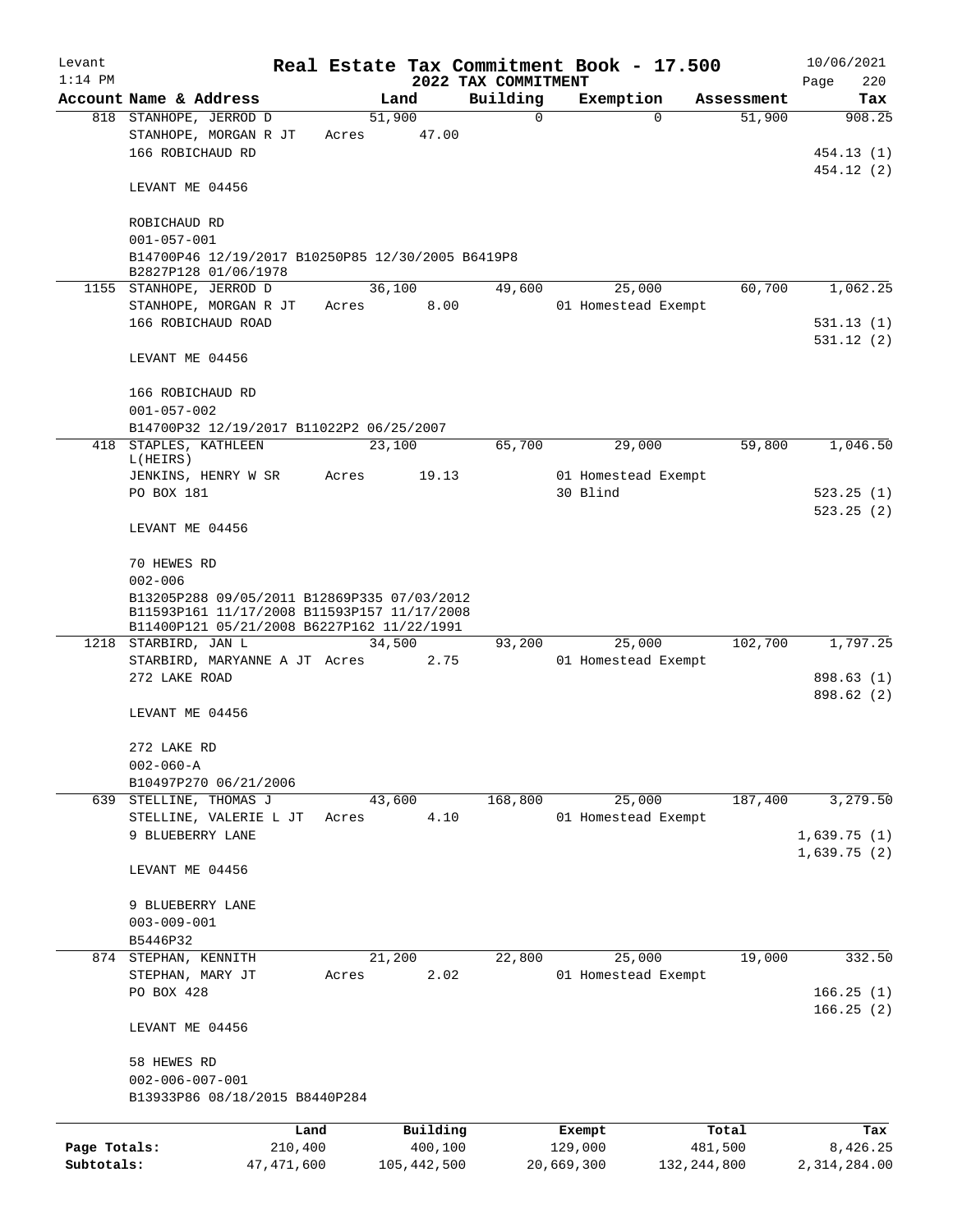| Levant       |                                                                  |            |             |                                 | Real Estate Tax Commitment Book - 17.500 |             | 10/06/2021                 |
|--------------|------------------------------------------------------------------|------------|-------------|---------------------------------|------------------------------------------|-------------|----------------------------|
| $1:14$ PM    | Account Name & Address                                           |            | Land        | 2022 TAX COMMITMENT<br>Building | Exemption                                | Assessment  | 221<br>Page<br>Tax         |
|              | 1107 STETSON LAND & TRADING                                      |            | 19,400      | 0                               | $\Omega$                                 | 19,400      | 339.50                     |
|              | COMPANY                                                          |            |             |                                 |                                          |             |                            |
|              | PO BOX 1428                                                      | Acres      | 1.70        |                                 |                                          |             |                            |
|              | TAMPA FL 33601 1428                                              |            |             |                                 |                                          |             | 169.75(1)<br>169.75(2)     |
|              |                                                                  |            |             |                                 |                                          |             |                            |
|              |                                                                  |            |             |                                 |                                          |             |                            |
|              | MERRILL RD                                                       |            |             |                                 |                                          |             |                            |
|              | $007 - 003 - 005$<br>B14322P139 10/28/2016 B12185P132 06/25/2010 |            |             |                                 |                                          |             |                            |
|              | 1534 STODDARD, KEITH W                                           |            | 33,000      | 124,200                         | 25,000                                   | 132,200     | 2,313.50                   |
|              | 6 FOXTAIL LANE                                                   | Acres      | 1.00        |                                 | 01 Homestead Exempt                      |             |                            |
|              |                                                                  |            |             |                                 |                                          |             | 1,156.75(1)                |
|              | LEVANT ME 04456                                                  |            |             |                                 |                                          |             | 1, 156.75(2)               |
|              | 6 FOXTAIL LANE                                                   |            |             |                                 |                                          |             |                            |
|              | $003 - 034 - 006$                                                |            |             |                                 |                                          |             |                            |
|              | B14081P170 02/18/2016                                            |            |             |                                 |                                          |             |                            |
| 730          | STOKES, GREGORY M                                                |            | 42,200      | 162,200                         | 25,000                                   | 179,400     | 3,139.50                   |
|              | STOKES, CYNTHIA A JT                                             | Acres      | 10.00       |                                 | 01 Homestead Exempt                      |             |                            |
|              | 112 HODGDON RD                                                   |            |             |                                 |                                          |             | 1,569.75(1)                |
|              | LEVANT ME 04456                                                  |            |             |                                 |                                          |             | 1,569.75(2)                |
|              | 112 HODGDON RD                                                   |            |             |                                 |                                          |             |                            |
|              | $005 - 011$                                                      |            |             |                                 |                                          |             |                            |
|              | B7707P99                                                         |            |             |                                 |                                          |             |                            |
|              | 1659 STOWE, JOHN P                                               |            | 33,900      | 150,000                         | 25,000                                   | 158,900     | 2,780.75                   |
|              | STOWE, ASHLEY L                                                  | Acres      | 2.00        |                                 | 01 Homestead Exempt                      |             |                            |
|              | 1034 HORSEBACK RD                                                |            |             |                                 |                                          |             | 1,390.38(1)<br>1,390.37(2) |
|              | LEVANT ME 04456                                                  |            |             |                                 |                                          |             |                            |
|              | 1034 HORSEBACK RD                                                |            |             |                                 |                                          |             |                            |
|              | $004 - 012 - 009$                                                |            |             |                                 |                                          |             |                            |
|              | B13822P70 05/01/2015 B13761P163 01/23/2015                       |            |             |                                 |                                          |             |                            |
| 1338         | STRICTLY MOBILE HOMES<br>INC                                     |            | 45,800      | 714,600                         | 0                                        | 760,400     | 13,307.00                  |
|              | 17822 CAPE DR                                                    | Acres      | 4.94        |                                 |                                          |             |                            |
|              |                                                                  |            |             |                                 |                                          |             | 6,653.50(1)                |
|              | LEWES DE 19958-4670                                              |            |             |                                 |                                          |             | 6,653.50(2)                |
|              |                                                                  |            |             |                                 |                                          |             |                            |
|              | 10 NEWCOMB LANE<br>$003 - 001 - 002$                             |            |             |                                 |                                          |             |                            |
|              | B11368P349 04/18/2008 B10717P53 11/06/2006                       |            |             |                                 |                                          |             |                            |
|              | 1357 STUBBS, THOMAS A                                            |            | 700         | 0                               | $\mathbf 0$                              | 700         | 12.25                      |
|              | STUBBS, AUDREY R JT                                              | Acres      | 0.81        |                                 |                                          |             |                            |
|              |                                                                  |            |             |                                 |                                          |             | 6.13(1)                    |
|              | 606 AVENUE RD<br>CORINTH ME 04427                                |            |             |                                 |                                          |             | 6.12(2)                    |
|              | AVENUE RD                                                        |            |             |                                 |                                          |             |                            |
|              | $009 - 001 - 001$                                                |            |             |                                 |                                          |             |                            |
|              | B9124P30                                                         |            |             |                                 |                                          |             |                            |
|              |                                                                  |            |             |                                 |                                          |             |                            |
|              |                                                                  | Land       | Building    |                                 | Exempt                                   | Total       | Tax                        |
| Page Totals: |                                                                  | 175,000    | 1,151,000   |                                 | 75,000                                   | 1,251,000   | 21,892.50                  |
| Subtotals:   |                                                                  | 47,646,600 | 106,593,500 |                                 | 20,744,300                               | 133,495,800 | 2,336,176.50               |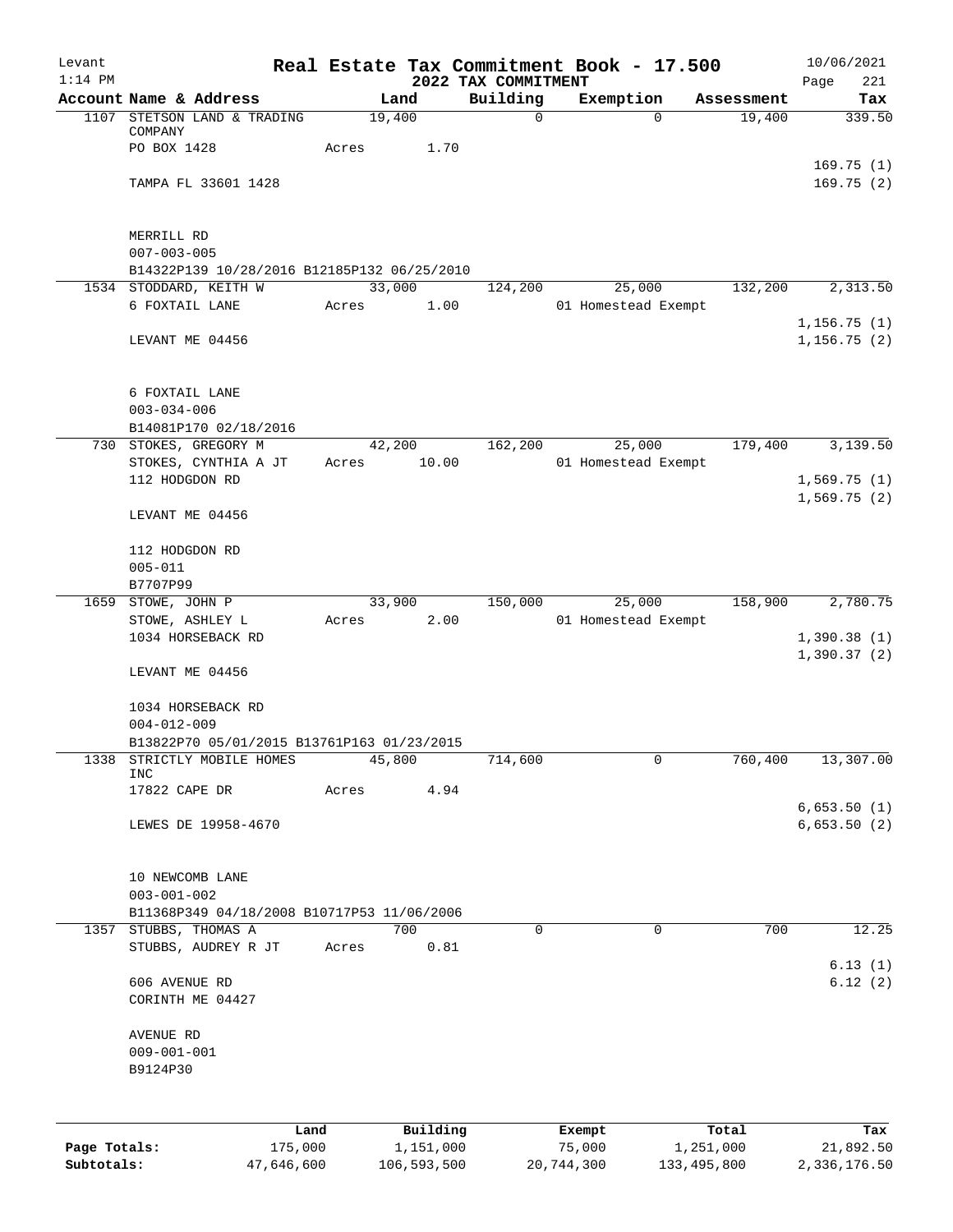| Levant<br>$1:14$ PM |                                             |             |        |                                 | Real Estate Tax Commitment Book - 17.500 |            | 10/06/2021         |
|---------------------|---------------------------------------------|-------------|--------|---------------------------------|------------------------------------------|------------|--------------------|
|                     | Account Name & Address                      |             | Land   | 2022 TAX COMMITMENT<br>Building | Exemption                                | Assessment | 222<br>Page<br>Tax |
|                     | 1343 SULLIVAN, WILLIAM J JR                 |             | 34,900 | 142,400                         | 31,000                                   | 146,300    | 2,560.25           |
|                     | SULLIVAN, JUNE                              | Acres       | 3.21   |                                 | 16 WW2+ Vet 100%                         |            |                    |
|                     | 4128 UNION STREET                           |             |        |                                 | 01 Homestead Exempt                      |            | 1,280.13(1)        |
|                     | LEVANT ME 04456                             |             |        |                                 |                                          |            | 1,280.12(2)        |
|                     | 4128 UNION ST                               |             |        |                                 |                                          |            |                    |
|                     | $005 - 026 - 003$                           |             |        |                                 |                                          |            |                    |
|                     | B14885P77 07/26/2018                        |             |        |                                 |                                          |            |                    |
|                     | 491 SUTHERLAND, SCOTT H                     |             | 34,800 | 28,200                          | 0                                        | 63,000     | 1,102.50           |
|                     | SUTHERLAND, HEATHER C                       | Acres       | 3.10   |                                 |                                          |            |                    |
|                     | 239 PEARL STREET                            |             |        |                                 |                                          |            | 551.25(1)          |
|                     | BANGOR ME 04401                             |             |        |                                 |                                          |            | 551.25(2)          |
|                     | 68 BRANN RD                                 |             |        |                                 |                                          |            |                    |
|                     | $008 - 015 - 008$                           |             |        |                                 |                                          |            |                    |
|                     | B15828P233 12/15/2020 B14311P279 10/18/2016 |             |        |                                 |                                          |            |                    |
|                     | 736 SWANSON, JOHN C                         | 28,300      |        | 0                               | 0                                        | 28,300     | 495.25             |
|                     | SWANSON, MARTHA C                           | Acres 44.10 |        |                                 |                                          |            |                    |
|                     | 115 WEST ELM AVENUE                         |             |        |                                 |                                          |            | 247.63(1)          |
|                     | WOLLASTON MA 02170 2909                     |             |        |                                 |                                          |            | 247.62(2)          |
|                     | CLUBHOUSE RD                                |             |        |                                 |                                          |            |                    |
|                     | $004 - 028 - 007$                           |             |        |                                 |                                          |            |                    |
|                     | B3948P230                                   |             |        |                                 |                                          |            |                    |
|                     | 1134 SWEENEY, CHRISTOPHER                   |             | 33,200 | 61,300                          | 25,000                                   | 69,500     | 1,216.25           |
|                     | ROBINSON, VANESSA R JT Acres                |             | 1.21   |                                 | 01 Homestead Exempt                      |            |                    |
|                     | 52 FOREST HILLS DR                          |             |        |                                 |                                          |            | 608.13(1)          |
|                     | LEVANT ME 04456                             |             |        |                                 |                                          |            | 608.12(2)          |
|                     | 52 FOREST HILLS DR                          |             |        |                                 |                                          |            |                    |
|                     | $008 - 022 - 013$                           |             |        |                                 |                                          |            |                    |
|                     | B7729P235                                   |             |        |                                 |                                          |            |                    |
|                     | 737 SWEET, JAMES R                          | 36,500      |        | 72,300                          | 25,000                                   | 83,800     | 1,466.50           |
|                     | 303 STETSON RD WEST                         | Acres       | 5.08   |                                 | 01 Homestead Exempt                      |            |                    |
|                     |                                             |             |        |                                 |                                          |            | 733.25(1)          |
|                     | LEVANT ME 04456                             |             |        |                                 |                                          |            | 733.25(2)          |
|                     | 303 STETSON RD WEST                         |             |        |                                 |                                          |            |                    |
|                     | $007 - 027 - 005$                           |             |        |                                 |                                          |            |                    |
|                     | B4405P35                                    |             |        |                                 |                                          |            |                    |
|                     | 1106 SYLVESTER, DAVID K                     | 30,900      |        | 50,800                          | 25,000                                   | 56,700     | 992.25             |
|                     | SYLVESTER, NANCY P JT                       | Acres       | 1.75   |                                 | 01 Homestead Exempt                      |            |                    |
|                     | 277 MERRILL ROAD                            |             |        |                                 |                                          |            | 496.13 (1)         |
|                     | LEVANT ME 04456                             |             |        |                                 |                                          |            | 496.12 (2)         |
|                     | 277 MERRILL RD                              |             |        |                                 |                                          |            |                    |
|                     | $007 - 003 - 004$                           |             |        |                                 |                                          |            |                    |
|                     | B12130P191 05/14/2010                       |             |        |                                 |                                          |            |                    |
|                     |                                             |             |        |                                 |                                          |            |                    |
|                     |                                             |             |        |                                 |                                          |            |                    |

|              | Land       | Building    | Exempt     | Total       | Tax          |
|--------------|------------|-------------|------------|-------------|--------------|
| Page Totals: | 198,600    | 355,000     | 106,000    | 447,600     | 7,833,00     |
| Subtotals:   | 47,845,200 | 106,948,500 | 20,850,300 | 133,943,400 | 2,344,009.50 |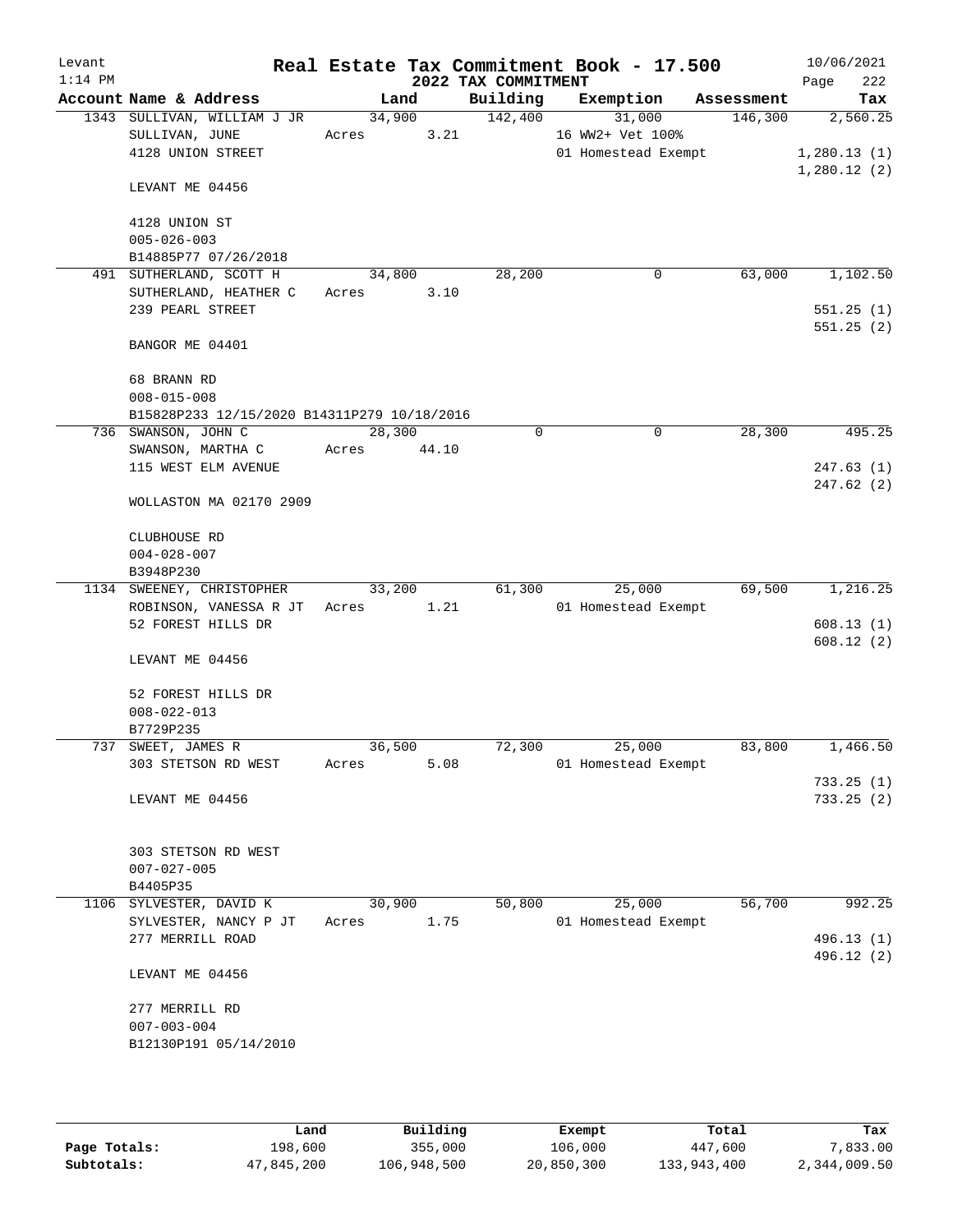| Levant<br>$1:14$ PM |                                                     |        |        | Real Estate Tax Commitment Book - 17.500<br>2022 TAX COMMITMENT |                     |            | 10/06/2021<br>223<br>Page  |
|---------------------|-----------------------------------------------------|--------|--------|-----------------------------------------------------------------|---------------------|------------|----------------------------|
|                     | Account Name & Address                              |        | Land   | Building                                                        | Exemption           | Assessment | Tax                        |
|                     | 166 SYLVESTER, JOHN D                               |        | 34,300 | 155,600                                                         | 25,000              | 164,900    | 2,885.75                   |
|                     | SYLVESTER, GLENDA R JT                              | Acres  | 6.10   |                                                                 | 01 Homestead Exempt |            |                            |
|                     | 30 DILL RD                                          |        |        |                                                                 |                     |            | 1,442.88(1)<br>1,442.87(2) |
|                     | LEVANT ME 04456                                     |        |        |                                                                 |                     |            |                            |
|                     | 30 DILL RD                                          |        |        |                                                                 |                     |            |                            |
|                     | $007 - 022$                                         |        |        |                                                                 |                     |            |                            |
|                     | B6784P293 08/14/1998                                |        |        |                                                                 |                     |            |                            |
|                     | 1142 TAGGART, CHIPPER J                             |        | 38,200 | 151,200                                                         | 25,000              | 164,400    | 2,877.00                   |
|                     | 3714 UNION ST                                       | Acres  | 6.25   |                                                                 | 01 Homestead Exempt |            | 1,438.50(1)                |
|                     | LEVANT ME 04456                                     |        |        |                                                                 |                     |            | 1,438.50(2)                |
|                     |                                                     |        |        |                                                                 |                     |            |                            |
|                     | 3714 UNION ST                                       |        |        |                                                                 |                     |            |                            |
|                     | $002 - 052$                                         |        |        |                                                                 |                     |            |                            |
|                     | B10265P110 12/15/2005 B9713P329 01/07/2005 B6229P14 |        |        |                                                                 |                     |            |                            |
|                     | 739 TAGGART, HERBERT E JR                           |        | 37,200 | 119,200                                                         | 25,000              | 131,400    | 2, 299.50                  |
|                     | TAGGART, TINA L JT                                  | Acres  | 5.92   |                                                                 | 01 Homestead Exempt |            |                            |
|                     | 3726 UNION ST                                       |        |        |                                                                 |                     |            | 1,149.75(1)<br>1,149.75(2) |
|                     | LEVANT ME 04456 9716                                |        |        |                                                                 |                     |            |                            |
|                     | 3726 UNION ST                                       |        |        |                                                                 |                     |            |                            |
|                     | $002 - 052 - 002$                                   |        |        |                                                                 |                     |            |                            |
|                     | B10265P110 12/15/2005 B9937P155 06/22/2005          |        |        |                                                                 |                     |            |                            |
|                     | 1634 TAGGART, HERBERT E JR                          | 23,200 |        | $\Omega$                                                        | $\mathbf 0$         | 23,200     | 406.00                     |
|                     | 3726 UNION ST                                       | Acres  | 1.83   |                                                                 |                     |            |                            |
|                     | LEVANT ME 04456 9716                                |        |        |                                                                 |                     |            | 203.00(1)<br>203.00(2)     |
|                     |                                                     |        |        |                                                                 |                     |            |                            |
|                     | UNION ST<br>$002 - 053 - A$                         |        |        |                                                                 |                     |            |                            |
|                     | B13192P8 05/17/2013                                 |        |        |                                                                 |                     |            |                            |
|                     | 1115 TARDIFF, JOSEPH M                              |        | 0      | 18,400                                                          | 18,400              | 0          | 0.00                       |
|                     | TARDIFF, ANN D                                      |        |        |                                                                 | 01 Homestead Exempt |            |                            |
|                     | 511 AVENUE RD                                       |        |        |                                                                 |                     |            |                            |
|                     | LEVANT ME 04456                                     |        |        |                                                                 |                     |            |                            |
|                     |                                                     |        |        |                                                                 |                     |            |                            |
|                     | 511 AVENUE RD                                       |        |        |                                                                 |                     |            |                            |
|                     | $009 - 003 - 001 - B01$                             |        |        |                                                                 |                     |            |                            |
|                     | 641 TASKER, DAVID B                                 | 33,700 |        | 47,500                                                          | 25,000              | 56,200     | 983.50                     |
|                     | TASKER, DANIELLE R JT                               | Acres  | 5.00   |                                                                 | 01 Homestead Exempt |            |                            |
|                     | 346 BRANN RD                                        |        |        |                                                                 |                     |            | 491.75 (1)                 |
|                     | LEVANT ME 04456                                     |        |        |                                                                 |                     |            | 491.75 (2)                 |
|                     |                                                     |        |        |                                                                 |                     |            |                            |
|                     | 346 BRANN RD                                        |        |        |                                                                 |                     |            |                            |
|                     | $010 - 014 - 001$                                   |        |        |                                                                 |                     |            |                            |
|                     | B9017P117                                           |        |        |                                                                 |                     |            |                            |
|                     |                                                     |        |        |                                                                 |                     |            |                            |
|                     |                                                     |        |        |                                                                 |                     |            |                            |

|              | Land       | Building    | Exempt     | Total       | Tax          |
|--------------|------------|-------------|------------|-------------|--------------|
| Page Totals: | 166,600    | 491,900     | 118,400    | 540,100     | 9,451.75     |
| Subtotals:   | 48,011,800 | 107,440,400 | 20,968,700 | 134,483,500 | 2,353,461.25 |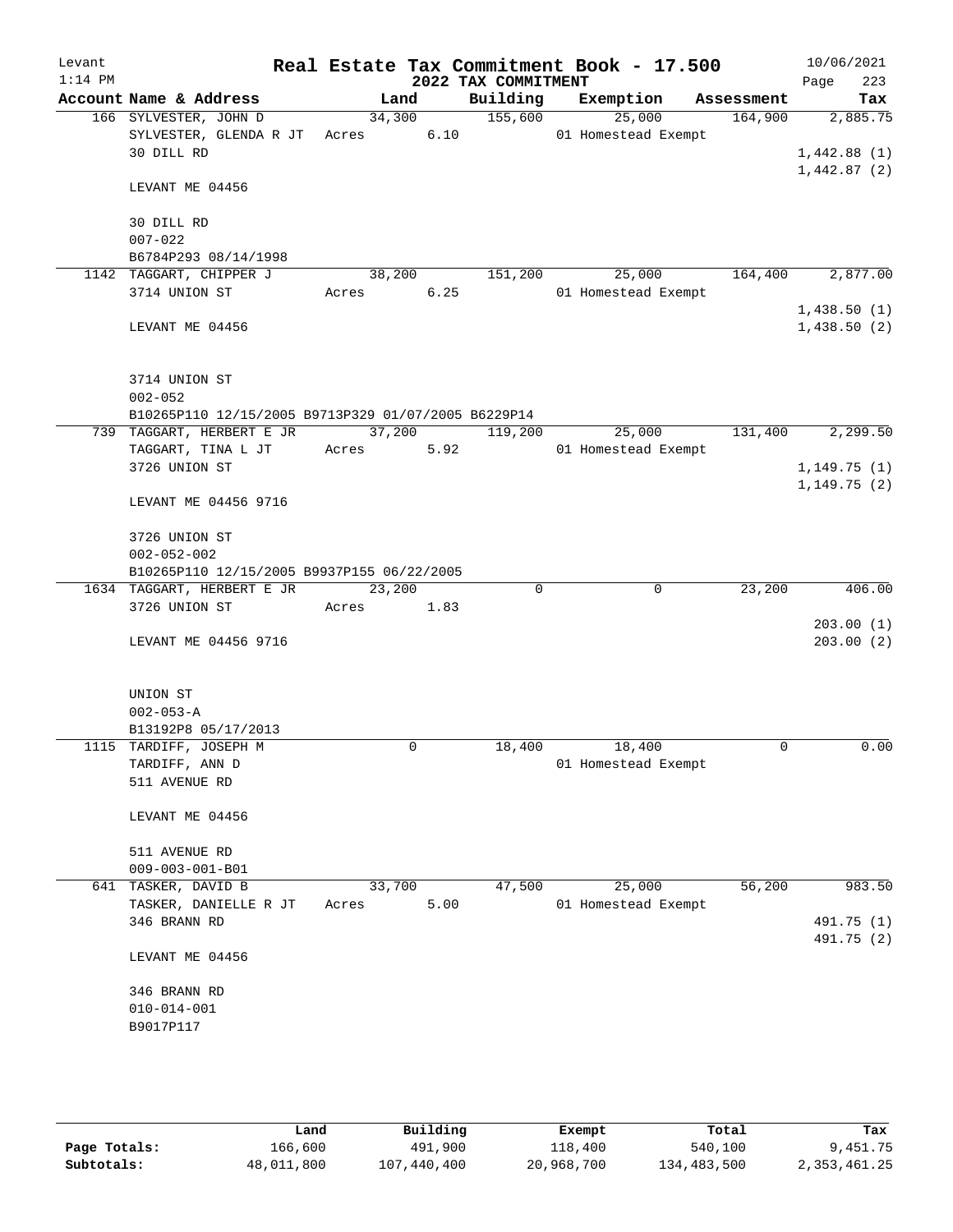| Levant<br>$1:14$ PM |                                             |        |        | 2022 TAX COMMITMENT | Real Estate Tax Commitment Book - 17.500 |            | 10/06/2021<br>Page | 224      |
|---------------------|---------------------------------------------|--------|--------|---------------------|------------------------------------------|------------|--------------------|----------|
|                     | Account Name & Address                      |        | Land   | Building            | Exemption                                | Assessment |                    | Tax      |
|                     | 822 TATRO, SHANE A                          |        | 36,500 | 137,300             | 25,000                                   | 148,800    |                    | 2,604.00 |
|                     | 327 STETSON RD WEST                         | Acres  | 5.10   |                     | 01 Homestead Exempt                      |            |                    |          |
|                     |                                             |        |        |                     |                                          |            | 1,302.00(1)        |          |
|                     | LEVANT ME 04456                             |        |        |                     |                                          |            | 1,302.00(2)        |          |
|                     |                                             |        |        |                     |                                          |            |                    |          |
|                     |                                             |        |        |                     |                                          |            |                    |          |
|                     | 327 STETSON RD WEST<br>$007 - 027 - 008$    |        |        |                     |                                          |            |                    |          |
|                     | B13331P209 09/13/2013                       |        |        |                     |                                          |            |                    |          |
|                     | 741 TAYLOR, DONALD C                        |        | 36,000 | 3,800               | 0                                        | 39,800     |                    | 696.50   |
|                     | TAYLOR, LAWRENCE A JT                       | Acres  | 12.61  |                     |                                          |            |                    |          |
|                     | 392 LAKE RD                                 |        |        |                     |                                          |            | 348.25(1)          |          |
|                     |                                             |        |        |                     |                                          |            | 348.25(2)          |          |
|                     | LEVANT ME 04456                             |        |        |                     |                                          |            |                    |          |
|                     |                                             |        |        |                     |                                          |            |                    |          |
|                     | 392 LAKE RD                                 |        |        |                     |                                          |            |                    |          |
|                     | $002 - 066$                                 |        |        |                     |                                          |            |                    |          |
|                     | B12101P190 04/02/2010 B10156P284 10/24/2005 |        |        |                     |                                          |            |                    |          |
|                     | 868 TAYLOR, DONALD C                        | 34,300 |        | 27,500              | 25,000                                   | 36,800     |                    | 644.00   |
|                     | TAYLOR, CYNTHIA L JT                        | Acres  | 2.50   |                     | 01 Homestead Exempt                      |            |                    |          |
|                     | 392 LAKE RD                                 |        |        |                     |                                          |            | 322.00(1)          |          |
|                     |                                             |        |        |                     |                                          |            | 322.00(2)          |          |
|                     | LEVANT ME 04456                             |        |        |                     |                                          |            |                    |          |
|                     |                                             |        |        |                     |                                          |            |                    |          |
|                     | 388 LAKE RD                                 |        |        |                     |                                          |            |                    |          |
|                     | $002 - 066 - 001$                           |        |        |                     |                                          |            |                    |          |
|                     | B6069P1<br>743 TERRA, WILLIAM G             |        | 54,200 | 244,300             | 31,000                                   | 267,500    |                    | 4,681.25 |
|                     | TERRA, CAROLINE H JT                        | Acres  | 100.00 |                     | 14 WW2+ Veteran Non                      |            |                    |          |
|                     | 385 BRANN RD                                |        |        |                     | 01 Homestead Exempt                      |            | 2,340.63(1)        |          |
|                     |                                             |        |        |                     |                                          |            | 2,340.62(2)        |          |
|                     | LEVANT ME 04456                             |        |        |                     |                                          |            |                    |          |
|                     |                                             |        |        |                     |                                          |            |                    |          |
|                     | 385 BRANN RD                                |        |        |                     |                                          |            |                    |          |
|                     | $010 - 012$                                 |        |        |                     |                                          |            |                    |          |
|                     | B10530P386 07/13/2006                       |        |        |                     |                                          |            |                    |          |
|                     | 842 TG LOGISTICS LLC                        | 33,700 |        | 39,700              | 0                                        | 73,400     |                    | 1,284.50 |
|                     | PO BOX 287                                  | Acres  | 5.00   |                     |                                          |            |                    |          |
|                     |                                             |        |        |                     |                                          |            | 642.25 (1)         |          |
|                     | LEVANT ME 04456                             |        |        |                     |                                          |            | 642.25(2)          |          |
|                     |                                             |        |        |                     |                                          |            |                    |          |
|                     | 392 BRANN RD                                |        |        |                     |                                          |            |                    |          |
|                     | $010 - 014 - 005$                           |        |        |                     |                                          |            |                    |          |
|                     | B13943P349 08/31/2015 B13751P152 01/28/2015 |        |        |                     |                                          |            |                    |          |
|                     | 1743 THAYER, AARON M                        | 23,400 |        | $\Omega$            | $\Omega$                                 | 23,400     |                    | 409.50   |
|                     | 2802 ROUTE 2                                | Acres  | 2.08   |                     |                                          |            |                    |          |
|                     |                                             |        |        |                     |                                          |            | 204.75(1)          |          |
|                     | HERMON ME 04401                             |        |        |                     |                                          |            | 204.75(2)          |          |
|                     |                                             |        |        |                     |                                          |            |                    |          |
|                     |                                             |        |        |                     |                                          |            |                    |          |
|                     | UNION ST                                    |        |        |                     |                                          |            |                    |          |
|                     | $005 - 025 - 012$                           |        |        |                     |                                          |            |                    |          |
|                     | B15260P1 08/28/2019                         |        |        |                     |                                          |            |                    |          |
|                     |                                             |        |        |                     |                                          |            |                    |          |
|                     |                                             |        |        |                     |                                          |            |                    |          |

|              | Land       | Building    | Exempt     | Total       | Tax          |
|--------------|------------|-------------|------------|-------------|--------------|
| Page Totals: | 218,100    | 452,600     | 81,000     | 589,700     | 10,319.75    |
| Subtotals:   | 48,229,900 | 107,893,000 | 21,049,700 | 135,073,200 | 2,363,781.00 |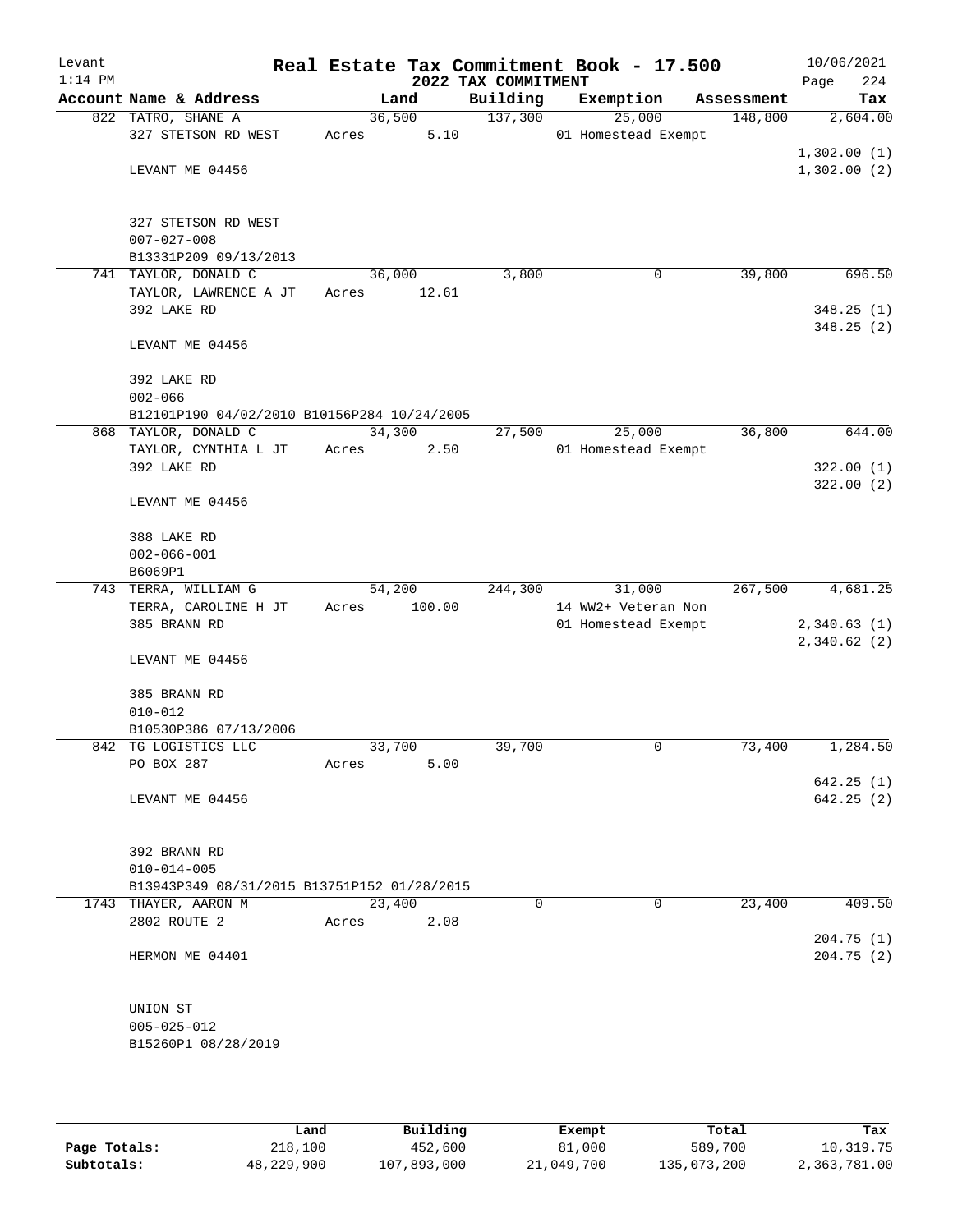| Levant       |                                                                          |         |       |                |          |                                 |             | Real Estate Tax Commitment Book - 17.500 |                       | 10/06/2021      |
|--------------|--------------------------------------------------------------------------|---------|-------|----------------|----------|---------------------------------|-------------|------------------------------------------|-----------------------|-----------------|
| $1:14$ PM    | Account Name & Address                                                   |         |       |                |          | 2022 TAX COMMITMENT<br>Building |             |                                          |                       | Page<br>225     |
|              | 134 THAYER, ASHLEY R                                                     |         |       | Land<br>33,200 |          | 110,600                         |             | Exemption<br>25,000                      | Assessment<br>118,800 | Tax<br>2,079.00 |
|              | 69 GRIFFIN ROAD                                                          |         | Acres |                | 1.21     |                                 |             | 01 Homestead Exempt                      |                       |                 |
|              |                                                                          |         |       |                |          |                                 |             |                                          |                       | 1,039.50(1)     |
|              | LEVANT ME 04456                                                          |         |       |                |          |                                 |             |                                          |                       | 1,039.50(2)     |
|              |                                                                          |         |       |                |          |                                 |             |                                          |                       |                 |
|              |                                                                          |         |       |                |          |                                 |             |                                          |                       |                 |
|              | 69 GRIFFIN RD                                                            |         |       |                |          |                                 |             |                                          |                       |                 |
|              | $002 - 046 - 001$<br>B15546P257 06/01/2020 B6667P81 B4707P208 08/20/1990 |         |       |                |          |                                 |             |                                          |                       |                 |
|              | 522 THAYER, MAURY L                                                      |         |       | 132,600        |          |                                 | $\Omega$    | 0                                        | 132,600               | 2,320.50        |
|              | THAYER, MARY E JT                                                        |         | Acres |                | 105.00   |                                 |             |                                          |                       |                 |
|              | 23 TIMBERVIEW DR                                                         |         |       |                |          |                                 |             |                                          |                       | 1,160.25(1)     |
|              |                                                                          |         |       |                |          |                                 |             |                                          |                       | 1,160.25(2)     |
|              | HERMON ME 04401                                                          |         |       |                |          |                                 |             |                                          |                       |                 |
|              |                                                                          |         |       |                |          |                                 |             |                                          |                       |                 |
|              | TAY RD<br>$008 - 025$                                                    |         |       |                |          |                                 |             |                                          |                       |                 |
|              | B11342P258 03/31/2008 B9671P233 12/14/2004 B9671P231                     |         |       |                |          |                                 |             |                                          |                       |                 |
|              | 11/22/2004 B7341P74 04/25/2000                                           |         |       |                |          |                                 |             |                                          |                       |                 |
|              | 523 THAYER, MAURY L                                                      |         |       | 41,800         |          |                                 | $\mathbf 0$ | $\mathbf 0$                              | 41,800                | 731.50          |
|              | THAYER, MARY E JT                                                        |         | Acres |                | 28.50    |                                 |             |                                          |                       |                 |
|              | 23 TIMBERVIEW DR                                                         |         |       |                |          |                                 |             |                                          |                       | 365.75(1)       |
|              | HERMON ME 04401                                                          |         |       |                |          |                                 |             |                                          |                       | 365.75(2)       |
|              |                                                                          |         |       |                |          |                                 |             |                                          |                       |                 |
|              | TAY RD                                                                   |         |       |                |          |                                 |             |                                          |                       |                 |
|              | $010 - 002$                                                              |         |       |                |          |                                 |             |                                          |                       |                 |
|              | B11342P258 03/31/2008 B9718P138 12/22/2004 B9658P13                      |         |       |                |          |                                 |             |                                          |                       |                 |
|              | 12/01/2004 B9658P11 12/02/2004 B7537P42<br>1254 THAYER, MAURY L          |         |       | 19,200         |          |                                 | $\mathbf 0$ | $\mathbf 0$                              | 19,200                | 336.00          |
|              | THAYER, MARY E JT                                                        |         | Acres |                | 1.23     |                                 |             |                                          |                       |                 |
|              | 23 TIMBERVIEW DR                                                         |         |       |                |          |                                 |             |                                          |                       | 168.00(1)       |
|              |                                                                          |         |       |                |          |                                 |             |                                          |                       | 168.00(2)       |
|              | HERMON ME 04401                                                          |         |       |                |          |                                 |             |                                          |                       |                 |
|              |                                                                          |         |       |                |          |                                 |             |                                          |                       |                 |
|              | TAY RD<br>$010 - 002 - 001$                                              |         |       |                |          |                                 |             |                                          |                       |                 |
|              | B11342P260 03/31/2008                                                    |         |       |                |          |                                 |             |                                          |                       |                 |
|              | 1341 THAYER, TYLER                                                       |         |       | 36,900         |          |                                 | 0           | $\mathbf 0$                              | 36,900                | 645.75          |
|              | THAYER, LINDSAY JT                                                       |         | Acres |                | 19.00    |                                 |             |                                          |                       |                 |
|              | 19 DEAN STREET                                                           |         |       |                |          |                                 |             |                                          |                       | 322.88(1)       |
|              |                                                                          |         |       |                |          |                                 |             |                                          |                       | 322.87(2)       |
|              | BANGOR ME 04401                                                          |         |       |                |          |                                 |             |                                          |                       |                 |
|              | 82 SAWYER RD                                                             |         |       |                |          |                                 |             |                                          |                       |                 |
|              | $006 - 002 - 002$                                                        |         |       |                |          |                                 |             |                                          |                       |                 |
|              | B15501P9 04/21/2020                                                      |         |       |                |          |                                 |             |                                          |                       |                 |
|              | 56 THERIAULT, JENNIFER A                                                 |         |       | 54,500         |          |                                 | $\mathbf 0$ | 0                                        | 54,500                | 953.75          |
|              | THERIAULT, MARK D                                                        |         | Acres |                | 46.86    |                                 |             |                                          |                       |                 |
|              | 33 VISTA WAY                                                             |         |       |                |          |                                 |             |                                          |                       | 476.88(1)       |
|              |                                                                          |         |       |                |          |                                 |             |                                          |                       | 476.87(2)       |
|              | GLENBURN ME 04401                                                        |         |       |                |          |                                 |             |                                          |                       |                 |
|              | 282 MERRILL RD                                                           |         |       |                |          |                                 |             |                                          |                       |                 |
|              | $007 - 002$                                                              |         |       |                |          |                                 |             |                                          |                       |                 |
|              | B15756P258 10/27/2020                                                    |         |       |                |          |                                 |             |                                          |                       |                 |
|              |                                                                          |         |       |                |          |                                 |             |                                          |                       |                 |
|              |                                                                          |         |       |                |          |                                 |             |                                          |                       |                 |
|              |                                                                          | Land    |       |                | Building |                                 |             | Exempt                                   | Total                 | Tax             |
| Page Totals: |                                                                          | 318,200 |       |                | 110,600  |                                 |             | 25,000                                   | 403,800               | 7,066.50        |

**Subtotals:** 48,548,100 108,003,600 21,074,700 135,477,000 2,370,847.50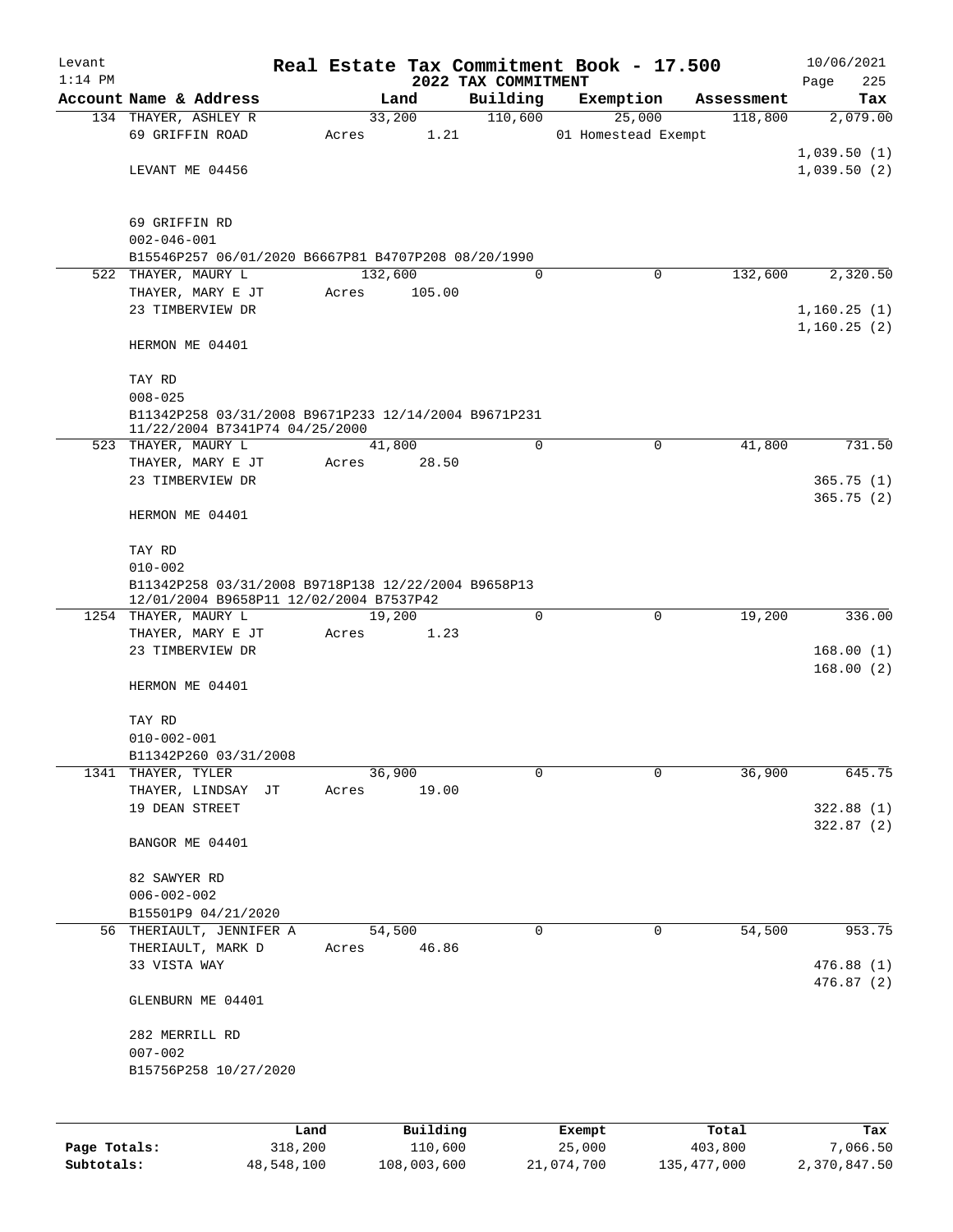| Levant<br>$1:14$ PM |                                                                             |        |       | 2022 TAX COMMITMENT | Real Estate Tax Commitment Book - 17.500 |            | 10/06/2021<br>226<br>Page |
|---------------------|-----------------------------------------------------------------------------|--------|-------|---------------------|------------------------------------------|------------|---------------------------|
|                     | Account Name & Address                                                      |        | Land  | Building            | Exemption                                | Assessment | Tax                       |
|                     | 167 THERRIEN, DAVID A                                                       | 30,400 |       | 102, 200            | 25,000                                   | 107,600    | 1,883.00                  |
|                     | THERRIEN, AUTUMN J JT                                                       | Acres  | 0.80  |                     | 01 Homestead Exempt                      |            |                           |
|                     | 853 HORSEBACK RD                                                            |        |       |                     |                                          |            | 941.50(1)                 |
|                     | LEVANT ME 04456                                                             |        |       |                     |                                          |            | 941.50(2)                 |
|                     | 853 HORSEBACK RD                                                            |        |       |                     |                                          |            |                           |
|                     | $001 - 037$                                                                 |        |       |                     |                                          |            |                           |
|                     | B11144P349 07/14/2007                                                       |        |       |                     |                                          |            |                           |
|                     | 878 THERRIEN, GARRY A                                                       | 34,000 |       | 72,800              | 25,000                                   | 81,800     | 1,431.50                  |
|                     | 22 BRANN ROAD                                                               | Acres  | 2.20  |                     | 01 Homestead Exempt                      |            |                           |
|                     | LEVANT ME 04456                                                             |        |       |                     |                                          |            | 715.75(1)<br>715.75(2)    |
|                     | 22 BRANN RD                                                                 |        |       |                     |                                          |            |                           |
|                     | $008 - 015 - 015 - 001$                                                     |        |       |                     |                                          |            |                           |
|                     | B4890P311                                                                   |        |       |                     |                                          |            |                           |
|                     | 746 THIBODEAU, DAWN E                                                       | 80,600 |       | 112,600             | 25,000                                   | 168,200    | 2,943.50                  |
|                     | 393 AVENUE RD                                                               | Acres  | 45.00 |                     | 01 Homestead Exempt                      |            |                           |
|                     |                                                                             |        |       |                     |                                          |            | 1,471.75(1)               |
|                     | LEVANT ME 04456                                                             |        |       |                     |                                          |            | 1,471.75(2)               |
|                     | 393 AVENUE RD<br>$009 - 008$<br>B15770P305 11/04/2020 B15571P170 06/18/2020 |        |       |                     |                                          |            |                           |
|                     | B1984P394                                                                   |        |       |                     |                                          |            |                           |
|                     | 752 THIBODEAU, JOHN E                                                       | 34,800 |       | 60,900              | 25,000                                   | 70,700     | 1,237.25                  |
|                     | 179 LAKE RD                                                                 | Acres  | 2.70  |                     | 01 Homestead Exempt                      |            |                           |
|                     | LEVANT ME 04456                                                             |        |       |                     |                                          |            | 618.63(1)<br>618.62(2)    |
|                     | 179 LAKE RD                                                                 |        |       |                     |                                          |            |                           |
|                     | $003 - 051$<br>B14780P60 04/09/2018 B14780P57 04/09/2018 B796P71            |        |       |                     |                                          |            |                           |
|                     | 753 THIBODEAU, JOHN E                                                       | 40,800 |       | 2,900               | 0                                        | 43,700     | 764.75                    |
|                     | 179 LAKE RD                                                                 | Acres  | 50.00 |                     |                                          |            |                           |
|                     |                                                                             |        |       |                     |                                          |            | 382.38 (1)                |
|                     | LEVANT ME 04456                                                             |        |       |                     |                                          |            | 382.37 (2)                |
|                     | LAKE RD                                                                     |        |       |                     |                                          |            |                           |
|                     | $003 - 050$                                                                 |        |       |                     |                                          |            |                           |
| 747                 | THIBODEAU, KEVIN                                                            | 88,700 |       | 11,900              | 0                                        | 100,600    | 1,760.50                  |
|                     | THIBODEAU, JOHN E TC                                                        | Acres  | 72.00 |                     |                                          |            |                           |
|                     | 521 WING ROAD                                                               |        |       |                     |                                          |            | 880.25 (1)<br>880.25 (2)  |
|                     | HERMON ME 04401                                                             |        |       |                     |                                          |            |                           |
|                     | 334 AVENUE RD                                                               |        |       |                     |                                          |            |                           |
|                     | $007 - 058$                                                                 |        |       |                     |                                          |            |                           |
|                     | B15770P292 11/04/2020 B15571P170 06/18/2020<br>B5648P352                    |        |       |                     |                                          |            |                           |
|                     |                                                                             |        |       |                     |                                          |            |                           |

|              | Land       | Building    | Exempt     | Total       | Tax          |
|--------------|------------|-------------|------------|-------------|--------------|
| Page Totals: | 309,300    | 363,300     | 100,000    | 572,600     | 10,020.50    |
| Subtotals:   | 48,857,400 | 108,366,900 | 21,174,700 | 136,049,600 | 2,380,868.00 |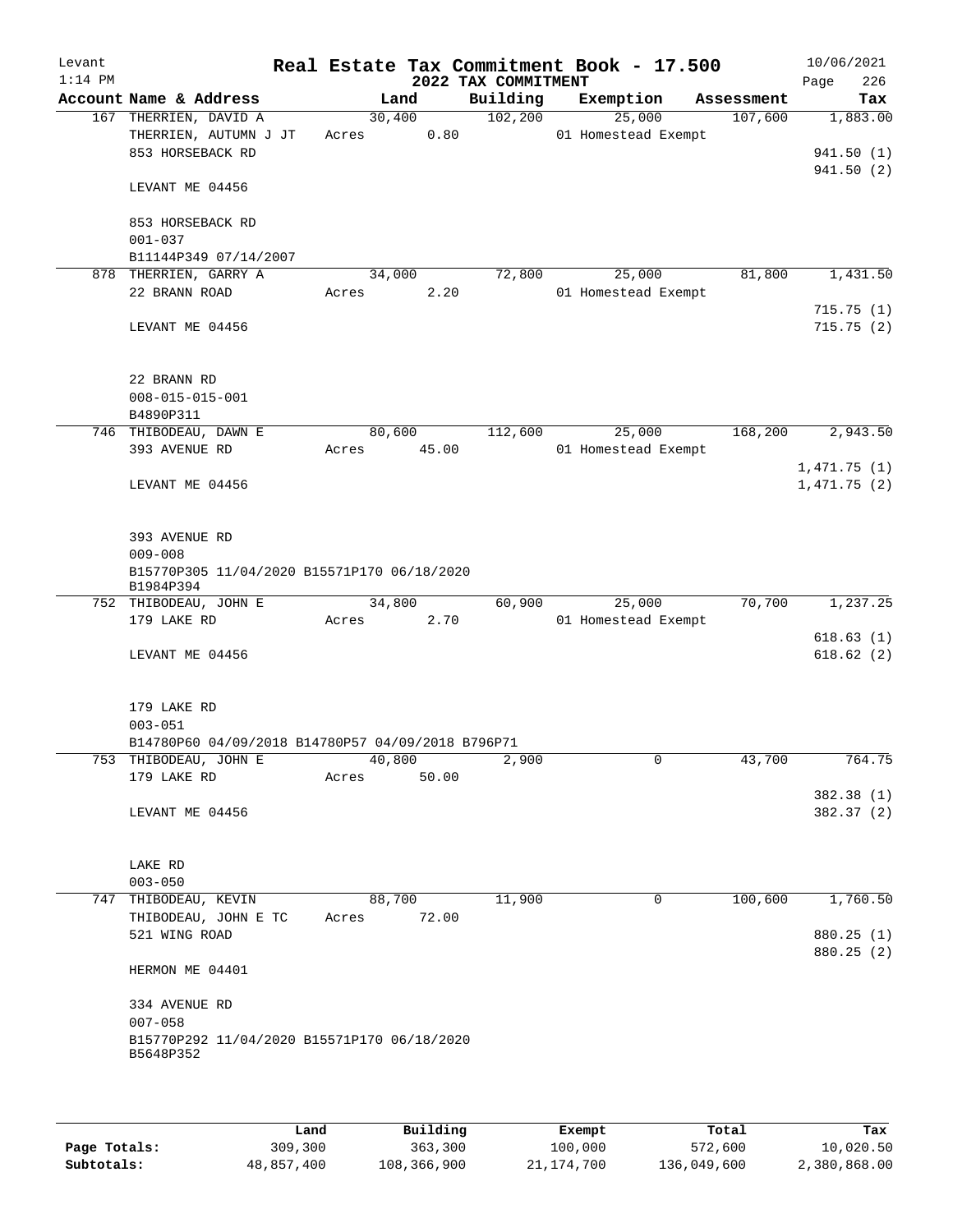| Levant       |                                                                 |            |         |             |                     | Real Estate Tax Commitment Book - 17.500 |                      | 10/06/2021               |
|--------------|-----------------------------------------------------------------|------------|---------|-------------|---------------------|------------------------------------------|----------------------|--------------------------|
| $1:14$ PM    | Account Name & Address                                          |            |         |             | 2022 TAX COMMITMENT |                                          |                      | Page<br>227              |
|              | 748 THIBODEAU, KEVIN                                            |            | 54,300  | Land        | Building<br>0       | Exemption<br>$\Omega$                    | Assessment<br>54,300 | Tax<br>950.25            |
|              | 521 WING ROAD                                                   |            | Acres   | 30.00       |                     |                                          |                      |                          |
|              |                                                                 |            |         |             |                     |                                          |                      | 475.13(1)                |
|              | HERMON ME 04401                                                 |            |         |             |                     |                                          |                      | 475.12(2)                |
|              |                                                                 |            |         |             |                     |                                          |                      |                          |
|              |                                                                 |            |         |             |                     |                                          |                      |                          |
|              | AVENUE RD<br>$009 - 006$                                        |            |         |             |                     |                                          |                      |                          |
|              | B15770P292 11/04/2020 B15571P170 06/18/2020                     |            |         |             |                     |                                          |                      |                          |
|              | B5648P352                                                       |            |         |             |                     |                                          |                      |                          |
|              | 749 THIBODEAU, KEVIN                                            |            | 102,100 |             | $\Omega$            | $\Omega$                                 | 102,100              | 1,786.75                 |
|              | 521 WING ROAD                                                   |            | Acres   | 174.00      |                     |                                          |                      |                          |
|              | HERMON ME 04401                                                 |            |         |             |                     |                                          |                      | 893.38 (1)<br>893.37 (2) |
|              |                                                                 |            |         |             |                     |                                          |                      |                          |
|              |                                                                 |            |         |             |                     |                                          |                      |                          |
|              | <b>AVENUE RD</b>                                                |            |         |             |                     |                                          |                      |                          |
|              | $009 - 007 - A$                                                 |            |         |             |                     |                                          |                      |                          |
|              | B15770P292 11/04/2020 B15571P170 06/18/2020                     |            |         |             |                     |                                          |                      |                          |
|              | B5648P352                                                       |            |         | 0           | 29,100              | $\mathbf 0$                              |                      | 509.25                   |
|              | 985 THIBODEAU, KEVIN<br>521 WING ROAD                           |            |         |             |                     |                                          | 29,100               |                          |
|              |                                                                 |            |         |             |                     |                                          |                      | 254.63(1)                |
|              | HERMON ME 04401                                                 |            |         |             |                     |                                          |                      | 254.62(2)                |
|              |                                                                 |            |         |             |                     |                                          |                      |                          |
|              |                                                                 |            |         |             |                     |                                          |                      |                          |
|              | 401 AVENUE RD                                                   |            |         |             |                     |                                          |                      |                          |
|              | $009 - 008 - B01$                                               |            |         |             |                     |                                          |                      |                          |
|              | B15770P308 11/04/2020<br>369 THIBODEAU, KEVIN                   |            | 28,600  |             | $\mathbf 0$         | 0                                        | 28,600               | 500.50                   |
|              | 521 WING ROAD                                                   |            | Acres   | 14.00       |                     |                                          |                      |                          |
|              |                                                                 |            |         |             |                     |                                          |                      | 250.25(1)                |
|              | HERMON ME 04401                                                 |            |         |             |                     |                                          |                      | 250.25(2)                |
|              |                                                                 |            |         |             |                     |                                          |                      |                          |
|              |                                                                 |            |         |             |                     |                                          |                      |                          |
|              | SINCLAIR RD                                                     |            |         |             |                     |                                          |                      |                          |
|              | $009 - 011 - A$<br>B15770P292 11/04/2020 B15571P171 06/18/2020  |            |         |             |                     |                                          |                      |                          |
|              | B5648P352                                                       |            |         |             |                     |                                          |                      |                          |
|              | 1379 THOMPSON, DAVID J                                          |            | 29,400  |             | $\mathbf 0$         | $\mathbf 0$                              | 29,400               | 514.50                   |
|              | 6059 SOUTH 2200 WEST                                            |            | Acres   | 15.00       |                     |                                          |                      |                          |
|              |                                                                 |            |         |             |                     |                                          |                      | 257.25(1)                |
|              | ROY UT 84067                                                    |            |         |             |                     |                                          |                      | 257.25(2)                |
|              |                                                                 |            |         |             |                     |                                          |                      |                          |
|              | FRENCH RD                                                       |            |         |             |                     |                                          |                      |                          |
|              | $009 - 005 - 002$                                               |            |         |             |                     |                                          |                      |                          |
|              | B15837P230 12/21/2020 B10412P239 05/02/2006                     |            |         |             |                     |                                          |                      |                          |
| 1329         | B8270P310 04/07/2003<br>THOMPSON, MICHAEL A                     |            | 32,200  |             | 124,600             | 25,000                                   | 131,800              | 2,306.50                 |
|              | THOMPSON, MARANDA R JT                                          |            | Acres   | 3.18        |                     | 01 Homestead Exempt                      |                      |                          |
|              | 95 ROBICHAUD RD                                                 |            |         |             |                     |                                          |                      | 1, 153.25(1)             |
|              |                                                                 |            |         |             |                     |                                          |                      | 1, 153.25(2)             |
|              | LEVANT ME 04456                                                 |            |         |             |                     |                                          |                      |                          |
|              |                                                                 |            |         |             |                     |                                          |                      |                          |
|              | 95 ROBICHAUD RD                                                 |            |         |             |                     |                                          |                      |                          |
|              | $002 - 002 - 011$<br>B11589P84 10/15/2008 B10898P222 04/06/2007 |            |         |             |                     |                                          |                      |                          |
|              | B10399P330 04/24/2006                                           |            |         |             |                     |                                          |                      |                          |
|              |                                                                 | Land       |         | Building    |                     | Exempt                                   | Total                | Tax                      |
| Page Totals: |                                                                 | 246,600    |         | 153,700     |                     | 25,000                                   | 375,300              | 6,567.75                 |
| Subtotals:   |                                                                 | 49,104,000 |         | 108,520,600 |                     | 21,199,700                               | 136, 424, 900        | 2,387,435.75             |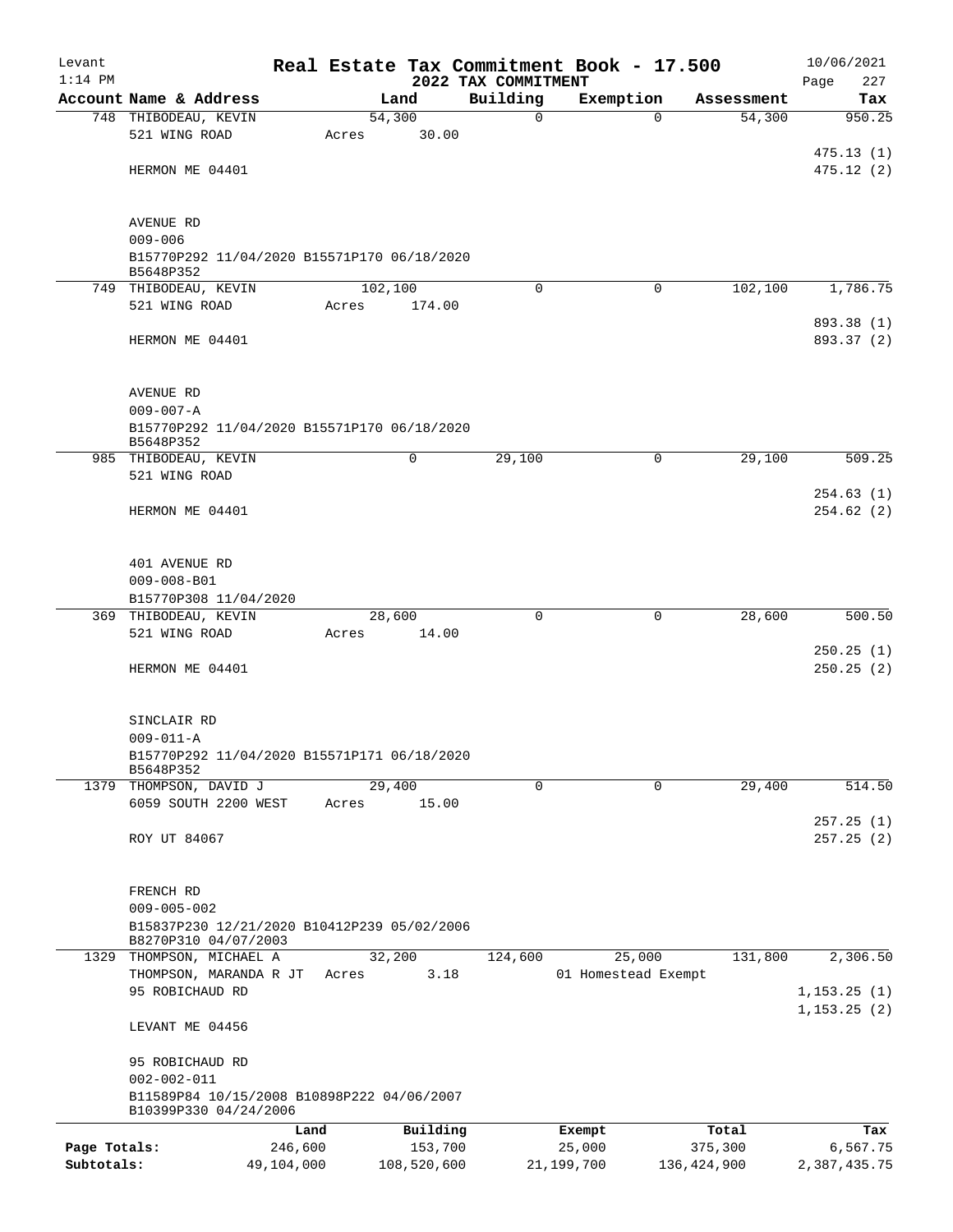| Levant       |                                                                                          |              |        |               |                                 | Real Estate Tax Commitment Book - 17.500 |             | 10/06/2021                 |
|--------------|------------------------------------------------------------------------------------------|--------------|--------|---------------|---------------------------------|------------------------------------------|-------------|----------------------------|
| $1:14$ PM    | Account Name & Address                                                                   |              | Land   |               | 2022 TAX COMMITMENT<br>Building | Exemption                                | Assessment  | 228<br>Page<br>Tax         |
| 429          | THOMPSON. JERRY L &                                                                      |              | 33,100 |               | 71,400                          | 25,000                                   | 79,500      | 1,391.25                   |
|              | MARY P JT                                                                                |              |        |               |                                 |                                          |             |                            |
|              | 336 STETSON RD WEST                                                                      |              | Acres  | 1.16          |                                 | 01 Homestead Exempt                      |             | 695.63(1)                  |
|              | LEVANT ME 04456                                                                          |              |        |               |                                 |                                          |             | 695.62(2)                  |
|              |                                                                                          |              |        |               |                                 |                                          |             |                            |
|              |                                                                                          |              |        |               |                                 |                                          |             |                            |
|              | 336 STETSON RD WEST<br>$007 - 026 - 009$                                                 |              |        |               |                                 |                                          |             |                            |
|              | B9214P19                                                                                 |              |        |               |                                 |                                          |             |                            |
|              | 39 THREE SISTERS, LLC                                                                    |              | 37,900 |               | 71,700                          | 0                                        | 109,600     | 1,918.00                   |
|              | 12 ORCHARD LANE                                                                          |              | Acres  | 6.72          |                                 |                                          |             |                            |
|              |                                                                                          |              |        |               |                                 |                                          |             | 959.00(1)                  |
|              | LEVANT ME 04456                                                                          |              |        |               |                                 |                                          |             | 959.00(2)                  |
|              | 25 MAKAYLA LANE                                                                          |              |        |               |                                 |                                          |             |                            |
|              | $006 - 001 - 002$                                                                        |              |        |               |                                 |                                          |             |                            |
|              | B15999P131 04/28/2021 B12709P26 12/13/2011 B4486P281<br>B4135P33 09/17/1987              |              |        |               |                                 |                                          |             |                            |
|              | 36 THREE SISTERS, LLC                                                                    |              | 46,900 |               | 107,200                         | 0                                        | 154,100     | 2,696.75                   |
|              | 12 ORCHARD LANE                                                                          |              | Acres  | 7.00          |                                 |                                          |             |                            |
|              | LEVANT ME 04456                                                                          |              |        |               |                                 |                                          |             | 1,348.38(1)<br>1,348.37(2) |
|              |                                                                                          |              |        |               |                                 |                                          |             |                            |
|              | 3 BEMIS LANE                                                                             |              |        |               |                                 |                                          |             |                            |
|              | $006 - 001 - 007$                                                                        |              |        |               |                                 |                                          |             |                            |
|              | B14069P232 02/02/2016 B13011P132 11/19/2012<br>B11881P75 08/13/2009 B3186P331 11/17/1980 |              |        |               |                                 |                                          |             |                            |
|              | 701 THREE SISTERS, LLC                                                                   |              | 33,600 |               | 242,800                         | 0                                        | 276,400     | 4,837.00                   |
|              | 12 ORCHARD LANE                                                                          |              | Acres  | 1.74          |                                 |                                          |             |                            |
|              | LEVANT ME 04456                                                                          |              |        |               |                                 |                                          |             | 2,418.50(1)<br>2,418.50(2) |
|              |                                                                                          |              |        |               |                                 |                                          |             |                            |
|              | 3875 UNION ST                                                                            |              |        |               |                                 |                                          |             |                            |
|              | $005 - 038 - 001$                                                                        |              |        |               |                                 |                                          |             |                            |
|              | B15991P131 04/28/2021 B13991P35 10/22/2015 B8982P92                                      |              |        |               |                                 |                                          |             |                            |
|              | 841 THREE SISTERS, LLC                                                                   |              | 53,500 |               | 234,600                         | 0                                        | 288,100     | 5,041.75                   |
|              | 3876 UNION ST                                                                            |              | Acres  | 1.50          |                                 |                                          |             | 2,520.88(1)                |
|              | LEVANT ME 04456                                                                          |              |        |               |                                 |                                          |             | 2,520.87(2)                |
|              |                                                                                          |              |        |               |                                 |                                          |             |                            |
|              | 692 TOWNHOUSE RD                                                                         |              |        |               |                                 |                                          |             |                            |
|              | $005 - 038 - 003$                                                                        |              |        |               |                                 |                                          |             |                            |
|              | B14420P169 03/02/2017 B13077P269 12/21/2012<br>1144 TIBBETTS, GARY S                     |              | 33,300 |               | 91,100                          | 31,000                                   | 93,400      | 1,634.50                   |
|              | 20 SINCLAIR ROAD                                                                         |              | Acres  | 1.34          |                                 | 01 Homestead Exempt                      |             |                            |
|              |                                                                                          |              |        |               |                                 | 12 WW2+ Veteran Res                      |             | 817.25(1)                  |
|              | LEVANT ME 04456                                                                          |              |        |               |                                 |                                          |             | 817.25 (2)                 |
|              |                                                                                          |              |        |               |                                 |                                          |             |                            |
|              | 20 SINCLAIR RD<br>$009 - 011 - 007$                                                      |              |        |               |                                 |                                          |             |                            |
|              | B13240P81 06/28/2013                                                                     |              |        |               |                                 |                                          |             |                            |
|              |                                                                                          |              |        |               |                                 |                                          |             |                            |
|              |                                                                                          | Land         |        | Building      |                                 | Exempt                                   | Total       | Tax                        |
| Page Totals: |                                                                                          | 238,300      |        | 818,800       |                                 | 56,000                                   | 1,001,100   | 17,519.25                  |
| Subtotals:   |                                                                                          | 49, 342, 300 |        | 109, 339, 400 |                                 | 21, 255, 700                             | 137,426,000 | 2,404,955.00               |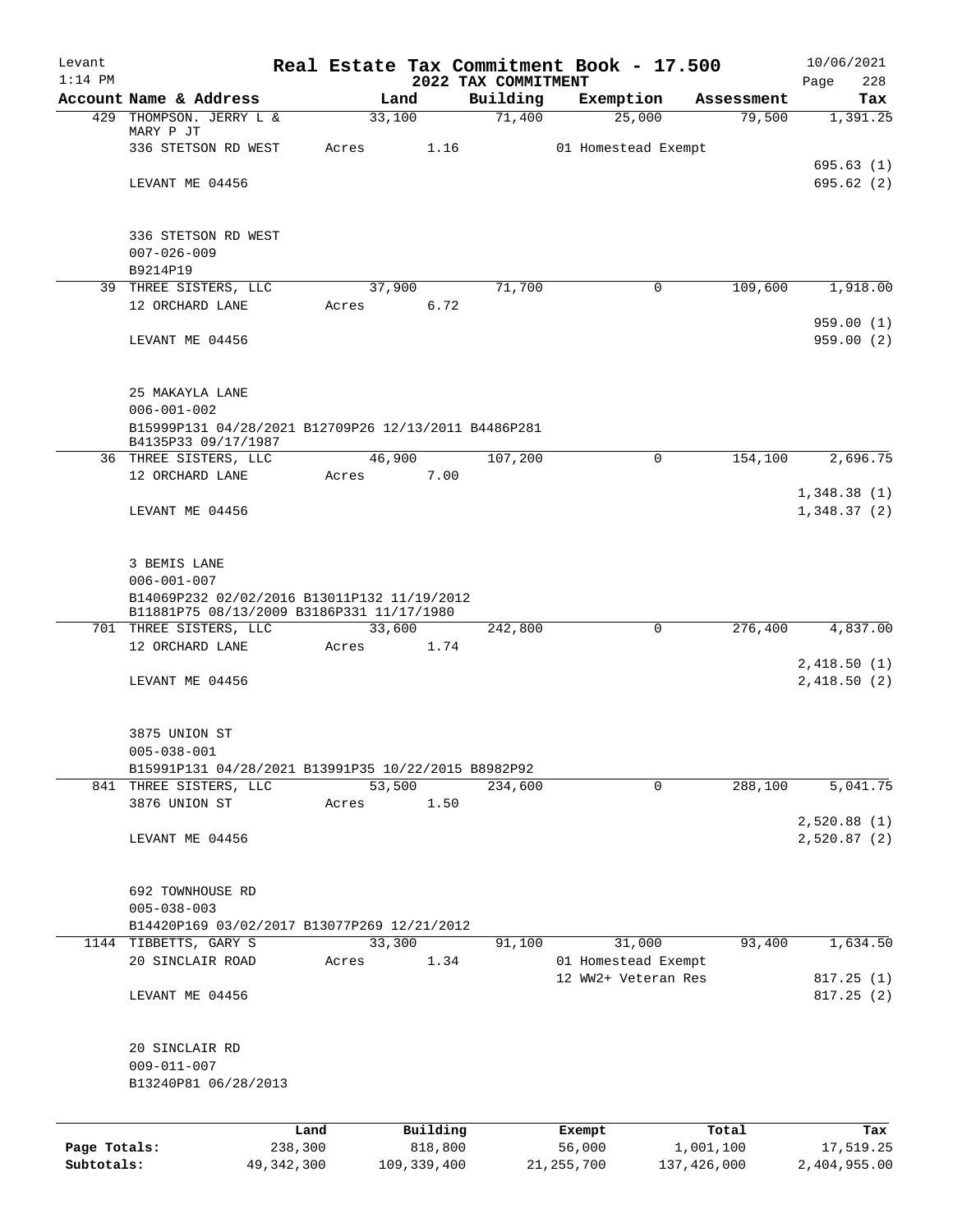| Levant<br>$1:14$ PM |                                                     |         |        | 2022 TAX COMMITMENT | Real Estate Tax Commitment Book - 17.500 |              | 10/06/2021<br>229<br>Page  |
|---------------------|-----------------------------------------------------|---------|--------|---------------------|------------------------------------------|--------------|----------------------------|
|                     | Account Name & Address                              | Land    |        | Building            | Exemption                                | Assessment   | Tax                        |
| 957                 | TIME WARNER CABLE                                   | 573,900 |        | $\mathbf 0$         | $\Omega$                                 | 573,900      | 10,043.25                  |
|                     | C/O CHARTER                                         |         |        |                     |                                          |              |                            |
|                     | COMMUNICATIONS TAX DEPT                             |         |        |                     |                                          |              |                            |
|                     | PO BOX 7467                                         |         |        |                     |                                          |              | 5,021.63(1)                |
|                     | CHARLOTTE NC 28241 7647                             |         |        |                     |                                          |              | 5,021.62(2)                |
|                     |                                                     |         |        |                     |                                          |              |                            |
|                     | VARIOUS                                             |         |        |                     |                                          |              |                            |
|                     | $000 - 000$                                         |         |        |                     |                                          |              |                            |
|                     | 1018 TLA PROPERTIES LLC                             | 35,600  |        | 80,400              | 0                                        | 116,000      | 2,030.00                   |
|                     | 45 MT PLEASANT RD                                   | Acres   | 1.50   |                     |                                          |              |                            |
|                     | LEVANT ME 04456 0220                                |         |        |                     |                                          |              | 1,015.00(1)<br>1,015.00(2) |
|                     |                                                     |         |        |                     |                                          |              |                            |
|                     |                                                     |         |        |                     |                                          |              |                            |
|                     | 3477 UNION ST                                       |         |        |                     |                                          |              |                            |
|                     | $011 - 042$                                         |         |        |                     |                                          |              |                            |
|                     | B12352P226 12/16/2010                               |         |        |                     |                                          |              |                            |
|                     | 1674 TLA PROPERTIES, LLC                            | 13,100  |        | $\mathbf 0$         | 0                                        | 13,100       | 229.25                     |
|                     | 45 MT PLEASANT RD                                   | Acres   | 1.43   |                     |                                          |              | 114.63(1)                  |
|                     | LEVANT ME 04456                                     |         |        |                     |                                          |              | 114.62(2)                  |
|                     |                                                     |         |        |                     |                                          |              |                            |
|                     |                                                     |         |        |                     |                                          |              |                            |
|                     | $002 - 071 - C1$                                    |         |        |                     |                                          |              |                            |
|                     | B13859P219 06/10/2015                               |         |        |                     |                                          |              |                            |
|                     | 1311 TOWER, LYNNE S                                 | 37,700  |        | 160,000             | 31,000                                   | 166,700      | 2,917.25                   |
|                     | PETTEGROW, MARY JT                                  | Acres   | 2.50   |                     | 01 Homestead Exempt                      |              |                            |
|                     | 22 TOWER LANE                                       |         |        |                     | 12 WW2+ Veteran Res                      |              | 1,458.63(1)                |
|                     | 22 TOWER LANE                                       |         |        |                     |                                          |              | 1,458.62(2)                |
|                     | LEVANT ME 04456                                     |         |        |                     |                                          |              |                            |
|                     | 22 TOWER LANE                                       |         |        |                     |                                          |              |                            |
|                     | $003 - 033 - B$                                     |         |        |                     |                                          |              |                            |
|                     | B14544P152 07/14/2017 B12639P18 10/27/2011 B8581P78 |         |        |                     |                                          |              |                            |
|                     | 02/06/2003<br>1014 TOWN OF LEVANT                   | 9,700   |        |                     | 9,700                                    | $\mathbf{0}$ | 0.00                       |
|                     |                                                     | Acres   | 0.75   |                     | 43 Municipal                             |              |                            |
|                     | LEVANT ME 04456 0220                                |         |        |                     |                                          |              |                            |
|                     | PO BOX 220                                          |         |        |                     |                                          |              |                            |
|                     |                                                     |         |        |                     |                                          |              |                            |
|                     |                                                     |         |        |                     |                                          |              |                            |
|                     | HORSEBACK RD                                        |         |        |                     |                                          |              |                            |
|                     | $001 - 051$<br>1010 TOWN OF LEVANT                  |         | 48,600 | 2,166,300           | 2,214,900                                | 0            | 0.00                       |
|                     | PO BOX 220                                          | Acres   | 5.25   |                     | 43 Municipal                             |              |                            |
|                     |                                                     |         |        |                     |                                          |              |                            |
|                     | LEVANT ME 04456                                     |         |        |                     |                                          |              |                            |
|                     |                                                     |         |        |                     |                                          |              |                            |
|                     | 691 TOWNHOUSE RD                                    |         |        |                     |                                          |              |                            |
|                     | $005 - 037$                                         |         |        |                     |                                          |              |                            |
|                     | B4744P10                                            |         |        |                     |                                          |              |                            |
|                     |                                                     |         |        |                     |                                          |              |                            |
|                     |                                                     |         |        |                     |                                          |              |                            |
|                     |                                                     |         |        |                     |                                          |              |                            |

|              | Land       | Building    | Exempt     | Total       | Tax          |
|--------------|------------|-------------|------------|-------------|--------------|
| Page Totals: | 718,600    | 2,406,700   | 2,255,600  | 869,700     | 15,219.75    |
| Subtotals:   | 50,060,900 | 111,746,100 | 23,511,300 | 138,295,700 | 2,420,174.75 |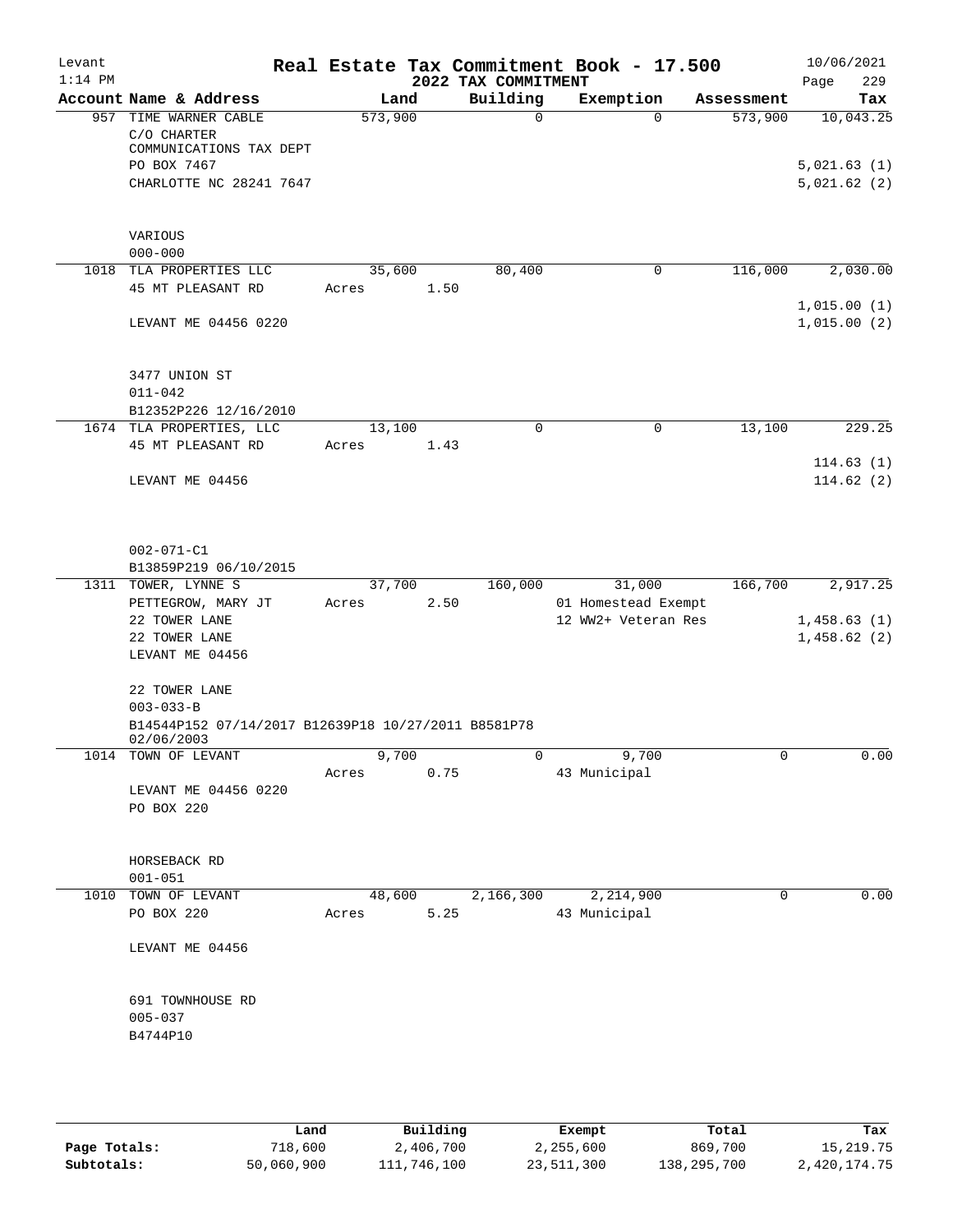| Levant<br>$1:14$ PM |                                                            |       |        | 2022 TAX COMMITMENT | Real Estate Tax Commitment Book - 17.500 |             | 10/06/2021<br>Page<br>230 |
|---------------------|------------------------------------------------------------|-------|--------|---------------------|------------------------------------------|-------------|---------------------------|
|                     | Account Name & Address                                     |       | Land   | Building            | Exemption                                | Assessment  | Tax                       |
|                     | 75 TOWN OF LEVANT                                          |       | 33,100 | 62,700              | 95,800                                   | 0           | 0.00                      |
|                     | PO BOX 220                                                 | Acres | 3.50   |                     | 64 Tax Acquired                          |             |                           |
|                     | LEVANT ME 04456                                            |       |        |                     |                                          |             |                           |
|                     | 3688 UNION ST<br>$002 - 057$                               |       |        |                     |                                          |             |                           |
|                     | B13608P74 08/03/2014                                       |       |        |                     |                                          |             |                           |
|                     | 218 TOWN OF LEVANT                                         |       | 10,500 | 0                   | 10,500                                   | 0           | 0.00                      |
|                     | PO BOX 220                                                 | Acres | 0.87   |                     | 43 Municipal                             |             |                           |
|                     | LEVANT ME 04456                                            |       |        |                     |                                          |             |                           |
|                     | KENDUSKEAG RD<br>$011 - 022$                               |       |        |                     |                                          |             |                           |
|                     | B10795P44 01/03/2007                                       |       |        |                     |                                          |             |                           |
|                     | 417 TOWN OF LEVANT                                         |       | 36,600 | $\mathbf 0$         | 36,600                                   | 0           | 0.00                      |
|                     | PO BOX 220                                                 | Acres | 5.22   |                     | 64 Tax Acquired                          |             |                           |
|                     | LEVANT ME 04456                                            |       |        |                     |                                          |             |                           |
|                     | 678 TOWNHOUSE RD                                           |       |        |                     |                                          |             |                           |
|                     | $005 - 036 - 001$                                          |       |        |                     |                                          |             |                           |
|                     | B7000P337                                                  |       |        |                     |                                          |             |                           |
|                     | 1641 TOWN OF LEVANT                                        |       | 5,300  | $\Omega$            | 5,300                                    | $\mathbf 0$ | 0.00                      |
|                     | PO BOX 220                                                 | Acres | 0.22   |                     | 64 Tax Acquired                          |             |                           |
|                     | LEVANT ME 04456                                            |       |        |                     |                                          |             |                           |
|                     | WING RD<br>$003 - 042 - 001 - A$                           |       |        |                     |                                          |             |                           |
|                     | B5391P225 07/28/1993                                       |       |        |                     |                                          |             |                           |
|                     | 1531 TOWN OF LEVANT                                        |       | 14,200 | 0                   | 14,200                                   | 0           | 0.00                      |
|                     | PO BOX 220                                                 | Acres | 3.13   |                     | 64 Tax Acquired                          |             |                           |
|                     | LEVANT ME 04456                                            |       |        |                     |                                          |             |                           |
|                     | STAPLES LANE<br>$002 - 006 - 017$<br>B13391P217 11/12/2013 |       |        |                     |                                          |             |                           |
|                     | 1523 TOWN OF LEVANT                                        |       | 13,400 | 0                   | 13,400                                   | 0           | 0.00                      |
|                     | PO BOX 220                                                 | Acres | 2.00   |                     | 64 Tax Acquired                          |             |                           |
|                     | LEVANT ME 04456                                            |       |        |                     |                                          |             |                           |
|                     | HEWES RD                                                   |       |        |                     |                                          |             |                           |
|                     | $002 - 006 - 018$<br>B11593P161 11/17/2008                 |       |        |                     |                                          |             |                           |
|                     |                                                            |       |        |                     |                                          |             |                           |

|              | Land       | Building    | Exempt     | Total       | Tax          |
|--------------|------------|-------------|------------|-------------|--------------|
| Page Totals: | 113,100    | 62,700      | 175,800    |             | 0.00         |
| Subtotals:   | 50,174,000 | 111,808,800 | 23,687,100 | 138,295,700 | 2,420,174.75 |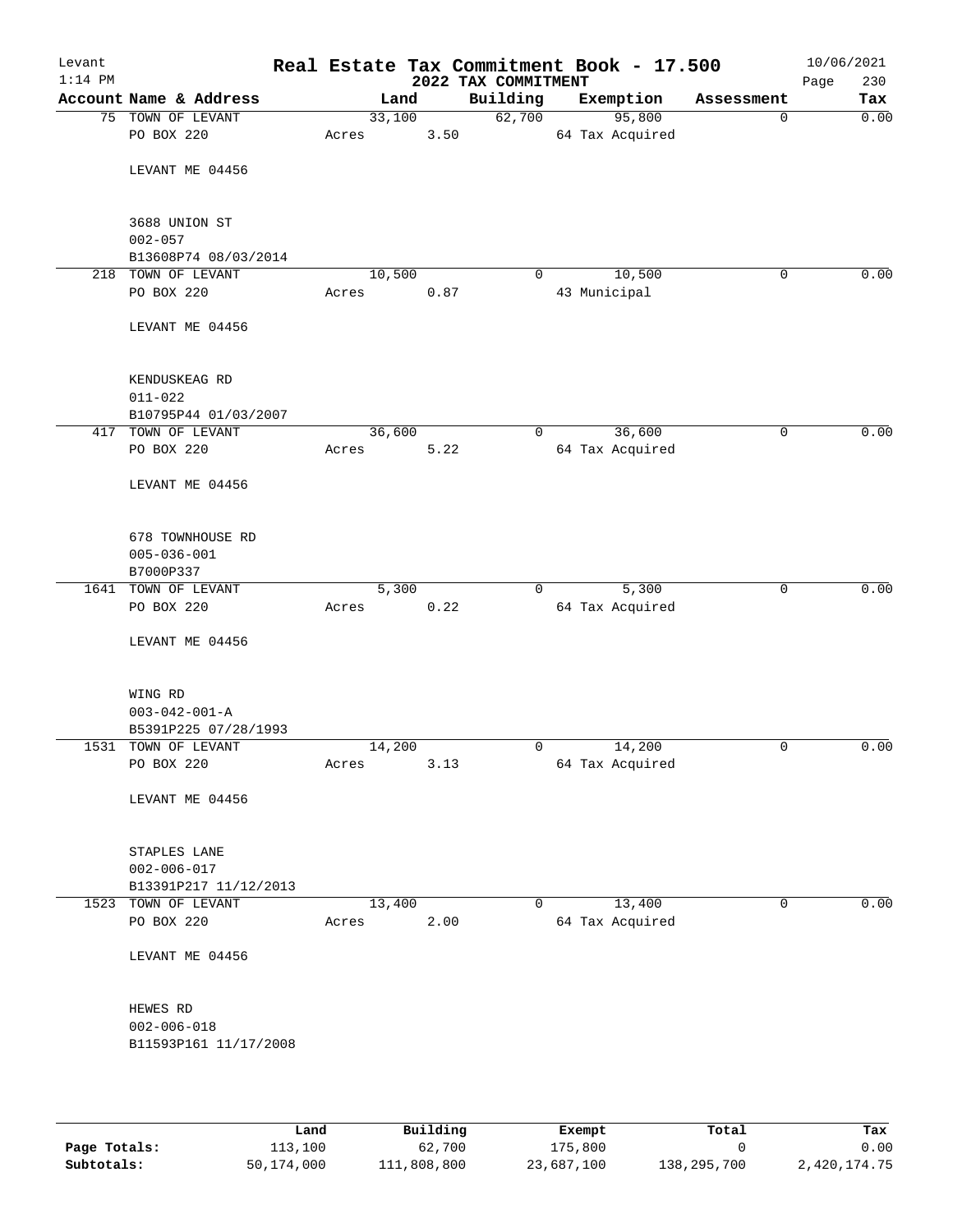| Levant       |                                             |            |       |                | Real Estate Tax Commitment Book - 17.500 |                 |                     |                 | 10/06/2021   |
|--------------|---------------------------------------------|------------|-------|----------------|------------------------------------------|-----------------|---------------------|-----------------|--------------|
| $1:14$ PM    | Account Name & Address                      |            |       |                | 2022 TAX COMMITMENT<br>Building          |                 |                     |                 | 231<br>Page  |
|              | 1704 TOWN OF LEVANT                         |            |       | Land<br>27,800 | 0                                        |                 | Exemption<br>27,800 | Assessment<br>0 | Tax<br>0.00  |
|              | PO BOX 220                                  |            | Acres | 5.50           |                                          | 64 Tax Acquired |                     |                 |              |
|              |                                             |            |       |                |                                          |                 |                     |                 |              |
|              | LEVANT ME 04456                             |            |       |                |                                          |                 |                     |                 |              |
|              |                                             |            |       |                |                                          |                 |                     |                 |              |
|              | UNION ST                                    |            |       |                |                                          |                 |                     |                 |              |
|              | $008 - 006 - A$                             |            |       |                |                                          |                 |                     |                 |              |
|              | 1431 TOWN OF LEVANT (TAX                    |            |       | 14,100         | 4,000                                    |                 | 18,100              | $\Omega$        | 0.00         |
|              | ACQUIRED)<br>PO BOX 220                     |            | Acres | 3.00           |                                          | 64 Tax Acquired |                     |                 |              |
|              |                                             |            |       |                |                                          |                 |                     |                 |              |
|              | LEVANT ME 04456                             |            |       |                |                                          |                 |                     |                 |              |
|              | STAPLES LANE                                |            |       |                |                                          |                 |                     |                 |              |
|              | $002 - 006 - 016$                           |            |       |                |                                          |                 |                     |                 |              |
|              | B11589P108 11/13/2008 B10574P121 07/19/2006 |            |       |                |                                          |                 |                     |                 |              |
| 1089         | TOWN OF LEVANT (FIRE<br>DEPT)               |            |       | 13,700         | $\mathbf 0$                              |                 | 13,700              | 0               | 0.00         |
|              |                                             |            | Acres | 0.37           |                                          | 43 Municipal    |                     |                 |              |
|              | LEVANT ME 04456 0220                        |            |       |                |                                          |                 |                     |                 |              |
|              | PO BOX 220                                  |            |       |                |                                          |                 |                     |                 |              |
|              | 3477 UNION ST                               |            |       |                |                                          |                 |                     |                 |              |
|              | $011 - 043 - 001$                           |            |       |                |                                          |                 |                     |                 |              |
|              | B6368P289<br>1016 TOWN OF LEVANT (REC       |            |       | 39,900         | 34,500                                   |                 | 74,400              | 0               | 0.00         |
|              | FIELD)                                      |            |       |                |                                          |                 |                     |                 |              |
|              | PO BOX 220                                  |            | Acres | 12.00          |                                          | 43 Municipal    |                     |                 |              |
|              | LEVANT ME 04456 0220                        |            |       |                |                                          |                 |                     |                 |              |
|              |                                             |            |       |                |                                          |                 |                     |                 |              |
|              | 220 TAY RD                                  |            |       |                |                                          |                 |                     |                 |              |
|              | $010 - 021$                                 |            |       |                |                                          |                 |                     |                 |              |
|              | B6213P363                                   |            |       |                |                                          |                 |                     |                 |              |
|              | 974 TOWN OF LEVANT TAX<br>ACQUIRED          |            |       | 19,300         | $\mathbf 0$                              |                 | 19,300              | $\mathbf 0$     | 0.00         |
|              | PO BOX 220                                  |            | Acres | 1.42           |                                          | 64 Tax Acquired |                     |                 |              |
|              |                                             |            |       |                |                                          |                 |                     |                 |              |
|              | LEVANT ME 04456                             |            |       |                |                                          |                 |                     |                 |              |
|              | 23 MCINTOSH AVE                             |            |       |                |                                          |                 |                     |                 |              |
|              | $007 - 014 - 014$                           |            |       |                |                                          |                 |                     |                 |              |
|              | B5984P311<br>696 TOWN OF LEVANT TAX         |            |       | 20,000         | $\mathbf 0$                              |                 | 20,000              | $\mathbf 0$     | 0.00         |
|              | ACQUIRED                                    |            |       |                |                                          |                 |                     |                 |              |
|              | PO BOX 220                                  |            | Acres | 0.23           |                                          | 64 Tax Acquired |                     |                 |              |
|              | LEVANT ME 04456                             |            |       |                |                                          |                 |                     |                 |              |
|              |                                             |            |       |                |                                          |                 |                     |                 |              |
|              | 3501 UNION ST                               |            |       |                |                                          |                 |                     |                 |              |
|              | $011 - 021$<br>B5628P139 05/09/1994         |            |       |                |                                          |                 |                     |                 |              |
|              |                                             |            |       |                |                                          |                 |                     |                 |              |
|              |                                             | Land       |       | Building       |                                          | Exempt          |                     | Total           | Tax          |
| Page Totals: |                                             | 134,800    |       | 38,500         |                                          | 173,300         |                     | 0               | 0.00         |
| Subtotals:   |                                             | 50,308,800 |       | 111,847,300    |                                          | 23,860,400      |                     | 138,295,700     | 2,420,174.75 |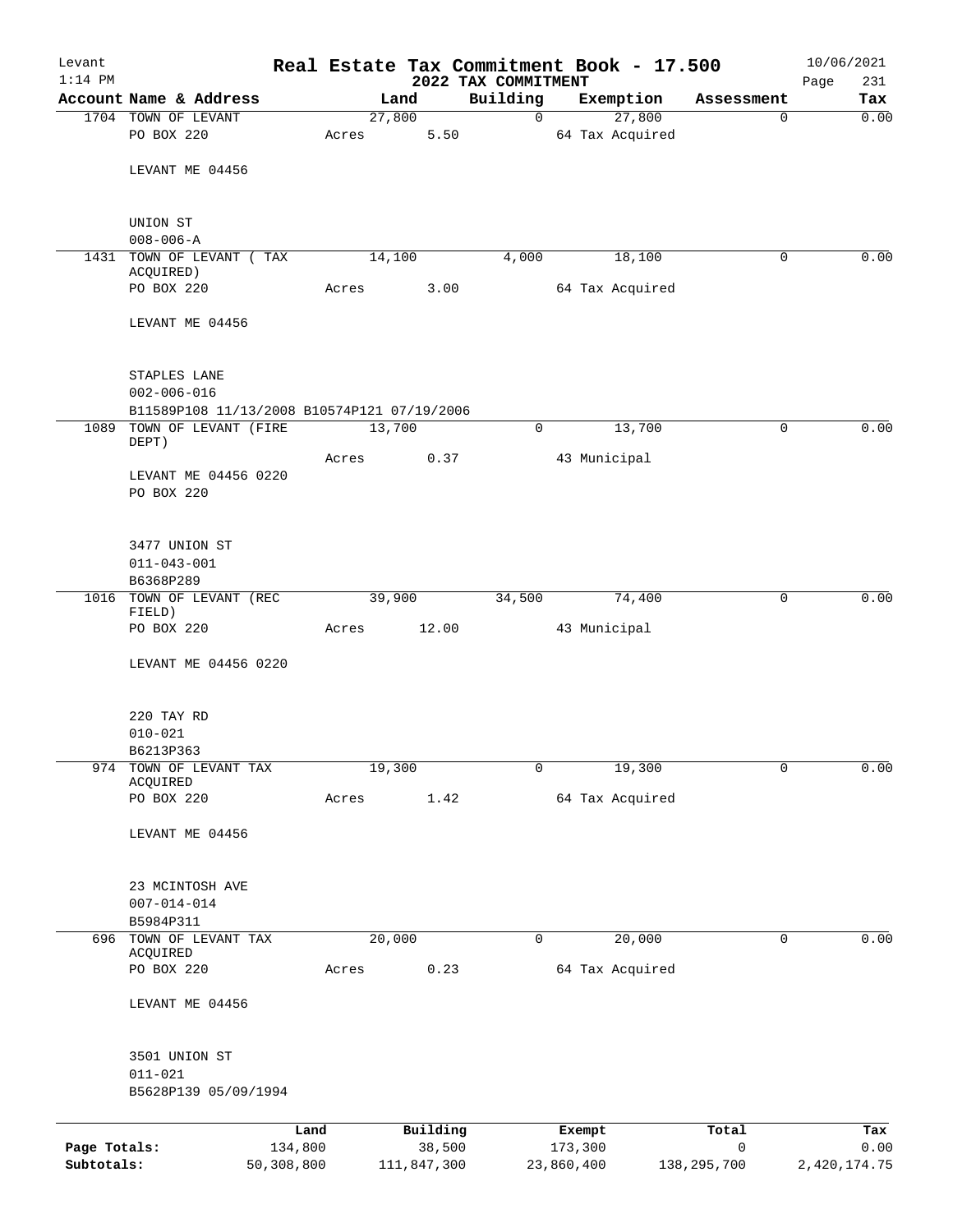| Levant<br>$1:14$ PM |                                       |        |       | Real Estate Tax Commitment Book - 17.500<br>2022 TAX COMMITMENT |                     |            | Page | 10/06/2021<br>232        |
|---------------------|---------------------------------------|--------|-------|-----------------------------------------------------------------|---------------------|------------|------|--------------------------|
|                     | Account Name & Address                | Land   |       | Building                                                        | Exemption           | Assessment |      | Tax                      |
|                     | 725 TOWN OF STETSON                   | 10,500 |       | 0                                                               | $\Omega$            | 10,500     |      | 183.75                   |
|                     |                                       | Acres  | 12.40 |                                                                 |                     |            |      |                          |
|                     | STETSON ME 04488 0085                 |        |       |                                                                 |                     |            |      | 91.88(1)                 |
|                     | PO BOX 85                             |        |       |                                                                 |                     |            |      | 91.87(2)                 |
|                     |                                       |        |       |                                                                 |                     |            |      |                          |
|                     | STETSON RD WEST                       |        |       |                                                                 |                     |            |      |                          |
|                     | $007 - 032$                           |        |       |                                                                 |                     |            |      |                          |
|                     | B8961P334                             |        |       |                                                                 |                     |            |      |                          |
| 1200                | TOWNSEND, ALLEN R                     |        | 0     | 34,900                                                          | 25,000              | 9,900      |      | 173.25                   |
|                     | 47 FRANCIS DR                         |        |       |                                                                 | 01 Homestead Exempt |            |      |                          |
|                     |                                       |        |       |                                                                 |                     |            |      | 86.63(1)                 |
|                     | LEVANT ME 04456                       |        |       |                                                                 |                     |            |      | 86.62 (2)                |
|                     |                                       |        |       |                                                                 |                     |            |      |                          |
|                     |                                       |        |       |                                                                 |                     |            |      |                          |
|                     | 47 FRANCIS DR                         |        |       |                                                                 |                     |            |      |                          |
|                     | $002 - 022 - 008 - B01$               |        |       |                                                                 |                     |            |      |                          |
|                     | 1067 TRACY, PATRICK L                 | 33,000 | 1.05  | 95,500                                                          | 25,000              | 103,500    |      | 1,811.25                 |
|                     | TRACY, PATRICIA A JT<br>7 SINCLAIR RD | Acres  |       |                                                                 | 01 Homestead Exempt |            |      | 905.63(1)                |
|                     |                                       |        |       |                                                                 |                     |            |      | 905.62(2)                |
|                     | LEVANT ME 04456 0076                  |        |       |                                                                 |                     |            |      |                          |
|                     |                                       |        |       |                                                                 |                     |            |      |                          |
|                     | 7 SINCLAIR RD                         |        |       |                                                                 |                     |            |      |                          |
|                     | $009 - 007 - 002$                     |        |       |                                                                 |                     |            |      |                          |
|                     | B10811P204 01/24/2007                 |        |       |                                                                 |                     |            |      |                          |
| 1124                | TRACY, SHARON                         | 33,000 |       | 72,500                                                          | 0                   | 105,500    |      | 1,846.25                 |
|                     | 51 FOREST HILLS DR                    | Acres  | 1.02  |                                                                 |                     |            |      |                          |
|                     | LEVANT ME 04456 0028                  |        |       |                                                                 |                     |            |      | 923.13 (1)<br>923.12 (2) |
|                     |                                       |        |       |                                                                 |                     |            |      |                          |
|                     |                                       |        |       |                                                                 |                     |            |      |                          |
|                     | 51 FOREST HILLS DR                    |        |       |                                                                 |                     |            |      |                          |
|                     | $008 - 022 - 003$                     |        |       |                                                                 |                     |            |      |                          |
|                     | B6691P183                             |        |       |                                                                 |                     |            |      |                          |
|                     | 778 TREADWELL, JOHN L                 | 47,400 |       | 166,700                                                         | 25,000              | 189,100    |      | 3,309.25                 |
|                     | TREADWELL, DEBORAH S JT Acres         |        | 22.50 |                                                                 | 01 Homestead Exempt |            |      |                          |
|                     | 4205 UNION ST                         |        |       |                                                                 |                     |            |      | 1,654.63(1)              |
|                     | LEVANT ME 04456                       |        |       |                                                                 |                     |            |      | 1,654.62(2)              |
|                     |                                       |        |       |                                                                 |                     |            |      |                          |
|                     | 4205 UNION ST                         |        |       |                                                                 |                     |            |      |                          |
|                     | $005 - 018$                           |        |       |                                                                 |                     |            |      |                          |
|                     | B6479P163                             |        |       |                                                                 |                     |            |      |                          |
|                     | 715 TREE OF LIFE WOOD                 | 33,000 |       | 28,100                                                          | 0                   | 61,100     |      | 1,069.25                 |
|                     | PRODUCTS MANUFACTURING                |        |       |                                                                 |                     |            |      |                          |
|                     | COMPANY, INC. 401K PLAN Acres         |        | 1.00  |                                                                 |                     |            |      |                          |
|                     | 577 MILES ROAD                        |        |       |                                                                 |                     |            |      | 534.63(1)<br>534.62 (2)  |
|                     | DIXMONT ME 04932                      |        |       |                                                                 |                     |            |      |                          |
|                     |                                       |        |       |                                                                 |                     |            |      |                          |
|                     | 131 STETSON RD EAST                   |        |       |                                                                 |                     |            |      |                          |
|                     | $008 - 042 - 001$                     |        |       |                                                                 |                     |            |      |                          |
|                     | B13965P115 09/23/2015 B3898P176       |        |       |                                                                 |                     |            |      |                          |
|                     |                                       |        |       |                                                                 |                     |            |      |                          |
|                     |                                       |        |       |                                                                 |                     |            |      |                          |

|              | Land       | Building    | Exempt     | Total       | Tax          |
|--------------|------------|-------------|------------|-------------|--------------|
| Page Totals: | 156,900    | 397,700     | 75,000     | 479,600     | 8,393.00     |
| Subtotals:   | 50,465,700 | 112,245,000 | 23,935,400 | 138,775,300 | 2,428,567.75 |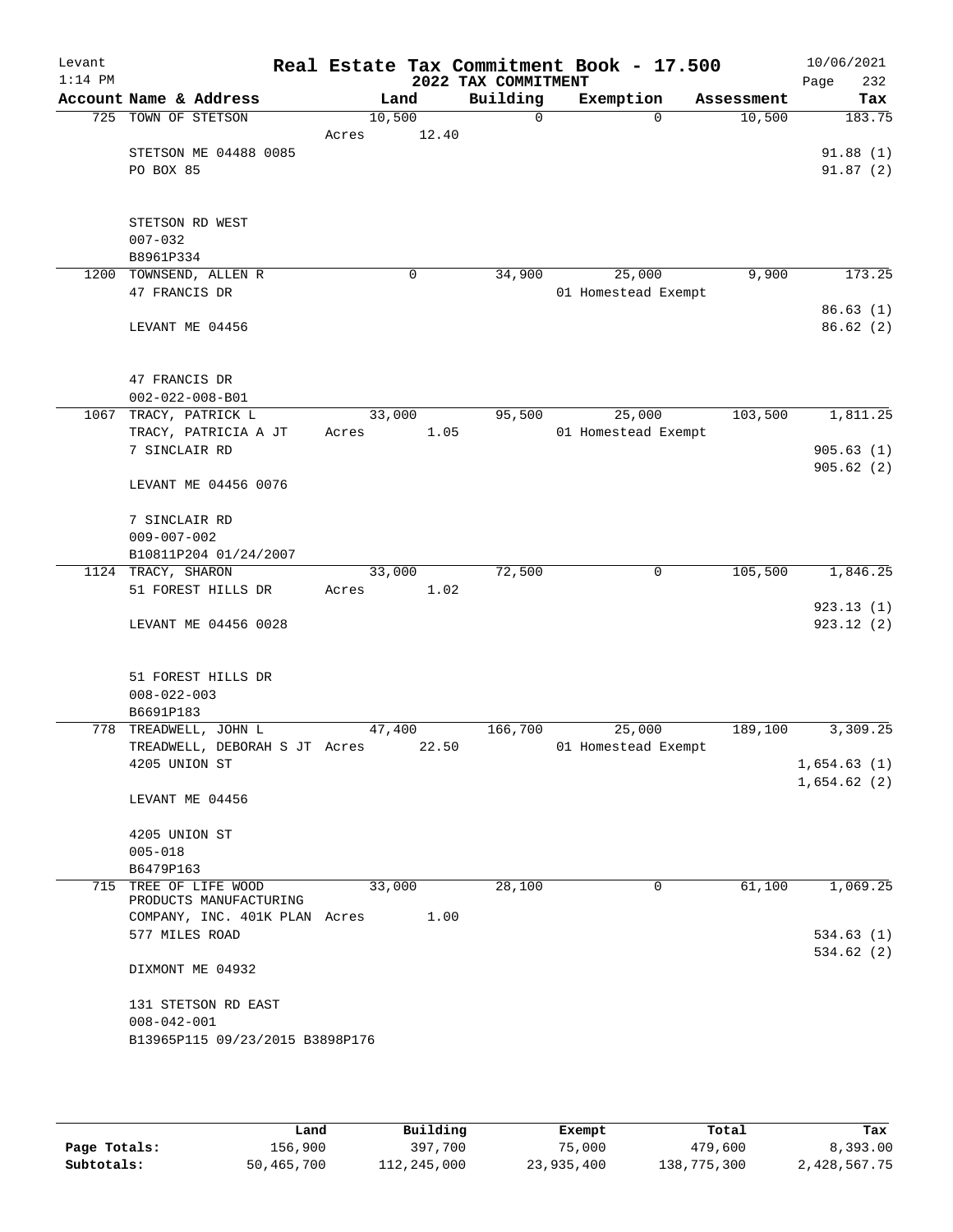| Levant<br>$1:14$ PM |                                                                                                                        |        |                     | 2022 TAX COMMITMENT | Real Estate Tax Commitment Book - 17.500 |            | 10/06/2021<br>Page<br>233 |
|---------------------|------------------------------------------------------------------------------------------------------------------------|--------|---------------------|---------------------|------------------------------------------|------------|---------------------------|
|                     | Account Name & Address                                                                                                 | Land   |                     | Building            | Exemption                                | Assessment | Tax                       |
|                     | 716 TREE OF LIFE WOOD<br>PRODUCTS MANUFACTURING<br>COMPANY, INC. 401K PLAN Acres<br>577 MILES ROAD                     | 33,200 | 1.21                | 0                   | $\Omega$                                 | 33,200     | 581.00<br>290.50 (1)      |
|                     | DIXMONT ME 04932                                                                                                       |        |                     |                     |                                          |            | 290.50(2)                 |
|                     | 135 STETSON RD EAST<br>$008 - 042$                                                                                     |        |                     |                     |                                          |            |                           |
|                     | B13965P117 09/23/2015 B2466P283                                                                                        |        |                     |                     |                                          |            |                           |
|                     | 956 TREE OF LIFE WOOD<br>PRODUCTS MANUFACTURING<br>COMPANY, INC. 401K PLAN                                             |        | 0                   | 12,300              | 0                                        | 12,300     | 215.25                    |
|                     | 577 MILES ROAD                                                                                                         |        |                     |                     |                                          |            | 107.63(1)<br>107.62(2)    |
|                     | DIXMONT ME 04932                                                                                                       |        |                     |                     |                                          |            |                           |
|                     | 135 STETSON RD EAST<br>$008 - 042 - B01$                                                                               |        |                     |                     |                                          |            |                           |
|                     | 1742 TREWORGY, ANNE E                                                                                                  | 39,000 |                     | 371,200             | 25,000                                   | 385,200    | 6,741.00                  |
|                     | TREWORGY, GARY F JT<br>61 NEWCOMB LANE                                                                                 | Acres  | 8.01                |                     | 01 Homestead Exempt                      |            | 3,370.50(1)               |
|                     | LEVANT ME 04456                                                                                                        |        |                     |                     |                                          |            | 3,370.50(2)               |
|                     | 61 NEWCOMB LANE                                                                                                        |        |                     |                     |                                          |            |                           |
|                     | $003 - 001 - 001 - 003$                                                                                                |        |                     |                     |                                          |            |                           |
|                     | B15800P224 11/24/2020 B15227P288 07/31/2019<br>764 TREWORGY, GARY F                                                    | 89,900 |                     | 367,900             | 25,000                                   | 432,800    | 7,574.00                  |
|                     | TREWORGY, PATRICIA M JT Acres                                                                                          |        | 50.00               |                     | 01 Homestead Exempt                      |            |                           |
|                     | 3876 UNION ST                                                                                                          |        |                     |                     |                                          |            | 3,787.00(1)               |
|                     |                                                                                                                        |        |                     |                     |                                          |            | 3,787.00(2)               |
|                     | LEVANT ME 04456                                                                                                        |        |                     |                     |                                          |            |                           |
|                     | 3876 UNION ST                                                                                                          |        |                     |                     |                                          |            |                           |
|                     | $005 - 040 - 001$                                                                                                      |        |                     |                     |                                          |            |                           |
|                     | B13964P348 09/23/2015 B13785P297 10/16/2015<br>B11758P218 05/06/2008 B3418P224 07/12/1983<br>1195 TRIPATHI, RAJENDRA P |        | $3\overline{8,100}$ | 336,000             | 25,000                                   | 349,100    | 6,109.25                  |
|                     | TRIPATHI, LINDA KAY JT Acres 6.13                                                                                      |        |                     |                     | 01 Homestead Exempt                      |            |                           |
|                     | 153 WING RD                                                                                                            |        |                     |                     |                                          |            | 3,054.63(1)               |
|                     | LEVANT ME 04456                                                                                                        |        |                     |                     |                                          |            | 3,054.62(2)               |
|                     | 153 WING RD                                                                                                            |        |                     |                     |                                          |            |                           |
|                     | $003 - 040 - 002$                                                                                                      |        |                     |                     |                                          |            |                           |
|                     | B8782P126                                                                                                              |        |                     |                     |                                          |            |                           |
|                     | 216 TRIPP, TRACEY LYNN                                                                                                 |        | 33,100              | 59,000              | 0                                        | 92,100     | 1,611.75                  |
|                     | TRIPP, CALVIN E JR                                                                                                     | Acres  | 1.12                |                     |                                          |            |                           |
|                     | PO BOX 92                                                                                                              |        |                     |                     |                                          |            | 805.88 (1)<br>805.87 (2)  |
|                     | LEVANT ME 04456                                                                                                        |        |                     |                     |                                          |            |                           |
|                     | 3334 UNION ST<br>$003 - 030$                                                                                           |        |                     |                     |                                          |            |                           |
|                     | B15049P212 01/16/2019 B4601P264                                                                                        |        |                     |                     |                                          |            |                           |
|                     |                                                                                                                        |        |                     |                     |                                          |            |                           |
|                     |                                                                                                                        |        |                     |                     |                                          |            |                           |

|              | Land       | Building    | Exempt     | Total       | Tax          |
|--------------|------------|-------------|------------|-------------|--------------|
| Page Totals: | 233,300    | 1,146,400   | 75,000     | 1,304,700   | 22,832.25    |
| Subtotals:   | 50,699,000 | 113,391,400 | 24,010,400 | 140,080,000 | 2,451,400.00 |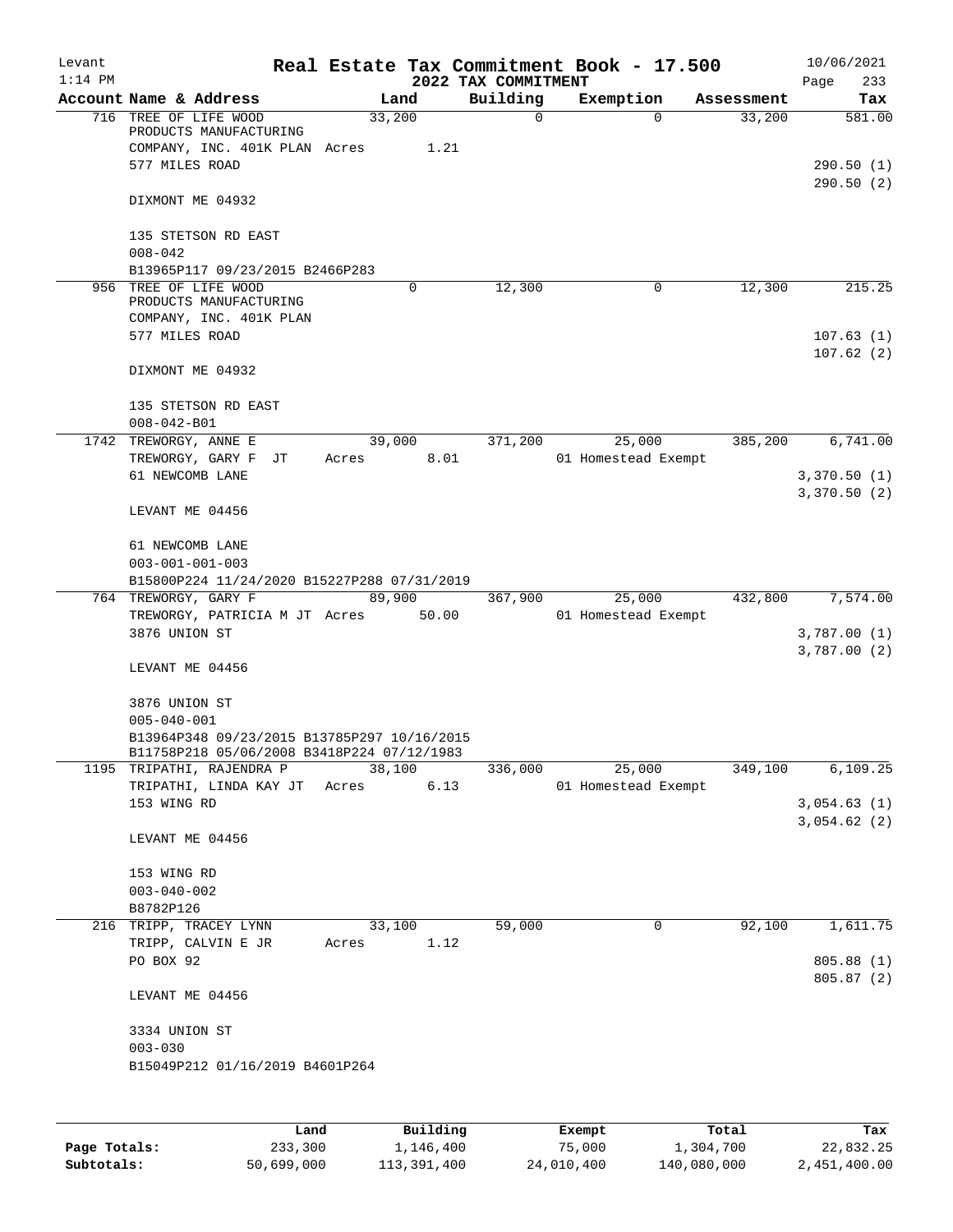| Levant       |                                             |            |        |             |                     |            | Real Estate Tax Commitment Book - 17.500 |             | 10/06/2021             |
|--------------|---------------------------------------------|------------|--------|-------------|---------------------|------------|------------------------------------------|-------------|------------------------|
| $1:14$ PM    |                                             |            |        |             | 2022 TAX COMMITMENT |            |                                          |             | Page<br>234            |
|              | Account Name & Address                      |            |        | Land        | Building            |            | Exemption                                | Assessment  | Tax                    |
|              | 1732 TROTT, TYLER GEORGE                    |            | 33,400 |             | 136,900             |            | $\Omega$                                 | 170,300     | 2,980.25               |
|              | 64 LINDSAY DRIVE                            | Acres      |        | 1.44        |                     |            |                                          |             |                        |
|              | LEVANT ME 04456                             |            |        |             |                     |            |                                          |             | 1,490.13(1)            |
|              |                                             |            |        |             |                     |            |                                          |             | 1,490.12(2)            |
|              |                                             |            |        |             |                     |            |                                          |             |                        |
|              | 64 LINDSAY DR                               |            |        |             |                     |            |                                          |             |                        |
|              | $002 - 018 - 005 - 017$                     |            |        |             |                     |            |                                          |             |                        |
|              | B15879P212 01/27/2021 B14173P189 06/08/2016 |            |        |             |                     |            |                                          |             |                        |
|              | 106 TRUE, RONALD A                          |            | 26,000 |             | 66,100              |            | 25,000                                   | 67,100      | 1,174.25               |
|              | KNOWLES, SHANNON L                          | Acres      |        | 0.52        |                     |            | 01 Homestead Exempt                      |             |                        |
|              | 3415 UNION STREET                           |            |        |             |                     |            |                                          |             | 587.13(1)              |
|              |                                             |            |        |             |                     |            |                                          |             | 587.12(2)              |
|              | LEVANT ME 04456                             |            |        |             |                     |            |                                          |             |                        |
|              |                                             |            |        |             |                     |            |                                          |             |                        |
|              | 3415 UNION ST                               |            |        |             |                     |            |                                          |             |                        |
|              | $011 - 046$                                 |            |        |             |                     |            |                                          |             |                        |
|              | B14738P271 02/09/2018                       |            |        |             |                     |            |                                          |             |                        |
|              | 1547 TUCKER, SHAWN                          |            | 39,500 |             | 152,500             |            | 25,000                                   | 167,000     | 2,922.50               |
|              | TUCKER, NICOLE<br>HENDERSON                 | Acres      |        | 8.70        |                     |            | 01 Homestead Exempt                      |             |                        |
|              | 45 DOUGHTY BLVD                             |            |        |             |                     |            |                                          |             | 1,461.25(1)            |
|              |                                             |            |        |             |                     |            |                                          |             | 1,461.25(2)            |
|              | LEVANT ME 04456                             |            |        |             |                     |            |                                          |             |                        |
|              |                                             |            |        |             |                     |            |                                          |             |                        |
|              | 45 DOUGHTY BLVD                             |            |        |             |                     |            |                                          |             |                        |
|              | $007 - 027 - A$                             |            |        |             |                     |            |                                          |             |                        |
|              | B14340P342 11/18/2016 B11626P314 11/18/2008 |            |        |             |                     |            |                                          |             |                        |
| 1308         | TUPPER, MICHAEL A                           |            | 33,900 |             | 137,100             |            | 25,000                                   | 146,000     | 2,555.00               |
|              | GUPTILL, MEREDITH M JT                      | Acres      |        | 2.00        |                     |            | 01 Homestead Exempt                      |             |                        |
|              | 78 PEMBER ROAD                              |            |        |             |                     |            |                                          |             | 1, 277.50(1)           |
|              |                                             |            |        |             |                     |            |                                          |             | 1, 277.50(2)           |
|              | LEVANT ME 04456                             |            |        |             |                     |            |                                          |             |                        |
|              |                                             |            |        |             |                     |            |                                          |             |                        |
|              | 78 PEMBER RD<br>$005 - 040 - 004$           |            |        |             |                     |            |                                          |             |                        |
|              | B13718P110 12/04/2014 B13331P332 09/10/2013 |            |        |             |                     |            |                                          |             |                        |
|              | B13318P197 08/26/2013                       |            |        |             |                     |            |                                          |             |                        |
| 1145         | TURNER, THOMAS                              |            | 33,300 |             | 84,000              |            | 0                                        | 117,300     | 2,052.75               |
|              | TURNER, LISA JT                             | Acres      |        | 1.37        |                     |            |                                          |             |                        |
|              | 26 SINCLAIR ROAD                            |            |        |             |                     |            |                                          |             | 1,026.38(1)            |
|              |                                             |            |        |             |                     |            |                                          |             | 1,026.37(2)            |
|              | LEVANT ME 04456                             |            |        |             |                     |            |                                          |             |                        |
|              |                                             |            |        |             |                     |            |                                          |             |                        |
|              | 26 SINCLAIR RD                              |            |        |             |                     |            |                                          |             |                        |
|              | $009 - 011 - 009$                           |            |        |             |                     |            |                                          |             |                        |
|              | B15694P296 09/15/2020                       |            |        |             |                     |            |                                          |             |                        |
|              | 771 ULFERS, FREDERICK                       |            | 59,500 |             | 0                   |            | $\mathsf{O}$                             | 59,500      | 1,041.25               |
|              | ULFERS, YVONNE                              | Acres      |        | 51.00       |                     |            |                                          |             |                        |
|              | 756 LANTANA AVE                             |            |        |             |                     |            |                                          |             | 520.63(1)<br>520.62(2) |
|              | CLEARWATER BEACH FL                         |            |        |             |                     |            |                                          |             |                        |
|              | 33767 1426                                  |            |        |             |                     |            |                                          |             |                        |
|              |                                             |            |        |             |                     |            |                                          |             |                        |
|              | ROBICHAUD RD                                |            |        |             |                     |            |                                          |             |                        |
|              | $001 - 061$                                 |            |        |             |                     |            |                                          |             |                        |
|              | B2142P403                                   |            |        |             |                     |            |                                          |             |                        |
|              |                                             |            |        |             |                     |            |                                          |             |                        |
|              |                                             | Land       |        | Building    |                     | Exempt     |                                          | Total       | Tax                    |
| Page Totals: |                                             | 225,600    |        | 576,600     |                     | 75,000     |                                          | 727,200     | 12,726.00              |
| Subtotals:   |                                             | 50,924,600 |        | 113,968,000 |                     | 24,085,400 |                                          | 140,807,200 | 2,464,126.00           |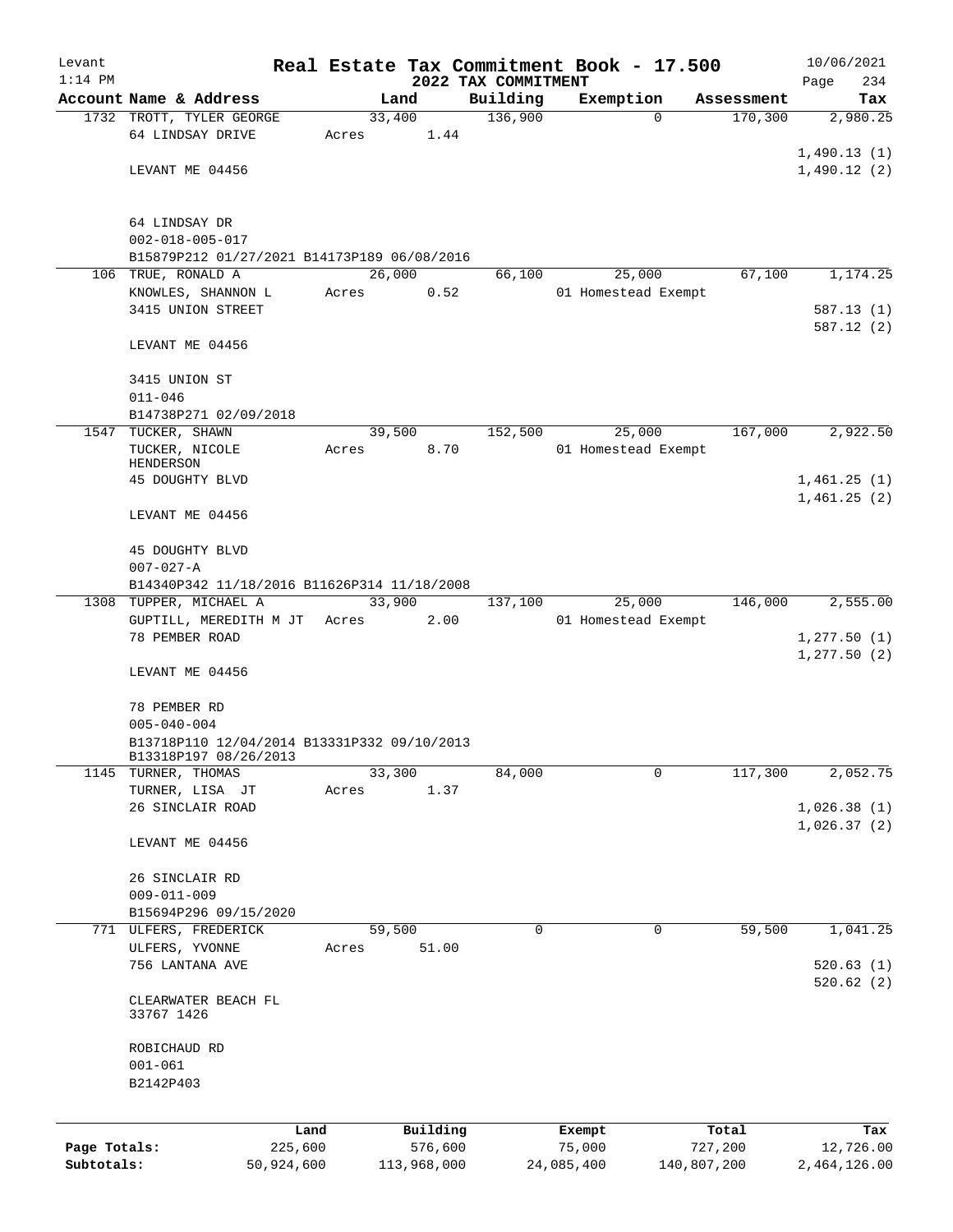| Levant    |                                                            |                 |      |                     | Real Estate Tax Commitment Book - 17.500 |            | 10/06/2021                 |
|-----------|------------------------------------------------------------|-----------------|------|---------------------|------------------------------------------|------------|----------------------------|
| $1:14$ PM |                                                            |                 |      | 2022 TAX COMMITMENT |                                          |            | 235<br>Page                |
|           | Account Name & Address                                     |                 | Land | Building            | Exemption                                | Assessment | Tax                        |
|           | 1746 UNDERHILL, ANTHONY J<br>WITTINE, ELIZABETH M JT Acres | 33,000          | 1.03 | 126,400             | $\Omega$                                 | 159,400    | 2,789.50                   |
|           | 53 SOUTH LEVANT ROAD                                       |                 |      |                     |                                          |            | 1,394.75(1)                |
|           |                                                            |                 |      |                     |                                          |            | 1,394.75(2)                |
|           | LEVANT ME 04456                                            |                 |      |                     |                                          |            |                            |
|           |                                                            |                 |      |                     |                                          |            |                            |
|           | 53 SOUTH LEVANT RD                                         |                 |      |                     |                                          |            |                            |
|           | $002 - 021 - 001 - 001$<br>B15886P279 02/03/2021           |                 |      |                     |                                          |            |                            |
|           | 954 UNDERHILL, BENJAMIN A                                  | 14,900          |      | 1,900               | 0                                        | 16,800     | 294.00                     |
|           | 84 HEWES ROAD                                              | Acres           | 2.06 |                     |                                          |            |                            |
|           |                                                            |                 |      |                     |                                          |            | 147.00(1)                  |
|           | LEVANT ME 04456                                            |                 |      |                     |                                          |            | 147.00(2)                  |
|           |                                                            |                 |      |                     |                                          |            |                            |
|           |                                                            |                 |      |                     |                                          |            |                            |
|           | STAPLES LANE<br>$002 - 006 - 009$                          |                 |      |                     |                                          |            |                            |
|           | B15856P268 01/07/2021 B5637P313                            |                 |      |                     |                                          |            |                            |
|           | 1171 UNDERHILL, CHARLES &                                  | 34,000          |      | 11,600              | 25,000                                   | 20,600     | 360.50                     |
|           | PAMELA L                                                   |                 |      |                     |                                          |            |                            |
|           | VAN AMPTING, RONALD                                        | Acres           | 2.20 |                     | 01 Homestead Exempt                      |            |                            |
|           | 40 FRANCIS DR                                              |                 |      |                     |                                          |            | 180.25(1)<br>180.25(2)     |
|           | LEVANT ME 04456                                            |                 |      |                     |                                          |            |                            |
|           |                                                            |                 |      |                     |                                          |            |                            |
|           | 40 FRANCIS DR                                              |                 |      |                     |                                          |            |                            |
|           | $002 - 022 - 014$                                          |                 |      |                     |                                          |            |                            |
|           | B15061P226 03/21/2019 B13278P271 07/16/2013                |                 |      |                     |                                          |            |                            |
|           | 423 UPHAM, HEATHER D<br>422 BRANN RD                       | 33,700<br>Acres | 5.00 | 94,900              | 25,000<br>01 Homestead Exempt            | 103,600    | 1,813.00                   |
|           |                                                            |                 |      |                     |                                          |            | 906.50(1)                  |
|           | LEVANT ME 04456                                            |                 |      |                     |                                          |            | 906.50(2)                  |
|           |                                                            |                 |      |                     |                                          |            |                            |
|           |                                                            |                 |      |                     |                                          |            |                            |
|           | 422 BRANN RD<br>$010 - 014 - 008$                          |                 |      |                     |                                          |            |                            |
|           | B6557P289                                                  |                 |      |                     |                                          |            |                            |
|           | 1081 UPTON, VALERIE J                                      | 33,700          |      | 10,400              | 25,000                                   | 19,100     | 334.25                     |
|           | PO BOX 1955                                                | Acres           | 1.80 |                     | 01 Homestead Exempt                      |            |                            |
|           |                                                            |                 |      |                     |                                          |            | 167.13(1)                  |
|           | BANGOR ME 04402                                            |                 |      |                     |                                          |            | 167.12(2)                  |
|           |                                                            |                 |      |                     |                                          |            |                            |
|           | 16 POMROY LN                                               |                 |      |                     |                                          |            |                            |
|           | $001 - 047 - 004$                                          |                 |      |                     |                                          |            |                            |
|           | B7888P214                                                  |                 |      |                     |                                          |            |                            |
|           | 1665 VANESS, ANDREW A                                      | 33,000          |      | 157,500             | 25,000                                   | 165,500    | 2,896.25                   |
|           | 399 PINE TREE ROAD                                         | Acres           | 1.00 |                     | 01 Homestead Exempt                      |            |                            |
|           |                                                            |                 |      |                     |                                          |            | 1,448.13(1)<br>1,448.12(2) |
|           | LEVANT ME 04456                                            |                 |      |                     |                                          |            |                            |
|           |                                                            |                 |      |                     |                                          |            |                            |
|           | 399 PINE TREE RD                                           |                 |      |                     |                                          |            |                            |
|           | $002 - 013 - 002 - 003$                                    |                 |      |                     |                                          |            |                            |
|           | B14426P274 03/09/2017 B14426P272 03/09/2017                |                 |      |                     |                                          |            |                            |
|           |                                                            |                 |      |                     |                                          |            |                            |
|           |                                                            |                 |      |                     |                                          |            |                            |

|              | Land       | Building    | Exempt       | Total       | Tax          |
|--------------|------------|-------------|--------------|-------------|--------------|
| Page Totals: | 182,300    | 402,700     | 100,000      | 485,000     | 8,487.50     |
| Subtotals:   | 51,106,900 | 114,370,700 | 24, 185, 400 | 141,292,200 | 2,472,613.50 |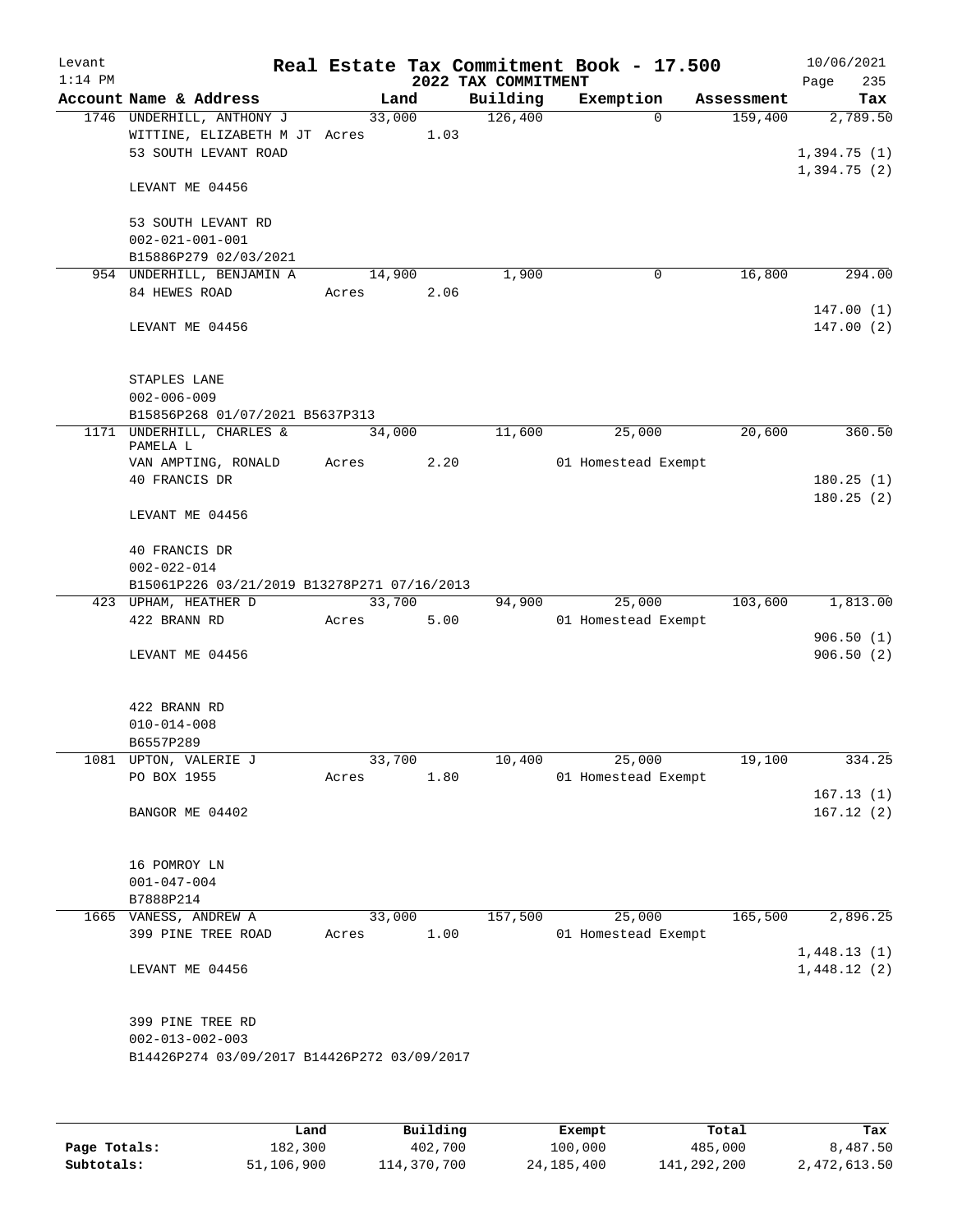| Levant<br>$1:14$ PM |                                           |       |             | 2022 TAX COMMITMENT | Real Estate Tax Commitment Book - 17.500 |            | 10/06/2021<br>236<br>Page |
|---------------------|-------------------------------------------|-------|-------------|---------------------|------------------------------------------|------------|---------------------------|
|                     | Account Name & Address                    |       | Land        | Building            | Exemption                                | Assessment | Tax                       |
|                     | 185 VANIDESTINE, TIMOTHY                  |       | 38,900      | 163,000             | 31,000                                   | 170,900    | 2,990.75                  |
|                     | VANIDESTINE, LINDA JT                     | Acres | 6.20        |                     | 12 WW2+ Veteran Res                      |            |                           |
|                     | 212 SOUTH LEVANT ROAD                     |       |             |                     | 01 Homestead Exempt                      |            | 1,495.38(1)               |
|                     |                                           |       |             |                     |                                          |            | 1,495.37(2)               |
|                     | LEVANT ME 04456                           |       |             |                     |                                          |            |                           |
|                     | 212 SOUTH LEVANT RD                       |       |             |                     |                                          |            |                           |
|                     | $001 - 054 - 004$                         |       |             |                     |                                          |            |                           |
|                     | B13161P22 04/25/2013                      |       |             |                     |                                          |            |                           |
|                     | 370 VAUGHAN, LAWRENCE F                   |       | 34,800      | 93,500              | 31,000                                   | 97,300     | 1,702.75                  |
|                     | VAUGHAN, CYNTHIA L                        | Acres | 3.10        |                     | 01 Homestead Exempt                      |            |                           |
|                     | 54 BRANN RD                               |       |             |                     | 12 WW2+ Veteran Res                      |            | 851.38 (1)                |
|                     |                                           |       |             |                     |                                          |            | 851.37 (2)                |
|                     | LEVANT ME 04456                           |       |             |                     |                                          |            |                           |
|                     | 54 BRANN RD                               |       |             |                     |                                          |            |                           |
|                     | $008 - 015 - 007$                         |       |             |                     |                                          |            |                           |
|                     | B4714P5                                   |       |             |                     |                                          |            |                           |
|                     | 1387 VEROSLOFF, ROBERT L                  |       | 55,500      | 189,400             | 25,000                                   | 219,900    | 3,848.25                  |
|                     | 758 HORSEBACK RD                          |       | Acres 29.40 |                     | 01 Homestead Exempt                      |            |                           |
|                     |                                           |       |             |                     |                                          |            | 1,924.13(1)               |
|                     | LEVANT ME 04456                           |       |             |                     |                                          |            | 1,924.12(2)               |
|                     |                                           |       |             |                     |                                          |            |                           |
|                     | 758 HORSEBACK RD                          |       |             |                     |                                          |            |                           |
|                     | $001 - 040 - 004$                         |       |             |                     |                                          |            |                           |
|                     | B11331P89 03/19/2008 B9391P310 06/17/2004 |       |             |                     |                                          |            |                           |
|                     | 1640 VICNAIRE, DIANE                      |       | $\mathbf 0$ | 26,300              | 25,000                                   | 1,300      | 22.75                     |
|                     | 39 WILLOWBROOK LANE                       |       |             |                     | 01 Homestead Exempt                      |            |                           |
|                     |                                           |       |             |                     |                                          |            | 11.38(1)                  |
|                     | LEVANT ME 04456                           |       |             |                     |                                          |            | 11.37(2)                  |
|                     |                                           |       |             |                     |                                          |            |                           |
|                     | 39 WILLOWBROOK LANE                       |       |             |                     |                                          |            |                           |
|                     | $001 - 055 - B11$                         |       |             |                     |                                          |            |                           |
|                     | 775 VINCENT, DOUGLAS S                    |       | 31,200      | 74,000              | 25,000                                   | 80,200     | 1,403.50                  |
|                     | VINCENT, KASSANDRA A JT Acres 0.86        |       |             |                     | 01 Homestead Exempt                      |            |                           |
|                     | 6 VINCENT LANE                            |       |             |                     |                                          |            | 701.75 (1)                |
|                     |                                           |       |             |                     |                                          |            | 701.75(2)                 |
|                     | LEVANT ME 04456                           |       |             |                     |                                          |            |                           |
|                     | 6 VINCENT LANE                            |       |             |                     |                                          |            |                           |
|                     | $003 - 037$                               |       |             |                     |                                          |            |                           |
|                     | B11080P215 07/20/2007                     |       |             |                     |                                          |            |                           |
|                     | 255 VINCENT, SALLY A                      |       | 40,000      | 38,300              | 25,000                                   | 53,300     | 932.75                    |
|                     | 191 WING RD                               | Acres | 12.15       |                     | 01 Homestead Exempt                      |            |                           |
|                     |                                           |       |             |                     |                                          |            | 466.38(1)                 |
|                     | LEVANT ME 04456                           |       |             |                     |                                          |            | 466.37(2)                 |
|                     |                                           |       |             |                     |                                          |            |                           |
|                     | 191 WING RD                               |       |             |                     |                                          |            |                           |
|                     | $003 - 038$                               |       |             |                     |                                          |            |                           |
|                     | B6481P317                                 |       |             |                     |                                          |            |                           |
|                     |                                           |       |             |                     |                                          |            |                           |
|                     |                                           |       |             |                     |                                          |            |                           |
|                     |                                           |       |             |                     |                                          |            |                           |

|              | Land       | Building    | Exempt       | Total       | Tax          |
|--------------|------------|-------------|--------------|-------------|--------------|
| Page Totals: | 200,400    | 584,500     | 162,000      | 622,900     | 10,900.75    |
| Subtotals:   | 51,307,300 | 114,955,200 | 24, 347, 400 | 141,915,100 | 2,483,514.25 |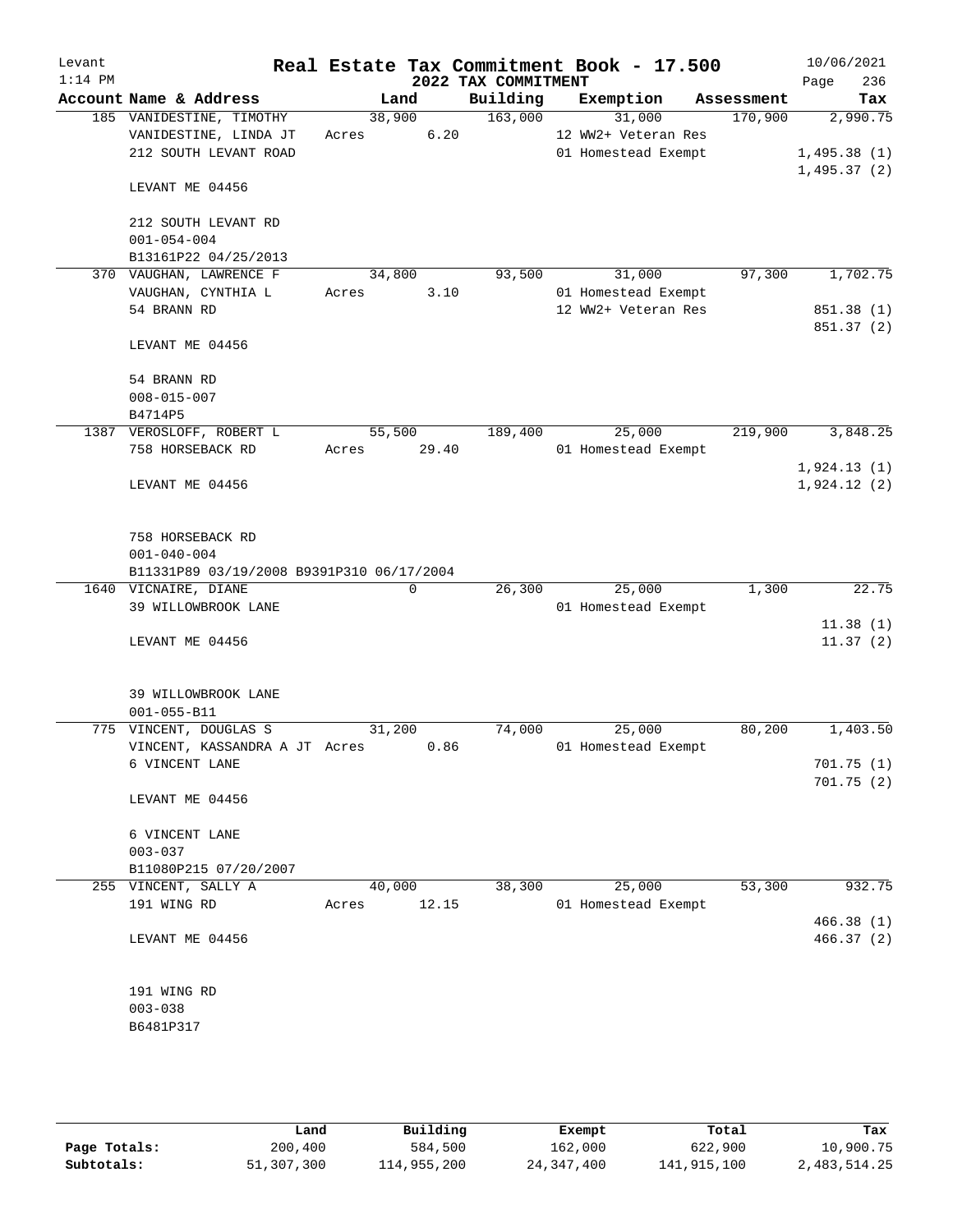| Levant    |                                                                     |       |        |          |                     | Real Estate Tax Commitment Book - 17.500 |            | 10/06/2021             |
|-----------|---------------------------------------------------------------------|-------|--------|----------|---------------------|------------------------------------------|------------|------------------------|
| $1:14$ PM |                                                                     |       |        |          | 2022 TAX COMMITMENT |                                          |            | 237<br>Page            |
|           | Account Name & Address                                              |       | Land   |          | Building            | Exemption                                | Assessment | Tax                    |
|           | 1139 VINCENT, TIMOTHY J                                             |       | 35,400 |          | 47,900              | 25,000                                   | 58,300     | 1,020.25               |
|           | 195 WING ROAD                                                       | Acres |        | 3.85     |                     | 01 Homestead Exempt                      |            |                        |
|           | LEVANT ME 04456                                                     |       |        |          |                     |                                          |            | 510.13(1)<br>510.12(2) |
|           |                                                                     |       |        |          |                     |                                          |            |                        |
|           | 24 VINCENT LANE<br>$003 - 038 - 002$                                |       |        |          |                     |                                          |            |                        |
|           | B10050P348 08/23/2005 B6818P299 B6481P317                           |       |        |          |                     |                                          |            |                        |
|           | 994 VIOLETTE, MYRA S                                                |       | 33,600 |          | 125,300             | 25,000                                   | 133,900    | 2,343.25               |
|           | VIOLETTE, KENNETH T JT Acres                                        |       |        | 1.70     |                     | 01 Homestead Exempt                      |            |                        |
|           | 471 PINE TREE RD                                                    |       |        |          |                     |                                          |            | 1, 171.63(1)           |
|           | LEVANT ME 04456                                                     |       |        |          |                     |                                          |            | 1, 171.62(2)           |
|           | 471 PINE TREE RD<br>$002 - 023 - 008$                               |       |        |          |                     |                                          |            |                        |
|           | B13676P29 10/15/2014 B8370P133 09/13/2002                           |       |        |          |                     |                                          |            |                        |
|           | 53 VIVERELLI, ROBERT P                                              |       | 33,100 |          | 80,500              | $\mathbf 0$                              | 113,600    | 1,988.00               |
|           | 286 STETSON RD WEST                                                 | Acres |        | 1.16     |                     |                                          |            |                        |
|           |                                                                     |       |        |          |                     |                                          |            | 994.00 (1)             |
|           | LEVANT ME 04456                                                     |       |        |          |                     |                                          |            | 994.00 (2)             |
|           |                                                                     |       |        |          |                     |                                          |            |                        |
|           | 286 STETSON RD WEST                                                 |       |        |          |                     |                                          |            |                        |
|           | $007 - 026 - 003$                                                   |       |        |          |                     |                                          |            |                        |
|           | B10035P77 08/12/2005                                                |       |        |          |                     |                                          |            |                        |
|           | 1281 VOISINE, JONI                                                  |       |        | $\Omega$ | 40,300              | 25,000                                   | 15,300     | 267.75                 |
|           | CLARK, BRENT                                                        |       |        |          |                     | 01 Homestead Exempt                      |            |                        |
|           | 62 WILLOWBROOK LANE                                                 |       |        |          |                     |                                          |            | 133.88(1)<br>133.87(2) |
|           | LEVANT ME 04456                                                     |       |        |          |                     |                                          |            |                        |
|           | 62 WILLOWBROOK LANE                                                 |       |        |          |                     |                                          |            |                        |
|           | $001 - 055 - B16$                                                   |       |        |          |                     |                                          |            |                        |
|           | 636 W W WOOD PROPERTIES,                                            |       | 35,300 |          | 90,000              | $\mathbf 0$                              | 125,300    | 2,192.75               |
|           | LLC<br>PO BOX 358                                                   | Acres |        | 3.67     |                     |                                          |            |                        |
|           |                                                                     |       |        |          |                     |                                          |            | 1,096.38(1)            |
|           | HOLDEN ME 04429                                                     |       |        |          |                     |                                          |            | 1,096.37(2)            |
|           |                                                                     |       |        |          |                     |                                          |            |                        |
|           | 216 GRIFFIN RD                                                      |       |        |          |                     |                                          |            |                        |
|           | $002 - 035 - 001$                                                   |       |        |          |                     |                                          |            |                        |
|           | B14781P321 04/10/2018 B14247P69 08/17/2016<br>B11611P240 10/08/2008 |       |        |          |                     |                                          |            |                        |
|           | 779 WALDO, GERALD A                                                 |       | 46,100 |          | 226,700             | $\mathbf 0$                              | 272,800    | 4,774.00               |
|           | WALDO, VIRGINIA M                                                   | Acres |        | 25.66    |                     |                                          |            |                        |
|           | 3916 NORTH POTSDAN                                                  |       |        |          |                     |                                          |            | 2,387.00(1)            |
|           | AVENUE                                                              |       |        |          |                     |                                          |            |                        |
|           | PMB 1215                                                            |       |        |          |                     |                                          |            | 2,387.00(2)            |
|           | SIOUX FALLS SD 57104                                                |       |        |          |                     |                                          |            |                        |
|           | 84 SOMETIME MOOSE LN                                                |       |        |          |                     |                                          |            |                        |
|           | $007 - 047$                                                         |       |        |          |                     |                                          |            |                        |
|           | B3255P224                                                           |       |        |          |                     |                                          |            |                        |
|           |                                                                     |       |        |          |                     |                                          |            |                        |
|           |                                                                     | Land  |        | Building |                     | Exempt                                   | Total      | Tax                    |

|              | nand L     | Building    | Exempt     | Total       | тах          |
|--------------|------------|-------------|------------|-------------|--------------|
| Page Totals: | 183,500    | 610,700     | 75,000     | 719,200     | 12,586.00    |
| Subtotals:   | 51,490,800 | 115,565,900 | 24,422,400 | 142,634,300 | 2,496,100.25 |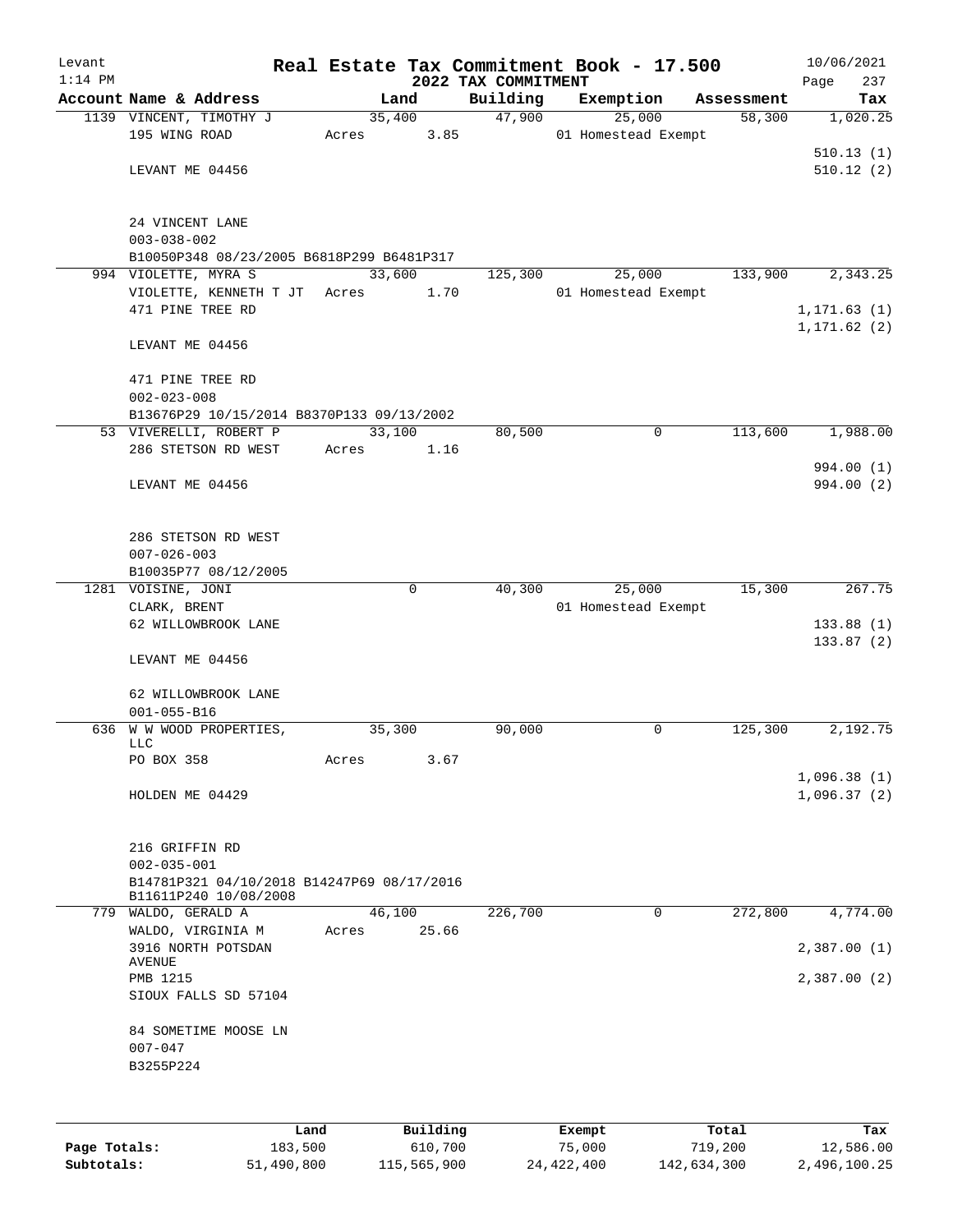| Levant<br>$1:14$ PM |                                            |        |       | Real Estate Tax Commitment Book - 17.500<br>2022 TAX COMMITMENT |                     |             |            | 10/06/2021<br>238<br>Page |
|---------------------|--------------------------------------------|--------|-------|-----------------------------------------------------------------|---------------------|-------------|------------|---------------------------|
|                     | Account Name & Address                     | Land   |       | Building                                                        | Exemption           |             | Assessment | Tax                       |
|                     | 1206 WALDO, GERALD A                       | 35,500 |       | $\Omega$                                                        |                     | $\Omega$    | 35,500     | 621.25                    |
|                     | WALDO, VIRGINIA M JT                       | Acres  | 56.34 |                                                                 |                     |             |            |                           |
|                     | 3916 NORTH POTSDAN                         |        |       |                                                                 |                     |             |            | 310.63(1)                 |
|                     | AVENUE<br>PMB 1215                         |        |       |                                                                 |                     |             |            | 310.62(2)                 |
|                     | SIOUX FALLS SD 57104                       |        |       |                                                                 |                     |             |            |                           |
|                     |                                            |        |       |                                                                 |                     |             |            |                           |
|                     | MILLIKEN RD                                |        |       |                                                                 |                     |             |            |                           |
|                     | $007 - 049 - 001$                          |        |       |                                                                 |                     |             |            |                           |
|                     | B6902P83                                   |        |       |                                                                 |                     |             |            |                           |
|                     | 658 WALKER, TANYA                          | 21,800 |       | 136,600                                                         |                     | 25,000      | 133,400    | 2,334.50                  |
|                     | 39 PECAL LANE                              | Acres  | 3.00  |                                                                 | 01 Homestead Exempt |             |            |                           |
|                     |                                            |        |       |                                                                 |                     |             |            | 1,167.25(1)               |
|                     | LEVANT ME 04456                            |        |       |                                                                 |                     |             |            | 1,167.25(2)               |
|                     |                                            |        |       |                                                                 |                     |             |            |                           |
|                     | 39 PECAL LANE                              |        |       |                                                                 |                     |             |            |                           |
|                     | $002 - 062 - 001$                          |        |       |                                                                 |                     |             |            |                           |
|                     | B16150P307 08/13/2021 B12269P37 09/30/2010 |        |       |                                                                 |                     |             |            |                           |
|                     | 371 WALKER, WILLIAM H                      | 33,400 |       | 10,400                                                          |                     | 25,000      | 18,800     | 329.00                    |
|                     | WALKER, SHARON A                           | Acres  | 1.46  |                                                                 | 01 Homestead Exempt |             |            |                           |
|                     | 266 STETSON RD WEST                        |        |       |                                                                 |                     |             |            | 164.50(1)                 |
|                     |                                            |        |       |                                                                 |                     |             |            | 164.50(2)                 |
|                     | LEVANT ME 04456                            |        |       |                                                                 |                     |             |            |                           |
|                     |                                            |        |       |                                                                 |                     |             |            |                           |
|                     | 266 STETSON RD WEST<br>$007 - 026 - 001$   |        |       |                                                                 |                     |             |            |                           |
|                     | B4952P272                                  |        |       |                                                                 |                     |             |            |                           |
|                     | 782 WALSH, MILDRED F                       | 37,500 |       | $\Omega$                                                        |                     | $\mathbf 0$ | 37,500     | 656.25                    |
|                     | C/O LAURIA, MICHAEL                        | Acres  | 16.50 |                                                                 |                     |             |            |                           |
|                     | 20 AVALON ROAD                             |        |       |                                                                 |                     |             |            | 328.13(1)                 |
|                     | READING MA 01867 2149                      |        |       |                                                                 |                     |             |            | 328.12(2)                 |
|                     |                                            |        |       |                                                                 |                     |             |            |                           |
|                     |                                            |        |       |                                                                 |                     |             |            |                           |
|                     | TOWNHOUSE RD                               |        |       |                                                                 |                     |             |            |                           |
|                     | $005 - 035$                                |        |       |                                                                 |                     |             |            |                           |
|                     | B2160P760<br>1574 WALTON, LACEY            |        | 0     | 8,600                                                           |                     | 8,600       | 0          | 0.00                      |
|                     | 663 AVENUE ROAD                            |        |       |                                                                 | 01 Homestead Exempt |             |            |                           |
|                     |                                            |        |       |                                                                 |                     |             |            |                           |
|                     | CORINTH ME 04427                           |        |       |                                                                 |                     |             |            |                           |
|                     |                                            |        |       |                                                                 |                     |             |            |                           |
|                     |                                            |        |       |                                                                 |                     |             |            |                           |
|                     | 533 AVENUE RD                              |        |       |                                                                 |                     |             |            |                           |
|                     | $009 - 015 - ON$                           |        |       |                                                                 |                     |             |            |                           |
| 783                 | WALTZ, DAVID C                             | 37,700 |       | 73,500                                                          |                     | 25,000      | 86,200     | 1,508.50                  |
|                     | WALTZ, CHRISTOPHER T JT Acres              |        | 5.20  |                                                                 | 01 Homestead Exempt |             |            |                           |
|                     | 521 HUDSON ROAD                            |        |       |                                                                 |                     |             |            | 754.25(1)<br>754.25(2)    |
|                     | CORINTH ME 04427-3216                      |        |       |                                                                 |                     |             |            |                           |
|                     |                                            |        |       |                                                                 |                     |             |            |                           |
|                     | 34 GRIFFIN RD                              |        |       |                                                                 |                     |             |            |                           |
|                     | $002 - 048$                                |        |       |                                                                 |                     |             |            |                           |
|                     | B16093P121 07/06/2021                      |        |       |                                                                 |                     |             |            |                           |
|                     |                                            |        |       |                                                                 |                     |             |            |                           |
|                     |                                            |        |       |                                                                 |                     |             |            |                           |

|              | Land       | Building    | Exempt     | Total       | Tax          |
|--------------|------------|-------------|------------|-------------|--------------|
| Page Totals: | 165,900    | 229,100     | 83,600     | 311,400     | 5,449.50     |
| Subtotals:   | 51,656,700 | 115,795,000 | 24,506,000 | 142,945,700 | 2,501,549.75 |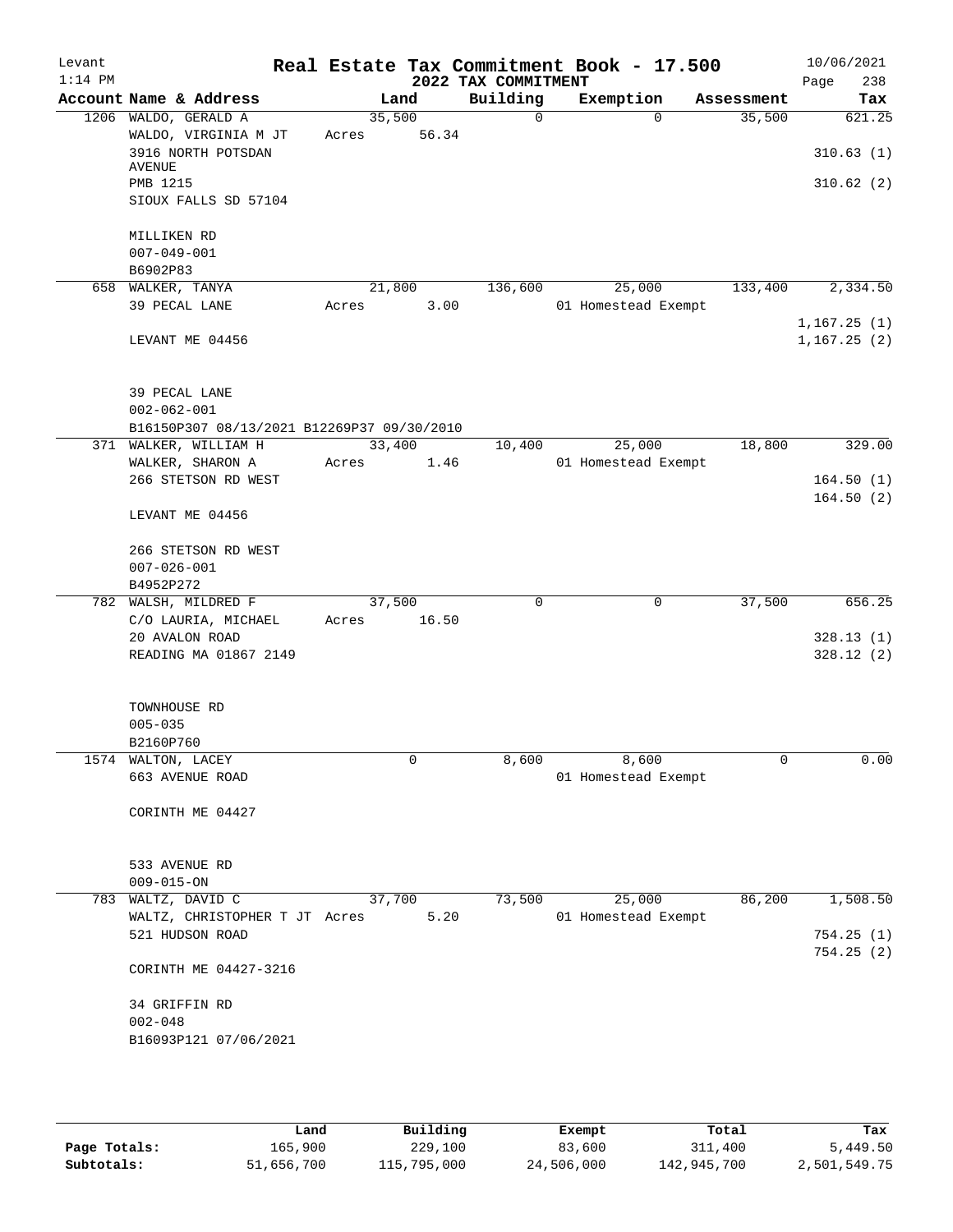| Levant    |                                             |                 |                     | Real Estate Tax Commitment Book - 17.500 |            | 10/06/2021   |
|-----------|---------------------------------------------|-----------------|---------------------|------------------------------------------|------------|--------------|
| $1:14$ PM |                                             |                 | 2022 TAX COMMITMENT |                                          |            | 239<br>Page  |
|           | Account Name & Address                      | Land            | Building            | Exemption                                | Assessment | Tax          |
|           | 965 WARNER, GORDON A                        | 33,700          | 31,800              | 31,000                                   | 34,500     | 603.75       |
|           | WARNER, CRINIA H JT                         | 1.78<br>Acres   |                     | 01 Homestead Exempt                      |            |              |
|           | PO BOX 294                                  |                 |                     | 12 WW2+ Veteran Res                      |            | 301.88(1)    |
|           |                                             |                 |                     |                                          |            | 301.87(2)    |
|           | LEVANT ME 04456                             |                 |                     |                                          |            |              |
|           | 3709 UNION ST                               |                 |                     |                                          |            |              |
|           | $006 - 001 - 004$                           |                 |                     |                                          |            |              |
|           | B9638P130 11/22/2004                        |                 |                     |                                          |            |              |
|           | 313 WASSON, MELISSA L                       | 32,600          | 55,400              | 25,000                                   | 63,000     | 1,102.50     |
|           | WASSON, BRIAN S JT                          | Acres<br>0.97   |                     | 01 Homestead Exempt                      |            |              |
|           | 457 PHILLIPS RD                             |                 |                     |                                          |            | 551.25(1)    |
|           |                                             |                 |                     |                                          |            | 551.25(2)    |
|           | LEVANT ME 04456                             |                 |                     |                                          |            |              |
|           |                                             |                 |                     |                                          |            |              |
|           | 457 PHILLIPS RD                             |                 |                     |                                          |            |              |
|           | $011 - 029$                                 |                 |                     |                                          |            |              |
|           | B10786P197 12/18/2006 B10786P195 10/26/2006 |                 |                     |                                          |            |              |
|           | 1011 WATERS, SHARA                          | 35,400          | 11,800              | 25,000                                   | 22,200     | 388.50       |
|           | WATERS, ERIC JT                             | 3.78<br>Acres   |                     | 01 Homestead Exempt                      |            |              |
|           | 112 FOREST HILLS DR                         |                 |                     |                                          |            | 194.25(1)    |
|           |                                             |                 |                     |                                          |            | 194.25(2)    |
|           | LEVANT ME 04456                             |                 |                     |                                          |            |              |
|           | 112 FOREST HILLS DR                         |                 |                     |                                          |            |              |
|           | $008 - 016 - 011 - 001$                     |                 |                     |                                          |            |              |
|           | B14559P343 07/27/2017 B12838P285 05/31/2012 |                 |                     |                                          |            |              |
|           | B12838P282 05/31/2012                       |                 |                     |                                          |            |              |
|           | 1320 WATSON, GREGORY                        | 24,200          | $\Omega$            | 0                                        | 24,200     | 423.50       |
|           | 7 WATSON LANE, APT 2                        | 6.00<br>Acres   |                     |                                          |            |              |
|           |                                             |                 |                     |                                          |            | 211.75(1)    |
|           | LEVANT ME 04456                             |                 |                     |                                          |            | 211.75(2)    |
|           |                                             |                 |                     |                                          |            |              |
|           |                                             |                 |                     |                                          |            |              |
|           | UNION ST                                    |                 |                     |                                          |            |              |
|           | $003 - 003 - A$<br>B13009P114 11/08/2012    |                 |                     |                                          |            |              |
|           | 791 WATSON, GREGORY B                       | 34,300          | 439,700             | 0                                        | 474,000    | 8,295.00     |
|           | 7 WATSON LANE, APT 2                        | 2.57<br>Acres   |                     |                                          |            |              |
|           |                                             |                 |                     |                                          |            | 4, 147.50(1) |
|           | LEVANT ME 04456                             |                 |                     |                                          |            | 4, 147.50(2) |
|           |                                             |                 |                     |                                          |            |              |
|           |                                             |                 |                     |                                          |            |              |
|           | 3 WATSON LANE                               |                 |                     |                                          |            |              |
|           | $003 - 004 - A$                             |                 |                     |                                          |            |              |
|           | B5184P87                                    |                 |                     |                                          |            |              |
| 789       | WATSON, GREGORY B                           | 87,000          | 28,100              | 0                                        | 115,100    | 2,014.25     |
|           | 7 WATSON LANE, APT 2                        | 128.73<br>Acres |                     |                                          |            |              |
|           |                                             |                 |                     |                                          |            | 1,007.13(1)  |
|           | LEVANT ME 04456                             |                 |                     |                                          |            | 1,007.12(2)  |
|           |                                             |                 |                     |                                          |            |              |
|           |                                             |                 |                     |                                          |            |              |
|           | 3640 UNION ST                               |                 |                     |                                          |            |              |
|           | $003 - 004$                                 |                 |                     |                                          |            |              |
|           | B11525P41 08/20/2008 B8471P145              |                 |                     |                                          |            |              |
|           |                                             |                 |                     |                                          |            |              |
|           |                                             |                 |                     |                                          |            |              |
|           |                                             |                 |                     |                                          |            |              |

|              | Land       | Building    | Exempt     | Total       | Tax          |
|--------------|------------|-------------|------------|-------------|--------------|
| Page Totals: | 247,200    | 566,800     | 81,000     | 733,000     | 12,827.50    |
| Subtotals:   | 51,903,900 | 116,361,800 | 24,587,000 | 143,678,700 | 2,514,377.25 |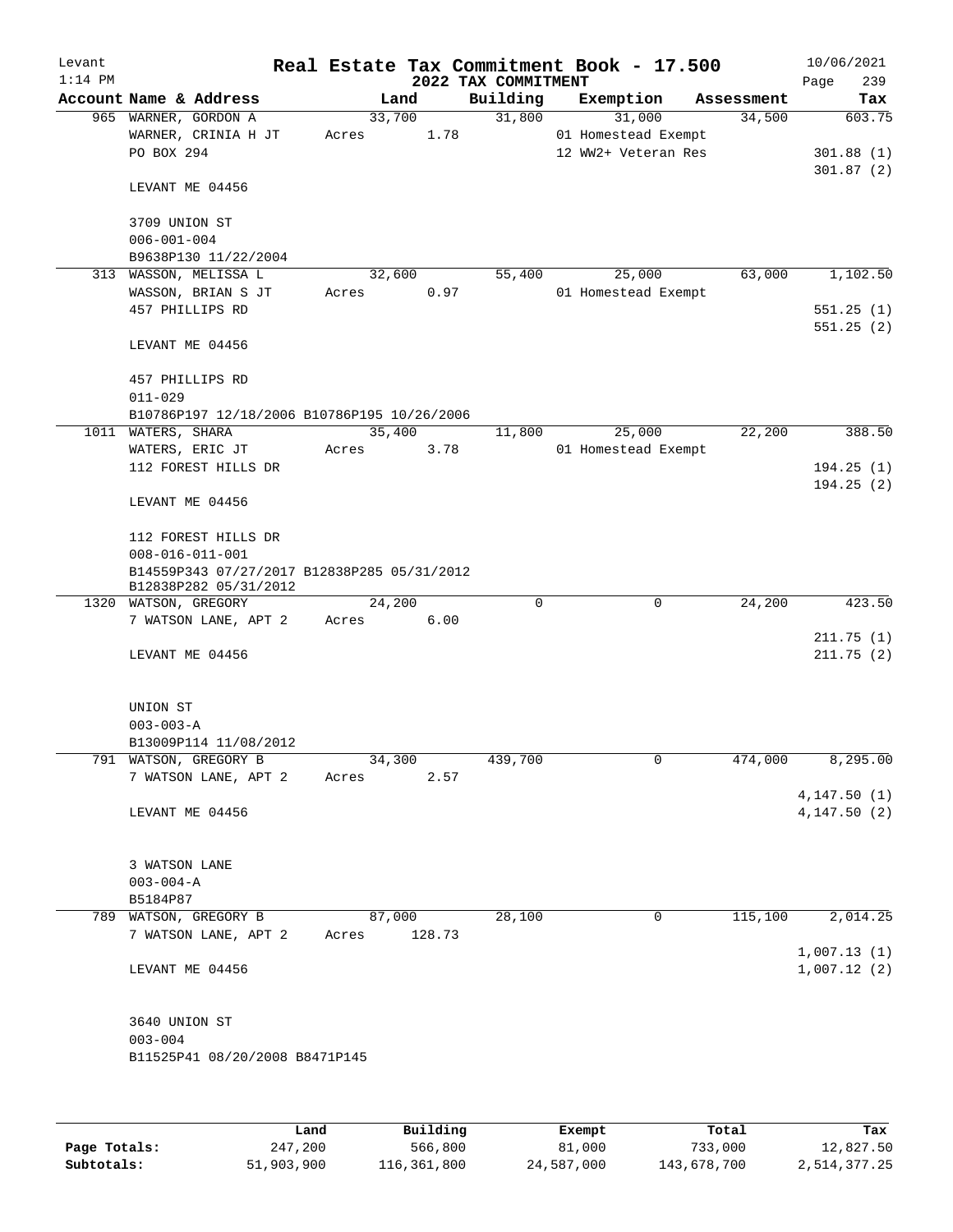| Levant<br>$1:14$ PM |                                             |        |       | 2022 TAX COMMITMENT | Real Estate Tax Commitment Book - 17.500 |            | 10/06/2021<br>240<br>Page |
|---------------------|---------------------------------------------|--------|-------|---------------------|------------------------------------------|------------|---------------------------|
|                     | Account Name & Address                      |        | Land  | Building            | Exemption                                | Assessment | Tax                       |
|                     | 1430 WATSON, GREGORY B                      | 22,500 |       | $\Omega$            | $\Omega$                                 | 22,500     | 393.75                    |
|                     | 7 WATSON LANE, APT 2                        | Acres  | 1.03  |                     |                                          |            |                           |
|                     |                                             |        |       |                     |                                          |            | 196.88(1)                 |
|                     | LEVANT ME 04456                             |        |       |                     |                                          |            | 196.87(2)                 |
|                     |                                             |        |       |                     |                                          |            |                           |
|                     |                                             |        |       |                     |                                          |            |                           |
|                     | THIBODEAU DRIVE<br>$003 - 004 - 012$        |        |       |                     |                                          |            |                           |
|                     | B8471P145                                   |        |       |                     |                                          |            |                           |
|                     | 1428 WATSON, GREGORY B                      | 22,600 |       | $\mathbf 0$         | 0                                        | 22,600     | 395.50                    |
|                     | 7 WATSON LANE, APT 2                        | Acres  | 1.10  |                     |                                          |            |                           |
|                     |                                             |        |       |                     |                                          |            | 197.75(1)                 |
|                     | LEVANT ME 04456                             |        |       |                     |                                          |            | 197.75(2)                 |
|                     |                                             |        |       |                     |                                          |            |                           |
|                     |                                             |        |       |                     |                                          |            |                           |
|                     | THIBODEAU DRIVE                             |        |       |                     |                                          |            |                           |
|                     | $003 - 004 - 010$                           |        |       |                     |                                          |            |                           |
|                     | B8471P145                                   |        |       |                     |                                          |            |                           |
|                     | 790 WATSON, RICHARD A                       | 25,800 |       | 0                   | 0                                        | 25,800     | 451.50                    |
|                     | 3603 UNION ST                               | Acres  | 19.50 |                     |                                          |            | 225.75(1)                 |
|                     | LEVANT ME 04456                             |        |       |                     |                                          |            | 225.75 (2)                |
|                     |                                             |        |       |                     |                                          |            |                           |
|                     |                                             |        |       |                     |                                          |            |                           |
|                     | UNION ST                                    |        |       |                     |                                          |            |                           |
|                     | $003 - 003$                                 |        |       |                     |                                          |            |                           |
|                     | B8963P192                                   |        |       |                     |                                          |            |                           |
|                     | 788 WATSON, RICHARD A                       | 39,500 |       | 0                   | 0                                        | 39,500     | 691.25                    |
|                     | WATSON, ANN M                               | Acres  | 12.15 |                     |                                          |            |                           |
|                     | 3603 UNION ST                               |        |       |                     |                                          |            | 345.63(1)                 |
|                     |                                             |        |       |                     |                                          |            | 345.62(2)                 |
|                     | LEVANT ME 04456                             |        |       |                     |                                          |            |                           |
|                     | STETSON RD EAST                             |        |       |                     |                                          |            |                           |
|                     | $008 - 039$                                 |        |       |                     |                                          |            |                           |
|                     | B4990P363                                   |        |       |                     |                                          |            |                           |
|                     | 793 WATSON, RICHARD A                       | 34,300 |       | 136,400             | 25,000                                   | 145,700    | 2,549.75                  |
|                     | WATSON, ANN M                               | Acres  | 2.07  |                     | 01 Homestead Exempt                      |            |                           |
|                     | 3603 UNION ST                               |        |       |                     |                                          |            | 1, 274.88(1)              |
|                     |                                             |        |       |                     |                                          |            | 1, 274.87 (2)             |
|                     | LEVANT ME 04456                             |        |       |                     |                                          |            |                           |
|                     | 3603 UNION ST                               |        |       |                     |                                          |            |                           |
|                     | $003 - 005$                                 |        |       |                     |                                          |            |                           |
|                     | B4434P211                                   |        |       |                     |                                          |            |                           |
|                     | 1002 WATTS, DIANE L                         | 22,200 |       | 113,100             | 25,000                                   | 110,300    | 1,930.25                  |
|                     | 114 ROSS RD                                 | Acres  | 3.67  |                     | 01 Homestead Exempt                      |            |                           |
|                     |                                             |        |       |                     |                                          |            | 965.13(1)                 |
|                     | LEVANT ME 04456                             |        |       |                     |                                          |            | 965.12(2)                 |
|                     |                                             |        |       |                     |                                          |            |                           |
|                     |                                             |        |       |                     |                                          |            |                           |
|                     | 114 ROSS RD                                 |        |       |                     |                                          |            |                           |
|                     | $001 - 025 - 004 - 002$                     |        |       |                     |                                          |            |                           |
|                     | B14522P322 06/23/2017 B12113P296 03/18/2010 |        |       |                     |                                          |            |                           |
|                     |                                             |        |       |                     |                                          |            |                           |

|              | Land       | Building    | Exempt     | Total       | Tax          |
|--------------|------------|-------------|------------|-------------|--------------|
| Page Totals: | 166,900    | 249,500     | 50,000     | 366,400     | 6,412.00     |
| Subtotals:   | 52,070,800 | 116,611,300 | 24,637,000 | 144,045,100 | 2,520,789.25 |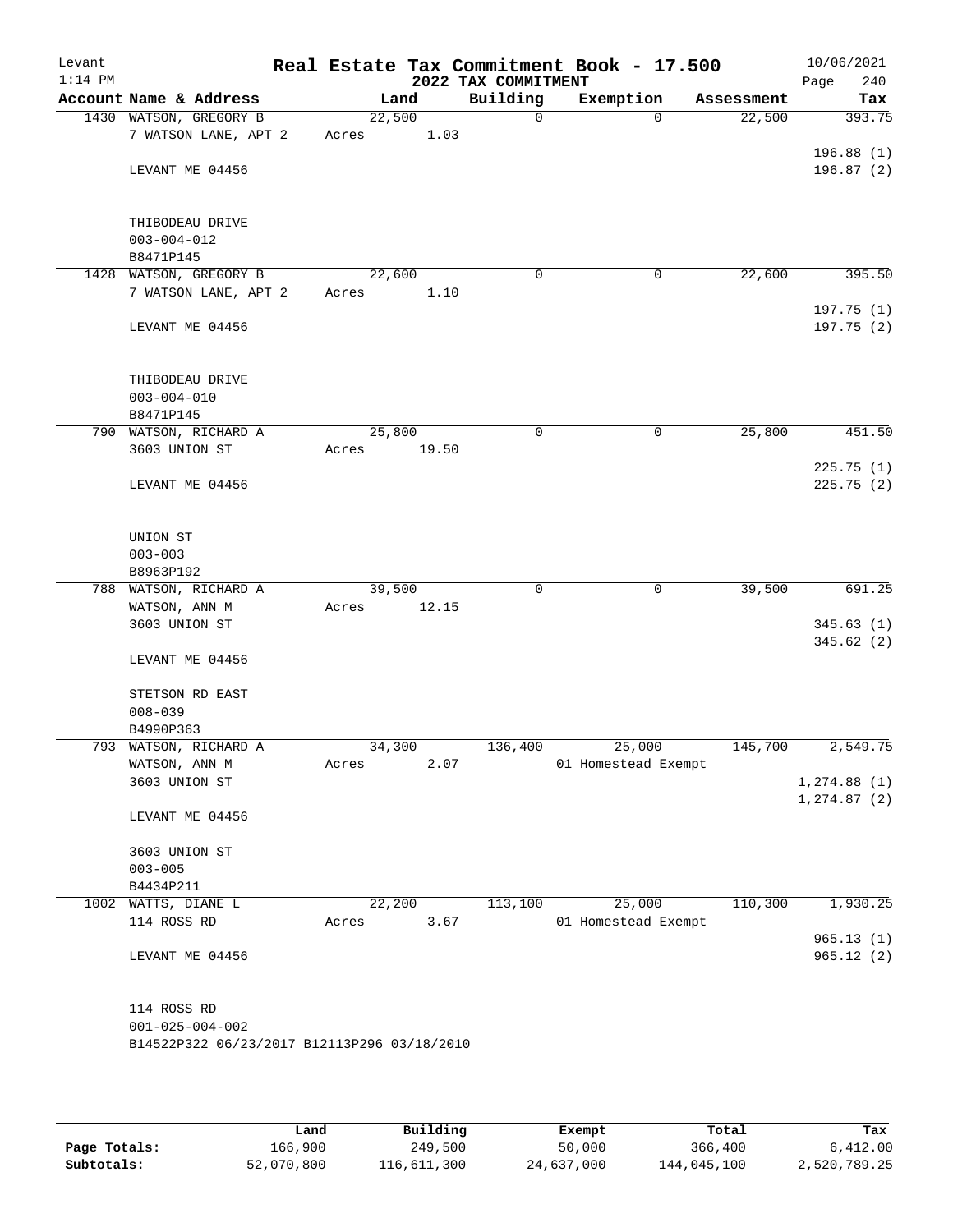| Levant       |                                                    |       |                     |                                 | Real Estate Tax Commitment Book - 17.500 |                  | 10/06/2021             |
|--------------|----------------------------------------------------|-------|---------------------|---------------------------------|------------------------------------------|------------------|------------------------|
| $1:14$ PM    | Account Name & Address                             |       | Land                | 2022 TAX COMMITMENT<br>Building | Exemption                                | Assessment       | 241<br>Page<br>Tax     |
|              | 1525 WATTS, DIANE L                                |       | 31,800              | $\mathbf 0$                     | $\Omega$                                 | 31,800           | 556.50                 |
|              | 114 ROSS RD                                        | Acres | 33.65               |                                 |                                          |                  |                        |
|              |                                                    |       |                     |                                 |                                          |                  | 278.25(1)              |
|              | LEVANT ME 04456                                    |       |                     |                                 |                                          |                  | 278.25(2)              |
|              | ROSS RD                                            |       |                     |                                 |                                          |                  |                        |
|              | $001 - 025 - 004$                                  |       |                     |                                 |                                          |                  |                        |
|              | B12835P72 06/01/2012 B12835P68 06/01/2012          |       |                     |                                 |                                          |                  |                        |
|              | 1294 WEBER, THERESA JO                             |       | 61,000              | 310,600                         | 0                                        | 371,600          | 6,503.00               |
|              | 559 SIPSEY PINES ROAD                              | Acres | 5.67                |                                 |                                          |                  |                        |
|              |                                                    |       |                     |                                 |                                          |                  | 3, 251.50 (1)          |
|              | ARLEY AL 35541                                     |       |                     |                                 |                                          |                  | 3, 251.50 (2)          |
|              | 3823 UNION ST                                      |       |                     |                                 |                                          |                  |                        |
|              | $005 - 039 - 004$                                  |       |                     |                                 |                                          |                  |                        |
|              | B8000P1                                            |       |                     |                                 |                                          |                  |                        |
|              | 412 WEEKS, ARTHUR L                                |       | 29,900              | 0                               | 0                                        | 29,900           | 523.25                 |
|              | WEEKS, SHARON M JT                                 | Acres | 47.50               |                                 |                                          |                  |                        |
|              | 362 CLARK ROAD                                     |       |                     |                                 |                                          |                  | 261.63(1)              |
|              | KENDUSKEAG ME 04450<br>3233                        |       |                     |                                 |                                          |                  | 261.62(2)              |
|              | WAGNER RD                                          |       |                     |                                 |                                          |                  |                        |
|              | $005 - 033 - 001$                                  |       |                     |                                 |                                          |                  |                        |
|              | B6892P130                                          |       |                     |                                 |                                          |                  |                        |
| 915          | WELLMAN, MARK S                                    |       | 3,300               | $\mathbf 0$                     | 0                                        | 3,300            | 57.75                  |
|              | WELLMAN, LAFORREST W                               | Acres | 19.50               |                                 |                                          |                  |                        |
|              | 1288 HORSEBACK ROAD                                |       |                     |                                 |                                          |                  | 28.88 (1)<br>28.87(2)  |
|              | LEVANT ME 04456                                    |       |                     |                                 |                                          |                  |                        |
|              | CLUBHOUSE RD<br>$004 - 028 - 005$                  |       |                     |                                 |                                          |                  |                        |
|              | B16029P1 05/20/2021 B11484P258 07/15/2008 B5268P28 |       |                     |                                 |                                          |                  |                        |
|              | 466 WELSH, PRISCILLA A &<br>WILLIAM Z, HERRICK E   |       | 34,300              | 0                               | 0                                        | 34,300           | 600.25                 |
|              | MARDEN &                                           |       |                     |                                 |                                          |                  |                        |
|              | RONALD L MARDEN<br>100 HAMILTON DR                 | Acres | 14.00               |                                 |                                          |                  |                        |
|              |                                                    |       |                     |                                 |                                          |                  | 300.13(1)<br>300.12(2) |
|              | EAST GREENWICH RI 02818                            |       |                     |                                 |                                          |                  |                        |
|              | OVERLOCK RD<br>$001 - 052$                         |       |                     |                                 |                                          |                  |                        |
|              | B13800P226 04/06/2015 B4293P209 08/01/1988         |       |                     |                                 |                                          |                  |                        |
|              | 467 WELSH, PRISCILLA A &<br>WILLIAM Z, HERRICK E   |       | 62,200              | 0                               | 0                                        | 62,200           | 1,088.50               |
|              | MARDEN &                                           |       |                     |                                 |                                          |                  |                        |
|              | RONALD L MARDEN                                    | Acres | 51.00               |                                 |                                          |                  |                        |
|              | 100 HAMILTON DR                                    |       |                     |                                 |                                          |                  | 544.25(1)              |
|              | EAST GREENWICH RI 02818                            |       |                     |                                 |                                          |                  | 544.25(2)              |
|              | OVERLOCK RD                                        |       |                     |                                 |                                          |                  |                        |
|              | $002 - 007$                                        |       |                     |                                 |                                          |                  |                        |
|              | B13800P227 04/06/2015                              |       |                     |                                 |                                          |                  |                        |
| Page Totals: | Land<br>222,500                                    |       | Building<br>310,600 |                                 | Exempt<br>$\mathbf 0$                    | Total<br>533,100 | Tax<br>9,329.25        |
| Subtotals:   | 52, 293, 300                                       |       | 116,921,900         |                                 | 24,637,000                               | 144,578,200      | 2,530,118.50           |
|              |                                                    |       |                     |                                 |                                          |                  |                        |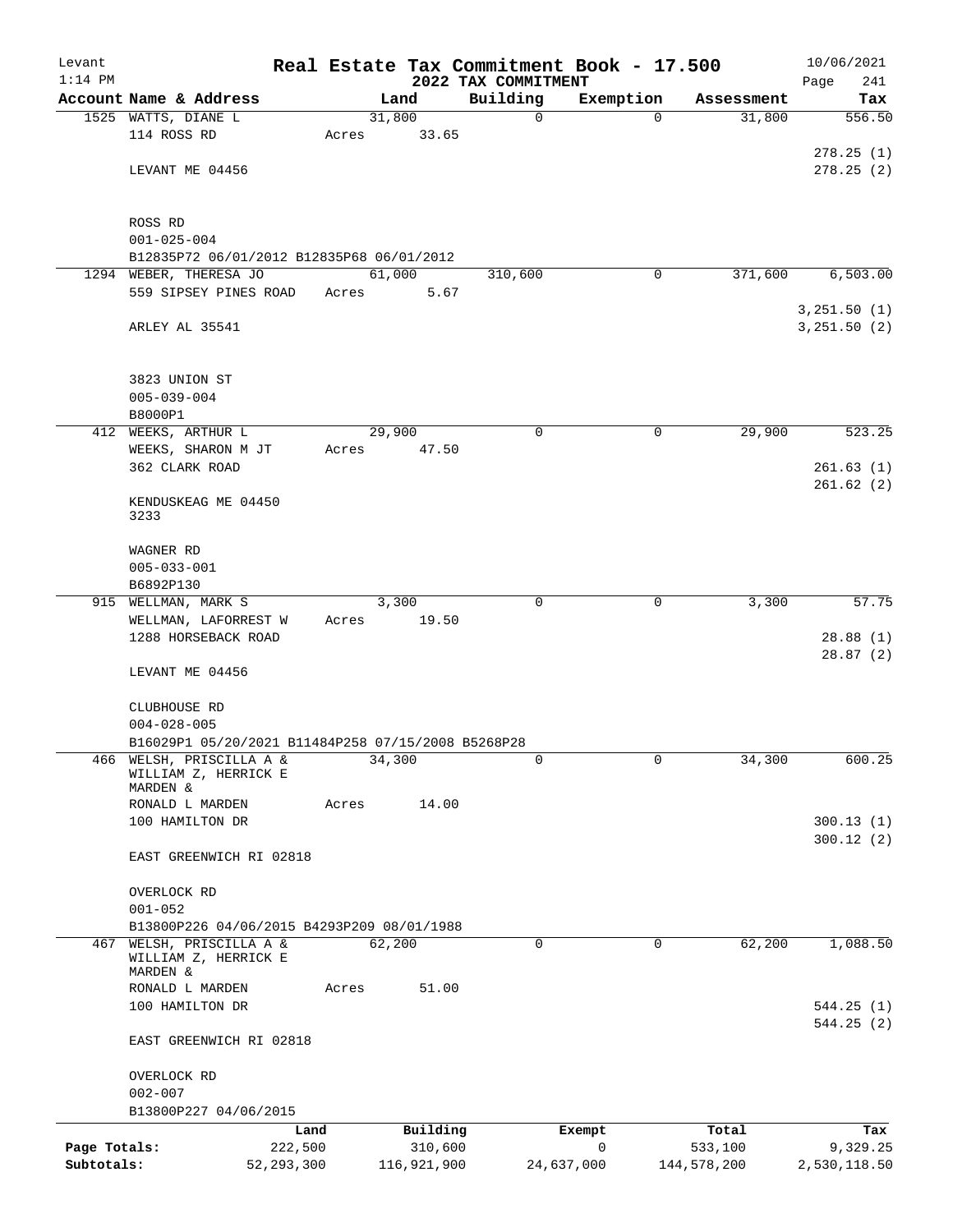| Levant       |                                                                                         |         |             |                                 | Real Estate Tax Commitment Book - 17.500 |               | 10/06/2021                 |
|--------------|-----------------------------------------------------------------------------------------|---------|-------------|---------------------------------|------------------------------------------|---------------|----------------------------|
| $1:14$ PM    | Account Name & Address                                                                  | Land    |             | 2022 TAX COMMITMENT<br>Building | Exemption                                | Assessment    | Page<br>242<br>Tax         |
|              | 27 WENTWORTH, CHRISTOPHER                                                               | 37,700  |             | 174,800                         | 25,000                                   | 187,500       | 3,281.25                   |
|              | G                                                                                       |         |             |                                 |                                          |               |                            |
|              | WENTWORTH, ERIKA N JT<br>3748 UNION ST                                                  | Acres   | 6.50        |                                 | 01 Homestead Exempt                      |               |                            |
|              |                                                                                         |         |             |                                 |                                          |               | 1,640.63(1)<br>1,640.62(2) |
|              | LEVANT ME 04456                                                                         |         |             |                                 |                                          |               |                            |
|              | 3748 UNION ST                                                                           |         |             |                                 |                                          |               |                            |
|              | $002 - 053$                                                                             |         |             |                                 |                                          |               |                            |
|              | B14563P307 07/31/2017 B14343P229 11/22/2016<br>B14159P192 05/25/2016 B8865P52 B4664P124 |         |             |                                 |                                          |               |                            |
|              | 125 WEST, TOBY L                                                                        | 123,900 |             | 75,700                          | 25,000                                   | 174,600       | 3,055.50                   |
|              | 806 HORSEBACK RD                                                                        | Acres   | 51.50       |                                 | 01 Homestead Exempt                      |               |                            |
|              |                                                                                         |         |             |                                 |                                          |               | 1,527.75(1)                |
|              | LEVANT ME 04456                                                                         |         |             |                                 |                                          |               | 1,527.75(2)                |
|              | 806 HORSEBACK RD                                                                        |         |             |                                 |                                          |               |                            |
|              | $001 - 040$                                                                             |         |             |                                 |                                          |               |                            |
|              | B12762P44 03/16/2012 B11426P182 06/11/2008 B11331P91                                    |         |             |                                 |                                          |               |                            |
|              | 03/18/2008 B11331P89 03/19/2008 B9478P320<br>97 WEYMOUTH, RICHARD A                     | 33,300  |             | 32,600                          | $\mathbf 0$                              | 65,900        | 1,153.25                   |
|              | WEYMOUTH, CAROL                                                                         | Acres   | 1.38        |                                 |                                          |               |                            |
|              | 10122 CORKWOOD AVENUE                                                                   |         |             |                                 |                                          |               | 576.63(1)                  |
|              | SANTEE CA 92071                                                                         |         |             |                                 |                                          |               | 576.62(2)                  |
|              |                                                                                         |         |             |                                 |                                          |               |                            |
|              | 46 HODGDON RD<br>$005 - 019 - 004$                                                      |         |             |                                 |                                          |               |                            |
|              | B15238P308 08/06/2019 B13977P245 10/06/2015<br>B11562P110 10/16/2008                    |         |             |                                 |                                          |               |                            |
|              | 577 WEYMOUTH, WALTER A                                                                  | 30,500  |             | 132,600                         | $\Omega$                                 | 163,100       | 2,854.25                   |
|              | 546 CLARK RD NORTH                                                                      | Acres   | 1.00        |                                 |                                          |               |                            |
|              |                                                                                         |         |             |                                 |                                          |               | 1,427.13(1)                |
|              | LEVANT ME 04456                                                                         |         |             |                                 |                                          |               | 1,427.12(2)                |
|              | 546 CLARK RD NORTH                                                                      |         |             |                                 |                                          |               |                            |
|              | $008 - 029 - 001$                                                                       |         |             |                                 |                                          |               |                            |
|              | B12052P252 02/04/2010                                                                   |         |             |                                 |                                          |               |                            |
|              | 1646 WHEATON, AMANDA                                                                    |         | $\mathbf 0$ | 19,100                          | 19,100                                   | $\mathbf 0$   | 0.00                       |
|              | 62 SOUTH LEVANT ROAD                                                                    |         |             |                                 | 01 Homestead Exempt                      |               |                            |
|              | LEVANT Maine 04456                                                                      |         |             |                                 |                                          |               |                            |
|              |                                                                                         |         |             |                                 |                                          |               |                            |
|              | 62 SOUTH LEVANT RD                                                                      |         |             |                                 |                                          |               |                            |
| 1153         | $002 - 015 - 003 - B01$<br>WHEATON, RYAN D<br>JТ                                        | 40,000  |             | 206,400                         | 0                                        | 246,400       | 4,312.00                   |
|              | WHEATON, MARIE                                                                          | Acres   | 17.00       |                                 |                                          |               |                            |
|              | 4160 UNION STREET                                                                       |         |             |                                 |                                          |               | 2,156.00(1)                |
|              | LEVANT ME 04456                                                                         |         |             |                                 |                                          |               | 2,156.00(2)                |
|              |                                                                                         |         |             |                                 |                                          |               |                            |
|              | 4160 UNION ST                                                                           |         |             |                                 |                                          |               |                            |
|              | $005 - 026 - 002 - 003$                                                                 |         |             |                                 |                                          |               |                            |
|              | B15293P36 09/25/2019                                                                    |         |             |                                 |                                          |               |                            |
|              |                                                                                         |         | Building    |                                 |                                          | Total         |                            |
| Page Totals: | Land<br>265,400                                                                         |         | 641,200     |                                 | Exempt<br>69,100                         | 837,500       | Tax<br>14,656.25           |
| Subtotals:   | 52,558,700                                                                              |         | 117,563,100 |                                 | 24,706,100                               | 145, 415, 700 | 2,544,774.75               |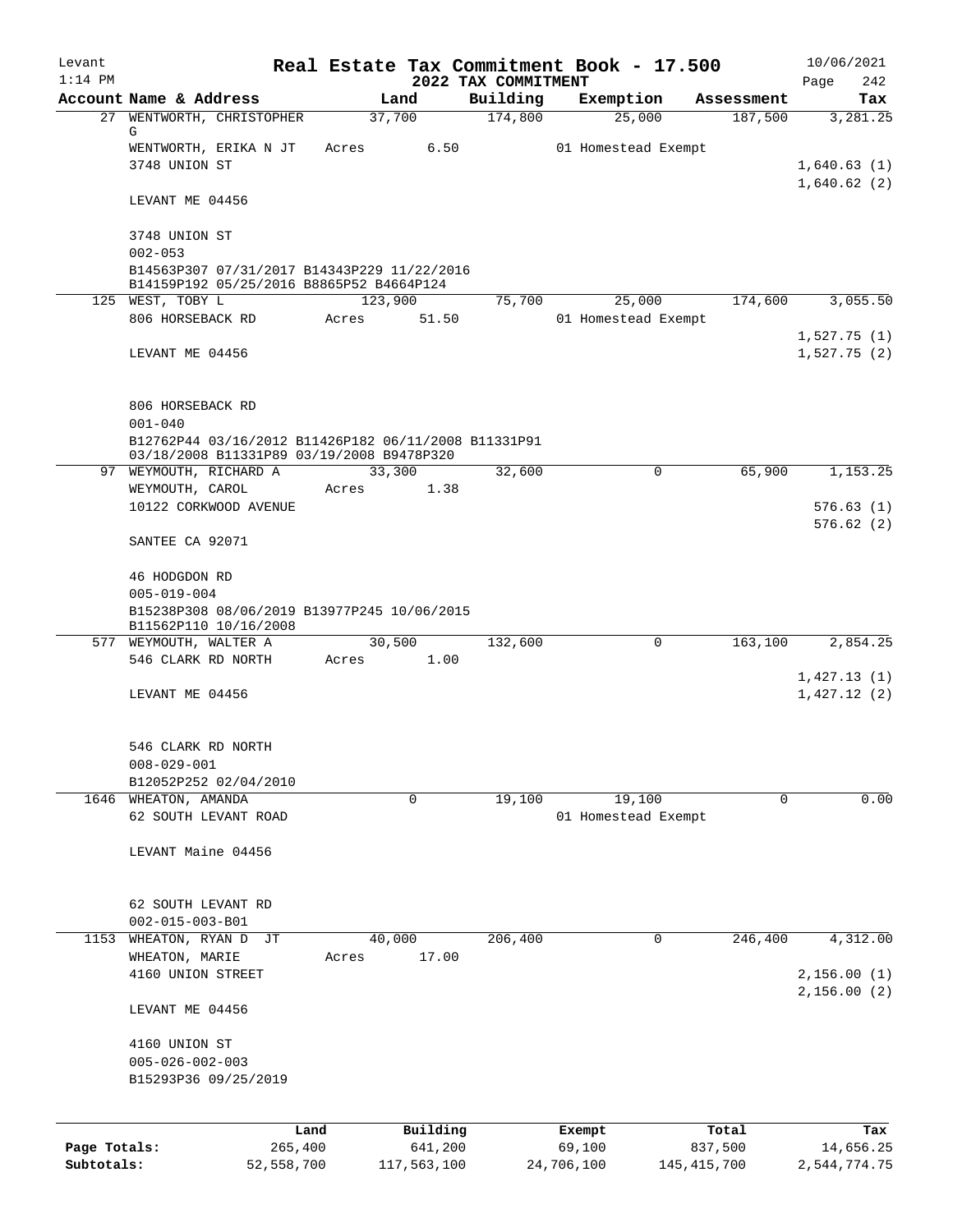| Levant    |                                                                    |        |       |                     | Real Estate Tax Commitment Book - 17.500 |            | 10/06/2021  |
|-----------|--------------------------------------------------------------------|--------|-------|---------------------|------------------------------------------|------------|-------------|
| $1:14$ PM |                                                                    |        |       | 2022 TAX COMMITMENT |                                          |            | 243<br>Page |
|           | Account Name & Address                                             |        | Land  | Building            | Exemption                                | Assessment | Tax         |
|           | 1133 WHEEL, ALAN A                                                 | 33,200 |       | 34,000              | 25,000                                   | 42,200     | 738.50      |
|           | WHEEL, SHARON L JT                                                 | Acres  | 1.25  |                     | 01 Homestead Exempt                      |            |             |
|           | 46 FOREST HILLS DR                                                 |        |       |                     |                                          |            | 369.25(1)   |
|           | LEVANT ME 04456                                                    |        |       |                     |                                          |            | 369.25(2)   |
|           | 46 FOREST HILLS DR                                                 |        |       |                     |                                          |            |             |
|           | $008 - 022 - 012$                                                  |        |       |                     |                                          |            |             |
|           | B8786P232                                                          |        |       |                     |                                          |            |             |
|           | 1498 WHITE, CARL C                                                 | 38,900 |       | 160,400             | 31,000                                   | 168,300    | 2,945.25    |
|           | PO BOX 44                                                          | Acres  | 6.12  |                     | 01 Homestead Exempt                      |            |             |
|           |                                                                    |        |       |                     | 12 WW2+ Veteran Res                      |            | 1,472.63(1) |
|           | LEVANT ME 04456                                                    |        |       |                     |                                          |            | 1,472.62(2) |
|           | 86 WING RD                                                         |        |       |                     |                                          |            |             |
|           | $003 - 034 - B$                                                    |        |       |                     |                                          |            |             |
|           | B11323P155 03/14/2008                                              |        |       |                     |                                          |            |             |
|           | 518 WHITE, CHARLES                                                 | 19,600 |       | 99,800              | 25,000                                   | 94,400     | 1,652.00    |
|           | WHITE, CHARLENE TC                                                 | Acres  | 16.93 |                     | 01 Homestead Exempt                      |            |             |
|           | 513 AVENUE ROAD                                                    |        |       |                     |                                          |            | 826.00(1)   |
|           |                                                                    |        |       |                     |                                          |            | 826.00(2)   |
|           | LEVANT ME 04456                                                    |        |       |                     |                                          |            |             |
|           | 513 AVENUE RD                                                      |        |       |                     |                                          |            |             |
|           | $009 - 014$                                                        |        |       |                     |                                          |            |             |
|           | B5965P130                                                          |        |       |                     |                                          |            |             |
|           | 485 WHITE, DANA F II & ANNE<br>L (TRUSTEES)                        | 33,000 |       | 95,900              | 0                                        | 128,900    | 2,255.75    |
|           | DAW FAMILY TRUST<br>(9/5/2006)                                     | Acres  | 1.02  |                     |                                          |            |             |
|           | C/O STEPHEN PORTER                                                 |        |       |                     |                                          |            | 1,127.88(1) |
|           | 301 HUDSON RD                                                      |        |       |                     |                                          |            | 1,127.87(2) |
|           | GLENBURN ME 04401                                                  |        |       |                     |                                          |            |             |
|           | 483 PHILLIPS RD                                                    |        |       |                     |                                          |            |             |
|           | $011 - 027 - 001$                                                  |        |       |                     |                                          |            |             |
|           | B12414P281 02/28/2011                                              |        |       |                     |                                          |            |             |
|           | 211 WHITE, DANA F II & ANNE<br>L (TRUSTEES)                        | 36,800 |       | 236,100             | 0                                        | 272,900    | 4,775.75    |
|           | DAW FAMILY TRUST<br>(9/5/2006)                                     | Acres  | 1.38  |                     |                                          |            |             |
|           | C/O STEPHEN PORTER                                                 |        |       |                     |                                          |            | 2,387.88(1) |
|           | 301 HUDSON RD                                                      |        |       |                     |                                          |            | 2,387.87(2) |
|           | GLENBURN ME 04401                                                  |        |       |                     |                                          |            |             |
|           | 52 BLACKSTREAM DR                                                  |        |       |                     |                                          |            |             |
|           | $011 - 051 - 008$                                                  |        |       |                     |                                          |            |             |
|           | B11567P317 10/20/2008 B10202P29 11/22/2005 B8935P333<br>08/26/2003 |        |       |                     |                                          |            |             |

|              | Land       | Building    | Exempt     | Total         | Tax          |
|--------------|------------|-------------|------------|---------------|--------------|
| Page Totals: | 161,500    | 626,200     | 81,000     | 706,700       | 12,367.25    |
| Subtotals:   | 52,720,200 | 118,189,300 | 24,787,100 | 146, 122, 400 | 2,557,142.00 |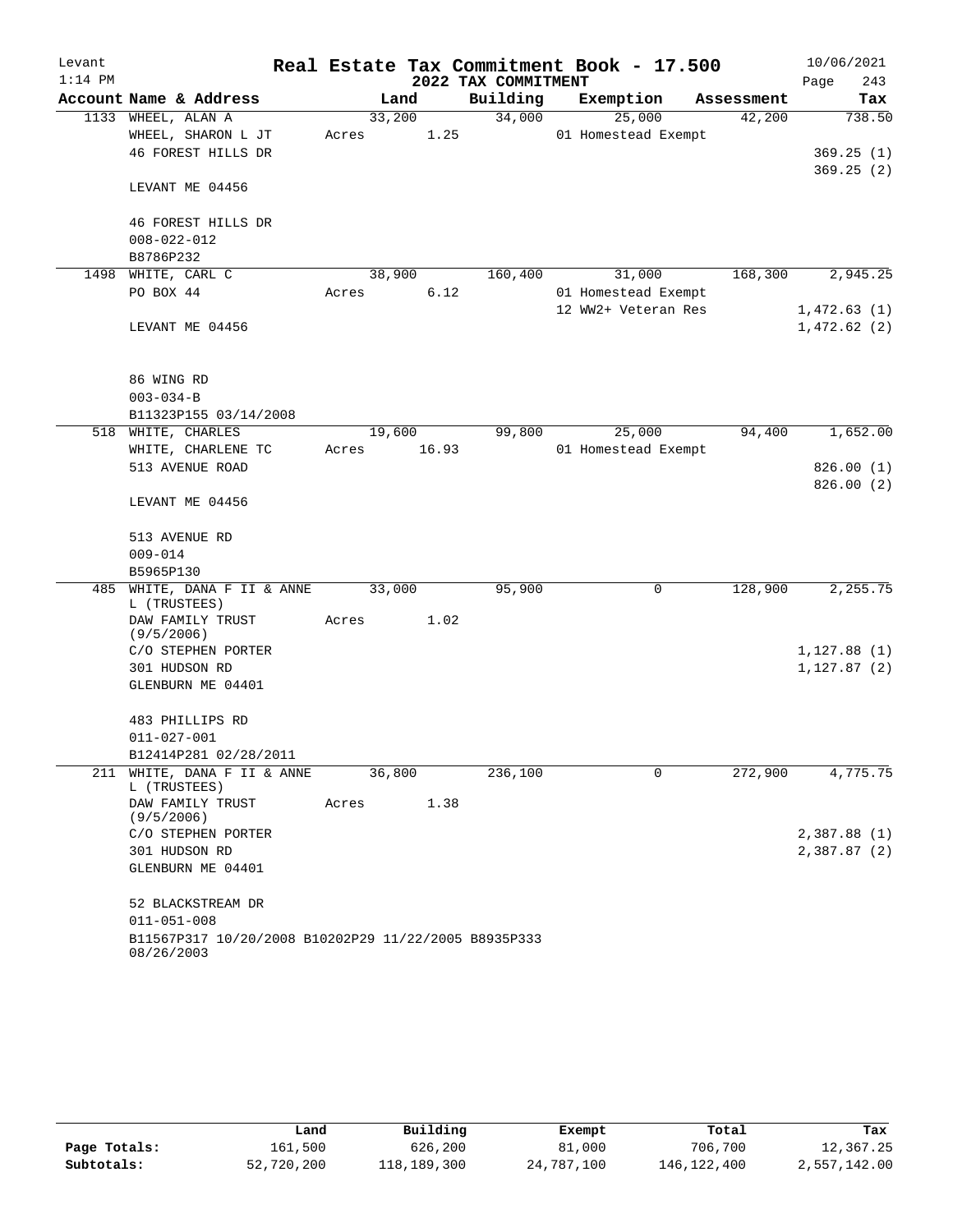| Levant    |                                                                                                                                                    |       |        |       |                     | Real Estate Tax Commitment Book - 17.500 |            | 10/06/2021                 |
|-----------|----------------------------------------------------------------------------------------------------------------------------------------------------|-------|--------|-------|---------------------|------------------------------------------|------------|----------------------------|
| $1:14$ PM |                                                                                                                                                    |       |        |       | 2022 TAX COMMITMENT |                                          |            | Page<br>244                |
|           | Account Name & Address                                                                                                                             |       | Land   |       | Building            | Exemption                                | Assessment | Tax                        |
|           | 705 WHITE, DANA F II & ANNE<br>L (TRUSTEES)                                                                                                        |       | 33,100 |       | 60,900              | $\Omega$                                 | 94,000     | 1,645.00                   |
|           | DAW FAMILY TRUST<br>(9/5/2006)                                                                                                                     | Acres |        | 1.06  |                     |                                          |            |                            |
|           | 301 HUDSON ROAD                                                                                                                                    |       |        |       |                     |                                          |            | 822.50 (1)<br>822.50(2)    |
|           | GLENBURN ME 04401                                                                                                                                  |       |        |       |                     |                                          |            |                            |
|           | 491 PHILLIPS RD                                                                                                                                    |       |        |       |                     |                                          |            |                            |
|           | $011 - 027 - 002$                                                                                                                                  |       |        |       |                     |                                          |            |                            |
|           | B12449P199 04/14/2011                                                                                                                              |       |        |       |                     |                                          |            |                            |
|           | 554 WHITE, DANA F JR & ANNE<br>(TRUSTEES)                                                                                                          |       | 54,000 |       | 173,800             | 0                                        | 227,800    | 3,986.50                   |
|           | DAW FAMILY TRUST<br>(9/5/2006)                                                                                                                     | Acres |        | 25.00 |                     |                                          |            |                            |
|           | C/O STEPHEN PORTER                                                                                                                                 |       |        |       |                     |                                          |            | 1,993.25(1)                |
|           | 301 HUDSON ROAD                                                                                                                                    |       |        |       |                     |                                          |            | 1,993.25(2)                |
|           | GLENBURN ME 04401                                                                                                                                  |       |        |       |                     |                                          |            |                            |
|           | 476 PHILLIPS RD                                                                                                                                    |       |        |       |                     |                                          |            |                            |
|           | $011 - 030$                                                                                                                                        |       |        |       |                     |                                          |            |                            |
|           | B11212P262 11/21/2007                                                                                                                              |       |        |       |                     |                                          |            |                            |
|           | 430 WHITE, DANA F JR & ANNE<br>(TRUSTEES)                                                                                                          |       | 68,400 |       | 0                   | 0                                        | 68,400     | 1,197.00                   |
|           | DAW FAMILY TRUST<br>09/09/2006                                                                                                                     | Acres |        | 36.00 |                     |                                          |            |                            |
|           | C/O STEPHEN PORTER                                                                                                                                 |       |        |       |                     |                                          |            | 598.50(1)                  |
|           | 301 HUDSON ROAD                                                                                                                                    |       |        |       |                     |                                          |            | 598.50(2)                  |
|           | GLENBURN ME 04401                                                                                                                                  |       |        |       |                     |                                          |            |                            |
|           | 529 PHILLIPS RD                                                                                                                                    |       |        |       |                     |                                          |            |                            |
|           | $011 - 027$                                                                                                                                        |       |        |       |                     |                                          |            |                            |
|           | B12608P345 09/28/2011 B12608P206 10/28/2010<br>B12529P238 07/06/2011 B12518P3 B12376P342 01/12/2011<br>B12297P221 10/25/2010 B10495P256 06/01/2006 |       |        |       |                     |                                          |            |                            |
|           | 808 WHITE, DORIS N                                                                                                                                 |       | 54,900 |       | 91,500              | 0                                        | 146,400    | 2,562.00                   |
|           | WHITE, CHARLES N                                                                                                                                   | Acres |        | 27.00 |                     |                                          |            |                            |
|           | 513 AVENUE ROAD                                                                                                                                    |       |        |       |                     |                                          |            | 1,281.00(1)                |
|           |                                                                                                                                                    |       |        |       |                     |                                          |            | 1,281.00(2)                |
|           | LEVANT ME 04456                                                                                                                                    |       |        |       |                     |                                          |            |                            |
|           | 103 WING RD                                                                                                                                        |       |        |       |                     |                                          |            |                            |
|           | $003 - 041$                                                                                                                                        |       |        |       |                     |                                          |            |                            |
|           | B3044P287                                                                                                                                          |       |        |       |                     |                                          |            |                            |
|           | 124 WHITE, JEAN M                                                                                                                                  |       | 42,300 |       | 121,000             | 0                                        | 163,300    | 2,857.75                   |
|           | WHITE, KENNETH (HEIRS)<br>TC                                                                                                                       | Acres |        | 10.00 |                     |                                          |            |                            |
|           | 395 FULLER RD                                                                                                                                      |       |        |       |                     |                                          |            | 1,428.88(1)<br>1,428.87(2) |
|           | CARMEL ME 04419 3208                                                                                                                               |       |        |       |                     |                                          |            |                            |
|           | 263 SOUTH LEVANT RD                                                                                                                                |       |        |       |                     |                                          |            |                            |
|           | $001 - 057$                                                                                                                                        |       |        |       |                     |                                          |            |                            |
|           | B5894P233                                                                                                                                          |       |        |       |                     |                                          |            |                            |

|              | Land       | Building    | Exempt     | Total       | Tax          |
|--------------|------------|-------------|------------|-------------|--------------|
| Page Totals: | 252,700    | 447,200     |            | 699,900     | 12,248.25    |
| Subtotals:   | 52,972,900 | 118,636,500 | 24,787,100 | 146,822,300 | 2,569,390.25 |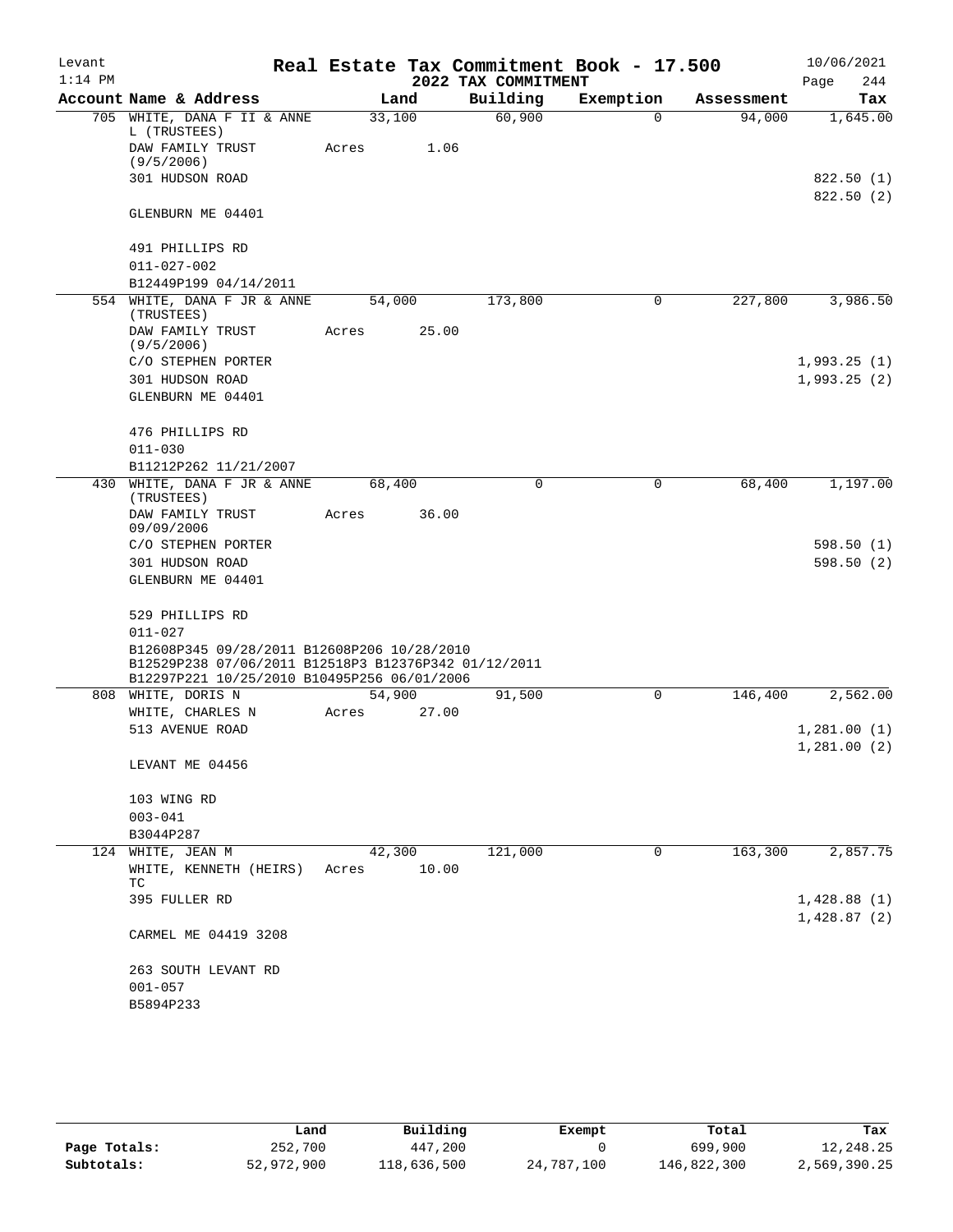| Levant       |                                                                         |       |        |          |                     | Real Estate Tax Commitment Book - 17.500 |            | 10/06/2021                 |
|--------------|-------------------------------------------------------------------------|-------|--------|----------|---------------------|------------------------------------------|------------|----------------------------|
| $1:14$ PM    |                                                                         |       |        |          | 2022 TAX COMMITMENT |                                          |            | Page<br>245                |
|              | Account Name & Address                                                  |       | Land   |          | Building            | Exemption                                | Assessment | Tax                        |
|              | 151 WHITE, PAUL H<br>WHITE, ANDREA P JT                                 | Acres | 38,900 | 6.80     | 109,500             | 25,000<br>01 Homestead Exempt            | 123,400    | 2,159.50                   |
|              | 271 LAKE ROAD                                                           |       |        |          |                     |                                          |            | 1,079.75(1)                |
|              |                                                                         |       |        |          |                     |                                          |            | 1,079.75(2)                |
|              | LEVANT ME 04456                                                         |       |        |          |                     |                                          |            |                            |
|              |                                                                         |       |        |          |                     |                                          |            |                            |
|              | 271 LAKE RD                                                             |       |        |          |                     |                                          |            |                            |
|              | $002 - 059 - 001$<br>B8560P192                                          |       |        |          |                     |                                          |            |                            |
|              | 663 WHITE, RACHEL                                                       |       | 30,900 |          | 41,700              | 25,000                                   | 47,600     | 833.00                     |
|              | 316 PINE TREE ROAD                                                      | Acres |        | 1.50     |                     | 01 Homestead Exempt                      |            |                            |
|              |                                                                         |       |        |          |                     |                                          |            | 416.50(1)                  |
|              | LEVANT ME 04456                                                         |       |        |          |                     |                                          |            | 416.50(2)                  |
|              | 21 PATTERSON LANE                                                       |       |        |          |                     |                                          |            |                            |
|              | $002 - 020 - 004 - 001$                                                 |       |        |          |                     |                                          |            |                            |
|              | B14755P307 03/06/2018 B9665P89 12/07/2004                               |       |        |          |                     |                                          |            |                            |
|              | 1141 WHITE, RONALD N JR                                                 |       | 37,700 |          | 151,300             | 25,000                                   | 164,000    | 2,870.00                   |
|              | WHITE, SHERRI L JT                                                      | Acres |        | 6.50     |                     | 01 Homestead Exempt                      |            |                            |
|              | 316 PINE TREE ROAD                                                      |       |        |          |                     |                                          |            | 1,435.00(1)                |
|              | LEVANT ME 04456                                                         |       |        |          |                     |                                          |            | 1,435.00(2)                |
|              | 316 PINE TREE RD                                                        |       |        |          |                     |                                          |            |                            |
|              | $002 - 011 - 002$                                                       |       |        |          |                     |                                          |            |                            |
|              | B7137P30                                                                |       |        |          |                     |                                          |            |                            |
|              | 612 WHITEHOUSE, CRAIG A<br>WHITEHOUSE, CHRISTY L                        | Acres | 36,500 | 5.09     | 115,000             | 25,000<br>01 Homestead Exempt            | 126,500    | 2, 213.75                  |
|              | JΤ<br>PO BOX 363                                                        |       |        |          |                     |                                          |            | 1, 106.88(1)               |
|              |                                                                         |       |        |          |                     |                                          |            | 1, 106.87(2)               |
|              | LEVANT ME 04456                                                         |       |        |          |                     |                                          |            |                            |
|              | 291 STETSON RD WEST                                                     |       |        |          |                     |                                          |            |                            |
|              | $007 - 027 - 004$                                                       |       |        |          |                     |                                          |            |                            |
|              | B7811P200 07/31/2001                                                    |       |        |          |                     |                                          |            |                            |
| 1502         | WICKLOW HOME BUILDERS                                                   |       | 23,400 |          | 0                   | 0                                        | 23,400     | 409.50                     |
|              | 1909 HAMMOND STREET                                                     | Acres |        | 2.02     |                     |                                          |            |                            |
|              | HERMON ME 04401                                                         |       |        |          |                     |                                          |            | 204.75(1)<br>204.75(2)     |
|              |                                                                         |       |        |          |                     |                                          |            |                            |
|              | LAKE RD                                                                 |       |        |          |                     |                                          |            |                            |
|              | $002 - 059 - 004 - 001$                                                 |       |        |          |                     |                                          |            |                            |
|              | B13233P59 06/24/2013                                                    |       |        |          |                     |                                          |            |                            |
|              | 573 WIGGIN, GALEN C                                                     |       | 41,000 |          | 149,500             | 31,000                                   | 159,500    | 2,791.25                   |
|              | WIGGIN, LINDA I JT                                                      | Acres |        | 6.00     |                     | 01 Homestead Exempt                      |            |                            |
|              | 1287 HORSEBACK RD                                                       |       |        |          |                     | 12 WW2+ Veteran Res                      |            | 1,395.63(1)<br>1,395.62(2) |
|              | LEVANT ME 04456                                                         |       |        |          |                     |                                          |            |                            |
|              | 1287 HORSEBACK RD                                                       |       |        |          |                     |                                          |            |                            |
|              | $004 - 026$<br>B10627P127 08/31/2006 B10627P117 08/31/2006<br>B4452P368 |       |        |          |                     |                                          |            |                            |
|              |                                                                         |       |        |          |                     |                                          |            |                            |
|              | Land                                                                    |       |        | Building |                     | Exempt                                   | Total      | Tax                        |
| Page Totals: | 208,400                                                                 |       |        | 567,000  |                     | 131,000                                  | 644,400    | 11,277.00                  |

**Subtotals:** 53,181,300 119,203,500 24,918,100 147,466,700 2,580,667.25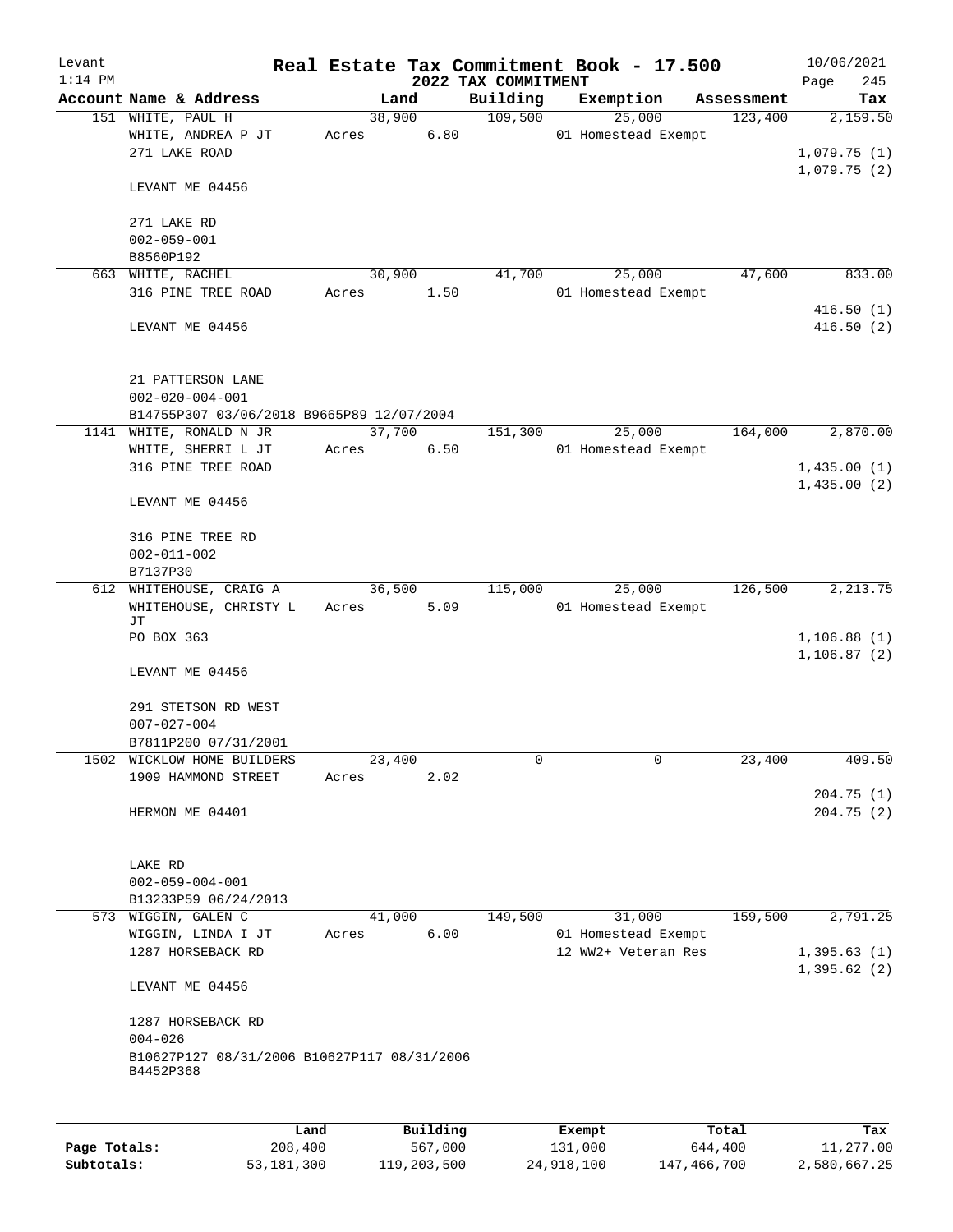| Levant<br>$1:14$ PM |                                                                               |                 |        | 2022 TAX COMMITMENT | Real Estate Tax Commitment Book - 17.500 |            | 10/06/2021<br>246<br>Page  |
|---------------------|-------------------------------------------------------------------------------|-----------------|--------|---------------------|------------------------------------------|------------|----------------------------|
|                     | Account Name & Address                                                        |                 | Land   | Building            | Exemption                                | Assessment | Tax                        |
|                     | 815 WIGGIN, KEITH A                                                           | 56,400          |        | 89,600              | 25,000                                   | 121,000    | 2,117.50                   |
|                     | WIGGIN, PAMELA F                                                              | Acres           | 24.30  |                     | 01 Homestead Exempt                      |            |                            |
|                     | 1349 HORSEBACK RD                                                             |                 |        |                     |                                          |            | 1,058.75(1)                |
|                     | LEVANT ME 04456                                                               |                 |        |                     |                                          |            | 1,058.75(2)                |
|                     | 1349 HORSEBACK RD                                                             |                 |        |                     |                                          |            |                            |
|                     | $004 - 030$                                                                   |                 |        |                     |                                          |            |                            |
|                     | B2889P116                                                                     |                 |        |                     |                                          |            |                            |
|                     | 813 WIGGIN, KEITH A                                                           | 63,900          |        | $\mathbf 0$         | $\mathbf 0$                              | 63,900     | 1,118.25                   |
|                     | 1349 HORSEBACK RD                                                             | Acres           | 120.00 |                     |                                          |            |                            |
|                     | LEVANT ME 04456                                                               |                 |        |                     |                                          |            | 559.13(1)<br>559.12(2)     |
|                     | HORSEBACK RD (OFF)<br>$004 - 003$                                             |                 |        |                     |                                          |            |                            |
|                     | B14619P117 09/26/2017                                                         |                 |        |                     |                                          |            |                            |
|                     | 1715 WIGGIN, LINDA I                                                          | 23,700          |        | $\Omega$            | $\mathbf 0$                              | 23,700     | 414.75                     |
|                     | 1287 HORSEBACK ROAD                                                           | Acres           | 2.02   |                     |                                          |            |                            |
|                     | LEVANT ME 04456                                                               |                 |        |                     |                                          |            | 207.38(1)<br>207.37(2)     |
|                     | HORSEBACK RD<br>$004 - 027 - B$<br>B14796P328 04/30/2018 B11367P72 04/22/2008 |                 |        |                     |                                          |            |                            |
|                     | 817 WILBUR, THOMAS G                                                          | 31,300          |        | 93,600              | 25,000                                   | 99,900     | 1,748.25                   |
|                     | WILBUR, IRENE H                                                               | Acres           | 2.00   |                     | 01 Homestead Exempt                      |            |                            |
|                     | 35 WAGNER ROAD                                                                |                 |        |                     |                                          |            | 874.13 (1)                 |
|                     | LEVANT ME 04456                                                               |                 |        |                     |                                          |            | 874.12 (2)                 |
|                     | 35 WAGNER RD<br>$005 - 025 - 001$                                             |                 |        |                     |                                          |            |                            |
|                     | B15874P277 01/22/2021 B2865P174 05/25/1978                                    |                 |        |                     |                                          |            |                            |
|                     | 1119 WILCOX, ANN M                                                            | 41,700          |        | 52,600              | 25,000                                   | 69,300     | 1,212.75                   |
|                     | 400 BRANN RD                                                                  | Acres           | 5.00   |                     | 01 Homestead Exempt                      |            |                            |
|                     | LEVANT ME 04456                                                               |                 |        |                     |                                          |            | 606.38(1)<br>606.37(2)     |
|                     | 400 BRANN RD                                                                  |                 |        |                     |                                          |            |                            |
|                     | $010 - 014 - 006$                                                             |                 |        |                     |                                          |            |                            |
|                     | B10156P290 10/18/2005                                                         |                 |        |                     | 0                                        | 161,800    |                            |
|                     | 1475 WILES, JAMES M<br>WILES, JENNIFER L                                      | 33,400<br>Acres | 1.43   | 128,400             |                                          |            | 2,831.50                   |
|                     | 153 HODGDON RD                                                                |                 |        |                     |                                          |            | 1,415.75(1)<br>1,415.75(2) |
|                     | LEVANT ME 04456                                                               |                 |        |                     |                                          |            |                            |
|                     | 153 HODGDON RD<br>$005 - 008 - 001$                                           |                 |        |                     |                                          |            |                            |
|                     | B14160P330 05/27/2016 B11890P42 08/21/2009                                    |                 |        |                     |                                          |            |                            |

|              | Land         | Building    | Exempt     | Total       | Tax          |
|--------------|--------------|-------------|------------|-------------|--------------|
| Page Totals: | 250,400      | 364,200     | 75,000     | 539,600     | 9,443.00     |
| Subtotals:   | 53, 431, 700 | 119,567,700 | 24,993,100 | 148,006,300 | 2,590,110.25 |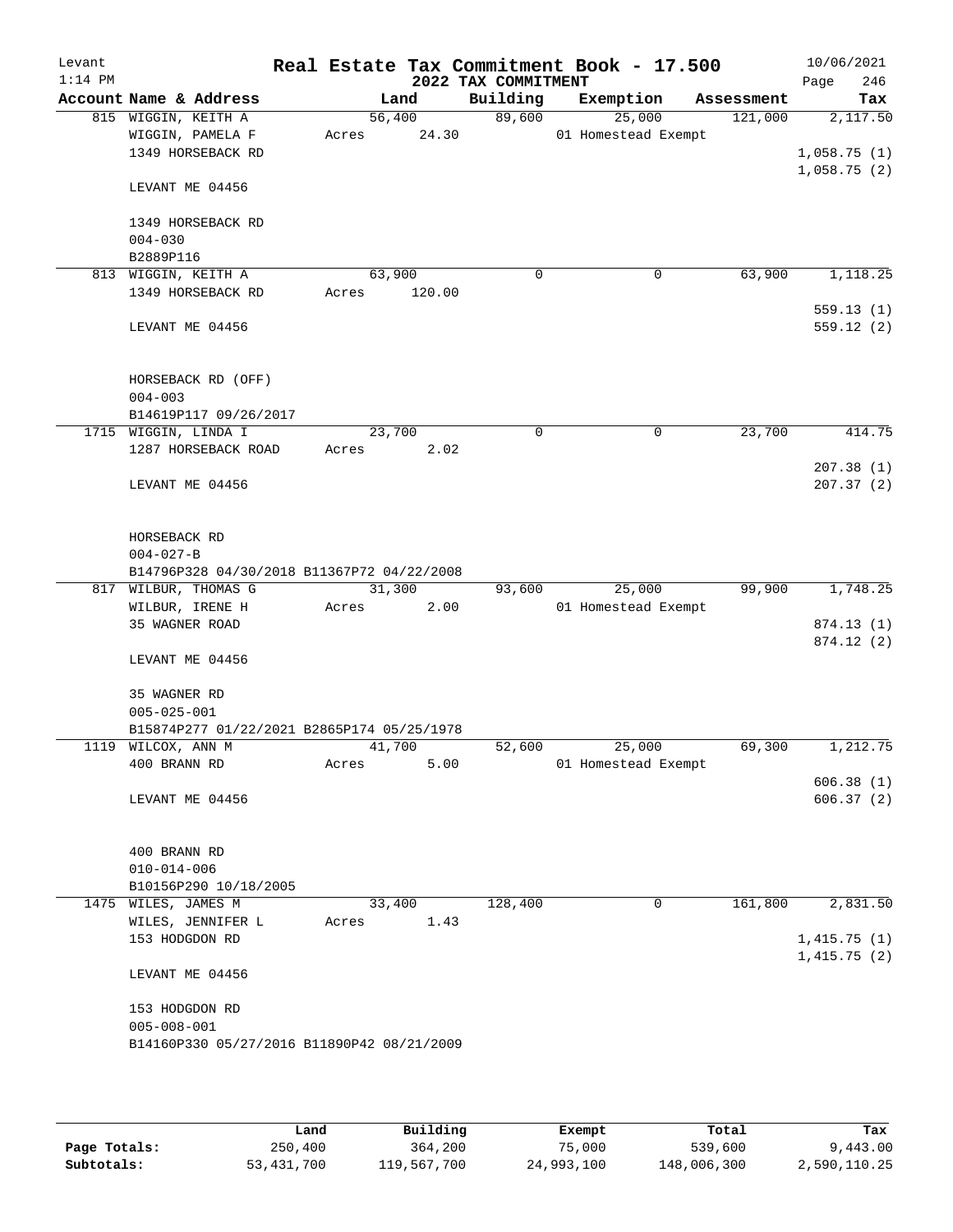| Levant<br>$1:14$ PM |                                                      |       |          | 2022 TAX COMMITMENT | Real Estate Tax Commitment Book - 17.500 |            | 10/06/2021<br>247<br>Page |
|---------------------|------------------------------------------------------|-------|----------|---------------------|------------------------------------------|------------|---------------------------|
|                     | Account Name & Address                               |       | Land     | Building            | Exemption                                | Assessment | Tax                       |
|                     | 884 WILKS, EDWARD B                                  |       | 33,200   | 68,600              | 25,000                                   | 76,800     | 1,344.00                  |
|                     | WILKS, LINDA M                                       | Acres | 1.26     |                     | 01 Homestead Exempt                      |            |                           |
|                     | 487 PINE TREE RD                                     |       |          |                     |                                          |            | 672.00(1)                 |
|                     |                                                      |       |          |                     |                                          |            | 672.00(2)                 |
|                     | LEVANT ME 04456                                      |       |          |                     |                                          |            |                           |
|                     | 487 PINE TREE RD                                     |       |          |                     |                                          |            |                           |
|                     | $002 - 023 - 006$                                    |       |          |                     |                                          |            |                           |
|                     | B4966P293                                            |       |          |                     |                                          |            |                           |
|                     | 1566 WILLEY, DERIK                                   |       | 33,900   | 134,100             | 25,000                                   | 143,000    | 2,502.50                  |
|                     | WILLEY, AMANDA JT                                    | Acres | 2.02     |                     | 01 Homestead Exempt                      |            |                           |
|                     | 4215 UNION ST                                        |       |          |                     |                                          |            | 1, 251.25(1)              |
|                     |                                                      |       |          |                     |                                          |            | 1, 251.25(2)              |
|                     | LEVENT ME 04456                                      |       |          |                     |                                          |            |                           |
|                     | 4215 UNION ST                                        |       |          |                     |                                          |            |                           |
|                     | $005 - 017 - 007$                                    |       |          |                     |                                          |            |                           |
|                     | B12645P1 11/02/2011 B11446P131                       |       |          |                     |                                          |            |                           |
|                     | 546 WILLIAMS, HOLLY I                                |       | 43,300   | 135,400             | 25,000                                   | 153,700    | 2,689.75                  |
|                     | CHAPIN, WALTER III JT                                | Acres | 18.40    |                     | 01 Homestead Exempt                      |            |                           |
|                     | 50 MT PLEASANT RD                                    |       |          |                     |                                          |            | 1,344.88(1)               |
|                     | LEVANT ME 04456 9738                                 |       |          |                     |                                          |            | 1,344.87(2)               |
|                     | 50 MT PLEASANT RD                                    |       |          |                     |                                          |            |                           |
|                     | $001 - 025$                                          |       |          |                     |                                          |            |                           |
|                     | B13362P284 10/10/2013                                |       |          |                     |                                          |            |                           |
|                     | 353 WILLOWBROOK LLC                                  |       | 0        | 49,000              | 0                                        | 49,000     | 857.50                    |
|                     | 797 BLACKSTREAM DRIVE                                |       |          |                     |                                          |            |                           |
|                     |                                                      |       |          |                     |                                          |            | 428.75 (1)                |
|                     | HERMON ME 04401                                      |       |          |                     |                                          |            | 428.75 (2)                |
|                     |                                                      |       |          |                     |                                          |            |                           |
|                     | 55 WILLOWBROOK LANE                                  |       |          |                     |                                          |            |                           |
|                     | $001 - 055 - B14$                                    |       |          |                     |                                          |            |                           |
|                     | 692 WILLOWBROOK LLC                                  |       | 284,900  | 34,100              | 0                                        | 319,000    | 5,582.50                  |
|                     | 797 BLACKSTREAM RD                                   | Acres | 16.50    |                     |                                          |            |                           |
|                     |                                                      |       |          |                     |                                          |            | 2,791.25 (1)              |
|                     | HERMON ME 04401                                      |       |          |                     |                                          |            | 2,791.25 (2)              |
|                     | 246 SOUTH LEVANT RD                                  |       |          |                     |                                          |            |                           |
|                     | $001 - 055$                                          |       |          |                     |                                          |            |                           |
|                     | B14333P23 11/09/2016 B10688P113 09/05/2006 B9976P304 |       |          |                     |                                          |            |                           |
|                     | 07/14/2005                                           |       |          |                     |                                          |            |                           |
|                     | 1232 WILLOWBROOK LLC                                 |       | $\Omega$ | 50,200              | 0                                        | 50,200     | 878.50                    |
|                     | 797 BLACKSTREAM DR                                   |       |          |                     |                                          |            |                           |
|                     |                                                      |       |          |                     |                                          |            | 439.25(1)                 |
|                     | HERMON ME 04401                                      |       |          |                     |                                          |            | 439.25(2)                 |
|                     |                                                      |       |          |                     |                                          |            |                           |
|                     | 58 WILLOWBROOK LANE<br>$001 - 055 - B17$             |       |          |                     |                                          |            |                           |
|                     |                                                      |       |          |                     |                                          |            |                           |

|              | Land       | Building    | Exempt     | Total       | Tax          |
|--------------|------------|-------------|------------|-------------|--------------|
| Page Totals: | 395,300    | 471,400     | 75,000     | 791,700     | 13,854.75    |
| Subtotals:   | 53,827,000 | 120,039,100 | 25,068,100 | 148,798,000 | 2,603,965.00 |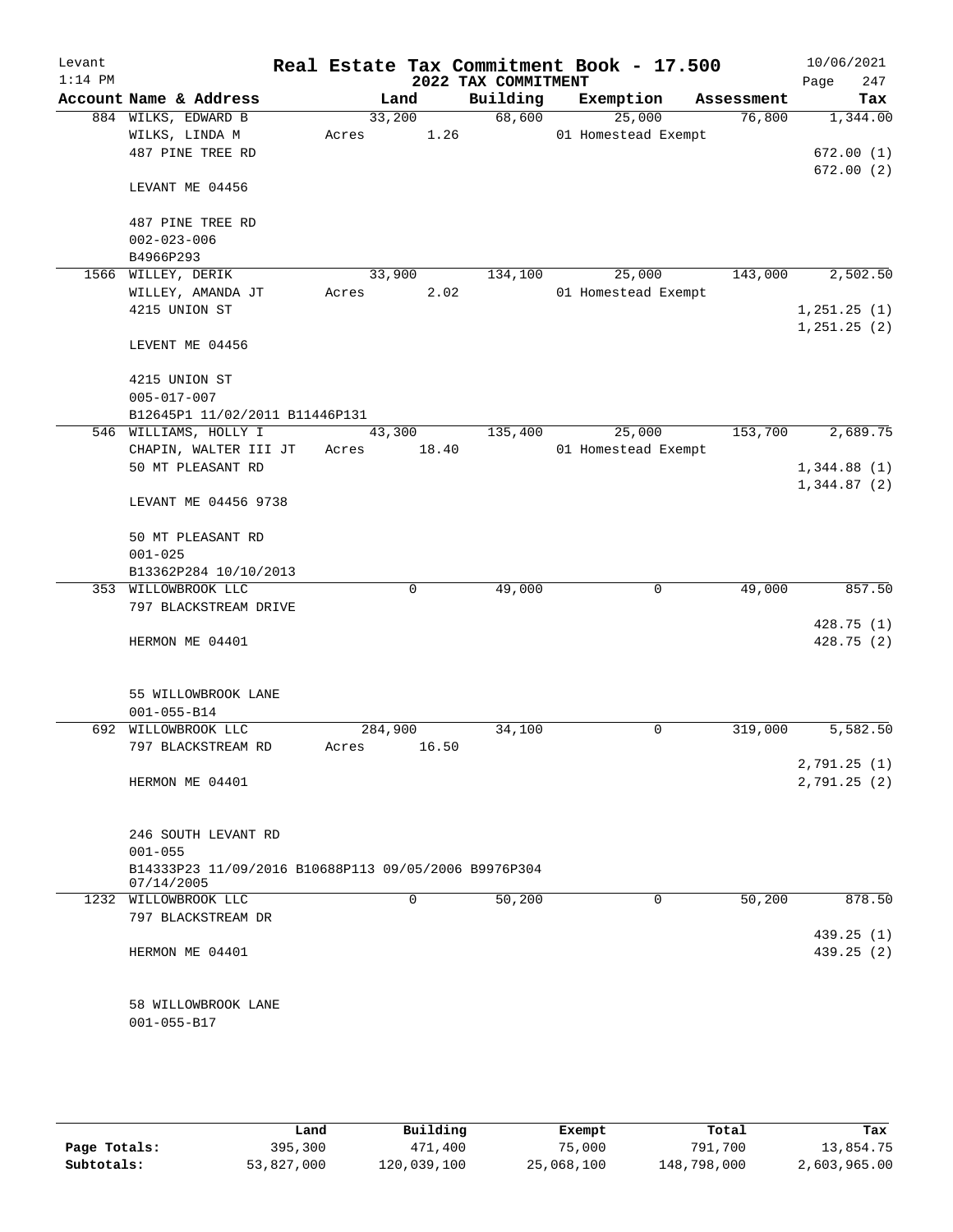| Levant<br>$1:14$ PM |                                          |             |               | 2022 TAX COMMITMENT | Real Estate Tax Commitment Book - 17.500 |             | 10/06/2021<br>Page<br>248 |
|---------------------|------------------------------------------|-------------|---------------|---------------------|------------------------------------------|-------------|---------------------------|
|                     | Account Name & Address                   |             | Land          | Building            | Exemption                                | Assessment  | Tax                       |
| 1242                | WILLOWBROOK LLC                          |             | $\mathbf 0$   | 36,300              | $\Omega$                                 | 36,300      | 635.25                    |
|                     | 797 BLACKSTREAM RD                       |             |               |                     |                                          |             |                           |
|                     |                                          |             |               |                     |                                          |             | 317.63(1)                 |
|                     | HERMON ME 04401                          |             |               |                     |                                          |             | 317.62(2)                 |
|                     |                                          |             |               |                     |                                          |             |                           |
|                     |                                          |             |               |                     |                                          |             |                           |
|                     | 45 WILLOWBROOK LANE<br>$001 - 055 - B12$ |             |               |                     |                                          |             |                           |
| 1299                | WILLOWBROOK LLC                          |             | 0             | 45,700              | 0                                        | 45,700      | 799.75                    |
|                     | 797 BLACKSTREAM RD                       |             |               |                     |                                          |             |                           |
|                     |                                          |             |               |                     |                                          |             | 399.88 (1)                |
|                     | HERMON ME 04401                          |             |               |                     |                                          |             | 399.87 (2)                |
|                     |                                          |             |               |                     |                                          |             |                           |
|                     | 18 WILLOWBROOK LANE                      |             |               |                     |                                          |             |                           |
|                     | $001 - 055 - B26$                        |             |               |                     |                                          |             |                           |
| 1322                | WILLOWBROOK LLC                          |             | $\mathbf 0$   | 50,800              | 31,000                                   | 19,800      | 346.50                    |
|                     | 797 BLACKSTREAM RD                       |             |               |                     | 01 Homestead Exempt                      |             |                           |
|                     |                                          |             |               |                     | 22 WW2+ Widow Res                        |             | 173.25(1)                 |
|                     | HERMON ME 04401                          |             |               |                     |                                          |             | 173.25(2)                 |
|                     |                                          |             |               |                     |                                          |             |                           |
|                     | 34 WILLOWBROOK LANE                      |             |               |                     |                                          |             |                           |
|                     | $001 - 055 - B23$                        |             |               |                     |                                          |             |                           |
| 1323                | WILLOWBROOK LLC                          |             | 0             | 44,000              | $\mathsf{O}$                             | 44,000      | 770.00                    |
|                     | 797 BLACKSTREAM RD                       |             |               |                     |                                          |             |                           |
|                     |                                          |             |               |                     |                                          |             | 385.00(1)                 |
|                     | HERMON ME 04401                          |             |               |                     |                                          |             | 385.00 (2)                |
|                     |                                          |             |               |                     |                                          |             |                           |
|                     | 10 WILLOWBROOK LANE                      |             |               |                     |                                          |             |                           |
|                     | $001 - 055 - B28$                        |             |               |                     |                                          |             |                           |
| 1275                | WILLOWBROOK LLC                          |             | 0             | 45,700              | 0                                        | 45,700      | 799.75                    |
|                     | 797 BLACKSTREAM RD                       |             |               |                     |                                          |             |                           |
|                     |                                          |             |               |                     |                                          |             | 399.88(1)                 |
|                     | HERMON ME 04401                          |             |               |                     |                                          |             | 399.87(2)                 |
|                     |                                          |             |               |                     |                                          |             |                           |
|                     | <b>46 WILLOWBROOK LANE</b>               |             |               |                     |                                          |             |                           |
|                     | $001 - 055 - B19$                        |             |               |                     |                                          |             |                           |
| 1277                | WILLOWBROOK LLC                          |             | $\mathbf 0$   | 39,500              | $\mathbf 0$                              | 39,500      | 691.25                    |
|                     | 797 BLACKSTREAM RD                       |             |               |                     |                                          |             |                           |
|                     |                                          |             |               |                     |                                          |             | 345.63(1)                 |
|                     | HERMON ME 04401                          |             |               |                     |                                          |             | 345.62(2)                 |
|                     |                                          |             |               |                     |                                          |             |                           |
|                     | 30 WILLOWBROOK LANE                      |             |               |                     |                                          |             |                           |
|                     | $001 - 055 - B24$                        |             |               |                     |                                          |             |                           |
| 1260                | WILLOWBROOK LLC                          |             | 0             | 34,200              | 0                                        | 34,200      | 598.50                    |
|                     | 797 BLACKSTREAM DR                       |             |               |                     |                                          |             |                           |
|                     |                                          |             |               |                     |                                          |             | 299.25(1)                 |
|                     | HERMON ME 04401                          |             |               |                     |                                          |             | 299.25 (2)                |
|                     |                                          |             |               |                     |                                          |             |                           |
|                     | 29 WILLOWBROOK LANE                      |             |               |                     |                                          |             |                           |
|                     | $001 - 055 - B10$                        |             |               |                     |                                          |             |                           |
|                     |                                          |             |               |                     |                                          |             |                           |
|                     |                                          | Land        | Building      |                     | Exempt                                   | Total       | Tax                       |
| Page Totals:        |                                          | $\mathbf 0$ | 296,200       |                     | 31,000                                   | 265,200     | 4,641.00                  |
| Subtotals:          | 53,827,000                               |             | 120, 335, 300 |                     | 25,099,100                               | 149,063,200 | 2,608,606.00              |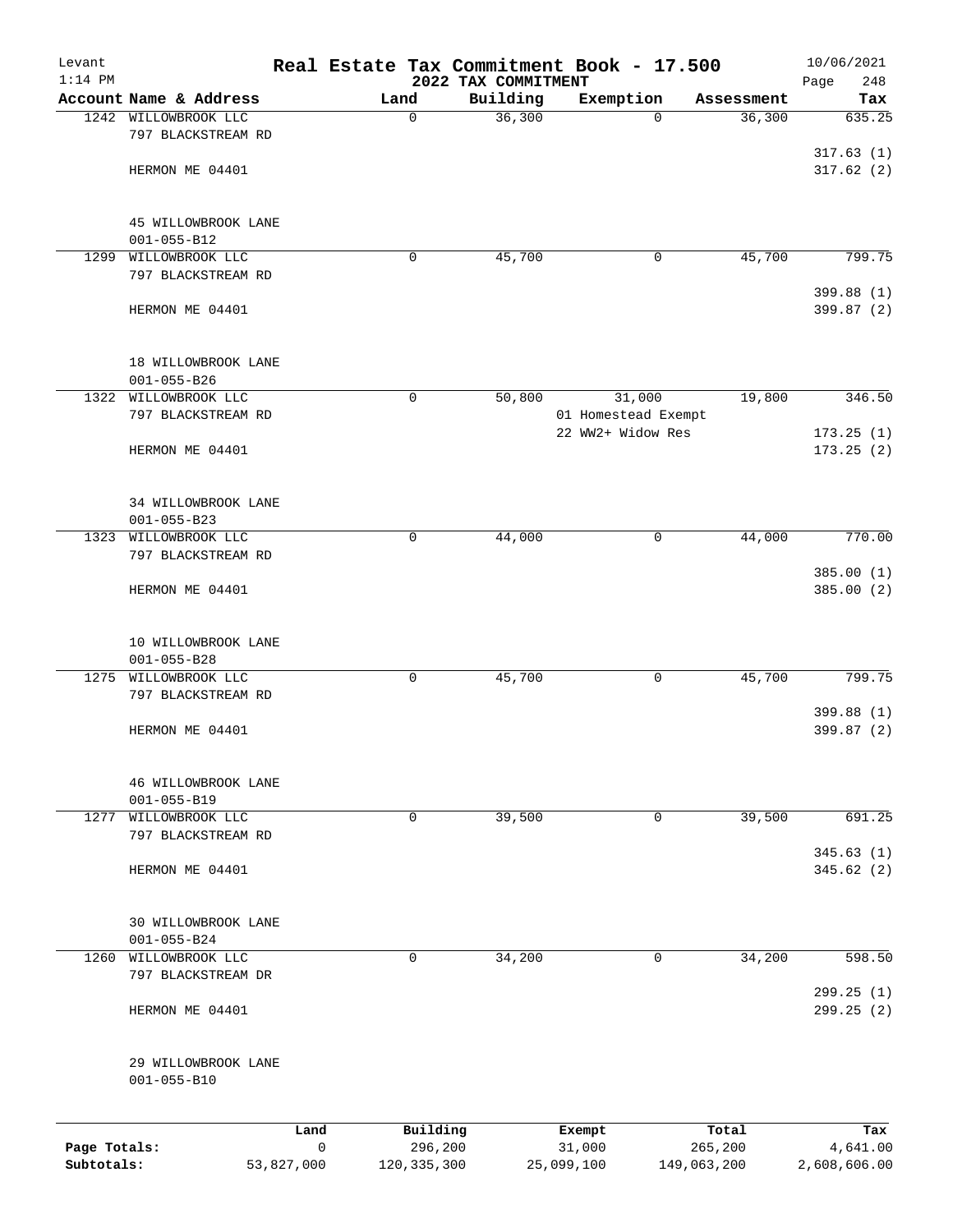| Levant    |                                           |               |                     | Real Estate Tax Commitment Book - 17.500 |            | 10/06/2021  |
|-----------|-------------------------------------------|---------------|---------------------|------------------------------------------|------------|-------------|
| $1:14$ PM |                                           |               | 2022 TAX COMMITMENT |                                          | Page       | 249         |
|           | Account Name & Address                    | Land          | Building            | Exemption                                | Assessment | Tax         |
|           | 1580 WILLOWBROOK LLC                      | $\mathbf 0$   | 45,800              | $\Omega$                                 | 45,800     | 801.50      |
|           | 797 BLACKSTREAM RD                        |               |                     |                                          |            |             |
|           |                                           |               |                     |                                          |            | 400.75(1)   |
|           | HERMON ME 04401                           |               |                     |                                          |            | 400.75(2)   |
|           |                                           |               |                     |                                          |            |             |
|           |                                           |               |                     |                                          |            |             |
|           | 15 WILLOWBROOK LANE<br>$001 - 055 - B05$  |               |                     |                                          |            |             |
| 1550      | WILLOWBROOK LLC                           | 0             | 52,100              | 0                                        | 52,100     | 911.75      |
|           | 797 BLACKSTREAM RD                        |               |                     |                                          |            |             |
|           |                                           |               |                     |                                          |            | 455.88 (1)  |
|           | HERMON ME 04401                           |               |                     |                                          |            | 455.87(2)   |
|           |                                           |               |                     |                                          |            |             |
|           |                                           |               |                     |                                          |            |             |
|           | 23 WILLOWBROOK LANE                       |               |                     |                                          |            |             |
|           | $001 - 055 - B08$                         |               |                     |                                          |            |             |
|           | 1472 WILLOWBROOK LLC                      | $\mathbf 0$   | 36,200              | $\mathbf 0$                              | 36,200     | 633.50      |
|           | 797 BLACKSTREAM RD                        |               |                     |                                          |            |             |
|           |                                           |               |                     |                                          |            | 316.75(1)   |
|           | HERMON ME 04401                           |               |                     |                                          |            | 316.75(2)   |
|           |                                           |               |                     |                                          |            |             |
|           |                                           |               |                     |                                          |            |             |
|           | 24 WILLOWBROOK LANE                       |               |                     |                                          |            |             |
|           | $001 - 055 - B25$<br>1363 WILLOWBROOK LLC | 0             | 48,800              | 0                                        | 48,800     | 854.00      |
|           | 797 BLACKSTREAM RD                        |               |                     |                                          |            |             |
|           |                                           |               |                     |                                          |            | 427.00(1)   |
|           | HERMON ME 04401                           |               |                     |                                          |            | 427.00 (2)  |
|           |                                           |               |                     |                                          |            |             |
|           |                                           |               |                     |                                          |            |             |
|           | 1 WILLOWBROOK LANE                        |               |                     |                                          |            |             |
|           | $001 - 055 - B01$                         |               |                     |                                          |            |             |
| 1366      | WILLOWBROOK LLC                           | $\mathbf 0$   | 29,900              | $\mathbf 0$                              | 29,900     | 523.25      |
|           | 797 BLACKSTREAM RD                        |               |                     |                                          |            |             |
|           |                                           |               |                     |                                          |            | 261.63(1)   |
|           | HERMON ME 04401                           |               |                     |                                          |            | 261.62(2)   |
|           |                                           |               |                     |                                          |            |             |
|           |                                           |               |                     |                                          |            |             |
|           | 19 WILLOWBROOK LANE                       |               |                     |                                          |            |             |
|           | $001 - 055 - B07$<br>249 WILSON, DAVID D  | 33,900        | 143,200             | 25,000                                   | 152,100    | 2,661.75    |
|           | WILSON, CLEOLA JT                         | 2.00<br>Acres |                     | 01 Homestead Exempt                      |            |             |
|           | PO BOX 152                                |               |                     |                                          |            | 1,330.88(1) |
|           |                                           |               |                     |                                          |            | 1,330.87(2) |
|           | LEVANT ME 04456                           |               |                     |                                          |            |             |
|           |                                           |               |                     |                                          |            |             |
|           | 3916 UNION ST                             |               |                     |                                          |            |             |
|           | $005 - 041 - 008$                         |               |                     |                                          |            |             |
|           | B5338P38                                  |               |                     |                                          |            |             |
|           |                                           |               |                     |                                          |            |             |

|              | Land       | Building    | Exempt       | Total       | Tax          |
|--------------|------------|-------------|--------------|-------------|--------------|
| Page Totals: | 33,900     | 356,000     | 25,000       | 364,900     | 6,385.75     |
| Subtotals:   | 53,860,900 | 120,691,300 | 25, 124, 100 | 149,428,100 | 2,614,991.75 |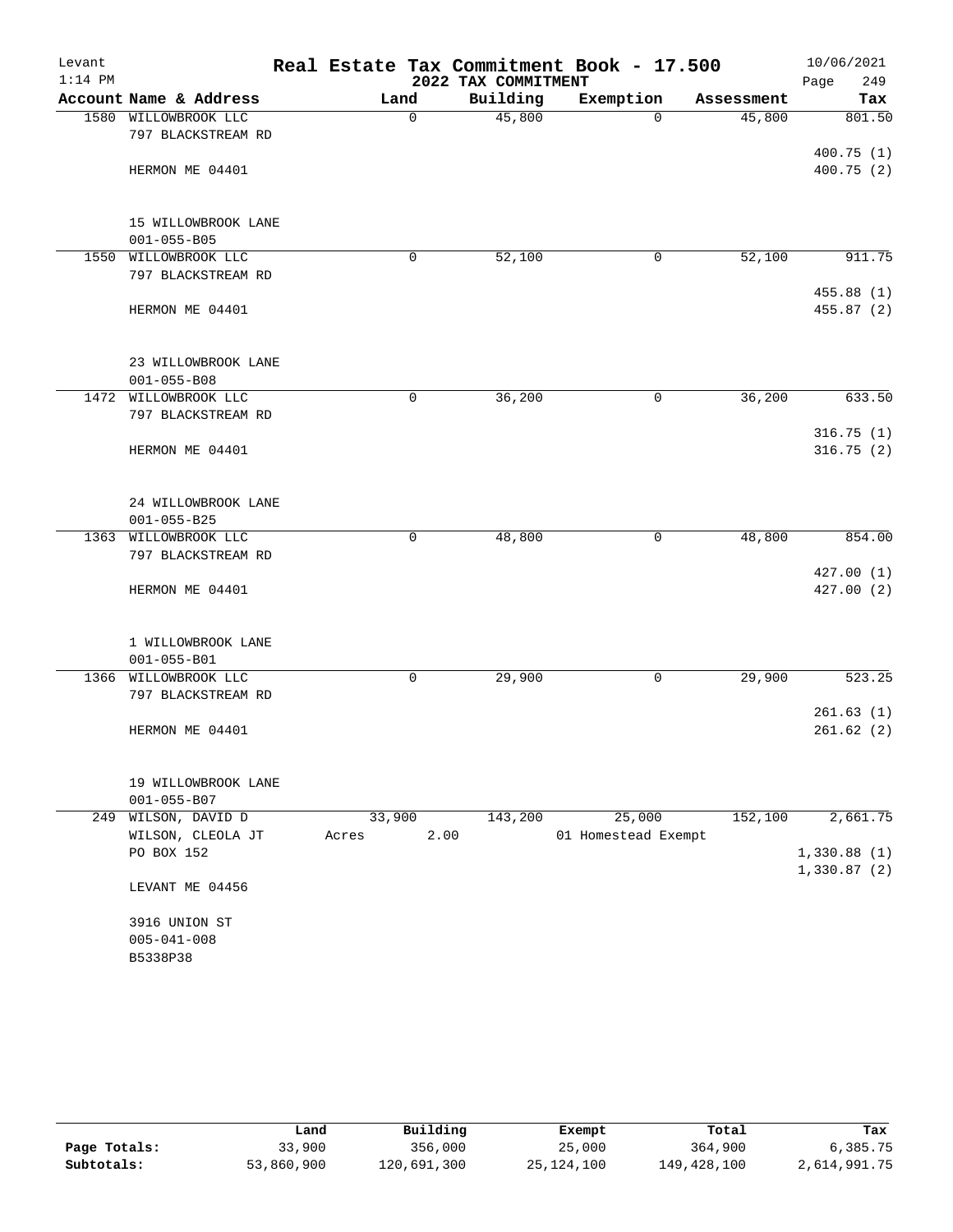| Levant    |                                                                                                  |        |       |                     | Real Estate Tax Commitment Book - 17.500 |            | 10/06/2021  |
|-----------|--------------------------------------------------------------------------------------------------|--------|-------|---------------------|------------------------------------------|------------|-------------|
| $1:14$ PM |                                                                                                  |        |       | 2022 TAX COMMITMENT |                                          |            | 250<br>Page |
|           | Account Name & Address                                                                           |        | Land  | Building            | Exemption                                | Assessment | Tax         |
|           | 1687 WILSON, GARY                                                                                | 35,100 |       | 9,300               | $\Omega$                                 | 44,400     | 777.00      |
|           | WILSON, LAUREL                                                                                   | Acres  | 2.60  |                     |                                          |            |             |
|           | 94 PEMBER ROAD                                                                                   |        |       |                     |                                          |            | 388.50(1)   |
|           |                                                                                                  |        |       |                     |                                          |            | 388.50(2)   |
|           | LEVANT ME 04456                                                                                  |        |       |                     |                                          |            |             |
|           |                                                                                                  |        |       |                     |                                          |            |             |
|           | 4006 UNION ST                                                                                    |        |       |                     |                                          |            |             |
|           | $005 - 030 - 001 - 001$                                                                          |        |       |                     |                                          |            |             |
|           | B14313P164 10/19/2016                                                                            |        |       |                     |                                          |            |             |
|           | 1594 WILSON, GARY L                                                                              | 23,400 |       | $\mathbf 0$         | 0                                        | 23,400     | 409.50      |
|           | WILSON, LAUREL L JT                                                                              | Acres  | 2.05  |                     |                                          |            |             |
|           | 94 PEMBER RD                                                                                     |        |       |                     |                                          |            | 204.75(1)   |
|           |                                                                                                  |        |       |                     |                                          |            | 204.75 (2)  |
|           | LEVANT ME 04456                                                                                  |        |       |                     |                                          |            |             |
|           |                                                                                                  |        |       |                     |                                          |            |             |
|           | RAYMOND NELSON LANE                                                                              |        |       |                     |                                          |            |             |
|           | $005 - 030 - H$                                                                                  |        |       |                     |                                          |            |             |
|           | B13031P244 12/20/2011                                                                            |        |       |                     |                                          |            |             |
|           | 1318 WILSON, GARY L                                                                              | 49,600 |       | 64,500              | 31,000                                   | 83,100     | 1,454.25    |
|           | 94 PEMBER ROAD                                                                                   | Acres  | 19.00 |                     | 01 Homestead Exempt                      |            |             |
|           |                                                                                                  |        |       |                     | 12 WW2+ Veteran Res                      |            | 727.13(1)   |
|           | LEVANT ME 04456                                                                                  |        |       |                     |                                          |            | 727.12(2)   |
|           |                                                                                                  |        |       |                     |                                          |            |             |
|           |                                                                                                  |        |       |                     |                                          |            |             |
|           | 94 PEMBER RD                                                                                     |        |       |                     |                                          |            |             |
|           | $005 - 040 - 002$                                                                                |        |       |                     |                                          |            |             |
|           | B11248P268 12/28/2007                                                                            |        |       |                     |                                          |            |             |
|           | 912 WITHAM, ANDREW J                                                                             | 26,500 |       | $\Omega$            | $\mathbf 0$                              | 26,500     | 463.75      |
|           | WITHAM, HEATHER A JT                                                                             | Acres  | 14.38 |                     |                                          |            |             |
|           | 179 LILY BAY ROAD                                                                                |        |       |                     |                                          |            | 231.88(1)   |
|           |                                                                                                  |        |       |                     |                                          |            | 231.87(2)   |
|           | GREENVILLE ME 04441                                                                              |        |       |                     |                                          |            |             |
|           |                                                                                                  |        |       |                     |                                          |            |             |
|           | LAKE RD                                                                                          |        |       |                     |                                          |            |             |
|           | $002 - 069$                                                                                      |        |       |                     |                                          |            |             |
|           | B15144P9 05/13/2019 B11604P105 11/25/2008 B10404P160<br>04/24/2006 B9436P68 07/09/2004 B4666P135 |        |       |                     |                                          |            |             |
|           | 460 WITHAM, ANDREW J II                                                                          | 35,100 |       | 100,000             | 25,000                                   | 110,100    | 1,926.75    |
|           | 490 PINE TREE ROAD                                                                               | Acres  | 2.30  |                     | 01 Homestead Exempt                      |            |             |
|           |                                                                                                  |        |       |                     |                                          |            | 963.38(1)   |
|           | LEVANT ME 04456                                                                                  |        |       |                     |                                          |            | 963.37(2)   |
|           |                                                                                                  |        |       |                     |                                          |            |             |
|           |                                                                                                  |        |       |                     |                                          |            |             |
|           | 490 PINE TREE RD                                                                                 |        |       |                     |                                          |            |             |
|           | $002 - 015 - 006$                                                                                |        |       |                     |                                          |            |             |
|           | B16155P100 08/17/2021 B13125P102 03/21/2013                                                      |        |       |                     |                                          |            |             |
|           | 876 WITHAM, KELLY                                                                                | 33,600 |       | 18,400              | 0                                        | 52,000     | 910.00      |
|           | 80 FOREST HILLS DRIVE                                                                            | Acres  | 1.72  |                     |                                          |            |             |
|           |                                                                                                  |        |       |                     |                                          |            | 455.00(1)   |
|           | LEVANT Maine 04456                                                                               |        |       |                     |                                          |            | 455.00(2)   |
|           |                                                                                                  |        |       |                     |                                          |            |             |
|           |                                                                                                  |        |       |                     |                                          |            |             |
|           | 80 FOREST HILLS DR                                                                               |        |       |                     |                                          |            |             |
|           | $008 - 016 - 009$                                                                                |        |       |                     |                                          |            |             |
|           | B9331P247                                                                                        |        |       |                     |                                          |            |             |
|           |                                                                                                  |        |       |                     |                                          |            |             |
|           |                                                                                                  |        |       |                     |                                          |            |             |
|           |                                                                                                  |        |       |                     |                                          |            |             |

|              | Land       | Building    | Exempt     | Total       | Tax          |
|--------------|------------|-------------|------------|-------------|--------------|
| Page Totals: | 203,300    | 192,200     | 56,000     | 339,500     | 5,941.25     |
| Subtotals:   | 54,064,200 | 120,883,500 | 25,180,100 | 149,767,600 | 2,620,933.00 |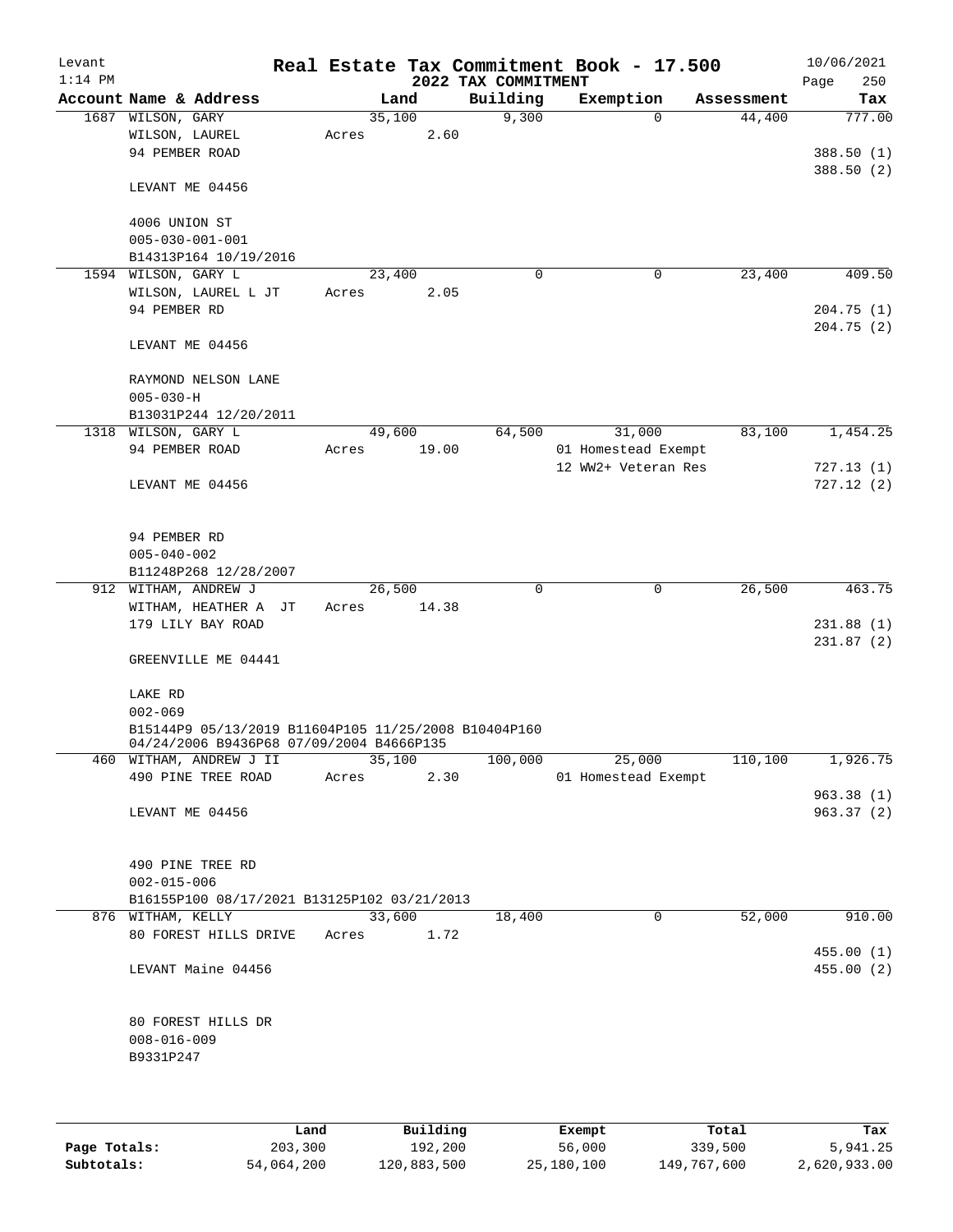| Levant<br>$1:14$ PM |                                                                     |       |                | 2022 TAX COMMITMENT | Real Estate Tax Commitment Book - 17.500 |            | 10/06/2021<br>251<br>Page    |
|---------------------|---------------------------------------------------------------------|-------|----------------|---------------------|------------------------------------------|------------|------------------------------|
|                     | Account Name & Address                                              |       | Land           | Building            | Exemption                                | Assessment | Tax                          |
|                     | 1176 WITHEE, JOHN P                                                 |       | 35,800         | 114,900             | 25,000                                   | 125,700    | 2,199.75                     |
|                     | WITHEE, JANE E JT<br>3787 UNION ST                                  | Acres | 3.40           |                     | 01 Homestead Exempt                      |            | 1,099.88(1)<br>1,099.87(2)   |
|                     | LEVANT ME 04456                                                     |       |                |                     |                                          |            |                              |
|                     | 3787 UNION ST<br>$006 - 001 - 005$                                  |       |                |                     |                                          |            |                              |
|                     | B11881P39 08/13/2009 B8814P172 06/17/1997                           |       |                |                     |                                          |            |                              |
|                     | 54 WL PROPERTIES, LLC                                               |       | 37,100         | $\Omega$            | 0                                        | 37,100     | 649.25                       |
|                     | 205 BEMIS ROAD                                                      | Acres | 9.00           |                     |                                          |            | 324.63(1)                    |
|                     | CARMEL ME 04419                                                     |       |                |                     |                                          |            | 324.62(2)                    |
|                     | HORSEBACK RD<br>$001 - 034$                                         |       |                |                     |                                          |            |                              |
|                     | B15271P219 09/09/2019                                               |       |                |                     |                                          |            |                              |
|                     | 441 WOLFE, GRANT A                                                  |       | 37,700         | 181,000             | 25,000                                   | 193,700    | 3,389.75                     |
|                     | WOLFE, SAMANTHA                                                     | Acres | 10.94          |                     | 01 Homestead Exempt                      |            |                              |
|                     | 191 MERRILL RD                                                      |       |                |                     |                                          |            | 1,694.88(1)                  |
|                     | LEVANT ME 04456                                                     |       |                |                     |                                          |            | 1,694.87(2)                  |
|                     | 191 MERRILL RD                                                      |       |                |                     |                                          |            |                              |
|                     | $007 - 007$                                                         |       |                |                     |                                          |            |                              |
|                     | B14483P53 05/15/2017 B8329P342                                      |       |                |                     |                                          |            |                              |
|                     | 1122 WOOD, ANDREW H                                                 |       | 33,200         | 67,700              | 25,000                                   | 75,900     | 1,328.25                     |
|                     | 63 FOREST HILLS DR                                                  | Acres | 1.24           |                     | 01 Homestead Exempt                      |            |                              |
|                     | LEVANT ME 04456                                                     |       |                |                     |                                          |            | 664.13(1)<br>664.12(2)       |
|                     |                                                                     |       |                |                     |                                          |            |                              |
|                     | 63 FOREST HILLS DR<br>$008 - 022 - 001$                             |       |                |                     |                                          |            |                              |
|                     | B13497P158 12/20/2013 B13412P297 12/04/2013<br>B6387P340 05/16/1997 |       |                |                     |                                          |            |                              |
| 277                 | WOOD, CURTIS A                                                      |       | 73,600         | 74,400              | 0                                        | 148,000    | 2,590.00                     |
|                     | WOOD, MINDY L                                                       | Acres | 53.00          |                     |                                          |            |                              |
|                     | 4420 UNION STREET                                                   |       |                |                     |                                          |            | 1, 295.00(1)<br>1, 295.00(2) |
|                     | LEVANT ME 04456                                                     |       |                |                     |                                          |            |                              |
|                     | 4420 UNION ST                                                       |       |                |                     |                                          |            |                              |
|                     | $008 - 005$                                                         |       |                |                     |                                          |            |                              |
|                     | B7366P129                                                           |       |                | 86,700              | 0                                        | 122,100    |                              |
|                     | 294 WOOD, MARILYN<br>WOOD, MERLE JT                                 | Acres | 35,400<br>7.10 |                     |                                          |            | 2,136.75                     |
|                     | 2 GAILOR                                                            |       |                |                     |                                          |            | 1,068.38(1)<br>1,068.37(2)   |
|                     | HOOKSETT NH 03106                                                   |       |                |                     |                                          |            |                              |
|                     | 83 QUINN RD                                                         |       |                |                     |                                          |            |                              |
|                     | $002 - 026 - A$                                                     |       |                |                     |                                          |            |                              |
|                     | B11960P54 10/23/2009 B11873P56 08/06/2009 B11574P272<br>10/29/2008  |       |                |                     |                                          |            |                              |
|                     |                                                                     |       |                |                     |                                          |            |                              |
|                     |                                                                     | Land  | Building       |                     | Exempt                                   | Total      | Tax                          |

|              | Lanu       | Building    | вхешрс       | TOLAT       | rax.         |
|--------------|------------|-------------|--------------|-------------|--------------|
| Page Totals: | 252,800    | 524,700     | 75,000       | 702,500     | 12,293.75    |
| Subtotals:   | 54,317,000 | 121,408,200 | 25, 255, 100 | 150,470,100 | 2,633,226.75 |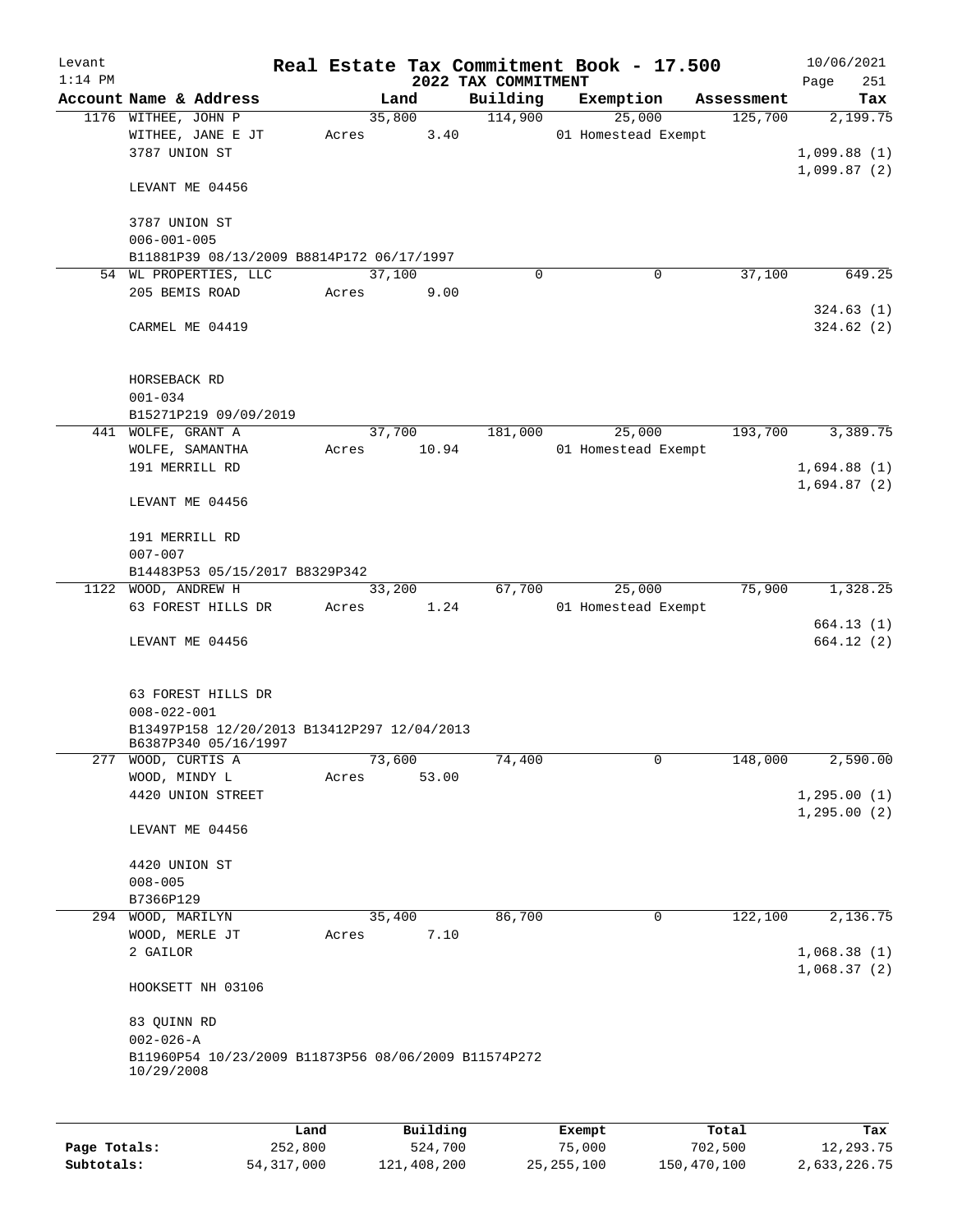| Levant<br>$1:14$ PM |                                               |                 |      | 2022 TAX COMMITMENT | Real Estate Tax Commitment Book - 17.500 |            | 10/06/2021<br>252<br>Page |
|---------------------|-----------------------------------------------|-----------------|------|---------------------|------------------------------------------|------------|---------------------------|
|                     | Account Name & Address                        | Land            |      | Building            | Exemption                                | Assessment | Tax                       |
|                     | 770 WOOD, NATHANIEL C III                     | 36,500          |      | 54,800              | 25,000                                   | 66,300     | 1,160.25                  |
|                     | WOOD, JANEL J<br>JТ                           | Acres           | 5.09 |                     | 01 Homestead Exempt                      |            |                           |
|                     | 287 STETSON ROAD WEST                         |                 |      |                     |                                          |            | 580.13(1)                 |
|                     | LEVANT ME 04456                               |                 |      |                     |                                          |            | 580.12(2)                 |
|                     | 287 STETSON RD WEST<br>$007 - 027 - 003$      |                 |      |                     |                                          |            |                           |
|                     | B15951P163 03/29/2021 B6805P106               |                 |      |                     |                                          |            |                           |
| 1599                | WOODMAN, JOSHUA RAY                           | 22,100          |      | 139,500             | 0                                        | 161,600    | 2,828.00                  |
|                     | WOODMAN, AMY JT                               | Acres           | 3.00 |                     |                                          |            |                           |
|                     | 106 ROSS ROAD                                 |                 |      |                     |                                          |            | 1,414.00(1)               |
|                     | LEVANT ME 04456                               |                 |      |                     |                                          |            | 1,414.00(2)               |
|                     |                                               |                 |      |                     |                                          |            |                           |
|                     | 106 ROSS RD                                   |                 |      |                     |                                          |            |                           |
|                     | $001 - 025 - 004 - 003$                       |                 |      |                     |                                          |            |                           |
|                     | B15772P229 11/05/2020<br>241 WORCESTER, BRIAN | 34,700          |      | 77,300              | 25,000                                   | 87,000     | 1,522.50                  |
|                     | 371 LAKE RD                                   | Acres           | 3.00 |                     | 01 Homestead Exempt                      |            |                           |
|                     |                                               |                 |      |                     |                                          |            | 761.25(1)                 |
|                     | LEVANT ME 04456 9749                          |                 |      |                     |                                          |            | 761.25(2)                 |
|                     | 371 LAKE RD                                   |                 |      |                     |                                          |            |                           |
|                     | $002 - 065 - 001$                             |                 |      |                     |                                          |            |                           |
|                     | B14016P107 11/23/2015 B12356P338 12/17/2010   |                 |      |                     |                                          |            |                           |
|                     | 1041 WORCESTER, JEFFREY B                     | 34,000          |      | 95,000              | 25,000                                   | 104,000    | 1,820.00                  |
|                     | WORCESTER, KELLY D JT                         | Acres           | 2.13 |                     | 01 Homestead Exempt                      |            |                           |
|                     | 35 SINCLAIR RD                                |                 |      |                     |                                          |            | 910.00(1)                 |
|                     | LEVANT ME 04456                               |                 |      |                     |                                          |            | 910.00(2)                 |
|                     | 35 SINCLAIR RD                                |                 |      |                     |                                          |            |                           |
|                     | $009 - 007 - B$                               |                 |      |                     |                                          |            |                           |
|                     | B10666P184 10/06/2006                         |                 |      |                     |                                          |            |                           |
|                     | 1264 WYMAN, KYLE T<br>THERIAULT, KAITLYN R    | 31,700<br>Acres | 2.49 | 55,000              | 25,000<br>01 Homestead Exempt            | 61,700     | 1,079.75                  |
|                     | 353 MERRILL ROAD                              |                 |      |                     |                                          |            | 539.88(1)                 |
|                     |                                               |                 |      |                     |                                          |            | 539.87 (2)                |
|                     | LEVANT ME 04456                               |                 |      |                     |                                          |            |                           |
|                     | 353 MERRILL RD                                |                 |      |                     |                                          |            |                           |
|                     | $007 - 003 - 015$                             |                 |      |                     |                                          |            |                           |
|                     | B16144P116 08/09/2021                         |                 |      |                     |                                          |            |                           |
|                     | 1300 YATES, JOSEPH E JR                       |                 | 0    | 75,900              | 25,000<br>01 Homestead Exempt            | 50,900     | 890.75                    |
|                     | 61 WILLOWBROOK LANE                           |                 |      |                     |                                          |            | 445.38 (1)                |
|                     | LEVANT ME 04456                               |                 |      |                     |                                          |            | 445.37 (2)                |
|                     |                                               |                 |      |                     |                                          |            |                           |
|                     | 61 WILLOWBROOK LANE                           |                 |      |                     |                                          |            |                           |
|                     | $001 - 055 - B15$                             |                 |      |                     |                                          |            |                           |
|                     |                                               |                 |      |                     |                                          |            |                           |
|                     |                                               |                 |      |                     |                                          |            |                           |

|              | Land       | Building    | Exempt     | Total       | Tax          |
|--------------|------------|-------------|------------|-------------|--------------|
| Page Totals: | 159,000    | 497,500     | 125,000    | 531,500     | 9,301.25     |
| Subtotals:   | 54,476,000 | 121,905,700 | 25,380,100 | 151,001,600 | 2,642,528.00 |